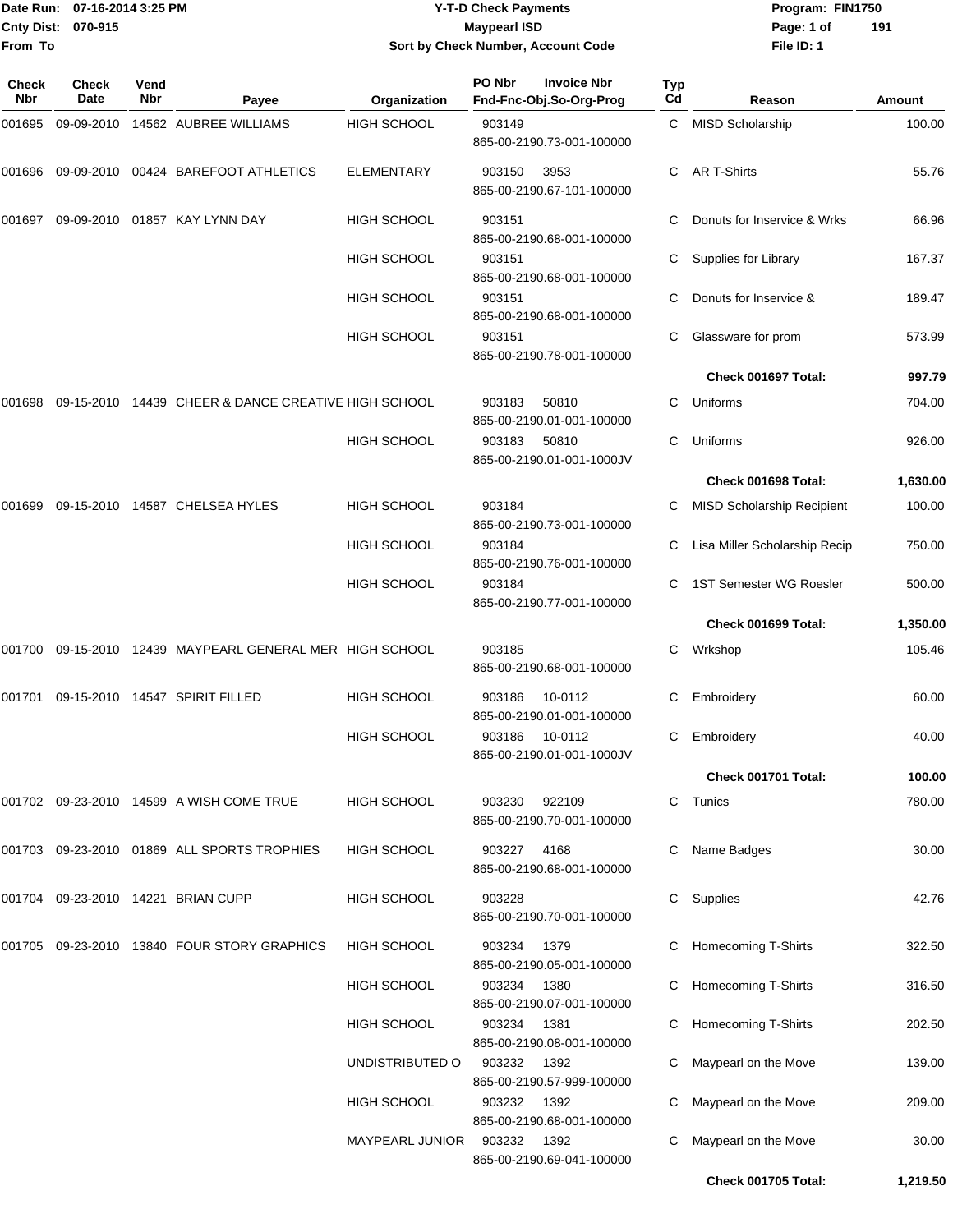### Date Run: 07-16-2014 3:25 PM **Program:** FIN1750 **Cnty Dist:** 070-915 **Page: 2 of Page: 2 of Page: 2 of Page: 2 of Page: 2 of Y-T-D Check Payments 070-915 Maypearl ISD Sort by Check Number, Account Code**

| <b>Check</b><br>Nbr | Check<br>Date | Vend<br>Nbr | Payee                                                         | Organization       | PO Nbr | <b>Invoice Nbr</b><br>Fnd-Fnc-Obj.So-Org-Prog | <b>Typ</b><br>Cd | Reason                       | Amount   |
|---------------------|---------------|-------------|---------------------------------------------------------------|--------------------|--------|-----------------------------------------------|------------------|------------------------------|----------|
| 001706              |               |             | 09-23-2010 14600 KELLY BOYD                                   | <b>HIGH SCHOOL</b> | 903231 | 865-00-2190.70-001-100000                     | C                | Alteration uniform jacket    | 25.00    |
|                     |               |             | 001707 09-23-2010 13425 MIDLOTHIAN CONFERENCE HIGH SCHOOL     |                    | 903229 | 865-00-2190.07-001-100000                     |                  | <b>Prom Rental Deposit</b>   | 150.00   |
| 001708              |               |             | 09-23-2010 14602 VERTICAL PUBLISHING                          | <b>HIGH SCHOOL</b> | 903233 | 865-00-2190.70-001-100000                     | C                | Fundraiser                   | 864.00   |
| 001709              |               |             | 09-30-2010 14606 24 HOUR WRISTBANDS.CO ELEMENTARY             |                    | 903246 | 865-00-2190.00-101-100000                     | С                | Wristbands                   | 118.99   |
| 001710              |               |             | 09-30-2010 14607 BETTER LIFE TECHNOLOGI ELEMENTARY            |                    | 903245 | 112<br>865-00-2190.00-101-100000              | С                | <b>Filters and Bulbs</b>     | 88.50    |
|                     |               |             |                                                               | <b>ELEMENTARY</b>  | 903245 | 112<br>865-00-2190.00-101-100000              |                  | Filters, Bulbs and Plates    | 104.49   |
|                     |               |             |                                                               |                    |        |                                               |                  | Check 001710 Total:          | 192.99   |
| 001711              |               |             | 09-30-2010 01343 GINGERBREAD PRESS                            | <b>HIGH SCHOOL</b> | 903243 | 271329<br>865-00-2190.83-001-100000           | С                |                              | 1,881.35 |
|                     |               |             | 001712 10-07-2010 12945 CHEERLEADING COMPANY HIGH SCHOOL      |                    | 903309 | 215749<br>865-00-2190.01-001-100000           | С                | <b>Black Cotton Leggings</b> | 215.90   |
|                     |               |             |                                                               | <b>HIGH SCHOOL</b> | 903309 | 215749<br>865-00-2190.01-001-1000JV           |                  | <b>Black Cotton Leggings</b> | 146.93   |
|                     |               |             |                                                               |                    |        |                                               |                  | Check 001712 Total:          | 362.83   |
|                     |               |             | 001713 10-07-2010 13254 CLAY EWELL EDUCATIONA HIGH SCHOOL     |                    | 903310 | - 8<br>865-00-2190.64-001-100000              | С                | Judging Fees                 | 181.00   |
| 001714              |               |             | 10-07-2010 13050 CLEBURNE GOLF RANCH                          | <b>HIGH SCHOOL</b> | 903312 | 865-00-2190.89-001-100000                     | С                | <b>Golf Tourn Raffles</b>    | 200.00   |
|                     |               |             | 001715 10-07-2010 00203 DALLAS WORLD AQUARIUM MAYPEARL JUNIOR |                    | 903319 | 865-00-2190.05-041-100000                     | С                | Deposit for Field Trip       | 50.00    |
| 001716              |               |             | 10-07-2010 13160 EDUCATIONAL THEATRE A HIGH SCHOOL            |                    | 903320 | 564036<br>865-00-2190.94-001-100000           | С                |                              | 65.00    |
|                     |               |             | 001717 10-07-2010 01343 GINGERBREAD PRESS                     | HIGH SCHOOL        | 903314 | 271586<br>865-00-2190.83-001-100000           |                  | C Homecoming Insert          | 139.63   |
|                     |               |             | 001718  10-07-2010  13763  GOLF TEAM PRODUCTS IN HIGH SCHOOL  |                    | 903313 | 74906<br>865-00-2190.89-001-100000            |                  | C Polos                      | 407.00   |
|                     |               |             | 001719  10-07-2010  13171  HIDDEN CREEK GOLF COU  HIGH SCHOOL |                    | 903318 | 865-00-2190.89-001-100000                     |                  | Green Fees & Coaches         | 1,391.00 |
|                     |               |             | 001720 10-07-2010 13786 HOLE IN ONE INTERNATION HIGH SCHOOL   |                    | 903315 | 865-00-2190.89-001-100000                     |                  | Hole in One Insurance &      | 306.00   |
|                     |               |             | 001721 10-07-2010 14622 J. RYDER GROUP                        | <b>HIGH SCHOOL</b> | 903317 | 865-00-2190.89-001-100000                     |                  | <b>Contests Prizes</b>       | 365.00   |
|                     |               |             | 001722 10-07-2010 14621 LEGACY MERCH                          | <b>HIGH SCHOOL</b> | 903316 | maypearl002<br>865-00-2190.83-001-100000      |                  | C Volunteer Shirts           | 60.36    |
|                     |               |             |                                                               | HIGH SCHOOL        | 903316 | maypearl002<br>865-00-2190.92-001-100000      |                  | C Volunteer Shirts           | 81.89    |
|                     |               |             |                                                               |                    |        |                                               |                  | Check 001722 Total:          | 142.25   |
|                     |               |             | 001723 10-07-2010 00287 OFFICE DEPOT                          | UNDISTRIBUTED O    | 903308 | 533821075001<br>865-00-2190.57-999-100000     |                  | C Coffee                     | 61.76    |
|                     |               |             |                                                               | UNDISTRIBUTED O    | 903308 | 533821304001<br>865-00-2190.57-999-100000     |                  | C Coffee                     | 53.96    |
|                     |               |             |                                                               |                    |        |                                               |                  | Check 001723 Total:          | 115.72   |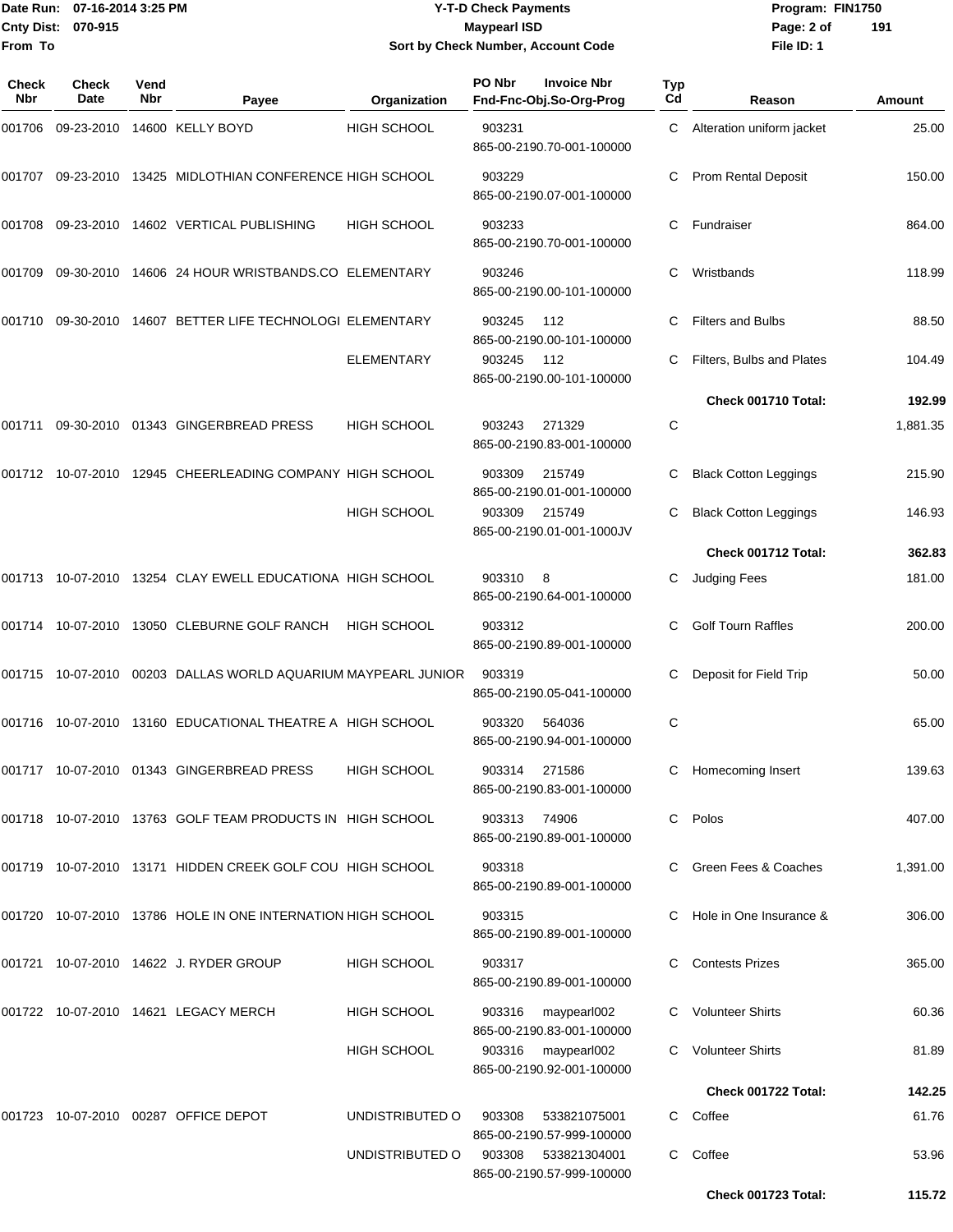### Date Run: 07-16-2014 3:25 PM **Program:** FIN1750 **Cnty Dist:** 070-915 **Page: 3 of Page: 3 of MaypearI ISD Y-T-D Check Payments 070-915 Maypearl ISD Sort by Check Number, Account Code**

| <b>Check</b><br>Nbr | Check<br>Date | Vend<br>Nbr | Payee                                                           | Organization       | PO Nbr       | <b>Invoice Nbr</b><br>Fnd-Fnc-Obj.So-Org-Prog | Typ<br>Cd | Reason                           | <b>Amount</b> |
|---------------------|---------------|-------------|-----------------------------------------------------------------|--------------------|--------------|-----------------------------------------------|-----------|----------------------------------|---------------|
| 001724              |               |             | 10-07-2010  12123  TEXAS FFA ASSOCIATION                        | <b>HIGH SCHOOL</b> | 903311       | 865-00-2190.64-001-100000                     |           | C Member Enrollments             | 29.92         |
|                     |               |             | 001725 10-14-2010 01869 ALL SPORTS TROPHIES                     | <b>HIGH SCHOOL</b> | 903328       | 4254<br>865-00-2190.89-001-100000             |           | <b>Golf Awards</b>               | 87.80         |
|                     |               |             |                                                                 | <b>HIGH SCHOOL</b> | 903328       | 4255<br>865-00-2190.89-001-100000             | C         | <b>Golf Awards</b>               | 87.80         |
|                     |               |             |                                                                 | <b>HIGH SCHOOL</b> | 903328       | 4253<br>865-00-2190.89-001-100000             | C.        | <b>Golf Awards</b>               | 221.20        |
|                     |               |             |                                                                 |                    |              |                                               |           | Check 001725 Total:              | 396.80        |
| 001726              |               |             | 10-14-2010  14308  GOLFSMITH                                    | <b>HIGH SCHOOL</b> | 903326       | 865-00-2190.89-001-100000                     | C.        | <b>Golf Tourn Raffle</b>         | 400.00        |
|                     |               |             | 001727 10-14-2010 14625 JIM MCCLEAN CENTER                      | HIGH SCHOOL        | 903327       | 865-00-2190.89-001-100000                     | C.        | <b>Green Fees</b>                | 42.00         |
| 001728              |               |             | 10-20-2010  12788  DEBBIE SHAUNFIELD                            | MAYPEARL JUNIOR    | 903370       | 865-00-2190.69-041-100000                     | C         | Supplies                         | 13.05         |
| 001729              |               |             | 10-20-2010 13840 FOUR STORY GRAPHICS                            | <b>HIGH SCHOOL</b> | 903371       | 1425<br>865-00-2190.78-001-100000             | C.        | Senior T-Shirts                  | 953.44        |
| 001730              |               |             | 10-20-2010 00140 FT. WORTH ZOO                                  | <b>ELEMENTARY</b>  | 903372       | 865-00-2190.00-101-100000                     | C         | <b>Field Trip</b>                | 532.00        |
|                     |               |             | 001731 10-20-2010 14627 GREEN MEADOWS CULTUR ELEMENTARY         |                    | 903373       | 865-00-2190.00-101-100000                     |           | 1st Grade Field Trip             | 1,017.00      |
|                     |               |             | 001732 10-20-2010 01857 KAY LYNN DAY                            | <b>HIGH SCHOOL</b> | 903374       | 865-00-2190.22-001-100000                     | C         | <b>Supplies for Parent Night</b> | 47.06         |
|                     |               |             | 001733 10-20-2010 12903 MAYPEARL'S DONUTS "N" D MAYPEARL JUNIOR |                    | 903375       | 865-00-2190.69-041-100000                     |           | Supplies                         | 36.76         |
| 001734              |               |             | 10-20-2010   01845   POSTMASTER/MAYPEARL                        | ELEMENTARY         | 903378       | 865-00-2190.00-101-100000                     |           | Overnight Field Trip check       | 18.30         |
|                     |               |             | 001735 10-20-2010 14261 RYAN VINES                              | <b>HIGH SCHOOL</b> | 903377       | 865-00-2190.64-001-100000                     | C         | Supplies for FFA BBQ             | 101.79        |
|                     |               |             | 001736 10-20-2010 00584 ST JUDE HOSPITAL                        | <b>HIGH SCHOOL</b> | 903376       | 865-00-2190.22-001-100000                     |           | C Math-A-Thon                    | 208.62        |
|                     |               |             | 001737 10-22-2010 14217 COUNTRYVIEW GOLF COU HIGH SCHOOL        |                    | 903384       | 865-00-2190.89-001-100000                     |           | C Green Fees, Lunches and B      | 1,884.00      |
|                     |               |             | 001738  10-22-2010  00409  MAYPEARL ISD GEN ACTIVI HIGH SCHOOL  |                    | 903385       | 865-00-2190.89-001-100000                     |           | C Golf Tourn Gate Bag            | 200.00        |
|                     |               |             | 001739 10-28-2010 00149 AREA VIII FFA                           | <b>HIGH SCHOOL</b> | 903415 24008 | 865-00-2190.64-001-100000                     |           | C 2010 Fall Membership           | 65.25         |
|                     |               |             | 001740 10-28-2010 12521 BAND SHOPPE                             | <b>HIGH SCHOOL</b> | 903398       | 479229-01<br>865-00-2190.70-001-100000        |           | C Supplies                       | 324.45        |
|                     |               |             | 001741 10-28-2010 00150 CORSICANA FFA                           | <b>HIGH SCHOOL</b> | 903416 24009 | 865-00-2190.64-001-100000                     |           | C 2010 Fall Membership           | 14.50         |
|                     |               |             | 001742 10-28-2010 14633 DANIELLE THOMPSON                       | HIGH SCHOOL        | 903418       | 865-00-2190.73-001-100000                     |           | <b>MISD Scholarship</b>          | 100.00        |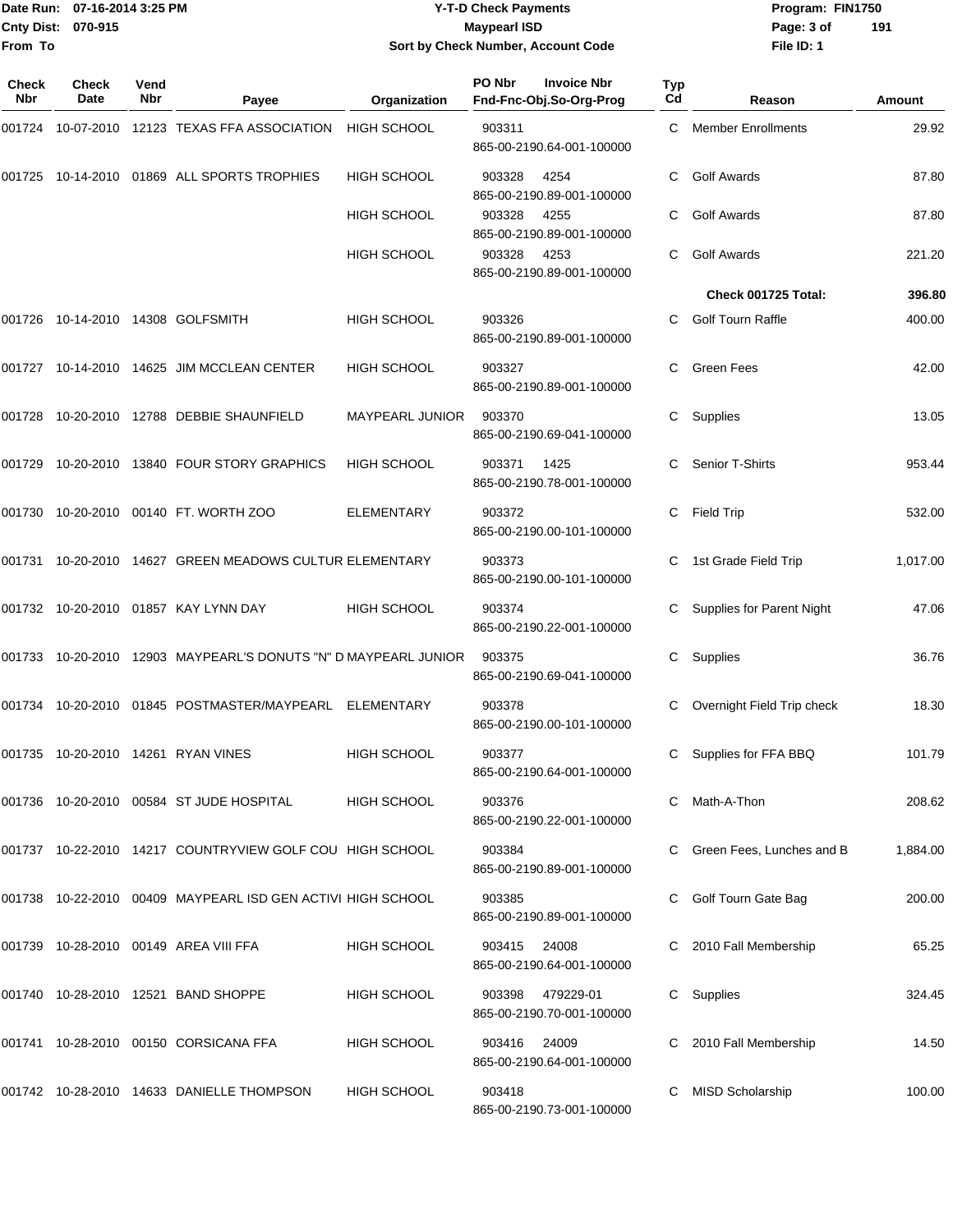### Date Run: 07-16-2014 3:25 PM **Program:** FIN1750 **Cnty Dist:** 070-915 **Page: 4 of Page: 4 of MaypearI ISD Y-T-D Check Payments 070-915 Maypearl ISD Sort by Check Number, Account Code**

| Check<br>Nbr | <b>Check</b><br>Date | Vend<br>Nbr | Payee                                                               | Organization           | PO Nbr | <b>Invoice Nbr</b><br>Fnd-Fnc-Obj.So-Org-Prog | Typ<br>Cd    | Reason                      | Amount      |
|--------------|----------------------|-------------|---------------------------------------------------------------------|------------------------|--------|-----------------------------------------------|--------------|-----------------------------|-------------|
| 001743       | 10-28-2010           |             | 01817 EUBANKS FLORIST                                               | UNDISTRIBUTED O        | 903400 | 15809<br>865-00-2190.28-999-100000            | $\mathsf{C}$ | plant                       | 35.00       |
|              |                      |             |                                                                     | <b>HIGH SCHOOL</b>     | 903417 | 15783<br>865-00-2190.64-001-100000            | C            | FFA Tiara                   | 100.00      |
|              |                      |             |                                                                     | UNDISTRIBUTED O        | 903399 | 15807<br>865-00-2190.78-999-100000            | C.           | Plant                       | 50.00       |
|              |                      |             |                                                                     |                        |        |                                               |              | Check 001743 Total:         | 185.00      |
| 001744       |                      |             | 10-28-2010  01154  FITNESS FINDERS                                  | <b>ELEMENTARY</b>      | 903401 | 116971<br>865-00-2190.00-101-100000           |              | C Toe Tokens                | 319.94      |
| 001745       |                      |             | 10-28-2010  13384  JACLYN SUMMERS                                   | <b>HIGH SCHOOL</b>     | 903413 | 865-00-2190.22-001-100000                     | C            | <b>Books</b>                | 36.00       |
| 001746       |                      |             | 10-28-2010 01857 KAY LYNN DAY                                       | <b>HIGH SCHOOL</b>     | 903412 | 865-00-2190.68-001-100000                     |              | Office items and food       | 152.46      |
| 001747       |                      |             | 10-28-2010 01561 MANSFIELD HIGH SCHOOL HIGH SCHOOL                  |                        | 903402 | 865-00-2190.89-001-100000                     | C            | Fees and Lunches            | 2,110.45    |
|              |                      |             |                                                                     | HIGH SCHOOL            | 903402 | 865-00-2190.89-001-100000                     | D            | <b>WRONG VENDOR</b>         | $-2,110.45$ |
|              |                      |             |                                                                     |                        |        |                                               |              | Check 001747 Total:         | .00         |
| 001748       |                      |             | 10-28-2010    00681    PEPWEAR LLC                                  | <b>HIGH SCHOOL</b>     | 903403 | 3743<br>865-00-2190.70-001-100000             | C.           | Polos                       | 706.06      |
| 001749       |                      |             | 10-28-2010 00401 POSITIVE PROMOTIONS                                | <b>ELEMENTARY</b>      | 903404 | 03924239<br>865-00-2190.00-101-100000         | C            | Supplies                    | 462.44      |
|              |                      |             | 001750  10-28-2010  13089  REBECCA'S                                | <b>ELEMENTARY</b>      | 903405 | 211214-00<br>865-00-2190.00-101-100000        | C            | Supplies                    | 373.63      |
| 001751       |                      |             | 10-28-2010 01071 RICK'S WORLD OF SPORTS MAYPEARL JUNIOR             |                        | 903406 | 2293<br>865-00-2190.05-041-100000             |              | C T-Shirts                  | 299.50      |
|              |                      |             |                                                                     | <b>MAYPEARL JUNIOR</b> | 903406 | 2294<br>865-00-2190.69-041-100000             | C            | T-Shirts                    | 300.50      |
|              |                      |             |                                                                     |                        |        |                                               |              | Check 001751 Total:         | 600.00      |
|              |                      |             | 001752 10-28-2010 00274 SCHOOL MATE/STUDENT A HIGH SCHOOL           |                        | 903407 | 000312357<br>865-00-2190.22-001-100000        | C            | Planners                    | 160.80      |
|              |                      |             | 001753 10-28-2010 12123 TEXAS FFA ASSOCIATION HIGH SCHOOL           |                        | 903414 | 24007<br>865-00-2190.64-001-100000            |              | C 2010 Fall Membership      | 478.00      |
|              |                      |             | 001754    10-28-2010    12717    MANSFIELD NATIONAL GOL HIGH SCHOOL |                        | 903421 | 865-00-2190.89-001-100000                     |              | Fees & Lunches              | 2,110.45    |
|              |                      |             | 001755 11-04-2010 13185 BEST BUY GOV LLC                            | <b>HIGH SCHOOL</b>     | 903425 | 865-00-2190.22-001-100000                     | C            | Koday Easy Share Camera     | 127.49      |
|              |                      |             | 001756 11-04-2010 01611 CHAMBERS THEATER                            | <b>HIGH SCHOOL</b>     | 903426 | 865-00-2190.22-001-100000                     |              | C 88 Tickets for Field Trip | 840.00      |
|              |                      |             | 001757 11-04-2010 13840 FOUR STORY GRAPHICS                         | <b>HIGH SCHOOL</b>     | 903433 | 1433<br>865-00-2190.68-001-100000             |              | <b>Staff Shirts</b>         | 491.75      |
|              |                      |             | 001758 11-04-2010 14637 THE LEUKEMIA AND LYMPH MAYPEARL JUNIOR      |                        | 903427 | 865-00-2190.05-041-100000                     |              | MS Fundraiser for Leukemia  | 215.22      |
|              |                      |             |                                                                     | <b>HIGH SCHOOL</b>     | 903427 | 865-00-2190.22-001-100000                     |              | HS Fundraiser for Leukemia  | 607.06      |
|              |                      |             |                                                                     |                        |        |                                               |              | Check 001758 Total:         | 822.28      |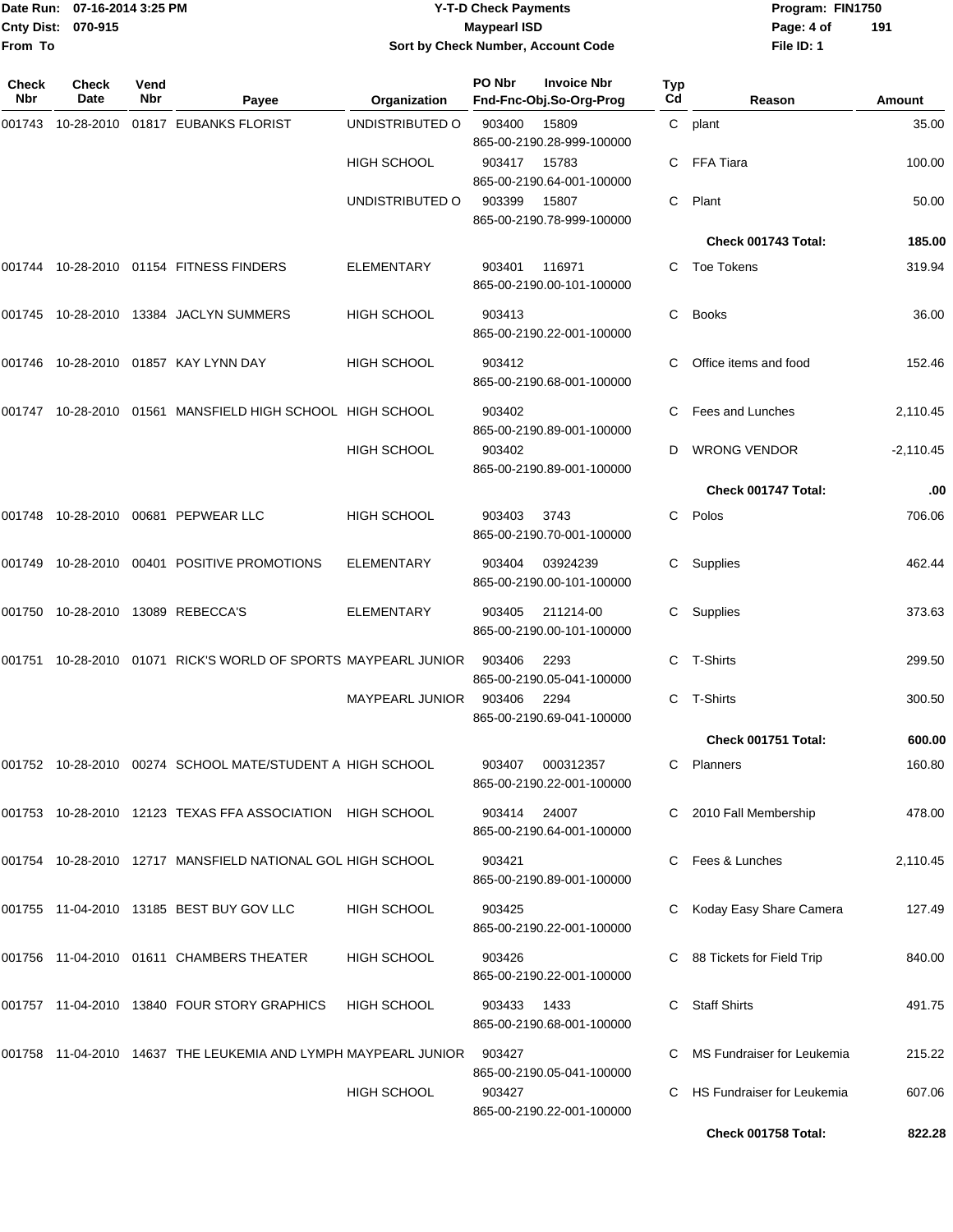### Date Run: 07-16-2014 3:25 PM **Program:** FIN1750 **Cnty Dist:** 070-915 **Page:** 5 of **Y-T-D Check Payments 070-915 Maypearl ISD Sort by Check Number, Account Code**

| Check<br>Nbr | <b>Check</b><br>Date | Vend<br>Nbr | Payee                                                         | Organization           | PO Nbr        | <b>Invoice Nbr</b><br>Fnd-Fnc-Obj.So-Org-Prog | Typ<br>Cd | Reason                          | Amount   |
|--------------|----------------------|-------------|---------------------------------------------------------------|------------------------|---------------|-----------------------------------------------|-----------|---------------------------------|----------|
|              |                      |             | 001759 11-10-2010 14647 ALL FOR KIDZ                          | ELEMENTARY             | 903487        | 865-00-2190.00-101-100000                     |           | C Supplies                      | 2,997.00 |
|              |                      |             | 001760 11-10-2010 01869 ALL SPORTS TROPHIES                   | <b>HIGH SCHOOL</b>     | 903477        | 4329<br>865-00-2190.89-001-100000             |           | <b>Replate Plaques</b>          | 12.00    |
|              |                      |             | 001761 11-10-2010 00871 CARD SERVICE CENTER                   | <b>HIGH SCHOOL</b>     | 903478        | 2432300MQ3KKP1<br>865-00-2190.89-001-100000   | C         | <b>Golf Registration</b>        | 350.00   |
|              |                      |             | 001762  11-10-2010  13336  ELLIS COUNTY MUSIC CEN HIGH SCHOOL |                        | 903479        | 17955<br>865-00-2190.70-001-100000            | C         | Recorders                       | 359.10   |
|              |                      |             | 001763  11-10-2010  14300  FAIRWAY SPONSORS                   | HIGH SCHOOL            | 903480        | 95556<br>865-00-2190.89-001-100000            | C         | <b>Tournament Sponsor Signs</b> | 540.00   |
|              |                      |             | 001764 11-10-2010 01844 J.W. PEPPER & SON, INC.               | <b>HIGH SCHOOL</b>     | 903481        | 05612607<br>865-00-2190.94-001-100000         | C         | Music for Play                  | 500.00   |
|              |                      |             | 001765 11-10-2010 12456 MAINSTAY FARM                         | <b>ELEMENTARY</b>      | 903488        | 865-00-2190.00-101-100000                     | С         | <b>Adult Admissions</b>         | 133.00   |
|              |                      |             |                                                               | <b>ELEMENTARY</b>      | 903488        | 865-00-2190.00-101-100000                     |           | <b>Student Admissions</b>       | 588.00   |
|              |                      |             |                                                               |                        |               |                                               |           | Check 001765 Total:             | 721.00   |
| 001766       |                      |             | 11-10-2010  12436  PAM WILSON                                 | <b>ELEMENTARY</b>      | 903486        | 865-00-2190.00-101-100000                     |           | Postage for Box Tops            | 20.45    |
|              |                      |             |                                                               | HIGH SCHOOL            | 903486        | 865-00-2190.83-001-100000                     | С         | Postage for Equipmnt            | 2.33     |
|              |                      |             |                                                               |                        |               |                                               |           | Check 001766 Total:             | 22.78    |
|              |                      |             | 001767 11-10-2010 12310 SOUTHWESTERN EXPOSITI HIGH SCHOOL     |                        | 903485        | 865-00-2190.64-001-100000                     | C         | Ft. Worth Stock Show Entry      | 1,000.00 |
|              |                      |             | 001768 11-10-2010 01443 WAXAHACHIE COUNTRY CL HIGH SCHOOL     |                        | 903482        | 865-00-2190.89-001-100000                     | C         | Practice Fees/Clinc/Range B     | 490.00   |
|              |                      |             | 001769  11-17-2010  14647  ALL FOR KIDZ                       | <b>MAYPEARL JUNIOR</b> | 903529        | 1000833<br>865-00-2190.05-041-100000          | C         | YoYos                           | 704.00   |
|              |                      |             | 001770 11-17-2010 00527 CDWG INC.                             | ELEMENTARY             |               | 903516 VMV8497<br>865-00-2190.00-101-100000   |           | C Headphones                    | 575.00   |
|              |                      |             | 001771 11-17-2010 00203 DALLAS WORLD AQUARIUM MAYPEARL JUNIOR |                        | 903517        | 865-00-2190.05-041-100000                     |           | C 6th Grade Field Trip          | 899.00   |
|              |                      |             | 001772 11-17-2010 00279 HOUSTON LIVESTOCK SHO HIGH SCHOOL     |                        | 903531        | 865-00-2190.64-001-100000                     |           | <b>Entry Fees</b>               | 422.00   |
|              |                      |             | 001773 11-17-2010 14621 LEGACY MERCH                          | <b>HIGH SCHOOL</b>     | 903518 1035   | 865-00-2190.92-001-100000                     |           | CC Regional T-Shirts            | 482.00   |
|              |                      |             | 001774 11-17-2010 12506 MAYPEARL CHAMBER OF C UNDISTRIBUTED O |                        | 903522        | 865-00-2190.57-999-100000                     |           | Membership Dues                 | 240.00   |
|              |                      |             | 001775 11-17-2010 12311 SAN ANTONIO LIVESTOCK HIGH SCHOOL     |                        | 903530        | 865-00-2190.64-001-100000                     |           | <b>Entry Fees</b>               | 612.00   |
|              |                      |             | 001776 11-17-2010 12327 SEITZ GIFT FRUIT                      | <b>HIGH SCHOOL</b>     | 903520 3794-1 | 865-00-2190.64-001-100000                     |           | C Fundraiser Meat/Cookie Sal    | 3,849.15 |
|              |                      |             | 001777 11-17-2010 14547 SPIRIT FILLED                         | HIGH SCHOOL            |               | 903519 10-0116<br>865-00-2190.01-001-100000   |           | Embroidery on Bags              | 10.00    |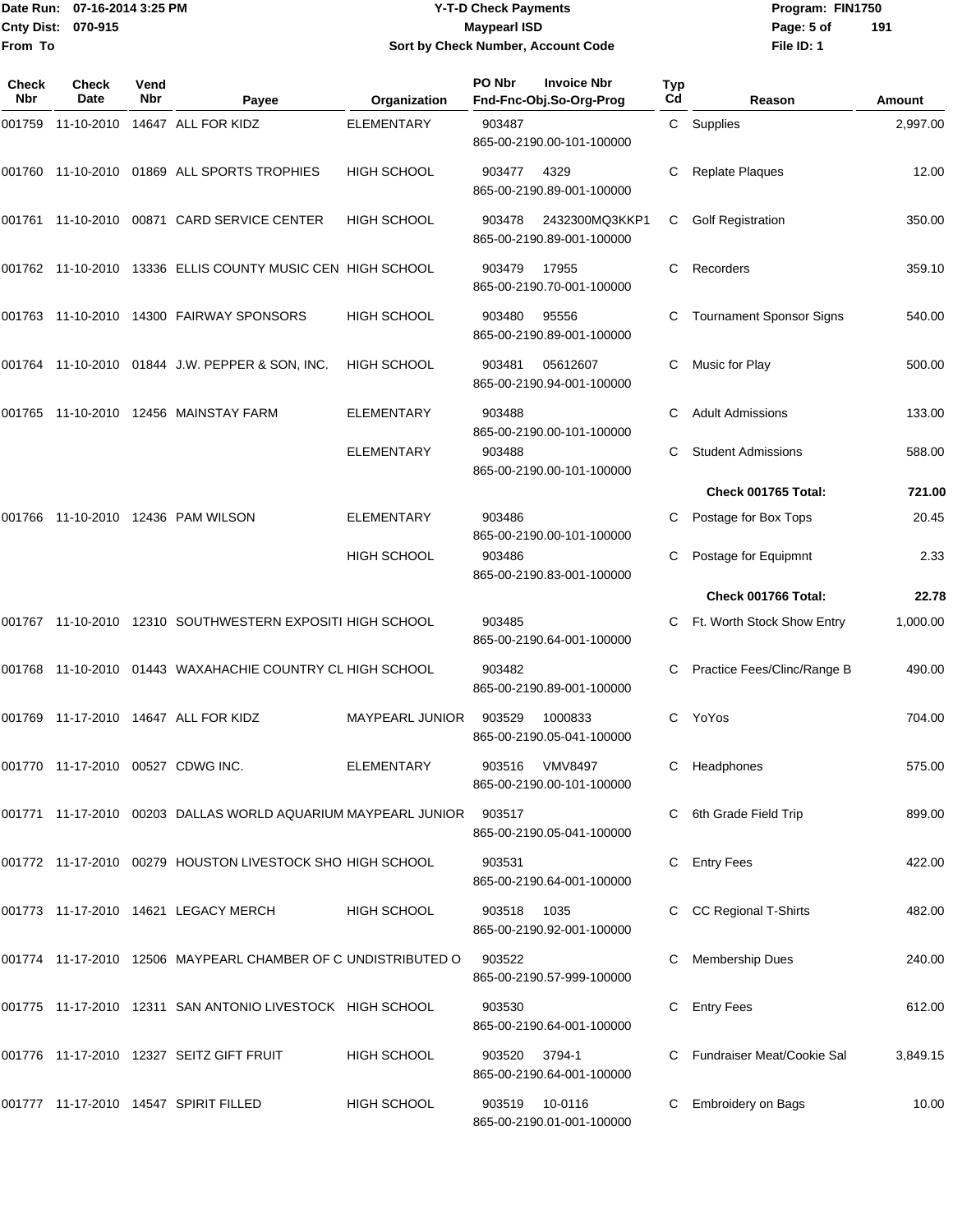### Date Run: 07-16-2014 3:25 PM **Program:** FIN1750 **Cnty Dist:** 070-915 **Page: 6 of Page: 6 of Page: 6 of Page: 6 of Page: 6 of Page: 6 of Y-T-D Check Payments 070-915 Maypearl ISD Sort by Check Number, Account Code**

| Check<br><b>Nbr</b> | Check<br>Date                      | Vend<br><b>Nbr</b> | Payee                                                            | Organization           | PO Nbr | <b>Invoice Nbr</b><br>Fnd-Fnc-Obj.So-Org-Prog    | Typ<br>Cd | Reason                            | Amount    |
|---------------------|------------------------------------|--------------------|------------------------------------------------------------------|------------------------|--------|--------------------------------------------------|-----------|-----------------------------------|-----------|
|                     |                                    |                    | 001778 11-17-2010 00493 TAYLOR PUBLISHING                        | <b>HIGH SCHOOL</b>     | 903521 | 30008299<br>865-00-2190.02-001-100000            |           | C Payment on 09/10 Yrbk           | 11,323.02 |
|                     |                                    |                    | 001779 12-02-2010 00021 BARBARA TRUBY                            | ELEMENTARY             | 903560 | 865-00-2190.00-101-100000                        | C.        | Lunches for Races for             | 63.26     |
|                     |                                    |                    | 001780 12-02-2010 00517 CALLOWAY HOUSE                           | <b>ELEMENTARY</b>      | 903561 | 2235588<br>865-00-2190.01-101-100000             | C         | Supplies                          | 128.90    |
|                     |                                    |                    | 001781 12-02-2010 13831 CAREY'S SPORTING GOOD HIGH SCHOOL        |                        | 903549 | 15837<br>865-00-2190.90-001-100000               | C         | <b>FB Shoes</b>                   | 195.00    |
|                     |                                    |                    | 001782 12-02-2010 01071 RICK'S WORLD OF SPORTS HIGH SCHOOL       |                        | 903562 | 2308<br>865-00-2190.90-001-100000                | C         | FB Playoff Shirts                 | 297.00    |
|                     |                                    |                    | 001783  12-09-2010  01615  CICI'S PIZZA                          | MAYPEARL JUNIOR        | 903595 | 865-00-2190.05-041-100000                        | C         | <b>MS Dance</b>                   | 132.00    |
|                     |                                    |                    | 001784 12-09-2010 13254 CLAY EWELL EDUCATIONA HIGH SCHOOL        |                        | 903596 | 517<br>865-00-2190.64-001-100000                 |           | <b>TSU Invitation CDEs/TSU Ar</b> | 300.00    |
|                     |                                    |                    | 001785 12-09-2010 01817 EUBANKS FLORIST                          | UNDISTRIBUTED O        | 903597 | 17836<br>865-00-2190.28-999-100000               | C         | <b>Green Plant</b>                | 35.00     |
|                     |                                    |                    | 001786 12-09-2010 00375 GTM SPORTSWEAR                           | MAYPEARL JUNIOR        | 903598 | 0006208652<br>865-00-2190.09-041-100000          | C         | Kaepa Toss                        | 43.00     |
|                     |                                    |                    | 001787  12-09-2010  14666  PARTY CITY                            | <b>ELEMENTARY</b>      | 903599 | 865-00-2190.00-101-100000                        | C         | Supplies                          | 29.95     |
| 001788              |                                    |                    | 12-09-2010  01071  RICK'S WORLD OF SPORTS HIGH SCHOOL            |                        | 903601 | 2322<br>865-00-2190.88-001-100000                | С         | Caps/Visors                       | 120.00    |
| 001789              |                                    |                    | 12-09-2010  14261  RYAN VINES                                    | <b>HIGH SCHOOL</b>     | 903600 | 865-00-2190.64-001-100000                        | C         | <b>Reimbrsmnt for Supplies</b>    | 11.00     |
|                     |                                    |                    | 001790 12-09-2010 14667 TYLER TALLEY                             | MAYPEARL JUNIOR        | 903603 | 865-00-2190.05-041-100000                        | С         | DJ and Equipment Rental for       | 100.00    |
|                     | 001791  12-16-2010  14664  JOSTENS |                    |                                                                  | MAYPEARL JUNIOR        | 903645 | 865-00-2190.05-041-100000                        | С         | Supplies                          | 135.00    |
|                     |                                    |                    | 001792   12-16-2010   13079   MAYPEARL BAND BOOSTE   HIGH SCHOOL |                        | 903643 | 865-00-2190.70-001-100000                        |           | C 2011 NTCA Dues                  | 400.00    |
|                     |                                    |                    | 001793 12-16-2010 00153 NATIONAL FFA ORGANIZATI HIGH SCHOOL      |                        | 903646 | OE546439<br>865-00-2190.64-001-100000            |           | C Floriculture CDE Field Guide    | 137.50    |
|                     |                                    |                    | 001794  12-16-2010  00287  OFFICE DEPOT                          | UNDISTRIBUTED O        |        | 903644 534943475001<br>865-00-2190.57-999-100000 |           | Coffee Order                      | 40.47     |
|                     |                                    |                    | 001795  12-16-2010  14577  RESOURCES FOR READING ELEMENTARY      |                        |        | 903647 S422544<br>865-00-2190.01-101-100000      | C         | Supplies                          | 76.37     |
|                     |                                    |                    | 001796  01-05-2011  01817  EUBANKS FLORIST                       | UNDISTRIBUTED O        | 903689 | 17944<br>865-00-2190.28-999-100000               |           | Green Plant                       | 35.00     |
|                     |                                    |                    | 001797  01-05-2011  01050  LYNNE PIPES                           | MAYPEARL JUNIOR 903690 |        | 865-00-2190.05-041-100000                        |           | Pictures for School Dance         | 27.00     |
|                     |                                    |                    | 001798  01-05-2011  14277  MOTIVATIONAL SPORTS PR HIGH SCHOOL    |                        | 903691 | 11085<br>865-00-2190.84-001-100B00               |           | Motivational Kit                  | 99.95     |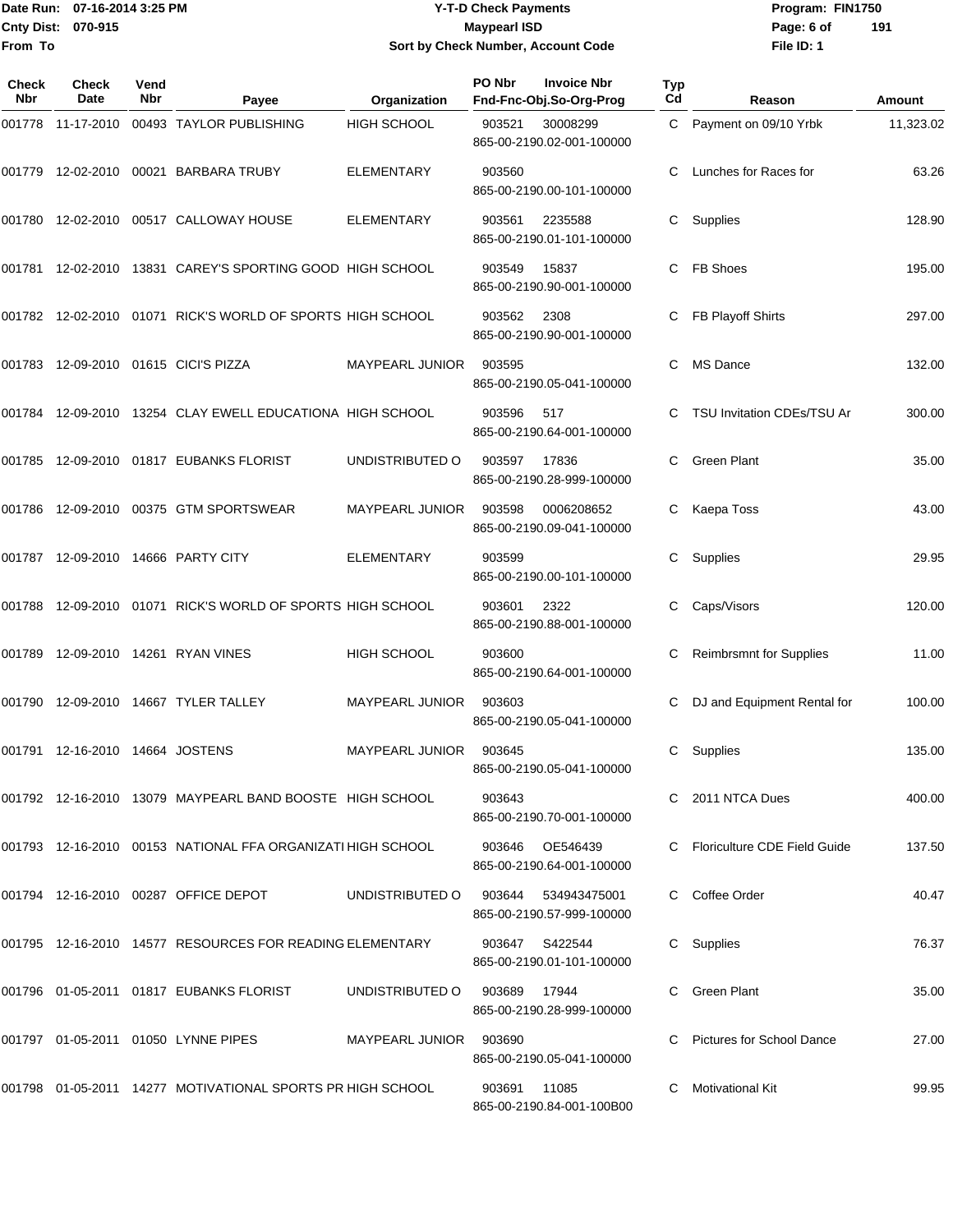| Date Run:           |                                    | 07-16-2014 3:25 PM |                                                                    |                        | <b>Y-T-D Check Payments</b>                             | Program: FIN1750 |                                   |               |
|---------------------|------------------------------------|--------------------|--------------------------------------------------------------------|------------------------|---------------------------------------------------------|------------------|-----------------------------------|---------------|
| <b>Cnty Dist:</b>   | 070-915                            |                    |                                                                    |                        | <b>Maypearl ISD</b>                                     |                  | Page: 7 of                        | 191           |
| From To             |                                    |                    |                                                                    |                        | Sort by Check Number, Account Code                      |                  | File ID: 1                        |               |
| Check<br><b>Nbr</b> | <b>Check</b><br>Date               | Vend<br>Nbr        | Payee                                                              | Organization           | PO Nbr<br><b>Invoice Nbr</b><br>Fnd-Fnc-Obj.So-Org-Prog | Typ<br>Cd        | Reason                            | <b>Amount</b> |
| 001799              | 01-05-2011                         |                    | 00287 OFFICE DEPOT                                                 | UNDISTRIBUTED O        | 903692<br>544375158001                                  | C                | Coffee/Tea Order                  | 39.27         |
|                     |                                    |                    |                                                                    |                        | 865-00-2190.57-999-100000                               |                  |                                   |               |
|                     |                                    |                    |                                                                    | UNDISTRIBUTED O        | 544374674001<br>903692<br>865-00-2190.57-999-100000     | C                | Coffee/Tea Order                  | 50.72         |
|                     |                                    |                    |                                                                    | UNDISTRIBUTED O        | 903692<br>544375159001<br>865-00-2190.57-999-100000     | С                | Coffee/Tea Order                  | 26.98         |
|                     |                                    |                    |                                                                    |                        |                                                         |                  | Check 001799 Total:               | 116.97        |
|                     |                                    |                    | 001800 01-05-2011 14676  RESISTOL ARENA                            | ELEMENTARY             | 903693<br>865-00-2190.00-101-100000                     | С                | <b>Field Trip Deposit</b>         | 200.00        |
|                     | 001801 01-05-2011 00141   WAL MART |                    |                                                                    | <b>MAYPEARL JUNIOR</b> | 903686<br>P27300PB0139DD<br>865-00-2190.05-041-100000   | С                | Supplies for MS Dance             | 59.28         |
|                     |                                    |                    | 001802  01-12-2011  12788  DEBBIE SHAUNFIELD                       | MAYPEARL JUNIOR        | 903723<br>865-00-2190.69-041-100000                     | С                | <b>Teacher Inservice Supplies</b> | 7.98          |
|                     |                                    |                    | 001803 01-12-2011 13057 KAREN HARRIS                               | <b>ELEMENTARY</b>      | 903724<br>865-00-2190.00-101-100000                     |                  | Supplies for AR Reward Part       | 21.50         |
|                     |                                    |                    | 001804  01-12-2011  12903  MAYPEARL'S DONUTS "N" D MAYPEARL JUNIOR |                        | 903725<br>865-00-2190.69-041-100000                     |                  | <b>Teacher Inservice Supplies</b> | 49.76         |
|                     |                                    |                    |                                                                    | <b>HIGH SCHOOL</b>     | 903727<br>865-00-2190.73-001-100000                     | С                | <b>MISD Scholarship</b>           | 100.00        |
|                     |                                    |                    |                                                                    | <b>HIGH SCHOOL</b>     | 903727<br>865-00-2190.73-001-100000                     | С                | LM Boone Scholarship              | 250.00        |
|                     |                                    |                    |                                                                    |                        |                                                         |                  | Check 001805 Total:               | 350.00        |
|                     |                                    |                    |                                                                    | UNDISTRIBUTED O        | 903784<br>865-00-2190.28-999-100000                     | С                | Books in lieu of flowers          | 33.00         |
|                     |                                    |                    | 001807  01-27-2011  14694  BUCKNER INTERNATIONAL  HIGH SCHOOL      |                        | 903771<br>865-00-2190.22-001-100000                     | С                | Donation                          | 57.27         |
|                     |                                    |                    | 001808  01-27-2011  14587  CHELSEA HYLES                           | HIGH SCHOOL            | 903772<br>865-00-2190.77-001-100000                     |                  | C Scholarship Recipient Spring    | 500.00        |
|                     |                                    |                    | 001809  01-27-2011  14495  ERNIE AMATON                            | MAYPEARL JUNIOR 903773 | 865-00-2190.69-041-100000                               |                  | C Supplies                        | 17.52         |
|                     |                                    |                    | 001810  01-27-2011  01817  EUBANKS FLORIST                         | UNDISTRIBUTED O        | 903768 17203<br>865-00-2190.28-999-100000               |                  | C Green Plant                     | 52.95         |
|                     |                                    |                    | 001811  01-27-2011  13171  HIDDEN CREEK GOLF COU  HIGH SCHOOL      |                        | 903774<br>865-00-2190.89-001-100000                     |                  | C Green Fees and Lunches          | 1,160.00      |
|                     |                                    |                    | 001812  01-27-2011  01050  LYNNE  PIPES                            | MAYPEARL JUNIOR 903775 | 865-00-2190.69-041-100000                               |                  | C Supplies                        | 76.89         |
|                     |                                    |                    | 001813  01-27-2011  12717  MANSFIELD NATIONAL GOL HIGH SCHOOL      |                        | 903776<br>865-00-2190.89-001-100000                     |                  | C Tournament Deposit              | 250.00        |
|                     |                                    |                    | 001814  01-27-2011  00401  POSITIVE PROMOTIONS                     | ELEMENTARY             | 903770 04008410<br>865-00-2190.00-101-100000            |                  | C Supplies                        | 303.88        |
|                     |                                    |                    | 001815 01-27-2011 00141   WAL MART                                 | ELEMENTARY             | 903767 P27300PH018M9L<br>865-00-2190.00-101-100000      |                  | C Supplies                        | 30.00         |
|                     |                                    |                    |                                                                    | ELEMENTARY             | 903767 P927300PF016TK C Supplies                        |                  |                                   | 47.88         |

865-00-2190.00-101-100000

**Check 001815 Total: 77.88**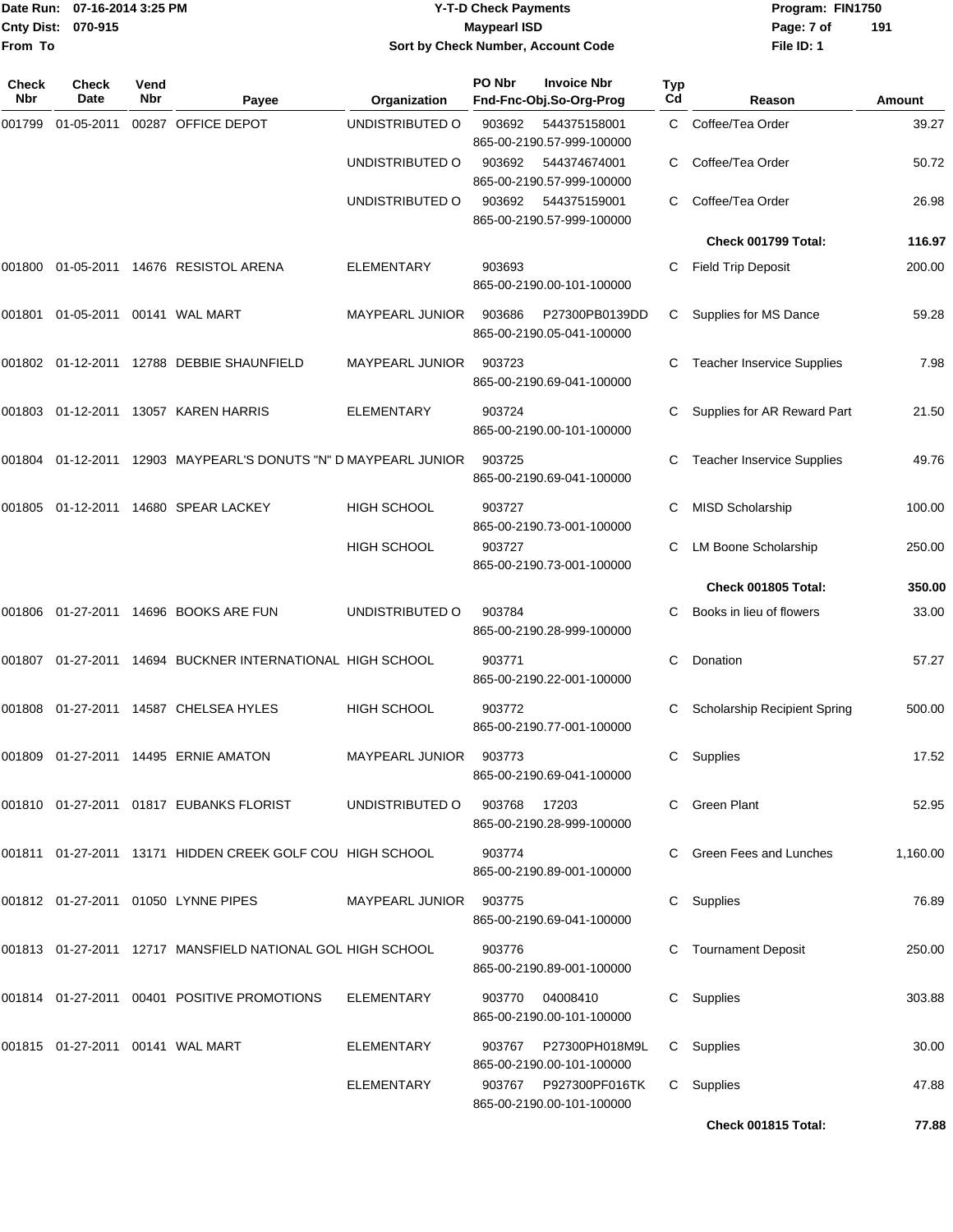|                     | Date Run: 07-16-2014 3:25 PM |             |                                                                |                    | <b>Y-T-D Check Payments</b> |                                               |           | Program: FIN1750              |          |
|---------------------|------------------------------|-------------|----------------------------------------------------------------|--------------------|-----------------------------|-----------------------------------------------|-----------|-------------------------------|----------|
| Cnty Dist:          | 070-915                      |             |                                                                |                    | <b>Maypearl ISD</b>         |                                               |           | Page: 8 of                    | 191      |
| From To             |                              |             |                                                                |                    |                             | Sort by Check Number, Account Code            |           | File ID: 1                    |          |
| Check<br><b>Nbr</b> | <b>Check</b><br>Date         | Vend<br>Nbr | Payee                                                          | Organization       | PO Nbr                      | <b>Invoice Nbr</b><br>Fnd-Fnc-Obj.So-Org-Prog | Typ<br>Cd | Reason                        | Amount   |
|                     |                              |             | 001816 01-27-2011 12782  MACGILL & CO                          | <b>ELEMENTARY</b>  | 903769                      | 0350738                                       |           | C Treasure Tooth Chests       | 18.21    |
|                     |                              |             |                                                                |                    |                             | 865-00-2190.00-101-100000                     |           |                               |          |
|                     |                              |             | 001817    02-11-2011    14472   CHEERZONE                      | <b>HIGH SCHOOL</b> | 903824                      | 1255623<br>865-00-2190.01-001-100000          | С         | Cheer Megaphone Bag           | 139.43   |
|                     |                              |             |                                                                | HIGH SCHOOL        | 903824                      | 1255603<br>865-00-2190.01-001-1000JV          |           | <b>Cheer Rain Jackets</b>     | 224.55   |
|                     |                              |             |                                                                |                    |                             |                                               |           | Check 001817 Total:           | 363.98   |
|                     |                              |             | 001818  02-11-2011  01817  EUBANKS FLORIST                     | UNDISTRIBUTED O    | 903825                      | 16218<br>865-00-2190.28-999-100000            | C         | <b>Green Plant</b>            | 52.95    |
|                     |                              |             | 001819 02-11-2011 14126 GANDY INK SCREEN PRINTI ELEMENTARY     |                    | 903826                      | 213398<br>865-00-2190.67-101-100000           |           | <b>TAKS T-Shirts</b>          | 495.00   |
|                     |                              |             | 001820  02-11-2011  14621  LEGACY MERCH                        | <b>HIGH SCHOOL</b> | 903829                      | 1043<br>865-00-2190.92-001-100000             | C         | <b>State CC Shirts</b>        | 271.40   |
| 001821              |                              |             | 02-11-2011 00493 TAYLOR PUBLISHING                             | <b>HIGH SCHOOL</b> | 903827                      | 30008299<br>865-00-2190.02-001-100000         | С         | INT on SLS 30008299           | 64.54    |
|                     |                              |             |                                                                | HIGH SCHOOL        |                             | 903827 yrbk2010<br>865-00-2190.02-001-100000  |           | Balance on Yrbook 2010        | 2,151.63 |
|                     |                              |             |                                                                |                    |                             |                                               |           | Check 001821 Total:           | 2,216.17 |
|                     |                              |             | 001822 02-11-2011 14667   TYLER TALLEY                         | MAYPEARL JUNIOR    | 903828                      | 865-00-2190.05-041-100000                     |           | DJ for Sweetheart Dance       | 150.00   |
|                     |                              |             | 001823  02-18-2011  13581  MYKEL T. RIPLEY                     | <b>HIGH SCHOOL</b> | 903855                      | 865-00-2190.73-001-100000                     | С         | <b>MISD Scholarship</b>       | 100.00   |
|                     |                              |             | 001824  02-18-2011  01071  RICK'S WORLD OF SPORTS  HIGH SCHOOL |                    | 903856                      | 2377<br>865-00-2190.85-001-100000             |           | <b>Fundraiser T-Shirts</b>    | 328.00   |
|                     |                              |             |                                                                | <b>HIGH SCHOOL</b> | 903856                      | 2368<br>865-00-2190.88-001-100000             | С         | T-Shirts                      | 832.00   |
|                     |                              |             |                                                                |                    |                             |                                               |           | Check 001824 Total:           | 1,160.00 |
|                     |                              |             | 001825  02-18-2011  14703  SIERRAH JUSTICE                     | <b>HIGH SCHOOL</b> | 903857                      | 865-00-2190.73-001-100000                     |           | C MISD Scholarship            | 100.00   |
|                     |                              |             | 001826  02-23-2011  14400  ALLEY CATS                          | ELEMENTARY         | 903893                      | 865-00-2190.00-101-100000                     |           | Deposit for Field Trip        | 25.00    |
|                     |                              |             | 001827 02-23-2011 14344 AMERICAN CANCER SOCIE HIGH SCHOOL      |                    | 903894                      | 865-00-2190.84-001-100000                     |           | C Donation from Pink Out Nigh | 56.12    |
|                     |                              |             | 001828  02-23-2011  00021  BARBARA TRUBY                       | ELEMENTARY         | 903895                      | 865-00-2190.00-101-100000                     |           | C Supplies for Students       | 92.10    |
|                     |                              |             | 001829  02-23-2011  01083  CREATIVE WALLS                      | UNDISTRIBUTED O    | 903896                      | 492919<br>865-00-2190.57-999-100000           |           | C Frame for TASBO Certificate | 75.00    |
|                     |                              |             | 001830  03-04-2011  01869  ALL SPORTS TROPHIES                 | HIGH SCHOOL        | 903914                      | 4665<br>865-00-2190.89-001-100000             |           | C Trophies for Golf Tournamen | 143.15   |
|                     |                              |             | 001831  03-04-2011  00021  BARBARA TRUBY                       | ELEMENTARY         | 903907                      | 865-00-2190.00-101-100000                     |           | C Supplies                    | 57.37    |
|                     |                              |             |                                                                | ELEMENTARY         | 903908                      | 25748<br>865-00-2190.00-101-100000            |           | C Smencils                    | 250.00   |

001833 03-04-2011 13840 FOUR STORY GRAPHICS HIGH SCHOOL 903910 1532 C Shirts C Shirts 263.50

865-00-2190.70-001-100000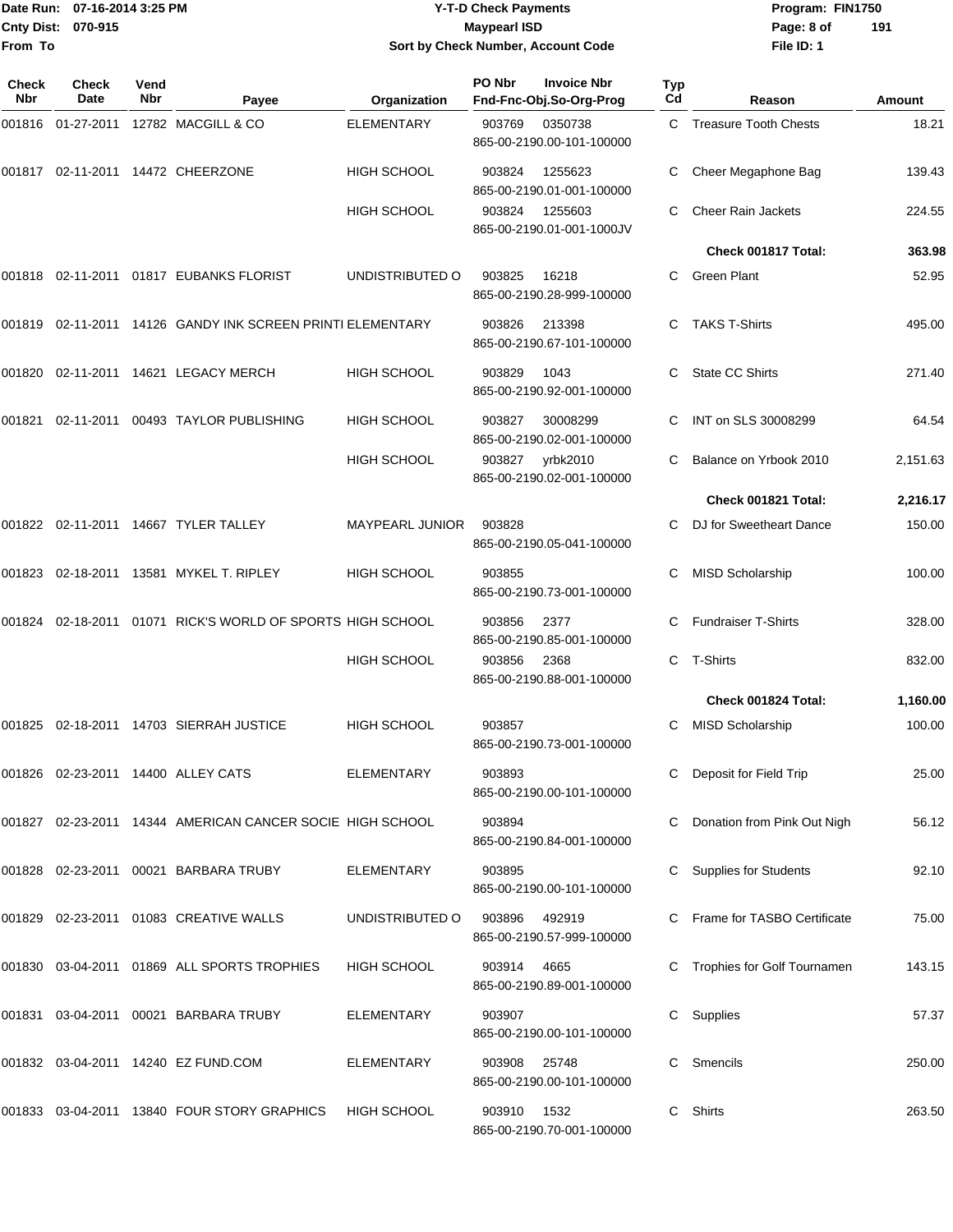### Date Run: 07-16-2014 3:25 PM **Program:** FIN1750 **Cnty Dist:** 070-915 **Page: 9 of Page: 9 of Page: 9 of Page: 9 of Page: 9 of Page: 9 of Y-T-D Check Payments 070-915 Maypearl ISD Sort by Check Number, Account Code**

| Check<br>Nbr | <b>Check</b><br>Date    | Vend<br>Nbr | Payee                                                       | Organization           | PO Nbr | <b>Invoice Nbr</b><br>Fnd-Fnc-Obj.So-Org-Prog                          | Typ<br>Cd | Reason                             | Amount    |
|--------------|-------------------------|-------------|-------------------------------------------------------------|------------------------|--------|------------------------------------------------------------------------|-----------|------------------------------------|-----------|
| 001834       | 03-04-2011              |             | 00967 MARY MALDONADO                                        | <b>ELEMENTARY</b>      | 903911 | 865-00-2190.00-101-100000                                              | C         | <b>Students Books</b>              | 41.28     |
| 001835       | 03-04-2011              |             | 01071 RICK'S WORLD OF SPORTS HIGH SCHOOL                    |                        | 903912 | 2392<br>865-00-2190.85-001-100000                                      | С         | Caps                               | 270.00    |
|              |                         |             |                                                             | HIGH SCHOOL            | 903913 | 2369<br>865-00-2190.88-001-100000                                      |           | <b>Student/Parent Hoodies</b>      | 513.00    |
|              |                         |             |                                                             |                        |        |                                                                        |           | Check 001835 Total:                | 783.00    |
|              |                         |             | 001836  03-10-2011  00021  BARBARA TRUBY                    | <b>ELEMENTARY</b>      | 903966 | 865-00-2190.00-101-100000                                              |           | Ft. Worth Stock Show Field         | 840.00    |
| 001837       |                         |             | 03-10-2011 14487 BLOOMS & MORE                              | <b>HIGH SCHOOL</b>     | 903967 | 620-622<br>865-00-2190.68-001-100000                                   | C         | <b>Flowers for Funeral</b>         | 180.00    |
| 001838       |                         |             | 03-10-2011  01083  CREATIVE WALLS                           | UNDISTRIBUTED O        | 903968 | 492920<br>865-00-2190.57-999-100000                                    |           | Frame for TASBO Certific           | 129.41    |
| 001839       |                         |             | 03-10-2011  01817  EUBANKS FLORIST                          | UNDISTRIBUTED O        | 903969 | 16886<br>865-00-2190.28-999-100000                                     |           | <b>Green Plant</b>                 | 45.00     |
|              |                         |             |                                                             | UNDISTRIBUTED O        | 903969 | 16855<br>865-00-2190.28-999-100000                                     | C         | <b>Green Plant</b>                 | 52.95     |
|              |                         |             |                                                             |                        |        |                                                                        |           | Check 001839 Total:                | 97.95     |
| 001840       | 03-10-2011 14682 FED EX |             |                                                             | HIGH SCHOOL            | 903909 | 739681547<br>865-00-2190.70-001-100000                                 | C         | Bandman Merchandise Retu           | 15.82     |
| 001841       |                         |             | 03-10-2011  01973  GLENN KIEFER                             | <b>MAYPEARL JUNIOR</b> | 903970 | 865-00-2190.05-041-100000                                              |           | Pizza for School Dance             | 82.50     |
|              |                         |             | 001842 03-10-2011 14151 JANETTE WILCKEN                     | <b>ELEMENTARY</b>      | 903971 | 865-00-2190.00-101-100000                                              | C         | Water & Snacks                     | 24.45     |
|              |                         |             | 001843 03-10-2011 12717 MANSFIELD NATIONAL GOL HIGH SCHOOL  |                        | 903972 | 100<br>865-00-2190.89-001-100000                                       | C         | <b>Tournament Kit</b>              | 2,432.20  |
|              |                         |             | 001844 03-10-2011 00153 NATIONAL FFA ORGANIZATI HIGH SCHOOL |                        | 903973 | OE-555224<br>865-00-2190.64-001-100000                                 |           | FFA Jackets                        | 897.00    |
|              |                         |             | 001845 03-10-2011 00287 OFFICE DEPOT                        | UNDISTRIBUTED O        | 903974 | 553342732001<br>865-00-2190.57-999-100000                              | C         | Coffee Order                       | 10.50     |
|              |                         |             |                                                             | UNDISTRIBUTED O        | 903974 | 553342904001                                                           |           | Coffee Order                       | 10.50     |
|              |                         |             |                                                             | UNDISTRIBUTED O        | 903974 | 865-00-2190.57-999-100000<br>553342903001<br>865-00-2190.57-999-100000 |           | Coffee Order                       | 52.50     |
|              |                         |             |                                                             |                        |        |                                                                        |           | Check 001845 Total:                | 73.50     |
|              |                         |             | 001846 03-10-2011 00252 SCHOOL SPECIALTY                    | <b>ELEMENTARY</b>      | 903975 | 208105648415<br>865-00-2190.01-101-100000                              | C.        | Supplies                           | 169.24    |
|              |                         |             | 001847 03-10-2011 01830 STUMP PRINTING COMP., I HIGH SCHOOL |                        | 903976 | W138019900013<br>865-00-2190.07-001-100000                             | C         | <b>Prom Supplies</b>               | 207.62    |
|              |                         |             | 001848 03-11-2011 14496 CHRISTOPHER HARGROVE HIGH SCHOOL    |                        | 110853 | 199-36-6499.05-001-199000                                              |           | Pwrlfing Reg Boys Meet             | 81.00     |
|              |                         |             |                                                             | <b>HIGH SCHOOL</b>     | 110853 | 199-36-6499.05-001-199000                                              | D         | <b>WRONG CHECKS</b>                | $-81.00$  |
|              |                         |             |                                                             |                        |        |                                                                        |           | Check 001848 Total:                | .00       |
|              |                         |             | 001849 03-11-2011 14496 CHRISTOPHER HARGROVE HIGH SCHOOL    |                        | 110852 | 199-36-6499.01-001-199000                                              |           | <b>Pwrlftng StateMeet Fuel./Me</b> | 460.00    |
|              |                         |             |                                                             | HIGH SCHOOL            | 110852 | 199-36-6499.01-001-199000                                              | D         | <b>WRONG CHECKS</b>                | $-460.00$ |
|              |                         |             |                                                             |                        |        |                                                                        |           | Check 001849 Total:                | .00       |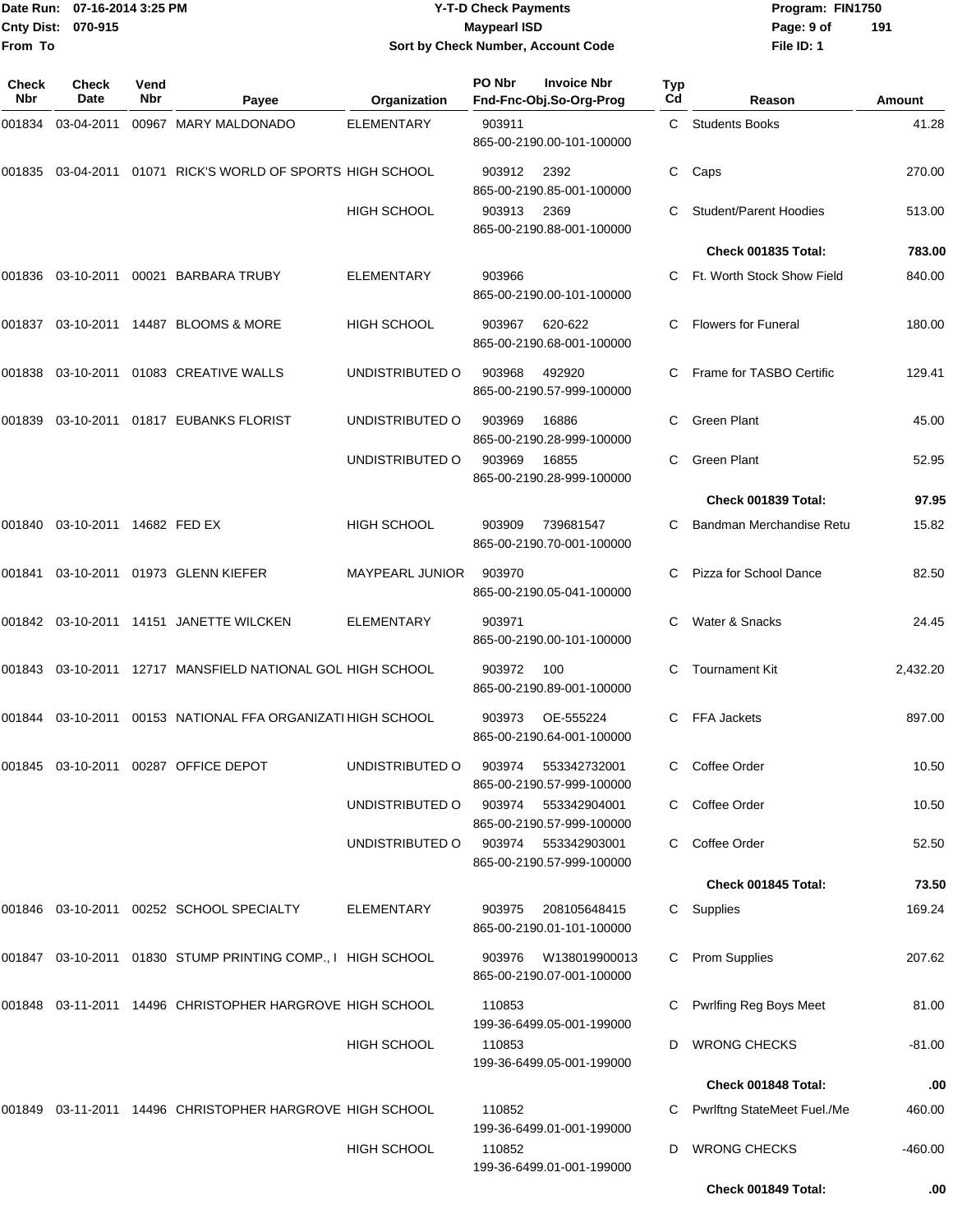### Date Run: 07-16-2014 3:25 PM **Program:** FIN1750 **Cnty Dist:** 070-915 **Page: 10 of** Maypearl ISD **CONTEX 150 Page: 10 of Y-T-D Check Payments 070-915 Maypearl ISD Sort by Check Number, Account Code**

| Check<br><b>Nbr</b> | Check<br>Date                    | Vend<br>Nbr | Payee                                                                    | Organization                          | PO Nbr | <b>Invoice Nbr</b><br>Fnd-Fnc-Obj.So-Org-Prog | <b>Typ</b><br>Cd | Reason                              | Amount    |
|---------------------|----------------------------------|-------------|--------------------------------------------------------------------------|---------------------------------------|--------|-----------------------------------------------|------------------|-------------------------------------|-----------|
| 001850              | 03-11-2011                       |             | 00892 HOLIDAY INN CORPUS CHR HIGH SCHOOL                                 |                                       | 110851 | 199-36-6499.05-001-199000                     | C                | <b>State Pwrlfting Meet Lodging</b> | 370.60    |
|                     |                                  |             |                                                                          | <b>HIGH SCHOOL</b>                    | 110851 | 199-36-6499.05-001-199000                     | D                | <b>WRONG CHECKS</b>                 | $-370.60$ |
|                     |                                  |             |                                                                          |                                       |        |                                               |                  | Check 001850 Total:                 | .00       |
| 001851              | 03-11-2011 00474 THSWPA          |             |                                                                          | <b>HIGH SCHOOL</b>                    | 110850 | 199-36-6499.01-001-199000                     | C                | State Meet Entry Fee                | 30.00     |
|                     |                                  |             |                                                                          | <b>HIGH SCHOOL</b>                    | 110850 | 199-36-6499.01-001-199000                     | D                | <b>WRONG CHECKS</b>                 | $-30.00$  |
|                     |                                  |             |                                                                          |                                       |        |                                               |                  | Check 001851 Total:                 | .00       |
|                     |                                  |             | 001852 03-25-2011 12797 ANDERSON EVENTS                                  | <b>HIGH SCHOOL</b>                    | 904000 | 5421116<br>865-00-2190.07-001-100000          | C.               | <b>Prom Decorations</b>             | 38.69     |
| 001853              | 03-25-2011                       |             | 01829 ANDERSON'S PROM                                                    | HIGH SCHOOL                           | 904001 | 5418948<br>865-00-2190.07-001-100000          |                  | <b>Prom Decorations</b>             | 1,024.94  |
| 001854              | 03-25-2011                       |             | 13171 HIDDEN CREEK GOLF COU HIGH SCHOOL                                  |                                       | 904007 | 865-00-2190.89-001-100000                     |                  | Course Fees & Meals                 | 938.00    |
| 001855              |                                  |             | 03-25-2011  14361  JESSICA HARRELL                                       | <b>HIGH SCHOOL</b>                    | 904009 | 865-00-2190.70-001-100000                     | С                | Winterguard clinics                 | 1,050.00  |
|                     |                                  |             | 00063 LAKESHORE EQUIPMENT C ELEMENTARY                                   |                                       | 904002 | 2790730311<br>865-00-2190.01-101-100000       | С                | Supplies                            | 217.87    |
| 001857              | 03-25-2011                       |             | 14730 MAURICE BIGHAM                                                     | <b>HIGH SCHOOL</b>                    | 904008 | 865-00-2190.89-001-100000                     | C                | <b>Golf Clubs</b>                   | 150.00    |
| 001858              | 03-25-2011                       |             | 13425 MIDLOTHIAN CONFERENCE HIGH SCHOOL                                  |                                       | 904006 | 865-00-2190.07-001-100000                     | C                | Prom Rental                         | 1,372.00  |
| 001859              | 03-25-2011                       |             | 01071 RICK'S WORLD OF SPORTS HIGH SCHOOL                                 |                                       | 904004 | 2409<br>865-00-2190.85-001-100000             |                  | Baseball Hoodies & T-Shirts         | 222.50    |
|                     |                                  |             |                                                                          | <b>HIGH SCHOOL</b>                    | 904003 | 2410<br>865-00-2190.94-001-100000             | C                | Drama T-Shirts                      | 262.70    |
|                     |                                  |             |                                                                          |                                       |        |                                               |                  | Check 001859 Total:                 | 485.20    |
|                     |                                  |             | 001860 03-31-2011 14406  AMERICAN CHEER POWER  MAYPEARL JUNIOR    904037 |                                       |        | 865-00-2190.09-041-100000                     |                  | C Cheer Camp                        | 810.00    |
|                     |                                  |             | 001861  03-31-2011  13462  APPETEASER                                    | <b>HIGH SCHOOL</b>                    | 904038 | 865-00-2190.07-001-100000                     |                  | C Prom Catering                     | 977.00    |
|                     |                                  |             | 001862 03-31-2011 01717 FTWORTH MUSEUM SCIEN ELEMENTARY                  |                                       |        | 904039 501018<br>865-00-2190.01-101-100000    |                  | C Field Trip                        | 655.00    |
|                     |                                  |             | 001863 03-31-2011 14621 LEGACY MERCH                                     | HIGH SCHOOL                           | 904042 | 865-00-2190.83-001-100000                     |                  | C CC State T-Shirts Uncollecte      | 183.10    |
|                     |                                  |             |                                                                          | HIGH SCHOOL                           | 904042 | 865-00-2190.92-001-100000                     |                  | C CC T-Shirts                       | 30.00     |
|                     |                                  |             |                                                                          |                                       |        |                                               |                  | Check 001863 Total:                 | 213.10    |
|                     |                                  |             | 001864  03-31-2011  14734  MARK KLENTZMAN                                | HIGH SCHOOL                           | 904040 | 865-00-2190.07-001-100000                     |                  | C DJ for Prom                       | 750.00    |
|                     |                                  |             | 001865 03-31-2011 00683 THE BANDMANS COMPANY HIGH SCHOOL                 |                                       | 904041 | 099263<br>865-00-2190.70-001-100000           |                  | C Bibbers                           | 333.22    |
|                     | 001866 03-31-2011 00141 WAL MART |             |                                                                          | MAYPEARL JUNIOR 904035 9273001Y011ARX |        | 865-00-2190.05-041-100000                     |                  | C Supplies for TAKS                 | 68.27     |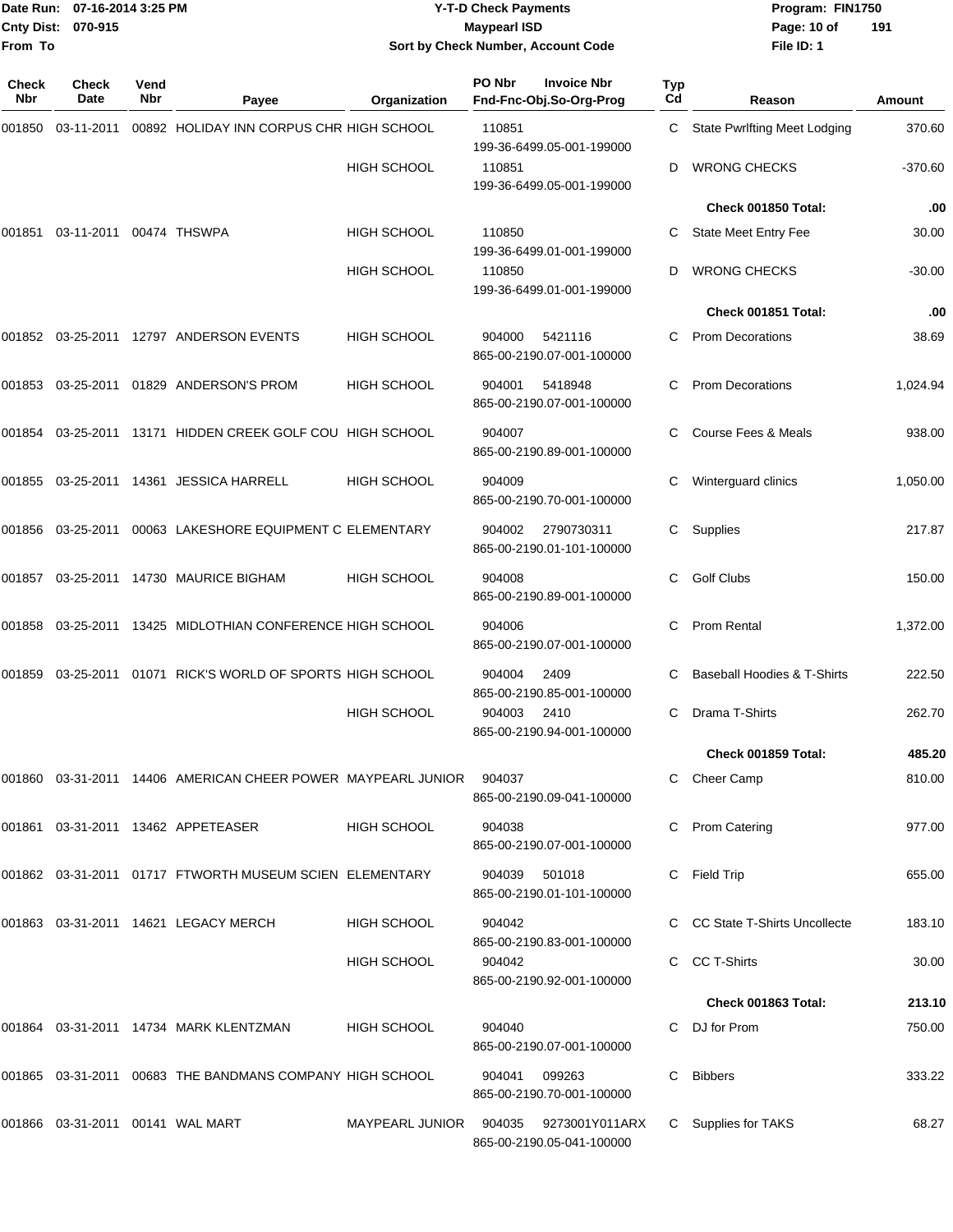### Date Run: 07-16-2014 3:25 PM **Program:** FIN1750 **Cnty Dist:** 070-915 **Page: 11 of** Maypearl ISD **CONTEX 150 Page: 11 of Y-T-D Check Payments 070-915 Maypearl ISD Sort by Check Number, Account Code**

| Check<br><b>Nbr</b> | <b>Check</b><br>Date             | Vend<br><b>Nbr</b> | Payee                                                            | Organization           | PO Nbr<br>Fnd-Fnc-Obj.So-Org-Prog             | <b>Invoice Nbr</b><br><b>Typ</b><br>Cd | Reason                        | Amount   |
|---------------------|----------------------------------|--------------------|------------------------------------------------------------------|------------------------|-----------------------------------------------|----------------------------------------|-------------------------------|----------|
| 001867              | 04-07-2011                       |                    | 00021 BARBARA TRUBY                                              | <b>ELEMENTARY</b>      | 904062<br>865-00-2190.00-101-100000           | C.                                     | Snacks&Juice Drinks           | 43.74    |
|                     |                                  |                    |                                                                  | <b>ELEMENTARY</b>      | 904063<br>865-00-2190.00-101-100000           |                                        | Cookies/Crackers              | 23.88    |
|                     |                                  |                    |                                                                  | <b>ELEMENTARY</b>      | 904064<br>865-00-2190.00-101-100000           | C                                      | <b>Flats Flowers</b>          | 169.50   |
|                     |                                  |                    |                                                                  |                        |                                               |                                        | Check 001867 Total:           | 237.12   |
| 001868              |                                  |                    | 04-07-2011 14738 ELITE FUNDRAISING, LLC. HIGH SCHOOL             |                        | 904065<br>2372<br>865-00-2190.70-001-100000   | C                                      | <b>Fundraiser Cards</b>       | 1,782.00 |
| 001869              |                                  |                    | 04-07-2011 14676 MESQUITE CHAMPIONSHIP ELEMENTARY                |                        | 904067<br>865-00-2190.00-101-100000           | С                                      | 3RD Grade Field Trip          | 1,135.00 |
|                     |                                  |                    | 001870 04-07-2011 13089 REBECCA'S                                | ELEMENTARY             | 904066<br>865-00-2190.00-101-100000           |                                        | <b>Treasure Chest Rewards</b> | 400.00   |
| 001871              |                                  |                    | 04-07-2011 14689 SCHLITTERBAHN GROUP S HIGH SCHOOL               |                        | 904068<br>89578<br>865-00-2190.70-001-100000  | С                                      | <b>Band Field trip</b>        | 3,099.31 |
|                     |                                  |                    | 001872 04-14-2011 12416 AMERICAN PROM                            | <b>HIGH SCHOOL</b>     | 904095<br>865-00-2190.07-001-100000           | W138086401010<br>C                     | <b>Prom Supplies</b>          | 334.95   |
|                     |                                  |                    | 001873  04-14-2011  12444  BALLOONS & HELIUM                     | <b>HIGH SCHOOL</b>     | 904098<br>865-00-2190.07-001-100000           |                                        | <b>Prom Supplies</b>          | 700.00   |
|                     |                                  |                    | 001874 04-14-2011 13840 FOUR STORY GRAPHICS                      | <b>HIGH SCHOOL</b>     | 904097<br>1593<br>865-00-2190.22-001-100000   | C                                      | <b>Rocket T-Shirts</b>        | 162.00   |
|                     |                                  |                    | 001875  04-14-2011  01717  FTWORTH MUSEUM SCIEN  HIGH SCHOOL     |                        | 904096<br>496184<br>865-00-2190.22-001-100000 | С                                      | Field Trip                    | 722.50   |
|                     |                                  |                    | 001876 04-14-2011 01790 LEGENDS COUNTRY CLUB HIGH SCHOOL         |                        | 904099<br>865-00-2190.89-001-100000           |                                        | Green Fees, Balls, Golf Cart  | 348.00   |
|                     |                                  |                    | 001877 04-14-2011 12775 PENDERS MUSIC CO.                        | <b>HIGH SCHOOL</b>     | 904100<br>865-00-2190.70-001-100000           | 0002896594<br>С                        | Supplies                      | 31.06    |
|                     |                                  |                    | 001878  04-14-2011  00681  PEPWEAR LLC                           | <b>MAYPEARL JUNIOR</b> | 904101<br>5296<br>865-00-2190.05-041-100000   | C                                      | Super Worm T-Shirts           | 584.00   |
|                     |                                  |                    | 001879   04-14-2011   01071   RICK'S WORLD OF SPORTS HIGH SCHOOL |                        | 904102 2438<br>865-00-2190.94-001-100000      |                                        | C OAP Shirts                  | 172.15   |
|                     |                                  |                    | 001880 04-14-2011 01613 SCARBROUGH FAIRE                         | <b>HIGH SCHOOL</b>     | 904106<br>865-00-2190.22-001-100000           | C                                      | Field Trip                    | 965.00   |
|                     |                                  |                    | 001881  04-14-2011  14689  SCHLITTERBAHN GROUP S HIGH SCHOOL     |                        | 904104<br>865-00-2190.70-001-100000           |                                        | <b>Remaining Trip Balance</b> | 41.98    |
|                     |                                  |                    | 001882  04-14-2011  00274  SCHOOL MATE/STUDENT A ELEMENTARY      |                        | 904103<br>865-00-2190.00-101-100000           | 000316174                              | <b>Student Planners</b>       | 945.00   |
|                     |                                  |                    | 001883 04-14-2011 01830 STUMP PRINTING COMP., I HIGH SCHOOL      |                        | 904105<br>865-00-2190.07-001-100000           | W140558700010<br>C                     | <b>Prom Supplies</b>          | 162.75   |
|                     |                                  |                    | 001884  04-21-2011  00871  CARD SERVICE CENTER                   | UNDISTRIBUTED O        | 904111<br>865-00-2190.78-999-100000           | 24445002W2XGN9<br>C                    | Retiree Luncheon-Irlene       | 15.45    |
|                     | 001885  04-21-2011  01899  FEDEX |                    |                                                                  | <b>HIGH SCHOOL</b>     | 904139 742845434<br>865-00-2190.02-001-100000 |                                        | Proofs sent back to Balfour.  | 21.65    |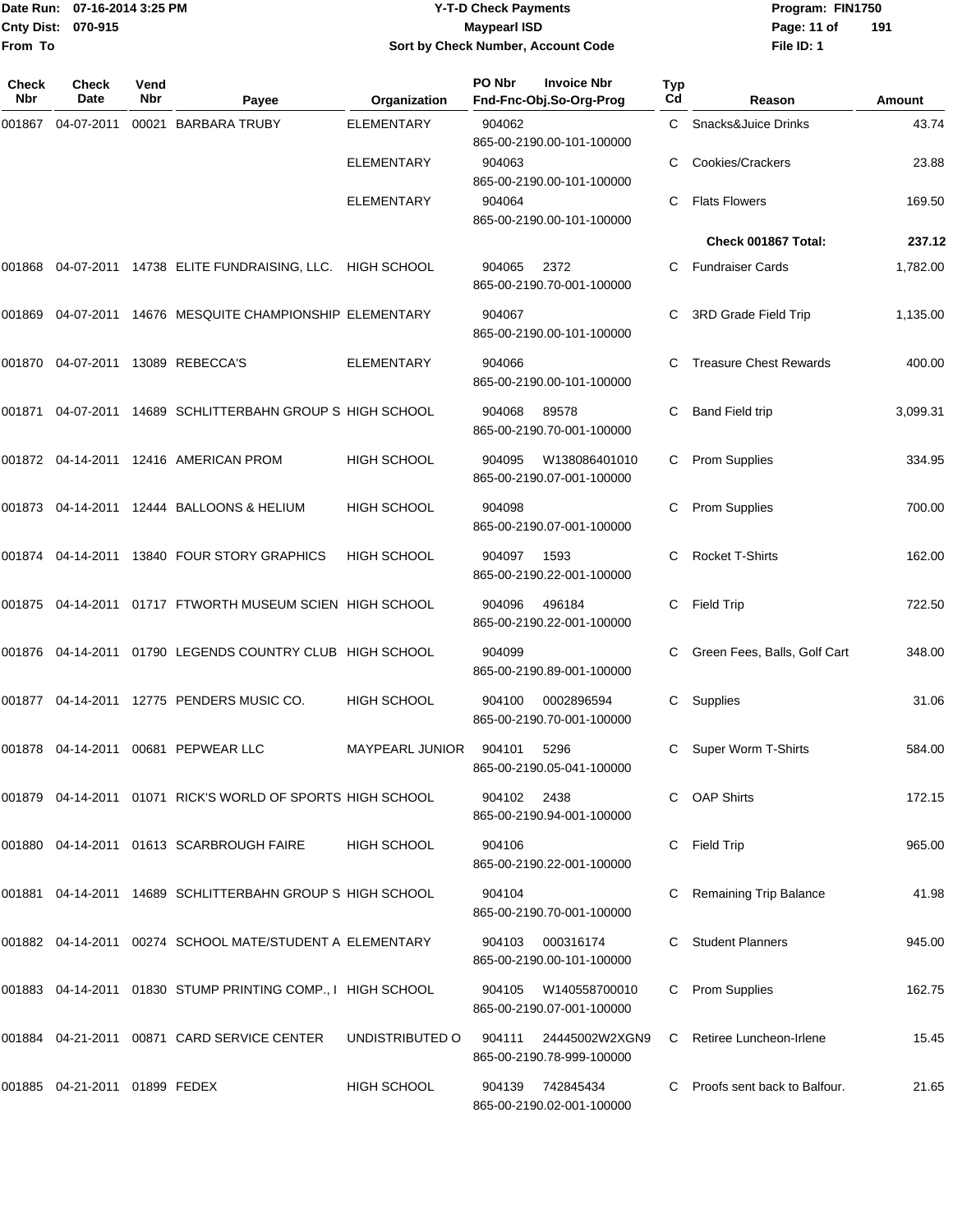### Date Run: 07-16-2014 3:25 PM **Program:** FIN1750 **Cnty Dist:** 070-915 **Page: 12 of** Maypearl ISD **CONTEX 12 of** Maypearl ISD **Y-T-D Check Payments 070-915 Maypearl ISD Sort by Check Number, Account Code**

| <b>Check</b><br><b>Nbr</b> | Check<br>Date | Vend<br>Nbr | Payee                                                     | Organization           | PO Nbr | <b>Invoice Nbr</b><br>Fnd-Fnc-Obj.So-Org-Prog | Typ<br>Cd | Reason                        | Amount    |
|----------------------------|---------------|-------------|-----------------------------------------------------------|------------------------|--------|-----------------------------------------------|-----------|-------------------------------|-----------|
| 001886                     |               |             | 04-21-2011 14719 JAIR KLARFELD MUSIC                      | <b>HIGH SCHOOL</b>     | 904140 | 10<br>865-00-2190.70-001-100000               | C.        | Music                         | 500.00    |
| 001887                     |               |             | 04-21-2011  00493  TAYLOR PUBLISHING                      | <b>HIGH SCHOOL</b>     | 904138 | 15110<br>865-00-2190.02-001-100000            |           | Deposit for Yearbook 10-11    | 6,560.00  |
| 001888                     |               |             | 04-28-2011 14753 ANGELA SMITH                             | HIGH SCHOOL            | 904161 | 865-00-2190.01-001-1000JV                     | С         | Overpayment on JV Cheer       | 115.00    |
| 001889                     | 04-28-2011    |             | 00021 BARBARA TRUBY                                       | <b>ELEMENTARY</b>      | 904162 | 865-00-2190.00-101-100000                     | С         | <b>TAKS Snacks</b>            | 169.72    |
| 001890                     |               |             | 04-28-2011 14751 BLAKE ODGERS                             | HIGH SCHOOL            | 904163 | 865-00-2190.01-001-1000JV                     | С         | JV Cheer Overpayment          | 115.00    |
| 001891                     |               |             | 04-28-2011 14749 CHILDREN'S AQUARIM AT F ELEMENTARY       |                        | 904164 | 865-00-2190.00-101-100000                     | С         | <b>Field Trip</b>             | 448.00    |
|                            |               |             | 001892 04-28-2011 01615 CICI'S PIZZA                      | ELEMENTARY             | 904166 | 865-00-2190.00-101-100000                     | С         | Field Trip 1st Grade          | 545.12    |
| 001893                     |               |             | 04-28-2011 01615 CICI'S PIZZA                             | MAYPEARL JUNIOR        | 904165 | 865-00-2190.05-041-100000                     | С         | Supplies                      | 29.95     |
| 001894                     |               |             | 04-28-2011 14716 CIVIL WAR CENTER OF TEX ELEMENTARY       |                        | 904167 | 865-00-2190.00-101-100000                     |           | 5th Grade Field Trip          | 504.00    |
| 001895                     |               |             | 04-28-2011  14756  CURTIS SHIFFLET                        | HIGH SCHOOL            | 904168 | 865-00-2190.01-001-100000                     | С         | Varsity Cheer Overpayment     | 115.00    |
| 001896                     |               |             | 04-28-2011  14495  ERNIE AMATON                           | <b>MAYPEARL JUNIOR</b> | 904169 | 865-00-2190.69-041-100000                     |           | <b>Staff Lunch for TAKS</b>   | 90.48     |
|                            |               |             |                                                           | MAYPEARL JUNIOR        | 904169 | 865-00-2190.69-041-100000                     | С         | Staff Lunch for TAKS          | 7.50      |
|                            |               |             |                                                           |                        |        |                                               |           | Check 001896 Total:           | 97.98     |
| 001897                     |               |             | 04-28-2011  14754  JEREMY LARUE                           | HIGH SCHOOL            | 904170 | 865-00-2190.01-001-100000                     |           | Varsity Cheer Overpayment     | 160.00    |
|                            |               |             | 001898  04-28-2011  12992  JIMMY EASTWOOD                 | <b>HIGH SCHOOL</b>     | 904171 | 865-00-2190.01-001-100000                     | C         | V Cheer Overpayment           | 115.00    |
|                            |               |             |                                                           | <b>HIGH SCHOOL</b>     | 904171 | 865-00-2190.01-001-100000                     |           | D CHECK WAS LOST              | $-115.00$ |
|                            |               |             |                                                           |                        |        |                                               |           | Check 001898 Total:           | .00       |
|                            |               |             | 001899 04-28-2011 12432 LANETTA GARRETT                   | HIGH SCHOOL            | 904172 | 865-00-2190.01-001-1000JV                     | С         | JV Cheer Overpayment          | 115.00    |
|                            |               |             | 001900 04-28-2011 01360 MAYPEARL ATHLETIC BOO HIGH SCHOOL |                        | 904173 | 865-00-2190.83-001-100000                     |           | <b>Banquet Tickets</b>        | 45.00     |
|                            |               |             | 001901  04-28-2011  12925  ROBERT MERRITT                 | <b>HIGH SCHOOL</b>     | 904174 | 865-00-2190.01-001-100000                     | С         | V Cheer Overpayment           | 160.00    |
|                            |               |             | 001902 04-28-2011 14757 SCOTT LAUGHLIN                    | HIGH SCHOOL            | 904175 | 865-00-2190.01-001-100000                     |           | V Cheer Overpayment           | 160.00    |
|                            |               |             | 001903 04-28-2011 14750 SIX FLAGS FIESTA TEXAS            | HIGH SCHOOL            | 904176 | 865-00-2190.70-001-100000                     |           | Deposit for Celebrate the Art | 100.00    |
|                            |               |             | 001904  04-28-2011  14752  TERRY BURNETTE                 | HIGH SCHOOL            | 904177 | 865-00-2190.01-001-1000JV                     |           | JV Cheer Overpayment          | 115.00    |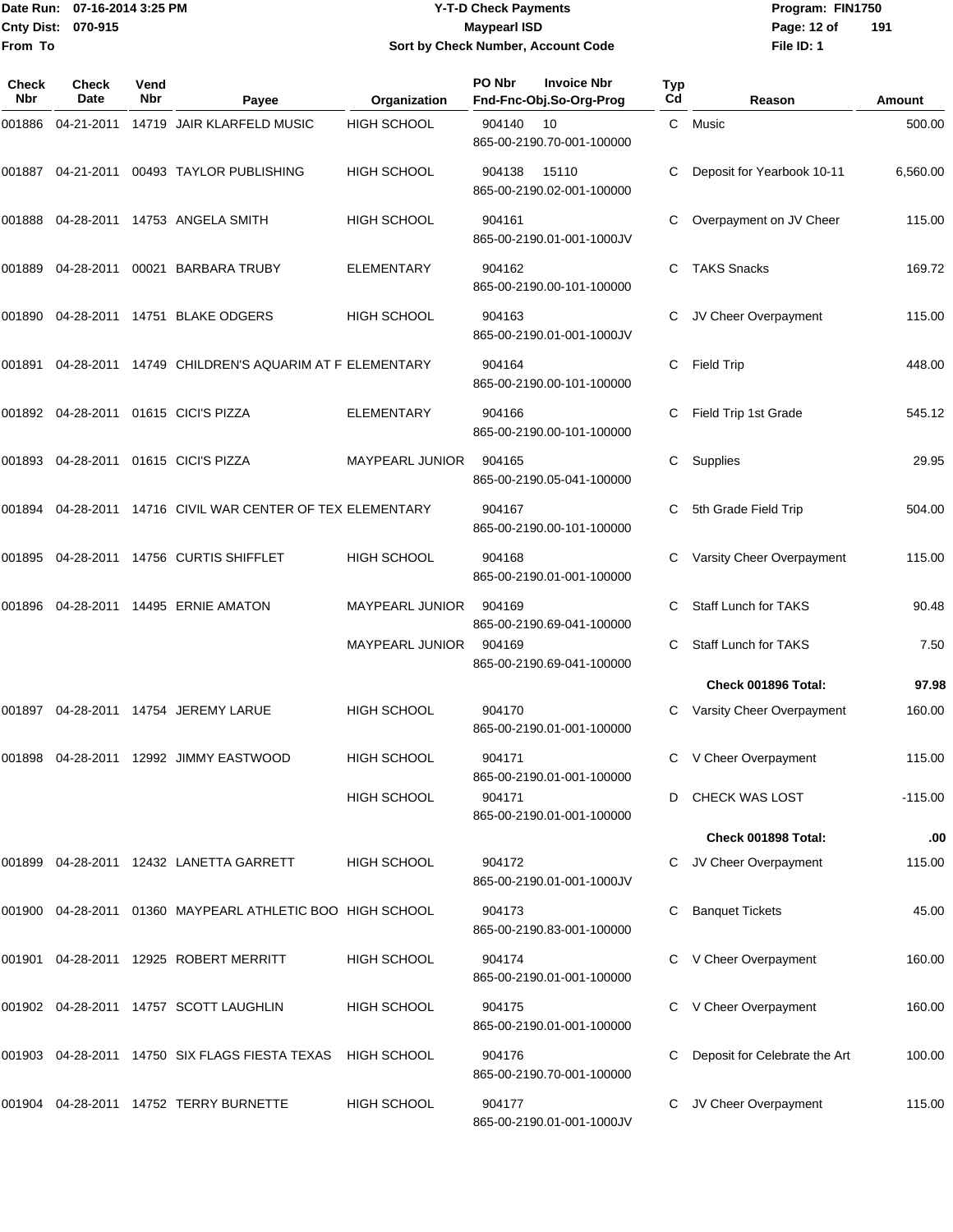### Date Run: 07-16-2014 3:25 PM **Program:** FIN1750 **Cnty Dist:** 070-915 **Page: 13 of** Maypearl ISD **CONTEX 13 OF** Page: 13 of **Y-T-D Check Payments 070-915 Maypearl ISD Sort by Check Number, Account Code**

| Check<br>Nbr | <b>Check</b><br>Date | Vend<br>Nbr | Payee                                                            | Organization       | PO Nbr | <b>Invoice Nbr</b><br>Fnd-Fnc-Obj.So-Org-Prog | Typ<br>Cd | Reason                       | Amount   |
|--------------|----------------------|-------------|------------------------------------------------------------------|--------------------|--------|-----------------------------------------------|-----------|------------------------------|----------|
| 001905       | 04-28-2011           |             | 14755 TOM GRAUBERGER                                             | <b>HIGH SCHOOL</b> | 904178 | 865-00-2190.01-001-100000                     |           | C V Cheer Overpayment        | 115.00   |
|              |                      |             | 001906  04-28-2011  01237  TONI WYANT                            | <b>HIGH SCHOOL</b> | 904179 | 865-00-2190.01-001-1000JV                     | С         | JV Cheer Overpayment         | 115.00   |
| 001907       | 05-05-2011           |             | 00341 EAST TEXAS SPORTS CENT HIGH SCHOOL                         |                    | 904199 | 191540<br>865-00-2190.84-001-100B00           | C         | Shoes                        | 402.40   |
| 001908       | 05-05-2011           |             | 01857 KAY LYNN DAY                                               | <b>HIGH SCHOOL</b> | 904200 | 865-00-2190.07-001-100000                     | С         | <b>Prom Supplies</b>         | 64.94    |
| 001909       |                      |             | 05-05-2011 13545 MAIN EVENT ENTERTAINME MAYPEARL JUNIOR          |                    | 904201 | #59<br>865-00-2190.05-041-100000              | С         | <b>TAKS Party - Deposit</b>  | 1,634.00 |
| 001910       | 05-05-2011           |             | 12439 MAYPEARL GENERAL MER MAYPEARL JUNIOR                       |                    | 904202 | 12353<br>865-00-2190.69-041-100000            | C         | <b>TAKS Lunches</b>          | 150.00   |
| 001911       | 05-05-2011           |             | 00868 UNIVERSITY OF TEXAS AT HIGH SCHOOL                         |                    | 904204 | 865-00-2190.94-001-100000                     | C         | <b>OAP Tickets</b>           | 698.00   |
|              |                      |             | 001912  05-05-2011  01443  WAXAHACHIE COUNTRY CL HIGH SCHOOL     |                    | 904203 | 865-00-2190.89-001-100000                     | C         | Green Fees & Clinic Fees     | 101.00   |
|              |                      |             | 001913 05-12-2011 14400 ALLEY CATS                               | <b>ELEMENTARY</b>  | 904229 | 865-00-2190.00-101-100000                     | С         | Admission for AR Party       | 2,240.00 |
| 001914       |                      |             | 05-12-2011 14774 ANTASYKA MCDUFFY                                | HIGH SCHOOL        | 904230 | 865-00-2190.70-001-100000                     | C         | Partial Refund Schlitterbahn | 35.00    |
|              |                      |             | 001915  05-12-2011  14775  BRENDON MORPHIS                       | <b>HIGH SCHOOL</b> | 904231 | 865-00-2190.70-001-100000                     | C         | Partial Refund Schlitterbahn | 35.00    |
|              |                      |             | 001916  05-12-2011  00851  BURGERS LAKE                          | <b>HIGH SCHOOL</b> | 904250 | 865-00-2190.78-001-100000                     | С         | Senior Field Trip            | 657.00   |
| 001917       |                      |             | 05-12-2011 14776 CHRISTY HARPER                                  | HIGH SCHOOL        | 904232 | 865-00-2190.70-001-100000                     | C         | Partial Refund Schlitterbahn | 35.00    |
|              |                      |             | 001918  05-12-2011  14777  COLLIN O'DANIEL                       | <b>HIGH SCHOOL</b> | 904233 | 865-00-2190.70-001-100000                     | C.        | Partial Refund Schlitterbahn | 35.00    |
|              |                      |             | 001919    05-12-2011    14778    CONNOR HARPER                   | <b>HIGH SCHOOL</b> | 904234 | 865-00-2190.70-001-100000                     |           | Partial Refund Schlitterbahn | 35.00    |
|              |                      |             | 001920 05-12-2011 13840 FOUR STORY GRAPHICS                      | <b>HIGH SCHOOL</b> | 904247 | 1609<br>865-00-2190.22-001-100000             |           | <b>Rocket T-Shirts</b>       | 67.50    |
|              |                      |             | 001921 05-12-2011 00140 FT. WORTH ZOO                            | <b>HIGH SCHOOL</b> | 904248 | 865-00-2190.22-001-100000                     |           | Spanish Field Trip           | 426.00   |
|              |                      |             |                                                                  | HIGH SCHOOL        | 904235 | 865-00-2190.70-001-100000                     |           | Partial Refund Schlitterbahn | 35.00    |
|              |                      |             | 001923  05-12-2011  13394  MAYPEARL EDUCATION FO UNDISTRIBUTED O |                    | 904252 | 865-00-2190.28-999-100000                     |           | Donation in lieu of flowers  | 50.00    |
|              |                      |             | 001924  05-12-2011  12439  MAYPEARL GENERAL MER  MAYPEARL JUNIOR |                    | 904254 | 865-00-2190.69-041-100000                     |           | <b>TAKS Lunches</b>          | 19.50    |
|              |                      |             | 001925 05-12-2011 14773 MUDSLINGER SHADES                        | HIGH SCHOOL        | 904236 | 31115<br>865-00-2190.08-001-100000            |           | Sunglasses                   | 735.00   |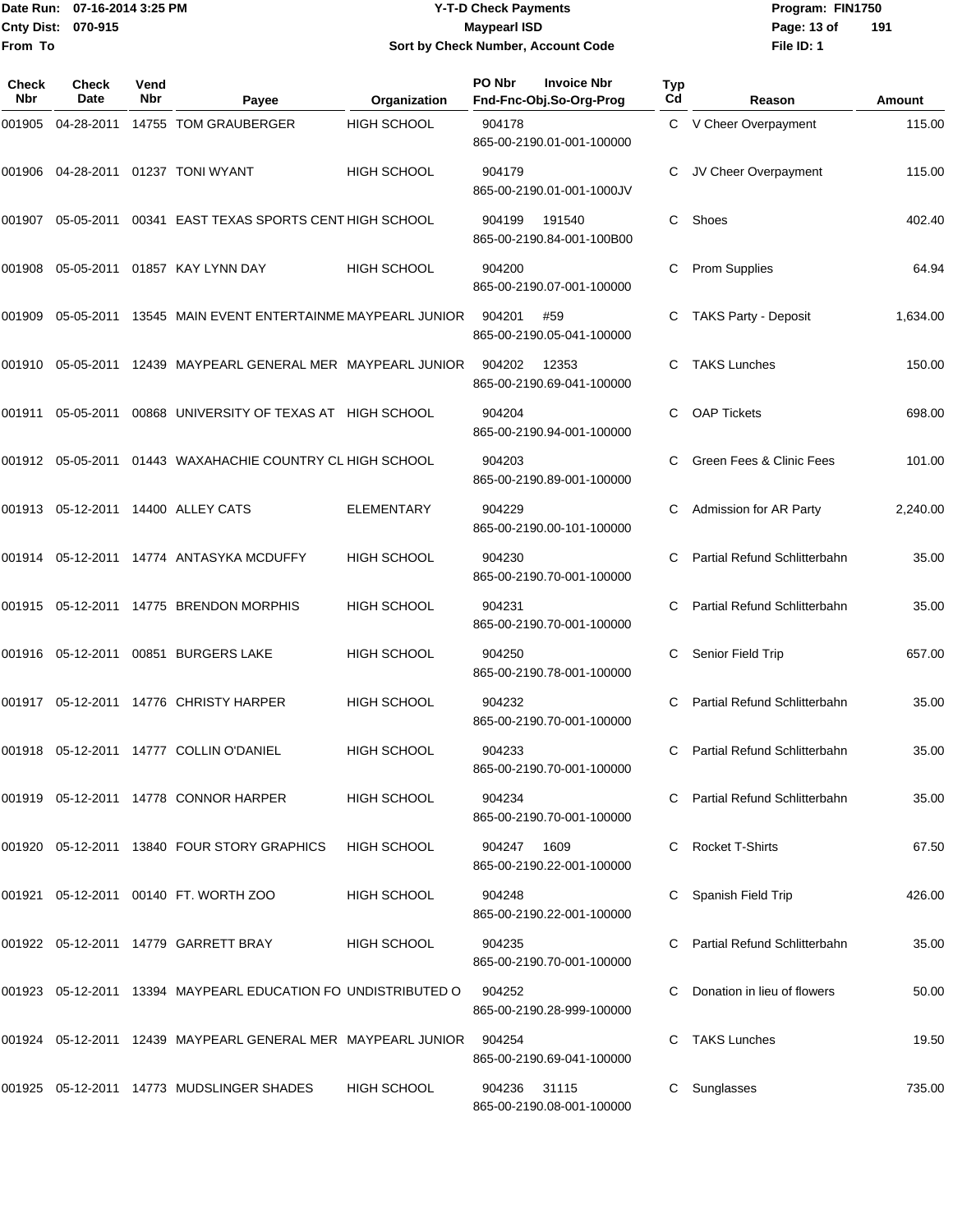|              | Date Run: 07-16-2014 3:25 PM |             |                                                                   | <b>Y-T-D Check Payments</b>        |                     |                                                                        |           | Program: FIN1750            |           |  |
|--------------|------------------------------|-------------|-------------------------------------------------------------------|------------------------------------|---------------------|------------------------------------------------------------------------|-----------|-----------------------------|-----------|--|
|              | Cnty Dist: 070-915           |             |                                                                   |                                    | <b>Maypearl ISD</b> |                                                                        |           | Page: 14 of                 | 191       |  |
| From To      |                              |             |                                                                   | Sort by Check Number, Account Code |                     |                                                                        |           | File ID: 1                  |           |  |
| Check<br>Nbr | <b>Check</b><br>Date         | Vend<br>Nbr | Payee                                                             | Organization                       | PO Nbr              | <b>Invoice Nbr</b><br>Fnd-Fnc-Obj.So-Org-Prog                          | Typ<br>Cd | Reason                      | Amount    |  |
| 001926       | 05-12-2011                   |             | 00287 OFFICE DEPOT                                                | UNDISTRIBUTED O                    | 904237              | 561702124001                                                           | C.        | Coffee/Tea Order            | 21.00     |  |
|              |                              |             |                                                                   | UNDISTRIBUTED O                    | 904237              | 865-00-2190.57-999-100000<br>561702220002                              | С         | Coffee/Tea Order            | 11.08     |  |
|              |                              |             |                                                                   | UNDISTRIBUTED O                    | 904237              | 865-00-2190.57-999-100000<br>561702220001<br>865-00-2190.57-999-100000 | С         | Coffee/Tea Order            | 22.16     |  |
|              |                              |             |                                                                   |                                    |                     |                                                                        |           | Check 001926 Total:         | 54.24     |  |
|              |                              |             | 001927   05-12-2011   00590   ORIENTAL TRADING COMP   HIGH SCHOOL |                                    | 904238              | 644271238-01<br>865-00-2190.94-001-100000                              | C         | Awards                      | 65.20     |  |
|              |                              |             | 001928  05-12-2011  00401  POSITIVE  PROMOTIONS                   | <b>MAYPEARL JUNIOR</b>             | 904239              | 04102681<br>865-00-2190.69-041-100000                                  |           | Teacher Inservice           | 230.95    |  |
| 001929       |                              |             | 05-12-2011  01071  RICK'S WORLD OF SPORTS HIGH SCHOOL             |                                    | 904251              | 865-00-2190.22-001-100000                                              | С         | Leadership Conference Shirt | 350.00    |  |
|              |                              |             |                                                                   | <b>HIGH SCHOOL</b>                 | 904240              | 2455<br>865-00-2190.94-001-100000                                      | C.        | <b>OAP Shirts</b>           | 637.85    |  |
|              |                              |             |                                                                   |                                    |                     |                                                                        |           | Check 001929 Total:         | 987.85    |  |
| 001930       |                              |             | 05-12-2011 12774 TARLETON STATE UNIVERS HIGH SCHOOL               |                                    | 904249              | 865-00-2190.01-001-100000                                              | С         | V Cheer Camp                | 3,835.00  |  |
|              |                              |             |                                                                   | HIGH SCHOOL                        | 904249              | 865-00-2190.01-001-1000JV                                              |           | JV Cheer Camp               | 1,475.00  |  |
|              |                              |             |                                                                   |                                    |                     |                                                                        |           | Check 001930 Total:         | 5,310.00  |  |
|              |                              |             |                                                                   |                                    | 904253              | 865-00-2190.94-001-100000                                              |           | Catering for Drama Banquet  | 450.00    |  |
|              |                              |             |                                                                   | <b>HIGH SCHOOL</b>                 | 904253              | 865-00-2190.94-001-100000                                              | D         | CHECK WAS NOT USED          | $-450.00$ |  |
|              |                              |             |                                                                   |                                    |                     |                                                                        |           | Check 001931 Total:         | .00       |  |
|              |                              |             | 001932 05-12-2011 00032   TEXAS RANGERS BASEBAL MAYPEARL JUNIOR   |                                    | 904242              | 1391940<br>865-00-2190.05-041-100000                                   | С         | <b>Handling Fee</b>         | 5.00      |  |
|              |                              |             |                                                                   | MAYPEARL JUNIOR 904242 1391940     |                     | 865-00-2190.05-041-100000                                              |           | C Section 335 Ranger Gm 5/2 | 480.00    |  |
|              |                              |             |                                                                   |                                    |                     |                                                                        |           | <b>Check 001932 Total:</b>  | 485.00    |  |
|              |                              |             | 001933 05-12-2011 12827 THOMAS CREATIVE APPAR ELEMENTARY          |                                    | 904243              | 39657<br>865-00-2190.00-101-100000                                     |           | C Caps & Gowns              | 391.00    |  |
|              |                              |             | 001934  05-19-2011  00021  BARBARA TRUBY                          | ELEMENTARY                         | 904281              | 865-00-2190.00-101-100000                                              |           | C Flowers & Snacks          | 78.54     |  |
|              |                              |             | 001935  05-19-2011  14487  BLOOMS & MORE                          | <b>HIGH SCHOOL</b>                 | 904282              | 865-00-2190.78-001-100000                                              |           | C Graduation Flowers        | 400.00    |  |
|              |                              |             |                                                                   | HIGH SCHOOL                        | 904282              | 865-00-2190.78-001-100000                                              |           | D CHECK AMOUNT CHANGE       | $-400.00$ |  |
|              |                              |             |                                                                   |                                    |                     |                                                                        |           | Check 001935 Total:         | .00       |  |
|              |                              |             | 001936 05-19-2011 14221 BRIAN CUPP                                | <b>HIGH SCHOOL</b>                 | 904283              | 865-00-2190.70-001-100000                                              |           | C Supplies                  | 41.56     |  |
|              |                              |             |                                                                   | HIGH SCHOOL                        | 904284              | 865-00-2190.70-001-100000                                              |           | C Supplies                  | 132.65    |  |
|              |                              |             |                                                                   |                                    |                     |                                                                        |           | Check 001936 Total:         | 174.21    |  |
|              |                              |             | 001937    05-19-2011    14789    DOLLAR    GENERAL                | <b>HIGH SCHOOL</b>                 | 904285              | 865-00-2190.70-001-100000                                              |           | C Gift Card                 | 35.00     |  |
|              |                              |             |                                                                   | <b>HIGH SCHOOL</b>                 | 904285              | 865-00-2190.70-001-100000                                              |           | D CHECK NOT USED            | $-35.00$  |  |

**Check 001937 Total: .00**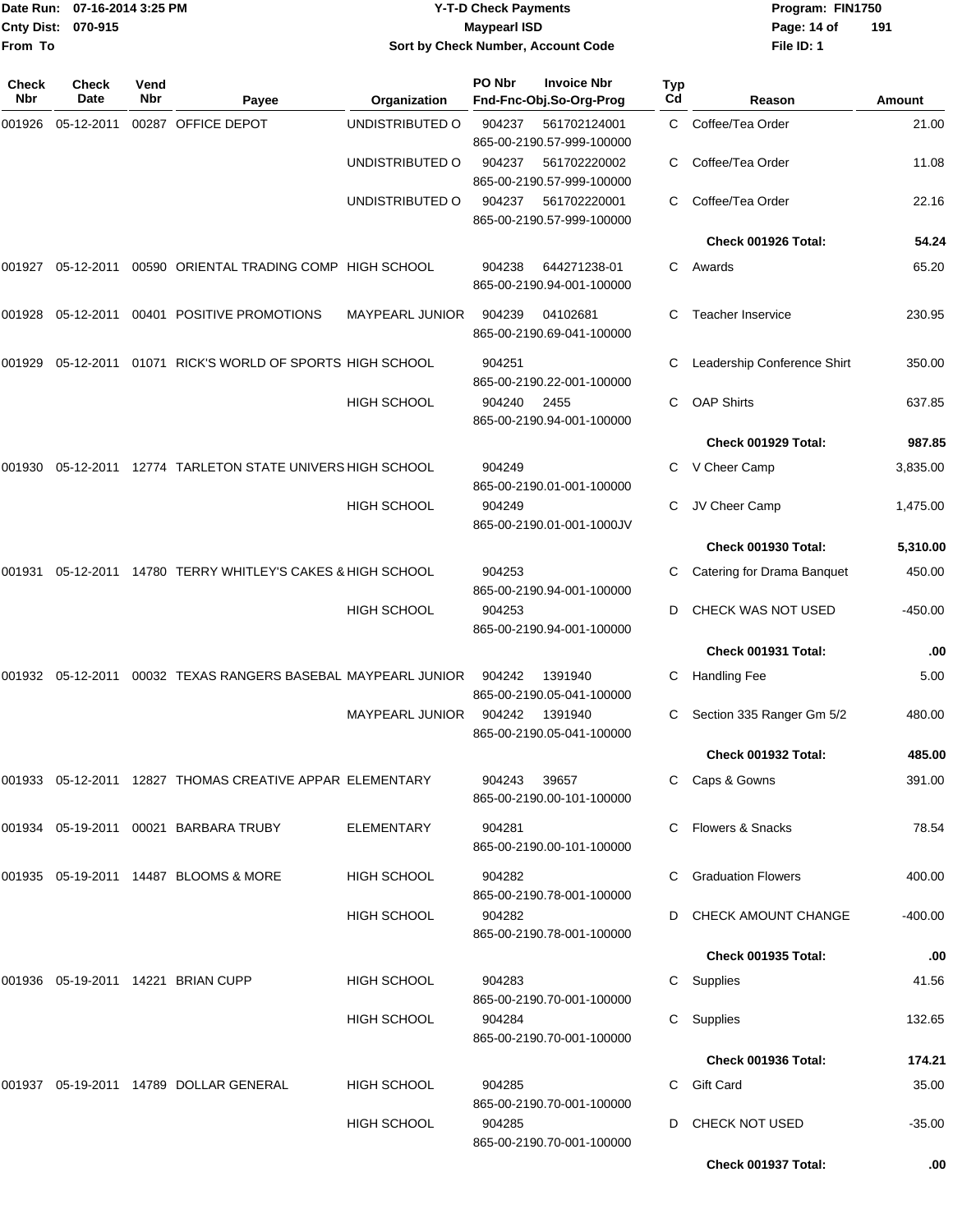### Date Run: 07-16-2014 3:25 PM **Program:** FIN1750 **Cnty Dist:** 070-915 **Page: 15 of** Maypearl ISD **CONSISTS Y-T-D Check Payments 070-915 Maypearl ISD Sort by Check Number, Account Code**

| <b>Check</b><br>Nbr | <b>Check</b><br>Date | Vend<br>Nbr | Payee                                                        | Organization       | <b>PO Nbr</b> | <b>Invoice Nbr</b><br>Fnd-Fnc-Obj.So-Org-Prog | <b>Typ</b><br>Cd | Reason                         | Amount   |
|---------------------|----------------------|-------------|--------------------------------------------------------------|--------------------|---------------|-----------------------------------------------|------------------|--------------------------------|----------|
| 001938              | 05-19-2011           |             | 13336 ELLIS COUNTY MUSIC CEN HIGH SCHOOL                     |                    | 904286        | 15150<br>865-00-2190.70-001-100000            |                  | C Valve Guides                 | 18.00    |
| 001939              |                      |             | 05-19-2011  14071  EVENTOS SILVA                             | <b>ELEMENTARY</b>  | 904287        | 865-00-2190.00-101-100000                     |                  | <b>Water Slide</b>             | 150.00   |
| 001940              |                      |             | 05-19-2011 00140 FT. WORTH ZOO                               | MAYPEARL JUNIOR    | 904288        | 865-00-2190.05-041-100000                     | С                | 7th Grade Students Zoo Trip    | 583.25   |
| 001941              |                      |             | 05-19-2011  12992  JIMMY EASTWOOD                            | <b>HIGH SCHOOL</b> | 904296        | 865-00-2190.01-001-100000                     | С                | Cheer Payment Refund           | 115.00   |
| 001942              | 05-19-2011           |             | 13545 MAIN EVENT ENTERTAINME MAYPEARL JUNIOR                 |                    | 904289        | 865-00-2190.05-041-100000                     |                  | <b>TAKS Party Balance</b>      | 1,632.90 |
| 001943              | 05-19-2011           |             | 13394 MAYPEARL EDUCATION FO HIGH SCHOOL                      |                    | 904290        | 865-00-2190.89-001-100000                     | С                | <b>Driving Hole Sponsor</b>    | 250.00   |
| 001944              | 05-19-2011           |             | 12439 MAYPEARL GENERAL MER MAYPEARL JUNIOR                   |                    | 904291        | 865-00-2190.69-041-100000                     | С                | Coupon Books                   | 21.05    |
| 001945              |                      |             | 05-19-2011 12826 RACHEL BROWN                                | <b>HIGH SCHOOL</b> | 904292        | 865-00-2190.94-001-100000                     |                  | Meals for Drama Banquet        | 810.00   |
| 001946              | 05-19-2011           |             | 00274 SCHOOL MATE/STUDENT A MAYPEARL JUNIOR                  |                    | 904293        | 000318766<br>865-00-2190.05-041-100000        | С                | Planners                       | 810.00   |
| 001947              |                      |             | 05-19-2011  00252  SCHOOL SPECIALTY                          | ELEMENTARY         | 904294        | 208105966716<br>865-00-2190.00-101-100000     | С                | <b>Time Timer</b>              | 107.96   |
| 001948              | 05-19-2011           |             | 00032 TEXAS RANGERS BASEBAL MAYPEARL JUNIOR                  |                    | 904295        | 865-00-2190.05-041-100000                     | С                | <b>Tickets AR Trip</b>         | 108.00   |
| 001949              |                      |             | 05-26-2011 12783 AMANDA STINSON                              | <b>ELEMENTARY</b>  | 904311        | 865-00-2190.67-101-100000                     | С                | Supplies                       | 35.83    |
| 001950              |                      |             | 05-26-2011 14336 ANITA SWAYNE                                | <b>ELEMENTARY</b>  | 904310        | 865-00-2190.00-101-100000                     | С                | Supplies Reimbrsmnt            | 131.18   |
| 001951              |                      |             | 05-26-2011 14487 BLOOMS & MORE                               | <b>HIGH SCHOOL</b> | 904312        | 001339<br>865-00-2190.78-001-100000           | С                | <b>Graduation Flowers</b>      | 372.00   |
|                     |                      |             | 001952 05-26-2011 13600 GEORGE ODERA                         | <b>ELEMENTARY</b>  | 904306        | 865-00-2190.00-101-100000                     |                  | C LSK Fundrsr Donation for Ke  | 680.00   |
|                     |                      |             | 001953 05-26-2011 14218 LYNELL PINKERTON                     | HIGH SCHOOL        | 904316        | 865-00-2190.22-001-100000                     |                  | Tickets for TAKS appreciatio   | 5,407.41 |
|                     |                      |             | 001954 05-26-2011 12439 MAYPEARL GENERAL MER MAYPEARL JUNIOR |                    | 904304        | 12507<br>865-00-2190.69-041-100000            | C.               | Meals                          | 24.00    |
|                     |                      |             | 001955 05-26-2011 01071 RICK'S WORLD OF SPORTS HIGH SCHOOL   |                    | 904313        | 2453<br>865-00-2190.85-001-100000             |                  | <b>Baseball Playoff Shirts</b> | 638.15   |
|                     |                      |             | 001956 05-26-2011 14791 STAYBRIDGE SUITES SAN A HIGH SCHOOL  |                    | 904305        | 865-00-2190.70-001-100000                     | С                | <b>Band Trip</b>               | 2,923.68 |
|                     |                      |             | 001957 06-01-2011 14221 BRIAN CUPP                           | HIGH SCHOOL        | 904320        | 865-00-2190.70-001-100000                     |                  | Plaque Engraving               | 25.00    |
|                     |                      |             | 001958 06-01-2011 13600 GEORGE ODERA                         | <b>ELEMENTARY</b>  | 904319        | 865-00-2190.00-101-100000                     |                  | Kenya Popcorn Sales &          | 140.50   |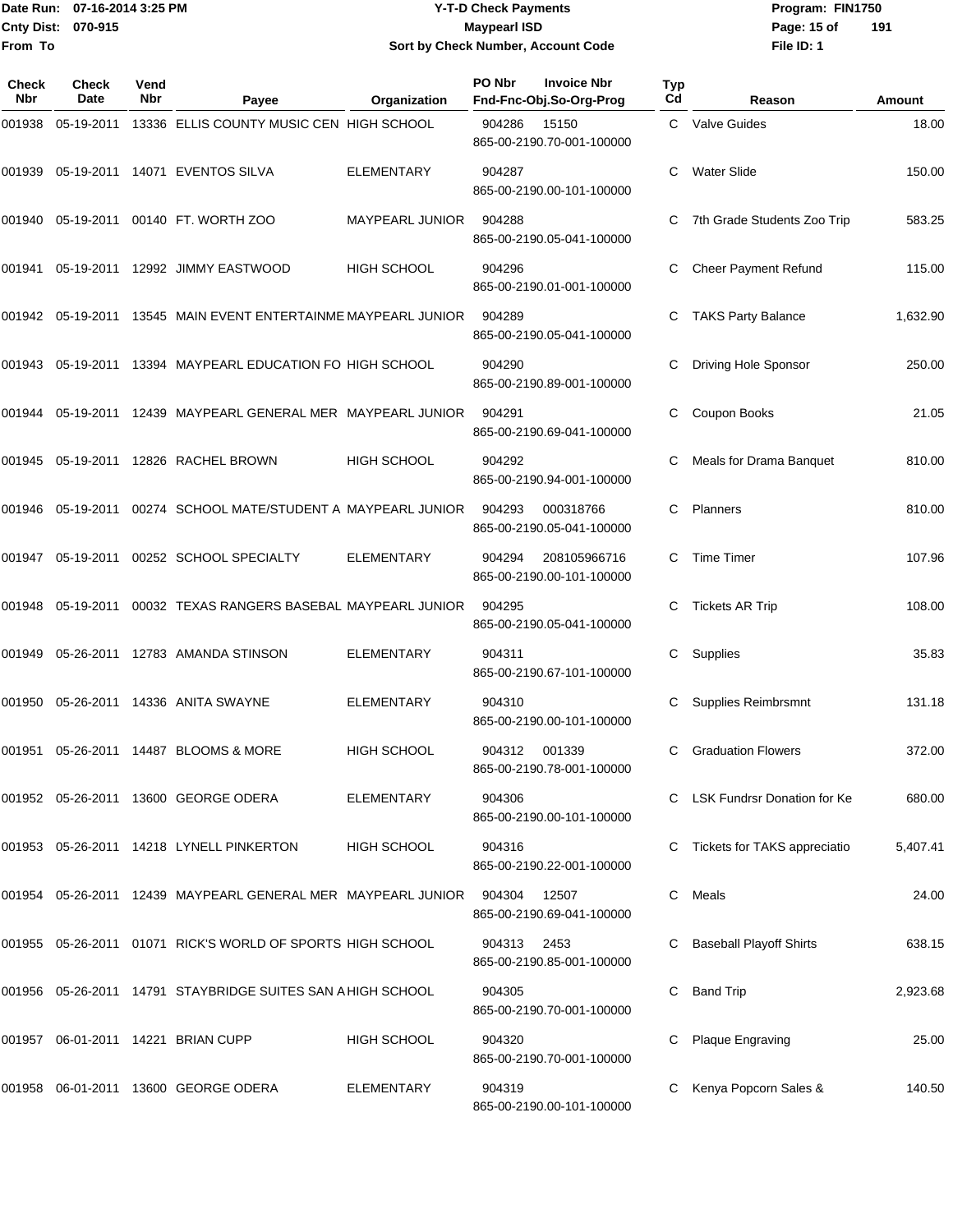### Date Run: 07-16-2014 3:25 PM **Program:** FIN1750 **Cnty Dist:** 070-915 **Page: 16 of** Maypearl ISD **CONSISTS Y-T-D Check Payments 070-915 Maypearl ISD Sort by Check Number, Account Code**

| Check<br><b>Nbr</b> | <b>Check</b><br>Date | Vend<br>Nbr | Payee                                                                     | Organization                          | PO Nbr | <b>Invoice Nbr</b><br>Fnd-Fnc-Obj.So-Org-Prog | Typ<br>Cd | Reason                         | Amount      |
|---------------------|----------------------|-------------|---------------------------------------------------------------------------|---------------------------------------|--------|-----------------------------------------------|-----------|--------------------------------|-------------|
| 001959              | 06-08-2011           |             | 14085 ASHLEY DAVIS                                                        | <b>ELEMENTARY</b>                     | 904350 | 865-00-2190.00-101-100000                     |           | C Picture Development 5th      | 77.95       |
| 001960              |                      |             | 06-08-2011 14800 AWNA SHIFLET                                             | <b>HIGH SCHOOL</b>                    | 904351 | 865-00-2190.78-001-100000                     | C         | reimbrsmnt for graduation su   | 45.14       |
| 001961              |                      |             | 06-08-2011 00906 BEKI FOWLER                                              | <b>ELEMENTARY</b>                     | 904353 | 865-00-2190.00-101-100000                     | C         | <b>LPAC Meetings - Lunches</b> | 30.16       |
|                     |                      |             | 001962 06-08-2011 14221 BRIAN CUPP                                        | HIGH SCHOOL                           | 904352 | 865-00-2190.70-001-100000                     | C         | <b>Gift Card</b>               | 34.95       |
| 001963              | 06-08-2011           |             | 00341 EAST TEXAS SPORTS CENT HIGH SCHOOL                                  |                                       | 904354 | 194950<br>865-00-2190.88-001-100000           | C         | Supplies                       | 42.16       |
|                     |                      |             |                                                                           | <b>HIGH SCHOOL</b>                    | 904354 | 194592<br>865-00-2190.88-001-100000           | C         | Supplies                       | 209.10      |
|                     |                      |             |                                                                           |                                       |        |                                               |           | Check 001963 Total:            | 251.26      |
| 001964              |                      |             | 06-08-2011  01817  EUBANKS FLORIST                                        | UNDISTRIBUTED O                       | 904355 | 19251<br>865-00-2190.28-999-100000            | C         | <b>Green Plant</b>             | 52.95       |
| 001965              |                      |             | 06-08-2011 14308 GOLFSMITH                                                | <b>HIGH SCHOOL</b>                    | 904356 | 865-00-2190.89-001-100000                     |           | Hitting Mat & Rubber Tees      | 415.92      |
|                     |                      |             |                                                                           | <b>HIGH SCHOOL</b>                    | 904356 | 865-00-2190.89-001-100000                     | C         | Optishot                       | 399.99      |
|                     |                      |             |                                                                           |                                       |        |                                               |           | Check 001965 Total:            | 815.91      |
| 001966              |                      |             | 06-08-2011  01857  KAY LYNN DAY                                           | <b>HIGH SCHOOL</b>                    | 904358 | 865-00-2190.78-001-100000                     | C.        | <b>Graduation Balloons</b>     | 63.22       |
|                     |                      |             |                                                                           | <b>HIGH SCHOOL</b>                    | 904358 | 865-00-2190.78-001-100000                     | C         | <b>Graduation Water</b>        | 15.52       |
|                     |                      |             |                                                                           |                                       |        |                                               |           | Check 001966 Total:            | 78.74       |
| 001967              |                      |             | 06-08-2011 13935 M & M DESIGNS                                            | MAYPEARL JUNIOR                       | 904359 | 865-00-2190.09-041-100000                     | С         | <b>Competition T-Shirts</b>    | 120.00      |
| 001968              | 06-08-2011           |             | 12439 MAYPEARL GENERAL MER MAYPEARL JUNIOR                                |                                       | 904360 | 13792/13833<br>865-00-2190.69-041-100000      | C         | Lunches                        | 45.15       |
|                     |                      |             | 001969  06-08-2011  00007  TARLETON FFA CONTEST  MAYPEARL JUNIOR          |                                       | 904361 | 865-00-2190.09-041-100000                     |           | C MS Cheer Camp                | 3,835.00    |
|                     |                      |             |                                                                           | MAYPEARL JUNIOR 904361                |        | 865-00-2190.09-041-100000                     | D         | <b>WRONG VENDOR</b>            | $-3,835.00$ |
|                     |                      |             |                                                                           |                                       |        |                                               |           | Check 001969 Total:            | .00         |
|                     |                      |             | 001970 06-08-2011 12854 THE INTERNAT. THESPIAN HIGH SCHOOL                |                                       | 904357 | 7035<br>865-00-2190.94-001-100000             | C         | Dues                           | 176.00      |
| 001971              |                      |             | 06-08-2011  00141  WAL MART                                               | MAYPEARL JUNIOR 904346 P9273003N01AWK |        | 865-00-2190.05-041-100000                     | C.        | TAKS Supplies                  | 47.48       |
|                     |                      |             |                                                                           | MAYPEARL JUNIOR 904346 P9273003N01AWK |        | 865-00-2190.05-041-100000                     | C.        | <b>TAKS Supplies</b>           | 142.16      |
|                     |                      |             |                                                                           |                                       |        |                                               |           | Check 001971 Total:            | 189.64      |
|                     |                      |             | 001972  06-08-2011  12495  TARLETON STATE UNIVERS MAYPEARL JUNIOR  904362 |                                       |        | 865-00-2190.09-041-100000                     | C.        | Cheer Camp                     | 3,835.00    |
|                     |                      |             | 001973 06-20-2011 00871 CARD SERVICE CENTER                               | UNDISTRIBUTED O                       | 904367 | 24388944JDHM97J<br>865-00-2190.57-999-100000  | C         | Green Plant                    | 25.00       |
|                     |                      |             |                                                                           | UNDISTRIBUTED O                       | 904367 | 24388944JDHM97<br>865-00-2190.57-999-100000   |           | C Green Plant                  | 2.06        |
|                     |                      |             |                                                                           | UNDISTRIBUTED O                       | 904367 | 24692164K00KMY<br>865-00-2190.81-999-100000   |           | C Retirement Cake              | 80.00       |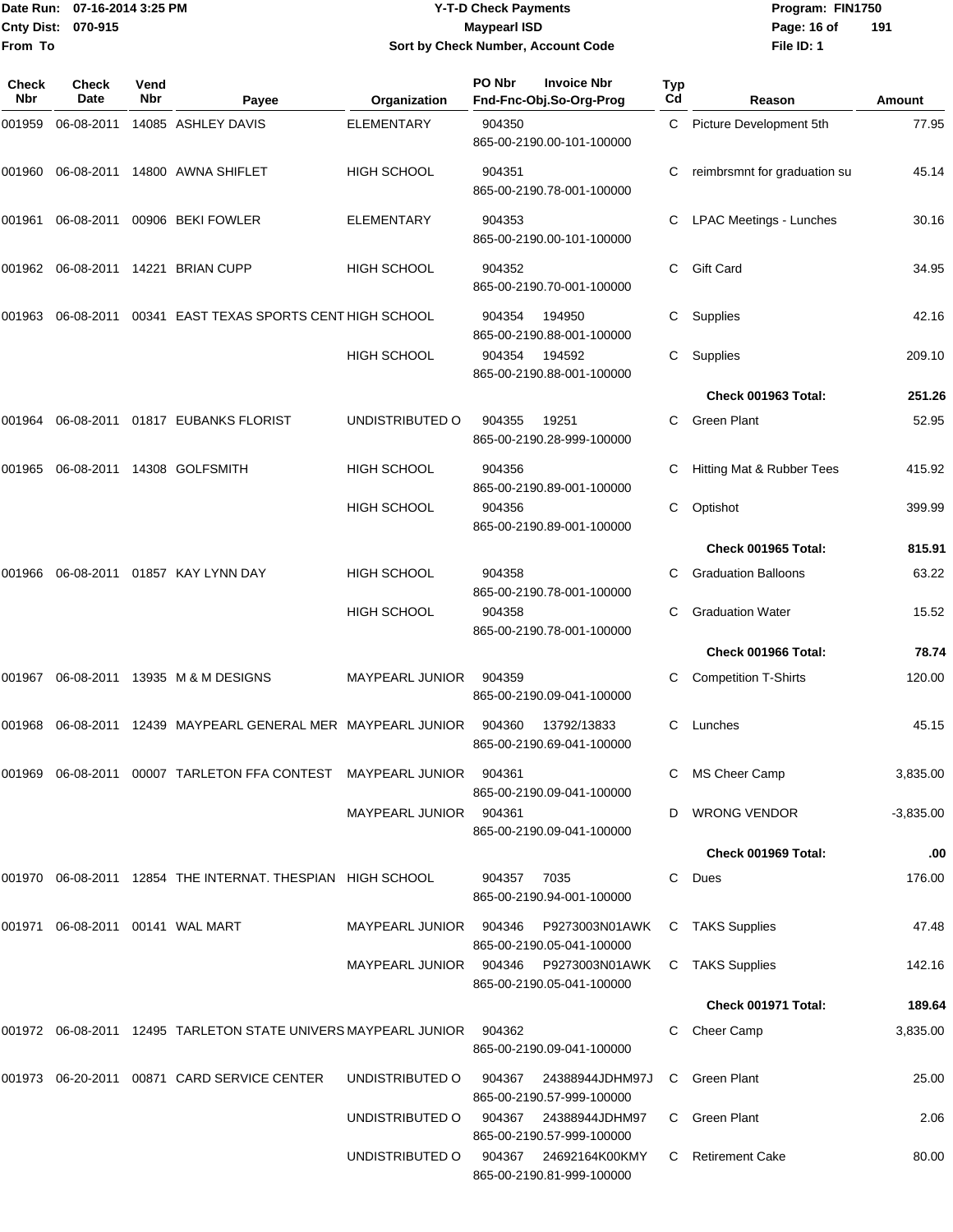| From To             | Date Run: 07-16-2014 3:25 PM<br>Cnty Dist: 070-915 |             |                                                              | <b>Y-T-D Check Payments</b><br><b>Maypearl ISD</b><br>Sort by Check Number, Account Code |                  |                                                           |           | Program: FIN1750<br>Page: 17 of<br>191<br>File ID: 1      |                    |  |
|---------------------|----------------------------------------------------|-------------|--------------------------------------------------------------|------------------------------------------------------------------------------------------|------------------|-----------------------------------------------------------|-----------|-----------------------------------------------------------|--------------------|--|
| <b>Check</b><br>Nbr | <b>Check</b><br>Date                               | Vend<br>Nbr | Payee                                                        | Organization                                                                             | PO Nbr           | <b>Invoice Nbr</b><br>Fnd-Fnc-Obj.So-Org-Prog             | Typ<br>Cd | Reason                                                    | Amount             |  |
|                     |                                                    |             |                                                              | UNDISTRIBUTED O                                                                          | 904367           | 24445004KHF1AR<br>865-00-2190.81-999-100000               | C.        | <b>Retirement Gift</b>                                    | 275.98             |  |
|                     |                                                    |             |                                                              |                                                                                          |                  |                                                           |           | Check 001973 Total:                                       | 383.04             |  |
|                     |                                                    |             | 001974    06-20-2011    00681    PEPWEAR LLC                 | <b>HIGH SCHOOL</b>                                                                       | 904377           | 6438<br>865-00-2190.70-001-100000                         | С         | <b>Beginner Band T-Shirts</b>                             | 373.00             |  |
|                     |                                                    |             |                                                              | <b>HIGH SCHOOL</b>                                                                       | 904378           | 7549<br>865-00-2190.70-001-100000                         | С         | Choir Trip T-Shirts                                       | 295.02             |  |
|                     |                                                    |             |                                                              |                                                                                          |                  |                                                           |           | Check 001974 Total:                                       | 668.02             |  |
|                     |                                                    |             | 001975 06-20-2011 14750  SIX FLAGS FIESTA TEXAS              | <b>HIGH SCHOOL</b>                                                                       | 904379           | 53818<br>865-00-2190.70-001-100000                        | С         | <b>CTA Admission Tickets</b>                              | 979.60             |  |
|                     |                                                    |             | 001976  06-23-2011  01869  ALL SPORTS TROPHIES               | <b>MAYPEARL JUNIOR</b>                                                                   | 904411           | 5046<br>865-00-2190.69-041-100000                         | C         | Teacher of the Year Awards                                | 42.00              |  |
|                     |                                                    |             |                                                              | <b>MAYPEARL JUNIOR</b>                                                                   | 904411           | 4988<br>865-00-2190.69-041-100000                         | С         | <b>Engraved Plates</b>                                    | 22.50              |  |
|                     |                                                    |             |                                                              |                                                                                          |                  |                                                           |           | Check 001976 Total:                                       | 64.50              |  |
|                     |                                                    |             | 001977 06-23-2011 14806 AMY TAYLOR                           | <b>HIGH SCHOOL</b>                                                                       | 904412           | 865-00-2190.70-001-100000                                 | С         | Schlitterbahn Ticket Refund                               | 21.00              |  |
|                     |                                                    |             | 001978 06-23-2011 14801 Christina D. Horton                  | <b>HIGH SCHOOL</b>                                                                       | 904410           | 865-00-2190.73-001-100000                                 | С         | <b>MISD Scholarship Recipient</b>                         | 100.00             |  |
| 001979              |                                                    |             | 06-23-2011 01817 EUBANKS FLORIST                             | UNDISTRIBUTED O                                                                          | 904414           | 19321<br>865-00-2190.28-999-100000                        | С         | Green Plant                                               | 35.00              |  |
|                     |                                                    |             |                                                              | UNDISTRIBUTED O                                                                          | 904413           | 19349<br>865-00-2190.28-999-100000                        | C         | Green Plant                                               | 52.95              |  |
|                     |                                                    |             |                                                              |                                                                                          |                  |                                                           |           | Check 001979 Total:                                       | 87.95              |  |
| 001980              |                                                    |             | 06-23-2011 13840 FOUR STORY GRAPHICS                         | <b>HIGH SCHOOL</b>                                                                       | 904418           | 1657<br>865-00-2190.01-001-100000                         | C         | V Cheer T-Shirts for Camp                                 | 345.00             |  |
|                     |                                                    |             |                                                              | <b>HIGH SCHOOL</b><br><b>MAYPEARL JUNIOR</b>                                             | 904419<br>904416 | 1659<br>865-00-2190.01-001-1000JV<br>1658                 | C         | JV Cheer Camp T-Shirts<br>C Camp T-Shirts                 | 300.00<br>756.00   |  |
|                     |                                                    |             |                                                              |                                                                                          |                  | 865-00-2190.09-041-100000                                 |           |                                                           |                    |  |
|                     |                                                    |             |                                                              | <b>HIGH SCHOOL</b>                                                                       | 904415           | 1661<br>865-00-2190.22-001-100000                         | С         | Junior Rocket Camp T-Shirts                               | 203.00             |  |
|                     |                                                    |             |                                                              |                                                                                          |                  |                                                           |           | Check 001980 Total:                                       | 1,604.00           |  |
|                     |                                                    |             | 001981   06-23-2011  14802   Lauren A. Wilson                | HIGH SCHOOL                                                                              | 904417           | 865-00-2190.73-001-100000                                 | С         | <b>MISD Scholarship Recipient</b>                         | 100.00             |  |
|                     |                                                    |             |                                                              | <b>HIGH SCHOOL</b>                                                                       | 904417           | 865-00-2190.73-001-100000                                 | С         | Jim Beam Sr. Mem Sch Reci                                 | 1,000.00           |  |
|                     |                                                    |             |                                                              | HIGH SCHOOL<br><b>HIGH SCHOOL</b>                                                        | 904417<br>904417 | 865-00-2190.76-001-100000                                 | C<br>C    | Lisa Miller Mem Sch Recipie<br>Karla Ford Mem Sch Recipie | 750.00<br>1,000.00 |  |
|                     |                                                    |             |                                                              |                                                                                          |                  | 865-00-2190.95-001-100000                                 |           | Check 001981 Total:                                       | 2,850.00           |  |
|                     |                                                    |             | 001982  06-23-2011  12439  MAYPEARL GENERAL MER  HIGH SCHOOL |                                                                                          | 904420           | 13864                                                     | C         | Lunches                                                   | 22.00              |  |
|                     |                                                    |             |                                                              |                                                                                          |                  | 865-00-2190.68-001-100000                                 |           |                                                           |                    |  |
|                     |                                                    |             | 001983 06-23-2011 00287 OFFICE DEPOT                         | UNDISTRIBUTED O<br>UNDISTRIBUTED O                                                       | 904421<br>904421 | 566880772002<br>865-00-2190.57-999-100000<br>566880772001 | C.        | C Tea Order<br>Coffee Order                               | 11.08<br>33.24     |  |
|                     |                                                    |             |                                                              | UNDISTRIBUTED O                                                                          | 904421           | 865-00-2190.57-999-100000<br>566880711001                 | C         | Coffee Order                                              | 31.50              |  |
|                     |                                                    |             |                                                              |                                                                                          |                  | 865-00-2190.57-999-100000                                 |           |                                                           |                    |  |
|                     |                                                    |             |                                                              |                                                                                          |                  |                                                           |           | Check 001983 Total:                                       | 75.82              |  |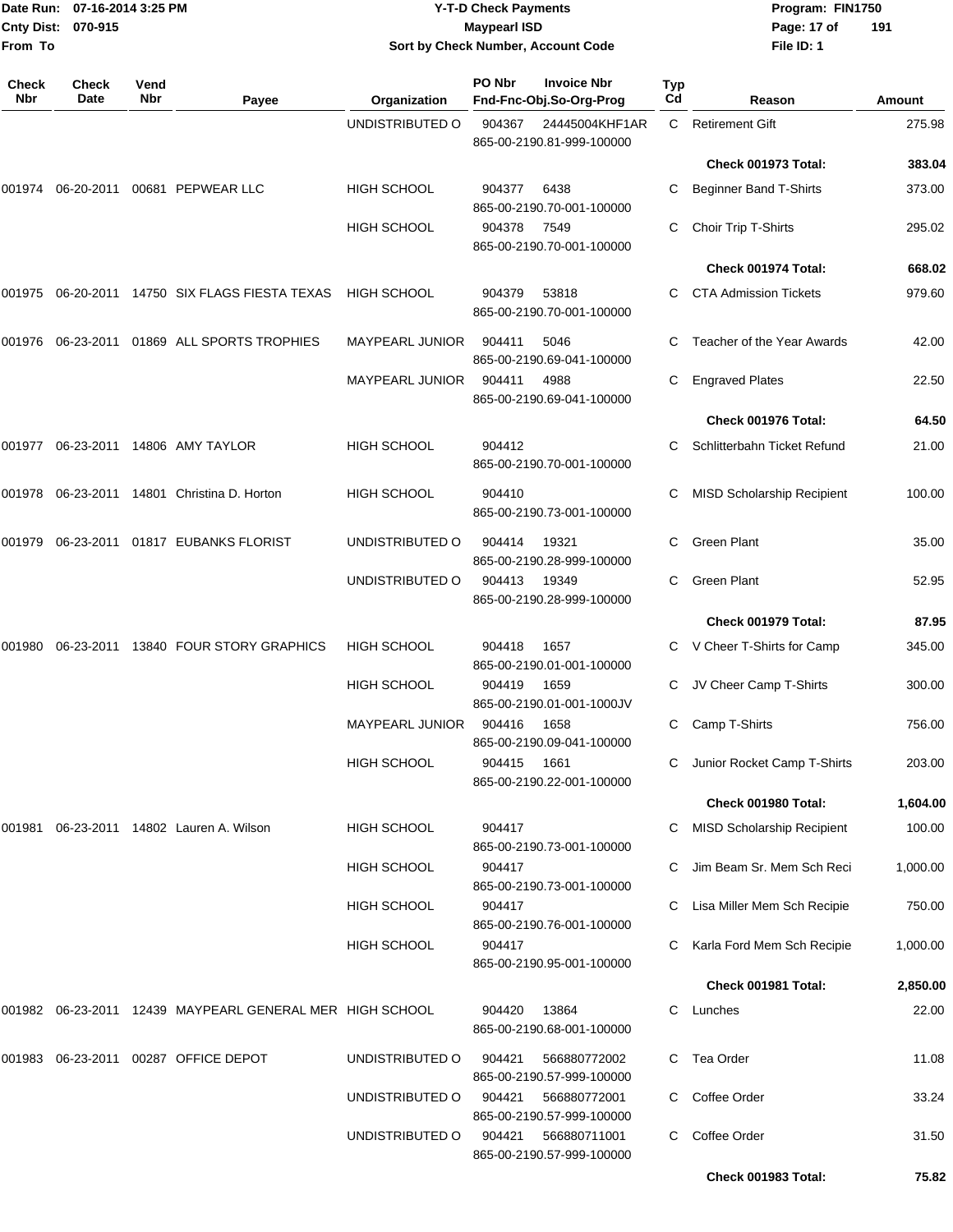| From To      | Date Run: 07-16-2014 3:25 PM<br>Cnty Dist: 070-915 |             |                                                              | <b>Y-T-D Check Payments</b><br><b>Maypearl ISD</b><br>Sort by Check Number, Account Code |        |                                             |                       | Program: FIN1750<br>Page: 18 of<br>191<br>File ID: 1 |                         |  |
|--------------|----------------------------------------------------|-------------|--------------------------------------------------------------|------------------------------------------------------------------------------------------|--------|---------------------------------------------|-----------------------|------------------------------------------------------|-------------------------|--|
| Check<br>Nbr | Check<br>Date                                      | Vend<br>Nbr |                                                              |                                                                                          | PO Nbr | <b>Invoice Nbr</b>                          | Typ<br>C <sub>d</sub> |                                                      |                         |  |
| 001984       | 06-23-2011                                         |             | Payee<br>00141 WAL MART                                      | Organization<br>ELEMENTARY                                                               | 904401 | Fnd-Fnc-Obj.So-Org-Prog<br>P9273004T015L9H  |                       | Reason<br>C Supplies                                 | <b>Amount</b><br>148.26 |  |
|              |                                                    |             |                                                              |                                                                                          |        | 865-00-2190.00-101-100000                   |                       |                                                      |                         |  |
|              |                                                    |             |                                                              | MAYPEARL JUNIOR                                                                          | 904400 | P9273004H00ZV9                              | C                     | Meet and Greet Supplies                              | 77.58                   |  |
|              |                                                    |             |                                                              | <b>MAYPEARL JUNIOR</b>                                                                   | 904402 | 865-00-2190.05-041-100000<br>9273004W016XW5 | $\mathsf{C}^-$        | Reader                                               | 119.00                  |  |
|              |                                                    |             |                                                              |                                                                                          |        | 865-00-2190.05-041-100000                   |                       |                                                      |                         |  |
|              |                                                    |             |                                                              | HIGH SCHOOL                                                                              | 904399 | P9273004E01SVN                              | C                     | Supplies for Senior Trip                             | 389.36                  |  |
|              |                                                    |             |                                                              |                                                                                          |        | 865-00-2190.78-001-100000                   |                       |                                                      |                         |  |
|              |                                                    |             |                                                              |                                                                                          | 904473 |                                             |                       | Check 001984 Total:                                  | 734.20                  |  |
| 001985       |                                                    |             | 07-14-2011  14221  BRIAN CUPP                                | <b>HIGH SCHOOL</b>                                                                       |        | 865-00-2190.70-001-100000                   | C                     | Washers                                              | 2.18                    |  |
|              |                                                    |             |                                                              | HIGH SCHOOL                                                                              | 904473 |                                             | С                     | <b>Hagerty Silversmith Spray</b>                     | 26.22                   |  |
|              |                                                    |             |                                                              |                                                                                          |        | 865-00-2190.70-001-100000                   |                       |                                                      |                         |  |
|              |                                                    |             |                                                              | HIGH SCHOOL                                                                              | 904473 | 865-00-2190.70-001-100000                   |                       | Replicate Customer Provide                           | 32.50                   |  |
|              |                                                    |             |                                                              | <b>HIGH SCHOOL</b>                                                                       | 904473 |                                             | C                     | Supplies                                             | 70.84                   |  |
|              |                                                    |             |                                                              |                                                                                          |        | 865-00-2190.70-001-100000                   |                       |                                                      |                         |  |
|              |                                                    |             |                                                              | <b>HIGH SCHOOL</b>                                                                       | 904473 | 865-00-2190.70-001-100000                   | C                     | Supplies                                             | 18.96                   |  |
|              |                                                    |             |                                                              | <b>HIGH SCHOOL</b>                                                                       | 904473 |                                             |                       | Flat Black Spray Paint                               | 8.97                    |  |
|              |                                                    |             |                                                              |                                                                                          |        | 865-00-2190.70-001-100000                   |                       |                                                      |                         |  |
|              |                                                    |             |                                                              | HIGH SCHOOL                                                                              | 904473 | 865-00-2190.70-001-100000                   | С                     | <b>Pneumatic Tire Metal Rod</b>                      | 31.97                   |  |
|              |                                                    |             |                                                              |                                                                                          |        |                                             |                       | Check 001985 Total:                                  | 191.64                  |  |
|              |                                                    |             | 001986  07-14-2011  12945  CHEERLEADING COMPANY  HIGH SCHOOL |                                                                                          | 904477 | 236375                                      | C                     | <b>Cheer Supplies</b>                                | 313.55                  |  |
|              |                                                    |             |                                                              |                                                                                          |        | 865-00-2190.01-001-1000JV                   |                       |                                                      |                         |  |
|              |                                                    |             | 001987 07-14-2011 14812 CONNER VAUGHAN                       | <b>HIGH SCHOOL</b>                                                                       | 904475 |                                             | C                     | MISD Scholarship                                     | 100.00                  |  |
|              |                                                    |             |                                                              |                                                                                          |        | 865-00-2190.73-001-100000                   |                       |                                                      |                         |  |
|              |                                                    |             |                                                              | <b>HIGH SCHOOL</b>                                                                       | 904475 | 865-00-2190.77-001-100000                   | C.                    | W. G. Roesler Scholarship R                          | 500.00                  |  |
|              |                                                    |             |                                                              |                                                                                          |        |                                             |                       | Check 001987 Total:                                  | 600.00                  |  |
|              |                                                    |             | 001988 07-14-2011 14813  CYDNEY VAUGHAN                      | HIGH SCHOOL                                                                              | 904476 |                                             |                       | Maypearl ISD Scholarship R                           | 100.00                  |  |
|              |                                                    |             |                                                              |                                                                                          |        | 865-00-2190.73-001-100000                   |                       |                                                      |                         |  |
|              |                                                    |             |                                                              | HIGH SCHOOL                                                                              | 904476 | 865-00-2190.73-001-100000                   |                       | Athletic Booster Club Schola                         | 500.00                  |  |
|              |                                                    |             |                                                              | <b>HIGH SCHOOL</b>                                                                       | 904476 |                                             | C                     | Lakeview Scholarship recipi                          | 500.00                  |  |
|              |                                                    |             |                                                              |                                                                                          |        | 865-00-2190.73-001-100000                   |                       |                                                      |                         |  |
|              |                                                    |             |                                                              |                                                                                          |        |                                             |                       | Check 001988 Total:                                  | 1,100.00                |  |
|              |                                                    |             |                                                              | HIGH SCHOOL                                                                              | 904478 | 6482232<br>865-00-2190.01-001-1000JV        | C                     | <b>Cheer Supplies</b>                                | 272.00                  |  |
|              |                                                    |             | 001990 07-14-2011 14810 MISTY DAWN GILLUM                    | <b>HIGH SCHOOL</b>                                                                       | 904474 |                                             | С                     | <b>MISD Scholarship Recipient</b>                    | 100.00                  |  |
|              |                                                    |             |                                                              |                                                                                          |        | 865-00-2190.73-001-100000                   |                       |                                                      |                         |  |
|              |                                                    |             | 001991  07-21-2011  14877  CHEYENNE BOND                     | <b>HIGH SCHOOL</b>                                                                       | 904580 |                                             | С                     | <b>MISD Scholarship</b>                              | 100.00                  |  |
|              |                                                    |             |                                                              |                                                                                          |        | 865-00-2190.73-001-100000                   |                       |                                                      |                         |  |
|              |                                                    |             |                                                              | <b>HIGH SCHOOL</b>                                                                       | 904580 |                                             | С                     | <b>Athletic Booster Scholars</b>                     | 500.00                  |  |
|              |                                                    |             |                                                              | HIGH SCHOOL                                                                              | 904580 | 865-00-2190.73-001-100000                   |                       | Karla Ford Memorial Scholar                          | 1,000.00                |  |
|              |                                                    |             |                                                              |                                                                                          |        | 865-00-2190.95-001-100000                   |                       |                                                      |                         |  |
|              |                                                    |             |                                                              |                                                                                          |        |                                             |                       | Check 001991 Total:                                  | 1,600.00                |  |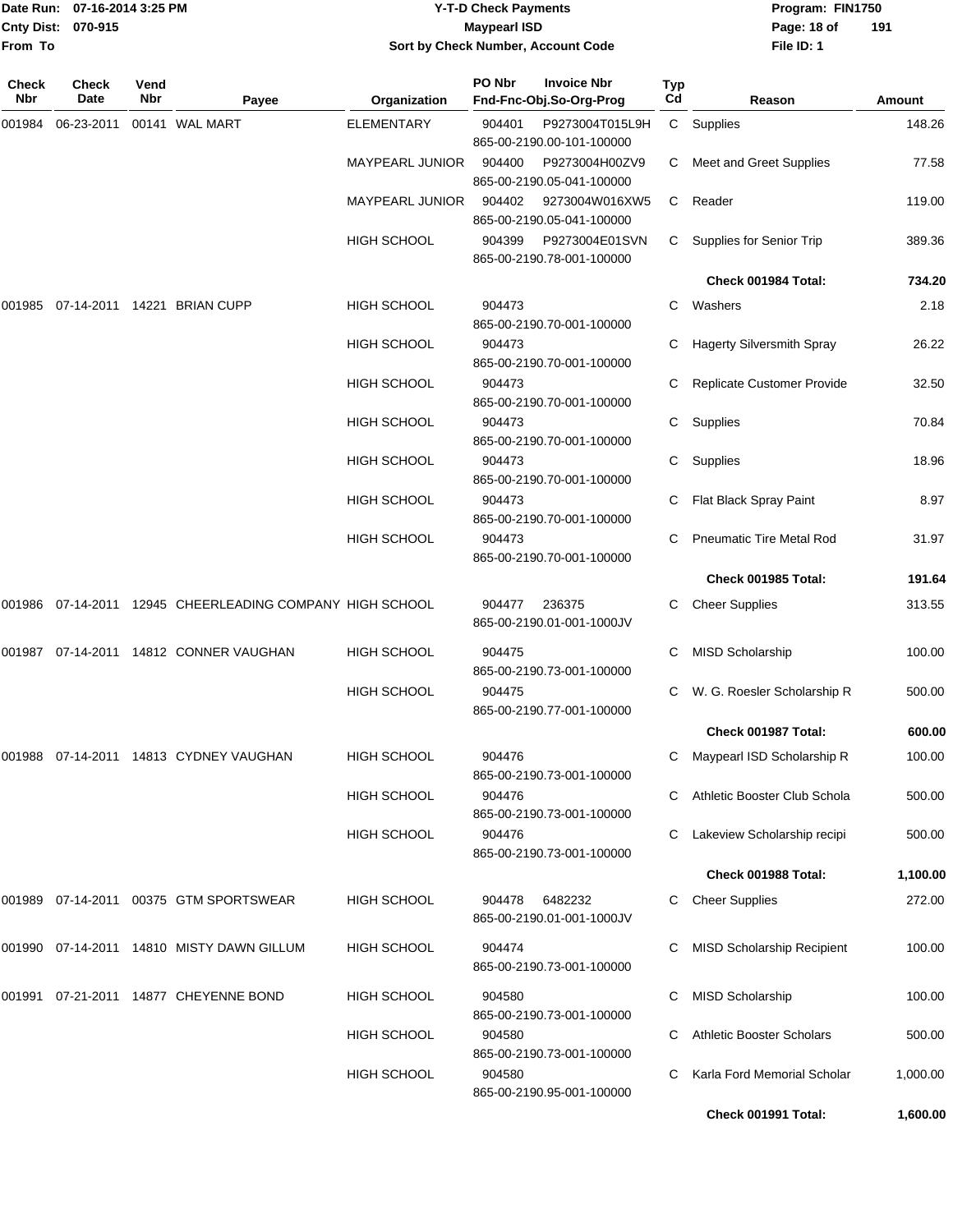### Date Run: 07-16-2014 3:25 PM **Program:** FIN1750 **Cnty Dist:** 070-915 **Page: 19 of** Maypearl ISD **CONTEX 19 of** Maypearl ISD **Page: 19 of Y-T-D Check Payments 070-915 Maypearl ISD Sort by Check Number, Account Code**

| Check<br><b>Nbr</b> | <b>Check</b><br>Date | Vend<br>Nbr | Payee                                                | Organization            | PO Nbr<br>Fnd-Fnc-Obj.So-Org-Prog | <b>Invoice Nbr</b>                    | <b>Typ</b><br>Cd | Reason                        | <b>Amount</b> |
|---------------------|----------------------|-------------|------------------------------------------------------|-------------------------|-----------------------------------|---------------------------------------|------------------|-------------------------------|---------------|
| 001992              |                      |             | 07-21-2011 14876 CHEYENNE WILLIAMS                   | <b>HIGH SCHOOL</b>      | 904579                            | 865-00-2190.22-001-100000             | C.               | LM Boone Scholarship          | 500.00        |
|                     |                      |             |                                                      | <b>HIGH SCHOOL</b>      | 904579                            | 865-00-2190.73-001-100000             |                  | <b>MISD Scholarship</b>       | 100.00        |
|                     |                      |             |                                                      | <b>HIGH SCHOOL</b>      | 904579                            | 865-00-2190.73-001-100000             | С                | LM Boone Scholarship          | 250.00        |
|                     |                      |             |                                                      | <b>HIGH SCHOOL</b>      | 904579                            | 865-00-2190.76-001-100000             | С                | Lisa Miller Scholarship Recip | 500.00        |
|                     |                      |             |                                                      |                         |                                   |                                       |                  | Check 001992 Total:           | 1,350.00      |
|                     |                      |             | 001993 07-21-2011 14463 JASON WALLEN                 | <b>HIGH SCHOOL</b>      | 904575                            | 865-00-2190.84-001-100000             | С                | <b>Basketball Camp</b>        | 755.00        |
| 001994              |                      |             | 07-21-2011  14802  Lauren A. Wilson                  | <b>HIGH SCHOOL</b>      | 904576                            | 865-00-2190.84-001-100000             |                  | Summer Basketball Camp        | 150.00        |
| 001995              |                      |             | 07-21-2011 12505 MAYPEARL FEED STORE                 | <b>HIGH SCHOOL</b>      | 904577                            | 512<br>865-00-2190.89-001-100000      | С                | <b>Stock Tank</b>             | 110.00        |
| 001996              |                      |             | 07-21-2011  14878  RUSTY HENSEL                      | <b>HIGH SCHOOL</b>      | 904578                            | 865-00-2190.73-001-100000             | С                | <b>MISD Scholarship</b>       | 100.00        |
|                     |                      |             |                                                      | <b>HIGH SCHOOL</b>      | 904578                            | 865-00-2190.73-001-100000             |                  | Athletic Booster Scholar      | 500.00        |
|                     |                      |             |                                                      |                         |                                   |                                       |                  | Check 001996 Total:           | 600.00        |
| 001997              |                      |             | 07-27-2011  14880  ABBY EASTWOOD                     | <b>HIGH SCHOOL</b>      | 904590                            | 865-00-2190.73-001-100000             | С                | MISD Scholarship              | 100.00        |
|                     |                      |             |                                                      | <b>HIGH SCHOOL</b>      | 904590                            | 865-00-2190.73-001-100000             | С                | Athletic Booster Scholarship  | 500.00        |
|                     |                      |             |                                                      | <b>HIGH SCHOOL</b>      | 904590                            | 865-00-2190.95-001-100000             | С                | Karla Ford Memorial Scholar   | 1,000.00      |
|                     |                      |             |                                                      |                         |                                   |                                       |                  | Check 001997 Total:           | 1,600.00      |
|                     |                      |             | 001998 07-27-2011 01869 ALL SPORTS TROPHIES          | <b>HIGH SCHOOL</b>      | 904593                            | 5045<br>865-00-2190.68-001-100000     | С                | Teacher of the Year Awards    | 96.00         |
| 001999              |                      |             | 07-27-2011  14881  BRANDON HARRELL                   | <b>HIGH SCHOOL</b>      | 904591                            | 865-00-2190.73-001-100000             | С                | <b>MISD Scholarship</b>       | 100.00        |
|                     |                      |             |                                                      | <b>HIGH SCHOOL</b>      | 904591                            | 865-00-2190.75-001-100000             |                  | <b>DARTCO Scholarship</b>     | 1,000.00      |
|                     |                      |             |                                                      |                         |                                   |                                       |                  | Check 001999 Total:           | 1,100.00      |
| 002000              |                      |             | 07-27-2011  14879  LUCAS LEAL                        | <b>HIGH SCHOOL</b>      | 904592                            | 865-00-2190.73-001-100000             | С                | <b>MISD Scholarship</b>       | 100.00        |
|                     |                      |             |                                                      | <b>HIGH SCHOOL</b>      | 904592                            | 865-00-2190.73-001-100000             | С                | Athletic Booster Scholarship  | 500.00        |
|                     |                      |             |                                                      | <b>HIGH SCHOOL</b>      | 904592                            | 865-00-2190.82-001-100000             |                  | Mika Terry Scholarship        | 500.00        |
|                     |                      |             |                                                      |                         |                                   |                                       |                  | Check 002000 Total:           | 1,100.00      |
|                     |                      |             | 010111 01-01-2011 13912 COMMERCE BANK                | <b>DISTRICT WIDE</b>    | 903732                            | 01012011<br>240-00-5749.00-000-100000 |                  | <b>Convenience Fees</b>       | 66.94         |
| 010311              |                      |             | 01-03-2011 00200 CLAIMS ADMINISTRATIVE S HIGH SCHOOL |                         | 903730                            | 01062011<br>199-11-6143.00-001-111000 | D                | <b>Workers Compensation</b>   | 65.69         |
|                     |                      |             |                                                      | <b>MAYPEARL JUNIOR</b>  | 903730                            | 01062011<br>199-11-6143.00-041-111000 | D                | <b>Workers Compensation</b>   | 65.69         |
|                     |                      |             |                                                      | INTERMEDIATE SCH 903730 |                                   | 01062011<br>199-11-6143.00-042-111000 | D                | <b>Workers Compensation</b>   | 65.69         |
|                     |                      |             |                                                      | <b>ELEMENTARY</b>       | 903730                            | 01062011<br>199-11-6143.00-101-111000 | D                | <b>Workers Compensation</b>   | 65.69         |
|                     |                      |             |                                                      |                         |                                   |                                       |                  | Check 010311 Total:           | 262.76        |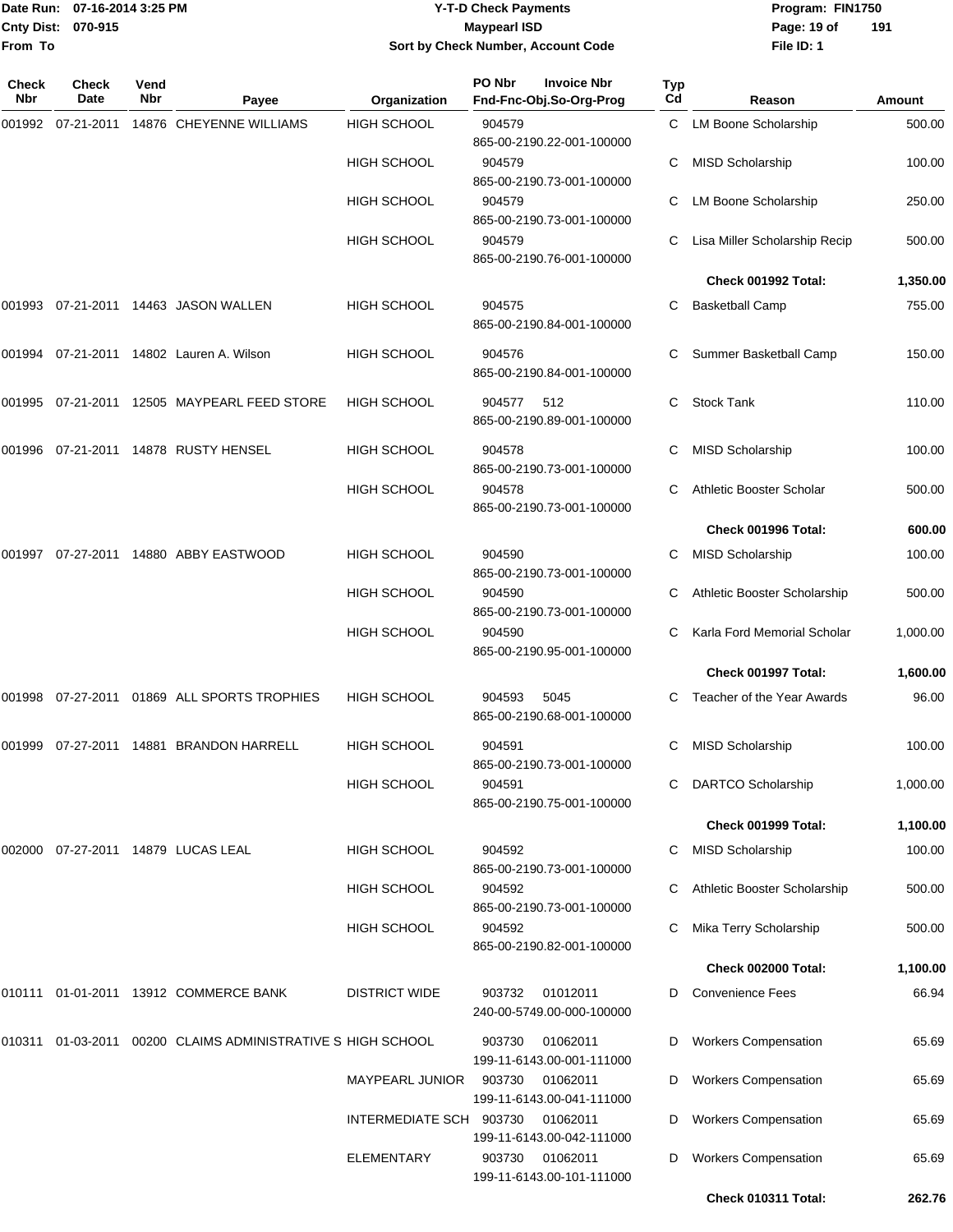| <b>Cnty Dist:</b><br>From To | 07-16-2014 3:25 PM<br>Date Run:<br>070-915 |             |                                                              |                         | <b>Y-T-D Check Payments</b><br><b>Maypearl ISD</b> | Sort by Check Number, Account Code            |           | Program: FIN1750<br>Page: 20 of<br>191<br>File ID: 1 |           |  |
|------------------------------|--------------------------------------------|-------------|--------------------------------------------------------------|-------------------------|----------------------------------------------------|-----------------------------------------------|-----------|------------------------------------------------------|-----------|--|
| Check<br>Nbr                 | <b>Check</b><br>Date                       | Vend<br>Nbr | Payee                                                        | Organization            | PO Nbr                                             | <b>Invoice Nbr</b><br>Fnd-Fnc-Obj.So-Org-Prog | Typ<br>Cd | Reason                                               | Amount    |  |
| 010611                       | 01-06-2011                                 |             | 00200 CLAIMS ADMINISTRATIVE S HIGH SCHOOL                    |                         | 903729                                             | 01112011<br>199-11-6143.00-001-111000         | D         | <b>Workers Compensation</b>                          | 39.16     |  |
|                              |                                            |             |                                                              | MAYPEARL JUNIOR         | 903729                                             | 01112011<br>199-11-6143.00-041-111000         | D         | <b>Workers Compensation</b>                          | 39.17     |  |
|                              |                                            |             |                                                              | INTERMEDIATE SCH 903729 |                                                    | 01112011<br>199-11-6143.00-042-111000         | D         | <b>Workers Compensation</b>                          | 39.17     |  |
|                              |                                            |             |                                                              | ELEMENTARY              | 903729                                             | 01112011<br>199-11-6143.00-101-111000         | D         | <b>Workers Compensation</b>                          | 39.17     |  |
|                              |                                            |             |                                                              |                         |                                                    |                                               |           | Check 010611 Total:                                  | 156.67    |  |
| 010711                       | 01-07-2011                                 |             | 00200 CLAIMS ADMINISTRATIVE S HIGH SCHOOL                    |                         | 903728                                             | 01122011<br>199-11-6143.00-001-111000         | D         | <b>Workers Compensation</b>                          | 21.32     |  |
|                              |                                            |             |                                                              | <b>MAYPEARL JUNIOR</b>  | 903728                                             | 01122011<br>199-11-6143.00-041-111000         | D         | <b>Workers Compensation</b>                          | 21.33     |  |
|                              |                                            |             |                                                              | INTERMEDIATE SCH        | 903728                                             | 01122011<br>199-11-6143.00-042-111000         | D         | <b>Workers Compensation</b>                          | 21.32     |  |
|                              |                                            |             |                                                              | ELEMENTARY              | 903728                                             | 01122011<br>199-11-6143.00-101-111000         | D         | <b>Workers Compensation</b>                          | 21.33     |  |
|                              |                                            |             |                                                              |                         |                                                    |                                               |           | Check 010711 Total:                                  | 85.30     |  |
| 010811                       | 01-08-2011                                 |             | 00200 CLAIMS ADMINISTRATIVE S HIGH SCHOOL                    |                         | 903731                                             | 01042011<br>199-11-6143.00-001-111000         | D         | <b>Workers Compensation</b>                          | 3,121.39  |  |
|                              |                                            |             |                                                              | MAYPEARL JUNIOR         | 903731                                             | 01042011<br>199-11-6143.00-041-111000         | D         | <b>Workers Compensation</b>                          | 3,121.38  |  |
|                              |                                            |             |                                                              | INTERMEDIATE SCH 903731 |                                                    | 01042011<br>199-11-6143.00-042-111000         | D         | <b>Workers Compensation</b>                          | 3,121.38  |  |
|                              |                                            |             |                                                              | <b>ELEMENTARY</b>       | 903731                                             | 01042011<br>199-11-6143.00-101-111000         | D         | <b>Workers Compensation</b>                          | 3,121.38  |  |
|                              |                                            |             |                                                              |                         |                                                    |                                               |           | Check 010811 Total:                                  | 12,485.53 |  |
| 011111                       | 01-11-2011                                 |             | 00200 CLAIMS ADMINISTRATIVE S HIGH SCHOOL                    |                         | 903787                                             | 01142011<br>199-11-6143.00-001-111000         | D         | <b>Workers Compensation</b>                          | 284.92    |  |
|                              |                                            |             |                                                              | MAYPEARL JUNIOR         | 903787                                             | 01142011<br>199-11-6143.00-041-111000         | D         | <b>Workers Compensation</b>                          | 284.93    |  |
|                              |                                            |             |                                                              | INTERMEDIATE SCH 903787 |                                                    | 01142011<br>199-11-6143.00-042-111000         | D         | <b>Workers Compensation</b>                          | 284.93    |  |
|                              |                                            |             |                                                              | <b>ELEMENTARY</b>       | 903787                                             | 01142011<br>199-11-6143.00-101-111000         | D         | <b>Workers Compensation</b>                          | 284.93    |  |
|                              |                                            |             |                                                              |                         |                                                    |                                               |           | Check 011111 Total:                                  | 1,139.71  |  |
|                              |                                            |             | 011211 01-12-2011 00200  CLAIMS ADMINISTRATIVE S HIGH SCHOOL |                         | 903786                                             | 01182011<br>199-11-6143.00-001-111000         | D         | <b>Workers Compensation</b>                          | 140.00    |  |
|                              |                                            |             |                                                              | <b>MAYPEARL JUNIOR</b>  | 903786                                             | 01182011<br>199-11-6143.00-041-111000         | D         | <b>Workers Compensation</b>                          | 140.00    |  |
|                              |                                            |             |                                                              | INTERMEDIATE SCH 903786 |                                                    | 01182011<br>199-11-6143.00-042-111000         | D         | <b>Workers Compensation</b>                          | 140.00    |  |
|                              |                                            |             |                                                              | <b>ELEMENTARY</b>       | 903786                                             | 01182011<br>199-11-6143.00-101-111000         |           | <b>Workers Compensation</b>                          | 140.00    |  |
|                              |                                            |             |                                                              |                         |                                                    |                                               |           | Check 011211 Total:                                  | 560.00    |  |
|                              |                                            |             | 011811 01-18-2011 00200  CLAIMS ADMINISTRATIVE S HIGH SCHOOL |                         | 903785                                             | 01212011<br>199-11-6143.00-001-111000         | D         | <b>Workers Compensation</b>                          | 105.98    |  |
|                              |                                            |             |                                                              | MAYPEARL JUNIOR         | 903785                                             | 01212011<br>199-11-6143.00-041-111000         |           | <b>Workers Compensation</b>                          | 105.98    |  |
|                              |                                            |             |                                                              | INTERMEDIATE SCH 903785 |                                                    | 01212011<br>199-11-6143.00-042-111000         | D         | <b>Workers Compensation</b>                          | 105.98    |  |
|                              |                                            |             |                                                              | <b>ELEMENTARY</b>       | 903785                                             | 01212011<br>199-11-6143.00-101-111000         | D         | <b>Workers Compensation</b>                          | 105.98    |  |
|                              |                                            |             |                                                              |                         |                                                    |                                               |           | Check 011811 Total:                                  | 423.92    |  |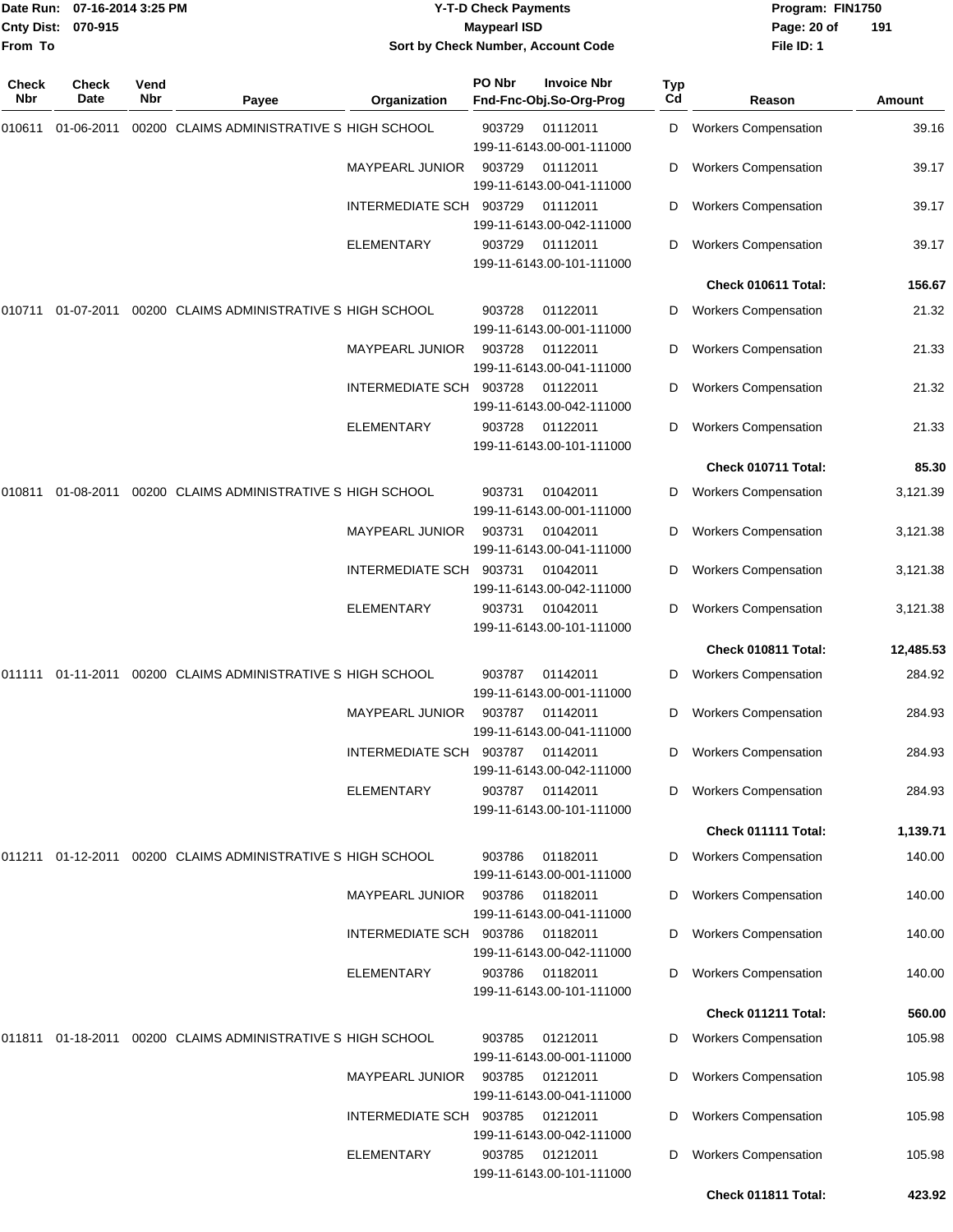|                              | Date Run: 07-16-2014 3:25 PM |                    |                                                      |                         | <b>Y-T-D Check Payments</b> |                                               |           | Program: FIN1750                |               |
|------------------------------|------------------------------|--------------------|------------------------------------------------------|-------------------------|-----------------------------|-----------------------------------------------|-----------|---------------------------------|---------------|
| <b>Cnty Dist:</b><br>From To | 070-915                      |                    |                                                      |                         | <b>Maypearl ISD</b>         | Sort by Check Number, Account Code            |           | Page: 21 of<br>File ID: 1       | 191           |
|                              |                              |                    |                                                      |                         |                             |                                               |           |                                 |               |
| Check<br>Nbr                 | Check<br>Date                | Vend<br><b>Nbr</b> | Payee                                                | Organization            | PO Nbr                      | <b>Invoice Nbr</b><br>Fnd-Fnc-Obj.So-Org-Prog | Typ<br>Cd | Reason                          | <b>Amount</b> |
| 012111                       | 01-21-2011                   |                    | 00200 CLAIMS ADMINISTRATIVE S HIGH SCHOOL            |                         | 903789                      | 01262011<br>199-11-6143.00-001-111000         | D         | <b>Workers Compensation</b>     | 86.42         |
|                              |                              |                    |                                                      | <b>MAYPEARL JUNIOR</b>  | 903789                      | 01262011<br>199-11-6143.00-041-111000         | D         | <b>Workers Compensation</b>     | 86.42         |
|                              |                              |                    |                                                      | <b>INTERMEDIATE SCH</b> | 903789                      | 01262011<br>199-11-6143.00-042-111000         | D         | <b>Workers Compensation</b>     | 86.42         |
|                              |                              |                    |                                                      | <b>ELEMENTARY</b>       | 903789                      | 01262011<br>199-11-6143.00-101-111000         | D         | <b>Workers Compensation</b>     | 86.42         |
|                              |                              |                    |                                                      |                         |                             |                                               |           | Check 012111 Total:             | 345.68        |
| 012511                       |                              |                    | 01-25-2011 00200 CLAIMS ADMINISTRATIVE S HIGH SCHOOL |                         | 903788                      | 01282011<br>199-11-6143.00-001-111000         | D         | <b>Workers Compensation</b>     | 41.87         |
|                              |                              |                    |                                                      | <b>MAYPEARL JUNIOR</b>  | 903788                      | 01282011<br>199-11-6143.00-041-111000         | D         | <b>Workers Compensation</b>     | 41.87         |
|                              |                              |                    |                                                      | INTERMEDIATE SCH        | 903788                      | 01282011<br>199-11-6143.00-042-111000         | D         | <b>Workers Compensation</b>     | 41.87         |
|                              |                              |                    |                                                      | <b>ELEMENTARY</b>       | 903788                      | 01282011<br>199-11-6143.00-101-111000         | D         | <b>Workers Compensation</b>     | 41.87         |
|                              |                              |                    |                                                      |                         |                             |                                               |           | Check 012511 Total:             | 167.48        |
|                              |                              |                    | 012812 09-09-2010 13880 A.M. SOLUTIONS INC.          | UNDISTRIBUTED O         | 903093                      | 4016<br>199-51-6249.00-999-199000             |           | Repair to Dishwasher            | 135.00        |
| 012813                       |                              |                    | 09-09-2010 14550 ANGIE HUGHES                        | UNDISTRIBUTED O         | 903139                      | 199-36-6219.00-999-199000                     |           | Offt'd JV/V Kennedale VB G      | 100.50        |
| 012814                       |                              |                    | 09-09-2010 13406 APRILLE KASKA                       | UNDISTRIBUTED O         | 903140                      | 199-36-6219.00-999-199000                     | С         | Offt'd JV/V VB Rice Gms         | 79.00         |
| 012815                       |                              |                    | 09-09-2010  14551  AUBREE PATTON                     | UNDISTRIBUTED O         | 903138                      | 199-36-6219.00-999-199000                     | С         | Offtd JV/V VB Ferris Gms        | 75.17         |
|                              |                              |                    | 012816 09-09-2010 00015 C AND C REFRIGERATION        | UNDISTRIBUTED O         | 903094                      | 16476<br>199-51-6249.01-999-199000            | С         | Repair to Ice Machine Girls     | 70.00         |
|                              |                              |                    |                                                      | UNDISTRIBUTED O         | 903094                      | 16509<br>199-51-6249.01-999-199000            |           | C Repair to Kitchen Unit Interm | 84.00         |
|                              |                              |                    |                                                      | UNDISTRIBUTED O         | 903094                      | 16502<br>199-51-6249.01-999-199000            |           | Repair to Motor @ JH            | 162.00        |
|                              |                              |                    |                                                      | UNDISTRIBUTED O         | 903094                      | 16509<br>199-51-6399.05-999-199000            |           | Belt for Kitchen Unit Interme   | 12.50         |
|                              |                              |                    |                                                      |                         |                             |                                               |           | Check 012816 Total:             | 328.50        |
|                              |                              |                    | 012817 09-09-2010 00871 CARD SERVICE CENTER          | UNDISTRIBUTED O         | 903095                      | 2449813KHWGNE<br>199-21-6411.00-999-199000    |           | C Curriculum Teacher Training   | 98.17         |
|                              |                              |                    | 012818 09-09-2010 00510 CEE DEE'S LOCKS AND          | UNDISTRIBUTED O         | 903096                      | 14882<br>199-51-6319.02-999-199000            |           | C Keys                          | 122.50        |
|                              |                              |                    | 012819 09-09-2010 00102 CHAD VANEK                   | UNDISTRIBUTED O         | 903097                      | 199-36-6219.00-999-199000                     |           | Offt'd Kennedale JV/V VB G      | 115.00        |
|                              |                              |                    | 012820 09-09-2010 14552 CHARICE WASHINGTON           | UNDISTRIBUTED O         | 903141                      | 199-36-6219.00-999-199000                     |           | Offt'd JV/V VB Gms              | 67.50         |
|                              |                              |                    | 012821 09-09-2010 00217 CITY OF MAYPEARL             | UNDISTRIBUTED O         | 903098                      | 80<br>199-51-6259.01-999-199000               |           | Water @ Ballfield               | 3,350.01      |
|                              |                              |                    |                                                      | UNDISTRIBUTED O         | 903098                      | - 82<br>199-51-6259.01-999-199000             |           | Water/Sew/Grbg Service @        | 805.06        |
|                              |                              |                    |                                                      | UNDISTRIBUTED O         | 903098                      | 1081<br>199-51-6259.01-999-199000             |           | Water @ LSK Elem Yrd Met        | 539.37        |
|                              |                              |                    |                                                      | UNDISTRIBUTED O         | 903098                      | 595                                           |           | C Water/Sew/Grbg @ Interme      | 563.38        |

199-51-6259.01-999-199000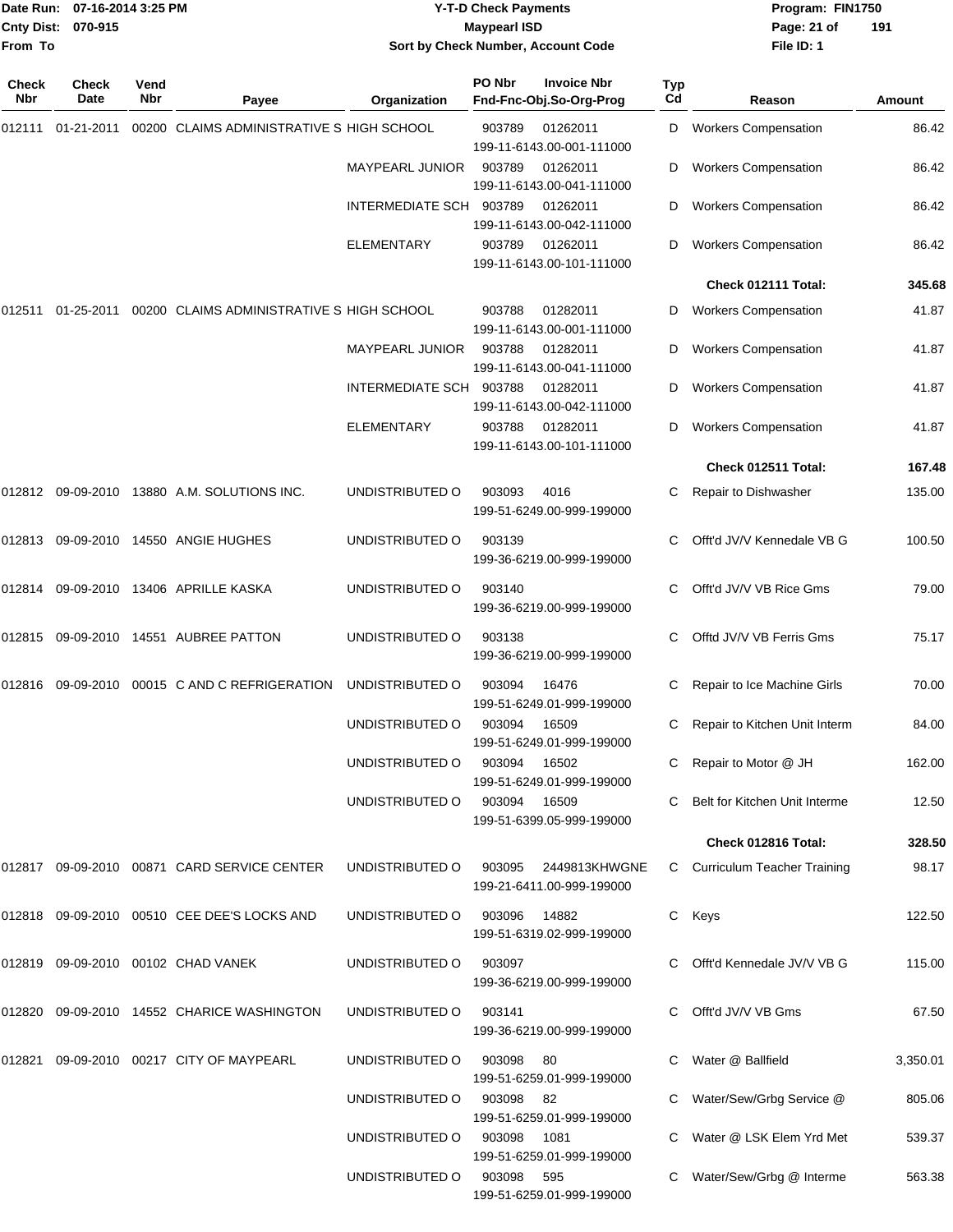|                     | Date Run: 07-16-2014 3:25 PM   |                    |                                           |                        | <b>Y-T-D Check Payments</b>                             |                              | Program: FIN1750            |          |
|---------------------|--------------------------------|--------------------|-------------------------------------------|------------------------|---------------------------------------------------------|------------------------------|-----------------------------|----------|
| From To             | Cnty Dist: 070-915             |                    |                                           |                        | <b>Maypearl ISD</b>                                     |                              | Page: 22 of<br>File ID: 1   | 191      |
|                     |                                |                    |                                           |                        | Sort by Check Number, Account Code                      |                              |                             |          |
| Check<br><b>Nbr</b> | <b>Check</b><br><b>Date</b>    | Vend<br><b>Nbr</b> | Payee                                     | Organization           | PO Nbr<br><b>Invoice Nbr</b><br>Fnd-Fnc-Obj.So-Org-Prog | <b>Typ</b><br>C <sub>d</sub> | Reason                      | Amount   |
|                     |                                |                    |                                           | UNDISTRIBUTED O        | 903098<br>1080<br>199-51-6259.01-999-199000             | C                            | Water/Sew/Grbg Service @    | 577.40   |
|                     |                                |                    |                                           | UNDISTRIBUTED O        | 903098<br>574<br>199-51-6259.01-999-199000              | C                            | Water/Sew/Grbg @ JH         | 1,169.68 |
|                     |                                |                    |                                           | UNDISTRIBUTED O        | 903098<br>383<br>199-51-6259.01-999-199000              | C                            | Water/Sew/Grbg Cmpctr       | 326.83   |
|                     |                                |                    |                                           |                        |                                                         |                              | Check 012821 Total:         | 7,331.73 |
| 012822              |                                |                    | 09-09-2010 13566 CONNIE D. HAGEN, INC.    | UNDISTRIBUTED O        | 903099<br>59235<br>199-34-6219.01-999-199000            | C                            | <b>DATCS Tests</b>          | 172.50   |
| 012823              |                                |                    | 09-09-2010 14553 DAVID SMITH              | UNDISTRIBUTED O        | 903142<br>199-52-6259.01-999-199000                     | C                            | Security for FB Italy Gm    | 100.00   |
| 012824              | 09-09-2010 12474 ENVIVA        |                    |                                           | UNDISTRIBUTED O        | 903100<br>17493<br>199-34-6219.01-999-199000            | С                            | Physical                    | 63.00    |
|                     |                                |                    |                                           | UNDISTRIBUTED O        | 903100<br>17513<br>199-34-6219.01-999-199000            | C                            | Physical                    | 63.00    |
|                     |                                |                    |                                           | UNDISTRIBUTED O        | 903100<br>17365<br>199-34-6219.01-999-199000            | C                            | <b>DOT Recert Physicals</b> | 164.00   |
|                     |                                |                    |                                           | UNDISTRIBUTED O        | 903100<br>17401<br>199-34-6219.01-999-199000            | C                            | Physical - Dot Tests        | 164.00   |
|                     |                                |                    |                                           |                        |                                                         |                              | Check 012824 Total:         | 454.00   |
| 012825              |                                |                    | 09-09-2010  14554  ERNIE A. MURFF         | UNDISTRIBUTED O        | 903143<br>199-36-6219.00-999-199000                     | C                            | Offt'd V Italy FB Gm        | 128.23   |
| 012826              |                                |                    | 09-09-2010 14198 FELICIA GUY              | UNDISTRIBUTED O        | 903137<br>199-36-6219.00-999-199000                     | C                            | Offt'd VB JV/V Blum Gms     | 10.00    |
|                     |                                |                    |                                           | UNDISTRIBUTED O        | 903137<br>199-36-6219.00-999-199000                     | C                            | Offt'd VB JV/V Blum Gms     | 81.00    |
|                     |                                |                    |                                           |                        |                                                         |                              | Check 012826 Total:         | 91.00    |
|                     |                                |                    | 012827 09-09-2010 13039 FREDRICK TAYLOR   | UNDISTRIBUTED O        | 903144<br>199-36-6219.00-999-199000                     |                              | C Offt'd JV Gm              | 47.30    |
|                     |                                |                    | 012828 09-09-2010 01343 GINGERBREAD PRESS | HIGH SCHOOL            | 903135<br>271358<br>199-36-6499.01-001-199000           |                              | C Athletic Passes           | 35.00    |
|                     |                                |                    |                                           | HIGH SCHOOL            | 903135<br>270486<br>199-36-6499.01-001-199000           | C.                           | <b>District Passes FB</b>   | 223.10   |
|                     |                                |                    |                                           |                        |                                                         |                              | Check 012828 Total:         | 258.10   |
|                     |                                |                    | 012829 09-09-2010 13933 GLEN HARRIS       | UNDISTRIBUTED O        | 903101<br>199-36-6219.00-999-199000                     |                              | C Scoreboard Keeper         | 25.00    |
|                     | 012830 09-09-2010 14150 HARRIS |                    |                                           | <b>DISTRICT WIDE</b>   | 903134 XT00047480<br>240-00-5749.00-000-100000          |                              | C Transaction Fees August   | 40.00    |
|                     |                                |                    | 012831 09-09-2010 14555 JEFF MUELLER      | UNDISTRIBUTED O        | 903145<br>199-36-6219.00-999-199000                     |                              | C Offt'd JV FB Tolar Gm     | 47.30    |
|                     |                                |                    | 012832 09-09-2010 14214 JEFF WARD         | UNDISTRIBUTED O        | 903102<br>199-52-6259.01-999-199000                     |                              | Security @ FB Gm            | 100.00   |
|                     |                                |                    | 012833 09-09-2010 13940 JOHN E. MARTINEZ  | UNDISTRIBUTED O        | 903103<br>199-36-6219.00-999-199000                     |                              | C Announcer @ FB Gm         | 25.00    |
|                     |                                |                    | 012834 09-09-2010 13816 KEDRICK D. BIBLES | UNDISTRIBUTED O 903104 |                                                         |                              | C Offt'd JV Tolar FB Gm     | 61.24    |

199-36-6219.00-999-199000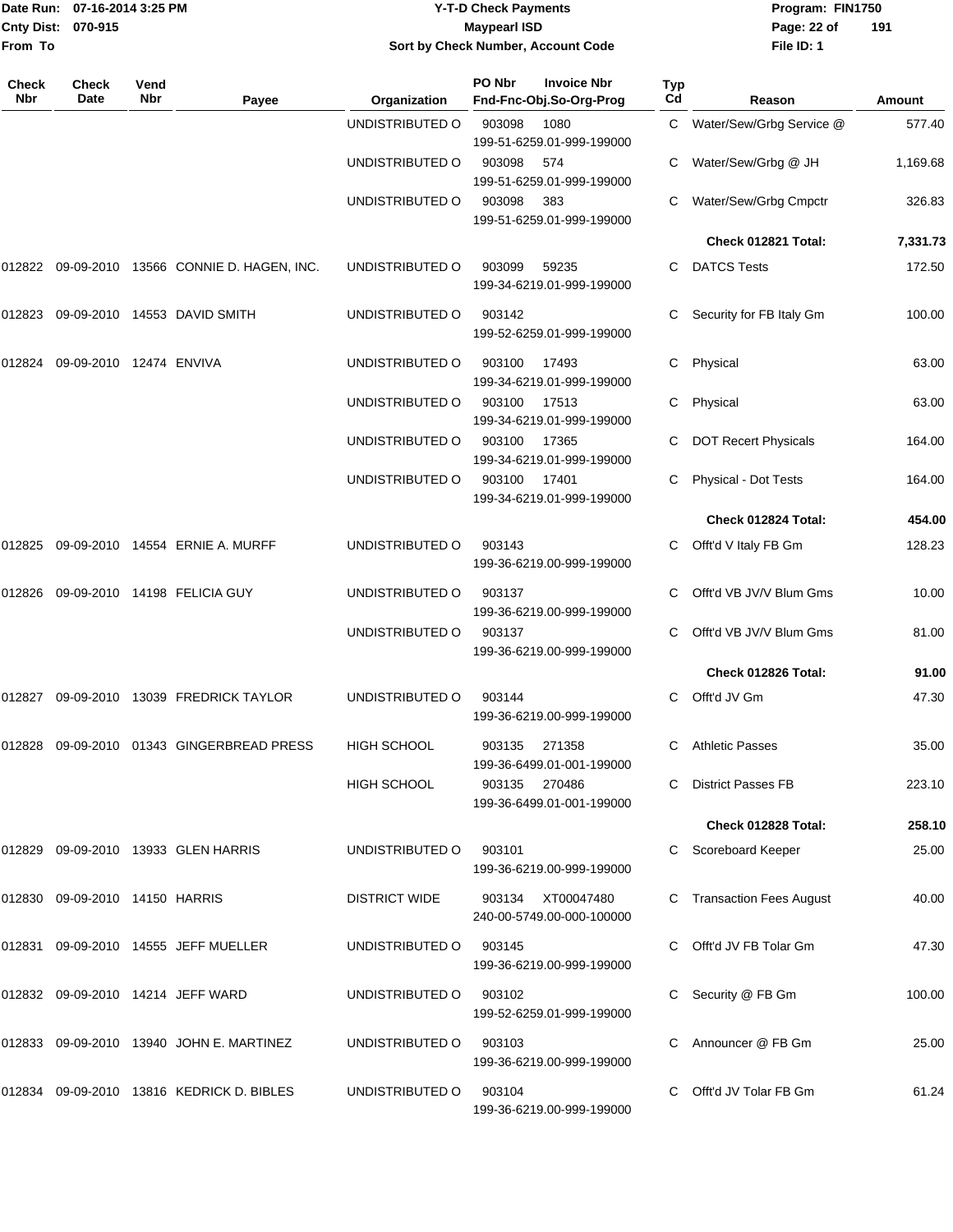Date Run: 07-16-2014 3:25 PM **Program:** FIN1750 **Cnty Dist:** 070-915 **Page: 23 of MaypearI ISD Page: 23 of From To**

# **Y-T-D Check Payments 070-915 Maypearl ISD Sort by Check Number, Account Code**

| <b>Check</b><br><b>Nbr</b> | <b>Check</b><br>Date | Vend<br>Nbr | Payee                                                             | Organization          | PO Nbr        | <b>Invoice Nbr</b><br>Fnd-Fnc-Obj.So-Org-Prog | <b>Typ</b><br>Cd | Reason                       | Amount    |
|----------------------------|----------------------|-------------|-------------------------------------------------------------------|-----------------------|---------------|-----------------------------------------------|------------------|------------------------------|-----------|
| 012835                     |                      |             | 09-09-2010 14556 KEVIN OLIVER                                     | UNDISTRIBUTED O       | 903146        | 199-36-6219.00-999-199000                     | C.               | Offt'd V Italy FB Gm         | 85.00     |
| 012836                     |                      |             | 09-09-2010 14557 KEVIN SCHMIDT                                    | UNDISTRIBUTED O       | 903147        | 199-36-6219.00-999-199000                     | C                | Offt'd V Italy FB Gm         | 85.00     |
| 012837                     |                      |             | 09-09-2010 14396 KEY ENTERPRISES                                  | UNDISTRIBUTED O       | 903152        | 199-51-6629.00-999-199MTN                     | С                | Percentage Fee               | 2,646.25  |
| 012838                     |                      |             | 09-09-2010  14558  LARRY WESTERMAN                                | UNDISTRIBUTED O       | 903148        | 199-36-6219.00-999-199000                     | С                | Offt'd V Italy FB Gm         | 85.00     |
| 012839                     |                      |             | 09-09-2010 13247 LEGAL DIGEST                                     | <b>ADMINISTRATIVE</b> | 903121        | 1148<br>199-41-6499.00-701-199000             | С                | Legal Digest Subscription    | 140.00    |
| 012840                     |                      |             | 09-09-2010 14272 LONGHORN BUS SALES                               | UNDISTRIBUTED O       | 110001        | 10016<br>199-34-6631.00-999-199000            | C                | <b>Bus Purchase</b>          | 85,588.00 |
| 012841                     |                      |             | 09-09-2010 14081 MARION SAND & GRAVEL                             | UNDISTRIBUTED O       | 903105        | 001002<br>199-51-6319.02-999-199000           | C.               | Shavings                     | 40.00     |
| 012842                     | 09-09-2010           |             | 12505 MAYPEARL FEED STORE                                         | UNDISTRIBUTED O       | 903106        | 358<br>199-51-6319.03-999-199000              | C                | Supplies                     | 74.95     |
| 012843                     |                      |             | 09-09-2010 12903 MAYPEARL'S DONUTS "N" D MAYPEARL JUNIOR          |                       | 903107        | 77524<br>199-11-6399.07-041-111000            | C                | Supplies                     | 55.14     |
| 012844                     | 09-09-2010 00631 MCI |             |                                                                   | UNDISTRIBUTED O       | 903108        | 08638700105<br>199-51-6259.02-999-199000      | C                | <b>Telephone Service</b>     | 186.01    |
| 012845                     | 09-09-2010           |             | 13306 MOUNTAIN PEAK SPECIAL UNDISTRIBUTED O                       |                       | 903109        | 11078800<br>199-51-6259.79-999-122000         | С                | Water @ Ag Facility          | 18.84     |
| 012846                     |                      |             | 09-09-2010 12087 OAK CLIFF OFFICE SUPPLY UNDISTRIBUTED O          |                       | 110007        | 279401-0<br>199-11-6399.06-999-124000         | C                | Supplies                     | 581.47    |
|                            |                      |             |                                                                   | UNDISTRIBUTED O       | 110007        | 279401-0<br>199-11-6399.06-999-124000         | D                | <b>CHECK NOT</b>             | -581.47   |
|                            |                      |             |                                                                   |                       |               |                                               |                  | Check 012846 Total:          | .00       |
| 012847                     |                      |             | 09-09-2010 13827 PHILLLIP MARTIN                                  | UNDISTRIBUTED O       | 903110        | 199-52-6259.01-999-199000                     | C                | Security @ V FB Gm           | 100.00    |
|                            |                      |             | 012848  09-09-2010  12889  REACH COUNCIL PREVENTI UNDISTRIBUTED O |                       | 903133 975    | 199-11-6219.00-999-124000                     |                  | C 2010-2011 Prevention Servi | 1,500.00  |
| 012849                     |                      |             | 09-09-2010  14545  RITA GRZYBOWSKI                                | <b>DISTRICT WIDE</b>  | 903111        | 240-00-5751.01-000-100000                     |                  | Lunch Refund                 | 25.00     |
| 012850                     |                      |             | 09-09-2010 12925 ROBERT MERRITT                                   | UNDISTRIBUTED O       | 903112        | 801602<br>199-51-6249.00-999-199000           |                  | Labor for Spraying Herbicide | 50.00     |
|                            |                      |             |                                                                   | UNDISTRIBUTED O       | 903112 801601 | 199-51-6319.03-999-199000                     |                  | Herbicide for Practice Field | 75.00     |
|                            |                      |             |                                                                   |                       |               |                                               |                  | Check 012850 Total:          | 125.00    |
| 012851                     |                      |             | 09-09-2010 12984 ROGER GRANTHAM                                   | UNDISTRIBUTED O       | 903113        | 199-36-6219.00-999-199000                     |                  | Offtd VB JV V Blum Gms       | 93.10     |
|                            |                      |             |                                                                   | UNDISTRIBUTED O       | 903113        | 199-36-6219.00-999-199000                     |                  | Offt'd VB JV/V Ferris Gms    | 93.10     |
|                            |                      |             |                                                                   |                       |               |                                               |                  | Check 012851 Total:          | 186.20    |
|                            |                      |             | 012852 09-09-2010 00252 SCHOOL SPECIALTY                          | <b>HIGH SCHOOL</b>    | 110003        | 208104720791<br>199-11-6399.00-001-111SUP     |                  | C Detention notices          | 107.90    |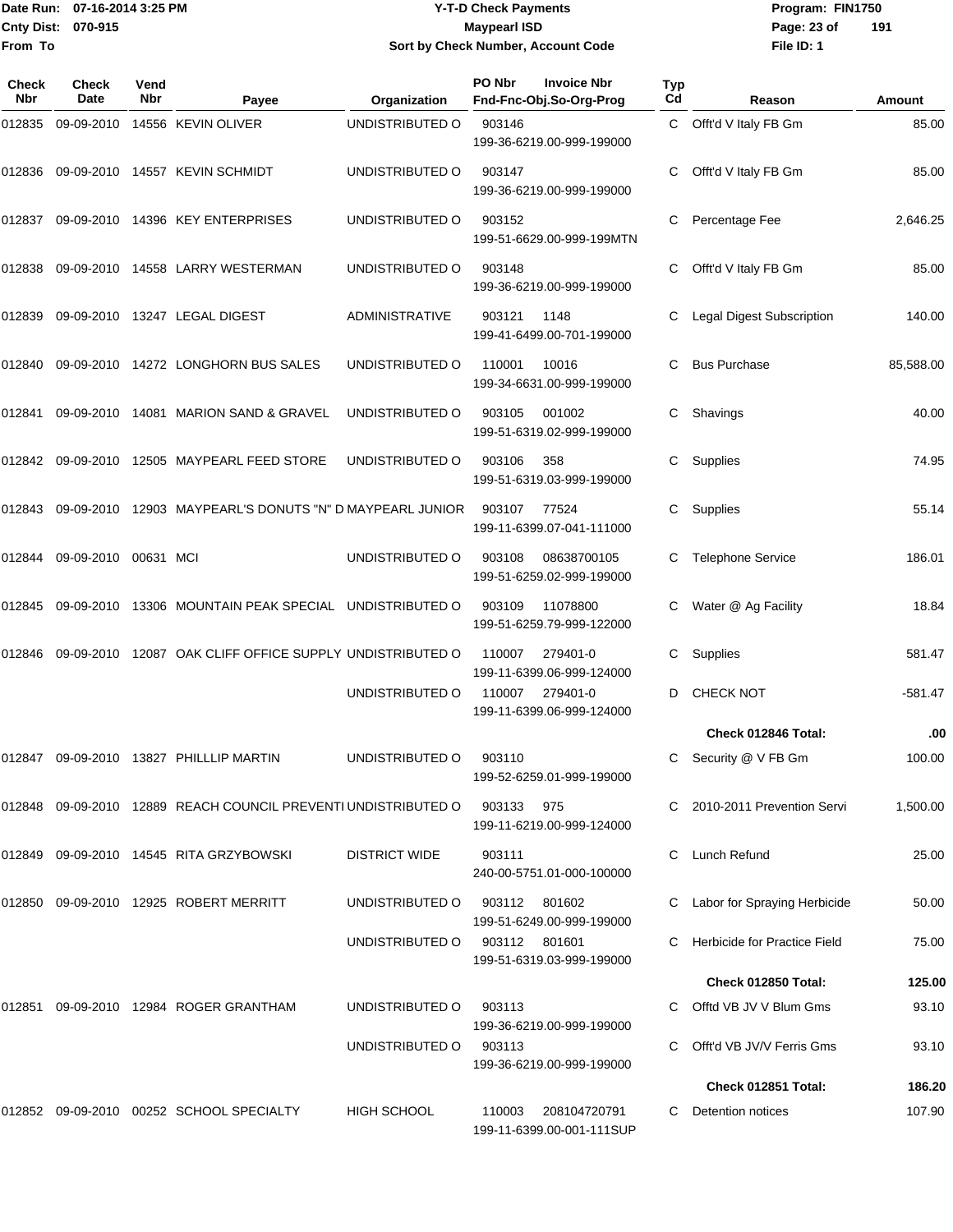| <b>Cnty Dist:</b><br>From To | Date Run: 07-16-2014 3:25 PM<br>070-915 |             |                                                                          | <b>Y-T-D Check Payments</b><br><b>Maypearl ISD</b><br>Sort by Check Number, Account Code |                  |                                              |                  | Program: FIN1750<br>Page: 24 of<br>191<br>File ID: 1          |                         |  |
|------------------------------|-----------------------------------------|-------------|--------------------------------------------------------------------------|------------------------------------------------------------------------------------------|------------------|----------------------------------------------|------------------|---------------------------------------------------------------|-------------------------|--|
| <b>Check</b><br>Nbr          | <b>Check</b><br>Date                    | Vend<br>Nbr |                                                                          |                                                                                          | PO Nbr           | <b>Invoice Nbr</b>                           | <b>Typ</b><br>Cd |                                                               |                         |  |
| 012853                       | 09-09-2010                              |             | Payee<br>01547 SCHWARTZ & EICHELBAUM DIR COST-ADMINIS                    | Organization                                                                             | 903114           | Fnd-Fnc-Obj.So-Org-Prog<br>07091500          |                  | Reason<br>C Legal Services                                    | <b>Amount</b><br>832.50 |  |
|                              |                                         |             |                                                                          |                                                                                          |                  | 199-41-6211.00-720-199000                    |                  |                                                               |                         |  |
| 012854                       |                                         |             | 09-09-2010 14244 SCOTT HUBER                                             | UNDISTRIBUTED O                                                                          | 903116           | 199-36-6219.00-999-199000                    | С                | Offt'd V Italy FB Gm                                          | 111.25                  |  |
|                              |                                         |             |                                                                          | UNDISTRIBUTED O                                                                          | 903116           |                                              | D                | CHECK LOST                                                    | $-111.25$               |  |
|                              |                                         |             |                                                                          |                                                                                          |                  | 199-36-6219.00-999-199000                    |                  | Check 012854 Total:                                           | .00                     |  |
| 012855                       |                                         |             | 09-09-2010 13741 SCRIPPS NATIONAL SPELLI HIGH SCHOOL                     |                                                                                          | 110012           | SK32-89985<br>199-11-6399.01-001-121000      | С                | <b>School Spelling Bee</b>                                    | 102.75                  |  |
|                              |                                         |             |                                                                          | ELEMENTARY                                                                               | 110012           | SK32-89985<br>199-11-6399.01-101-121000      | С                | School Spelling Bee                                           | 102.75                  |  |
|                              |                                         |             |                                                                          |                                                                                          |                  |                                              |                  | Check 012855 Total:                                           | 205.50                  |  |
| 012856                       |                                         |             | 09-09-2010 13383 SKYBEAM TEXAS                                           | UNDISTRIBUTED O                                                                          | 903117           | 813710001004619<br>199-53-6249.04-999-199000 |                  | C Web Hosting                                                 | 1,206.00                |  |
| 012857                       |                                         |             | 09-09-2010  00234  SOUTHWEST INTERNATION UNDISTRIBUTED O                 |                                                                                          | 903118           | 41430<br>199-34-6311.00-999-199000           | С                | Parts for Buses                                               | 105.45                  |  |
| 012858                       |                                         |             | 09-09-2010 00119 STROOPE PEST CONTROL UNDISTRIBUTED O                    |                                                                                          | 903115           | 119279,80,468,5<br>199-51-6319.02-999-199000 | С                | <b>Pest Control Services</b>                                  | 1,190.00                |  |
| 012859                       | 09-09-2010 00131 TASA                   |             |                                                                          | <b>ADMINISTRATIVE</b>                                                                    | 903120           | 199-41-6499.00-701-199000                    | С                | <b>Membership Dues</b>                                        | 500.00                  |  |
|                              |                                         |             |                                                                          | <b>ADMINISTRATIVE</b>                                                                    | 903120           | 199-41-6499.00-701-199000                    | D                | <b>WRONG AMOUNT</b>                                           | $-500.00$               |  |
|                              |                                         |             |                                                                          |                                                                                          |                  |                                              |                  | Check 012859 Total:                                           | .00                     |  |
| 012860                       | 09-09-2010 00552 TASB                   |             |                                                                          | DIR COST- ADMINIS                                                                        | 903123           | 394243<br>199-41-6219.02-720-199000          |                  | <b>Policy Service Membership</b>                              | 650.00                  |  |
| 012861                       | 09-09-2010                              | 00552 TASB  |                                                                          | DIR COST-ADMINIS                                                                         | 903122           | 395081<br>199-41-6219.02-720-199000          | С                | <b>Local District Update</b>                                  | 14.48                   |  |
|                              |                                         |             |                                                                          | DIR COST-ADMINIS                                                                         | 903124           | 393105<br>199-41-6219.04-720-199000          |                  | HR Annual Subscription Ren                                    | 1,100.00                |  |
|                              |                                         |             |                                                                          |                                                                                          |                  |                                              |                  | Check 012861 Total:                                           | 1,114.48                |  |
|                              |                                         |             |                                                                          | <b>ADMINISTRATIVE</b>                                                                    | 903119           | 7161<br>199-41-6399.01-701-199000            |                  | <b>Budget Management Notebo</b>                               | 140.00                  |  |
|                              |                                         |             | 012863   09-09-2010   01049   THYSSENKRUPP   ELEVATO   UNDISTRIBUTED   O |                                                                                          | 903125           | 621316<br>199-51-6319.02-999-199000          |                  | Maintenance Agreement HS                                      | 234.13                  |  |
|                              |                                         |             |                                                                          | UNDISTRIBUTED O                                                                          | 903125           | 621317<br>199-51-6319.02-999-199000          |                  | Maintenance Agreement LS                                      | 239.38                  |  |
|                              |                                         |             |                                                                          |                                                                                          |                  |                                              |                  | Check 012863 Total:                                           | 473.51                  |  |
|                              |                                         |             | 012864 09-09-2010 14239 TIM TRUBY                                        | ELEMENTARY<br><b>HIGH SCHOOL</b>                                                         | 903132<br>903132 | 199-11-6219.05-101-111000                    |                  | Installation of BrightLink Pro<br>Installation of Enos Boards | 541.00<br>669.00        |  |
|                              |                                         |             |                                                                          |                                                                                          |                  | 283-11-6219.00-001-123000                    |                  |                                                               |                         |  |
|                              |                                         |             |                                                                          |                                                                                          |                  |                                              |                  | Check 012864 Total:                                           | 1,210.00                |  |
|                              |                                         |             | 012865 09-09-2010 00479 TRACTOR SUPPLY CO.                               | UNDISTRIBUTED O                                                                          | 903126           | 603530120260202<br>199-51-6319.02-999-199000 | C.               | Supplies                                                      | 32.95                   |  |
|                              |                                         |             |                                                                          | ELEMENTARY                                                                               | 903127           | 199-11-6219.00-101-123000                    |                  | <b>Diagnostician Services</b>                                 | 5,928.12                |  |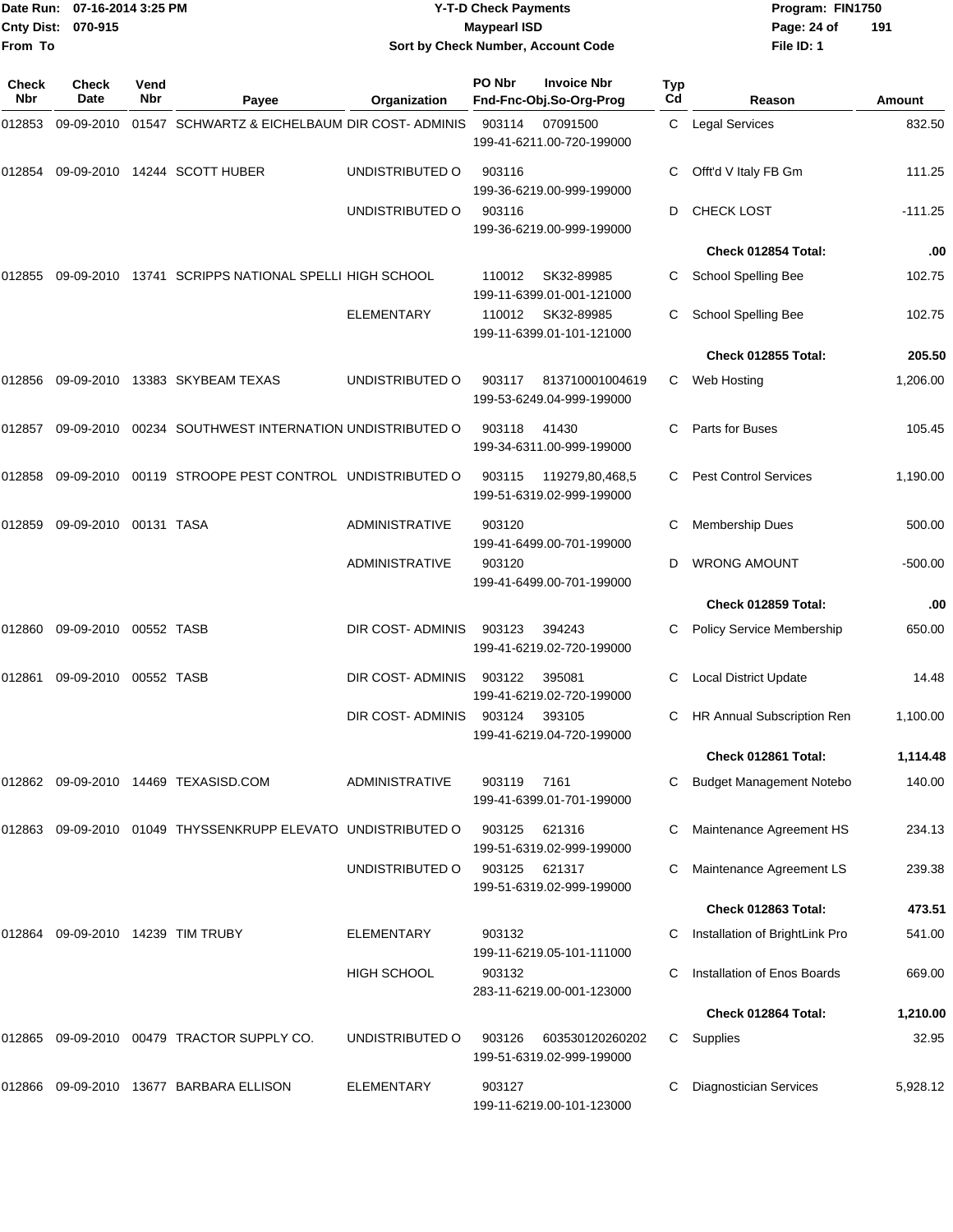| From To      | Date Run: 07-16-2014 3:25 PM<br><b>Cnty Dist:</b><br>070-915 |             |                                                                                   | <b>Y-T-D Check Payments</b><br><b>Maypearl ISD</b><br>Sort by Check Number, Account Code |                                                |                    |           | Program: FIN1750<br>Page: 25 of<br>191<br>File ID: 1 |          |  |
|--------------|--------------------------------------------------------------|-------------|-----------------------------------------------------------------------------------|------------------------------------------------------------------------------------------|------------------------------------------------|--------------------|-----------|------------------------------------------------------|----------|--|
| Check<br>Nbr | <b>Check</b><br>Date                                         | Vend<br>Nbr | Payee                                                                             | Organization                                                                             | PO Nbr<br>Fnd-Fnc-Obj.So-Org-Prog              | <b>Invoice Nbr</b> | Typ<br>Cd | Reason                                               | Amount   |  |
| 012867       | 09-09-2010 13063 US BANK                                     |             |                                                                                   | UNDISTRIBUTED O                                                                          | 903128<br>2694101<br>599-71-6599.00-999-199000 |                    | C         | Bond fees                                            | 431.00   |  |
|              |                                                              |             | 012868  09-09-2010  00253  VERIZON SOUTHWEST                                      | UNDISTRIBUTED O                                                                          | 903129<br>070403<br>199-51-6259.02-999-199000  |                    |           | <b>Telephone Service</b>                             | 47.12    |  |
|              |                                                              |             |                                                                                   | UNDISTRIBUTED O                                                                          | 903129<br>060912<br>199-51-6259.02-999-199000  |                    | C         | <b>Telephone Service</b>                             | 1,005.33 |  |
|              |                                                              |             |                                                                                   |                                                                                          |                                                |                    |           | Check 012868 Total:                                  | 1,052.45 |  |
| 012869       |                                                              |             | 09-09-2010 00144 WAXAHACHIE DAILY LIGHT UNDISTRIBUTED O                           |                                                                                          | 903130<br>124454<br>199-41-6219.02-999-199000  |                    |           | C Tax Rate Ad                                        | 450.45   |  |
|              |                                                              |             | 012870   09-09-2010   00144   WAXAHACHIE                DAILY LIGHT   HIGH SCHOOL |                                                                                          | 903131<br>199-12-6329.00-001-199000            | 633005-50204       | C         | Subscription                                         | 96.00    |  |
| 012871       |                                                              |             | 09-15-2010 12211 ADVANCE FOOD COMPANY INTERMEDIATE SCH 903153                     |                                                                                          | 868200<br>240-35-6399.00-042-199000            |                    | C         | Supplies                                             | 90.00    |  |
|              |                                                              |             |                                                                                   | INTERMEDIATE SCH 903153                                                                  | 868081<br>240-35-6399.00-042-199000            |                    | С         | Supplies                                             | 102.73   |  |
|              |                                                              |             |                                                                                   | ELEMENTARY                                                                               | 868200<br>903153<br>240-35-6399.00-101-199000  |                    | C         | Supplies                                             | 90.00    |  |
|              |                                                              |             |                                                                                   | ELEMENTARY                                                                               | 903153<br>878010<br>240-35-6399.00-101-199000  |                    | C.        | Supplies                                             | 31.10    |  |
|              |                                                              |             |                                                                                   | <b>ELEMENTARY</b>                                                                        | 903153<br>868081<br>240-35-6399.00-101-199000  |                    | C         | Supplies                                             | 102.73   |  |
|              |                                                              |             |                                                                                   | <b>HIGH SCHOOL</b>                                                                       | 903153<br>868200<br>240-35-6399.01-001-199000  |                    | C         | Supplies                                             | 90.00    |  |
|              |                                                              |             |                                                                                   | HIGH SCHOOL                                                                              | 903153<br>868081<br>240-35-6399.01-001-199000  |                    | C.        | Supplies                                             | 102.74   |  |
|              |                                                              |             |                                                                                   |                                                                                          |                                                |                    |           | Check 012871 Total:                                  | 609.30   |  |
|              |                                                              |             | 012872    09-15-2010    00642   AIRGAS-SOUTHWEST                                  | UNDISTRIBUTED O                                                                          | 903154<br>199-51-6319.02-999-199000            | 107211892          | C         | <b>Tank Rentals</b>                                  | 28.05    |  |
|              |                                                              |             |                                                                                   | UNDISTRIBUTED O 903154 107181599                                                         | 199-51-6319.02-999-199000                      |                    |           | C Tank Rentals                                       | 216.00   |  |
|              |                                                              |             |                                                                                   |                                                                                          |                                                |                    |           | Check 012872 Total:                                  | 244.05   |  |
|              |                                                              |             | 012873  09-15-2010  12783  AMANDA STINSON                                         | ELEMENTARY                                                                               | 110068<br>199-11-6399.11-101-111000            |                    |           | C Supplies                                           | 94.95    |  |
|              |                                                              |             | 012874    09-15-2010    01256    AT&T MOBILITY                                    | UNDISTRIBUTED O                                                                          | 903156 09102010<br>199-52-6259.00-999-199000   |                    |           | C Cellular Service - Buses                           | 784.74   |  |
|              |                                                              |             | 012875  09-15-2010  00069  ATMOS ENERGY                                           | UNDISTRIBUTED O                                                                          | 903155 001760358<br>199-51-6259.00-999-199000  |                    |           | C Gas Service @ WPA Bldg                             | 33.68    |  |
|              |                                                              |             |                                                                                   | UNDISTRIBUTED O                                                                          | 903155 001760358<br>199-51-6259.00-999-199000  |                    |           | C Gas Service @ HS                                   | 146.60   |  |
|              |                                                              |             |                                                                                   |                                                                                          |                                                |                    |           | Check 012875 Total:                                  | 180.28   |  |
|              |                                                              |             | 012876 09-15-2010 12345 ATSSB ALL-STATE HOUSIN HIGH SCHOOL                        |                                                                                          | 110035<br>199-11-6499.01-001-111000            |                    |           | C Dues                                               | 70.00    |  |
|              |                                                              |             | 012877 09-15-2010 00021 BARBARA TRUBY                                             | ELEMENTARY                                                                               | 110078<br>199-11-6399.11-101-111000            |                    |           | C Supplies                                           | 49.16    |  |
|              |                                                              |             |                                                                                   | ELEMENTARY                                                                               | 110080<br>199-11-6399.11-101-111000            |                    |           | C Supplies                                           | 47.52    |  |
|              |                                                              |             |                                                                                   | ELEMENTARY                                                                               | 110075<br>199-11-6399.11-101-111000            |                    |           | C Supplies                                           | 49.74    |  |
|              |                                                              |             |                                                                                   | ELEMENTARY                                                                               | 110086<br>199-11-6399.11-101-111000            |                    |           | C Supplies                                           | 25.84    |  |
|              |                                                              |             |                                                                                   | ELEMENTARY                                                                               | 110076<br>199-11-6399.11-101-111000            |                    |           | C Supplies                                           | 81.86    |  |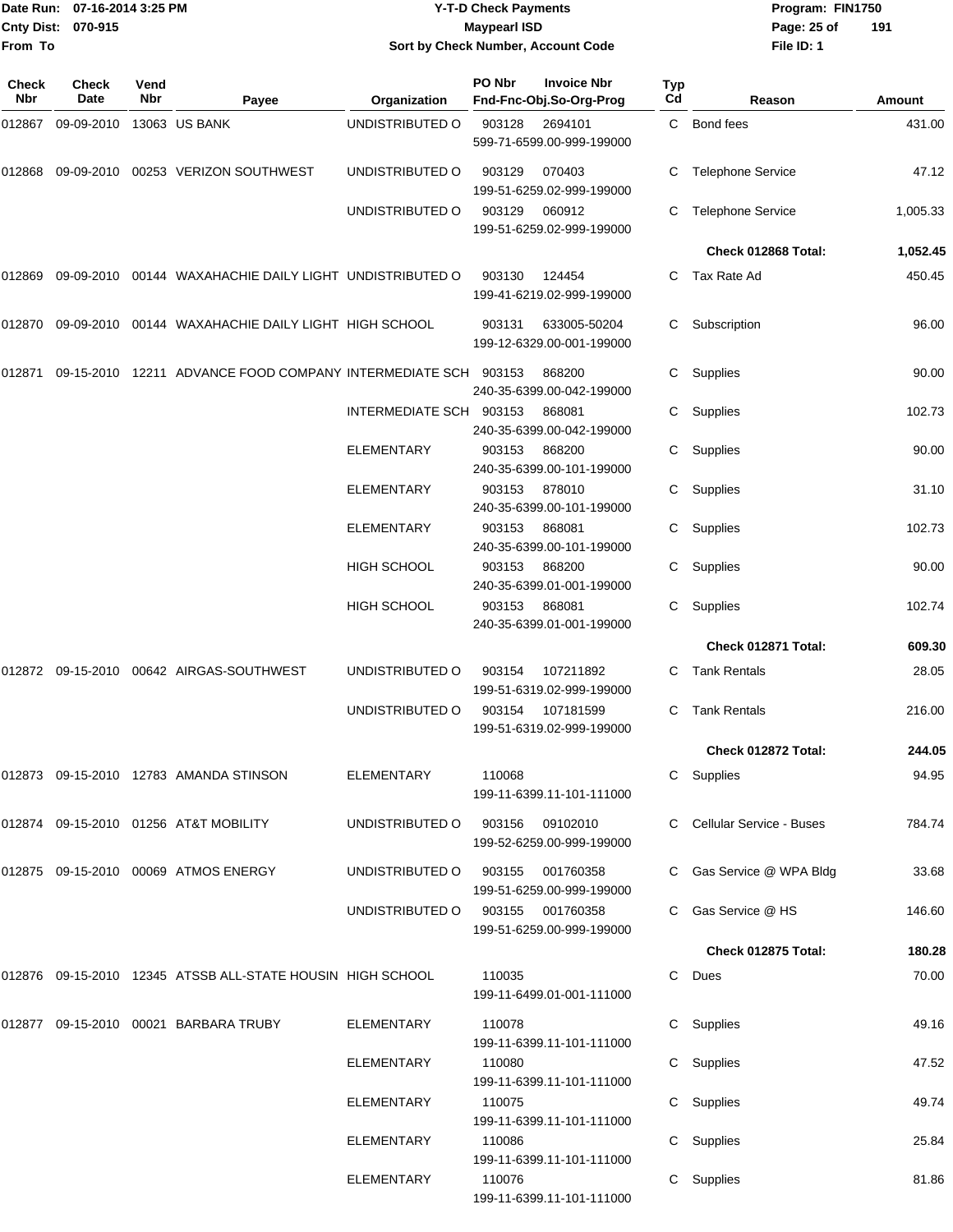|              | Date Run: 07-16-2014 3:25 PM<br>Cnty Dist: 070-915 |             |                                               | <b>Y-T-D Check Payments</b><br><b>Maypearl ISD</b><br>Sort by Check Number, Account Code |        |                                               |           | Program: FIN1750<br>Page: 26 of<br>191 |          |  |
|--------------|----------------------------------------------------|-------------|-----------------------------------------------|------------------------------------------------------------------------------------------|--------|-----------------------------------------------|-----------|----------------------------------------|----------|--|
| From To      |                                                    |             |                                               |                                                                                          |        |                                               |           | File ID: 1                             |          |  |
| Check<br>Nbr | Check<br>Date                                      | Vend<br>Nbr | Payee                                         | Organization                                                                             | PO Nbr | <b>Invoice Nbr</b><br>Fnd-Fnc-Obj.So-Org-Prog | Typ<br>Cd | Reason                                 | Amount   |  |
|              |                                                    |             |                                               | <b>ELEMENTARY</b>                                                                        | 110082 | 199-11-6399.11-101-111000                     |           | C Supplies                             | 38.96    |  |
|              |                                                    |             |                                               | ELEMENTARY                                                                               | 110079 | 199-11-6399.11-101-111000                     |           | Supplies                               | 49.96    |  |
|              |                                                    |             |                                               | <b>ELEMENTARY</b>                                                                        | 110077 | 199-11-6399.11-101-111000                     | С         | Supplies                               | 172.05   |  |
|              |                                                    |             |                                               |                                                                                          |        |                                               |           | Check 012877 Total:                    | 515.09   |  |
| 012878       |                                                    |             | 09-15-2010 00593 BLUE BELL CREAMERIES         | <b>INTERMEDIATE SCH</b>                                                                  | 903157 | 0430806113<br>240-35-6399.00-042-199000       | C.        | Supplies                               | 152.64   |  |
|              |                                                    |             |                                               | <b>HIGH SCHOOL</b>                                                                       | 903157 | 0430806111-112<br>240-35-6399.01-001-199000   |           | C Supplies                             | 276.90   |  |
|              |                                                    |             |                                               |                                                                                          |        |                                               |           | Check 012878 Total:                    | 429.54   |  |
|              |                                                    |             | 012879 09-15-2010 00956 BORDENS, INC.         | INTERMEDIATE SCH                                                                         | 903158 | 70312<br>240-35-6399.00-042-199000            | C.        | Supplies                               | 420.50   |  |
|              |                                                    |             |                                               | ELEMENTARY                                                                               | 903158 | 70312<br>240-35-6399.00-101-199000            | C         | Supplies                               | 725.00   |  |
|              |                                                    |             |                                               | HIGH SCHOOL                                                                              | 903158 | 70312<br>240-35-6399.01-001-199000            | C.        | Supplies                               | 826.50   |  |
|              |                                                    |             |                                               |                                                                                          |        |                                               |           | Check 012879 Total:                    | 1,972.00 |  |
| 012880       |                                                    |             | 09-15-2010 14564 BROCK ISD                    | <b>HIGH SCHOOL</b>                                                                       | 110065 | 199-36-6499.05-001-199000                     |           | C V, JV & JH Teams                     | 300.00   |  |
| 012881       |                                                    |             | 09-15-2010 00017 C A WILSON COMPANY           | UNDISTRIBUTED O                                                                          | 903162 | 181744<br>199-51-6249.00-999-199000           | C.        | Water Heater Repair in Girls           | 107.95   |  |
|              |                                                    |             | 012882 09-15-2010 00015 C AND C REFRIGERATION | UNDISTRIBUTED O                                                                          | 903159 | 16643<br>199-51-6249.01-999-199000            |           | Repair to Kitchen AC @ MS              | 104.00   |  |
|              |                                                    |             |                                               | UNDISTRIBUTED O                                                                          | 903159 | 16564<br>199-51-6249.01-999-199000            | C         | Repair to HS Reach in Unit             | 105.00   |  |
|              |                                                    |             |                                               | UNDISTRIBUTED O                                                                          | 903159 | 16637<br>199-51-6249.01-999-199000            | C.        | Repair to WPA Bldg Unit                | 110.00   |  |
|              |                                                    |             |                                               | UNDISTRIBUTED O                                                                          | 903159 | 16660<br>199-51-6249.01-999-199000            |           | C Repair to Walk In Cooler @           | 140.00   |  |
|              |                                                    |             |                                               | UNDISTRIBUTED O                                                                          | 903159 | 16539<br>199-51-6249.01-999-199000            |           | C Repair to Gym Unit                   | 196.50   |  |
|              |                                                    |             |                                               | UNDISTRIBUTED O                                                                          | 903159 | 16564<br>199-51-6399.05-999-199000            |           | Parts for HS Reach in Unit             | 36.00    |  |
|              |                                                    |             |                                               | UNDISTRIBUTED O                                                                          | 903159 | 16637<br>199-51-6399.05-999-199000            |           | C Parts for WPA Bldg Unit              | 42.00    |  |
|              |                                                    |             |                                               | UNDISTRIBUTED O                                                                          | 903159 | 16539<br>199-51-6399.05-999-199000            |           | Parts for Gym Unit                     | 295.50   |  |
|              |                                                    |             |                                               |                                                                                          |        |                                               |           | Check 012882 Total:                    | 1,029.00 |  |
| 012883       |                                                    |             | 09-15-2010 00871 CARD SERVICE CENTER          | UNDISTRIBUTED O                                                                          | 110019 | 2471705L54P9QD5<br>199-11-6399.45-999-199000  |           | C Vroman Systems Form Site             | 199.95   |  |
|              |                                                    |             |                                               | UNDISTRIBUTED O                                                                          | 903160 | 2442733KNLM88F<br>199-13-6299.00-999-199000   | C.        | <b>Teacher Inservice</b>               | 73.00    |  |
|              |                                                    |             |                                               | <b>HIGH SCHOOL</b>                                                                       | 903160 | 2444500KHBAPXZ<br>199-13-6299.02-001-111000   |           | C AESOP Training                       | 8.64     |  |
|              |                                                    |             |                                               | ADMINISTRATIVE                                                                           | 903161 | 2431605KXFYZZP<br>199-41-6411.01-701-199000   |           | C Meeting                              | 25.00    |  |
|              |                                                    |             |                                               | <b>ADMINISTRATIVE</b>                                                                    | 903161 | 2442733K733K73F<br>199-41-6411.01-701-199000  | C.        | Meeting                                | 52.00    |  |
|              |                                                    |             |                                               | <b>ADMINISTRATIVE</b>                                                                    | 903161 | 2442733KH3FRE2<br>199-41-6411.01-701-199000   |           | C Meeting                              | 51.01    |  |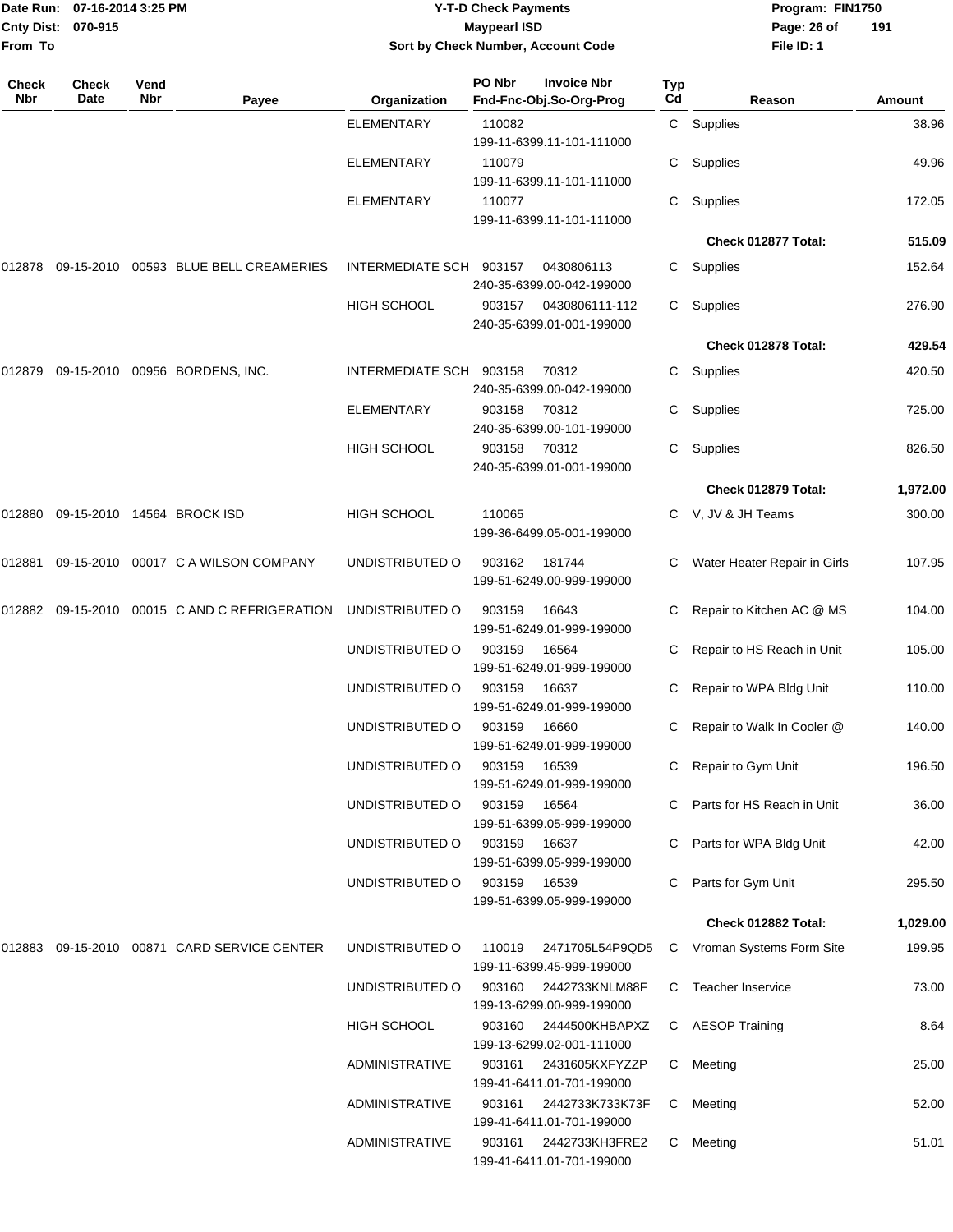|              | Date Run: 07-16-2014 3:25 PM<br>Cnty Dist: 070-915 |             |                                                                | <b>Y-T-D Check Payments</b><br><b>Maypearl ISD</b><br>Sort by Check Number, Account Code |        |                                                                          |           |                             |               |  |
|--------------|----------------------------------------------------|-------------|----------------------------------------------------------------|------------------------------------------------------------------------------------------|--------|--------------------------------------------------------------------------|-----------|-----------------------------|---------------|--|
| From To      |                                                    |             |                                                                |                                                                                          |        |                                                                          |           | File ID: 1                  |               |  |
| Check<br>Nbr | <b>Check</b><br>Date                               | Vend<br>Nbr | Payee                                                          | Organization                                                                             | PO Nbr | <b>Invoice Nbr</b><br>Fnd-Fnc-Obj.So-Org-Prog                            | Typ<br>Cd | Reason                      | <b>Amount</b> |  |
|              |                                                    |             |                                                                | ADMINISTRATIVE                                                                           | 903161 | 2416405KBB01AN                                                           |           | C Meeting                   | 49.04         |  |
|              |                                                    |             |                                                                | ADMINISTRATIVE                                                                           | 903161 | 199-41-6411.01-701-199000<br>2461677L3WGNBH<br>199-41-6411.01-701-199000 | С         | Meeting                     | 25.08         |  |
|              |                                                    |             |                                                                | <b>ADMINISTRATIVE</b>                                                                    | 903161 | 2461677KVWGNB<br>199-41-6411.01-701-199000                               | С         | Meeting                     | 27.12         |  |
|              |                                                    |             |                                                                | ADMINISTRATIVE                                                                           | 903161 | 2416405KRB01AM<br>199-41-6411.01-701-199000                              | С         | Meeting                     | 52.30         |  |
|              |                                                    |             |                                                                | ADMINISTRATIVE                                                                           | 903161 | 2461677KGWGNB<br>199-41-6411.01-701-199000                               | С         | Meeting                     | 25.38         |  |
|              |                                                    |             |                                                                | ADMINISTRATIVE                                                                           | 903161 | 2442733KZ3FRDY<br>199-41-6411.01-701-199000                              | С         | Meeting                     | 49.50         |  |
|              |                                                    |             |                                                                | ADMINISTRATIVE                                                                           | 903161 | 2442733KHLM89R<br>199-41-6411.01-701-199000                              | С         | Meeting                     | 9.80          |  |
|              |                                                    |             |                                                                | UNDISTRIBUTED O                                                                          | 903161 | 2471705KT4P5XP9<br>199-51-6319.02-999-199000                             | С         | <b>Maintenance Supplies</b> | 419.79        |  |
|              |                                                    |             |                                                                |                                                                                          |        |                                                                          |           | Check 012883 Total:         | 1,067.61      |  |
| 012884       |                                                    |             | 09-15-2010 00981 COMMERCIAL BUILDING MA UNDISTRIBUTED O        |                                                                                          | 903163 | DT6292<br>199-51-6290.00-999-199000                                      |           | <b>Custodial Service</b>    | 1,777.44      |  |
|              | 012885    09-15-2010    13421   DFOA               |             |                                                                | <b>HIGH SCHOOL</b>                                                                       | 110044 | 199-36-6499.01-001-199000                                                | С         | UIL scrimmage fee           | 100.00        |  |
|              |                                                    |             | 012886 09-15-2010 14359 DEMOULIN BROS. AND CO. HIGH SCHOOL     |                                                                                          | 110023 | 201003747<br>199-11-6399.29-001-111BAN                                   | С         | Zipper/Material             | 36.00         |  |
|              |                                                    |             | 012887  09-15-2010  12536  DESOTO JANITORIAL                   | <b>HIGH SCHOOL</b>                                                                       | 903164 | 104669-00<br>199-11-6399.10-001-122000                                   |           | Dish Machine Chemicals Ho   | 117.95        |  |
|              |                                                    |             |                                                                | INTERMEDIATE SCH                                                                         | 903164 | 104640-00<br>240-35-6399.00-042-199000                                   | C         | Supplies                    | 210.18        |  |
|              |                                                    |             |                                                                | ELEMENTARY                                                                               | 903164 | 104640-00<br>240-35-6399.00-101-199000                                   | С         | Supplies                    | 49.09         |  |
|              |                                                    |             |                                                                | HIGH SCHOOL                                                                              | 903164 | 104640-00<br>240-35-6399.01-001-199000                                   |           | C Supplies                  | 210.18        |  |
|              |                                                    |             |                                                                |                                                                                          |        |                                                                          |           | Check 012887 Total:         | 587.40        |  |
|              |                                                    |             | 012888 09-15-2010 00038 ELLIS CENTRAL APPRAISAL TAX COLLECTION |                                                                                          | 903165 | 58<br>199-41-6213.00-703-199000                                          |           | C ECAD Budget 4th QTR       | 7,312.69      |  |
|              |                                                    |             | 012889 09-15-2010 01104 ENNIS CROSS COUNTRY                    | <b>HIGH SCHOOL</b>                                                                       | 110058 | 199-36-6499.05-001-199000                                                |           | CC Meet 09/25/2010          | 300.00        |  |
|              |                                                    |             |                                                                | INTERMEDIATE SCH 903166                                                                  |        | 94913821<br>240-35-6399.00-042-199000                                    |           | C Supplies                  | 26.90         |  |
|              |                                                    |             |                                                                | <b>ELEMENTARY</b>                                                                        | 903166 | 94913820/14008<br>240-35-6399.00-101-199000                              |           | C Supplies                  | 148.06        |  |
|              |                                                    |             |                                                                | <b>HIGH SCHOOL</b>                                                                       | 903166 | 94913822/14010<br>240-35-6399.01-001-199000                              |           | C Supplies                  | 309.75        |  |
|              |                                                    |             |                                                                |                                                                                          |        |                                                                          |           | Check 012890 Total:         | 484.71        |  |
|              |                                                    |             | 012891 09-15-2010 13020 G&K SERVICES                           | UNDISTRIBUTED O                                                                          | 903167 | 1159759426-30<br>199-51-6319.02-999-199000                               |           | C Mat Services              | 217.06        |  |
|              |                                                    |             | 012892 09-15-2010 00869 GAIL TAYLOR                            | <b>HIGH SCHOOL</b>                                                                       | 110022 | 199-11-6399.12-001-111000                                                |           | Supplies for Inservice      | 52.00         |  |
|              |                                                    |             | 012893 09-15-2010 13375 GREENHILL SCHOOL                       | <b>HIGH SCHOOL</b>                                                                       | 110062 |                                                                          |           | C CC meet                   | 100.00        |  |

199-36-6499.05-001-199000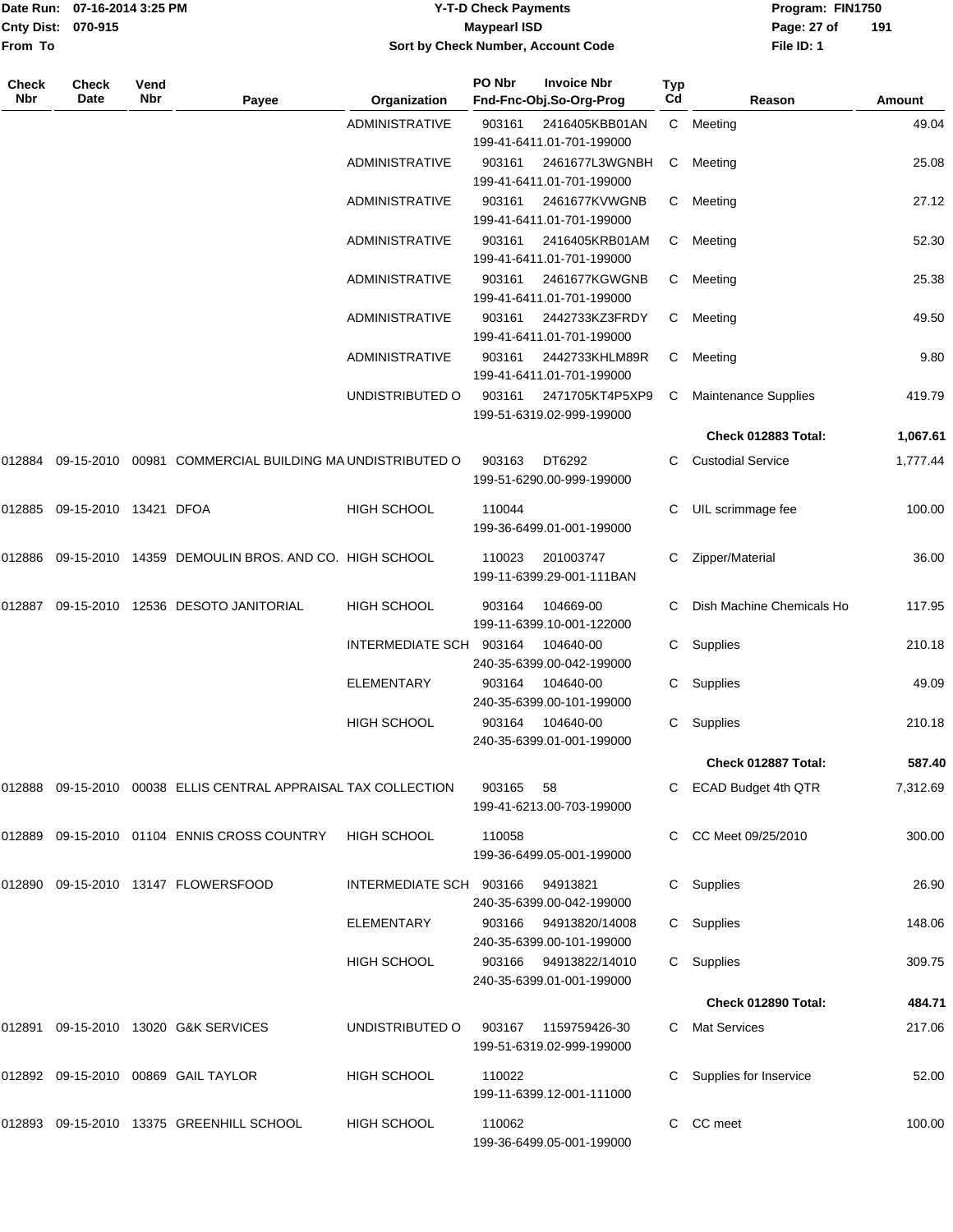### Date Run: 07-16-2014 3:25 PM **Program:** FIN1750 **Cnty Dist:** 070-915 **Page: 28 of MaypearI ISD Page: 28 of Y-T-D Check Payments 070-915 Maypearl ISD Sort by Check Number, Account Code**

| Check<br><b>Nbr</b> | <b>Check</b><br>Date       | Vend<br>Nbr | Payee                                                              | Organization            | PO Nbr        | <b>Invoice Nbr</b><br>Fnd-Fnc-Obj.So-Org-Prog | <b>Typ</b><br>Cd | Reason                            | Amount   |
|---------------------|----------------------------|-------------|--------------------------------------------------------------------|-------------------------|---------------|-----------------------------------------------|------------------|-----------------------------------|----------|
| 012894              | 09-15-2010                 |             | 00155 KAUFMAN ISD ATHLETICS                                        | <b>HIGH SCHOOL</b>      | 110061        | 199-36-6499.05-001-199000                     | C.               | <b>CrossCountry Meet</b>          | 300.00   |
| 012895              | 09-15-2010 00184 KEENE ISD |             |                                                                    | HIGH SCHOOL             | 110060        | 199-36-6499.05-001-199000                     | С                | crosscountry meet                 | 225.00   |
| 012896              |                            |             | 09-15-2010  12671  KENNEDALE ISD                                   | <b>HIGH SCHOOL</b>      | 110057        | 199-36-6499.05-001-199000                     | С                | cross country Meet                | 200.00   |
| 012897              |                            |             | 09-15-2010 00916 KIM ROESLER                                       | <b>ELEMENTARY</b>       | 110069        | 199-11-6411.03-101-111000                     |                  | Reimbrsmnt mileage GORT           | 40.58    |
| 012898              |                            |             | 09-15-2010 01113 LAKEVIEW CAMP AND CON HIGH SCHOOL                 |                         | 110038        | 5900<br>199-31-6399.02-001-111000             | С                | testing 10/25/10                  | 86.00    |
|                     |                            |             | 012899 09-15-2010 13761 LANCASTER MUSIC                            | UNDISTRIBUTED O         | 903172        | 75168<br>199-51-6629.00-999-199MTN            |                  | Sound System for Pressbox         | 6,650.00 |
| 012900              |                            |             | 09-15-2010 01885 LINDA ZWICK                                       | <b>ELEMENTARY</b>       | 110055        | 199-33-6411.00-101-199000                     |                  | Reimbrsmnt mileage to Diab        | 32.60    |
| 012901              |                            |             | 09-15-2010 01376 LORRIE GONZALES                                   | ELEMENTARY              | 110084        | 199-11-6411.03-101-111000                     | C                | <b>Rembrsmnt for TPRI Trainin</b> | 32.00    |
|                     |                            |             | 012902 09-15-2010 13717 MAKEMUSIC                                  | <b>HIGH SCHOOL</b>      | 110031        | 1162519<br>199-11-6399.29-001-111000          | C                | <b>Smart Music Subscription</b>   | 284.00   |
| 012903              |                            |             | 09-15-2010  13817  GILMAN GEAR                                     | <b>HIGH SCHOOL</b>      | 110002        | S045756<br>199-36-6399.19-001-199000          |                  | 5 Man Ramback Sled                | 5,120.75 |
| 012904              |                            |             | 09-15-2010  13184  MICHAEL FARDA                                   | UNDISTRIBUTED O         | 110043        | 199-36-6399.02-999-199000                     |                  | <b>Coaches Polo Shirts</b>        | 104.00   |
| 012905              |                            |             | 09-15-2010  14582  MICHAEL FOODS INC                               | <b>HIGH SCHOOL</b>      | 903170        | 08092010<br>240-35-6399.01-001-199000         | C                | Supplies                          | 108.00   |
| 012906              |                            |             | 09-15-2010  00297  NARDONE BROS. BAKING C INTERMEDIATE SCH  903168 |                         |               | 101128<br>240-35-6399.00-042-199000           | С                | Supplies                          | 156.60   |
|                     |                            |             |                                                                    | <b>ELEMENTARY</b>       | 903168        | 13307<br>240-35-6399.00-101-199000            | С                | Supplies                          | 62.80    |
|                     |                            |             |                                                                    | <b>ELEMENTARY</b>       | 903168        | 101128<br>240-35-6399.00-101-199000           |                  | C Supplies                        | 156.60   |
|                     |                            |             |                                                                    | <b>HIGH SCHOOL</b>      | 903168        | 101128<br>240-35-6399.01-001-199000           |                  | C Supplies                        | .02      |
|                     |                            |             |                                                                    | <b>HIGH SCHOOL</b>      | 903168 101128 | 240-35-6399.01-001-199000                     |                  | Supplies                          | 156.60   |
|                     |                            |             |                                                                    |                         |               |                                               |                  | Check 012906 Total:               | 532.62   |
|                     |                            |             | 012907 09-15-2010 00433 NATIONAL SCHOOL FORMS UNDISTRIBUTED O      |                         | 903169        | 5193956006<br>199-51-6319.02-999-199000       |                  | C Supplies                        | 144.95   |
|                     |                            |             | 012908 09-15-2010 00093 OLEN WILLIAMS, INC.                        | UNDISTRIBUTED O         | 903171        | 21154<br>199-36-6219.00-999-199000            |                  | C Service to Scoreboards          | 150.00   |
|                     |                            |             |                                                                    | UNDISTRIBUTED O         | 903171 21173  | 199-51-6249.00-999-199000                     |                  | C Repair to Marquee               | 575.00   |
|                     |                            |             |                                                                    | UNDISTRIBUTED O         | 903171 21173  | 199-51-6319.02-999-199000                     |                  | C Parts for Marquee               | 125.00   |
|                     |                            |             |                                                                    |                         |               |                                               |                  | Check 012908 Total:               | 850.00   |
| 012909              |                            |             | 09-15-2010 12689 PIERRE FOODS                                      | INTERMEDIATE SCH 903173 |               | 0001068194<br>240-35-6399.00-042-199000       |                  | C Supplies                        | 79.12    |
|                     |                            |             |                                                                    | <b>ELEMENTARY</b>       | 903173        | 0001068194<br>240-35-6399.00-101-199000       |                  | C Supplies                        | 79.12    |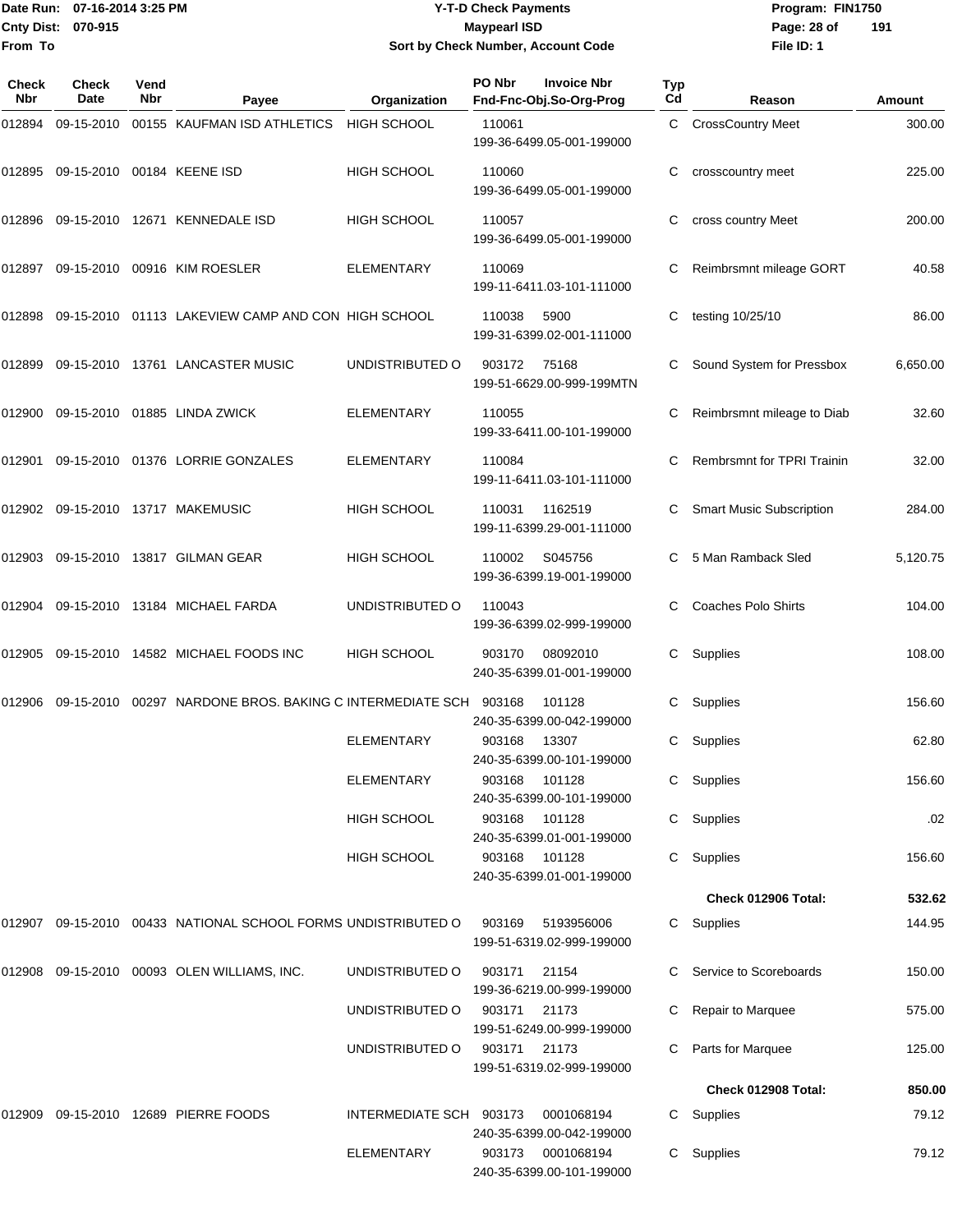|                     | Date Run: 07-16-2014 3:25 PM      |                    |                                                                 |                       | <b>Y-T-D Check Payments</b> |                                               | Program: FIN1750 |                              |           |
|---------------------|-----------------------------------|--------------------|-----------------------------------------------------------------|-----------------------|-----------------------------|-----------------------------------------------|------------------|------------------------------|-----------|
|                     | Cnty Dist: 070-915                |                    |                                                                 |                       | <b>Maypearl ISD</b>         |                                               |                  | Page: 29 of                  | 191       |
| From To             |                                   |                    |                                                                 |                       |                             | Sort by Check Number, Account Code            |                  | File ID: 1                   |           |
| <b>Check</b><br>Nbr | Check<br>Date                     | Vend<br><b>Nbr</b> | Payee                                                           | Organization          | PO Nbr                      | <b>Invoice Nbr</b><br>Fnd-Fnc-Obj.So-Org-Prog | <b>Typ</b><br>Cd | Reason                       | Amount    |
|                     |                                   |                    |                                                                 | <b>HIGH SCHOOL</b>    | 903173                      | 0001068194<br>240-35-6399.01-001-199000       |                  | C Supplies                   | 79.14     |
|                     |                                   |                    |                                                                 |                       |                             |                                               |                  | Check 012909 Total:          | 237.38    |
| 012910              |                                   |                    | 09-15-2010 12836 R B SPORTING GOODS                             | UNDISTRIBUTED O       | 110015                      | 0299813<br>199-36-6399.02-999-199000          | C.               | <b>Shoulder Pads</b>         | 838.08    |
| 012911              |                                   |                    | 09-15-2010  01291  REGION 7 UIL MUSIC                           | <b>HIGH SCHOOL</b>    | 110030                      | 199-11-6499.01-001-111000                     | С                | <b>Marching Entry Fee</b>    | 280.00    |
|                     |                                   |                    | 012912 09-15-2010 01022 RENAISSANCE LEARNING, I UNDISTRIBUTED O |                       | 110020                      | 3703369<br>199-11-6399.45-999-199000          |                  | STAR/AR/Math/Hosting Ren     | 1,971.00  |
|                     |                                   |                    |                                                                 | UNDISTRIBUTED O       | 110020                      | 3703369<br>199-11-6399.45-999-199000          | C.               | STAR/AR/Math/Hosting Ren     | 4,987.00  |
|                     |                                   |                    |                                                                 | UNDISTRIBUTED O       | 110020                      | 3703369<br>199-11-6399.45-999-199000          | C                | STAR/AR/Math/Hosting Ren     | 1,496.50  |
|                     |                                   |                    |                                                                 |                       |                             |                                               |                  | Check 012912 Total:          | 8,454.50  |
| 012913              | 09-15-2010 13150 RIDDELL          |                    |                                                                 | UNDISTRIBUTED O       | 110013                      | 93016415<br>199-36-6399.02-999-199000         | C                | Helment                      | 286.61    |
|                     | 012914 09-15-2010 00720 RISO, INC |                    |                                                                 | UNDISTRIBUTED O       | 903174                      | 5160204<br>199-41-6219.07-999-199000          | C.               | Lease Agreement              | 153.81    |
|                     | 012915 09-15-2010 00975 TABC      |                    |                                                                 | HIGH SCHOOL           | 110047                      | 199-36-6499.05-001-199000                     | С                | Meals and Football Game      | 350.00    |
|                     |                                   |                    |                                                                 | <b>HIGH SCHOOL</b>    | 110047                      | 199-36-6499.05-001-199000                     | D                | CHECK NOT USED               | $-350.00$ |
|                     |                                   |                    |                                                                 |                       |                             |                                               |                  | Check 012915 Total:          | .00       |
| 012916              |                                   |                    | 09-15-2010  14578  TABITHA WILLBORN                             | <b>ELEMENTARY</b>     | 110087                      | 199-11-6411.03-101-111000                     | C                | Reimbrsmnt for GT Training   | 140.62    |
|                     | 012917 09-15-2010 00131 TASA      |                    |                                                                 | <b>ADMINISTRATIVE</b> | 903177                      | 199-41-6499.00-701-199000                     |                  | <b>Membership Dues</b>       | 491.00    |
|                     | 012918 09-15-2010 00552 TASB      |                    |                                                                 | <b>ADMINISTRATIVE</b> | 110021                      | 199-41-6399.01-701-199000                     |                  | A Guide to Student Disciplin | 150.00    |
|                     | 012919 09-15-2010 00552 TASB      |                    |                                                                 | DIR COST-ADMINIS      | 903180                      | 396421<br>199-41-6219.02-720-199000           |                  | C BoardBook Annual Maintena  | 700.00    |
|                     |                                   |                    |                                                                 | UNDISTRIBUTED O       | 903179 395830               | 199-41-6219.06-999-199000                     |                  | C On-Site Annual Membership  | 1,675.00  |
|                     |                                   |                    |                                                                 |                       |                             |                                               |                  | Check 012919 Total:          | 2,375.00  |
|                     | 012920 09-15-2010 00127 TEPSA     |                    |                                                                 | UNDISTRIBUTED O       | 110027                      | 199-11-6499.00-999-124000                     | С                | Membership Dues              | 314.00    |

012921 09-15-2010 13417 TEXAS DEPT. OF STATE HE INTERMEDIATE SCH 903175 070915042 C Inspections 300.00 240-35-6399.00-042-199000 ELEMENTARY 903175 070915101 C Inspections 300.00 240-35-6399.00-101-199000 HIGH SCHOOL 903175 070915041 C Inspections 300.00 240-35-6399.01-001-199000 **Check 012921 Total: 900.00** 012922 09-15-2010 01868 TEXAS HIGH SCHOOL COA HIGH SCHOOL 110048 C membersip fee 160.00 199-36-6499.05-001-199000 012923 09-15-2010 14581 THE C.D. HARTNETT COMP INTERMEDIATE SCH 903176 510289 C Supplies 2,436.00 240-35-6399.00-042-199000

ELEMENTARY 903176 510305 C Supplies 2,657.32 240-35-6399.00-101-199000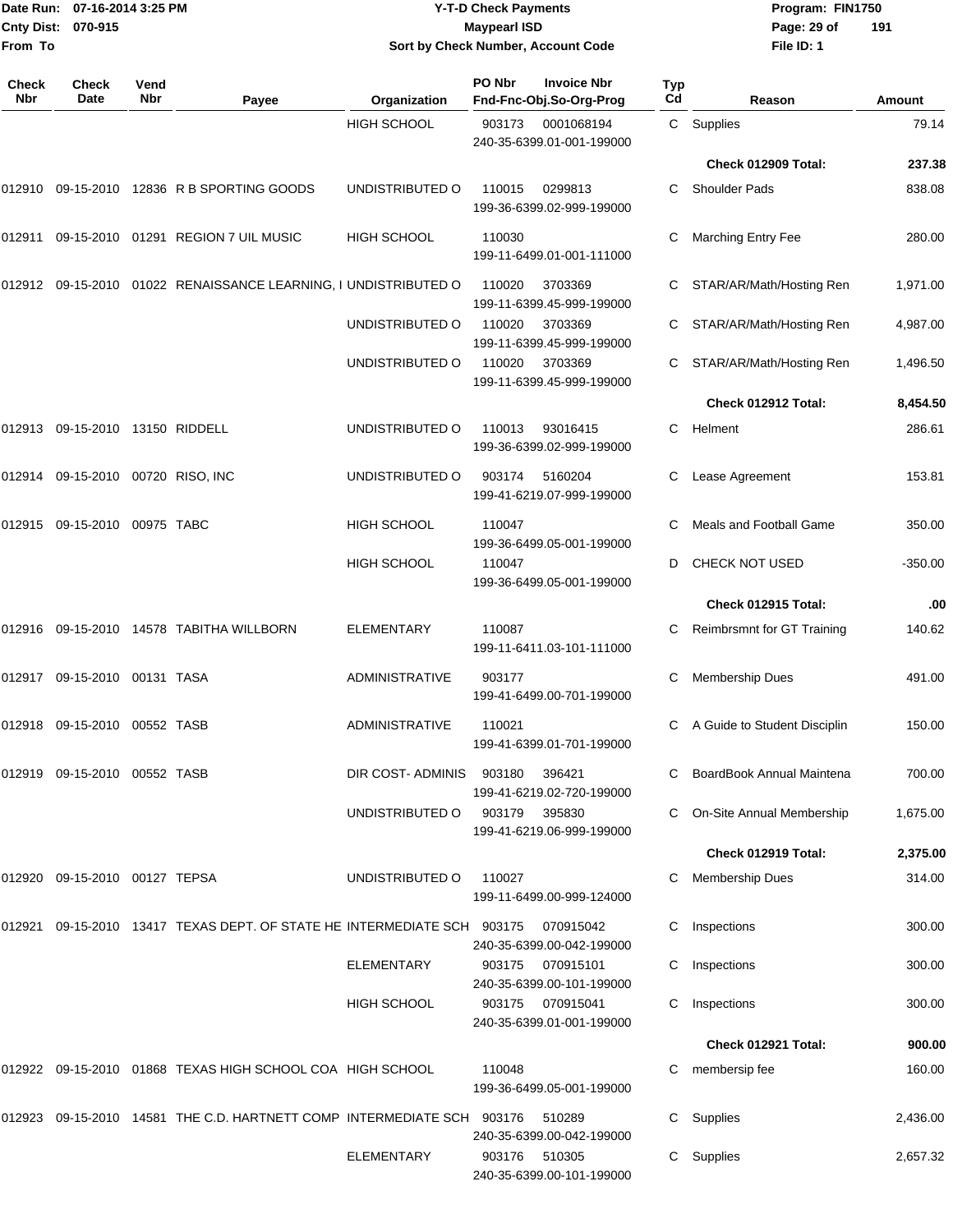| From To      | Date Run: 07-16-2014 3:25 PM<br>Cnty Dist: 070-915 |             |                                                              | <b>Y-T-D Check Payments</b><br><b>Maypearl ISD</b><br>Sort by Check Number, Account Code |                |                                               |           | Program: FIN1750<br>Page: 30 of<br>File ID: 1 | 191           |
|--------------|----------------------------------------------------|-------------|--------------------------------------------------------------|------------------------------------------------------------------------------------------|----------------|-----------------------------------------------|-----------|-----------------------------------------------|---------------|
| Check<br>Nbr | <b>Check</b><br>Date                               | Vend<br>Nbr | Payee                                                        | Organization                                                                             | PO Nbr         | <b>Invoice Nbr</b><br>Fnd-Fnc-Obj.So-Org-Prog | Typ<br>Cd | Reason                                        | <b>Amount</b> |
|              |                                                    |             |                                                              | <b>HIGH SCHOOL</b>                                                                       | 903176         | 510271<br>240-35-6399.01-001-199000           |           | C Supplies                                    | 4,006.22      |
|              |                                                    |             |                                                              |                                                                                          |                |                                               |           | <b>Check 012923 Total:</b>                    | 9,099.54      |
|              |                                                    |             | 012924 09-15-2010 00135 TMEA REGION VII-VOCAL DI HIGH SCHOOL |                                                                                          | 110028         | 199-11-6499.29-001-111000                     | C         | <b>Entry Fee</b>                              | 82.00         |
| 012925       |                                                    |             | 09-15-2010  14584  TRANSPAK, INC                             | INTERMEDIATE SCH 903182                                                                  |                | 203<br>240-35-6399.00-042-199000              |           | C Supplies                                    | 162.65        |
|              |                                                    |             |                                                              | ELEMENTARY                                                                               | 903182         | 203<br>240-35-6399.00-101-199000              | C.        | Supplies                                      | 553.15        |
|              |                                                    |             |                                                              | <b>HIGH SCHOOL</b>                                                                       | 903182         | 203<br>240-35-6399.01-001-199000              | C         | Supplies                                      | 325.59        |
|              |                                                    |             |                                                              |                                                                                          |                |                                               |           | Check 012925 Total:                           | 1,041.39      |
| 012926       |                                                    |             | 09-15-2010 00781 TYSON FOOD, INC                             | INTERMEDIATE SCH 903178                                                                  |                | 07535214<br>240-35-6399.00-042-199000         | C         | Supplies                                      | 75.83         |
|              |                                                    |             |                                                              | INTERMEDIATE SCH 903178                                                                  |                | 07470994<br>240-35-6399.00-042-199000         | C.        | Supplies                                      | 155.51        |
|              |                                                    |             |                                                              | INTERMEDIATE SCH 903178                                                                  |                | 07546604<br>240-35-6399.00-042-199000         | C.        | Supplies                                      | 155.51        |
|              |                                                    |             |                                                              | <b>ELEMENTARY</b>                                                                        | 903178         | 07535214<br>240-35-6399.00-101-199000         | C.        | Supplies                                      | 75.83         |
|              |                                                    |             |                                                              | <b>ELEMENTARY</b>                                                                        | 903178         | 07470994<br>240-35-6399.00-101-199000         | C.        | Supplies                                      | 155.51        |
|              |                                                    |             |                                                              | ELEMENTARY                                                                               | 903178         | 07546604<br>240-35-6399.00-101-199000         | C         | Supplies                                      | 155.51        |
|              |                                                    |             |                                                              | HIGH SCHOOL                                                                              | 903178         | 07535214<br>240-35-6399.01-001-199000         | C         | Supplies                                      | 75.84         |
|              |                                                    |             |                                                              | <b>HIGH SCHOOL</b>                                                                       | 903178         | 07470994<br>240-35-6399.01-001-199000         | C.        | Supplies                                      | 155.52        |
|              |                                                    |             |                                                              | HIGH SCHOOL                                                                              | 903178         | 07546604<br>240-35-6399.01-001-199000         |           | C Supplies                                    | 155.52        |
|              |                                                    |             |                                                              |                                                                                          |                |                                               |           | Check 012926 Total:                           | 1,160.58      |
|              |                                                    |             | 012927 09-15-2010 14516 USA DATA FAX                         | UNDISTRIBUTED O                                                                          | 110006  87585A | 199-21-6399.01-999-199000                     |           | C Scanners                                    | 1,797.00      |
|              |                                                    |             | 012928 09-15-2010 01145 WELDERS WAREHOUSE CO HIGH SCHOOL     |                                                                                          | 903181         | 12235<br>199-11-6399.09-001-122000            |           | C Tank Rentals                                | 52.00         |
|              |                                                    |             | 012929 09-23-2010 13880 A.M. SOLUTIONS INC.                  | UNDISTRIBUTED O                                                                          | 903187         | 4010<br>199-51-6249.00-999-199000             |           | C Repair to Steamer                           | 375.00        |
|              |                                                    |             |                                                              | UNDISTRIBUTED O                                                                          | 903187 4010    | 199-51-6319.02-999-199000                     |           | C Parts for Steamer                           | 165.60        |
|              |                                                    |             |                                                              |                                                                                          |                |                                               |           | Check 012929 Total:                           | 540.60        |
|              |                                                    |             | 012930 09-23-2010 00642 AIRGAS-SOUTHWEST                     | UNDISTRIBUTED O                                                                          | 903189         | 107211893<br>199-51-6259.00-999-199000        |           | C Tank Rentals                                | 27.73         |
|              |                                                    |             | 012931 09-23-2010 00004 ALERT SERVICES                       | UNDISTRIBUTED O                                                                          | 110016         | 43701500<br>199-36-6399.05-999-199000         |           | C Competition Cotton tape                     | 116.56        |
|              |                                                    |             |                                                              | UNDISTRIBUTED O                                                                          |                | 110016 43701500<br>199-36-6399.05-999-199000  |           | C Supplies                                    | 987.81        |
|              |                                                    |             |                                                              |                                                                                          |                |                                               |           | Check 012931 Total:                           | 1,104.37      |
|              |                                                    |             | 012932 09-23-2010 14596 ALEX AYERS                           | UNDISTRIBUTED O                                                                          | 903225         | 199-36-6219.00-999-199000                     |           | C Offtd JH Venus FB Gms                       | 95.26         |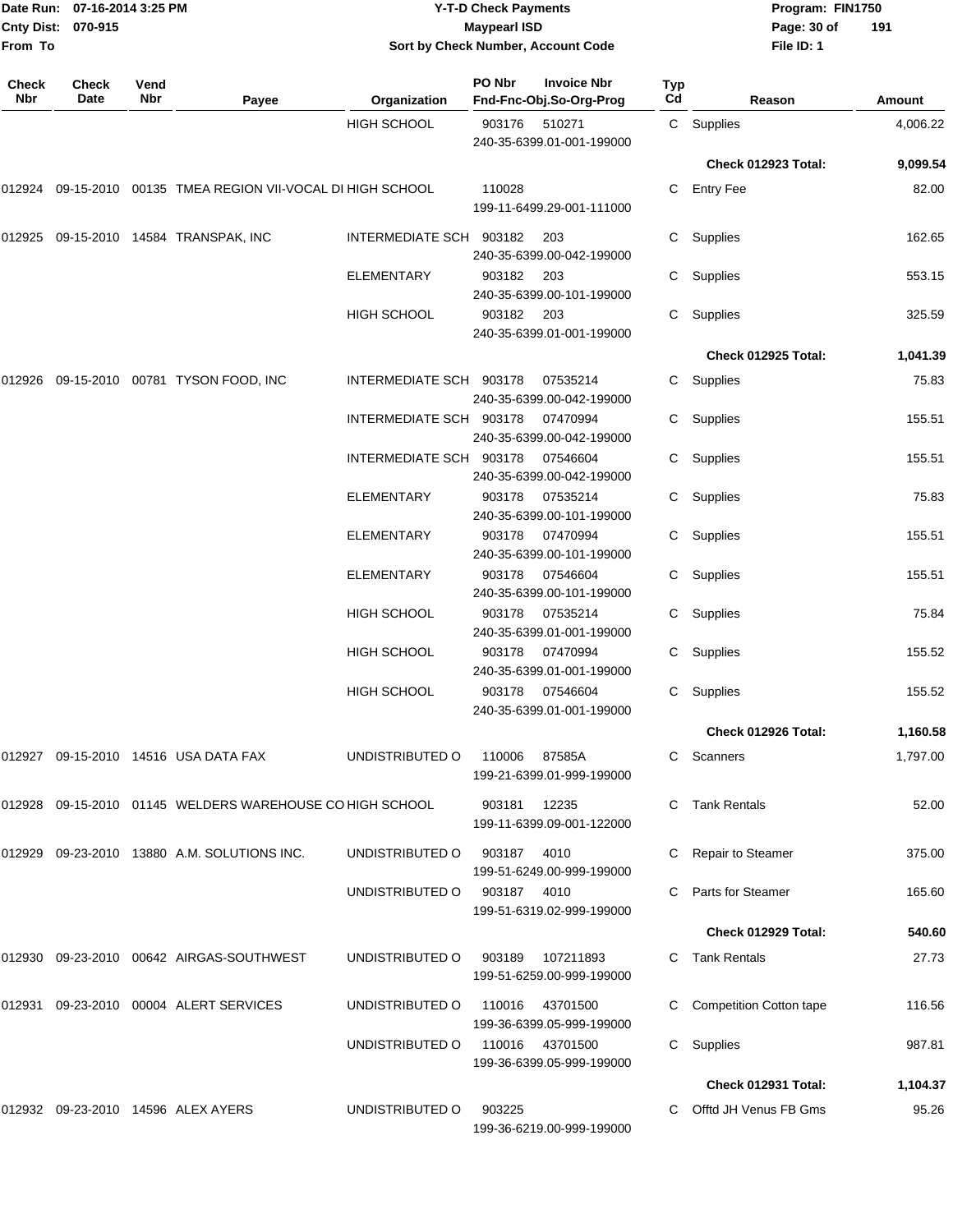|              |                      | Date Run: 07-16-2014 3:25 PM |                                                                | <b>Y-T-D Check Payments</b>      |                     |                                               |                  | Program: FIN1750               |           |  |
|--------------|----------------------|------------------------------|----------------------------------------------------------------|----------------------------------|---------------------|-----------------------------------------------|------------------|--------------------------------|-----------|--|
|              | Cnty Dist: 070-915   |                              |                                                                |                                  | <b>Maypearl ISD</b> |                                               |                  | Page: 31 of                    | 191       |  |
| From To      |                      |                              |                                                                |                                  |                     | Sort by Check Number, Account Code            |                  | File ID: 1                     |           |  |
| Check<br>Nbr | <b>Check</b><br>Date | Vend<br>Nbr                  | Payee                                                          | Organization                     | PO Nbr              | <b>Invoice Nbr</b><br>Fnd-Fnc-Obj.So-Org-Prog | <b>Typ</b><br>Cd | Reason                         | Amount    |  |
| 012933       |                      |                              | 09-23-2010 14550 ANGIE HUGHES                                  | UNDISTRIBUTED O                  | 903188              | 199-36-6219.00-999-199000                     | C                | Offt'd JV/V Italy VB Gms       | 89.84     |  |
| 012934       |                      |                              | 09-23-2010 00069 ATMOS ENERGY                                  | UNDISTRIBUTED O                  | 903217              | 000145352<br>199-51-6259.04-999-199000        |                  | Electric Service @ JH Camp     | 24.32     |  |
| 012935       |                      |                              | 09-23-2010 14225 BEN MORRIS                                    | <b>HIGH SCHOOL</b>               | 110106              | - 1<br>199-11-6219.00-001-111000              |                  | Percussion instruction         | 960.00    |  |
| 012936       |                      |                              | 09-23-2010 14251 BRADLEY THOMPSON                              | UNDISTRIBUTED O                  | 903190              | 199-36-6219.00-999-199000                     | C                | Offt'd V Venus FB Gm           | 80.00     |  |
| 012937       |                      |                              | 09-23-2010 00015 C AND C REFRIGERATION                         | UNDISTRIBUTED O                  | 903191              | 16767<br>199-51-6249.01-999-199000            |                  | Repair to Rm 174 LSK Elem      | 110.00    |  |
|              |                      |                              |                                                                | UNDISTRIBUTED O                  | 903191              | 16650<br>199-51-6249.01-999-199000            |                  | Repair to HS Boys Locker R     | 157.50    |  |
|              |                      |                              |                                                                | UNDISTRIBUTED O                  | 903191              | 16650<br>199-51-6399.05-999-199000            |                  | Parts for HS Boys Locker Ro    | 67.50     |  |
|              |                      |                              |                                                                |                                  |                     |                                               |                  | Check 012937 Total:            | 335.00    |  |
| 012938       |                      |                              | 09-23-2010 13576 CANNON FINANCIAL SERVI HIGH SCHOOL            |                                  | 903192              | 10292887<br>199-11-6269.00-001-111000         | C                | Copier Lease                   | 295.00    |  |
|              |                      |                              |                                                                | <b>HIGH SCHOOL</b>               | 903192              | 10292887<br>199-11-6269.00-001-111000         |                  | Copier Lease                   | 295.00    |  |
|              |                      |                              |                                                                | MAYPEARL JUNIOR                  | 903192              | 10292887<br>199-11-6269.00-041-111000         | C                | <b>Copier Lease</b>            | 295.00    |  |
|              |                      |                              |                                                                | <b>ELEMENTARY</b>                | 903192              | 10292887<br>199-11-6269.00-101-111000         | C                | Copier Lease                   | 295.00    |  |
|              |                      |                              |                                                                | <b>ELEMENTARY</b>                | 903192              | 10292887<br>199-11-6269.00-101-199000         |                  | Copier Lease                   | 295.00    |  |
|              |                      |                              |                                                                | <b>HIGH SCHOOL</b>               | 903192              | 10292887<br>199-11-6269.01-001-111000         | C                | <b>Copier Lease</b>            | 295.00    |  |
|              |                      |                              |                                                                | HIGH SCHOOL                      |                     | 903192 10292887<br>199-11-6269.01-001-111000  |                  | C Copier Lease                 | 295.00    |  |
|              |                      |                              |                                                                | <b>HIGH SCHOOL</b>               |                     | 903192 10292887<br>199-11-6269.01-001-111000  |                  | C Copier Lease                 | 295.00    |  |
|              |                      |                              |                                                                | MAYPEARL JUNIOR 903192 10292887  |                     | 199-11-6269.01-041-111000                     |                  | C Copier Lease                 | 295.00    |  |
|              |                      |                              |                                                                | DIR COST-ADMINIS 903192 10292887 |                     | 199-41-6249.00-720-199000                     |                  | C Copier Lease                 | 295.00    |  |
|              |                      |                              |                                                                |                                  |                     |                                               |                  | Check 012938 Total:            | 2,950.00  |  |
|              |                      |                              | 012939 09-23-2010 01106 CAROLE UPCHURCH                        | UNDISTRIBUTED O                  | 903195              | 199-51-6259.02-999-199000                     |                  | C Cellular Service - Technolog | 50.00     |  |
|              |                      |                              | 012940 09-23-2010 00217 CITY OF MAYPEARL                       | UNDISTRIBUTED O                  | 903193              | 199-51-6629.00-999-199MTN                     |                  | C Water & Sewer Tap            | 2,000.00  |  |
|              |                      |                              | 012941 09-23-2010 00847 CLIFTON ISD                            | <b>HIGH SCHOOL</b>               | 110091              | 199-36-6499.01-001-199000                     |                  | C VB Tournament Entry Fee      | 150.00    |  |
|              |                      |                              | 012942 09-23-2010 00981 COMMERCIAL BUILDING MA UNDISTRIBUTED O |                                  |                     | 903194 DT6271<br>199-51-6290.00-999-199000    |                  | C Custodial Services - Septem  | 24,129.50 |  |
|              |                      |                              | 012943 09-23-2010 12890 DAILY DIFFERENCE MAKER HIGH SCHOOL     |                                  | 903196              | 199-11-6219.02-001-111000                     |                  | <b>Consultant Services</b>     | 4,833.33  |  |
|              |                      |                              |                                                                | UNDISTRIBUTED O                  | 903196              | 199-36-6219.01-999-199000                     |                  | <b>Consultant Services</b>     | 1,333.33  |  |

**Check 012943 Total: 6,166.66**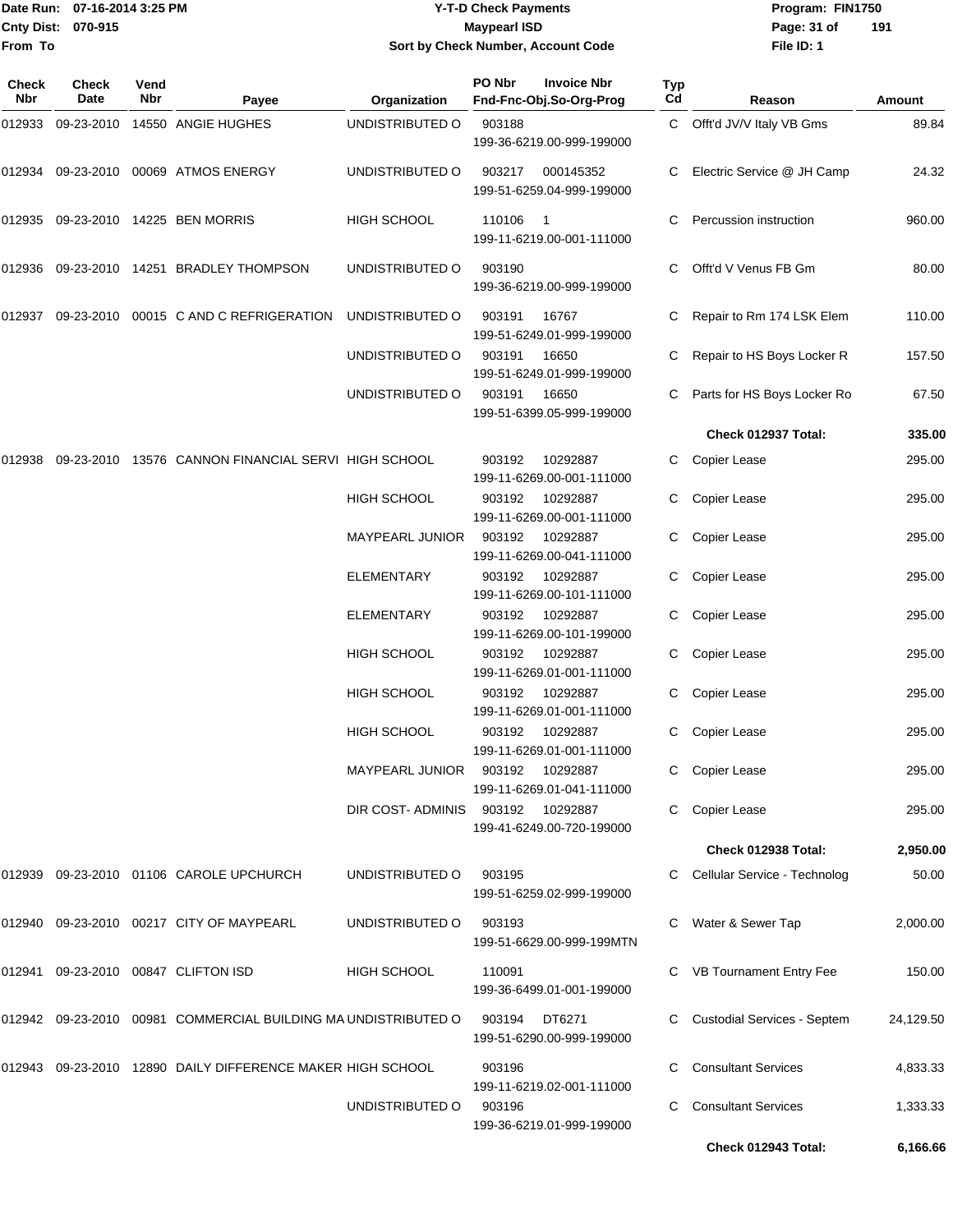|                           | Date Run: 07-16-2014 3:25 PM |
|---------------------------|------------------------------|
| <b>Cnty Dist: 070-915</b> |                              |
| <b>From To</b>            |                              |

## **Date Run: Program: FIN1750 07-16-2014 3:25 PM Y-T-D Check Payments Cnty Dist: Page: 32 of 070-915 Maypearl ISD Sort by Check Number, Account Code**

| Check<br>Nbr | Check<br>Date           | Vend<br>Nbr | Payee                                                     | Organization                  | PO Nbr       | <b>Invoice Nbr</b><br>Fnd-Fnc-Obj.So-Org-Prog | Typ<br>Cd | Reason                        | Amount   |
|--------------|-------------------------|-------------|-----------------------------------------------------------|-------------------------------|--------------|-----------------------------------------------|-----------|-------------------------------|----------|
| 012944       | 09-23-2010              |             | 14595 DARRELL ROBERTSON                                   | UNDISTRIBUTED O               | 903224       | 199-36-6219.00-999-199000                     |           | C Offt'd JH FB Venus Gms      | 95.89    |
| 012945       |                         |             | 09-23-2010 12885 DIRECT ENERGY                            | UNDISTRIBUTED O               | 903197       | 4178211<br>199-51-6259.04-999-199000          | C.        | Electric Serv @ CN Storage    | 56.08    |
|              |                         |             |                                                           | UNDISTRIBUTED O               | 903197       | 4178242<br>199-51-6259.04-999-199000          |           | Electric Serv @ Lower Elem    | 57.23    |
|              |                         |             |                                                           | UNDISTRIBUTED O               | 903197       | 4178180<br>199-51-6259.04-999-199000          |           | Electric Serv @ Old Elem Ca   | 19.37    |
|              |                         |             |                                                           | UNDISTRIBUTED O               | 903197       | 4178149<br>199-51-6259.04-999-199000          | C         | Electric Serv @ Ballfield     | 8.69     |
|              |                         |             |                                                           | UNDISTRIBUTED O               | 903197       | 4183419<br>199-51-6259.04-999-199000          |           | Electric Serv @ WPA Bldg      | 1,872.04 |
|              |                         |             |                                                           | UNDISTRIBUTED O               | 903197       | 6613013<br>199-51-6259.04-999-199000          | C.        | Electric Serv @ JH Ports      | 391.11   |
|              |                         |             |                                                           | UNDISTRIBUTED O               | 903197       | 4178304<br>199-51-6259.04-999-199000          | C.        | Electric Serv @ Bus Barn      | 228.20   |
|              |                         |             |                                                           | UNDISTRIBUTED O               | 903197       | 4178273<br>199-51-6259.04-999-199000          |           | Electric Serv @ AEP/SAC       | 356.72   |
|              |                         |             |                                                           | UNDISTRIBUTED O               | 903197       | 4178118<br>199-51-6259.04-999-199000          | C.        | Electric Serv @ Older HS BI   | 5,440.93 |
|              |                         |             |                                                           |                               |              |                                               |           | Check 012945 Total:           | 8,430.37 |
| 012946       |                         |             | 09-23-2010 13639 EAST TEXAS COPY SYSTE HIGH SCHOOL        |                               | 903218       | 46440<br>199-11-6269.00-001-111000            |           | C Copy Charges - HS Office    | 81.25    |
|              |                         |             |                                                           | <b>HIGH SCHOOL</b>            | 903218       | 46440<br>199-11-6269.00-001-111000            |           | Copy Charges - HS Office      | 74.45    |
|              |                         |             |                                                           | MAYPEARL JUNIOR               | 903218       | 46440<br>199-11-6269.00-041-111000            |           | Copy Charges - JH Office      | 44.98    |
|              |                         |             |                                                           | <b>ELEMENTARY</b>             | 903218       | 46440<br>199-11-6269.00-101-111000            | C.        | Copy Charges - LSK Wrkroo     | 757.48   |
|              |                         |             |                                                           | <b>ELEMENTARY</b>             | 903218       | 46440<br>199-11-6269.00-101-199000            |           | C Copy Charges - LSK Princip  | 135.29   |
|              |                         |             |                                                           | <b>HIGH SCHOOL</b>            | 903218       | 46440<br>199-11-6269.01-001-111000            |           | C Copy Charges - Ag Bldg      | 36.99    |
|              |                         |             |                                                           | <b>HIGH SCHOOL</b>            | 903218 46440 | 199-11-6269.01-001-111000                     |           | C Copy Charges - HS Wrkroo    | 448.45   |
|              |                         |             |                                                           | <b>HIGH SCHOOL</b>            | 903218 46440 | 199-11-6269.01-001-111000                     |           | C Copy Charges - HS Wrkroo    | 238.92   |
|              |                         |             |                                                           | MAYPEARL JUNIOR 903218 46440  |              | 199-11-6269.01-041-111000                     |           | C Copy Charges - JH Wrkroom   | 223.85   |
|              |                         |             |                                                           | DIR COST-ADMINIS 903218 46440 |              | 199-41-6249.00-720-199000                     |           | C Copy Charges - Administrati | 95.15    |
|              |                         |             |                                                           | DIR COST-ADMINIS              | 903218       | 46440<br>199-41-6249.00-720-199000            |           | C Color Copy Charges - Admin  | 97.95    |
|              |                         |             |                                                           |                               |              |                                               |           | Check 012946 Total:           | 2,234.76 |
|              |                         |             | 012947 09-23-2010 13639 EAST TEXAS COPY SYSTE HIGH SCHOOL |                               | 110036       | 46071<br>199-11-6399.12-001-111000            |           | C Staples                     | 63.50    |
| 012948       | 09-23-2010 12474 ENVIVA |             |                                                           | UNDISTRIBUTED O               | 903219       | 17676<br>199-34-6219.01-999-199000            |           | <b>DOT Tests</b>              | 19.00    |
|              |                         |             |                                                           | UNDISTRIBUTED O               | 903219 17676 | 199-34-6219.01-999-199000                     | C.        | <b>DOT Tests</b>              | 63.00    |
|              |                         |             |                                                           |                               |              |                                               |           | Check 012948 Total:           | 82.00    |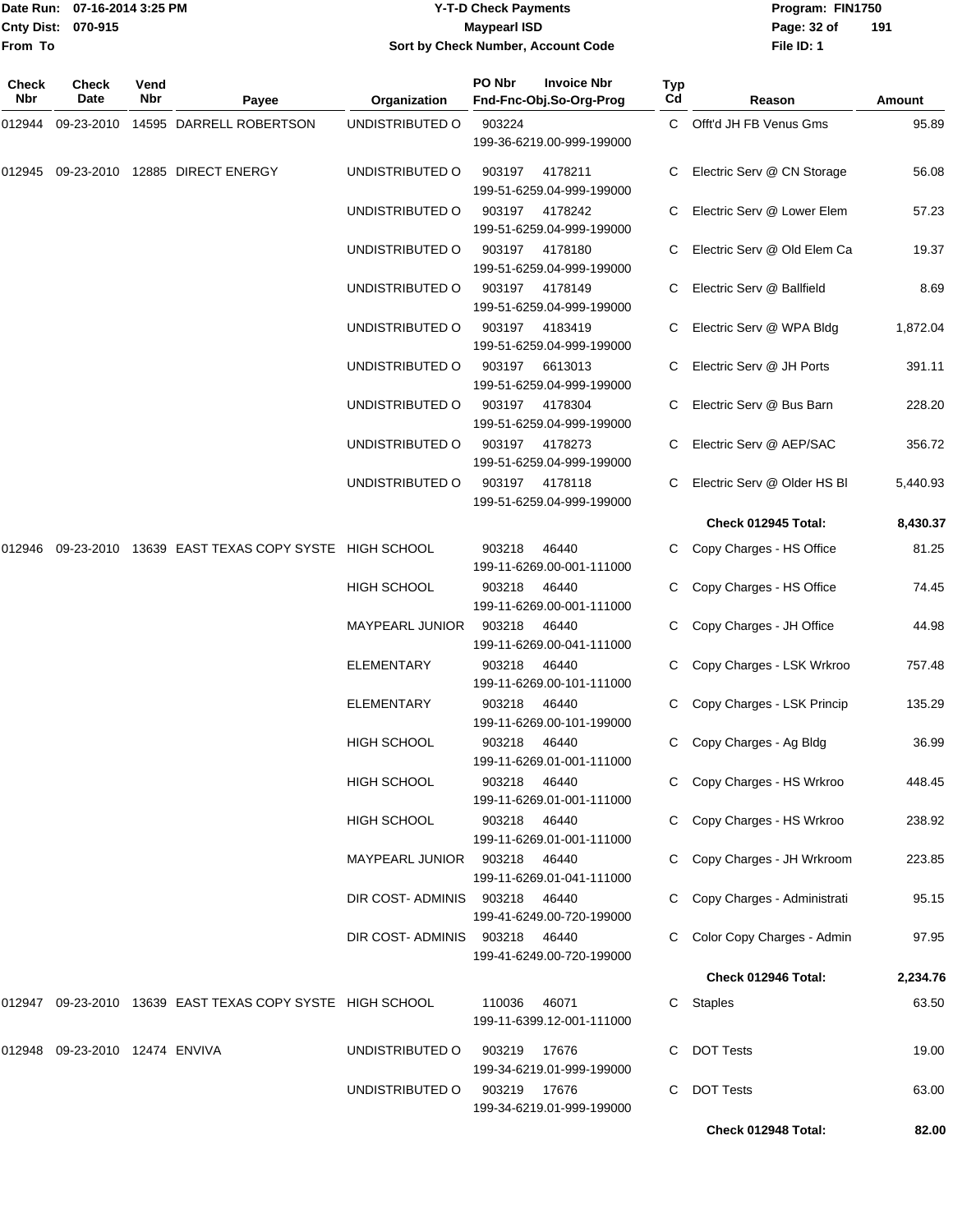### Date Run: 07-16-2014 3:25 PM **Program:** FIN1750 **Cnty Dist:** 070-915 **Page: 33 of Y-T-D Check Payments 070-915 Maypearl ISD Sort by Check Number, Account Code**

| Check<br><b>Nbr</b> | Check<br>Date          | Vend<br><b>Nbr</b> | Payee                                                           | Organization           | PO Nbr      | <b>Invoice Nbr</b><br>Fnd-Fnc-Obj.So-Org-Prog | <b>Typ</b><br>Cd | Reason                           | Amount    |
|---------------------|------------------------|--------------------|-----------------------------------------------------------------|------------------------|-------------|-----------------------------------------------|------------------|----------------------------------|-----------|
| 012949              |                        |                    | 09-23-2010 13122 ERNEST COBBINS, JR.                            | UNDISTRIBUTED O        | 903198      | 199-36-6219.00-999-199000                     |                  | C Offt'd V Venus FB Gm           | 80.00     |
| 012950              |                        |                    | 09-23-2010 00040 FLATT STATIONERS, INC.                         | HIGH SCHOOL            | 110010      | 238140<br>199-11-6399.15-001-111000           | C.               | Copy Paper                       | 3,500.00  |
|                     |                        |                    |                                                                 | <b>MAYPEARL JUNIOR</b> | 110010      | 238141<br>199-11-6399.15-041-111000           | C                | Copy Paper                       | 1,900.00  |
|                     |                        |                    |                                                                 | <b>MAYPEARL JUNIOR</b> | 110010      | 238140<br>199-11-6399.15-041-111000           | C.               | Copy Paper                       | 2,100.00  |
|                     |                        |                    |                                                                 | <b>ELEMENTARY</b>      | 110010      | 238141<br>199-11-6399.15-101-111000           |                  | Copy Paper                       | 200.00    |
|                     |                        |                    |                                                                 | <b>ELEMENTARY</b>      | 110010      | 238143<br>199-11-6399.15-101-111000           | С                | Copy Paper                       | 1,400.00  |
|                     |                        |                    |                                                                 | <b>ELEMENTARY</b>      | 110010      | 238142<br>199-11-6399.15-101-111000           | C                | Copy Paper                       | 2,100.00  |
|                     |                        |                    |                                                                 |                        |             |                                               |                  | Check 012950 Total:              | 11,200.00 |
| 012951              |                        |                    | 09-23-2010 14593 FREDERICKSBURG EUDCA HIGH SCHOOL               |                        | 110153      | 1171<br>199-11-6411.04-001-122000             |                  | Annual Fee 2010-2011             | 500.00    |
|                     |                        |                    | 012952 09-23-2010 14295 FRONTLINE PLACEMENT TE UNDISTRIBUTED O  |                        | 903207      | <b>INVUS6120</b><br>199-11-6399.45-999-199000 |                  | Annual Billing 2010-2011         | 3,600.00  |
| 012953              |                        |                    | 09-23-2010 12005 GLEN ROSE ISD                                  | HIGH SCHOOL            | 110103      | 67890<br>199-11-6499.01-001-111000            | C.               | Band contest fee                 | 285.00    |
| 012954              | 09-23-2010             |                    | 00255 HARRIS RATINGS WEEKLY UNDISTRIBUTED O                     |                        | 110108      | 0244<br>199-36-6399.02-999-199000             | C                | Newsletter for season            | 99.00     |
| 012955              | 09-23-2010 00243 HILCO |                    |                                                                 | UNDISTRIBUTED O        | 903199      | 4705273700<br>199-51-6259.04-999-199000       |                  | Electric Serv @ Fuel Tanks       | 27.13     |
|                     |                        |                    |                                                                 | UNDISTRIBUTED O        | 903199      | 4706839800<br>199-51-6259.04-999-199000       | C                | Electric Serv @ Marquee          | 48.93     |
|                     |                        |                    |                                                                 | UNDISTRIBUTED O        | 903199      | 4706312901<br>199-51-6259.04-999-199000       | C                | Electric Serv @ LSK Elem         | 7,159.02  |
|                     |                        |                    |                                                                 | UNDISTRIBUTED O        | 903199      | 4705335301<br>199-51-6259.04-999-199000       | C.               | Electric Serv @ Intermed.        | 5,414.12  |
|                     |                        |                    |                                                                 | UNDISTRIBUTED O        | 903199      | 4602266500<br>199-51-6259.04-999-199000       |                  | C Electric Serv @ Athletic Facil | 1,660.35  |
|                     |                        |                    |                                                                 | UNDISTRIBUTED O        | 903199      | 4602563301<br>199-51-6259.04-999-199000       | C.               | Electric Serv @ HS Bldg          | 5,467.72  |
|                     |                        |                    |                                                                 | UNDISTRIBUTED O        | 903199      | 4706783900<br>199-51-6259.78-999-122000       |                  | Electric Serv @ Ag Facility      | 622.36    |
|                     |                        |                    |                                                                 |                        |             |                                               |                  | <b>Check 012955 Total:</b>       | 20,399.63 |
| 012956              |                        |                    | 09-23-2010  00612  HOME DEPOT/GECF                              | UNDISTRIBUTED O        | 903220      | 5404862<br>199-51-6319.02-999-199000          |                  | C Supplies                       | 360.66    |
|                     |                        |                    |                                                                 | <b>ADMINISTRATIVE</b>  | 110011      | 2404954<br>199-53-6399.00-701-199000          |                  | C Supplies                       | 72.25     |
|                     |                        |                    |                                                                 | <b>ADMINISTRATIVE</b>  |             | 110014 5413065<br>199-53-6399.00-701-199000   |                  | C Supplies                       | 31.89     |
|                     |                        |                    |                                                                 |                        |             |                                               |                  | Check 012956 Total:              | 464.80    |
|                     |                        |                    | 012957 09-23-2010 12568 INDUSTRIAL FIRE EQUIPME UNDISTRIBUTED O |                        | 903222      | 2970<br>199-51-6249.00-999-199000             | C                | Inspections                      | 1,538.00  |
|                     |                        |                    |                                                                 | UNDISTRIBUTED O        | 903222 2970 | 199-51-6319.02-999-199000                     |                  | Parts for Fire Exstinguishers    | 534.55    |
|                     |                        |                    |                                                                 |                        |             |                                               |                  | Check 012957 Total:              | 2,072.55  |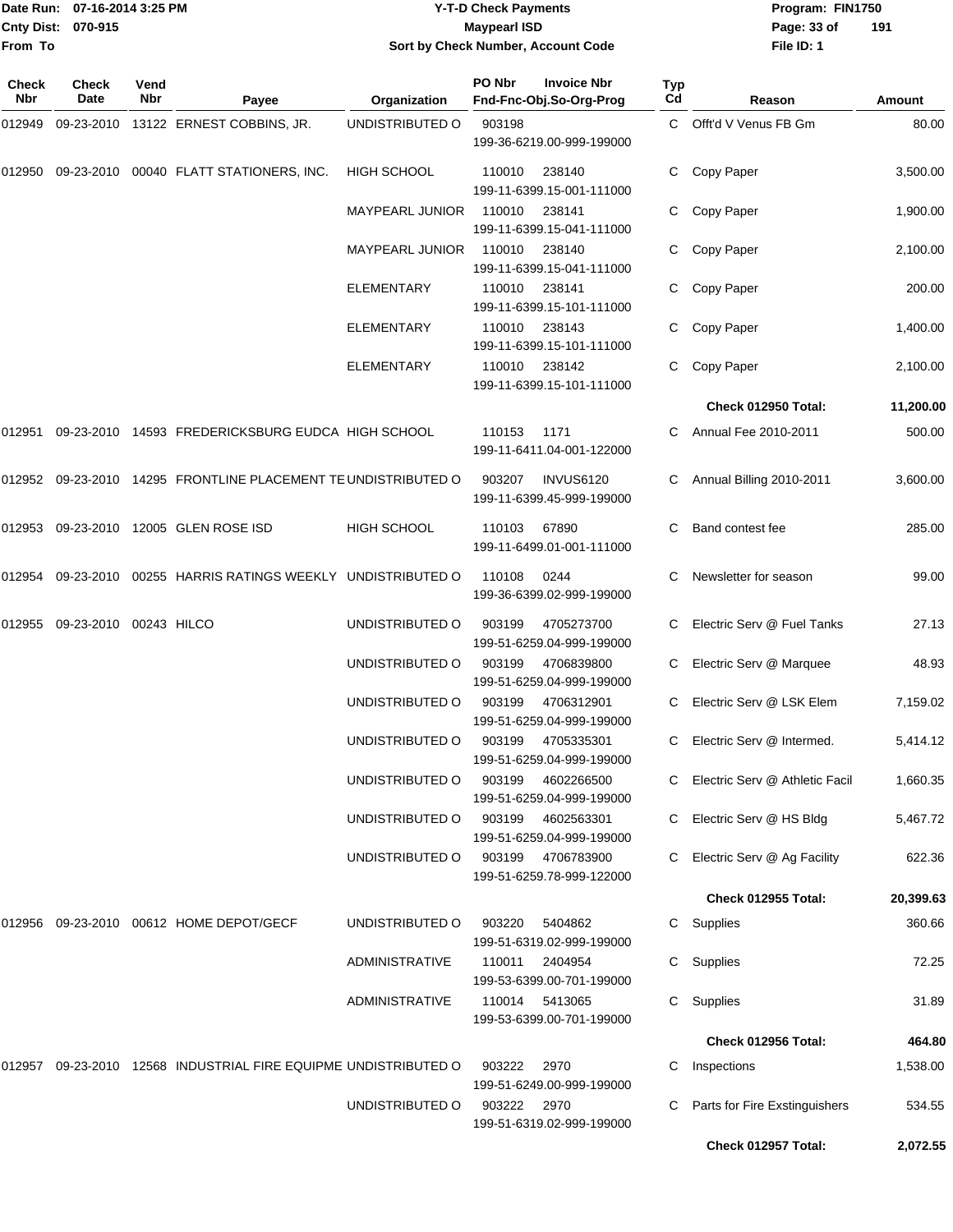Date Run: 07-16-2014 3:25 PM **Program:** FIN1750 **Cnty Dist:** 070-915 **Page: 34 of** Maypearl ISD **CONTEX 150 Page: 34 of From To**

# **Y-T-D Check Payments 070-915 Maypearl ISD Sort by Check Number, Account Code**

| <b>Check</b><br>Nbr | <b>Check</b><br>Date       | Vend<br><b>Nbr</b> | Payee                                                   | Organization       | PO Nbr       | <b>Invoice Nbr</b><br>Fnd-Fnc-Obj.So-Org-Prog | Typ<br>Cd | Reason                          | <b>Amount</b> |
|---------------------|----------------------------|--------------------|---------------------------------------------------------|--------------------|--------------|-----------------------------------------------|-----------|---------------------------------|---------------|
| 012958              |                            |                    | 09-23-2010 14361 JESSICA HARRELL                        | <b>HIGH SCHOOL</b> | 110107 1     | 199-11-6219.00-001-111000                     |           | C Colorguard Instruction        | 650.00        |
| 012959              |                            |                    | 09-23-2010 12992 JIMMY EASTWOOD                         | UNDISTRIBUTED O    | 903200       | 199-36-6219.00-999-199000                     |           | Clock Keeper @ V FB Gm          | 25.00         |
| 012960              |                            |                    | 09-23-2010 13097 JOE RENTLER                            | UNDISTRIBUTED O    | 903201       | 199-36-6219.00-999-199000                     | C.        | Offt'd V Venus FB Gm            | 76.60         |
| 012961              |                            |                    | 09-23-2010 13940 JOHN E. MARTINEZ                       | UNDISTRIBUTED O    | 903202       | 199-36-6219.00-999-199000                     |           | Announcer @ V Venus FB G        | 25.00         |
| 012962              | 09-23-2010 00184 KEENE ISD |                    |                                                         | <b>HIGH SCHOOL</b> | 110159       | 199-36-6499.01-001-199000                     | C         | Cross Country Oct. 6th          | 250.00        |
| 012963              |                            |                    | 09-23-2010 12014 KENNEDALE HIGH SCHOOL HIGH SCHOOL      |                    | 110092       | 199-36-6499.01-001-199000                     | C.        | VB Tourn Entry Fees             | 225.00        |
| 012964              |                            |                    | 09-23-2010 00653 KONICA BUSINESS TECHN ELEMENTARY       |                    | 903203       | 7201967<br>199-11-6269.00-101-111000          |           | Lease Agreement                 | 362.78        |
|                     |                            |                    |                                                         | <b>HIGH SCHOOL</b> | 903203       | 7201967<br>199-11-6269.01-001-111000          | C         | Lease Agreement                 | 362.78        |
|                     |                            |                    |                                                         | MAYPEARL JUNIOR    | 903203       | 7201967<br>199-11-6269.01-041-111000          |           | Lease Agreement                 | 362.78        |
|                     |                            |                    |                                                         | UNDISTRIBUTED O    | 903203       | 7201952<br>199-11-6269.02-999-111000          |           | Lease Agreement                 | 129.97        |
|                     |                            |                    |                                                         | DIR COST- ADMINIS  | 903203       | 7201964<br>199-41-6249.00-720-199000          |           | Lease Agreement                 | 252.00        |
|                     |                            |                    |                                                         | DIR COST- ADMINIS  | 903203       | 7201967<br>199-41-6249.00-720-199000          | C         | Lease Agreement                 | 362.76        |
|                     |                            |                    |                                                         |                    |              |                                               |           | Check 012964 Total:             | 1,833.07      |
| 012965              |                            |                    | 09-23-2010 14597 KYLE NIELSEN                           | UNDISTRIBUTED O    | 903223       | 199-36-6219.00-999-199000                     |           | VB Official Scorekeeper         | 25.00         |
| 012966              |                            |                    | 09-23-2010 01113 LAKEVIEW CAMP AND CON HIGH SCHOOL      |                    | 110158       | 199-36-6499.01-001-199000                     | C.        | balance for CC Run              | 125.00        |
|                     |                            |                    | 012967 09-23-2010 13640 LESLEY AUSTIN                   | HIGH SCHOOL        | 110156       | 199-36-6499.01-001-199000                     |           | <b>Cross Country deposit</b>    | 75.00         |
| 012968              |                            |                    | 09-23-2010 00060 LUCKIES AUTO AND TRUCK UNDISTRIBUTED O |                    | 903204       | 73288<br>199-34-6219.00-999-199000            |           | Repair to Bus #9                | 14.50         |
|                     |                            |                    |                                                         | UNDISTRIBUTED O    | 903204       | 73286<br>199-34-6219.00-999-199000            |           | Repair to Bus #225              | 214.50        |
|                     |                            |                    |                                                         | UNDISTRIBUTED O    | 903204 73286 | 199-34-6311.00-999-199000                     |           | Parts for Bus #225              | 523.66        |
|                     |                            |                    |                                                         |                    |              |                                               |           | Check 012968 Total:             | 752.66        |
|                     |                            |                    | 012969 09-23-2010 12131 LYNN DEHART                     | UNDISTRIBUTED O    | 903205       | 199-51-6259.02-999-199000                     |           | C Cellular Service - Superinten | 65.31         |
|                     |                            |                    | 012970 09-23-2010 14356 MALCOLM WILLIAMS                | UNDISTRIBUTED O    | 903206       | 199-36-6219.00-999-199000                     |           | C Offt'd V Venus FB Gm          | 100.06        |
| 012971              |                            |                    | 09-23-2010 13193 MERIWETHER PUBLISHING HIGH SCHOOL      |                    | 110042       | 885864<br>199-11-6399.20-001-111000           | C         | <b>Play Kits</b>                | 182.21        |
|                     |                            |                    | 012972 09-23-2010 14184 ODYSSEY WARE                    | UNDISTRIBUTED O    | 110119       | 30965256<br>199-11-6399.45-999-199000         |           | license renewal                 | 9,500.00      |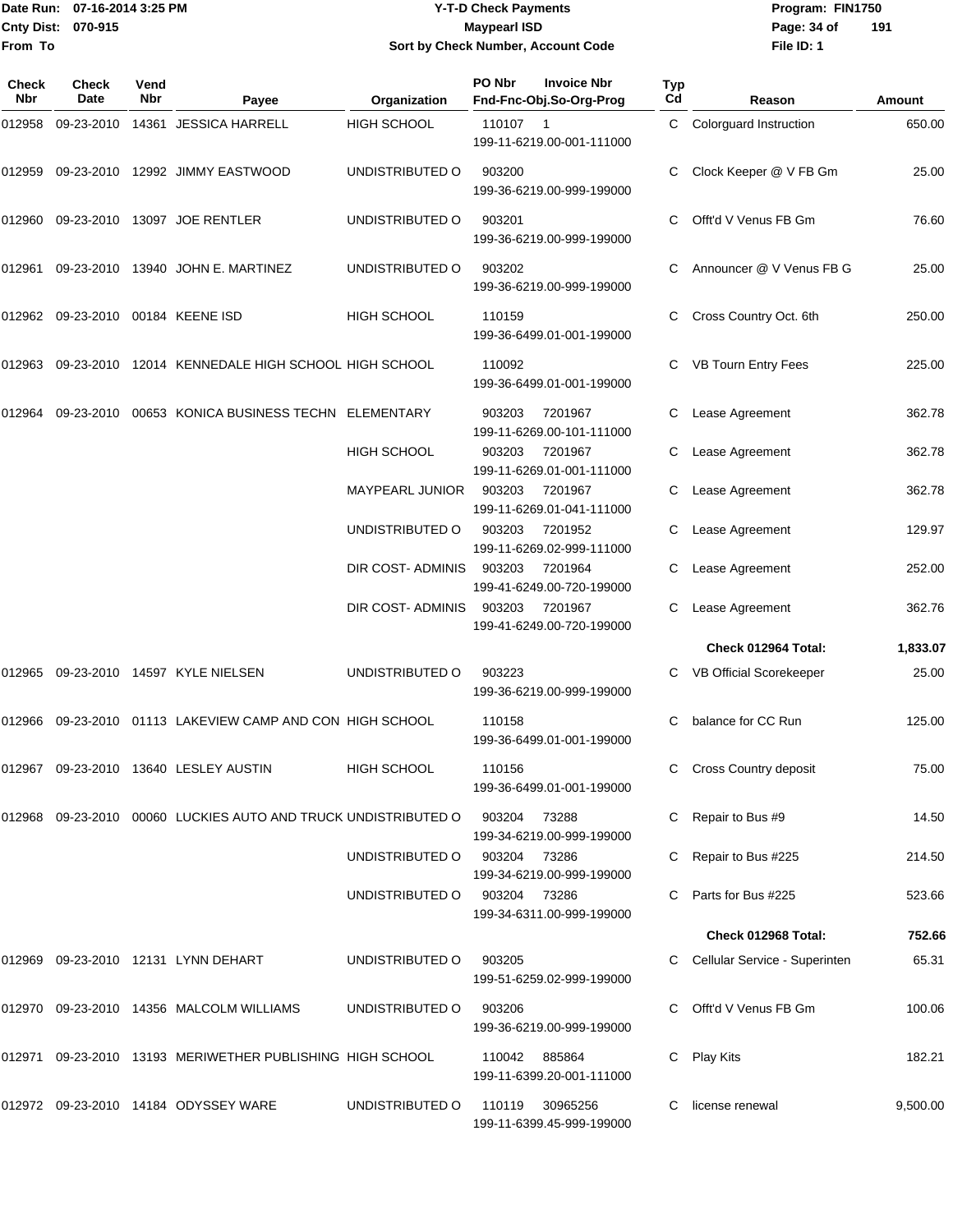### Date Run: 07-16-2014 3:25 PM **Program:** FIN1750 **Cnty Dist:** 070-915 **Page: 35 of MaypearI ISD Page: 35 of Y-T-D Check Payments 070-915 Maypearl ISD Sort by Check Number, Account Code**

| <b>Check</b><br><b>Nbr</b> | Check<br><b>Date</b>         | Vend<br>Nbr | Payee                                                         | Organization       | PO Nbr | <b>Invoice Nbr</b><br>Fnd-Fnc-Obj.So-Org-Prog | <b>Typ</b><br>Cd | Reason                       | <b>Amount</b> |
|----------------------------|------------------------------|-------------|---------------------------------------------------------------|--------------------|--------|-----------------------------------------------|------------------|------------------------------|---------------|
| 012973                     | 09-23-2010                   |             | 14446 PAM OLSEN                                               | UNDISTRIBUTED O    | 903226 | 199-36-6219.00-999-199000                     | C.               | Official Scorebook Keeper V  | 64.00         |
| 012974                     |                              |             | 09-23-2010 12476 PEARSON EDUCATIONAL M HIGH SCHOOL            |                    | 903221 | 191651<br>199-31-6339.00-001-199000           |                  | Rescoring of TAKs essays &   | 276.70        |
| 012975                     |                              |             | 09-23-2010 14188 PIONEER ATHLETICS                            | UNDISTRIBUTED O    | 110050 | 385608<br>199-36-6399.05-999-199000           | С                | <b>Field Paint</b>           | 1,260.00      |
|                            |                              |             | 012976 09-23-2010 00854 PITNEY BOWES INC                      | DIR COST- ADMINIS  | 903208 | 1978139SP10<br>199-41-6269.00-720-199000      | C                | Lease Agreement              | 176.00        |
| 012977                     | 09-23-2010                   |             | 00854 PITNEY BOWES INC                                        | UNDISTRIBUTED O    | 903209 | 17701053<br>199-41-6399.02-999-199000         | C                | Postage                      | 1,000.00      |
| 012978                     |                              |             | 09-23-2010 14543 RENAISSANCE LEARNING, I ELEMENTARY           |                    | 110052 | 3708030<br>199-12-6399.00-101-199000          | С                | Supplies                     | 343.61        |
| 012979                     |                              |             | 09-23-2010 12984 ROGER GRANTHAM                               | UNDISTRIBUTED O    | 903210 | 199-36-6219.00-999-199000                     | C                | Offt'd JV/V VB Italy Gms     | 112.80        |
| 012980                     |                              |             | 09-23-2010 13747 ROGER STREBECK                               | UNDISTRIBUTED O    | 903211 | 199-36-6219.00-999-199000                     |                  | Offt'd V Venus FB Gm         | 112.06        |
| 012981                     | 09-23-2010                   |             | 14220 SARA JO MORRIS                                          | <b>HIGH SCHOOL</b> | 110029 | 199-11-6399.22-001-111000                     | C                | music reimbursemente         | 57.85         |
| 012982                     |                              |             | 09-23-2010 01547 SCHWARTZ & EICHELBAUM ELEMENTARY             |                    | 110064 | 36146<br>199-11-6499.00-101-111000            | C                | Legal Issues School Sec Tra  | 175.00        |
|                            |                              |             |                                                               | HIGH SCHOOL        | 110040 | 36147<br>199-11-6499.04-001-111000            |                  | Legal Issues for School Sec  | 175.00        |
|                            |                              |             |                                                               | MAYPEARL JUNIOR    | 110071 | 36145<br>199-13-6299.03-041-111000            |                  | Legal Issues for Sch Sec Tra | 175.00        |
|                            |                              |             |                                                               |                    |        |                                               |                  | Check 012982 Total:          | 525.00        |
| 012983                     | 09-23-2010                   |             | 14340 SHANNON BACHMAN                                         | UNDISTRIBUTED O    | 903212 | 199-52-6259.01-999-199000                     |                  | Security @ Venus FB Gm       | 100.00        |
|                            |                              |             |                                                               | UNDISTRIBUTED O    | 903212 | 199-52-6259.01-999-199000                     | D                | CHECK WAS LOST. STOP         | $-100.00$     |
|                            |                              |             |                                                               |                    |        |                                               |                  | Check 012983 Total:          | .00           |
|                            | 012984 09-23-2010 14206 STAT |             |                                                               | HIGH SCHOOL        | 110148 | 199-11-6411.04-001-122000                     |                  | workshop 11/13/2010          | 115.00        |
|                            |                              |             |                                                               | HIGH SCHOOL        | 110148 | 199-11-6499.00-001-111000                     |                  | workshop 11/13/2010          | 115.00        |
|                            |                              |             |                                                               | HIGH SCHOOL        | 110148 | 199-11-6499.04-001-111000                     |                  | workshop 11/13/2010          | 115.00        |
|                            |                              |             |                                                               |                    |        |                                               |                  | Check 012984 Total:          | 345.00        |
| 012985                     |                              |             | 09-23-2010 01254 STATE THEATRE DIRECTO HIGH SCHOOL            |                    | 110142 | 199-11-6399.06-001-111000                     |                  | One Act Fee for Play Approv  | 30.00         |
|                            |                              |             | 012986 09-23-2010 00973 TARVER TROPHIES                       | <b>HIGH SCHOOL</b> | 110155 | 199-36-6499.05-001-199000                     |                  | Karla Ford Memorial Run      | 630.00        |
|                            |                              |             | 012987 09-23-2010 00043 TASB, RISK MANAGEMENT UNDISTRIBUTED O |                    | 903213 | 392103<br>199-41-6429.00-999-199000           |                  | UC Contribution 2010-2011    | 6,193.14      |
| 012988                     |                              |             | 09-23-2010 00777 TEXAS COUNSELING ASSO ELEMENTARY             |                    | 110126 | 199-31-6499.00-101-199000                     |                  | <b>TCA Conference</b>        | 150.00        |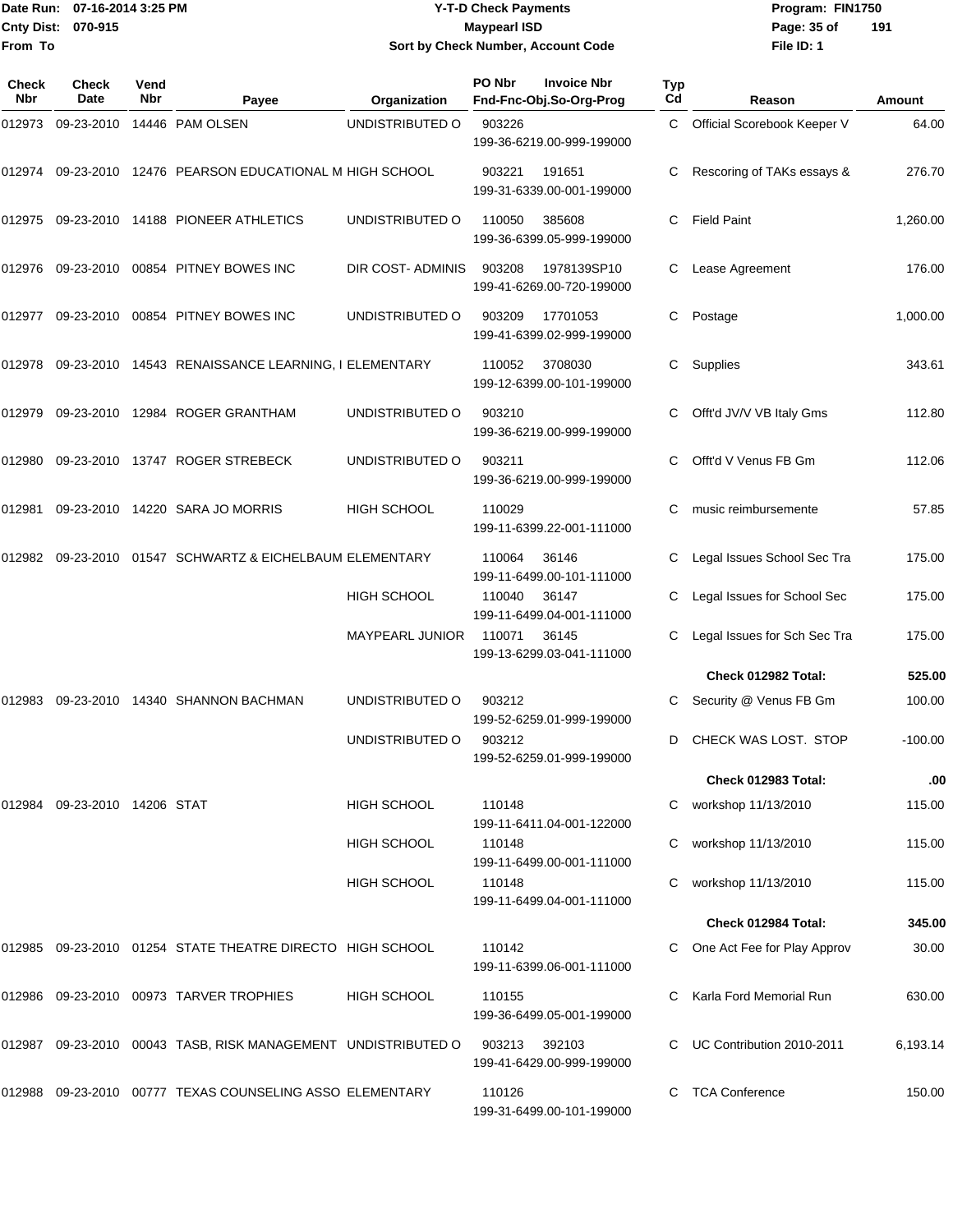|                            | Date Run: 07-16-2014 3:25 PM   |                    |                                                                | <b>Y-T-D Check Payments</b>        |                                                     |                                                    |             |                                  | Program: FIN1750 |  |
|----------------------------|--------------------------------|--------------------|----------------------------------------------------------------|------------------------------------|-----------------------------------------------------|----------------------------------------------------|-------------|----------------------------------|------------------|--|
| <b>Cnty Dist:</b>          | 070-915                        |                    |                                                                |                                    | <b>Maypearl ISD</b>                                 |                                                    | Page: 36 of | 191                              |                  |  |
| From To                    |                                |                    |                                                                | Sort by Check Number, Account Code |                                                     |                                                    | File ID: 1  |                                  |                  |  |
| <b>Check</b><br><b>Nbr</b> | Check<br>Date                  | Vend<br><b>Nbr</b> | Payee                                                          | Organization                       | PO Nbr                                              | <b>Invoice Nbr</b><br>Fnd-Fnc-Obj.So-Org-Prog      | Typ<br>Cd   | Reason                           | <b>Amount</b>    |  |
| 012989                     | 09-23-2010                     |                    | 13497 THE LINCOLN NAT. LIFE INS UNDISTRIBUTED O                |                                    | 903215                                              | <b>TASBMISD595575</b><br>199-41-6429.01-999-199000 |             | C Life Insurance Premiums        | 322.40           |  |
| 012990                     |                                |                    | 09-23-2010 14592 THOMAS BORDERS                                | UNDISTRIBUTED O                    | 903216<br>199-36-6219.00-999-199000                 |                                                    | C           | Offt'd V Venus FB Gm             | 80.00            |  |
| 012991                     |                                |                    | 09-23-2010 00134 TXU ENERGY                                    | UNDISTRIBUTED O                    | 903214<br>055900372021<br>199-51-6259.04-999-199000 |                                                    | С           | Electric Service - Security Li   | 310.77           |  |
| 012992                     | 09-23-2010                     |                    | 01058 UNIVERSITY INTERSCHOLA HIGH SCHOOL                       |                                    | 110008<br>10-5022<br>199-11-6399.27-001-111000      |                                                    | C           | Contests Constitution and R      | 79.50            |  |
| 012993                     | 09-23-2010                     |                    | 00091 VENUS ISD                                                | <b>HIGH SCHOOL</b>                 | 110093<br>199-36-6499.01-001-199000                 |                                                    | C           | <b>VB</b> Tournament             | 200.00           |  |
| 012994                     |                                |                    | 09-30-2010 12783 AMANDA STINSON                                | <b>ELEMENTARY</b>                  | 110164                                              | 199-11-6499.00-101-111000                          | С           | Registration for TASA Conf       | 90.00            |  |
|                            |                                |                    |                                                                | <b>ELEMENTARY</b>                  | 110166                                              | 199-31-6411.01-101-199000                          | C           | <b>Reimbrsmnt for Counselors</b> | 46.76            |  |
|                            |                                |                    |                                                                |                                    |                                                     |                                                    |             | Check 012994 Total:              | 136.76           |  |
| 012995                     | 09-30-2010                     |                    | 14550 ANGIE HUGHES                                             | UNDISTRIBUTED O                    | 903237                                              | 199-36-6219.00-999-199000                          | C           | Offt'd JH Gms                    | 20.00            |  |
|                            |                                |                    |                                                                | UNDISTRIBUTED O                    | 903237                                              | 199-36-6219.00-999-199000                          | С           | Offt'd JH Gms                    | 89.84            |  |
|                            |                                |                    |                                                                | UNDISTRIBUTED O                    | 903237                                              | 199-36-6219.00-999-199000                          | C           | Offt'd JV/V Gms                  | 94.84            |  |
|                            |                                |                    |                                                                |                                    |                                                     |                                                    |             | Check 012995 Total:              | 204.68           |  |
| 012996                     |                                |                    | 09-30-2010 13663 ARTS EDUCATION IDEAS                          | <b>ELEMENTARY</b>                  | 110051                                              | 19625<br>199-11-6399.01-101-121000                 | С           | <b>Music Memory</b>              | 448.63           |  |
| 012997                     | 09-30-2010                     |                    | 00021 BARBARA TRUBY                                            | <b>ELEMENTARY</b>                  | 110187                                              | 199-11-6399.11-101-111000                          | С           | Site Base Meeting Reimbrs        | 46.64            |  |
|                            |                                |                    | 012998 09-30-2010 13058 CARRIE HARRISON                        | <b>ELEMENTARY</b>                  | 110154                                              | 199-11-6411.03-101-111000                          |             | Mileage & Meal Legal Issues      | 43.16            |  |
|                            |                                |                    | 012999 09-30-2010 13214 DANETTE DEARING                        | ELEMENTARY                         | 903238                                              | 199-11-6129.00-101-123000                          |             | September Payroll                | 419.50           |  |
|                            |                                |                    | 013000 09-30-2010 13639 EAST TEXAS COPY SYSTE HIGH SCHOOL      |                                    | 110036                                              | 47306<br>199-11-6399.12-001-111000                 | C           | Staples                          | 224.00           |  |
| 013001                     |                                |                    | 09-30-2010 00099 EDUCATION SERVICE CENT UNDISTRIBUTED O        |                                    | 110203                                              | 11360<br>199-11-6399.45-999-199000                 |             | United Streaming Renewal 1       | 3,000.00         |  |
|                            | 013002 09-30-2010 12474 ENVIVA |                    |                                                                | UNDISTRIBUTED O                    | 903239                                              | 17773<br>199-34-6219.01-999-199000                 | С           | <b>DOT Tests</b>                 | 82.00            |  |
|                            |                                |                    | 013003 09-30-2010 14495 ERNIE AMATON                           | <b>MAYPEARL JUNIOR</b>             | 110189                                              | 199-11-6399.00-041-111SUP                          |             | Supplies for Back To School      | 50.00            |  |
|                            |                                |                    |                                                                | MAYPEARL JUNIOR                    | 110194                                              | 199-11-6399.00-041-111SUP                          |             | Supplies Meet the Teacher        | 48.85            |  |
|                            |                                |                    |                                                                |                                    |                                                     |                                                    |             | <b>Check 013003 Total:</b>       | 98.85            |  |
| 013004                     |                                |                    | 09-30-2010 14198 FELICIA GUY                                   | UNDISTRIBUTED O                    | 903240                                              | 199-36-6219.00-999-199000                          |             | Offtd 4 JH Gms                   | 104.92           |  |
|                            |                                |                    | 013005 09-30-2010 13619 FSC DISCLUSURE SERVICE UNDISTRIBUTED O |                                    | 903241                                              | 083109                                             |             | C Continuing Disclosure Fee      | 3,500.00         |  |

599-71-6599.00-999-199000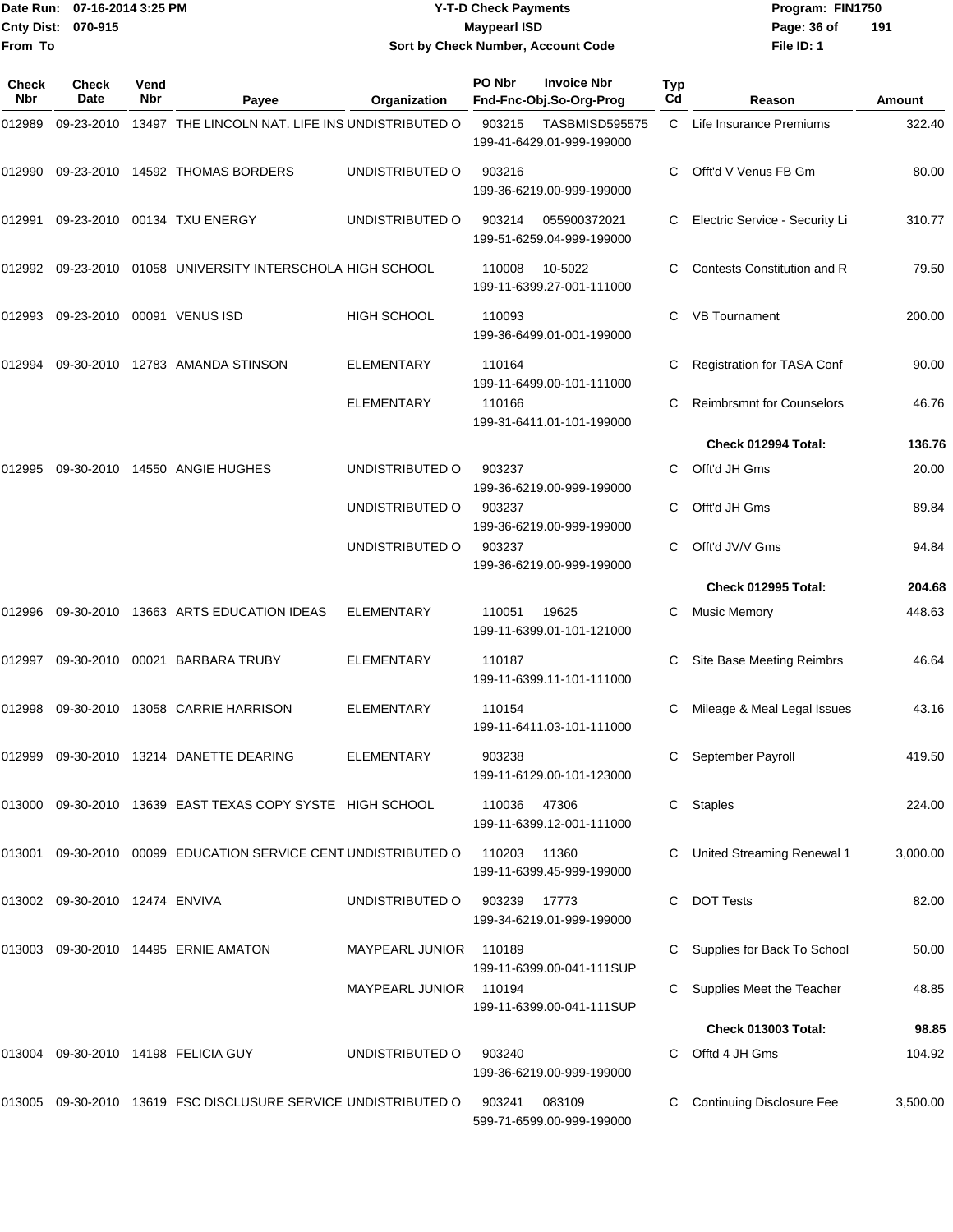|                    | Date Run: 07-16-2014 3:25 PM | <b>Y-T-D Check Payments</b>        | Program: FIN1750              |
|--------------------|------------------------------|------------------------------------|-------------------------------|
| Cnty Dist: 070-915 |                              | <b>Maypearl ISD</b>                | $\overline{1}$<br>Page: 37 of |
| From To            |                              | Sort by Check Number, Account Code | File ID: 1                    |

# **Sort by Check Number, Account Code**

| Check<br><b>Nbr</b> | <b>Check</b><br>Date        | Vend<br><b>Nbr</b> | Payee                                                         | Organization            | PO Nbr      | <b>Invoice Nbr</b><br>Fnd-Fnc-Obj.So-Org-Prog | <b>Typ</b><br>C <sub>d</sub> | Reason                           | Amount   |
|---------------------|-----------------------------|--------------------|---------------------------------------------------------------|-------------------------|-------------|-----------------------------------------------|------------------------------|----------------------------------|----------|
| 013006              |                             |                    | 09-30-2010 13473 HIGH TECH TURF                               | UNDISTRIBUTED O         | 903244      | 199-51-6249.00-999-199000                     | $\mathsf{C}^-$               | <b>Irrigation Repairs</b>        | 480.00   |
|                     |                             |                    |                                                               | UNDISTRIBUTED O         | 903244      | 199-51-6319.03-999-199000                     | С                            | <b>Irrigation Parts</b>          | 65.00    |
|                     |                             |                    |                                                               |                         |             |                                               |                              | <b>Check 013006 Total:</b>       | 545.00   |
| 013007              |                             |                    | 09-30-2010 14137 HOPE BEAM                                    | ELEMENTARY              | 110151      | 199-11-6411.03-101-111000                     |                              | Reimbrsmnt for Early Childh      | 153.08   |
| 013008              |                             |                    | 09-30-2010 12230 OFFICE OF THE SECRETAR SCHOOL BOARD          |                         | 110168      | 199-41-6439.00-702-199000                     | C                            | <b>Election Seminar Shaw/Wig</b> | 310.00   |
| 013009              |                             |                    | 09-30-2010 00829 REGION 12 ESC                                | UNDISTRIBUTED O         | 110200      | 030974<br>199-11-6399.45-999-199000           | C                            | <b>Erate Services</b>            | 2,500.00 |
| 013010              | 09-30-2010                  |                    | 12984 ROGER GRANTHAM                                          | UNDISTRIBUTED O         | 903242      | 199-36-6219.00-999-199000                     | C                            | Offtd JV/V VB Gms                | 101.40   |
| 013011              | 09-30-2010 00784 TASBO      |                    |                                                               | DIR COST- ADMINIS       | 110179      | 209122<br>199-41-6411.01-720-199000           |                              | Academy Nov 11-12                | 260.00   |
|                     |                             |                    | 013012 09-30-2010 00777 TEXAS COUNSELING ASSO MAYPEARL JUNIOR |                         | 110201      | 199-31-6499.00-041-199000                     |                              | 2010 TCA Professional Gro        | 150.00   |
| 013013              |                             |                    | 09-30-2010 14603 TOLAR ATHLETIC BOOSTER HIGH SCHOOL           |                         | 110170      | FB201001<br>199-36-6499.05-001-199000         | C                            | <b>MEALS FOR FOOTBALL</b>        | 350.00   |
| 013014              | 09-30-2010  00141  WAL MART |                    |                                                               | <b>HIGH SCHOOL</b>      | 110041      | P927300LK01VF2S<br>199-11-6399.14-001-111000  | С                            | science supplies                 | 141.34   |
|                     |                             |                    |                                                               | INTERMEDIATE SCH 110004 |             | P27300KR01833LV<br>240-35-6399.00-042-199000  | С                            | Start Up Supplies                | 105.76   |
|                     |                             |                    |                                                               | <b>ELEMENTARY</b>       | 110004      | P27300KR01833LV<br>240-35-6399.00-101-199000  | С                            | Start Up Supplies                | 105.50   |
|                     |                             |                    |                                                               | HIGH SCHOOL             | 110004      | P27300KR01833LV<br>240-35-6399.01-001-199000  | C                            | <b>Start Up Supplies</b>         | 105.50   |
|                     |                             |                    |                                                               |                         |             |                                               |                              | Check 013014 Total:              | 458.10   |
| 013015              |                             |                    | 09-30-2010  12656  WEBB ELECTRONICS                           | UNDISTRIBUTED O         | 110045      | 47553<br>199-36-6399.02-999-199000            | C                            | DVD duplicator                   | 439.00   |
|                     |                             |                    |                                                               | UNDISTRIBUTED O         | 110009      | 47535<br>199-36-6399.17-999-199000            |                              | C Camcorder System               | 6,045.00 |
|                     |                             |                    |                                                               |                         |             |                                               |                              | <b>Check 013015 Total:</b>       | 6,484.00 |
|                     |                             |                    | 013016 09-30-2010 00902 WHALEY GRADEBOOK CO ELEMENTARY        |                         | 110070      | 29061<br>199-11-6399.11-101-111000            |                              | C Supplies                       | 92.40    |
|                     |                             |                    | 013017 10-07-2010 14618 AAW Athletic Booster Club             | <b>DISTRICT WIDE</b>    | 903304      | 199-00-5752.06-000-100000                     |                              | C Refund from CC Meet            | 30.00    |
|                     |                             |                    | 013018 10-07-2010 00004 ALERT SERVICES                        | UNDISTRIBUTED O         |             | 110017 43714100<br>199-36-6399.05-999-199000  | C                            | Supplies                         | 195.00   |
|                     |                             |                    | 013019 10-07-2010 14596 ALEX AYERS                            | UNDISTRIBUTED O         | 903285      | 199-36-6219.00-999-199000                     |                              | C Offt'd JH FB Gm                | 80.10    |
|                     |                             |                    | 013020 10-07-2010 01869 ALL SPORTS TROPHIES                   | MAYPEARL JUNIOR         | 110174 4273 | 199-11-6399.07-041-111000                     |                              | Staff Name Badges                | 127.50   |
|                     |                             |                    | 013021 10-07-2010 12783 AMANDA STINSON                        | ELEMENTARY              | 110222      | 199-31-6411.01-101-199000                     |                              | Reimbrsmnt for Bulling Train     | 46.17    |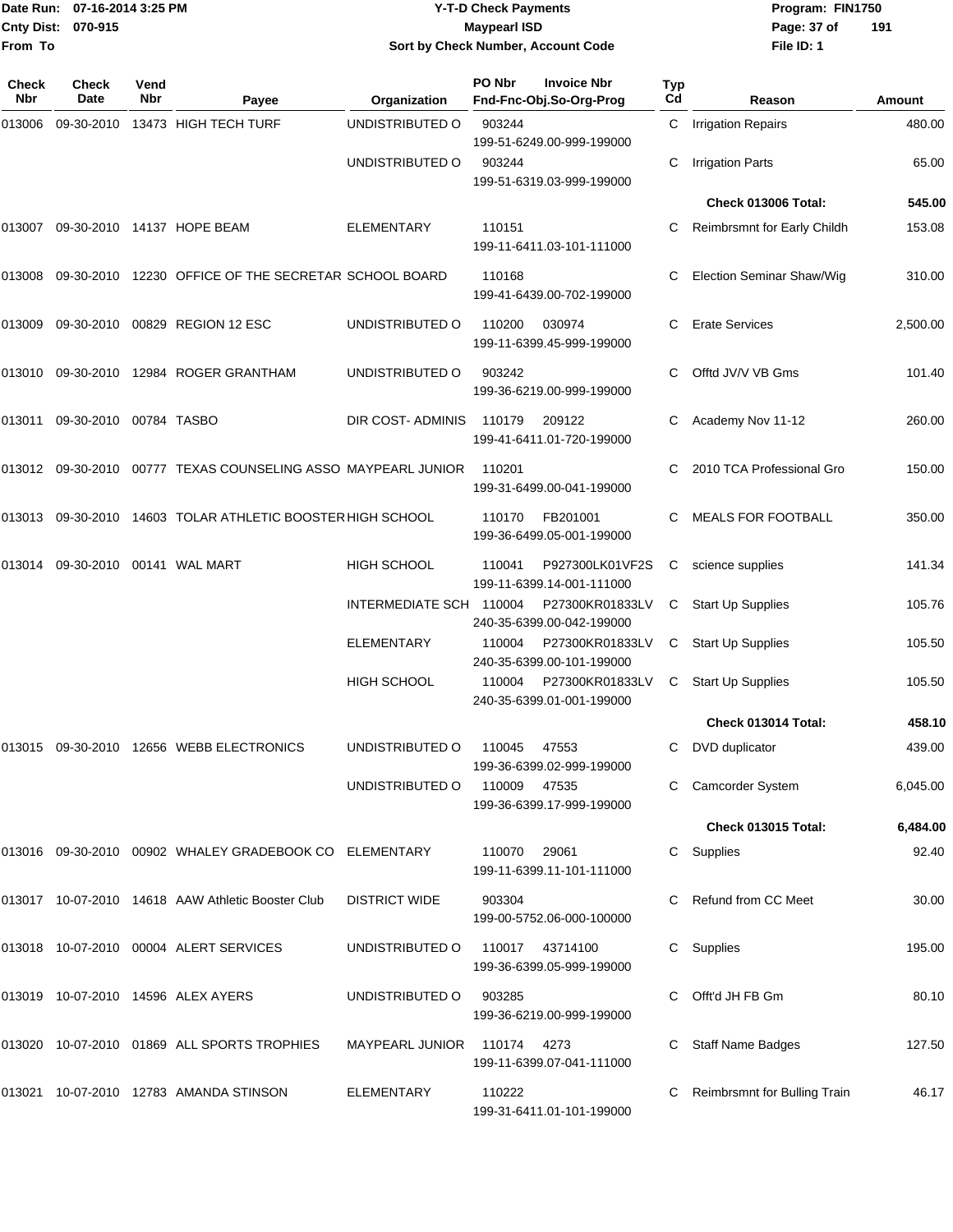#### Date Run: 07-16-2014 3:25 PM **Program:** FIN1750 **Cnty Dist:** 070-915 **Page: 38 of MaypearI ISD Page: 38 of Y-T-D Check Payments 070-915 Maypearl ISD Sort by Check Number, Account Code**

| Check<br>Nbr | <b>Check</b><br>Date         | Vend<br>Nbr | Payee                                                   | Organization                 | PO Nbr       | <b>Invoice Nbr</b><br>Fnd-Fnc-Obj.So-Org-Prog | Typ<br>Cd | Reason                        | Amount    |
|--------------|------------------------------|-------------|---------------------------------------------------------|------------------------------|--------------|-----------------------------------------------|-----------|-------------------------------|-----------|
| 013022       | 10-07-2010                   |             | 14550 ANGIE HUGHES                                      | UNDISTRIBUTED O              | 903302       | 199-36-6219.00-999-199000                     | C.        | Offt'd JV/V VB Gms            | 93.20     |
| 013023       |                              |             | 10-07-2010  14594  ANN KIEFER                           | <b>MAYPEARL JUNIOR</b>       | 110177       | 199-11-6411.05-041-111000                     | C         | Region 10 Technology Wrks     | 40.58     |
| 013024       |                              |             | 10-07-2010 00677 ASW ENTERPRISES                        | <b>ELEMENTARY</b>            | 110129       | 21286<br>199-11-6399.01-101-121000            | С         | Supplies                      | 151.80    |
| 013025       |                              |             | 10-07-2010 00901 AVENUE FUEL DISTRIBUTO UNDISTRIBUTED O |                              | 903253       | 44460<br>199-34-6311.01-999-199000            | C         | <b>Fuel for Buses</b>         | 2,233.49  |
| 013026       |                              |             | 10-07-2010 00021 BARBARA TRUBY                          | <b>ELEMENTARY</b>            | 110220       | 199-23-6411.02-101-199000                     | C         | Aspergers Wrkshop Mileage     | 33.32     |
| 013027       |                              |             | 10-07-2010 00015 C AND C REFRIGERATION                  | UNDISTRIBUTED O              | 903280       | 16716<br>199-51-6249.01-999-199000            |           | Repair to MS Caft AC Syste    | 84.00     |
|              |                              |             |                                                         | UNDISTRIBUTED O              | 903280       | 16677<br>199-51-6249.01-999-199000            | С         | Repair to MS Kitchen Unit     | 123.00    |
|              |                              |             |                                                         | UNDISTRIBUTED O              | 903280       | 16677<br>199-51-6399.05-999-199000            | C         | Parts for MS Kitchen Unit     | 122.80    |
|              |                              |             |                                                         |                              |              |                                               |           | Check 013027 Total:           | 329.80    |
| 013028       |                              |             | 10-07-2010 00871 CARD SERVICE CENTER                    | UNDISTRIBUTED O              | 903269       | 2461677LDWGNS1<br>199-21-6411.01-999-199000   | C         | <b>TASA</b> membership        | 90.00     |
| 013029       |                              |             | 10-07-2010 01106 CAROLE UPCHURCH                        | <b>ADMINISTRATIVE</b>        | 110214       | 199-53-6399.00-701-199000                     | С         | Reimbrsmnt for supplies       | 76.68     |
| 013030       |                              |             | 10-07-2010 00527 CDWG INC.                              | UNDISTRIBUTED O              | 110165       | <b>VCR0736-</b><br>199-11-6399.45-999-199000  | C         | <b>Licensing Software</b>     | 172.00    |
|              |                              |             |                                                         | UNDISTRIBUTED O              | 110157       | <b>VCR0736</b><br>199-11-6399.45-999-199000   | C.        | <b>MS License Renewal</b>     | 29,900.00 |
|              |                              |             |                                                         | MAYPEARL JUNIOR              | 110171       | <b>VBN4077</b><br>199-11-6639.48-041-111000   |           | ATEN 4 Port HDMI Video Sp     | 136.65    |
|              |                              |             |                                                         | UNDISTRIBUTED O              | 110171       | <b>VBH3979</b><br>199-53-6249.05-999-199000   | C         | Sandisk Cruzer USB 8GB FI     | 255.36    |
|              |                              |             |                                                         |                              |              |                                               |           | <b>Check 013030 Total:</b>    | 30,464.01 |
|              |                              |             | 013031 10-07-2010 00510 CEE DEE'S LOCKS AND             | UNDISTRIBUTED O              | 903281 14945 | 199-51-6249.00-999-199000                     |           | C Repaired Exit Device/Handle | 210.00    |
|              | 013032 10-07-2010 14580 CESD |             |                                                         | ELEMENTARY                   | 110167 16642 | 199-11-6411.01-101-125000                     |           | C 504 Conference              | 240.00    |
|              |                              |             |                                                         | MAYPEARL JUNIOR 110109 16586 |              | 199-11-6499.00-041-111000                     |           | C Conference                  | 240.00    |
|              |                              |             |                                                         | UNDISTRIBUTED O              | 110088 16529 | 199-11-6499.00-999-124000                     |           | 504 conference                | 240.00    |
|              |                              |             |                                                         |                              |              |                                               |           | <b>Check 013032 Total:</b>    | 720.00    |
|              |                              |             | 013033 10-07-2010 14195 CESD CONFERENCE                 | MAYPEARL JUNIOR 110111       |              | 16585<br>199-11-6499.00-041-111000            |           | C 504 Conference              | 240.00    |
|              |                              |             | 013034 10-07-2010 14591 CHAD ROUNSAVALL                 | UNDISTRIBUTED O              | 903286       | 199-36-6219.00-999-199000                     |           | C Offt'd JH/JV FB Gms         | 125.18    |
|              |                              |             | 013035  10-07-2010  00102  CHAD VANEK                   | UNDISTRIBUTED O              | 903289       | 199-36-6219.00-999-199000                     |           | C Offt'd JV/V VB Gms          | 126.40    |
|              |                              |             |                                                         | UNDISTRIBUTED O              | 903289       | 199-36-6219.00-999-199000                     |           | C Offt'd JV/V VB Gms          | 126.40    |
|              |                              |             |                                                         |                              |              |                                               |           | <b>Check 013035 Total:</b>    | 252.80    |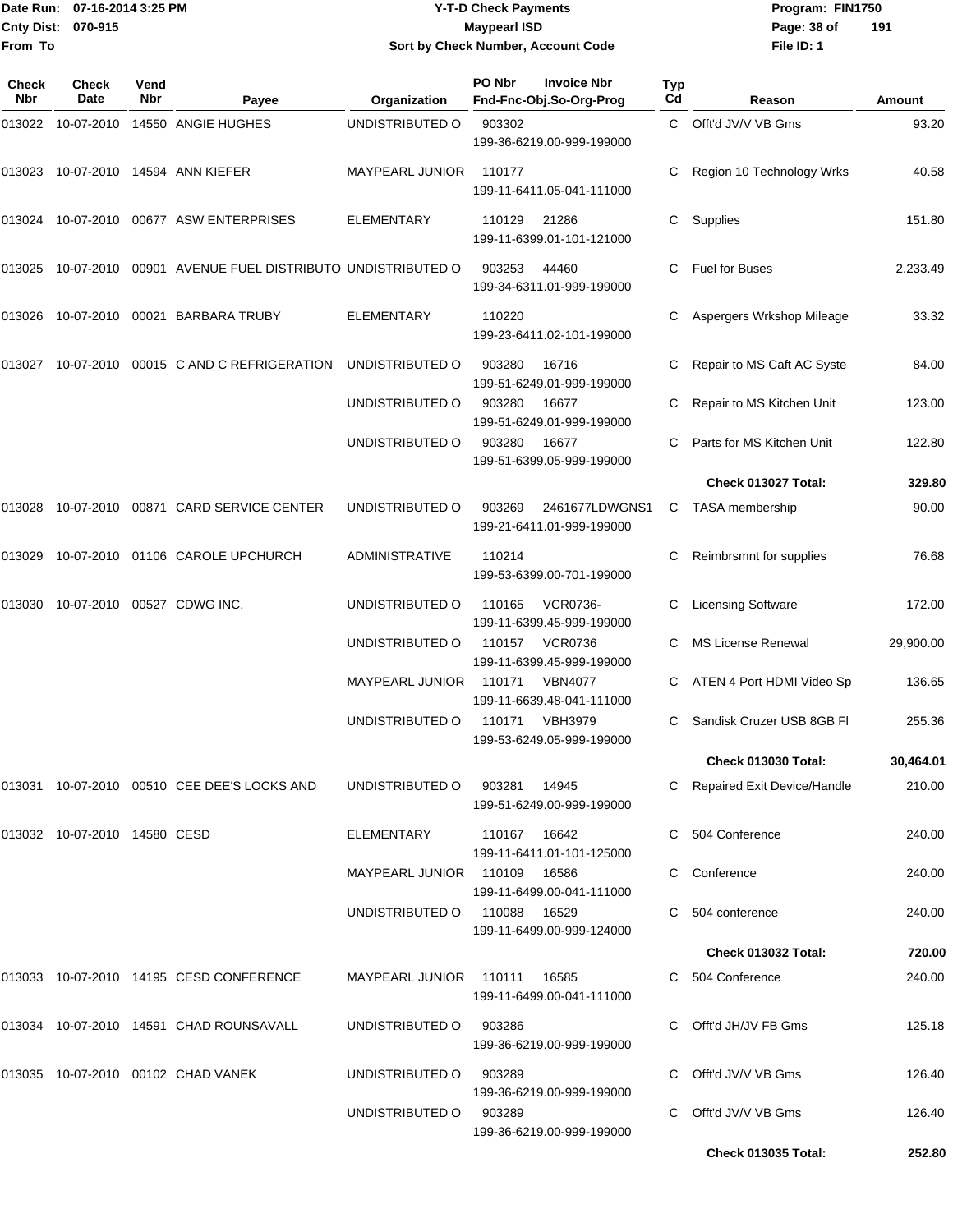#### Date Run: 07-16-2014 3:25 PM **Program:** FIN1750 **Cnty Dist:** 070-915 **Page: 39 of MaypearI ISD Page: 39 of Y-T-D Check Payments 070-915 Maypearl ISD Sort by Check Number, Account Code**

| Check<br>Nbr | <b>Check</b><br>Date              | Vend<br>Nbr | Payee                                              | Organization           | PO Nbr | <b>Invoice Nbr</b><br>Fnd-Fnc-Obj.So-Org-Prog | Typ<br>Cd | Reason                      | Amount   |
|--------------|-----------------------------------|-------------|----------------------------------------------------|------------------------|--------|-----------------------------------------------|-----------|-----------------------------|----------|
| 013036       | 10-07-2010                        |             | 00217 CITY OF MAYPEARL                             | UNDISTRIBUTED O        | 903255 | 82<br>199-51-6259.01-999-199000               |           | C Water/Sew/Grbg/@WPA Bld   | 695.27   |
|              |                                   |             |                                                    | UNDISTRIBUTED O        | 903255 | 80<br>199-51-6259.01-999-199000               | C.        | Water @ Ballfield           | 1,572.32 |
|              |                                   |             |                                                    | UNDISTRIBUTED O        | 903255 | 1081<br>199-51-6259.01-999-199000             |           | Yard Meter @ LSK Elem       | 117.51   |
|              |                                   |             |                                                    | UNDISTRIBUTED O        | 903255 | 574<br>199-51-6259.01-999-199000              |           | Water/Sew/Grbg/@JH-HS       | 2,124.52 |
|              |                                   |             |                                                    | UNDISTRIBUTED O        | 903255 | 383<br>199-51-6259.01-999-199000              | C         | Water/Sew/Grbg/@HS          | 356.61   |
|              |                                   |             |                                                    | UNDISTRIBUTED O        | 903255 | 1080<br>199-51-6259.01-999-199000             |           | Water/Sew/Grbg/@LSK Ele     | 646.90   |
|              |                                   |             |                                                    | UNDISTRIBUTED O        | 903255 | 595<br>199-51-6259.01-999-199000              |           | Water/Sew/Grbg/@MS          | 608.94   |
|              |                                   |             |                                                    |                        |        |                                               |           | <b>Check 013036 Total:</b>  | 6,122.07 |
|              |                                   |             | 013037 10-07-2010 13566 CONNIE D. HAGEN, INC.      | UNDISTRIBUTED O        | 903254 | 60243<br>199-34-6219.01-999-199000            |           | <b>DATCS School</b>         | 57.50    |
| 013038       |                                   |             | 10-07-2010  14498  CORE ESSENTIALS                 | <b>ELEMENTARY</b>      | 110121 | 199-31-6399.00-101-199000                     | C         | Character Ed. Program       | 185.00   |
| 013039       |                                   |             | 10-07-2010  13785  CORRIE BOOKER                   | UNDISTRIBUTED O        | 903287 | 199-36-6219.00-999-199000                     |           | Offtd JH/JV FB Gms          | 138.71   |
|              |                                   |             | 013040  10-07-2010  14605  COVER ONE               | HIGH SCHOOL            | 110202 | 6321<br>199-12-6399.00-001-199000             | C         | <b>Library Supplies</b>     | 211.90   |
|              |                                   |             | 013041  10-07-2010  14211  CRAIG WILSON            | UNDISTRIBUTED O        | 903288 | 199-36-6219.00-999-199000                     | C         | Offt'd JH/JV Gms            | 125.18   |
|              |                                   |             | 013042 10-07-2010 14615 CROWNE PLAZA HOTEL         | <b>HIGH SCHOOL</b>     | 110231 | 199-11-6399.06-001-124000                     | С         | Dyslexia Conference         | 227.72   |
|              |                                   |             | 013043 10-07-2010 00931 DJBESEDA                   | UNDISTRIBUTED O        | 903303 | 199-36-6219.00-999-199000                     |           | Offt'd JV/V VB Gms          | 90.00    |
| 013044       |                                   |             | 10-07-2010 00758 DALLAS MORNING NEWS               | <b>HIGH SCHOOL</b>     | 903258 | 18702161<br>199-12-6329.00-001-199000         | С         | <b>Subscription Renewal</b> | 42.00    |
|              |                                   |             | 013045    10-07-2010    14595    DARRELL ROBERTSON | UNDISTRIBUTED O        | 903291 | 199-36-6219.00-999-199000                     |           | Offt'd JH VB Gm             | 80.10    |
|              | 013046 10-07-2010 13450 DELL INC. |             |                                                    | UNDISTRIBUTED O        | 110161 | 73819385<br>199-11-6399.45-999-199000         |           | Lease Contract              | 1,954.43 |
|              |                                   |             | 013047 10-07-2010 00242 DEMCO, INC.                | MAYPEARL JUNIOR 110113 |        | 3988289<br>199-11-6399.10-041-111000          | C         | Stereo headphones           | 57.99    |
|              |                                   |             |                                                    | MAYPEARL JUNIOR 110117 |        | 3988845<br>199-12-6399.00-041-199000          | C         | Supplies                    | 213.41   |
|              |                                   |             |                                                    | <b>ELEMENTARY</b>      |        | 110053 3978463<br>199-12-6399.00-101-199000   |           | <b>Library Supplies</b>     | 277.16   |
|              |                                   |             |                                                    |                        |        |                                               |           | <b>Check 013047 Total:</b>  | 548.56   |
|              |                                   |             | 013048 10-07-2010 14609 DENZEL HOWARD              | UNDISTRIBUTED O        | 903290 | 199-36-6219.00-999-199000                     |           | Offt'd JH FB Gm             | 45.00    |
|              |                                   |             | 013049 10-07-2010 14233 DEVON DARDEN               | UNDISTRIBUTED O        | 903295 | 199-36-6219.00-999-199000                     | C.        | Offt'd V Hmcmng FB Gm       | 85.00    |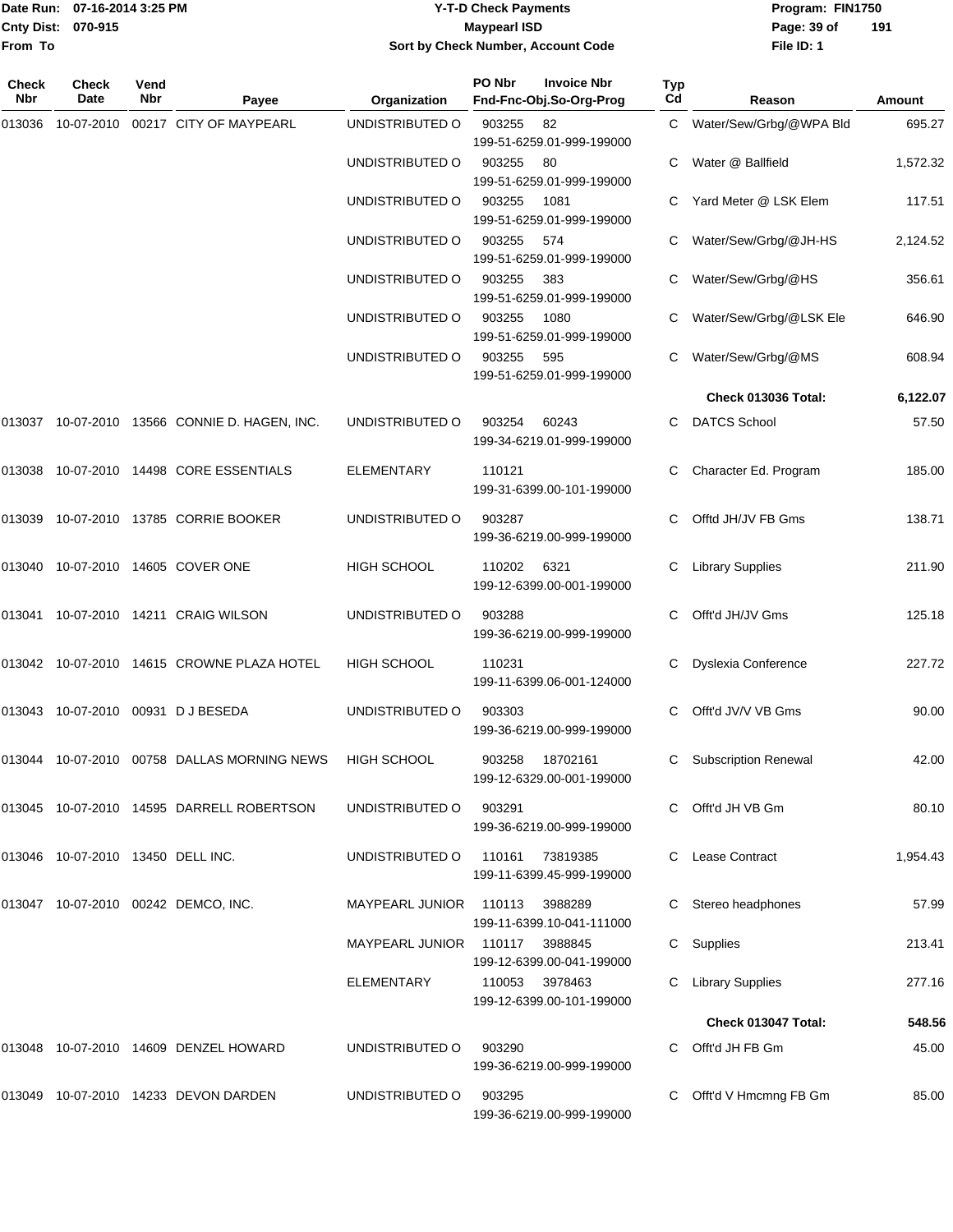|                    | Date Run: 07-16-2014 3:25 PM |
|--------------------|------------------------------|
| Cnty Dist: 070-915 |                              |
| From To            |                              |

## **Date Run: Program: FIN1750 07-16-2014 3:25 PM Y-T-D Check Payments Cnty Dist: Page: 40 of 070-915 Maypearl ISD Sort by Check Number, Account Code**

| Check<br>Nbr | <b>Check</b><br>Date           | Vend<br>Nbr | Payee                                                         | Organization      | PO Nbr        | <b>Invoice Nbr</b><br>Fnd-Fnc-Obj.So-Org-Prog | Typ<br>Cd | Reason                       | Amount    |
|--------------|--------------------------------|-------------|---------------------------------------------------------------|-------------------|---------------|-----------------------------------------------|-----------|------------------------------|-----------|
| 013050       |                                |             | 10-07-2010 12885 DIRECT ENERGY                                | UNDISTRIBUTED O   | 903257        | 4178242<br>199-51-6259.04-999-199000          |           | C Electric Serv @ CN Storage | 14.28     |
|              |                                |             |                                                               | UNDISTRIBUTED O   | 903257        | 4178180<br>199-51-6259.04-999-199000          |           | Electric Serv @ Old Elem Ca  | 27.54     |
|              |                                |             |                                                               | UNDISTRIBUTED O   | 903257        | 4178149<br>199-51-6259.04-999-199000          |           | Electric Serv @ Ballfield    | 8.69      |
|              |                                |             |                                                               | UNDISTRIBUTED O   | 903257        | 4178211<br>199-51-6259.04-999-199000          |           | Electric Serv @ Old Elem     | 66.96     |
|              |                                |             |                                                               | UNDISTRIBUTED O   | 903257        | 4178273<br>199-51-6259.04-999-199000          |           | Electric Serv @ AEP/SAC      | 471.35    |
|              |                                |             |                                                               | UNDISTRIBUTED O   | 903257        | 6613013<br>199-51-6259.04-999-199000          |           | Electric Serv @ JH/HS Port   | 732.44    |
|              |                                |             |                                                               | UNDISTRIBUTED O   | 903257        | 4183419<br>199-51-6259.04-999-199000          | C         | Electric Serv @ WPA Bldg     | 1,997.77  |
|              |                                |             |                                                               | UNDISTRIBUTED O   | 903257        | 4178118<br>199-51-6259.04-999-199000          |           | Electric Serv @ JH/HS Bldg   | 6,452.78  |
|              |                                |             |                                                               | UNDISTRIBUTED O   | 903257        | 4178304<br>199-51-6259.04-999-199000          |           | Electric Serv @ Bus Barn     | 299.82    |
|              |                                |             |                                                               |                   |               |                                               |           | Check 013050 Total:          | 10,071.63 |
|              |                                |             | 013051 10-07-2010 12885 DIRECT ENERGY                         | UNDISTRIBUTED O   | 903256        | 102590010750553<br>199-51-6259.04-999-199000  |           | C Electric Serv @ Downtown B | 680.01    |
|              |                                |             | 013052 10-07-2010 14589 DR NUMSEN-DOUG RAY                    | <b>ELEMENTARY</b> | 110132        | 2010161<br>199-11-6399.01-101-121000          | C         | Supplies                     | 187.00    |
|              | 013053 10-07-2010 14450 ECHALK |             |                                                               | UNDISTRIBUTED O   | 110118        | 002468<br>199-11-6399.45-999-199000           | C         | <b>Additional Storage</b>    | 2,000.00  |
|              |                                |             | 013054 10-07-2010 00099 EDUCATION SERVICE CENT ELEMENTARY     |                   | 110073        | 12111<br>255-11-6219.00-101-124000            | C         | Reading Recovery Cooperati   | 1,500.00  |
|              |                                |             | 013055 10-07-2010 14590 EDUCATIONAL DESIGN CO ELEMENTARY      |                   | 110141        | 110141<br>199-11-6399.01-101-121000           | C         | <b>Dictionary Skills</b>     | 61.00     |
| 013056       |                                |             | 10-07-2010 01043 EDUCATIONAL ENTERPRIS HIGH SCHOOL            |                   | 110090        | 27842<br>199-11-6499.29-001-111000            | C         | <b>Choir Discs</b>           | 158.50    |
|              |                                |             | 013057 10-07-2010 13404 EDUPHORIA SCHOOL OBJE UNDISTRIBUTED O |                   | 110120        | 50322<br>199-11-6399.45-999-199000            |           | C License Renewal            | 1,185.00  |
|              |                                |             | 013058 10-07-2010 00537 ELETE TIRE SERVICE                    | UNDISTRIBUTED O   | 903278        | 0153414<br>199-34-6219.00-999-199000          | C.        | Repair to Buses              | 115.00    |
|              | 013059 10-07-2010 00315 EPS    |             |                                                               | ELEMENTARY        | 110066        | 10543377<br>199-11-6399.24-101-124000         | C         | Supplies                     | 164.01    |
|              |                                |             | 013060 10-07-2010 01586 ESTES ELECTRIC                        | UNDISTRIBUTED O   | 903259 6810   | 199-51-6319.02-999-199000                     | C         | Supplies                     | 2,015.29  |
|              |                                |             | 013061 10-07-2010 01817 EUBANKS FLORIST                       | HIGH SCHOOL       | 110144 15354  | 199-11-6399.26-001-111000                     |           | C Flowers for Homecoming     | 120.50    |
|              |                                |             | 013062 10-07-2010 00626 GALE GROUP                            | HIGH SCHOOL       | 110190 214741 | 199-12-6329.00-001-199000                     |           | Subscription                 | 717.01    |
|              |                                |             | 013063 10-07-2010 14608 GENA BROOKS                           | UNDISTRIBUTED O   | 903292        | 199-36-6219.00-999-199000                     |           | C Offt'd JV/V VB Gms         | 88.20     |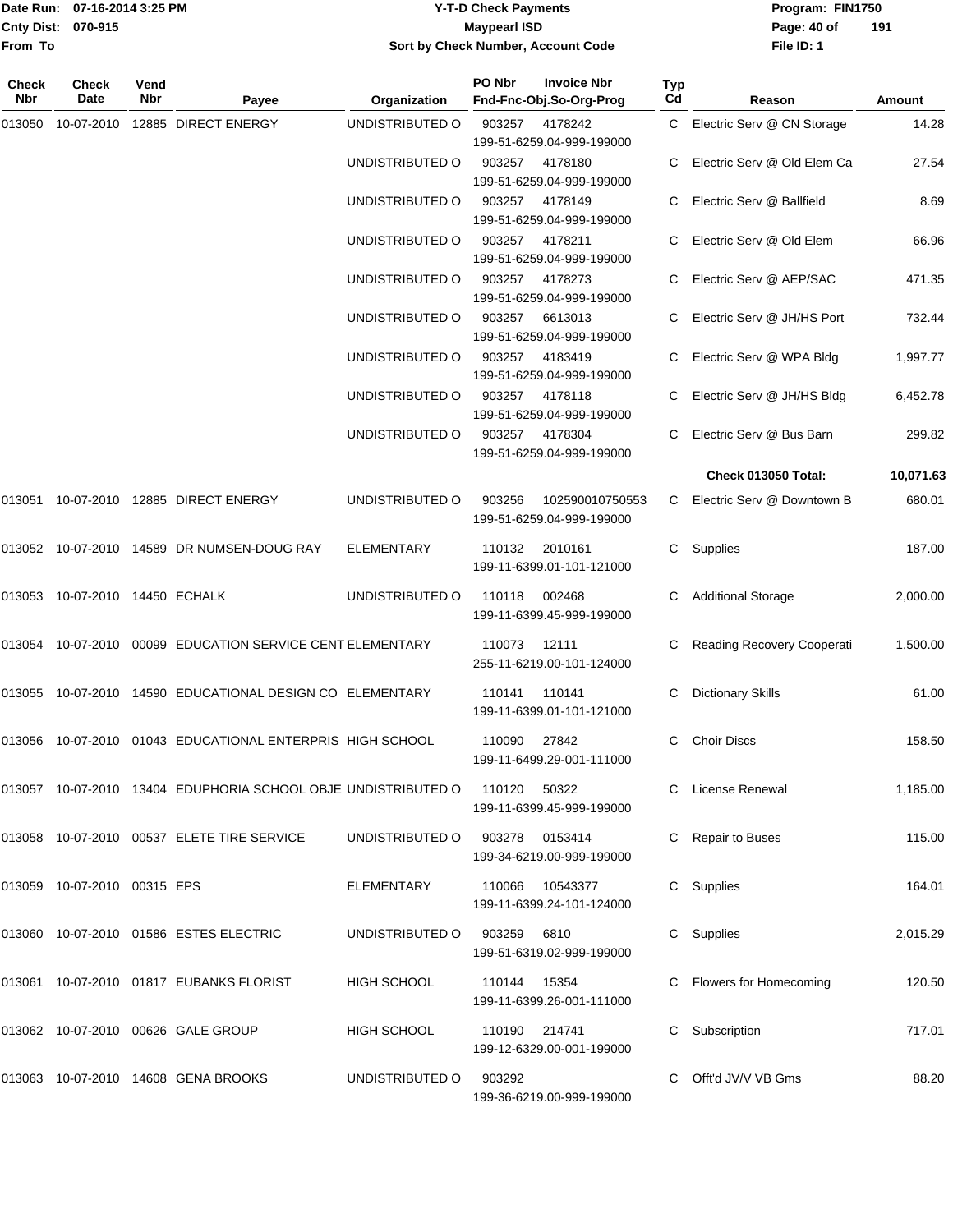#### Date Run: 07-16-2014 3:25 PM **Program:** FIN1750 **Cnty Dist:** 070-915 **Page: 41 of** Maypearl ISD **CONTEX 150 Page: 41 of Y-T-D Check Payments 070-915 Maypearl ISD Sort by Check Number, Account Code**

| Check<br>Nbr | Check<br>Date           | Vend<br><b>Nbr</b> | Payee                                                      | Organization            | PO Nbr | <b>Invoice Nbr</b><br>Fnd-Fnc-Obj.So-Org-Prog  | Typ<br>Cd | Reason                      | Amount    |
|--------------|-------------------------|--------------------|------------------------------------------------------------|-------------------------|--------|------------------------------------------------|-----------|-----------------------------|-----------|
| 013064       | 10-07-2010              |                    | 13535 GLENN TENNISON                                       | <b>HIGH SCHOOL</b>      | 110211 | 199-36-6499.05-001-199000                      | С         | Mileage to Hico             | 69.92     |
| 013065       |                         |                    | 10-07-2010  12216  GOPHER SPORT                            | <b>ELEMENTARY</b>       | 110085 | 8181905<br>199-11-6399.12-101-111000           | C         | Supplies                    | 675.20    |
| 013066       |                         |                    | 10-07-2010  00311  GREAT SOURCE                            | <b>ELEMENTARY</b>       | 110150 | 946486447<br>199-11-6399.17-101-111000         | С         | Supplies                    | 856.50    |
| 013067       |                         |                    | 10-07-2010  14534  GUARDIAN TAG & LABEL                    | INTERMEDIATE SCH 110081 |        | 35259<br>240-35-6399.00-042-199000             |           | <b>CN Labels</b>            | 40.75     |
|              |                         |                    |                                                            | <b>ELEMENTARY</b>       | 110081 | 35259<br>240-35-6399.00-101-199000             | C         | <b>CN Labels</b>            | 40.75     |
|              |                         |                    |                                                            | <b>HIGH SCHOOL</b>      | 110081 | 35259<br>240-35-6399.01-001-199000             | C         | <b>CN Labels</b>            | 40.75     |
|              |                         |                    |                                                            |                         |        |                                                |           | Check 013067 Total:         | 122.25    |
| 013068       | 10-07-2010 14150 HARRIS |                    |                                                            | INTERMEDIATE SCH        | 903279 | MN00040751<br>240-35-6399.00-042-199000        |           | Maintenance Support         | 453.75    |
|              |                         |                    |                                                            | ELEMENTARY              | 903279 | MN00040751<br>240-35-6399.00-101-199000        | С         | Maintenance Support         | 453.75    |
|              |                         |                    |                                                            | <b>HIGH SCHOOL</b>      | 903279 | MN00040751<br>240-35-6399.01-001-199000        | C         | Maintenance Support         | 453.74    |
|              |                         |                    |                                                            |                         |        |                                                |           | Check 013068 Total:         | 1,361.24  |
| 013069       |                         |                    | 10-07-2010 00309 HEATH SCIENTIFIC                          | <b>HIGH SCHOOL</b>      | 110147 | 2752<br>199-11-6399.14-001-111000              | C         | Lab Supplies                | 392.40    |
|              |                         |                    | 013070 10-07-2010 14207 HEXACO, INC.                       | ELEMENTARY              | 110130 | 9370-1<br>199-11-6399.01-101-121000            | С         | Supplies                    | 137.75    |
| 013071       |                         |                    | 10-07-2010 13030 HILL AREA VOLLEYBALL                      | UNDISTRIBUTED O         | 903293 | 199-36-6219.00-999-199000                      | C         | Officials for JH Tournament | 655.00    |
|              |                         |                    | 013072 10-07-2010 14586 JEAN'S RESTAURANT SUPP HIGH SCHOOL |                         | 110105 | 2077578000102<br>199-11-6399.10-001-122000     | C         | Home Economics Supplies     | 34.48     |
|              |                         |                    | 013073    10-07-2010    14613    JIMMY LLOYD LINDAMAN      | UNDISTRIBUTED O         | 903299 | 199-36-6219.00-999-199000                      | C         | Offt'd V Hillsboro FB Gm    | 124.20    |
|              |                         |                    | 013074 10-07-2010 13940 JOHN E. MARTINEZ                   | UNDISTRIBUTED O         | 903260 | 199-36-6219.00-999-199000                      |           | C Announcer @ Hmcming FB    | 25.00     |
|              |                         |                    | 013075 10-07-2010 14222 JORDAN SOUND PRODUCTI HIGH SCHOOL  |                         | 110033 | - 74<br>199-11-6399.29-001-111000              |           | C All State ATTSSB music    | 92.40     |
|              |                         |                    | 013076 10-07-2010 14396 KEY ENTERPRISES                    | UNDISTRIBUTED O         | 903261 | 093010<br>199-51-6629.00-999-199MTN            |           | JRP Build Inc, Sidewalks, R | 45,559.50 |
|              |                         |                    | 013077 10-07-2010 13736 LAURI BOUDREAU                     | UNDISTRIBUTED O         | 903263 | 199-52-6259.01-999-199000                      |           | Security @ Hmcmng FB Gm     | 100.00    |
|              |                         |                    | 013078 10-07-2010 14202 LEARNING A-Z                       | UNDISTRIBUTED O         | 110163 | LPC0272161<br>199-11-6399.45-999-199000        |           | A to Z Renewal              | 664.50    |
|              |                         |                    |                                                            | UNDISTRIBUTED O         |        | 110163 LPC0272162<br>199-11-6399.45-999-199000 |           | A to Z Renwal               | 569.50    |
|              |                         |                    |                                                            |                         |        |                                                |           | Check 013078 Total:         | 1,234.00  |
| 013079       |                         |                    | 10-07-2010 00060 LUCKIES AUTO AND TRUCK UNDISTRIBUTED O    |                         | 903262 | 73595<br>199-34-6219.00-999-199000             |           | Repair to Bus #22           | 150.00    |
|              |                         |                    |                                                            | UNDISTRIBUTED O         | 903262 | 73619<br>199-34-6219.00-999-199000             |           | Repair to Bus #21           | 375.00    |
|              |                         |                    |                                                            | UNDISTRIBUTED O         | 903262 | 73619<br>199-34-6311.00-999-199000             |           | Parts for Bus #21           | 446.63    |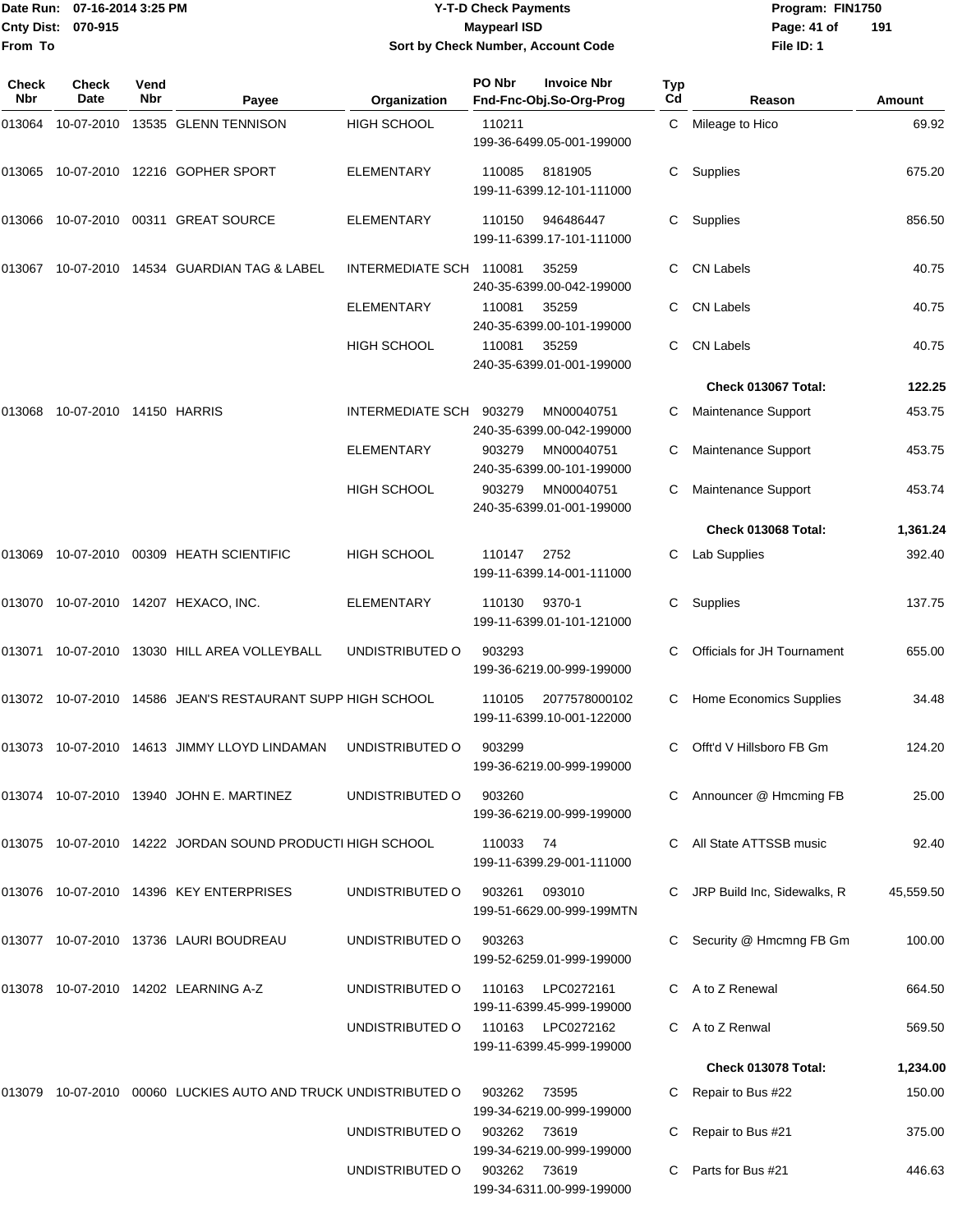|                     | Date Run: 07-16-2014 3:25 PM      |             |                                                                |                    | <b>Y-T-D Check Payments</b>        |                                               |           | Program: FIN1750                  |          |
|---------------------|-----------------------------------|-------------|----------------------------------------------------------------|--------------------|------------------------------------|-----------------------------------------------|-----------|-----------------------------------|----------|
| <b>Cnty Dist:</b>   | 070-915                           |             |                                                                |                    | <b>Maypearl ISD</b>                |                                               |           | Page: 42 of                       | 191      |
| From To             |                                   |             |                                                                |                    | Sort by Check Number, Account Code |                                               |           | File ID: 1                        |          |
| <b>Check</b><br>Nbr | <b>Check</b><br>Date              | Vend<br>Nbr | Payee                                                          | Organization       | PO Nbr                             | <b>Invoice Nbr</b><br>Fnd-Fnc-Obj.So-Org-Prog | Typ<br>Cd | Reason                            | Amount   |
|                     |                                   |             |                                                                | UNDISTRIBUTED O    | 903262                             | 73595<br>199-34-6311.00-999-199000            | C.        | Parts for Bus #22                 | 355.92   |
|                     |                                   |             |                                                                |                    |                                    |                                               |           | Check 013079 Total:               | 1,327.55 |
| 013080              |                                   |             | 10-07-2010 01078 WILLIAM V. MACGILL & CO. HIGH SCHOOL          |                    | 110145                             | 0338731<br>199-33-6399.00-001-199000          | C         | Supplies                          | 57.11    |
|                     |                                   |             |                                                                | ELEMENTARY         | 110140                             | 0338618<br>199-33-6399.00-101-199000          | C         | Supplies                          | 90.60    |
|                     |                                   |             |                                                                |                    |                                    |                                               |           | Check 013080 Total:               | 147.71   |
| 013081              |                                   |             | 10-07-2010  12505  MAYPEARL FEED STORE                         | UNDISTRIBUTED O    | 903265                             | 366<br>199-51-6319.02-999-199000              | C         | Supplies                          | 213.96   |
|                     | 013082 10-07-2010 00631 MCI       |             |                                                                | UNDISTRIBUTED O    | 903266                             | 08638700105<br>199-51-6259.02-999-199000      |           | Long Distance Service             | 323.28   |
|                     |                                   |             | 013083 10-07-2010 13306 MOUNTAIN PEAK SPECIAL UNDISTRIBUTED O  |                    | 903264                             | 11078800<br>199-51-6259.79-999-122000         |           | Water @ Ag Facility               | 18.84    |
|                     |                                   |             | 013084 10-07-2010 12917 PATTY DROLLINGER                       | <b>ELEMENTARY</b>  | 110218                             | 199-11-6411.03-101-111000                     |           | Tech conf @ Reg 10 meal           | 6.95     |
|                     |                                   |             | 013085 10-07-2010 00010 PRESTWICK HOUSE                        | <b>HIGH SCHOOL</b> | 110143                             | 146036<br>199-11-6399.01-001-121000           | C         | Supplies                          | 338.11   |
| 013086              |                                   |             | 10-07-2010 12836 R B SPORTING GOODS                            | UNDISTRIBUTED O    | 110096                             | 0302420<br>199-36-6399.01-999-199BHS          | C         | <b>Basketball Clipboard</b>       | 52.35    |
|                     |                                   |             |                                                                | UNDISTRIBUTED O    | 110096                             | 0303060<br>199-36-6399.01-999-199BHS          |           | Basketballs & Scorebooks          | 564.40   |
|                     |                                   |             |                                                                | UNDISTRIBUTED O    | 110097                             | 0303058<br>199-36-6399.01-999-199GHS          | C         | Girls Basketballs & Scorebo       | 1,007.66 |
|                     |                                   |             |                                                                | UNDISTRIBUTED O    | 110094                             | 0303059<br>199-36-6399.01-999-199GMS          | C         | <b>Laundry Straps</b>             | 80.00    |
|                     |                                   |             |                                                                | UNDISTRIBUTED O    | 110099 0303226                     | 199-36-6399.02-999-199000                     |           | Footballs & QB wristbands         | 1,028.16 |
|                     |                                   |             |                                                                | UNDISTRIBUTED O    | 110102                             | 0303269<br>199-36-6399.02-999-199000          |           | C Hardware Pkg & Facemask         | 152.69   |
|                     |                                   |             |                                                                | UNDISTRIBUTED O    | 110056                             | 0301668<br>199-36-6399.06-999-199HS0          |           | C CC Shoes                        | 362.21   |
|                     |                                   |             |                                                                | HIGH SCHOOL        | 110101                             | 0302723<br>199-36-6399.11-001-199000          |           | C Volleyballs/Flag Set/Shorts     | 662.31   |
|                     |                                   |             |                                                                |                    |                                    |                                               |           | Check 013086 Total:               | 3,909.78 |
|                     |                                   |             | 013087 10-07-2010 14619 RANDALL KYLE                           | UNDISTRIBUTED O    | 903305                             | 199-36-6399.05-999-199000                     |           | <b>Field Marking</b>              | 475.00   |
|                     |                                   |             | 013088 10-07-2010 00879 READ NATURALLY, INC.                   | UNDISTRIBUTED O    | 110162                             | 153299<br>199-11-6399.45-999-199000           |           | <b>Technical Support Renewal</b>  | 349.00   |
|                     |                                   |             | 013089 10-07-2010 01726 REGION XI                              | UNDISTRIBUTED O    | 110185                             | 199-34-6219.01-999-199000                     |           | <b>Emergency Bus Driving Cert</b> | 10.00    |
|                     |                                   |             | 013090 10-07-2010 01071 RICK'S WORLD OF SPORTS MAYPEARL JUNIOR |                    | 110123                             | 2271<br>199-12-6399.08-041-199000             |           | C AR T-Shirts                     | 655.60   |
|                     | 013091 10-07-2010 00720 RISO, INC |             |                                                                | UNDISTRIBUTED O    | 903297                             | 5164684<br>199-41-6219.07-999-199000          | C         | Riso Lease Agreement              | 140.11   |
|                     |                                   |             | 013092 10-07-2010 12925 ROBERT MERRITT                         | HIGH SCHOOL        | 110210                             |                                               |           | C FB Scrimmage - Mileage to       | 41.80    |

199-36-6499.05-001-199000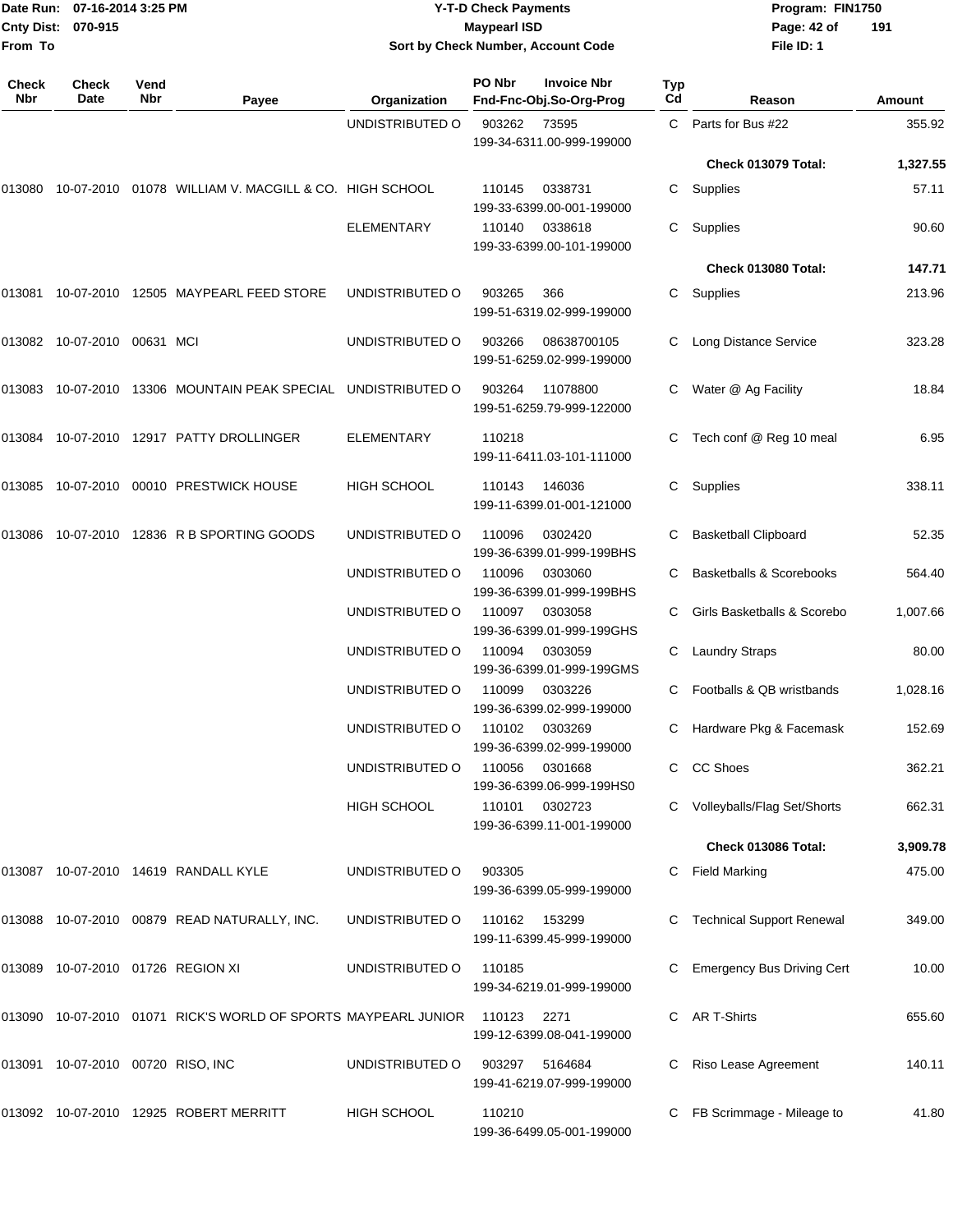| <b>Cnty Dist:</b><br>From To | Date Run: 07-16-2014 3:25 PM<br>070-915 |             |                                                                            |                                | <b>Y-T-D Check Payments</b><br><b>Maypearl ISD</b> | Sort by Check Number, Account Code            |                  | Program: FIN1750<br>Page: 43 of<br>File ID: 1 | 191      |
|------------------------------|-----------------------------------------|-------------|----------------------------------------------------------------------------|--------------------------------|----------------------------------------------------|-----------------------------------------------|------------------|-----------------------------------------------|----------|
| <b>Check</b><br><b>Nbr</b>   | Check<br>Date                           | Vend<br>Nbr | Payee                                                                      | Organization                   | PO Nbr                                             | <b>Invoice Nbr</b><br>Fnd-Fnc-Obj.So-Org-Prog | <b>Typ</b><br>Cd | Reason                                        | Amount   |
| 013093                       |                                         |             | 10-07-2010  12984  ROGER GRANTHAM                                          | UNDISTRIBUTED O                | 903294                                             | 199-36-6219.00-999-199000                     | C.               | Offt'd JV/V VB Gms                            | 96.40    |
|                              |                                         |             |                                                                            | UNDISTRIBUTED O                | 903294                                             | 199-36-6219.00-999-199000                     |                  | Offt'd JV/V VB Gms                            | 96.40    |
|                              |                                         |             |                                                                            |                                |                                                    |                                               |                  | Check 013093 Total:                           | 192.80   |
|                              |                                         |             | 013094 10-07-2010 14611 ROSS SMITH                                         | UNDISTRIBUTED O                | 903298                                             | 199-36-6219.00-999-199000                     |                  | Offt'd V Hillsboro FB Gm                      | 123.38   |
| 013095                       |                                         |             | 10-07-2010 00843 SCHOLASTIC BOOK FAIRS                                     | <b>MAYPEARL JUNIOR</b>         | 903306                                             | W2727313BF<br>199-12-6399.00-041-199000       | C                | <b>Book Fair</b>                              | 1,285.85 |
| 013096                       |                                         |             | 10-07-2010 00357 SCHOOL HEALTH CORP.                                       | <b>HIGH SCHOOL</b>             | 110128                                             | 1805106-01<br>199-11-6399.32-001-111000       | C                | <b>AED battery</b>                            | 316.39   |
|                              |                                         |             |                                                                            | <b>HIGH SCHOOL</b>             | 110128                                             | 1805106-00<br>199-11-6399.32-001-111000       |                  | <b>AED battery Cabinet</b>                    | 239.41   |
|                              |                                         |             |                                                                            |                                |                                                    |                                               |                  | Check 013096 Total:                           | 555.80   |
|                              |                                         |             | 013097 10-07-2010 01547 SCHWARTZ & EICHELBAUM DIR COST-ADMINIS             |                                | 903282                                             | 36271<br>199-41-6211.00-720-199000            |                  | <b>Legal Services</b>                         | 1,308.26 |
|                              |                                         |             | 013098 10-07-2010 14617 SCOTT FLEMING                                      | UNDISTRIBUTED O                | 903300                                             | 199-36-6219.00-999-199000                     | С                | Offt'd V FB Hillsboro Gm                      | 85.00    |
|                              |                                         |             | 013099 10-07-2010 14340 SHANNON BACHMAN                                    | UNDISTRIBUTED O                | 903268                                             | 199-52-6259.01-999-199000                     |                  | Security @ Hmcmng FB Gm                       | 100.00   |
|                              |                                         |             | 013100  10-07-2010  12760  SHERRY WAKELAND                                 | ELEMENTARY                     | 903307                                             | 199-11-6411.03-101-123000                     |                  | Co-op Travel Reimbrsmnt                       | 161.00   |
| 013101                       |                                         |             | 10-07-2010 00369 SHERWIN WILLIAMS CO.                                      | UNDISTRIBUTED O                | 110135                                             | 5747-1<br>199-51-6319.02-999-199000           | С                | Supplies                                      | 201.50   |
|                              |                                         |             | 013102 10-07-2010 13383 SKYBEAM TEXAS                                      | UNDISTRIBUTED O                | 903267                                             | 0046198<br>199-53-6249.04-999-199000          | С                | Web Hosting                                   | 1,206.00 |
|                              |                                         |             | 013103 10-07-2010 00119 STROOPE PEST CONTROL UNDISTRIBUTED O               |                                | 903283                                             | 119661<br>199-51-6319.02-999-199000           |                  | C Pest Control - Cleanout Serv                | 85.00    |
|                              |                                         |             |                                                                            | UNDISTRIBUTED O                | 903283 119909                                      | 199-51-6319.02-999-199000                     |                  | C Pest Control Serv - Campus                  | 400.00   |
|                              |                                         |             |                                                                            | UNDISTRIBUTED O                | 903283 119908                                      | 199-51-6319.02-999-199000                     |                  | C Pest Control Serv - Kitchens                | 120.00   |
|                              |                                         |             |                                                                            | UNDISTRIBUTED O                | 903283 119895                                      | 199-51-6319.02-999-199000                     |                  | C Pest Control - Cleanout Serv                | 520.00   |
|                              |                                         |             |                                                                            |                                |                                                    |                                               |                  | Check 013103 Total:                           | 1,125.00 |
|                              | 013104 10-07-2010 00975 TABC            |             |                                                                            | HIGH SCHOOL                    | 110217                                             | 199-36-6499.05-001-199000                     |                  | C Membership Fee                              | 25.00    |
|                              | 013105 10-07-2010 00552 TASB            |             |                                                                            | DIR COST-ADMINIS 903272 397563 |                                                    | 199-41-6219.02-720-199000                     |                  | C Update 88                                   | 440.84   |
|                              | 013106 10-07-2010 00784 TASBO           |             |                                                                            | IND COST-ADM                   | 903274 13997                                       | 199-41-6499.00-750-199000                     |                  | C TASBO Membership                            | 125.00   |
|                              |                                         |             | 013107 10-07-2010 14614 TCU WOMENS BASKETBALL HIGH SCHOOL                  |                                | 110225                                             | 199-36-6499.05-001-199000                     |                  | C Lady Basketball Coaching CI                 | 40.00    |
|                              |                                         |             | 013108  10-07-2010  00136  TEXAS ASSN COMMUNITY  DIR COST- ADMINIS  903275 |                                |                                                    | 199-41-6219.01-720-199000                     |                  | <b>Membership Dues</b>                        | 465.00   |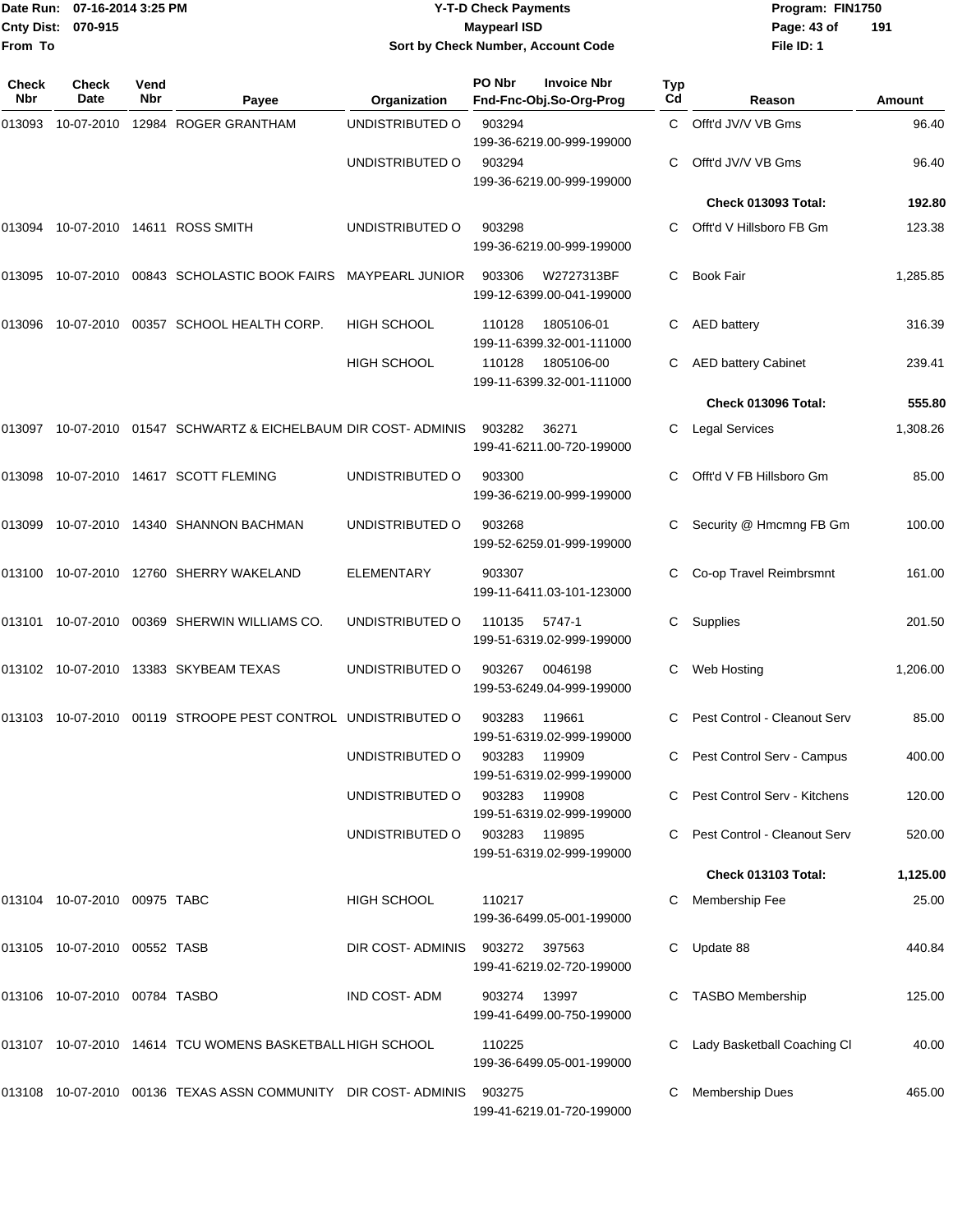|                    | Date Run: 07-16-2014 3:25 PM |
|--------------------|------------------------------|
| Cnty Dist: 070-915 |                              |
| From To            |                              |

## **Date Run: Program: FIN1750 07-16-2014 3:25 PM Y-T-D Check Payments Cnty Dist: Page: 44 of 070-915 Maypearl ISD Sort by Check Number, Account Code**

| Check<br><b>Nbr</b> | Check<br>Date                   | Vend<br><b>Nbr</b> | Payee                                                                     | Organization                           | PO Nbr        | <b>Invoice Nbr</b><br>Fnd-Fnc-Obj.So-Org-Prog       | Typ<br>Cd | Reason                        | Amount    |
|---------------------|---------------------------------|--------------------|---------------------------------------------------------------------------|----------------------------------------|---------------|-----------------------------------------------------|-----------|-------------------------------|-----------|
| 013109              |                                 |                    | 10-07-2010 12471 TEXAS DEPARTMENT OF P ADMINISTRATIVE                     |                                        | 903273        | CR-11008-0879<br>199-41-6219.10-701-199000          | C         | Criminal bckgrnd chcks/fingr  | 2.00      |
| 013110              |                                 |                    | 10-07-2010 00132 TEXAS EDUCATIONAL CON ELEMENTARY                         |                                        | 903271        | 2115<br>211-21-6219.00-101-124000                   |           | <b>Consulting Services</b>    | 1,461.00  |
|                     |                                 |                    |                                                                           | <b>ELEMENTARY</b>                      | 903271        | 2115<br>255-21-6219.00-101-124000                   | С         | <b>Consulting Services</b>    | 594.00    |
|                     |                                 |                    |                                                                           | UNDISTRIBUTED O                        | 903271        | 2115<br>266-21-6219.00-999-199000                   | С         | <b>Consulting Services</b>    | 3,595.00  |
|                     |                                 |                    |                                                                           |                                        |               |                                                     |           | Check 013110 Total:           | 5,650.00  |
| 013111              | 10-07-2010 00174 THSBCA         |                    |                                                                           | <b>HIGH SCHOOL</b>                     | 110209        | 199-36-6499.05-001-199000                           | С         | Registration                  | 120.00    |
|                     |                                 |                    |                                                                           | HIGH SCHOOL                            | 110209        | 199-36-6499.05-001-199000                           | D         | CHECK WAS LOST IN THE         | $-120.00$ |
|                     |                                 |                    |                                                                           |                                        |               |                                                     |           | Check 013111 Total:           | .00       |
|                     |                                 |                    | 013112 10-07-2010 01049 THYSSENKRUPP ELEVATO UNDISTRIBUTED O              |                                        | 903270        | 652974<br>199-51-6319.02-999-199000                 | С         | Elevator Maintenance Agree    | 234.13    |
|                     |                                 |                    |                                                                           | UNDISTRIBUTED O                        | 903270        | 652975<br>199-51-6319.02-999-199000                 | С         | Elevator Maintenance Agree    | 239.38    |
|                     |                                 |                    |                                                                           |                                        |               |                                                     |           | Check 013112 Total:           | 473.51    |
| 013113              |                                 |                    | 10-07-2010  14610  TIMOTHY T. HAYASHI                                     | UNDISTRIBUTED O                        | 903301        | 199-36-6219.00-999-199000                           | C.        | Offt'd V Hillsboro Gm         | 85.00     |
| 013114              |                                 |                    | 10-07-2010 00135 TMEA REGION VII-VOCAL DI HIGH SCHOOL                     |                                        | 110224        | 199-11-6499.29-001-111000                           | С         | <b>Entry Fee</b>              | 33.00     |
|                     |                                 |                    | 013115 10-07-2010 13677 BARBARA ELLISON                                   | <b>ELEMENTARY</b>                      | 903284        | 199-11-6219.00-101-123000                           | С         | <b>Diagnostician Services</b> | 5,512.50  |
| 013116              |                                 |                    | 10-07-2010  01058  UNIVERSITY INTERSCHOLA ELEMENTARY                      |                                        | 110125        | 110744<br>199-11-6399.01-101-121000                 | С         | Supplies                      | 110.50    |
|                     | 013117 10-07-2010 13063 US BANK |                    |                                                                           | UNDISTRIBUTED O                        | 903276        | 2712486<br>599-71-6511.02-999-199000                | С         | Bond Series 2000 Admin Fe     | 323.25    |
|                     |                                 |                    | 013118 10-07-2010 00253 VERIZON SOUTHWEST                                 | UNDISTRIBUTED O                        |               | 903277 416580379500217<br>199-51-6259.02-999-199000 |           | C Telephone Service           | 47.12     |
|                     |                                 |                    |                                                                           | UNDISTRIBUTED O 903296 416580372500039 |               | 199-51-6259.02-999-199000                           |           | C Telephone Service           | 994.81    |
|                     |                                 |                    |                                                                           |                                        |               |                                                     |           | Check 013118 Total:           | 1,041.93  |
|                     |                                 |                    | 013119  10-07-2010  00460  VINEYARD'S AUTO SUPPLY UNDISTRIBUTED O  110216 |                                        |               | 305480<br>199-34-6311.00-999-199000                 |           | C Supplies                    | 87.18     |
|                     |                                 |                    |                                                                           | UNDISTRIBUTED O                        | 110025        | 303972<br>199-34-6311.00-999-199000                 |           | C Parts                       | 62.58     |
|                     |                                 |                    |                                                                           | UNDISTRIBUTED O                        | 110136 304781 | 199-34-6311.00-999-199000                           |           | C Parts                       | 44.95     |
|                     |                                 |                    |                                                                           | UNDISTRIBUTED O                        | 110136 304797 | 199-34-6311.00-999-199000                           |           | C Parts                       | 69.95     |
|                     |                                 |                    |                                                                           | UNDISTRIBUTED O 110025 304035          |               | 199-34-6311.00-999-199000                           |           | C Parts                       | 219.95    |
|                     |                                 |                    |                                                                           | UNDISTRIBUTED 0 110197 305331          |               | 199-51-6319.02-999-199000                           | C         | Parts                         | 82.90     |
|                     |                                 |                    |                                                                           |                                        |               |                                                     |           | Check 013119 Total:           | 567.51    |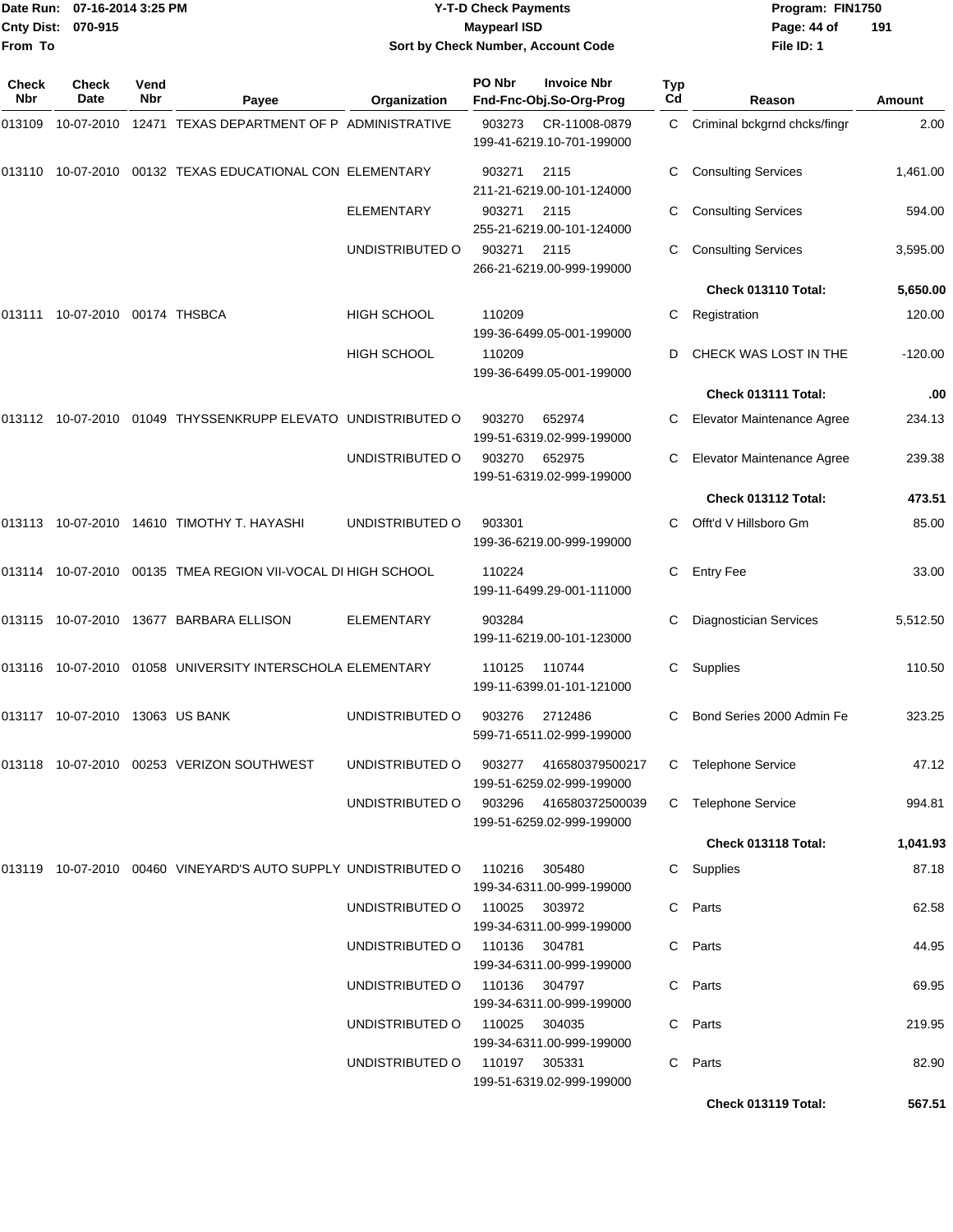#### Date Run: 07-16-2014 3:25 PM **Program:** FIN1750 **Cnty Dist:** 070-915 **Page: 45 of MaypearI ISD Page: 45 of Y-T-D Check Payments 070-915 Maypearl ISD Sort by Check Number, Account Code**

| Check<br>Nbr | <b>Check</b><br><b>Date</b>   | Vend<br><b>Nbr</b> | Payee                                                                    | Organization            | PO Nbr        | <b>Invoice Nbr</b><br>Fnd-Fnc-Obj.So-Org-Prog | Typ<br>Cd | Reason                            | Amount |
|--------------|-------------------------------|--------------------|--------------------------------------------------------------------------|-------------------------|---------------|-----------------------------------------------|-----------|-----------------------------------|--------|
| 013120       |                               |                    | 10-07-2010  01191  WORLD POINT ECC, INC.                                 | <b>ELEMENTARY</b>       | 110131        | 5137055<br>199-33-6399.00-101-199000          |           | C Supplies                        | 101.45 |
|              |                               |                    | 013121  10-14-2010  14596  ALEX AYERS                                    | UNDISTRIBUTED O         | 903321        | 199-36-6219.00-999-199000                     |           | Offt'd 8th Grade Gm               | 35.00  |
|              |                               |                    | 013122  10-14-2010  14594  ANN KIEFER                                    | MAYPEARL JUNIOR         | 110273        | 199-11-6411.05-041-111000                     | C         | Mileage to Region 10 Techn        | 40.28  |
|              |                               |                    | 013123 10-14-2010 00069 ATMOS ENERGY                                     | UNDISTRIBUTED O         | 903322        | 6205453<br>199-51-6259.00-999-199000          |           | Gas Service @ WPA Bldg            | 35.82  |
|              |                               |                    |                                                                          | UNDISTRIBUTED O         | 903322        | 145352<br>199-51-6259.00-999-199000           | C.        | Gas Service @ MS                  | 99.93  |
|              |                               |                    |                                                                          | UNDISTRIBUTED O         | 903322        | 925333<br>199-51-6259.00-999-199000           | C         | Gas Service @ HS                  | 219.20 |
|              |                               |                    |                                                                          |                         |               |                                               |           | Check 013123 Total:               | 354.95 |
|              |                               |                    | 013124    10-14-2010    00897    CATHY BATES                             | <b>HIGH SCHOOL</b>      | 110236        | 199-11-6411.04-001-111000                     | C         | Region 10 Wrkshop Mileage         | 40.44  |
|              |                               |                    | 013125  10-14-2010  14595  DARRELL ROBERTSON                             | UNDISTRIBUTED O         | 903323        | 199-36-6219.00-999-199000                     | C         | Offt'd JH 8th Grade Games         | 35.00  |
|              |                               |                    | 013126  10-14-2010  14609  DENZEL HOWARD                                 | UNDISTRIBUTED O         | 903324        | 199-36-6219.00-999-199000                     | C         | Offt'd 8th Grade Gam              | 35.00  |
|              |                               |                    | 013127  10-14-2010  14229  EMILY JETT                                    | <b>HIGH SCHOOL</b>      | 110238        | 199-31-6399.00-001-199000                     | С         | <b>College Day Supplies</b>       | 45.92  |
|              |                               |                    | 013128  10-14-2010  00376  FLINN SCIENTIFIC                              | <b>HIGH SCHOOL</b>      | 110146        | 1413959<br>199-11-6399.14-001-111000          | С         | <b>Science Supplies</b>           | 129.40 |
|              |                               |                    | 013129  10-14-2010  14588  HEALTH ED                                     | ELEMENTARY              | 110127        | 199-11-6499.00-101-111000                     |           | <b>Registration for Wrkshop</b>   | 676.00 |
|              |                               |                    | 013130 10-14-2010 01113 LAKEVIEW CAMP AND CON HIGH SCHOOL                |                         | 110237        | 5901<br>199-31-6339.00-001-199000             | С         | Testing in November               | 84.00  |
|              |                               |                    | 013131  10-14-2010  01376  LORRIE GONZALES                               | ELEMENTARY              | 110245        | 199-11-6411.03-101-111000                     | C         | <b>Reimbrsmnt for Techn Regio</b> | 48.28  |
|              |                               |                    | 013132  10-14-2010  13898  QUEST EDUCATION SYSTE ELEMENTARY              |                         | 110277        | 199-11-6499.00-101-111000                     |           | C 4th & 5th Grade Teachers        | 537.00 |
|              |                               |                    | 013133 10-14-2010 14340 SHANNON BACHMAN                                  | UNDISTRIBUTED O         | 903325        | 199-36-6219.00-999-199000                     | C.        | Security @ Homecoming G           | 100.00 |
|              | 013134 10-14-2010 00810 TASSP |                    |                                                                          | MAYPEARL JUNIOR         | 110271        | 199-23-6499.00-041-199000                     | C.        | Membership                        | 185.00 |
|              |                               |                    | 013135 10-21-2010 13880 A.M. SOLUTIONS INC.                              | UNDISTRIBUTED O         | 903334        | 4031<br>199-51-6249.00-999-199000             |           | C Repair to Steamer               | 135.00 |
|              |                               |                    |                                                                          | UNDISTRIBUTED O         | 903334 4050   | 199-51-6249.00-999-199000                     |           | Repair to Steamer                 | 135.00 |
|              |                               |                    |                                                                          |                         |               |                                               |           | Check 013135 Total:               | 270.00 |
|              |                               |                    | 013136  10-21-2010  12211  ADVANCE FOOD COMPANY INTERMEDIATE SCH  903335 |                         |               | 874317<br>240-35-6399.00-042-199000           |           | C Supplies                        | 100.36 |
|              |                               |                    |                                                                          | INTERMEDIATE SCH 903335 |               | 874118<br>240-35-6399.00-042-199000           |           | C Supplies                        | 102.72 |
|              |                               |                    |                                                                          | ELEMENTARY              |               | 903335 874317<br>240-35-6399.00-101-199000    |           | C Supplies                        | 100.36 |
|              |                               |                    |                                                                          | ELEMENTARY              | 903335 874118 | 240-35-6399.00-101-199000                     |           | C Supplies                        | 102.73 |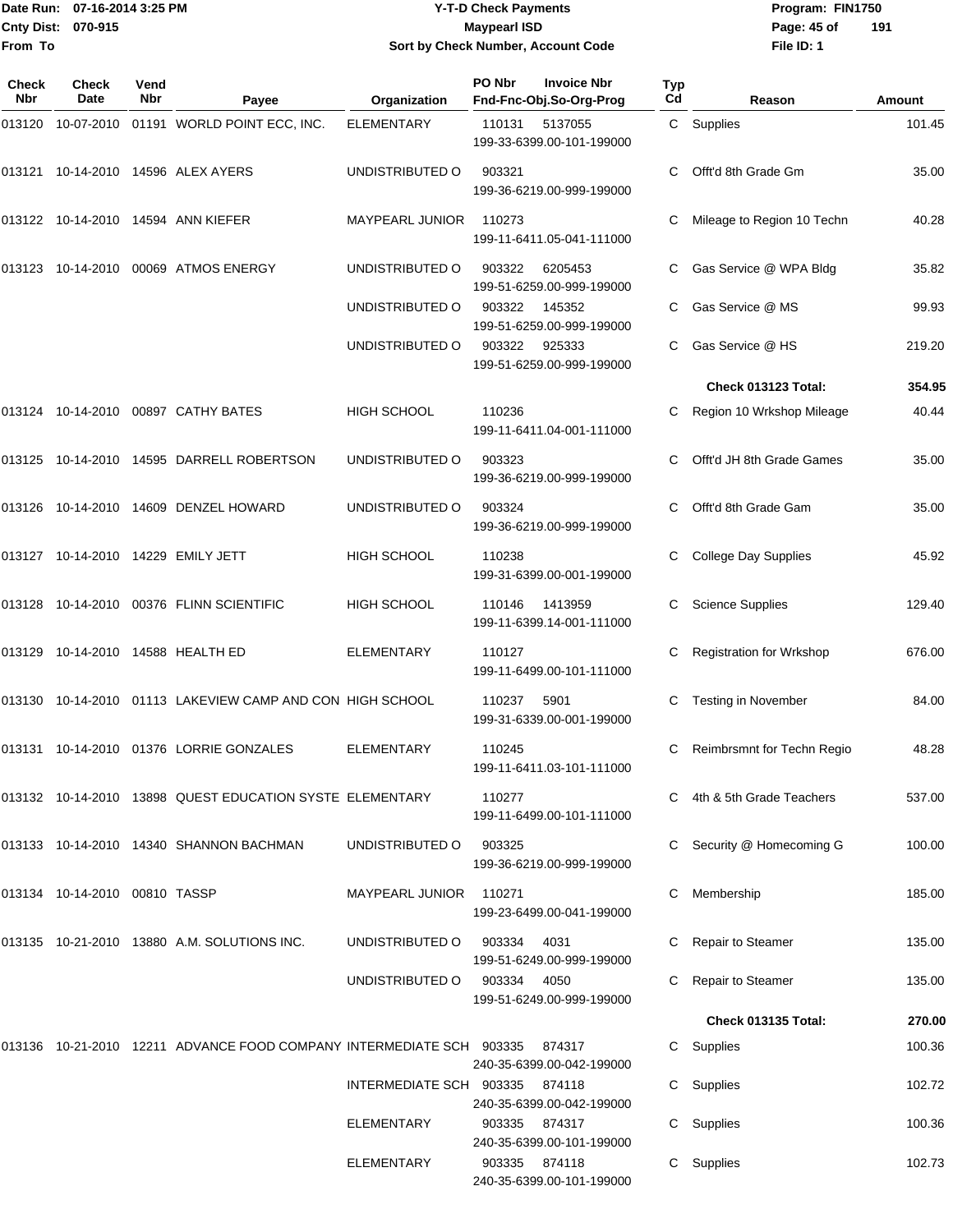|              | Date Run: 07-16-2014 3:25 PM |             |                                                            |                         | <b>Y-T-D Check Payments</b> | Program: FIN1750                              |           |                               |          |  |
|--------------|------------------------------|-------------|------------------------------------------------------------|-------------------------|-----------------------------|-----------------------------------------------|-----------|-------------------------------|----------|--|
| From To      | Cnty Dist: 070-915           |             |                                                            |                         | <b>Maypearl ISD</b>         | Sort by Check Number, Account Code            |           | Page: 46 of<br>File ID: 1     | 191      |  |
| Check<br>Nbr | <b>Check</b><br>Date         | Vend<br>Nbr | Payee                                                      | Organization            | PO Nbr                      | <b>Invoice Nbr</b><br>Fnd-Fnc-Obj.So-Org-Prog | Typ<br>Cd | Reason                        | Amount   |  |
|              |                              |             |                                                            | <b>HIGH SCHOOL</b>      | 903335                      | 874317<br>240-35-6399.01-001-199000           |           | C Supplies                    | 100.38   |  |
|              |                              |             |                                                            | <b>HIGH SCHOOL</b>      | 903335                      | 874118<br>240-35-6399.01-001-199000           | С         | Supplies                      | 102.75   |  |
|              |                              |             |                                                            |                         |                             |                                               |           | Check 013136 Total:           | 609.30   |  |
|              |                              |             | 013137  10-21-2010  00642  AIRGAS-SOUTHWEST                | UNDISTRIBUTED O         | 903336                      | 107341322<br>199-51-6319.02-999-199000        | C.        | <b>Fuel Tank Rentals</b>      | 27.20    |  |
|              |                              |             |                                                            | UNDISTRIBUTED O         | 903336                      | 107341323<br>199-51-6319.02-999-199000        | C.        | <b>Fuel Tank Rentals</b>      | 26.90    |  |
|              |                              |             |                                                            |                         |                             |                                               |           | Check 013137 Total:           | 54.10    |  |
|              |                              |             |                                                            | UNDISTRIBUTED O         | 903333                      | 824711164<br>199-52-6259.00-999-199000        | C.        | <b>Cell Phone For Buses</b>   | 318.71   |  |
|              |                              |             | 013139 10-21-2010 14225 BEN MORRIS                         | HIGH SCHOOL             | 110304                      | 199-11-6219.00-001-111000                     | C         | <b>Percussion Instruction</b> | 1,040.00 |  |
|              |                              |             | 013140  10-21-2010  00956  BORDENS, INC.                   | INTERMEDIATE SCH 903337 |                             | 78674<br>240-35-6399.00-042-199000            | C         | Supplies                      | 638.00   |  |
|              |                              |             |                                                            | INTERMEDIATE SCH 903337 |                             | 73154<br>240-35-6399.00-042-199000            | C         | Supplies                      | 130.50   |  |
|              |                              |             |                                                            | ELEMENTARY              | 903337                      | 78674<br>240-35-6399.00-101-199000            | C         | Supplies                      | 1,638.50 |  |
|              |                              |             |                                                            | <b>ELEMENTARY</b>       | 903337                      | 73154<br>240-35-6399.00-101-199000            | С         | Supplies                      | 652.50   |  |
|              |                              |             |                                                            | HIGH SCHOOL             | 903337                      | 78674<br>240-35-6399.01-001-199000            | C.        | Supplies                      | 899.00   |  |
|              |                              |             |                                                            | HIGH SCHOOL             | 903337                      | 73154<br>240-35-6399.01-001-199000            | C         | Supplies                      | 507.50   |  |
|              |                              |             |                                                            |                         |                             |                                               |           | Check 013140 Total:           | 4,466.00 |  |
|              |                              |             | 013141 10-21-2010 13576 CANNON FINANCIAL SERVI HIGH SCHOOL |                         | 903338                      | 10379098<br>199-11-6269.00-001-111000         | C.        | Copier Lease Agreement        | 590.00   |  |
|              |                              |             |                                                            | <b>MAYPEARL JUNIOR</b>  | 903338                      | 10379098<br>199-11-6269.00-041-111000         | C.        | Copier Lease Agreement        | 295.00   |  |
|              |                              |             |                                                            | <b>ELEMENTARY</b>       | 903338                      | 10379098<br>199-11-6269.00-101-111000         | C.        | Copier Lease Agreement        | 295.00   |  |
|              |                              |             |                                                            | ELEMENTARY              | 903338                      | 10379098<br>199-11-6269.00-101-199000         | C         | Copier Lease Agreement        | 295.00   |  |
|              |                              |             |                                                            | HIGH SCHOOL             | 903338                      | 10379098<br>199-11-6269.01-001-111000         | С         | Copier Lease Agreement        | 885.00   |  |
|              |                              |             |                                                            | <b>MAYPEARL JUNIOR</b>  | 903338                      | 10379098<br>199-11-6269.01-041-111000         | C         | Copier Lease Agreement        | 295.00   |  |
|              |                              |             |                                                            | DIR COST-ADMINIS        | 903338                      | 10379098<br>199-41-6249.00-720-199000         | С         | Copier Lease Agreement        | 295.00   |  |
|              |                              |             |                                                            |                         |                             |                                               |           | Check 013141 Total:           | 2,950.00 |  |
|              |                              |             | 013142 10-21-2010 00871 CARD SERVICE CENTER                | <b>ADMINISTRATIVE</b>   | 903339                      | 2444500M2DBJEN<br>199-41-6411.01-701-199000   | C.        | Meeting                       | 35.00    |  |
|              |                              |             |                                                            | <b>ADMINISTRATIVE</b>   | 903339                      | 2442733LV3FRDX<br>199-41-6411.01-701-199000   | C.        | Meeting                       | 51.16    |  |
|              |                              |             |                                                            | <b>ADMINISTRATIVE</b>   | 903339                      | 2442363M0D8XRJ<br>199-41-6411.01-701-199000   | C         | Meeting                       | 46.17    |  |
|              |                              |             |                                                            |                         |                             |                                               |           | Check 013142 Total:           | 132.33   |  |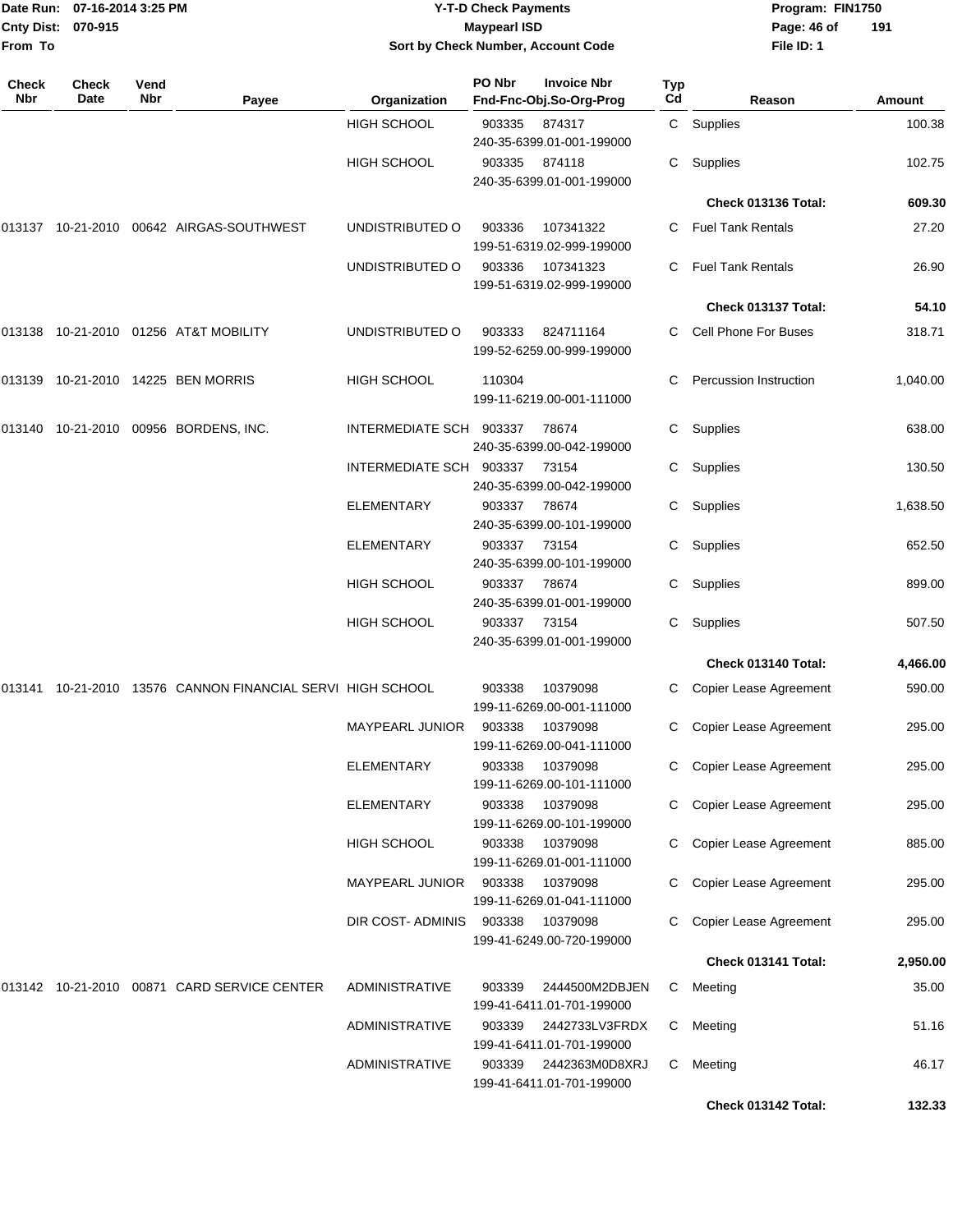#### Date Run: 07-16-2014 3:25 PM **Program:** FIN1750 **Cnty Dist:** 070-915 **Page: 47 of MaypearI ISD Page: 47 of Y-T-D Check Payments 070-915 Maypearl ISD Sort by Check Number, Account Code**

| <b>Check</b><br>Nbr | <b>Check</b><br>Date              | Vend<br><b>Nbr</b> | Payee                                                         | Organization             | PO Nbr         | <b>Invoice Nbr</b><br>Fnd-Fnc-Obj.So-Org-Prog | Typ<br>Cd | Reason                         | Amount    |
|---------------------|-----------------------------------|--------------------|---------------------------------------------------------------|--------------------------|----------------|-----------------------------------------------|-----------|--------------------------------|-----------|
|                     | 013143 10-21-2010                 |                    | 00871 CARD SERVICE CENTER                                     | <b>DIR COST- ADMINIS</b> | 903379         | 2441800LS7R1WZ<br>199-41-6411.01-720-199000   |           | C Meeting                      | 12.00     |
|                     |                                   |                    | 013144 10-21-2010 13831 CAREY'S SPORTING GOOD UNDISTRIBUTED O |                          | 110116         | 15154<br>199-36-6399.02-999-199000            |           | C 10 Mid Calf Adidas Shoes     | 465.00    |
|                     |                                   |                    | 013145 10-21-2010 01106 CAROLE UPCHURCH                       | UNDISTRIBUTED O          | 903340         | 199-51-6259.02-999-199000                     | C.        | <b>Cellular Service</b>        | 50.00     |
|                     | 013146 10-21-2010 14076 CDI       |                    |                                                               | MAYPEARL JUNIOR          | 110198         | 272339<br>199-11-6639.48-041-111000           |           | C Freight                      | 900.00    |
|                     |                                   |                    |                                                               | <b>MAYPEARL JUNIOR</b>   | 110188         | 272071<br>199-11-6639.48-041-111000           |           | C HP Compaq dc 7800            | 384.84    |
|                     |                                   |                    |                                                               | ELEMENTARY               | 110198         | 272339<br>199-11-6639.48-101-111000           |           | C Freight                      | 49.69     |
|                     |                                   |                    |                                                               | <b>ELEMENTARY</b>        | 110198         | 272339<br>199-11-6639.48-101-111000           |           | C Dell Optiplex GX520 SFF (2)  | 399.58    |
|                     |                                   |                    |                                                               | <b>ELEMENTARY</b>        | 110198         | 272339<br>199-11-6639.48-101-111000           |           | C HP 17" LCD Monitors (35)     | 4,199.65  |
|                     |                                   |                    |                                                               | <b>ELEMENTARY</b>        | 110198         | 272339<br>199-11-6639.48-101-111000           |           | C HCP 17" LCD Monitors (25)    | 2,999.75  |
|                     |                                   |                    |                                                               | <b>HIGH SCHOOL</b>       | 110198         | 272339<br>411-11-6399.00-001-111000           | C.        | Dell Optiplex GX520 SFF (8)    | 1,598.32  |
|                     |                                   |                    |                                                               | <b>HIGH SCHOOL</b>       | 110198         | 272339<br>411-11-6399.00-001-111000           |           | C Upgrade Charges (10)         | 329.50    |
|                     |                                   |                    |                                                               |                          |                |                                               |           | Check 013146 Total:            | 10,861.33 |
|                     | 013147 10-21-2010 00527 CDWG INC. |                    |                                                               | <b>HIGH SCHOOL</b>       |                | 110152 VDK3182<br>199-11-6639.48-001-111000   | C.        | leviton Block                  | 81.25     |
|                     |                                   |                    |                                                               | <b>HIGH SCHOOL</b>       |                | 110152 VCG1612<br>199-11-6639.48-001-111000   | C.        | HP Sata                        | 191.13    |
|                     |                                   |                    |                                                               | <b>HIGH SCHOOL</b>       |                | 110152 VCG1612<br>199-11-6639.48-001-111000   |           | C Netgear, Acers, MS, Black Bo | 948.36    |
|                     |                                   |                    |                                                               | <b>ELEMENTARY</b>        | 110252         | VFK4026<br>199-11-6639.48-101-111000          |           | C Avervision                   | 718.00    |
|                     |                                   |                    |                                                               | <b>ELEMENTARY</b>        |                | 110160 VFS1588<br>199-11-6639.48-101-111000   |           | C HP LJ P4014N 45 PPM (1)      | 428.22    |
|                     |                                   |                    |                                                               | ELEMENTARY               |                | 110160 VCW6100<br>199-11-6639.48-101-111000   |           | C Black Box 50Ft Runner UXG    | 123.68    |
|                     |                                   |                    |                                                               | UNDISTRIBUTED O          | 110257 VFH7945 | 199-11-6639.50-999-199000                     |           | C Upgrade Printers             | 3,915.00  |
|                     |                                   |                    |                                                               | UNDISTRIBUTED O          |                | 110206 VCT2270<br>199-11-6639.50-999-199000   |           | C Server & Hardware            | 8,989.36  |
|                     |                                   |                    |                                                               | ELEMENTARY               |                | 110252 VFK4026<br>199-12-6399.09-101-111000   |           | C Avervision                   | 2,750.00  |
|                     |                                   |                    |                                                               | ADMINISTRATIVE           |                | 110160 VBH3641<br>199-53-6399.00-701-199000   |           | C Viewsonic                    | 493.44    |
|                     |                                   |                    |                                                               |                          |                |                                               |           | Check 013147 Total:            | 18,638.44 |
|                     | 013148 10-21-2010 14580 CESD      |                    |                                                               | HIGH SCHOOL              | 110230 16783   | 199-11-6399.06-001-124000                     |           | C Dyslexia Conf & 504          | 720.00    |
|                     |                                   |                    | 013149 10-21-2010 14552 CHARICE WASHINGTON                    | UNDISTRIBUTED O          | 903341         | 199-36-6219.00-999-199000                     |           | C Offt'd JV/V Grandview VB G   | 12.30     |
|                     |                                   |                    |                                                               | UNDISTRIBUTED O          | 903341         | 199-36-6219.00-999-199000                     |           | C Offt'd JV/V Grandview VB G   | 92.30     |
|                     |                                   |                    |                                                               |                          |                |                                               |           | Check 013149 Total:            | 104.60    |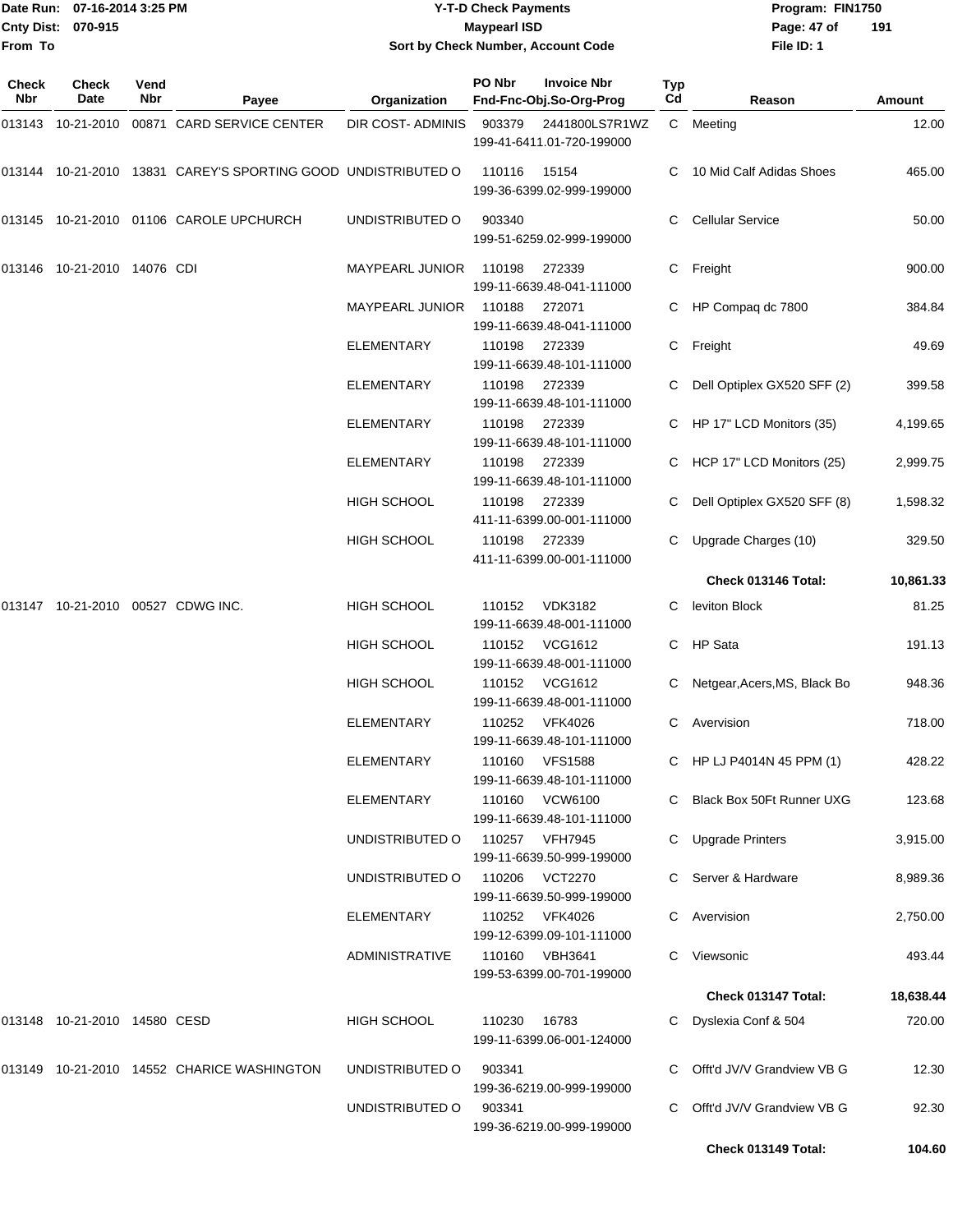| From To             | Date Run: 07-16-2014 3:25 PM<br>Cnty Dist: 070-915 |             |                                                                   | Sort by Check Number, Account Code          | <b>Y-T-D Check Payments</b><br><b>Maypearl ISD</b> | Program: FIN1750<br>Page: 48 of<br>File ID: 1                   | 191              |                                     |                 |
|---------------------|----------------------------------------------------|-------------|-------------------------------------------------------------------|---------------------------------------------|----------------------------------------------------|-----------------------------------------------------------------|------------------|-------------------------------------|-----------------|
| <b>Check</b><br>Nbr | <b>Check</b><br>Date                               | Vend<br>Nbr | Payee                                                             | Organization                                | PO Nbr                                             | <b>Invoice Nbr</b><br>Fnd-Fnc-Obj.So-Org-Prog                   | <b>Typ</b><br>Cd | Reason                              | Amount          |
| 013150              | 10-21-2010                                         |             | 00981 COMMERCIAL BUILDING MA UNDISTRIBUTED O                      |                                             | 903342                                             | DT6305<br>199-51-6290.00-999-199000                             | C.               | <b>Custodial Services - October</b> | 24,129.50       |
|                     |                                                    |             | 013151 10-21-2010 13566 CONNIE D. HAGEN, INC.                     | UNDISTRIBUTED O                             | 903343                                             | 60755T<br>199-34-6219.01-999-199000                             | C                | <b>Random Tests</b>                 | 57.22           |
|                     |                                                    |             |                                                                   | UNDISTRIBUTED O                             | 903343                                             | 60856<br>199-34-6219.01-999-199000                              | C                | <b>DATCS Tests</b>                  | 57.50           |
|                     |                                                    |             |                                                                   |                                             |                                                    |                                                                 |                  | Check 013151 Total:                 | 114.72          |
|                     |                                                    |             |                                                                   | HIGH SCHOOL                                 | 110294                                             | 199-11-6499.00-001-122000                                       | C                | Entry Fees for Teams                | 40.00           |
|                     |                                                    |             | 013153 10-21-2010 12890 DAILY DIFFERENCE MAKER HIGH SCHOOL        |                                             | 903344                                             | 199-11-6219.02-001-111000                                       | С                | <b>Consultant Services</b>          | 4,833.33        |
|                     |                                                    |             |                                                                   | UNDISTRIBUTED O                             | 903344                                             | 199-36-6219.01-999-199000                                       | С                | <b>Consultant Services</b>          | 1,333.33        |
|                     |                                                    |             |                                                                   |                                             |                                                    |                                                                 |                  | Check 013153 Total:                 | 6,166.66        |
|                     |                                                    |             | 013154 10-21-2010 14624 DAVID L. MCDANIEL, JR                     | UNDISTRIBUTED O                             | 903345                                             | 199-36-6219.00-999-199000                                       | C                | Offt'd JV Palmer FB Gm              | 69.28           |
|                     |                                                    |             |                                                                   | HIGH SCHOOL                                 | 110279                                             | 199-31-6411.01-001-199000                                       |                  | TCA Conference09/12-14              | 408.71          |
|                     |                                                    |             | 013156  10-21-2010  13639  EAST TEXAS COPY SYSTE  HIGH SCHOOL     |                                             | 903346                                             | 50480<br>199-11-6269.00-001-111000                              | C                | Copy Charges                        | 61.18           |
|                     |                                                    |             |                                                                   | HIGH SCHOOL                                 | 903346                                             | 50480<br>199-11-6269.00-001-111000                              | С                | Copy Charges                        | 48.44           |
|                     |                                                    |             |                                                                   | HIGH SCHOOL                                 | 903346                                             | 50480<br>199-11-6269.00-001-111000                              | С                | Copy Charges                        | 236.80          |
|                     |                                                    |             |                                                                   | HIGH SCHOOL                                 | 903346                                             | 50480<br>199-11-6269.00-001-111000                              | C                | Copy Charges                        | 398.86          |
|                     |                                                    |             |                                                                   | <b>MAYPEARL JUNIOR</b><br><b>ELEMENTARY</b> | 903346                                             | 50480<br>199-11-6269.00-041-111000                              | C                | Copy Charges<br>C Copy Charges      | 27.84<br>924.58 |
|                     |                                                    |             |                                                                   | <b>ELEMENTARY</b>                           | 903346 50480<br>903346                             | 199-11-6269.00-101-111000<br>50480                              | C.               | Copy Charges                        | 65.09           |
|                     |                                                    |             |                                                                   | HIGH SCHOOL                                 | 903346                                             | 199-11-6269.00-101-199000<br>50480                              |                  | C Ag Bldg Copy Charges              | 26.87           |
|                     |                                                    |             |                                                                   | <b>MAYPEARL JUNIOR</b>                      | 903346                                             | 199-11-6269.01-001-111000<br>50480                              | C                | Copy Charges                        | 265.51          |
|                     |                                                    |             |                                                                   | DIR COST-ADMINIS                            | 903346                                             | 199-11-6269.01-041-111000<br>50480                              | C                | Copy charges                        | 35.36           |
|                     |                                                    |             |                                                                   | DIR COST-ADMINIS 903346                     |                                                    | 199-41-6249.00-720-199000<br>50480<br>199-41-6249.00-720-199000 | C.               | Color Copy charges                  | 119.03          |
|                     |                                                    |             |                                                                   |                                             |                                                    |                                                                 |                  | Check 013156 Total:                 | 2,209.56        |
|                     |                                                    |             | 013157 10-21-2010 14526 EDUCATION CITY, INC                       | UNDISTRIBUTED O                             | 110207 31229                                       | 199-11-6399.45-999-199000                                       |                  | C Software License                  | 2,572.00        |
|                     |                                                    |             | 013158  10-21-2010  00099  EDUCATION SERVICE CENT UNDISTRIBUTED O |                                             | 110074 11997                                       | 199-13-6230.00-999-111000                                       |                  | Cooperative Membership              | 526.25          |
|                     |                                                    |             |                                                                   | HIGH SCHOOL                                 | 903383                                             | 12039<br>199-31-6239.00-001-199000                              |                  | CISSS Counselor Initiative &        | 2,000.00        |
|                     |                                                    |             |                                                                   | ADMINISTRATIVE                              | 903347 08300                                       | 199-41-6219.10-701-199000                                       | C.               | <b>Criminal Backgrounds</b>         | 45.90           |
|                     |                                                    |             |                                                                   |                                             |                                                    |                                                                 |                  | Check 013158 Total:                 | 2,572.15        |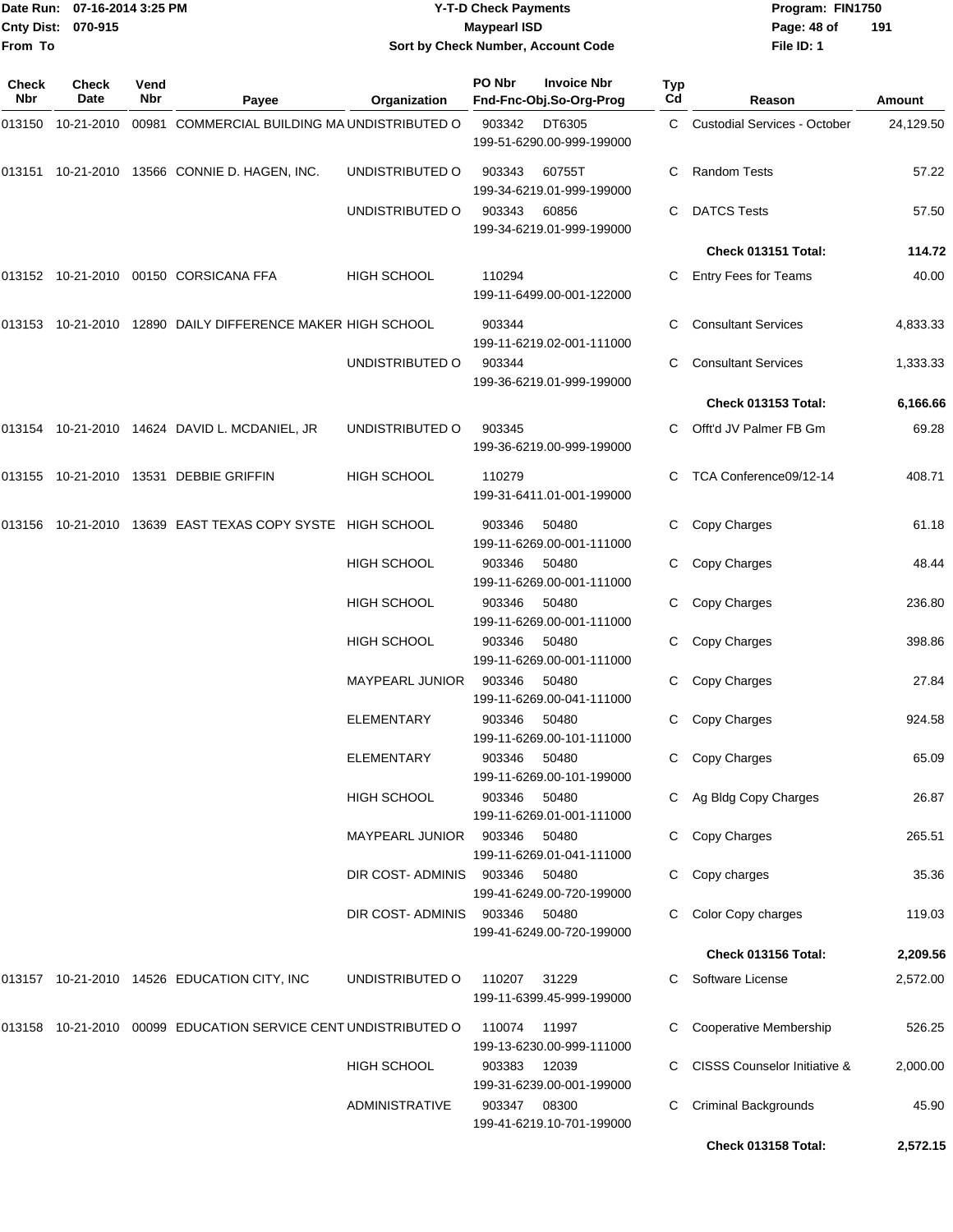| From To             | Date Run: 07-16-2014 3:25 PM<br>Cnty Dist: 070-915 |             |                                                                            | <b>Y-T-D Check Payments</b><br><b>Maypearl ISD</b><br>Sort by Check Number, Account Code |        |                                               |           | Program: FIN1750<br>Page: 49 of<br>File ID: 1 | 191           |
|---------------------|----------------------------------------------------|-------------|----------------------------------------------------------------------------|------------------------------------------------------------------------------------------|--------|-----------------------------------------------|-----------|-----------------------------------------------|---------------|
|                     |                                                    |             |                                                                            |                                                                                          |        |                                               |           |                                               |               |
| <b>Check</b><br>Nbr | Check<br><b>Date</b>                               | Vend<br>Nbr | Payee                                                                      | Organization                                                                             | PO Nbr | <b>Invoice Nbr</b><br>Fnd-Fnc-Obj.So-Org-Prog | Typ<br>Cd | Reason                                        | <b>Amount</b> |
|                     |                                                    |             |                                                                            | UNDISTRIBUTED O                                                                          | 903348 | 18032<br>199-34-6219.01-999-199000            |           | C DOT Tests                                   | 82.00         |
|                     |                                                    |             | 013160  10-21-2010  01586  ESTES ELECTRIC                                  | UNDISTRIBUTED O                                                                          | 903349 | 6852<br>199-51-6249.00-999-199000             |           | Repair to Flag Pole                           | 120.00        |
|                     |                                                    |             |                                                                            | UNDISTRIBUTED O                                                                          | 903349 | 6852<br>199-51-6319.02-999-199000             | C         | <b>Materials</b>                              | 26.11         |
|                     |                                                    |             |                                                                            |                                                                                          |        |                                               |           | Check 013160 Total:                           | 146.11        |
|                     |                                                    |             | 013161  10-21-2010  00040  FLATT STATIONERS, INC.                          | ELEMENTARY                                                                               | 110196 | 242203-00<br>199-11-6399.11-101-111000        | C.        | Supplies                                      | 278.64        |
|                     |                                                    |             |                                                                            | INTERMEDIATE SCH                                                                         | 903350 | 40247769<br>240-35-6399.00-042-199000         | С         | Supplies                                      | 103.30        |
|                     |                                                    |             |                                                                            | ELEMENTARY                                                                               | 903350 | 40247769<br>240-35-6399.00-101-199000         | C.        | Supplies                                      | 346.05        |
|                     |                                                    |             |                                                                            | HIGH SCHOOL                                                                              | 903350 | 40247769<br>240-35-6399.01-001-199000         | C.        | Supplies                                      | 455.83        |
|                     |                                                    |             |                                                                            |                                                                                          |        |                                               |           | Check 013162 Total:                           | 905.18        |
|                     |                                                    |             | 013163 10-21-2010 13020 G&K SERVICES                                       | UNDISTRIBUTED O                                                                          | 903351 | 1159783899-903<br>199-51-6319.02-999-199000   | C         | <b>Mat Services</b>                           | 217.06        |
|                     |                                                    |             | 013164    10-21-2010    01343    GINGERBREAD PRESS                         | <b>MAYPEARL JUNIOR</b>                                                                   | 110199 | 271609<br>199-11-6399.07-041-111000           | C.        | <b>Business Cards</b>                         | 127.97        |
|                     | 013165 10-21-2010 14150 HARRIS                     |             |                                                                            | <b>DISTRICT WIDE</b>                                                                     | 903352 | XT00048698<br>240-00-5749.00-000-100000       |           | C EZ School Pay Conv Fee Ch                   | 86.25         |
|                     | 013166 10-21-2010 00243 HILCO                      |             |                                                                            | UNDISTRIBUTED O                                                                          | 903353 | 4705171500<br>199-51-6259.04-999-199000       | С         | Electric Serv - Security Light                | 10.23         |
|                     |                                                    |             |                                                                            | UNDISTRIBUTED O                                                                          | 903353 | 4705273700<br>199-51-6259.04-999-199000       | C         | Electric Serv - Fuel Tanks                    | 27.33         |
|                     |                                                    |             |                                                                            | UNDISTRIBUTED O                                                                          | 903353 | 4706839800<br>199-51-6259.04-999-199000       | C.        | Electric Service - Marquee                    | 65.81         |
|                     |                                                    |             |                                                                            | UNDISTRIBUTED O                                                                          | 903353 | 4602266500<br>199-51-6259.04-999-199000       |           | C Electric Serv @ Athletic Facil              | 1,419.08      |
|                     |                                                    |             |                                                                            | UNDISTRIBUTED O                                                                          | 903353 | 4602563301<br>199-51-6259.04-999-199000       | C.        | Electric Serv @ HS                            | 4,064.12      |
|                     |                                                    |             |                                                                            | UNDISTRIBUTED O                                                                          | 903353 | 4706312901<br>199-51-6259.04-999-199000       |           | Electric Serv @ LSK Elem                      | 5,712.80      |
|                     |                                                    |             |                                                                            | UNDISTRIBUTED O                                                                          | 903353 | 4705335301<br>199-51-6259.04-999-199000       | C         | Electric Serv @ MS Bldg                       | 4,434.92      |
|                     |                                                    |             |                                                                            | UNDISTRIBUTED O                                                                          | 903353 | 4706783900<br>199-51-6259.78-999-122000       | C.        | Electric Service @ Ag Facilit                 | 545.64        |
|                     |                                                    |             |                                                                            |                                                                                          |        |                                               |           | Check 013166 Total:                           | 16,279.93     |
|                     |                                                    |             | 013167  10-21-2010  14586  JEAN'S RESTAURANT SUPP HIGH SCHOOL              |                                                                                          | 110105 | 2077578-0001-02<br>199-11-6399.10-001-122000  |           | C Home Economics Supplies                     | 133.92        |
|                     |                                                    |             | 013168  10-21-2010  12728  JENNIE-O TURKEY STORE  INTERMEDIATE SCH  903354 |                                                                                          |        | 1060497<br>240-35-6399.00-042-199000          |           | C Supplies                                    | 172.23        |
|                     |                                                    |             |                                                                            | INTERMEDIATE SCH 903354                                                                  |        | 1074452<br>240-35-6399.00-042-199000          |           | C Supplies                                    | 106.25        |
|                     |                                                    |             |                                                                            | <b>ELEMENTARY</b>                                                                        | 903354 | 1060497<br>240-35-6399.00-101-199000          |           | C Supplies                                    | 172.23        |
|                     |                                                    |             |                                                                            | <b>ELEMENTARY</b>                                                                        | 903354 | 1074452<br>240-35-6399.00-101-199000          |           | C Supplies                                    | 106.25        |
|                     |                                                    |             |                                                                            | HIGH SCHOOL                                                                              | 903354 | 1060497<br>240-35-6399.01-001-199000          |           | C Supplies                                    | 172.25        |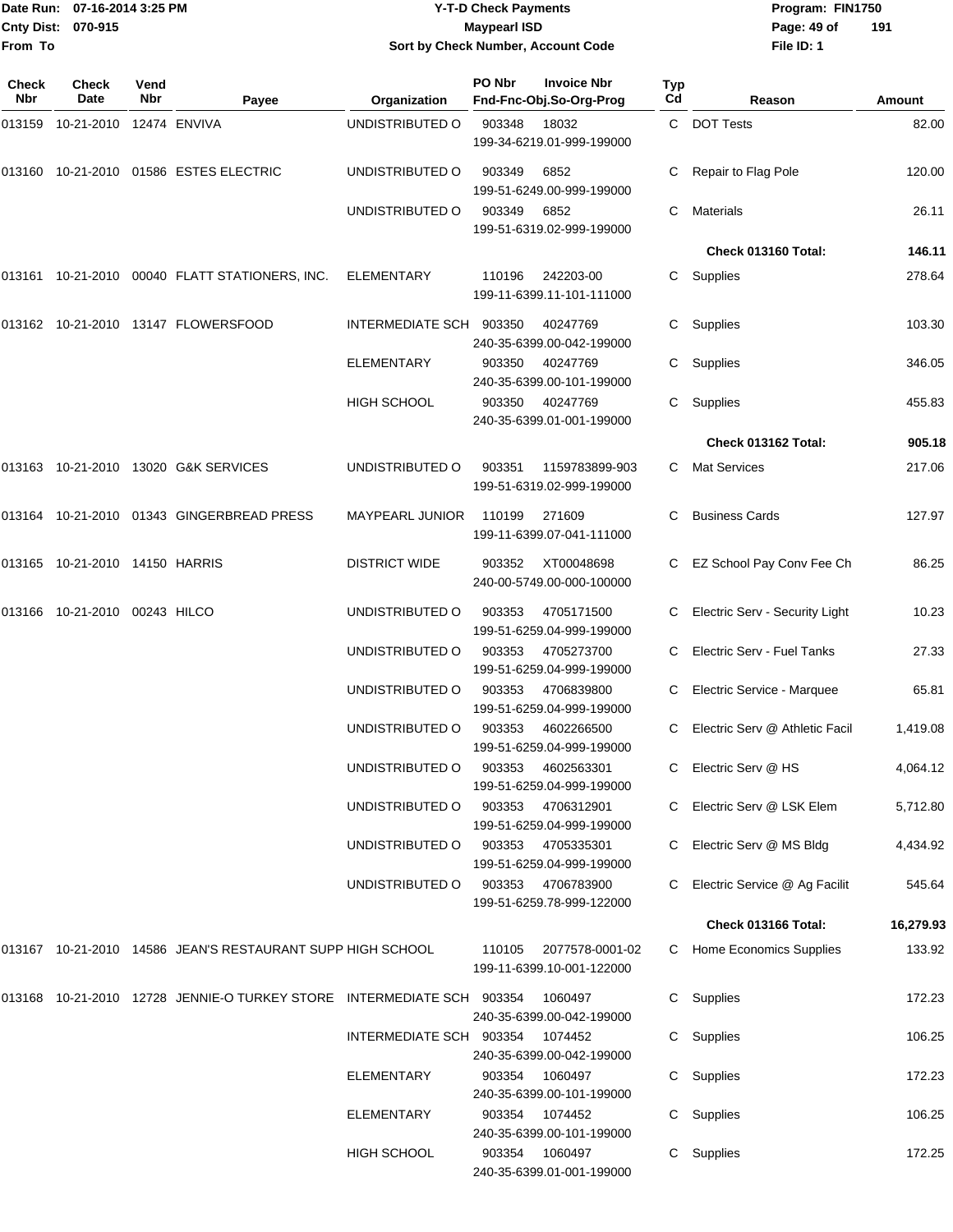|                    | Date Run: 07-16-2014 3:25 PM |
|--------------------|------------------------------|
| Cnty Dist: 070-915 |                              |
| From To            |                              |

### **Date Run: Program: FIN1750 07-16-2014 3:25 PM Y-T-D Check Payments Cnty Dist: Page: 50 of 070-915 Maypearl ISD Sort by Check Number, Account Code**

| Check<br>Nbr | <b>Check</b><br>Date | Vend<br><b>Nbr</b> | Payee                                                                      | Organization       | PO Nbr       | <b>Invoice Nbr</b><br>Fnd-Fnc-Obj.So-Org-Prog | <b>Typ</b><br>Cd | Reason                          | Amount    |
|--------------|----------------------|--------------------|----------------------------------------------------------------------------|--------------------|--------------|-----------------------------------------------|------------------|---------------------------------|-----------|
|              |                      |                    |                                                                            | <b>HIGH SCHOOL</b> | 903354       | 1074452<br>240-35-6399.01-001-199000          |                  | C Supplies                      | 106.27    |
|              |                      |                    |                                                                            |                    |              |                                               |                  | Check 013168 Total:             | 835.48    |
|              |                      |                    | 013169 10-21-2010 14361 JESSICA HARRELL                                    | <b>HIGH SCHOOL</b> | 110305       | 199-11-6219.00-001-111000                     | C.               | <b>Band Clinic</b>              | 750.00    |
|              |                      |                    | 013170 10-21-2010 14537 JOHN DEERE LANDSCAPES UNDISTRIBUTED O              |                    | 110215       | 56026618<br>199-51-6319.03-999-199000         | C.               | Fertilizer                      | 1,533.00  |
| 013171       |                      |                    | 10-21-2010 00608 KAPLAN EARLY LEARNING ELEMENTARY                          |                    | 110184       | 0002370863<br>199-11-6399.08-101-123000       | C.               | Supplies                        | 112.98    |
|              |                      |                    | 013172 10-21-2010 14396 KEY ENTERPRISES                                    | UNDISTRIBUTED O    | 903381       | 092110-Maypearl<br>199-51-6629.00-999-199MTN  | С                | Final Pymnt on Stadium          | 8,260.09  |
|              |                      |                    |                                                                            | UNDISTRIBUTED O    | 903381       | 18-Maypearl<br>199-51-6629.00-999-199MTN      | C.               | Final Draw on Concession        | 25,567.50 |
|              |                      |                    |                                                                            | UNDISTRIBUTED O    | 903381       | 85-Maypearl<br>199-51-6629.00-999-199MTN      |                  | Addt'l fenc/awn/skirting stadi  | 31,183.95 |
|              |                      |                    |                                                                            |                    |              |                                               |                  | Check 013172 Total:             | 65,011.54 |
| 013173       |                      |                    | 10-21-2010 00653 KONICA BUSINESS TECHN ELEMENTARY                          |                    | 903355       | 7473567<br>199-11-6269.00-101-111000          |                  | Lease Agreement                 | 362.78    |
|              |                      |                    |                                                                            | <b>HIGH SCHOOL</b> | 903355       | 7473567<br>199-11-6269.01-001-111000          |                  | Lease Agreement                 | 362.78    |
|              |                      |                    |                                                                            | MAYPEARL JUNIOR    | 903355       | 7473567<br>199-11-6269.01-041-111000          | С                | Lease Agreement                 | 362.78    |
|              |                      |                    |                                                                            | UNDISTRIBUTED O    | 903355       | 7473356<br>199-11-6269.02-999-111000          |                  | Lease Agreement                 | 129.97    |
|              |                      |                    |                                                                            | DIR COST-ADMINIS   | 903355       | 7473555<br>199-41-6249.00-720-199000          |                  | Lease Agreement                 | 252.00    |
|              |                      |                    |                                                                            | DIR COST-ADMINIS   | 903355       | 7473567<br>199-41-6249.00-720-199000          | C.               | Lease Agreement                 | 362.76    |
|              |                      |                    |                                                                            |                    |              |                                               |                  | Check 013173 Total:             | 1,833.07  |
| 013174       |                      |                    | 10-21-2010 13174 LAURIE BOTTELBERGHE                                       | <b>ELEMENTARY</b>  | 110309       | 199-12-6399.00-101-199000                     | С                | <b>Reimbrsmnt Books</b>         | 67.20     |
|              |                      |                    | 013175 10-21-2010 01143 LEARNING LINKS, INC.                               | HIGH SCHOOL        | 110249       | 00391522<br>199-11-6399.06-001-124000         |                  | C Supplies                      | 39.90     |
|              |                      |                    | 013176 10-21-2010 01212 LIFETRACK SERVICES, INC. HIGH SCHOOL               |                    | 110303       | 199-31-6399.03-001-199000                     |                  | C Surveys                       | 832.50    |
|              |                      |                    | 013177 10-21-2010 12131 LYNN DEHART                                        | UNDISTRIBUTED O    | 903356       | 199-51-6259.02-999-199000                     |                  | C Cellular Service - Superinten | 65.31     |
|              |                      |                    | 013178 10-21-2010 13157 MARTIN TOWING INC.                                 | UNDISTRIBUTED O    | 903357 15840 | 199-34-6219.00-999-199000                     |                  | C Tpwing Bus #21                | 250.00    |
|              |                      |                    | 013179 10-21-2010 00407 MUSIC IN MOTION                                    | ELEMENTARY         |              | 110229 00361017<br>199-11-6399.10-101-111000  |                  | C Supplies                      | 574.44    |
|              |                      |                    | 013180  10-21-2010  00297  NARDONE BROS. BAKING C INTERMEDIATE SCH  903358 |                    |              | 26579<br>240-35-6399.00-042-199000            |                  | C Supplies                      | 156.60    |
|              |                      |                    |                                                                            | ELEMENTARY         | 903358       | 26703<br>240-35-6399.00-101-199000            |                  | C Supplies                      | 62.80     |
|              |                      |                    |                                                                            | ELEMENTARY         | 903358       | 26579<br>240-35-6399.00-101-199000            |                  | C Supplies                      | 156.60    |
|              |                      |                    |                                                                            | HIGH SCHOOL        | 903358 26579 | 240-35-6399.01-001-199000                     |                  | C Supplies                      | 156.62    |
|              |                      |                    |                                                                            |                    |              |                                               |                  | Check 013180 Total:             | 532.62    |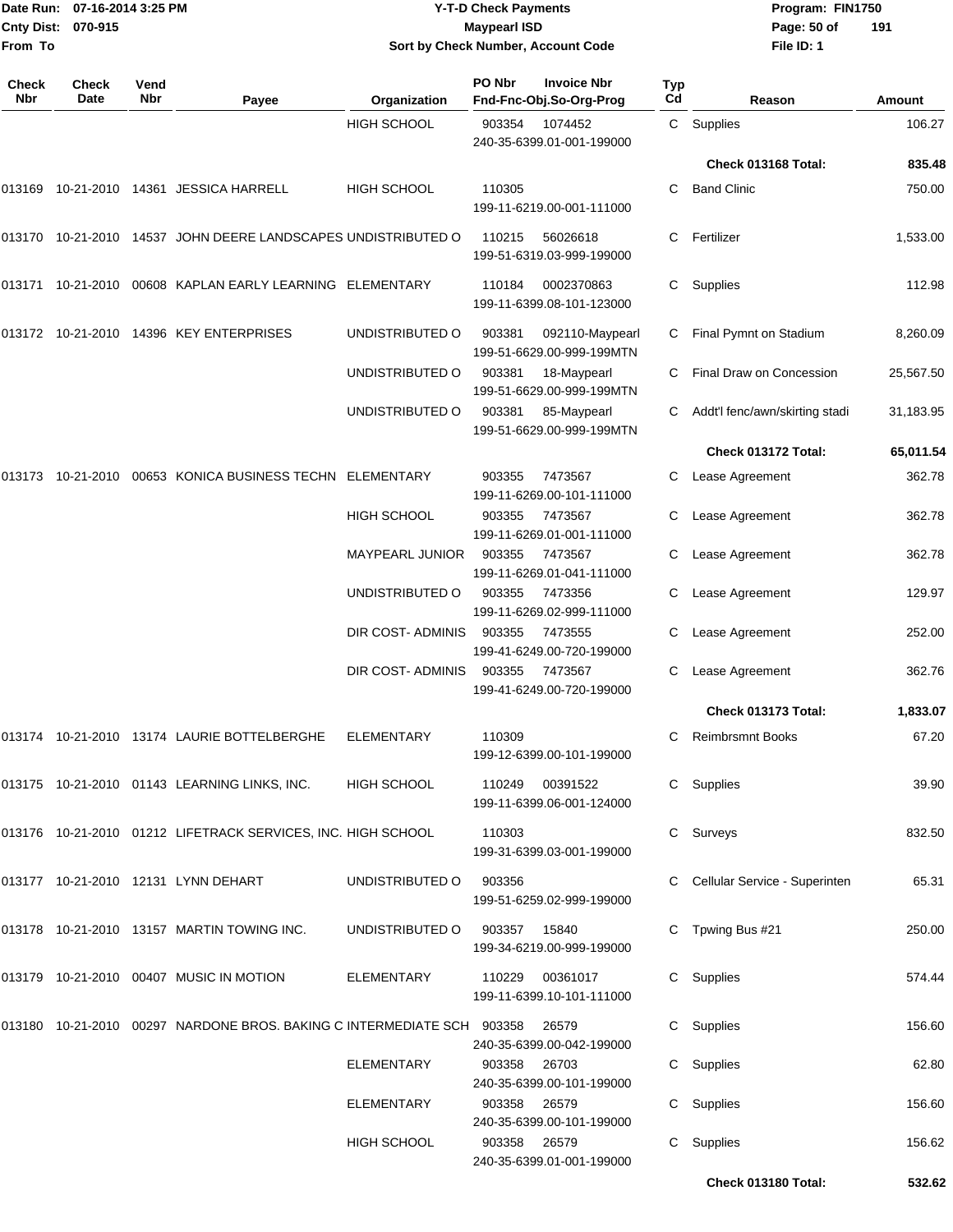|                    | Date Run: 07-16-2014 3:25 PM |
|--------------------|------------------------------|
| Cnty Dist: 070-915 |                              |
| From To            |                              |

### **Date Run: Program: FIN1750 07-16-2014 3:25 PM Y-T-D Check Payments Cnty Dist: Page: 51 of 070-915 Maypearl ISD Sort by Check Number, Account Code**

| Check<br>Nbr | Check<br>Date                 | Vend<br><b>Nbr</b> | Payee                                                                   | Organization          | PO Nbr | <b>Invoice Nbr</b><br>Fnd-Fnc-Obj.So-Org-Prog | Typ<br>Cd | Reason                          | Amount    |
|--------------|-------------------------------|--------------------|-------------------------------------------------------------------------|-----------------------|--------|-----------------------------------------------|-----------|---------------------------------|-----------|
| 013181       |                               |                    | 10-21-2010 14604 PEARSON CLINICAL ASSES HIGH SCHOOL                     |                       | 110204 | 72939927<br>199-11-6399.23-001-125000         |           | C Forms                         | 131.00    |
|              |                               |                    | 013182 10-21-2010 12349 PILGRIMS PRIDE CORP/PFS INTERMEDIATE SCH 903359 |                       |        | 912549724<br>240-35-6399.00-042-199000        | С         | Supplies                        | 143.08    |
|              |                               |                    |                                                                         | <b>ELEMENTARY</b>     | 903359 | 912549723<br>240-35-6399.00-101-199000        | С         | Supplies                        | 163.02    |
|              |                               |                    |                                                                         | HIGH SCHOOL           | 903359 | 912549722<br>240-35-6399.01-001-199000        | C.        | Supplies                        | 312.80    |
|              |                               |                    |                                                                         |                       |        |                                               |           | Check 013182 Total:             | 618.90    |
|              |                               |                    | 013183 10-21-2010 01032 QUICK WAY SIGNS                                 | UNDISTRIBUTED O       | 110280 | 33622<br>199-51-6319.02-999-199000            |           | C Signs                         | 447.40    |
| 013184       |                               |                    | 10-21-2010  14620  QUINLIN FORD ISD                                     | HIGH SCHOOL           | 110256 | 199-36-6499.01-001-199000                     | С         | girls basketball tournament     | 250.00    |
|              |                               |                    | 013185 10-21-2010 12836 R B SPORTING GOODS                              | UNDISTRIBUTED O       | 110100 | 0302719<br>199-36-6399.02-999-199000          | С         | Belts (50)                      | 72.65     |
|              |                               |                    |                                                                         | UNDISTRIBUTED O       | 110100 | 0302413<br>199-36-6399.02-999-199000          | С         | Helment w/Mask (10)             | 1,890.19  |
|              |                               |                    |                                                                         |                       |        |                                               |           | Check 013185 Total:             | 1,962.84  |
| 013186       |                               |                    | 10-21-2010  12984  ROGER GRANTHAM                                       | UNDISTRIBUTED O       | 903360 | 199-36-6219.00-999-199000                     | C.        | Offt'd JH VB Clifton Gms        | 82.80     |
|              |                               |                    |                                                                         | UNDISTRIBUTED O       | 903360 | 199-36-6219.00-999-199000                     | С         | Offt'd JV/V Grandview Gms       | 112.80    |
|              |                               |                    |                                                                         |                       |        |                                               |           | Check 013186 Total:             | 195.60    |
|              |                               |                    | 013187 10-21-2010 00843 SCHOLASTIC BOOK FAIRS ELEMENTARY                |                       | 903361 | W2733129BF<br>199-12-6399.00-101-199000       | C.        | <b>Book Fair</b>                | 5,517.30  |
|              |                               |                    | 013188 10-21-2010 12642 SCURRY-ROSSER ISD                               | <b>HIGH SCHOOL</b>    | 110255 | 199-36-6499.01-001-199000                     | С         | Basketball tournament 12/2,     | 200.00    |
| 013189       |                               |                    | 10-21-2010  14180  SHANNON FIORENZA                                     | <b>ELEMENTARY</b>     | 110267 | 199-11-6399.00-101-111000                     | С         | Supplies                        | 20.98     |
|              |                               |                    | 013190 10-21-2010 00007 TARLETON FFA CONTEST HIGH SCHOOL                |                       | 110293 | 199-11-6499.00-001-122000                     |           | C registration for LDE 11/08/10 | 80.00     |
|              | 013191 10-21-2010 00552 TASB  |                    |                                                                         | <b>ADMINISTRATIVE</b> | 903362 | 9687<br>199-41-6399.01-701-199000             |           | C Shipping on Discipline DVD    | 14.95     |
|              | 013192 10-21-2010 00477 TCEA  |                    |                                                                         | UNDISTRIBUTED O       | 110248 | 199-53-6499.01-999-199000                     |           | C TCEA Conference               | 495.00    |
|              | 013193 10-21-2010 00127 TEPSA |                    |                                                                         | <b>ELEMENTARY</b>     | 110250 | 199-23-6411.05-101-199000                     |           | <b>Membership Dues</b>          | 314.00    |
|              |                               |                    |                                                                         | <b>ELEMENTARY</b>     | 110251 | 199-23-6499.00-101-199000                     |           | <b>Membership Dues</b>          | 314.00    |
|              |                               |                    |                                                                         |                       |        |                                               |           | Check 013193 Total:             | 628.00    |
|              |                               |                    | 013194 10-21-2010 01295 TEXAS LIBRARY ASSOCIATI HIGH SCHOOL             |                       | 110284 | 199-12-6411.00-001-199000                     |           | C Membership Dues               | 125.00    |
|              |                               |                    | 013195 10-21-2010 14581 THE C.D. HARTNETT COMP INTERMEDIATE SCH 903363  |                       |        | 510289<br>240-35-6399.00-042-199000           |           | C Supplies                      | 2,138.83  |
|              |                               |                    |                                                                         | <b>ELEMENTARY</b>     | 903363 | 510305<br>240-35-6399.00-101-199000           |           | C Supplies                      | 3,246.70  |
|              |                               |                    |                                                                         | HIGH SCHOOL           | 903363 | 510271<br>240-35-6399.01-001-199000           |           | C Supplies                      | 5,729.38  |
|              |                               |                    |                                                                         |                       |        |                                               |           | Check 013195 Total:             | 11,114.91 |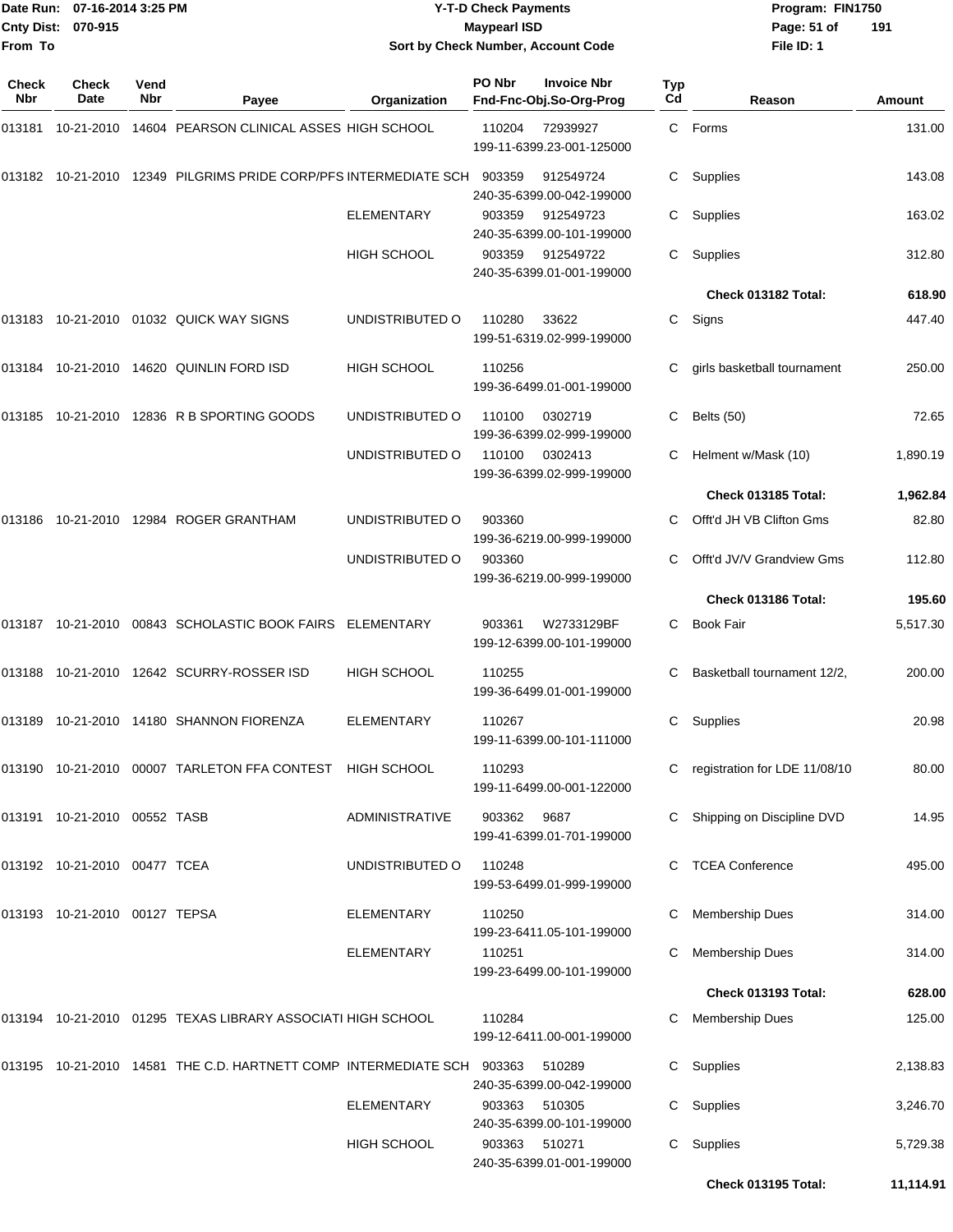|                    | Date Run: 07-16-2014 3:25 PM |
|--------------------|------------------------------|
| Cnty Dist: 070-915 |                              |
| <b>From To</b>     |                              |

## **Date Run: Program: FIN1750 07-16-2014 3:25 PM Y-T-D Check Payments Cnty Dist: Page: 52 of 070-915 Maypearl ISD Sort by Check Number, Account Code**

| Check<br><b>Nbr</b> | Check<br>Date          | Vend<br><b>Nbr</b> | Payee                                                                       | Organization            | PO Nbr | <b>Invoice Nbr</b><br>Fnd-Fnc-Obj.So-Org-Prog | Typ<br>Cd | Reason                         | Amount   |
|---------------------|------------------------|--------------------|-----------------------------------------------------------------------------|-------------------------|--------|-----------------------------------------------|-----------|--------------------------------|----------|
| 013196              | 10-21-2010             |                    | 13497 THE LINCOLN NAT. LIFE INS UNDISTRIBUTED O                             |                         | 903382 | 595575<br>199-41-6429.01-999-199000           | C         | Life Insur Premiums            | 467.85   |
|                     |                        |                    | 013197 10-21-2010 14199 THOMAS BUFORD                                       | UNDISTRIBUTED O         | 903364 | 199-36-6219.00-999-199000                     | C.        | Offt'd JV Palmer FB Gm         | 50.00    |
| 013198              |                        |                    | 10-21-2010 14268 THOMAS JAMES MCLEMOR UNDISTRIBUTED O                       |                         | 903365 | 199-36-6219.00-999-199000                     |           | Offt'd JV Palmer FB Gm         | 50.00    |
| 013199              |                        |                    | 10-21-2010 00134 TXU ENERGY                                                 | UNDISTRIBUTED O         | 903366 | 054125558687<br>199-51-6259.04-999-199000     | C         | Electric Service @ Sec Light   | 343.10   |
| 013200              |                        |                    | 10-21-2010 00781 TYSON FOOD, INC                                            | INTERMEDIATE SCH        | 903367 | 07604785<br>240-35-6399.00-042-199000         | C         | Supplies                       | 136.21   |
|                     |                        |                    |                                                                             | <b>ELEMENTARY</b>       | 903367 | 07604785<br>240-35-6399.00-101-199000         |           | Supplies                       | 136.21   |
|                     |                        |                    |                                                                             | <b>HIGH SCHOOL</b>      | 903367 | 07604785<br>240-35-6399.01-001-199000         | С         | Supplies                       | 136.22   |
|                     |                        |                    |                                                                             |                         |        |                                               |           | Check 013200 Total:            | 408.64   |
| 013201              | 10-21-2010             |                    | 00144 WAXAHACHIE DAILY LIGHT UNDISTRIBUTED O                                |                         | 903380 | e101270<br>199-41-6219.02-999-199000          | C         | State Financial Acc Rating A   | 105.70   |
|                     |                        |                    |                                                                             | UNDISTRIBUTED O         | 903368 | e101270<br>199-41-6219.02-999-199000          |           | Agricultural Animal Facility A | 138.92   |
|                     |                        |                    |                                                                             |                         |        |                                               |           | Check 013201 Total:            | 244.62   |
|                     |                        |                    | 013202  10-21-2010  01145  WELDERS WAREHOUSE CO UNDISTRIBUTED O             |                         | 903369 | 12487<br>199-51-6319.02-999-199000            | C.        | <b>Tank Rentals</b>            | 52.00    |
| 013203              |                        |                    | 10-21-2010  12242  WEST END GRILL                                           | <b>HIGH SCHOOL</b>      | 110310 | 199-36-6499.05-001-199000                     | C         | <b>District CC Meals</b>       | 240.00   |
| 013204              | 10-28-2010 14630 AAFCS |                    |                                                                             | HIGH SCHOOL             | 110321 | 57230-2SOANG<br>199-11-6411.03-001-122000     | C         | <b>Webinar Fee</b>             | 35.00    |
| 013205              | 10-28-2010 14256 ATSSB |                    |                                                                             | <b>HIGH SCHOOL</b>      | 110313 | 199-11-6499.01-001-111000                     | C         | MS & HS District Entry Fee     | 660.00   |
|                     |                        |                    | 013206 10-28-2010 01197 AUSTIN MARRIOTT                                     | DIR COST-ADMINIS        | 110264 | 199-41-6411.01-720-199000                     | C.        | <b>HR Academy</b>              | 90.95    |
|                     |                        |                    | 013207 10-28-2010 14634 BILL GIBBINS                                        | UNDISTRIBUTED O         | 903411 | 199-36-6219.00-999-199000                     | C.        | Score Board Keeper             | 25.00    |
|                     |                        |                    | 013208 10-28-2010 14221 BRIAN CUPP                                          | HIGH SCHOOL             | 110311 | 199-11-6411.29-001-111B00                     | C         | <b>TMEA Registration</b>       | 100.00   |
| 013209              |                        |                    | 10-28-2010 00015 C AND C REFRIGERATION                                      | UNDISTRIBUTED O         | 903389 | 16817<br>199-51-6249.01-999-199000            |           | Repair to Intermed Unit        | 234.00   |
|                     |                        |                    |                                                                             | UNDISTRIBUTED O         | 903389 | 16911<br>199-51-6249.01-999-199000            |           | Repair to Intermed Unit        | 187.50   |
|                     |                        |                    |                                                                             | UNDISTRIBUTED O         | 903389 | 16911<br>199-51-6399.05-999-199000            |           | <b>Trane Compressor/Parts</b>  | 1,209.34 |
|                     |                        |                    |                                                                             | UNDISTRIBUTED O         | 903389 | 16817<br>199-51-6399.05-999-199000            |           | <b>Trane Compressor/Parts</b>  | 1,196.63 |
|                     |                        |                    |                                                                             |                         |        |                                               |           | Check 013209 Total:            | 2,827.47 |
|                     |                        |                    | 013210  10-28-2010  13765  CARGILL KITCHEN SOLUTIO INTERMEDIATE SCH  903409 |                         |        | 297699<br>240-35-6399.00-042-199000           | C         | Supplies                       | 105.03   |
|                     |                        |                    |                                                                             | INTERMEDIATE SCH 903409 |        | 20998926099<br>240-35-6399.00-042-199000      | C         | Supplies                       | 105.03   |
|                     |                        |                    |                                                                             | ELEMENTARY              | 903409 | 297699<br>240-35-6399.00-101-199000           | C         | Supplies                       | 105.03   |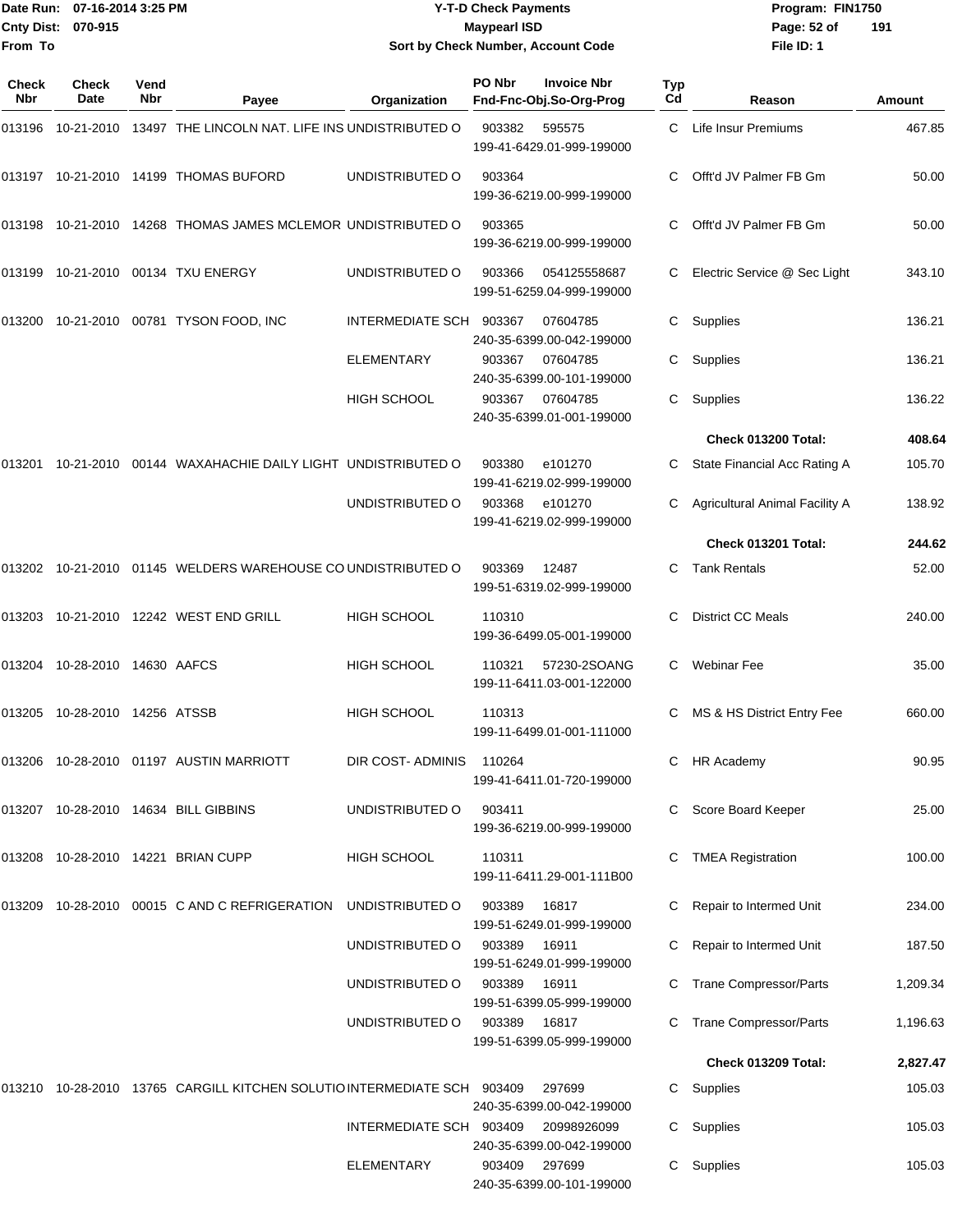| Date Run: 07-16-2014 3:25 PM |                    |      | <b>Y-T-D Check Payments</b> |              |                     |                                    |     | Program: FIN1750 |             |    |
|------------------------------|--------------------|------|-----------------------------|--------------|---------------------|------------------------------------|-----|------------------|-------------|----|
|                              | Cnty Dist: 070-915 |      |                             |              | <b>Maypearl ISD</b> |                                    |     |                  | Page: 53 of | 19 |
| From To                      |                    |      |                             |              |                     | Sort by Check Number, Account Code |     |                  | File ID: 1  |    |
| Check                        | Check              | Vend |                             |              | PO Nbr              | <b>Invoice Nbr</b>                 | Typ |                  |             |    |
| Nbr                          | Date               | Nbr  | <b>Pavee</b>                | Organization |                     | Fnd-Fnc-Obj.So-Org-Prog            | Cd  |                  | Reason      |    |
|                              |                    |      |                             | ELEMENTARY   | 903409              | 20998926099                        | C.  | Supplies         |             |    |
|                              |                    |      |                             |              |                     | 240 25 6200 00 101 100000          |     |                  |             |    |

| Program: FIN1750 |     |
|------------------|-----|
| Page: 53 of      | 191 |
| File ID: 1       |     |

| <b>Check</b><br>Nbr | <b>Check</b><br><b>Date</b> | Vend<br><b>Nbr</b> | Payee                                                                   | Organization           | PO Nbr         | <b>Invoice Nbr</b><br>Fnd-Fnc-Obj.So-Org-Prog | <b>Typ</b><br>Cd | Reason                          | Amount   |
|---------------------|-----------------------------|--------------------|-------------------------------------------------------------------------|------------------------|----------------|-----------------------------------------------|------------------|---------------------------------|----------|
|                     |                             |                    |                                                                         | <b>ELEMENTARY</b>      | 903409         | 20998926099<br>240-35-6399.00-101-199000      |                  | C Supplies                      | 105.03   |
|                     |                             |                    |                                                                         | <b>HIGH SCHOOL</b>     | 903409         | 297699<br>240-35-6399.01-001-199000           | C.               | Supplies                        | 105.05   |
|                     |                             |                    |                                                                         | <b>HIGH SCHOOL</b>     | 903409         | 20998926099<br>240-35-6399.01-001-199000      | C.               | Supplies                        | 105.05   |
|                     |                             |                    |                                                                         |                        |                |                                               |                  | Check 013210 Total:             | 630.22   |
| 013211              |                             |                    | 10-28-2010 00527 CDWG INC.                                              | HIGH SCHOOL            | 110114         | vcp8125<br>199-11-6639.48-001-111000          | C.               | Startech Gender Changer         | 17.85    |
|                     |                             |                    |                                                                         | HIGH SCHOOL            | 110114         | TZJ5083<br>199-11-6639.48-001-111000          | C                | hardware                        | 214.15   |
|                     |                             |                    |                                                                         | <b>MAYPEARL JUNIOR</b> | 110114         | TZJ5083<br>199-11-6639.48-041-111000          | C                | hardware                        | 36.53    |
|                     |                             |                    |                                                                         | <b>MAYPEARL JUNIOR</b> | 110114         | <b>VCG1197</b><br>199-11-6639.48-041-111000   |                  | Bat Biz NB Batt for Dell        | 237.45   |
|                     |                             |                    |                                                                         | <b>ELEMENTARY</b>      | 110114         | <b>VCG1197</b><br>199-11-6639.48-101-111000   |                  | C HP LJ $(2)$                   | 723.38   |
|                     |                             |                    |                                                                         |                        |                |                                               |                  | Check 013211 Total:             | 1,229.36 |
|                     |                             |                    | 013212 10-28-2010 14591 CHAD ROUNSAVALL                                 | UNDISTRIBUTED O        | 903388         | 199-36-6219.00-999-199000                     |                  | Offt JH/JV Dallas Life Gms      | 120.00   |
| 013213              |                             |                    | 10-28-2010 00758 DALLAS MORNING NEWS                                    | <b>MAYPEARL JUNIOR</b> | 903392         | 18702161<br>199-12-6329.00-041-111000         | С                | Subscription                    | 42.00    |
| 013214              |                             |                    | 10-28-2010  14628  DARNELL MCCOY                                        | UNDISTRIBUTED O        | 903390         | 199-36-6219.00-999-199000                     | C.               | Offt'd JH FB Gms                | 96.35    |
|                     |                             |                    |                                                                         | UNDISTRIBUTED O        | 903390         | 199-36-6219.00-999-199000                     |                  | Offt'd JH/JV Dallas Life FB G   | 136.35   |
|                     |                             |                    |                                                                         |                        |                |                                               |                  | Check 013214 Total:             | 232.70   |
|                     |                             |                    | 013215 10-28-2010 00242 DEMCO, INC.                                     | <b>HIGH SCHOOL</b>     | 110233         | 4001374<br>199-11-6399.38-001-111000          | C                | Supplies                        | 72.00    |
| 013216              | 10-28-2010                  |                    | 14609 DENZEL HOWARD                                                     | UNDISTRIBUTED O        | 903391         | 199-36-6219.00-999-199000                     | С                | Offt'd JH/JV FB Dallas Life G   | 130.35   |
|                     |                             |                    | 013217 10-28-2010 14623 EMBASSY SUITES DALLAS- DIR COST- ADMINIS 110263 |                        |                | 199-41-6411.01-720-199000                     |                  | C Business Managers Academ      | 127.33   |
|                     |                             |                    | 013218 10-28-2010 14428 EMBASSY SUITES SAN MAR DIR COST-ADMINIS 110182  |                        |                | 199-41-6411.01-720-199000                     |                  | C Hotel for Purchasing Acade    | 104.94   |
|                     |                             |                    | 013219 10-28-2010 13039 FREDRICK TAYLOR                                 | UNDISTRIBUTED O        | 903393         | 199-36-6219.00-999-199000                     |                  | C Offt'd JH/JV Dallas Life FB G | 120.00   |
|                     |                             |                    | 013220 10-28-2010 00612 HOME DEPOT/GECF                                 | UNDISTRIBUTED O        | 110195         | 9026713<br>199-51-6319.02-999-199000          |                  | C Supplies                      | 44.00    |
|                     |                             |                    |                                                                         | UNDISTRIBUTED O        | 110288         | 5400400<br>199-51-6319.02-999-199000          |                  | C Supplies                      | 26.33    |
|                     |                             |                    |                                                                         | UNDISTRIBUTED O        | 110186         | 5013664<br>199-51-6319.02-999-199000          |                  | C Supplies                      | 68.64    |
|                     |                             |                    |                                                                         | UNDISTRIBUTED O        | 110246 2010320 | 199-51-6319.02-999-199000                     |                  | C Supplies                      | 49.67    |
|                     |                             |                    |                                                                         | UNDISTRIBUTED O        | 110221         | 199-51-6319.02-999-199000                     |                  | C Supplies                      | 316.68   |
|                     |                             |                    |                                                                         | UNDISTRIBUTED O        | 110208         | 199-51-6319.02-999-199000                     |                  | C Supplies                      | 407.92   |
|                     |                             |                    |                                                                         |                        |                |                                               |                  | Check 013220 Total:             | 913.24   |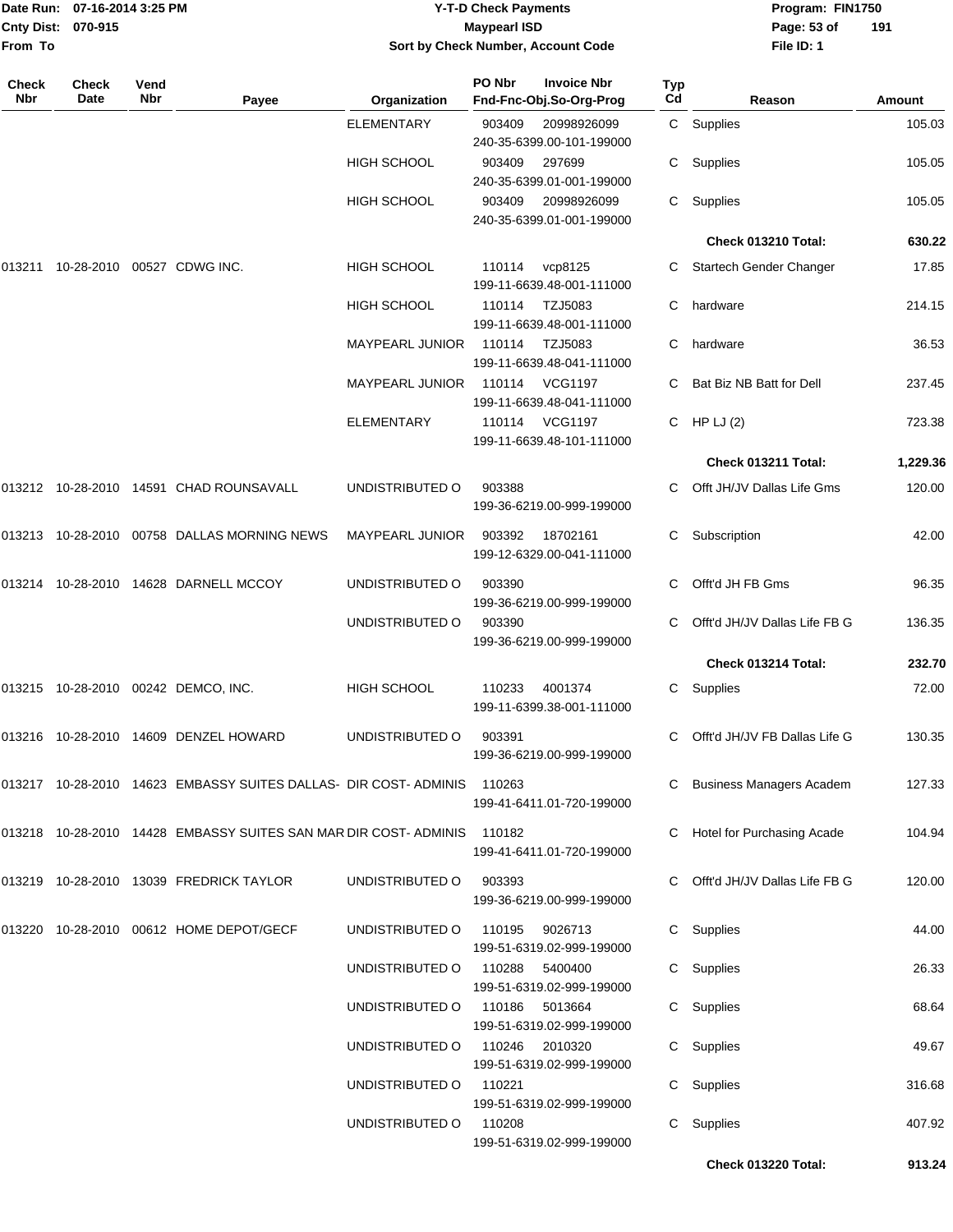#### Date Run: 07-16-2014 3:25 PM **Program:** FIN1750 **Cnty Dist:** 070-915 **Page: 54 of MaypearI ISD Page: 54 of Y-T-D Check Payments 070-915 Maypearl ISD Sort by Check Number, Account Code**

| Check<br>Nbr | <b>Check</b><br>Date    | Vend<br>Nbr | Payee                                                    | Organization           | PO Nbr | <b>Invoice Nbr</b><br>Fnd-Fnc-Obj.So-Org-Prog          | Typ<br>Cd | Reason                      | Amount |
|--------------|-------------------------|-------------|----------------------------------------------------------|------------------------|--------|--------------------------------------------------------|-----------|-----------------------------|--------|
| 013221       | 10-28-2010              |             | 00538 HYATT REGENCY HOUSTO HIGH SCHOOL                   |                        | 110149 |                                                        | C         | Lodging for CAST/STAT       | 110.00 |
|              |                         |             |                                                          | <b>HIGH SCHOOL</b>     | 110149 | 199-11-6411.04-001-111000<br>199-11-6411.04-001-122000 | C.        | Lodging for CAST/STAT       | 160.00 |
|              |                         |             |                                                          |                        |        |                                                        |           | Check 013221 Total:         | 270.00 |
|              |                         |             | 013222    10-28-2010    14463    JASON WALLEN            | UNDISTRIBUTED O        | 903394 | 199-36-6219.00-999-199000                              | C.        | Videod 3 FB Gms             | 150.00 |
| 013223       |                         |             | 10-28-2010  13940  JOHN E. MARTINEZ                      | UNDISTRIBUTED O        | 903395 | 199-36-6219.00-999-199000                              | C         | Announcer @ V FB Gm         | 25.00  |
|              |                         |             | 013224    10-28-2010    13777    KAREN JAMES             | HIGH SCHOOL            | 110345 | 199-11-6411.04-001-122000                              | С         | <b>TCEA Registrations</b>   | 500.00 |
| 013225       |                         |             | 10-28-2010  13816  KEDRICK D. BIBLES                     | UNDISTRIBUTED O        | 903396 | 199-36-6219.00-999-199000                              | C.        | Offt'd JH FB Gms            | 95.93  |
| 013226       |                         |             | 10-28-2010  14122  LAURI ANN EMERTON                     | <b>MAYPEARL JUNIOR</b> | 110325 | 199-11-6411.05-041-111000                              |           | Spec Ed Wrkshop Reimbrsm    | 75.16  |
| 013227       |                         |             | 10-28-2010 01050 LYNNE PIPES                             | MAYPEARL JUNIOR        | 110329 | 199-11-6399.03-041-111000                              |           | AAA batteries for Math      | 19.94  |
| 013228       |                         |             | 10-28-2010 12087 OAK CLIFF OFFICE SUPPLY ADMINISTRATIVE  |                        | 110175 | 280959-0<br>199-53-6399.00-701-199000                  | C.        | Supplies                    | 213.01 |
| 013229       |                         |             | 10-28-2010 12329 PEARSON ASSESSMENTS HIGH SCHOOL         |                        | 110241 | 72945939<br>199-31-6399.00-001-199000                  | C.        | Supplies                    | 155.00 |
| 013230       |                         |             | 10-28-2010 00114 PEASTER ATHLETIC BOOST HIGH SCHOOL      |                        | 110327 | 199-36-6499.05-001-199000                              | C         | Boys Basketball Tourn       | 185.00 |
|              |                         |             | 013231  10-28-2010  00854  PITNEY BOWES INC              | DIR COST-ADMINIS       | 903397 | 1978139OT10<br>199-41-6269.00-720-199000               | C.        | Postage                     | 176.00 |
|              |                         |             | 013232  10-28-2010  00401  POSITIVE PROMOTIONS           | <b>MAYPEARL JUNIOR</b> | 110193 | 03925172<br>199-31-6399.00-041-199000                  | C.        | Supplies                    | 37.85  |
| 013233       | 10-28-2010 00824 PRO-ED |             |                                                          | <b>HIGH SCHOOL</b>     | 110213 | 1958671<br>199-11-6399.23-001-125000                   | C         | <b>Record Books</b>         | 106.70 |
|              |                         |             | 013234 10-28-2010 14294 PSYCHOLOGICAL ASSESS HIGH SCHOOL |                        |        | 110212 441638-1<br>199-11-6399.23-001-125000           | C.        | Forms                       | 53.00  |
|              |                         |             | 013235 10-28-2010 12836 R B SPORTING GOODS               | UNDISTRIBUTED O        | 110034 | 0303510<br>199-36-6399.05-999-199000                   | C         | Paint                       | 289.75 |
|              |                         |             | 013236 10-28-2010 00829 REGION 12 ESC                    | <b>MAYPEARL JUNIOR</b> | 110261 | 031704<br>199-11-6399.23-041-125000                    |           | <b>Session Registration</b> | 40.00  |
|              |                         |             | 013237    10-28-2010    14499    RESPONSIVE LEARNING     | UNDISTRIBUTED O        | 903420 | 772<br>199-13-6299.01-999-199000                       |           | <b>Staff Developmnt</b>     | 155.00 |
|              |                         |             | 013238 10-28-2010 00252 SCHOOL SPECIALTY                 | ELEMENTARY             | 110223 | 308100779346<br>199-11-6399.39-101-111000              | C         | Supplies                    | 437.40 |
|              |                         |             | 013239 10-28-2010 12642 SCURRY-ROSSER ISD                | <b>HIGH SCHOOL</b>     | 110326 | 199-36-6499.05-001-199000                              |           | Boys Basketball Tourn       | 200.00 |
|              |                         |             | 013240 10-28-2010 14340 SHANNON BACHMAN                  | UNDISTRIBUTED O        | 903419 | 199-52-6259.01-999-199000                              |           | Security @ V FB Gm          | 100.00 |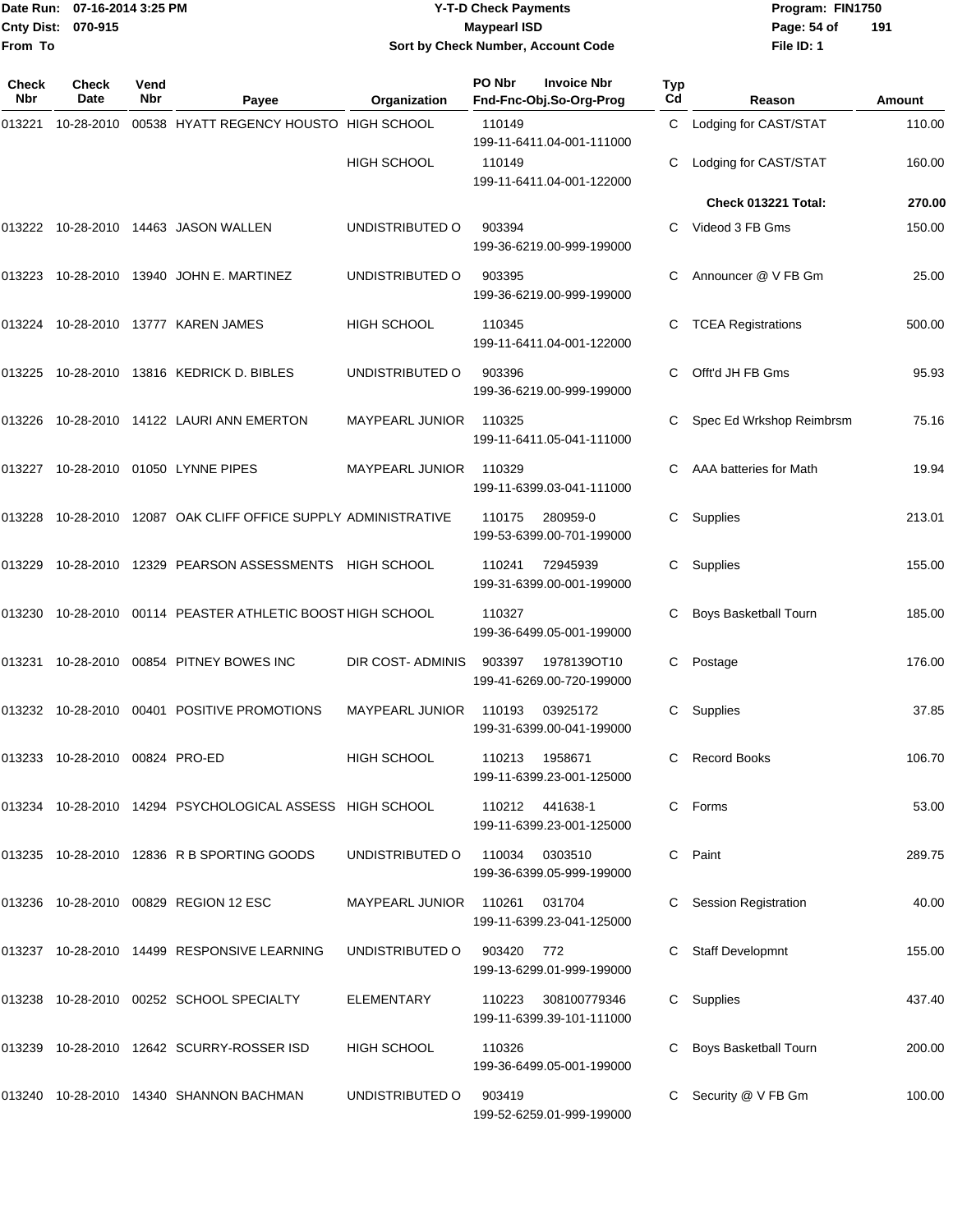|                     | Date Run: 07-16-2014 3:25 PM |                    |                                                                |                        | <b>Y-T-D Check Payments</b> |                                               |                  | Program: FIN1750              |           |  |
|---------------------|------------------------------|--------------------|----------------------------------------------------------------|------------------------|-----------------------------|-----------------------------------------------|------------------|-------------------------------|-----------|--|
|                     | Cnty Dist: 070-915           |                    |                                                                |                        | <b>Maypearl ISD</b>         |                                               |                  | Page: 55 of                   | 191       |  |
| From To             |                              |                    |                                                                |                        |                             | Sort by Check Number, Account Code            |                  | File ID: 1                    |           |  |
| <b>Check</b><br>Nbr | <b>Check</b><br>Date         | Vend<br><b>Nbr</b> | Payee                                                          | Organization           | PO Nbr                      | <b>Invoice Nbr</b><br>Fnd-Fnc-Obj.So-Org-Prog | <b>Typ</b><br>Cd | Reason                        | Amount    |  |
| 013241              | 10-28-2010                   |                    | 01295 TEXAS LIBRARY ASSOCIATI MAYPEARL JUNIOR                  |                        | 110318                      | 199-11-6499.00-041-111000                     | C                | Dues                          | 40.00     |  |
| 013242              | 10-28-2010                   |                    | 13882 TRANE                                                    | UNDISTRIBUTED O        | 903410                      | 1979709<br>199-51-6629.00-999-199MTN          | С                | EnrgyMngmnt PACTAgrmnt        | 72,965.50 |  |
|                     |                              |                    | 013243 10-28-2010 14584 TRANSPAK, INC                          | INTERMEDIATE SCH       | 903408                      | 203<br>240-35-6399.00-042-199000              | С                | Supplies                      | 166.90    |  |
|                     |                              |                    |                                                                | <b>ELEMENTARY</b>      | 903408                      | 203<br>240-35-6399.00-101-199000              | С                | Supplies                      | 390.60    |  |
|                     |                              |                    |                                                                | <b>HIGH SCHOOL</b>     | 903408                      | 203<br>240-35-6399.01-001-199000              | С                | Supplies                      | 884.40    |  |
|                     |                              |                    |                                                                |                        |                             |                                               |                  | Check 013243 Total:           | 1,441.90  |  |
| 013244              |                              |                    | 10-28-2010 12990 UTA ATHLETICS DEPT                            | <b>HIGH SCHOOL</b>     | 110343                      | 199-36-6499.01-001-199000                     | С                | Regional CC Meet Entry Fee    | 280.00    |  |
|                     |                              |                    | 013245 11-05-2010 13654 ALLANA FINLAY                          | <b>MAYPEARL JUNIOR</b> | 110362                      | 199-11-6411.05-041-111000                     | С                | Region 10 Wrkshop Mileage     | 40.58     |  |
|                     |                              |                    | 013246 11-05-2010 14550 ANGIE HUGHES                           | UNDISTRIBUTED O        | 903428                      | 199-36-6219.00-999-199000                     | С                | Offt'd JH VB Gms              | 20.00     |  |
|                     |                              |                    |                                                                | UNDISTRIBUTED O        | 903428                      | 199-36-6219.00-999-199000                     | С                | Offt'd JH VB Gms              | 92.00     |  |
|                     |                              |                    |                                                                | UNDISTRIBUTED O        | 903428                      | 199-36-6219.00-999-199000                     | С                | Offt'd JV/V VB Gms            | 92.00     |  |
|                     |                              |                    |                                                                |                        |                             |                                               |                  | Check 013246 Total:           | 204.00    |  |
| 013247              |                              |                    | 11-05-2010  01040  AUDIO-VISUAL AIDS CORP. HIGH SCHOOL         |                        | 110285                      | 019126<br>199-11-6399.41-001-111000           | С                | Supplies                      | 430.00    |  |
| 013248              | 11-05-2010                   |                    | 00901 AVENUE FUEL DISTRIBUTO UNDISTRIBUTED O                   |                        | 903429                      | 44629<br>199-34-6311.01-999-199000            | C                | <b>Fuel for Buses</b>         | 2,213.10  |  |
|                     |                              |                    | 013249 11-05-2010 00021 BARBARA TRUBY                          | ELEMENTARY             | 110356                      | 199-11-6499.00-101-111000                     |                  | Workshop Reimbrsmnt           | 75.00     |  |
|                     |                              |                    | 013250 11-05-2010 00035 BUCK'S WHEEL & EQUIPME_UNDISTRIBUTED O |                        | 903430                      | 5549<br>199-34-6311.00-999-199000             | C                | Refill                        | 130.96    |  |
|                     |                              |                    | 013251 11-05-2010 00015 C AND C REFRIGERATION UNDISTRIBUTED O  |                        | 903432                      | 16940                                         |                  | C Repair to Reach in Cooler @ | 210.00    |  |

199-51-6249.01-999-199000

199-11-6399.01-101-121000

UNDISTRIBUTED O 903432 16917 C AC Repair to WPA Bldg 136.00 199-51-6249.01-999-199000 UNDISTRIBUTED O 903432 16940 C Parts for Reach in Cooler @ 39.60 199-51-6399.05-999-199000 **Check 013251 Total: 385.60** 013252 11-05-2010 00897 CATHY BATES HIGH SCHOOL 110348 C Conference food/travel 90.72 199-11-6411.04-001-111000 013253 11-05-2010 00527 CDWG INC. ELEMENTARY 110283 VHB2243 C Avervision CP355 Doc Cam 578.00

> UNDISTRIBUTED O 110269 VHT2989 C Software C STATE C 568.53 199-11-6399.45-999-199000 HIGH SCHOOL 110269 VGH9147 C Software 69.66 199-11-6639.48-001-111000

**Check 013253 Total: 1,216.19**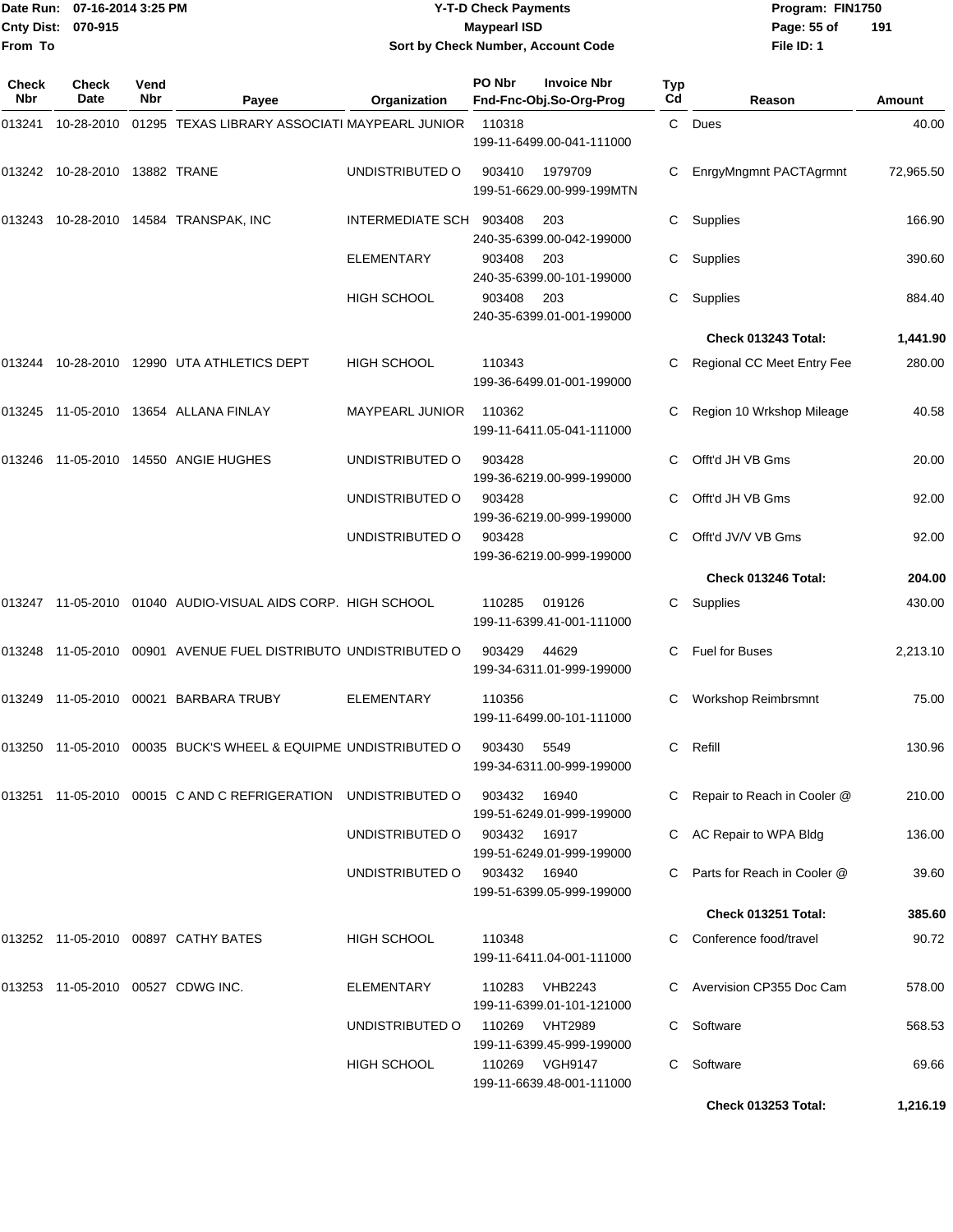#### Date Run: 07-16-2014 3:25 PM **Program:** FIN1750 **Cnty Dist:** 070-915 **Page:** 56 of **Y-T-D Check Payments 070-915 Maypearl ISD Sort by Check Number, Account Code**

| Check<br>Nbr | Check<br>Date | Vend<br><b>Nbr</b> | Payee                                         | Organization           | PO Nbr | <b>Invoice Nbr</b><br>Fnd-Fnc-Obj.So-Org-Prog | Typ<br>Cd | Reason                       | Amount   |
|--------------|---------------|--------------------|-----------------------------------------------|------------------------|--------|-----------------------------------------------|-----------|------------------------------|----------|
| 013254       | 11-05-2010    |                    | 00501 CHANNING BETE COMPANY MAYPEARL JUNIOR   |                        | 110290 | 52193039<br>199-33-6399.00-041-199000         |           | C Heartsaver CPR Cards       | 39.95    |
|              |               |                    | 013255 11-05-2010 14552 CHARICE WASHINGTON    | UNDISTRIBUTED O        | 903434 | 199-36-6219.00-999-199000                     |           | Offt'd JV/V Keene VB Gms     | 100.00   |
| 013256       |               |                    | 11-05-2010 14638 CHEESECAKE FACTORY           | <b>HIGH SCHOOL</b>     | 110365 | 199-36-6499.05-001-199000                     |           | Regional CC Meet             | 252.00   |
|              |               |                    | 013257 11-05-2010 00217 CITY OF MAYPEARL      | UNDISTRIBUTED O        | 903431 | 1081<br>199-51-6259.01-999-199000             |           | Water @ LSK Yard Meter       | 15.52    |
|              |               |                    |                                               | UNDISTRIBUTED O        | 903431 | 595<br>199-51-6259.01-999-199000              |           | Water @ MS Bldg              | 606.02   |
|              |               |                    |                                               | UNDISTRIBUTED O        | 903431 | 1394<br>199-51-6259.01-999-199000             |           | Water @ New HS Conc/RR       | 136.30   |
|              |               |                    |                                               | UNDISTRIBUTED O        | 903431 | 80<br>199-51-6259.01-999-199000               |           | Water @ HS Ballfield         | 622.34   |
|              |               |                    |                                               | UNDISTRIBUTED O        | 903431 | 383<br>199-51-6259.01-999-199000              | C.        | Water @ HS Bldg              | 358.36   |
|              |               |                    |                                               | UNDISTRIBUTED O        | 903431 | 574<br>199-51-6259.01-999-199000              |           | Water @ JH Bldg              | 1,457.59 |
|              |               |                    |                                               | UNDISTRIBUTED O        | 903431 | 1080<br>199-51-6259.01-999-199000             |           | Water @ LSK Elem             | 645.73   |
|              |               |                    |                                               | UNDISTRIBUTED O        | 903431 | 82<br>199-51-6259.01-999-199000               |           | Water/Sew/Grbg @ Admin       | 539.93   |
|              |               |                    |                                               |                        |        |                                               |           | Check 013257 Total:          | 4,381.79 |
|              |               |                    | 013258  11-05-2010  01580  DICK BLICK COMPANY | <b>HIGH SCHOOL</b>     | 110276 | 8924716<br>199-11-6399.39-001-111000          | С         | Art supplies                 | 544.61   |
| 013259       |               |                    | 11-05-2010  12885  DIRECT ENERGY              | UNDISTRIBUTED O        | 903435 | 102870010959413<br>199-51-6259.04-999-199000  | C         | Electric Service @ Dwntwn    | 510.53   |
| 013260       |               |                    | 11-05-2010  12885  DIRECT ENERGY              | UNDISTRIBUTED O        | 903436 | 10969676<br>199-51-6259.04-999-199000         |           | Electric Serv @ Old Elem Ca  | 26.50    |
|              |               |                    |                                               | UNDISTRIBUTED O        | 903436 | 10969676<br>199-51-6259.04-999-199000         | C.        | Electric Serv @ Old Lower    | 52.58    |
|              |               |                    |                                               | UNDISTRIBUTED O        | 903436 | 10969676<br>199-51-6259.04-999-199000         |           | C Electric Serv @ CN Storage | 13.60    |
|              |               |                    |                                               | UNDISTRIBUTED O        | 903436 | 10969676<br>199-51-6259.04-999-199000         |           | Electric Serv @ Ballfield    | 8.69     |
|              |               |                    |                                               | UNDISTRIBUTED O        | 903436 | 10969676<br>199-51-6259.04-999-199000         |           | Electric Serv @ AEP/SAC      | 330.21   |
|              |               |                    |                                               | UNDISTRIBUTED O        | 903436 | 10969676<br>199-51-6259.04-999-199000         |           | Electric Serv @ HS Ports     | 468.39   |
|              |               |                    |                                               | UNDISTRIBUTED O        | 903436 | 10969676<br>199-51-6259.04-999-199000         |           | C Electric Serv @ HS/JHBldg  | 4,825.46 |
|              |               |                    |                                               | UNDISTRIBUTED O        | 903436 | 10969676<br>199-51-6259.04-999-199000         |           | C Electric Serv @ WPA Bldg   | 1,637.57 |
|              |               |                    |                                               | UNDISTRIBUTED O        | 903436 | 10969676<br>199-51-6259.04-999-199000         |           | Electric Serv @ Bus Barn     | 204.87   |
|              |               |                    |                                               |                        |        |                                               |           | Check 013260 Total:          | 7,567.87 |
|              |               |                    | 013261  11-05-2010  12662  EINSTRUCTION       | <b>MAYPEARL JUNIOR</b> | 110266 | 178225<br>199-11-6639.48-041-111000           |           | C IR Pad                     | 174.00   |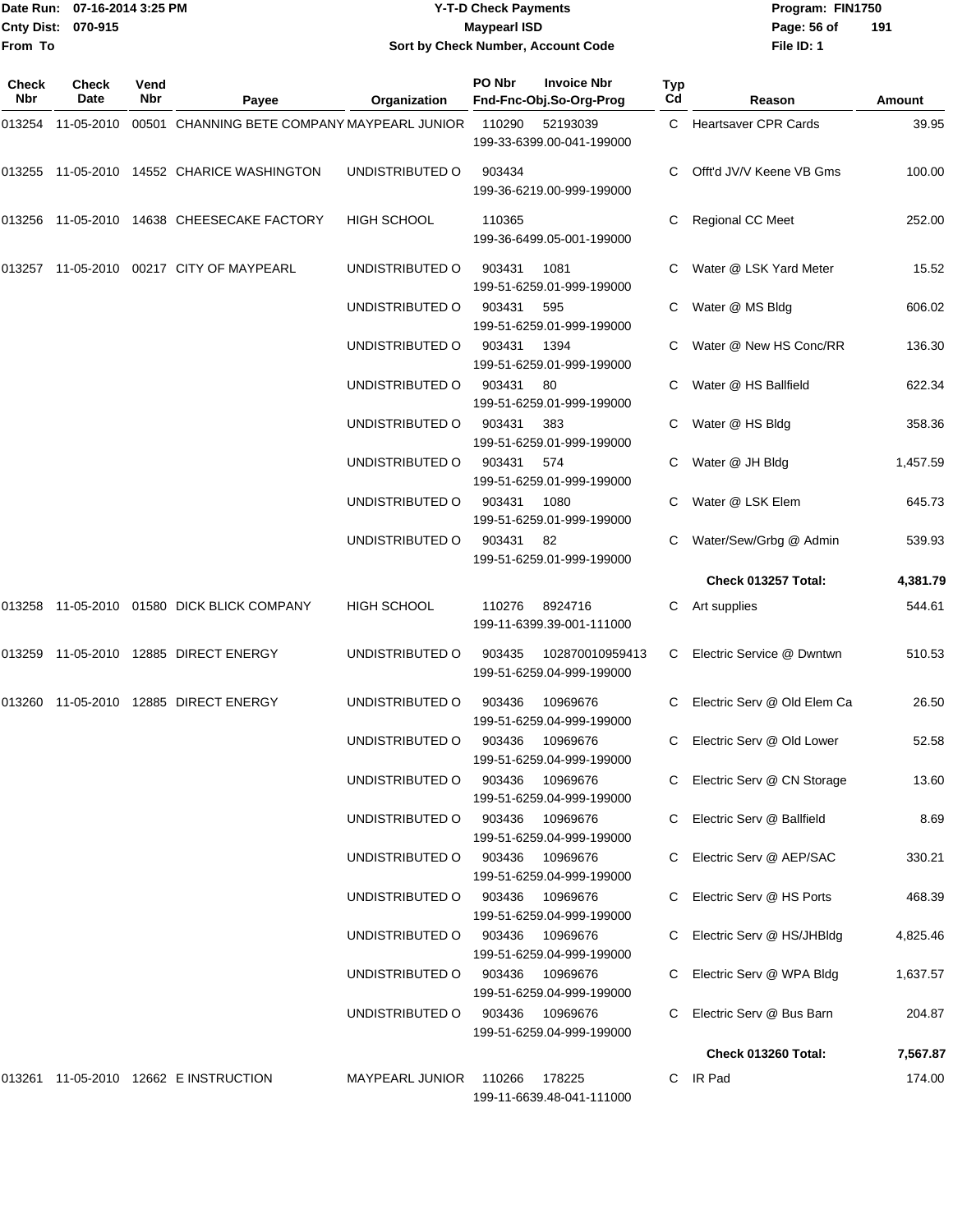|                     | Date Run: 07-16-2014 3:25 PM |             |                                                                |                        | <b>Y-T-D Check Payments</b> |                                               |           | Program: FIN1750                 |           |
|---------------------|------------------------------|-------------|----------------------------------------------------------------|------------------------|-----------------------------|-----------------------------------------------|-----------|----------------------------------|-----------|
|                     | Cnty Dist: 070-915           |             |                                                                |                        | <b>Maypearl ISD</b>         |                                               |           | Page: 57 of                      | 191       |
| From To             |                              |             |                                                                |                        |                             | Sort by Check Number, Account Code            |           | File ID: 1                       |           |
| <b>Check</b><br>Nbr | <b>Check</b><br>Date         | Vend<br>Nbr | Payee                                                          | Organization           | PO Nbr                      | <b>Invoice Nbr</b><br>Fnd-Fnc-Obj.So-Org-Prog | Typ<br>Cd | Reason                           | Amount    |
|                     | 013262 11-05-2010            |             | 00099 EDUCATION SERVICE CENT UNDISTRIBUTED O                   |                        | 110072                      | 11624<br>199-11-6399.45-999-199000            | C         | <b>Eduphorial Aware Services</b> | 12,695.00 |
|                     |                              |             | 013263 11-05-2010 12186 ELLIOTT ELECTRIC                       | UNDISTRIBUTED O        | 110308                      | 090392901<br>199-51-6319.02-999-199000        | C         | Supplies                         | 124.00    |
|                     |                              |             | 013264 11-05-2010 13336 ELLIS COUNTY MUSIC CEN HIGH SCHOOL     |                        | 110104                      | 11321-23<br>199-11-6249.01-001-111000         | C         | Repair                           | 647.00    |
|                     |                              |             | 013265 11-05-2010 01817 EUBANKS FLORIST                        | HIGH SCHOOL            | 110240                      | 15656<br>199-36-6399.12-001-199000            | C         | <b>NHS Induction</b>             | 150.00    |
| 013266              |                              |             | 11-05-2010  00040  FLATT STATIONERS, INC.                      | UNDISTRIBUTED O        | 110328                      | 244992-00<br>199-11-6399.06-999-124000        | C         | Supplies                         | 87.00     |
|                     |                              |             |                                                                | <b>MAYPEARL JUNIOR</b> | 110336                      | 245121-00<br>199-11-6399.07-041-111000        | C         | Supplies                         | 220.89    |
|                     |                              |             |                                                                | <b>HIGH SCHOOL</b>     | 110347                      | 245316-00<br>199-11-6399.12-001-111000        | С         | Supplies                         | 39.16     |
|                     |                              |             |                                                                | <b>HIGH SCHOOL</b>     | 110347                      | 245316-00<br>199-11-6399.23-001-125000        | C         | Supplies                         | 92.98     |
|                     |                              |             |                                                                | <b>ELEMENTARY</b>      | 110244                      | 243068-00<br>199-11-6399.36-101-111000        | С         | Laminator                        | 1,530.00  |
|                     |                              |             |                                                                | ELEMENTARY             | 110299                      | 244144-00<br>199-11-6399.40-101-111000        | C         | <b>Toner Cartridges</b>          | 1,124.05  |
|                     |                              |             |                                                                | <b>ADMINISTRATIVE</b>  | 110340                      | 245218-00<br>199-41-6399.01-701-199000        | C         | Supplies                         | 151.00    |
|                     |                              |             |                                                                |                        |                             |                                               |           | Check 013266 Total:              | 3,245.08  |
|                     |                              |             | 013267 11-05-2010 00376 FLINN SCIENTIFIC                       | <b>HIGH SCHOOL</b>     | 110146                      | 1419224<br>199-11-6399.14-001-111000          |           | <b>Science Supplies</b>          | 22.05     |
| 013268              |                              |             | 11-05-2010 14640 HAMPTON INN & SUITES AU HIGH SCHOOL           |                        | 110371                      | 199-31-6411.01-001-199000                     | C         | <b>TCA Conference</b>            | 195.11    |
|                     |                              |             |                                                                | <b>ELEMENTARY</b>      | 110371                      | 199-31-6411.01-101-199000                     |           | <b>TCA Conference</b>            | 195.11    |
|                     |                              |             |                                                                |                        |                             |                                               |           | Check 013268 Total:              | 390.22    |
|                     |                              |             | 013269 11-05-2010 12551 INTERQUEST DETECTION C UNDISTRIBUTED O |                        | 903437                      | 106333<br>204-11-6219.00-999-124000           |           | C Half Day Service               | 220.00    |
|                     |                              |             | 013270 11-05-2010 14222 JORDAN SOUND PRODUCTI HIGH SCHOOL      |                        | 110332                      | - 88<br>199-11-6399.29-001-111000             |           | C CDs                            | 39.60     |
|                     |                              |             | 013271 11-05-2010 12020 KENNETH WAYNE ACKLEY UNDISTRIBUTED O   |                        | 903438                      | 199-36-6219.00-999-199000                     |           | C Offt'd JH VB Gms               | 120.50    |
|                     |                              |             | 013272 11-05-2010 01144 KEY CURRICULUM PRESS HIGH SCHOOL       |                        |                             | 110287 10067838<br>199-11-6399.23-001-125000  |           | C Books                          | 95.81     |
|                     |                              |             | 013273 11-05-2010 00916 KIM ROESLER                            | ELEMENTARY             | 110359                      | 199-11-6411.03-101-111000                     |           | C Mileage for Wrkshop 2 days     | 78.58     |
|                     |                              |             | 013274 11-05-2010 00063 LAKESHORE EQUIPMENT C ELEMENTARY       |                        | 110205                      | 4911881010<br>199-11-6399.08-101-123000       |           | C Supplies                       | 500.00    |
|                     |                              |             |                                                                | <b>ELEMENTARY</b>      | 110205                      | 4911881010<br>199-11-6399.11-101-111000       |           | C Supplies                       | 9.42      |
|                     |                              |             |                                                                |                        |                             |                                               |           | Check 013274 Total:              | 509.42    |
|                     |                              |             | 013275 11-05-2010 13174 LAURIE BOTTELBERGHE                    | ELEMENTARY             | 110353                      | 199-12-6399.00-101-199000                     | C         | Books                            | 67.20     |
|                     |                              |             |                                                                | ELEMENTARY             | 110353                      |                                               |           | D DUPLICATE POCHECK N            | $-67.20$  |

199-12-6399.00-101-199000

**Check 013275 Total: .00**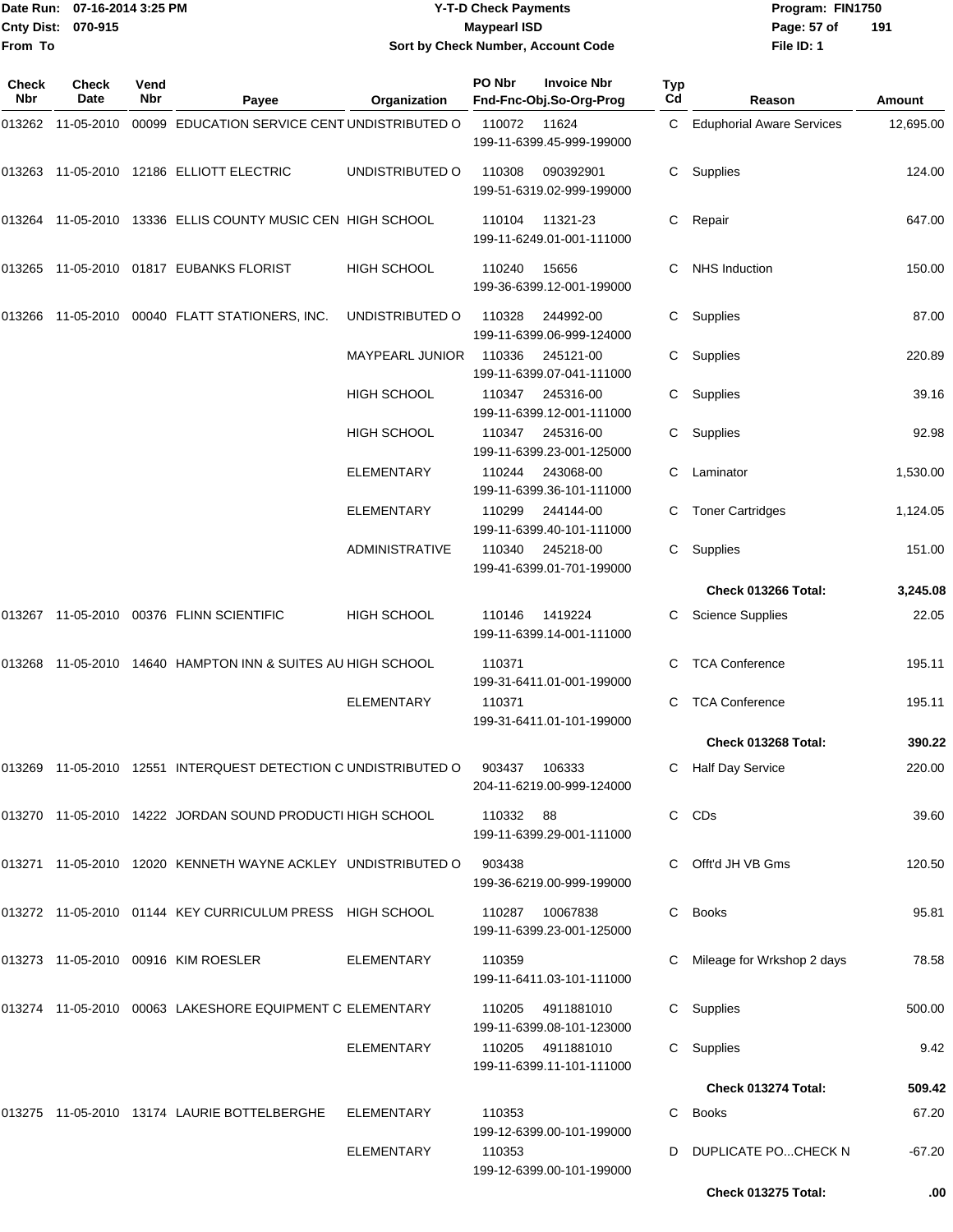|                    | Date Run: 07-16-2014 3:25 PM |
|--------------------|------------------------------|
| Cnty Dist: 070-915 |                              |
| lFrom To           |                              |

## **Date Run: Program: FIN1750 07-16-2014 3:25 PM Y-T-D Check Payments Cnty Dist: Page: 58 of 070-915 Maypearl ISD Sort by Check Number, Account Code**

| Check<br><b>Nbr</b> | <b>Check</b><br>Date         | Vend<br>Nbr | Payee                                                                  | Organization          | PO Nbr      | <b>Invoice Nbr</b><br>Fnd-Fnc-Obj.So-Org-Prog | Typ<br>Cd | Reason                       | Amount   |
|---------------------|------------------------------|-------------|------------------------------------------------------------------------|-----------------------|-------------|-----------------------------------------------|-----------|------------------------------|----------|
| 013276              |                              |             | 11-05-2010  00211  LEON DUCKETT & SONS                                 | UNDISTRIBUTED O       | 903439      | 25695<br>199-51-6249.00-999-199000            | C         | Repair to Water Leak HS      | 700.00   |
|                     |                              |             |                                                                        | UNDISTRIBUTED O       | 903439      | 25691<br>199-51-6249.00-999-199000            |           | Unstop Sewer & Dig up Wat    | 240.00   |
|                     |                              |             |                                                                        | UNDISTRIBUTED O       | 903439      | 25695<br>199-51-6319.02-999-199000            |           | Supplies for Water Leak @    | 101.60   |
|                     |                              |             |                                                                        |                       |             |                                               |           | Check 013276 Total:          | 1,041.60 |
| 013277              |                              |             | 11-05-2010  01376  LORRIE GONZALES                                     | ELEMENTARY            | 110351      | 199-11-6411.03-101-111000                     |           | Region 10 Tech 2 Wrkshop     | 48.58    |
| 013278              |                              |             | 11-05-2010  12505  MAYPEARL FEED STORE                                 | UNDISTRIBUTED O       | 903441      | 370<br>199-51-6319.02-999-199000              | С         | Supplies                     | 122.05   |
|                     |                              |             |                                                                        | <b>ADMINISTRATIVE</b> | 110260      | 370<br>199-53-6399.00-701-199000              | C         | Hardware                     | 4.59     |
|                     |                              |             |                                                                        |                       |             |                                               |           | Check 013278 Total:          | 126.64   |
|                     | 013279 11-05-2010 00631 MCI  |             |                                                                        | UNDISTRIBUTED O       | 903442      | 08638700105<br>199-51-6259.02-999-199000      |           | Long Distance Service        | 394.18   |
| 013280              | 11-05-2010                   |             | 13306 MOUNTAIN PEAK SPECIAL UNDISTRIBUTED O                            |                       | 903440      | 11078800<br>199-51-6259.79-999-122000         | C         | Water Serv @ Ag Facility     | 18.84    |
|                     |                              |             | 013281 11-05-2010 12087 OAK CLIFF OFFICE SUPPLY ADMINISTRATIVE         |                       | 110339      | 282762-0<br>199-41-6399.01-701-199000         | С         | Supplies                     | 223.09   |
|                     |                              |             | 013282 11-05-2010 12917 PATTY DROLLINGER                               | <b>ELEMENTARY</b>     | 110352      | 199-11-6411.03-101-111000                     |           | Region 10 Tech 2 Wrkshop     | 8.00     |
| 013283              |                              |             | 11-05-2010  14093  PC & MACEXCHANGE                                    | MAYPEARL JUNIOR       | 110259      | 50745<br>199-11-6639.48-041-111000            | С         | Hardware                     | 82.00    |
|                     |                              |             | 013284 11-05-2010 12775 PENDERS MUSIC CO.                              | <b>HIGH SCHOOL</b>    | 110032      | 0002847422<br>199-11-6399.29-001-111000       | С         | music                        | 970.65   |
| 013285              |                              |             | 11-05-2010  12836  R B SPORTING GOODS                                  | UNDISTRIBUTED O       | 110097      | 0303944<br>199-36-6399.01-999-199GHS          |           | Sleeveless Compression Shi   | 360.00   |
|                     |                              |             |                                                                        | UNDISTRIBUTED O       | 110099      | 0303956<br>199-36-6399.02-999-199000          | C         | <b>McDavid Girdles</b>       | 708.24   |
|                     |                              |             |                                                                        |                       |             |                                               |           | Check 013285 Total:          | 1,068.24 |
|                     |                              |             | 013286 11-05-2010 01547 SCHWARTZ & EICHELBAUM DIR COST- ADMINIS 903443 |                       |             | 36584<br>199-41-6211.00-720-199000            | C         | <b>Legal Services</b>        | 350.48   |
|                     |                              |             | 013287 11-05-2010 13813 STEPHEN HENRY                                  | <b>HIGH SCHOOL</b>    | 110312 1393 | 199-11-6399.29-001-111BAN                     | C         | Music                        | 150.00   |
|                     |                              |             | 013288 11-05-2010 01235 SULLIVAN SUPPLY SOUTH, HIGH SCHOOL             |                       |             | 110292 0224771<br>199-11-6399.09-001-122000   | C         | Supplies                     | 57.00    |
|                     |                              |             | 013289 11-05-2010 13103 SUNBELT RENTALS, INC.                          | UNDISTRIBUTED O       | 110301      | 27186266-001<br>199-51-6319.02-999-199000     |           | <b>Scissorlift Rental</b>    | 270.40   |
|                     | 013290 11-05-2010 00131 TASA |             |                                                                        | <b>HIGH SCHOOL</b>    | 110296      | 8269<br>199-31-6411.01-001-199000             |           | <b>TX Assessmnt Conf</b>     | 90.00    |
|                     | 013291 11-05-2010 00477 TCEA |             |                                                                        | HIGH SCHOOL           | 110358      | 199-11-6411.04-001-122000                     |           | TCEA Conf 11/20/2010         | 165.00   |
|                     |                              |             | 013292 11-05-2010 12471 TEXAS DEPARTMENT OF P ADMINISTRATIVE           |                       |             | 903445 110090908<br>199-41-6219.10-701-199000 | C         | <b>Criminal History Fees</b> | 11.00    |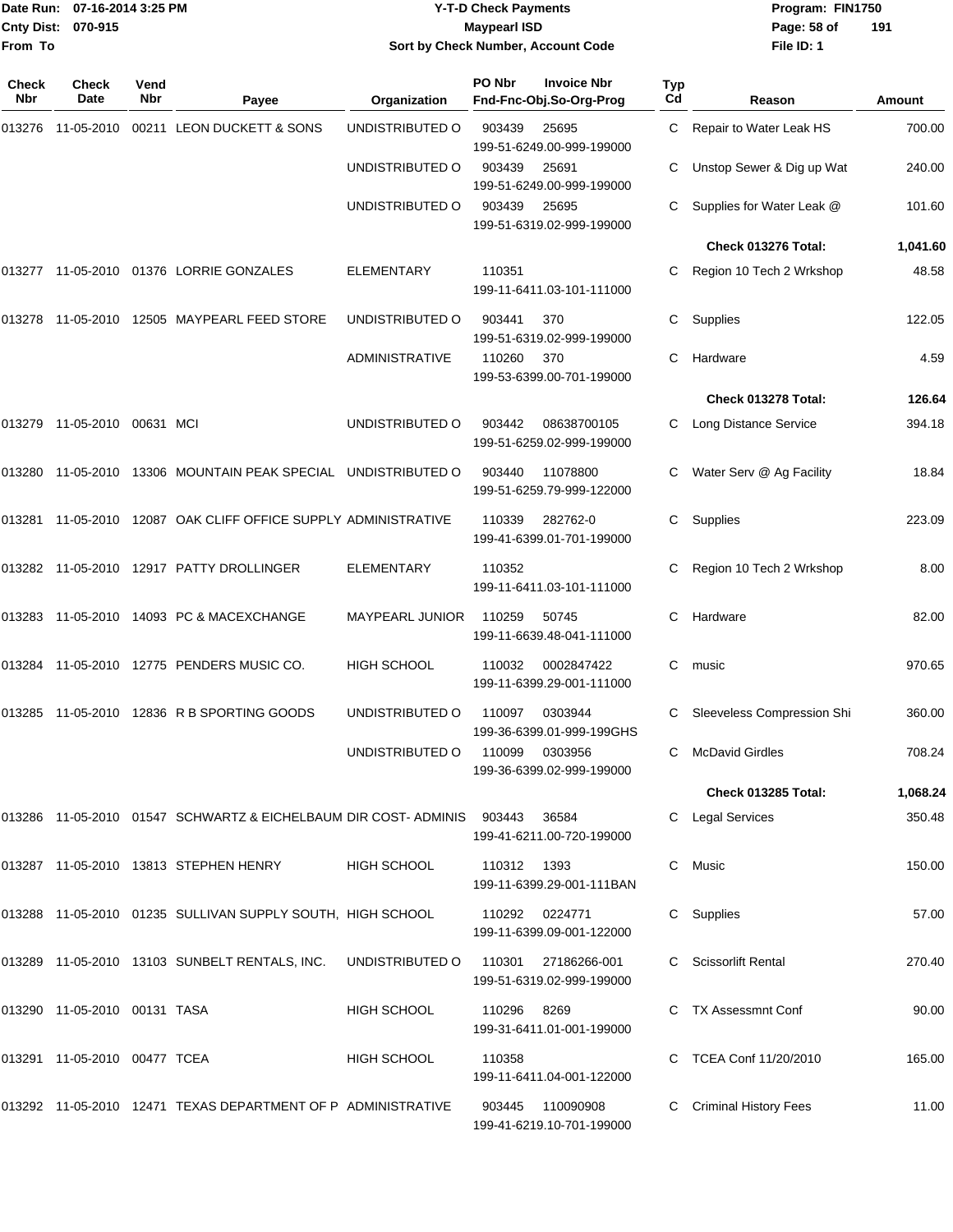#### Date Run: 07-16-2014 3:25 PM **Program:** FIN1750 **Cnty Dist:** 070-915 **Page:** 59 of **Y-T-D Check Payments 070-915 Maypearl ISD Sort by Check Number, Account Code**

| Check<br>Nbr | Check<br>Date | Vend<br>Nbr | Payee                                                     | Organization       | PO Nbr | <b>Invoice Nbr</b><br>Fnd-Fnc-Obj.So-Org-Prog | Typ<br>Cd | Reason                       | Amount   |
|--------------|---------------|-------------|-----------------------------------------------------------|--------------------|--------|-----------------------------------------------|-----------|------------------------------|----------|
| 013293       | 11-05-2010    |             | 00050 THE LIBRARY STORE, INC.                             | <b>HIGH SCHOOL</b> | 110235 | 810596<br>199-11-6399.38-001-111000           |           | C Library Books              | 149.33   |
|              |               |             |                                                           | <b>HIGH SCHOOL</b> | 110234 | 810556<br>199-11-6399.41-001-111000           | C.        | <b>AV Carts</b>              | 360.40   |
|              |               |             |                                                           | HIGH SCHOOL        | 110235 | 810596<br>199-12-6399.00-001-199000           | C         | <b>Library Books</b>         | 278.00   |
|              |               |             |                                                           |                    |        |                                               |           | Check 013293 Total:          | 787.73   |
| 013294       |               |             | 11-05-2010 01049 THYSSENKRUPP ELEVATO UNDISTRIBUTED O     |                    | 903444 | 683739<br>199-51-6319.02-999-199000           |           | Maintenance Agreement LS     | 256.13   |
|              |               |             |                                                           | UNDISTRIBUTED O    | 903444 | 683738<br>199-51-6319.02-999-199000           | C         | Maintenance Agreement HS     | 250.52   |
|              |               |             |                                                           |                    |        |                                               |           | Check 013294 Total:          | 506.65   |
| 013295       |               |             | 11-05-2010  14289  TRUDIE HEAD                            | <b>ELEMENTARY</b>  | 110355 | 199-11-6499.00-101-111000                     | C         | Reimbrsmnt Region 10 Wrks    | 150.00   |
| 013296       |               |             | 11-05-2010 13677 BARBARA ELLISON                          | <b>ELEMENTARY</b>  | 903446 | 199-11-6219.00-101-123000                     |           | Diagnostician Consulting Ser | 5,435.93 |
| 013297       |               |             | 11-05-2010 12092 UIL ORDER DEPT.                          | <b>HIGH SCHOOL</b> | 110275 | 11-1891<br>199-11-6399.27-001-111000          |           | Study materials UIL          | 415.25   |
| 013298       | 11-05-2010    |             | 00253 VERIZON SOUTHWEST                                   | UNDISTRIBUTED O    | 903447 | 070403<br>199-51-6259.02-999-199000           | C         | <b>Telephone Service</b>     | 46.87    |
| 013299       |               |             | 11-05-2010    00141    WAL MART                           | HIGH SCHOOL        | 110134 | P927300LS012D41<br>199-11-6399.10-001-122000  | C         | <b>Culinary Supplies</b>     | 6.66     |
|              |               |             |                                                           | UNDISTRIBUTED O    | 903448 | P27300LT011SG5<br>199-36-6399.05-999-199000   | C         | <b>DVD Pack</b>              | 14.58    |
|              |               |             |                                                           | UNDISTRIBUTED O    | 110046 | P27300LR0115V8E<br>199-36-6399.05-999-199000  | C         | Recorder/VHS                 | 316.00   |
|              |               |             |                                                           | UNDISTRIBUTED O    | 110063 | P27300LL00Y8JS<br>199-36-6399.05-999-199000   | C         | <b>Meet Supplies</b>         | 176.64   |
|              |               |             |                                                           | HIGH SCHOOL        | 110243 | P927300MF01GX8<br>199-36-6399.12-001-199000   | C         | NHS 10/18/2010               | 41.16    |
|              |               |             |                                                           |                    |        |                                               |           | Check 013299 Total:          | 555.04   |
|              |               |             | 013300 11-05-2010 13124 WAXAHACHIE HIGH SCHOO HIGH SCHOOL |                    | 110364 | 199-36-6499.05-001-199000                     |           | Tournament                   | 175.00   |
|              |               |             | 013301  11-10-2010  00642  AIRGAS-SOUTHWEST               | UNDISTRIBUTED O    | 903449 | 107469480<br>199-51-6319.02-999-199000        |           | C Tank Rentals               | 28.05    |
|              |               |             |                                                           | UNDISTRIBUTED O    | 903449 | 107469481<br>199-51-6319.02-999-199000        | C.        | <b>Tank Rentals</b>          | 27.73    |
|              |               |             |                                                           |                    |        |                                               |           | Check 013301 Total:          | 55.78    |
|              |               |             | 013302 11-10-2010 00069 ATMOS ENERGY                      | UNDISTRIBUTED O    | 903450 | 006205453<br>199-51-6259.00-999-199000        |           | C Gas Service @ WPA Bldg     | 38.02    |
|              |               |             |                                                           | UNDISTRIBUTED O    | 903450 | 000145352<br>199-51-6259.00-999-199000        |           | Gas Service @ MS Bldg        | 94.60    |
|              |               |             |                                                           | UNDISTRIBUTED O    | 903450 | 000925333<br>199-51-6259.00-999-199000        |           | Gas Service @ HS Bldg        | 323.22   |
|              |               |             |                                                           |                    |        |                                               |           | Check 013302 Total:          | 455.84   |
|              |               |             | 013303 11-10-2010 14634 BILL GIBBINS                      | UNDISTRIBUTED O    | 903451 | 199-36-6219.00-999-199000                     |           | Clock/Scoreboard Keeper      | 25.00    |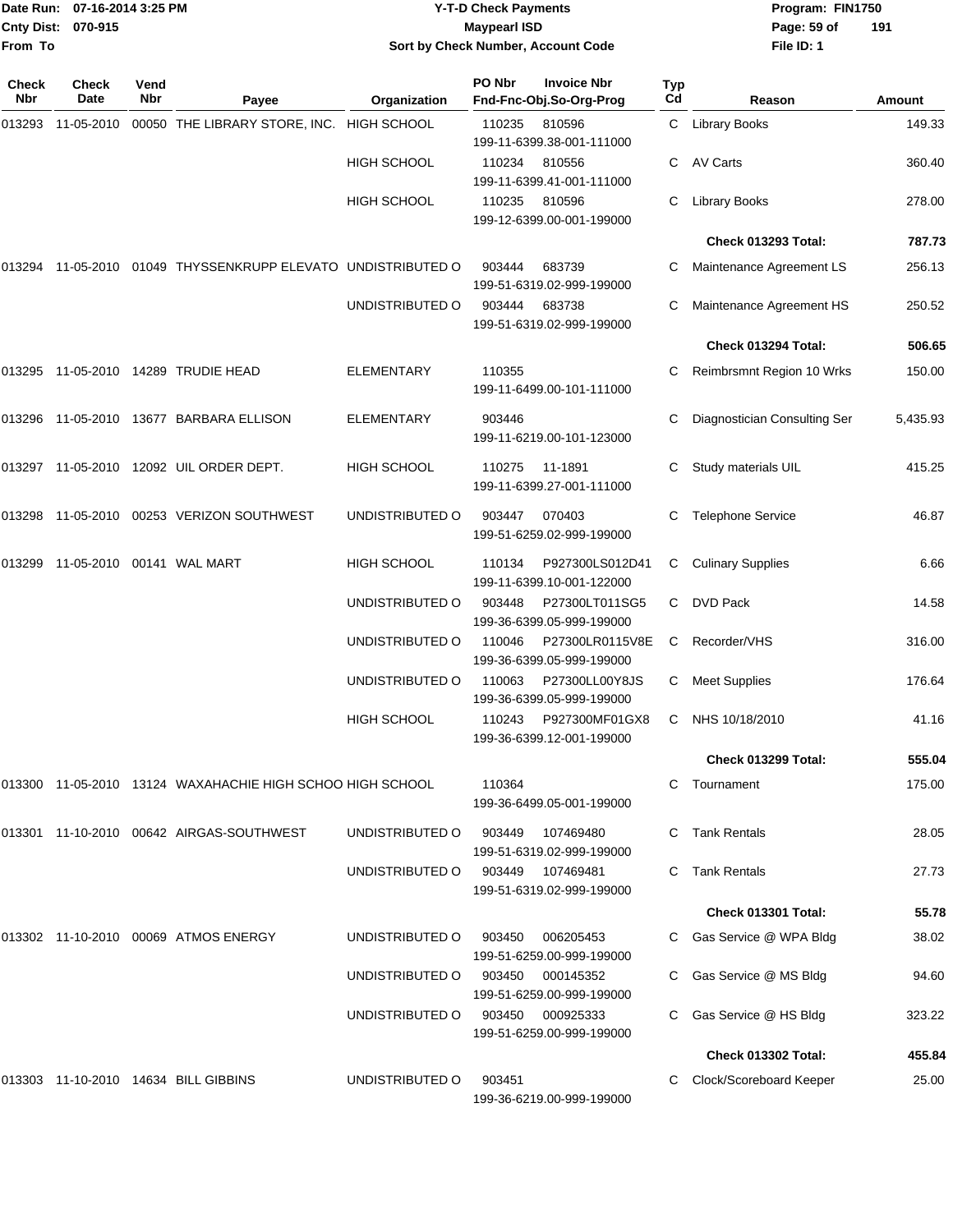#### Date Run: 07-16-2014 3:25 PM **Program:** FIN1750 **Cnty Dist:** 070-915 **Page: 60 of MaypearI ISD Page: 60 of Y-T-D Check Payments 070-915 Maypearl ISD Sort by Check Number, Account Code**

| Check<br>Nbr | <b>Check</b><br>Date         | Vend<br>Nbr | Payee                                                    | Organization           | PO Nbr | <b>Invoice Nbr</b><br>Fnd-Fnc-Obj.So-Org-Prog    | Typ<br>Cd | Reason                        | Amount   |
|--------------|------------------------------|-------------|----------------------------------------------------------|------------------------|--------|--------------------------------------------------|-----------|-------------------------------|----------|
|              |                              |             | 013304 11-10-2010 01604 BILL'S LAWN MOWERS               | UNDISTRIBUTED O        | 110373 | 7109<br>199-51-6319.03-999-199000                |           | C Parts                       | 169.97   |
| 013305       |                              |             | 11-10-2010 00015 C AND C REFRIGERATION                   | UNDISTRIBUTED O        | 903453 | 17043<br>199-51-6249.01-999-199000               | C         | Repair to Ice Machine @ MS    | 105.00   |
| 013306       |                              |             | 11-10-2010 00871 CARD SERVICE CENTER                     | <b>ADMINISTRATIVE</b>  | 903452 | 2442733M63FRDD<br>199-41-6411.01-701-199000      | C.        | Meeting                       | 49.00    |
|              |                              |             |                                                          | <b>ADMINISTRATIVE</b>  | 903452 | 2461043ML03PXS<br>199-41-6411.01-701-199000      | C         | Meeting                       | 51.00    |
|              |                              |             |                                                          | <b>ADMINISTRATIVE</b>  | 903452 | 2442733ME3FRDF<br>199-41-6411.01-701-199000      | C.        | Meeting                       | 54.00    |
|              |                              |             |                                                          |                        |        |                                                  |           | <b>Check 013306 Total:</b>    | 154.00   |
| 013307       | 11-10-2010 00527 CDWG INC.   |             |                                                          | ELEMENTARY             | 110282 | VJS6244<br>199-11-6399.23-101-125000             |           | C Avervision & Epson BL       | 2,477.00 |
|              |                              |             |                                                          | <b>HIGH SCHOOL</b>     | 110322 | VJZ7413<br>199-53-6249.00-001-199000             |           | <b>HP Notebooks</b>           | 1,500.00 |
|              |                              |             |                                                          | <b>MAYPEARL JUNIOR</b> | 110322 | VJZ7413<br>199-53-6249.00-041-199000             |           | <b>HP Notebooks</b>           | 1,500.00 |
|              |                              |             |                                                          | <b>ELEMENTARY</b>      | 110337 | <b>VKP7942</b><br>199-53-6249.00-101-199000      |           | C Black Box Patch Panel (2)   | 86.78    |
|              |                              |             |                                                          | <b>ELEMENTARY</b>      | 110337 | <b>VKP7942</b><br>199-53-6249.00-101-199000      |           | C HP LJ $(2)$                 | 783.00   |
|              |                              |             |                                                          | ELEMENTARY             | 110322 | VJZ7413<br>199-53-6249.00-101-199000             |           | <b>HP Notebooks</b>           | 599.82   |
|              |                              |             |                                                          | <b>ADMINISTRATIVE</b>  | 110322 | <b>VKK1171</b><br>199-53-6399.00-701-199000      | C.        | 3 Year Warranty               | 348.24   |
|              |                              |             |                                                          | <b>ADMINISTRATIVE</b>  | 110258 | <b>VFS2979</b><br>199-53-6399.00-701-199000      | C.        | Toner                         | 122.43   |
|              |                              |             |                                                          | ADMINISTRATIVE         | 110258 | <b>VHM4903</b><br>199-53-6399.00-701-199000      |           | Batteries for HP (2)          | 158.68   |
|              |                              |             |                                                          |                        |        |                                                  |           | Check 013307 Total:           | 7,575.95 |
| 013308       |                              |             | 11-10-2010 01411 CHARLES CATE                            | ELEMENTARY             | 110372 | 199-11-6411.03-101-111000                        |           | Meal Reimbrsmnt for Ready     | 14.29    |
|              |                              |             | 013309 11-10-2010 12945 CHEERLEADING COMPANY HIGH SCHOOL |                        | 110039 | 215472<br>199-36-6399.08-001-199000              |           | C Megaphones and Mouthpiec    | 255.86   |
|              | 013310 11-10-2010 13875 CTAT |             |                                                          | HIGH SCHOOL            | 110376 | <b>MS0586</b><br>199-23-6411.05-001-199000       |           | C Registration for Conference | 295.00   |
|              |                              |             | 013311 11-10-2010 12512 DELTA EDUCATION                  | <b>MAYPEARL JUNIOR</b> | 110272 | 302500073149<br>199-11-6399.09-041-111000        |           | C Supplies                    | 274.26   |
|              |                              |             | 013312 11-10-2010 14414 DELTA EDUCATION LLC              | <b>ELEMENTARY</b>      | 110139 | 202500701719<br>199-11-6399.01-101-121000        |           | C Supplies                    | 25.20    |
|              |                              |             |                                                          | <b>ELEMENTARY</b>      | 110139 | 302500073181<br>199-11-6399.01-101-121000        |           | C Supplies                    | 445.91   |
|              |                              |             |                                                          | <b>ELEMENTARY</b>      |        | 110137 302500072846<br>199-11-6399.17-101-111000 |           | C Supplies                    | 564.98   |
|              |                              |             |                                                          |                        |        |                                                  |           | Check 013312 Total:           | 1,036.09 |
|              |                              |             | 013313 11-10-2010 14609 DENZEL HOWARD                    | UNDISTRIBUTED O        | 903454 | 199-36-6219.00-999-199000                        |           | C Offt'd JV Eustace FB Gms    | 56.38    |
|              |                              |             | 013314 11-10-2010 01580 DICK BLICK COMPANY               | HIGH SCHOOL            | 110276 | 8960740<br>199-11-6399.39-001-111000             |           | C Art Supplies                | 131.20   |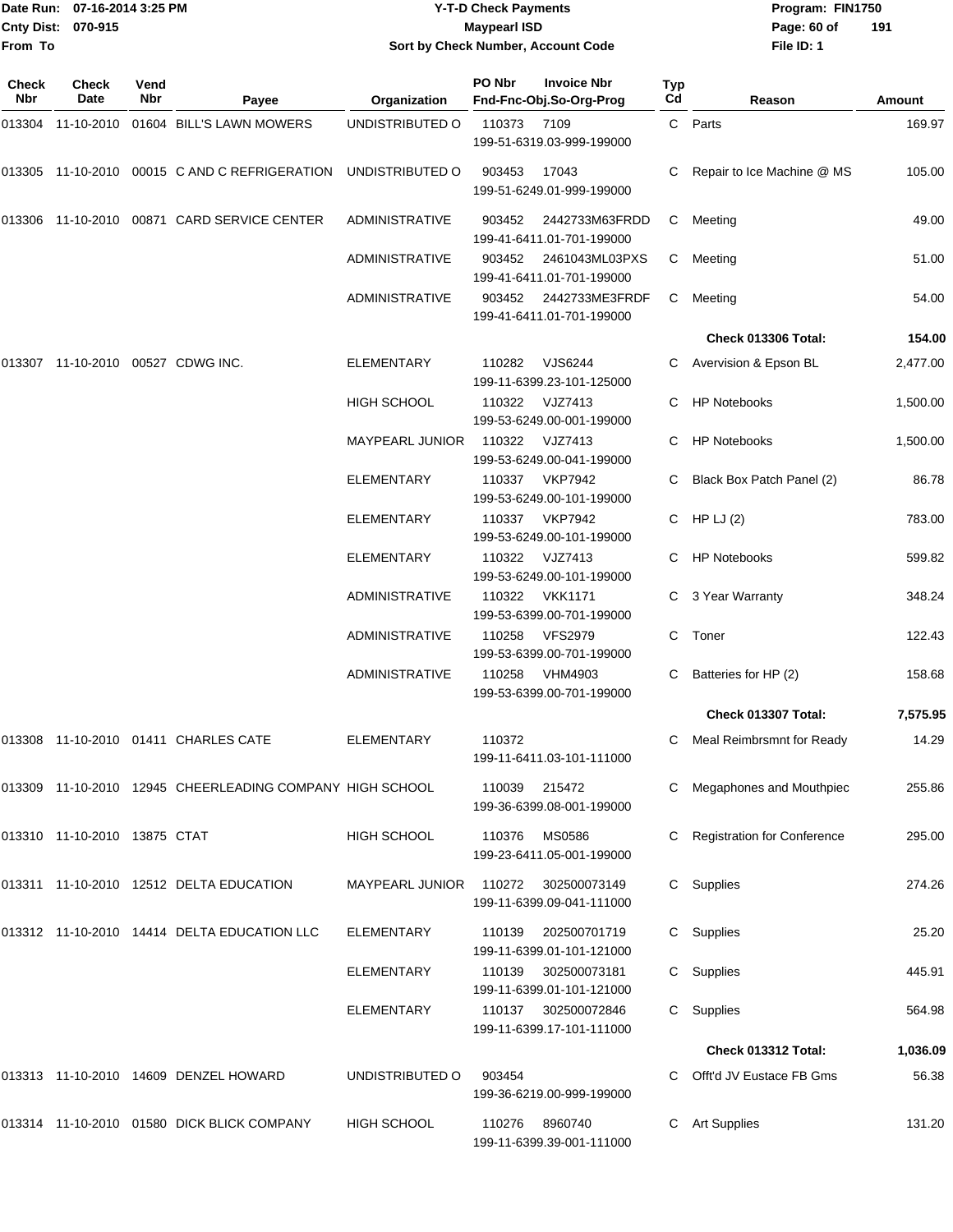|                    | Date Run: 07-16-2014 3:25 PM | <b>Y-T-D Check Payments</b>        | Program: FIN1750              |
|--------------------|------------------------------|------------------------------------|-------------------------------|
| Cnty Dist: 070-915 |                              | <b>Mavpearl ISD</b>                | $\overline{1}$<br>Page: 61 of |
| From To            |                              | Sort by Check Number, Account Code | File ID: 1                    |

# **Sort by Check Number, Account Code**

| Check<br>Nbr | Check<br>Date                  | Vend<br>Nbr | Payee                                                          | Organization         | PO Nbr | <b>Invoice Nbr</b><br>Fnd-Fnc-Obj.So-Org-Prog | <b>Typ</b><br>Cd | Reason                      | <b>Amount</b> |
|--------------|--------------------------------|-------------|----------------------------------------------------------------|----------------------|--------|-----------------------------------------------|------------------|-----------------------------|---------------|
|              | 013315 11-10-2010              |             | 00899 DOUBLETREE HOTEL-AUST HIGH SCHOOL                        |                      | 110089 | 199-11-6411.00-001-124000                     | C                | Rooms for 504 Conference    | 250.70        |
|              |                                |             | 013316 11-10-2010 00099 EDUCATION SERVICE CENT UNDISTRIBUTED O |                      | 110291 | 11667<br>199-11-6399.45-999-199000            |                  | Software Hosting Fee        | 300.00        |
|              |                                |             | 013317 11-10-2010 13336 ELLIS COUNTY MUSIC CEN HIGH SCHOOL     |                      | 110133 | 10768<br>199-11-6249.01-001-111000            |                  | Sax Replacement Case        | 269.00        |
|              |                                |             |                                                                | <b>HIGH SCHOOL</b>   | 110333 | 19249<br>199-11-6399.29-001-111000            | C                | Equipment                   | 327.98        |
|              |                                |             |                                                                |                      |        |                                               |                  | Check 013317 Total:         | 596.98        |
|              |                                |             | 013318 11-10-2010 14643 EUSTACE BAND BOOSTERS HIGH SCHOOL      |                      | 903483 | 199-36-6499.05-001-199000                     |                  | 70 Meals for Football       | 420.00        |
|              |                                |             | 013319 11-10-2010 00040 FLATT STATIONERS, INC.                 | MAYPEARL JUNIOR      | 110265 | 243378-00<br>199-11-6399.07-041-111000        | C                | Laminator Film and Supplies | 181.54        |
|              |                                |             | 013320 11-10-2010 01044 FOLLETT EDUCATIONAL SE UNDISTRIBUTED O |                      | 110289 | 917113<br>199-11-6399.45-999-199000           |                  | software renewal/Library    | 3,040.68      |
|              |                                |             | 013321 11-10-2010 13020 G&K SERVICES                           | UNDISTRIBUTED O      | 903455 | 1159808500-04<br>199-51-6319.02-999-199000    | C                | <b>Mat Services</b>         | 217.06        |
|              |                                |             | 013322 11-10-2010 14264 GEORGE STANDLEY, JR.                   | UNDISTRIBUTED O      | 903484 | 199-36-6219.00-999-199000                     |                  | Offtd V Sunnyvale FB Gms    | 101.09        |
|              | 013323 11-10-2010 14150 HARRIS |             |                                                                | <b>DISTRICT WIDE</b> | 903456 | XT00049727<br>240-00-5749.00-000-100000       | C                | <b>Transaction Fees</b>     | 71.25         |
|              |                                |             | 013324 11-10-2010 14644 HOLIDAY INN EXPRESS-CHI HIGH SCHOOL    |                      | 110387 | 199-11-6411.01-001-122000                     | C                | Lodging for Pig Purchase    | 180.18        |
|              |                                |             |                                                                | <b>HIGH SCHOOL</b>   | 110387 | 199-11-6411.01-001-122000                     | D                | CHECK NOT USED.             | $-180.18$     |
|              |                                |             |                                                                |                      |        |                                               |                  | Check 013324 Total:         | .00           |
|              |                                |             | 013325 11-10-2010 14642 HOLIDAY INN EXPRESS-HU HIGH SCHOOL     |                      | 110395 | 199-36-6499.01-001-199000                     |                  | <b>CC State Meet</b>        | 747.50        |
|              |                                |             | 013326 11-10-2010 01844 J.W. PEPPER & SON, INC.                | <b>HIGH SCHOOL</b>   | 110302 | 05612607<br>199-11-6399.07-001-111000         |                  | C Music                     | 81.11         |
|              |                                |             | 013327 11-10-2010 13465 JEFF WALSH                             | UNDISTRIBUTED O      | 903471 | 199-36-6219.00-999-199000                     |                  | C Offt'd V Grandview FB Gm  | 124.61        |
|              |                                |             | 013328 11-10-2010 14263 JEFFREY N. DICKSON                     | UNDISTRIBUTED O      | 903457 | 199-36-6219.00-999-199000                     |                  | Offt'd V Sunnyvale FB Gm    | 107.23        |
|              |                                |             | 013329 11-10-2010 13097 JOE RENTLER                            | UNDISTRIBUTED O      | 903458 | 199-36-6219.00-999-199000                     |                  | C Offt'd V Sunnyvale FB Gm  | 75.00         |
|              |                                |             | 013330 11-10-2010 13456 JOHN E. LEE                            | UNDISTRIBUTED O      | 903459 | 199-36-6219.00-999-199000                     |                  | Offt'd V Sunnyvale FB Gm    | 94.42         |
|              |                                |             | 013331 11-10-2010 13940 JOHN E. MARTINEZ                       | UNDISTRIBUTED O      | 903460 | 199-36-6219.00-999-199000                     |                  | Announcer @ V Grandview     | 25.00         |
|              |                                |             | 013332 11-10-2010 13467 KERRY MOORE                            | UNDISTRIBUTED O      | 903472 | 199-36-6219.00-999-199000                     |                  | Offt'd V Grandview FB Gm    | 85.00         |
|              |                                |             | 013333 11-10-2010 14636 KEVIN PATIENCE                         | UNDISTRIBUTED O      | 903461 | 199-36-6219.00-999-199000                     |                  | C Offt'd JV Eustace FB Gm   | 64.80         |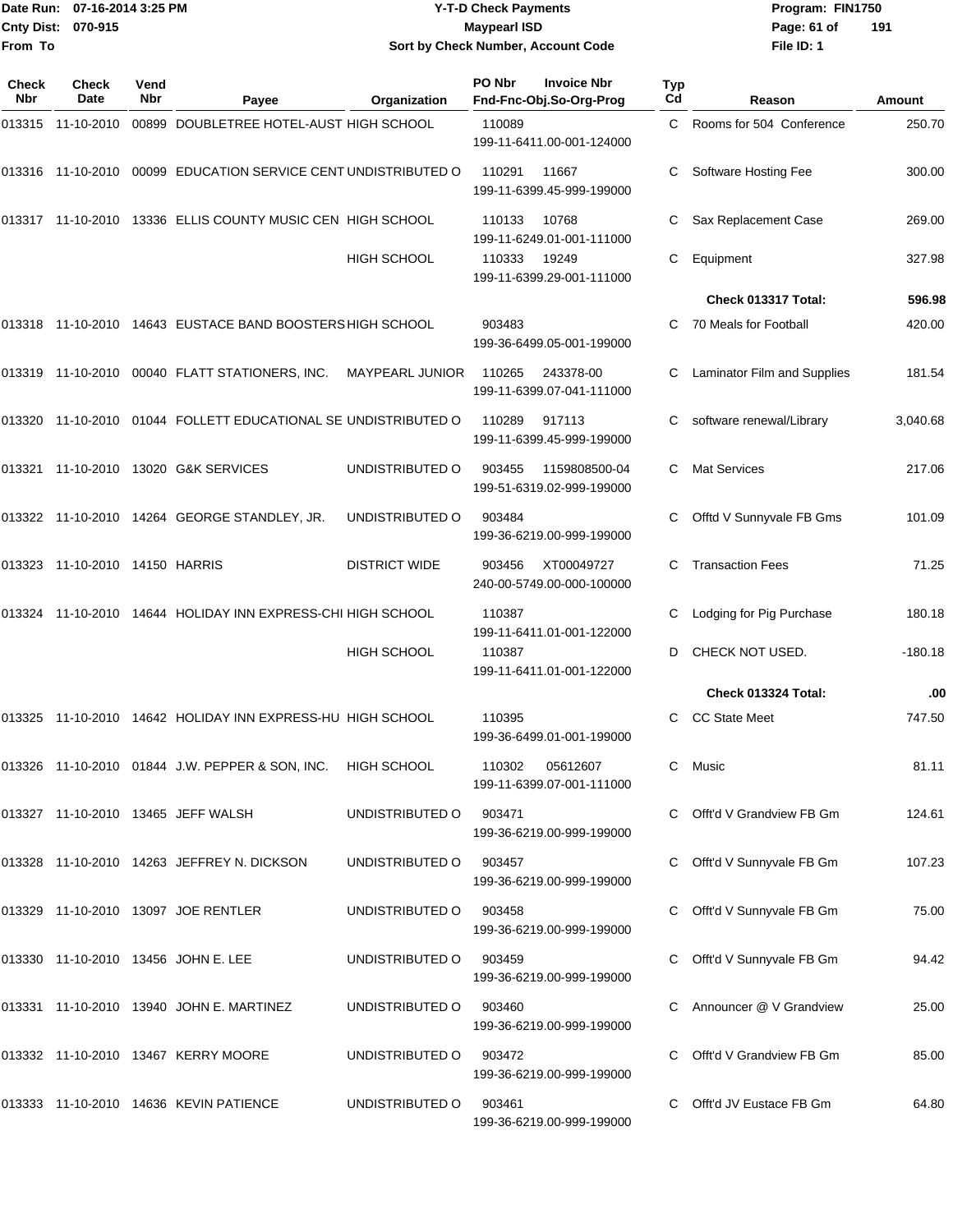#### Date Run: 07-16-2014 3:25 PM **Program:** FIN1750 **Cnty Dist:** 070-915 **Page: 62 of** Maypearl ISD **Contract Contract Contract Contract Contract Contract Contract Contract Contract Contract Contract Contract Contract Contract Contract Contract Contract Contract Contract Co Y-T-D Check Payments 070-915 Maypearl ISD Sort by Check Number, Account Code**

| Check<br>Nbr | Check<br>Date | Vend<br>Nbr | Payee                                                         | Organization               | PO Nbr | <b>Invoice Nbr</b><br>Fnd-Fnc-Obj.So-Org-Prog          | Typ<br>Cd | Reason                          | Amount           |
|--------------|---------------|-------------|---------------------------------------------------------------|----------------------------|--------|--------------------------------------------------------|-----------|---------------------------------|------------------|
| 013334       | 11-10-2010    |             | 13736 LAURI BOUDREAU                                          | UNDISTRIBUTED O            | 903462 | 199-52-6259.01-999-199000                              |           | C Security @ V Grandview FB     | 100.00           |
|              |               |             | 013335 11-10-2010 13640 LESLEY AUSTIN                         | HIGH SCHOOL                | 110393 | 199-36-6499.05-001-199000                              | С         | Regional CC Lunch               | 58.18            |
|              |               |             | 013336 11-10-2010 01099 MACKIN LIBRARY MEDIA                  | <b>MAYPEARL JUNIOR</b>     | 110122 | 277680<br>199-12-6399.05-041-199000                    |           | <b>Library Books</b>            | 748.07           |
|              |               |             |                                                               | <b>MAYPEARL JUNIOR</b>     | 110122 | 276785<br>199-12-6399.05-041-199000                    | C.        | <b>Library Books</b>            | 886.16           |
|              |               |             |                                                               |                            |        |                                                        |           | Check 013336 Total:             | 1,634.23         |
|              |               |             | 013337 11-10-2010 14641 MICKEY BARBA                          | UNDISTRIBUTED O            | 903473 | 199-36-6219.00-999-199000                              | C.        | Offt'd V Grandview FB Gm        | 85.00            |
|              |               |             | 013338 11-10-2010 12436 PAM WILSON                            | HIGH SCHOOL                | 110394 | 199-36-6499.05-001-199000                              | С         | Regional CC Lunches             | 15.00            |
|              |               |             | 013339 11-10-2010 14093 PC & MACEXCHANGE                      | HIGH SCHOOL                | 110270 | 50791<br>199-11-6639.48-001-111000                     | С         | Software                        | 73.85            |
|              |               |             | 013340 11-10-2010 12775 PENDERS MUSIC CO.                     | <b>ELEMENTARY</b>          | 110354 | 002849108<br>199-11-6399.10-101-111000                 |           | <b>Christmas Play Materials</b> | 160.57           |
|              |               |             | 013341 11-10-2010 14541 PIONEER MANUFACTURING UNDISTRIBUTED O |                            | 110375 | 392340<br>199-36-6399.05-999-199000                    | C         | Paint                           | 48.00            |
|              |               |             |                                                               | UNDISTRIBUTED O            | 110375 | 392156<br>199-36-6399.05-999-199000                    | C         | Paint                           | 96.00            |
|              |               |             |                                                               |                            |        |                                                        |           | Check 013341 Total:             | 144.00           |
|              |               |             | 013342 11-10-2010 12836 R B SPORTING GOODS                    | <b>HIGH SCHOOL</b>         | 110112 | 0305910<br>199-36-6399.01-001-199000                   | C.        | Shorts                          | 7.10             |
|              |               |             |                                                               | HIGH SCHOOL                | 110112 | 0302418<br>199-36-6399.01-001-199000                   | С         | <b>Game Socks</b>               | 54.98            |
|              |               |             |                                                               | HIGH SCHOOL                | 110112 | 0303936<br>199-36-6399.01-001-199000                   | С         | Jerseys                         | 728.26           |
|              |               |             |                                                               | UNDISTRIBUTED O            | 110094 | 0304449<br>199-36-6399.01-999-199GMS                   | С         | Shirts (14)                     | 420.00           |
|              |               |             |                                                               | UNDISTRIBUTED O            | 110049 | 0302717<br>199-36-6399.02-999-199000                   |           | C Chain & Down Box              | 418.45           |
|              |               |             |                                                               | UNDISTRIBUTED O            | 110094 | 0304449<br>199-36-6399.03-999-199GMS                   |           | C Shirts(14)                    | 240.00           |
|              |               |             |                                                               | UNDISTRIBUTED O            | 110094 | 0304449<br>199-36-6399.03-999-199GMS                   |           | C Shorts(14)                    | 260.00           |
|              |               |             |                                                               | <b>HIGH SCHOOL</b>         | 110101 | 0304448<br>199-36-6399.11-001-199000                   |           | C Shirts (20)<br>C Shorts       | 120.00           |
|              |               |             |                                                               | <b>HIGH SCHOOL</b>         |        | 110112 0305910<br>199-36-6399.11-001-199000            |           |                                 | 330.00           |
|              |               |             |                                                               | HIGH SCHOOL                |        | 110094 0304449<br>199-36-6399.11-001-199000            |           | C Shorts(14)                    | 260.00           |
|              |               |             |                                                               | HIGH SCHOOL<br>HIGH SCHOOL | 110101 | 110094 0304449<br>199-36-6399.11-001-199000<br>0304448 |           | C Shorts(14)<br>C Shorts (20)   | 313.07<br>250.91 |
|              |               |             |                                                               |                            |        | 199-36-6399.11-001-199000                              |           |                                 |                  |
|              |               |             |                                                               |                            |        |                                                        |           | Check 013342 Total:             | 3,402.77         |
|              |               |             | 013343 11-10-2010 13259 RAINBOW INTERNATIONAL UNDISTRIBUTED O |                            | 903463 | 1361241<br>199-51-6249.00-999-199000                   |           | C Cleaned Air Ducts 72 Vents    | 2,520.00         |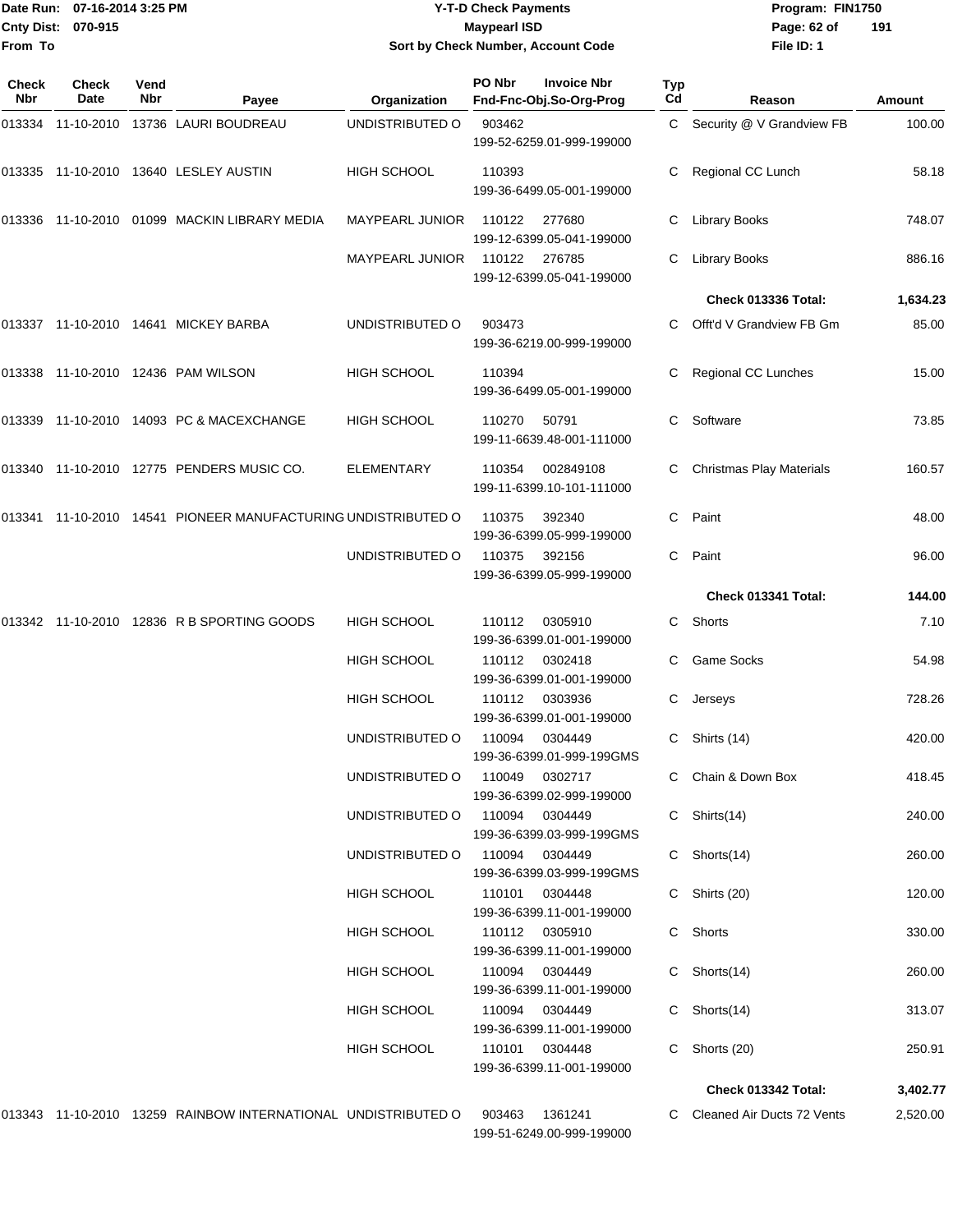|                    | Date Run: 07-16-2014 3:25 PM |
|--------------------|------------------------------|
| Cnty Dist: 070-915 |                              |
| lFrom To           |                              |

## **Date Run: Program: FIN1750 07-16-2014 3:25 PM Y-T-D Check Payments Cnty Dist: Page: 63 of 070-915 Maypearl ISD Sort by Check Number, Account Code**

| Check<br>Nbr | <b>Check</b><br>Date              | Vend<br>Nbr | Payee                                                        | Organization       | PO Nbr | <b>Invoice Nbr</b><br>Fnd-Fnc-Obj.So-Org-Prog | Typ<br>Cd | Reason                       | <b>Amount</b> |
|--------------|-----------------------------------|-------------|--------------------------------------------------------------|--------------------|--------|-----------------------------------------------|-----------|------------------------------|---------------|
| 013344       | 11-10-2010                        |             | 13466 RAY YATES                                              | UNDISTRIBUTED O    | 903474 | 199-36-6219.00-999-199000                     | C         | Offt'd V Grandview FB Gm     | 119.28        |
| 013345       |                                   |             | 11-10-2010 12125 REGION IV ESC                               | <b>HIGH SCHOOL</b> | 110341 | 4603000315<br>199-11-6399.01-001-121000       | С         | <b>Biology Books</b>         | 780.00        |
|              |                                   |             |                                                              | <b>HIGH SCHOOL</b> | 110341 | 4603000315<br>199-11-6399.23-001-125000       |           | <b>Biology Books</b>         | 780.00        |
|              |                                   |             |                                                              | <b>HIGH SCHOOL</b> | 110341 | 4603000315<br>199-11-6399.38-001-111000       | С         | <b>Biology Books</b>         | 745.00        |
|              |                                   |             |                                                              | <b>HIGH SCHOOL</b> | 110341 | 4603000315<br>199-12-6399.04-001-199000       | С         | <b>Biology Books</b>         | 143.00        |
|              |                                   |             |                                                              |                    |        |                                               |           | Check 013345 Total:          | 2,448.00      |
| 013346       |                                   |             | 11-10-2010 14543 RENAISSANCE LEARNING, I UNDISTRIBUTED O     |                    | 110324 | 3729810<br>199-11-6399.45-999-199000          | C         | software license addition    | 201.11        |
|              |                                   |             |                                                              | UNDISTRIBUTED O    | 110324 | 3729797<br>199-11-6399.45-999-199000          |           | software license addition    | 313.27        |
|              |                                   |             |                                                              |                    |        |                                               |           | Check 013346 Total:          | 514.38        |
|              | 013347 11-10-2010 00720 RISO, INC |             |                                                              | UNDISTRIBUTED O    | 903464 | 5169300<br>199-41-6219.07-999-199000          | C         | Riso Lease Agreement         | 139.00        |
|              |                                   |             |                                                              | UNDISTRIBUTED O    | 903464 | 5170657<br>199-41-6219.07-999-199000          | C         | Riso Lease Agreement         | 109.32        |
|              |                                   |             |                                                              |                    |        |                                               |           | Check 013347 Total:          | 248.32        |
| 013348       |                                   |             | 11-10-2010 13339 ROWDY MYERS                                 | <b>HIGH SCHOOL</b> | 110386 | 199-11-6411.01-001-122000                     | C         | Meals for Oklahoma trip      | 50.00         |
|              |                                   |             |                                                              | <b>HIGH SCHOOL</b> | 110388 | 199-11-6411.01-001-122000                     | С         | Mileage to Oklahoma          | 192.11        |
|              |                                   |             |                                                              |                    |        |                                               |           | Check 013348 Total:          | 242.11        |
|              |                                   |             | 013349 11-10-2010 14255 SAF-T-NET, INC.                      | UNDISTRIBUTED O    | 903465 | 1054526<br>199-11-6399.45-999-199000          | C         | Alertnow Premium Per User    | 2,830.50      |
|              |                                   |             | 013350 11-10-2010 00252 SCHOOL SPECIALTY                     | <b>HIGH SCHOOL</b> | 110346 | 208105205257<br>199-11-6399.12-001-111000     | C         | Supplies                     | 78.15         |
|              |                                   |             | 013351 11-10-2010 14340 SHANNON BACHMAN                      | UNDISTRIBUTED O    | 903475 | 199-52-6259.01-999-199000                     |           | C Security @ V Grandview FB  | 100.00        |
|              |                                   |             | 013352 11-10-2010 13820 SIMON C. GREEN                       | UNDISTRIBUTED O    | 903466 | 199-36-6219.00-999-199000                     |           | C Offt'd JV Eustace FB Gm    | 63.02         |
|              |                                   |             |                                                              | UNDISTRIBUTED O    | 903466 | 199-36-6219.00-999-199000                     |           | Offt'd JH Granview FB Gms    | 98.61         |
|              |                                   |             |                                                              |                    |        |                                               |           | Check 013352 Total:          | 161.63        |
|              |                                   |             | 013353 11-10-2010 12310 SOUTHWESTERN EXPOSITI HIGH SCHOOL    |                    | 110385 | 199-11-6499.00-001-122000                     |           | entry fee FFA                | 80.00         |
|              |                                   |             | 013354 11-10-2010 00119 STROOPE PEST CONTROL UNDISTRIBUTED O |                    | 903467 | 112257<br>199-51-6319.02-999-199000           |           | <b>Pest Control Services</b> | 400.00        |
|              |                                   |             |                                                              | UNDISTRIBUTED O    | 903467 | 112256<br>199-51-6319.02-999-199000           |           | <b>Pest Control Services</b> | 120.00        |
|              |                                   |             |                                                              |                    |        |                                               |           | Check 013354 Total:          | 520.00        |
|              | 013355 11-10-2010 14223 TAHPERD   |             |                                                              | ELEMENTARY         | 110370 | 199-11-6499.00-101-111000                     |           | <b>Registration Fee</b>      | 160.00        |
|              |                                   |             | 013356 11-10-2010 12593 TEXAS NOTARY PUBLIC AS HIGH SCHOOL   |                    | 110366 | 199-23-6399.04-001-199000                     |           | Notary Stamp and Ink Refill  | 24.85         |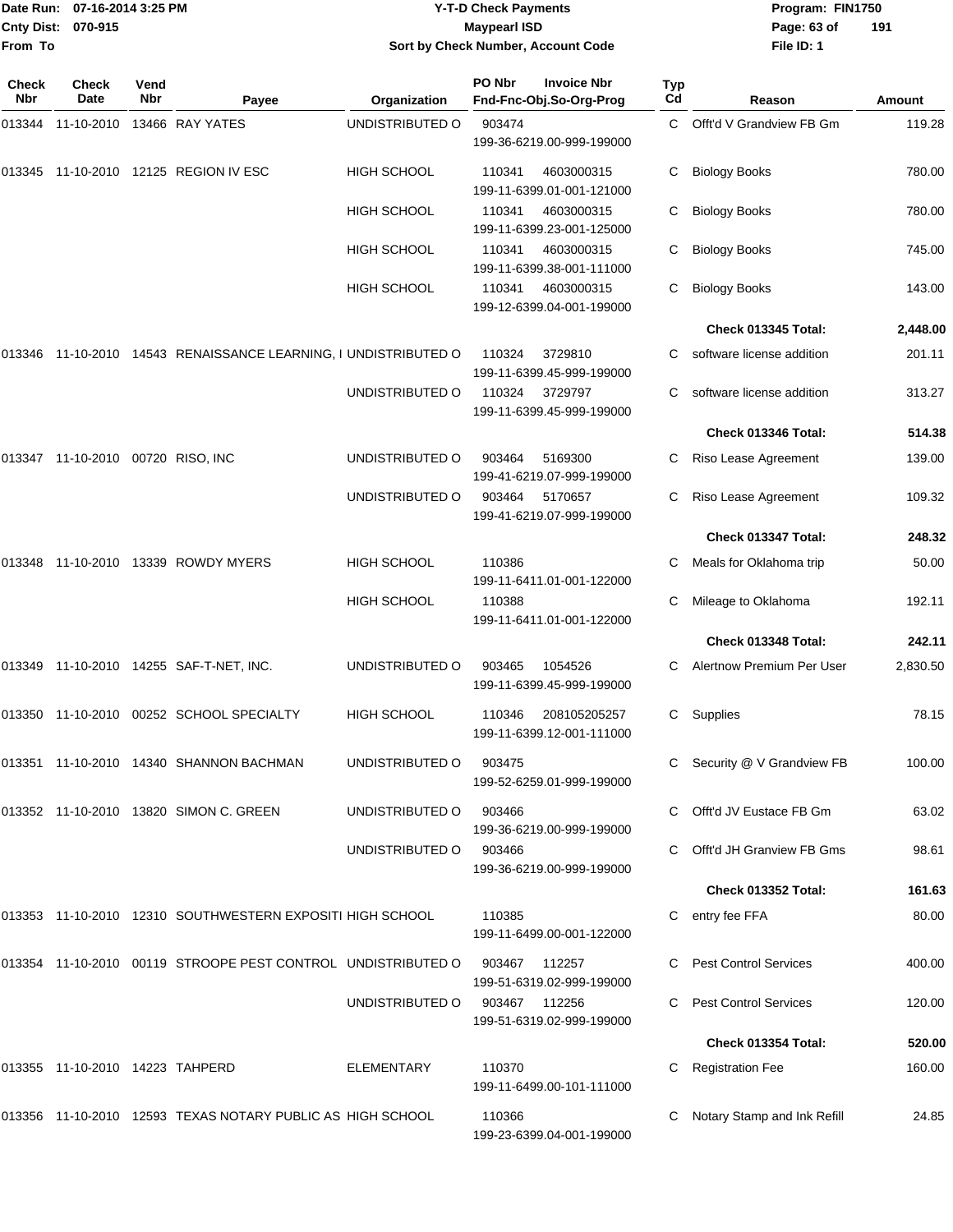| Date Run: 07-16-2014 3:25 PM | <b>Y-T-D Check Payments</b>        | Program: I  |
|------------------------------|------------------------------------|-------------|
| Cnty Dist: 070-915           | <b>Mavpearl ISD</b>                | Page: 64 of |
|                              | Sort by Check Number, Account Code | File ID: 1  |
|                              |                                    |             |

**Date Run: Program: FIN1750 File ID: 1 191**

| Check<br>Nbr | Check<br>Date | Vend<br>Nbr | Payee                                                                  | Organization            | PO Nbr        | <b>Invoice Nbr</b><br>Fnd-Fnc-Obj.So-Org-Prog | Typ<br>Cd | Reason                       | Amount    |
|--------------|---------------|-------------|------------------------------------------------------------------------|-------------------------|---------------|-----------------------------------------------|-----------|------------------------------|-----------|
| 013357       | 11-10-2010    |             | 00218 THE COWBOY BANK OF TE HIGH SCHOOL                                |                         | 110396        | 199-36-6499.01-001-199000                     | C         | Meals                        | 750.00    |
| 013358       |               |             | 11-10-2010 14268 THOMAS JAMES MCLEMOR UNDISTRIBUTED O                  |                         | 903468        | 199-36-6219.00-999-199000                     | С         | Offt'd JH Grandview Gms      | 85.41     |
|              |               |             | 013359 11-10-2010 00135 TMEA REGION VII-VOCAL DI HIGH SCHOOL           |                         | 110383        | 199-11-6399.22-001-111000                     |           | Regional choir fee           | 33.00     |
| 013360       |               |             | 11-10-2010  13464  TOM GIBBONS                                         | UNDISTRIBUTED O         | 903476        | 199-36-6219.00-999-199000                     | С         | Offt'd V grandview FB Gm     | 85.00     |
|              |               |             | 013361 11-10-2010 00253 VERIZON SOUTHWEST                              | UNDISTRIBUTED O         | 903469        | 416580372500039<br>199-51-6259.02-999-199000  | C         | <b>Telephone Service</b>     | 993.47    |
|              |               |             | 013362 11-10-2010 00460 VINEYARD'S AUTO SUPPLY UNDISTRIBUTED O         |                         | 110281        | 306073<br>199-34-6311.00-999-199000           | C         | Parts                        | 21.34     |
|              |               |             |                                                                        | UNDISTRIBUTED O         | 110268        | 305962<br>199-34-6311.00-999-199000           | C         | Parts                        | 22.56     |
|              |               |             |                                                                        | UNDISTRIBUTED O         | 110247        | 305845<br>199-51-6319.02-999-199000           | C         | Parts                        | 47.00     |
|              |               |             |                                                                        |                         |               |                                               |           | Check 013362 Total:          | 90.90     |
|              |               |             | 013363 11-10-2010 01145 WELDERS WAREHOUSE CO HIGH SCHOOL               |                         | 110331        | 532826<br>199-11-6399.09-001-122000           | C         | Supplies                     | 945.87    |
|              |               |             | 013364 11-10-2010 14635 WILLIAM TUCKER                                 | UNDISTRIBUTED O         | 903470        | 199-36-6219.00-999-199000                     |           | Offt'd V Sunnyvale FB Gms    | 75.00     |
|              |               |             | 013365 11-15-2010 00218 THE COWBOY BANK OF TE DISTRICT WIDE            |                         | 903489        | 199-00-5752.01-000-100000                     |           | VOID-PRINT CHKS 1000.00      | .00       |
|              |               |             | 013366 11-15-2010 00218 THE COWBOY BANK OF TE DISTRICT WIDE            |                         | 903489        | 199-00-5752.01-000-100000                     | С         | Start up Cash for Basktball  | 1,000.00  |
|              |               |             | 013367 11-17-2010 12211 ADVANCE FOOD COMPANY DISTRICT WIDE             |                         | 903498        | 880979<br>240-00-5751.00-000-100000           | C         | Supplies                     | 444.80    |
|              |               |             |                                                                        | INTERMEDIATE SCH 903498 |               | 881970<br>240-00-5751.00-042-100000           | С         | Supplies                     | 164.50    |
|              |               |             |                                                                        | INTERMEDIATE SCH 903498 |               | 886782<br>240-00-5751.00-042-100000           |           | C Supplies                   | 164.50    |
|              |               |             |                                                                        | <b>DISTRICT WIDE</b>    | 903498        | 881369<br>240-00-5751.01-000-100000           |           | Supplies                     | 106.00    |
|              |               |             |                                                                        | <b>DISTRICT WIDE</b>    | 903498 886596 | 240-00-5751.01-000-100000                     |           | C Supplies                   | 338.80    |
|              |               |             |                                                                        |                         |               |                                               |           | Check 013367 Total:          | 1,218.60  |
|              |               |             | 013368 11-17-2010 12783 AMANDA STINSON                                 | ELEMENTARY              | 110430        | 199-11-6411.03-101-111000                     |           | C Reimbrsmnt for TCA Prof Co | 33.74     |
|              |               |             | 013369 11-17-2010 01530 ANDERSON, MARX & BOHL, DIR COST-ADMINIS 903493 |                         |               | 25287<br>199-41-6212.00-720-199000            |           | Single Audit for 2010        | 12,945.00 |
|              |               |             | 013370 11-17-2010 01256 AT&T MOBILITY                                  | UNDISTRIBUTED O         | 903490        | 199-52-6259.00-999-199000                     |           | C Cellular Service - Buses   | 473.01    |
|              |               |             | 013371 11-17-2010 13873 ATSSB REGION 7                                 | HIGH SCHOOL             | 110422        | 199-11-6499.01-001-111000                     |           | <b>Audition Entry Fee</b>    | 256.00    |
|              |               |             | 013372 11-17-2010 14639 BARRY HURT                                     | <b>HIGH SCHOOL</b>      | 110418        | 199-11-6399.29-001-111BAN                     |           | <b>Marching Arrangement</b>  | 600.00    |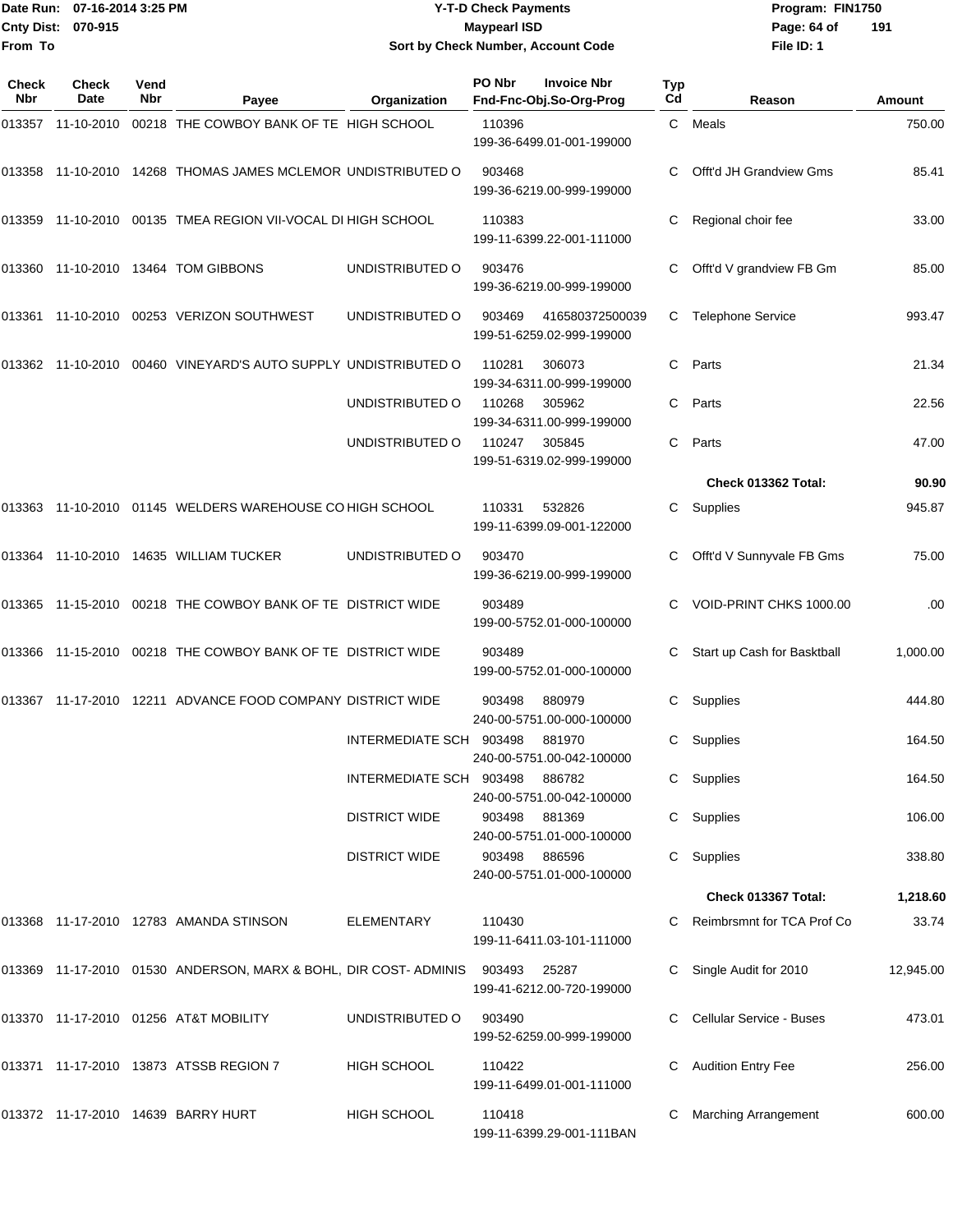| 07-16-2014 3:25 PM<br>Date Run:<br>Cnty Dist: 070-915 |              |      |                                                                                 | <b>Y-T-D Check Payments</b>        |                     |                                             | Program: FIN1750 |                                  |          |
|-------------------------------------------------------|--------------|------|---------------------------------------------------------------------------------|------------------------------------|---------------------|---------------------------------------------|------------------|----------------------------------|----------|
|                                                       |              |      |                                                                                 |                                    | <b>Maypearl ISD</b> |                                             |                  | Page: 65 of                      | 191      |
| From To                                               |              |      |                                                                                 | Sort by Check Number, Account Code |                     |                                             |                  | File ID: 1                       |          |
| Check                                                 | <b>Check</b> | Vend |                                                                                 |                                    | PO Nbr              | <b>Invoice Nbr</b>                          | Typ              |                                  |          |
| Nbr                                                   | Date         | Nbr  | Payee                                                                           | Organization                       |                     | Fnd-Fnc-Obj.So-Org-Prog                     | Cd               | Reason                           | Amount   |
|                                                       |              |      | 013373  11-17-2010  00956  BORDENS, INC.                                        | <b>DISTRICT WIDE</b>               | 903499              | 88667<br>240-00-5751.00-000-100000          |                  | C Supplies                       | 1,754.50 |
|                                                       |              |      |                                                                                 | INTERMEDIATE SCH 903499            |                     | 88667<br>240-00-5751.00-042-100000          | С                | Supplies                         | 725.00   |
|                                                       |              |      |                                                                                 | <b>DISTRICT WIDE</b>               | 903499              | 88667<br>240-00-5751.01-000-100000          | C.               | Supplies                         | 1,290.50 |
|                                                       |              |      |                                                                                 |                                    |                     |                                             |                  | Check 013373 Total:              | 3,770.00 |
|                                                       |              |      | 013374    11-17-2010    00015    C    AND C    REFRIGERATION    UNDISTRIBUTED O |                                    | 903491              | 17105                                       | С                | Repair to Admin Bldg Unit        | 150.00   |
|                                                       |              |      |                                                                                 |                                    |                     | 199-51-6249.01-999-199000                   |                  |                                  |          |
|                                                       |              |      | 013375 11-17-2010 13576 CANNON FINANCIAL SERVI HIGH SCHOOL                      |                                    | 903513              | 10516164<br>199-11-6269.00-001-111000       |                  | Lease Agreement                  | 590.00   |
|                                                       |              |      |                                                                                 | <b>MAYPEARL JUNIOR</b>             | 903513              | 10516164<br>199-11-6269.00-041-111000       | С                | Lease Agreement                  | 295.00   |
|                                                       |              |      |                                                                                 | ELEMENTARY                         | 903513              | 10516164                                    | С                | Lease Agreement                  | 295.00   |
|                                                       |              |      |                                                                                 | ELEMENTARY                         | 903513              | 199-11-6269.00-101-111000<br>10516164       |                  | Lease Agreement                  | 295.00   |
|                                                       |              |      |                                                                                 |                                    |                     | 199-11-6269.00-101-199000                   |                  |                                  |          |
|                                                       |              |      |                                                                                 | HIGH SCHOOL                        | 903513              | 10516164<br>199-11-6269.01-001-111000       | С                | Lease Agreement                  | 885.00   |
|                                                       |              |      |                                                                                 | <b>MAYPEARL JUNIOR</b>             | 903513              | 10516164<br>199-11-6269.01-041-111000       | С                | Lease Agreement                  | 295.00   |
|                                                       |              |      |                                                                                 | DIR COST- ADMINIS                  | 903513              | 10516164<br>199-41-6249.00-720-199000       |                  | Lease Agreement                  | 295.00   |
|                                                       |              |      |                                                                                 |                                    |                     |                                             |                  | Check 013375 Total:              | 2,950.00 |
|                                                       |              |      | 013376  11-17-2010  00527  CDWG INC.                                            | HIGH SCHOOL                        | 110350              | <b>VNH6520</b>                              |                  | C SVN 3Y Laptop DOP              | 59.84    |
|                                                       |              |      |                                                                                 |                                    |                     | 199-11-6399.09-001-122000                   |                  |                                  |          |
|                                                       |              |      |                                                                                 | HIGH SCHOOL                        | 110350              | <b>VLS8896</b><br>199-11-6399.09-001-122000 | C.               | <b>Technology Equipmnt</b>       | 391.99   |
|                                                       |              |      |                                                                                 | <b>HIGH SCHOOL</b>                 |                     | 110357 VNB7087<br>199-11-6399.10-001-122000 |                  | C Sandisk 2GB SD Card            | 18.59    |
|                                                       |              |      |                                                                                 | HIGH SCHOOL                        |                     | 110357 VMQ4244<br>199-11-6399.10-001-122000 |                  | C Kodak Z18 Pocket Video Ca      | 167.30   |
|                                                       |              |      |                                                                                 | ELEMENTARY                         |                     | 110337 VLV6824<br>199-53-6249.00-101-199000 |                  | C Black Box USB Gend Chang       | 69.30    |
|                                                       |              |      |                                                                                 | <b>ADMINISTRATIVE</b>              |                     | 110323 VMT3726<br>199-53-6399.00-701-199000 |                  | C Edge 2 GB PC                   | 256.84   |
|                                                       |              |      |                                                                                 |                                    |                     |                                             |                  | Check 013376 Total:              | 963.86   |
|                                                       |              |      | 013377 11-17-2010 14552 CHARICE WASHINGTON                                      | UNDISTRIBUTED O                    | 903512              | 199-36-6219.00-999-199000                   |                  | C Offt'd JH Clifton Games        | 90.00    |
|                                                       |              |      | 013378 11-17-2010 14496 CHRISTOPHER HARGROVE HIGH SCHOOL                        |                                    | 110421              |                                             |                  | Milge Rimbrsmnt/PupFB Eq         | 51.31    |
|                                                       |              |      |                                                                                 |                                    |                     | 199-36-6499.05-001-199000                   |                  |                                  |          |
|                                                       |              |      | 013379 11-17-2010 00200  CLAIMS ADMINISTRATIVE S HIGH SCHOOL                    |                                    | 903523              | 83491<br>199-11-6143.00-001-111000          |                  | C Workers Comp Fixed Cost 2      | 1,100.00 |
|                                                       |              |      |                                                                                 | <b>MAYPEARL JUNIOR</b>             | 903523              | 83491<br>199-11-6143.00-041-111000          |                  | <b>Workers Comp Fixed Cost 2</b> | 1,100.00 |
|                                                       |              |      |                                                                                 | INTERMEDIATE SCH 903523 83491      |                     | 199-11-6143.00-042-111000                   |                  | C Workers Comp Fixed Cost 2      | 1,100.00 |
|                                                       |              |      |                                                                                 | <b>ELEMENTARY</b>                  | 903523 83491        | 199-11-6143.00-101-111000                   |                  | C Workers Comp Fixed Cost 2      | 1,100.00 |

**Check 013379 Total: 4,400.00**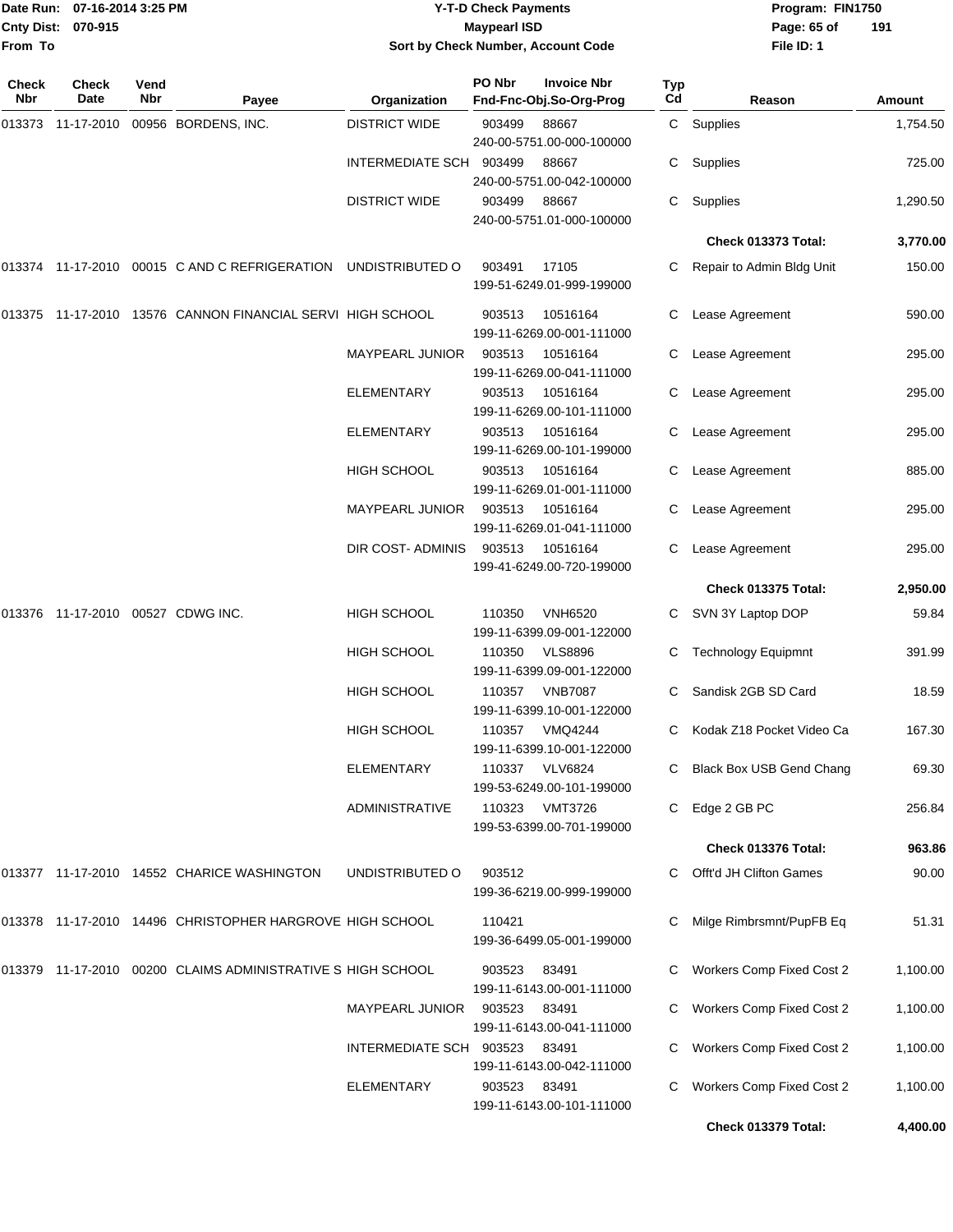#### Date Run: 07-16-2014 3:25 PM **Program:** FIN1750 **Cnty Dist:** 070-915 **Page: 66 of MaypearI ISD Page: 66 of Y-T-D Check Payments 070-915 Maypearl ISD Sort by Check Number, Account Code**

| Check<br>Nbr | <b>Check</b><br>Date          | Vend<br><b>Nbr</b> | Payee                                                  | Organization            | PO Nbr | <b>Invoice Nbr</b><br>Fnd-Fnc-Obj.So-Org-Prog  | Typ<br>Cd | Reason                               | Amount      |
|--------------|-------------------------------|--------------------|--------------------------------------------------------|-------------------------|--------|------------------------------------------------|-----------|--------------------------------------|-------------|
|              |                               |                    | 013380 11-17-2010 13740 CLASSROOM DIRECT               | <b>MAYPEARL JUNIOR</b>  | 110367 | 208105224889<br>199-11-6399.03-041-111000      |           | C Supplies                           | 249.50      |
|              |                               |                    |                                                        |                         | 903494 | DT6339<br>199-51-6290.00-999-199000            |           | <b>Custodial Services</b>            | 24,129.50   |
| 013382       |                               |                    | 11-17-2010 12890 DAILY DIFFERENCE MAKER HIGH SCHOOL    |                         | 903495 | 199-11-6219.02-001-111000                      | C         | <b>Consultant Services</b>           | 1,156.25    |
|              |                               |                    |                                                        | <b>HIGH SCHOOL</b>      | 903495 | 199-11-6219.02-001-111000                      | D         | <b>CHECK NOT USED</b>                | $-1,156.25$ |
|              |                               |                    |                                                        | UNDISTRIBUTED O         | 903495 | 199-36-6219.01-999-199000                      |           | <b>Consultant Services</b>           | 385.42      |
|              |                               |                    |                                                        | UNDISTRIBUTED O         | 903495 | 199-36-6219.01-999-199000                      | D         | CHECK NOT USED                       | $-385.42$   |
|              |                               |                    |                                                        |                         |        |                                                |           | Check 013382 Total:                  | .00         |
| 013383       |                               |                    | 11-17-2010 12536 DESOTO JANITORIAL                     | <b>DISTRICT WIDE</b>    | 903500 | 105867-00<br>240-00-5751.00-000-100000         | С         | Supplies                             | 210.18      |
|              |                               |                    |                                                        | INTERMEDIATE SCH        | 903500 | 105867-00<br>240-00-5751.00-042-100000         | C.        | Supplies                             | 167.04      |
|              |                               |                    |                                                        | <b>DISTRICT WIDE</b>    | 903500 | 105867-00<br>240-00-5751.01-000-100000         | C         | Supplies                             | 273.09      |
|              |                               |                    |                                                        |                         |        |                                                |           | Check 013383 Total:                  | 650.31      |
|              |                               |                    | 013384    11-17-2010    12536    DESOTO JANITORIAL     | UNDISTRIBUTED O         | 110083 | 105113-00<br>199-36-6399.05-999-199000         | C         | <b>Laundry Detergent</b>             | 286.11      |
|              |                               |                    | 013385 11-17-2010 01586 ESTES ELECTRIC                 | UNDISTRIBUTED O         | 903496 | 6927<br>199-51-6249.00-999-199000              | C         | Repair to Breakers                   | 180.00      |
|              |                               |                    | 013386    11-17-2010    01457    FERRIS    HIGH SCHOOL | <b>HIGH SCHOOL</b>      | 110429 | 199-36-6499.01-001-199000                      | C.        | basketball tournament 12/16          | 150.00      |
|              |                               |                    | 013387 11-17-2010 00040 FLATT STATIONERS, INC.         | ELEMENTARY              | 110401 | 246574-00<br>199-11-6399.00-101-123000         | C         | Folders                              | 114.98      |
|              |                               |                    |                                                        | <b>HIGH SCHOOL</b>      | 110379 | 246231-00<br>199-11-6399.09-001-122000         | C         | Paper                                | 92.99       |
|              |                               |                    |                                                        |                         |        |                                                |           | Check 013387 Total:                  | 207.97      |
|              |                               |                    |                                                        | INTERMEDIATE SCH 903501 |        | 40247769<br>240-00-5751.00-042-100000          | C         | Supplies                             | 166.10      |
|              |                               |                    |                                                        | <b>DISTRICT WIDE</b>    | 903501 | 40247769<br>240-00-5751.01-000-100000          | C.        | Supplies                             | 638.52      |
|              |                               |                    |                                                        |                         |        |                                                |           | Check 013388 Total:                  | 804.62      |
|              | 013389 11-17-2010 00243 HILCO |                    |                                                        | UNDISTRIBUTED O         | 903497 | 4706839800<br>199-51-6259.04-999-199000        |           | C Electric Service - Marquee         | 72.09       |
|              |                               |                    |                                                        | UNDISTRIBUTED O         | 903497 | 4705171500<br>199-51-6259.04-999-199000        |           | Electric Service - Security Li       | 10.23       |
|              |                               |                    |                                                        | UNDISTRIBUTED O         | 903497 | 4705273700<br>199-51-6259.04-999-199000        |           | <b>Electric Service - Fuel Tanks</b> | 27.23       |
|              |                               |                    |                                                        | UNDISTRIBUTED O         | 903497 | 4706312901<br>199-51-6259.04-999-199000        | C         | Electric Service @ LSK Ele           | 4,296.58    |
|              |                               |                    |                                                        | UNDISTRIBUTED O         | 903497 | 4602563301<br>199-51-6259.04-999-199000        |           | Electric Service @ HS                | 3,359.60    |
|              |                               |                    |                                                        | UNDISTRIBUTED O         | 903497 | 2705335301<br>199-51-6259.04-999-199000        |           | Electric Service @ MS Cam            | 3,878.72    |
|              |                               |                    |                                                        | UNDISTRIBUTED O         | 903497 | 4602266500<br>199-51-6259.04-999-199000        |           | Electric Service @ Athl Facili       | 1,134.80    |
|              |                               |                    |                                                        | UNDISTRIBUTED O         |        | 903497 4706783900<br>199-51-6259.78-999-122000 |           | Electric Service @ Ag Facilit        | 562.12      |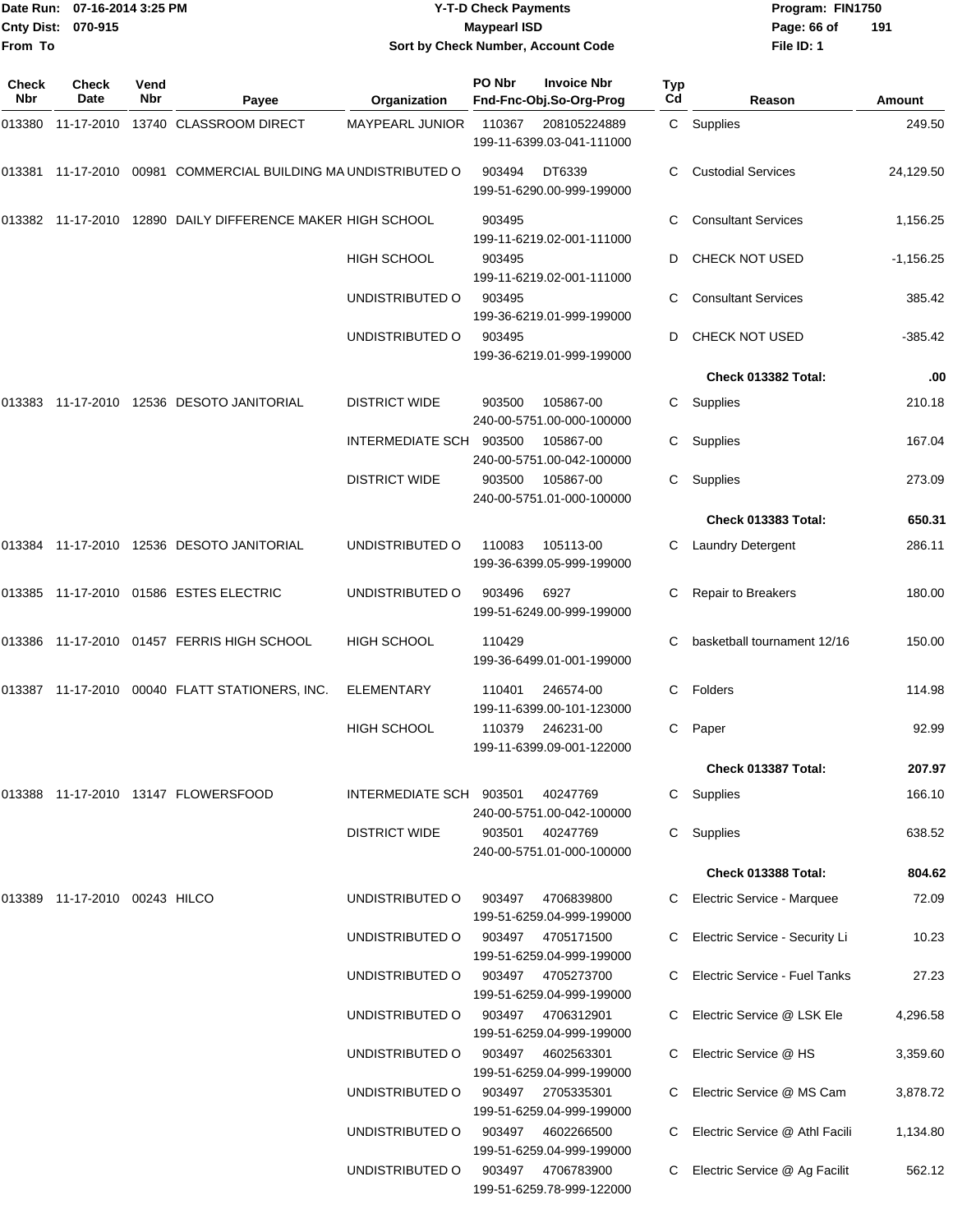| From To             | Date Run: 07-16-2014 3:25 PM<br>Cnty Dist: 070-915 |             |                                                                       | Sort by Check Number, Account Code           | <b>Y-T-D Check Payments</b><br><b>Maypearl ISD</b> |                                               |           | Program: FIN1750<br>Page: 67 of<br>191<br>File ID: 1 |                  |  |
|---------------------|----------------------------------------------------|-------------|-----------------------------------------------------------------------|----------------------------------------------|----------------------------------------------------|-----------------------------------------------|-----------|------------------------------------------------------|------------------|--|
| <b>Check</b><br>Nbr | <b>Check</b><br>Date                               | Vend<br>Nbr | Payee                                                                 | Organization                                 | PO Nbr                                             | <b>Invoice Nbr</b><br>Fnd-Fnc-Obj.So-Org-Prog | Typ<br>Cd | Reason                                               | Amount           |  |
|                     |                                                    |             |                                                                       |                                              |                                                    |                                               |           | Check 013389 Total:                                  | 13,341.37        |  |
|                     |                                                    |             | 013390    11-17-2010    14463    JASON    WALLEN                      | UNDISTRIBUTED O                              | 903514                                             | 199-36-6219.00-999-199000                     | C         | Video Taping/Editing FB 3 G                          | 150.00           |  |
|                     |                                                    |             | 013391  11-17-2010  00402  JUNIOR LIBRARY GUILD                       | <b>HIGH SCHOOL</b>                           | 110423                                             | 82695<br>199-12-6329.00-001-199000            | C         | Renewal                                              | 594.16           |  |
|                     |                                                    |             |                                                                       | <b>MAYPEARL JUNIOR</b>                       | 903515                                             | 82695<br>199-12-6329.00-041-111000            | C         | Renewal                                              | 75.44            |  |
|                     |                                                    |             |                                                                       |                                              |                                                    |                                               |           | Check 013391 Total:                                  | 669.60           |  |
|                     |                                                    |             | 013392 11-17-2010 13184 MICHAEL FARDA                                 | UNDISTRIBUTED O                              | 110417                                             | 199-36-6399.02-999-199000                     | С         | <b>DVDs</b>                                          | 38.46            |  |
|                     |                                                    |             | 013393  11-17-2010  14582  MICHAEL FOODS INC                          | <b>DISTRICT WIDE</b>                         | 903502                                             | 93171387<br>240-00-5751.00-000-100000         | C         | Supplies                                             | 108.00           |  |
|                     |                                                    |             | 013394 11-17-2010 14650 MISTY MAYSE                                   | UNDISTRIBUTED O                              | 903511                                             | 199-36-6219.00-999-199000                     | C         | Offt'd JH BB Gms                                     | 130.25           |  |
| 013395              |                                                    |             | 11-17-2010  14649  MUSIC & ARTS CENTER                                | HIGH SCHOOL                                  | 110412                                             | 3940757<br>199-11-6249.01-001-111000          | С         | Repair to Holton Fr. Horn                            | 70.00            |  |
|                     |                                                    |             |                                                                       | <b>HIGH SCHOOL</b>                           | 110412                                             | 3940745<br>199-11-6249.01-001-111000          | C         | Repair to Olds Sousa                                 | 300.00           |  |
|                     |                                                    |             |                                                                       | <b>HIGH SCHOOL</b>                           | 110412                                             | 3940759<br>199-11-6249.01-001-111000          | С         | Repair to Besson Sousa                               | 350.00           |  |
|                     |                                                    |             |                                                                       | <b>HIGH SCHOOL</b>                           | 110412                                             | 3940747<br>199-11-6249.01-001-111000          | С         | Repair to Holton Sousa                               | 350.00           |  |
|                     |                                                    |             |                                                                       |                                              |                                                    |                                               |           | <b>Check 013395 Total:</b>                           | 1,070.00         |  |
|                     |                                                    |             | 013396  11-17-2010  00297  NARDONE BROS. BAKING C DISTRICT WIDE       |                                              | 903503                                             | 96283<br>240-00-5751.00-000-100000            | С         | Supplies                                             | 156.60           |  |
|                     |                                                    |             |                                                                       | <b>DISTRICT WIDE</b>                         | 903503                                             | 109621<br>240-00-5751.00-000-100000           | C         | Supplies                                             | 156.60           |  |
|                     |                                                    |             |                                                                       | INTERMEDIATE SCH 903503 10219                |                                                    | 240-00-5751.00-042-100000                     |           | C Supplies                                           | 62.80            |  |
|                     |                                                    |             |                                                                       | INTERMEDIATE SCH 903503 96283                |                                                    | 240-00-5751.00-042-100000                     |           | C Supplies                                           | 156.60           |  |
|                     |                                                    |             |                                                                       | INTERMEDIATE SCH 903503 109621               |                                                    | 240-00-5751.00-042-100000                     |           | C Supplies                                           | 156.60           |  |
|                     |                                                    |             |                                                                       | <b>DISTRICT WIDE</b><br><b>DISTRICT WIDE</b> | 903503 96283<br>903503 109621                      | 240-00-5751.01-000-100000                     |           | C Supplies<br>C Supplies                             | 156.62<br>156.62 |  |
|                     |                                                    |             |                                                                       |                                              |                                                    | 240-00-5751.01-000-100000                     |           |                                                      |                  |  |
|                     |                                                    |             |                                                                       |                                              |                                                    |                                               |           | <b>Check 013396 Total:</b>                           | 1,002.44         |  |
|                     |                                                    |             | 013397  11-17-2010  00287  OFFICE DEPOT                               | MAYPEARL JUNIOR 110378 1278144409            |                                                    | 199-11-6399.41-041-111000                     |           | C Chair                                              | 99.99            |  |
|                     |                                                    |             | 013398 11-17-2010 12059 PEOPLES PUBLISHING GRO MAYPEARL JUNIOR 110349 |                                              |                                                    | 10403181<br>199-11-6399.03-041-111000         |           | C Supplies                                           | 178.80           |  |
|                     |                                                    |             | 013399 11-17-2010 12349 PILGRIMS PRIDE CORP/PFS DISTRICT WIDE         |                                              |                                                    | 903504 912666748<br>240-00-5751.00-000-100000 |           | C Supplies                                           | 120.00           |  |
|                     |                                                    |             |                                                                       | INTERMEDIATE SCH 903504 912666749            |                                                    | 240-00-5751.00-042-100000                     |           | C Supplies                                           | 120.00           |  |
|                     |                                                    |             |                                                                       | <b>DISTRICT WIDE</b>                         |                                                    | 903504 912666747                              |           | C Supplies                                           | 76.36            |  |

240-00-5751.01-000-100000

**Check 013399 Total: 316.36**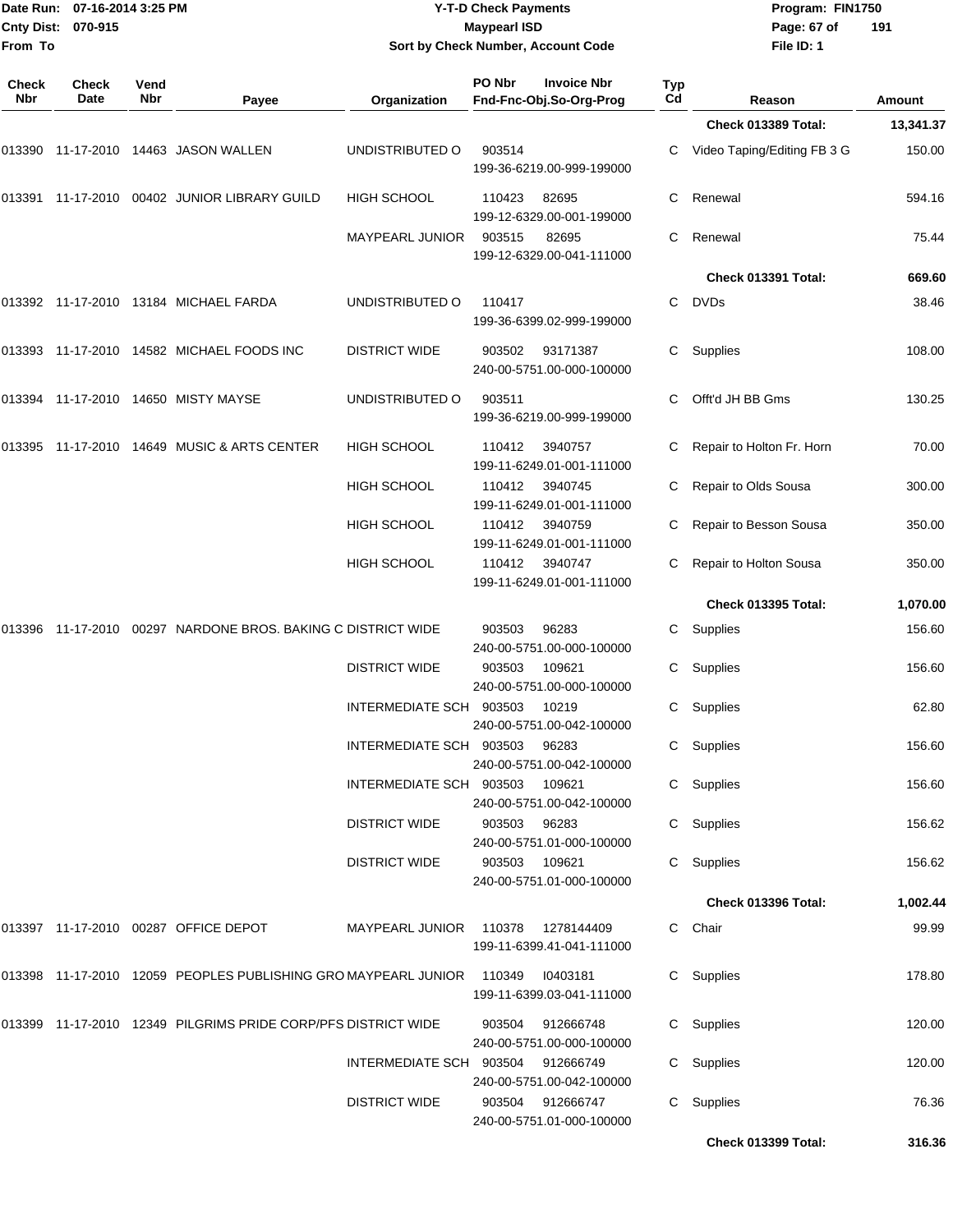|                     | Date Run: 07-16-2014 3:25 PM      |                    |                                                             | <b>Y-T-D Check Payments</b>         |                     |                                               |           |                                 | Program: FIN1750 |  |  |
|---------------------|-----------------------------------|--------------------|-------------------------------------------------------------|-------------------------------------|---------------------|-----------------------------------------------|-----------|---------------------------------|------------------|--|--|
|                     | Cnty Dist: 070-915                |                    |                                                             |                                     | <b>Maypearl ISD</b> |                                               |           | Page: 68 of                     | 191              |  |  |
| From To             |                                   |                    |                                                             |                                     |                     | Sort by Check Number, Account Code            |           | File ID: 1                      |                  |  |  |
| Check<br><b>Nbr</b> | Check<br>Date                     | Vend<br><b>Nbr</b> | Payee                                                       | Organization                        | PO Nbr              | <b>Invoice Nbr</b><br>Fnd-Fnc-Obj.So-Org-Prog | Typ<br>Cd | Reason                          | Amount           |  |  |
| 013400              | 11-17-2010                        |                    | 00854 PITNEY BOWES INC                                      | UNDISTRIBUTED O                     | 110315              | 8000-9000-0328-<br>199-41-6399.02-999-199000  |           | C Postage                       | 1,000.00         |  |  |
|                     | 013401 11-17-2010 01726 REGION XI |                    |                                                             | UNDISTRIBUTED O                     | 110138              | 220314<br>199-34-6219.01-999-199000           | С         | <b>Bus Driver Certification</b> | 120.00           |  |  |
|                     |                                   |                    | 013402 11-17-2010 00372 RENAISSANCE AUSTIN HOT SCHOOL BOARD |                                     | 110169              | 199-41-6439.00-702-199000                     | С         | Seminar 11/30-12/3 2010         | 539.55           |  |  |
| 013403              |                                   |                    | 11-17-2010 01022 RENAISSANCE LEARNING, I UNDISTRIBUTED O    |                                     | 110361              | 3733636<br>199-11-6399.45-999-199000          | С         | License Renewal                 | 279.29           |  |  |
|                     |                                   |                    | 013404 11-17-2010 00700 ROBERT C HODGE, JR                  | UNDISTRIBUTED O                     | 903509              | 199-36-6219.00-999-199000                     | С         | Offt'd JH BB Gms                | 135.58           |  |  |
| 013405              |                                   |                    | 11-17-2010  13845  SAMUEL FRENCH, INC.                      | <b>MAYPEARL JUNIOR</b>              | 110320              | 869817<br>199-11-6499.03-041-111000           | С         | Goodbye to the Clown (14)       | 138.56           |  |  |
|                     |                                   |                    | 013406 11-17-2010 14127 SUSAN JONES                         | <b>ELEMENTARY</b>                   | 110428              | 199-11-6411.03-101-111000                     | С         | Reimbrsmnt                      | 38.90            |  |  |
| 013407              |                                   |                    | 11-17-2010 14581 THE C.D. HARTNETT COMP DISTRICT WIDE       |                                     | 903505              | 510305<br>240-00-5751.00-000-100000           | С         | Supplies                        | 4,641.57         |  |  |
|                     |                                   |                    |                                                             | INTERMEDIATE SCH                    | 903505              | 510289<br>240-00-5751.00-042-100000           | С         | Supplies                        | 2,687.66         |  |  |
|                     |                                   |                    |                                                             | <b>DISTRICT WIDE</b>                | 903505              | 510271<br>240-00-5751.01-000-100000           | С         | Supplies                        | 5,829.01         |  |  |
|                     |                                   |                    |                                                             |                                     |                     |                                               |           | Check 013407 Total:             | 13,158.24        |  |  |
| 013408              |                                   |                    | 11-17-2010 00218 THE COWBOY BANK OF TE HIGH SCHOOL          |                                     | 110427              | 199-36-6499.05-001-199000                     | С         | Meals for Football Team         | 700.00           |  |  |
| 013409              |                                   |                    | 11-17-2010  14584  TRANSPAK, INC                            | <b>DISTRICT WIDE</b>                | 903506              | 163/336/468/705<br>240-00-5751.00-000-100000  | С         | Supplies                        | 297.25           |  |  |
|                     |                                   |                    |                                                             | <b>DISTRICT WIDE</b>                | 903506              | 165/339/466/704<br>240-00-5751.00-000-100000  |           | C Supplies                      | 578.60           |  |  |
|                     |                                   |                    |                                                             | INTERMEDIATE SCH 903506 164/338/467 |                     | 240-00-5751.00-042-100000                     |           | C Supplies                      | 205.97           |  |  |
|                     |                                   |                    |                                                             |                                     |                     |                                               |           | Check 013409 Total:             | 1,081.82         |  |  |
|                     |                                   |                    | 013410 11-17-2010 00781 TYSON FOOD, INC                     | <b>DISTRICT WIDE</b>                | 903507              | 07662187<br>240-00-5751.00-000-100000         |           | C Supplies                      | 75.83            |  |  |
|                     |                                   |                    |                                                             | <b>DISTRICT WIDE</b>                | 903507              | 07660721<br>240-00-5751.00-000-100000         |           | C Supplies                      | 174.81           |  |  |
|                     |                                   |                    |                                                             | INTERMEDIATE SCH 903507 07662187    |                     | 240-00-5751.00-042-100000                     |           | C Supplies                      | 75.83            |  |  |
|                     |                                   |                    |                                                             | INTERMEDIATE SCH 903507 07662187    |                     | 240-00-5751.00-042-100000                     |           | C Supplies                      | 75.84            |  |  |
|                     |                                   |                    |                                                             | INTERMEDIATE SCH 903507 07660721    |                     |                                               |           | C Supplies                      | 174.81           |  |  |

240-00-5751.00-042-100000

240-00-5751.01-000-100000

199-11-6399.03-101-111000

199-11-6399.08-101-123000

013411 11-17-2010 00639 WEEKLY READER CORP ELEMENTARY 110059 05007172-00 C Weekly Readers 377.60

DISTRICT WIDE 903507 07660721 C Supplies 174.82

ELEMENTARY 110067 05006424-00 C Weekly Readers 137.25

**Check 013410 Total: 751.94**

**Check 013411 Total: 514.85**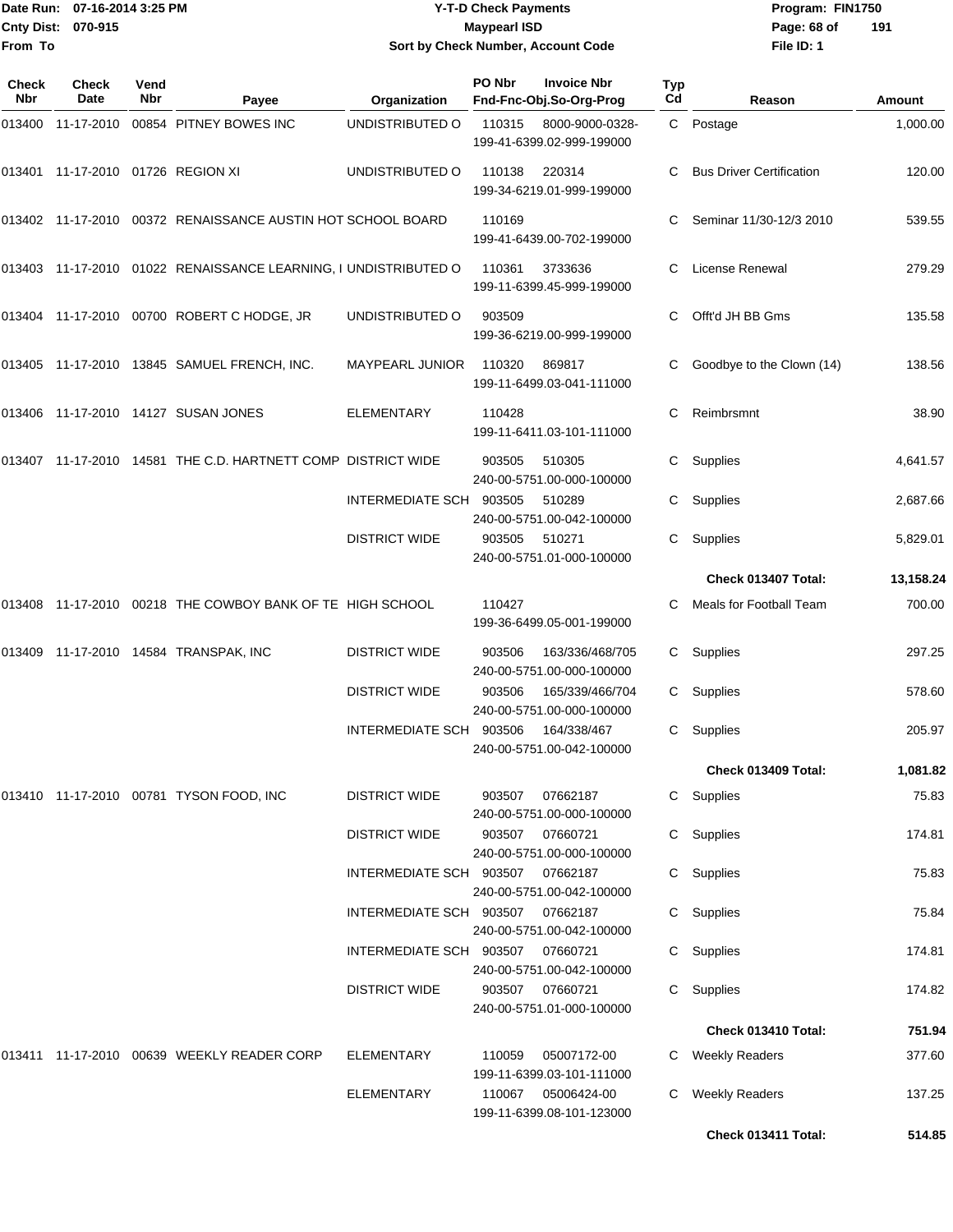|                     | Date Run: 07-16-2014 3:25 PM<br>Cnty Dist: 070-915 |                    |                                                                  |                                    | <b>Y-T-D Check Payments</b><br><b>Maypearl ISD</b> |                                               |                  | Program: FIN1750<br>Page: 69 of                      | 191             |
|---------------------|----------------------------------------------------|--------------------|------------------------------------------------------------------|------------------------------------|----------------------------------------------------|-----------------------------------------------|------------------|------------------------------------------------------|-----------------|
| From To             |                                                    |                    |                                                                  |                                    |                                                    | Sort by Check Number, Account Code            |                  | File ID: 1                                           |                 |
| <b>Check</b><br>Nbr | <b>Check</b><br>Date                               | Vend<br><b>Nbr</b> | Payee                                                            | Organization                       | PO Nbr                                             | <b>Invoice Nbr</b><br>Fnd-Fnc-Obj.So-Org-Prog | <b>Typ</b><br>Cd | Reason                                               | Amount          |
|                     |                                                    |                    | 013412 11-17-2010 01145 WELDERS WAREHOUSE CO HIGH SCHOOL         |                                    | 903508                                             | r12727<br>199-11-6399.09-001-122000           |                  | C Tank Rentals                                       | 56.00           |
|                     |                                                    |                    | 013413 11-19-2010 12890 DAILY DIFFERENCE MAKER HIGH SCHOOL       |                                    | 903534                                             | 11182010<br>199-11-6219.02-001-111000         |                  | <b>Consultant Services</b>                           | 4,833.33        |
|                     |                                                    |                    |                                                                  | UNDISTRIBUTED O                    | 903534                                             | 11182010<br>199-36-6219.01-999-199000         | С                | <b>Consultant Services</b>                           | 1,333.33        |
|                     |                                                    |                    |                                                                  |                                    |                                                    |                                               |                  | Check 013413 Total:                                  | 6,166.66        |
|                     |                                                    |                    | 013414 12-02-2010 13880 A.M. SOLUTIONS INC.                      | UNDISTRIBUTED O                    | 903538                                             | 4123<br>199-51-6249.00-999-199000             |                  | Repair to Dishwasher                                 | 215.00          |
|                     |                                                    |                    |                                                                  | UNDISTRIBUTED O                    | 903538                                             | 4101<br>199-51-6249.00-999-199000             |                  | Repair to Ice Machine MS                             | 553.00          |
|                     |                                                    |                    |                                                                  |                                    |                                                    |                                               |                  | Check 013414 Total:                                  | 768.00          |
|                     |                                                    |                    | 013415 12-02-2010 00004 ALERT SERVICES                           | UNDISTRIBUTED O                    | 110415                                             | 44289300<br>199-36-6399.02-999-199000         | C.               | <b>Elastic Wraps and Dressing</b>                    | 98.07           |
|                     |                                                    |                    | 013416 12-02-2010 14594 ANN KIEFER                               | <b>MAYPEARL JUNIOR</b>             | 110443                                             | 199-11-6411.05-041-111000                     |                  | Region 10 Technology Train                           | 40.58           |
|                     |                                                    |                    | 013417 12-02-2010 00015 C AND C REFRIGERATION                    | UNDISTRIBUTED O                    | 903539                                             | 17151<br>199-51-6249.01-999-199000            |                  | Repair to SAC Building Units                         | 110.00          |
|                     |                                                    |                    |                                                                  | UNDISTRIBUTED O                    | 903539                                             | 17114<br>199-51-6399.05-999-199000            | C                | Filters                                              | 434.00          |
|                     |                                                    |                    |                                                                  |                                    |                                                    |                                               |                  | Check 013417 Total:                                  | 544.00          |
|                     |                                                    |                    | 013418  12-02-2010  13831  CAREY'S SPORTING GOOD UNDISTRIBUTED O |                                    | 110436                                             | 15837<br>199-36-6399.02-999-199000            | C.               | <b>Football Shoes</b>                                | 975.00          |
|                     |                                                    |                    | 013419 12-02-2010 00527 CDWG INC.                                | UNDISTRIBUTED O                    | 110408                                             | VPG5462<br>199-11-6399.45-999-199000          | C                | Software                                             | 179.23          |
|                     |                                                    |                    |                                                                  | UNDISTRIBUTED O                    | 110402                                             | <b>VPD6557</b><br>199-11-6639.50-999-199000   | C                | infrastructure upgrade                               | 252.18          |
|                     |                                                    |                    |                                                                  |                                    |                                                    |                                               |                  | Check 013419 Total:                                  | 431.41          |
|                     |                                                    |                    | 013420 12-02-2010 00217 CITY OF MAYPEARL                         | UNDISTRIBUTED O                    | 903541                                             | 80<br>199-51-6259.01-999-199000               |                  | C Water @ Ballfield                                  | 24.26           |
|                     |                                                    |                    |                                                                  | UNDISTRIBUTED O                    | 903541                                             | 1394<br>199-51-6259.01-999-199000             |                  | Water/Sew/Grbg/New Conce                             | 57.46           |
|                     |                                                    |                    |                                                                  | UNDISTRIBUTED O<br>UNDISTRIBUTED O | 903541<br>903541                                   | 1081<br>199-51-6259.01-999-199000<br>82       |                  | Water @ LSK Elem Yrd Stic<br>Water/Sew/Grbg/WPA Bldg | 15.52<br>550.44 |
|                     |                                                    |                    |                                                                  | UNDISTRIBUTED O                    | 903541                                             | 199-51-6259.01-999-199000<br>1080             |                  | Water @ LSK Elem                                     | 602.51          |
|                     |                                                    |                    |                                                                  | UNDISTRIBUTED O                    | 903541                                             | 199-51-6259.01-999-199000<br>595              |                  | Water/Sew/Grbg MS                                    | 571.56          |
|                     |                                                    |                    |                                                                  | UNDISTRIBUTED O                    | 903541                                             | 199-51-6259.01-999-199000<br>383              |                  | Water/Sew/Grbg/HS                                    | 346.68          |
|                     |                                                    |                    |                                                                  | UNDISTRIBUTED O                    | 903541                                             | 199-51-6259.01-999-199000<br>574              |                  | C Water/Sew/Grbg/OldHSBldg                           | 531.95          |
|                     |                                                    |                    |                                                                  |                                    |                                                    | 199-51-6259.01-999-199000                     |                  |                                                      |                 |
|                     |                                                    |                    |                                                                  |                                    |                                                    |                                               |                  | Check 013420 Total:                                  | 2,700.38        |
|                     |                                                    |                    | 013421 12-02-2010 00200 CLAIMS ADMINISTRATIVE S HIGH SCHOOL      |                                    | 903540                                             | 83975<br>199-11-6143.00-001-111000            |                  | <b>Workers Compensation</b>                          | 1,129.00        |
|                     |                                                    |                    |                                                                  | MAYPEARL JUNIOR                    | 903540                                             | 83975                                         |                  | C Workers Compensation                               | 1,129.00        |

199-11-6143.00-041-111000 INTERMEDIATE SCH 903540 83975 C Workers Compensation 1,129.00

199-11-6143.00-042-111000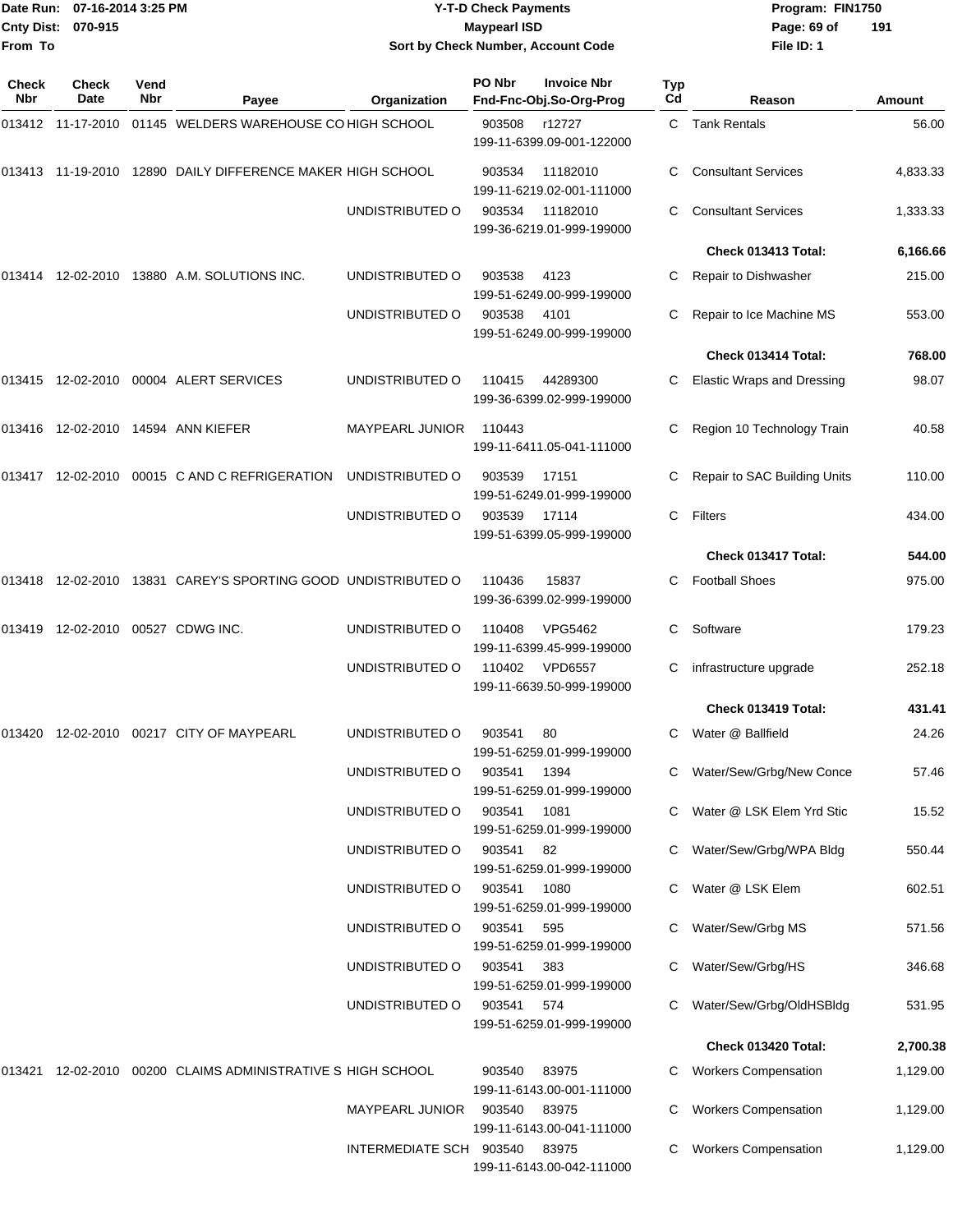|                           | Date Run: 07-16-2014 3:25 PM |           |                                    | <b>Y-T-D Check Payments</b> |                    |                      | Program: I |  |  |
|---------------------------|------------------------------|-----------|------------------------------------|-----------------------------|--------------------|----------------------|------------|--|--|
| <b>Cnty Dist: 070-915</b> |                              |           | <b>Maypearl ISD</b>                |                             |                    |                      |            |  |  |
| lFrom To                  |                              |           | Sort by Check Number, Account Code |                             |                    |                      |            |  |  |
| <b>Check</b><br>.         | <b>Check</b><br>- -          | Vend<br>. |                                    | PO Nbr                      | <b>Invoice Nbr</b> | Typ<br>$\sim$ $\sim$ |            |  |  |

**Date Run: Program: FIN1750 File ID: 1 191**

| <b>Check</b><br><b>Nbr</b> | Check<br>Date | Vend<br>Nbr | Payee                                                         | Organization                  | PO Nbr       | <b>Invoice Nbr</b><br>Fnd-Fnc-Obj.So-Org-Prog | <b>Typ</b><br>Cd | Reason                            | Amount   |
|----------------------------|---------------|-------------|---------------------------------------------------------------|-------------------------------|--------------|-----------------------------------------------|------------------|-----------------------------------|----------|
|                            |               |             |                                                               | ELEMENTARY                    | 903540       | 83975<br>199-11-6143.00-101-111000            | C                | <b>Workers Compensation</b>       | 1,129.00 |
|                            |               |             |                                                               |                               |              |                                               |                  | Check 013421 Total:               | 4,516.00 |
|                            |               |             | 013422 12-02-2010 12952 D & H EDUCATIONAL SALES HIGH SCHOOL   |                               | 110403       | 33997179<br>199-11-6399.42-001-111000         |                  | C TI84 Plus TKYEL 10 pk           | 953.80   |
|                            |               |             | 013423 12-02-2010 00759 DEBBIE MARTIN                         | <b>ELEMENTARY</b>             | 110432       | 199-11-6399.00-101-123000                     | С                | Supplies                          | 96.76    |
|                            |               |             |                                                               | <b>ELEMENTARY</b>             | 110433       | 199-11-6411.03-101-111000                     | C.               | <b>Rreading Recover Inst Reim</b> | 76.51    |
|                            |               |             |                                                               |                               |              |                                               |                  | Check 013423 Total:               | 173.27   |
| 013424                     |               |             | 12-02-2010  12885  DIRECT ENERGY                              | UNDISTRIBUTED O               | 903543       | 103160011173200<br>199-51-6259.04-999-199000  | C.               | electric service @ Downtown       | 390.00   |
| 013425                     |               |             | 12-02-2010  12885  DIRECT ENERGY                              | UNDISTRIBUTED O               | 903544       | 4178180<br>199-51-6259.04-999-199000          | C                | Electric Service @ Old Elem       | 26.50    |
|                            |               |             |                                                               | UNDISTRIBUTED O               | 903544       | 4178242<br>199-51-6259.04-999-199000          | C                | Electric Service @ CN Stora       | 12.53    |
|                            |               |             |                                                               | UNDISTRIBUTED O               | 903544       | 4178211<br>199-51-6259.04-999-199000          | C.               | Electric Service @ Old Elem       | 53.67    |
|                            |               |             |                                                               | UNDISTRIBUTED O               | 903544       | 4178149<br>199-51-6259.04-999-199000          | C                | Electric Service @ Ballfield      | 8.69     |
|                            |               |             |                                                               | UNDISTRIBUTED O               | 903544       | 4183419<br>199-51-6259.04-999-199000          | C                | Electric Service @ WPA Bld        | 1,395.08 |
|                            |               |             |                                                               | UNDISTRIBUTED O               | 903544       | 4178273<br>199-51-6259.04-999-199000          | C.               | Electric Service @ DAEP           | 248.60   |
|                            |               |             |                                                               | UNDISTRIBUTED O               | 903544       | 4178118<br>199-51-6259.04-999-199000          |                  | Electric Service @ Old HS BI      | 4,361.69 |
|                            |               |             |                                                               | UNDISTRIBUTED O               | 903544       | 6613013<br>199-51-6259.04-999-199000          |                  | Electric Service @ HS Ports       | 363.71   |
|                            |               |             |                                                               | UNDISTRIBUTED O               | 903544       | 4178304<br>199-51-6259.04-999-199000          | C.               | Electric Service @ Bus Barn       | 118.99   |
|                            |               |             |                                                               |                               |              |                                               |                  | Check 013425 Total:               | 6,589.46 |
|                            |               |             | 013426  12-02-2010  13639  EAST TEXAS COPY SYSTE  HIGH SCHOOL |                               | 903545       | 54738<br>199-11-6269.00-001-111000            |                  | C Copy charges                    | 33.09    |
|                            |               |             |                                                               | <b>HIGH SCHOOL</b>            | 903545 54738 | 199-11-6269.00-001-111000                     |                  | C Copy Charges                    | 46.82    |
|                            |               |             |                                                               | MAYPEARL JUNIOR 903545 54738  |              | 199-11-6269.00-041-111000                     |                  | C Copy Charges                    | 37.67    |
|                            |               |             |                                                               | ELEMENTARY                    | 903545 54738 | 199-11-6269.00-101-111000                     |                  | C Copy Charges                    | 690.79   |
|                            |               |             |                                                               | ELEMENTARY                    | 903545 54738 | 199-11-6269.00-101-199000                     |                  | C Copy Charges                    | 71.09    |
|                            |               |             |                                                               | <b>HIGH SCHOOL</b>            | 903545 54738 | 199-11-6269.01-001-111000                     |                  | C Copy charges                    | 28.69    |
|                            |               |             |                                                               | <b>HIGH SCHOOL</b>            | 903545 54738 | 199-11-6269.01-001-111000                     |                  | C Copy Charges                    | 428.56   |
|                            |               |             |                                                               | <b>HIGH SCHOOL</b>            | 903545 54738 | 199-11-6269.01-001-111000                     |                  | C Copy Charges                    | 188.68   |
|                            |               |             |                                                               | MAYPEARL JUNIOR 903545 54738  |              | 199-11-6269.01-041-111000                     |                  | C Copy Charges                    | 280.89   |
|                            |               |             |                                                               | DIR COST-ADMINIS 903545 54738 |              | 199-41-6249.00-720-199000                     |                  | C Copy Charges                    | 90.53    |
|                            |               |             |                                                               | DIR COST- ADMINIS             | 903545 54738 | 199-41-6249.00-720-199000                     |                  | C Copy Charges                    | 97.81    |
|                            |               |             |                                                               |                               |              |                                               |                  | Check 013426 Total:               | 1,994.62 |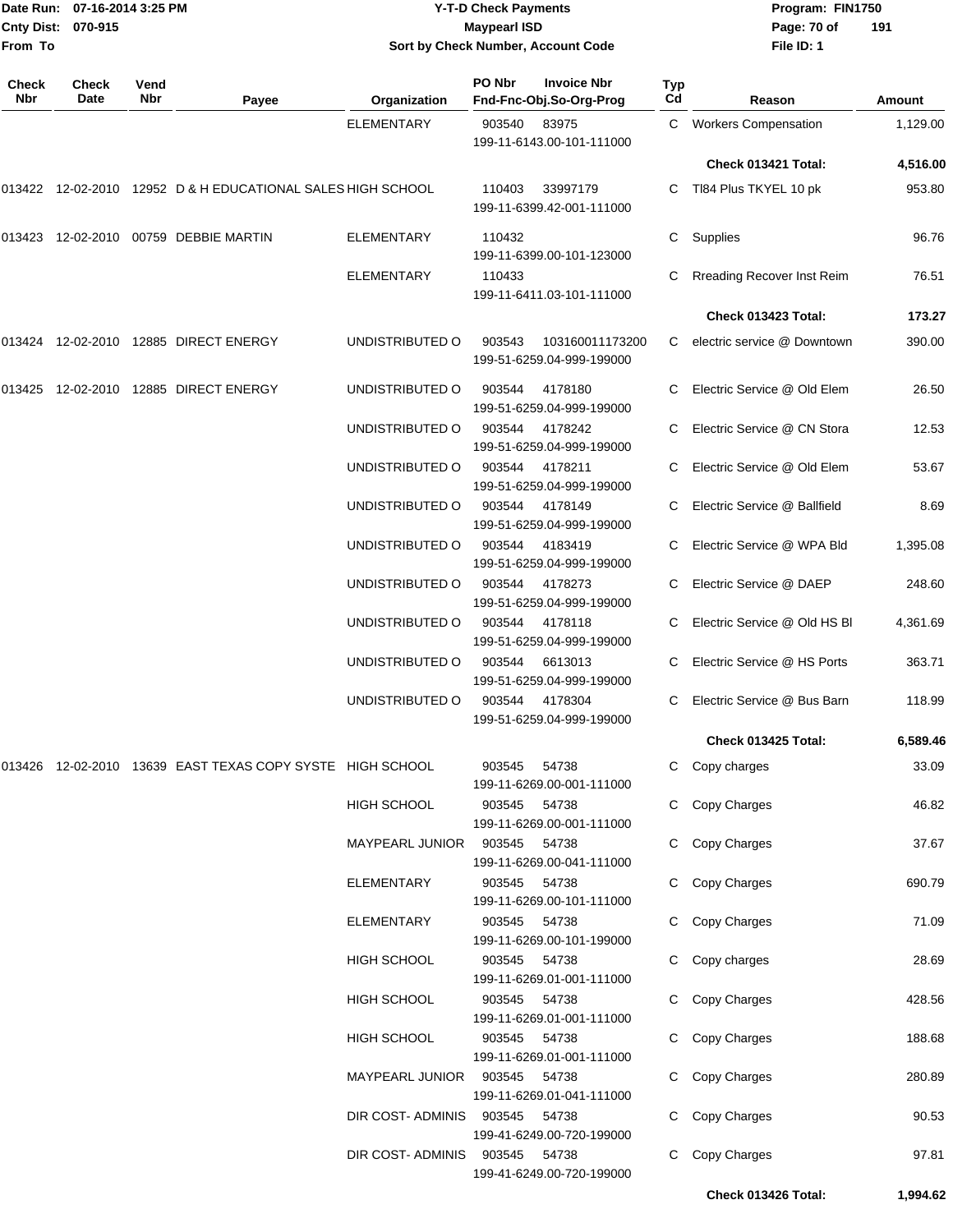| <b>Cnty Dist:</b><br>From To | Date Run: 07-16-2014 3:25 PM<br>070-915 |             |                                                                               |                                | <b>Y-T-D Check Payments</b><br><b>Maypearl ISD</b> | Sort by Check Number, Account Code            |           | Program: FIN1750<br>Page: 71 of<br>191<br>File ID: 1 |           |  |
|------------------------------|-----------------------------------------|-------------|-------------------------------------------------------------------------------|--------------------------------|----------------------------------------------------|-----------------------------------------------|-----------|------------------------------------------------------|-----------|--|
| <b>Check</b><br>Nbr          | <b>Check</b><br>Date                    | Vend<br>Nbr | Payee                                                                         | Organization                   | PO Nbr                                             | <b>Invoice Nbr</b><br>Fnd-Fnc-Obj.So-Org-Prog | Typ<br>Cd | Reason                                               | Amount    |  |
|                              |                                         |             |                                                                               | UNDISTRIBUTED O                | 110449                                             | 090530101<br>199-51-6319.02-999-199000        | C         | Supplies                                             | 210.00    |  |
|                              |                                         |             |                                                                               | UNDISTRIBUTED O                | 110450                                             | 090501501<br>199-51-6319.02-999-199000        | С         | Supplies                                             | 224.10    |  |
|                              |                                         |             |                                                                               |                                |                                                    |                                               |           | Check 013427 Total:                                  | 434.10    |  |
| 013428                       |                                         |             | 12-02-2010 00192 ELLIS COUNTY SPECIAL ED SHARED SER ARRA                      |                                | 903546                                             | 266-93-6492.00-751-123000                     |           | <b>Shared Service Agreement</b>                      | 34,980.50 |  |
|                              |                                         |             |                                                                               | SHARED SER ARRA                | 903546                                             | 266-93-6492.00-751-123000                     | С         | <b>Shared Service Agreement</b>                      | 34,980.50 |  |
|                              |                                         |             |                                                                               |                                |                                                    |                                               |           | Check 013428 Total:                                  | 69,961.00 |  |
|                              | 013429 12-02-2010 12474 ENVIVA          |             |                                                                               | UNDISTRIBUTED O                | 903547                                             | 18298<br>199-34-6219.01-999-199000            | С         | <b>DOT Tests</b>                                     | 82.00     |  |
|                              |                                         |             |                                                                               | UNDISTRIBUTED O                | 903547                                             | 18351<br>199-34-6219.01-999-199000            | С         | <b>DOT Tests</b>                                     | 82.00     |  |
|                              |                                         |             |                                                                               |                                |                                                    |                                               |           | Check 013429 Total:                                  | 164.00    |  |
|                              |                                         |             | 013430  12-02-2010  00040  FLATT STATIONERS, INC.                             | <b>HIGH SCHOOL</b>             | 110404                                             | 246859-00<br>199-11-6399.04-001-111000        | C.        | Paper                                                | 31.98     |  |
| 013431                       |                                         |             | 12-02-2010  13535  GLENN TENNISON                                             | UNDISTRIBUTED O                | 110441                                             | 199-36-6399.05-999-199000                     | С         | <b>Coaches Meeting</b>                               | 43.64     |  |
|                              |                                         |             | 013432 12-02-2010 13030 HILL AREA VOLLEYBALL                                  | UNDISTRIBUTED O                | 110439                                             | 199-36-6219.00-999-199000                     |           | Volleyball Tourn.Sept11,201                          | 506.00    |  |
|                              |                                         |             |                                                                               | UNDISTRIBUTED O                | 110438                                             | 199-36-6219.00-999-199000                     | С         | Varsity VBTourn.Aug.19-21                            | 1,640.00  |  |
|                              |                                         |             |                                                                               | UNDISTRIBUTED O                | 110437                                             | 199-36-6219.00-999-199000                     |           | Varsity VB Tourn. Aug.19-21                          | 1,640.00  |  |
|                              |                                         |             |                                                                               |                                |                                                    |                                               |           | Check 013432 Total:                                  | 3,786.00  |  |
|                              |                                         |             |                                                                               | UNDISTRIBUTED O                | 110338                                             | 5400510<br>199-51-6319.02-999-199000          | С         | Supplies                                             | 24.43     |  |
|                              |                                         |             |                                                                               | UNDISTRIBUTED O 110307 9011838 |                                                    | 199-51-6319.02-999-199000                     |           | C Supplies                                           | 79.53     |  |
|                              |                                         |             |                                                                               | UNDISTRIBUTED O 110374 9970058 |                                                    | 199-51-6319.02-999-199000                     |           | C Supplies                                           | 137.42    |  |
|                              |                                         |             |                                                                               |                                |                                                    |                                               |           | Check 013433 Total:                                  | 241.38    |  |
|                              |                                         |             | 013434    12-02-2010    00916    KIM ROESLER                                  | ELEMENTARY                     | 110435                                             | 199-11-6411.03-101-111000                     |           | C 504 Conf reimbrsmnt                                | 31.16     |  |
|                              |                                         |             | 013435 12-02-2010 00063 LAKESHORE EQUIPMENT C ELEMENTARY                      |                                |                                                    | 199-11-6399.00-101-111000                     |           | C Supplies                                           | 585.78    |  |
|                              |                                         |             |                                                                               | <b>DISTRICT WIDE</b>           | 903548                                             | 240-00-5751.00-000-100000                     |           | C Lunch Refund                                       | 113.00    |  |
|                              |                                         |             | 013437  12-02-2010  13157  MARTIN TOWING INC.                                 | UNDISTRIBUTED O                | 903550                                             | 15745<br>199-34-6219.00-999-199000            |           | C Bus Tow #12                                        | 250.00    |  |
|                              |                                         |             | 013438    12-02-2010    12505    MAYPEARL FEED STORE    UNDISTRIBUTED    O    |                                | 903551 379                                         | 199-51-6319.02-999-199000                     |           | C Supplies                                           | 66.51     |  |
|                              |                                         |             | 013439 12-02-2010 13306 MOUNTAIN PEAK SPECIAL UNDISTRIBUTED O 903552 11078800 |                                |                                                    | 199-51-6259.79-999-122000                     |           | C Water Service @ Ag Facility                        | 18.84     |  |
|                              |                                         |             | 013440 12-02-2010 12594 PADDLE TRAMPS                                         | ADMINISTRATIVE                 | 110176 106787                                      | 199-41-6399.01-701-199000                     |           | C Supplies                                           | 246.00    |  |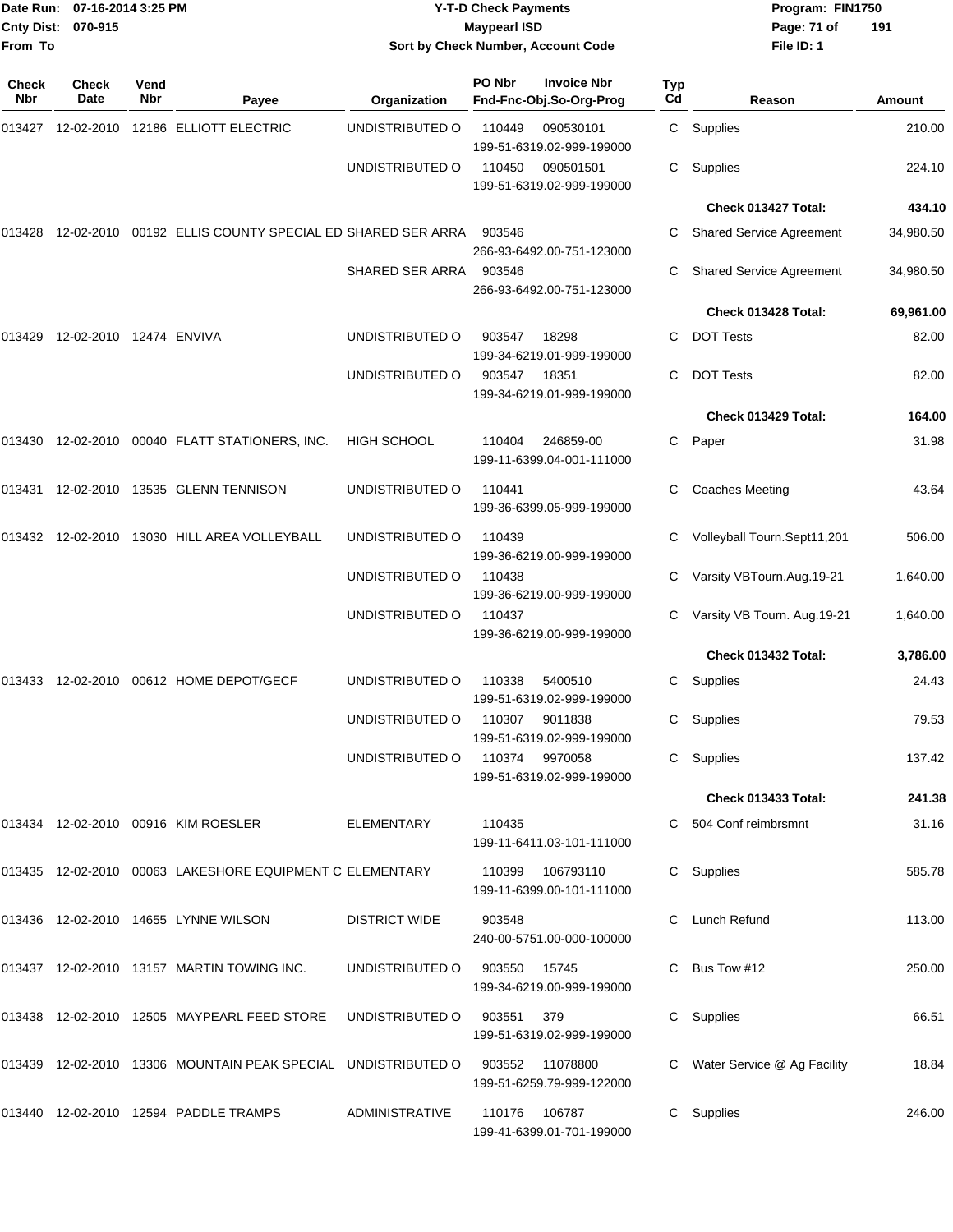|                    | Date Run: 07-16-2014 3:25 PM |
|--------------------|------------------------------|
| Cnty Dist: 070-915 |                              |
| From To            |                              |

## **Date Run: Program: FIN1750 07-16-2014 3:25 PM Y-T-D Check Payments Cnty Dist: Page: 72 of 070-915 Maypearl ISD Sort by Check Number, Account Code**

| Check<br><b>Nbr</b> | Check<br>Date                 | Vend<br><b>Nbr</b> | Payee                                                              | Organization            | PO Nbr                                            | <b>Invoice Nbr</b><br>Fnd-Fnc-Obj.So-Org-Prog | <b>Typ</b><br>Cd | Reason                           | <b>Amount</b> |
|---------------------|-------------------------------|--------------------|--------------------------------------------------------------------|-------------------------|---------------------------------------------------|-----------------------------------------------|------------------|----------------------------------|---------------|
| 013441              |                               |                    | 12-02-2010  14574  PERMA-BOUND BOOKS                               | <b>ELEMENTARY</b>       | 110124<br>1388365-00<br>199-12-6399.06-101-199000 |                                               |                  | C Library Books                  | 7,902.73      |
|                     |                               |                    | 013442  12-02-2010  00854  PITNEY BOWES INC                        | <b>DIR COST-ADMINIS</b> | 903553                                            | 1978139<br>199-41-6269.00-720-199000          |                  | Postage Machine Lease            | 176.00        |
| 013443              |                               |                    | 12-02-2010 12836 R B SPORTING GOODS                                | UNDISTRIBUTED O         | 110254                                            | 0307122<br>199-36-6399.01-999-199GHS          | C                | <b>Travel Warmups/Bags Girls</b> | 1,844.25      |
|                     |                               |                    |                                                                    | <b>HIGH SCHOOL</b>      | 110420                                            | 0307990<br>199-36-6399.13-001-199000          | C                | <b>Coaches Shorts</b>            | 132.00        |
|                     |                               |                    |                                                                    | <b>HIGH SCHOOL</b>      | 110098                                            | 0303947<br>199-36-6399.13-001-199000          |                  | rake, Screen, Bucket & Helm      | 869.71        |
|                     |                               |                    |                                                                    |                         |                                                   |                                               |                  | Check 013443 Total:              | 2,845.96      |
| 013444              |                               |                    | 12-02-2010  13784  RECORDED BOOKS                                  | <b>HIGH SCHOOL</b>      | 110405                                            | 134077163<br>199-11-6399.23-001-125000        | С                | <b>Books</b>                     | 340.79        |
| 013445              |                               |                    | 12-02-2010 00288 RCI TECHNOLOGIES INC                              | <b>ADMINISTRATIVE</b>   | 110409                                            | 11055<br>199-41-6399.01-701-199000            | C                | <b>Barcodes</b>                  | 68.00         |
| 013446              |                               |                    | 12-02-2010 01726 REGION XI                                         | UNDISTRIBUTED O         | 903563                                            | 220824<br>199-13-6299.01-999-199000           | C                | Ready Bodies Learning Mind       | 295.00        |
|                     |                               |                    |                                                                    | <b>ELEMENTARY</b>       | 903563                                            | 220854<br>199-13-6299.04-101-111000           |                  | Ready Bodies Learning Mind       | 400.00        |
|                     |                               |                    |                                                                    | <b>ELEMENTARY</b>       | 903563                                            | 220824<br>199-13-6299.04-101-111000           | С                | Ready Bodies Learning Mind       | 180.00        |
|                     |                               |                    |                                                                    | <b>IND COST-ADM</b>     | 110262                                            | 220823<br>199-41-6499.00-750-199000           | С                | <b>Registration Fees</b>         | 175.00        |
|                     |                               |                    |                                                                    |                         |                                                   |                                               |                  | Check 013446 Total:              | 1,050.00      |
|                     |                               |                    | 013447  12-02-2010  00778  RICHARD INGRAM                          | <b>DISTRICT WIDE</b>    | 110406                                            | 199-51-6319.02-999-199000                     | Y                | Part - element                   | 209.41        |
| 013448              |                               |                    | 12-02-2010 01071 RICK'S WORLD OF SPORTS UNDISTRIBUTED O            |                         | 110363                                            | 2311<br>199-36-6399.01-999-199BHS             |                  | Polo Shirts (13) Boys BB         | 325.00        |
|                     |                               |                    |                                                                    | <b>HIGH SCHOOL</b>      | 110314                                            | 2312<br>199-36-6399.13-001-199000             | C.               | Softball Shirts, Jackets & Pa    | 909.00        |
|                     |                               |                    |                                                                    |                         |                                                   |                                               |                  | Check 013448 Total:              | 1,234.00      |
| 013449              |                               |                    | 12-02-2010 00252 SCHOOL SPECIALTY                                  | <b>ELEMENTARY</b>       | 110390                                            | 308100803822<br>199-11-6399.01-101-121000     |                  | C Supplies                       | 319.62        |
|                     |                               |                    |                                                                    | <b>ELEMENTARY</b>       | 110389                                            | 308100803767<br>199-11-6399.23-101-125000     |                  | C Supplies                       | 220.23        |
|                     |                               |                    |                                                                    | <b>HIGH SCHOOL</b>      | 110274                                            | 308100804069<br>199-11-6399.39-001-111000     |                  | C Art Supplies                   | 647.42        |
|                     |                               |                    |                                                                    | <b>HIGH SCHOOL</b>      | 110411                                            | 208105270731<br>199-31-6399.00-001-199000     |                  | C Supplies                       | 78.70         |
|                     |                               |                    |                                                                    |                         |                                                   |                                               |                  | Check 013449 Total:              | 1,265.97      |
|                     |                               |                    | 013450  12-02-2010  01547  SCHWARTZ & EICHELBAUM DIR COST- ADMINIS |                         | 903554                                            | 07091500<br>199-41-6211.00-720-199000         |                  | C Legal Services                 | 2,395.22      |
|                     |                               |                    | 013451 12-02-2010 14127 SUSAN JONES                                | <b>ELEMENTARY</b>       | 110431                                            | 199-11-6499.00-101-111000                     | С                | Down's Syndrome                  | 40.00         |
|                     | 013452 12-02-2010 00784 TASBO |                    |                                                                    | <b>IND COST-ADM</b>     | 903555                                            | 19986<br>199-41-6499.00-750-199000            |                  | <b>Membership Dues</b>           | 85.00         |
|                     |                               |                    |                                                                    | UNDISTRIBUTED O         | 903555                                            | 20874<br>240-35-6411.00-999-199000            | С                | <b>Membership Dues</b>           | 105.00        |
|                     |                               |                    |                                                                    |                         |                                                   |                                               |                  | Check 013452 Total:              | 190.00        |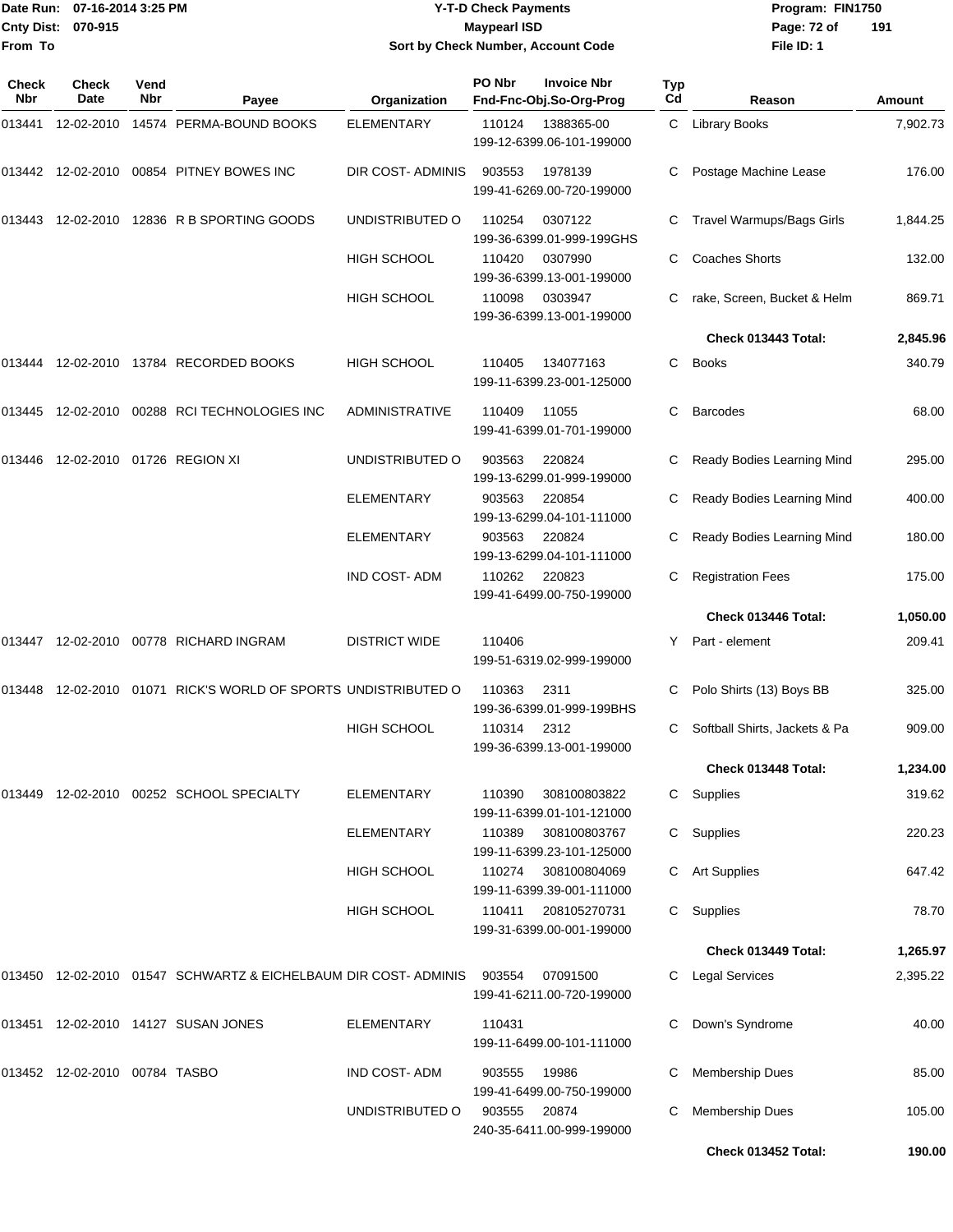|                           | Date Run: 07-16-2014 3:25 PM | Y-T-D Check Payments               | Program: I  |
|---------------------------|------------------------------|------------------------------------|-------------|
| <b>Cnty Dist: 070-915</b> |                              | <b>Mavpearl ISD</b>                | Page: 73 of |
| From To                   |                              | Sort by Check Number, Account Code | File ID: 1  |

**Date Run: Program: FIN1750 File ID: 1 191**

| Check<br><b>Nbr</b> | <b>Check</b><br>Date | Vend<br>Nbr | Payee                                                              | Organization       | PO Nbr | <b>Invoice Nbr</b><br>Fnd-Fnc-Obj.So-Org-Prog | Typ<br>Cd | Reason                            | Amount   |
|---------------------|----------------------|-------------|--------------------------------------------------------------------|--------------------|--------|-----------------------------------------------|-----------|-----------------------------------|----------|
|                     |                      |             | 013453  12-02-2010  01031  TEXAS PARKS AND WILDLIF MAYPEARL JUNIOR |                    | 110452 | 199-11-6399.01-041-111000                     | C.        | <b>Hunter Educ Certifications</b> | 120.00   |
|                     |                      |             | 013454 12-02-2010 13497 THE LINCOLN NAT. LIFE INS UNDISTRIBUTED O  |                    | 903556 | 199-41-6429.01-999-199000                     |           | <b>Employ Life Insur Premiums</b> | 449.45   |
|                     |                      |             | 013455 12-02-2010 00134 TXU ENERGY                                 | UNDISTRIBUTED O    | 903557 | 0542005538228<br>199-51-6259.04-999-199000    |           | Electric Serv - Security Light    | 291.74   |
| 013456              |                      |             | 12-02-2010 13677 BARBARA ELLISON                                   | <b>ELEMENTARY</b>  | 903558 | 199-11-6219.00-101-123000                     | C         | <b>Diagnostician Services</b>     | 5,731.25 |
| 013457              |                      |             | 12-02-2010  01058  UNIVERSITY INTERSCHOLA MAYPEARL JUNIOR          |                    | 110319 | 11-2196<br>199-11-6499.03-041-111000          | C         | Supplies                          | 157.00   |
| 013458              |                      |             | 12-02-2010  01616  VONA HOPKINS                                    | UNDISTRIBUTED O    | 110446 | 199-11-6499.00-999-124000                     | С         | Meals for 504 Conference          | 28.33    |
| 013459              |                      |             | 12-02-2010  00141  WAL MART                                        | <b>HIGH SCHOOL</b> | 110335 | P927300NEQ017S<br>199-11-6399.10-001-122000   | C         | Supplies                          | 74.14    |
|                     |                      |             |                                                                    | <b>HIGH SCHOOL</b> | 110335 | P27300NE018HPN<br>199-11-6399.10-001-122000   | C         | Supplies                          | 4.24     |
|                     |                      |             |                                                                    | <b>HIGH SCHOOL</b> | 110335 | P927300N701472F<br>199-11-6399.10-001-122000  | C         | Supplies                          | 18.42    |
|                     |                      |             |                                                                    | <b>HIGH SCHOOL</b> | 110243 | P927300MMO1M4<br>199-36-6399.12-001-199000    | C.        | NHS 10/18/2010                    | 20.00    |
|                     |                      |             |                                                                    |                    |        |                                               |           | Check 013459 Total:               | 116.80   |
|                     |                      |             | 013460 12-02-2010 14506 WALTER MILLER                              | UNDISTRIBUTED O    | 110442 | 199-36-6399.02-999-199000                     | С         | Supplies                          | 143.31   |
| 013461              |                      |             | 12-02-2010    00385    WAXAHACHIE    ISD                           | <b>HIGH SCHOOL</b> | 903559 | 199-11-6219.00-001-124000                     | С         | <b>Teen Parenting Services</b>    | 250.65   |
|                     |                      |             | 013462  12-02-2010  00298  WHITNEY ISD                             | <b>ELEMENTARY</b>  | 110453 | 199-11-6399.01-101-121000                     | C         | <b>UIL Fees</b>                   | 446.38   |
| 013463              |                      |             | 12-09-2010    00642    AIRGAS-SOUTHWEST                            | UNDISTRIBUTED O    | 903564 | 107594238<br>199-51-6319.02-999-199000        | C         | <b>Tank Rentals</b>               | 27.20    |
|                     |                      |             |                                                                    | UNDISTRIBUTED O    | 903564 | 107594239<br>199-51-6319.02-999-199000        |           | <b>Tank Rentals</b>               | 26.90    |
|                     |                      |             |                                                                    |                    |        |                                               |           | Check 013463 Total:               | 54.10    |
|                     |                      |             | 013464 12-09-2010 00069 ATMOS ENERGY                               | UNDISTRIBUTED O    | 903565 | 1760358<br>199-51-6259.00-999-199000          |           | Gas Service @ HS Campus           | 898.13   |
|                     |                      |             |                                                                    | UNDISTRIBUTED O    | 903565 | 1760358<br>199-51-6259.00-999-199000          |           | C Gas Service @ WPA Bldg          | 216.40   |
|                     |                      |             |                                                                    | UNDISTRIBUTED O    | 903565 | 1441805<br>199-51-6259.00-999-199000          |           | C Gas Service @ MS Campus         | 359.82   |
|                     |                      |             |                                                                    |                    |        |                                               |           | Check 013464 Total:               | 1,474.35 |
|                     |                      |             | 013465 12-09-2010 00901  AVENUE FUEL DISTRIBUTO UNDISTRIBUTED O    |                    | 903566 | 45177<br>199-34-6311.01-999-199000            |           | C Fuel For Buses                  | 4,456.22 |
|                     |                      |             | 013466  12-09-2010  00250  BENNETT OFFICE SUPPLY  HIGH SCHOOL      |                    | 110242 | 979264-0<br>199-31-6339.00-001-199000         | C         | Post Cards                        | 125.00   |
|                     |                      |             | 013467 12-09-2010 13185 BEST BUY GOV LLC                           | <b>HIGH SCHOOL</b> | 110486 | 244-11-6399.00-001-122000                     |           | <b>Cannon Cameras</b>             | 1,149.99 |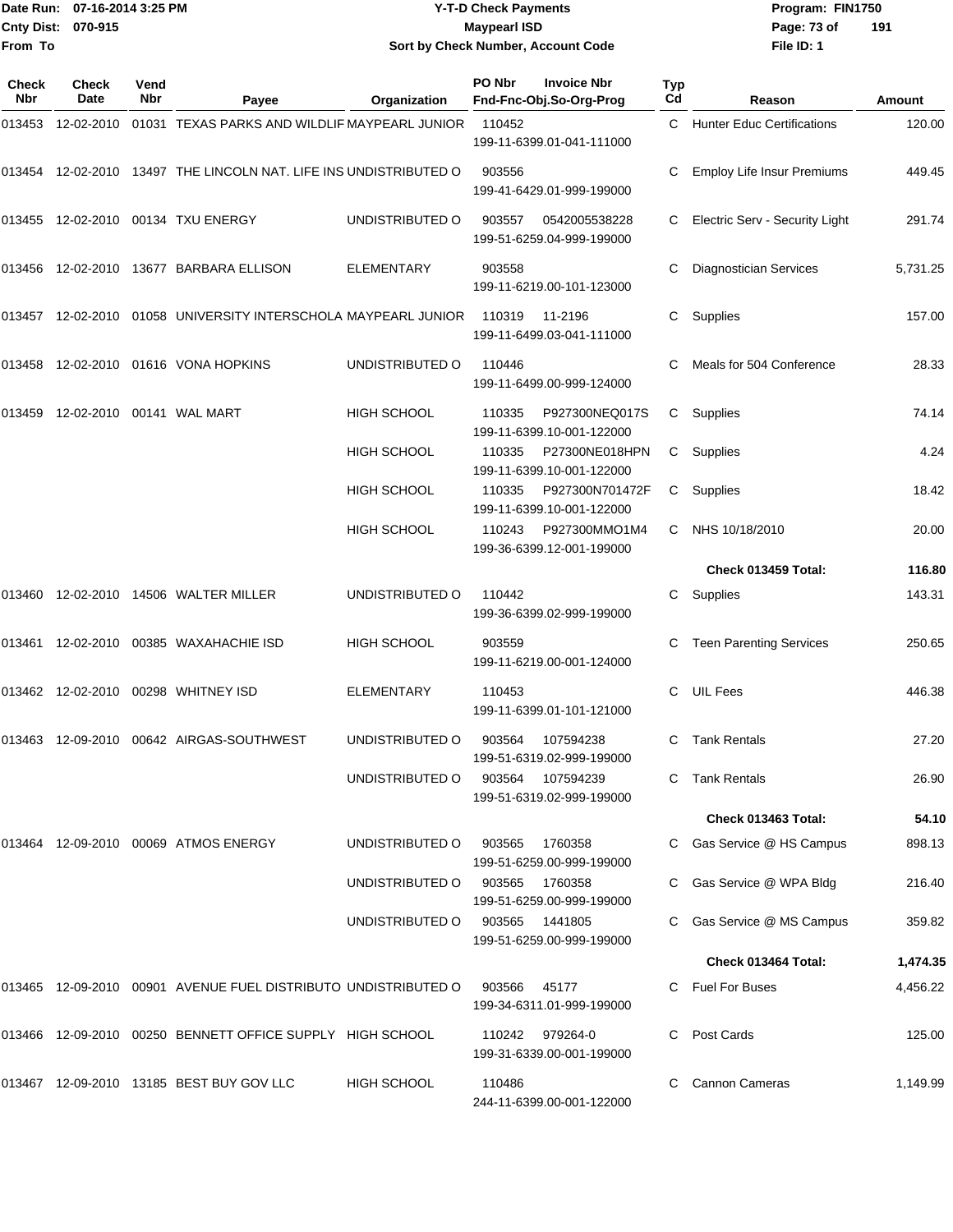#### Date Run: 07-16-2014 3:25 PM **Program:** FIN1750 **Cnty Dist:** 070-915 **Page: 74 of MaypearI ISD Page: 74 of Y-T-D Check Payments 070-915 Maypearl ISD Sort by Check Number, Account Code**

| Check<br>Nbr | Check<br>Date                        | Vend<br>Nbr | Payee                                                            | Organization           | PO Nbr | <b>Invoice Nbr</b><br>Fnd-Fnc-Obj.So-Org-Prog  | Typ<br>Cd | Reason                        | Amount   |
|--------------|--------------------------------------|-------------|------------------------------------------------------------------|------------------------|--------|------------------------------------------------|-----------|-------------------------------|----------|
| 013468       | 12-09-2010                           |             | 14659 BOBBY MOTEN                                                | UNDISTRIBUTED O        | 903567 | 199-36-6219.00-999-199000                      | C.        | Offt'd JH Grandview Gms       | 84.60    |
| 013469       |                                      |             | 12-09-2010 14663 BRIAN WADSWORTH                                 | UNDISTRIBUTED O        | 903568 | 199-36-6219.00-999-199000                      | С         | Offt'd JH Rio Vista Gms       | 134.76   |
| 013470       | 12-09-2010 14076 CDI                 |             |                                                                  | <b>HIGH SCHOOL</b>     | 110384 | 276908<br>411-11-6399.00-001-111000            | С         | Hardware Replacement          | 3,199.44 |
|              | 013471  12-09-2010  00527  CDWG INC. |             |                                                                  | <b>MAYPEARL JUNIOR</b> | 110377 | <b>VPR5343</b><br>199-11-6399.01-041-121000    | С         | Polyvision Half Day Onsite    | 300.00   |
|              |                                      |             |                                                                  | <b>ELEMENTARY</b>      | 110377 | VPR5343<br>199-11-6399.01-101-121000           | С         | Polyvision Half Day Onsite    | 300.00   |
|              |                                      |             |                                                                  | HIGH SCHOOL            |        | 110377 VPR5343<br>283-11-6399.00-001-123000    |           | Polyvision Half Day Onsite    | 499.16   |
|              |                                      |             |                                                                  |                        |        |                                                |           | Check 013471 Total:           | 1,099.16 |
|              |                                      |             | 013472 12-09-2010 00217 CITY OF MAYPEARL                         | UNDISTRIBUTED O        | 110491 | 10-893552<br>199-51-6319.02-999-199000         | C.        | Sign Poles                    | 136.44   |
|              |                                      |             | 013473 12-09-2010 13566 CONNIE D. HAGEN, INC.                    | UNDISTRIBUTED O        | 903570 | 62341T<br>199-34-6219.01-999-199000            | С         | <b>DOT Screening</b>          | 113.68   |
|              |                                      |             | 013474 12-09-2010 00440 CONNIE GRANT                             | UNDISTRIBUTED O        | 903569 | 199-36-6219.00-999-199000                      | С         | Offt'd JV/V Mildred Gms       | 122.06   |
| 013475       |                                      |             | 12-09-2010  13874  DEMARRIO STEWARD                              | UNDISTRIBUTED O        | 903571 | 199-36-6219.00-999-199000                      | С         | Offt'd JV/V Venus Gms         | 103.20   |
| 013476       |                                      |             | 12-09-2010   01580   DICK BLICK COMPANY                          | <b>HIGH SCHOOL</b>     | 110425 | 9031041<br>199-11-6399.39-001-111000           | С         | Supplies                      | 44.10    |
|              |                                      |             |                                                                  | HIGH SCHOOL            | 110425 | 9019419<br>199-11-6399.39-001-111000           | С         | Supplies                      | 265.04   |
|              |                                      |             |                                                                  |                        |        |                                                |           | Check 013476 Total:           | 309.14   |
| 013477       |                                      |             | 12-09-2010  14629  DLT SOLUTIONS                                 | UNDISTRIBUTED O        | 110316 | SI136657<br>199-11-6399.45-999-199000          | C.        | Software                      | 5,327.78 |
| 013478       |                                      |             | 12-09-2010  12718  DONALD PRICE                                  | UNDISTRIBUTED O        | 903572 | 199-36-6219.00-999-199000                      | C         | Offt'd JV/V Itasca BB Gms     | 131.90   |
|              | 013479 12-09-2010 12474 ENVIVA       |             |                                                                  | UNDISTRIBUTED O        | 903573 | 18384<br>199-34-6219.01-999-199000             |           | C DOT Tests                   | 82.00    |
|              |                                      |             | 013480 12-09-2010 00454 FOLLETT LIBRARY RESOUR HIGH SCHOOL       |                        | 110295 | 850561F-5<br>199-12-6399.04-001-199000         |           | C Library Books               | 2,318.71 |
|              |                                      |             | 013481 12-09-2010 14661 FRANKIE JOE GARCIA                       | UNDISTRIBUTED O        | 903574 | 199-36-6219.00-999-199000                      |           | C Offt'd JV/V Venus Gms       | 107.30   |
|              |                                      |             | 013482 12-09-2010 14311 GARY ALAN REEVES                         | UNDISTRIBUTED O        | 903575 | 199-36-6219.00-999-199000                      |           | C Offt'd JV/V Venus Gms       | 133.45   |
|              | 013483 12-09-2010 14150 HARRIS       |             |                                                                  | <b>DISTRICT WIDE</b>   |        | 903576 XT00050856<br>240-00-5749.00-000-100000 |           | Conv. Fees                    | 61.25    |
|              |                                      |             | 013484 12-09-2010 14665 HATCO ELECTRIC COMPAN UNDISTRIBUTED O    |                        | 903586 | 10316<br>199-51-6629.00-999-199MTN             |           | C Electrical Work on Concessi | 5,002.36 |
|              |                                      |             | 013485  12-09-2010  12551 INTERQUEST DETECTION C UNDISTRIBUTED O |                        | 903577 | 106418<br>204-11-6219.00-999-124000            |           | <b>Half Day Service</b>       | 220.00   |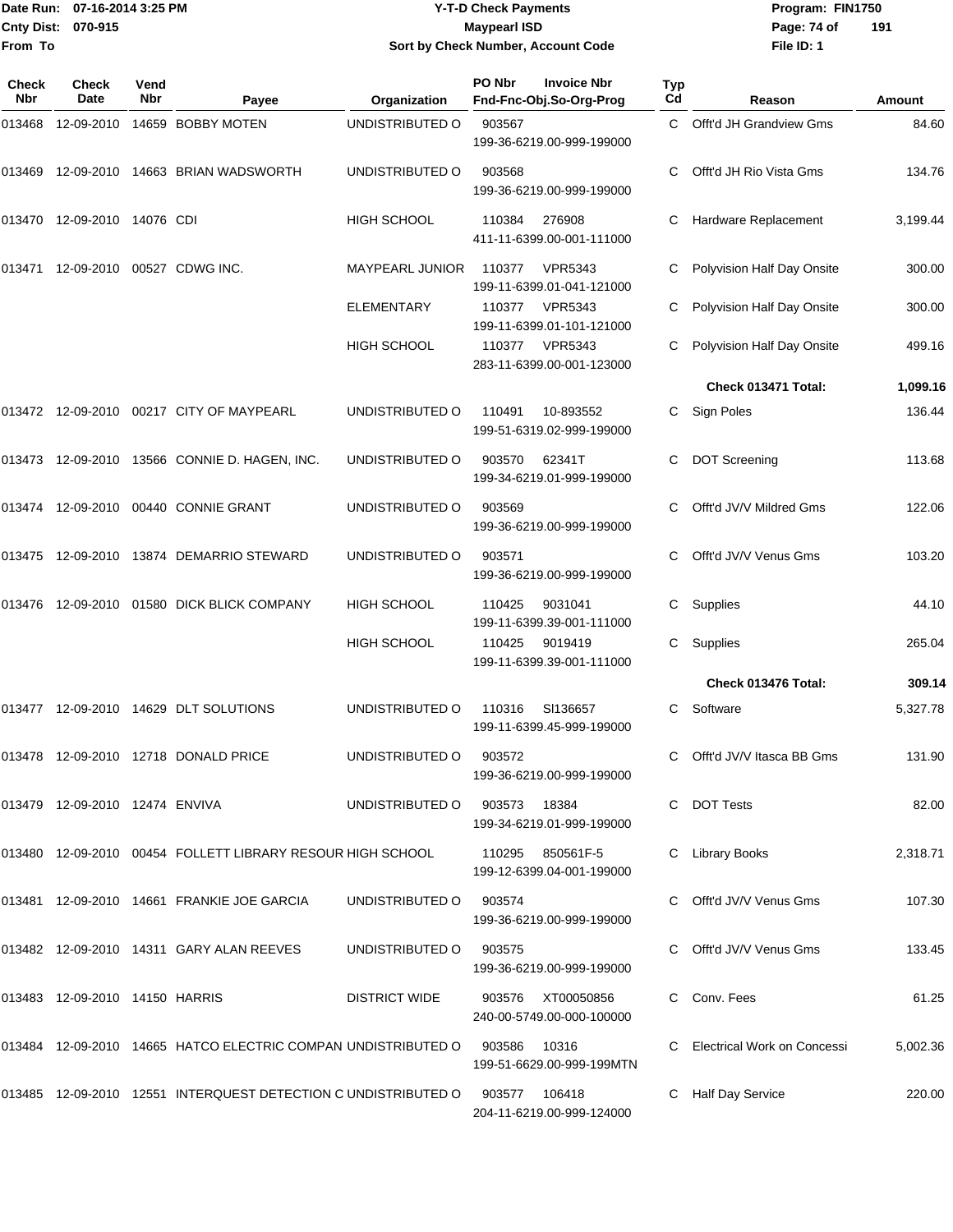#### Date Run: 07-16-2014 3:25 PM **Program:** FIN1750 **Cnty Dist:** 070-915 **Page: 75 of MaypearI ISD Page: 75 of Y-T-D Check Payments 070-915 Maypearl ISD Sort by Check Number, Account Code**

| Check<br><b>Nbr</b> | <b>Check</b><br>Date              | Vend<br><b>Nbr</b> | Payee                                                                         | Organization                   | PO Nbr       | <b>Invoice Nbr</b><br>Fnd-Fnc-Obj.So-Org-Prog | <b>Typ</b><br>Cd | Reason                         | Amount    |
|---------------------|-----------------------------------|--------------------|-------------------------------------------------------------------------------|--------------------------------|--------------|-----------------------------------------------|------------------|--------------------------------|-----------|
| 013486              |                                   |                    | 12-09-2010  14660  JACK V. MITCHELL                                           | UNDISTRIBUTED O                | 903578       | 199-36-6219.00-999-199000                     |                  | C Offt'd JH Grandview Gms      | 78.04     |
| 013487              |                                   |                    | 12-09-2010  14309  JOSH LOGAN MORGAN                                          | UNDISTRIBUTED O                | 903579       | 199-36-6219.00-999-199000                     |                  | Offt'd JV/V Venus Gms          | 107.46    |
| 013488              |                                   |                    | 12-09-2010  12164 JRP BUILD, INC.                                             | UNDISTRIBUTED O                | 903602       | 3787<br>199-51-6629.00-999-199000             | C                | 1st Draw for Ag Barn Site W    | 70,000.00 |
|                     |                                   |                    | 013489 12-09-2010 13516 K.C. BERNARD                                          | UNDISTRIBUTED O                | 903580       | 199-36-6219.00-999-199000                     |                  | Offt'd JV/V Itasca Gms         | 109.66    |
| 013490              |                                   |                    | 12-09-2010 01857 KAY LYNN DAY                                                 | <b>HIGH SCHOOL</b>             | 110464       | 199-11-6399.12-001-111000                     | C                | Donuts                         | 7.10      |
| 013491              |                                   |                    | 12-09-2010 12014 KENNEDALE HIGH SCHOOL HIGH SCHOOL                            |                                | 110481       | 199-36-6499.05-001-199000                     |                  | JVGirls Basketball 12/09/201   | 100.00    |
|                     |                                   |                    | 013492  12-09-2010  00060  LUCKIES AUTO AND TRUCK UNDISTRIBUTED O             |                                | 903587       | 73895<br>199-34-6219.00-999-199000            |                  | Repair to Bus #12              | 300.00    |
|                     |                                   |                    |                                                                               | UNDISTRIBUTED O                | 903587       | 73768<br>199-34-6219.00-999-199000            |                  | Repair to Bus #12              | 600.00    |
|                     |                                   |                    |                                                                               | UNDISTRIBUTED O                | 903587       | 73880<br>199-34-6219.00-999-199000            |                  | Repair to 89 Ford F-150 Red    | 375.00    |
|                     |                                   |                    |                                                                               | UNDISTRIBUTED O                | 903587       | 73768<br>199-34-6311.00-999-199000            |                  | Parts for Bus#12               | 1,850.00  |
|                     |                                   |                    |                                                                               | UNDISTRIBUTED O                | 903587       | 73895<br>199-34-6311.00-999-199000            |                  | Parts for Bus #12              | 292.64    |
|                     |                                   |                    |                                                                               | UNDISTRIBUTED O                | 903587       | 73880<br>199-34-6311.00-999-199000            |                  | Parts for 89 Ford F-150 Red/   | 116.68    |
|                     |                                   |                    |                                                                               |                                |              |                                               |                  | Check 013492 Total:            | 3,534.32  |
| 013493              |                                   |                    | 12-09-2010 01360 MAYPEARL ATHLETIC BOO UNDISTRIBUTED O                        |                                | 110459       | 587208<br>199-36-6399.05-999-199000           |                  | C Press Box food               | 229.33    |
|                     | 013494  12-09-2010  00631  MCI    |                    |                                                                               | UNDISTRIBUTED O                | 903581       | 08638700105<br>199-51-6259.02-999-199000      | C                | Long Distance Service          | 252.56    |
|                     |                                   |                    | 013495 12-09-2010 01020 O'DANIEL AIR                                          | UNDISTRIBUTED O 903588 489071  |              | 199-51-6249.01-999-199000                     |                  | C Repair to Units @ HS         | 250.00    |
|                     |                                   |                    | 013496 12-09-2010 14184 ODYSSEY WARE                                          | UNDISTRIBUTED O                |              | 110444 30989890<br>199-11-6499.00-999-124000  |                  | <b>Conference Registration</b> | 199.90    |
|                     |                                   |                    | 013497 12-09-2010 14093 PC & MACEXCHANGE                                      | MAYPEARL JUNIOR                | 110369       | 51576<br>199-11-6639.48-041-111000            |                  | C Parts                        | 166.00    |
|                     |                                   |                    | 013498 12-09-2010 01032 QUICK WAY SIGNS                                       | UNDISTRIBUTED O                | 903582 31013 | 199-51-6319.02-999-199000                     |                  | C Signs                        | 126.00    |
|                     |                                   |                    | 013499 12-09-2010 12836 R B SPORTING GOODS                                    | HIGH SCHOOL                    | 110253       | 0303675<br>199-36-6399.00-001-199000          |                  | C Basketball Uniforms-Boys     | 2,470.41  |
|                     |                                   |                    | 013500 12-09-2010 14500 REYNOLDS ASPHALT & CO UNDISTRIBUTED O 903589 10170E01 |                                |              | 199-51-6629.00-999-199MTN                     |                  | C Paving for Concession        | 23,630.40 |
|                     | 013501 12-09-2010 00720 RISO, INC |                    |                                                                               | UNDISTRIBUTED O 903583 5175290 |              | 199-41-6219.07-999-199000                     |                  | C Riso Lease                   | 81.29     |
|                     |                                   |                    | 013502 12-09-2010 14399 ROBERT HODGE JR.                                      | UNDISTRIBUTED O                | 903584       | 199-36-6219.00-999-199000                     | C.               | Offt'd JV/V Mildred Gms        | 110.58    |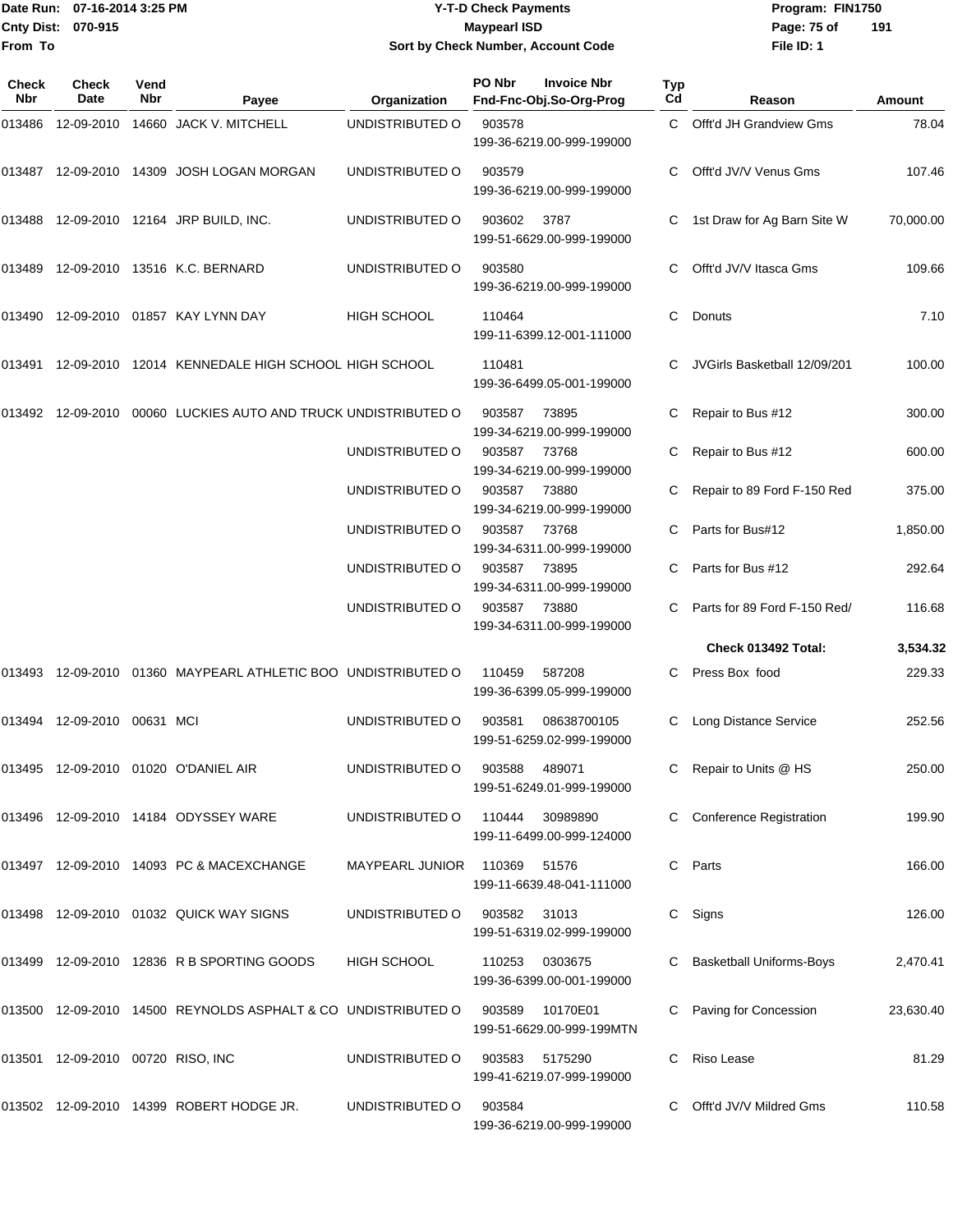#### Date Run: 07-16-2014 3:25 PM **Program:** FIN1750 **Cnty Dist:** 070-915 **Page: 76 of MaypearI ISD Page: 76 of Y-T-D Check Payments 070-915 Maypearl ISD Sort by Check Number, Account Code**

| Check<br><b>Nbr</b> | <b>Check</b><br>Date             | Vend<br>Nbr | Payee                                                           | Organization       | PO Nbr | <b>Invoice Nbr</b><br>Fnd-Fnc-Obj.So-Org-Prog | Typ<br>Cd | Reason                               | <b>Amount</b> |
|---------------------|----------------------------------|-------------|-----------------------------------------------------------------|--------------------|--------|-----------------------------------------------|-----------|--------------------------------------|---------------|
|                     |                                  |             | 013503  12-09-2010  13510  ROBERT WHITE                         | UNDISTRIBUTED O    | 903585 | 199-36-6219.00-999-199000                     | C.        | Offt'd JH Rio Vista Gms              | 128.20        |
|                     |                                  |             |                                                                 | <b>HIGH SCHOOL</b> | 110461 | 199-11-6399.09-001-122000                     | C         | Supplies                             | 38.81         |
|                     |                                  |             | 013505 12-09-2010 14505 STEPHANIE WASHBURN                      | <b>HIGH SCHOOL</b> | 110471 | 199-31-6399.00-001-199000                     |           | <b>Catering For College Day</b>      | 36.80         |
|                     |                                  |             | 013506 12-09-2010 12813 STORM LAWN AND GARDE UNDISTRIBUTED O    |                    | 110492 | 103622<br>199-51-6319.03-999-199000           | C         | Supplies                             | 65.85         |
|                     |                                  |             | 013507 12-09-2010 00119 STROOPE PEST CONTROL UNDISTRIBUTED O    |                    | 903590 | 112468<br>199-51-6319.02-999-199000           |           | <b>Pest Control Services Distric</b> | 400.00        |
|                     |                                  |             |                                                                 | UNDISTRIBUTED O    | 903590 | 112468<br>199-51-6319.02-999-199000           |           | Pest Control Services Kitche         | 120.00        |
|                     |                                  |             |                                                                 |                    |        |                                               |           | Check 013507 Total:                  | 520.00        |
|                     |                                  |             | 013508  12-09-2010  00909  SUSAN KEARBEY                        | <b>ELEMENTARY</b>  | 110480 | 199-11-6399.01-101-121000                     | C         | Supplies                             | 26.95         |
| 013509              |                                  |             | 12-09-2010 00973 TARVER TROPHIES                                | <b>HIGH SCHOOL</b> | 110054 | 3939<br>199-36-6499.05-001-199000             | C         | Trophies                             | 86.00         |
|                     |                                  |             |                                                                 | HIGH SCHOOL        | 110226 | 3926<br>199-36-6499.05-001-199000             | C         | Awards                               | 200.00        |
|                     |                                  |             |                                                                 | <b>HIGH SCHOOL</b> | 110219 | 3957<br>199-36-6499.05-001-199000             | C.        | Awards                               | 102.00        |
|                     |                                  |             |                                                                 |                    |        |                                               |           | Check 013509 Total:                  | 388.00        |
|                     |                                  |             | 013510 12-09-2010 01211 TIRE TOWN                               | UNDISTRIBUTED O    | 903591 | 509822<br>199-34-6219.00-999-199000           |           | Rotate & Balance Tires               | 40.00         |
|                     | 013511  12-09-2010  13882  TRANE |             |                                                                 | UNDISTRIBUTED O    | 903592 | 4710206R1<br>199-51-6319.02-999-199000        | С         | Ignitor                              | 168.00        |
|                     |                                  |             | 013512 12-09-2010 00253 VERIZON SOUTHWEST                       | UNDISTRIBUTED O    | 903593 | 416580379500217<br>199-51-6259.02-999-199000  | C         | <b>Telephone Service</b>             | 46.94         |
|                     |                                  |             |                                                                 | UNDISTRIBUTED O    | 903593 | 416580372500039<br>199-51-6259.02-999-199000  | C         | <b>Telephone Service</b>             | 1,012.61      |
|                     |                                  |             |                                                                 |                    |        |                                               |           | Check 013512 Total:                  | 1,059.55      |
|                     |                                  |             | 013513 12-09-2010 01616 VONA HOPKINS                            | UNDISTRIBUTED O    | 110445 | 199-11-6499.00-999-124000                     | С         | Mileage to 504 Conference            | 59.66         |
|                     |                                  |             | 013514 12-09-2010 14506 WALTER MILLER                           | <b>HIGH SCHOOL</b> | 110483 | 199-36-6499.01-001-199000                     |           | Mileage to Palmer Scout              | 20.90         |
|                     |                                  |             |                                                                 | HIGH SCHOOL        | 110482 | 199-36-6499.01-001-199000                     |           | Mileage to Scout Gms/Films           | 129.20        |
|                     |                                  |             |                                                                 |                    |        |                                               |           | Check 013514 Total:                  | 150.10        |
|                     |                                  |             | 013515 12-09-2010 00144 WAXAHACHIE DAILY LIGHT  UNDISTRIBUTED O |                    | 903594 | e101270<br>199-41-6219.02-999-199000          |           | Proposal Ads for MS                  | 353.34        |
|                     |                                  |             | 013516 12-16-2010 13880 A.M. SOLUTIONS INC.                     | UNDISTRIBUTED O    | 903611 | 4145<br>199-51-6249.00-999-199000             |           | Repair to Ice Machine @ HS           | 255.00        |
|                     |                                  |             |                                                                 | UNDISTRIBUTED O    | 903611 | 4145<br>199-51-6319.02-999-199000             |           | Parts to Repair Ice Machine          | 32.60         |
|                     |                                  |             |                                                                 |                    |        |                                               |           | Check 013516 Total:                  | 287.60        |
|                     |                                  |             | 013517 12-16-2010 13517   ALAN TITTLE                           | UNDISTRIBUTED O    | 903610 | 199-36-6219.00-999-199000                     |           | Offt'd JV/V Dallas Life BB G         | 89.02         |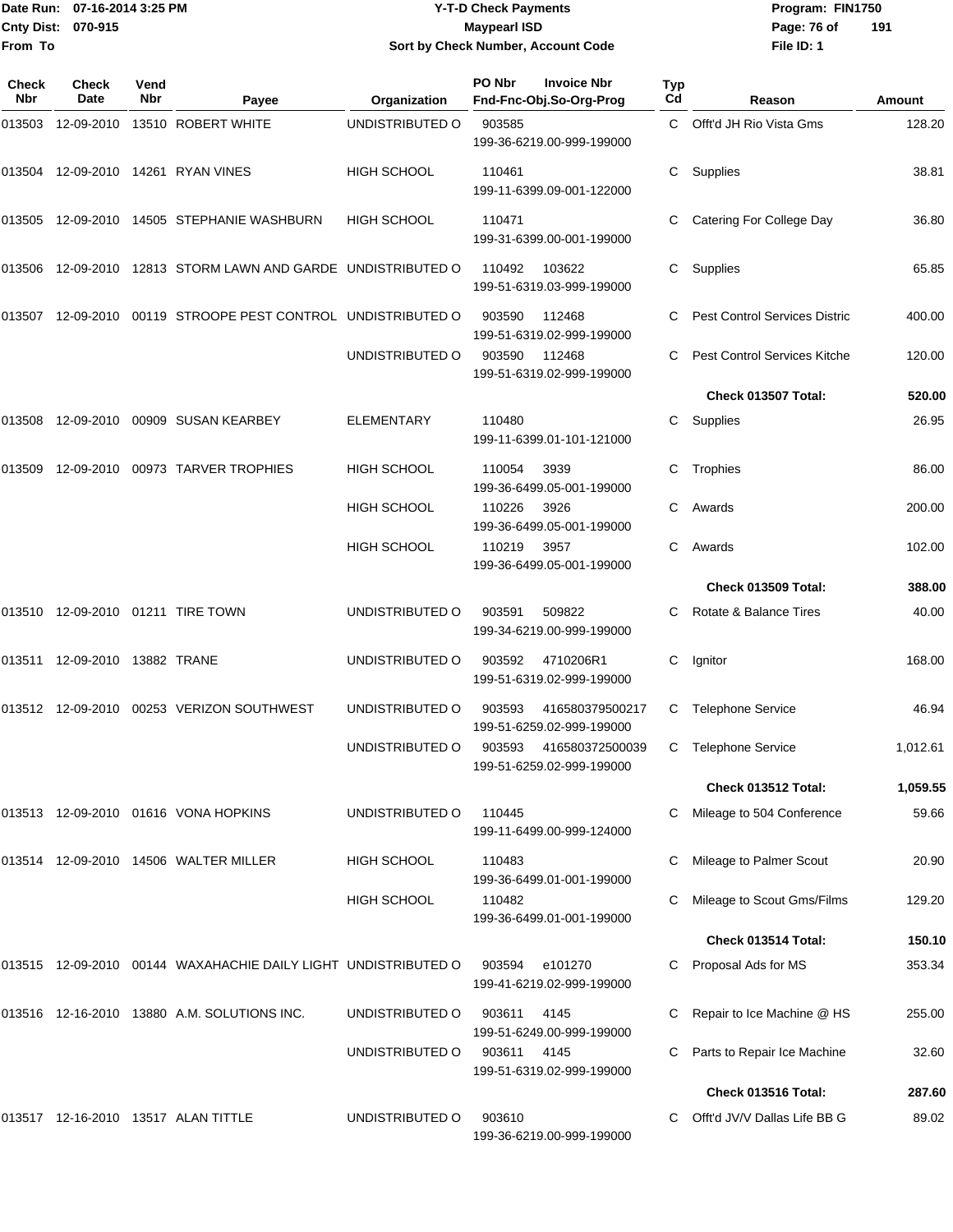| From To             | Date Run: 07-16-2014 3:25 PM<br>Cnty Dist: 070-915 |             |                                              | <b>Maypearl ISD</b>     | <b>Y-T-D Check Payments</b><br>Program: FIN1750<br>Page: 77 of<br>191<br>File ID: 1<br>Sort by Check Number, Account Code |                                                                 |           |                                    |               |
|---------------------|----------------------------------------------------|-------------|----------------------------------------------|-------------------------|---------------------------------------------------------------------------------------------------------------------------|-----------------------------------------------------------------|-----------|------------------------------------|---------------|
| <b>Check</b><br>Nbr | Check<br>Date                                      | Vend<br>Nbr | Payee                                        | Organization            | PO Nbr                                                                                                                    | <b>Invoice Nbr</b><br>Fnd-Fnc-Obj.So-Org-Prog                   | Typ<br>Cd | Reason                             | <b>Amount</b> |
|                     |                                                    |             | 013518 12-16-2010 01256 AT&T MOBILITY        | UNDISTRIBUTED O         | 903612                                                                                                                    | 824711164<br>199-52-6259.00-999-199000                          |           | C Cellular Service for Buses       | 128.43        |
|                     |                                                    |             | 013519 12-16-2010 14668 BEN COLLINS          | UNDISTRIBUTED O         | 903613                                                                                                                    | 199-36-6219.00-999-199000                                       |           | Offt'd John Paul JV/V BB G         | 85.99         |
|                     |                                                    |             | 013520 12-16-2010 00962 BILLIE WIGGINS       | DIR COST- ADMINIS       | 110502                                                                                                                    | 199-41-6411.01-720-199000                                       |           | Reimbrsmnt - Travel                | 263.95        |
|                     |                                                    |             | 013521 12-16-2010 00593 BLUE BELL CREAMERIES | INTERMEDIATE SCH 903614 |                                                                                                                           | 000430806819<br>240-00-5751.00-042-100000                       |           | C Supplies                         | 74.52         |
|                     |                                                    |             | 013522 12-16-2010 00956 BORDENS, INC.        | <b>DISTRICT WIDE</b>    | 903615                                                                                                                    | 96729<br>240-00-5751.00-000-100000                              | C         | Supplies                           | 1,870.50      |
|                     |                                                    |             |                                              | INTERMEDIATE SCH 903615 |                                                                                                                           | 96729                                                           |           | Supplies                           | 681.50        |
|                     |                                                    |             |                                              | <b>DISTRICT WIDE</b>    | 903615                                                                                                                    | 240-00-5751.00-042-100000<br>96729<br>240-00-5751.01-000-100000 | C.        | Supplies                           | 942.50        |
|                     |                                                    |             |                                              |                         |                                                                                                                           |                                                                 |           | Check 013522 Total:                | 3,494.50      |
| 013523              |                                                    |             | 12-16-2010 00871 CARD SERVICE CENTER         | <b>HIGH SCHOOL</b>      | 903616                                                                                                                    | 2461043NF231XF6<br>199-11-6411.01-001-122000                    |           | C Ag Travel for Pigs OK            | 204.94        |
|                     |                                                    |             |                                              | ADMINISTRATIVE          | 903617                                                                                                                    | 2442513NBGVK87<br>199-41-6411.01-701-199000                     |           | C Meeting                          | 43.00         |
|                     |                                                    |             |                                              | <b>ADMINISTRATIVE</b>   | 903617                                                                                                                    | 2442733NK3FR9H<br>199-41-6411.01-701-199000                     |           | C Meeting                          | 49.00         |
|                     |                                                    |             |                                              | ADMINISTRATIVE          | 903617                                                                                                                    | 2422443NF2Y2FF<br>199-41-6411.01-701-199000                     | C.        | <b>CC State Meet</b>               | 51.25         |
|                     |                                                    |             |                                              | <b>ADMINISTRATIVE</b>   | 903617                                                                                                                    | 2439900N7WX5PY<br>199-41-6411.01-701-199000                     | C         | Meeting                            | 48.50         |
|                     |                                                    |             |                                              | ADMINISTRATIVE          | 903617                                                                                                                    | 2422443NX2ZY68<br>199-41-6411.01-701-199000                     | C         | Meeting                            | 50.50         |
|                     |                                                    |             |                                              | ADMINISTRATIVE          | 903617                                                                                                                    | 2442733NB3FRDJ<br>199-41-6411.01-701-199000                     | C.        | Meeting                            | 44.70         |
|                     |                                                    |             |                                              | DIR COST- ADMINIS       | 903616                                                                                                                    | 2461043N303RX2J<br>199-41-6411.01-720-199000                    | C.        | <b>Internet Connection /Austin</b> | 11.11         |
|                     |                                                    |             |                                              | DIR COST- ADMINIS       | 903616                                                                                                                    | 2443565N54TMQ9<br>199-41-6411.01-720-199000                     | C.        | Interent Connection/San Mar        | 2.97          |
|                     |                                                    |             |                                              | UNDISTRIBUTED O         | 110451                                                                                                                    | 2475542P03JWN1<br>199-53-6499.01-999-199000                     |           | C TCEA Training                    | 10.00         |
|                     |                                                    |             |                                              | UNDISTRIBUTED O         | 110451                                                                                                                    | 2475542P03JWN1<br>199-53-6499.01-999-199000                     |           | C TCEA Training                    | 10.00         |
|                     |                                                    |             |                                              | UNDISTRIBUTED O         | 110451                                                                                                                    | 2475542P03JWN1<br>199-53-6499.01-999-199000                     |           | C TCEA Training                    | 20.00         |
|                     |                                                    |             |                                              |                         |                                                                                                                           |                                                                 |           | Check 013523 Total:                | 545.97        |
|                     |                                                    |             | 013524 12-16-2010 00897 CATHY BATES          | <b>HIGH SCHOOL</b>      | 110504                                                                                                                    | 199-11-6411.00-001-124000                                       |           | C 504 conference11/14-16           | 234.74        |
|                     |                                                    |             | 013525 12-16-2010 00527 CDWG INC.            | <b>HIGH SCHOOL</b>      | 110456                                                                                                                    | VSK3632<br>411-11-6399.00-001-111000                            | C.        | Logitech Speakers                  | 87.20         |
|                     |                                                    |             |                                              | <b>HIGH SCHOOL</b>      | 110456                                                                                                                    | VTH0776<br>411-11-6399.00-001-111000                            |           | C Kingston RAM 2GB                 | 954.40        |
|                     |                                                    |             |                                              | <b>HIGH SCHOOL</b>      | 110456                                                                                                                    | <b>VSK3632</b><br>411-11-6399.00-001-111000                     |           | USB Network Adapters (28)          | 649.88        |
|                     |                                                    |             |                                              | <b>HIGH SCHOOL</b>      | 110456                                                                                                                    | <b>VSQ6744</b><br>411-11-6399.00-001-111000                     | C         | USB Network Adapters (9)           | 208.89        |

**Check 013525 Total: 1,900.37**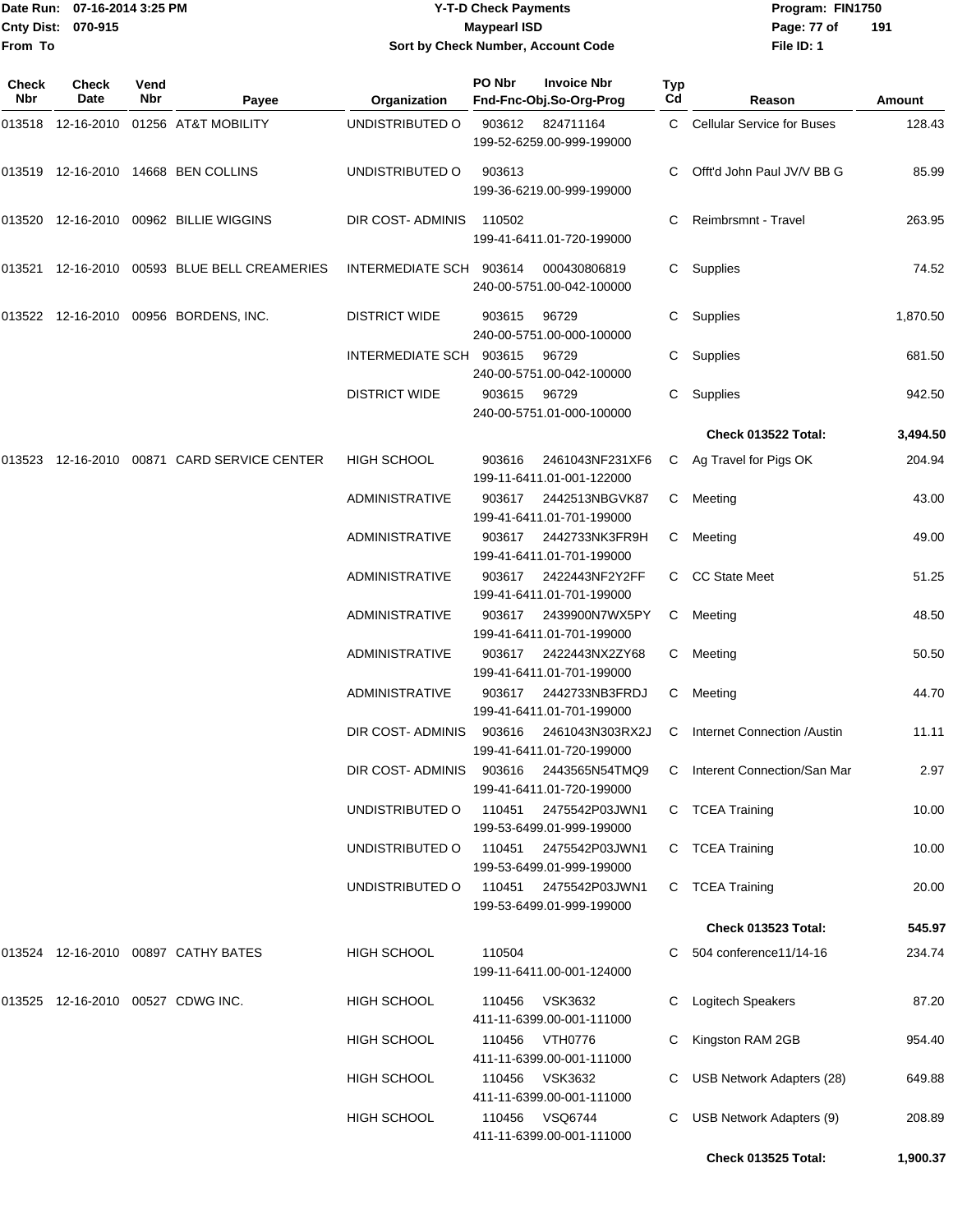#### Date Run: 07-16-2014 3:25 PM **Program:** FIN1750 **Cnty Dist:** 070-915 **Page: 78 of MaypearI ISD Page: 78 of Y-T-D Check Payments 070-915 Maypearl ISD Sort by Check Number, Account Code**

| Check<br>Nbr | Check<br>Date                     | Vend<br><b>Nbr</b> | Payee                                                                      | Organization           | PO Nbr | <b>Invoice Nbr</b><br>Fnd-Fnc-Obj.So-Org-Prog | Typ<br>Cd | Reason                             | Amount    |
|--------------|-----------------------------------|--------------------|----------------------------------------------------------------------------|------------------------|--------|-----------------------------------------------|-----------|------------------------------------|-----------|
| 013526       |                                   |                    | 12-16-2010  14331  CHAD O. BOYD                                            | UNDISTRIBUTED O        | 903618 | 199-36-6219.00-999-199000                     | C         | Offt'd Keene JH BB Gms             | 82.80     |
|              |                                   |                    | 013527 12-16-2010 00501 CHANNING BETE COMPANY HIGH SCHOOL                  |                        | 110344 | 52209034<br>199-33-6399.00-001-199000         |           | <b>CPR Resources</b>               | 54.95     |
| 013528       |                                   |                    | 12-16-2010 01411 CHARLES CATE                                              | <b>ELEMENTARY</b>      | 110500 | 199-11-6411.03-101-111000                     |           | TAHPERD Conv.                      | 559.46    |
| 013529       |                                   |                    | 12-16-2010  13740  CLASSROOM DIRECT                                        | <b>HIGH SCHOOL</b>     | 110466 | 208105335891<br>199-11-6399.04-001-111000     | C         | Supplies                           | 69.80     |
| 013530       |                                   |                    | 12-16-2010 00981 COMMERCIAL BUILDING MA UNDISTRIBUTED O                    |                        | 903619 | DT6372<br>199-51-6290.00-999-199000           |           | <b>Custodial Services</b>          | 24,129.50 |
|              |                                   |                    | 013531 12-16-2010 13566 CONNIE D. HAGEN, INC.                              | UNDISTRIBUTED O        | 903620 | 62686<br>199-34-6219.01-999-199000            |           | DATCS School & Pre Emply           | 115.00    |
|              |                                   |                    | 013532 12-16-2010 14605 COVER ONE                                          | <b>MAYPEARL JUNIOR</b> | 110317 | 6394<br>199-12-6399.00-041-199000             | С         | <b>Book Binding Machine</b>        | 1,093.40  |
| 013533       |                                   |                    | 12-16-2010  14671  DAVID TERRY                                             | UNDISTRIBUTED O        | 110510 | 199-51-6399.04-999-199000                     |           | Reupholstered 4 chairs for M       | 260.00    |
|              |                                   |                    |                                                                            | UNDISTRIBUTED O        | 110510 | 199-51-6399.04-999-199000                     | D         | <b>CHECK LOST---STOPPED</b>        | $-260.00$ |
|              |                                   |                    |                                                                            |                        |        |                                               |           | <b>Check 013533 Total:</b>         | .00       |
| 013534       |                                   |                    | 12-16-2010 00099 EDUCATION SERVICE CENT HIGH SCHOOL                        |                        | 110434 | 11432<br>199-11-6399.06-001-124000            | C.        | Online License                     | 200.00    |
|              |                                   |                    |                                                                            | UNDISTRIBUTED O        | 110074 | 12058<br>199-13-6230.00-999-111000            |           | Cooperative Membership             | 526.25    |
|              |                                   |                    |                                                                            | UNDISTRIBUTED O        | 903621 | 14804<br>199-41-6239.02-999-199000            |           | <b>Administrative Services Pac</b> | 7,055.00  |
|              |                                   |                    |                                                                            | <b>ELEMENTARY</b>      | 110073 | 11935<br>255-11-6219.00-101-124000            |           | Reading Recovery Cooperati         | 1,500.00  |
|              |                                   |                    |                                                                            |                        |        |                                               |           | Check 013534 Total:                | 9,281.25  |
| 013535       |                                   |                    | 12-16-2010  00099  EDUCATION SERVICE CENT UNDISTRIBUTED O                  |                        | 903638 | 9321110-00029<br>199-53-6239.00-999-199000    |           | C RSCCC Support                    | 15,640.00 |
|              |                                   |                    | 013536 12-16-2010 12186 ELLIOTT ELECTRIC                                   | UNDISTRIBUTED O        | 110475 | 090530501<br>199-51-6319.02-999-199000        |           | C Supplies                         | 104.15    |
|              |                                   |                    | 013537 12-16-2010 00038 ELLIS CENTRAL APPRAISAL TAX COLLECTION             |                        | 903622 | - 79<br>199-41-6213.00-703-199000             |           | 1st Qtr Payment on 2011 EC         | 8,447.95  |
|              |                                   |                    | 013538  12-16-2010  00192  ELLIS COUNTY SPECIAL ED SHARED SER ARRA  903649 |                        |        | 266-93-6492.00-751-123000                     |           | <b>Shared Service Agreement</b>    | 34,980.50 |
|              |                                   |                    | 013539  12-16-2010  14428  EMBASSY SUITES SAN MAR DIR COST- ADMINIS        |                        | 110183 | 199-41-6411.01-720-199000                     |           | Hotel for Budget Academy           | 209.88    |
|              | 013540  12-16-2010  12474  ENVIVA |                    |                                                                            | UNDISTRIBUTED O        | 903624 | 18458<br>199-34-6219.01-999-199000            |           | <b>DOT Tests</b>                   | 82.00     |
|              |                                   |                    | 013541 12-16-2010 14656 FIRELIGHT BOOKS LLC                                | HIGH SCHOOL            | 110479 | 3229<br>199-11-6399.23-001-125000             |           | <b>Education Supplies</b>          | 1,591.70  |
|              |                                   |                    | 013542 12-16-2010 00040 FLATT STATIONERS, INC.                             | ELEMENTARY             | 110469 | 248602-00<br>199-11-6399.00-101-123000        |           | C Supplies                         | 129.93    |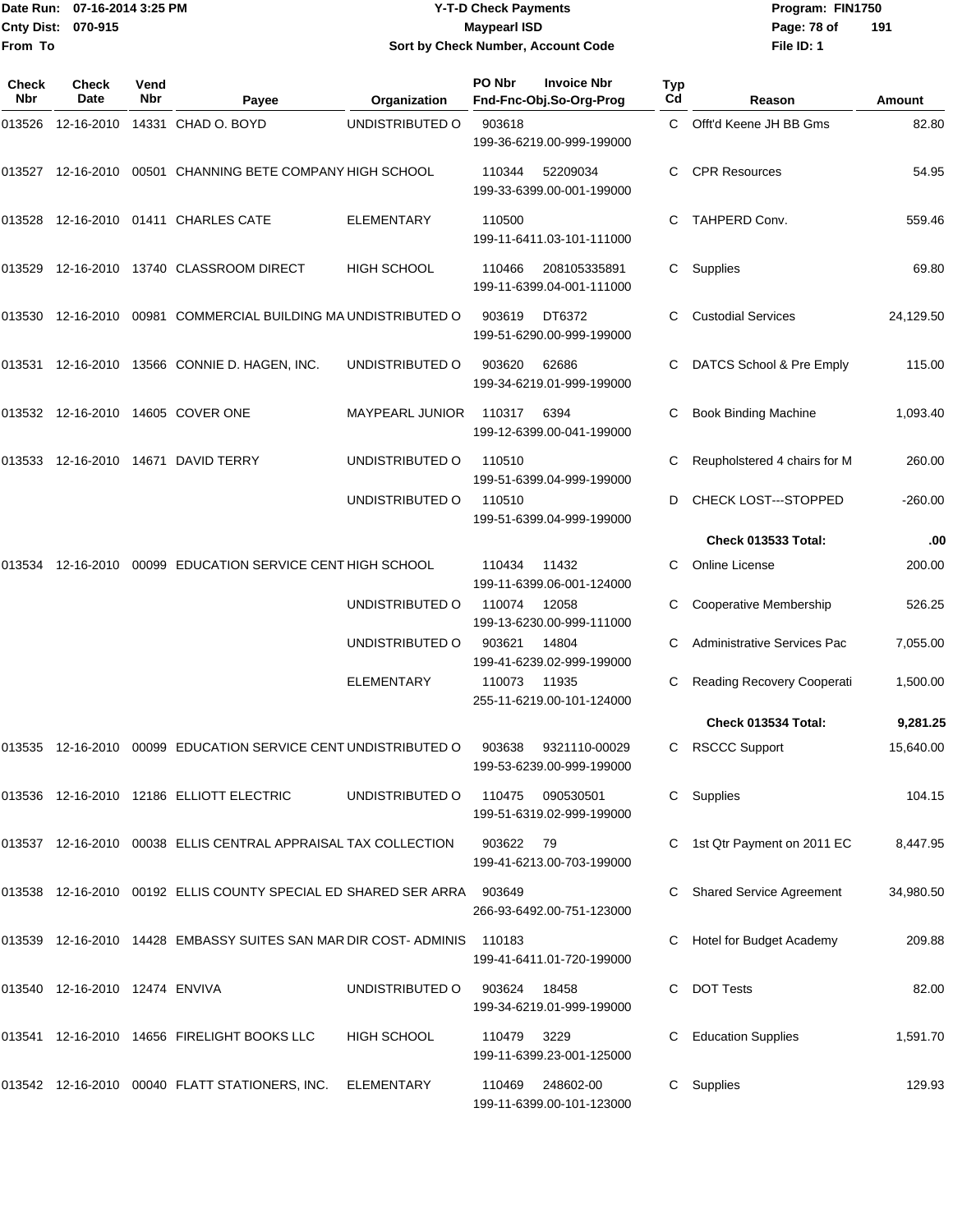|              | Date Run: 07-16-2014 3:25 PM  |             |                                                                 |                                    | <b>Y-T-D Check Payments</b> | Program: FIN1750                              |                  |                                  |           |
|--------------|-------------------------------|-------------|-----------------------------------------------------------------|------------------------------------|-----------------------------|-----------------------------------------------|------------------|----------------------------------|-----------|
|              | Cnty Dist: 070-915            |             |                                                                 |                                    | <b>Maypearl ISD</b>         |                                               |                  | Page: 79 of                      | 191       |
| From To      |                               |             |                                                                 | Sort by Check Number, Account Code |                             |                                               |                  | File ID: 1                       |           |
| Check<br>Nbr | Check<br>Date                 | Vend<br>Nbr | Payee                                                           | Organization                       | PO Nbr                      | <b>Invoice Nbr</b><br>Fnd-Fnc-Obj.So-Org-Prog | <b>Typ</b><br>Cd | Reason                           | Amount    |
|              |                               |             | 013543 12-16-2010 13147 FLOWERSFOOD                             | <b>DISTRICT WIDE</b>               | 903625                      | 10-08-12-10                                   |                  | C Supplies                       | 511.44    |
|              |                               |             |                                                                 |                                    |                             | 240-00-5751.00-000-100000                     |                  |                                  |           |
|              |                               |             |                                                                 | INTERMEDIATE SCH 903625            |                             | 11-12-12-10<br>240-00-5751.00-042-100000      |                  | C Supplies                       | 157.01    |
|              |                               |             |                                                                 | <b>DISTRICT WIDE</b>               | 903625                      | 11-12-12-10<br>240-00-5751.01-000-100000      |                  | C Supplies                       | 553.86    |
|              |                               |             |                                                                 |                                    |                             |                                               |                  | Check 013543 Total:              | 1,222.31  |
|              |                               |             | 013544 12-16-2010 13020 G&K SERVICES                            | UNDISTRIBUTED O                    | 903626                      | 115983374-78<br>199-51-6319.02-999-199000     |                  | C Mat Services                   | 217.06    |
|              |                               |             | 013545 12-16-2010 01973 GLENN KIEFER                            | <b>MAYPEARL JUNIOR</b>             | 110494                      | 199-31-6411.01-041-199000                     |                  | <b>Lodging Reimbrsmnt</b>        | 213.40    |
|              | 013546 12-16-2010 00243 HILCO |             |                                                                 | UNDISTRIBUTED O                    | 903650                      | 487<br>199-51-6259.04-999-199000              |                  | Electric Service - Marquee       | 71.06     |
|              |                               |             |                                                                 | UNDISTRIBUTED O                    | 903650                      | 487<br>199-51-6259.04-999-199000              |                  | Electric Service - SecurityLig   | 10.23     |
|              |                               |             |                                                                 | UNDISTRIBUTED O                    | 903650                      | 487<br>199-51-6259.04-999-199000              |                  | Electric Service @ Fuel Tan      | 27.23     |
|              |                               |             |                                                                 | UNDISTRIBUTED O                    | 903650                      | 487<br>199-51-6259.04-999-199000              |                  | C Electric Service @ LSK Ele     | 3,358.02  |
|              |                               |             |                                                                 | UNDISTRIBUTED O                    | 903650                      | 487<br>199-51-6259.04-999-199000              |                  | C Electric Service @ MS Cam      | 3,718.04  |
|              |                               |             |                                                                 | UNDISTRIBUTED O                    | 903650                      | 487<br>199-51-6259.04-999-199000              |                  | C Electric Service @ Athl Facili | 825.80    |
|              |                               |             |                                                                 | UNDISTRIBUTED O                    | 903650                      | 487<br>199-51-6259.04-999-199000              |                  | Electric Service @ HS            | 2,580.92  |
|              |                               |             |                                                                 | UNDISTRIBUTED O                    | 903650                      | 487<br>199-51-6259.78-999-122000              | C                | Electric Service @ Ag Facilit    | 483.84    |
|              |                               |             |                                                                 |                                    |                             |                                               |                  | Check 013546 Total:              | 11,075.14 |
|              |                               |             | 013547  12-16-2010  12728  JENNIE-O TURKEY STORE  DISTRICT WIDE |                                    | 903627                      | 1098716<br>240-00-5751.00-000-100000          |                  | C Supplies                       | 884.08    |
|              |                               |             |                                                                 | INTERMEDIATE SCH 903627            |                             | 1098716<br>240-00-5751.00-042-100000          |                  | C Supplies                       | 884.08    |
|              |                               |             |                                                                 | <b>DISTRICT WIDE</b>               | 903627                      | 1098716<br>240-00-5751.01-000-100000          |                  | C Supplies                       | 884.09    |
|              |                               |             |                                                                 |                                    |                             |                                               |                  | Check 013547 Total:              | 2,652.25  |
|              |                               |             | 013548 12-16-2010 01857 KAY LYNN DAY                            | HIGH SCHOOL                        | 110505                      | 199-11-6399.01-001-121000                     |                  | C Supplies                       | 60.00     |
|              |                               |             |                                                                 | HIGH SCHOOL                        | 110505                      | 199-11-6399.12-001-111000                     |                  | C Supplies                       | 105.40    |
|              |                               |             |                                                                 | <b>HIGH SCHOOL</b>                 | 110470                      | 199-11-6399.14-001-111000                     |                  | C students books-Amazon          | 102.06    |
|              |                               |             |                                                                 | HIGH SCHOOL                        | 110470                      | 199-11-6399.33-001-111000                     |                  | C students books-Amazon          | 25.94     |
|              |                               |             |                                                                 | <b>HIGH SCHOOL</b>                 | 110505                      | 199-11-6399.41-001-111000                     |                  | C Supplies                       | 134.98    |
|              |                               |             |                                                                 | <b>HIGH SCHOOL</b>                 | 110470                      | 199-31-6339.00-001-199000                     |                  | C students books-Amazon          | 10.80     |
|              |                               |             |                                                                 |                                    |                             |                                               |                  | Check 013548 Total:              | 439.18    |
|              |                               |             | 013549 12-16-2010 14670 KRISTI WALLEN                           | UNDISTRIBUTED O                    | 903639                      |                                               |                  | C Kept Scoreboard at JV/V        | 20.00     |

199-36-6219.00-999-199000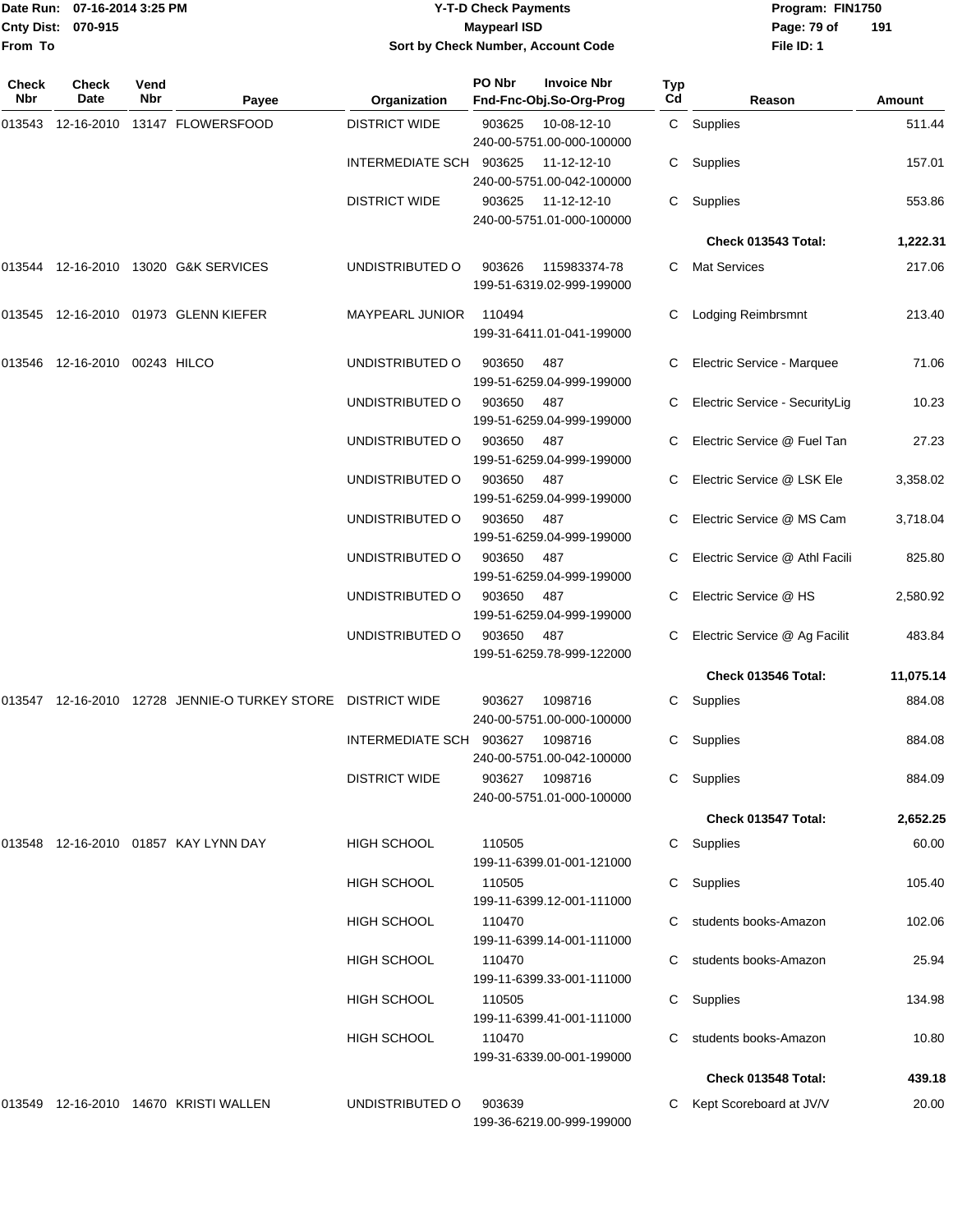#### Date Run: 07-16-2014 3:25 PM **Program:** FIN1750 **Cnty Dist:** 070-915 **Page: 80 of MaypearI ISD Page: 80 of Y-T-D Check Payments 070-915 Maypearl ISD Sort by Check Number, Account Code**

| <b>Check</b><br>Nbr | Check<br>Date | Vend<br>Nbr | Payee                                                            | Organization            | PO Nbr | <b>Invoice Nbr</b><br>Fnd-Fnc-Obj.So-Org-Prog | <b>Typ</b><br>Cd | Reason                     | Amount   |
|---------------------|---------------|-------------|------------------------------------------------------------------|-------------------------|--------|-----------------------------------------------|------------------|----------------------------|----------|
| 013550              | 12-16-2010    |             | 01376 LORRIE GONZALES                                            | <b>ELEMENTARY</b>       | 110501 | 199-11-6411.03-101-111000                     | C.               | Reimbrsmnt for Tech Wrksh  | 48.28    |
|                     |               |             | 013551 12-16-2010 13717 MAKEMUSIC                                | <b>HIGH SCHOOL</b>      | 903642 | 1162519<br>199-11-6399.29-001-111000          | C                | Subscription               | 22.72    |
|                     |               |             | 013552 12-16-2010 14356 MALCOLM WILLIAMS                         | UNDISTRIBUTED O         | 903628 | 199-36-6219.00-999-199000                     | C                | Offtd Dallas Life JV/V Gms | 110.48   |
|                     |               |             | 013553 12-16-2010 14645 MOUNTAIN MATH/LANGUAG ELEMENTARY         |                         | 110400 | 52122<br>199-11-6399.01-101-111000            | C                | Supplies                   | 303.80   |
| 013554              |               |             | 12-16-2010  00297  NARDONE BROS. BAKING C DISTRICT WIDE          |                         | 903629 | 109727<br>240-00-5751.00-000-100000           | C                | Supplies                   | 62.80    |
| 013555              |               |             | 12-16-2010  00287  OFFICE DEPOT                                  | <b>ELEMENTARY</b>       | 110413 | 541424603001<br>199-11-6399.36-101-111000     | C.               | Tables                     | 383.92   |
|                     |               |             |                                                                  | <b>HIGH SCHOOL</b>      | 110440 | 1282084954<br>199-11-6399.41-001-111000       | C                | Chairs                     | 239.95   |
|                     |               |             |                                                                  | <b>HIGH SCHOOL</b>      | 110440 | 542004679001<br>199-11-6399.41-001-111000     | C                | Desk (1)                   | 463.99   |
|                     |               |             |                                                                  | <b>ADMINISTRATIVE</b>   | 110173 | 535159814001<br>199-41-6399.01-701-199000     | C                | Supplies                   | 18.20    |
|                     |               |             |                                                                  |                         |        |                                               |                  | <b>Check 013555 Total:</b> | 1,106.06 |
| 013556              |               |             | 12-16-2010 00011 PATRICK DADE                                    | UNDISTRIBUTED O         | 903640 | 199-36-6219.00-999-199000                     | C                | Offt'd JV/V John Paul BB G | 88.86    |
|                     |               |             | 013557 12-16-2010 12329 PEARSON ASSESSMENTS                      | <b>HIGH SCHOOL</b>      | 110487 | 62656315<br>244-11-6399.00-001-122000         | C                | Supplies                   | 1,140.41 |
| 013558              |               |             | 12-16-2010  12775  PENDERS MUSIC CO.                             | HIGH SCHOOL             | 110334 | 002848883<br>199-11-6399.29-001-111000        | C                | Music                      | 91.81    |
|                     |               |             |                                                                  | <b>HIGH SCHOOL</b>      | 110334 | 0002848785<br>199-11-6399.29-001-111000       | C                | Music                      | 77.89    |
|                     |               |             |                                                                  |                         |        |                                               |                  | Check 013558 Total:        | 169.70   |
|                     |               |             | 013559  12-16-2010  12349  PILGRIMS PRIDE CORP/PFS DISTRICT WIDE |                         | 903630 | 912810604<br>240-00-5751.00-000-100000        |                  | C Supplies                 | 120.00   |
|                     |               |             |                                                                  | INTERMEDIATE SCH 903630 |        | 912810605<br>240-00-5751.00-042-100000        |                  | C Supplies                 | 71.19    |
|                     |               |             |                                                                  | <b>DISTRICT WIDE</b>    | 903630 | 912810603<br>240-00-5751.01-000-100000        |                  | C Supplies                 | 120.00   |
|                     |               |             |                                                                  |                         |        |                                               |                  | <b>Check 013559 Total:</b> | 311.19   |
|                     |               |             | 013560 12-16-2010 00148 PRECISION BUSINESS MAC HIGH SCHOOL       |                         | 110467 | 62226<br>199-11-6399.12-001-111000            |                  | C Paper                    | 417.14   |
|                     |               |             | 013561 12-16-2010 14658 QUALITY INN                              | HIGH SCHOOL             | 110484 | 199-11-6411.04-001-122000                     | C                | <b>NASA Wrkshop</b>        | 119.98   |
|                     |               |             | 013562 12-16-2010 12836 R B SPORTING GOODS                       | UNDISTRIBUTED O         | 110398 | 0308237<br>199-36-6399.01-999-199BHS          | C.               | <b>Basketball Supplies</b> | 877.70   |
|                     |               |             |                                                                  | UNDISTRIBUTED O         | 110419 | 0307960<br>199-36-6399.04-999-199000          |                  | C Ball Bucket, Hoody (2)   | 322.90   |
|                     |               |             |                                                                  | UNDISTRIBUTED O         | 110095 | 0308446<br>199-36-6399.06-999-199HS0          | C.               | <b>Chute Ropes</b>         | 48.00    |
|                     |               |             |                                                                  | HIGH SCHOOL             | 110098 | 0308485<br>199-36-6399.13-001-199000          | C.               | Softballs, Tag, Dudley     | 567.50   |
|                     |               |             |                                                                  |                         |        |                                               |                  | Check 013562 Total:        | 1,816.10 |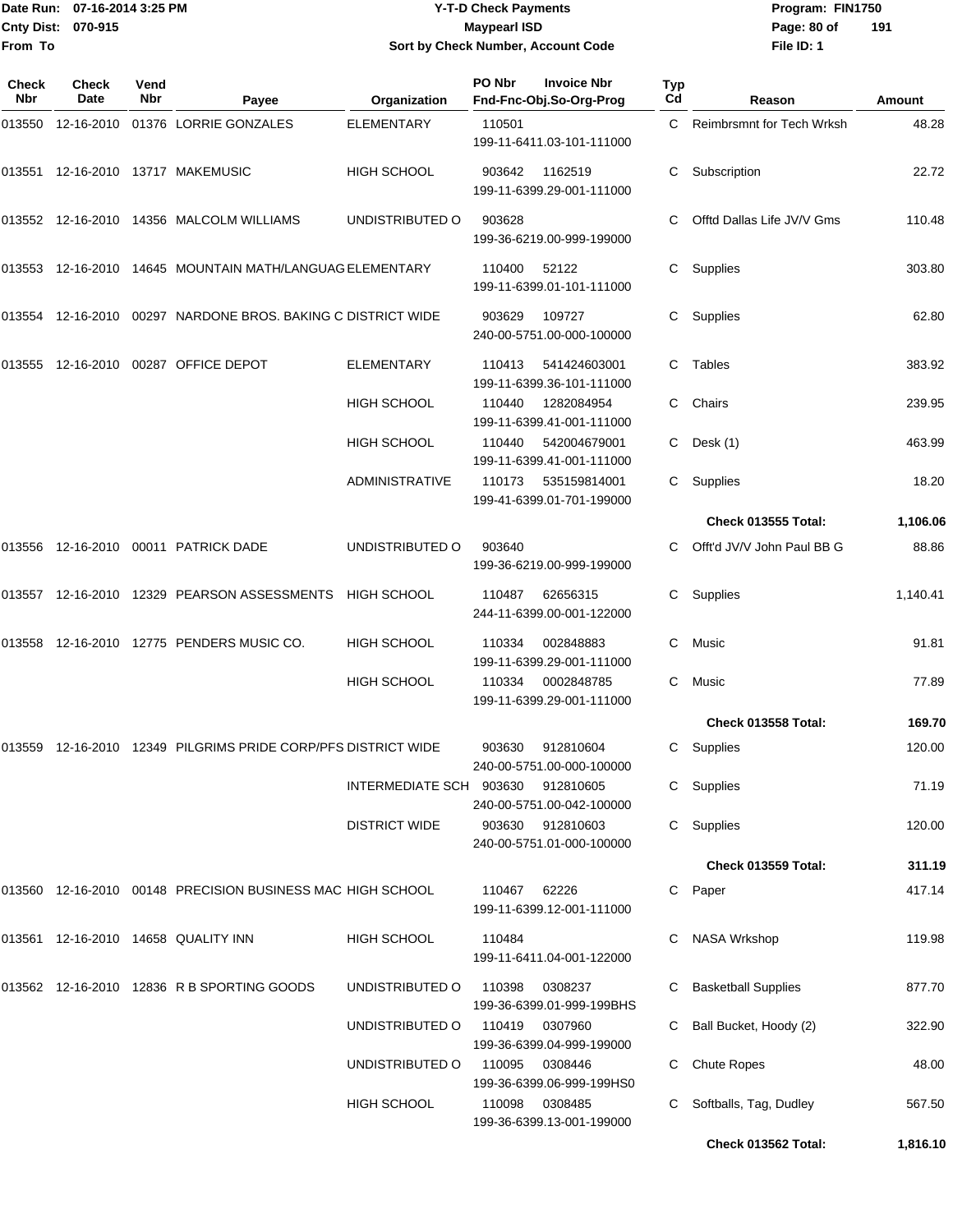| Date Run:    | 07-16-2014 3:25 PM              |             |                                                              |                                    | <b>Y-T-D Check Payments</b> |                                                                  |           | Program: FIN1750               |               |
|--------------|---------------------------------|-------------|--------------------------------------------------------------|------------------------------------|-----------------------------|------------------------------------------------------------------|-----------|--------------------------------|---------------|
|              | Cnty Dist: 070-915              |             |                                                              |                                    | <b>Maypearl ISD</b>         |                                                                  |           | Page: 81 of                    | 191           |
| From To      |                                 |             |                                                              | Sort by Check Number, Account Code |                             |                                                                  |           | File ID: 1                     |               |
| Check<br>Nbr | Check<br>Date                   | Vend<br>Nbr | Payee                                                        | Organization                       | PO Nbr                      | <b>Invoice Nbr</b><br>Fnd-Fnc-Obj.So-Org-Prog                    | Typ<br>Cd | Reason                         | <b>Amount</b> |
|              |                                 |             | 013563 12-16-2010 12704 REBEKAH HYATT                        | <b>HIGH SCHOOL</b>                 | 110509                      |                                                                  | C.        | Wrkshop Meals & Mileage H      | 112.42        |
|              |                                 |             |                                                              |                                    |                             | 199-11-6411.04-001-122000                                        |           |                                |               |
|              |                                 |             | 013564 12-16-2010 14470 RM EDUCATION                         | UNDISTRIBUTED O                    | 110380                      | 006797<br>199-11-6399.45-999-199000                              |           | Avermedia Hardware             | 1,341.00      |
|              |                                 |             |                                                              | <b>HIGH SCHOOL</b>                 | 110391                      | 006798<br>199-11-6639.48-001-111000                              |           | Avermedia Hardware             | 1,341.00      |
|              |                                 |             |                                                              |                                    |                             |                                                                  |           | Check 013564 Total:            | 2,682.00      |
|              |                                 |             | 013565 12-16-2010 14244 SCOTT HUBER                          | UNDISTRIBUTED O                    | 903648                      | 199-36-6219.00-999-199000                                        | С         | Offt'd Italy V FB Gm           | 111.25        |
|              |                                 |             | 013566 12-16-2010 14653 SCRIPTLOGIC CORPORATI HIGH SCHOOL    |                                    | 110448                      | 1050004367<br>199-11-6639.48-001-111000                          |           | Training for Help Desk         | 1,500.00      |
|              |                                 |             | 013567 12-16-2010 13893 SHAUN SEALES                         | UNDISTRIBUTED O                    | 903641                      | 199-36-6219.00-999-199000                                        |           | Offt'd JH Keene Gms            | 68.04         |
|              |                                 |             | 013568 12-16-2010 12760 SHERRY WAKELAND                      | <b>ELEMENTARY</b>                  | 903631                      | 199-11-6411.03-101-123000                                        | С         | Co-op Travel                   | 186.08        |
|              | 013569  12-16-2010  00552  TASB |             |                                                              | DIR COST-ADMINIS                   | 110005                      | 401685<br>199-41-6411.01-720-199000                              | С         | HR Academy                     | 385.00        |
|              |                                 |             | 013570 12-16-2010 14581 THE C.D. HARTNETT COMP DISTRICT WIDE |                                    | 903632                      | 510305                                                           | С         | Supplies                       | 1,958.52      |
|              |                                 |             |                                                              | <b>INTERMEDIATE SCH</b>            | 903632                      | 240-00-5751.00-000-100000<br>510289<br>240-00-5751.00-042-100000 | С         | Supplies                       | 865.55        |
|              |                                 |             |                                                              | <b>DISTRICT WIDE</b>               | 903632                      | 510271<br>240-00-5751.01-000-100000                              | С         | Supplies                       | 3,224.34      |
|              |                                 |             |                                                              |                                    |                             |                                                                  |           | Check 013570 Total:            | 6,048.41      |
|              |                                 |             | 013571 12-16-2010 01049 THYSSENKRUPP ELEVATO UNDISTRIBUTED O |                                    | 903633                      | 711714<br>199-51-6319.02-999-199000                              | С         | Elevator Maint Agreement H     | 250.52        |
|              |                                 |             |                                                              | UNDISTRIBUTED O                    | 903633                      | 131397<br>199-51-6319.02-999-199000                              |           | C Elevator Maint Agreement L   | 250.52        |
|              |                                 |             |                                                              |                                    |                             |                                                                  |           | Check 013571 Total:            | 501.04        |
|              |                                 |             | 013572 12-16-2010 14584 TRANSPAK, INC                        | <b>DISTRICT WIDE</b>               | 903634                      | 838-1056-1169<br>240-00-5751.00-000-100000                       |           | C Supplies                     | 375.30        |
|              |                                 |             |                                                              | INTERMEDIATE SCH 903634            |                             | 338-706-1053<br>240-00-5751.00-042-100000                        |           | C Supplies                     | 237.25        |
|              |                                 |             |                                                              | <b>DISTRICT WIDE</b>               | 903634                      | 1052<br>240-00-5751.01-000-100000                                |           | C Supplies                     | 82.75         |
|              |                                 |             |                                                              |                                    |                             |                                                                  |           | Check 013572 Total:            | 695.30        |
|              |                                 |             | 013573 12-16-2010 00781 TYSON FOOD, INC                      | <b>DISTRICT WIDE</b>               | 903635                      | 07720277<br>240-00-5751.00-000-100000                            |           | C Supplies                     | 155.51        |
|              |                                 |             |                                                              | INTERMEDIATE SCH 903635            |                             | 07720277<br>240-00-5751.00-042-100000                            |           | C Supplies                     | 155.51        |
|              |                                 |             |                                                              | <b>DISTRICT WIDE</b>               | 903635                      | 07720277<br>240-00-5751.01-000-100000                            |           | C Supplies                     | 155.52        |
|              |                                 |             |                                                              |                                    |                             |                                                                  |           | Check 013573 Total:            | 466.54        |
|              |                                 |             | 013574 12-16-2010 13677 BARBARA ELLISON                      | <b>ELEMENTARY</b>                  | 903636                      | 199-11-6219.00-101-123000                                        |           | <b>Diagnositician Services</b> | 3,062.50      |
|              |                                 |             | 013575 12-16-2010 01145 WELDERS WAREHOUSE CO HIGH SCHOOL     |                                    | 903637 12968                |                                                                  |           | C Tank Rentals                 | 56.00         |

199-11-6399.09-001-122000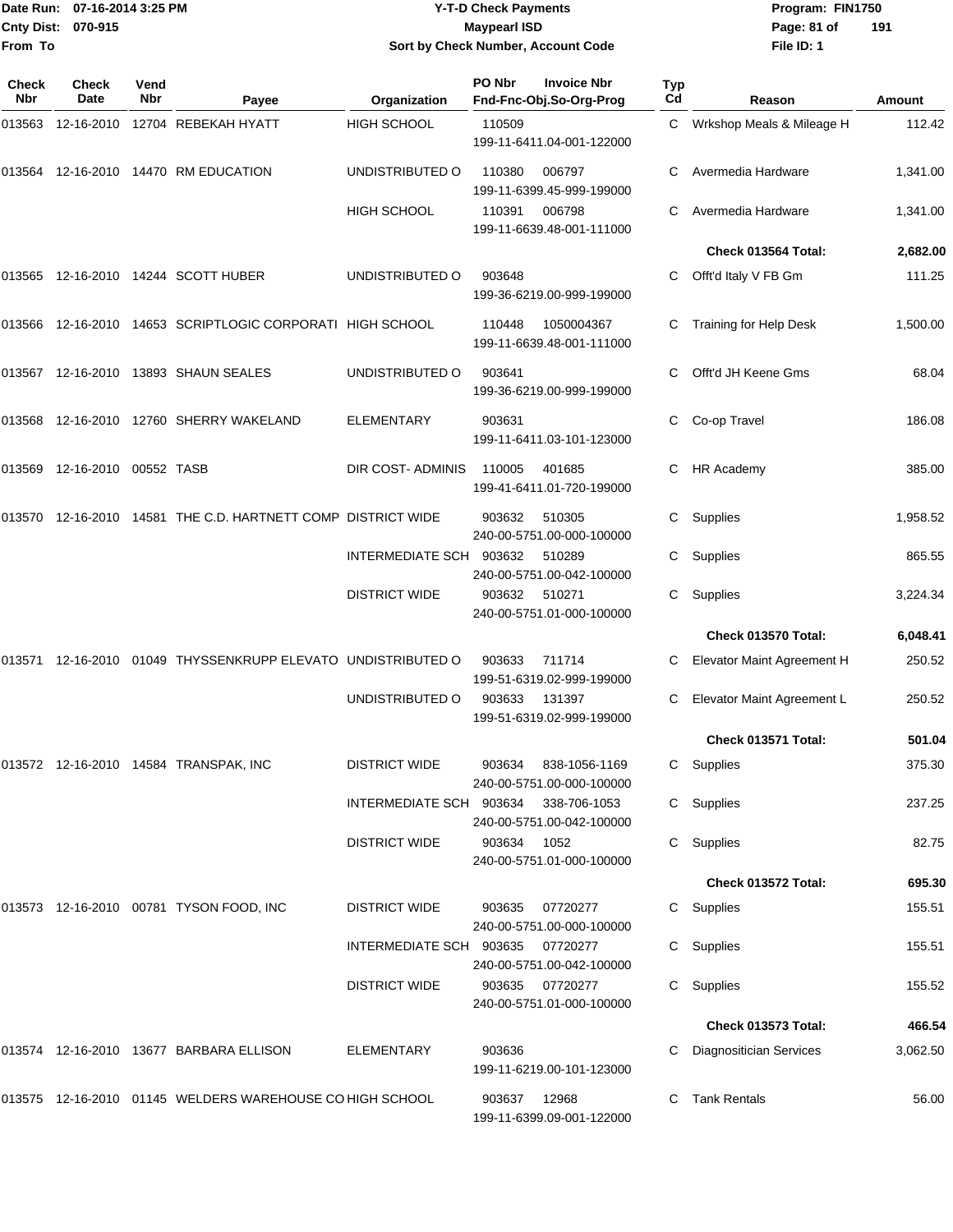|                    | Date Run: 07-16-2014 3:25 PM |
|--------------------|------------------------------|
| Cnty Dist: 070-915 |                              |
| lFrom To           |                              |

# **Date Run: Program: FIN1750 07-16-2014 3:25 PM Y-T-D Check Payments Cnty Dist: Page: 82 of 070-915 Maypearl ISD Sort by Check Number, Account Code**

| Check<br>Nbr | Check<br>Date | Vend<br>Nbr | Payee                                                         | Organization           | PO Nbr | <b>Invoice Nbr</b><br>Fnd-Fnc-Obj.So-Org-Prog | Typ<br>Cd | Reason                        | Amount   |
|--------------|---------------|-------------|---------------------------------------------------------------|------------------------|--------|-----------------------------------------------|-----------|-------------------------------|----------|
| 013576       |               |             | 12-16-2010  14651  YELLO DYNO                                 | <b>ELEMENTARY</b>      | 110454 | 101060<br>199-11-6399.00-101-111MEF           |           | C Yello Dyno Child Protection | 910.00   |
| 013577       |               |             | 01-05-2011  00901  AVENUE FUEL DISTRIBUTO UNDISTRIBUTED O     |                        | 903656 | 199-34-6311.01-999-199000                     | C         | <b>Fuel For Buses</b>         | 4,367.07 |
|              |               |             | 013578 01-05-2011 00015 C AND C REFRIGERATION UNDISTRIBUTED O |                        | 903657 | 17252<br>199-51-6249.01-999-199000            |           | Repair to Breaker @ Admin     | 97.00    |
| 013579       |               |             | 01-05-2011 13576 CANNON FINANCIAL SERVI HIGH SCHOOL           |                        | 903658 | 10590498<br>199-11-6269.00-001-111000         | C         | Lease Agreement               | 295.00   |
|              |               |             |                                                               | <b>HIGH SCHOOL</b>     | 903658 | 10590498<br>199-11-6269.00-001-111000         | С         | Lease Agreement               | 295.00   |
|              |               |             |                                                               | <b>MAYPEARL JUNIOR</b> | 903658 | 10590498<br>199-11-6269.00-041-111000         |           | Lease Agreement               | 295.00   |
|              |               |             |                                                               | <b>ELEMENTARY</b>      | 903658 | 10590498<br>199-11-6269.00-101-111000         | С         | Lease Agreement               | 295.00   |
|              |               |             |                                                               | <b>ELEMENTARY</b>      | 903658 | 10590498<br>199-11-6269.00-101-199000         | С         | Lease Agreement               | 295.00   |
|              |               |             |                                                               | HIGH SCHOOL            | 903658 | 10590498<br>199-11-6269.01-001-111000         | С         | Lease Agreement               | 590.00   |
|              |               |             |                                                               | <b>MAYPEARL JUNIOR</b> | 903658 | 10590498<br>199-11-6269.01-041-111000         | С         | Lease Agreement               | 295.00   |
|              |               |             |                                                               | DIR COST- ADMINIS      | 903658 | 10590498<br>199-41-6249.00-720-199000         | C.        | Lease Agreement               | 590.00   |
|              |               |             |                                                               |                        |        |                                               |           | Check 013579 Total:           | 2,950.00 |
| 013580       |               |             | 01-05-2011  00217  CITY OF MAYPEARL                           | UNDISTRIBUTED O        | 903659 | 1081<br>199-51-6259.01-999-199000             |           | Water @ Yard Meter            | 15.52    |
|              |               |             |                                                               | UNDISTRIBUTED O        | 903659 | 80<br>199-51-6259.01-999-199000               |           | Water @ Ballfield             | 20.52    |
|              |               |             |                                                               | UNDISTRIBUTED O        | 903659 | 1394<br>199-51-6259.01-999-199000             |           | Water/Sew @ Concessions       | 40.52    |
|              |               |             |                                                               | UNDISTRIBUTED O        | 903659 | 1080<br>199-51-6259.01-999-199000             |           | Water/Sew/Grbg @ LSK Ele      | 604.26   |
|              |               |             |                                                               | UNDISTRIBUTED O        | 903659 | 82<br>199-51-6259.01-999-199000               | C         | Water/Sew/Grbg @ Admin        | 535.26   |
|              |               |             |                                                               | UNDISTRIBUTED O        | 903659 | 574<br>199-51-6259.01-999-199000              |           | C Water/Sew/Grbg @ JH/HS      | 458.37   |
|              |               |             |                                                               | UNDISTRIBUTED O        | 903659 | 383<br>199-51-6259.01-999-199000              |           | Water/Sew/Grbg @ HS           | 322.74   |
|              |               |             |                                                               | UNDISTRIBUTED O        | 903659 | 595<br>199-51-6259.01-999-199000              |           | Water/Sew/Grbg @ MS           | 587.91   |
|              |               |             |                                                               |                        |        |                                               |           | Check 013580 Total:           | 2,585.10 |
|              |               |             | 013581 01-05-2011 13566 CONNIE D. HAGEN, INC.                 | UNDISTRIBUTED O        | 903660 | 62871<br>199-34-6219.01-999-199000            |           | <b>DATCS School Drivers</b>   | 57.50    |
|              |               |             |                                                               | UNDISTRIBUTED O        | 903660 | 63278<br>199-34-6219.01-999-199000            |           | <b>DATCS School Drivers</b>   | 57.50    |
|              |               |             |                                                               |                        |        |                                               |           | Check 013581 Total:           | 115.00   |
|              |               |             | 013582 01-05-2011 14671 DAVID TERRY                           | UNDISTRIBUTED O        | 903664 | 199-51-6399.04-999-199000                     |           | Reupholstered 4 Chairs        | 260.00   |
| 013583       |               |             | 01-05-2011  12885  DIRECT ENERGY                              | UNDISTRIBUTED O        | 903662 | 4178242<br>199-51-6259.04-999-199000          |           | Electric Service @ CN Stora   | 12.29    |
|              |               |             |                                                               | UNDISTRIBUTED O        |        | 903662 4178149<br>199-51-6259.04-999-199000   |           | Electric Service @ Ballfield  | 8.69     |
|              |               |             |                                                               | UNDISTRIBUTED O        |        | 903662 4178118<br>199-51-6259.04-999-199000   |           | Electric Service @ JH/HS BI   | 5,053.05 |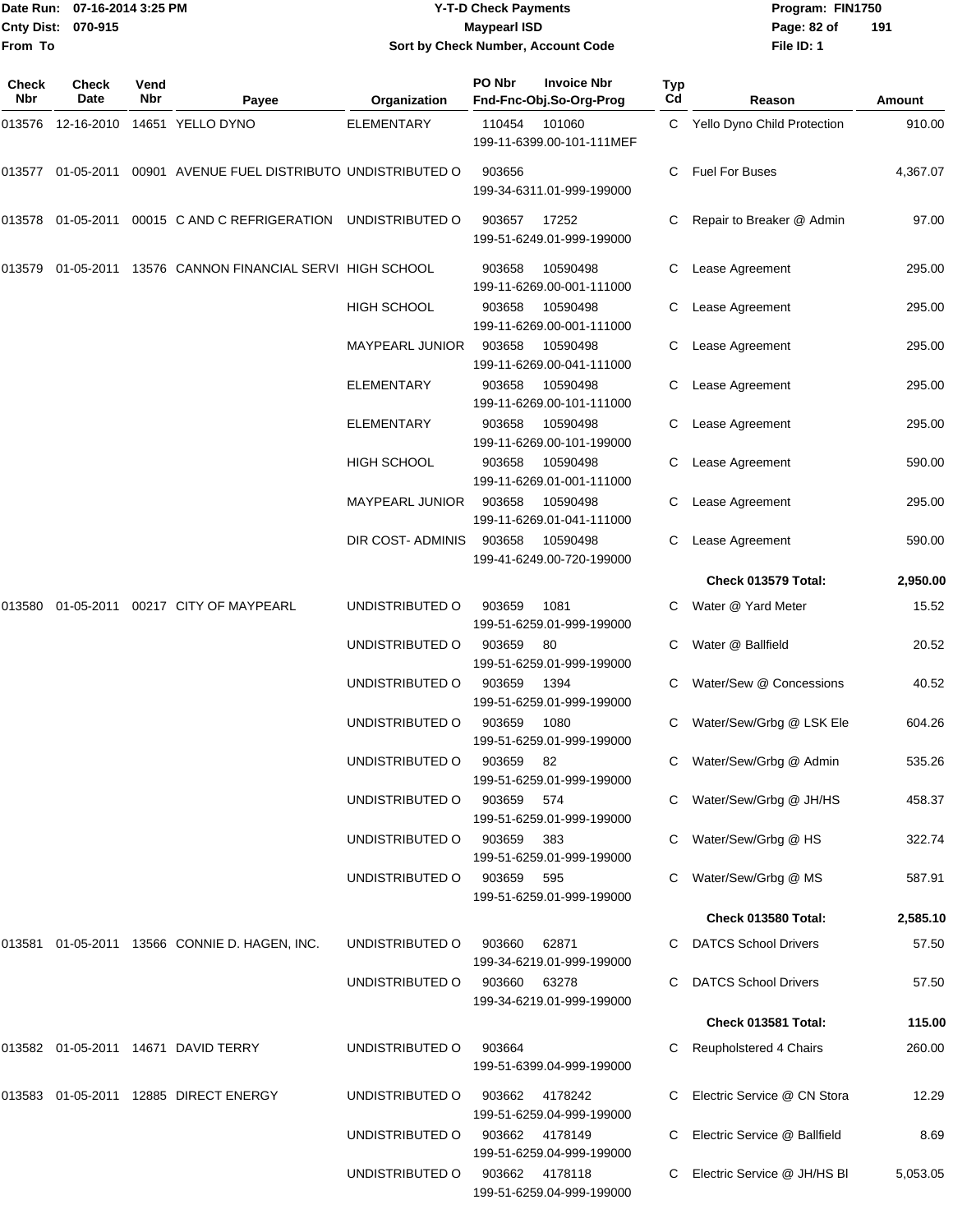|                    | Date Run: 07-16-2014 3:25 PM |
|--------------------|------------------------------|
| Cnty Dist: 070-915 |                              |
| <b>From To</b>     |                              |

## **Date Run: Program: FIN1750 07-16-2014 3:25 PM Y-T-D Check Payments Cnty Dist: Page: 83 of 070-915 Maypearl ISD Sort by Check Number, Account Code**

| Check<br>Nbr | Check<br>Date                  | Vend<br>Nbr | Payee                                              | Organization           | PO Nbr | <b>Invoice Nbr</b><br>Fnd-Fnc-Obj.So-Org-Prog | Typ<br>Cd | Reason                        | Amount   |
|--------------|--------------------------------|-------------|----------------------------------------------------|------------------------|--------|-----------------------------------------------|-----------|-------------------------------|----------|
|              |                                |             |                                                    | UNDISTRIBUTED O        | 903662 | 6613013<br>199-51-6259.04-999-199000          |           | C Electric Service @ HS Porta | 384.34   |
|              |                                |             |                                                    | UNDISTRIBUTED O        | 903662 | 4178180<br>199-51-6259.04-999-199000          |           | Electric Service @ Old Elem   | 203.36   |
|              |                                |             |                                                    | UNDISTRIBUTED O        | 903662 | 4178211<br>199-51-6259.04-999-199000          | C         | Electric Service @ Lower Ol   | 162.47   |
|              |                                |             |                                                    | UNDISTRIBUTED O        | 903662 | 4178273<br>199-51-6259.04-999-199000          | C.        | Electric Service @ DAEP       | 437.75   |
|              |                                |             |                                                    | UNDISTRIBUTED O        | 903662 | 4183419<br>199-51-6259.04-999-199000          |           | Electric Service @ WPA Bld    | 2,138.80 |
|              |                                |             |                                                    | UNDISTRIBUTED O        | 903662 | 4178304<br>199-51-6259.04-999-199000          | C.        | Electric Service @ Bus Barn   | 146.91   |
|              |                                |             |                                                    |                        |        |                                               |           | Check 013583 Total:           | 8,547.66 |
| 013584       |                                |             | 01-05-2011  12885  DIRECT ENERGY                   | UNDISTRIBUTED O        | 903661 | 1066294<br>199-51-6259.04-999-199000          | C         | Electric Service - Downtown   | 431.53   |
| 013585       |                                |             | 01-05-2011 13639 EAST TEXAS COPY SYSTE HIGH SCHOOL |                        | 903663 | 58254<br>199-11-6269.00-001-111000            | C         | Copy Charges                  | 16.57    |
|              |                                |             |                                                    | <b>HIGH SCHOOL</b>     | 903663 | 58254<br>199-11-6269.00-001-111000            |           | Copy Charges                  | 17.98    |
|              |                                |             |                                                    | <b>MAYPEARL JUNIOR</b> | 903663 | 58254<br>199-11-6269.00-041-111000            | C         | Copy Charges                  | 24.76    |
|              |                                |             |                                                    | <b>ELEMENTARY</b>      | 903663 | 58254<br>199-11-6269.00-101-111000            | C         | Copy Charges                  | 534.25   |
|              |                                |             |                                                    | <b>ELEMENTARY</b>      | 903663 | 58254<br>199-11-6269.00-101-199000            | C         | Copy Charges                  | 53.68    |
|              |                                |             |                                                    | <b>HIGH SCHOOL</b>     | 903663 | 58254<br>199-11-6269.01-001-111000            | C         | Copy Charges                  | 16.86    |
|              |                                |             |                                                    | <b>HIGH SCHOOL</b>     | 903663 | 58254<br>199-11-6269.01-001-111000            | C         | Copy Charges                  | 287.19   |
|              |                                |             |                                                    | <b>HIGH SCHOOL</b>     | 903663 | 58254<br>199-11-6269.01-001-111000            | C         | Copy Charges                  | 276.31   |
|              |                                |             |                                                    | MAYPEARL JUNIOR        | 903663 | 58254<br>199-11-6269.01-041-111000            | C         | Copy Charges                  | 190.67   |
|              |                                |             |                                                    | DIR COST- ADMINIS      | 903663 | 58254<br>199-41-6249.00-720-199000            |           | C Color Copy Charges          | 27.00    |
|              |                                |             |                                                    | DIR COST- ADMINIS      | 903663 | 58254<br>199-41-6249.00-720-199000            |           | Copy Charges                  | 74.38    |
|              |                                |             |                                                    |                        |        |                                               |           | Check 013585 Total:           | 1,519.65 |
|              | 013586 01-05-2011 00292 EBSCO  |             |                                                    | HIGH SCHOOL            |        | 110424 7449675<br>199-12-6329.00-001-199000   |           | Subscriptions                 | 654.83   |
|              |                                |             |                                                    | <b>MAYPEARL JUNIOR</b> |        | 110424 7449675<br>199-12-6329.00-041-111000   |           | Subscriptions                 | 209.80   |
|              |                                |             |                                                    | ELEMENTARY             |        | 110424 7449675<br>199-12-6329.00-101-199000   | C         | Subscriptions                 | 200.72   |
|              |                                |             |                                                    |                        |        |                                               |           | Check 013586 Total:           | 1,065.35 |
|              |                                |             | 013587 01-05-2011 00337 ELLIS COUNTY TAX A/C       | TAX COLLECTION         | 903665 | 165132<br>199-41-6219.04-703-199000           |           | C Taxes on Downtown Bldg      | 3,157.15 |
|              | 013588 01-05-2011 12474 ENVIVA |             |                                                    | UNDISTRIBUTED O        | 903666 | 18590<br>199-34-6219.01-999-199000            | C.        | <b>DOT Test</b>               | 82.00    |
|              | 013589 01-05-2011 00315 EPS    |             |                                                    | <b>ELEMENTARY</b>      | 110488 | 10560713<br>199-11-6399.06-101-124000         | C         | Supplies                      | 201.47   |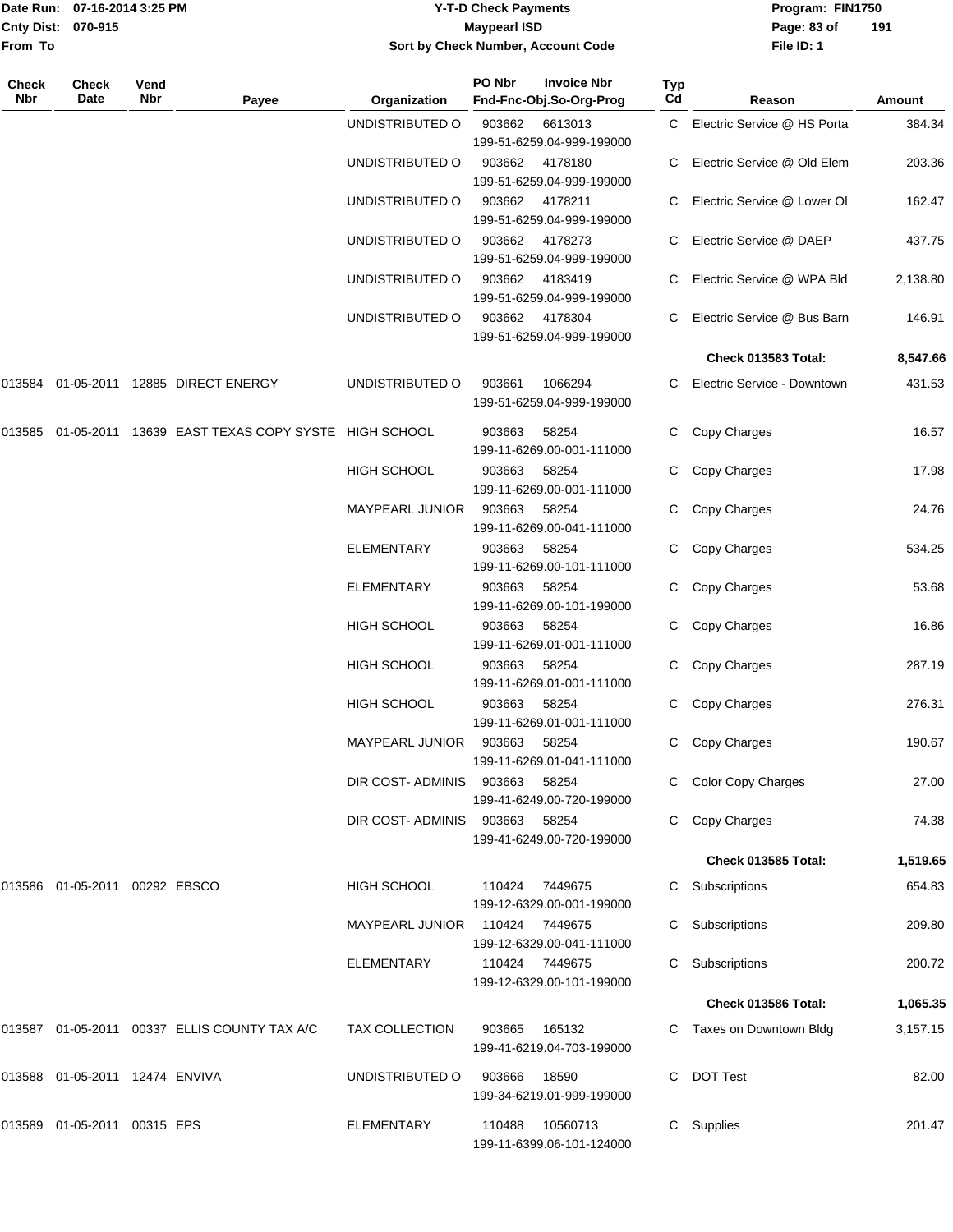|                    | Date Run: 07-16-2014 3:25 PM |
|--------------------|------------------------------|
| Cnty Dist: 070-915 |                              |
| From To            |                              |

## **Date Run: Program: FIN1750 07-16-2014 3:25 PM Y-T-D Check Payments Cnty Dist: Page: 84 of 070-915 Maypearl ISD Sort by Check Number, Account Code**

| Check<br><b>Nbr</b> | <b>Check</b><br>Date           | Vend<br><b>Nbr</b> | Payee                                                             | Organization          | PO Nbr | <b>Invoice Nbr</b><br>Fnd-Fnc-Obj.So-Org-Prog | <b>Typ</b><br>Cd | Reason                           | Amount   |
|---------------------|--------------------------------|--------------------|-------------------------------------------------------------------|-----------------------|--------|-----------------------------------------------|------------------|----------------------------------|----------|
| 013590              | 01-05-2011                     |                    | 01586 ESTES ELECTRIC                                              | UNDISTRIBUTED O       | 903667 | 6993<br>199-51-6249.00-999-199000             |                  | C Parking Lot Ballast            | 315.00   |
|                     |                                |                    |                                                                   | UNDISTRIBUTED O       | 903667 | 7012<br>199-51-6249.00-999-199000             |                  | <b>Electrical Power to Green</b> | 1,152.00 |
|                     |                                |                    |                                                                   | UNDISTRIBUTED O       | 903667 | 6993<br>199-51-6319.02-999-199000             | C.               | Supplies for Parking Lot Ball    | 758.99   |
|                     |                                |                    |                                                                   |                       |        |                                               |                  | Check 013590 Total:              | 2,225.99 |
| 013591              |                                |                    | 01-05-2011 13295 FACTS ON FILE/CHELSEA H HIGH SCHOOL              |                       | 110306 | 112082<br>199-11-6399.01-001-121000           | C.               | Books                            | 600.00   |
|                     |                                |                    |                                                                   | <b>HIGH SCHOOL</b>    | 110306 | 112082<br>199-12-6399.04-001-199000           | C.               | <b>Books</b>                     | 870.56   |
|                     |                                |                    |                                                                   |                       |        |                                               |                  | Check 013591 Total:              | 1,470.56 |
|                     | 013592 01-05-2011 01899 FEDEX  |                    |                                                                   | <b>ADMINISTRATIVE</b> | 903668 | 732770424<br>199-41-6219.10-701-199000        | C                | <b>Delivery Service</b>          | 9.66     |
|                     |                                |                    | 013593 01-05-2011 00612 HOME DEPOT/GECF                           | UNDISTRIBUTED O       | 110495 | 7023219<br>199-51-6319.02-999-199000          | C                | Supplies                         | 18.43    |
| 013594              |                                |                    | 01-05-2011 13860 JOAN COLE                                        | UNDISTRIBUTED O       | 110520 | 199-36-6121.00-999-191000                     | C                | UIL Judge                        | 125.00   |
|                     |                                |                    | 013595 01-05-2011 12164 JRP BUILD, INC.                           | UNDISTRIBUTED O       | 903669 | 3788<br>199-51-6249.00-999-199000             | C                | Repair to Greace Tank            | 990.00   |
|                     |                                |                    | 013596 01-05-2011 00511 SAFARI MONTAGE;SCHLES HIGH SCHOOL         |                       | 110465 | N30294430001<br>199-11-6399.09-001-122000     | C.               | Videos                           | 98.64    |
|                     |                                |                    |                                                                   | <b>HIGH SCHOOL</b>    | 110465 | N30294430002<br>199-11-6399.09-001-122000     |                  | C Videos                         | 34.90    |
|                     |                                |                    |                                                                   |                       |        |                                               |                  | Check 013596 Total:              | 133.54   |
| 013597              |                                |                    | 01-05-2011 14673 LINDA ADKINS                                     | UNDISTRIBUTED O       | 110517 | 199-36-6121.00-999-191000                     | C                | UIL Judge                        | 125.00   |
| 013598              |                                |                    | 01-05-2011  01078  WILLIAM V. MACGILL & CO. HIGH SCHOOL           |                       | 110463 | 0347654<br>199-33-6399.00-001-199000          | C                | Supplies                         | 54.71    |
|                     | 013599  01-05-2011  00631  MCI |                    |                                                                   | UNDISTRIBUTED O       | 903670 | 08638700105<br>199-51-6259.02-999-199000      |                  | C Long Distance Service          | 192.12   |
|                     |                                |                    | 013600 01-05-2011 14672 MCM ELEBANTE' SUITES                      | <b>HIGH SCHOOL</b>    | 110512 | 199-11-6412.29-001-111000                     | C.               | Concert/Symphonic Band C         | 331.50   |
|                     |                                |                    | 013601 01-05-2011 13306 MOUNTAIN PEAK SPECIAL UNDISTRIBUTED O     |                       |        | 903671 11078800<br>199-51-6259.79-999-122000  |                  | C Water Service @ Ag Facility    | 18.84    |
|                     |                                |                    | 013602  01-05-2011  12087  OAK CLIFF OFFICE SUPPLY ADMINISTRATIVE |                       | 110507 | 2850600<br>199-41-6399.01-701-199000          |                  | C Supplies                       | 25.83    |
|                     |                                |                    |                                                                   | <b>ADMINISTRATIVE</b> | 110503 | 285059-0<br>199-41-6399.01-701-199000         |                  | C Supplies                       | 61.85    |
|                     |                                |                    |                                                                   |                       |        |                                               |                  | Check 013602 Total:              | 87.68    |
|                     |                                |                    | 013603 01-05-2011 12775 PENDERS MUSIC CO.                         | MAYPEARL JUNIOR       | 110392 | 0002852411<br>199-11-6499.01-041-111000       | C.               | Music                            | 95.53    |
|                     |                                |                    | 013604 01-05-2011 00854 PITNEY BOWES INC                          | DIR COST-ADMINIS      | 903672 | 1978139DC10<br>199-41-6269.00-720-199000      |                  | Lease Agreement                  | 176.00   |
|                     |                                |                    | 013605 01-05-2011 12836 R B SPORTING GOODS                        | <b>HIGH SCHOOL</b>    | 110112 | 0309315<br>199-36-6399.01-001-199000          |                  | <b>VB Jerseys</b>                | 649.66   |
|                     |                                |                    |                                                                   | UNDISTRIBUTED O       | 110398 | 0309765<br>199-36-6399.01-999-199BHS          |                  | Warmup Pants (2) Coaches         | 60.22    |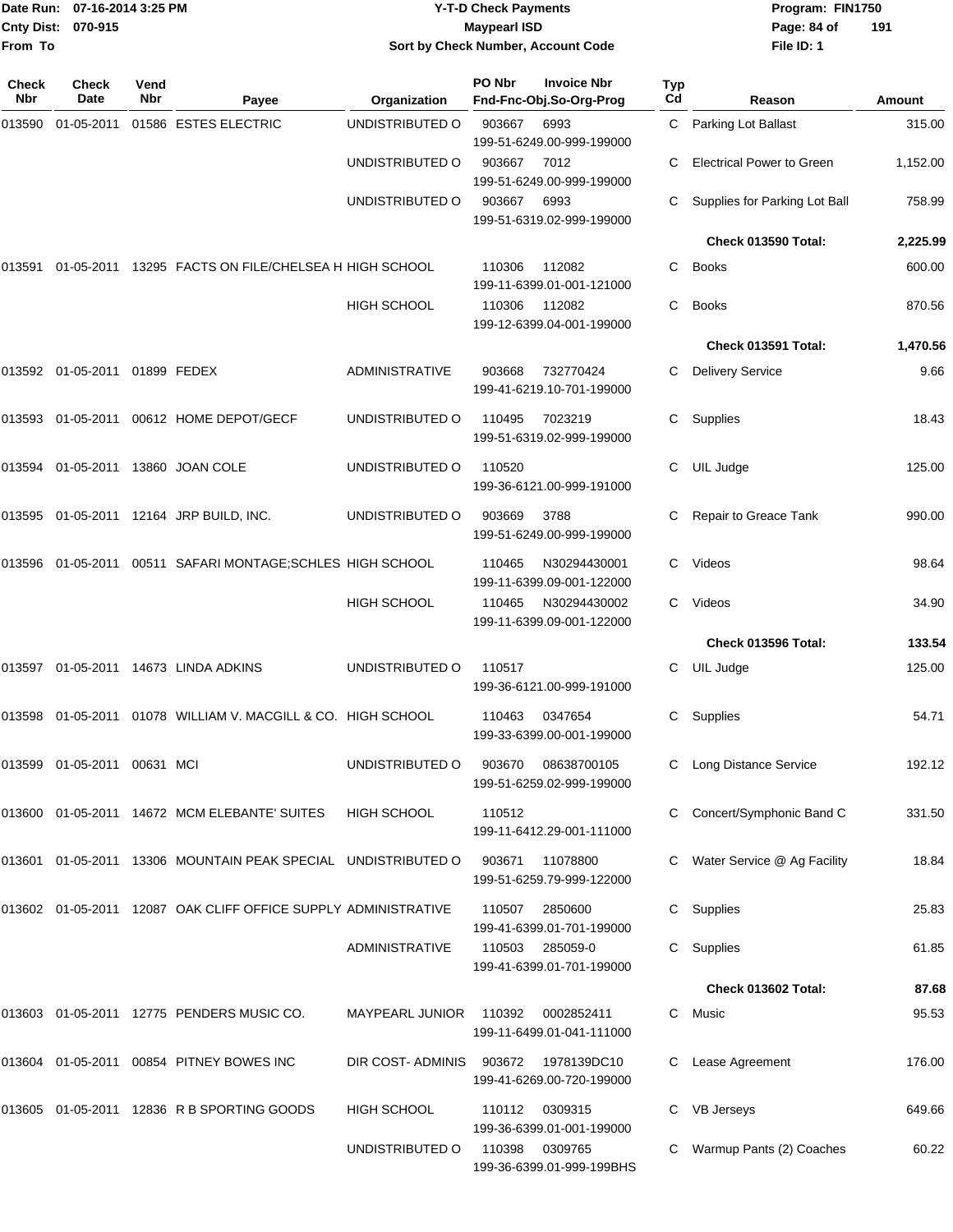| Cnty Dist:<br>From To | Date Run: 07-16-2014 3:25 PM<br>070-915 |             |                                                                  | <b>Y-T-D Check Payments</b><br><b>Maypearl ISD</b><br>Sort by Check Number, Account Code |               |                                                 |           | Program: FIN1750<br>Page: 85 of<br>File ID: 1 | 191      |
|-----------------------|-----------------------------------------|-------------|------------------------------------------------------------------|------------------------------------------------------------------------------------------|---------------|-------------------------------------------------|-----------|-----------------------------------------------|----------|
| Check<br>Nbr          | Check<br>Date                           | Vend<br>Nbr | Payee                                                            | Organization                                                                             | PO Nbr        | <b>Invoice Nbr</b><br>Fnd-Fnc-Obj.So-Org-Prog   | Typ<br>Cd | Reason                                        | Amount   |
|                       |                                         |             |                                                                  | <b>HIGH SCHOOL</b>                                                                       | 110112        | 0309315<br>199-36-6399.11-001-199000            |           | C VB Jerseys                                  | 78.60    |
|                       |                                         |             |                                                                  | <b>HIGH SCHOOL</b>                                                                       | 903673        | 0310262<br>199-36-6399.13-001-199000            | С         | Home Plate                                    | 70.32    |
|                       |                                         |             |                                                                  |                                                                                          |               |                                                 |           | Check 013605 Total:                           | 858.80   |
| 013606                |                                         |             | 01-05-2011 14675 RACHEL'S CHALLENGE                              | <b>HIGH SCHOOL</b>                                                                       | 110533        | 1020215134<br>199-11-6219.00-001-199MEF         | C.        | <b>Agreement for Services</b>                 | 1,000.00 |
|                       |                                         |             |                                                                  | HIGH SCHOOL                                                                              | 110533        | 1020215134<br>199-11-6399.06-001-124000         |           | <b>Agreement for Services</b>                 | 1,700.00 |
|                       |                                         |             |                                                                  | <b>MAYPEARL JUNIOR</b>                                                                   | 110533        | 1020215134<br>199-11-6399.06-041-124000         | С         | <b>Agreement for Services</b>                 | 1,700.00 |
|                       |                                         |             |                                                                  | <b>ELEMENTARY</b>                                                                        | 110533        | 1020215134<br>199-11-6399.06-101-124000         | С         | <b>Agreement for Services</b>                 | 1,132.00 |
|                       |                                         |             |                                                                  |                                                                                          |               |                                                 |           | <b>Check 013606 Total:</b>                    | 5,532.00 |
|                       |                                         |             |                                                                  | UNDISTRIBUTED O                                                                          | 110534        | 22420<br>199-11-6399.45-999-199000              | С         | Software Renewal                              | 1,296.00 |
| 013608                |                                         |             | 01-05-2011  13784  RECORDED BOOKS                                | <b>HIGH SCHOOL</b>                                                                       | 110447        | 1745669<br>199-12-6399.04-001-199000            | С         | <b>Subscription Renewal</b>                   | 400.00   |
|                       |                                         |             |                                                                  | <b>MAYPEARL JUNIOR</b>                                                                   | 110447        | 1745669<br>199-12-6399.05-041-199000            | С         | <b>Subscription Renewal</b>                   | 400.00   |
|                       |                                         |             |                                                                  | ELEMENTARY                                                                               | 110447        | 1745669<br>199-12-6399.06-101-199000            |           | <b>Subscription Renewal</b>                   | 400.00   |
|                       |                                         |             |                                                                  |                                                                                          |               |                                                 |           | Check 013608 Total:                           | 1,200.00 |
| 013609                |                                         |             | 01-05-2011  01071  RICK'S WORLD OF SPORTS UNDISTRIBUTED O        |                                                                                          | 110397        | 2355<br>199-36-6399.04-999-199000               | С         | <b>Baseball Supplies</b>                      | 246.00   |
|                       |                                         |             | 013610   01-05-2011   14442   ROGER BERNARD                      | <b>DISTRICT WIDE</b>                                                                     | 903674        | 240-00-5751.01-000-100000                       | С         | Refund                                        | 7.70     |
|                       |                                         |             | 00331 RONNIE NEILL                                               | UNDISTRIBUTED O                                                                          | 903675        | 199-21-6411.00-999-199000                       |           | C Travel for Curriculum Train/T               | 252.11   |
|                       |                                         |             | 013612  01-05-2011  00357  SCHOOL HEALTH CORP.                   | <b>HIGH SCHOOL</b>                                                                       |               | 110519  1838875-00<br>199-33-6399.00-001-199000 |           | C Supplies                                    | 41.70    |
|                       |                                         |             | 013613  01-05-2011  00119  STROOPE PEST CONTROL  UNDISTRIBUTED O |                                                                                          | 903676 112601 | 199-51-6319.02-999-199000                       |           | C Pest Control - All Campuses                 | 400.00   |
|                       |                                         |             |                                                                  | UNDISTRIBUTED O                                                                          |               | 903676 112600<br>199-51-6319.02-999-199000      |           | C Pest Control - Kitchens                     | 120.00   |
|                       |                                         |             |                                                                  |                                                                                          |               |                                                 |           | Check 013613 Total:                           | 520.00   |
|                       |                                         |             | 013614 01-05-2011 00997 TAMMY ODGERS                             | ELEMENTARY                                                                               | 110523        | 199-11-6399.01-101-121000                       |           | C Donuts for UIL Bruncheon                    | 87.75    |
|                       | 013615 01-05-2011 00552 TASB            |             |                                                                  | DIR COST-ADMINIS                                                                         | 903677        | 399560<br>199-41-6211.00-720-199000             |           | C Legal Assistance Fund 2011                  | 200.00   |
|                       | 013616  01-05-2011  00552  TASB         |             |                                                                  | <b>SCHOOL BOARD</b>                                                                      | 903678        | 400133<br>199-41-6499.00-702-199000             |           | C 2011 TASB Membership Du                     | 1,932.81 |
|                       | 013617  01-05-2011  00784  TASBO        |             |                                                                  | UNDISTRIBUTED O                                                                          | 110515        | 214979<br>199-53-6411.02-999-199000             |           | C Webinars                                    | 60.00    |
|                       |                                         |             |                                                                  | UNDISTRIBUTED O                                                                          | 110515 214980 | 199-53-6411.02-999-199000                       |           | C Webinars                                    | 60.00    |
|                       |                                         |             |                                                                  | UNDISTRIBUTED O                                                                          | 110515 214981 | 199-53-6411.02-999-199000                       |           | C Webinars                                    | 60.00    |
|                       |                                         |             |                                                                  | UNDISTRIBUTED O                                                                          | 110515 214981 | 199-53-6411.02-999-199000                       |           | C Webinars                                    | 60.00    |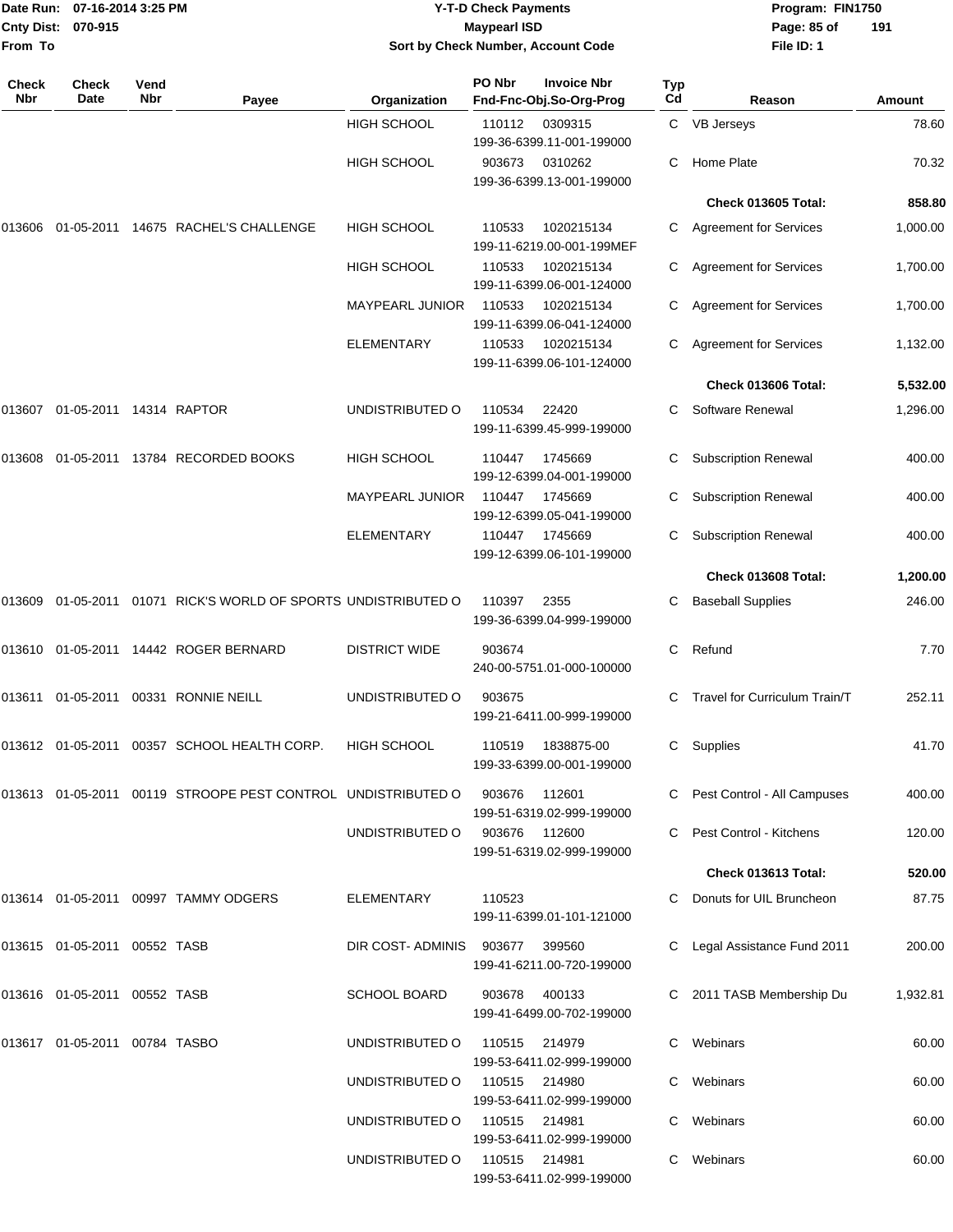| From To             | Date Run: 07-16-2014 3:25 PM<br>Cnty Dist: 070-915 |             |                                                                     | Sort by Check Number, Account Code | <b>Y-T-D Check Payments</b><br><b>Maypearl ISD</b> |                                                                             | Program: FIN1750<br>Page: 86 of<br>File ID: 1 | 191                               |                 |
|---------------------|----------------------------------------------------|-------------|---------------------------------------------------------------------|------------------------------------|----------------------------------------------------|-----------------------------------------------------------------------------|-----------------------------------------------|-----------------------------------|-----------------|
| <b>Check</b><br>Nbr | Check<br>Date                                      | Vend<br>Nbr | Payee                                                               | Organization                       | PO Nbr                                             | <b>Invoice Nbr</b><br>Fnd-Fnc-Obj.So-Org-Prog                               | Typ<br>Cd                                     | Reason                            | <b>Amount</b>   |
|                     |                                                    |             |                                                                     |                                    |                                                    |                                                                             |                                               | Check 013617 Total:               | 240.00          |
|                     |                                                    |             | 013618  01-05-2011  12471  TEXAS DEPARTMENT OF P ADMINISTRATIVE     |                                    | 903679                                             | 110100876<br>199-41-6219.10-701-199000                                      | C                                             | <b>Criminal History Checks</b>    | 1.00            |
|                     |                                                    |             |                                                                     | <b>ADMINISTRATIVE</b>              | 903679                                             | 110110832<br>199-41-6219.10-701-199000                                      | C                                             | <b>Criminal History Checks</b>    | 1.00            |
|                     |                                                    |             |                                                                     |                                    |                                                    |                                                                             |                                               | Check 013618 Total:               | 2.00            |
| 013619              |                                                    |             | 01-05-2011 13497 THE LINCOLN NAT. LIFE INS UNDISTRIBUTED O          |                                    | 903680                                             | 595575<br>199-41-6429.01-999-199000                                         | C.                                            | Life Insurance Premiums           | 445.55          |
|                     |                                                    |             | 013620 01-05-2011 01049 THYSSENKRUPP ELEVATO UNDISTRIBUTED O        |                                    | 903681                                             | 743464<br>199-51-6319.02-999-199000                                         | С                                             | Maintenance Agreement HS          | 250.52          |
|                     |                                                    |             |                                                                     | UNDISTRIBUTED O                    | 903681                                             | 743465<br>199-51-6319.02-999-199000                                         |                                               | Maintenance Agreement LS          | 250.52          |
|                     |                                                    |             |                                                                     |                                    |                                                    |                                                                             |                                               | Check 013620 Total:               | 501.04          |
| 013621              | 01-05-2011 13882 TRANE                             |             |                                                                     | UNDISTRIBUTED O                    | 903682                                             | 11467487<br>199-51-6249.00-999-199000                                       | C                                             | Repair to Heating RTU @           | 584.00          |
|                     |                                                    |             | 013622  01-05-2011  00134  TXU ENERGY                               | UNDISTRIBUTED O                    | 903683                                             | 199-51-6259.04-999-199000                                                   | C                                             | Electric Service - Security Li    | 317.42          |
|                     |                                                    |             |                                                                     | UNDISTRIBUTED O                    | 903684                                             | 2771276<br>599-71-6511.02-999-199000                                        | С                                             | <b>Bond Series</b>                | 323.25          |
|                     |                                                    |             | 013624   01-05-2011   00253   VERIZON SOUTHWEST                     | UNDISTRIBUTED O                    | 903685                                             | 416580379500217<br>199-51-6259.02-999-199000                                | C                                             | <b>Telephone Service</b>          | 46.94           |
| 013625              |                                                    |             |                                                                     | MAYPEARL JUNIOR                    | 110460                                             | P927300P301S3JG<br>199-11-6399.07-041-111000                                | C                                             | Supplies                          | 82.97           |
|                     |                                                    |             |                                                                     | <b>HIGH SCHOOL</b>                 | 110407                                             | P27300NN01F9QA<br>199-11-6399.10-001-122000                                 | C                                             | Supplies                          | 41.51           |
|                     |                                                    |             |                                                                     | <b>HIGH SCHOOL</b>                 | 110458                                             | P927300P601FRP<br>199-11-6399.10-001-122000                                 | С                                             | <b>Culinary Supplies</b>          | 13.77           |
|                     |                                                    |             |                                                                     | HIGH SCHOOL<br>ELEMENTARY          |                                                    | 110458 P927300P700ZPH<br>199-11-6399.10-001-122000<br>110493 P27300PA012BL0 |                                               | C Culinary Supplies               | 139.61<br>72.12 |
|                     |                                                    |             |                                                                     |                                    |                                                    | 199-11-6399.13-101-111000                                                   |                                               | C Supplies<br>Check 013625 Total: | 349.98          |
|                     |                                                    |             | 013626  01-05-2011  00144  WAXAHACHIE DAILY LIGHT  UNDISTRIBUTED  O |                                    | 903687                                             | e101270                                                                     |                                               | C Ads for School Buses            | 169.12          |
|                     |                                                    |             |                                                                     |                                    |                                                    | 199-41-6219.02-999-199000                                                   |                                               |                                   |                 |
|                     |                                                    |             | 013627 01-05-2011 13926 WAXAHACHIE FORD MERC UNDISTRIBUTED O        |                                    | 903688                                             | 114829<br>199-34-6219.00-999-199000                                         |                                               | C Repair to Bus                   | 157.33          |
|                     |                                                    |             | 013628  01-05-2011  12185  WIRELESS GENERATION                      | UNDISTRIBUTED O                    | 110506                                             | 25422<br>199-11-6399.45-999-199000                                          |                                               | C Licensing                       | 1,625.00        |
|                     |                                                    |             | 013629  01-12-2011  13641  ADVANTAGE PRESS, INC.                    | HIGH SCHOOL                        | 110462                                             | 206326<br>199-31-6399.00-001-199000                                         |                                               | C Motivational Kit                | 235.40          |
|                     |                                                    |             | 013630   01-12-2011   00642   AIRGAS-SOUTHWEST                      | UNDISTRIBUTED O                    | 903694                                             | 107719992<br>199-51-6319.02-999-199000                                      |                                               | C Tank Rentals                    | 28.05           |
|                     |                                                    |             |                                                                     | UNDISTRIBUTED O                    |                                                    | 903694 107719993<br>199-51-6319.02-999-199000                               |                                               | C Tank Rentals                    | 27.73           |
|                     |                                                    |             |                                                                     |                                    |                                                    |                                                                             |                                               | Check 013630 Total:               | 55.78           |
|                     |                                                    |             | 013631 01-12-2011 14657 APPLE, INC.                                 | HIGH SCHOOL                        | 110518                                             | 9860943542<br>199-11-6399.09-001-122000                                     |                                               | C Apple Protection Plan           | 99.00           |
|                     |                                                    |             |                                                                     | HIGH SCHOOL                        | 110485                                             | 9860706281<br>199-11-6399.19-001-111000                                     |                                               | C Port to UGA Adapter             | 26.00           |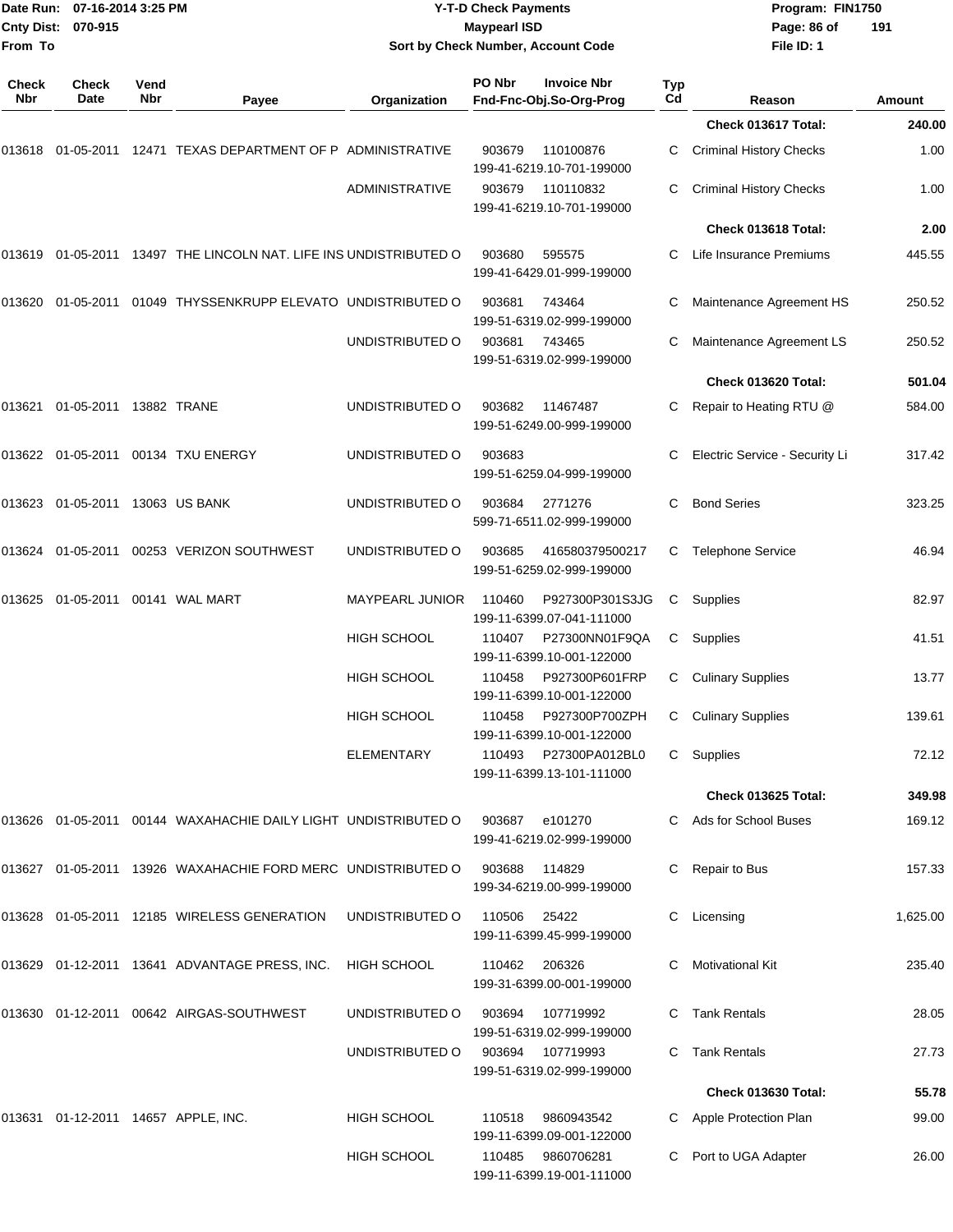|                    | Date Run: 07-16-2014 3:25 PM |
|--------------------|------------------------------|
| Cnty Dist: 070-915 |                              |
| From To            |                              |

# **Date Run: Program: FIN1750 07-16-2014 3:25 PM Y-T-D Check Payments Cnty Dist: Page: 87 of 070-915 Maypearl ISD Sort by Check Number, Account Code**

| Check<br>Nbr | <b>Check</b><br>Date           | Vend<br>Nbr | Payee                                       | Organization           | PO Nbr        | <b>Invoice Nbr</b><br>Fnd-Fnc-Obj.So-Org-Prog | Typ<br>Cd | Reason                          | Amount    |
|--------------|--------------------------------|-------------|---------------------------------------------|------------------------|---------------|-----------------------------------------------|-----------|---------------------------------|-----------|
|              |                                |             |                                             | <b>HIGH SCHOOL</b>     | 110513        | 9861788608<br>199-11-6639.48-001-111000       |           | C IPAD Wi Fi 16 GB (2)          | 58.00     |
|              |                                |             |                                             | <b>HIGH SCHOOL</b>     | 110513        | 9861690350<br>199-11-6639.48-001-111000       | C         | <b>IPAD Cases</b>               | 70.00     |
|              |                                |             |                                             | <b>ELEMENTARY</b>      | 110513        | 9861788607<br>199-53-6249.00-101-199000       | C         | <b>IPAD Adapter</b>             | 58.00     |
|              |                                |             |                                             | <b>ELEMENTARY</b>      | 110513        | 9861788608<br>199-53-6249.00-101-199000       |           | C IPAD Wi Fi 16 GB (2)          | 329.20    |
|              |                                |             |                                             | <b>ADMINISTRATIVE</b>  | 110513        | 9861788608<br>199-53-6399.00-701-199000       | C         | IPAD Wi Fi 16GB (2)             | 580.80    |
|              |                                |             |                                             | HIGH SCHOOL            | 110485        | 9860825895<br>244-11-6399.00-001-122000       |           | IntelProcessor Mac Mini         | 643.00    |
|              |                                |             |                                             |                        |               |                                               |           | Check 013631 Total:             | 1,864.00  |
|              |                                |             | 013632 01-12-2011 00069 ATMOS ENERGY        | UNDISTRIBUTED O        | 903695        | 001760358<br>199-51-6259.00-999-199000        |           | Gas Service @ HS                | 1,567.52  |
|              |                                |             |                                             | UNDISTRIBUTED O        | 903695        | 001441805<br>199-51-6259.00-999-199000        | C         | Gas Service @ MS                | 619.79    |
|              |                                |             |                                             | UNDISTRIBUTED O        | 903695        | 001760358<br>199-51-6259.00-999-199000        |           | Gas Service @ WPA Bldg          | 347.79    |
|              |                                |             |                                             |                        |               |                                               |           | Check 013632 Total:             | 2,535.10  |
|              |                                |             | 013633 01-12-2011 14668 BEN COLLINS         | UNDISTRIBUTED O        | 903696        | 199-36-6219.00-999-199000                     |           | Offt'd JV/V BB Grandview G      | 115.80    |
|              |                                |             | 013634 01-12-2011 00844 BLOOMING GROVE ISD  | HIGH SCHOOL            | 110539        | 199-36-6499.01-001-199000                     |           | Entry fee - Powerlifting        | 300.00    |
|              |                                |             | 013635 01-12-2011 00871 CARD SERVICE CENTER | <b>ADMINISTRATIVE</b>  | 903697        | 2469216PG00WA6<br>199-41-6411.01-701-199000   | C         | Meeting                         | 25.00     |
|              |                                |             |                                             | <b>ADMINISTRATIVE</b>  | 903697        | 2422443032Y2Q4V<br>199-41-6411.01-701-199000  | C         | Meeting                         | 57.00     |
|              |                                |             |                                             | <b>ADMINISTRATIVE</b>  | 903697        | 2434129P67A964B<br>199-41-6411.01-701-199000  | С         | Meeting                         | 87.34     |
|              |                                |             |                                             | <b>ADMINISTRATIVE</b>  | 903697        | 2431605P7FZ4E1S<br>199-41-6411.01-701-199000  | C         | Meeting                         | 50.50     |
|              |                                |             |                                             | <b>ADMINISTRATIVE</b>  | 903697        | 2442733PF3FRDT<br>199-41-6411.01-701-199000   | С         | Meeting                         | 57.70     |
|              |                                |             |                                             | <b>ADMINISTRATIVE</b>  | 903697        | 2401339PE048ML3<br>199-41-6411.01-701-199000  | C         | <b>Business Office Luncheon</b> | 171.00    |
|              |                                |             |                                             |                        |               |                                               |           | Check 013635 Total:             | 448.54    |
|              | 013636  01-12-2011  14076  CDI |             |                                             | <b>MAYPEARL JUNIOR</b> | 110188        | 274955<br>199-11-6639.48-041-111000           |           | HP Compaq dc 7800 (33)          | 515.41    |
|              |                                |             |                                             | <b>HIGH SCHOOL</b>     | 110198        | 274955<br>411-11-6399.00-001-111000           |           | Labour Custom Image             | 51.46     |
|              |                                |             |                                             | <b>MAYPEARL JUNIOR</b> | 110188        | 274955<br>411-11-6399.00-041-111000           |           | HP Compaq dc 7800 (33)          | 7,124.00  |
|              |                                |             |                                             | <b>ELEMENTARY</b>      | 110188        | 274955<br>411-11-6399.00-101-111000           |           | HP Compaq dc 7800 (33)          | 4,121.46  |
|              |                                |             |                                             | <b>ELEMENTARY</b>      | 110188 274955 | 411-11-6399.00-101-111000                     |           | Labour Custom Image (59)        | 538.54    |
|              |                                |             |                                             | ELEMENTARY             | 110188 274955 | 411-11-6399.00-101-111000                     |           | HP Compaq dc 7800 (2)           | 712.78    |
|              |                                |             |                                             | <b>ELEMENTARY</b>      | 110188 274955 | 411-11-6399.00-101-111000                     |           | HP Compaq dc 7800 23            | 8,196.97  |
|              |                                |             |                                             |                        |               |                                               |           | Check 013636 Total:             | 21,260.62 |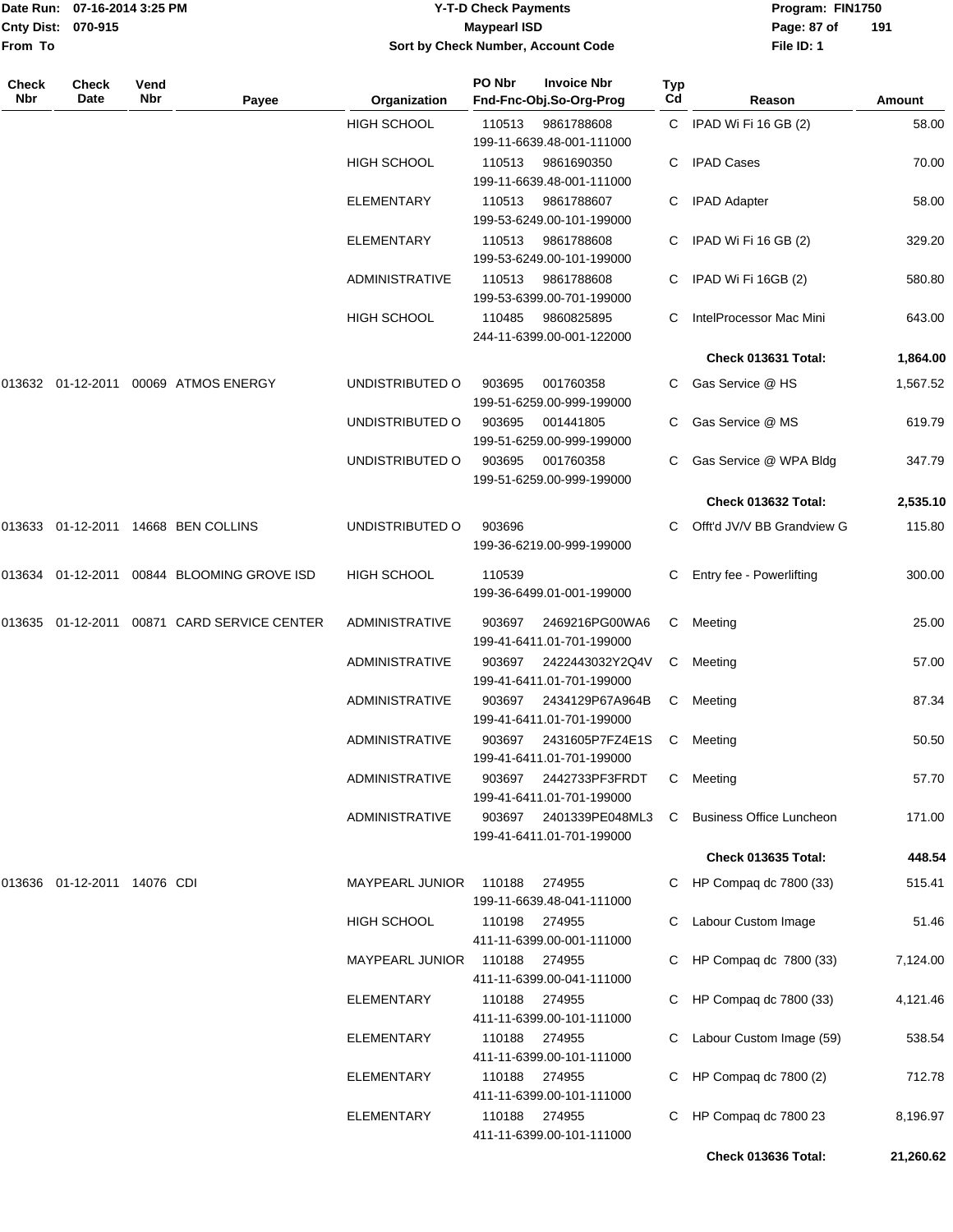#### Date Run: 07-16-2014 3:25 PM **Program:** FIN1750 **Cnty Dist:** 070-915 **Page: 88 of Y-T-D Check Payments 070-915 Maypearl ISD Sort by Check Number, Account Code**

| <b>Check</b><br><b>Nbr</b> | <b>Check</b><br>Date                   | Vend<br>Nbr | Payee                                                           | Organization                | PO Nbr | <b>Invoice Nbr</b><br>Fnd-Fnc-Obj.So-Org-Prog | Typ<br>Cd | Reason                          | Amount    |
|----------------------------|----------------------------------------|-------------|-----------------------------------------------------------------|-----------------------------|--------|-----------------------------------------------|-----------|---------------------------------|-----------|
| 013637                     | 01-12-2011                             |             | 00527 CDWG INC.                                                 | UNDISTRIBUTED O             | 110511 | VZV7063<br>199-11-6639.50-999-199000          | C         | Microboards Replcmnt DVD        | 67.73     |
|                            |                                        |             |                                                                 | UNDISTRIBUTED O             | 110511 | VZP0436<br>199-11-6639.50-999-199000          |           | HP LJ 4250 4350 Maint Kit       | 264.14    |
|                            |                                        |             |                                                                 | UNDISTRIBUTED O             | 110511 | VZP0436<br>199-11-6639.50-999-199000          | C         | HP SB 4520S 320 GB (7)          | 3,361.33  |
|                            |                                        |             |                                                                 | <b>HIGH SCHOOL</b>          | 110456 | <b>VTN9811</b><br>411-11-6399.00-001-111000   | C         | Tripp HDMI Pass Through W       | 45.12     |
|                            |                                        |             |                                                                 | <b>HIGH SCHOOL</b>          | 110456 | <b>VVM3337</b><br>411-11-6399.00-001-111000   | С         | Wrls Adapt                      | 92.84     |
|                            |                                        |             |                                                                 | <b>HIGH SCHOOL</b>          | 110456 | <b>VTW0533</b><br>411-11-6399.00-001-111000   | C         | Wrls Adapt                      | 208.89    |
|                            |                                        |             |                                                                 |                             |        |                                               |           | Check 013637 Total:             | 4,040.05  |
| 013638                     |                                        |             | 01-12-2011 13566 CONNIE D. HAGEN, INC.                          | UNDISTRIBUTED O             | 903698 | 63384<br>199-34-6219.01-999-199000            | C         | Annual Random DOT Progra        | 2,300.00  |
| 013639                     |                                        |             | 01-12-2011  13207  DALLAS MISENHIMER                            | UNDISTRIBUTED O             | 903699 | 199-36-6219.00-999-199000                     | C.        | Offt'd JV Grandview Gm          | 45.39     |
|                            |                                        |             | 013640 01-12-2011 00947 DONALD GANT                             | UNDISTRIBUTED O             | 903709 | 199-36-6219.00-999-199000                     | C.        | Offt'd V BB Gm                  | 60.00     |
| 013641                     | 01-12-2011                             |             | 00192 ELLIS COUNTY SPECIAL ED SHARED SER ARRA                   |                             | 903700 | 266-93-6492.00-751-123000                     | C         | <b>Shared Service Agreement</b> | 34,980.50 |
|                            |                                        |             | 013642 01-12-2011 13020 G&K SERVICES                            | UNDISTRIBUTED O             | 903701 | 0001563965<br>199-51-6319.02-999-199000       | C.        | Mat Services 12/01 & 12/31      | 434.12    |
|                            | 013643  01-12-2011  00869  GAIL TAYLOR |             |                                                                 | <b>HIGH SCHOOL</b>          | 110544 | 199-11-6411.04-001-122000                     | C         | Wrkshop                         | 26.00     |
|                            |                                        |             |                                                                 | <b>HIGH SCHOOL</b>          | 110544 | 199-23-6411.05-001-199000                     | С         | Wrkshop                         | 173.00    |
|                            |                                        |             |                                                                 |                             |        |                                               |           | Check 013643 Total:             | 199.00    |
| 013644                     | 01-12-2011 14150 HARRIS                |             |                                                                 | <b>DISTRICT WIDE</b>        | 903702 | XT00052117<br>240-00-5749.00-000-100000       | C         | EZ School Pay Transaction       | 46.25     |
|                            |                                        |             | 013645 01-12-2011 14485 HEATHER CAPPS                           | UNDISTRIBUTED O             | 903703 | 199-36-6219.00-999-199000                     |           | C Scorekeeper                   | 10.00     |
|                            |                                        |             | 013646  01-12-2011  01844  J.W. PEPPER & SON, INC.  HIGH SCHOOL |                             |        | 110302 05617961<br>199-11-6399.07-001-111000  |           | C Music                         | 58.50     |
|                            |                                        |             |                                                                 | HIGH SCHOOL                 |        | 110302 05615327<br>199-11-6399.07-001-111000  |           | C Music                         | 209.25    |
|                            |                                        |             |                                                                 |                             |        |                                               |           | Check 013646 Total:             | 267.75    |
|                            |                                        |             | 013647 01-12-2011 13896 JOE NIMOCK                              | UNDISTRIBUTED O             | 903710 | 199-36-6219.00-999-199000                     |           | C Offt'd JV B Grove BB Gm       | 51.69     |
|                            |                                        |             | 013648  01-12-2011  14309  JOSH LOGAN MORGAN                    | UNDISTRIBUTED O             | 903711 | 199-36-6219.00-999-199000                     |           | C Offt'd JV BB Gm               | 42.51     |
|                            |                                        |             | 013649 01-12-2011 12164 JRP BUILD, INC.                         | UNDISTRIBUTED O             | 903720 | 3810<br>199-51-6399.01-999-199000             |           | Installation Flush Valves HS    | 1,650.00  |
|                            |                                        |             |                                                                 | UNDISTRIBUTED O             | 903720 | 3809<br>199-51-6399.01-999-199000             |           | Demolition, Installation HS R   | 9,785.00  |
|                            |                                        |             |                                                                 | UNDISTRIBUTED O             | 903722 | 3804<br>199-51-6629.00-999-199000             |           | C Ag Barn Project               | 4,400.00  |
|                            |                                        |             |                                                                 | UNDISTRIBUTED O 903722 3805 |        | 199-51-6629.00-999-199000                     |           | C Ag Barn Project               | 1,360.00  |
|                            |                                        |             |                                                                 |                             |        |                                               |           | Check 013649 Total:             | 17,195.00 |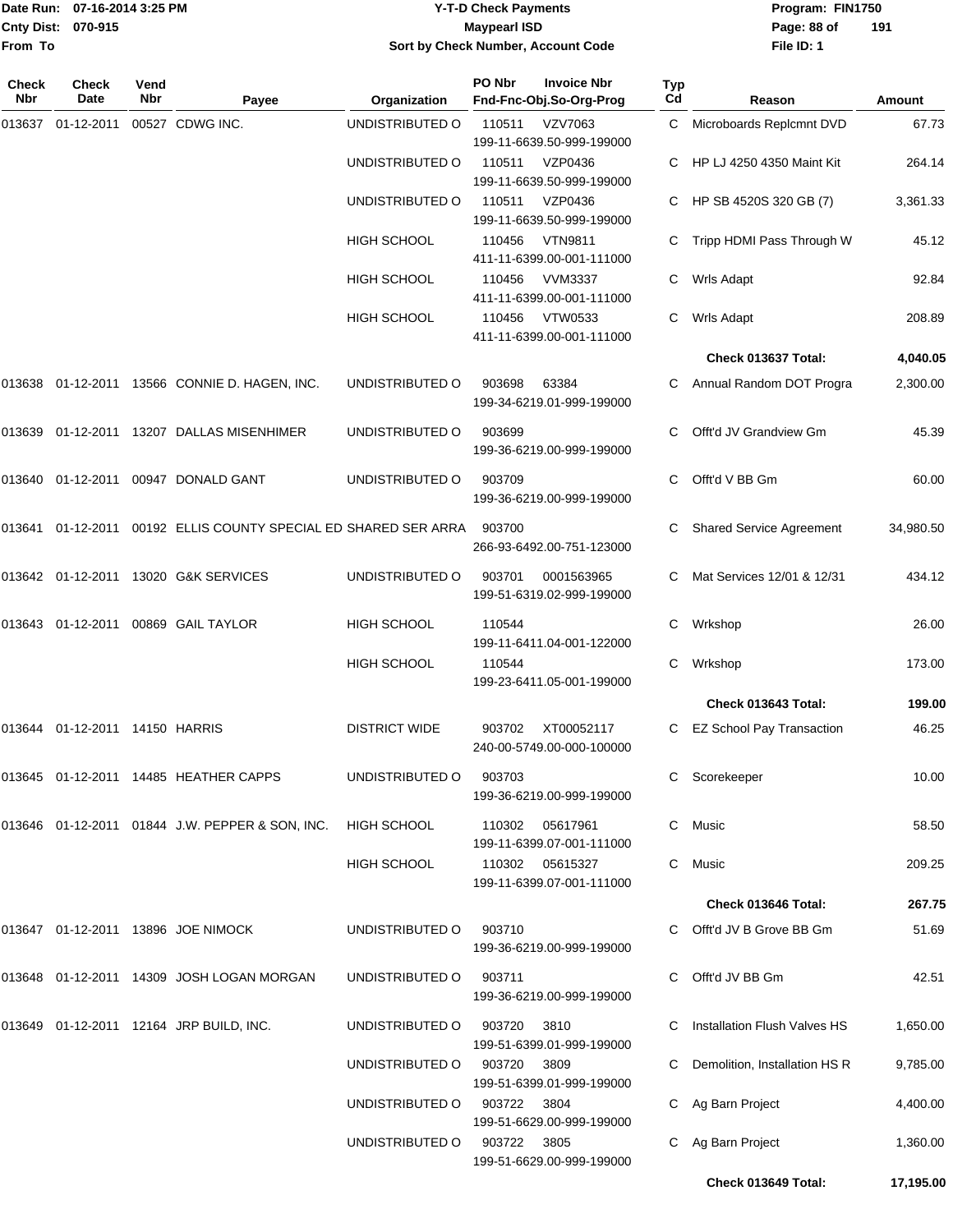#### Date Run: 07-16-2014 3:25 PM **Program:** FIN1750 **Cnty Dist:** 070-915 **Page: 89 of MaypearI ISD Page: 89 of Y-T-D Check Payments 070-915 Maypearl ISD Sort by Check Number, Account Code**

| <b>Check</b><br><b>Nbr</b> | <b>Check</b><br>Date              | Vend<br><b>Nbr</b> | Payee                                                          | Organization       | PO Nbr<br><b>Invoice Nbr</b><br>Fnd-Fnc-Obj.So-Org-Prog              | Typ<br>Cd | Reason                      | Amount    |
|----------------------------|-----------------------------------|--------------------|----------------------------------------------------------------|--------------------|----------------------------------------------------------------------|-----------|-----------------------------|-----------|
| 013650                     |                                   |                    | 01-12-2011 13110 LEGRANT CLARK                                 | UNDISTRIBUTED O    | 903712<br>199-36-6219.00-999-199000                                  | C.        | Offt'd JV/V BB Gms          | 90.00     |
| 013651                     |                                   |                    | 01-12-2011 12505 MAYPEARL FEED STORE                           | UNDISTRIBUTED O    | 903704<br>386<br>199-51-6319.02-999-199000                           | C.        | Supplies                    | 22.95     |
|                            |                                   |                    | 013652 01-12-2011 12807 MILDRED BOOSTER CLUB                   | <b>HIGH SCHOOL</b> | 110538<br>199-36-6499.01-001-199000                                  | С         | Powerlifting entry Fee      | 250.00    |
| 013653                     | 01-12-2011                        |                    | 00442 MOVIE LICENSING USA                                      | <b>ELEMENTARY</b>  | 110548<br>1516155<br>199-12-6411.01-101-111000<br>110550<br>30997152 |           | Public Perform Site License | 375.00    |
| 013654                     |                                   |                    | 01-12-2011  14184  ODYSSEY WARE                                | <b>HIGH SCHOOL</b> | 199-11-6499.00-001-111000                                            | С         | Conference                  | 99.95     |
| 013655                     |                                   |                    | 01-12-2011 00287 OFFICE DEPOT                                  | <b>HIGH SCHOOL</b> | 1291699507<br>110490<br>199-11-6399.30-001-111000                    | С         | Ink Cartridges              | 437.36    |
|                            |                                   |                    |                                                                | HIGH SCHOOL        | 110472<br>1291699508<br>199-11-6399.40-001-111000                    | С         | Cartridges                  | 528.77    |
|                            |                                   |                    |                                                                |                    |                                                                      |           | Check 013655 Total:         | 966.13    |
| 013656                     |                                   |                    | 01-12-2011  14679  OSCAR DAVILA                                | UNDISTRIBUTED O    | 903726<br>199-36-6219.00-999-199000                                  |           | Offt'd Grandview JV Gm      | 42.52     |
| 013657                     |                                   |                    | 01-12-2011  14678  PATRICK GUNNELL                             | UNDISTRIBUTED O    | 903705<br>199-36-6219.00-999-199000                                  |           | Offt'd JH Grandview BB      | 161.60    |
| 013658                     |                                   |                    | 01-12-2011 01417 RIO VISTA ATHLETIC BOOS HIGH SCHOOL           |                    | 110540<br>199-36-6499.01-001-199000                                  | С         | Powerlifting Entry Fee      | 200.00    |
|                            |                                   |                    |                                                                | <b>HIGH SCHOOL</b> | 110540<br>199-36-6499.01-001-199000                                  |           | MEET CANCELLED CK NO        | $-200.00$ |
|                            |                                   |                    |                                                                |                    |                                                                      |           | Check 013658 Total:         | .00       |
|                            | 013659 01-12-2011 00720 RISO, INC |                    |                                                                | UNDISTRIBUTED O    | 903706<br>5180048<br>199-41-6219.07-999-199000                       |           | Lease Agreement             | 142.38    |
| 013660                     | 01-12-2011                        |                    | 13510 ROBERT WHITE                                             | UNDISTRIBUTED O    | 903707<br>199-36-6219.00-999-199000                                  | С         | Offt'd JV/V Grandview Gms   | 95.00     |
|                            |                                   |                    |                                                                | UNDISTRIBUTED O    | 903707<br>199-36-6219.00-999-199000                                  |           | Offt'd JH Grandview BB      | 110.00    |
|                            |                                   |                    |                                                                |                    |                                                                      |           | Check 013660 Total:         | 205.00    |
|                            |                                   |                    | 013661 01-12-2011 01547 SCHWARTZ & EICHELBAUM DIR COST-ADMINIS |                    | 903708<br>37001<br>199-41-6211.00-720-199000                         |           | C Legal Services            | 1,773.57  |
|                            |                                   |                    | 013662 01-12-2011 14340 SHANNON BACHMAN                        | UNDISTRIBUTED O    | 903714<br>199-52-6259.01-999-199000                                  |           | C Security @ Grndvw BB Gms  | 100.00    |
|                            |                                   |                    | 013663 01-12-2011 13893 SHAUN SEALES                           | UNDISTRIBUTED O    | 903713<br>199-36-6219.00-999-199000                                  |           | Offt'd JV/V Gms             | 129.20    |
|                            |                                   |                    | 013664 01-12-2011 13383 SKYBEAM TEXAS                          | UNDISTRIBUTED O    | 903715<br>813710001004619<br>199-53-6249.04-999-199000               |           | C Ent Custom Business       | 1,455.12  |
|                            | 013665  01-12-2011  00552  TASB   |                    |                                                                | DIR COST-ADMINIS   | 903716<br>402003<br>199-41-6219.02-720-199000                        |           | Local District Update       | 42.72     |
|                            | 013666 01-12-2011 00174 THSBCA    |                    |                                                                | HIGH SCHOOL        | 903717<br>199-36-6499.05-001-199000                                  |           | Membership Dues & Clinic R  | 120.00    |
|                            |                                   |                    | 013667 01-12-2011 00186 TIME FOR KIDS                          | <b>ELEMENTARY</b>  | 110381<br>298945683<br>199-11-6399.02-101-111000                     |           | Magazine Subscription       | 325.00    |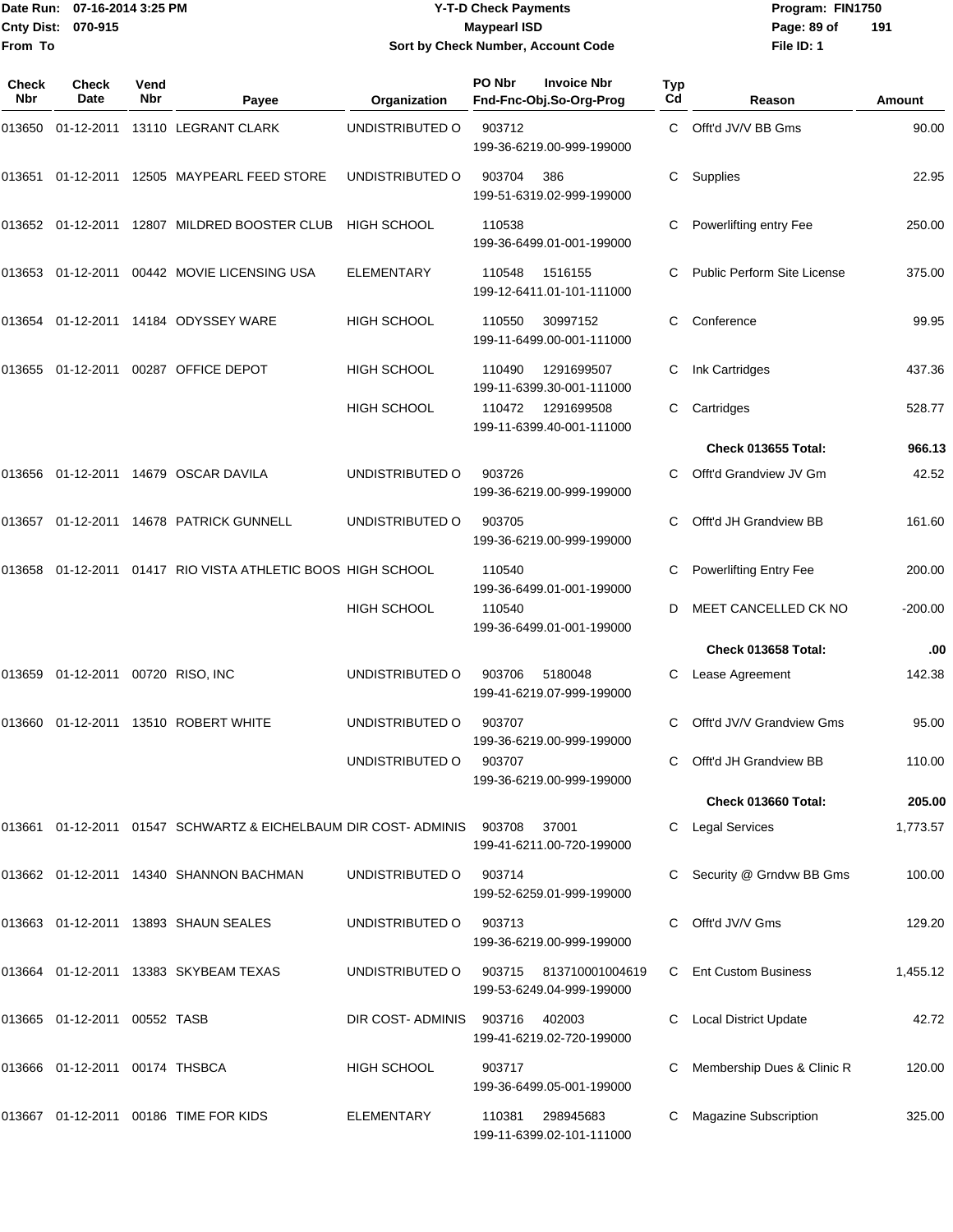|                       | Date Run: 07-16-2014 3:25 PM |             |                                                                   |                                    | <b>Y-T-D Check Payments</b> |                                               | Program: FIN1750 |                                 |          |
|-----------------------|------------------------------|-------------|-------------------------------------------------------------------|------------------------------------|-----------------------------|-----------------------------------------------|------------------|---------------------------------|----------|
| Cnty Dist:<br>From To | 070-915                      |             |                                                                   | Sort by Check Number, Account Code | <b>Maypearl ISD</b>         |                                               |                  | Page: 90 of<br>File ID: 1       | 191      |
|                       |                              |             |                                                                   |                                    |                             |                                               |                  |                                 |          |
| Check<br>Nbr          | <b>Check</b><br>Date         | Vend<br>Nbr | Payee                                                             | Organization                       | PO Nbr                      | <b>Invoice Nbr</b><br>Fnd-Fnc-Obj.So-Org-Prog | <b>Typ</b><br>Cd | Reason                          | Amount   |
| 013668                | 01-12-2011                   |             | 13677 BARBARA ELLISON                                             | <b>ELEMENTARY</b>                  | 903718                      | 199-11-6219.00-101-123000                     | C.               | <b>Diagnostician Services</b>   | 1,760.93 |
| 013669                |                              |             | 01-12-2011 00253 VERIZON SOUTHWEST                                | UNDISTRIBUTED O                    | 903719                      | 416580372500039<br>199-51-6259.02-999-199000  | С                | <b>Telephone Services</b>       | 997.56   |
|                       |                              |             | 013670 01-12-2011 00460 VINEYARD'S AUTO SUPPLY_UNDISTRIBUTED O    |                                    | 110473                      | 3093333<br>199-34-6311.00-999-199000          | C                | Parts                           | 15.16    |
|                       |                              |             |                                                                   | UNDISTRIBUTED O                    | 110496                      | 309601<br>199-34-6311.00-999-199000           | С                | Parts                           | 302.76   |
|                       |                              |             |                                                                   | UNDISTRIBUTED O                    | 110561                      | 309838<br>199-34-6311.00-999-199000           | С                | Parts                           | 191.90   |
|                       |                              |             |                                                                   |                                    |                             |                                               |                  | Check 013670 Total:             | 509.82   |
|                       |                              |             | 013671  01-12-2011  00441  VIRGIL MAJORS                          | UNDISTRIBUTED O                    | 903721                      | 199-36-6219.00-999-199000                     | С                | Offt'd V BB Gms                 | 100.00   |
|                       |                              |             | 013672  01-12-2011  14005  WALGREENS                              | <b>HIGH SCHOOL</b>                 | 110569                      | 199-11-6399.42-001-111000                     | С                | <b>Batteries</b>                | 195.00   |
|                       |                              |             | 013673 01-20-2011 12211  ADVANCE FOOD COMPANY INTERMEDIATE SCH    |                                    | 903734                      | 899610<br>240-35-6399.00-042-199000           | С                | Supplies                        | 203.10   |
|                       |                              |             |                                                                   | <b>ELEMENTARY</b>                  | 903734                      | 899610<br>240-35-6399.00-101-199000           | С                | Supplies                        | 203.10   |
|                       |                              |             |                                                                   | <b>HIGH SCHOOL</b>                 | 903734                      | 899610<br>240-35-6399.01-001-199000           | С                | Supplies                        | 203.10   |
|                       |                              |             |                                                                   |                                    |                             |                                               |                  | Check 013673 Total:             | 609.30   |
|                       |                              |             | 013674   01-20-2011   13532   ANCHOR SPORTS                       | UNDISTRIBUTED O                    | 110531                      | 2809<br>199-51-6319.03-999-199000             | С                | <b>Infield Conditioner</b>      | 1,545.00 |
|                       |                              |             | 013675  01-20-2011  01256  AT&T MOBILITY                          | UNDISTRIBUTED O                    | 903733                      | 824711164X01102<br>199-52-6259.00-999-199000  | C.               | <b>Cellular Service - Buses</b> | 126.18   |
|                       |                              |             | 013676  01-20-2011  13633  ATC FREIGHTLINER GROUP UNDISTRIBUTED O |                                    | 903754                      | 751153359<br>199-34-6219.00-999-199000        |                  | C Repair to 2001 Bus            | 2,388.25 |
|                       |                              |             |                                                                   | UNDISTRIBUTED O                    | 903754                      | 751153359<br>199-34-6311.00-999-199000        |                  | C Parts for 2001 Bus            | 3,598.27 |
|                       |                              |             |                                                                   |                                    |                             |                                               |                  | Check 013676 Total:             | 5,986.52 |
|                       |                              |             | 013677   01-20-2011   01040   AUDIO-VISUAL AIDS CORP. HIGH SCHOOL |                                    | 110498                      | 019962<br>199-11-6639.48-001-111000           |                  | replacements bulbs              | 909.18   |
|                       |                              |             |                                                                   | MAYPEARL JUNIOR                    | 110498                      | 019962<br>199-11-6639.48-041-111000           |                  | replacements bulbs              | 529.26   |
|                       |                              |             |                                                                   |                                    |                             |                                               |                  | Check 013677 Total:             | 1,438.44 |
|                       |                              |             | 013678  01-20-2011  00021  BARBARA TRUBY                          | ELEMENTARY                         | 110578                      | 199-11-6399.11-101-111000                     |                  | C Binder/Dividers               | 35.60    |
|                       |                              |             | 013679  01-20-2011  00593  BLUE  BELL CREAMERIES                  | INTERMEDIATE SCH 903735 430806910  |                             | 240-35-6399.00-042-199000                     |                  | C Supplies                      | 77.76    |
|                       |                              |             | 013680  01-20-2011  00956  BORDENS, INC.                          | INTERMEDIATE SCH 903736            |                             | 104907<br>240-35-6399.00-042-199000           |                  | C Supplies                      | 536.50   |
|                       |                              |             |                                                                   | ELEMENTARY                         | 903736                      | 104907<br>240-35-6399.00-101-199000           |                  | C Supplies                      | 1,682.00 |
|                       |                              |             |                                                                   | HIGH SCHOOL                        | 903736                      | 104907<br>240-35-6399.01-001-199000           |                  | C Supplies                      | 855.50   |

**Check 013680 Total: 3,074.00**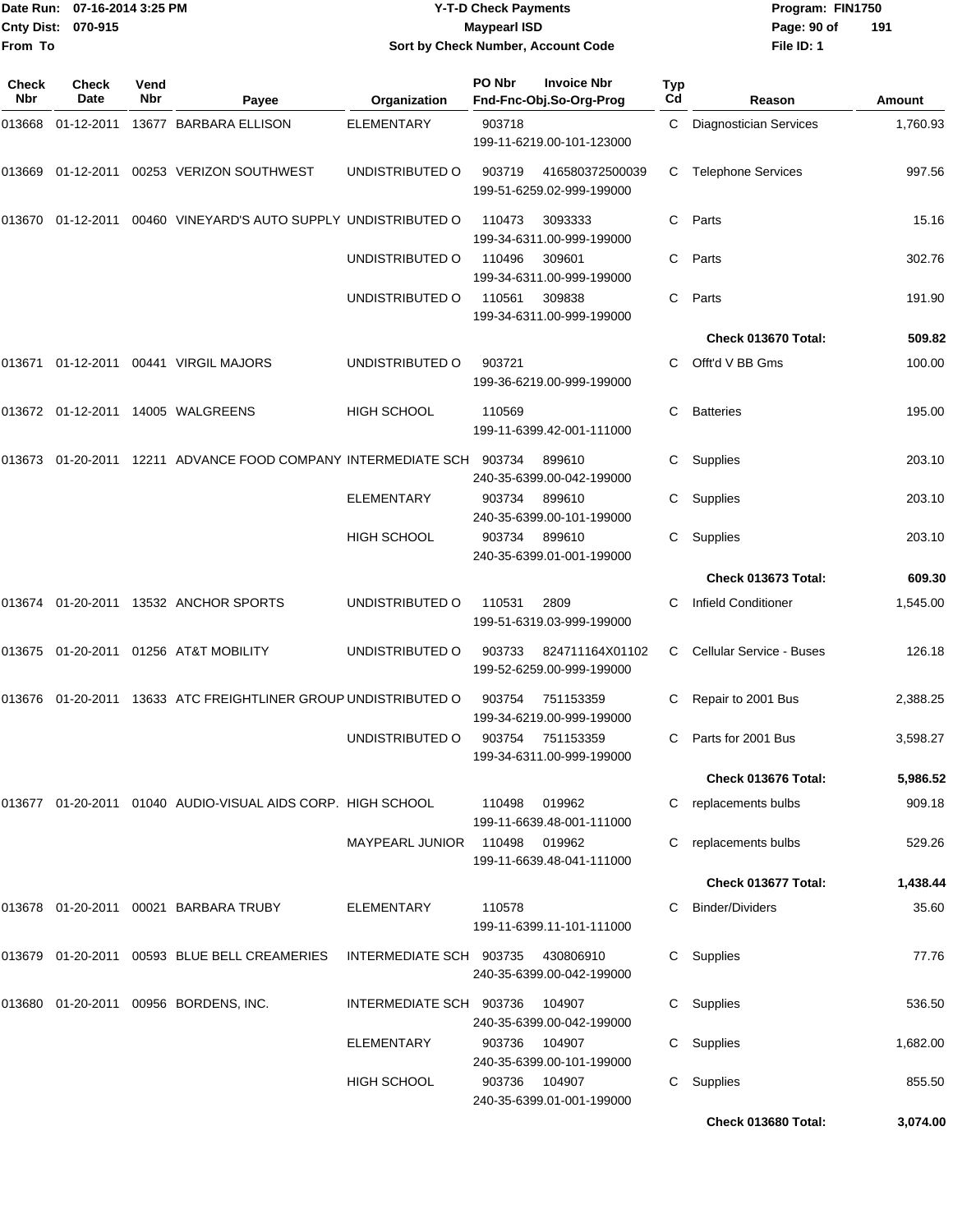| From To             | Date Run: 07-16-2014 3:25 PM<br><b>Cnty Dist:</b><br>070-915 |             |                                                                   | <b>Y-T-D Check Payments</b><br><b>Maypearl ISD</b><br>Sort by Check Number, Account Code |        |                                               |           | Program: FIN1750<br>Page: 91 of<br>File ID: 1 | 191       |  |
|---------------------|--------------------------------------------------------------|-------------|-------------------------------------------------------------------|------------------------------------------------------------------------------------------|--------|-----------------------------------------------|-----------|-----------------------------------------------|-----------|--|
| <b>Check</b><br>Nbr | <b>Check</b><br>Date                                         | Vend<br>Nbr | Payee                                                             | Organization                                                                             | PO Nbr | <b>Invoice Nbr</b><br>Fnd-Fnc-Obj.So-Org-Prog | Typ<br>Cd | Reason                                        | Amount    |  |
| 013681              | 01-20-2011                                                   |             | 00035 BUCK'S WHEEL & EQUIPME UNDISTRIBUTED O                      |                                                                                          | 110558 | 13125<br>199-34-6311.00-999-199000            | C         | Parts                                         | 28.35     |  |
|                     |                                                              |             | 013682  01-20-2011  00524  BUREAU OF EDUCATION & ELEMENTARY       |                                                                                          | 110530 | 4214567<br>199-11-6499.00-101-111000          |           | Seminar What's New in Chil                    | 430.00    |  |
|                     |                                                              |             |                                                                   | UNDISTRIBUTED O                                                                          | 110559 | 37001<br>199-51-6319.02-999-199000            | C         | Parts                                         | 15.70     |  |
|                     |                                                              |             | 013684  01-20-2011  00015  C   AND   C   REFRIGERATION            | UNDISTRIBUTED O                                                                          | 903737 | 17426<br>199-51-6249.01-999-199000            |           | Repair to HS Ag Bldg Heater                   | 162.00    |  |
|                     |                                                              |             |                                                                   | UNDISTRIBUTED O                                                                          | 903737 | 17379<br>199-51-6249.01-999-199000            |           | Repair to HS Ice Machine                      | 192.50    |  |
|                     |                                                              |             |                                                                   | UNDISTRIBUTED O                                                                          | 903737 | 17379<br>199-51-6399.05-999-199000            | С         | Parts for HS Ice Machine                      | 389.57    |  |
|                     |                                                              |             |                                                                   |                                                                                          |        |                                               |           | Check 013684 Total:                           | 744.07    |  |
|                     |                                                              |             | 013685 01-20-2011 13576 CANNON FINANCIAL SERVI_HIGH SCHOOL        |                                                                                          | 903738 | 10695817<br>199-11-6269.00-001-111000         | С         | Lease Agreement                               | 295.00    |  |
|                     |                                                              |             |                                                                   | MAYPEARL JUNIOR                                                                          | 903738 | 10695817<br>199-11-6269.00-041-111000         |           | Lease Agreement                               | 295.00    |  |
|                     |                                                              |             |                                                                   | ELEMENTARY                                                                               | 903738 | 10695817<br>199-11-6269.00-101-111000         | С         | Lease Agreement                               | 295.00    |  |
|                     |                                                              |             |                                                                   | ELEMENTARY                                                                               | 903738 | 10695817<br>199-11-6269.00-101-199000         | С         | Lease Agreement                               | 295.00    |  |
|                     |                                                              |             |                                                                   | HIGH SCHOOL                                                                              | 903738 | 10695817<br>199-11-6269.01-001-111000         |           | Lease Agreement                               | 295.00    |  |
|                     |                                                              |             |                                                                   | HIGH SCHOOL                                                                              | 903738 | 10695817<br>199-11-6269.01-001-111000         | С         | Lease Agreement                               | 295.00    |  |
|                     |                                                              |             |                                                                   | HIGH SCHOOL                                                                              | 903738 | 10695817<br>199-11-6269.01-001-111000         | С         | Lease Agreement                               | 295.00    |  |
|                     |                                                              |             |                                                                   | <b>HIGH SCHOOL</b>                                                                       | 903738 | 10695817<br>199-11-6269.01-001-111000         | С         | Lease Agreement                               | 295.00    |  |
|                     |                                                              |             |                                                                   | MAYPEARL JUNIOR 903738                                                                   |        | 10695817<br>199-11-6269.01-041-111000         |           | C Lease Agreement                             | 295.00    |  |
|                     |                                                              |             |                                                                   | DIR COST-ADMINIS                                                                         | 903738 | 10695817<br>199-41-6249.00-720-199000         |           | C Lease Agreement                             | 295.00    |  |
|                     |                                                              |             |                                                                   |                                                                                          |        |                                               |           | Check 013685 Total:                           | 2,950.00  |  |
|                     |                                                              |             | 013686  01-20-2011  00527  CDWG INC.                              | <b>MAYPEARL JUNIOR</b>                                                                   | 110526 | <b>WCH0862</b><br>199-53-6249.00-041-199000   |           | C Replacement Parts                           | 193.96    |  |
|                     |                                                              |             | 013687  01-20-2011  00981  COMMERCIAL BUILDING MA UNDISTRIBUTED O |                                                                                          | 903739 | DT6404<br>199-51-6290.00-999-199000           |           | C Custodial Services - January                | 24,129.50 |  |
|                     |                                                              |             | 013688  01-20-2011  00758  DALLAS MORNING NEWS                    | <b>HIGH SCHOOL</b>                                                                       | 903750 | 199-12-6329.00-001-199000                     |           | Subscription                                  | 96.00     |  |
|                     |                                                              |             |                                                                   | MAYPEARL JUNIOR 903750                                                                   |        | 199-12-6329.00-041-111000                     |           | Subscription                                  | 6.70      |  |
|                     |                                                              |             |                                                                   |                                                                                          |        |                                               |           | Check 013688 Total:                           | 102.70    |  |
|                     |                                                              |             | 013689  01-20-2011  12536  DESOTO JANITORIAL                      | INTERMEDIATE SCH 903740                                                                  |        | 106943-00<br>240-35-6399.00-042-199000        |           | C Supplies                                    | 112.00    |  |
|                     |                                                              |             |                                                                   | <b>ELEMENTARY</b>                                                                        | 903740 | 106943-00<br>240-35-6399.00-101-199000        |           | C Supplies                                    | 100.23    |  |
|                     |                                                              |             |                                                                   | <b>HIGH SCHOOL</b>                                                                       |        | 903740 106943-00<br>240-35-6399.01-001-199000 |           | C Supplies                                    | 318.28    |  |

**Check 013689 Total: 530.51**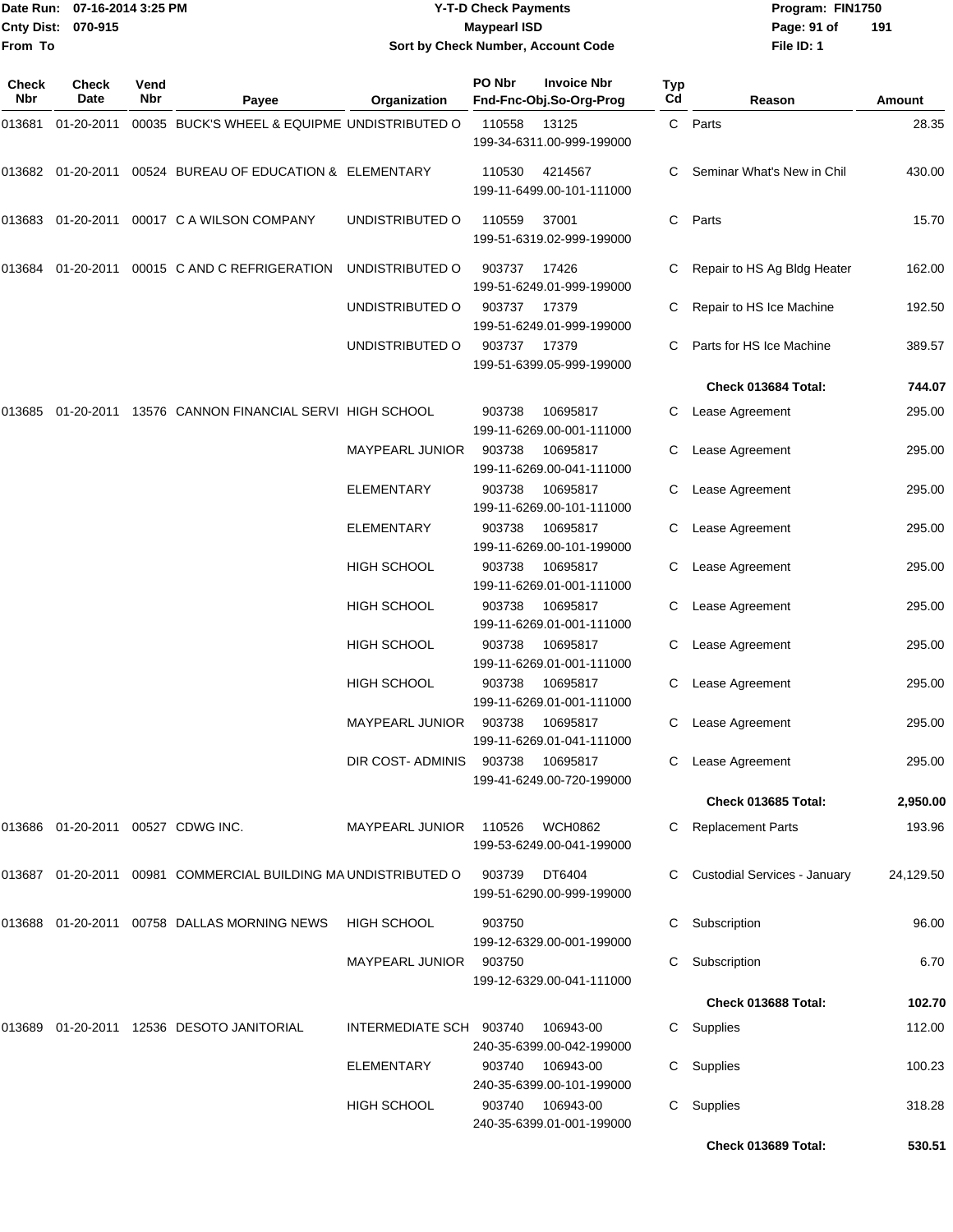#### Date Run: 07-16-2014 3:25 PM **Program:** FIN1750 **Cnty Dist:** 070-915 **Page: 92 of** Maypearl ISD **CONTEX 150 Page: 92 of Y-T-D Check Payments 070-915 Maypearl ISD Sort by Check Number, Account Code**

| Check<br>Nbr | <b>Check</b><br>Date             | Vend<br>Nbr | Payee                                                     | Organization           | PO Nbr | <b>Invoice Nbr</b><br>Fnd-Fnc-Obj.So-Org-Prog | <b>Typ</b><br>Cd | Reason                           | Amount   |
|--------------|----------------------------------|-------------|-----------------------------------------------------------|------------------------|--------|-----------------------------------------------|------------------|----------------------------------|----------|
| 013690       | 01-20-2011                       |             | 14654 DESTINATION IMAGINATION ELEMENTARY                  |                        | 110455 | 32521<br>199-11-6399.01-101-121000            |                  | C Supplies                       | 190.00   |
| 013691       |                                  |             | 01-20-2011 00950 DRAMATIC PUBLISHING                      | <b>HIGH SCHOOL</b>     | 110546 | 2096366<br>199-11-6399.06-001-111000          | C.               | Manuscripts and Royalties        | 174.20   |
|              |                                  |             | 013692 01-20-2011 13639 EAST TEXAS COPY SYSTE HIGH SCHOOL |                        | 903741 | 62159<br>199-11-6269.00-001-111000            | C.               | Copy Charges                     | 26.88    |
|              |                                  |             |                                                           | <b>MAYPEARL JUNIOR</b> | 903741 | 62159<br>199-11-6269.00-041-111000            | C                | Copy Charges                     | 20.51    |
|              |                                  |             |                                                           | ELEMENTARY             | 903741 | 62159<br>199-11-6269.00-101-111000            | C                | Copy Charges                     | 448.86   |
|              |                                  |             |                                                           | <b>ELEMENTARY</b>      | 903741 | 62159<br>199-11-6269.00-101-199000            | C                | Copy Charges                     | 71.74    |
|              |                                  |             |                                                           | <b>HIGH SCHOOL</b>     | 903741 | 62159<br>199-11-6269.01-001-111000            | C                | Copy Charges                     | 9.27     |
|              |                                  |             |                                                           | <b>HIGH SCHOOL</b>     | 903741 | 62159<br>199-11-6269.01-001-111000            |                  | Copy Charges                     | 5.49     |
|              |                                  |             |                                                           | <b>HIGH SCHOOL</b>     | 903741 | 62159<br>199-11-6269.01-001-111000            | C.               | Copy Charges                     | 216.79   |
|              |                                  |             |                                                           | <b>HIGH SCHOOL</b>     | 903741 | 62159<br>199-11-6269.01-001-111000            |                  | Copy Charges                     | 172.85   |
|              |                                  |             |                                                           | MAYPEARL JUNIOR        | 903741 | 62159<br>199-11-6269.01-041-111000            |                  | Copy Charges                     | 132.93   |
|              |                                  |             |                                                           | DIR COST-ADMINIS       | 903741 | 62159<br>199-41-6249.00-720-199000            | C                | Copy Charges                     | 27.13    |
|              |                                  |             |                                                           | DIR COST-ADMINIS       | 903741 | 62159<br>199-41-6249.00-720-199000            | C                | <b>Color Copy Charges</b>        | 39.30    |
|              |                                  |             |                                                           |                        |        |                                               |                  | Check 013692 Total:              | 1,171.75 |
| 013693       | 01-20-2011 14682 FED EX          |             |                                                           | <b>HIGH SCHOOL</b>     | 110580 | 199-11-6399.04-001-111000                     | C                | Binding of books                 | 117.24   |
| 013694       |                                  |             | 01-20-2011  13147  FLOWERSFOOD                            | INTERMEDIATE SCH       | 903742 | 94916812/17340<br>240-35-6399.00-042-199000   | C.               | Supplies                         | 83.80    |
|              |                                  |             |                                                           | ELEMENTARY             | 903742 | 94916809/17338<br>240-35-6399.00-101-199000   |                  | C Supplies                       | 110.99   |
|              |                                  |             |                                                           | <b>HIGH SCHOOL</b>     | 903742 | 94916814/17342<br>240-35-6399.01-001-199000   |                  | C Supplies                       | 175.20   |
|              |                                  |             |                                                           |                        |        |                                               |                  | Check 013694 Total:              | 369.99   |
|              |                                  |             | 013695  01-20-2011  13783  FOLLETT SOFTWARE               | HIGH SCHOOL            | 903756 | 924633<br>199-12-6399.04-001-199000           | C.               | <b>Destiny Renewal</b>           | 457.50   |
|              |                                  |             | 013696 01-20-2011 00309 HEATH SCIENTIFIC                  | <b>HIGH SCHOOL</b>     | 110552 | 2973<br>199-11-6399.14-001-111000             |                  | C Supplies                       | 38.95    |
|              |                                  |             | 013697 01-20-2011 14485 HEATHER CAPPS                     | UNDISTRIBUTED O        | 903743 | 199-36-6219.00-999-199000                     |                  | Scorekeeper @ JH Gms             | 25.00    |
|              | 013698  01-20-2011  00243  HILCO |             |                                                           | UNDISTRIBUTED O        | 903744 | 4706839800<br>199-51-6259.04-999-199000       |                  | C Electric Service - Marquee     | 76.01    |
|              |                                  |             |                                                           | UNDISTRIBUTED O        | 903744 | 4705273700<br>199-51-6259.04-999-199000       |                  | Electric Service - Fuel Tanks    | 28.42    |
|              |                                  |             |                                                           | UNDISTRIBUTED O        | 903744 | 4705171500<br>199-51-6259.04-999-199000       |                  | C Electric Service - Security Li | 11.43    |
|              |                                  |             |                                                           | UNDISTRIBUTED O        | 903744 | 4706312901<br>199-51-6259.04-999-199000       | C                | Electric Service - LSK           | 3,260.11 |
|              |                                  |             |                                                           | UNDISTRIBUTED O        | 903744 | 4602563301<br>199-51-6259.04-999-199000       | C.               | Electric Service @ HS            | 2,826.32 |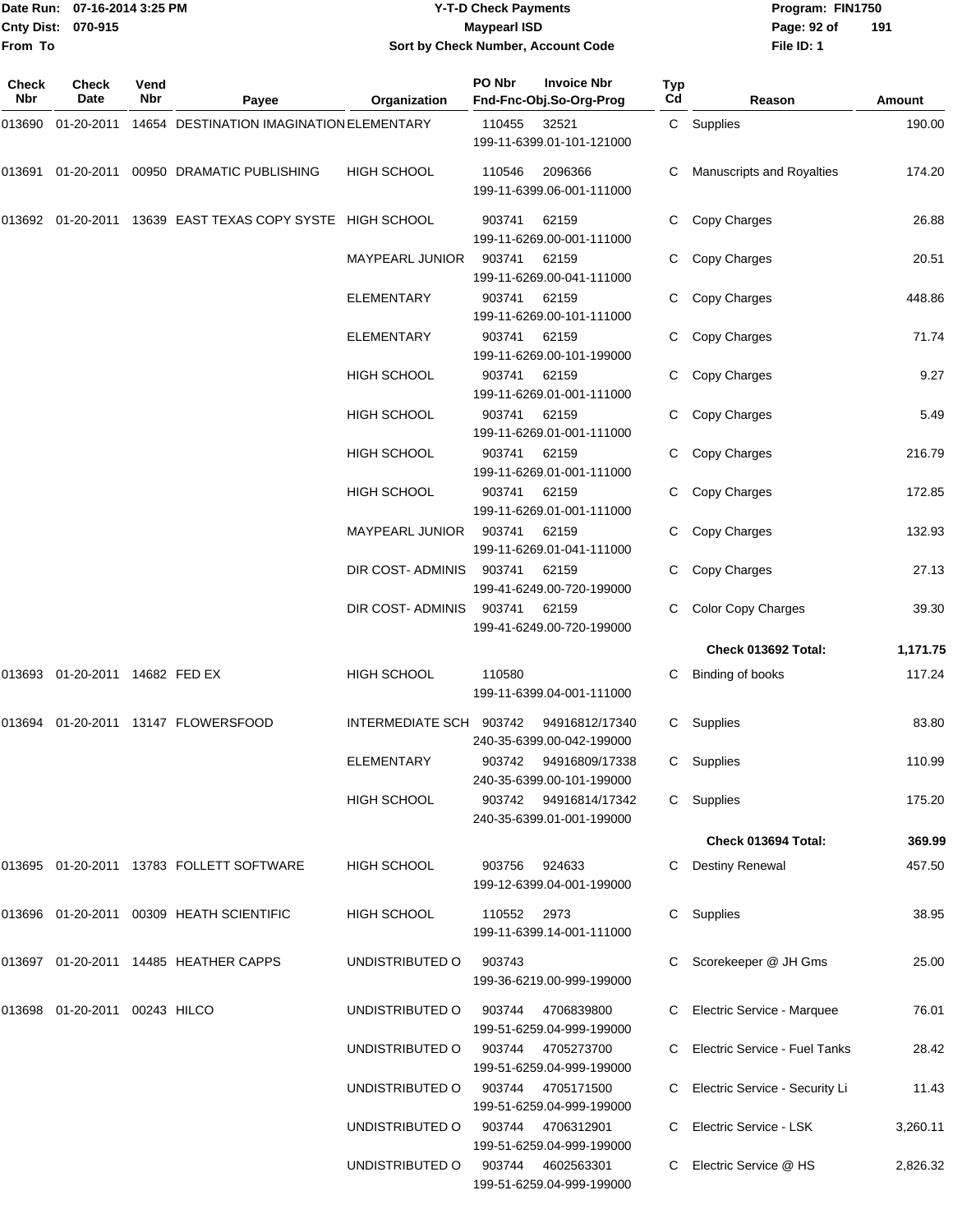| Date Run: 07-16-2014 3:25 PM<br>Cnty Dist: 070-915 |                               |                    | <b>Y-T-D Check Payments</b><br><b>Maypearl ISD</b>                         |                         |              |                                               | Program: FIN1750<br>Page: 93 of<br>191 |                                |           |
|----------------------------------------------------|-------------------------------|--------------------|----------------------------------------------------------------------------|-------------------------|--------------|-----------------------------------------------|----------------------------------------|--------------------------------|-----------|
| From To                                            |                               |                    |                                                                            |                         |              | Sort by Check Number, Account Code            |                                        | File ID: 1                     |           |
| <b>Check</b><br><b>Nbr</b>                         | <b>Check</b><br>Date          | Vend<br><b>Nbr</b> | Payee                                                                      | Organization            | PO Nbr       | <b>Invoice Nbr</b><br>Fnd-Fnc-Obj.So-Org-Prog | Typ<br>Cd                              | Reason                         | Amount    |
|                                                    |                               |                    |                                                                            | UNDISTRIBUTED O         | 903744       | 4705335301<br>199-51-6259.04-999-199000       | C.                                     | Electric Service - MS          | 3,866.41  |
|                                                    |                               |                    |                                                                            | UNDISTRIBUTED O         | 903744       | 4602266500<br>199-51-6259.04-999-199000       | C                                      | Electric Service @ Athletic F  | 770.60    |
|                                                    |                               |                    |                                                                            | UNDISTRIBUTED O         | 903744       | 4706783900<br>199-51-6259.78-999-122000       | С                                      | Electric Service - Ag Facility | 697.19    |
|                                                    |                               |                    |                                                                            |                         |              |                                               |                                        | Check 013698 Total:            | 11,536.49 |
| 013699                                             |                               |                    | 01-20-2011 01857 KAY LYNN DAY                                              | <b>HIGH SCHOOL</b>      | 110508       | 199-11-6399.17-001-111000                     | C.                                     | <b>Wireless Presenter</b>      | 49.99     |
|                                                    |                               |                    |                                                                            | <b>HIGH SCHOOL</b>      | 110508       | 199-11-6399.18-001-111000                     | С                                      | <b>Wireless Presenter</b>      | 59.99     |
|                                                    |                               |                    |                                                                            | HIGH SCHOOL             | 110579       | 199-11-6399.41-001-111000                     | С                                      | Fabric for Project             | 104.70    |
|                                                    |                               |                    |                                                                            |                         |              |                                               |                                        | Check 013699 Total:            | 214.68    |
|                                                    |                               |                    | 013700 01-20-2011 14670 KRISTI WALLEN                                      | UNDISTRIBUTED O         | 903745       | 199-36-6219.00-999-199000                     | С                                      | Scorekeeper                    | 20.00     |
| 013701                                             | 01-20-2011                    |                    | 00060 LUCKIES AUTO AND TRUCK UNDISTRIBUTED O                               |                         | 903746       | 74060<br>199-34-6219.00-999-199000            | С                                      | Inspection of Suburban         | 39.75     |
|                                                    |                               |                    |                                                                            | UNDISTRIBUTED O         | 903746       | 74058<br>199-34-6219.00-999-199000            | С                                      | Repair to Bus #20              | 175.00    |
|                                                    |                               |                    |                                                                            | UNDISTRIBUTED O         | 903746       | 74058<br>199-34-6311.00-999-199000            | C.                                     | Parts for Bus #20              | 21.05     |
|                                                    |                               |                    |                                                                            |                         |              |                                               |                                        | Check 013701 Total:            | 235.80    |
|                                                    |                               |                    | 013702 01-20-2011 13943 MBM ROOFING AND SHEET UNDISTRIBUTED O              |                         | 110478       | -5<br>199-51-6249.00-999-199000               | С                                      | Roof Repair @ HS               | 350.00    |
|                                                    |                               |                    |                                                                            | UNDISTRIBUTED O         | 110478       | - 6<br>199-51-6249.00-999-199000              | С                                      | Roof Repair @ Downtown Bl      | 350.00    |
|                                                    |                               |                    |                                                                            | UNDISTRIBUTED O         | 110478       | - 5<br>199-51-6249.00-999-199000              | D                                      | CHECK LOST IN THE MAIL.        | $-350.00$ |
|                                                    |                               |                    |                                                                            | UNDISTRIBUTED O         | 110478       | 6<br>199-51-6249.00-999-199000                |                                        | D CHECK LOST IN THE MAIL.      | $-350.00$ |
|                                                    |                               |                    |                                                                            |                         |              |                                               |                                        | Check 013702 Total:            | .00       |
|                                                    |                               |                    | 013703  01-20-2011  00297  NARDONE BROS. BAKING C INTERMEDIATE SCH  903747 |                         |              | 62804<br>240-35-6399.00-042-199000            |                                        | C Supplies                     | 156.60    |
|                                                    |                               |                    |                                                                            | <b>ELEMENTARY</b>       | 903747 62925 | 240-35-6399.00-101-199000                     |                                        | C Supplies                     | 62.80     |
|                                                    |                               |                    |                                                                            | <b>ELEMENTARY</b>       | 903747 62804 | 240-35-6399.00-101-199000                     |                                        | C Supplies                     | 156.60    |
|                                                    |                               |                    |                                                                            | HIGH SCHOOL             | 903747 62804 | 240-35-6399.01-001-199000                     |                                        | C Supplies                     | 156.62    |
|                                                    |                               |                    |                                                                            |                         |              |                                               |                                        | Check 013703 Total:            | 532.62    |
|                                                    | 013704 01-20-2011 00079 NASCO |                    |                                                                            | MAYPEARL JUNIOR 110536  |              | 91838<br>199-11-6399.32-041-111000            |                                        | C Supplies                     | 37.48     |
|                                                    |                               |                    |                                                                            | MAYPEARL JUNIOR         | 110536       | 93676<br>199-11-6399.32-041-111000            |                                        | C Supplies                     | 346.48    |
|                                                    |                               |                    |                                                                            |                         |              |                                               |                                        | Check 013704 Total:            | 383.96    |
|                                                    |                               |                    | 013705 01-20-2011 12689 PIERRE FOODS                                       | INTERMEDIATE SCH 903748 |              | 1094844<br>240-35-6399.00-042-199000          |                                        | C Supplies                     | 79.12     |
|                                                    |                               |                    |                                                                            | ELEMENTARY              | 903748       | 1094844<br>240-35-6399.00-101-199000          | C.                                     | Supplies                       | 79.12     |
|                                                    |                               |                    |                                                                            | <b>HIGH SCHOOL</b>      | 903748       | 1094844<br>240-35-6399.01-001-199000          |                                        | C Supplies                     | 79.14     |
|                                                    |                               |                    |                                                                            |                         |              |                                               |                                        | Check 013705 Total:            | 237.38    |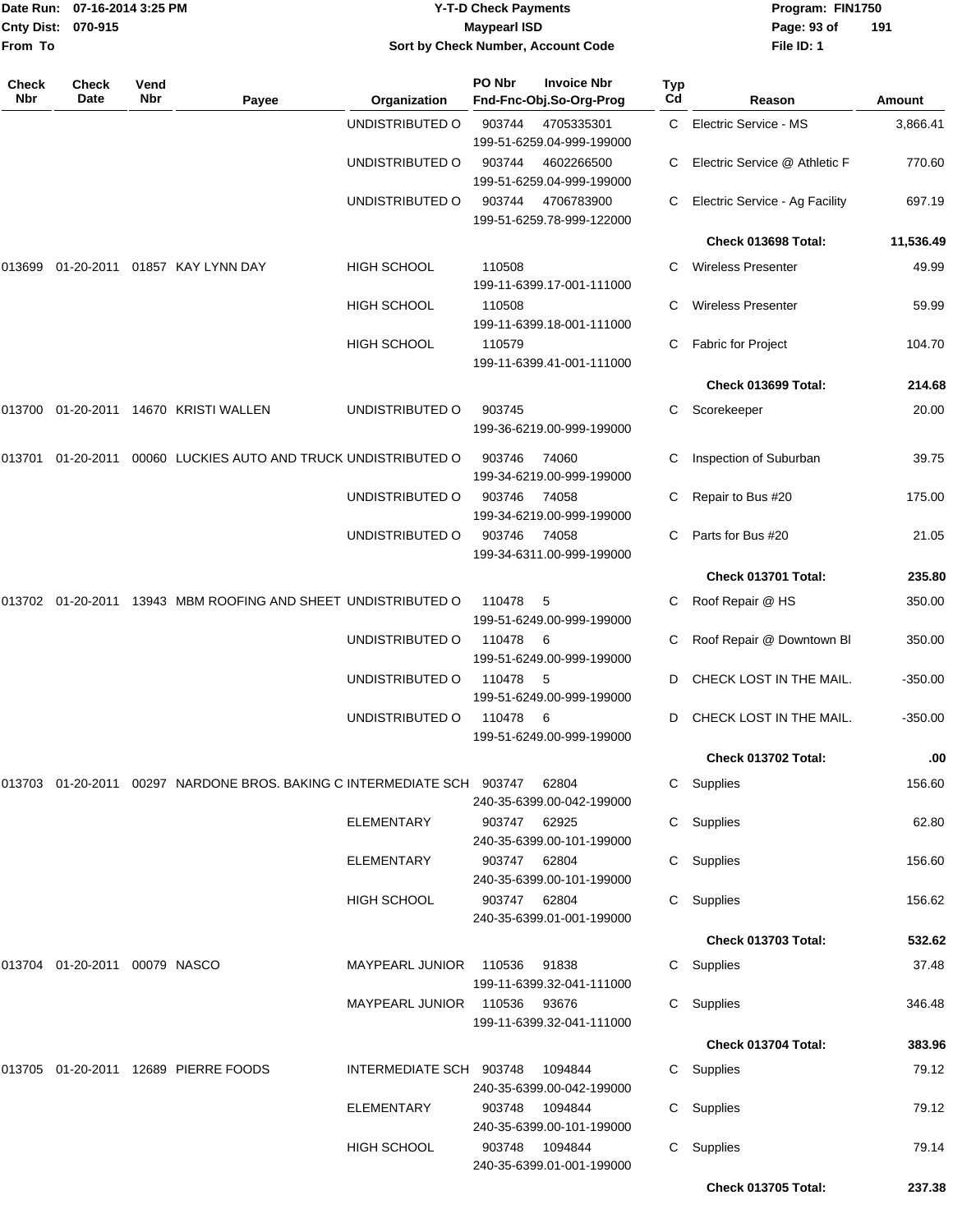| From To      | Date Run: 07-16-2014 3:25 PM<br>Cnty Dist: 070-915 |                    |                                                                    |                         | <b>Y-T-D Check Payments</b><br><b>Maypearl ISD</b> | Sort by Check Number, Account Code            |           | Program: FIN1750<br>Page: 94 of<br>File ID: 1 | 191      |
|--------------|----------------------------------------------------|--------------------|--------------------------------------------------------------------|-------------------------|----------------------------------------------------|-----------------------------------------------|-----------|-----------------------------------------------|----------|
| Check<br>Nbr | <b>Check</b><br>Date                               | Vend<br><b>Nbr</b> | Payee                                                              | Organization            | PO Nbr                                             | <b>Invoice Nbr</b><br>Fnd-Fnc-Obj.So-Org-Prog | Typ<br>Cd | Reason                                        | Amount   |
|              |                                                    |                    | 013706 01-20-2011 12704 REBEKAH HYATT                              | <b>HIGH SCHOOL</b>      | 110570                                             | 199-11-6411.04-001-122000                     | C.        | NASA trip                                     | 32.35    |
|              |                                                    |                    |                                                                    | <b>HIGH SCHOOL</b>      | 110570                                             | 199-11-6412.00-001-122000                     | С         | NASA trip                                     | 100.00   |
|              |                                                    |                    |                                                                    | UNDISTRIBUTED O         | 110582                                             | 199-34-6311.01-999-199000                     |           | Fuel for Suburban - NASA Tr                   | 41.41    |
|              |                                                    |                    |                                                                    |                         |                                                    |                                               |           | Check 013706 Total:                           | 173.76   |
|              |                                                    |                    | 013707 01-20-2011 12622 TEXAS MUSIC EDUCATORS ELEMENTARY           |                         | 110516                                             | 199-11-6499.00-101-111000                     |           | <b>TMEA Convention Registrati</b>             | 50.00    |
|              |                                                    |                    | 013708  01-20-2011  14581  THE C.D. HARTNETT COMP INTERMEDIATE SCH |                         | 903749                                             | 240-35-6399.00-042-199000                     | С         | Supplies                                      | 1,593.81 |
|              |                                                    |                    |                                                                    | <b>ELEMENTARY</b>       | 903749                                             | 240-35-6399.00-101-199000                     | С         | Supplies                                      | 2,642.60 |
|              |                                                    |                    |                                                                    | <b>HIGH SCHOOL</b>      | 903749                                             | 240-35-6399.01-001-199000                     | С         | Supplies                                      | 3,174.41 |
|              |                                                    |                    |                                                                    |                         |                                                    |                                               |           | Check 013708 Total:                           | 7,410.82 |
|              |                                                    |                    | 013709 01-20-2011 13497 THE LINCOLN NAT. LIFE INS UNDISTRIBUTED O  |                         | 903751                                             | 595575<br>199-41-6429.01-999-199000           |           | Insurance Premium                             | 422.55   |
|              |                                                    |                    | 013710 01-20-2011 14584 TRANSPAK, INC                              | <b>INTERMEDIATE SCH</b> | 903752                                             | 240-35-6399.00-042-199000                     | С         | Supplies                                      | 52.25    |
|              |                                                    |                    |                                                                    | <b>ELEMENTARY</b>       | 903752                                             | 240-35-6399.00-101-199000                     | С         | Supplies                                      | 75.00    |
|              |                                                    |                    |                                                                    | <b>HIGH SCHOOL</b>      | 903752                                             | 240-35-6399.01-001-199000                     | С         | Supplies                                      | 178.05   |
|              |                                                    |                    |                                                                    |                         |                                                    |                                               |           | Check 013710 Total:                           | 305.30   |
| 013711       |                                                    |                    | 01-20-2011 00781 TYSON FOOD, INC                                   | INTERMEDIATE SCH        | 903753                                             | 7806113<br>240-35-6399.00-042-199000          | C         | Supplies                                      | 155.51   |
|              |                                                    |                    |                                                                    | <b>ELEMENTARY</b>       | 903753                                             | 7806113<br>240-35-6399.00-101-199000          | C         | Supplies                                      | 155.51   |
|              |                                                    |                    |                                                                    | <b>HIGH SCHOOL</b>      | 903753                                             | 7806113<br>240-35-6399.01-001-199000          |           | C Supplies                                    | 155.52   |
|              |                                                    |                    |                                                                    |                         |                                                    |                                               |           | Check 013711 Total:                           | 466.54   |
|              |                                                    |                    | 013712 01-20-2011 01145 WELDERS WAREHOUSE CO HIGH SCHOOL           |                         | 903757                                             | 13197<br>199-11-6399.09-001-122000            |           | C Tank Rentals                                | 56.00    |
|              |                                                    |                    |                                                                    | <b>HIGH SCHOOL</b>      | 110331                                             | 532877<br>199-11-6399.09-001-122000           |           | C Supplies                                    | 34.66    |
|              |                                                    |                    |                                                                    | <b>HIGH SCHOOL</b>      | 110497                                             | 533894<br>199-11-6399.09-001-122000           |           | C supplies                                    | 649.50   |
|              |                                                    |                    |                                                                    |                         |                                                    |                                               |           | Check 013712 Total:                           | 740.16   |
|              |                                                    |                    | 013713 01-27-2011 13654 ALLANA FINLAY                              | MAYPEARL JUNIOR         | 110581                                             | 199-11-6411.05-041-111000                     |           | Prov Dev at the Mesquite Pr                   | 39.47    |
|              |                                                    |                    | 013714 01-27-2011 00901 AVENUE FUEL DISTRIBUTO UNDISTRIBUTED O     |                         | 903760                                             | 45322<br>199-34-6311.01-999-199000            | C.        | Fuel for Buses                                | 2,633.49 |
|              |                                                    |                    | 013715 01-27-2011 00524 BUREAU OF EDUCATION & HIGH SCHOOL          |                         | 110590                                             | 199-11-6411.04-001-122000                     |           | Workshop March 29, 2011                       | 398.00   |
|              |                                                    |                    | 013716 01-27-2011 00015 C AND C REFRIGERATION UNDISTRIBUTED O      |                         | 903762                                             | 17439<br>199-51-6249.01-999-199000            |           | C Repair HeatSyst HSJV Coac                   | 136.00   |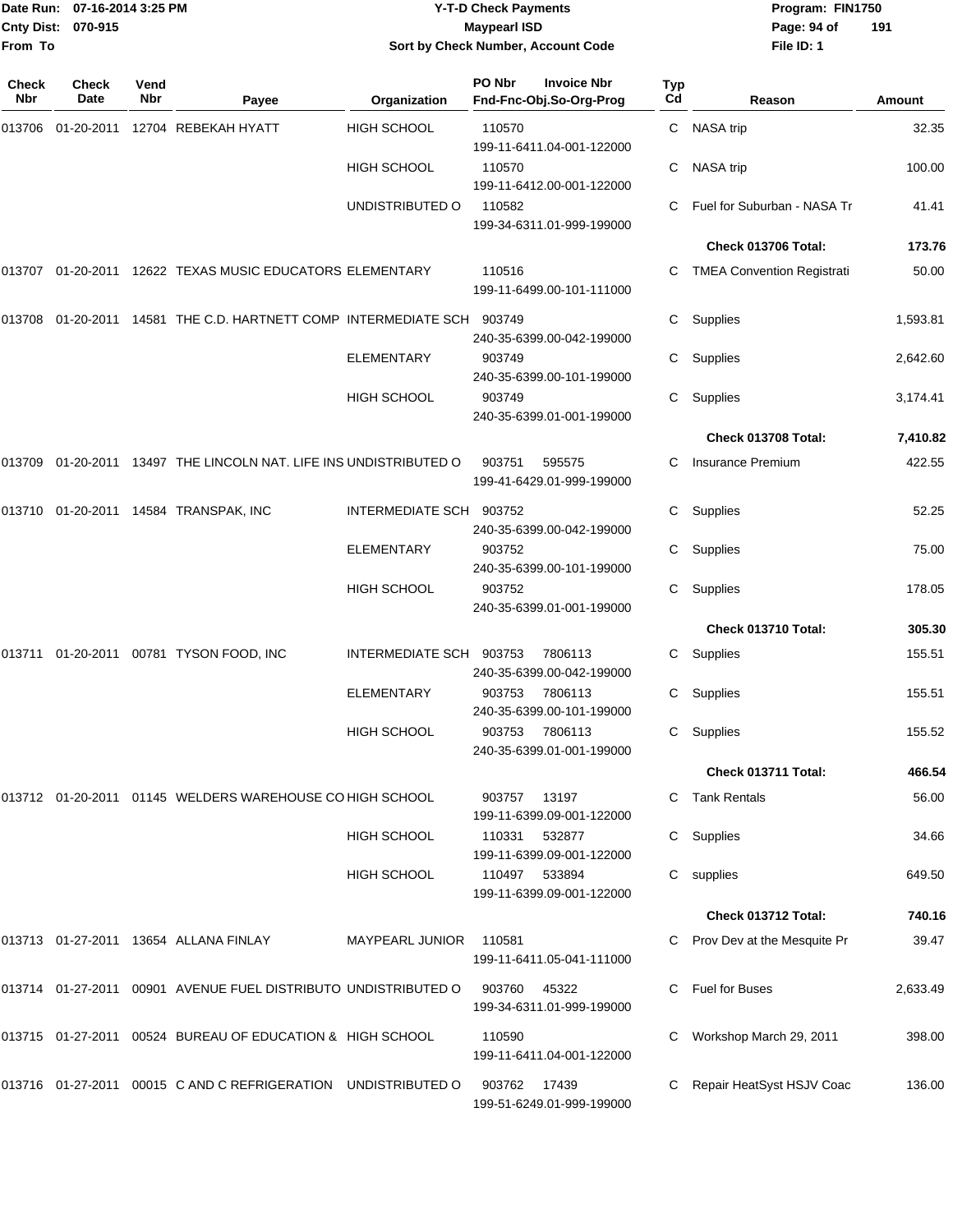#### Date Run: 07-16-2014 3:25 PM **Program:** FIN1750 **Cnty Dist:** 070-915 **Page: 95 of MaypearI ISD Page: 95 of Y-T-D Check Payments 070-915 Maypearl ISD Sort by Check Number, Account Code**

| <b>Check</b><br>Nbr | <b>Check</b><br>Date           | Vend<br>Nbr | Payee                                            | Organization       | PO Nbr | <b>Invoice Nbr</b><br>Fnd-Fnc-Obj.So-Org-Prog | Typ<br>Cd | Reason                     | Amount   |
|---------------------|--------------------------------|-------------|--------------------------------------------------|--------------------|--------|-----------------------------------------------|-----------|----------------------------|----------|
|                     | 013717 01-27-2011              |             | 14669 CHADWICK O. BOYD                           | UNDISTRIBUTED O    | 903782 | 199-36-6219.00-999-199000                     | C.        | Offt'd Axtell JH Gms       | 132.80   |
|                     |                                |             | 013718 01-27-2011 13566 CONNIE D. HAGEN, INC.    | UNDISTRIBUTED O    | 903761 | 64221<br>199-34-6219.01-999-199000            |           | <b>DATCS School Tests</b>  | 57.50    |
|                     |                                |             |                                                  | UNDISTRIBUTED O    | 903781 | 199-36-6219.00-999-199000                     | C.        | Offt'd JV/V Rio Vista Gms  | 90.00    |
|                     |                                |             | 013720   01-27-2011   12186   ELLIOTT   ELECTRIC | UNDISTRIBUTED O    | 110602 | 09-07349-01<br>199-51-6319.02-999-199000      | C.        | Supplies                   | 124.00   |
|                     |                                |             |                                                  | UNDISTRIBUTED O    | 903763 | 18734<br>199-34-6219.01-999-199000            | C         | Pre-Emplymnt Drug Screen   | 82.00    |
|                     |                                |             | 013722   01-27-2011   14311   GARY ALAN REEVES   | UNDISTRIBUTED O    | 903780 | 199-36-6219.00-999-199000                     |           | Offt'd V Rio Vista Gms     | 90.00    |
|                     | 013723 01-27-2011              |             | 00612 HOME DEPOT/GECF                            | MAYPEARL JUNIOR    | 110529 | 400499<br>199-12-6249.02-041-111000           | C         | Various Technology Supplie | 181.26   |
| 013724              | 01-27-2011                     |             | 01533 KAMICO INSTRUCTION MED ELEMENTARY          |                    | 110567 | 90837<br>199-11-6399.01-101-121000            | С         | TAKS Diagnostic Gr 4       | 200.00   |
|                     |                                |             |                                                  | <b>ELEMENTARY</b>  | 110567 | 90837<br>199-11-6399.06-101-124000            |           | TAKS Diagnostic Gr 4       | 1,347.60 |
|                     |                                |             |                                                  | <b>ELEMENTARY</b>  | 110567 | 90837<br>199-11-6399.23-101-125000            | C         | TAKS Diagnostic Gr 4       | 400.00   |
|                     |                                |             |                                                  |                    |        |                                               |           | Check 013724 Total:        | 1,947.60 |
|                     |                                |             | 013725  01-27-2011  13498  KENNETH WILLIAMS      | UNDISTRIBUTED O    | 903777 | 199-36-6219.00-999-199000                     | C         | Offt'd JV Rio Vista Gm     | 52.00    |
|                     |                                |             | 013726   01-27-2011   13640   LESLEY   AUSTIN    | <b>ELEMENTARY</b>  | 110635 | 199-11-6399.01-101-121000                     | С         | Supplies                   | 137.56   |
|                     |                                |             |                                                  | ELEMENTARY         | 110629 | 199-11-6399.40-101-111000                     |           | Cartridges                 | 48.92    |
|                     |                                |             |                                                  |                    |        |                                               |           | Check 013726 Total:        | 186.48   |
|                     |                                |             | 013727   01-27-2011   14218   LYNELL PINKERTON   | <b>HIGH SCHOOL</b> | 110640 | 199-11-6399.06-001-111000                     |           | C One Act Play Supplies    | 89.85    |
|                     |                                |             |                                                  | <b>HIGH SCHOOL</b> | 110642 | 199-11-6399.06-001-111000                     |           | C Costumes                 | 451.20   |
|                     |                                |             |                                                  | <b>HIGH SCHOOL</b> | 110641 | 199-11-6399.06-001-111000                     |           | One Act Play supplies      | 142.26   |
|                     |                                |             |                                                  |                    |        |                                               |           | Check 013727 Total:        | 683.31   |
|                     |                                |             | 013728 01-27-2011 14356 MALCOLM WILLIAMS         | UNDISTRIBUTED O    | 903779 | 199-36-6219.00-999-199000                     |           | Offt'd Rio Vista V Gms     | 118.12   |
|                     |                                |             | 013729 01-27-2011 00854 PITNEY BOWES INC         | DIR COST- ADMINIS  | 903764 | 1978139-Ja11<br>199-41-6269.00-720-199000     |           | Postage Machine Lease      | 176.00   |
|                     | 013730 01-27-2011 00824 PRO-ED |             |                                                  | ELEMENTARY         | 110524 | 1975094<br>199-11-6239.04-101-121000          |           | C CTOPP Pro/Exam 7-24      | 80.30    |
|                     |                                |             | 013731 01-27-2011 01291 REGION 7 UIL MUSIC       | HIGH SCHOOL        | 110627 | 199-11-6399.22-001-111000                     | C         | UIL entry                  | 32.00    |
|                     |                                |             |                                                  | <b>HIGH SCHOOL</b> | 110636 | 199-11-6499.01-001-111000                     |           | C UIL                      | 176.00   |
|                     |                                |             |                                                  | <b>HIGH SCHOOL</b> | 110616 | 199-11-6499.01-001-111000                     | C.        | <b>UIL Band Entry Fee</b>  | 280.00   |
|                     |                                |             |                                                  |                    |        |                                               |           | Check 013731 Total:        | 488.00   |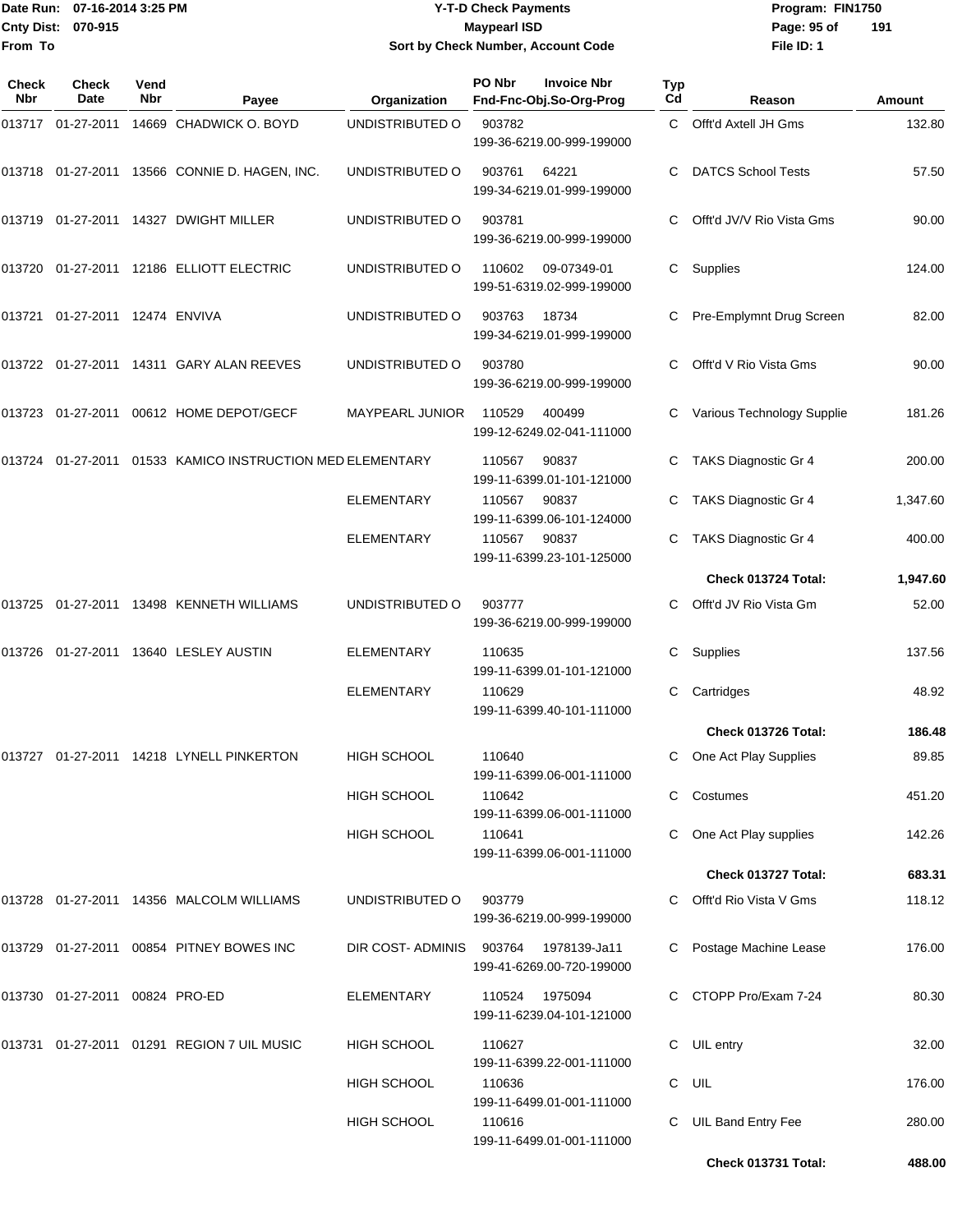| From To                    | Date Run: 07-16-2014 3:25 PM<br>Cnty Dist: 070-915 |             |                                                                    |                        | <b>Y-T-D Check Payments</b><br><b>Maypearl ISD</b> | Sort by Check Number, Account Code            |           | Program: FIN1750<br>Page: 96 of<br>File ID: 1 | 191     |
|----------------------------|----------------------------------------------------|-------------|--------------------------------------------------------------------|------------------------|----------------------------------------------------|-----------------------------------------------|-----------|-----------------------------------------------|---------|
| <b>Check</b><br><b>Nbr</b> | Check<br>Date                                      | Vend<br>Nbr | Payee                                                              | Organization           | PO Nbr                                             | <b>Invoice Nbr</b><br>Fnd-Fnc-Obj.So-Org-Prog | Typ<br>Cd | Reason                                        | Amount  |
|                            |                                                    |             | 013732  01-27-2011  13339  ROWDY MYERS                             | <b>HIGH SCHOOL</b>     | 110644                                             | 199-11-6399.09-001-122000                     |           | C Supplies                                    | 84.82   |
|                            |                                                    |             |                                                                    | UNDISTRIBUTED O        | 110644                                             | 199-34-6311.01-999-199000                     | C.        | Supplies                                      | 58.98   |
|                            |                                                    |             |                                                                    |                        |                                                    |                                               |           | Check 013732 Total:                           | 143.80  |
|                            |                                                    |             |                                                                    | <b>MAYPEARL JUNIOR</b> | 110614                                             | 199-11-6399.29-041-111000                     |           | Sandy Lake Entry Fee                          | 150.00  |
|                            |                                                    |             | 013734 01-27-2011 14220 SARA JO MORRIS                             | <b>HIGH SCHOOL</b>     | 110595                                             | 199-11-6411.29-001-111B00                     |           | TMEA registration/fee                         | 100.00  |
|                            |                                                    |             | 013735 01-27-2011 14689 SCHLITTERBAHN GROUP S MAYPEARL JUNIOR      |                        | 110612                                             | 199-11-6399.29-041-111000                     |           | <b>Band Registration</b>                      | 100.00  |
|                            |                                                    |             |                                                                    | <b>MAYPEARL JUNIOR</b> | 110612                                             | 199-11-6499.01-041-111000                     |           | <b>Band Registration</b>                      | 100.00  |
|                            |                                                    |             |                                                                    |                        |                                                    |                                               |           | Check 013735 Total:                           | 200.00  |
|                            |                                                    |             |                                                                    | UNDISTRIBUTED O        | 903778                                             | 199-36-6219.00-999-199000                     |           | Offt'd JV Rio Vista Gm                        | 52.00   |
|                            |                                                    |             | 013737 01-27-2011 00009 SUMMIT GOLF                                | <b>HIGH SCHOOL</b>     | 110625                                             | 199-36-6499.01-001-199000                     | С         | Boys & Girls Team Entry Fe                    | 370.00  |
|                            |                                                    |             |                                                                    | <b>HIGH SCHOOL</b>     | 110625                                             | 199-36-6499.01-001-199000                     | D         | <b>WRONG VENDOR</b>                           | -370.00 |
|                            |                                                    |             |                                                                    |                        |                                                    |                                               |           | Check 013737 Total:                           | .00     |
|                            |                                                    |             | 013738  01-27-2011  01714  TEXAS DEPT OF LICENSING UNDISTRIBUTED O |                        | 903765                                             | 199-51-6319.02-999-199000                     |           | Inspection Filing Fee                         | 20.00   |
|                            |                                                    |             | 013739 01-27-2011 12747 TEXAS HS W POWERLIFTIN HIGH SCHOOL         |                        | 110597                                             | 199-36-6499.01-001-199000                     |           | Membership Fee                                | 75.00   |
|                            |                                                    |             | 013740  01-27-2011  00959  TEXAS TECH UNIVERSITY  HIGH SCHOOL      |                        | 110591                                             | 199-11-6399.00-001-121000                     |           | Algebra 1ACBE                                 | 40.00   |
|                            |                                                    |             |                                                                    | <b>HIGH SCHOOL</b>     | 110594                                             | 355820<br>199-11-6399.00-001-121000           |           | Algebra I CBE exams                           | 40.00   |
|                            |                                                    |             |                                                                    |                        |                                                    |                                               |           | Check 013740 Total:                           | 80.00   |
|                            | 013741 01-27-2011 00475 THSPA                      |             |                                                                    | HIGH SCHOOL            | 110586                                             | 199-36-6499.01-001-199000                     | C         | Membership Fee                                | 75.00   |
|                            |                                                    |             | 013742 01-27-2011 14367 TWYLA COCHRAN                              | UNDISTRIBUTED O        | 903783                                             | 199-36-6219.00-999-199000                     |           | Offt'd JH Axtell Gms                          | 119.68  |
|                            |                                                    |             | 013743  01-27-2011  00134  TXU ENERGY                              | UNDISTRIBUTED O        | 903766                                             | 054775529075<br>199-51-6259.04-999-199000     |           | C Electric Service - Security Li              | 322.40  |
|                            | 013744   01-27-2011   00141   WAL MART             |             |                                                                    | <b>HIGH SCHOOL</b>     | 110468                                             | P927300PH01iK3Z<br>199-11-6399.05-001-111000  |           | C Storage Tubs                                | .66     |
|                            |                                                    |             |                                                                    | <b>HIGH SCHOOL</b>     | 110468                                             | P927300PH017KA<br>199-11-6399.05-001-111000   |           | C Storage Tubs                                | 68.98   |
|                            |                                                    |             |                                                                    | <b>HIGH SCHOOL</b>     | 110537                                             | P927300E00YYWX<br>199-11-6399.10-001-122000   |           | C Supplies                                    | 25.69   |
|                            |                                                    |             |                                                                    | <b>HIGH SCHOOL</b>     | 110537                                             | P927300Q00XSXK<br>199-11-6399.10-001-122000   |           | C Supplies                                    | 105.38  |
|                            |                                                    |             |                                                                    | <b>HIGH SCHOOL</b>     | 110468                                             | P927300PH01iK3Z<br>199-11-6399.14-001-111000  |           | C Storage Tubs                                | 50.00   |
|                            |                                                    |             |                                                                    |                        |                                                    |                                               |           | Check 013744 Total:                           | 250.71  |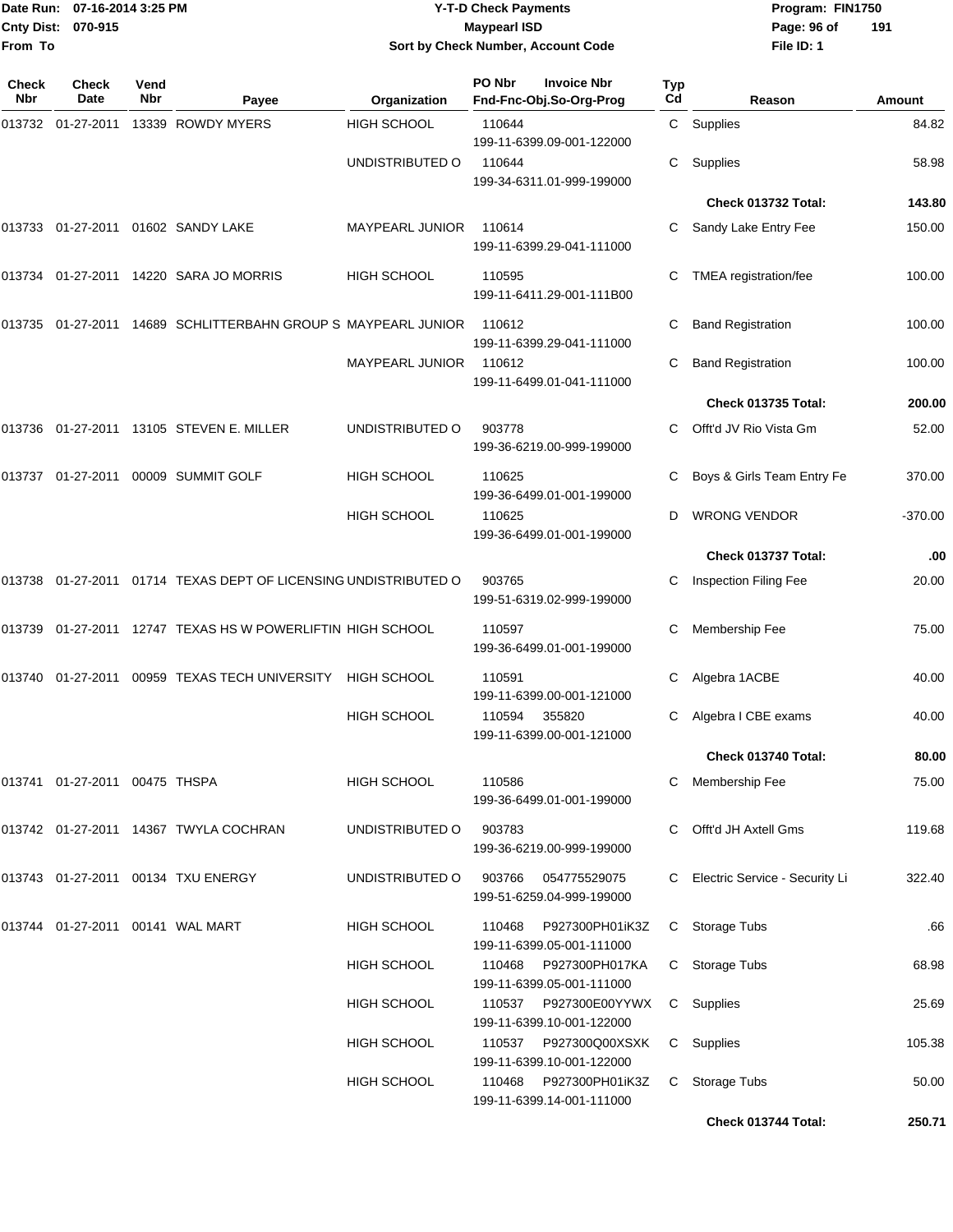|              | Date Run: 07-16-2014 3:25 PM<br>Cnty Dist: 070-915 |                    |                                                                         |                        | <b>Y-T-D Check Payments</b><br><b>Maypearl ISD</b>               |           | Program: FIN1750<br>Page: 97 of | 191       |
|--------------|----------------------------------------------------|--------------------|-------------------------------------------------------------------------|------------------------|------------------------------------------------------------------|-----------|---------------------------------|-----------|
| From To      |                                                    |                    |                                                                         |                        | Sort by Check Number, Account Code                               |           | File ID: 1                      |           |
| Check<br>Nbr | <b>Check</b><br>Date                               | Vend<br><b>Nbr</b> | Payee                                                                   | Organization           | PO Nbr<br><b>Invoice Nbr</b><br>Fnd-Fnc-Obj.So-Org-Prog          | Typ<br>Cd | Reason                          | Amount    |
| 013745       | 02-05-2011                                         |                    | 00838 EMBASSY SUITES                                                    | UNDISTRIBUTED O        | 110457                                                           |           | C TCEA Conference               | 194.25    |
|              |                                                    |                    |                                                                         | UNDISTRIBUTED O        | 199-53-6411.00-999-199000<br>110457<br>199-53-6499.01-999-199000 |           | <b>TCEA Conference</b>          | 1,295.00  |
|              |                                                    |                    |                                                                         |                        |                                                                  |           | Check 013745 Total:             | 1,489.25  |
|              |                                                    |                    | 013746 02-05-2011 14677 HOLIDAY INN EXPRESS-AU HIGH SCHOOL              |                        | 110547<br>199-11-6411.04-001-122000                              |           | <b>TCEA</b> conference          | 340.00    |
| 013747       |                                                    |                    | 02-05-2011 12481 MARRIOTT COURTYARD SO HIGH SCHOOL                      |                        | 110382<br>199-11-6411.04-001-122000                              | C         | <b>CTET Conference</b>          | 208.00    |
|              |                                                    |                    |                                                                         | HIGH SCHOOL            | 110382<br>199-23-6411.05-001-199000                              | С         | <b>CTET Conference</b>          | 31.00     |
|              |                                                    |                    |                                                                         |                        |                                                                  |           | Check 013747 Total:             | 239.00    |
|              |                                                    |                    | 013748 02-07-2011 14699 EMBASSY SUITES SAN ANT ELEMENTARY               |                        | 110666<br>199-11-6411.03-101-111000                              | C.        | <b>TMEA Conference</b>          | 277.95    |
| 013749       |                                                    |                    | 02-07-2011  00331  RONNIE NEILL                                         | <b>ADMINISTRATIVE</b>  | 110663<br>199-41-6119.00-701-199000                              |           | <b>Annuity Adjustment</b>       | 10,000.00 |
| 013750       |                                                    |                    | 02-11-2011 14674 AEROWAVE                                               | UNDISTRIBUTED O        | 110522<br>32010540<br>199-51-6630.00-999-199000                  | C.        | Portable GPS (10)               | 7,765.00  |
| 013751       |                                                    |                    |                                                                         | UNDISTRIBUTED O        | 903791<br>107851524<br>199-51-6319.02-999-199000                 | C         | Supplies                        | 28.05     |
|              |                                                    |                    |                                                                         | UNDISTRIBUTED O        | 107851525<br>903791<br>199-51-6319.02-999-199000                 | C         | Supplies                        | 27.73     |
|              |                                                    |                    |                                                                         |                        |                                                                  |           | Check 013751 Total:             | 55.78     |
|              |                                                    |                    | 013752 02-11-2011 00004 ALERT SERVICES                                  | UNDISTRIBUTED O        | 110414<br>44261900<br>199-36-6399.02-999-199000                  | C         | <b>Alert Tape</b>               | 109.41    |
|              |                                                    |                    | 013753 02-11-2011 00725 ALICIA CATE                                     | <b>ELEMENTARY</b>      | 110656<br>199-11-6399.01-101-121000                              | C         | Supplies                        | 13.45     |
|              |                                                    |                    | 013754 02-11-2011 01869 ALL SPORTS TROPHIES                             | UNDISTRIBUTED O        | 110603 4565<br>199-51-6319.02-999-199000                         |           | C Plastic Tags                  | 7.50      |
|              |                                                    |                    | 013755 02-11-2011 13654 ALLANA FINLAY                                   | MAYPEARL JUNIOR 110675 | 199-11-6411.05-041-111000                                        |           | C Mileage to Mathematics Wrk    | 51.93     |
|              |                                                    |                    | 013756 02-11-2011 12783 AMANDA STINSON                                  | <b>ELEMENTARY</b>      | 110650<br>199-11-6399.11-101-111000                              |           | C Electric Heater               | 34.98     |
|              |                                                    |                    | 013757 02-11-2011 13598 AMERICAN BOOK COMPAN HIGH SCHOOL                |                        | 110572 1100168<br>199-11-6399.01-001-121000                      |           | C Textbooks                     | 1,217.78  |
|              |                                                    |                    | 013758 02-11-2011 01530 ANDERSON, MARX & BOHL, DIR COST- ADMINIS 903792 |                        | 25419<br>199-41-6212.00-720-199000                               |           | C Aug 31, 2010 Clearinghouse    | 675.00    |
|              |                                                    |                    | 013759 02-11-2011 00069 ATMOS ENERGY                                    | UNDISTRIBUTED O        | 903814<br>000622831<br>199-51-6259.00-999-199000                 |           | C Gas Service @ LSK Elem        | 2,065.03  |
|              |                                                    |                    |                                                                         | UNDISTRIBUTED O        | 903814 000925333<br>199-51-6259.00-999-199000                    |           | C Gas Service @ HS Bldg         | 2,512.69  |
|              |                                                    |                    |                                                                         | UNDISTRIBUTED O        | 903814 000145352<br>199-51-6259.00-999-199000                    |           | C Gas Service @ Intermed.       | 867.71    |

UNDISTRIBUTED O 903814 006205453 C Gas Service @ WPA Bldg 504.88

**Check 013759 Total: 5,950.31**

199-51-6259.00-999-199000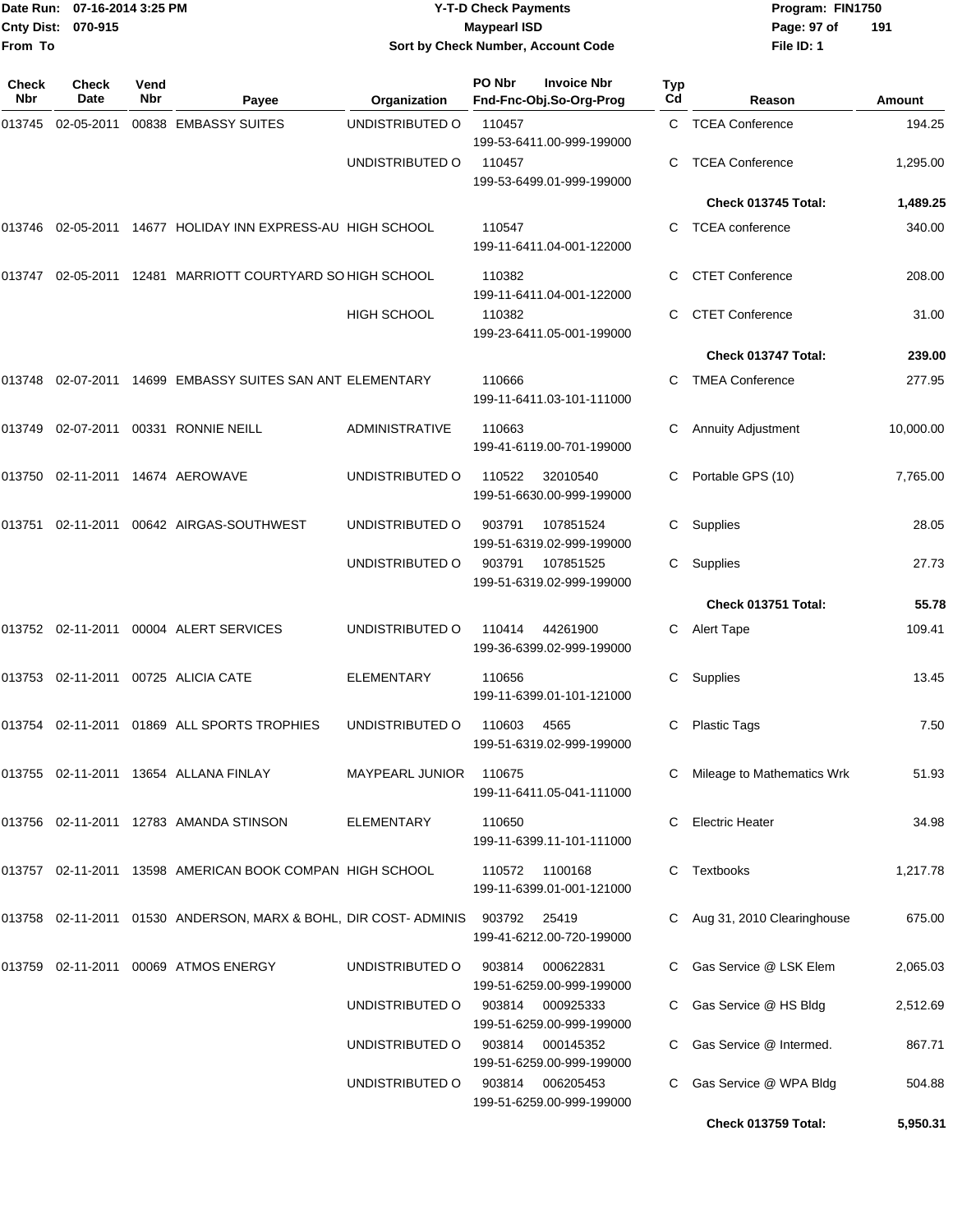|                            | Date Run: 07-16-2014 3:25 PM<br>Cnty Dist: 070-915 |             |                                                              |                         | <b>Y-T-D Check Payments</b><br><b>Maypearl ISD</b>      |           | Program: FIN1750<br>Page: 98 of | 191      |
|----------------------------|----------------------------------------------------|-------------|--------------------------------------------------------------|-------------------------|---------------------------------------------------------|-----------|---------------------------------|----------|
| From To                    |                                                    |             |                                                              |                         | Sort by Check Number, Account Code                      |           | File ID: 1                      |          |
| <b>Check</b><br><b>Nbr</b> | <b>Check</b><br>Date                               | Vend<br>Nbr | Payee                                                        | Organization            | PO Nbr<br><b>Invoice Nbr</b><br>Fnd-Fnc-Obj.So-Org-Prog | Typ<br>Cd | Reason                          | Amount   |
|                            |                                                    |             | 14697 BUFFALO BISON ATHLETIC HIGH SCHOOL                     |                         | 110660<br>199-36-6499.01-001-199000                     | C.        | Powerlifting meet entry fee     | 300.00   |
|                            |                                                    |             |                                                              | UNDISTRIBUTED O         | 110598<br>37005<br>199-51-6319.02-999-199000            | С         | Chicago VB Kit, Bubbler &pa     | 1,116.97 |
|                            |                                                    |             | 013762  02-11-2011  00015  C   AND   C   REFRIGERATION       | UNDISTRIBUTED O         | 903793<br>17459<br>199-51-6249.01-999-199000            | С         | Repair to Heaters @ Ag          | 162.00   |
|                            |                                                    |             |                                                              | UNDISTRIBUTED O         | 903793<br>17459<br>199-51-6399.05-999-199000            | C.        | <b>Fuses for Heaters</b>        | 51.95    |
|                            |                                                    |             |                                                              |                         |                                                         |           | Check 013762 Total:             | 213.95   |
| 013763                     | 02-11-2011                                         |             | 00527 CDWG INC.                                              | <b>MAYPEARL JUNIOR</b>  | <b>WHC2524</b><br>110606<br>199-11-6639.48-041-111000   | C         | Cables and Toner                | 505.27   |
|                            |                                                    |             |                                                              | <b>ELEMENTARY</b>       | <b>WHJ1382</b><br>110613<br>199-11-6639.48-101-111000   | С         | Edge 2GB PC24200 (16)           | 638.72   |
|                            |                                                    |             |                                                              | UNDISTRIBUTED O         | 110511<br><b>WBM4972</b><br>199-11-6639.50-999-199000   | С         | Laptop DOP (7)                  | 406.28   |
|                            |                                                    |             |                                                              |                         |                                                         |           | Check 013763 Total:             | 1,550.27 |
|                            |                                                    |             | 013764 02-11-2011 00510  CEE DEE'S LOCKS AND                 | UNDISTRIBUTED O         | 903794<br>15177<br>199-51-6319.02-999-199000            | С         | Keys&Recoding Panic Doors       | 315.00   |
|                            |                                                    |             |                                                              | UNDISTRIBUTED O         | 903794<br>15176<br>199-51-6319.02-999-199000            | С         | Rekeyed HS locks (all)          | 935.20   |
|                            |                                                    |             |                                                              |                         |                                                         |           | Check 013764 Total:             | 1,250.20 |
|                            |                                                    |             |                                                              | UNDISTRIBUTED O         | 903816<br>199-36-6219.00-999-199000                     | С         | Offt'd JV Italy Game            | 57.50    |
|                            |                                                    |             | 013766 02-11-2011 00217  CITY OF MAYPEARL                    | UNDISTRIBUTED O         | 903796<br>1081<br>199-51-6259.01-999-199000             | С         | Water Serv @ LSK Elem Yrd       | 15.52    |
|                            |                                                    |             |                                                              | UNDISTRIBUTED O         | 903796<br>80<br>199-51-6259.01-999-199000               | C         | Water @ Ballfield               | 20.52    |
|                            |                                                    |             |                                                              | UNDISTRIBUTED O         | 903796<br>1394<br>199-51-6259.01-999-199000             |           | <b>Water Sew HS Concessions</b> | 40.52    |
|                            |                                                    |             |                                                              | UNDISTRIBUTED O         | 1080<br>903796<br>199-51-6259.01-999-199000             | С         | Water Sew Grbg @ LSK Ele        | 640.03   |
|                            |                                                    |             |                                                              | UNDISTRIBUTED O         | 903796<br>574<br>199-51-6259.01-999-199000              | С         | Water Sew Grbg @ HS             | 509.18   |
|                            |                                                    |             |                                                              | UNDISTRIBUTED O         | 903796<br>82<br>199-51-6259.01-999-199000               | С         | Water Sew Grbg Serv @           | 495.54   |
|                            |                                                    |             |                                                              | UNDISTRIBUTED O         | 903796<br>595<br>199-51-6259.01-999-199000              | C         | Water Sew Grbg @ MS             | 585.58   |
|                            |                                                    |             |                                                              | UNDISTRIBUTED O         | 903796<br>383<br>199-51-6259.01-999-199000              | C         | Water Sew Cmpctr Fee @ H        | 322.74   |
|                            |                                                    |             |                                                              |                         |                                                         |           | Check 013766 Total:             | 2,629.63 |
|                            |                                                    |             | 013767 02-11-2011 00200  CLAIMS ADMINISTRATIVE S HIGH SCHOOL |                         | 903795<br>86014<br>199-11-6143.00-001-111000            |           | C Workers Comp Fixed Cost       | 1,100.00 |
|                            |                                                    |             |                                                              | <b>MAYPEARL JUNIOR</b>  | 903795<br>86014<br>199-11-6143.00-041-111000            | С         | <b>Workers Comp Fixed Cost</b>  | 1,100.00 |
|                            |                                                    |             |                                                              | INTERMEDIATE SCH 903795 | 86014<br>199-11-6143.00-042-111000                      | С         | Workers Comp Fixed Cost         | 1,100.00 |
|                            |                                                    |             |                                                              | <b>ELEMENTARY</b>       | 903795<br>86014                                         | C.        | <b>Workers Comp Fixed Cost</b>  | 1,100.00 |

199-11-6143.00-101-111000

**Check 013767 Total: 4,400.00**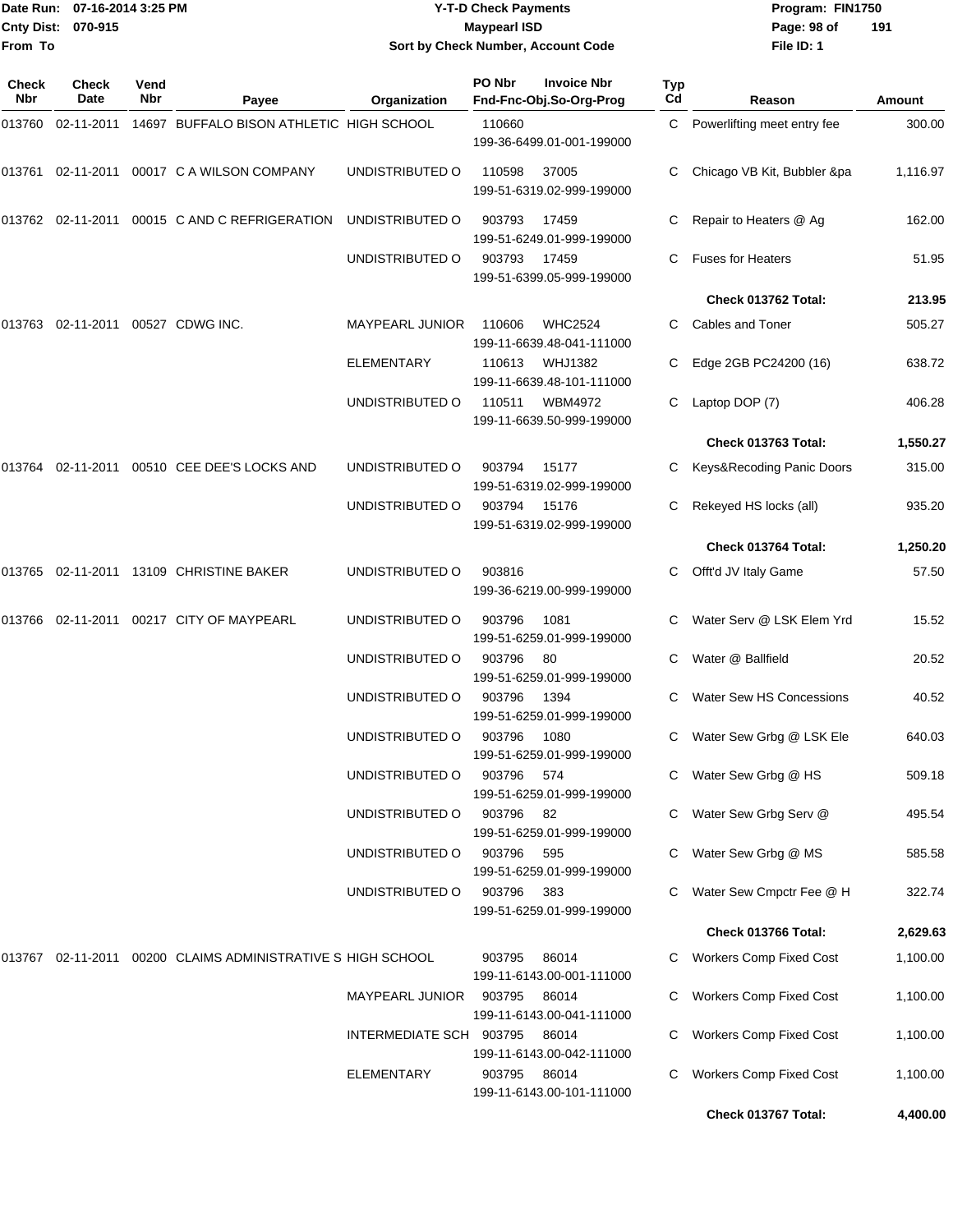|                     | Date Run: 07-16-2014 3:25 PM |             |                                                                 |                               | <b>Y-T-D Check Payments</b> |                                               |                  | Program: FIN1750           |           |
|---------------------|------------------------------|-------------|-----------------------------------------------------------------|-------------------------------|-----------------------------|-----------------------------------------------|------------------|----------------------------|-----------|
|                     | Cnty Dist: 070-915           |             |                                                                 |                               | <b>Maypearl ISD</b>         |                                               |                  | Page: 99 of                | 191       |
| From To             |                              |             |                                                                 |                               |                             | Sort by Check Number, Account Code            |                  | File ID: 1                 |           |
| Check<br><b>Nbr</b> | <b>Check</b><br>Date         | Vend<br>Nbr | Payee                                                           | Organization                  | PO Nbr                      | <b>Invoice Nbr</b><br>Fnd-Fnc-Obj.So-Org-Prog | <b>Typ</b><br>Cd | Reason                     | Amount    |
|                     | 013768  02-11-2011           |             | 00905 DAWN DAVIS                                                | <b>ELEMENTARY</b>             | 110652                      | 199-11-6399.01-101-121000                     |                  | C Supplies                 | 12.50     |
| 013769              |                              |             | 02-11-2011 12885 DIRECT ENERGY                                  | UNDISTRIBUTED O               | 903797                      | 110300011703109<br>199-51-6259.04-999-199000  | C.               | Electric Service @ Downtow | 557.34    |
|                     |                              |             | 013770 02-11-2011 01015 DON GARRISON                            | UNDISTRIBUTED O               | 903819                      | 199-36-6219.00-999-199000                     | C                | Offt'd JV/V Italy Games    | 110.00    |
| 013771              |                              |             | 02-11-2011 12718 DONALD PRICE                                   | UNDISTRIBUTED O               | 903821                      | 199-36-6219.00-999-199000                     | C                | Offt'd JH Whitney Gms      | 95.90     |
|                     |                              |             | 013772 02-11-2011 12662 E INSTRUCTION                           | <b>MAYPEARL JUNIOR</b>        | 110621                      | 322626<br>199-11-6399.00-041-111MEF           | C.               | Supplies                   | 1,000.00  |
|                     |                              |             |                                                                 | MAYPEARL JUNIOR               | 110621                      | 322626<br>199-11-6399.01-041-121000           | С                | Supplies                   | 373.34    |
|                     |                              |             |                                                                 | MAYPEARL JUNIOR               | 110621                      | 322626<br>199-11-6399.06-041-124000           | C                | Supplies                   | 373.34    |
|                     |                              |             |                                                                 | MAYPEARL JUNIOR               | 110621                      | 322626<br>199-11-6399.23-041-125000           | C.               | Supplies                   | 173.32    |
|                     |                              |             |                                                                 |                               |                             |                                               |                  | Check 013772 Total:        | 1,920.00  |
|                     |                              |             | 013773 02-11-2011 13639 EAST TEXAS COPY SYSTE HIGH SCHOOL       |                               | 110593                      | 63475<br>199-23-6399.04-001-199000            | C                | <b>Staples</b>             | 56.00     |
|                     |                              |             | 013774 02-11-2011 12538 ECS LEARNING SYSTEMS, I MAYPEARL JUNIOR |                               | 110604                      | 188831<br>199-11-6399.02-041-111000           | C                | <b>TAKS Supplies</b>       | 114.90    |
|                     |                              |             | 013775 02-11-2011 00319 ECS LEARNING SYSTEMS, I MAYPEARL JUNIOR |                               | 110605                      | 188867<br>199-11-6399.01-041-121000           | C                | <b>TAKS Supplies</b>       | 109.80    |
|                     |                              |             |                                                                 | <b>MAYPEARL JUNIOR</b>        | 110607                      | 188868<br>199-11-6399.01-041-121000           | C                | <b>TAKS Supplies</b>       | 109.80    |
|                     |                              |             |                                                                 | MAYPEARL JUNIOR               | 110605                      | 188867<br>199-11-6399.01-041-121000           | D                | CHECK LOST IN THE MAIL.    | $-109.80$ |
|                     |                              |             |                                                                 | MAYPEARL JUNIOR 110607        |                             | 188868<br>199-11-6399.01-041-121000           |                  | D CHECK LOST IN THE MAIL.  | $-109.80$ |
|                     |                              |             |                                                                 | MAYPEARL JUNIOR 110605        |                             | 188867<br>199-11-6399.03-041-111000           |                  | C TAKS Supplies            | 109.80    |
|                     |                              |             |                                                                 | MAYPEARL JUNIOR 110607 188868 |                             | 199-11-6399.03-041-111000                     |                  | C TAKS Supplies            | 109.80    |
|                     |                              |             |                                                                 | MAYPEARL JUNIOR 110605        |                             | 188867<br>199-11-6399.03-041-111000           |                  | D CHECK LOST IN THE MAIL.  | -109.80   |
|                     |                              |             |                                                                 | MAYPEARL JUNIOR 110607 188868 |                             | 199-11-6399.03-041-111000                     |                  | D CHECK LOST IN THE MAIL.  | $-109.80$ |
|                     |                              |             |                                                                 | MAYPEARL JUNIOR 110605        |                             | 188867<br>199-11-6399.06-041-124000           |                  | C TAKS Supplies            | 109.80    |
|                     |                              |             |                                                                 | MAYPEARL JUNIOR 110607 188868 |                             | 199-11-6399.06-041-124000                     |                  | C TAKS Supplies            | 109.80    |
|                     |                              |             |                                                                 | MAYPEARL JUNIOR 110605        |                             | 188867<br>199-11-6399.06-041-124000           |                  | D CHECK LOST IN THE MAIL.  | $-109.80$ |
|                     |                              |             |                                                                 | MAYPEARL JUNIOR 110607 188868 |                             | 199-11-6399.06-041-124000                     |                  | D CHECK LOST IN THE MAIL.  | -109.80   |
|                     |                              |             |                                                                 | MAYPEARL JUNIOR 110605        |                             | 188867<br>199-11-6399.23-041-125000           |                  | C TAKS Supplies            | 110.16    |
|                     |                              |             |                                                                 | MAYPEARL JUNIOR 110607 188868 |                             | 199-11-6399.23-041-125000                     |                  | C TAKS Supplies            | 110.16    |
|                     |                              |             |                                                                 | MAYPEARL JUNIOR 110605 188867 |                             |                                               |                  | D CHECK LOST IN THE MAIL.  | $-110.16$ |

199-11-6399.23-041-125000

199-11-6399.23-041-125000

MAYPEARL JUNIOR 110607 188868 D CHECK LOST IN THE MAIL. - 110.16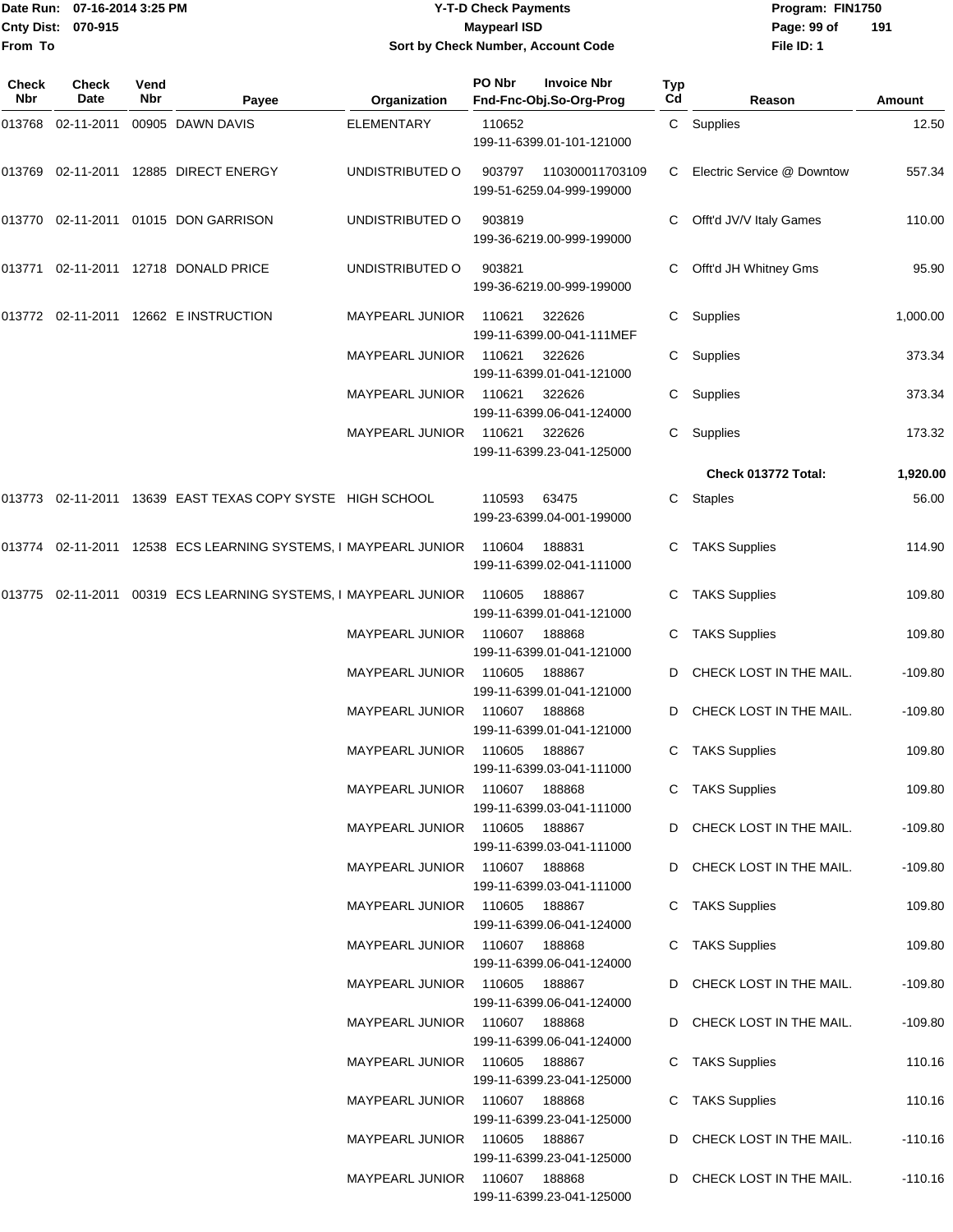| <b>Cnty Dist:</b><br>From To | Date Run: 07-16-2014 3:25 PM<br>070-915 |             |                                                               | Sort by Check Number, Account Code | <b>Y-T-D Check Payments</b><br><b>Maypearl ISD</b> |                                               |                  | Program: FIN1750<br>Page: 100 of<br>File ID: 1 | 191    |
|------------------------------|-----------------------------------------|-------------|---------------------------------------------------------------|------------------------------------|----------------------------------------------------|-----------------------------------------------|------------------|------------------------------------------------|--------|
| <b>Check</b><br>Nbr          | <b>Check</b><br>Date                    | Vend<br>Nbr | Payee                                                         | Organization                       | PO Nbr                                             | <b>Invoice Nbr</b><br>Fnd-Fnc-Obj.So-Org-Prog | <b>Typ</b><br>Cd | Reason                                         | Amount |
|                              |                                         |             |                                                               |                                    |                                                    |                                               |                  | Check 013775 Total:                            | .00    |
|                              | 013776 02-11-2011                       |             | 00099 EDUCATION SERVICE CENT INTERMEDIATE SCH                 |                                    | 903798                                             | 12890<br>240-35-6399.00-042-199000            | C                | Cost Recovery Fee Purch C                      | 83.33  |
|                              |                                         |             |                                                               | <b>ELEMENTARY</b>                  | 903798                                             | 12890<br>240-35-6399.00-101-199000            |                  | Cost Recovery Fee Purch C                      | 83.33  |
|                              |                                         |             |                                                               | <b>HIGH SCHOOL</b>                 | 903798                                             | 12890<br>240-35-6399.01-001-199000            |                  | Cost Recovery Fee Purch C                      | 83.34  |
|                              |                                         |             |                                                               |                                    |                                                    |                                               |                  | Check 013776 Total:                            | 250.00 |
| 013777                       |                                         |             | 02-11-2011  01999  RAY BLAND GLASS                            | UNDISTRIBUTED O                    | 903799                                             | W036461<br>199-34-6219.00-999-199000          |                  | Repair to Window on 1989 F                     | 125.00 |
|                              |                                         |             |                                                               | UNDISTRIBUTED O                    | 903799                                             | W036461<br>199-34-6311.00-999-199000          | C.               | <b>Tempered Glass</b>                          | 74.00  |
|                              |                                         |             |                                                               |                                    |                                                    |                                               |                  | Check 013777 Total:                            | 199.00 |
|                              | 013778 02-11-2011 12474 ENVIVA          |             |                                                               | UNDISTRIBUTED O                    | 903800                                             | 18780<br>199-34-6219.01-999-199000            | C                | <b>DOT Test</b>                                | 19.00  |
|                              |                                         |             | 013779 02-11-2011 01337 EYE ON EDUCATION                      | <b>HIGH SCHOOL</b>                 | 110553                                             | 278874<br>199-11-6399.31-001-111000           |                  | <b>Spanish Supplies</b>                        | 35.95  |
|                              |                                         |             |                                                               | <b>HIGH SCHOOL</b>                 | 110631                                             | 279442<br>199-31-6399.00-001-199000           | С                | Curriculum                                     | 107.85 |
|                              |                                         |             |                                                               |                                    |                                                    |                                               |                  | Check 013779 Total:                            | 143.80 |
| 013780                       |                                         |             | 02-11-2011 00040 FLATT STATIONERS, INC.                       | UNDISTRIBUTED O                    | 110608                                             | 253648-00<br>199-11-6399.06-999-124000        | C                | Supplies                                       | 255.00 |
|                              |                                         |             |                                                               | <b>HIGH SCHOOL</b>                 | 110571                                             | 252428-00<br>199-11-6399.12-001-111000        | C                | Supplies                                       | 164.32 |
|                              |                                         |             |                                                               | UNDISTRIBUTED O                    | 110639                                             | 253924-00<br>199-36-6399.05-999-199000        | C                | Supplies                                       | 76.77  |
|                              |                                         |             |                                                               |                                    |                                                    |                                               |                  | Check 013780 Total:                            | 496.09 |
|                              |                                         |             | 013781 02-11-2011 14646 FLORIDA MICRO                         | <b>HIGH SCHOOL</b>                 | 110575                                             | 126646<br>199-12-6399.10-001-111000           | C                | <b>Laptop Batteries</b>                        | 298.00 |
|                              |                                         |             | 013782 02-11-2011 12540 FREESTYLE PHOTOGRAPHI HIGH SCHOOL     |                                    | 110599                                             | 169946<br>199-11-6399.01-001-121000           |                  | C Monolite Kit                                 | 280.96 |
|                              |                                         |             |                                                               | <b>HIGH SCHOOL</b>                 | 110599                                             | 169946<br>199-11-6399.39-001-111000           |                  | C Monolite Kit                                 | 142.02 |
|                              |                                         |             |                                                               |                                    |                                                    |                                               |                  | Check 013782 Total:                            | 422.98 |
|                              |                                         |             | 013783 02-11-2011 14531 GEYER INSTRUCTIONAL AI HIGH SCHOOL    |                                    | 110637                                             | 74999<br>199-11-6399.23-001-125000            |                  | C Supplies                                     | 187.55 |
|                              | 013784 02-11-2011 14304 GFWCPSO         |             |                                                               | <b>ELEMENTARY</b>                  | 110551                                             | 2010-031<br>199-11-6399.01-101-121000         |                  | C Registration Reg Tourn                       | 150.00 |
|                              |                                         |             | 013785 02-11-2011 01973 GLENN KIEFER                          | MAYPEARL JUNIOR                    | 110668                                             | 199-31-6499.00-041-199000                     |                  | C School Counselor Conferenc                   | 100.00 |
|                              |                                         |             | 013786 02-11-2011 13763 GOLF TEAM PRODUCTS IN UNDISTRIBUTED O |                                    | 110584                                             | 78904<br>199-36-6399.07-999-199000            |                  | <b>Golf Supplies</b>                           | 257.00 |
|                              |                                         |             | 013787 02-11-2011 12674 HANDWRITING WITHOUT T ELEMENTARY      |                                    |                                                    | 110564 557870-1<br>199-11-6399.25-101-111000  |                  | C Supplies                                     | 28.45  |
|                              | 013788 02-11-2011 14150 HARRIS          |             |                                                               | <b>DISTRICT WIDE</b>               | 903801                                             | XT00052913<br>240-00-5749.00-000-100000       |                  | C Transaction Fees                             | 70.00  |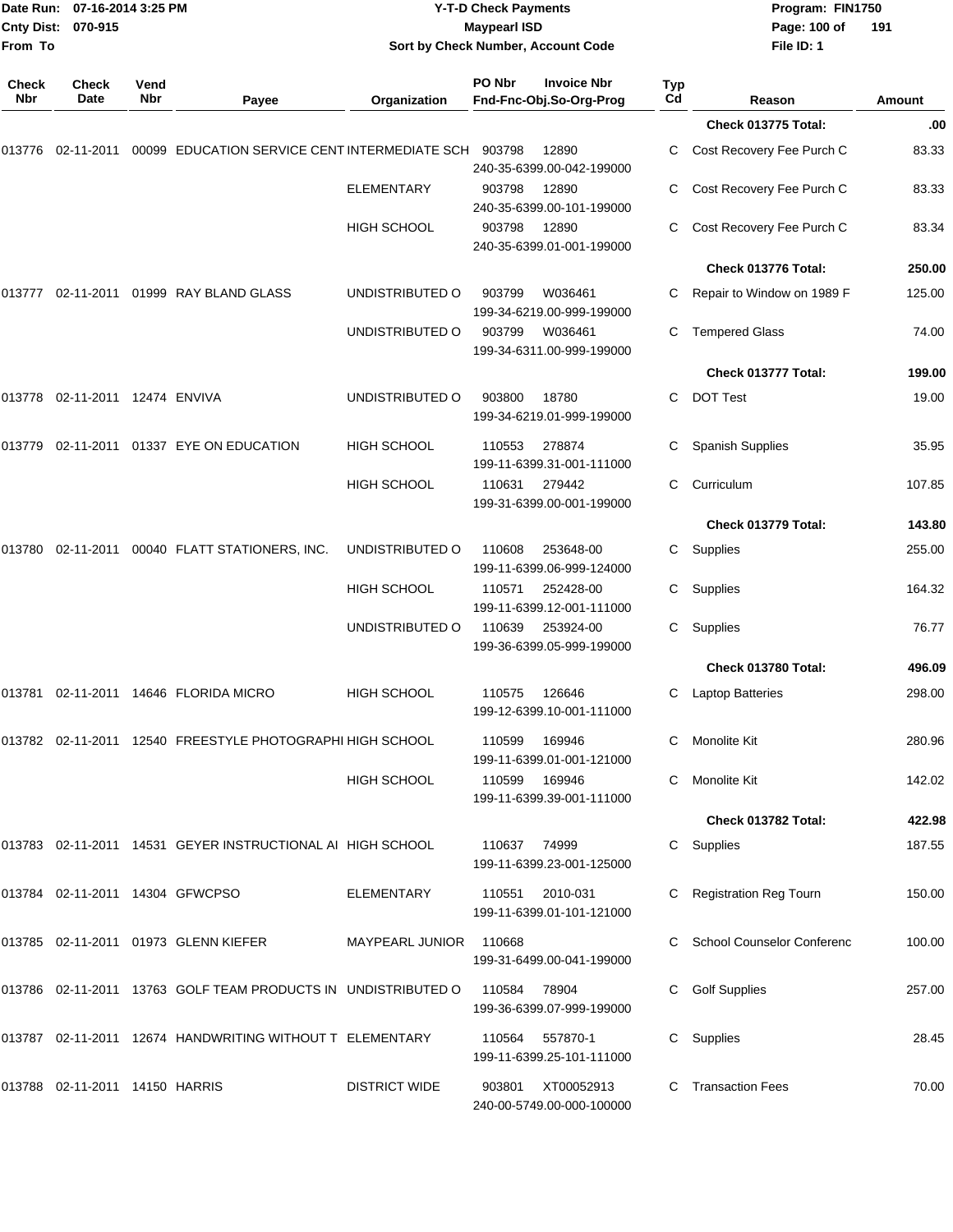#### Date Run: 07-16-2014 3:25 PM **Program:** FIN1750 **Cnty Dist:** 070-915 **Page: 101 of** Maypearl ISD **CONTEX 101 OF A Page: 101 of Y-T-D Check Payments 070-915 Maypearl ISD Sort by Check Number, Account Code**

| Check<br>Nbr | <b>Check</b><br>Date | Vend<br>Nbr | Payee                                                               | Organization       | PO Nbr | <b>Invoice Nbr</b><br>Fnd-Fnc-Obj.So-Org-Prog | Typ<br>Cd | Reason                      | Amount    |
|--------------|----------------------|-------------|---------------------------------------------------------------------|--------------------|--------|-----------------------------------------------|-----------|-----------------------------|-----------|
| 013789       |                      |             | 02-11-2011 14345 HILL COUNTRY INN AND                               | <b>HIGH SCHOOL</b> | 110681 | 199-11-6411.01-001-122000                     |           | C Ag Mech Show              | 196.49    |
|              |                      |             | 013790 02-11-2011 14345 HILL COUNTRY INN AND                        | <b>HIGH SCHOOL</b> | 110676 | 199-11-6411.01-001-122000                     | С         | Steer show                  | 174.15    |
|              |                      |             | 013791 02-11-2011 12551 INTERQUEST DETECTION C UNDISTRIBUTED O      |                    | 903802 | 106574<br>204-11-6219.00-999-124000           | С         | <b>Half Day Service</b>     | 220.00    |
|              |                      |             | 013792 02-11-2011 01229 JENIFER ZIPP                                | <b>HIGH SCHOOL</b> | 110672 | 199-33-6411.00-001-199000                     |           | Mileage to Wrkshop          | 71.39     |
|              |                      |             |                                                                     | <b>HIGH SCHOOL</b> | 110672 | 199-33-6411.00-001-199000                     | D         | CHANGED LOCAT WRKSH         | $-71.39$  |
|              |                      |             |                                                                     |                    |        |                                               |           | Check 013792 Total:         | .00       |
|              |                      |             | 013793 02-11-2011 00248 JONATHAN DAVIS                              | UNDISTRIBUTED O    | 903820 | 199-36-6219.00-999-199000                     | C.        | Offt'd Italy V Gms          | 117.33    |
|              |                      |             | 013794 02-11-2011 12164 JRP BUILD, INC.                             | UNDISTRIBUTED O    | 903803 | 3814<br>199-51-6629.00-999-199000             |           | 2nd Draw-Interior Concrete  | 70,000.00 |
|              |                      |             | 013795 02-11-2011 13175 LAKE DALLAS ISD                             | <b>HIGH SCHOOL</b> | 110671 | 199-33-6411.00-001-199000                     |           | <b>Review Course</b>        | 98.00     |
|              |                      |             | 013796 02-11-2011 14700 LARRY WISDOM                                | <b>HIGH SCHOOL</b> | 110669 | 199-11-6399.06-001-111000                     | С         | <b>OAP Festival</b>         | 150.00    |
|              |                      |             | 013797 02-11-2011 14692 LEARNING WRAP-UPS, INC. ELEMENTARY          |                    | 110624 | 86312<br>199-11-6399.03-101-111000            | С         | Supplies                    | 30.00     |
|              |                      |             | 013798 02-11-2011 14468 LEGO EDUCATION                              | <b>HIGH SCHOOL</b> | 110549 | 315696-1<br>199-11-6399.01-001-121000         | C.        | Supplies                    | 192.29    |
|              |                      |             | 013799 02-11-2011 13640 LESLEY AUSTIN                               | ELEMENTARY         | 110643 | 199-11-6399.01-101-121000                     | С         | Supplies                    | 23.05     |
|              |                      |             | 013800 02-11-2011 00060 LUCKIES AUTO AND TRUCK UNDISTRIBUTED O      |                    | 903804 | 000074068<br>199-34-6219.00-999-199000        |           | Repair to Bus #3            | 225.00    |
|              |                      |             |                                                                     | UNDISTRIBUTED O    | 903804 | 000074068<br>199-34-6311.00-999-199000        |           | C Parts for Bus #3          | 46.55     |
|              |                      |             |                                                                     |                    |        |                                               |           | Check 013800 Total:         | 271.55    |
| 013801       |                      |             | 02-11-2011  14218 LYNELL PINKERTON                                  | <b>HIGH SCHOOL</b> | 110645 | 199-11-6399.02-001-111MEF                     |           | C OAP-sound tracks/costumes | 460.00    |
|              |                      |             |                                                                     | <b>HIGH SCHOOL</b> | 110645 | 199-11-6399.06-001-111000                     |           | C OAP-sound tracks/costumes | 12.51     |
|              |                      |             |                                                                     |                    |        |                                               |           | Check 013801 Total:         | 472.51    |
|              |                      |             | 013802  02-11-2011  01078  WILLIAM V. MACGILL & CO. MAYPEARL JUNIOR |                    | 110576 | 0350469<br>199-11-6399.07-041-111000          | C.        | Supplies                    | 44.82     |
|              |                      |             |                                                                     | ELEMENTARY         | 110556 | 0351761<br>199-11-6399.36-101-111000          | C.        | Supplies                    | 236.55    |
|              |                      |             |                                                                     |                    |        |                                               |           | Check 013802 Total:         | 281.37    |
|              |                      |             | 013803 02-11-2011 12959 MAVERICK METAL TRADING HIGH SCHOOL          |                    | 110589 | 67152<br>199-11-6399.09-001-122000            |           | C Tub Pipe and Plates       | 355.00    |
| 013804       |                      |             | 02-11-2011 12505 MAYPEARL FEED STORE                                | <b>HIGH SCHOOL</b> | 110542 | 394<br>199-11-6399.09-001-122000              | C.        | Supplies                    | 30.30     |
|              |                      |             |                                                                     | UNDISTRIBUTED O    | 903805 | 393<br>199-51-6319.02-999-199000              | C.        | Supplies                    | 25.79     |
|              |                      |             |                                                                     |                    |        |                                               |           | Check 013804 Total:         | 56.09     |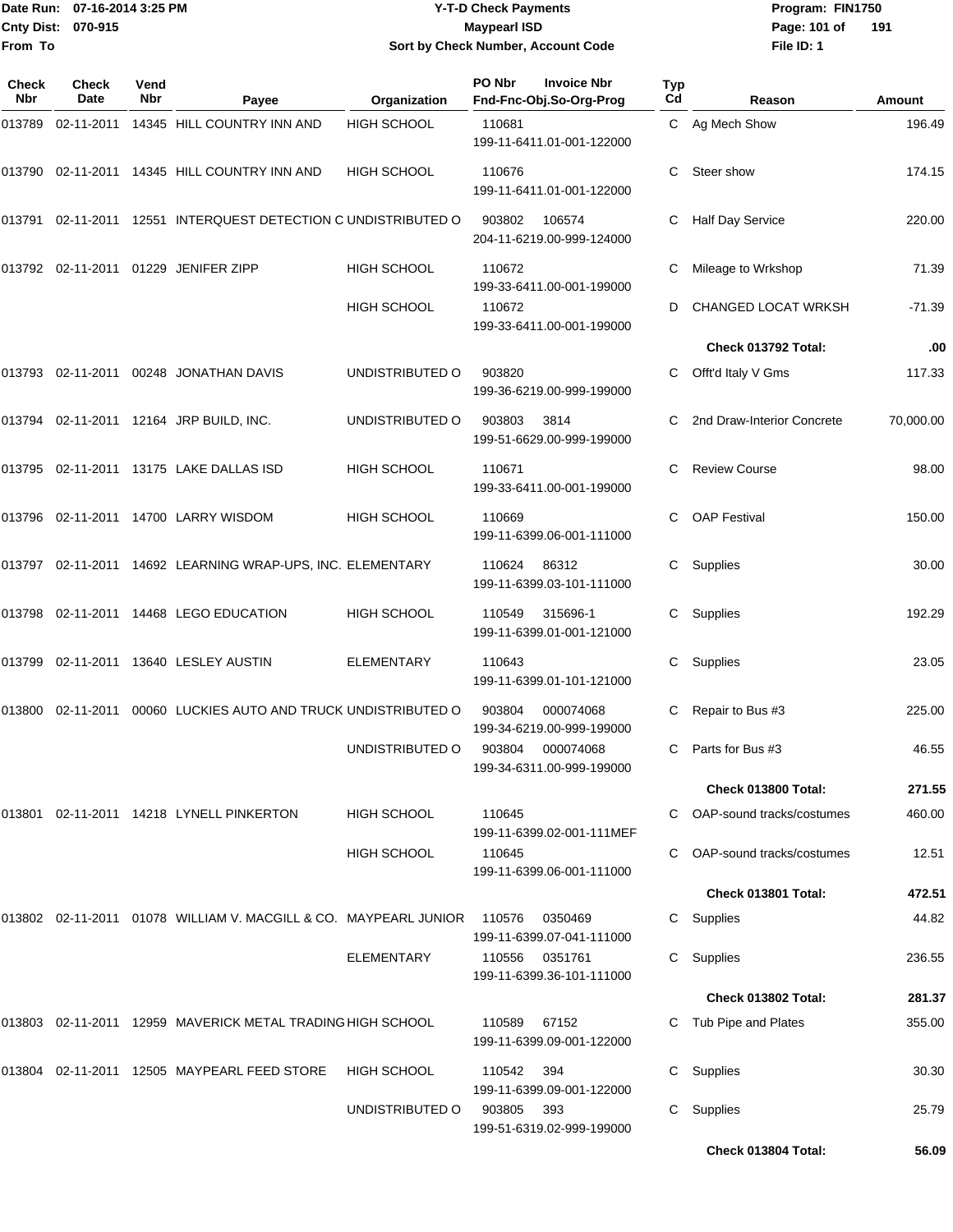## Date Run: 07-16-2014 3:25 PM **Program:** FIN1750 **Y-T-D Check Payments 070-915 Maypearl ISD Sort by Check Number, Account Code**

**File ID: 1** Page: 102 of 191

| Check<br><b>Nbr</b> | Check<br>Date                    | Vend<br><b>Nbr</b> | Payee                                                        | Organization           | PO Nbr | <b>Invoice Nbr</b><br>Fnd-Fnc-Obj.So-Org-Prog | Typ<br>Cd | Reason                         | Amount   |
|---------------------|----------------------------------|--------------------|--------------------------------------------------------------|------------------------|--------|-----------------------------------------------|-----------|--------------------------------|----------|
| 013805              | 02-11-2011                       | 00631 MCI          |                                                              | UNDISTRIBUTED O        | 903806 | 08638700105<br>199-51-6259.02-999-199000      |           | C Long Distance Service        | 198.26   |
|                     |                                  |                    | 013806 02-11-2011 14688 MORGAN LIVESTOCK EQUI HIGH SCHOOL    |                        | 110588 | 7052<br>199-11-6649.02-001-122000             |           | C Scales                       | 1,767.00 |
| 013807              |                                  |                    | 02-11-2011 13306 MOUNTAIN PEAK SPECIAL UNDISTRIBUTED O       |                        | 903807 | 11078800<br>199-51-6259.79-999-122000         | C         | Water Service @ Ag Facility    | 21.74    |
|                     | 013808  02-11-2011  00079  NASCO |                    |                                                              | MAYPEARL JUNIOR        | 110554 | 95806<br>199-11-6399.09-041-111000            | C         | Supplies                       | 37.23    |
| 013809              |                                  |                    | 02-11-2011 12087 OAK CLIFF OFFICE SUPPLY MAYPEARL JUNIOR     |                        | 110555 | 286156-0<br>199-11-6399.07-041-111000         | C         | Supplies                       | 69.22    |
|                     |                                  |                    |                                                              | <b>HIGH SCHOOL</b>     | 110592 | 286713-0<br>199-11-6399.12-001-111000         | C.        | Supplies                       | 452.17   |
|                     |                                  |                    |                                                              |                        |        |                                               |           | Check 013809 Total:            | 521.39   |
|                     |                                  |                    | 013810 02-11-2011 00287 OFFICE DEPOT                         | <b>ADMINISTRATIVE</b>  | 110532 | 1301141165<br>199-41-6399.01-701-199000       |           | C Supplies                     | 37.25    |
| 013811              |                                  |                    | 02-11-2011 14679 OSCAR DAVILA                                | UNDISTRIBUTED O        | 903817 | 199-36-6219.00-999-199000                     | C         | Offt'd JV Italy Gm             | 40.00    |
|                     |                                  |                    |                                                              | UNDISTRIBUTED O        | 903822 | 199-36-6219.00-999-199000                     |           | Offt'd JH Whitney Gms          | 85.00    |
|                     |                                  |                    |                                                              |                        |        |                                               |           | Check 013811 Total:            | 125.00   |
|                     |                                  |                    | 013812 02-11-2011 12111 PATRICE GILSDORF                     | <b>ELEMENTARY</b>      | 110654 | 199-11-6399.01-101-121000                     | C         | Supplies                       | 4.00     |
|                     |                                  |                    | 013813  02-11-2011  14604  PEARSON CLINICAL ASSES ELEMENTARY |                        | 110541 | 73019147<br>199-11-6399.23-101-125000         | C         | Supplies                       | 371.00   |
| 013814              |                                  |                    | 02-11-2011 12775 PENDERS MUSIC CO.                           | HIGH SCHOOL            | 110568 | 0002869788<br>199-11-6399.29-001-111BAN       | С         | Music                          | 31.51    |
|                     |                                  |                    |                                                              | <b>MAYPEARL JUNIOR</b> | 110563 | 0002870471<br>199-11-6399.29-041-111000       | C         | Music                          | 21.04    |
|                     |                                  |                    |                                                              | <b>MAYPEARL JUNIOR</b> | 110563 | 0002869777<br>199-11-6399.29-041-111000       | C.        | Music                          | 214.73   |
|                     |                                  |                    |                                                              |                        |        |                                               |           | Check 013814 Total:            | 267.28   |
|                     |                                  |                    | 013815 02-11-2011 12059 PEOPLES PUBLISHING GRO HIGH SCHOOL   |                        | 110573 | 0407815<br>199-11-6399.01-001-121000          |           | C Curriculum                   | 886.20   |
|                     |                                  |                    |                                                              | HIGH SCHOOL            | 110573 | 0407815<br>199-11-6399.23-001-125000          | C.        | Curriculum                     | 621.00   |
|                     |                                  |                    |                                                              |                        |        |                                               |           | Check 013815 Total:            | 1,507.20 |
|                     |                                  |                    | 013816 02-11-2011 00401 POSITIVE PROMOTIONS                  | <b>ELEMENTARY</b>      | 110545 | 04008473<br>199-12-6399.00-101-199000         | C         | Supplies                       | 578.19   |
|                     |                                  |                    | 013817 02-11-2011 12836 R B SPORTING GOODS                   | UNDISTRIBUTED O        | 110525 | 0313181<br>199-36-6399.01-999-199BHS          |           | <b>Basketball Shoes</b>        | 989.68   |
|                     |                                  |                    |                                                              | UNDISTRIBUTED O        | 110398 | 0309765<br>199-36-6399.01-999-199BHS          |           | Warm Up Tops and Pants (4      | 197.73   |
|                     |                                  |                    |                                                              | UNDISTRIBUTED O        | 110419 | 0310661<br>199-36-6399.04-999-199000          | С         | <b>Baseballs and Equipment</b> | 1,603.05 |
|                     |                                  |                    |                                                              | UNDISTRIBUTED O        | 110419 | 0308923<br>199-36-6399.04-999-199000          | С         | <b>Baseball Supplies</b>       | 584.85   |
|                     |                                  |                    |                                                              |                        |        |                                               |           | Check 013817 Total:            | 3,375.31 |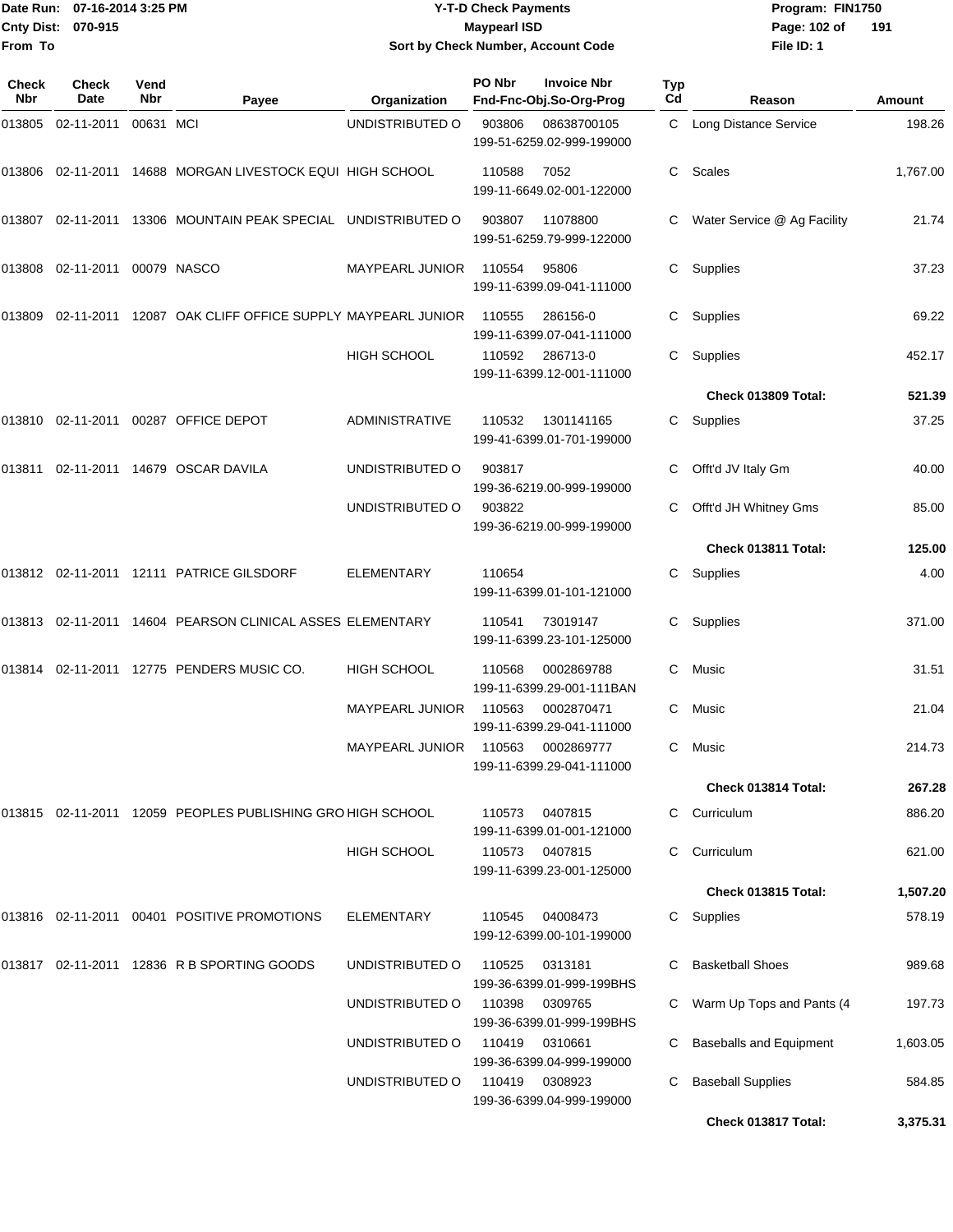## Date Run: 07-16-2014 3:25 PM **Program:** FIN1750 **Y-T-D Check Payments 070-915 Maypearl ISD Sort by Check Number, Account Code**

**File ID: 1** Page: 103 of 191

| Check<br>Nbr | Check<br>Date                     | Vend<br>Nbr | Payee                                                          | Organization           | PO Nbr        | <b>Invoice Nbr</b><br>Fnd-Fnc-Obj.So-Org-Prog | Typ<br>Cd | Reason                       | Amount    |
|--------------|-----------------------------------|-------------|----------------------------------------------------------------|------------------------|---------------|-----------------------------------------------|-----------|------------------------------|-----------|
| 013818       | 02-11-2011                        |             | 00778 RICHARD INGRAM                                           | UNDISTRIBUTED O        | 110661        | 199-51-6411.00-999-199000                     |           | C Training                   | 213.28    |
|              |                                   |             | 013819  02-11-2011  01071  RICK'S WORLD OF SPORTS  HIGH SCHOOL |                        | 110583        | 2360<br>199-36-6399.13-001-199000             | C.        | Uniforms                     | 324.00    |
|              | 013820 02-11-2011 00720 RISO, INC |             |                                                                | UNDISTRIBUTED O        | 903808        | 5190580<br>199-41-6219.07-999-199000          | C         | Riso Lease                   | 132.22    |
| 013821       |                                   |             | 02-11-2011 13510 ROBERT WHITE                                  | UNDISTRIBUTED O        | 903818        | 199-36-6219.00-999-199000                     |           | Offt'd JV/V Italy Gms        | 110.00    |
|              |                                   |             | 013822  02-11-2011  14261  RYAN VINES                          | <b>HIGH SCHOOL</b>     | 110658        | 199-11-6399.09-001-122000                     | C.        | Ag Supplies                  | 155.47    |
| 013823       |                                   |             | 02-11-2011 00252 SCHOOL SPECIALTY                              | MAYPEARL JUNIOR        | 110615        | 208105494035<br>199-11-6399.01-041-121000     | C.        | Supplies                     | 48.69     |
|              |                                   |             |                                                                | MAYPEARL JUNIOR        | 110615        | 208105494035<br>199-11-6399.03-041-111000     | C.        | Supplies                     | 48.69     |
|              |                                   |             |                                                                | MAYPEARL JUNIOR        | 110615        | 208105494035<br>199-11-6399.06-041-124000     |           | C Supplies                   | 48.68     |
|              |                                   |             |                                                                | <b>MAYPEARL JUNIOR</b> | 110615        | 208105494035<br>199-11-6399.23-041-125000     |           | C Supplies                   | 48.68     |
|              |                                   |             |                                                                | <b>HIGH SCHOOL</b>     | 110274        | 208105335888<br>199-11-6399.39-001-111000     |           | C Art Supplies               | 1.16      |
|              |                                   |             |                                                                |                        |               |                                               |           | Check 013823 Total:          | 195.90    |
| 013824       |                                   |             | 02-11-2011 00119 STROOPE PEST CONTROL UNDISTRIBUTED O          |                        | 903809        | 112845-846<br>199-51-6319.02-999-199000       | C         | <b>Pest Control Services</b> | 520.00    |
| 013825       |                                   |             | 02-11-2011  12951  STUDY ISLAND                                | UNDISTRIBUTED O        | 110535        | 0028442<br>199-11-6399.45-999-199000          | C         | license renewal              | 11,623.25 |
| 013826       | 02-11-2011 00784 TASBO            |             |                                                                | <b>IND COST-ADM</b>    | 110297        | 209990<br>199-41-6499.00-750-199000           | С         | <b>Purchasing Academy</b>    | 90.00     |
|              |                                   |             |                                                                | IND COST-ADM           | 110474        | 213725<br>199-41-6499.00-750-199000           | C.        | Annual Conference and Cert   | 140.00    |
|              |                                   |             |                                                                | IND COST-ADM           | 110474 213726 | 199-41-6499.00-750-199000                     |           | C Annual Conference and Cert | 140.00    |
|              |                                   |             |                                                                | <b>IND COST-ADM</b>    | 110474        | 213597<br>199-41-6499.00-750-199000           |           | Annual Conference and Cert   | 290.00    |
|              |                                   |             |                                                                | <b>IND COST-ADM</b>    | 110474 213620 | 199-41-6499.00-750-199000                     |           | Annual Conference and Cert   | 290.00    |
|              |                                   |             |                                                                |                        |               |                                               |           | Check 013826 Total:          | 950.00    |
| 013827       |                                   |             | 02-11-2011  01714  TEXAS DEPT OF LICENSING UNDISTRIBUTED O     |                        | 903823        | 199-51-6319.02-999-199000                     | C         | Inspection Fee               | 20.00     |
|              |                                   |             | 013828  02-11-2011  14691 THE BALDWIN GROUP GRA HIGH SCHOOL    |                        | 110617        | 1039<br>199-11-6399.10-001-122000             |           | Home Economics Curriculu     | 349.95    |
| 013829       |                                   |             | 02-11-2011 01049 THYSSENKRUPP ELEVATO UNDISTRIBUTED O          |                        | 110342        | 121721<br>199-51-6319.02-999-199000           | С         | <b>Elevator Inspections</b>  | 425.00    |
|              |                                   |             |                                                                | UNDISTRIBUTED O        | 110342        | 121722<br>199-51-6319.02-999-199000           | С         | <b>Elevator Inspections</b>  | 425.00    |
|              |                                   |             |                                                                | UNDISTRIBUTED O        | 903810        | 774830<br>199-51-6319.02-999-199000           |           | <b>Elevator Maintenance</b>  | 250.52    |
|              |                                   |             |                                                                | UNDISTRIBUTED O        | 903810        | 774831<br>199-51-6319.02-999-199000           | С         | <b>Elevator Maintenance</b>  | 250.52    |
|              |                                   |             |                                                                |                        |               |                                               |           | Check 013829 Total:          | 1,351.04  |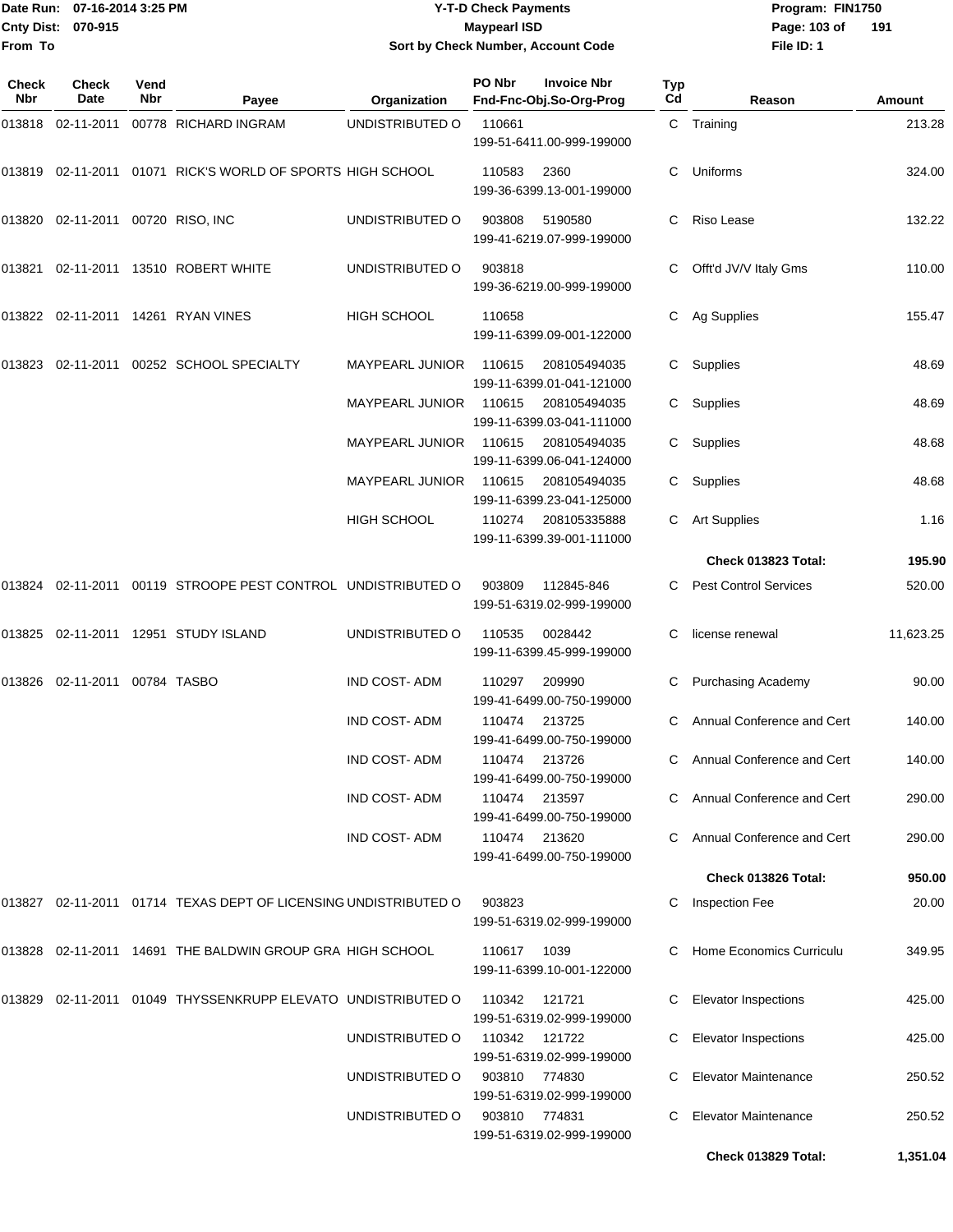| Date Run: 07-16-2014 3:25 PM<br>Cnty Dist: 070-915<br>From To |                      |             |                                                                | <b>Y-T-D Check Payments</b><br><b>Maypearl ISD</b><br>Sort by Check Number, Account Code |                                                        |                                               |           | Program: FIN1750<br>Page: 104 of<br>File ID: 1 | 191      |
|---------------------------------------------------------------|----------------------|-------------|----------------------------------------------------------------|------------------------------------------------------------------------------------------|--------------------------------------------------------|-----------------------------------------------|-----------|------------------------------------------------|----------|
|                                                               |                      |             |                                                                |                                                                                          |                                                        |                                               |           |                                                |          |
| <b>Check</b><br>Nbr                                           | <b>Check</b><br>Date | Vend<br>Nbr | Payee                                                          | Organization                                                                             | PO Nbr                                                 | <b>Invoice Nbr</b><br>Fnd-Fnc-Obj.So-Org-Prog | Typ<br>Cd | Reason                                         | Amount   |
| 013830                                                        | 02-11-2011           |             | 00479 TRACTOR SUPPLY CO.                                       | UNDISTRIBUTED O                                                                          | 903811                                                 | 603530120260202<br>199-51-6319.02-999-199000  |           | C Supplies                                     | 69.98    |
| 013831                                                        |                      |             | 02-11-2011 13677 BARBARA ELLISON                               | <b>ELEMENTARY</b>                                                                        | 903812                                                 | 199-11-6219.00-101-123000                     |           | Diagnostician Consultant                       | 4,134.37 |
|                                                               |                      |             | 013832 02-11-2011 00253 VERIZON SOUTHWEST                      | UNDISTRIBUTED O                                                                          | 903813<br>416580379500217<br>199-51-6259.02-999-199000 |                                               | С         | <b>Telephone Service</b>                       | 47.17    |
|                                                               |                      |             | 013833   02-11-2011   00253   VERIZON SOUTHWEST                | UNDISTRIBUTED O                                                                          | 903815                                                 | 199-51-6259.02-999-199000                     | С         | <b>Telephone Service</b>                       | 991.30   |
|                                                               |                      |             | 013834 02-11-2011 00460 VINEYARD'S AUTO SUPPLY UNDISTRIBUTED O |                                                                                          | 110611                                                 | 311907<br>199-34-6311.00-999-199000           | С         | Parts                                          | 41.55    |
|                                                               |                      |             |                                                                | UNDISTRIBUTED O                                                                          | 110557                                                 | 311032<br>199-34-6311.00-999-199000           | C         | Parts                                          | 272.64   |
|                                                               |                      |             |                                                                | UNDISTRIBUTED O                                                                          | 110560                                                 | 310807<br>199-34-6311.00-999-199000           | C         | <b>Batteries</b>                               | 195.90   |
|                                                               |                      |             |                                                                |                                                                                          |                                                        |                                               |           | Check 013834 Total:                            | 510.09   |
|                                                               |                      |             | 013835  02-11-2011  00571  WALSH,ANDERSON,BROWN ADMINISTRATIVE |                                                                                          | 110543                                                 | 366241<br>199-41-6499.04-701-199000           | С         | HR Symposium                                   | 150.00   |
| 013836                                                        |                      |             | 02-18-2011  13880 A.M. SOLUTIONS INC.                          | UNDISTRIBUTED O                                                                          | 903830                                                 | 4223<br>199-51-6249.00-999-199000             |           | Repair to Dishwasher MS                        | 80.00    |
|                                                               |                      |             |                                                                | UNDISTRIBUTED O                                                                          | 903830                                                 | 4223<br>199-51-6319.02-999-199000             |           | Fuses & Pump for Dishwash                      | 55.00    |
|                                                               |                      |             |                                                                |                                                                                          |                                                        |                                               |           | Check 013836 Total:                            | 135.00   |
| 013837                                                        |                      |             | 02-18-2011 14693 AGILE SPORTS TECHNOLO UNDISTRIBUTED O         |                                                                                          | 110626                                                 | 08705VP80MH<br>199-36-6399.01-999-199GMS      | С         | Basketball Editing/Filming E                   | 800.00   |
| 013838                                                        |                      |             | 02-18-2011 01869 ALL SPORTS TROPHIES                           | <b>HIGH SCHOOL</b>                                                                       | 110566                                                 | 4583<br>199-11-6399.01-001-121000             | С         | Awards                                         | 22.00    |
|                                                               |                      |             |                                                                | HIGH SCHOOL                                                                              | 110565 4583                                            | 199-11-6399.01-001-121000                     |           | C Maypearl Participation Ribbo                 | 21.25    |
|                                                               |                      |             |                                                                | MAYPEARL JUNIOR                                                                          | 110566                                                 | 4583<br>199-11-6399.01-041-121000             |           | C Awards                                       | 40.00    |
|                                                               |                      |             |                                                                | <b>MAYPEARL JUNIOR</b>                                                                   | 110565                                                 | 4583<br>199-11-6399.01-041-121000             |           | C Maypearl Participation Ribbo                 | 32.50    |
|                                                               |                      |             |                                                                | ELEMENTARY                                                                               | 110566                                                 | 4583<br>199-11-6399.01-101-121000             |           | C Awards                                       | 40.00    |
|                                                               |                      |             |                                                                | <b>ELEMENTARY</b>                                                                        | 110565 4583                                            | 199-11-6399.01-101-121000                     |           | C Maypearl Participation Ribbo                 | 32.50    |
|                                                               |                      |             |                                                                |                                                                                          |                                                        |                                               |           | Check 013838 Total:                            | 188.25   |
|                                                               |                      |             | 013839 02-18-2011 14594 ANN KIEFER                             | MAYPEARL JUNIOR                                                                          | 110705                                                 | 199-11-6411.05-041-111000                     |           | C Technology Institute Travel                  | 53.39    |
|                                                               |                      |             | 013840  02-18-2011  01256  AT&T MOBILITY                       | UNDISTRIBUTED O                                                                          | 903831                                                 | 824711164<br>199-52-6259.00-999-199000        |           | C Cellular Service for Buses                   | 123.78   |
|                                                               |                      |             | 013841  02-18-2011  00844  BLOOMING GROVE ISD                  | HIGH SCHOOL                                                                              | 110690                                                 | 199-36-6499.05-001-199000                     |           | Baseball Tourn. 03/3,4,5                       | 175.00   |
|                                                               |                      |             | 013842 02-18-2011 00956 BORDENS, INC.                          | INTERMEDIATE SCH 903832                                                                  |                                                        | 114950<br>240-35-6399.00-042-199000           |           | C Supplies                                     | 986.00   |
|                                                               |                      |             |                                                                | <b>ELEMENTARY</b>                                                                        | 903832                                                 | 114950<br>240-35-6399.00-101-199000           |           | C Supplies                                     | 1,725.50 |
|                                                               |                      |             |                                                                | HIGH SCHOOL                                                                              |                                                        | 903832 114950<br>240-35-6399.01-001-199000    |           | C Supplies                                     | 580.00   |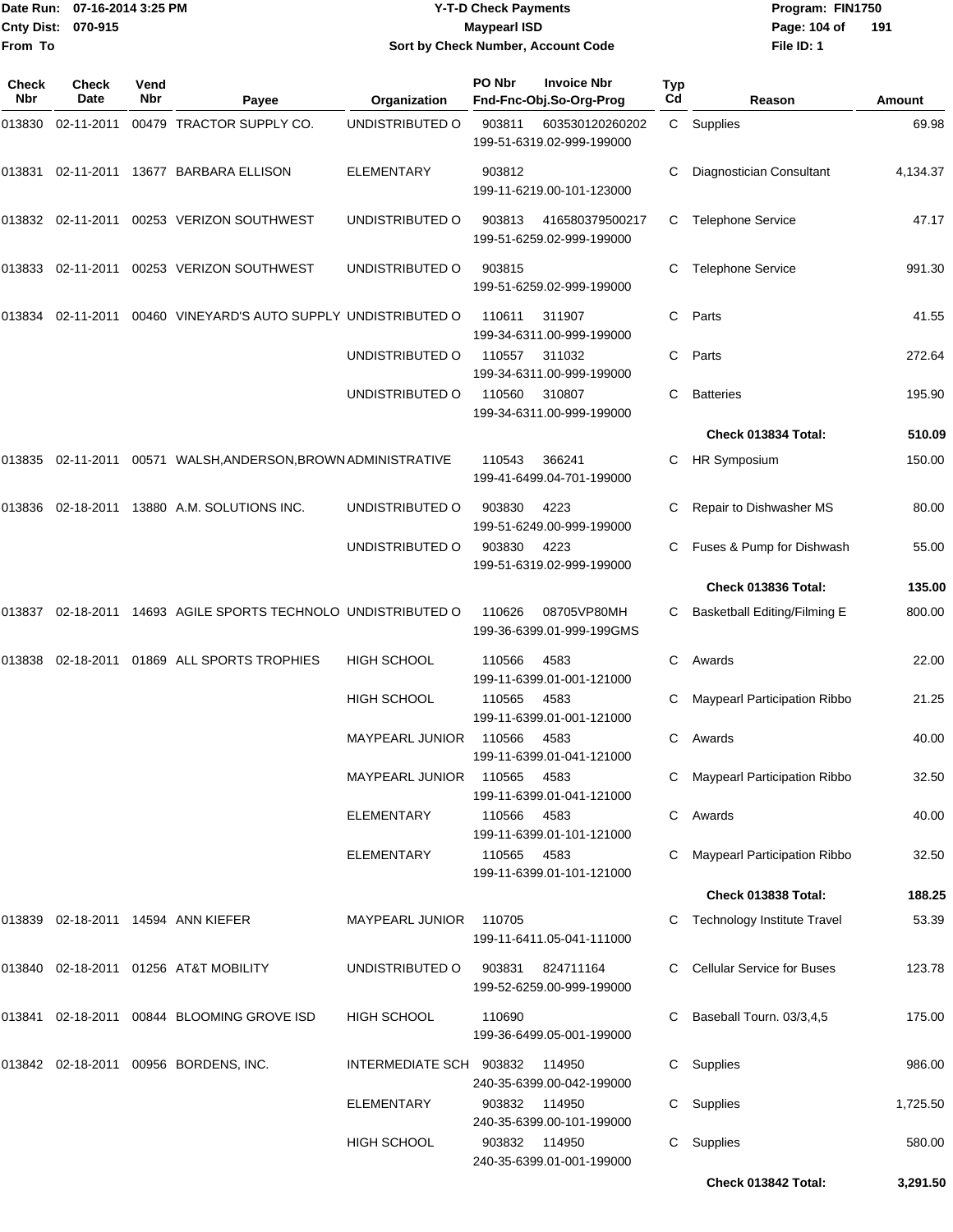## Date Run: 07-16-2014 3:25 PM **Program:** FIN1750 **Y-T-D Check Payments 070-915 Maypearl ISD Sort by Check Number, Account Code**

**File ID: 1** Page: 105 of 191

| Check<br>Nbr | Check<br>Date | Vend<br>Nbr | Payee                                                          | Organization           | PO Nbr | <b>Invoice Nbr</b><br>Fnd-Fnc-Obj.So-Org-Prog | <b>Typ</b><br>Cd | Reason                        | Amount    |
|--------------|---------------|-------------|----------------------------------------------------------------|------------------------|--------|-----------------------------------------------|------------------|-------------------------------|-----------|
| 013843       |               |             | 02-18-2011  14221  BRIAN CUPP                                  | <b>HIGH SCHOOL</b>     | 110618 | 199-11-6411.29-001-111B00                     | C                | <b>TMEA</b> convention        | 260.00    |
| 013844       |               |             | 02-18-2011 14564 BROCK ISD                                     | <b>HIGH SCHOOL</b>     | 110684 | 199-36-6499.01-001-199000                     | С                | Tennis tournamenet            | 130.00    |
| 013845       | 02-18-2011    |             | 00015 C AND C REFRIGERATION                                    | UNDISTRIBUTED O        | 903833 | 17534<br>199-51-6249.01-999-199000            | C                | Repair to Reach-in Refrig H   | 105.00    |
|              |               |             |                                                                | UNDISTRIBUTED O        | 903833 | 17526<br>199-51-6249.01-999-199000            |                  | Repair to Ice Mach Girls Loc  | 105.00    |
|              |               |             |                                                                | UNDISTRIBUTED O        | 903833 | 17534<br>199-51-6399.05-999-199000            |                  | Parts for Reach-in Refrig HS  | 20.00     |
|              |               |             |                                                                | UNDISTRIBUTED O        | 903833 | 17526<br>199-51-6399.05-999-199000            |                  | Parts for Ice Mach Girls Lock | 74.74     |
|              |               |             |                                                                |                        |        |                                               |                  | Check 013845 Total:           | 304.74    |
| 013846       | 02-18-2011    |             | 13576 CANNON FINANCIAL SERVI HIGH SCHOOL                       |                        | 903834 | 10769560<br>199-11-6269.00-001-111000         | C                | Copy Lease Agreement          | 295.00    |
|              |               |             |                                                                | HIGH SCHOOL            | 903834 | 10769560<br>199-11-6269.00-001-111000         | С                | Copy Lease Agreement          | 295.00    |
|              |               |             |                                                                | <b>MAYPEARL JUNIOR</b> | 903834 | 10769560<br>199-11-6269.00-041-111000         | С                | Copy Lease Agreement          | 295.00    |
|              |               |             |                                                                | ELEMENTARY             | 903834 | 10769560<br>199-11-6269.00-101-111000         | C                | Copy Lease Agreement          | 295.00    |
|              |               |             |                                                                | ELEMENTARY             | 903834 | 10769560<br>199-11-6269.00-101-199000         | C                | Copy Lease Agreement          | 295.00    |
|              |               |             |                                                                | HIGH SCHOOL            | 903834 | 10769560<br>199-11-6269.01-001-111000         | С                | Copy Lease Agreement          | 295.00    |
|              |               |             |                                                                | HIGH SCHOOL            | 903834 | 10769560<br>199-11-6269.01-001-111000         | C                | Copy Lease Agreement          | 295.00    |
|              |               |             |                                                                | <b>HIGH SCHOOL</b>     | 903834 | 10769560<br>199-11-6269.01-001-111000         | С                | Copy Lease Agreement          | 295.00    |
|              |               |             |                                                                | MAYPEARL JUNIOR        | 903834 | 10769560<br>199-11-6269.01-041-111000         | С                | Copy Lease Agreement          | 295.00    |
|              |               |             |                                                                | DIR COST- ADMINIS      | 903834 | 10769560<br>199-41-6249.00-720-199000         | C                | Copy Lease Agreement          | 295.00    |
|              |               |             |                                                                |                        |        |                                               |                  | Check 013846 Total:           | 2,950.00  |
|              |               |             | 013847 02-18-2011 00871 CARD SERVICE CENTER                    | <b>ADMINISTRATIVE</b>  | 903836 | 24224430D30VM1<br>199-41-6411.01-701-199000   | C                | Meeting                       | 44.25     |
|              |               |             |                                                                | <b>ADMINISTRATIVE</b>  | 903836 | 24046030G0007M<br>199-41-6411.01-701-199000   | C                | Meeting                       | 53.50     |
|              |               |             |                                                                |                        |        |                                               |                  | Check 013847 Total:           | 97.75     |
|              |               |             | 013848  02-18-2011  00871  CARD SERVICE CENTER                 | DIR COST-ADMINIS       | 903835 | 24435650F4TMQ9<br>199-41-6411.01-720-199000   | C                | <b>Business Academy</b>       | 5.94      |
| 013849       |               |             | 02-18-2011  01106  CAROLE UPCHURCH                             | UNDISTRIBUTED O        | 110694 | 199-53-6411.00-999-199000                     |                  | <b>Conference Reimbrsmnts</b> | 246.98    |
|              |               |             | 013850 02-18-2011 01279 CLAUDIO CORONADO                       | UNDISTRIBUTED O        | 903864 | 199-36-6219.00-999-199000                     |                  | Offt'd JV Axtell Gm           | 40.00     |
| 013851       |               |             | 02-18-2011  12478  COLLEGE BOARD                               | HIGH SCHOOL            |        | 110278 381003898<br>199-31-6399.01-001-121000 | C                | PSAT                          | 1,118.00  |
|              |               |             | 013852 02-18-2011 00981 COMMERCIAL BUILDING MA UNDISTRIBUTED O |                        | 903837 | DT6437<br>199-51-6290.00-999-199000           |                  | <b>Custodial Services</b>     | 24,129.50 |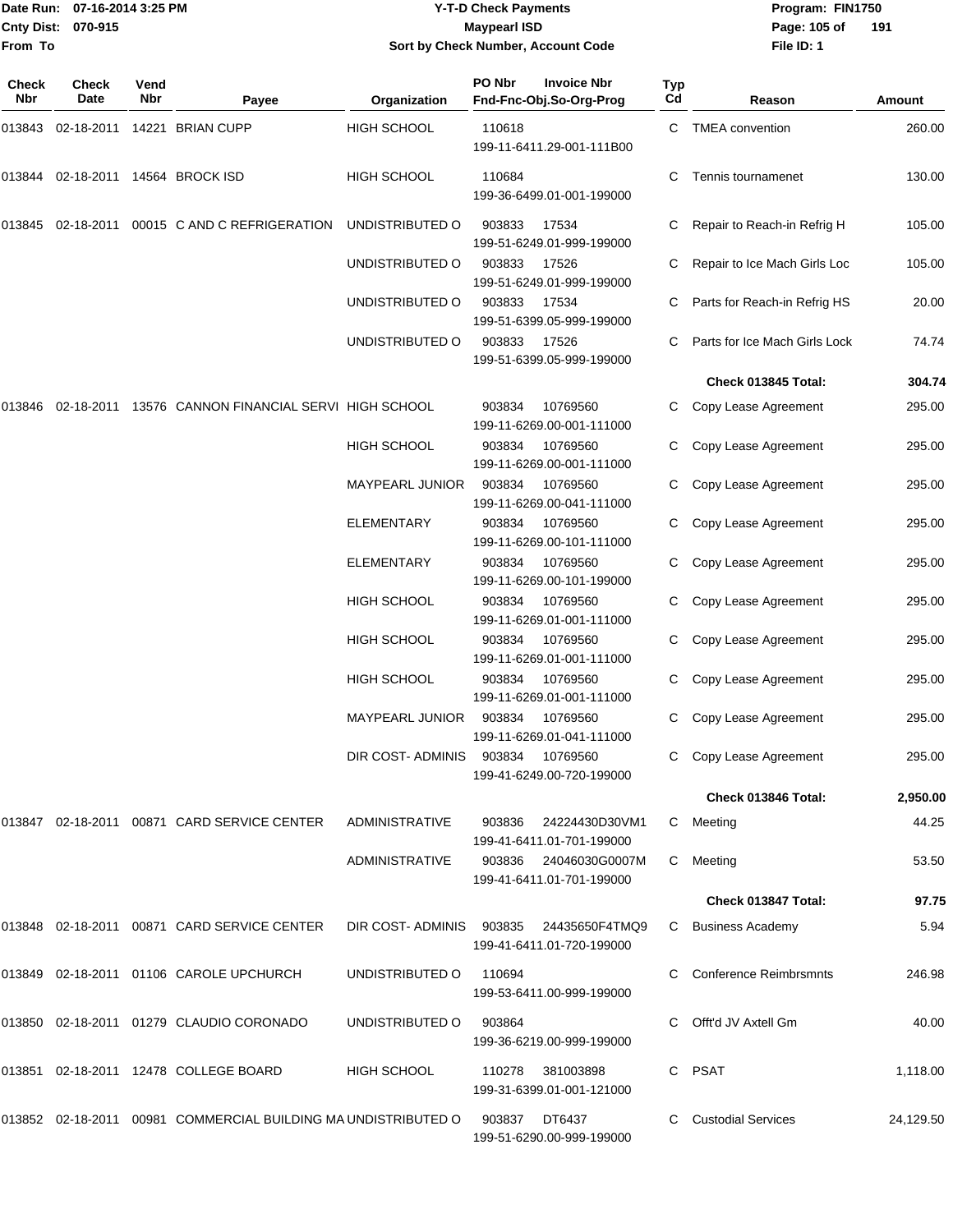## Date Run: 07-16-2014 3:25 PM **Program:** FIN1750 **Y-T-D Check Payments 070-915 Maypearl ISD Sort by Check Number, Account Code**

**File ID: 1** Page: 106 of 191

| Check<br>Nbr | Check<br>Date | Vend<br><b>Nbr</b> | Payee                                                   | Organization            | PO Nbr        | <b>Invoice Nbr</b><br>Fnd-Fnc-Obj.So-Org-Prog | Typ<br>Cd | Reason                          | Amount    |
|--------------|---------------|--------------------|---------------------------------------------------------|-------------------------|---------------|-----------------------------------------------|-----------|---------------------------------|-----------|
| 013853       | 02-18-2011    |                    | 13566 CONNIE D. HAGEN, INC.                             | UNDISTRIBUTED O         | 903838        | 64865<br>199-34-6219.01-999-199000            |           | C DOT Tests                     | 57.50     |
| 013854       |               |                    | 02-18-2011 01009 DESOTO ISD                             | <b>HIGH SCHOOL</b>      | 110692        | 199-36-6499.05-001-199000                     | C.        | Baseball Tourn. 02/24,25,26     | 200.00    |
| 013855       |               |                    | 02-18-2011  12885  DIRECT ENERGY                        | UNDISTRIBUTED O         | 903839        | 4178242<br>199-51-6259.04-999-199000          |           | Electric Service @ CN Stora     | 12.43     |
|              |               |                    |                                                         | UNDISTRIBUTED O         | 903839        | 4178149<br>199-51-6259.04-999-199000          |           | Electric Service @ Ball Park    | 8.59      |
|              |               |                    |                                                         | UNDISTRIBUTED O         | 903839        | 4178304<br>199-51-6259.04-999-199000          | C         | Electric Service @ Bus Barn     | 140.02    |
|              |               |                    |                                                         | UNDISTRIBUTED O         | 903839        | 4178180<br>199-51-6259.04-999-199000          |           | Electric Service @ Old Elem     | 224.08    |
|              |               |                    |                                                         | UNDISTRIBUTED O         | 903839        | 4178304<br>199-51-6259.04-999-199000          |           | Electric Service @ HS Ports     | 647.17    |
|              |               |                    |                                                         | UNDISTRIBUTED O         | 903839        | 4178304<br>199-51-6259.04-999-199000          |           | Electric Service @ WPA Bld      | 3,365.49  |
|              |               |                    |                                                         | UNDISTRIBUTED O         | 903839        | 4178273<br>199-51-6259.04-999-199000          |           | Electric Service @ DAEP/SA      | 729.53    |
|              |               |                    |                                                         | UNDISTRIBUTED O         | 903839        | 4178211<br>199-51-6259.04-999-199000          |           | Electric Service @ Old Elem     | 935.98    |
|              |               |                    |                                                         | UNDISTRIBUTED O         | 903839        | 4178118<br>199-51-6259.04-999-199000          | C         | Electric Service @ Old HS BI    | 6,411.99  |
|              |               |                    |                                                         |                         |               |                                               |           | Check 013855 Total:             | 12,475.28 |
| 013856       |               |                    | 02-18-2011 00947 DONALD GANT                            | UNDISTRIBUTED O         | 903859        | 199-36-6219.00-999-199000                     | C.        | Offt'd Clifton JH BB Gms        | 100.00    |
| 013857       |               |                    | 02-18-2011  01015  DONALD GARRISON                      | UNDISTRIBUTED O         | 903861        | 199-36-6219.00-999-199000                     |           | Offt'd JV/V Axtell Gms          | 90.00     |
| 013858       |               |                    | 02-18-2011 00099 EDUCATION SERVICE CENT UNDISTRIBUTED O |                         | 903865        | 12713<br>199-11-6399.45-999-199000            | С         | Videoconferencing               | 4,500.00  |
|              |               |                    |                                                         | <b>HIGH SCHOOL</b>      | 903840        | 15888<br>199-11-6499.00-001-111000            |           | <b>Emergency Communications</b> | 133.33    |
|              |               |                    |                                                         | MAYPEARL JUNIOR         | 903840        | 15888<br>199-11-6499.00-041-111000            |           | <b>Emergency Communications</b> | 133.34    |
|              |               |                    |                                                         | <b>ELEMENTARY</b>       | 903840        | 15888<br>199-11-6499.00-101-111000            |           | <b>Emergency Communications</b> | 133.33    |
|              |               |                    |                                                         |                         |               |                                               |           | Check 013858 Total:             | 4,900.00  |
|              |               |                    | 013859 02-18-2011 14646 FLORIDA MICRO                   | <b>MAYPEARL JUNIOR</b>  | 110653 127648 | 199-11-6639.48-041-111000                     |           | <b>Batteries</b>                | 447.00    |
| 013860       |               |                    | 02-18-2011  13147  FLOWERSFOOD                          | INTERMEDIATE SCH 903841 |               | 40247769<br>240-35-6399.00-042-199000         | C         | Supplies                        | 75.00     |
|              |               |                    |                                                         | <b>ELEMENTARY</b>       | 903841        | 40247769<br>240-35-6399.00-101-199000         | C         | Supplies                        | 126.08    |
|              |               |                    |                                                         | <b>HIGH SCHOOL</b>      | 903841        | 40247769<br>240-35-6399.01-001-199000         |           | Supplies                        | 283.42    |
|              |               |                    |                                                         |                         |               |                                               |           | Check 013860 Total:             | 484.50    |
|              |               |                    | 013861 02-18-2011 13020 G&K SERVICES                    | UNDISTRIBUTED O         | 903842        | 1159108022-26<br>199-51-6319.02-999-199000    |           | Mat Services                    | 217.06    |
|              |               |                    | 013862 02-18-2011 12005 GLEN ROSE ISD                   | HIGH SCHOOL             | 110682        | 199-36-6499.01-001-199000                     |           | <b>Baseball Tournament</b>      | 200.00    |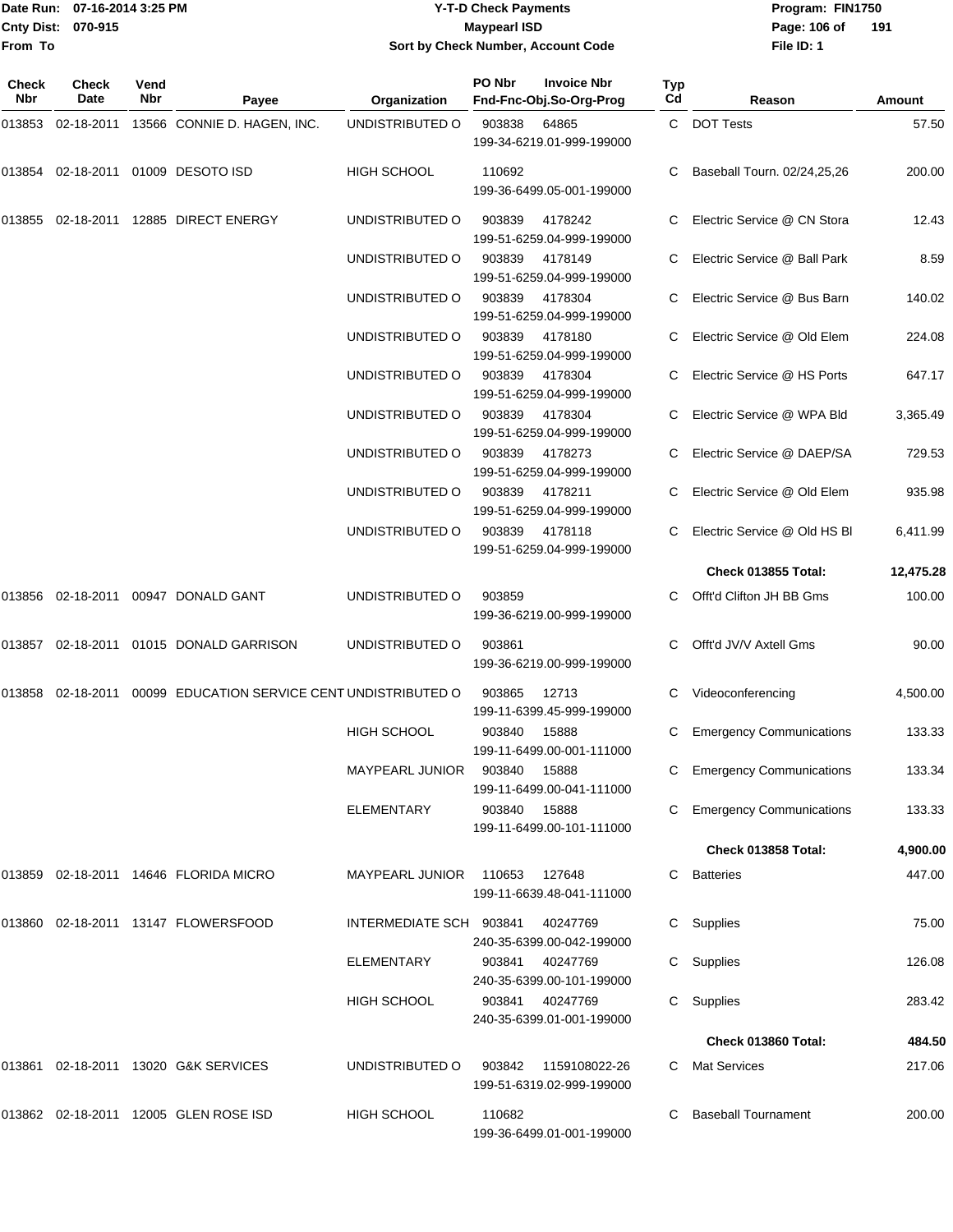|                    | Date Run: 07-16-2014 3:25 PM |
|--------------------|------------------------------|
| Cnty Dist: 070-915 |                              |
| <b>From To</b>     |                              |

# **Date Run: Program: FIN1750 07-16-2014 3:25 PM Y-T-D Check Payments Cnty Dist: Page: 107 of 070-915 Maypearl ISD Sort by Check Number, Account Code**

**File ID: 1** Page: 107 of 191

| Check<br><b>Nbr</b> | Check<br>Date                    | Vend<br><b>Nbr</b> | Payee                                                                      | Organization            | PO Nbr        | <b>Invoice Nbr</b><br>Fnd-Fnc-Obj.So-Org-Prog | <b>Typ</b><br>Cd | Reason                           | Amount    |
|---------------------|----------------------------------|--------------------|----------------------------------------------------------------------------|-------------------------|---------------|-----------------------------------------------|------------------|----------------------------------|-----------|
| 013863              | 02-18-2011                       |                    | 00243 HILCO                                                                | UNDISTRIBUTED O         | 903843        | 4705171500<br>199-51-6259.04-999-199000       |                  | C Electric Service - Security Li | 11.40     |
|                     |                                  |                    |                                                                            | UNDISTRIBUTED O         | 903843        | 4705273700<br>199-51-6259.04-999-199000       |                  | Electric Service @ Tanks         | 28.52     |
|                     |                                  |                    |                                                                            | UNDISTRIBUTED O         | 903843        | 4706839800<br>199-51-6259.04-999-199000       |                  | C Electric Service for Marquee   | 69.84     |
|                     |                                  |                    |                                                                            | UNDISTRIBUTED O         | 903843        | 4602266500<br>199-51-6259.04-999-199000       |                  | C Electric Service @ Athletic F  | 694.03    |
|                     |                                  |                    |                                                                            | UNDISTRIBUTED O         | 903843        | 4705335301<br>199-51-6259.04-999-199000       |                  | C Electric Service @ Intermedi   | 4,188.14  |
|                     |                                  |                    |                                                                            | UNDISTRIBUTED O         | 903843        | 4602563301<br>199-51-6259.04-999-199000       |                  | Electric Service @ HS            | 2,800.24  |
|                     |                                  |                    |                                                                            | UNDISTRIBUTED O         | 903843        | 4706312901<br>199-51-6259.04-999-199000       |                  | Electric Service @ LSK Ele       | 3,887.86  |
|                     |                                  |                    |                                                                            | UNDISTRIBUTED O         | 903843        | 4706783900<br>199-51-6259.78-999-122000       |                  | Electric Service @ Ag Facilit    | 1,327.11  |
|                     |                                  |                    |                                                                            |                         |               |                                               |                  | Check 013863 Total:              | 13,007.14 |
| 013864              |                                  |                    | 02-18-2011  12728  JENNIE-O TURKEY STORE  INTERMEDIATE SCH  903844         |                         |               | 1131195<br>240-35-6399.00-042-199000          | C                | Supplies                         | 652.88    |
|                     |                                  |                    |                                                                            | <b>ELEMENTARY</b>       | 903844        | 1131195<br>240-35-6399.00-101-199000          | C                | Supplies                         | 652.88    |
|                     |                                  |                    |                                                                            | HIGH SCHOOL             | 903844        | 1131195<br>240-35-6399.01-001-199000          |                  | C Supplies                       | 652.89    |
|                     |                                  |                    |                                                                            |                         |               |                                               |                  | Check 013864 Total:              | 1,958.65  |
|                     |                                  |                    | 013865 02-18-2011 13896 JOE NIMOCK                                         | UNDISTRIBUTED O         | 903863        | 199-36-6219.00-999-199000                     |                  | Offt'd JV/V Axtell Gms           | 50.50     |
|                     | 013866 02-18-2011                |                    | 00067 LEIGHANNE MCALISTER                                                  | DIR COST-ADMINIS        | 110709        | 199-41-6411.01-720-199000                     |                  | Mileage Reimbursement            | 486.00    |
|                     | 013867 02-18-2011                |                    | 13086 LINDA KIEFER                                                         | UNDISTRIBUTED O         | 110693        | 199-53-6411.00-999-199000                     | C                | meal reimbursement               | 44.58     |
|                     |                                  |                    | 013868 02-18-2011 14582 MICHAEL FOODS INC                                  | <b>ELEMENTARY</b>       | 903845        | 01062011<br>240-35-6399.00-101-199000         | C.               | Supplies                         | 54.00     |
|                     |                                  |                    | 013869  02-18-2011  00297  NARDONE BROS. BAKING C INTERMEDIATE SCH  903846 |                         |               | 63184<br>240-35-6399.00-042-199000            |                  | C Supplies                       | 62.80     |
|                     |                                  |                    |                                                                            | INTERMEDIATE SCH 903846 |               | 63184<br>240-35-6399.00-042-199000            |                  | C Supplies                       | 156.60    |
|                     |                                  |                    |                                                                            | ELEMENTARY              | 903846        | 63184<br>240-35-6399.00-101-199000            |                  | C Supplies                       | 156.60    |
|                     |                                  |                    |                                                                            | <b>HIGH SCHOOL</b>      | 903846        | 63184<br>240-35-6399.01-001-199000            |                  | Supplies                         | 156.62    |
|                     |                                  |                    |                                                                            |                         |               |                                               |                  | Check 013869 Total:              | 532.62    |
|                     | 013870  02-18-2011  00079  NASCO |                    |                                                                            | HIGH SCHOOL             | 110638        | 115338<br>199-11-6399.05-001-111000           |                  | C Math                           | 57.04     |
|                     |                                  |                    |                                                                            | HIGH SCHOOL             | 110638        | 115339<br>199-11-6399.05-001-111000           | C.               | Math                             | 42.97     |
|                     |                                  |                    |                                                                            | <b>HIGH SCHOOL</b>      | 110638 115339 | 199-11-6399.23-001-125000                     | C                | Math                             | 34.13     |
|                     |                                  |                    |                                                                            |                         |               |                                               |                  | Check 013870 Total:              | 134.14    |
|                     |                                  |                    | 013871 02-18-2011 14698 NATHAN KIRKPATRICK                                 | UNDISTRIBUTED O         | 903858        | 199-36-6219.00-999-199000                     |                  | C Offt'd Clifton JH BB Gms       | 100.00    |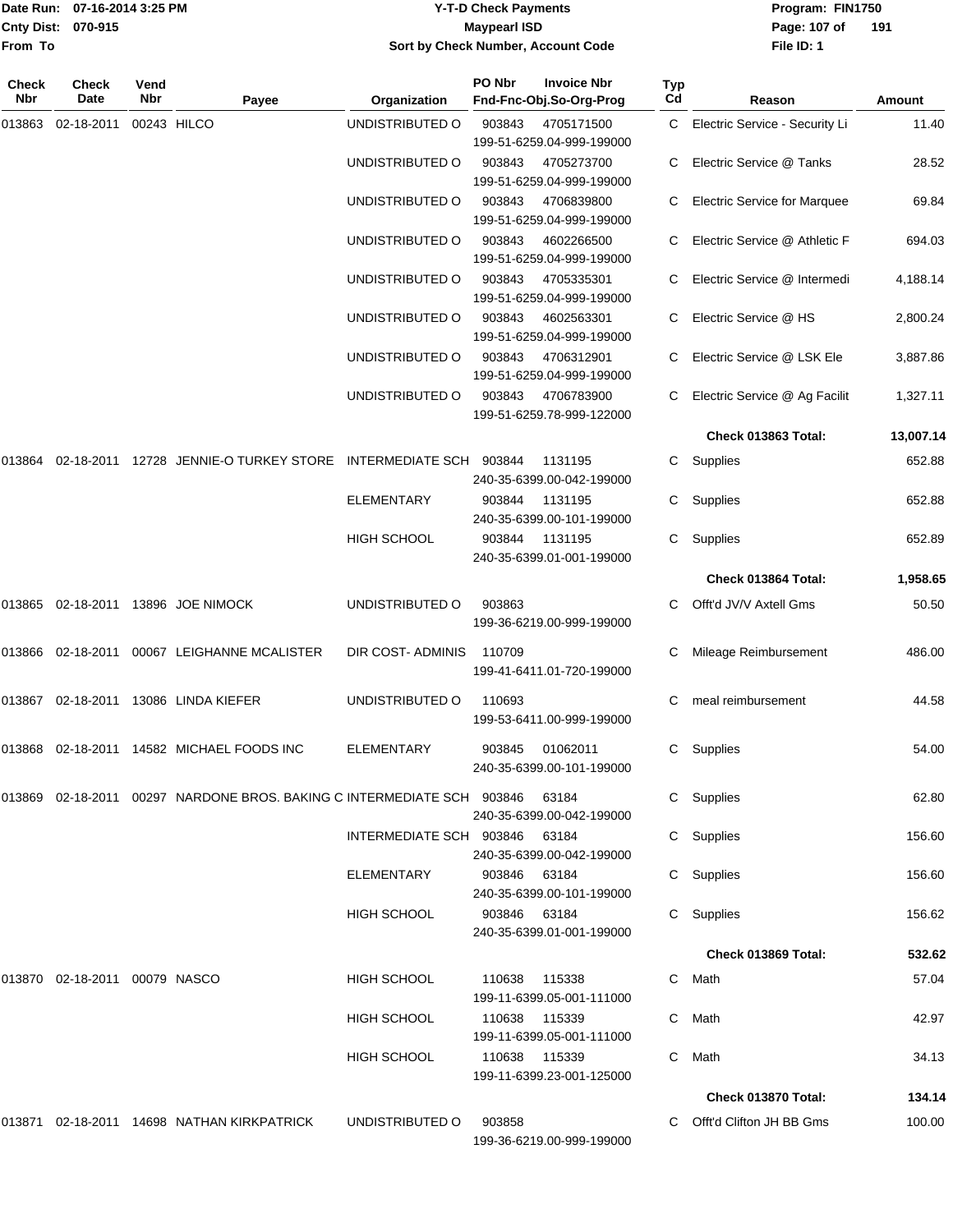| Date Run:<br><b>Cnty Dist:</b> | 07-16-2014 3:25 PM<br>070-915 |             | <b>Y-T-D Check Payments</b><br><b>Maypearl ISD</b>                            |                                    |        |                                               |           | Program: FIN1750<br>Page: 108 of<br>191 |          |  |
|--------------------------------|-------------------------------|-------------|-------------------------------------------------------------------------------|------------------------------------|--------|-----------------------------------------------|-----------|-----------------------------------------|----------|--|
| From To                        |                               |             |                                                                               | Sort by Check Number, Account Code |        |                                               |           | File ID: 1                              |          |  |
| Check<br><b>Nbr</b>            | <b>Check</b><br>Date          | Vend<br>Nbr | Payee                                                                         | Organization                       | PO Nbr | <b>Invoice Nbr</b><br>Fnd-Fnc-Obj.So-Org-Prog | Typ<br>Cd | Reason                                  | Amount   |  |
|                                |                               |             | 013872    02-18-2011    14075         NATIONAL TELESYSTEMS, I UNDISTRIBUTED O |                                    | 903847 | 249623<br>199-51-6249.02-999-199000           | C         | Repair to Telephone System              | 59.50    |  |
|                                |                               |             | 013873  02-18-2011  14093  PC & MACEXCHANGE                                   | <b>MAYPEARL JUNIOR</b>             | 110369 | 52178<br>199-11-6639.48-041-111000            | C         | Parts                                   | 39.00    |  |
|                                |                               |             | 013874  02-18-2011  12349  PILGRIMS  PRIDE CORP/PFS INTERMEDIATE SCH  903848  |                                    |        | 913145284<br>240-35-6399.00-042-199000        | С         | Supplies                                | 153.70   |  |
|                                |                               |             |                                                                               | <b>ELEMENTARY</b>                  | 903848 | 913145283<br>240-35-6399.00-101-199000        | C.        | Supplies                                | 361.76   |  |
|                                |                               |             |                                                                               | HIGH SCHOOL                        | 903848 | 913145282<br>240-35-6399.01-001-199000        | С         | Supplies                                | 203.67   |  |
|                                |                               |             |                                                                               |                                    |        |                                               |           | Check 013874 Total:                     | 719.13   |  |
|                                |                               |             | 013875 02-18-2011 14695  RAY MCKINNEY                                         | UNDISTRIBUTED O                    | 903862 | 199-36-6219.00-999-199000                     | C         | Offt'd V Axtell Gms                     | 112.50   |  |
|                                |                               |             | 013876  02-18-2011  01071  RICK'S WORLD OF SPORTS ELEMENTARY                  |                                    | 110600 | 2378<br>199-12-6399.00-101-199000             | C         | T-Shirts                                | 520.00   |  |
|                                |                               |             | 013877  02-18-2011  13510  ROBERT WHITE                                       | UNDISTRIBUTED O                    | 903860 | 199-36-6219.00-999-199000                     | C.        | Offt'd JV/V Axtell Gms                  | 88.20    |  |
|                                |                               |             |                                                                               | HIGH SCHOOL                        | 110688 | 199-11-6399.09-001-122000                     | С         | <b>Animal Meds</b>                      | 62.50    |  |
|                                |                               |             | 013879  02-18-2011  14220  SARA JO MORRIS                                     | <b>HIGH SCHOOL</b>                 | 110622 | 199-11-6411.29-001-111B00                     | С         | Lodging                                 | 255.00   |  |
|                                |                               |             | 013880 02-18-2011 01547   SCHWARTZ & EICHELBAUM DIR COST- ADMINIS             |                                    | 903849 | 37355<br>199-41-6211.00-720-199000            | С         | <b>Legal Services</b>                   | 1,781.15 |  |
| 013881                         |                               |             | 02-18-2011 13383 SKYBEAM TEXAS                                                | UNDISTRIBUTED O                    | 903850 | 813710001004619<br>199-53-6249.04-999-199000  | С         | Web Hosting                             | 900.00   |  |
|                                |                               |             | 013882   02-18-2011   14686   SUMMIT   H   S   GOLF   BOOSTE   HIGH   SCHOOL  |                                    | 110708 | 199-36-6499.01-001-199000                     |           | C Tournament March 2                    | 370.00   |  |
|                                |                               |             | 013883 02-18-2011 14581 THE C.D. HARTNETT COMP INTERMEDIATE SCH    903854     |                                    |        | 510289<br>240-35-6399.00-042-199000           |           | C Supplies                              | 2,124.54 |  |
|                                |                               |             |                                                                               | <b>ELEMENTARY</b>                  | 903854 | 510305<br>240-35-6399.00-101-199000           |           | C Supplies                              | 3,254.31 |  |
|                                |                               |             |                                                                               | <b>HIGH SCHOOL</b>                 | 903854 | 510271<br>240-35-6399.01-001-199000           |           | C Supplies                              | 4,105.67 |  |
|                                |                               |             |                                                                               |                                    |        |                                               |           | Check 013883 Total:                     | 9,484.52 |  |
|                                |                               |             | 013884  02-18-2011  00218  THE COWBOY BANK OF TE DISTRICT WIDE                |                                    | 903851 | 199-00-5752.04-000-100000                     |           | C Start up Gate                         | 300.00   |  |
|                                |                               |             |                                                                               | <b>DISTRICT WIDE</b>               | 903851 | 199-00-5752.07-000-100000                     |           | Start up Gate                           | 300.00   |  |
|                                |                               |             |                                                                               |                                    |        |                                               |           | Check 013884 Total:                     | 600.00   |  |
|                                |                               |             | 013885  02-18-2011  14584 TRANSPAK, INC                                       | INTERMEDIATE SCH 903852            |        | MAMATX/000002<br>240-35-6399.00-042-199000    |           | C Supplies                              | 410.25   |  |
|                                |                               |             |                                                                               | <b>ELEMENTARY</b>                  | 903852 | MAMATX/000003<br>240-35-6399.00-101-199000    |           | C Supplies                              | 381.25   |  |
|                                |                               |             |                                                                               | <b>HIGH SCHOOL</b>                 | 903852 | MAMATX/000001<br>240-35-6399.01-001-199000    |           | C Supplies                              | 623.50   |  |

**Check 013885 Total: 1,415.00**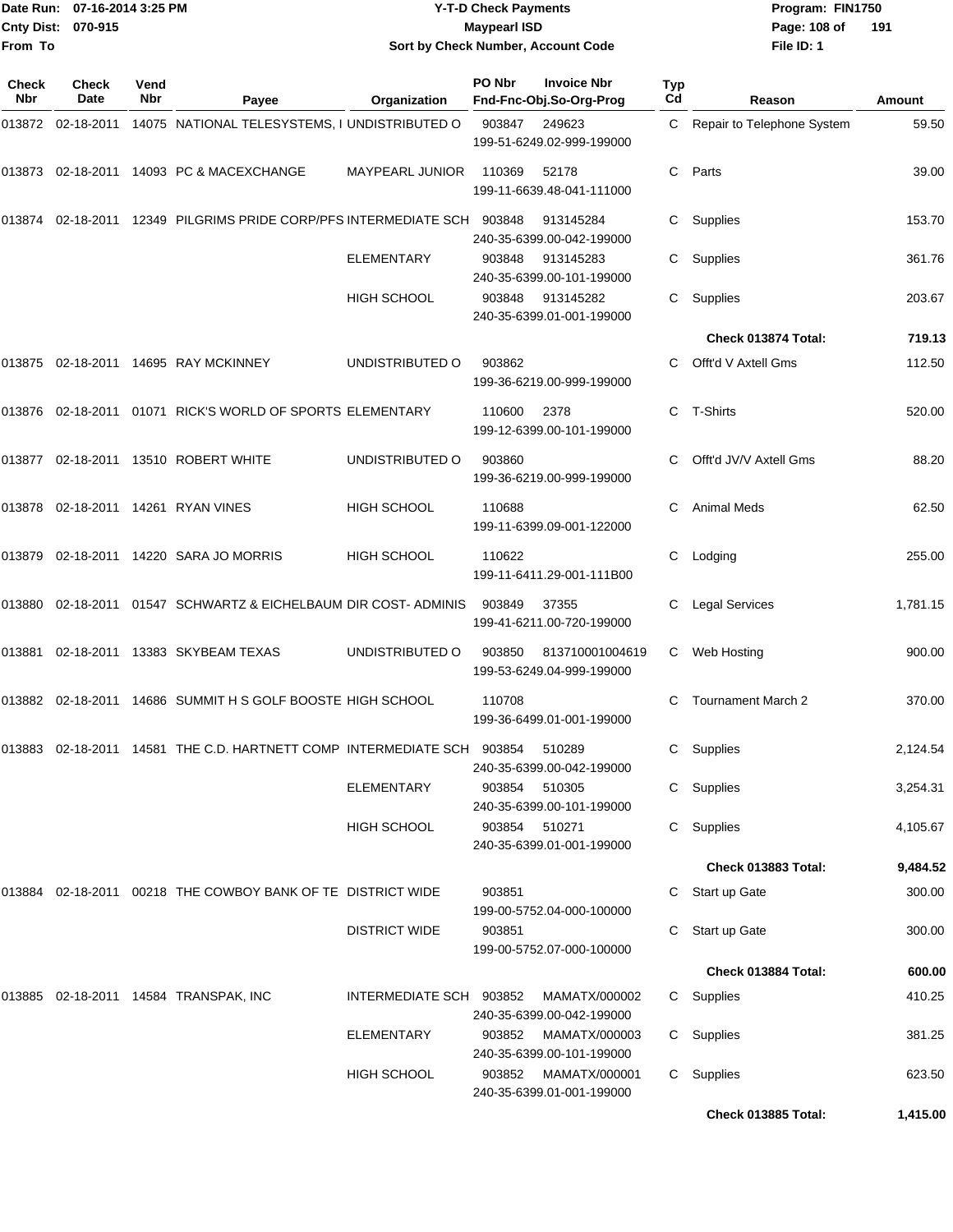|                    | Date Run: 07-16-2014 3:25 PM |
|--------------------|------------------------------|
| Cnty Dist: 070-915 |                              |
| <b>From To</b>     |                              |

## **Date Run: Program: FIN1750 07-16-2014 3:25 PM Y-T-D Check Payments Cnty Dist: Page: 109 of 070-915 Maypearl ISD Sort by Check Number, Account Code**

**File ID: 1 191**

| Check<br>Nbr | <b>Check</b><br>Date        | Vend<br>Nbr | Payee                                                     | Organization            | PO Nbr | <b>Invoice Nbr</b><br>Fnd-Fnc-Obj.So-Org-Prog | Typ<br>Cd | Reason                     | Amount   |
|--------------|-----------------------------|-------------|-----------------------------------------------------------|-------------------------|--------|-----------------------------------------------|-----------|----------------------------|----------|
| 013886       | 02-18-2011                  |             | 00781 TYSON FOOD, INC                                     | INTERMEDIATE SCH 903853 |        | 07848299<br>240-35-6399.00-042-199000         |           | C Supplies                 | 155.51   |
|              |                             |             |                                                           | <b>ELEMENTARY</b>       | 903853 | 07848299<br>240-35-6399.00-101-199000         | С         | Supplies                   | 155.51   |
|              |                             |             |                                                           | <b>HIGH SCHOOL</b>      | 903853 | 07848299<br>240-35-6399.01-001-199000         | С         | Supplies                   | 155.52   |
|              |                             |             |                                                           |                         |        |                                               |           | Check 013886 Total:        | 466.54   |
| 013887       |                             |             | 02-23-2011 13517 ALAN TITTLE                              | UNDISTRIBUTED O         | 903873 | 199-36-6219.00-999-199000                     |           | Offt'd JH Rio Vista BB Gms | 61.48    |
| 013888       |                             |             | 02-23-2011  00901  AVENUE FUEL DISTRIBUTO UNDISTRIBUTED O |                         | 903874 | 199-34-6311.01-999-199000                     | C.        | Fuel for Buses             | 5,261.65 |
| 013889       |                             |             | 02-23-2011  14708  BRYANT CHENAULT                        | <b>DISTRICT WIDE</b>    | 903875 | 199-00-5749.01-000-100000                     | C.        | Refund-Books Found         | 37.04    |
| 013890       |                             |             | 02-23-2011 00017 C A WILSON COMPANY                       | UNDISTRIBUTED O         | 110715 | 37240<br>199-51-6319.02-999-199000            | C         | Parts                      | 29.09    |
|              |                             |             |                                                           | UNDISTRIBUTED O         | 110728 | 37244<br>199-51-6319.02-999-199000            | C         | Parts                      | 146.22   |
|              |                             |             |                                                           |                         |        |                                               |           | Check 013890 Total:        | 175.31   |
| 013891       |                             |             | 02-23-2011 13764 C&P PUMP SERVICES, INC. UNDISTRIBUTED O  |                         | 903891 | 21632<br>199-51-6319.02-999-199000            |           | Replaced volutes on two do | 1,669.00 |
|              | 013892 02-23-2011 14076 CDI |             |                                                           | <b>HIGH SCHOOL</b>      | 110198 | 274955<br>411-11-6399.00-001-111000           | C         | 128728 HP Compaq dc7800    | 356.39   |
| 013893       |                             |             | 02-23-2011  00527  CDWG INC.                              | <b>MAYPEARL JUNIOR</b>  | 110606 | WJC5941<br>199-11-6639.48-041-111000          | C         | <b>USB</b>                 | 27.72    |
|              |                             |             |                                                           | MAYPEARL JUNIOR         | 110606 | <b>WHR7278</b><br>199-11-6639.48-041-111000   | C         | <b>USB</b>                 | 39.90    |
|              |                             |             |                                                           | <b>MAYPEARL JUNIOR</b>  | 110662 | WJQ2880<br>199-11-6639.48-041-111000          | C         | <b>TV Mounts</b>           | 251.54   |
|              |                             |             |                                                           |                         |        |                                               |           | Check 013893 Total:        | 319.16   |
|              |                             |             | 013894 02-23-2011 12466 CEDAR HILL ISD                    | <b>HIGH SCHOOL</b>      | 110685 | 199-36-6499.01-001-199000                     | C         | Entry Fee for Tennis       | 150.00   |
|              |                             |             | 013895 02-23-2011 12472 CHRIS GLOVER                      | UNDISTRIBUTED O         | 903876 | 199-36-6219.00-999-199000                     |           | Offt'd V Keene Gms         | 111.32   |
|              |                             |             |                                                           | UNDISTRIBUTED O         | 903876 | 199-36-6219.00-999-199000                     |           | Offt'd JV/V Clifton Gms    | 126.32   |
|              |                             |             |                                                           |                         |        |                                               |           | <b>Check 013895 Total:</b> | 237.64   |
|              |                             |             | 013896 02-23-2011 13579 CLASSROOM PRODUCTS W HIGH SCHOOL  |                         | 110634 | 60046221<br>199-11-6399.05-001-111000         | C.        | Supplies                   | 462.46   |
|              |                             |             | 013897 02-23-2011 14704 CONNALLUS MCCOWAN                 | UNDISTRIBUTED O         | 903877 | 199-36-6219.00-999-199000                     |           | C Offt'd JV Clifton BB Gm  | 40.00    |
|              |                             |             | 013898 02-23-2011 13566 CONNIE D. HAGEN, INC.             | UNDISTRIBUTED O         | 903878 | 65049<br>199-34-6219.01-999-199000            | C         | <b>DOT Test</b>            | 57.50    |
|              |                             |             | 013899 02-23-2011 14702 COPPELL HIGH SCHOOL               | HIGH SCHOOL             | 110686 | 199-36-6499.01-001-199000                     |           | Tennis tourn 03/11         | 150.00   |
|              |                             |             | 013900 02-23-2011 13207 DALLAS MISENHIMER                 | UNDISTRIBUTED O         | 903879 | 199-36-6219.00-999-199000                     |           | Offt'd Baseball Ferris Gm  | 47.35    |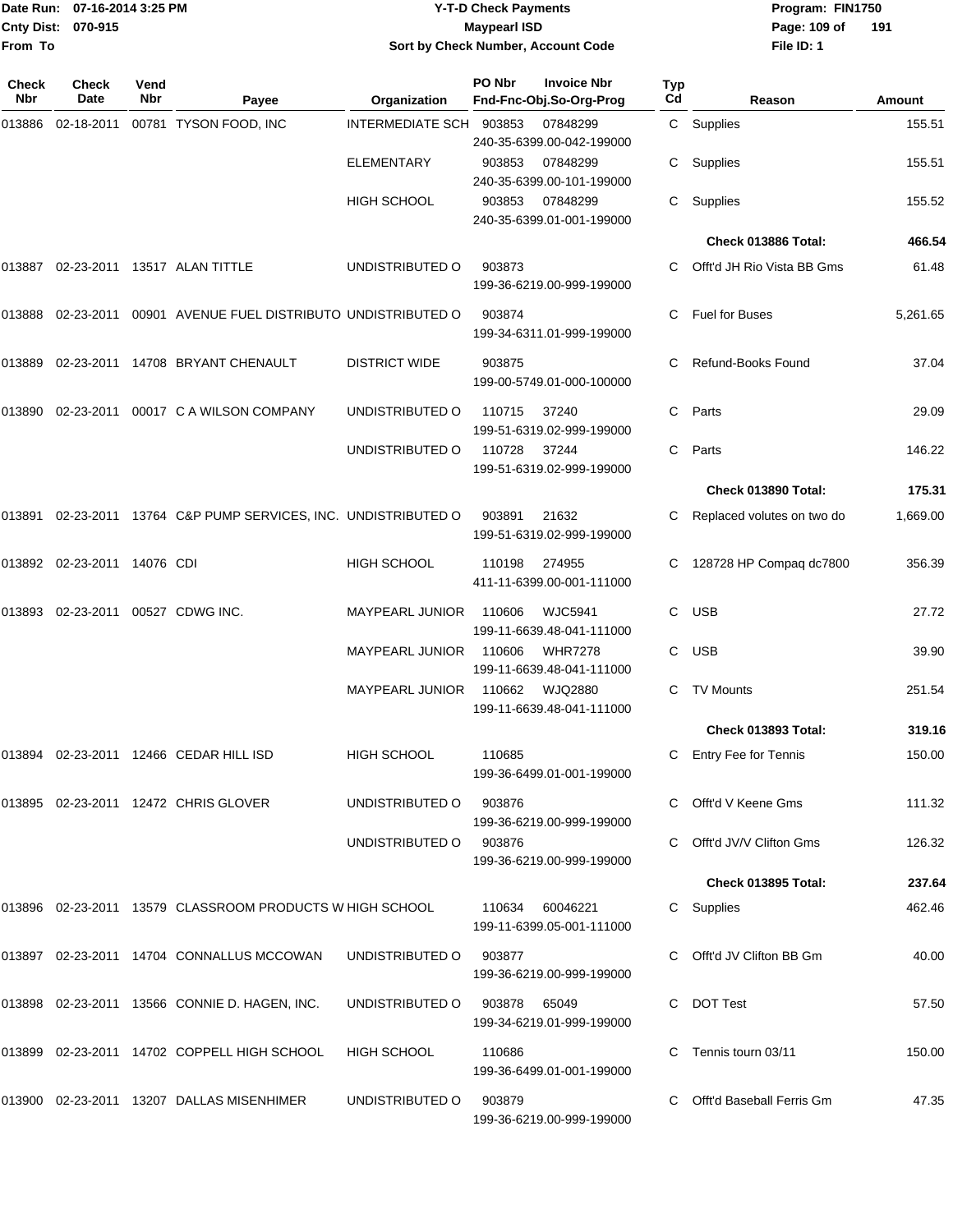Date Run: 07-16-2014 3:25 PM **Program:** FIN1750 **Cnty Dist:** 070-915 **Page: 110 of** Maypearl ISD **CONTEX IS A REPORT OF A REPORT OF A REPORT OF PAGE: 110 of From To**

# **Y-T-D Check Payments 070-915 Maypearl ISD Sort by Check Number, Account Code**

**File ID: 1 191**

| <b>Check</b><br>Nbr | Check<br>Date     | Vend<br>Nbr | Payee                                                          | Organization           | PO Nbr | <b>Invoice Nbr</b><br>Fnd-Fnc-Obj.So-Org-Prog | <b>Typ</b><br>Cd | Reason                        | Amount   |
|---------------------|-------------------|-------------|----------------------------------------------------------------|------------------------|--------|-----------------------------------------------|------------------|-------------------------------|----------|
| 013901              | 02-23-2011        |             | 14380 DOUGLAS L. KARR, Ed.D.                                   | UNDISTRIBUTED O        | 903880 | 199-36-6219.01-999-199000                     | C.               | <b>Consultant Services</b>    | 3,007.83 |
|                     | 013902 02-23-2011 |             | 14327 DWIGHT MILLER                                            | UNDISTRIBUTED O        | 903881 | 199-36-6219.00-999-199000                     |                  | Offt'd V Keene BB Gms         | 122.80   |
| 013903              | 02-23-2011        |             | 13639 EAST TEXAS COPY SYSTE HIGH SCHOOL                        |                        | 903899 | 66395<br>199-11-6269.00-001-111000            | C                | Copy Charges                  | 20.03    |
|                     |                   |             |                                                                | HIGH SCHOOL            | 903899 | 66395<br>199-11-6269.00-001-111000            | C                | Copy Charges                  | 44.20    |
|                     |                   |             |                                                                | <b>MAYPEARL JUNIOR</b> | 903899 | 66395<br>199-11-6269.00-041-111000            | C                | Copy Charges                  | 22.91    |
|                     |                   |             |                                                                | ELEMENTARY             | 903899 | 66395<br>199-11-6269.00-101-111000            | C                | Copy Charges                  | 623.23   |
|                     |                   |             |                                                                | <b>ELEMENTARY</b>      | 903899 | 66395<br>199-11-6269.00-101-199000            |                  | Copy Charges                  | 49.43    |
|                     |                   |             |                                                                | <b>HIGH SCHOOL</b>     | 903899 | 66395<br>199-11-6269.01-001-111000            |                  | Copy Charges                  | 12.50    |
|                     |                   |             |                                                                | <b>HIGH SCHOOL</b>     | 903899 | 66395<br>199-11-6269.01-001-111000            | C                | Copy Charges                  | 406.24   |
|                     |                   |             |                                                                | <b>HIGH SCHOOL</b>     | 903899 | 66395<br>199-11-6269.01-001-111000            | C                | Copy Charges                  | 135.83   |
|                     |                   |             |                                                                | <b>MAYPEARL JUNIOR</b> | 903899 | 66395<br>199-11-6269.01-041-111000            | C                | Copy Charges                  | 240.72   |
|                     |                   |             |                                                                | DIR COST- ADMINIS      | 903899 | 66395<br>199-41-6249.00-720-199000            | C                | <b>Color Copy Charges</b>     | 61.73    |
|                     |                   |             |                                                                | DIR COST- ADMINIS      | 903899 | 66395<br>199-41-6249.00-720-199000            | C                | Copy Charges                  | 38.77    |
|                     |                   |             |                                                                |                        |        |                                               |                  | <b>Check 013903 Total:</b>    | 1,655.59 |
| 013904              | 02-23-2011        |             | 00341 EAST TEXAS SPORTS CENT UNDISTRIBUTED O                   |                        | 110528 | 0188953<br>199-36-6399.04-999-199000          |                  | <b>Adidas Shoes</b>           | 50.86    |
|                     |                   |             |                                                                | <b>HIGH SCHOOL</b>     | 110527 | 0189441<br>199-36-6399.13-001-199000          | C                | Helment                       | 70.00    |
|                     |                   |             |                                                                | <b>HIGH SCHOOL</b>     | 110527 | 0189787<br>199-36-6399.13-001-199000          | C                | 3 Black Pullovers             | 88.05    |
|                     |                   |             |                                                                | <b>HIGH SCHOOL</b>     | 110527 | 0190848<br>199-36-6399.13-001-199000          |                  | C 2 Home Plates               | 21.76    |
|                     |                   |             |                                                                | HIGH SCHOOL            | 110527 | 0188963<br>199-36-6399.13-001-199000          |                  | C 1PrAdidas/3scbk/3lucrd/pitc | 116.35   |
|                     |                   |             |                                                                |                        |        |                                               |                  | Check 013904 Total:           | 347.02   |
|                     |                   |             | 013905 02-23-2011 00099 EDUCATION SERVICE CENT UNDISTRIBUTED O |                        | 110074 | 12059<br>199-13-6230.00-999-111000            |                  | Cooperative Membership        | 526.25   |
|                     |                   |             |                                                                | <b>ADMINISTRATIVE</b>  | 903882 | 9321101-00084<br>199-41-6399.01-701-199000    | C.               | W2 forms and envelopes        | 34.00    |
|                     |                   |             |                                                                | <b>ELEMENTARY</b>      | 110073 | 12190<br>255-11-6219.00-101-124000            |                  | Reading Recovery Cooperati    | 1,500.00 |
|                     |                   |             |                                                                |                        |        |                                               |                  | Check 013905 Total:           | 2,060.25 |
|                     |                   |             | 013906 02-23-2011 00838 EMBASSY SUITES                         | DIR COST- ADMINIS      | 110724 | 199-41-6411.01-720-199000                     |                  | <b>TASBO Convention</b>       | 309.02   |
|                     |                   |             |                                                                | UNDISTRIBUTED O        | 110724 | 199-53-6411.02-999-199000                     |                  | <b>TASBO Convention</b>       | 130.00   |
|                     |                   |             |                                                                | UNDISTRIBUTED O        | 110724 | 240-35-6411.00-999-199000                     | C                | <b>TASBO Convention</b>       | 179.01   |
|                     |                   |             |                                                                |                        |        |                                               |                  | Check 013906 Total:           | 618.03   |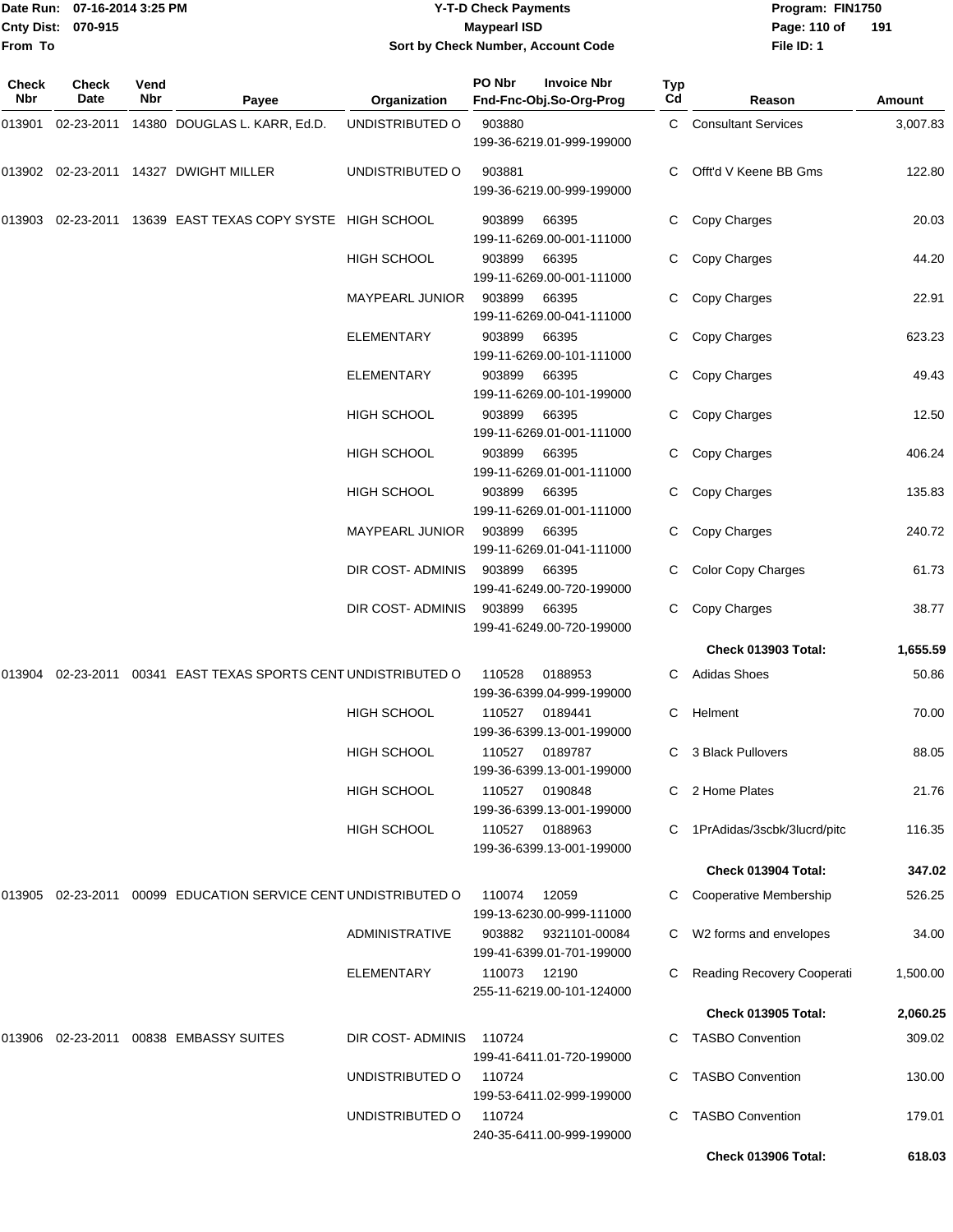### Date Run: 07-16-2014 3:25 PM **Program:** FIN1750 **Y-T-D Check Payments 070-915 Maypearl ISD Sort by Check Number, Account Code**

**File ID: 1** Page: 111 of 191

| Check<br>Nbr | <b>Check</b><br>Date         | Vend<br>Nbr | Payee                                              | Organization       | PO Nbr | <b>Invoice Nbr</b><br>Fnd-Fnc-Obj.So-Org-Prog | Typ<br>Cd | Reason                               | Amount   |
|--------------|------------------------------|-------------|----------------------------------------------------|--------------------|--------|-----------------------------------------------|-----------|--------------------------------------|----------|
| 013907       | 02-23-2011                   |             | 01586 ESTES ELECTRIC                               | UNDISTRIBUTED O    | 903883 | 7081<br>199-51-6249.00-999-199000             |           | C Repair to relay                    | 90.00    |
|              |                              |             |                                                    | UNDISTRIBUTED O    | 903883 | 7075<br>199-51-6249.00-999-199000             |           | Repair to Heater @ LSK               | 90.00    |
|              |                              |             |                                                    | UNDISTRIBUTED O    | 903883 | 7065<br>199-51-6249.00-999-199000             |           | Repair to MS Ext. Lights             | 345.00   |
|              |                              |             |                                                    | UNDISTRIBUTED O    | 903883 | 7081<br>199-51-6319.02-999-199000             | C         | Relay                                | 77.20    |
|              |                              |             |                                                    | UNDISTRIBUTED O    | 903883 | 7075<br>199-51-6319.02-999-199000             | C         | Switch for Heater                    | 192.57   |
|              |                              |             |                                                    | UNDISTRIBUTED O    | 903883 | 7065<br>199-51-6319.02-999-199000             |           | Materials for Lighs                  | 473.94   |
|              |                              |             |                                                    |                    |        |                                               |           | Check 013907 Total:                  | 1,268.71 |
| 013908       |                              |             | 02-23-2011 12144 FORNEY ISD                        | <b>HIGH SCHOOL</b> | 110732 | 199-36-6499.05-001-199000                     |           | <b>Girls Powerlifting Meet Entry</b> | 60.00    |
| 013909       |                              |             | 02-23-2011  14684  HAL BOWMAN, INC                 | <b>ELEMENTARY</b>  | 110585 | 2750<br>199-11-6411.00-101-124000             | C         | <b>Title I Priority Enrollments</b>  | 676.00   |
| 013910       |                              |             | 02-23-2011 14390 HILLSBORO HIGH SCHOOL HIGH SCHOOL |                    | 110744 | 199-11-6399.07-001-111000                     | C         | One ActPlayfestival 03/04/20         | 250.00   |
| 013911       |                              |             | 02-23-2011  00612  HOME DEPOT/GECF                 | ELEMENTARY         | 110577 | 1400592<br>199-11-6399.36-101-111000          | C         | Supplies                             | 30.00    |
|              |                              |             |                                                    | UNDISTRIBUTED O    | 110610 | 4400672<br>199-51-6319.02-999-199000          | C         | Supplies                             | 55.50    |
|              |                              |             |                                                    | UNDISTRIBUTED O    | 110601 | 2410597<br>199-51-6319.02-999-199000          | C         | Supplies                             | 418.30   |
|              |                              |             |                                                    | UNDISTRIBUTED O    | 110678 | 6400763<br>199-51-6319.02-999-199000          | C         | Supplies                             | 139.77   |
|              |                              |             |                                                    |                    |        |                                               |           | Check 013911 Total:                  | 643.57   |
|              |                              |             | 013912 02-23-2011 00689 JACKIE VOLENTINE           | UNDISTRIBUTED O    | 903884 | 199-36-6219.00-999-199000                     |           | Offt'd Kearns Baseball Gm            | 88.75    |
|              |                              |             | 013913 02-23-2011 14706 KEVIN KRUSE                | UNDISTRIBUTED O    | 903885 | 199-36-6219.00-999-199000                     | C         | Offt'd JV/V Kearns Baseball          | 95.75    |
|              |                              |             | 013914 02-23-2011 14356 MALCOLM WILLIAMS           | UNDISTRIBUTED O    | 903886 | 199-36-6219.00-999-199000                     |           | Offt'd JV BB Gm                      | 62.18    |
|              |                              |             | 013915 02-23-2011 01484 MICHELLE FOWLER            | UNDISTRIBUTED O    | 110710 | 199-53-6411.00-999-199000                     |           | C TCEA Conference Meals              | 49.43    |
|              |                              |             | 013916 02-23-2011 14650 MISTY MAYSE                | UNDISTRIBUTED O    | 903900 | 199-36-6219.00-999-199000                     |           | Offt'd JV Clifton BB Gm              | 40.00    |
|              |                              |             |                                                    | UNDISTRIBUTED O    | 903887 | 199-36-6219.00-999-199000                     |           | Offt'd Rio Vista JH Gms              | 64.35    |
|              |                              |             |                                                    |                    |        |                                               |           | Check 013916 Total:                  | 104.35   |
|              | 013917 02-23-2011 13608 NELI |             |                                                    | ELEMENTARY         | 110734 | 199-23-6411.02-101-199000                     |           | Legal Conference                     | 140.00   |
|              |                              |             |                                                    | UNDISTRIBUTED O    | 110734 | 199-41-6411.00-999-199000                     |           | Legal Conference                     | 140.00   |
|              |                              |             |                                                    |                    |        |                                               |           | Check 013917 Total:                  | 280.00   |
| 013918       |                              |             | 02-23-2011  00854  PITNEY BOWES INC                | DIR COST-ADMINIS   | 903888 | 1978139<br>199-41-6269.00-720-199000          |           | Lease Agreement                      | 176.00   |
|              |                              |             |                                                    | UNDISTRIBUTED O    | 110664 | 199-41-6399.02-999-199000                     | C         | Postage Refill                       | 1,000.00 |
|              |                              |             |                                                    |                    |        |                                               |           | Check 013918 Total:                  | 1,176.00 |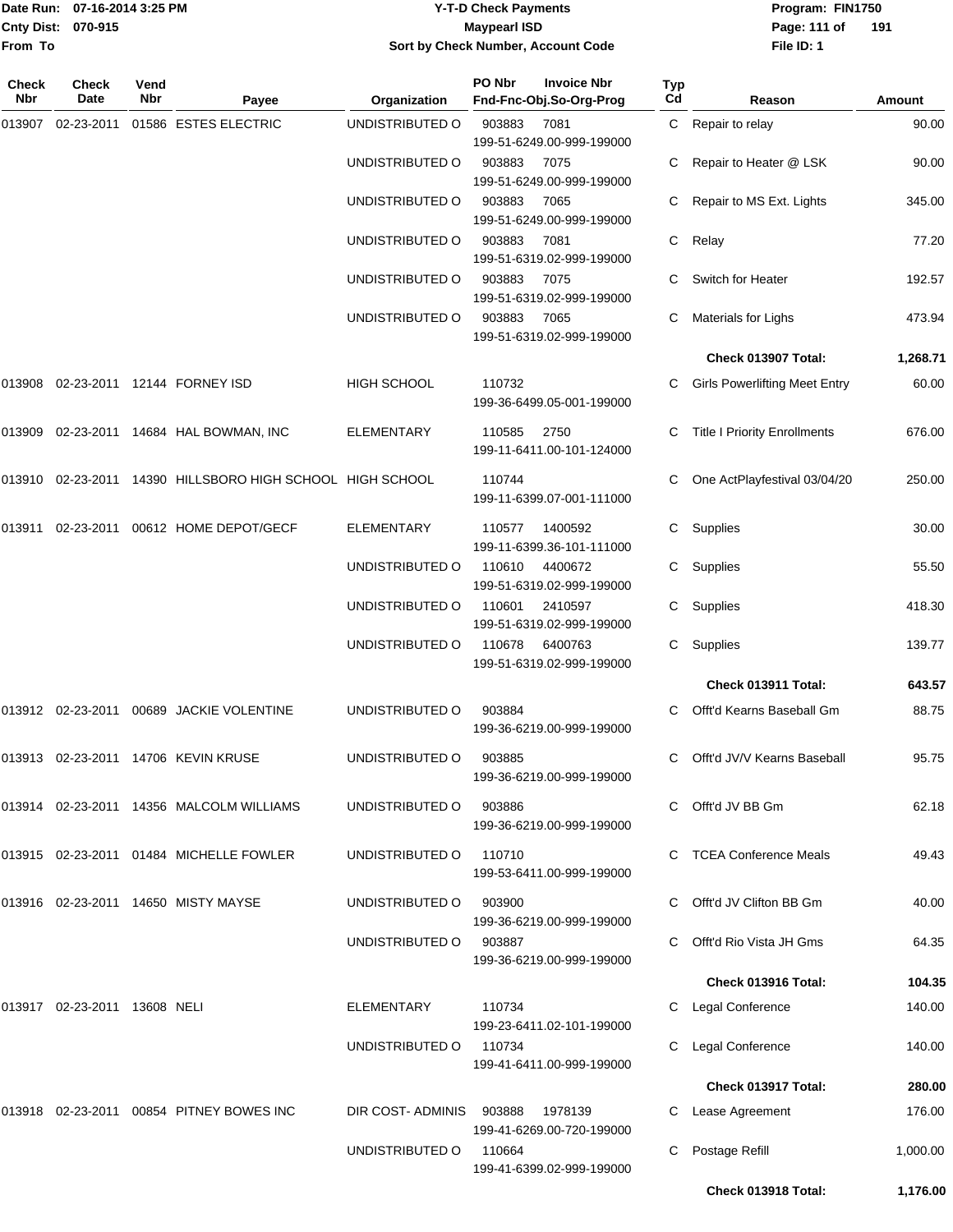### Date Run: 07-16-2014 3:25 PM **Program:** FIN1750 **Y-T-D Check Payments 070-915 Maypearl ISD Sort by Check Number, Account Code**

**File ID: 1** Page: 112 of 191

| Check<br><b>Nbr</b> | <b>Check</b><br>Date   | Vend<br><b>Nbr</b> | Payee                                                       | Organization         | PO Nbr | <b>Invoice Nbr</b><br>Fnd-Fnc-Obj.So-Org-Prog | Typ<br>Cd | Reason                           | Amount    |
|---------------------|------------------------|--------------------|-------------------------------------------------------------|----------------------|--------|-----------------------------------------------|-----------|----------------------------------|-----------|
| 013919              | 02-23-2011             |                    | 14705 POW WOW PLAYERS BOOS HIGH SCHOOL                      |                      | 110687 | 199-11-6399.06-001-111000                     | C.        | One Act Play clinic03/01         | 200.00    |
| 013920              | 02-23-2011             |                    | 13486 RED OAK HIGH SCHOOL SO HIGH SCHOOL                    |                      | 110562 | 199-36-6499.05-001-199000                     | C         | Tournament Fee 03/01/2011        | 350.00    |
| 013921              | 02-23-2011             |                    | 01071 RICK'S WORLD OF SPORTS UNDISTRIBUTED O                |                      | 110655 | 2385<br>199-36-6399.03-999-199GMS             | C.        | <b>Sweats for Track</b>          | 1,015.00  |
| 013922              | 02-23-2011             |                    | 14392 RIVER LEGACY FOUNDATIO HIGH SCHOOL                    |                      | 110722 | 199-11-6399.01-001-121000                     | С         | <b>Entry Fee</b>                 | 270.00    |
|                     |                        |                    |                                                             | HIGH SCHOOL          | 110722 | 199-11-6399.04-001-111000                     | C         | <b>Entry Fee</b>                 | 60.00     |
|                     |                        |                    |                                                             |                      |        |                                               |           | Check 013922 Total:              | 330.00    |
| 013923              | 02-23-2011             |                    | 14710 RUSK ATHLETICS BOOSTE HIGH SCHOOL                     |                      | 110739 | 199-36-6499.05-001-199000                     | С         | Boys powerlifting                | 60.00     |
| 013924              | 02-23-2011             |                    | 00252 SCHOOL SPECIALTY                                      | HIGH SCHOOL          | 110633 | 208105522233<br>199-11-6399.23-001-125000     | С         | Supplies                         | 46.76     |
|                     |                        |                    |                                                             | <b>ELEMENTARY</b>    | 110659 | 208105516180<br>199-11-6399.23-101-125000     | C         | Supplies                         | 281.74    |
|                     |                        |                    |                                                             |                      |        |                                               |           | Check 013924 Total:              | 328.50    |
| 013925              | 02-23-2011 00784 TASBO |                    |                                                             | UNDISTRIBUTED O      | 110698 | 217943<br>240-35-6411.00-999-199000           | C         | <b>TASBO Certification Class</b> | 140.00    |
| 013926              | 02-23-2011             |                    | 12471 TEXAS DEPARTMENT OF P ADMINISTRATIVE                  |                      | 903889 | 199-41-6219.10-701-199000                     | C         | <b>Criminal History Checks</b>   | 10.00     |
| 013927              | 02-23-2011             |                    | 13497 THE LINCOLN NAT. LIFE INS UNDISTRIBUTED O             |                      | 903890 | 595575<br>199-41-6429.01-999-199000           | C         | Life Insurance Premium           | 416.55    |
| 013928              | 02-23-2011             |                    | 11000 WENGER CORPORATION                                    | <b>HIGH SCHOOL</b>   | 110657 | 608461<br>199-11-6249.01-001-111000           | C         | Supplies                         | 77.10     |
| 013929              | 03-04-2011             |                    | 13654 ALLANA FINLAY                                         | <b>DISTRICT WIDE</b> | 110770 | 199-11-6411.05-041-111000                     | Y         | Training First Steps in Math     | 51.93     |
|                     |                        |                    | 013930 03-04-2011 00250 BENNETT OFFICE SUPPLY DISTRICT WIDE |                      | 110689 | 362600-0<br>199-41-6399.01-701-199000         |           | Y Name Plates                    | 56.00     |
|                     |                        |                    | 013931  03-04-2011  13185  BEST BUY GOV LLC                 | <b>DISTRICT WIDE</b> | 110767 | 199-12-6399.02-001-199000                     |           | Y Digital Reader                 | 89.94     |
|                     |                        |                    |                                                             | <b>DISTRICT WIDE</b> | 110767 | 199-11-6399.03-001-111MEF                     |           | Y Digital Reader                 | 630.00    |
|                     |                        |                    |                                                             | <b>HIGH SCHOOL</b>   | 110767 | 199-11-6399.03-001-111MEF                     |           | D CHECK NOT USED                 | $-630.00$ |
|                     |                        |                    |                                                             | HIGH SCHOOL          | 110767 | 199-12-6399.02-001-199000                     |           | D CHECK NOT USED                 | $-89.94$  |
|                     |                        |                    |                                                             |                      |        |                                               |           | Check 013931 Total:              | .00       |
|                     |                        |                    | 013932 03-04-2011 00919 EDITH STANLEY                       | ELEMENTARY           | 110760 | 199-11-6411.03-101-111000                     | C.        | Reimbrsmnt for Travel To         | 228.72    |
|                     |                        |                    | 013933 03-04-2011 14646 FLORIDA MICRO                       | DISTRICT WIDE        | 110696 | 128661<br>199-11-6399.00-101-111PTO           |           | Y Lion Batt Travelmate Acer      | 2,460.50  |
|                     |                        |                    | 013934 03-04-2011 00869 GAIL TAYLOR                         | <b>HIGH SCHOOL</b>   | 110785 | 199-31-6399.01-001-121000                     | C         | testing                          | 7.50      |
|                     |                        |                    |                                                             | HIGH SCHOOL          | 110785 | 199-31-6399.02-001-111000                     | С         | testing                          | 114.00    |
|                     |                        |                    |                                                             |                      |        |                                               |           | Check 013934 Total:              | 121.50    |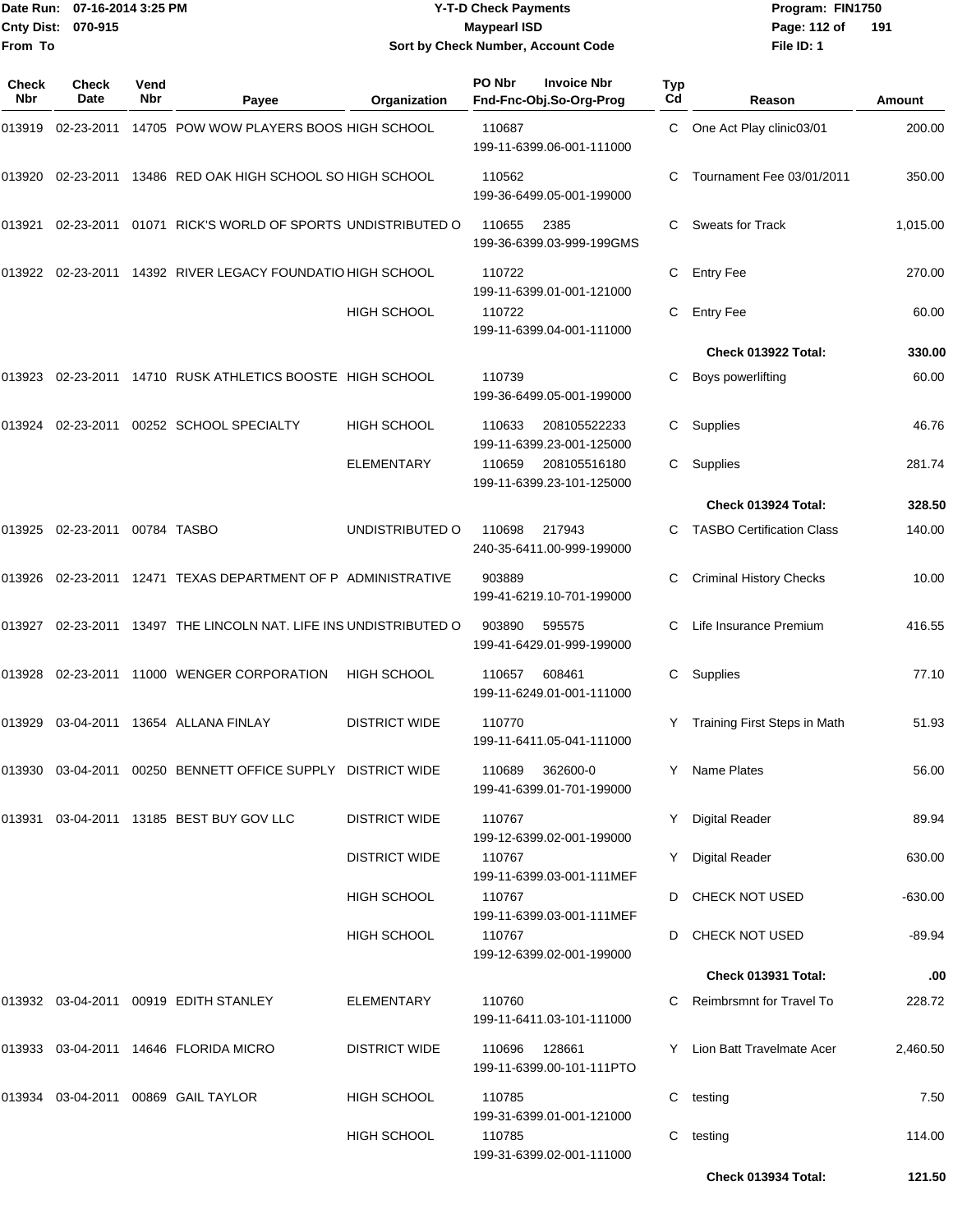### Date Run: 07-16-2014 3:25 PM **Program:** FIN1750 **Y-T-D Check Payments 070-915 Maypearl ISD Sort by Check Number, Account Code**

**File ID: 1** Page: 113 of 191

| Check<br>Nbr | Check<br>Date         | Vend<br>Nbr | Payee                                                        | Organization           | PO Nbr | <b>Invoice Nbr</b><br>Fnd-Fnc-Obj.So-Org-Prog | Typ<br>Cd | Reason                        | Amount   |
|--------------|-----------------------|-------------|--------------------------------------------------------------|------------------------|--------|-----------------------------------------------|-----------|-------------------------------|----------|
| 013935       | 03-04-2011            |             | 00046 HART INTERCIVIC                                        | <b>DISTRICT WIDE</b>   | 110647 | 044357<br>199-41-6439.00-702-199000           |           | Y Election Supplies           | 138.00   |
| 013936       |                       |             | 03-04-2011 14370 HOUSTON RIVER OAKS                          | <b>DISTRICT WIDE</b>   | 110772 | 199-11-6411.01-001-122000                     | Y.        | Horse Judging                 | 173.39   |
| 013937       |                       |             | 03-04-2011  00456  JOE  WINDHAM, JR.                         | <b>DISTRICT WIDE</b>   | 903901 | 199-36-6219.00-999-199000                     |           | Offt'd Ferris Baseball JV/V G | 47.35    |
| 013938       |                       |             | 03-04-2011 13777 KAREN JAMES                                 | <b>HIGH SCHOOL</b>     | 110774 | 199-11-6411.02-001-122000                     | C         | TCEA conf. lodging            | 489.80   |
| 013939       |                       |             | 03-04-2011 14714 LAURA BEAM                                  | <b>DISTRICT WIDE</b>   | 110754 | 199-11-6411.03-101-111000                     | Y.        | Texas Music Conv. Conf.       | 279.30   |
| 013940       |                       |             | 03-04-2011 12439 MAYPEARL GENERAL MER ADMINISTRATIVE         |                        | 903903 | 10742<br>199-41-6411.01-701-199000            |           | <b>Principals Meeting</b>     | 33.21    |
| 013941       |                       |             | 03-04-2011 13907 MIKE WARREN                                 | <b>HIGH SCHOOL</b>     | 110752 | 199-11-6411.04-001-122000                     |           | <b>TCEA Conference</b>        | 30.60    |
|              |                       |             |                                                              | <b>HIGH SCHOOL</b>     | 110751 | 199-11-6411.04-001-122000                     | C.        | <b>TCEA Conference</b>        | 267.84   |
|              |                       |             |                                                              |                        |        |                                               |           | Check 013941 Total:           | 298.44   |
| 013942       |                       |             | 03-04-2011 13306 MOUNTAIN PEAK SPECIAL DISTRICT WIDE         |                        | 903902 | 11078800<br>199-51-6259.79-999-122000         |           | Y Water/Sew/ @ Ag Facility    | 18.84    |
| 013943       | 03-04-2011            |             | 00287 OFFICE DEPOT                                           | <b>HIGH SCHOOL</b>     | 110674 | 551871078001<br>199-11-6399.39-001-111000     |           | <b>Art Supplies</b>           | 27.48    |
|              |                       |             |                                                              | HIGH SCHOOL            | 110674 | 551871589001<br>199-11-6399.39-001-111000     | C         | <b>Art Supplies</b>           | 107.17   |
|              |                       |             |                                                              | <b>HIGH SCHOOL</b>     | 110674 | 551871588001<br>199-11-6399.39-001-111000     | C         | <b>Art Supplies</b>           | 300.60   |
|              |                       |             |                                                              |                        |        |                                               |           | Check 013943 Total:           | 435.25   |
| 013944       |                       |             | 03-04-2011 00114 PEASTER ATHLETIC BOOST HIGH SCHOOL          |                        | 110683 | 199-36-6499.01-001-199000                     | C         | softball tournament 03/10,12  | 275.00   |
| 013945       |                       |             | 03-04-2011  01291  REGION 7 UIL MUSIC                        | <b>MAYPEARL JUNIOR</b> | 110761 | 199-11-6499.01-041-111000                     | C         | MS Band Entry Fee             | 280.00   |
|              |                       |             | 013946  03-04-2011  01071  RICK'S WORLD OF SPORTS ELEMENTARY |                        | 110731 | 2396<br>199-11-6399.00-101-111PTO             | C         | Shirts                        | 994.50   |
| 013947       |                       |             | 03-04-2011 13051 MECA SPORTSWEAR                             | <b>HIGH SCHOOL</b>     | 110691 | SIP08404<br>199-36-6499.05-001-199000         | C         | Letter Jackets                | 120.00   |
|              |                       |             |                                                              | <b>HIGH SCHOOL</b>     | 110691 | SIP08408<br>199-36-6499.05-001-199000         |           | Letter Jackets                | 540.00   |
|              |                       |             |                                                              | <b>HIGH SCHOOL</b>     | 110691 | SIP08406<br>199-36-6499.05-001-199000         |           | Letter Jackets                | 360.00   |
|              |                       |             |                                                              |                        |        |                                               |           | Check 013947 Total:           | 1,020.00 |
| 013948       |                       |             | 03-04-2011 14127 SUSAN JONES                                 | <b>ELEMENTARY</b>      | 110750 | 199-11-6411.03-101-111000                     |           | <b>Reimbrsmnt for Mileage</b> | 55.64    |
| 013949       |                       |             | 03-04-2011 13523 RUSTY IVEY                                  | <b>HIGH SCHOOL</b>     | 110300 | 100<br>199-11-6639.48-001-111000              |           | <b>Sheduling Software</b>     | 165.00   |
| 013950       | 03-04-2011 00552 TASB |             |                                                              | DIR COST-ADMINIS       | 903904 | 403836<br>199-41-6219.02-720-199000           |           | <b>TASB Localized Update</b>  | 335.68   |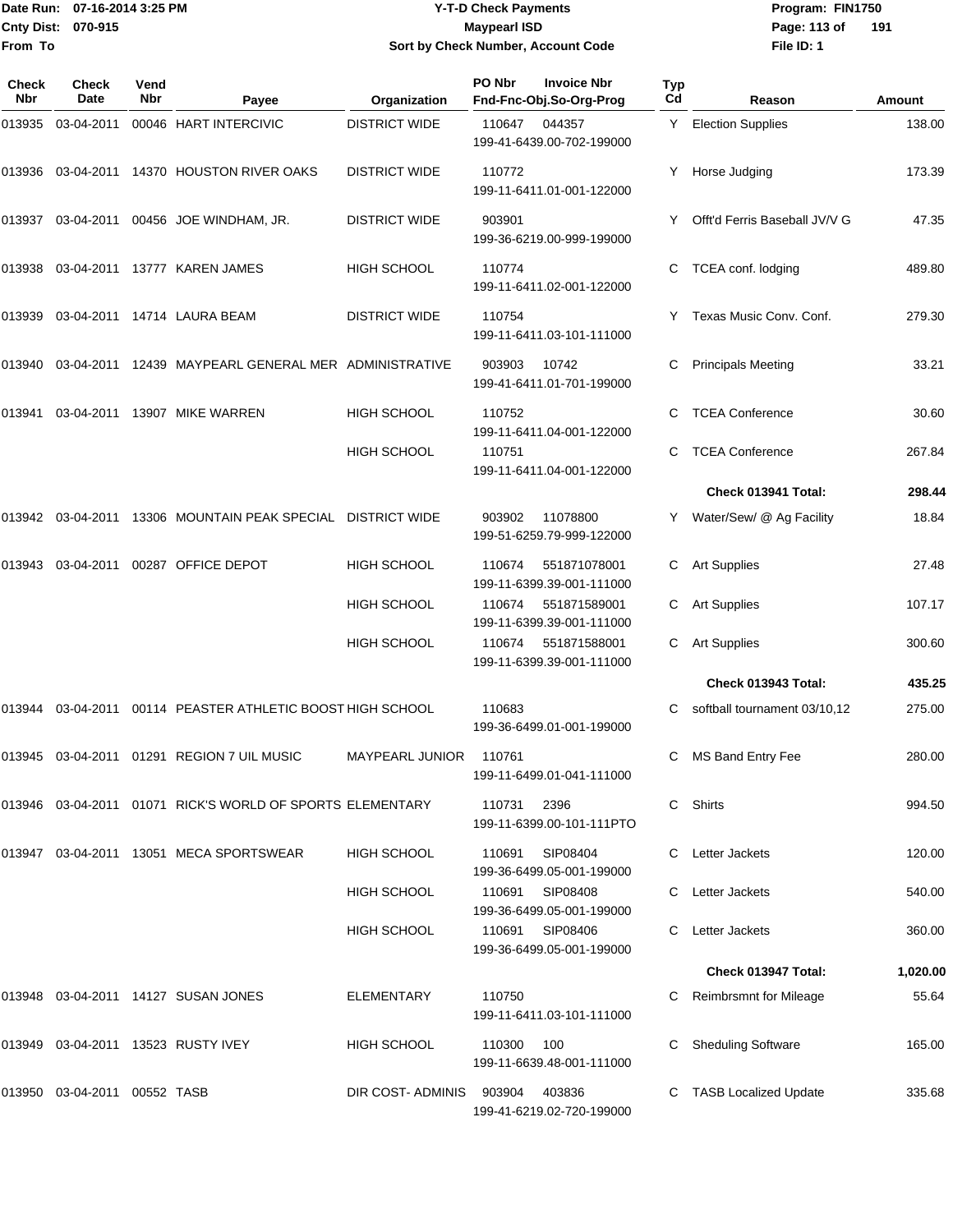|                           | Date Run: 07-16-2014 3:25 PM | <b>Y-T-D Check Payments</b>        | Program: Fl  |
|---------------------------|------------------------------|------------------------------------|--------------|
| <b>Cnty Dist: 070-915</b> |                              | Maypearl ISD                       | Page: 114 of |
| From To                   |                              | Sort by Check Number, Account Code | File ID: 1   |

# **07-16-2014 3:25 PM Y-T-D Check Payments 070-915 Maypearl ISD Sort by Check Number, Account Code**

**Date Run: Program: FIN1750 File ID: 1** Page: 114 of 191

| Check<br><b>Nbr</b> | Check<br>Date               | Vend<br>Nbr | Payee                                                            | Organization           | PO Nbr | <b>Invoice Nbr</b><br>Fnd-Fnc-Obj.So-Org-Prog | Typ<br>Cd    | Reason                            | Amount   |
|---------------------|-----------------------------|-------------|------------------------------------------------------------------|------------------------|--------|-----------------------------------------------|--------------|-----------------------------------|----------|
| 013951              | 03-04-2011                  |             | 00218 THE COWBOY BANK OF TE DISTRICT WIDE                        |                        | 903905 | 199-00-5752.05-000-100000                     |              | C Track Start Up Bag              | 400.00   |
| 013952              | 03-04-2011                  |             | 13677 BARBARA ELLISON                                            | <b>ELEMENTARY</b>      | 903906 | 199-11-6219.00-101-123000                     | C            | <b>Diagnostician Services</b>     | 4,276.56 |
| 013953              | 03-04-2011  00141  WAL MART |             |                                                                  | <b>HIGH SCHOOL</b>     | 110537 | P9273000P-147Y0<br>199-11-6399.10-001-122000  | С            | <b>Culinary Supplies</b>          | 21.50    |
|                     |                             |             |                                                                  | <b>ELEMENTARY</b>      | 110628 | P9273001901GVT9<br>199-11-6399.23-101-125000  | C            | Playmats                          | 75.00    |
|                     |                             |             |                                                                  | MAYPEARL JUNIOR        | 110648 | P9273000Z01A8BL<br>199-11-6399.41-041-111000  | $\mathsf{C}$ | Supplies                          | 516.00   |
|                     |                             |             |                                                                  | <b>MAYPEARL JUNIOR</b> | 110665 | P9273001701FHK8<br>199-12-6249.02-041-111000  | C            | <b>Hardware Supplies</b>          | 207.76   |
|                     |                             |             |                                                                  | UNDISTRIBUTED O        | 110574 | P9273000P012WJ<br>199-13-6299.00-999-199000   | C.           | Dr. Dehart Reception              | 127.86   |
|                     |                             |             |                                                                  |                        |        |                                               |              | Check 013953 Total:               | 948.12   |
| 013954              |                             |             | 03-10-2011 13880 A.M. SOLUTIONS INC.                             | UNDISTRIBUTED O        | 903917 | 4231<br>199-51-6249.00-999-199000             | C            | Repair to Booster Heater          | 80.00    |
|                     |                             |             |                                                                  | UNDISTRIBUTED O        | 903917 | 4247<br>199-51-6249.00-999-199000             |              | Repair to Water Lines to Ste      | 135.00   |
|                     |                             |             |                                                                  | UNDISTRIBUTED O        | 903917 | 4231<br>199-51-6319.02-999-199000             | C            | Parts for Booster Heater          | 19.50    |
|                     |                             |             |                                                                  | UNDISTRIBUTED O        | 903917 | 4247<br>199-51-6319.02-999-199000             | C            | Parts for Steamer Lines           | 33.50    |
|                     |                             |             |                                                                  |                        |        |                                               |              | Check 013954 Total:               | 268.00   |
| 013955              |                             |             | 03-10-2011  12211  ADVANCE FOOD COMPANY INTERMEDIATE SCH  903915 |                        |        | 905536<br>240-35-6399.00-042-199000           | C            | Supplies                          | 54.83    |
|                     |                             |             |                                                                  | INTERMEDIATE SCH       | 903915 | 905387<br>240-35-6399.00-042-199000           | C            | Supplies                          | 148.26   |
|                     |                             |             |                                                                  | <b>ELEMENTARY</b>      | 903915 | 905536<br>240-35-6399.00-101-199000           | С            | Supplies                          | 54.83    |
|                     |                             |             |                                                                  | ELEMENTARY             | 903915 | 905387<br>240-35-6399.00-101-199000           | C            | Supplies                          | 148.26   |
|                     |                             |             |                                                                  | <b>HIGH SCHOOL</b>     | 903915 | 905536<br>240-35-6399.01-001-199000           |              | C Supplies                        | 54.84    |
|                     |                             |             |                                                                  | <b>HIGH SCHOOL</b>     | 903915 | 905387<br>240-35-6399.01-001-199000           | C            | Supplies                          | 148.28   |
|                     |                             |             |                                                                  |                        |        |                                               |              | <b>Check 013955 Total:</b>        | 609.30   |
|                     |                             |             | 013956  03-10-2011  00642  AIRGAS-SOUTHWEST                      | UNDISTRIBUTED O        | 903916 | 107979656<br>199-51-6319.02-999-199000        |              | C Tank Rentals                    | 27.20    |
|                     |                             |             |                                                                  | UNDISTRIBUTED O        | 903916 | 107979656<br>199-51-6319.02-999-199000        | C.           | <b>Tank Rentals</b>               | 26.92    |
|                     |                             |             |                                                                  |                        |        |                                               |              | Check 013956 Total:               | 54.12    |
|                     |                             |             |                                                                  | HIGH SCHOOL            | 110839 | 199-36-6499.05-001-199000                     |              | <b>Tennis Tournament</b>          | 200.00   |
| 013958              |                             |             | 03-10-2011 13654 ALLANA FINLAY                                   | MAYPEARL JUNIOR        | 110819 | 199-11-6411.05-041-111000                     |              | PD:1st Steps in Math Wrksh        | 51.93    |
|                     |                             |             | 013959 03-10-2011 00021 BARBARA TRUBY                            | ELEMENTARY             | 110792 | 199-23-6411.02-101-199000                     | C.           | <b>Reimbrsmnt for NELI Confer</b> | 120.99   |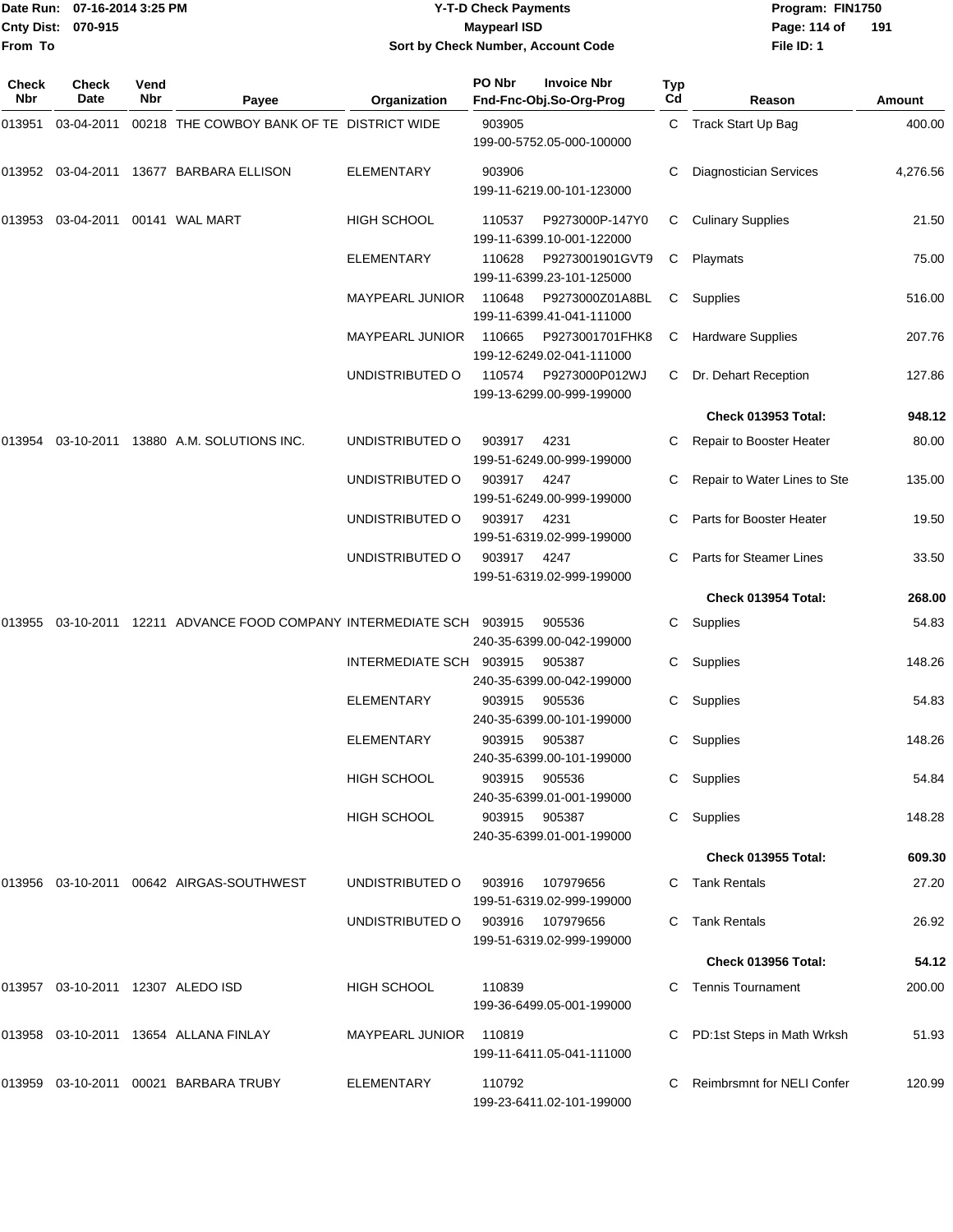| Date Run:                    | 07-16-2014 3:25 PM   |                    |                                                   |                                         | <b>Y-T-D Check Payments</b> |                                                                          |           | Program: FIN1750                 |          |
|------------------------------|----------------------|--------------------|---------------------------------------------------|-----------------------------------------|-----------------------------|--------------------------------------------------------------------------|-----------|----------------------------------|----------|
| <b>Cnty Dist:</b><br>From To | 070-915              |                    |                                                   | Sort by Check Number, Account Code      | <b>Maypearl ISD</b>         |                                                                          |           | Page: 115 of<br>File ID: 1       | 191      |
|                              |                      |                    |                                                   |                                         |                             |                                                                          |           |                                  |          |
| Check<br>Nbr                 | <b>Check</b><br>Date | Vend<br><b>Nbr</b> | Payee                                             | Organization                            | PO Nbr                      | <b>Invoice Nbr</b><br>Fnd-Fnc-Obj.So-Org-Prog                            | Typ<br>Cd | Reason                           | Amount   |
| 013960                       | 03-10-2011           |                    | 14713 BILLY A. REA II                             | UNDISTRIBUTED O                         | 903927                      |                                                                          | C.        | Offt'd JV Venus Baseball G       | 141.80   |
|                              |                      |                    |                                                   |                                         |                             | 199-36-6219.00-999-199000                                                |           |                                  |          |
| 013961                       |                      |                    | 03-10-2011  14487  BLOOMS & MORE                  | <b>HIGH SCHOOL</b>                      | 110670                      | 000942<br>199-36-6399.12-001-199000                                      | C         | NJHS Supplies for ceremony       | 90.00    |
|                              |                      |                    | 013962  03-10-2011  00593  BLUE  BELL CREAMERIES  | INTERMEDIATE SCH 903918                 |                             | 43080421423<br>240-35-6399.00-042-199000                                 | C         | Supplies                         | 51.84    |
|                              |                      |                    |                                                   | INTERMEDIATE SCH                        | 903918                      | 43080531527<br>240-35-6399.00-042-199000                                 | C.        | Supplies                         | 162.12   |
|                              |                      |                    |                                                   |                                         |                             |                                                                          |           | Check 013962 Total:              | 213.96   |
| 013963                       |                      |                    | 03-10-2011 00956 BORDENS, INC.                    | <b>INTERMEDIATE SCH</b>                 | 903919                      | 122608<br>240-35-6399.00-042-199000                                      | C         | Supplies                         | 522.00   |
|                              |                      |                    |                                                   | <b>ELEMENTARY</b>                       | 903919                      | 122608<br>240-35-6399.00-101-199000                                      | С         | Supplies                         | 1,479.00 |
|                              |                      |                    |                                                   | HIGH SCHOOL                             | 903919                      | 122608<br>240-35-6399.01-001-199000                                      | C.        | Supplies                         | 928.00   |
|                              |                      |                    |                                                   |                                         |                             |                                                                          |           | <b>Check 013963 Total:</b>       | 2,929.00 |
|                              |                      |                    | 013964  03-10-2011  00017  C   A   WILSON COMPANY | UNDISTRIBUTED O                         | 903920                      | 183642<br>199-51-6249.00-999-199000                                      |           | Repair to Water Fountains        | 203.95   |
|                              |                      |                    |                                                   | UNDISTRIBUTED O                         | 903920                      | 183642<br>199-51-6319.02-999-199000                                      | C.        | <b>Parts for Water Fountains</b> | 188.00   |
|                              |                      |                    |                                                   |                                         |                             |                                                                          |           | Check 013964 Total:              | 391.95   |
| 013965                       |                      |                    | 03-10-2011 00015 C AND C REFRIGERATION            | UNDISTRIBUTED O                         | 903921                      | 17679<br>199-51-6249.01-999-199000                                       | С         | Repair to LSK Elem Unit #5       | 188.00   |
|                              |                      |                    |                                                   | UNDISTRIBUTED O                         | 903921                      | 17679<br>199-51-6399.05-999-199000                                       | C         | Parts for LSK Elem Unit #5       | 426.00   |
|                              |                      |                    |                                                   |                                         |                             |                                                                          |           | Check 013965 Total:              | 614.00   |
|                              |                      |                    | 013966 03-10-2011 14707   C.W. PUBLICATIONS       | <b>HIGH SCHOOL</b>                      | 110735                      | 35303<br>199-11-6399.10-001-122000                                       | C         | Curriculum                       | 409.00   |
|                              |                      |                    | 013967  03-10-2011  00871  CARD SERVICE CENTER    | ADMINISTRATIVE                          | 903922                      | 24418001G1QWS3                                                           |           | C Sped Educ Meeting              | 70.06    |
|                              |                      |                    |                                                   | <b>ADMINISTRATIVE</b>                   | 903922                      | 199-41-6411.01-701-199000<br>24427331HLM88T<br>199-41-6411.01-701-199000 |           | C Supplies                       | 12.61    |
|                              |                      |                    |                                                   | DIR COST-ADMINIS 903922 24610431X231WH  |                             | 199-41-6411.01-720-199000                                                |           | C TASBO Convention               | 35.56    |
|                              |                      |                    |                                                   | DIR COST- ADMINIS 903922 24493981Y8AXAV |                             | 199-41-6411.01-720-199000                                                |           | C TASBO Convention               | 34.79    |
|                              |                      |                    |                                                   | SCHOOL BOARD                            |                             | 110707 24164071H7EAHV<br>199-41-6419.00-702-199000                       |           | C Board Mtg                      | 89.94    |
|                              |                      |                    |                                                   |                                         |                             |                                                                          |           | Check 013967 Total:              | 242.96   |
|                              |                      |                    | 013968 03-10-2011 00527  CDWG INC.                | HIGH SCHOOL                             | 110699                      | WMX1996<br>240-35-6399.01-001-199000                                     |           | C Toner Cartridges               | 438.32   |
|                              |                      |                    |                                                   | UNDISTRIBUTED O                         | 903924                      | 1081<br>199-51-6259.01-999-199000                                        |           | C Water LSK ElemYrd Meter        | 15.52    |
|                              |                      |                    |                                                   | UNDISTRIBUTED O                         | 903924 80                   | 199-51-6259.01-999-199000                                                |           | C Water @ Ballfield              | 20.52    |
|                              |                      |                    |                                                   | UNDISTRIBUTED O                         | 903924                      | 1394<br>199-51-6259.01-999-199000                                        |           | C Water/Sew @ HS Concessio       | 40.52    |
|                              |                      |                    |                                                   | UNDISTRIBUTED O                         | 903924                      | 1080                                                                     |           | C Water/Sew/Grbg @ LSK Ele       | 669.09   |

199-51-6259.01-999-199000

199-51-6259.01-999-199000

UNDISTRIBUTED O 903924 595 C Water/Sew/Grbg @ MS 587.33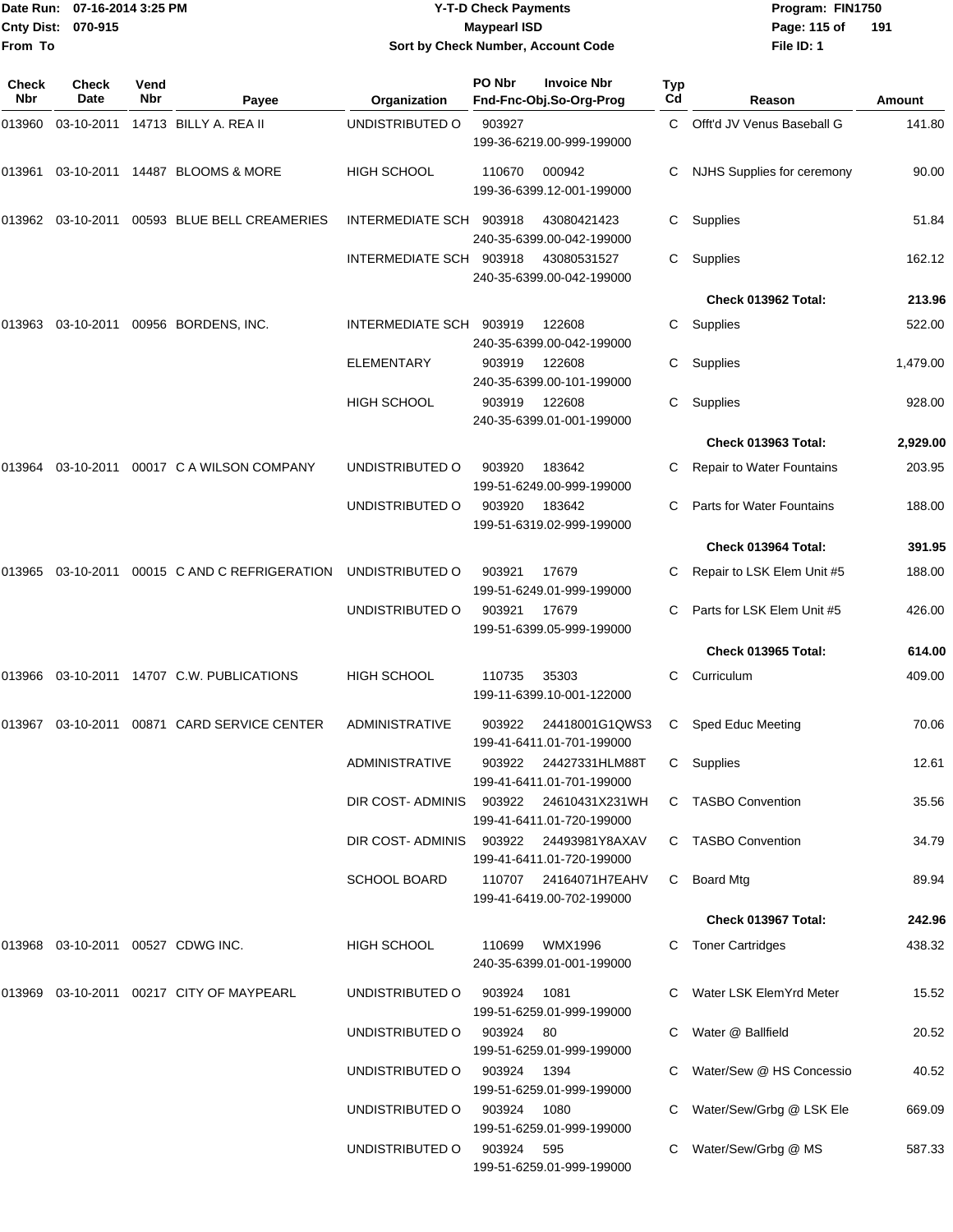|                    | Date Run: 07-16-2014 3:25 PM |
|--------------------|------------------------------|
| Cnty Dist: 070-915 |                              |
| <b>From To</b>     |                              |

## **Date Run: Program: FIN1750 07-16-2014 3:25 PM Y-T-D Check Payments Cnty Dist: Page: 116 of 070-915 Maypearl ISD Sort by Check Number, Account Code**

**File ID: 1** Page: 116 of 191

| Check<br>Nbr | <b>Check</b><br>Date | Vend<br>Nbr | Payee                                                    | Organization       | PO Nbr | <b>Invoice Nbr</b><br>Fnd-Fnc-Obj.So-Org-Prog      | <b>Typ</b><br>Cd | Reason                          | Amount    |
|--------------|----------------------|-------------|----------------------------------------------------------|--------------------|--------|----------------------------------------------------|------------------|---------------------------------|-----------|
|              |                      |             |                                                          | UNDISTRIBUTED O    | 903924 | 82<br>199-51-6259.01-999-199000                    | C                | Water/Sew/Grbg @ WPA bld        | 526.50    |
|              |                      |             |                                                          | UNDISTRIBUTED O    | 903924 | 383<br>199-51-6259.01-999-199000                   |                  | Water/Sew/Cmpctr Fee @ H        | 322.74    |
|              |                      |             |                                                          | UNDISTRIBUTED O    | 903924 | 574<br>199-51-6259.01-999-199000                   |                  | Water/Sew/Grbg @ HS(Old         | 475.89    |
|              |                      |             |                                                          |                    |        |                                                    |                  | Check 013969 Total:             | 2,658.11  |
| 013970       |                      |             | 03-10-2011  00217  CITY OF MAYPEARL                      | UNDISTRIBUTED O    | 903925 | 4602105300<br>199-51-6259.04-999-199000            | С                | ElectServ SprtsCmplx Part J     | 255.71    |
| 013971       |                      |             | 03-10-2011 13740 CLASSROOM DIRECT                        | <b>HIGH SCHOOL</b> | 110748 | 208105635951<br>199-31-6399.01-001-121000          | С                | Supplies                        | 58.76     |
|              |                      |             | 013972 03-10-2011 13579 CLASSROOM PRODUCTS W HIGH SCHOOL |                    | 110634 | 60046817<br>199-11-6399.05-001-111000              | С                | Supplies                        | 16.98     |
| 013973       |                      |             | 03-10-2011 13254 CLAY EWELL EDUCATIONA HIGH SCHOOL       |                    | 110834 | 517<br>199-11-6399.09-001-122000                   | С                | <b>Registration for CDE's</b>   | 424.00    |
| 013974       |                      |             | 03-10-2011 00981 COMMERCIAL BUILDING MA UNDISTRIBUTED O  |                    | 903923 | DT6471<br>199-51-6290.00-999-199000                |                  | <b>Custodial Services March</b> | 24,129.50 |
| 013975       |                      |             | 03-10-2011 01242 DAVID LOPEZ                             | UNDISTRIBUTED O    | 903928 | 199-36-6219.00-999-199000                          | С                | Offt'd JV/V Godley Sftball G    | 59.80     |
| 013976       |                      |             | 03-10-2011  12536  DESOTO JANITORIAL                     | INTERMEDIATE SCH   | 903926 | 108092-00<br>240-35-6399.00-042-199000             | С                | <b>Cleaning Supplies</b>        | 14.65     |
|              |                      |             |                                                          | <b>ELEMENTARY</b>  | 903926 | 108092-00<br>240-35-6399.00-101-199000             | С                | <b>Cleaning Supplies</b>        | 29.30     |
|              |                      |             |                                                          | HIGH SCHOOL        | 903926 | 108092-00<br>240-35-6399.01-001-199000             | С                | <b>Cleaning Supplies</b>        | 192.44    |
|              |                      |             |                                                          |                    |        |                                                    |                  | Check 013976 Total:             | 236.39    |
|              |                      |             | 013977 03-10-2011 12536 DESOTO JANITORIAL                | UNDISTRIBUTED O    | 110809 | 108277-00<br>199-51-6319.02-999-199000             | С                | Supplies                        | 584.68    |
| 013978       | 03-10-2011           |             | 12885 DIRECT ENERGY                                      | UNDISTRIBUTED O    | 903929 | 11058001191996<br>199-51-6259.04-999-199000        | С                | Electric Service @ BallPark     | 8.59      |
|              |                      |             |                                                          | UNDISTRIBUTED O    | 903929 | 11058001191996<br>199-51-6259.04-999-199000        | C                | Electric Service @ CN Stora     | 11.72     |
|              |                      |             |                                                          | UNDISTRIBUTED O    |        | 903929 11058001191996<br>199-51-6259.04-999-199000 |                  | Electric Service @ Bus Barn     | 117.13    |
|              |                      |             |                                                          | UNDISTRIBUTED O    | 903929 | 11058001191996<br>199-51-6259.04-999-199000        |                  | Electric Service @ Old Elem     | 134.37    |
|              |                      |             |                                                          | UNDISTRIBUTED O    | 903929 | 11058001191996<br>199-51-6259.04-999-199000        |                  | C Electric Service @ Lower El   | 1,041.43  |
|              |                      |             |                                                          | UNDISTRIBUTED O    | 903929 | 11058001191996<br>199-51-6259.04-999-199000        |                  | Electric Service @ HS (old J    | 6,204.53  |
|              |                      |             |                                                          | UNDISTRIBUTED O    | 903929 | 11058001191996<br>199-51-6259.04-999-199000        | C.               | Electric Service @ HS Porta     | 589.61    |
|              |                      |             |                                                          | UNDISTRIBUTED O    | 903929 | 11058001191996<br>199-51-6259.04-999-199000        | C                | Electric Service @ DAEP/SA      | 837.68    |
|              |                      |             |                                                          | UNDISTRIBUTED O    |        | 199-51-6259.04-999-199000                          |                  | Electric Service @ WPA Bld      | 3,663.81  |
|              |                      |             |                                                          |                    |        |                                                    |                  | <b>Check 013978 Total:</b>      | 12,608.87 |
|              |                      |             | 013979 03-10-2011 12885 DIRECT ENERGY                    | UNDISTRIBUTED O    | 903930 | 110580011911997<br>199-51-6259.04-999-199000       | C                | Electric Service @ Downtow      | 643.74    |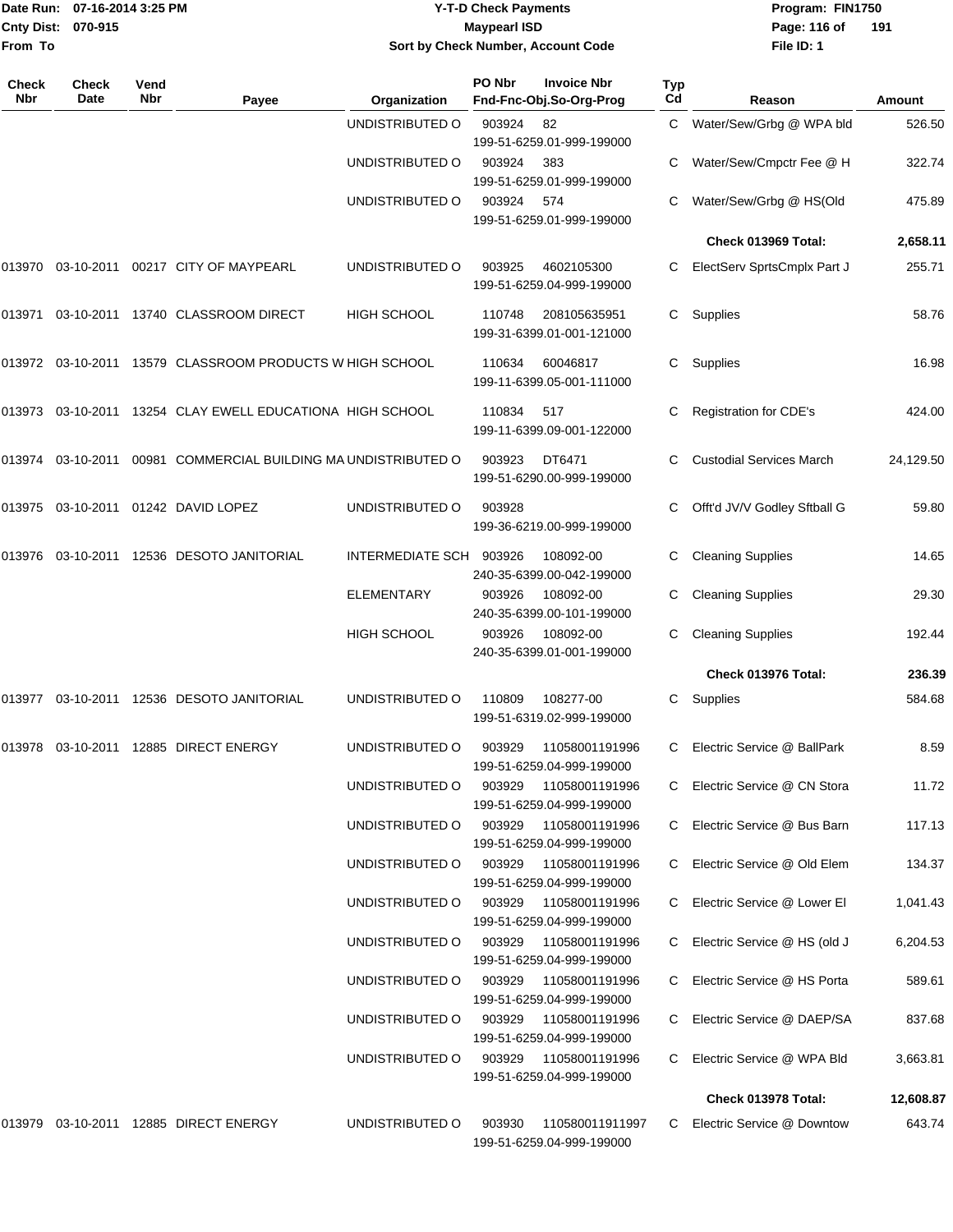| From To      | Date Run: 07-16-2014 3:25 PM<br>Cnty Dist: 070-915 |             |                                                                | Sort by Check Number, Account Code | <b>Y-T-D Check Payments</b><br><b>Maypearl ISD</b> |                                               |           | Program: FIN1750<br>Page: 117 of<br>File ID: 1 | 191              |
|--------------|----------------------------------------------------|-------------|----------------------------------------------------------------|------------------------------------|----------------------------------------------------|-----------------------------------------------|-----------|------------------------------------------------|------------------|
| Check<br>Nbr | Check<br>Date                                      | Vend<br>Nbr |                                                                |                                    | PO Nbr                                             | <b>Invoice Nbr</b>                            | Typ<br>Cd |                                                |                  |
| 013980       | 03-10-2011                                         |             | Payee<br>13639 EAST TEXAS COPY SYSTE MAYPEARL JUNIOR           | Organization                       | 110769                                             | Fnd-Fnc-Obj.So-Org-Prog<br>68360              |           | Reason<br>C Staples                            | Amount<br>119.50 |
|              |                                                    |             |                                                                |                                    |                                                    | 199-11-6399.07-041-111000                     |           |                                                |                  |
| 013981       | 03-10-2011                                         |             | 00341 EAST TEXAS SPORTS CENT HIGH SCHOOL                       |                                    | 110712                                             | 0191755<br>199-36-6399.13-001-199000          | C         | Diamond Alpha Wheel Bag (                      | 307.36           |
|              |                                                    |             |                                                                | <b>HIGH SCHOOL</b>                 | 110712                                             | 0191715                                       |           | Mizuno Bat Packs (10)                          | 218.70           |
|              |                                                    |             |                                                                |                                    |                                                    | 199-36-6399.13-001-199000                     |           | Check 013981 Total:                            | 526.06           |
| 013982       | 03-10-2011                                         |             | 00099 EDUCATION SERVICE CENT MAYPEARL JUNIOR                   |                                    | 110514                                             | 13043<br>199-11-6499.00-041-111000            |           | <b>First Steps in Mathematics</b>              | 110.00           |
|              |                                                    |             |                                                                | <b>HIGH SCHOOL</b>                 | 110763                                             | 14886<br>199-11-6499.04-001-111000            | С         | Science Wrkshop                                | 160.00           |
|              |                                                    |             |                                                                | UNDISTRIBUTED O                    | 903932                                             | 13197<br>199-34-6219.01-999-199000            | С         | <b>Safety Training</b>                         | 105.00           |
|              |                                                    |             |                                                                | UNDISTRIBUTED O                    | 903932                                             | 13160<br>199-34-6219.01-999-199000            |           | <b>Safety Training</b>                         | 210.00           |
|              |                                                    |             |                                                                | <b>ADMINISTRATIVE</b>              | 903931                                             | 16006<br>199-41-6219.10-701-199000            | С         | <b>Quick Searches</b>                          | 423.00           |
|              |                                                    |             |                                                                |                                    |                                                    |                                               |           | Check 013982 Total:                            | 1,008.00         |
| 013983       | 03-10-2011                                         |             | 13404 EDUPHORIA SCHOOL OBJE UNDISTRIBUTED O                    |                                    | 110741                                             | 50653<br>199-11-6399.45-999-199000            | C         | Software                                       | 1,800.00         |
| 013984       |                                                    |             | 03-10-2011 13336 ELLIS COUNTY MUSIC CEN HIGH SCHOOL            |                                    | 110489                                             | 11591<br>199-11-6249.01-001-111000            | C         | Repair to Instrument                           | 100.00           |
|              |                                                    |             |                                                                | <b>HIGH SCHOOL</b>                 | 110726                                             | 11837<br>199-11-6249.01-001-111000            |           | Repairs to Instruments                         | 120.00           |
|              |                                                    |             |                                                                |                                    |                                                    |                                               |           | Check 013984 Total:                            | 220.00           |
| 013985       |                                                    |             | 03-10-2011  00192  ELLIS COUNTY SPECIAL ED SHARED SER ARRA     |                                    | 903933                                             | 915<br>266-93-6492.00-751-123000              |           | Shared Serv Agreement Jan                      | 34,980.50        |
|              |                                                    |             | 013986 03-10-2011 12805 ELLIS COUNTY UMPIRES A UNDISTRIBUTED O |                                    | 903936                                             | 199-36-6219.00-999-199000                     |           | C Offt'd V Softball Tournament                 | 1,720.00         |
|              | 013987 03-10-2011 12474 ENVIVA                     |             |                                                                | UNDISTRIBUTED O                    | 903934                                             | 19033<br>199-34-6219.01-999-199000            |           | C DOT Tests                                    | 82.00            |
|              |                                                    |             | 013988 03-10-2011 01586 ESTES ELECTRIC                         | UNDISTRIBUTED O                    | 903935 7096                                        | 199-51-6249.00-999-199000                     |           | C Repair to Relay Nurse Off L                  | 135.00           |
|              |                                                    |             |                                                                | UNDISTRIBUTED O                    | 903935 7096                                        | 199-51-6249.00-999-199000                     |           | C Parts                                        | 102.27           |
|              |                                                    |             |                                                                |                                    |                                                    |                                               |           | Check 013988 Total:                            | 237.27           |
|              |                                                    |             | 013989 03-10-2011 14711 FIBRE GLAST DEVELOPME HIGH SCHOOL      |                                    | 110740                                             | 110743A<br>199-11-6399.14-001-111000          |           | C Supplies                                     | 75.70            |
|              |                                                    |             | 013990  03-10-2011  13147  FLOWERSFOOD                         | INTERMEDIATE SCH 903937 40247769   |                                                    | 240-35-6399.00-042-199000                     |           | C Supplies                                     | 30.65            |
|              |                                                    |             |                                                                | ELEMENTARY                         |                                                    | 903937 40247769<br>240-35-6399.00-101-199000  |           | C Supplies                                     | 106.80           |
|              |                                                    |             |                                                                | HIGH SCHOOL                        |                                                    | 903937 40247769<br>240-35-6399.01-001-199000  |           | C Supplies                                     | 324.69           |
|              |                                                    |             |                                                                |                                    |                                                    |                                               |           | Check 013990 Total:                            | 462.14           |
|              |                                                    |             | 013991 03-10-2011 14295 FRONTLINE PLACEMENT TE IND COST- ADM   |                                    |                                                    | 903977 INVUS7163<br>199-41-6499.00-750-199000 |           | C AESOP Training                               | 990.00           |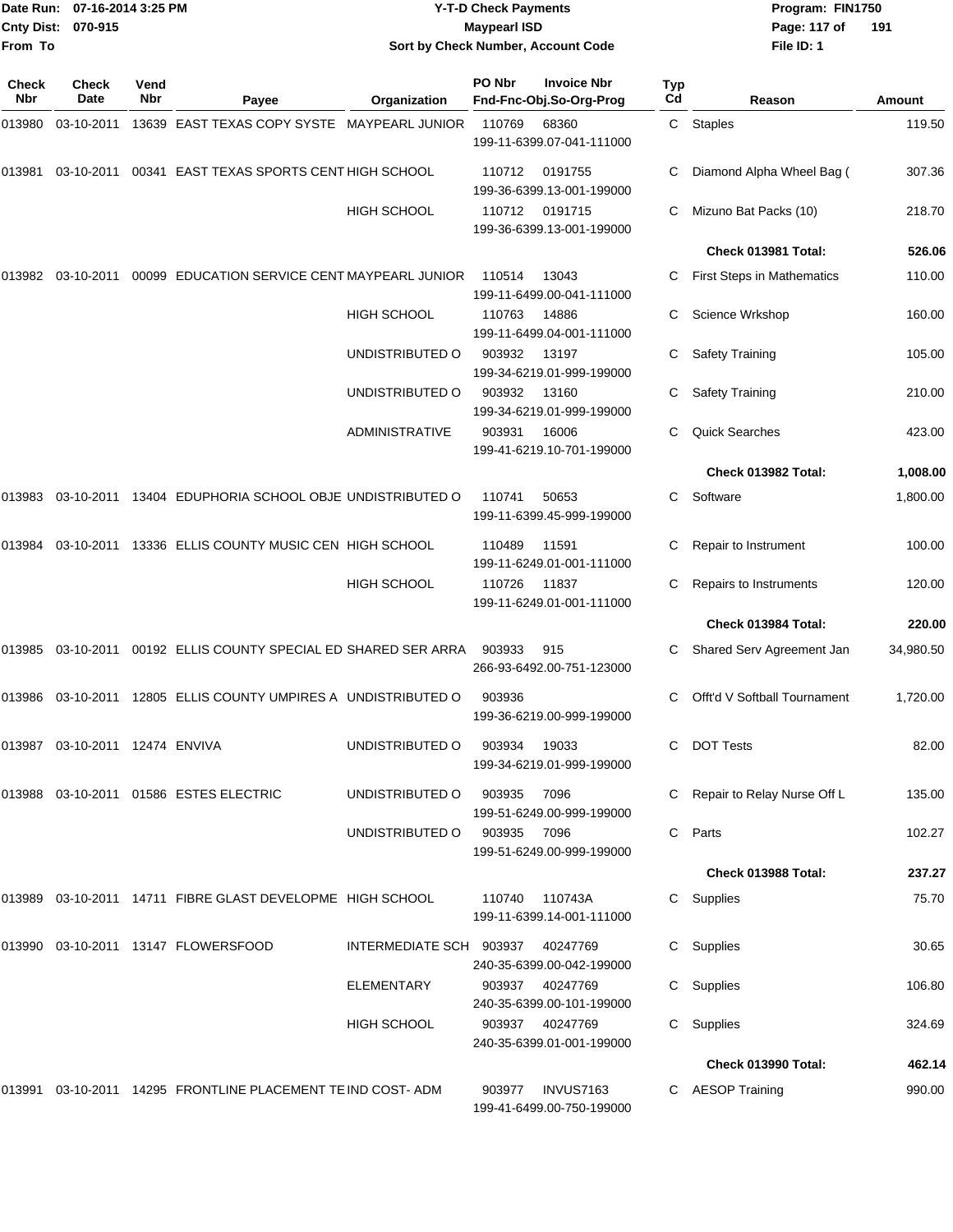|                    | Date Run: 07-16-2014 3:25 PM |
|--------------------|------------------------------|
| Cnty Dist: 070-915 |                              |
| lFrom To           |                              |

# **Date Run: Program: FIN1750 07-16-2014 3:25 PM Y-T-D Check Payments Cnty Dist: Page: 118 of 070-915 Maypearl ISD Sort by Check Number, Account Code**

**File ID: 1** Page: 118 of 191

| Check<br>Nbr | <b>Check</b><br>Date    | Vend<br>Nbr                 | Payee                                                     | Organization           | PO Nbr | <b>Invoice Nbr</b><br>Fnd-Fnc-Obj.So-Org-Prog | Typ<br>Cd | Reason                         | Amount    |
|--------------|-------------------------|-----------------------------|-----------------------------------------------------------|------------------------|--------|-----------------------------------------------|-----------|--------------------------------|-----------|
| 013992       | 03-10-2011              |                             | 01343 GINGERBREAD PRESS                                   | <b>ADMINISTRATIVE</b>  | 110736 | 280246<br>199-41-6399.01-701-199000           |           | C Business Cards               | 50.00     |
| 013993       |                         |                             | 03-10-2011 01973 GLENN KIEFER                             | <b>MAYPEARL JUNIOR</b> | 110817 | 62599<br>199-31-6399.00-041-199000            |           | Texas Counseling Assoc Me      | 100.00    |
|              |                         |                             |                                                           | <b>MAYPEARL JUNIOR</b> | 110817 | 62599<br>199-31-6499.00-041-199000            |           | Texas Counseling Assoc Me      | 20.00     |
|              |                         |                             |                                                           |                        |        |                                               |           | <b>Check 013993 Total:</b>     | 120.00    |
| 013994       |                         | 03-10-2011 00339 GODLEY ISD |                                                           | <b>HIGH SCHOOL</b>     | 110837 | 199-36-6499.05-001-199000                     | C.        | JV Tennis Tourn                | 100.00    |
|              |                         |                             |                                                           | <b>HIGH SCHOOL</b>     | 110837 | 199-36-6499.05-001-199000                     | D         | <b>CHECK NOT USED</b>          | $-100.00$ |
|              |                         |                             |                                                           |                        |        |                                               |           | Check 013994 Total:            | .00       |
| 013995       | 03-10-2011 14150 HARRIS |                             |                                                           | INTERMEDIATE SCH       | 903938 | XT00053820<br>240-35-6399.00-042-199000       | C.        | EZ School Pay Fees             | 17.92     |
|              |                         |                             |                                                           | <b>ELEMENTARY</b>      | 903938 | XT00053820<br>240-35-6399.00-101-199000       | C         | <b>EZ School Pay Fees</b>      | 17.92     |
|              |                         |                             |                                                           | <b>HIGH SCHOOL</b>     | 903938 | XT00053820<br>240-35-6399.01-001-199000       | C         | <b>EZ School Pay Fees</b>      | 17.91     |
|              |                         |                             |                                                           |                        |        |                                               |           | Check 013995 Total:            | 53.75     |
| 013996       | 03-10-2011 00243 HILCO  |                             |                                                           | UNDISTRIBUTED O        | 903939 | 4705171500<br>199-51-6259.04-999-199000       | C         | Electric Serv - Security Light | 11.40     |
|              |                         |                             |                                                           | UNDISTRIBUTED O        | 903939 | 4706839800<br>199-51-6259.04-999-199000       | C         | Electric Serv - Marquee        | 71.50     |
|              |                         |                             |                                                           | UNDISTRIBUTED O        | 903939 | 4705273700<br>199-51-6259.04-999-199000       |           | Electric Serv @ Fuel Tanks     | 28.52     |
|              |                         |                             |                                                           | UNDISTRIBUTED O        | 903939 | 4706312901<br>199-51-6259.04-999-199000       |           | Electric Serv @ LSK Elem       | 3,904.37  |
|              |                         |                             |                                                           | UNDISTRIBUTED O        | 903939 | 4602266500<br>199-51-6259.04-999-199000       |           | Electric Serv @ Athletic Facil | 718.38    |
|              |                         |                             |                                                           | UNDISTRIBUTED O        | 903939 | 4602563301<br>199-51-6259.04-999-199000       | C         | Electric Serv @ HS             | 2,885.46  |
|              |                         |                             |                                                           | UNDISTRIBUTED O        | 903939 | 4705335301<br>199-51-6259.04-999-199000       | C         | Electric Serv @ MS Bldg        | 4,358.59  |
|              |                         |                             |                                                           | UNDISTRIBUTED O        | 903939 | 4706783900<br>199-51-6259.78-999-122000       |           | C Electric Serv @ Ag Facility  | 1,355.52  |
|              |                         |                             |                                                           |                        |        |                                               |           | Check 013996 Total:            | 13,333.74 |
|              |                         |                             | 013997 03-10-2011 01371 JAMES HAWKINS                     | UNDISTRIBUTED O        | 903944 | 199-36-6219.00-999-199000                     |           | Offt'd JV/V Godley Sftball G   | 47.00     |
|              |                         |                             | 013998  03-10-2011  12687  JEREMY WALKER                  | UNDISTRIBUTED O        | 110841 | 199-36-6639.00-999-199000                     |           | Purchase of ATV (4 wheeler)    | 4,500.00  |
|              |                         |                             | 013999 03-10-2011 14648 JOHN DEERE PUBLISHING HIGH SCHOOL |                        | 110410 | 208093<br>199-11-6399.09-001-122000           | C.        | Curriculum                     | 174.81    |
|              |                         |                             | 014000 03-10-2011 12164 JRP BUILD, INC.                   | UNDISTRIBUTED O        | 903940 | 3822<br>199-51-6629.00-999-199000             |           | C Ag Barn                      | 50,000.00 |
| 014001       |                         |                             | 03-10-2011  01857  KAY LYNN DAY                           | <b>HIGH SCHOOL</b>     | 110786 | 199-11-6399.05-001-111000                     | C         | Supplies                       | 35.00     |
|              |                         |                             |                                                           | <b>HIGH SCHOOL</b>     | 110786 | 199-11-6399.10-001-111000                     | C         | Supplies                       | 95.00     |
|              |                         |                             |                                                           | <b>HIGH SCHOOL</b>     | 110786 | 199-11-6399.18-001-111000                     | С         | Supplies                       | 15.00     |
|              |                         |                             |                                                           | HIGH SCHOOL            | 110786 | 199-11-6399.31-001-111000                     | C.        | Supplies                       | 100.81    |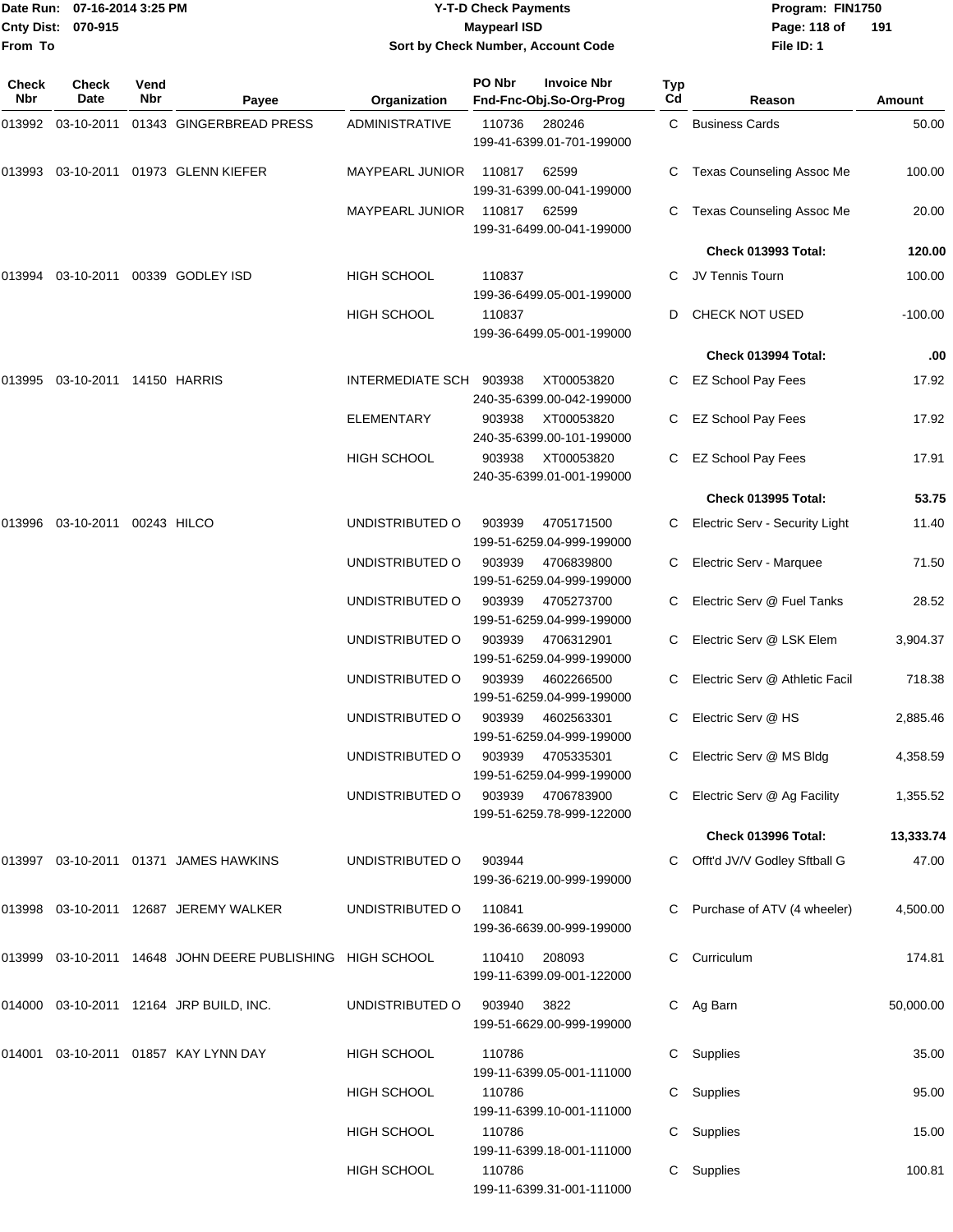|                              | Date Run: 07-16-2014 3:25 PM     |             |                                                                            | <b>Y-T-D Check Payments</b><br><b>Maypearl ISD</b> |        |                                               |                  | Program: FIN1750             |        |  |
|------------------------------|----------------------------------|-------------|----------------------------------------------------------------------------|----------------------------------------------------|--------|-----------------------------------------------|------------------|------------------------------|--------|--|
| <b>Cnty Dist:</b><br>From To | 070-915                          |             |                                                                            |                                                    |        | Sort by Check Number, Account Code            |                  | Page: 119 of<br>File ID: 1   | 191    |  |
|                              |                                  |             |                                                                            |                                                    |        |                                               |                  |                              |        |  |
| <b>Check</b><br>Nbr          | <b>Check</b><br>Date             | Vend<br>Nbr | Payee                                                                      | Organization                                       | PO Nbr | <b>Invoice Nbr</b><br>Fnd-Fnc-Obj.So-Org-Prog | <b>Typ</b><br>Cd | Reason                       | Amount |  |
|                              |                                  |             |                                                                            |                                                    |        |                                               |                  | Check 014001 Total:          | 245.81 |  |
|                              |                                  |             | 014002 03-10-2011 14721   LA QUINTA INN & SUITES JA HIGH SCHOOL            |                                                    | 110844 | 199-36-6499.01-001-199000                     | C                | <b>Powerlifting Meet</b>     | 154.08 |  |
|                              |                                  |             | 014003  03-10-2011  00063  LAKESHORE EQUIPMENT C ELEMENTARY                |                                                    | 110723 | 2626530311<br>199-11-6399.00-101-111000       | C                | Supplies                     | 100.10 |  |
|                              |                                  |             |                                                                            | <b>ELEMENTARY</b>                                  | 110700 | 2540390211<br>199-11-6399.06-101-124000       | C                | Supplies                     | 147.00 |  |
|                              |                                  |             |                                                                            |                                                    |        |                                               |                  | <b>Check 014003 Total:</b>   | 247.10 |  |
|                              |                                  |             | 014004  03-10-2011  01113    LAKEVIEW CAMP AND CON    HIGH SCHOOL          |                                                    | 110791 | 6269<br>199-31-6399.01-001-199000             |                  | Lakeview Camp Rental         | 210.00 |  |
|                              |                                  |             | 014005  03-10-2011  01099  MACKIN LIBRARY MEDIA                            | <b>MAYPEARL JUNIOR</b>                             | 110609 | 286495<br>199-31-6339.00-041-199000           | C.               | Supplies                     | 170.60 |  |
|                              |                                  |             | 014006  03-10-2011  14081  MARION SAND & GRAVEL                            | UNDISTRIBUTED O                                    | 110833 | 001456<br>199-51-6319.03-999-199000           | C.               | Sand                         | 390.00 |  |
|                              |                                  |             | 014007  03-10-2011  12505  MAYPEARL FEED STORE                             | UNDISTRIBUTED O                                    | 903941 | 398<br>199-51-6319.02-999-199000              | С                | Supplies                     | 74.19  |  |
|                              |                                  |             | 014008 03-10-2011 13943   MBM ROOFING AND SHEET  UNDISTRIBUTED O           |                                                    | 903942 | -5<br>199-51-6249.00-999-199000               | С                | Repair to Roof @ HS          | 350.00 |  |
|                              |                                  |             |                                                                            | UNDISTRIBUTED O                                    | 903942 | - 6<br>199-51-6249.00-999-199000              | C                | Repair to Roof @ Dwntwn      | 350.00 |  |
|                              |                                  |             |                                                                            |                                                    |        |                                               |                  | Check 014008 Total:          | 700.00 |  |
| 014009                       | 03-10-2011 00631 MCI             |             |                                                                            | UNDISTRIBUTED O                                    | 903943 | 08638700105<br>199-51-6259.02-999-199000      | C                | <b>Long Distance Service</b> | 248.03 |  |
|                              |                                  |             | 014010  03-10-2011  00297  NARDONE BROS. BAKING C INTERMEDIATE SCH  903945 |                                                    |        | 63513<br>240-35-6399.00-042-199000            | С                | Supplies                     | 156.60 |  |
|                              |                                  |             |                                                                            | <b>ELEMENTARY</b>                                  | 903945 | 63513<br>240-35-6399.00-101-199000            |                  | C Supplies                   | 156.60 |  |
|                              |                                  |             |                                                                            | <b>HIGH SCHOOL</b>                                 | 903945 | 92849<br>240-35-6399.01-001-199000            |                  | C Supplies                   | 62.80  |  |
|                              |                                  |             |                                                                            | <b>HIGH SCHOOL</b>                                 | 903945 | 63513<br>240-35-6399.01-001-199000            |                  | C Supplies                   | 156.62 |  |
|                              |                                  |             |                                                                            |                                                    |        |                                               |                  | Check 014010 Total:          | 532.62 |  |
|                              | 014011  03-10-2011  00079  NASCO |             |                                                                            | <b>ELEMENTARY</b>                                  | 110746 | 164560<br>199-11-6399.03-101-111000           |                  | C Supplies                   | 54.32  |  |
|                              |                                  |             |                                                                            | <b>ELEMENTARY</b>                                  | 110746 | 162517<br>199-11-6399.03-101-111000           |                  | C Supplies                   | 80.50  |  |
|                              |                                  |             |                                                                            |                                                    |        |                                               |                  | Check 014011 Total:          | 134.82 |  |
|                              |                                  |             | 014012   03-10-2011   12087   OAK CLIFF OFFICE SUPPLY UNDISTRIBUTED O      |                                                    | 110815 | 288817-0<br>199-11-6399.06-999-124000         |                  | C Supplies                   | 14.37  |  |
|                              |                                  |             |                                                                            | HIGH SCHOOL                                        | 110796 | 288809-0<br>199-11-6399.16-001-111000         |                  | C Supplies                   | 290.00 |  |
|                              |                                  |             |                                                                            | <b>HIGH SCHOOL</b>                                 |        | 110796 288809-0<br>199-11-6399.17-001-111000  |                  | C Supplies                   | 140.00 |  |
|                              |                                  |             |                                                                            | HIGH SCHOOL                                        | 110796 | 288809-0<br>199-11-6399.19-001-111000         |                  | C Supplies                   | 120.00 |  |
|                              |                                  |             |                                                                            | HIGH SCHOOL                                        |        | 110796 288809-0<br>199-11-6399.33-001-111000  |                  | C Supplies                   | 71.20  |  |
|                              |                                  |             |                                                                            | <b>ADMINISTRATIVE</b>                              | 110765 | 288296-0<br>199-41-6399.01-701-199000         |                  | C Supplies                   | 549.48 |  |

**Check 014012 Total: 1,185.05**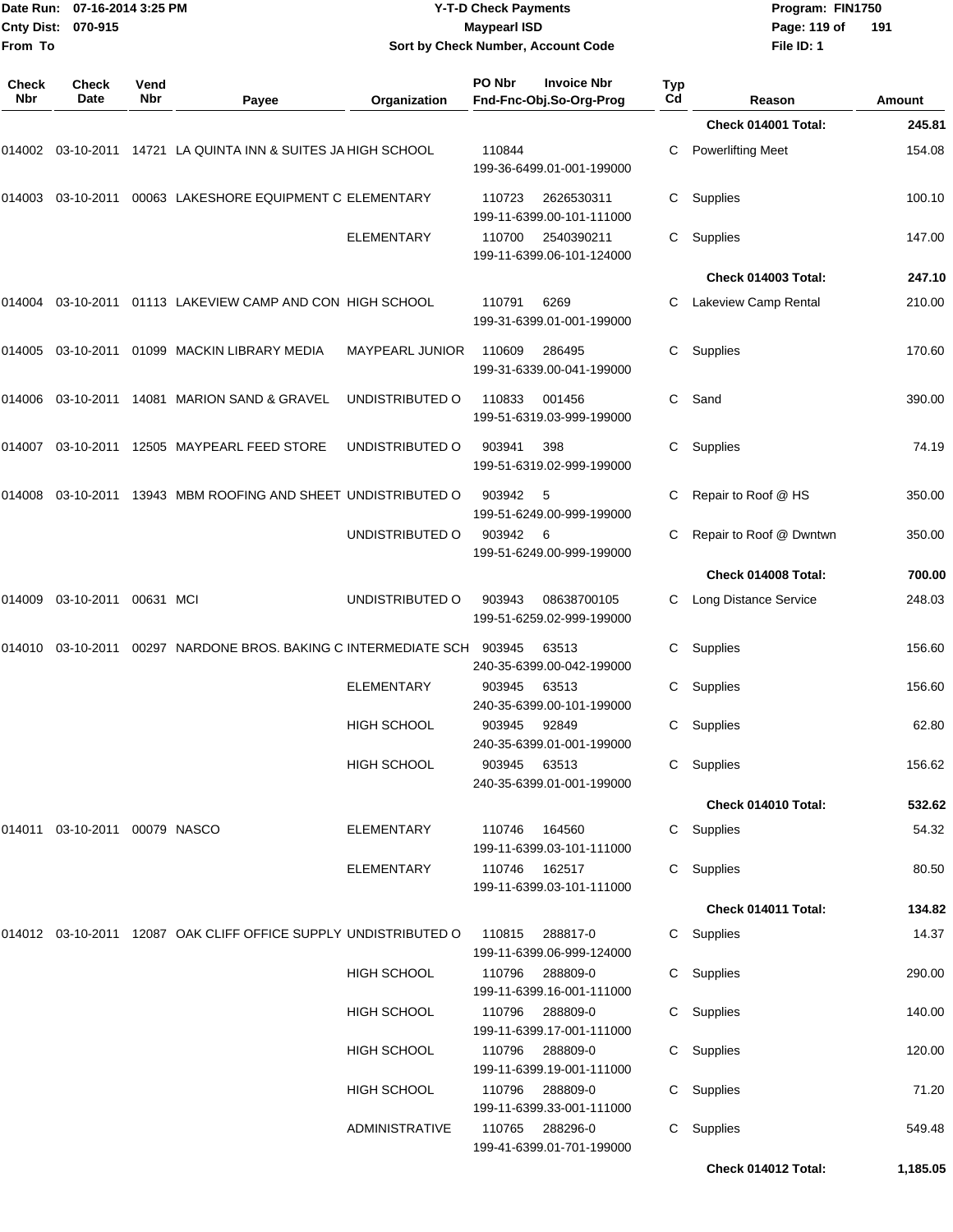|                            | Date Run: 07-16-2014 3:25 PM         |             |                                                                      |                        | <b>Y-T-D Check Payments</b> |                                               | Program: FIN1750 |                            |        |
|----------------------------|--------------------------------------|-------------|----------------------------------------------------------------------|------------------------|-----------------------------|-----------------------------------------------|------------------|----------------------------|--------|
| Cnty Dist:<br>From To      | 070-915                              |             |                                                                      |                        | <b>Maypearl ISD</b>         | Sort by Check Number, Account Code            |                  | Page: 120 of<br>File ID: 1 | 191    |
|                            |                                      |             |                                                                      |                        |                             |                                               |                  |                            |        |
| <b>Check</b><br><b>Nbr</b> | <b>Check</b><br>Date                 | Vend<br>Nbr | Payee                                                                | Organization           | PO Nbr                      | <b>Invoice Nbr</b><br>Fnd-Fnc-Obj.So-Org-Prog | <b>Typ</b><br>Cd | Reason                     | Amount |
| 014013                     | 03-10-2011                           |             | 00287 OFFICE DEPOT                                                   | <b>HIGH SCHOOL</b>     | 110757                      | 553693263001<br>199-11-6399.30-001-111000     | C                | Yearbook Supplies          | 461.15 |
|                            |                                      |             |                                                                      | <b>ADMINISTRATIVE</b>  | 110701                      | 1314634451<br>199-41-6399.01-701-199000       | C                | Supplies                   | 7.24   |
|                            |                                      |             |                                                                      | <b>ADMINISTRATIVE</b>  | 110701                      | 1314634451<br>199-41-6399.01-701-199000       | C                | Supplies                   | 11.91  |
|                            |                                      |             |                                                                      |                        |                             |                                               |                  | Check 014013 Total:        | 480.30 |
|                            |                                      |             | 014014 03-10-2011 12775 PENDERS MUSIC CO.                            | <b>HIGH SCHOOL</b>     | 110680                      | 0002883386<br>199-11-6249.01-001-111000       | С                | <b>Music Supplies</b>      | 27.26  |
|                            |                                      |             |                                                                      | HIGH SCHOOL            | 110680                      | 0002870472<br>199-11-6249.01-001-111000       | С                | <b>Music Supplies</b>      | 14.97  |
|                            |                                      |             |                                                                      |                        |                             |                                               |                  | Check 014014 Total:        | 42.23  |
|                            | 014015 03-10-2011 00763 PHIL SIMS    |             |                                                                      | UNDISTRIBUTED O        | 903946                      | 199-36-6219.00-999-199000                     | C.               | Offt'd JV Venus Gms        | 126.20 |
|                            |                                      |             | 014016  03-10-2011  12349  PILGRIMS  PRIDE CORP/PFS INTERMEDIATE SCH |                        | 903947                      | 913320195<br>240-35-6399.00-042-199000        | C.               | Supplies                   | 120.00 |
|                            |                                      |             |                                                                      | <b>ELEMENTARY</b>      | 903947                      | 913320194<br>240-35-6399.00-101-199000        | C.               | Supplies                   | 68.60  |
|                            |                                      |             |                                                                      | HIGH SCHOOL            | 903947                      | 913320193<br>240-35-6399.01-001-199000        | C.               | Supplies                   | 120.00 |
|                            |                                      |             |                                                                      |                        |                             |                                               |                  | Check 014016 Total:        | 308.60 |
|                            |                                      |             |                                                                      | DIR COST- ADMINIS      | 903948                      | 5501546013<br>199-41-6269.00-720-199000       | С                | Lease Agreement            | 174.00 |
|                            |                                      |             | 014018  03-10-2011  12836  R B SPORTING GOODS                        | UNDISTRIBUTED O        | 110733                      | 0315740<br>199-36-6399.03-999-199GHS          | С                | <b>Track Supplies</b>      | 103.28 |
|                            |                                      |             |                                                                      | <b>MAYPEARL JUNIOR</b> | 110820                      | 199-11-6499.00-041-111000                     |                  | <b>ESL Spring Cleaning</b> | 40.00  |
|                            | 014020  03-10-2011  00720  RISO, INC |             |                                                                      | UNDISTRIBUTED O        | 903949                      | 5195639<br>199-41-6219.07-999-199000          |                  | C Lease Agreement          | 45.96  |
|                            |                                      |             | 014021  03-10-2011  13510  ROBERT WHITE                              | UNDISTRIBUTED O        | 903950                      | 199-36-6219.00-999-199000                     |                  | C Offt'd JV/V whitney Gms  | 88.20  |
|                            |                                      |             | 014022 03-10-2011 00331 RONNIE NEILL                                 | UNDISTRIBUTED O        | 110805                      | 199-21-6411.00-999-199000                     |                  | C Curriculum and Testing   | 234.33 |
|                            |                                      |             | 014023  03-10-2011  14261  RYAN VINES                                | HIGH SCHOOL            | 110816                      | 199-11-6411.01-001-122000                     |                  | Houston Horse Judg Travel  | 163.63 |
|                            |                                      |             | 014024  03-10-2011  00706  SCANTRON                                  | HIGH SCHOOL            |                             | 110721 6144118<br>199-31-6399.01-001-199000   |                  | C Supplies                 | 261.74 |
|                            |                                      |             | 014025  03-10-2011  00706  SCANTRON                                  | HIGH SCHOOL            | 110806                      | 199-11-6399.00-001-121000                     |                  | C Maintenance Renewal      | 202.00 |
|                            |                                      |             | 014026  03-10-2011  00252  SCHOOL SPECIALTY                          | ELEMENTARY             | 110742                      | 208105624479<br>199-11-6399.03-101-111000     |                  | C Supplies                 | 174.30 |
|                            |                                      |             |                                                                      | ELEMENTARY             |                             | 110729 208105618095                           |                  | C Supplies                 | 318.35 |

014027 03-10-2011 01547 SCHWARTZ & EICHELBAUM DIR COST- ADMINIS 903951 37692 C Legal Services 946.78

199-41-6211.00-720-199000

199-11-6399.39-101-111000

**Check 014026 Total: 492.65**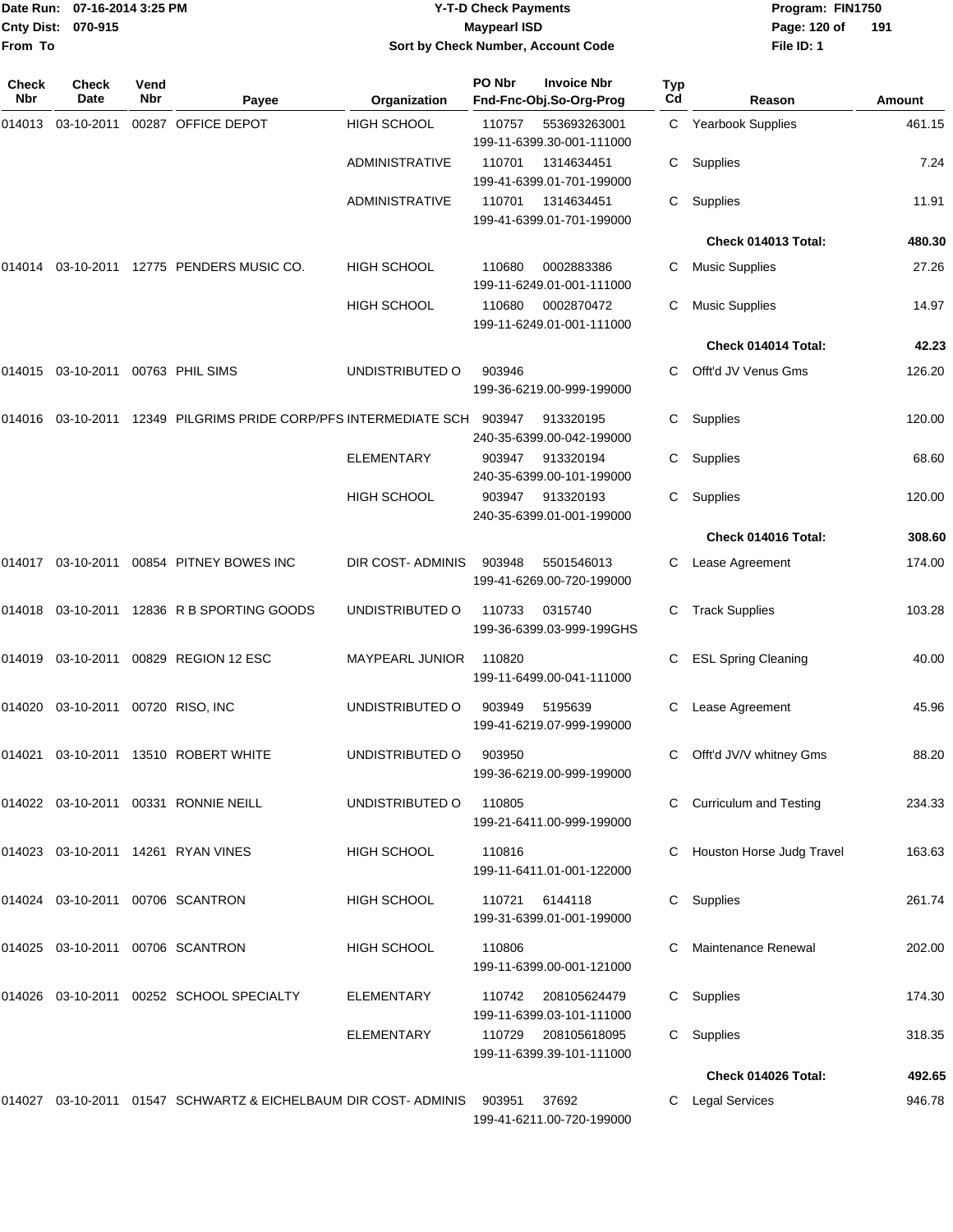|                    | Date Run: 07-16-2014 3:25 PM |
|--------------------|------------------------------|
| Cnty Dist: 070-915 |                              |
| From To            |                              |

## **Date Run: Program: FIN1750 07-16-2014 3:25 PM Y-T-D Check Payments Cnty Dist: Page: 121 of 070-915 Maypearl ISD Sort by Check Number, Account Code**

**File ID: 1** Page: 121 of 191

| <b>Check</b><br>Nbr | <b>Check</b><br>Date | Vend<br>Nbr | Payee                                                                  | Organization           | PO Nbr | <b>Invoice Nbr</b><br>Fnd-Fnc-Obj.So-Org-Prog | <b>Typ</b><br>Cd | Reason                               | Amount    |
|---------------------|----------------------|-------------|------------------------------------------------------------------------|------------------------|--------|-----------------------------------------------|------------------|--------------------------------------|-----------|
| 014028              | 03-10-2011           |             | 00178 SCIENCE KIT & BOREAL LA HIGH SCHOOL                              |                        | 110762 | 383764801<br>199-11-6399.14-001-111000        |                  | C Supplies                           | 66.01     |
|                     |                      |             |                                                                        | HIGH SCHOOL            | 110762 | 383764800<br>199-11-6399.14-001-111000        | C                | Supplies                             | 345.78    |
|                     |                      |             |                                                                        |                        |        |                                               |                  | Check 014028 Total:                  | 411.79    |
| 014029              |                      |             | 03-10-2011 13383 SKYBEAM TEXAS                                         | UNDISTRIBUTED O        | 903952 | 813710001004619<br>199-53-6249.04-999-199000  | C                | <b>Ent Custom Business</b>           | 900.00    |
| 014030              |                      |             | 03-10-2011 14510 SOIL BUILDING SYSTEMS                                 | UNDISTRIBUTED O        | 110835 | 176300<br>199-51-6319.03-999-199000           | C                | <b>Playground Material</b>           | 330.48    |
| 014031              |                      |             | 03-10-2011  00234  SOUTHWEST INTERNATION UNDISTRIBUTED O               |                        | 903953 | AP125029<br>199-34-6311.00-999-199000         | C                | Gasket                               | 31.92     |
| 014032              | 03-10-2011           |             | 00119 STROOPE PEST CONTROL UNDISTRIBUTED O                             |                        | 903954 | 113039-40<br>199-51-6319.02-999-199000        | C                | <b>Pest Control Services</b>         | 520.00    |
|                     |                      |             | 014033 03-10-2011 00043 TASB, RISK MANAGEMENT UNDISTRIBUTED O          |                        | 903955 | 25358<br>199-34-6429.00-999-199000            |                  | Auto Physical Damage                 | 2,714.00  |
|                     |                      |             |                                                                        | UNDISTRIBUTED O        | 903955 | 25358<br>199-34-6429.00-999-199000            | C                | <b>Auto Liability</b>                | 4,522.00  |
|                     |                      |             |                                                                        | UNDISTRIBUTED O        | 903955 | 25358<br>199-51-6429.00-999-199000            | C                | <b>EDP Equipment</b>                 | 3,000.00  |
|                     |                      |             |                                                                        | UNDISTRIBUTED O        | 903955 | 25358<br>199-51-6429.00-999-199000            | C                | <b>Band Equipment</b>                | 330.00    |
|                     |                      |             |                                                                        | UNDISTRIBUTED O        | 903955 | 25358<br>199-51-6429.00-999-199000            | C                | Crime                                | 140.00    |
|                     |                      |             |                                                                        | UNDISTRIBUTED O        | 903955 | 25358<br>199-51-6429.00-999-199000            |                  | Sexual Misconduct Claims E           | 240.00    |
|                     |                      |             |                                                                        | UNDISTRIBUTED O        | 903955 | 25358<br>199-51-6429.00-999-199000            | C                | SP Legal Liability                   | 7,044.00  |
|                     |                      |             |                                                                        | UNDISTRIBUTED O        | 903955 | 25358<br>199-51-6429.00-999-199000            |                  | Equipment Breakdown                  | 2,480.00  |
|                     |                      |             |                                                                        | UNDISTRIBUTED O        | 903955 | 25358<br>199-51-6429.00-999-199000            | C                | <b>General Liability</b>             | 981.00    |
|                     |                      |             |                                                                        | UNDISTRIBUTED O        | 903955 | 25358<br>199-51-6429.00-999-199000            |                  | C Property                           | 42,267.00 |
|                     |                      |             |                                                                        |                        |        |                                               |                  | Check 014033 Total:                  | 63,718.00 |
| 014034              |                      |             | 03-10-2011  01295  TEXAS LIBRARY ASSOCIATI HIGH SCHOOL                 |                        | 110793 | 199-12-6411.00-001-199000                     |                  | <b>Registration &amp; Membership</b> | 217.00    |
|                     |                      |             |                                                                        | <b>MAYPEARL JUNIOR</b> | 110818 | 199-12-6411.00-041-199000                     |                  | <b>TLA Conference</b>                | 185.00    |
|                     |                      |             |                                                                        |                        |        |                                               |                  | Check 014034 Total:                  | 402.00    |
|                     |                      |             | 014035 03-10-2011 00683 THE BANDMANS COMPANY HIGH SCHOOL               |                        | 110719 | 099118<br>199-11-6399.29-001-111BUN           | C                | Uniforms                             | 1,038.93  |
|                     |                      |             | 014036 03-10-2011 14581 THE C.D. HARTNETT COMP INTERMEDIATE SCH 903956 |                        |        | 510289<br>240-35-6399.00-042-199000           | C.               | Supplies                             | 1,548.68  |
|                     |                      |             |                                                                        | ELEMENTARY             | 903956 | 510305<br>240-35-6399.00-101-199000           | C                | Supplies                             | 1,668.70  |
|                     |                      |             |                                                                        | <b>HIGH SCHOOL</b>     | 903956 | 510271<br>240-35-6399.01-001-199000           | С                | Supplies                             | 2,328.16  |
|                     |                      |             |                                                                        |                        |        |                                               |                  | Check 014036 Total:                  | 5,545.54  |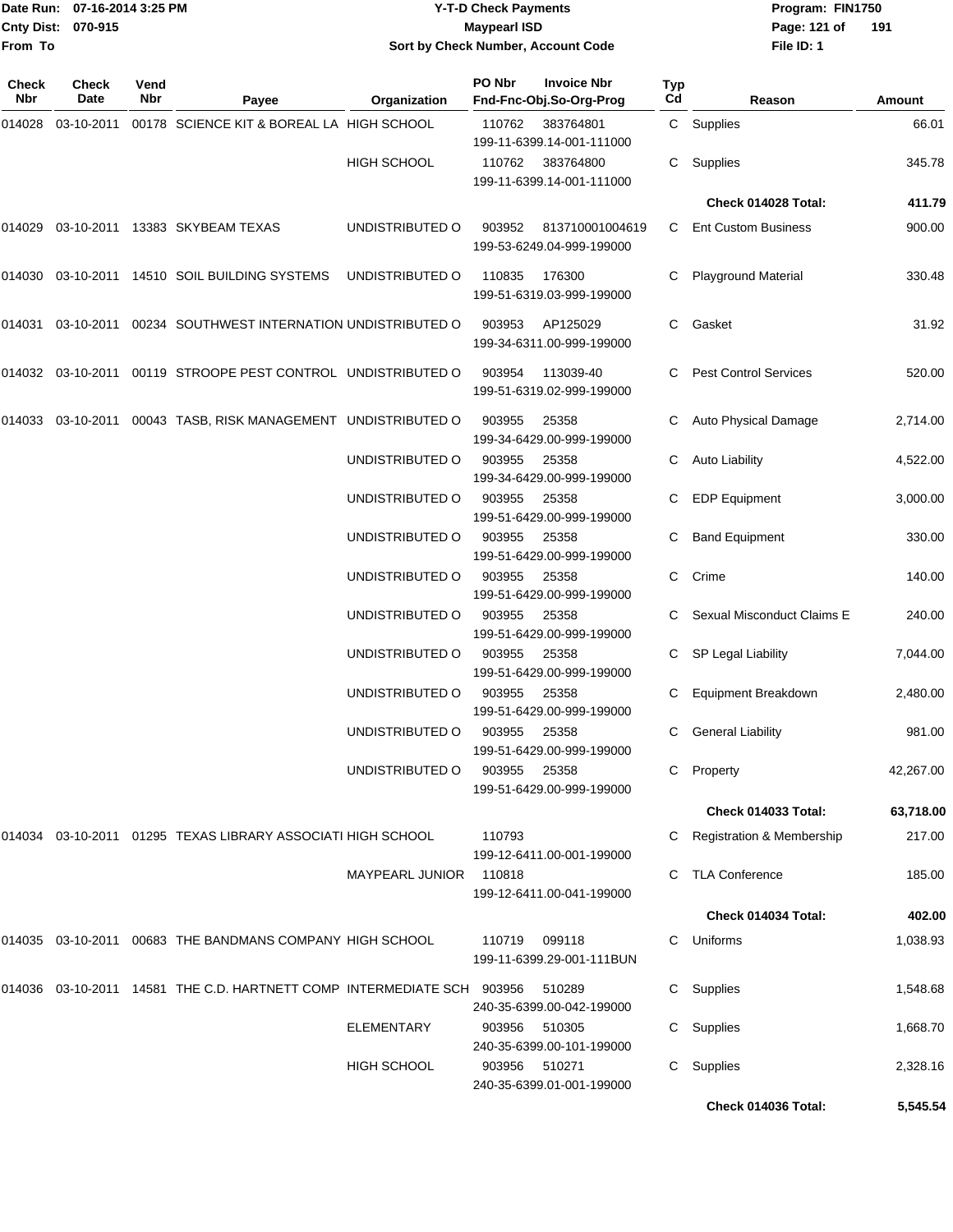|                     | Date Run: 07-16-2014 3:25 PM |             |                                                                                  |                 | <b>Y-T-D Check Payments</b> |                                               | Program: FIN1750 |                                                 |                  |
|---------------------|------------------------------|-------------|----------------------------------------------------------------------------------|-----------------|-----------------------------|-----------------------------------------------|------------------|-------------------------------------------------|------------------|
| <b>Cnty Dist:</b>   | 070-915                      |             |                                                                                  |                 | <b>Maypearl ISD</b>         |                                               |                  | Page: 122 of                                    | 191              |
| From To             |                              |             |                                                                                  |                 |                             | Sort by Check Number, Account Code            |                  | File ID: 1                                      |                  |
| <b>Check</b><br>Nbr | <b>Check</b><br>Date         | Vend<br>Nbr | Payee                                                                            | Organization    | PO Nbr                      | <b>Invoice Nbr</b><br>Fnd-Fnc-Obj.So-Org-Prog | Typ<br>Cd        | Reason                                          | Amount           |
| 014037              | 03-10-2011                   |             | 01049 THYSSENKRUPP ELEVATO UNDISTRIBUTED O                                       |                 | 903957                      | 803014<br>199-51-6319.02-999-199000           | C.               | Elevator Maintenance @ HS                       | 250.52           |
|                     |                              |             |                                                                                  | UNDISTRIBUTED O | 903957                      | 803015<br>199-51-6319.02-999-199000           | С                | Elevator Maintenance @ LS                       | 250.52           |
|                     |                              |             |                                                                                  |                 |                             |                                               |                  | Check 014037 Total:                             | 501.04           |
|                     |                              |             | 014038 03-10-2011 14584 TRANSPAK, INC                                            | ELEMENTARY      | 903958                      | 002971<br>240-35-6399.00-101-199000           | С                | Supplies                                        | 242.00           |
| 014039              |                              |             | 03-10-2011 14720 TRINITY CHRISTIAN TRACK HIGH SCHOOL                             |                 | 110842                      | 199-36-6499.05-001-199000                     | С                | <b>Track Entry Fees</b>                         | 250.00           |
| 014040              |                              |             | 03-10-2011  00134  TXU ENERGY                                                    | UNDISTRIBUTED O | 903959                      | 054725551370<br>199-51-6259.04-999-199000     | С                | <b>Security Lights</b>                          | 317.42           |
| 014041              |                              |             | 03-10-2011  00781  TYSON FOOD, INC                                               | ELEMENTARY      | 903960                      | 7881211<br>240-35-6399.00-101-199000          | С                | Supplies                                        | 162.50           |
|                     |                              |             | 014042  03-10-2011  00253  VERIZON SOUTHWEST                                     | UNDISTRIBUTED O | 903961                      | 416580379500217<br>199-51-6259.02-999-199000  | С                | <b>Telephone Service</b>                        | 47.17            |
|                     |                              |             |                                                                                  | UNDISTRIBUTED O | 903961                      | 416580372500039<br>199-51-6259.02-999-199000  | С                | <b>Telephone Service</b>                        | 984.77           |
|                     |                              |             |                                                                                  |                 |                             |                                               |                  | Check 014042 Total:                             | 1,031.94         |
| 014043              |                              |             | 03-10-2011  00460  VINEYARD'S AUTO SUPPLY UNDISTRIBUTED O                        |                 | 110717                      | 312963<br>199-34-6311.00-999-199000           | С                | Supplies                                        | 21.18            |
|                     |                              |             |                                                                                  | UNDISTRIBUTED O | 903962                      | 312775<br>199-34-6311.00-999-199000           | С                | Supplies                                        | 40.80            |
|                     |                              |             |                                                                                  | UNDISTRIBUTED O | 110718                      | 313254<br>199-34-6311.00-999-199000           | С                | Supplies                                        | 195.90           |
|                     |                              |             |                                                                                  |                 |                             |                                               |                  | Check 014043 Total:                             | 257.88           |
| 014044              | 03-10-2011                   |             | 00144 WAXAHACHIE DAILY LIGHT UNDISTRIBUTED O                                     |                 | 903963                      | c1499870<br>199-41-6219.02-999-199000         | C.               | Ad for 309 Main Street                          | 93.62            |
|                     |                              |             |                                                                                  | UNDISTRIBUTED O |                             | 903963 c1499380<br>199-41-6219.02-999-199000  |                  | C Ad for 309 Main Street<br>Check 014044 Total: | 193.28<br>286.90 |
|                     |                              |             |                                                                                  |                 |                             |                                               |                  |                                                 |                  |
|                     |                              |             | 014045  03-10-2011  13926  WAXAHACHIE FORD MERC  UNDISTRIBUTED                 O |                 | 903964<br>903964            | 121362<br>199-34-6219.00-999-199000<br>121362 |                  | Maintenance to Ag truck<br>Parts for Ag Truck   | 23.35<br>73.50   |
|                     |                              |             |                                                                                  | UNDISTRIBUTED O |                             | 199-34-6311.00-999-199000                     |                  | Check 014045 Total:                             | 96.85            |
|                     |                              |             | 014046  03-10-2011  01145  WELDERS WAREHOUSE CO HIGH SCHOOL                      |                 | 903965 13422                |                                               |                  | C Tank Rentals                                  | 56.00            |
|                     |                              |             |                                                                                  |                 |                             | 199-11-6399.09-001-122000                     |                  |                                                 |                  |
|                     |                              |             | 014047  03-10-2011  12782  MACGILL & CO                                          | ELEMENTARY      | 110697                      | 0354802<br>199-11-6399.00-101-111PTO          |                  | C Supplies                                      | 435.66           |
|                     |                              |             | 014048  03-11-2011  14496  CHRISTOPHER HARGROVE HIGH SCHOOL                      |                 | 903978                      | 199-36-6499.05-001-199000                     |                  | Pwrlfting Reg Boys Meet Me                      | 81.00            |
|                     |                              |             | 014049  03-11-2011  14496  CHRISTOPHER HARGROVE  HIGH SCHOOL                     |                 | 903979                      | 199-36-6499.01-001-199000                     |                  | Meals&Fuel State Pwrlfting                      | 460.00           |
|                     |                              |             | 014050  03-11-2011  00892  HOLIDAY INN CORPUS CHR HIGH SCHOOL                    |                 | 903980                      | 199-36-6499.05-001-199000                     |                  | Lodging for State Pwrlfting M                   | 370.60           |

014051 03-11-2011 00474 THSWPA HIGH SCHOOL 903981 C State Pwrlfting Entry Fee 30.00

199-36-6499.01-001-199000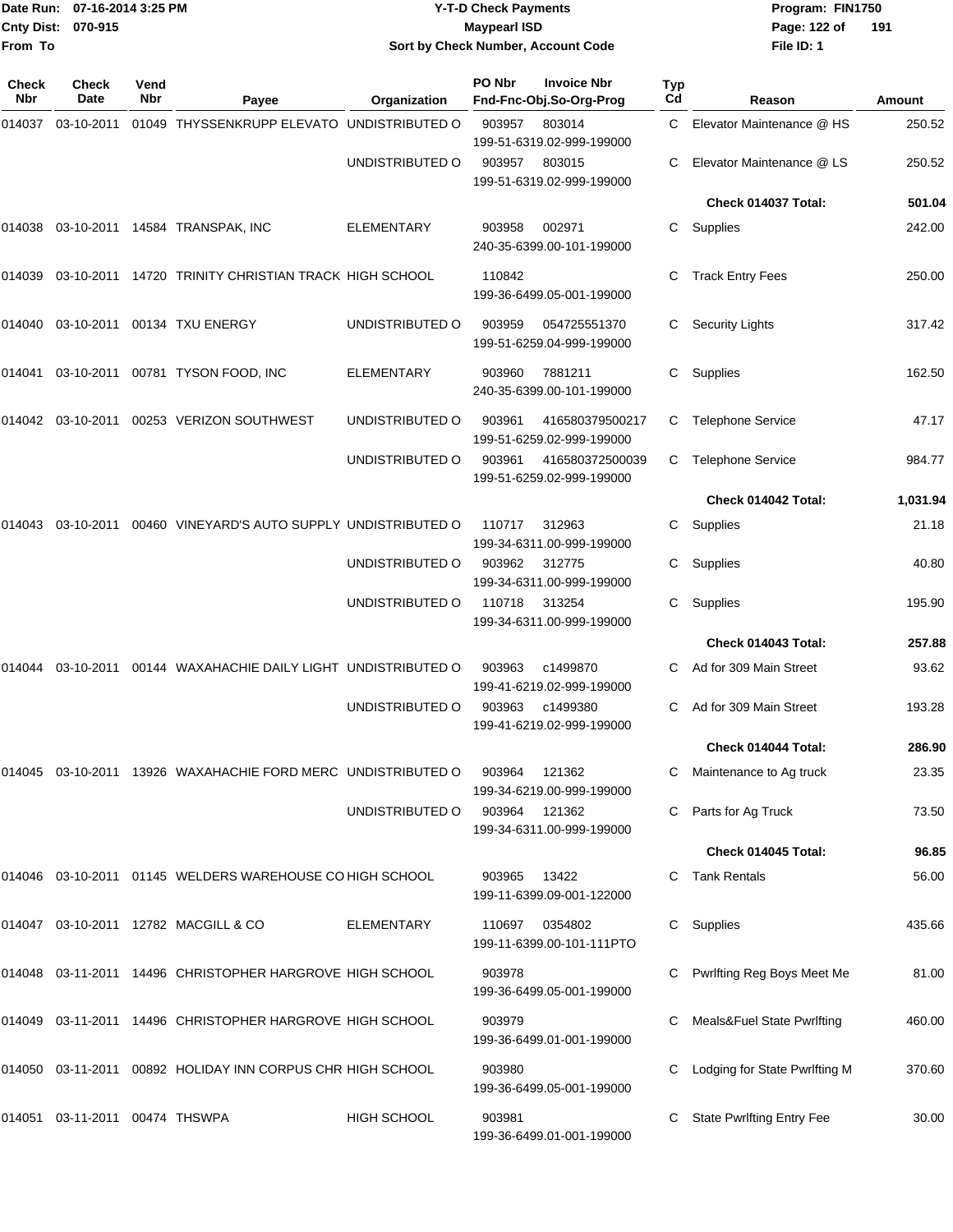|                           | Date Run: 07-16-2014 3:25 PM | <b>Y-T-D Check Payments</b>        | Program: Fl  |
|---------------------------|------------------------------|------------------------------------|--------------|
| <b>Cnty Dist: 070-915</b> |                              | Mavpearl ISD                       | Page: 123 of |
| From To                   |                              | Sort by Check Number, Account Code | File ID: 1   |
|                           |                              |                                    |              |

**Date Run: Program: FIN1750 File ID: 1** Page: 123 of 191

| Check<br>Nbr | <b>Check</b><br>Date | Vend<br>Nbr | Payee                                                     | Organization           | PO Nbr | <b>Invoice Nbr</b><br>Fnd-Fnc-Obj.So-Org-Prog | <b>Typ</b><br>Cd | Reason                              | Amount   |
|--------------|----------------------|-------------|-----------------------------------------------------------|------------------------|--------|-----------------------------------------------|------------------|-------------------------------------|----------|
| 014052       | 03-25-2011           |             | 00004 ALERT SERVICES                                      | UNDISTRIBUTED O        | 110836 | 44745300<br>199-36-6399.05-999-199000         | C                | Supplies                            | 138.60   |
| 014053       |                      |             | 03-25-2011 01256 AT&T MOBILITY                            | UNDISTRIBUTED O        | 903984 | 82471164X031020<br>199-52-6259.00-999-199000  | С                | <b>Celllular Service for Buses</b>  | 124.78   |
| 014054       | 03-25-2011           |             | 00069 ATMOS ENERGY                                        | UNDISTRIBUTED O        | 903985 | 0622831<br>199-51-6259.00-999-199000          |                  | Gas Service @ LSK Elem              | 1,163.03 |
|              |                      |             |                                                           | UNDISTRIBUTED O        | 903985 | 6205453<br>199-51-6259.00-999-199000          | С                | Gas Service @ WPA Bldg              | 355.48   |
|              |                      |             |                                                           | UNDISTRIBUTED O        | 903985 | 925333<br>199-51-6259.00-999-199000           |                  | Gas Service @ HS Bldg               | 1,469.61 |
|              |                      |             |                                                           | UNDISTRIBUTED O        | 903985 | 145352<br>199-51-6259.00-999-199000           |                  | Gas Service @ MS Bldg               | 492.64   |
|              |                      |             |                                                           |                        |        |                                               |                  | Check 014054 Total:                 | 3,480.76 |
| 014055       |                      |             | 03-25-2011 00731 AUTOMATED BUSINESS SY UNDISTRIBUTED O    |                        | 110812 | 13452<br>199-53-6249.05-999-199000            | С                | <b>Annual Renewal</b>               | 1,050.00 |
| 014056       |                      |             | 03-25-2011  00901  AVENUE FUEL DISTRIBUTO UNDISTRIBUTED O |                        | 903996 | 45734<br>199-34-6311.01-999-199000            | С                | Fuel for Buses                      | 3,039.05 |
| 014057       |                      |             | 03-25-2011 00962 BILLIE WIGGINS                           | DIR COST- ADMINIS      | 110887 | 199-41-6411.01-720-199000                     |                  | Mileage To AESOP Cert Cla           | 55.69    |
| 014058       |                      |             | 03-25-2011  12339  BURLESON ISD                           | HIGH SCHOOL            | 110885 | 199-36-6499.01-001-199000                     |                  | Football Playoff Game Reim          | 4.94     |
| 014059       |                      |             | 03-25-2011 13576 CANNON FINANCIAL SERVI HIGH SCHOOL       |                        | 903986 | 10843275<br>199-11-6269.00-001-111000         | С                | Lease Agreement                     | 295.00   |
|              |                      |             |                                                           | <b>HIGH SCHOOL</b>     | 903986 | 10843275<br>199-11-6269.00-001-111000         | С                | Lease Agreement                     | 295.00   |
|              |                      |             |                                                           | MAYPEARL JUNIOR        | 903986 | 10843275<br>199-11-6269.00-041-111000         | С                | Lease Agreement                     | 295.00   |
|              |                      |             |                                                           | <b>ELEMENTARY</b>      | 903986 | 10843275<br>199-11-6269.00-101-111000         | С                | Lease Agreement                     | 295.00   |
|              |                      |             |                                                           | <b>ELEMENTARY</b>      | 903986 | 10843275<br>199-11-6269.00-101-199000         | С                | Lease Agreement                     | 295.00   |
|              |                      |             |                                                           | <b>HIGH SCHOOL</b>     | 903986 | 10843275<br>199-11-6269.01-001-111000         | C.               | Lease Agreement                     | 295.00   |
|              |                      |             |                                                           | <b>HIGH SCHOOL</b>     | 903986 | 10843275<br>199-11-6269.01-001-111000         | С                | Lease Agreement                     | 295.00   |
|              |                      |             |                                                           | <b>HIGH SCHOOL</b>     | 903986 | 10843275<br>199-11-6269.01-001-111000         | С                | Lease Agreement                     | 295.00   |
|              |                      |             |                                                           | <b>MAYPEARL JUNIOR</b> | 903986 | 10843275<br>199-11-6269.01-041-111000         | С                | Lease Agreement                     | 295.00   |
|              |                      |             |                                                           | DIR COST-ADMINIS       | 903986 | 10843275<br>199-41-6249.00-720-199000         | С                | Lease Agreement                     | 295.00   |
|              |                      |             |                                                           |                        |        |                                               |                  | Check 014059 Total:                 | 2,950.00 |
| 014060       |                      |             | 03-25-2011  00527  CDWG INC.                              | <b>MAYPEARL JUNIOR</b> | 110745 | WPW9125<br>199-11-6639.48-041-111000          | С                | hardware, tv mount cables           | 19.95    |
|              |                      |             |                                                           | <b>ELEMENTARY</b>      | 110711 | <b>WQB7560</b><br>199-11-6639.48-101-111000   |                  | Memory upgrades (5)                 | 107.47   |
|              |                      |             |                                                           |                        |        |                                               |                  | Check 014060 Total:                 | 127.42   |
| 014061       |                      |             | 03-25-2011 14496 CHRISTOPHER HARGROVE HIGH SCHOOL         |                        | 110884 | 199-36-6499.01-001-199000                     |                  | <b>Powerlifting State Boys Meet</b> | 440.00   |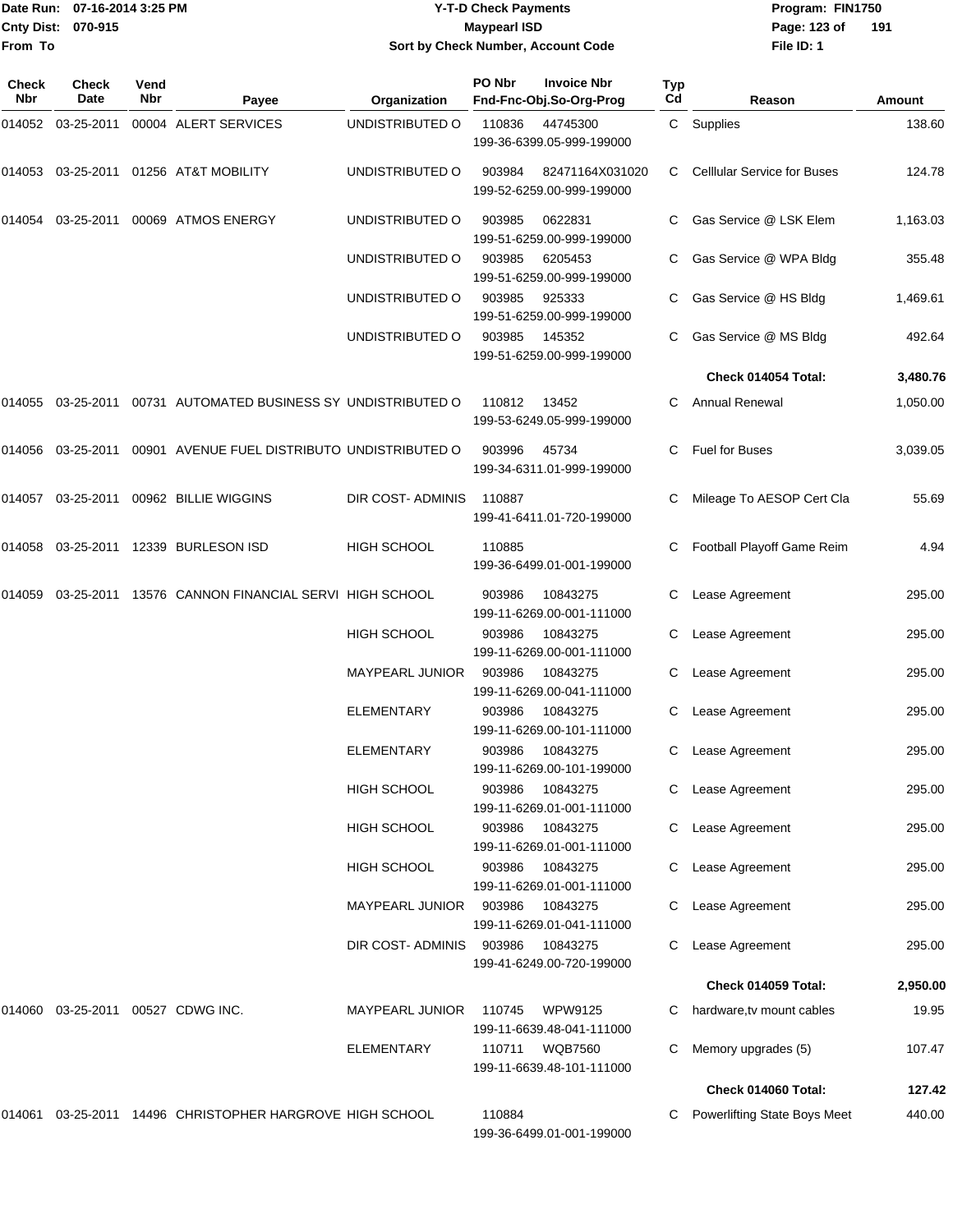### Date Run: 07-16-2014 3:25 PM **Program:** FIN1750 **Y-T-D Check Payments 070-915 Maypearl ISD Sort by Check Number, Account Code**

**File ID: 1** Page: 124 of 191

**Check 014077 Total: 1,959.67**

| Check<br>Nbr | <b>Check</b><br><b>Date</b> | Vend<br>Nbr | Payee                                                           | Organization       | PO Nbr      | <b>Invoice Nbr</b><br>Fnd-Fnc-Obj.So-Org-Prog | <b>Typ</b><br>Cd | Reason                               | <b>Amount</b> |
|--------------|-----------------------------|-------------|-----------------------------------------------------------------|--------------------|-------------|-----------------------------------------------|------------------|--------------------------------------|---------------|
|              | 014062 03-25-2011           |             | 00217 CITY OF MAYPEARL                                          | UNDISTRIBUTED O    | 903987      | 665<br>199-51-6259.01-999-199000              | C                | <b>Water for Sports Complex</b>      | 105.40        |
|              |                             |             |                                                                 | UNDISTRIBUTED O    | 903987      | 4602105300<br>199-51-6259.01-999-199000       | C                | <b>Electricity for Sports Comple</b> | 424.43        |
|              |                             |             |                                                                 |                    |             |                                               |                  | Check 014062 Total:                  | 529.83        |
| 014063       | 03-25-2011                  |             | 13254 CLAY EWELL EDUCATIONA HIGH SCHOOL                         |                    | 110847      | 1473466<br>199-11-6399.09-001-122000          | C                | Fees                                 | 40.00         |
| 014064       |                             |             | 03-25-2011 14729 COMFORT SUITES UNIVER HIGH SCHOOL              |                    | 110879      | 199-36-6499.01-001-199000                     | C                | State Boys Powerlifting Meet         | 227.90        |
| 014065       | 03-25-2011                  |             | 14729 COMFORT SUITES UNIVER HIGH SCHOOL                         |                    | 110883      | 199-36-6499.01-001-199000                     | С                | <b>Boys State Powerlifting Meet</b>  | 227.90        |
| 014066       | 03-25-2011                  |             | 13566 CONNIE D. HAGEN, INC.                                     | UNDISTRIBUTED O    | 903988      | 65919<br>199-34-6219.01-999-199000            | C                | Tests                                | 57.50         |
| 014067       | 03-25-2011                  |             | 01580 DICK BLICK COMPANY                                        | <b>HIGH SCHOOL</b> | 110677      | 9279305<br>199-11-6399.39-001-111000          | С                | <b>Art Supplies</b>                  | 558.09        |
| 014068       | 03-25-2011                  |             | 12186 ELLIOTT ELECTRIC                                          | UNDISTRIBUTED O    | 110832      | 211903<br>199-51-6319.02-999-199000           | C                | <b>Bulbs</b>                         | 7.50          |
| 014069       | 03-25-2011                  |             | 00038 ELLIS CENTRAL APPRAISAL TAX COLLECTION                    |                    | 903990      | 38<br>199-41-6213.00-703-199000               | С                | 2nd Qtr Payment EAD Budg             | 8,447.95      |
|              |                             |             | 014070 03-25-2011 00192 ELLIS COUNTY SPECIAL ED SHARED SER ARRA |                    | 903989      | 266-93-6492.00-751-123000                     | C                | <b>Shared Serv Agreement</b>         | 34,980.50     |
| 014071       | 03-25-2011                  |             | 12816 ELLIS COUNTY TREASURE SCHOOL BOARD                        |                    | 110868      | 199-41-6439.00-702-199000                     | С                | Election-Lease Voting Machi          | 324.17        |
|              | 014072 03-25-2011           |             | 00580 ELLIS COUNTY YOUTH EXP HIGH SCHOOL                        |                    | 110888      | 199-11-6499.00-001-122000                     | C.               | Fees & Dues                          | 1,541.00      |
|              | 014073 03-25-2011           |             | 01005 FAMILY/CONSUMER SCEIN HIGH SCHOOL                         |                    | 110880      | 199-11-6411.02-001-122000                     | С                | Registration                         | 530.00        |
|              |                             |             | 014074 03-25-2011 00040 FLATT STATIONERS, INC.                  | <b>HIGH SCHOOL</b> | 110803      | 257505-00<br>199-11-6399.27-001-111000        | С                | Supplies                             | 177.11        |
|              |                             |             | 014075 03-25-2011 13020 G&K SERVICES                            | UNDISTRIBUTED O    | 903991      | 1159132810-14<br>199-51-6319.02-999-199000    |                  | C Mat Services                       | 217.06        |
|              |                             |             | 014076 03-25-2011 00309 HEATH SCIENTIFIC                        | HIGH SCHOOL        | 110764 3137 | 199-11-6399.13-001-111000                     |                  | C Supplies                           | 507.85        |
|              |                             |             | 014077 03-25-2011 00612 HOME DEPOT/GECF                         | HIGH SCHOOL        |             | 903997 8401007<br>199-11-6399.12-001-111000   |                  | C PO110788Supplies                   | 20.16         |
|              |                             |             |                                                                 | <b>HIGH SCHOOL</b> |             | 110788 8401007<br>199-11-6399.13-001-111000   |                  | C Supplies                           | 65.44         |
|              |                             |             |                                                                 | ELEMENTARY         |             | 110679 400799<br>199-11-6399.36-101-111000    |                  | C Window Blinds & Installation       | 1,664.45      |
|              |                             |             |                                                                 | HIGH SCHOOL        | 110766      | 4400965<br>199-33-6399.00-001-199000          |                  | C Refrigerator                       | 62.40         |
|              |                             |             |                                                                 | UNDISTRIBUTED O    | 110716      | 10580<br>199-51-6319.02-999-199000            |                  | C Supplies                           | 33.23         |
|              |                             |             |                                                                 | UNDISTRIBUTED O    | 110738      | 3023286<br>199-51-6319.02-999-199000          |                  | C Supplies                           | 12.78         |
|              |                             |             |                                                                 | UNDISTRIBUTED O    |             | 110758 5443643<br>199-51-6319.03-999-199000   |                  | C Rental - Sod Cutter                | 101.21        |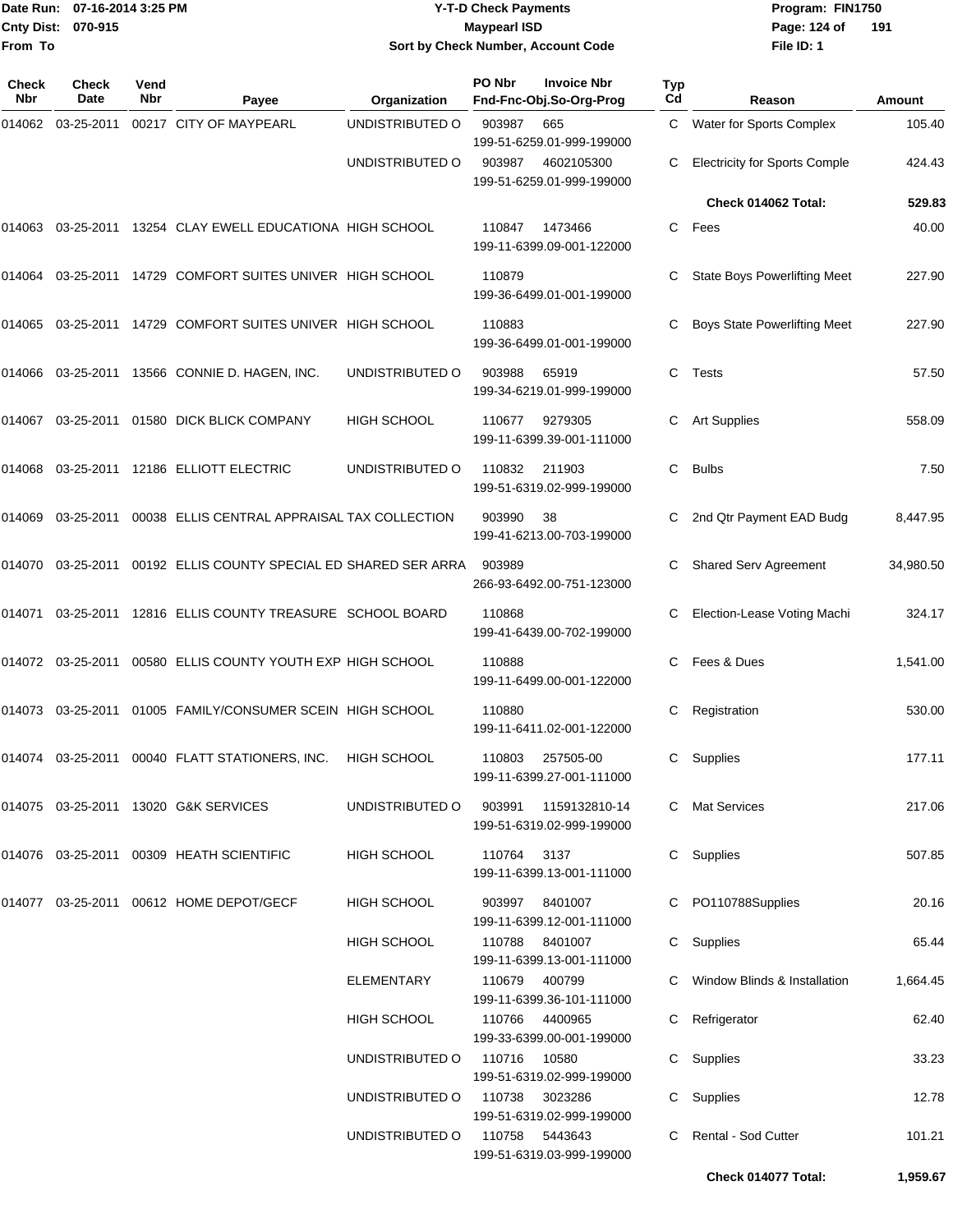|                    | Date Run: 07-16-2014 3:25 PM |
|--------------------|------------------------------|
| Cnty Dist: 070-915 |                              |
| <b>From To</b>     |                              |

## **Date Run: Program: FIN1750 07-16-2014 3:25 PM Y-T-D Check Payments Cnty Dist: Page: 125 of 070-915 Maypearl ISD Sort by Check Number, Account Code**

**File ID: 1 191**

| Check<br>Nbr | <b>Check</b><br>Date | Vend<br><b>Nbr</b>                                 | Payee                                                          | Organization                | PO Nbr | <b>Invoice Nbr</b><br>Fnd-Fnc-Obj.So-Org-Prog    | Typ<br>Cd | Reason                             | Amount   |
|--------------|----------------------|----------------------------------------------------|----------------------------------------------------------------|-----------------------------|--------|--------------------------------------------------|-----------|------------------------------------|----------|
| 014078       | 03-25-2011           |                                                    | 01346 JAN SCHILLING - CPR/FIRST HIGH SCHOOL                    |                             | 110795 | 199-33-6411.00-001-199000                        | C         | cpr instructor course/update       | 75.00    |
| 014079       |                      |                                                    | 03-25-2011  14361  JESSICA HARRELL                             | <b>HIGH SCHOOL</b>          | 110876 | 199-11-6399.29-001-111FLA                        | С         | Winterguard Instruction            | 450.00   |
| 014080       |                      |                                                    | 03-25-2011 14712 LEARNING RESOURCES                            | <b>HIGH SCHOOL</b>          | 110749 | 1520765<br>199-12-6399.02-001-199000             | С         | Parts                              | 116.08   |
| 014081       | 03-25-2011           |                                                    | 00060 LUCKIES AUTO AND TRUCK UNDISTRIBUTED O                   |                             | 903993 | 74351<br>199-34-6219.00-999-199000               | С         | Repair to Bus #16                  | 75.00    |
|              |                      |                                                    |                                                                | UNDISTRIBUTED O             | 903993 | 74351<br>199-34-6311.00-999-199000               |           | Parts for Bus #16                  | 94.84    |
|              |                      |                                                    |                                                                |                             |        |                                                  |           | Check 014081 Total:                | 169.84   |
| 014082       |                      |                                                    | 03-25-2011  14723  MILLSAP ISD                                 | <b>HIGH SCHOOL</b>          | 110845 | 199-36-6499.05-001-199000                        |           | <b>Tennis Tournament Fee</b>       | 125.00   |
| 014083       |                      |                                                    | 03-25-2011  12436  PAM WILSON                                  | <b>ADMINISTRATIVE</b>       | 110875 | 199-41-6399.01-701-199000                        | С         | Supplies                           | 30.98    |
|              |                      |                                                    |                                                                | DIR COST- ADMINIS           | 110886 | 199-41-6411.01-720-199000                        | С         | <b>AESOP Certific Class Mileag</b> | 55.69    |
|              |                      |                                                    |                                                                |                             |        |                                                  |           | Check 014083 Total:                | 86.67    |
| 014084       |                      |                                                    | 03-25-2011 12059 PEOPLES PUBLISHING GRO HIGH SCHOOL            |                             | 110799 | 0411262<br>199-11-6399.23-001-125000             | C.        | Supplies                           | 742.00   |
| 014085       |                      |                                                    | 03-25-2011 12349 PILGRIMS PRIDE CORP/PFS HIGH SCHOOL           |                             | 903998 | 913037895<br>240-35-6399.01-001-199000           | С         | Supplies                           | 6.30     |
| 014086       | 03-25-2011           |                                                    | 00854 PITNEY BOWES INC                                         | DIR COST- ADMINIS           | 903994 | 1978139-MR11<br>199-41-6269.00-720-199000        | С         | Lease Agreement                    | 176.00   |
| 014087       |                      | 03-25-2011 14715 READY BODIES, LEARNING ELEMENTARY |                                                                |                             | 110771 | 143<br>199-11-6399.00-101-111PTO                 | С         | Motor Lab Implementation Ki        | 2,729.95 |
|              |                      |                                                    |                                                                | <b>ELEMENTARY</b>           | 110771 | 143<br>199-11-6399.01-101-111MEF                 |           | Motor Lab Implementation Ki        | 1,000.00 |
|              |                      |                                                    |                                                                |                             |        |                                                  |           | Check 014087 Total:                | 3,729.95 |
|              |                      |                                                    | 014088 03-25-2011 01291 REGION 7 UIL MUSIC                     | HIGH SCHOOL                 | 110794 | 199-11-6399.27-001-111000                        | C         | UIL fee                            | 280.00   |
|              |                      |                                                    | 014089 03-25-2011 13339 ROWDY MYERS                            | <b>HIGH SCHOOL</b>          | 110863 | 199-11-6399.09-001-122000                        |           | welding/agMech project             | 378.69   |
|              |                      |                                                    | 014090  03-25-2011  14722  RYAN TENNIS-RYAN RAIDE HIGH SCHOOL  |                             | 110846 | 199-36-6499.05-001-199000                        | C.        | <b>Tennis Tourn</b>                | 125.00   |
|              |                      |                                                    | 014091 03-25-2011 00252 SCHOOL SPECIALTY                       | HIGH SCHOOL                 | 110823 | 202500738570<br>199-11-6399.23-001-125000        |           | <b>Science Supplies</b>            | 192.64   |
|              |                      |                                                    | 014092 03-25-2011 01815 SPIRIT EVENTS COORD.                   | HIGH SCHOOL                 | 110632 | 4668<br>199-36-6399.08-001-199000                | С         | Judges                             | 125.00   |
|              |                      |                                                    |                                                                | MAYPEARL JUNIOR 110632 4668 |        | 199-36-6399.09-041-199000                        | С         | Judges                             | 176.00   |
|              |                      |                                                    |                                                                |                             |        |                                                  |           | Check 014092 Total:                | 301.00   |
|              |                      |                                                    | 014093 03-25-2011 00641 SPRINTER RELAY FORMS C UNDISTRIBUTED O |                             | 110840 | 12403<br>199-36-6399.03-999-199BHS               | C         | Forms for Track Meet               | 110.00   |
|              |                      |                                                    | 014094 03-25-2011 13103 SUNBELT RENTALS, INC. UNDISTRIBUTED O  |                             |        | 110858 28906294-001<br>199-51-6319.03-999-199000 |           | C Supplies                         | 172.60   |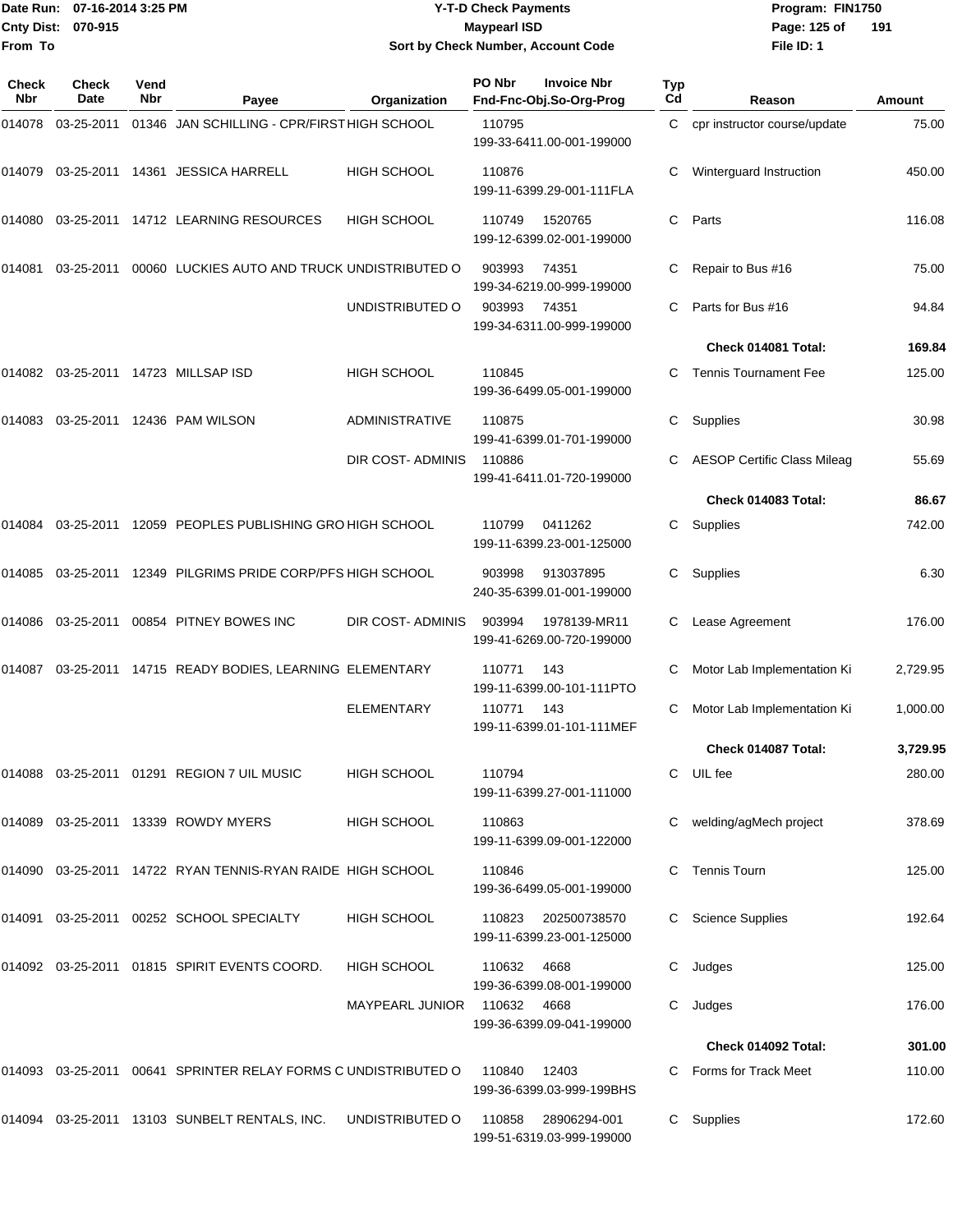### Date Run: 07-16-2014 3:25 PM **Program:** FIN1750 **Y-T-D Check Payments 070-915 Maypearl ISD Sort by Check Number, Account Code**

**File ID: 1** Page: 126 of 191

| <b>Check</b><br><b>Nbr</b> | <b>Check</b><br>Date          | Vend<br><b>Nbr</b> | Payee                                                             | Organization       | PO Nbr       | <b>Invoice Nbr</b><br>Fnd-Fnc-Obj.So-Org-Prog | Typ<br>Cd | Reason                         | Amount   |
|----------------------------|-------------------------------|--------------------|-------------------------------------------------------------------|--------------------|--------------|-----------------------------------------------|-----------|--------------------------------|----------|
| 014095                     | 03-25-2011                    |                    | 00909 SUSAN KEARBEY                                               | <b>ELEMENTARY</b>  | 110864       | 199-11-6399.21-101-111000                     |           | C Supplies                     | 80.68    |
|                            | 014096 03-25-2011             |                    | 00973 TARVER TROPHIES                                             | HIGH SCHOOL        | 110878       | 5083<br>199-36-6499.05-001-199000             | C         | Trophies                       | 1,095.15 |
| 014097                     | 03-25-2011                    |                    | 00784 TASBO                                                       | DIR COST- ADMINIS  | 110180       | 209581<br>199-41-6411.01-720-199000           | C         | Academy Jan. 13-14             | 260.00   |
|                            |                               |                    |                                                                   | DIR COST- ADMINIS  | 110178       | 209042<br>199-41-6411.01-720-199000           | C         | <b>Purchasing Academy</b>      | 180.00   |
|                            |                               |                    |                                                                   |                    |              |                                               |           | Check 014097 Total:            | 440.00   |
|                            |                               |                    | 014098  03-25-2011  00512  TEACHER'S DISCOVERY                    | <b>HIGH SCHOOL</b> | 110824       | P036345701013<br>199-11-6399.23-001-125000    | C         | Supplies                       | 124.15   |
| 014099                     | 03-25-2011                    |                    | 00546 TEXAS EDUCATION AGENC HIGH SCHOOL                           |                    | 110877       | 199-11-6399.03-001-111000                     | C.        | <b>Drivers Education</b>       | 100.00   |
| 014100                     |                               |                    | 03-25-2011 00050 THE LIBRARY STORE, INC. HIGH SCHOOL              |                    | 110720       | 826841<br>199-12-6399.04-001-199000           | C         | Supplies                       | 75.75    |
| 014101                     |                               |                    | 03-25-2011 13497 THE LINCOLN NAT. LIFE INS UNDISTRIBUTED O        |                    | 903999       | 595575<br>199-41-6429.01-999-199000           | C         | Life Insurance Premium         | 420.55   |
|                            | 014102 03-25-2011 00475 THSPA |                    |                                                                   | HIGH SCHOOL        | 110881       | 199-36-6499.01-001-199000                     | C         | Entry Boys State Powerlft M    | 30.00    |
|                            | 014103 03-25-2011             |                    | 13063 US BANK                                                     | UNDISTRIBUTED O    | 904005       | 2793481<br>199-71-6599.00-999-199000          | C         | Maintenance Tax Series 201     | 1,250.00 |
| 014104                     |                               |                    |                                                                   | <b>HIGH SCHOOL</b> | 110848       | 199-11-6499.00-001-122000                     | C.        | Fees                           | 328.00   |
| 014105                     | 03-25-2011                    |                    | 00385 WAXAHACHIE ISD                                              | <b>HIGH SCHOOL</b> | 903995       | 199-11-6219.00-001-124000                     |           | <b>Teen Parenting Services</b> | 217.31   |
|                            |                               |                    | 014106 03-31-2011 00443 BAT FIRE & SECURITY, INC. UNDISTRIBUTED O |                    | 904016       | 67690<br>199-51-6249.00-999-199000            | C         | Service to LSK Alarm Syste     | 100.00   |
|                            |                               |                    |                                                                   | UNDISTRIBUTED O    | 904016       | 67665<br>199-51-6249.00-999-199000            | C         | Fire Inspection @ WPA Bldg     | 614.00   |
|                            |                               |                    |                                                                   | UNDISTRIBUTED O    | 904016       | 67669<br>199-51-6249.00-999-199000            |           | C Fire Inspection @ HS Gym     | 223.00   |
|                            |                               |                    |                                                                   | UNDISTRIBUTED O    | 904016       | 67670<br>199-51-6249.00-999-199000            |           | Fire Inspection @ Old HS       | 823.00   |
|                            |                               |                    |                                                                   | UNDISTRIBUTED O    | 904016       | 67666<br>199-51-6249.00-999-199000            | C         | Fire Inspection @ LSK Elem     | 650.00   |
|                            |                               |                    |                                                                   | UNDISTRIBUTED O    | 904016 67668 | 199-51-6249.00-999-199000                     |           | Fire Inspection @ MS           | 872.00   |
|                            |                               |                    |                                                                   | UNDISTRIBUTED O    | 904016       | 67667<br>199-51-6249.00-999-199000            |           | Fire Inspection @ HS           | 492.00   |
|                            |                               |                    |                                                                   | UNDISTRIBUTED O    | 904016       | 67690<br>199-51-6319.02-999-199000            | C         | SD500 AIM                      | 119.00   |
|                            |                               |                    |                                                                   |                    |              |                                               |           | Check 014106 Total:            | 3,893.00 |
|                            |                               |                    | 014107 03-31-2011 14607 BETTER LIFE TECHNOLOGI ELEMENTARY         |                    | 110706       | 114<br>199-11-6399.00-101-111PTO              | C         | FA Box Graphite                | 300.00   |
|                            |                               |                    | 014108 03-31-2011 01604 BILL'S LAWN MOWERS                        | UNDISTRIBUTED O    | 110890       | 7261<br>199-51-6319.03-999-199000             |           | <b>Bushings</b>                | 5.00     |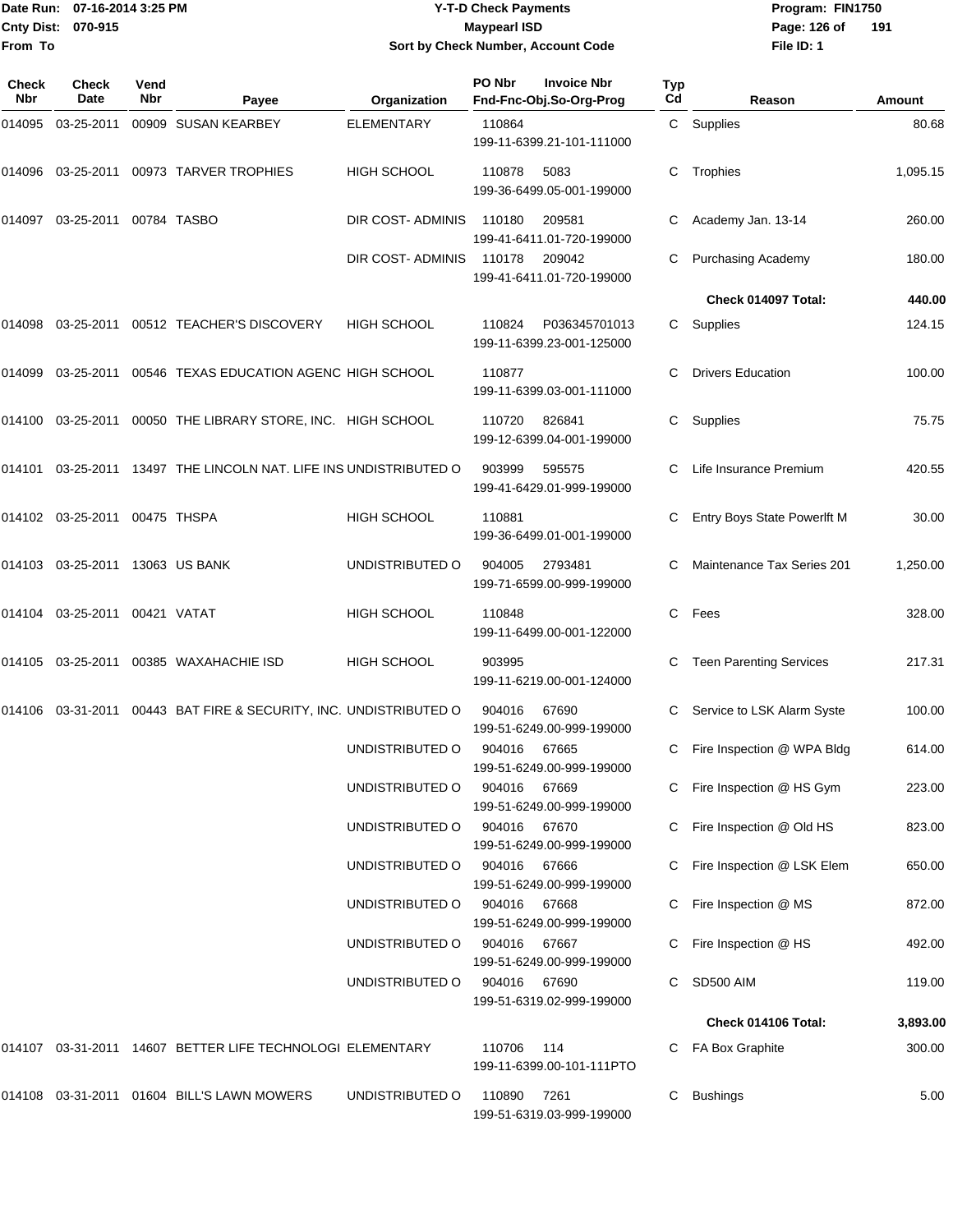|                    | Date Run: 07-16-2014 3:25 PM |
|--------------------|------------------------------|
| Cnty Dist: 070-915 |                              |
| From To            |                              |

# **Date Run: Program: FIN1750 07-16-2014 3:25 PM Y-T-D Check Payments Cnty Dist: Page: 127 of 070-915 Maypearl ISD Sort by Check Number, Account Code**

**File ID: 1** Page: 127 of 191

| Check<br><b>Nbr</b> | Check<br>Date        | Vend<br>Nbr | Payee                                                                  | Organization                  | PO Nbr       | <b>Invoice Nbr</b><br>Fnd-Fnc-Obj.So-Org-Prog | Typ<br>Cd | Reason                        | Amount    |
|---------------------|----------------------|-------------|------------------------------------------------------------------------|-------------------------------|--------------|-----------------------------------------------|-----------|-------------------------------|-----------|
| 014109              | 03-31-2011           |             | 14287 BOWMAN H2O L.L.C.                                                | UNDISTRIBUTED O               | 904017       | 818<br>199-51-6259.79-999-122000              | C         | Commercial Inspections 201    | 680.00    |
| 014110              | 03-31-2011 14076 CDI |             |                                                                        | HIGH SCHOOL                   | 110894       | 411-11-6399.00-001-111000                     | С         | Freight for Computer Deliveri | 1,002.43  |
| 014111              |                      |             | 03-31-2011 14431 CR BOBBY SMITH                                        | UNDISTRIBUTED O               | 904018       | 199-36-6219.00-999-199000                     | С         | Offt'd V Rio Vista Baseball G | 50.00     |
|                     |                      |             |                                                                        | UNDISTRIBUTED O               | 904018       | 199-36-6219.00-999-199000                     | С         | Offt'd JV Rio Vista Baseball  | 111.00    |
|                     |                      |             |                                                                        |                               |              |                                               |           | Check 014111 Total:           | 161.00    |
|                     |                      |             | 014112 03-31-2011 14020 DALLAS COUNTY SCHOOLS UNDISTRIBUTED O          |                               | 110889       | 9540023<br>199-53-6249.04-999-199000          |           | DCS Technology and Infoma     | 40,000.00 |
|                     |                      |             | 014113 03-31-2011 13207 DALLAS MISENHIMER                              | UNDISTRIBUTED O               | 904020       | 199-36-6219.00-999-199000                     | С         | Offt'd JV/V Softball Gms      | 87.35     |
|                     |                      |             | 014114 03-31-2011 00950 DRAMATIC PUBLISHING                            | <b>HIGH SCHOOL</b>            | 110896       | 1515846<br>199-11-6239.04-001-121000          | С         | UILPerformance4/07/2011       | 150.00    |
| 014115              |                      |             | 03-31-2011 13639 EAST TEXAS COPY SYSTE HIGH SCHOOL                     |                               | 904021       | 71346<br>199-11-6269.00-001-111000            | С         | Copy Charges                  | 37.04     |
|                     |                      |             |                                                                        | <b>HIGH SCHOOL</b>            | 904021       | 71346<br>199-11-6269.00-001-111000            | С         | Copy Charges                  | 26.06     |
|                     |                      |             |                                                                        | <b>MAYPEARL JUNIOR</b>        | 904021       | 71346<br>199-11-6269.00-041-111000            | С         | Copy Charges                  | 33.62     |
|                     |                      |             |                                                                        | <b>ELEMENTARY</b>             | 904021       | 71346<br>199-11-6269.00-101-111000            | С         | Copy Charges                  | 729.45    |
|                     |                      |             |                                                                        | <b>ELEMENTARY</b>             | 904021       | 71346<br>199-11-6269.00-101-199000            | С         | Copy Charges                  | 70.93     |
|                     |                      |             |                                                                        | HIGH SCHOOL                   | 904021       | 71346<br>199-11-6269.01-001-111000            | C.        | Copy Charges                  | 20.15     |
|                     |                      |             |                                                                        | HIGH SCHOOL                   | 904021       | 71346<br>199-11-6269.01-001-111000            | С         | Copy Charges                  | 362.16    |
|                     |                      |             |                                                                        | HIGH SCHOOL                   | 904021       | 71346<br>199-11-6269.01-001-111000            | С         | Copy Charges                  | 213.68    |
|                     |                      |             |                                                                        | MAYPEARL JUNIOR               | 904021       | 71346<br>199-11-6269.01-041-111000            |           | C Copy Charges                | 294.20    |
|                     |                      |             |                                                                        | DIR COST-ADMINIS 904021       |              | 71346<br>199-41-6249.00-720-199000            |           | <b>Color Copy Charges</b>     | 87.90     |
|                     |                      |             |                                                                        | DIR COST-ADMINIS              | 904021 71346 | 199-41-6249.00-720-199000                     | С         | Copy Charges                  | 61.99     |
|                     |                      |             |                                                                        |                               |              |                                               |           | Check 014115 Total:           | 1,937.18  |
|                     |                      |             | 014116 03-31-2011 00341 EAST TEXAS SPORTS CENT UNDISTRIBUTED O         |                               | 110528       | 0192092<br>199-36-6399.04-999-199000          | C         | Adidas Shoes (1)              | 59.84     |
|                     |                      |             |                                                                        | HIGH SCHOOL                   | 110527       | 0192091<br>199-36-6399.13-001-199000          | C.        | Adidas Shoes (2)              | 73.40     |
|                     |                      |             |                                                                        |                               |              |                                               |           | Check 014116 Total:           | 133.24    |
|                     |                      |             | 014117 03-31-2011 00319 ECS LEARNING SYSTEMS, I MAYPEARL JUNIOR 904019 |                               |              | 188867<br>199-11-6399.01-041-121000           |           | C Supplies                    | 109.80    |
|                     |                      |             |                                                                        | MAYPEARL JUNIOR 904019 188868 |              | 199-11-6399.01-041-121000                     | С         | Supplies                      | 109.80    |
|                     |                      |             |                                                                        | MAYPEARL JUNIOR 904019 188867 |              | 199-11-6399.03-041-111000                     |           | Supplies                      | 109.80    |
|                     |                      |             |                                                                        | MAYPEARL JUNIOR 904019 188868 |              | 199-11-6399.03-041-111000                     |           | C Supplies                    | 109.80    |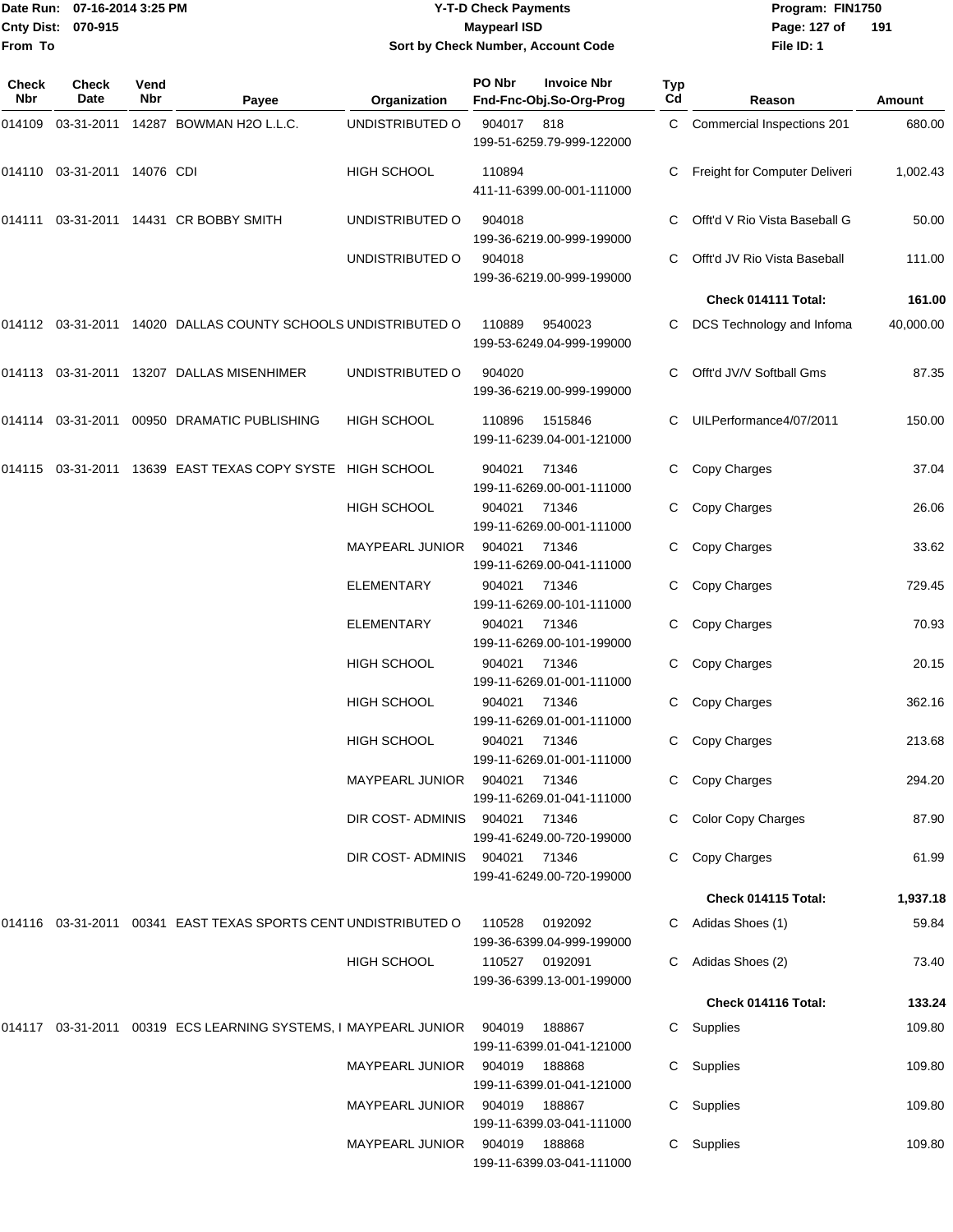| From To             | Date Run: 07-16-2014 3:25 PM<br>Cnty Dist: 070-915 |             |                                                                                                       |                        | <b>Y-T-D Check Payments</b><br><b>Maypearl ISD</b><br>Sort by Check Number, Account Code |           | Program: FIN1750<br>Page: 128 of<br>191<br>File ID: 1 |          |  |
|---------------------|----------------------------------------------------|-------------|-------------------------------------------------------------------------------------------------------|------------------------|------------------------------------------------------------------------------------------|-----------|-------------------------------------------------------|----------|--|
| <b>Check</b><br>Nbr | <b>Check</b><br>Date                               | Vend<br>Nbr | Payee                                                                                                 | Organization           | PO Nbr<br><b>Invoice Nbr</b><br>Fnd-Fnc-Obj.So-Org-Prog                                  | Typ<br>Cd | Reason                                                | Amount   |  |
|                     |                                                    |             |                                                                                                       | <b>MAYPEARL JUNIOR</b> | 904019<br>188867<br>199-11-6399.06-041-124000                                            | C         | Supplies                                              | 109.80   |  |
|                     |                                                    |             |                                                                                                       | <b>MAYPEARL JUNIOR</b> | 904019<br>188868<br>199-11-6399.06-041-124000                                            | C         | Supplies                                              | 109.80   |  |
|                     |                                                    |             |                                                                                                       | <b>MAYPEARL JUNIOR</b> | 904019<br>188867<br>199-11-6399.23-041-125000                                            | С         | Supplies                                              | 110.16   |  |
|                     |                                                    |             |                                                                                                       | <b>MAYPEARL JUNIOR</b> | 904019<br>188868<br>199-11-6399.23-041-125000                                            | C         | Supplies                                              | 110.16   |  |
|                     |                                                    |             |                                                                                                       |                        |                                                                                          |           | Check 014117 Total:                                   | 879.12   |  |
|                     |                                                    |             | 014118  03-31-2011  00099  EDUCATION SERVICE CENT MAYPEARL JUNIOR                                     |                        | 110897<br>199-23-6499.00-041-199000                                                      | C.        | Waves of Change TEA Area                              | 45.00    |  |
|                     |                                                    |             | 014119  03-31-2011  01586  ESTES ELECTRIC                                                             | UNDISTRIBUTED O        | 904022<br>7121<br>199-51-6249.00-999-199000                                              |           | Repair to Breaker for RTO                             | 496.25   |  |
|                     |                                                    |             | 014120 03-31-2011 14002 GILES MONUMENT COMPA ADMINISTRATIVE                                           |                        | 110703<br>199-41-6399.01-701-199000                                                      | C         | Lynn Dehart Nameplate                                 | 125.00   |  |
|                     |                                                    |             |                                                                                                       | UNDISTRIBUTED O        | 904023<br>199-36-6219.00-999-199000                                                      |           | Offt'd JV Rio Vista Gm                                | 55.00    |  |
|                     |                                                    |             |                                                                                                       | UNDISTRIBUTED O        | 904024<br>199-36-6219.00-999-199000                                                      | C         | Offt'd JV/V Gms                                       | 103.10   |  |
|                     |                                                    |             |                                                                                                       | UNDISTRIBUTED O        | 904024<br>199-36-6219.00-999-199000                                                      | C         | Offt'd V/JV Whitney Sftball G                         | 103.10   |  |
|                     |                                                    |             |                                                                                                       |                        |                                                                                          |           | Check 014122 Total:                                   | 206.20   |  |
|                     |                                                    |             |                                                                                                       | UNDISTRIBUTED O        | 904025<br>199-36-6219.00-999-199000                                                      | C         | Offt'd JV/V Italy Baseball Gm                         | 160.00   |  |
|                     |                                                    |             | 014124 03-31-2011 01857  KAY LYNN DAY                                                                 | <b>HIGH SCHOOL</b>     | 110901<br>199-11-6399.03-001-111MEF                                                      | C.        | E Readers                                             | 630.00   |  |
|                     |                                                    |             |                                                                                                       | HIGH SCHOOL            | 110869<br>199-11-6399.12-001-111000                                                      |           | C Supplies                                            | 228.94   |  |
|                     |                                                    |             |                                                                                                       | HIGH SCHOOL            | 110901<br>199-11-6399.23-001-125000                                                      |           | C E Readers                                           | 271.00   |  |
|                     |                                                    |             |                                                                                                       | HIGH SCHOOL            | 110900<br>199-11-6399.23-001-125000                                                      |           | C ESL                                                 | 382.10   |  |
|                     |                                                    |             |                                                                                                       | HIGH SCHOOL            | 110901<br>199-12-6399.02-001-199000                                                      |           | C E Readers                                           | 119.08   |  |
|                     |                                                    |             |                                                                                                       |                        |                                                                                          |           | Check 014124 Total:                                   | 1,631.12 |  |
|                     |                                                    |             |                                                                                                       | UNDISTRIBUTED O        | 904026<br>199-36-6219.00-999-199000                                                      |           | C Offt'd JV/V Italy Baseball Gm                       | 105.00   |  |
|                     |                                                    |             | 014126  03-31-2011  13157  MARTIN TOWING INC.                                                         | UNDISTRIBUTED O        | 904028<br>16394<br>199-34-6219.00-999-199000                                             | C.        | Twoing of Bus #16                                     | 250.00   |  |
|                     |                                                    |             | 014127   03-31-2011   12439   MAYPEARL                                   GENERAL MER   ADMINISTRATIVE |                        | 904027 5337<br>199-41-6399.01-701-199000                                                 |           | C Principals Meeting                                  | 30.75    |  |
|                     | 014128  03-31-2011  00079  NASCO                   |             |                                                                                                       | ELEMENTARY             | 110802 176248<br>199-11-6399.04-101-111000                                               |           | C Supplies                                            | 166.70   |  |
|                     |                                                    |             |                                                                                                       | ELEMENTARY             | 110800<br>0002890856<br>199-11-6399.10-101-111000                                        |           | C Music                                               | 116.62   |  |
|                     |                                                    |             |                                                                                                       | HIGH SCHOOL            | 110568 0002884086                                                                        |           | C Music                                               | 40.87    |  |

199-11-6399.29-001-111BAN

**Check 014129 Total: 157.49**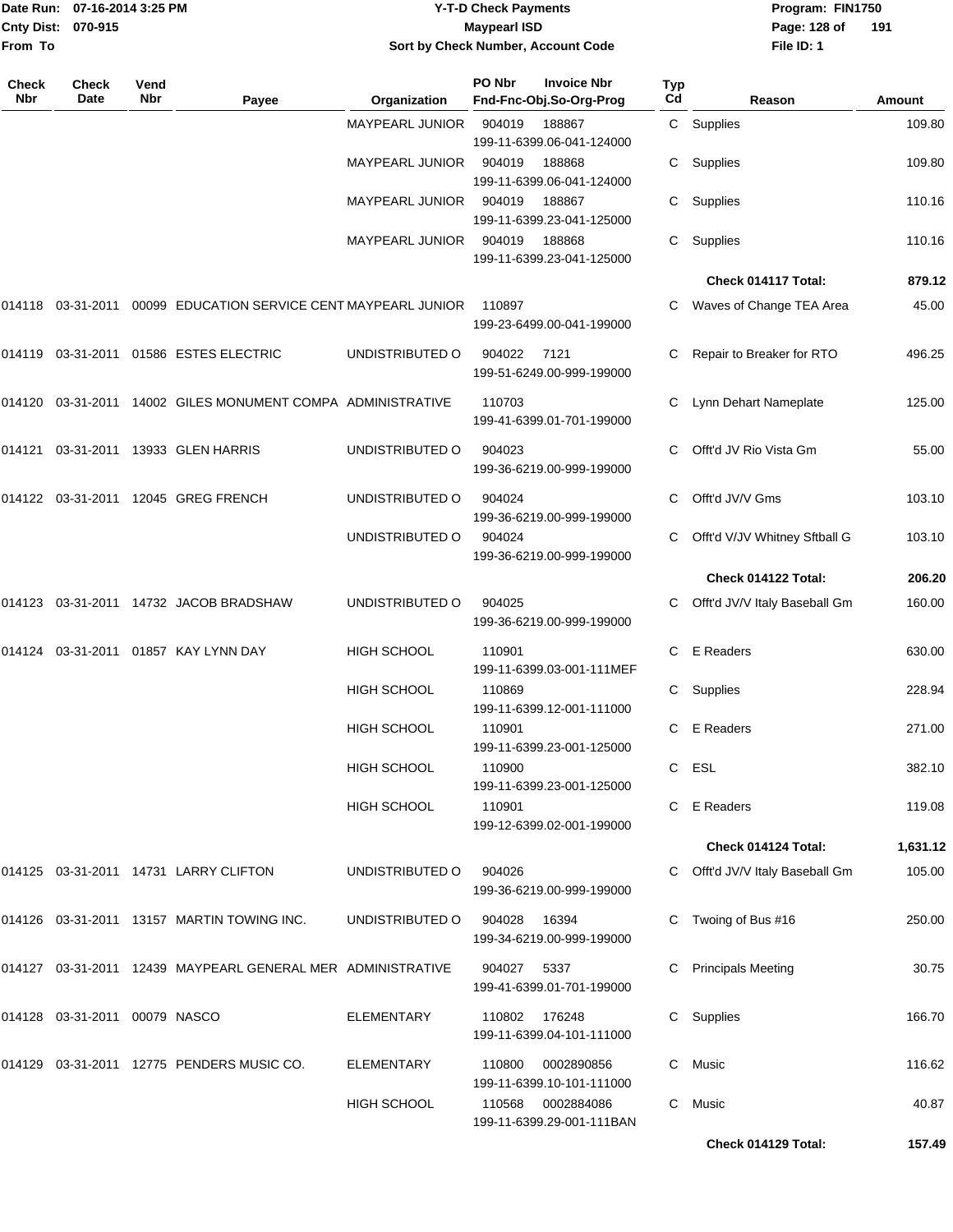|                    | Date Run: 07-16-2014 3:25 PM |
|--------------------|------------------------------|
| Cnty Dist: 070-915 |                              |
| From To            |                              |

#### **Date Run: Program: FIN1750 07-16-2014 3:25 PM Y-T-D Check Payments Cnty Dist: Page: 129 of 070-915 Maypearl ISD Sort by Check Number, Account Code**

**File ID: 1 191**

| Check<br>Nbr | <b>Check</b><br>Date                | Vend<br>Nbr | Payee                                                    | Organization       | PO Nbr | <b>Invoice Nbr</b><br>Fnd-Fnc-Obj.So-Org-Prog       | <b>Typ</b><br>Cd | Reason                        | Amount   |
|--------------|-------------------------------------|-------------|----------------------------------------------------------|--------------------|--------|-----------------------------------------------------|------------------|-------------------------------|----------|
| 014130       | 03-31-2011                          |             | 12836 R B SPORTING GOODS                                 | UNDISTRIBUTED O    | 110843 | 0316331<br>199-36-6399.01-999-199BHS                |                  | C Supplies                    | 150.41   |
|              |                                     |             |                                                          | UNDISTRIBUTED O    | 110843 | 0316331<br>199-36-6399.01-999-199BMS                | C.               | Supplies                      | 1,300.00 |
|              |                                     |             |                                                          | UNDISTRIBUTED O    | 110843 | 0316331<br>199-36-6399.01-999-199GHS                | С                | Supplies                      | 88.09    |
|              |                                     |             |                                                          | UNDISTRIBUTED O    | 110733 | 0316156<br>199-36-6399.03-999-199GHS                | С                | <b>Track Supplies</b>         | 593.29   |
|              |                                     |             |                                                          |                    |        |                                                     |                  | Check 014130 Total:           | 2,131.79 |
| 014131       |                                     |             | 03-31-2011  01726  REGION XI                             | UNDISTRIBUTED O    | 904030 | 223254<br>199-34-6219.01-999-199000                 | С                | Recertification               | 60.00    |
|              |                                     |             | 014132 03-31-2011 14399 ROBERT HODGE JR.                 | UNDISTRIBUTED O    | 904029 | 199-36-6219.00-999-199000                           | C.               | Offt'd V Rio Vista Sftball    | 40.00    |
|              |                                     |             |                                                          | UNDISTRIBUTED O    | 904029 | 199-36-6219.00-999-199000                           | C                | Offt'd JV/V Whitney Sftball G | 103.10   |
|              |                                     |             |                                                          |                    |        |                                                     |                  | Check 014132 Total:           | 143.10   |
|              |                                     |             | 014133 03-31-2011 14726 ROCKETMAN ENTERPRISE HIGH SCHOOL |                    | 110861 | 32812<br>199-11-6399.14-001-111000                  | C                | Supplies                      | 150.50   |
| 014134       |                                     |             | 03-31-2011 14727 STEVE B. COCHRANC                       | UNDISTRIBUTED O    | 904031 | 199-36-6219.00-999-199000                           |                  | Offt'd V Rio Vista Baseball G | 58.90    |
|              |                                     |             | 014135  03-31-2011  00909  SUSAN KEARBEY                 | <b>ELEMENTARY</b>  | 110870 | 199-11-6399.21-101-111000                           | С                | <b>Supplies for Awards</b>    | 61.40    |
| 014136       | 03-31-2011                          | 00552 TASB  |                                                          | UNDISTRIBUTED O    | 904032 | 404441<br>199-41-6219.06-999-199000                 | С                | Asbestos Inspection and Sa    | 1,640.00 |
| 014137       |                                     |             | 03-31-2011 13973 TERRY FAUBLE                            | UNDISTRIBUTED O    | 904033 | 199-36-6219.00-999-199000                           | C                | Offt'd V Rio Vista Baseball G | 108.00   |
| 014138       |                                     |             | 03-31-2011 14302 THE TEACHING COMPANY HIGH SCHOOL        |                    | 110623 | 6297524<br>199-11-6399.01-001-121000                | C                | Data                          | 79.95    |
| 014139       |                                     |             | 03-31-2011 13975 WACO CHAPTER-TASO                       | UNDISTRIBUTED O    | 904034 | 300<br>199-36-6219.00-999-199000                    | С                | Offt'd Scrimmages February    | 200.00   |
|              |                                     |             |                                                          | <b>HIGH SCHOOL</b> | 110898 | 199-11-6499.00-001-111000                           |                  | C Area OAP Entry 03/312011    | 300.00   |
|              | 014141  03-31-2011  00141  WAL MART |             |                                                          | <b>HIGH SCHOOL</b> | 110773 | 92730028017ZZFL<br>199-11-6399.07-001-111000        |                  | C Supplies                    | 74.85    |
|              |                                     |             |                                                          | <b>HIGH SCHOOL</b> | 110651 | 9273001R01V368B<br>199-11-6399.10-001-122000        | C                | Supplies for Lab              | 53.25    |
|              |                                     |             |                                                          | <b>HIGH SCHOOL</b> | 110651 | 9273001R01V368B<br>199-11-6399.10-001-122000        | C                | Supplies for Lab              | 6.56     |
|              |                                     |             |                                                          | <b>HIGH SCHOOL</b> |        | 110743 9273001Y011B3JE<br>199-11-6399.10-001-122000 | C                | culinary supplies             | 185.92   |
|              |                                     |             |                                                          | <b>HIGH SCHOOL</b> |        | 110773 92730028017ZZFL<br>199-11-6399.30-001-111000 |                  | C Supplies                    | 137.03   |
|              |                                     |             |                                                          | <b>HIGH SCHOOL</b> | 110773 | 92730028017ZZFL<br>199-11-6399.30-001-111000        |                  | C Supplies                    | 454.85   |
|              |                                     |             |                                                          | UNDISTRIBUTED O    | 110831 | 927300280177WS3<br>199-36-6399.05-999-199000        |                  | C Supplies                    | 64.54    |
|              |                                     |             |                                                          | <b>HIGH SCHOOL</b> | 110673 | 9273001N01TTTE1<br>199-36-6399.12-001-199000        |                  | C NJHS                        | 62.70    |

**Check 014141 Total: 1,039.70**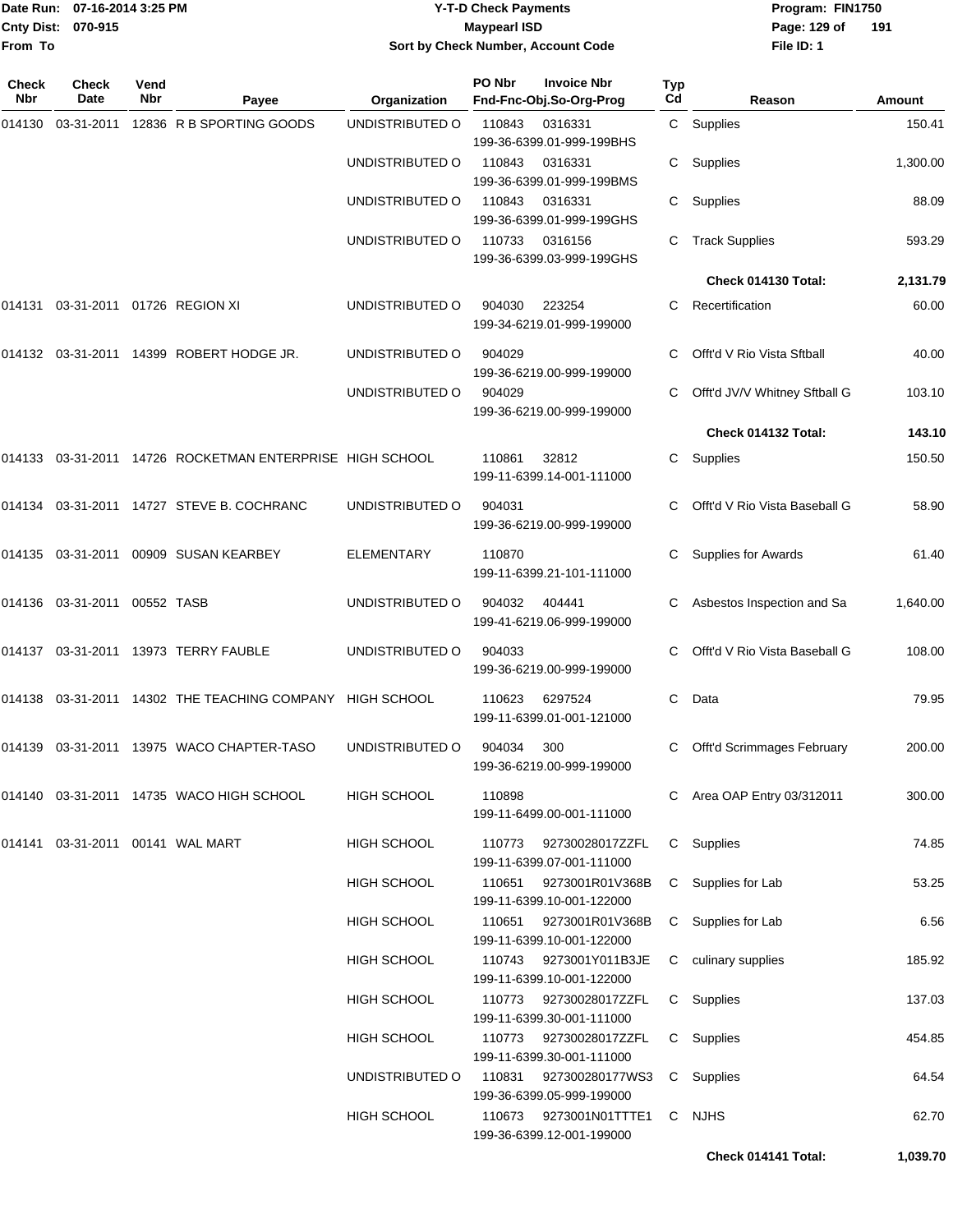### Date Run: 07-16-2014 3:25 PM **Program:** FIN1750 **Y-T-D Check Payments 070-915 Maypearl ISD Sort by Check Number, Account Code**

**File ID: 1** Page: 130 of 191

| Check<br><b>Nbr</b> | <b>Check</b><br><b>Date</b> | Vend<br><b>Nbr</b> | Payee                                                             | Organization           | PO Nbr      | <b>Invoice Nbr</b><br>Fnd-Fnc-Obj.So-Org-Prog | Typ<br>Cd | Reason                        | <b>Amount</b> |
|---------------------|-----------------------------|--------------------|-------------------------------------------------------------------|------------------------|-------------|-----------------------------------------------|-----------|-------------------------------|---------------|
|                     |                             |                    | 014142 03-31-2011 01145 WELDERS WAREHOUSE CO HIGH SCHOOL          |                        | 904036      | 13657<br>199-11-6399.09-001-122000            |           | C Tank Rentals                | 56.00         |
|                     |                             |                    | 014143 04-04-2011 14737 CLEBURNE GOLF LINKS                       | <b>HIGH SCHOOL</b>     | 110914      | 199-36-6499.01-001-199000                     |           | Green Fees & Lunches          | 235.00        |
|                     |                             |                    | 014144 04-05-2011 14218 LYNELL PINKERTON                          | HIGH SCHOOL            | 110923      | 199-11-6499.04-001-111000                     | C         | <b>OAP Dinner</b>             | 170.00        |
|                     |                             |                    | 014145 04-07-2011 13962 APOGEE COMPONENTS                         | <b>HIGH SCHOOL</b>     | 110856      | 00034148<br>199-11-6399.14-001-111000         | C         | <b>Rocket Supplies</b>        | 334.07        |
|                     |                             |                    | 014146  04-07-2011  00901  AVENUE FUEL DISTRIBUTO UNDISTRIBUTED O |                        | 904043      | 45908<br>199-34-6311.01-999-199000            | C.        | Fuel for Buses                | 2,912.94      |
|                     |                             |                    | 014147 04-07-2011 01604 BILL'S LAWN MOWERS                        | UNDISTRIBUTED O        | 110915      | 7279<br>199-51-6319.03-999-199000             | C         | Supplies                      | 77.97         |
| 014148              |                             |                    | 04-07-2011  00015  C AND C REFRIGERATION                          | UNDISTRIBUTED O        | 904044      | 17820<br>199-51-6249.01-999-199000            |           | Repair to Athletic Dept       | 110.00        |
|                     |                             |                    |                                                                   | UNDISTRIBUTED O        | 904044      | 17820<br>199-51-6399.05-999-199000            | C.        | Supplies                      | 200.00        |
|                     |                             |                    |                                                                   |                        |             |                                               |           | Check 014148 Total:           | 310.00        |
| 014149              |                             |                    | 04-07-2011 00527 CDWG INC.                                        | <b>ELEMENTARY</b>      | 110865      | <b>WVN7243</b><br>199-12-6239.02-101-111000   | C         | Supplies                      | 174.15        |
|                     |                             |                    |                                                                   | <b>MAYPEARL JUNIOR</b> | 110808      | <b>WTK1908</b><br>199-12-6249.00-041-111000   | C         | Supplies                      | 150.00        |
|                     |                             |                    |                                                                   | <b>MAYPEARL JUNIOR</b> | 110808      | <b>WTN6959</b><br>199-12-6249.00-041-111000   | C.        | Supplies                      | 248.66        |
|                     |                             |                    |                                                                   | <b>MAYPEARL JUNIOR</b> | 110865      | <b>WVH1579</b><br>199-53-6249.00-041-199000   | C.        | Supplies                      | 15.62         |
|                     |                             |                    |                                                                   | <b>MAYPEARL JUNIOR</b> | 110865      | WVP6029<br>199-53-6249.00-041-199000          | C.        | Supplies                      | 64.74         |
|                     |                             |                    |                                                                   |                        |             |                                               |           | Check 014149 Total:           | 653.17        |
|                     |                             |                    | 014150  04-07-2011  00217  CITY OF MAYPEARL                       | UNDISTRIBUTED O        | 904045      | 1081<br>199-51-6259.01-999-199000             | C.        | Water Service @ LSK Yrd M     | 15.52         |
|                     |                             |                    |                                                                   | UNDISTRIBUTED O        | 904045      | 80<br>199-51-6259.01-999-199000               |           | C Water Service @ Ballfield   | 20.52         |
|                     |                             |                    |                                                                   | UNDISTRIBUTED O        | 904045      | 595<br>199-51-6259.01-999-199000              |           | C Water Service @ MS          | 569.22        |
|                     |                             |                    |                                                                   | UNDISTRIBUTED O        | 904045 82   | 199-51-6259.01-999-199000                     |           | C Water Service @ WPA Bldg    | 525.33        |
|                     |                             |                    |                                                                   | UNDISTRIBUTED O        | 904045      | 1080<br>199-51-6259.01-999-199000             |           | Water Service LSK Elem        | 554.62        |
|                     |                             |                    |                                                                   | UNDISTRIBUTED O        | 904045 383  | 199-51-6259.01-999-199000                     |           | C Water Service @ HS          | 322.74        |
|                     |                             |                    |                                                                   | UNDISTRIBUTED O        | 904045 574  | 199-51-6259.01-999-199000                     |           | C Water Service @ Old JH Bld  | 235.86        |
|                     |                             |                    |                                                                   | UNDISTRIBUTED O        | 904045 1394 | 199-51-6259.01-999-199000                     |           | C Water Service HS Conc & R   | 119.94        |
|                     |                             |                    |                                                                   |                        |             |                                               |           | Check 014150 Total:           | 2,363.75      |
|                     |                             |                    | 014151 04-07-2011 00817 CONVENTION HOUSING MA SCHOOL BOARD        |                        | 110912      | 199-41-6419.00-702-199000                     |           | C Deposit for 8 rooms for SLI | 1,284.72      |
|                     |                             |                    | 014152 04-07-2011 01580 DICK BLICK COMPANY                        | <b>HIGH SCHOOL</b>     | 110677      | 9386034<br>199-11-6399.39-001-111000          |           | C Art Supplies                | 31.57         |
|                     |                             |                    |                                                                   | HIGH SCHOOL            | 110677      | 9390400<br>199-11-6399.39-001-111000          |           | C Art Supplies                | 52.77         |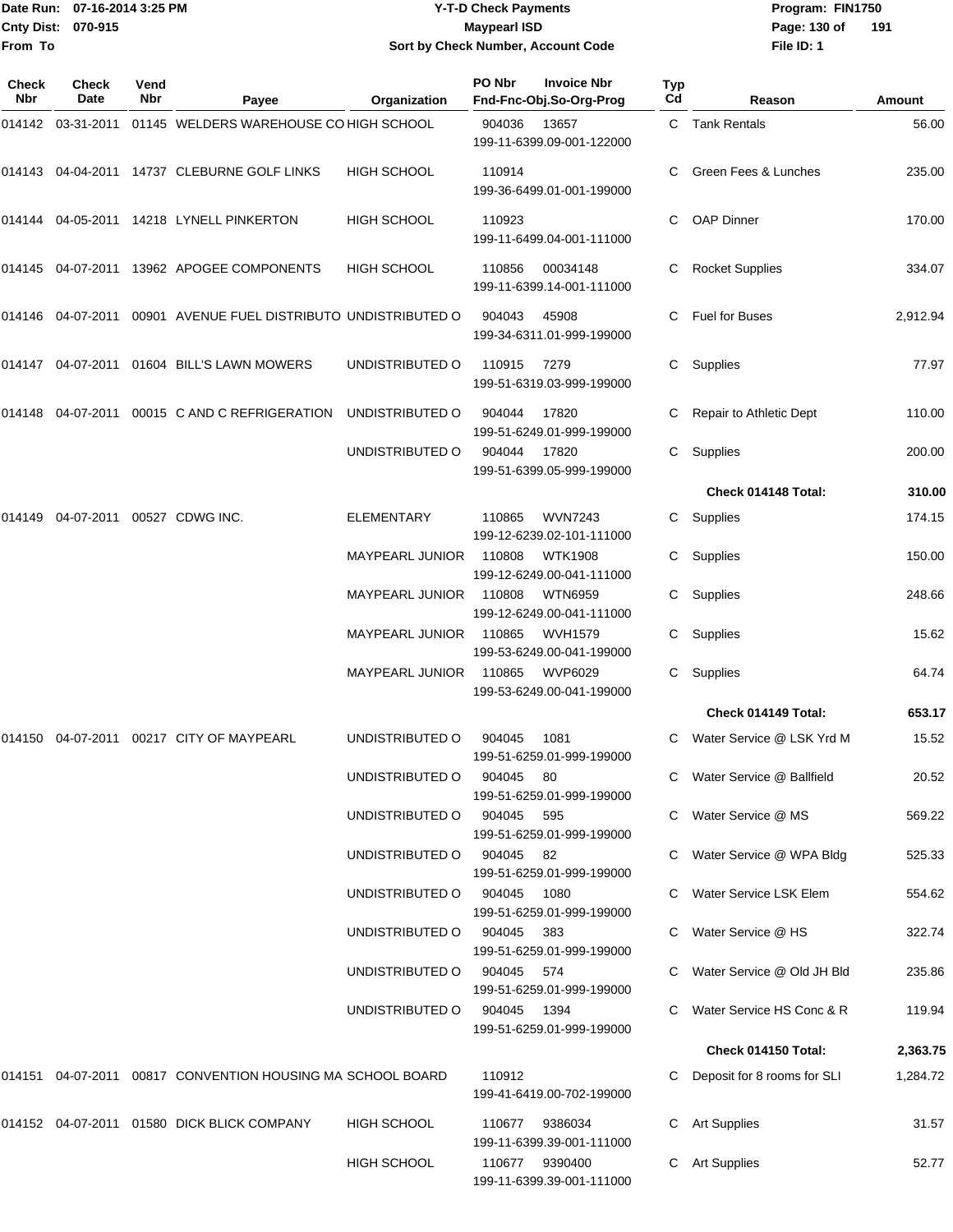| From To      | Date Run: 07-16-2014 3:25 PM<br>Cnty Dist: 070-915 |      | <b>Y-T-D Check Payments</b><br><b>Maypearl ISD</b><br>Sort by Check Number, Account Code |                   |        |                                              | Program: FIN1750<br>Page: 131 of<br>File ID: 1 | 191                             |          |
|--------------|----------------------------------------------------|------|------------------------------------------------------------------------------------------|-------------------|--------|----------------------------------------------|------------------------------------------------|---------------------------------|----------|
| <b>Check</b> | Check                                              | Vend |                                                                                          |                   | PO Nbr | <b>Invoice Nbr</b>                           | Typ                                            |                                 |          |
| Nbr          | Date                                               | Nbr  | Payee                                                                                    | Organization      |        | Fnd-Fnc-Obj.So-Org-Prog                      | Cd                                             | Reason                          | Amount   |
|              |                                                    |      |                                                                                          |                   |        |                                              |                                                | Check 014152 Total:             | 84.34    |
| 014153       |                                                    |      | 04-07-2011 12885 DIRECT ENERGY                                                           | UNDISTRIBUTED O   | 904047 | 110840012100975<br>199-51-6259.04-999-199000 | C                                              | Electric Service @ Old Ele C    | 31.41    |
|              |                                                    |      |                                                                                          | UNDISTRIBUTED O   | 904047 | 110840012100975<br>199-51-6259.04-999-199000 | C                                              | Electric Service @ Ball Park    | 8.59     |
|              |                                                    |      |                                                                                          | UNDISTRIBUTED O   | 904047 | 110840012100975<br>199-51-6259.04-999-199000 | C                                              | Electric Service @ CN Stora     | 11.62    |
|              |                                                    |      |                                                                                          | UNDISTRIBUTED O   | 904047 | 110840012100975<br>199-51-6259.04-999-199000 | C.                                             | Electric Service @ DAEP/SA      | 411.11   |
|              |                                                    |      |                                                                                          | UNDISTRIBUTED O   | 904047 | 110840012100975<br>199-51-6259.04-999-199000 | C                                              | Electric Service @ HS Porta     | 307.29   |
|              |                                                    |      |                                                                                          | UNDISTRIBUTED O   | 904047 | 110840012100975<br>199-51-6259.04-999-199000 | C                                              | Electric Service @ Old JH       | 4,328.48 |
|              |                                                    |      |                                                                                          | UNDISTRIBUTED O   | 904047 | 110840012100975<br>199-51-6259.04-999-199000 | C                                              | Electric Service @ WPA bld      | 1,884.56 |
|              |                                                    |      |                                                                                          | UNDISTRIBUTED O   | 904047 | 110840012100975<br>199-51-6259.04-999-199000 | C                                              | Electric Service @ Old Elem     | 1,011.58 |
|              |                                                    |      |                                                                                          | UNDISTRIBUTED O   | 904047 | 110840012100975<br>199-51-6259.04-999-199000 | C                                              | Electric Service @ Bus Barn     | 121.86   |
|              |                                                    |      |                                                                                          |                   |        |                                              |                                                | Check 014153 Total:             | 8,116.50 |
| 014154       |                                                    |      | 04-07-2011 12885 DIRECT ENERGY                                                           | UNDISTRIBUTED O   | 904046 | 1066294<br>199-51-6259.04-999-199000         | C.                                             | Electric Service @ Downtow      | 344.03   |
|              | 014155  04-07-2011  12474  ENVIVA                  |      |                                                                                          | UNDISTRIBUTED O   | 904048 | 19320<br>199-34-6219.01-999-199000           | С                                              | <b>DOT Tests</b>                | 82.00    |
|              |                                                    |      |                                                                                          | UNDISTRIBUTED O   | 904048 | 19289<br>199-34-6219.01-999-199000           | С                                              | <b>DOT Tests</b>                | 227.00   |
|              |                                                    |      |                                                                                          |                   |        |                                              |                                                | <b>Check 014155 Total:</b>      | 309.00   |
|              |                                                    |      | 014156 04-07-2011 01586 ESTES ELECTRIC                                                   | UNDISTRIBUTED O   | 904049 | 7137<br>199-51-6249.00-999-199000            | С                                              | Repair to Flag Pole Light       | 270.00   |
|              |                                                    |      |                                                                                          | UNDISTRIBUTED O   | 904049 | 7137                                         |                                                | C Materials for Flag Pole       | 123.41   |
|              |                                                    |      |                                                                                          |                   |        | 199-51-6319.02-999-199000                    |                                                | Check 014156 Total:             | 393.41   |
|              |                                                    |      | 014157 04-07-2011 00454 FOLLETT LIBRARY RESOUR HIGH SCHOOL                               |                   | 110737 |                                              | C.                                             | Supplies                        | 701.62   |
|              |                                                    |      |                                                                                          |                   |        | 199-12-6399.04-001-199000                    |                                                |                                 |          |
|              |                                                    |      | 014158 04-07-2011 14295 FRONTLINE PLACEMENT TE IND COST- ADM                             |                   | 904069 | 199-41-6219.08-750-111000                    |                                                | One time set up/training fee    | 950.00   |
|              |                                                    |      | 014159 04-07-2011 12551 INTERQUEST DETECTION C UNDISTRIBUTED O                           |                   | 904050 | 106723<br>204-11-6219.00-999-124000          |                                                | Half Day Serv                   | 220.00   |
|              |                                                    |      | 014160 04-07-2011 01533 KAMICO INSTRUCTION MED ELEMENTARY                                |                   | 110862 | 91473<br>199-11-6399.22-101-111000           |                                                | <b>TAKS Diagnostic Supplies</b> | 4,499.00 |
|              |                                                    |      | 014161 04-07-2011 00063 LAKESHORE EQUIPMENT C MAYPEARL JUNIOR                            |                   | 110822 | 2946280311<br>199-11-6399.07-041-123000      |                                                | C Supplies                      | 176.99   |
|              |                                                    |      |                                                                                          | <b>ELEMENTARY</b> | 110814 | 2946290311<br>199-11-6399.07-101-111000      | C.                                             | Supplies                        | 196.24   |
|              |                                                    |      |                                                                                          |                   |        |                                              |                                                | Check 014161 Total:             | 373.23   |
|              |                                                    |      | 014162 04-07-2011 00067 LEIGHANNE MCALISTER                                              | DIR COST-ADMINIS  | 110906 | 199-41-6411.01-720-199000                    |                                                | Msqt ISDPrfDev/AustinConv/      | 264.11   |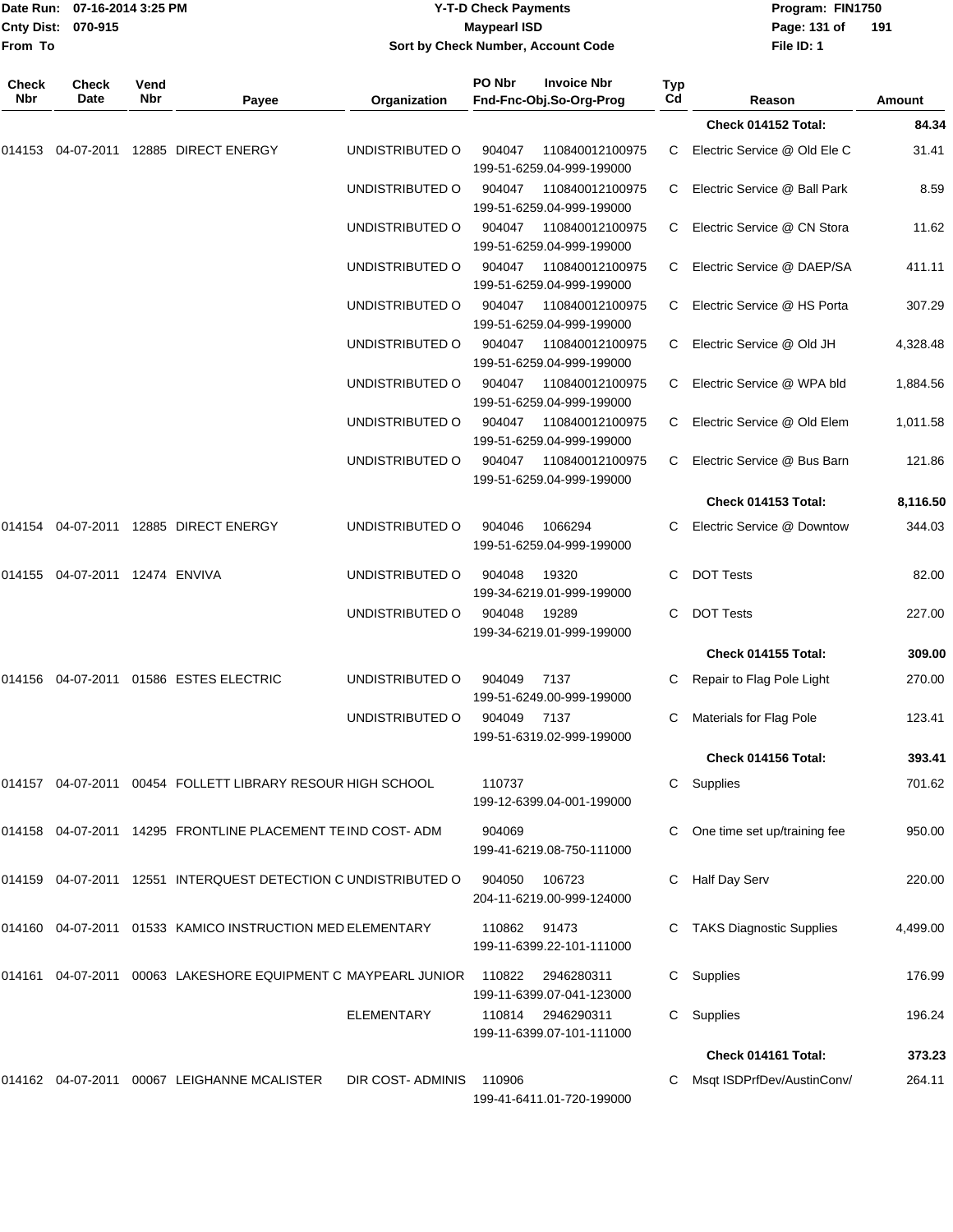|                     | Date Run: 07-16-2014 3:25 PM<br>Cnty Dist: 070-915 |                    |                                                                 |                                    | <b>Y-T-D Check Payments</b><br><b>Maypearl ISD</b> |                                                |           | Program: FIN1750<br>Page: 132 of<br>191 |          |  |
|---------------------|----------------------------------------------------|--------------------|-----------------------------------------------------------------|------------------------------------|----------------------------------------------------|------------------------------------------------|-----------|-----------------------------------------|----------|--|
| From To             |                                                    |                    |                                                                 | Sort by Check Number, Account Code |                                                    |                                                |           | File ID: 1                              |          |  |
| <b>Check</b><br>Nbr | <b>Check</b><br>Date                               | Vend<br><b>Nbr</b> | Payee                                                           | Organization                       | PO Nbr                                             | <b>Invoice Nbr</b><br>Fnd-Fnc-Obj.So-Org-Prog  | Typ<br>Cd | Reason                                  | Amount   |  |
| 014163              | 04-07-2011                                         |                    | 00511 SAFARI MONTAGE; SCHLES HIGH SCHOOL                        |                                    | 110860                                             | T00211180001<br>199-11-6399.12-001-111000      | C.        | <b>Library Books</b>                    | 41.51    |  |
|                     |                                                    |                    |                                                                 | <b>HIGH SCHOOL</b>                 | 110860                                             | T00211180001<br>199-12-6399.04-001-199000      | C         | <b>Library Books</b>                    | 110.00   |  |
|                     |                                                    |                    |                                                                 |                                    |                                                    |                                                |           | Check 014163 Total:                     | 151.51   |  |
| 014164              |                                                    |                    | 04-07-2011  01078  WILLIAM V. MACGILL & CO. MAYPEARL JUNIOR     |                                    | 110873                                             | 0357929<br>199-33-6399.00-041-199000           | C         | Supplies                                | 181.60   |  |
| 014165              |                                                    |                    | 04-07-2011 01099 MACKIN LIBRARY MEDIA                           | MAYPEARL JUNIOR                    | 110727                                             | 288579<br>199-11-6399.01-041-121000            | C         | <b>Books</b>                            | 33.58    |  |
|                     |                                                    |                    |                                                                 | MAYPEARL JUNIOR                    | 110727                                             | 288579<br>199-11-6399.06-041-124000            | C         | <b>Books</b>                            | 33.58    |  |
|                     |                                                    |                    |                                                                 | MAYPEARL JUNIOR                    | 110727                                             | 288579<br>199-11-6399.23-041-125000            | C         | <b>Books</b>                            | 28.56    |  |
|                     |                                                    |                    |                                                                 |                                    |                                                    |                                                |           | Check 014165 Total:                     | 95.72    |  |
| 014166              |                                                    |                    | 04-07-2011 12505 MAYPEARL FEED STORE                            | UNDISTRIBUTED O                    | 904051                                             | 406<br>199-51-6319.02-999-199000               | C.        | Supplies                                | 67.51    |  |
|                     |                                                    |                    |                                                                 | UNDISTRIBUTED O                    | 904052                                             | 199-51-6259.02-999-199000                      | С         | Long Distance Service                   | 228.30   |  |
| 014168              |                                                    |                    | 04-07-2011 13907 MIKE WARREN                                    | <b>HIGH SCHOOL</b>                 | 110918                                             | 199-11-6399.27-001-111000                      | С         | Catridges                               | 65.98    |  |
| 014169              | 04-07-2011                                         |                    | 13306 MOUNTAIN PEAK SPECIAL                                     | UNDISTRIBUTED O                    | 904053                                             | 11-0788-00<br>199-51-6259.01-999-199000        | С         | Water @ Ag Facility                     | 19.57    |  |
|                     |                                                    |                    |                                                                 | <b>HIGH SCHOOL</b>                 | 110725                                             | H409635<br>199-11-6399.12-001-111000           | C         | Supplies                                | 200.68   |  |
|                     |                                                    |                    |                                                                 | <b>HIGH SCHOOL</b>                 | 110725                                             | H409635<br>199-11-6399.13-001-111000           |           | C Supplies                              | 236.00   |  |
|                     |                                                    |                    |                                                                 | UNDISTRIBUTED O                    | 110725                                             | H409635<br>199-36-6399.05-999-199000           |           | C Supplies                              | 32.00    |  |
|                     |                                                    |                    |                                                                 |                                    |                                                    |                                                |           | Check 014170 Total:                     | 468.68   |  |
|                     | 014171 04-07-2011 00079 NASCO                      |                    |                                                                 | MAYPEARL JUNIOR                    | 110829                                             | 183144<br>199-11-6399.09-041-111000            |           | C Supplies                              | 1,850.27 |  |
|                     |                                                    |                    | 014172 04-07-2011 12087 OAK CLIFF OFFICE SUPPLY UNDISTRIBUTED O |                                    | 110866                                             | 289551-0<br>199-51-6319.02-999-199000          |           | C Supplies                              | 384.48   |  |
|                     |                                                    |                    | 014173  04-07-2011  12436  PAM WILSON                           | DIR COST-ADMINIS                   | 110908                                             | 199-41-6411.01-720-199000                      |           | <b>TRS Active Care Mileage</b>          | 52.40    |  |
|                     |                                                    |                    | 014174 04-07-2011 14604 PEARSON CLINICAL ASSES ELEMENTARY       |                                    | 110882                                             | 3545728<br>199-11-6239.04-101-121000           | C.        | Supplies                                | 106.81   |  |
|                     |                                                    |                    | 014175 04-07-2011 14574 PERMA-BOUND BOOKS                       | <b>ELEMENTARY</b>                  | 110768                                             | 1416090-01<br>199-12-6399.06-101-199000        | C         | <b>Library Books</b>                    | 79.35    |  |
|                     |                                                    |                    |                                                                 | ELEMENTARY                         |                                                    | 110768 1416090-00<br>199-12-6399.06-101-199000 |           | C Library Books                         | 463.17   |  |
|                     |                                                    |                    |                                                                 |                                    |                                                    |                                                |           | Check 014175 Total:                     | 542.52   |  |
|                     |                                                    |                    | 014176 04-07-2011 12836 R B SPORTING GOODS                      | UNDISTRIBUTED O                    | 110838                                             | 0318673                                        |           | C Jump Shoe                             | 94.95    |  |

199-36-6399.03-999-199BHS UNDISTRIBUTED O 110801 0318672 C Running Shoes (2) 125.00 199-36-6399.03-999-199GHS

**Check 014176 Total: 219.95**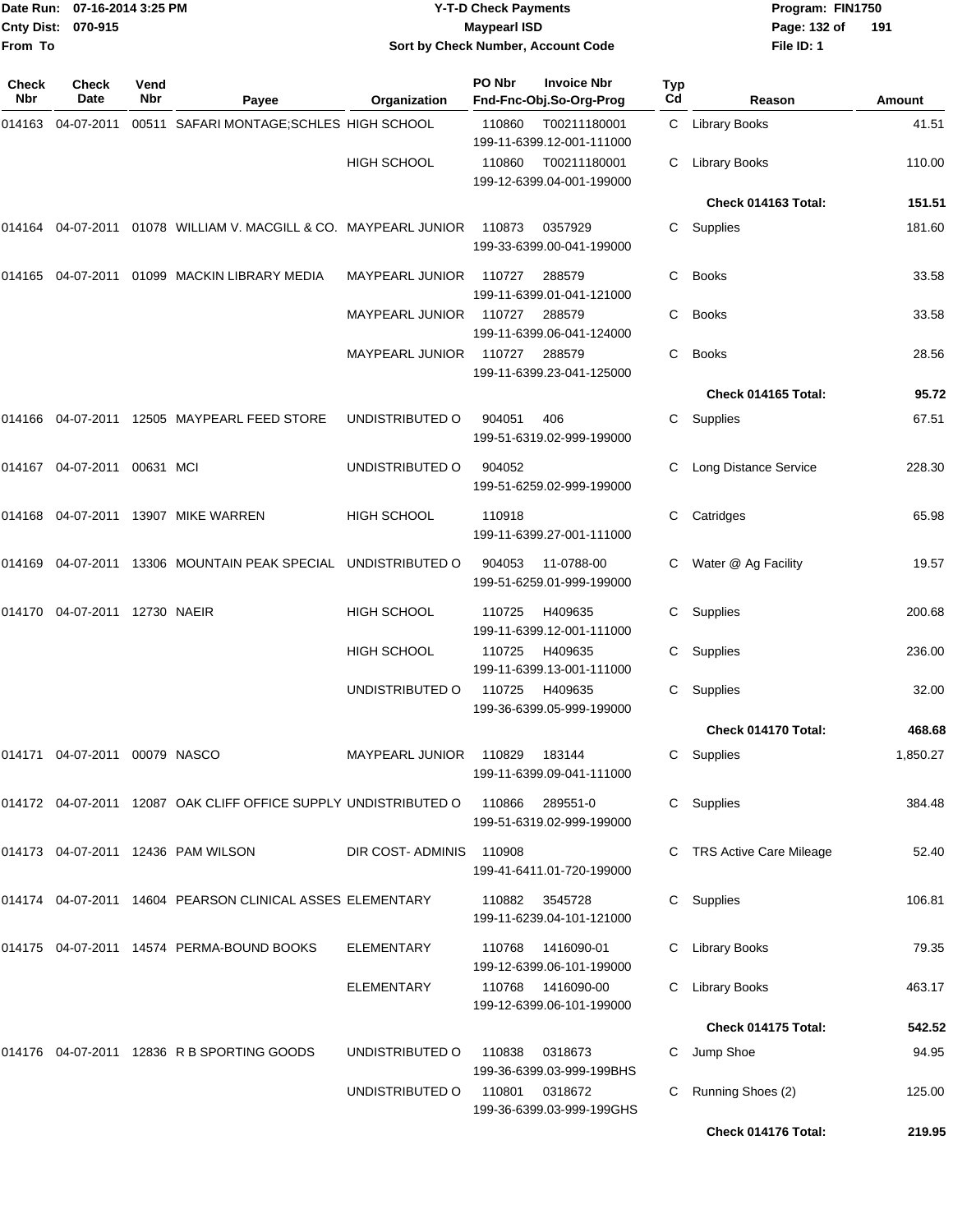|                     | Date Run: 07-16-2014 3:25 PM |                    |                                                                          | <b>Y-T-D Check Payments</b>        |                     |                                               | Program: FIN1750 |                               |          |
|---------------------|------------------------------|--------------------|--------------------------------------------------------------------------|------------------------------------|---------------------|-----------------------------------------------|------------------|-------------------------------|----------|
| <b>Cnty Dist:</b>   | 070-915                      |                    |                                                                          |                                    | <b>Maypearl ISD</b> |                                               |                  | Page: 133 of                  | 191      |
| From To             |                              |                    |                                                                          | Sort by Check Number, Account Code |                     |                                               |                  | File ID: 1                    |          |
|                     |                              |                    |                                                                          |                                    |                     |                                               |                  |                               |          |
| <b>Check</b><br>Nbr | <b>Check</b><br>Date         | Vend<br><b>Nbr</b> | Payee                                                                    | Organization                       | PO Nbr              | <b>Invoice Nbr</b><br>Fnd-Fnc-Obj.So-Org-Prog | Typ<br>Cd        | Reason                        | Amount   |
| 014177              | 04-07-2011                   |                    | 00331 RONNIE NEILL                                                       | UNDISTRIBUTED O                    | 904061              |                                               | C                | Curriculum/Budget             | 275.00   |
|                     |                              |                    |                                                                          |                                    |                     | 199-41-6411.00-999-199000                     |                  |                               |          |
|                     |                              |                    | 014178 04-07-2011 01056 RYDIN DECAL                                      | HIGH SCHOOL                        | 110854              | 261156                                        |                  | <b>Parking Permits</b>        | 158.59   |
|                     |                              |                    |                                                                          |                                    |                     | 199-23-6399.04-001-199000                     |                  |                               |          |
|                     |                              |                    | 014179 04-07-2011 01547 SCHWARTZ & EICHELBAUM DIR COST- ADMINIS          |                                    | 904054              | 37934                                         | С                | <b>Legal Services</b>         | 923.50   |
|                     |                              |                    |                                                                          |                                    |                     | 199-41-6211.00-720-199000                     |                  |                               |          |
|                     |                              |                    | 014180 04-07-2011 13383 SKYBEAM TEXAS                                    | UNDISTRIBUTED O                    | 904055              | 813710001004619                               | C                | <b>Ent Custom Business</b>    | 800.00   |
|                     |                              |                    |                                                                          |                                    |                     | 199-53-6249.04-999-199000                     |                  |                               |          |
| 014181              | 04-07-2011                   |                    | 00119 STROOPE PEST CONTROL UNDISTRIBUTED O                               |                                    | 904056              | 113276                                        | C                | <b>Pest Control Services</b>  | 400.00   |
|                     |                              |                    |                                                                          |                                    |                     | 199-51-6319.02-999-199000                     |                  |                               |          |
|                     |                              |                    |                                                                          | UNDISTRIBUTED O                    | 904056              | 113275                                        | C.               | <b>Pest Control Services</b>  | 120.00   |
|                     |                              |                    |                                                                          |                                    |                     | 199-51-6319.02-999-199000                     |                  | Check 014181 Total:           | 520.00   |
|                     |                              |                    |                                                                          |                                    |                     |                                               | C.               |                               |          |
|                     |                              |                    | 014182 04-07-2011 00909 SUSAN KEARBEY                                    | <b>ELEMENTARY</b>                  | 110919              | 199-11-6399.11-101-111000                     |                  | <b>Half Showboard</b>         | 17.94    |
|                     |                              |                    |                                                                          | <b>ELEMENTARY</b>                  | 110913              |                                               | C                | <b>Music Certificate</b>      | 10.78    |
|                     |                              |                    |                                                                          |                                    |                     | 199-11-6399.21-101-111000                     |                  |                               |          |
|                     |                              |                    |                                                                          |                                    |                     |                                               |                  | Check 014182 Total:           | 28.72    |
| 014183              |                              |                    | 04-07-2011 14013 SYSTEMS GO                                              | HIGH SCHOOL                        | 110804              | 1253                                          | С                | <b>Rocket Supplies</b>        | 234.00   |
|                     |                              |                    |                                                                          | <b>HIGH SCHOOL</b>                 | 110857              | 199-11-6399.14-001-111000<br>1268             |                  |                               | 407.21   |
|                     |                              |                    |                                                                          |                                    |                     | 199-11-6399.14-001-111000                     | С                | <b>Rocket Supplies</b>        |          |
|                     |                              |                    |                                                                          |                                    |                     |                                               |                  | Check 014183 Total:           | 641.21   |
| 014184              | 04-07-2011                   |                    | 01049 THYSSENKRUPP ELEVATO UNDISTRIBUTED O                               |                                    | 904057              | 833152                                        | С                | Maintenance @ HS Elevator     | 250.52   |
|                     |                              |                    |                                                                          |                                    |                     | 199-51-6319.02-999-199000                     |                  |                               |          |
|                     |                              |                    |                                                                          | UNDISTRIBUTED O                    | 904057              | 833153                                        | C                | Maintenance @ LSK Elem E      | 250.52   |
|                     |                              |                    |                                                                          |                                    |                     | 199-51-6319.02-999-199000                     |                  | Check 014184 Total:           | 501.04   |
|                     |                              |                    |                                                                          |                                    |                     |                                               |                  |                               |          |
|                     |                              |                    | 014185 04-07-2011 00134 TXU ENERGY                                       | UNDISTRIBUTED O                    | 904058              | 055200554882<br>199-51-6259.04-999-199000     |                  | C Security Lights             | 314.57   |
|                     |                              |                    | 014186  04-07-2011  13677  BARBARA ELLISON                               | <b>ELEMENTARY</b>                  | 904059              |                                               |                  | <b>Diagnostician Services</b> | 5,468.75 |
|                     |                              |                    |                                                                          |                                    |                     | 199-11-6219.00-101-123000                     |                  |                               |          |
|                     |                              |                    | 014187 04-07-2011 00253 VERIZON SOUTHWEST                                | UNDISTRIBUTED O                    | 904060              | 416580379500217                               | C.               | <b>Telephone Services</b>     | 47.17    |
|                     |                              |                    |                                                                          |                                    |                     | 199-51-6259.02-999-199000                     |                  |                               |          |
|                     |                              |                    | 014188  04-07-2011  00460  VINEYARD'S AUTO SUPPLY UNDISTRIBUTED O        |                                    | 110849              | 314637                                        |                  | C Supplies                    | 87.18    |
|                     |                              |                    |                                                                          |                                    |                     | 199-34-6311.00-999-199000                     |                  |                               |          |
|                     |                              |                    |                                                                          | UNDISTRIBUTED O                    | 110892              | 315610                                        |                  | C Supplies                    | 18.69    |
|                     |                              |                    |                                                                          |                                    |                     | 199-51-6319.03-999-199000                     |                  |                               |          |
|                     |                              |                    |                                                                          | UNDISTRIBUTED O                    | 110810 314333       | 199-51-6319.03-999-199000                     |                  | C Parts                       | 35.95    |
|                     |                              |                    |                                                                          |                                    |                     |                                               |                  | Check 014188 Total:           | 141.82   |
|                     |                              |                    | 014189  04-14-2011  12211  ADVANCE FOOD COMPANY INTERMEDIATE SCH  904081 |                                    |                     | 911688                                        |                  | C Supplies                    | 90.00    |
|                     |                              |                    |                                                                          |                                    |                     | 240-35-6399.00-042-199000                     |                  |                               |          |
|                     |                              |                    |                                                                          | INTERMEDIATE SCH 904081            |                     | 911778                                        |                  | C Supplies                    | 113.11   |
|                     |                              |                    |                                                                          |                                    |                     | 240-35-6399.00-042-199000                     |                  |                               |          |
|                     |                              |                    |                                                                          | ELEMENTARY                         | 904081              | 911688<br>240-35-6399.00-101-199000           |                  | C Supplies                    | 90.00    |
|                     |                              |                    |                                                                          | <b>ELEMENTARY</b>                  | 904081              | 911778                                        |                  | C Supplies                    | 113.11   |
|                     |                              |                    |                                                                          |                                    |                     |                                               |                  |                               |          |

240-35-6399.00-101-199000

240-35-6399.01-001-199000

HIGH SCHOOL 904081 911688 C Supplies 90.00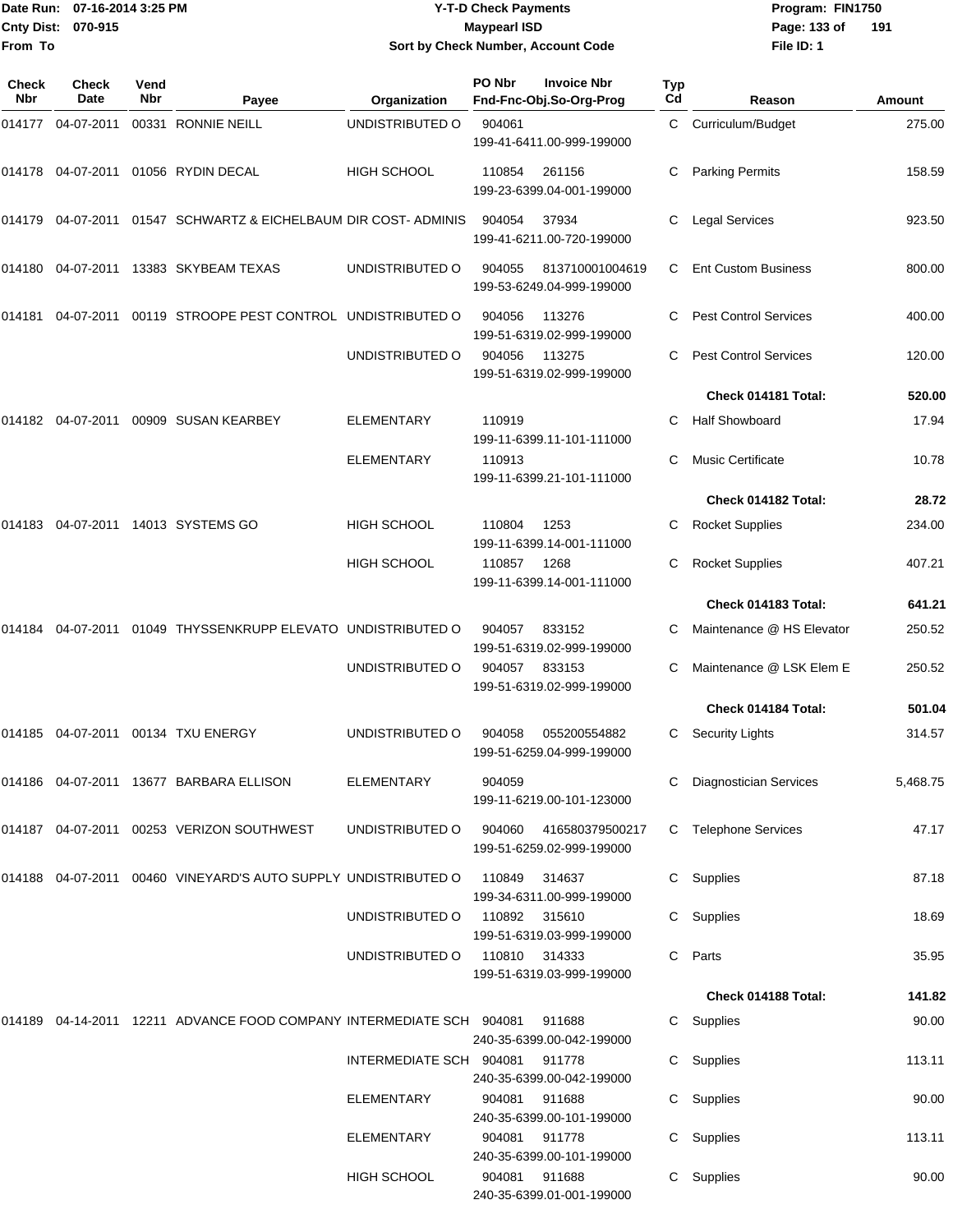| From To             | Date Run: 07-16-2014 3:25 PM<br>Cnty Dist: 070-915<br>Check<br>Vend<br>Date<br>Nbr<br>Payee |  |                                                              |                         | <b>Y-T-D Check Payments</b><br><b>Maypearl ISD</b> | Sort by Check Number, Account Code                       |                  | Program: FIN1750<br>Page: 134 of<br>191<br>File ID: 1 |          |  |
|---------------------|---------------------------------------------------------------------------------------------|--|--------------------------------------------------------------|-------------------------|----------------------------------------------------|----------------------------------------------------------|------------------|-------------------------------------------------------|----------|--|
| <b>Check</b><br>Nbr |                                                                                             |  |                                                              | Organization            | PO Nbr                                             | <b>Invoice Nbr</b><br>Fnd-Fnc-Obj.So-Org-Prog            | <b>Typ</b><br>Cd | Reason                                                | Amount   |  |
|                     |                                                                                             |  |                                                              | <b>HIGH SCHOOL</b>      | 904081                                             | 911778                                                   |                  | C Supplies                                            | 113.08   |  |
|                     |                                                                                             |  |                                                              |                         |                                                    | 240-35-6399.01-001-199000                                |                  | Check 014189 Total:                                   | 609.30   |  |
|                     |                                                                                             |  | 014190  04-14-2011  00642  AIRGAS-SOUTHWEST                  | UNDISTRIBUTED O         | 904070                                             | 107125309                                                | C.               | Tank Rentals                                          | 29.59    |  |
|                     |                                                                                             |  |                                                              |                         |                                                    | 199-51-6319.02-999-199000                                |                  |                                                       |          |  |
|                     |                                                                                             |  |                                                              | UNDISTRIBUTED O         | 904070                                             | 107125308<br>199-51-6319.02-999-199000                   | C.               | <b>Tank Rentals</b>                                   | 29.91    |  |
|                     |                                                                                             |  |                                                              |                         |                                                    |                                                          |                  | Check 014190 Total:                                   | 59.50    |  |
| 014191              |                                                                                             |  | 04-14-2011  01869  ALL SPORTS TROPHIES                       | <b>HIGH SCHOOL</b>      | 110232                                             | 4819<br>199-11-6399.12-001-111000                        | C.               | Name Badges                                           | 22.50    |  |
|                     |                                                                                             |  | 014192 04-14-2011 14736 APPLE AWARDS                         | UNDISTRIBUTED O         | 110904                                             | 30705<br>199-13-6299.00-999-199000                       | C.               | Awards                                                | 186.40   |  |
| 014193              |                                                                                             |  | 04-14-2011  00069  ATMOS ENERGY                              | UNDISTRIBUTED O         | 904071                                             | 001760358<br>199-51-6259.00-999-199000                   |                  | Gas Service @ WPA                                     | 106.03   |  |
|                     |                                                                                             |  |                                                              | UNDISTRIBUTED O         | 904071                                             | 000622831<br>199-51-6259.00-999-199000                   |                  | Gas Service @ LSK Elem                                | 472.06   |  |
|                     |                                                                                             |  |                                                              | UNDISTRIBUTED O         | 904071                                             | 001441805<br>199-51-6259.00-999-199000                   |                  | Gas Service @ MS                                      | 222.10   |  |
|                     |                                                                                             |  |                                                              | UNDISTRIBUTED O         | 904071                                             | 001760358<br>199-51-6259.00-999-199000                   | C.               | Gas Service @ HS                                      | 551.28   |  |
|                     |                                                                                             |  |                                                              |                         |                                                    |                                                          |                  | Check 014193 Total:                                   | 1,351.47 |  |
| 014194              |                                                                                             |  | 04-14-2011 00956 BORDENS, INC.                               | INTERMEDIATE SCH 904082 |                                                    | 130381<br>240-35-6399.00-042-199000                      | C.               | Supplies                                              | 754.00   |  |
|                     |                                                                                             |  |                                                              | ELEMENTARY              | 904082                                             | 130381<br>240-35-6399.00-101-199000                      | C.               | Supplies                                              | 2,276.50 |  |
|                     |                                                                                             |  |                                                              | <b>HIGH SCHOOL</b>      | 904082                                             | 130381<br>240-35-6399.01-001-199000                      | C.               | Supplies                                              | 971.50   |  |
|                     |                                                                                             |  |                                                              |                         |                                                    |                                                          |                  | Check 014194 Total:                                   | 4,002.00 |  |
|                     |                                                                                             |  | 014195 04-14-2011 00871 CARD SERVICE CENTER                  | HIGH SCHOOL             | 904072                                             | 24493981W61L4TT C Royalties<br>199-11-6399.07-001-111000 |                  |                                                       | 70.00    |  |
|                     |                                                                                             |  | 014196  04-14-2011  12536  DESOTO JANITORIAL                 | <b>ELEMENTARY</b>       | 904084                                             | 108552-00<br>240-35-6399.00-101-199000                   |                  | C Supplies                                            | 167.04   |  |
|                     |                                                                                             |  | 014197 04-14-2011 01586 ESTES ELECTRIC                       | UNDISTRIBUTED O         | 904085                                             | 7166<br>199-51-6249.00-999-199000                        |                  | C Repair to Ballast MS Library                        | 90.00    |  |
|                     |                                                                                             |  |                                                              | UNDISTRIBUTED O         | 904085 7166                                        | 199-51-6319.02-999-199000                                |                  | C Materials for MS Library                            | 96.53    |  |
|                     |                                                                                             |  |                                                              |                         |                                                    |                                                          |                  | Check 014197 Total:                                   | 186.53   |  |
|                     |                                                                                             |  | 014198  04-14-2011  13147  FLOWERSFOOD                       | INTERMEDIATE SCH 904086 |                                                    | 40247769<br>240-35-6399.00-042-199000                    |                  | C Supplies                                            | 82.75    |  |
|                     |                                                                                             |  |                                                              | ELEMENTARY              | 904086                                             | 40247769<br>240-35-6399.00-101-199000                    |                  | C Supplies                                            | 149.50   |  |
|                     |                                                                                             |  |                                                              | <b>HIGH SCHOOL</b>      | 904086                                             | 40247769<br>240-35-6399.01-001-199000                    |                  | C Supplies                                            | 451.00   |  |
|                     |                                                                                             |  |                                                              |                         |                                                    |                                                          |                  | Check 014198 Total:                                   | 683.25   |  |
|                     |                                                                                             |  | 014199  04-14-2011  13979  FT. WORTH COUNTRY DAY HIGH SCHOOL |                         | 110948                                             | 199-36-6499.05-001-199000                                |                  | C Track Entry Fees                                    | 400.00   |  |
|                     |                                                                                             |  | 014200 04-14-2011 13020 G&K SERVICES                         | UNDISTRIBUTED O         | 904073                                             | 1159157607-611<br>199-51-6319.02-999-199000              |                  | C Mat Services                                        | 217.06   |  |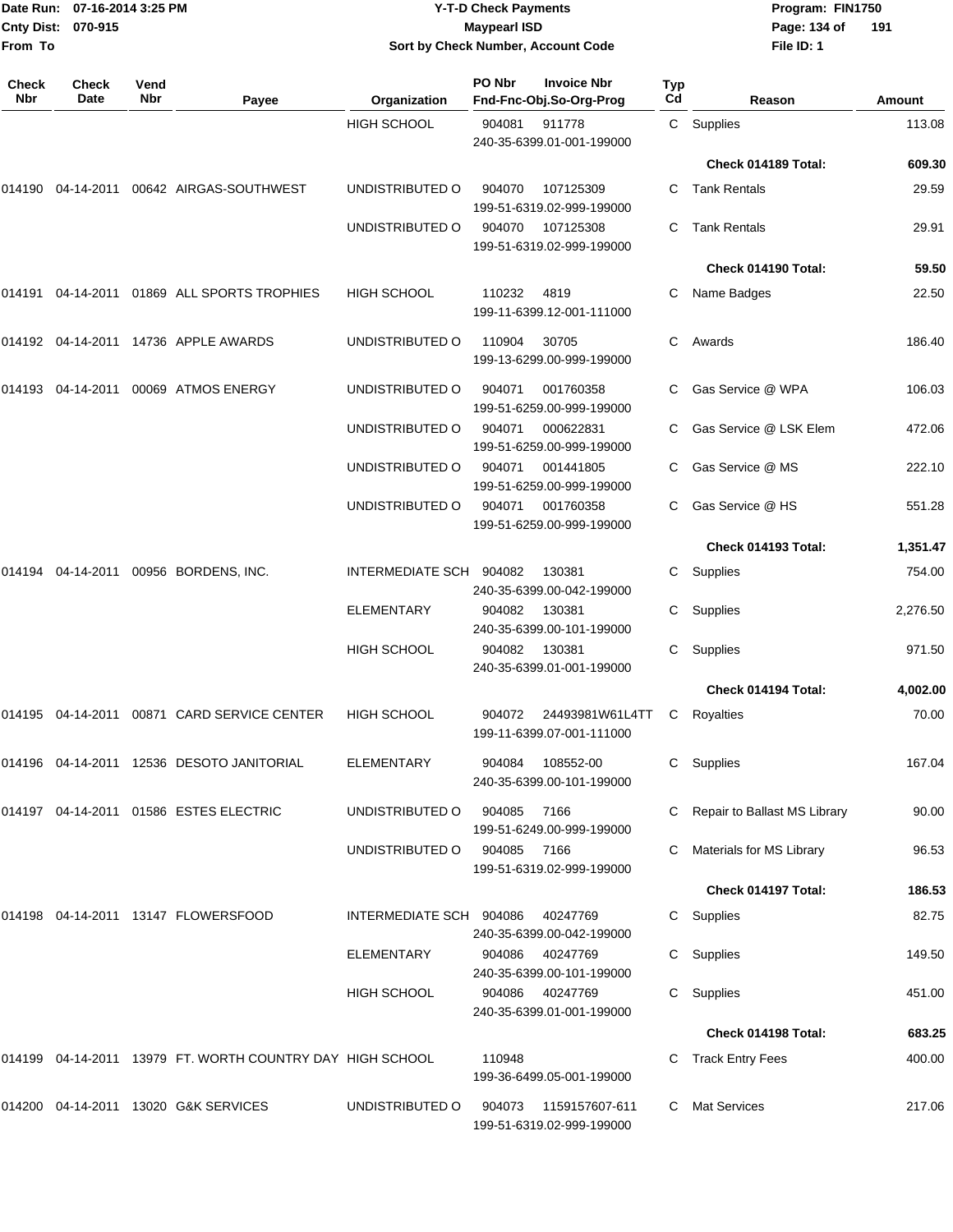### Date Run: 07-16-2014 3:25 PM **Program:** FIN1750 **Y-T-D Check Payments 070-915 Maypearl ISD Sort by Check Number, Account Code**

**File ID: 1** Page: 135 of 191

| Check<br>Nbr | <b>Check</b><br>Date   | Vend<br>Nbr | Payee                                                                      | Organization            | PO Nbr | <b>Invoice Nbr</b><br>Fnd-Fnc-Obj.So-Org-Prog | Typ<br>Cd | Reason                            | Amount    |
|--------------|------------------------|-------------|----------------------------------------------------------------------------|-------------------------|--------|-----------------------------------------------|-----------|-----------------------------------|-----------|
| 014201       |                        |             | 04-14-2011 14376 GIANT LEAP ROCKETRY                                       | <b>HIGH SCHOOL</b>      | 110855 | MAY4811<br>199-11-6399.14-001-111000          |           | C Rocket Supplies                 | 46.20     |
|              |                        |             | 014202 04-14-2011 13535 GLENN TENNISON                                     | UNDISTRIBUTED O         | 110950 | 199-36-6399.05-999-199000                     | С         | <b>Reimbrsmnt for Master Lock</b> | 15.45     |
|              |                        |             | 014203 04-14-2011 01782 GRANDVIEW ISD                                      | <b>HIGH SCHOOL</b>      | 110946 | 199-36-6499.05-001-199000                     | С         | <b>Regional Golf Fees</b>         | 140.00    |
|              |                        |             | 014204 04-14-2011 13473 HIGH TECH TURF                                     | UNDISTRIBUTED O         | 904074 | 199-51-6249.00-999-199000                     |           | Repair to Irrigation Sports C     | 170.00    |
|              |                        |             |                                                                            | UNDISTRIBUTED O         | 904074 | 199-51-6319.03-999-199000                     | С         | Parts for Repair to Sports Co     | 59.00     |
|              |                        |             |                                                                            |                         |        |                                               |           | Check 014204 Total:               | 229.00    |
| 014205       | 04-14-2011 00243 HILCO |             |                                                                            | UNDISTRIBUTED O         | 904087 | 4705171500<br>199-51-6259.04-999-199000       |           | Electric Service @ Security       | 11.34     |
|              |                        |             |                                                                            | UNDISTRIBUTED O         | 904087 | 4706783900<br>199-51-6259.04-999-199000       | C         | Electric Service @ Marquee        | 69.38     |
|              |                        |             |                                                                            | UNDISTRIBUTED O         | 904087 | 4705273700<br>199-51-6259.04-999-199000       |           | Electric Service @ Fuel tank      | 28.52     |
|              |                        |             |                                                                            | UNDISTRIBUTED O         | 904087 | 4602266500<br>199-51-6259.04-999-199000       |           | Electric Service @ Athletic F     | 796.19    |
|              |                        |             |                                                                            | UNDISTRIBUTED O         | 904087 | 4602563301<br>199-51-6259.04-999-199000       |           | Electric Service @ HS             | 2,784.61  |
|              |                        |             |                                                                            | UNDISTRIBUTED O         | 904087 | 4706312901<br>199-51-6259.04-999-199000       |           | Electric Service @ LSK            | 3,538.67  |
|              |                        |             |                                                                            | UNDISTRIBUTED O         | 904087 | 4705335301<br>199-51-6259.04-999-199000       | С         | Electric Service @ MS             | 3,760.74  |
|              |                        |             |                                                                            | UNDISTRIBUTED O         | 904087 | 4706783900<br>199-51-6259.78-999-122000       | C         | Electric Service @ Ag Facilit     | 792.17    |
|              |                        |             |                                                                            |                         |        |                                               |           | Check 014205 Total:               | 11,781.62 |
| 014206       |                        |             | 04-14-2011  14405  HOLIDAY INN EXPRESS                                     | <b>HIGH SCHOOL</b>      | 110944 | 62280359<br>199-11-6499.04-001-111000         | C         | Rooms for OAP                     | 813.20    |
|              |                        |             | 014207 04-14-2011 14405 HOLIDAY INN EXPRESS                                | <b>HIGH SCHOOL</b>      | 110947 | 199-36-6499.05-001-199000                     | C         | Rooms for Regional golf           | 540.00    |
|              |                        |             | 014208  04-14-2011  12687  JEREMY WALKER                                   | HIGH SCHOOL             | 110951 | 199-36-6499.01-001-199000                     | C.        | Reimbrsmnt for Fuel For Bus       | 40.02     |
|              |                        |             | 014209 04-14-2011 01857 KAY LYNN DAY                                       | HIGH SCHOOL             | 110956 | 199-23-6399.04-001-199000                     | C.        | Supplies reimbrsmnt               | 109.00    |
|              |                        |             | 014210 04-14-2011 14218 LYNELL PINKERTON                                   | HIGH SCHOOL             | 110942 | 199-11-6499.04-001-111000                     |           | <b>OAP Meals</b>                  | 768.00    |
|              |                        |             | 014211 04-14-2011 13157 MARTIN TOWING INC.                                 | UNDISTRIBUTED O         | 904088 | 16449<br>199-34-6219.00-999-199000            |           | Towing of Bus #19                 | 250.00    |
|              |                        |             | 014212  04-14-2011  13943  MBM ROOFING AND SHEET UNDISTRIBUTED O           |                         | 904080 | 452<br>199-51-6249.00-999-199000              |           | Repair to elem & ms Roof          | 550.00    |
|              |                        |             | 014213  04-14-2011  00297  NARDONE BROS. BAKING C INTERMEDIATE SCH  904089 |                         |        | 64953<br>240-35-6399.00-042-199000            | C.        | Supplies                          | 156.60    |
|              |                        |             |                                                                            | INTERMEDIATE SCH 904089 |        | 99509<br>240-35-6399.00-042-199000            | C         | Supplies                          | 156.60    |
|              |                        |             |                                                                            | ELEMENTARY              | 904089 | 56895<br>240-35-6399.00-101-199000            |           | C Supplies                        | 62.80     |
|              |                        |             |                                                                            | ELEMENTARY              | 904089 | 64953<br>240-35-6399.00-101-199000            |           | C Supplies                        | 156.60    |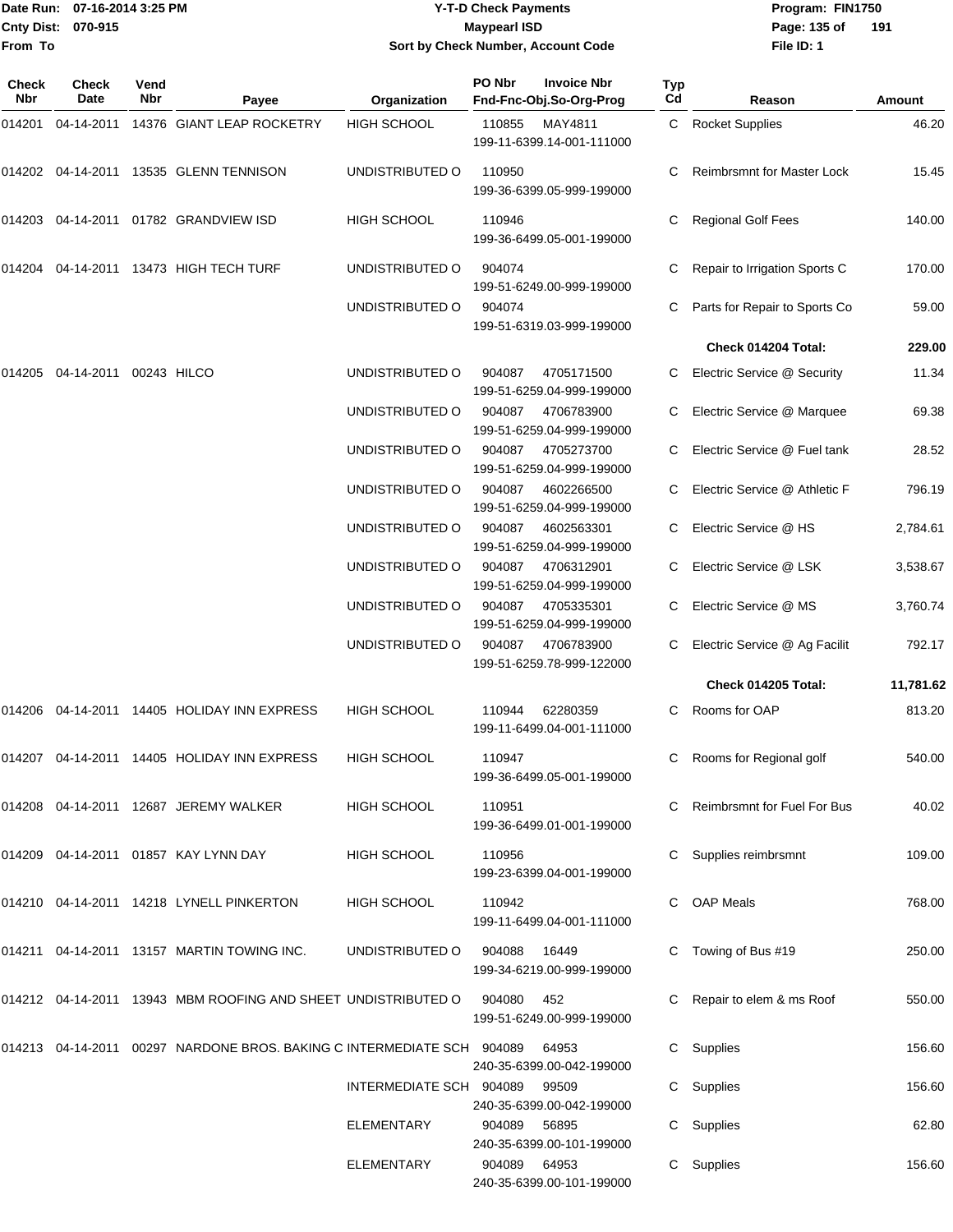|              | Date Run: 07-16-2014 3:25 PM<br>Cnty Dist: 070-915 |             |                                                                       | <b>Y-T-D Check Payments</b><br><b>Maypearl ISD</b><br>Sort by Check Number, Account Code |        |                                               |           |                         | Program: FIN1750<br>Page: 136 of<br>191 |          |  |
|--------------|----------------------------------------------------|-------------|-----------------------------------------------------------------------|------------------------------------------------------------------------------------------|--------|-----------------------------------------------|-----------|-------------------------|-----------------------------------------|----------|--|
| From To      |                                                    |             |                                                                       |                                                                                          |        |                                               |           |                         | File ID: 1                              |          |  |
| Check<br>Nbr | <b>Check</b><br>Date                               | Vend<br>Nbr | Payee                                                                 | Organization                                                                             | PO Nbr | <b>Invoice Nbr</b><br>Fnd-Fnc-Obj.So-Org-Prog | Typ<br>Cd |                         | Reason                                  | Amount   |  |
|              |                                                    |             |                                                                       | <b>ELEMENTARY</b>                                                                        | 904089 | 99509<br>240-35-6399.00-101-199000            |           | C Supplies              |                                         | 156.60   |  |
|              |                                                    |             |                                                                       | <b>HIGH SCHOOL</b>                                                                       | 904089 | 64953<br>240-35-6399.01-001-199000            | C         | Supplies                |                                         | 156.62   |  |
|              |                                                    |             |                                                                       | <b>HIGH SCHOOL</b>                                                                       | 904089 | 99509<br>240-35-6399.01-001-199000            | C         | Supplies                |                                         | 156.62   |  |
|              |                                                    |             |                                                                       |                                                                                          |        |                                               |           |                         | Check 014213 Total:                     | 1,002.44 |  |
| 014214       | 04-14-2011                                         |             | 00079 NASCO                                                           | <b>ELEMENTARY</b>                                                                        | 904075 | 200489<br>199-11-6399.04-101-111000           | C         | Supplies                |                                         | 10.63    |  |
|              |                                                    |             |                                                                       | <b>MAYPEARL JUNIOR</b>                                                                   | 110811 | 176288<br>199-11-6399.09-041-111000           | C         | Supplies                |                                         | 90.44    |  |
|              |                                                    |             |                                                                       | <b>MAYPEARL JUNIOR</b>                                                                   | 110829 | 193814<br>199-11-6399.09-041-111000           | С         | Supplies                |                                         | 27.50    |  |
|              |                                                    |             |                                                                       | MAYPEARL JUNIOR                                                                          | 110811 | 176289<br>199-11-6399.09-041-111000           | C         | Supplies                |                                         | 92.57    |  |
|              |                                                    |             |                                                                       |                                                                                          |        |                                               |           |                         | Check 014214 Total:                     | 221.14   |  |
|              |                                                    |             | 014215 04-14-2011 00833  PALOS SPORTS                                 | MAYPEARL JUNIOR                                                                          | 110830 | 86926-02<br>199-11-6399.00-041-111000         | C.        | Supplies                |                                         | 80.99    |  |
|              |                                                    |             |                                                                       | <b>MAYPEARL JUNIOR</b>                                                                   | 110830 | 86926-00<br>199-11-6399.00-041-111000         | C         | Supplies                |                                         | 447.50   |  |
|              |                                                    |             |                                                                       |                                                                                          |        |                                               |           |                         | Check 014215 Total:                     | 528.49   |  |
|              |                                                    |             | 014216 04-14-2011 12775  PENDERS MUSIC CO.                            | <b>HIGH SCHOOL</b>                                                                       | 110827 | 0002895155<br>199-11-6399.22-001-111000       |           | C selctions for Music   |                                         | 119.98   |  |
|              |                                                    |             | 12349 PILGRIMS PRIDE CORP/PFS INTERMEDIATE SCH                        |                                                                                          | 904090 | 913438896<br>240-35-6399.00-042-199000        | C         | Supplies                |                                         | 63.18    |  |
|              |                                                    |             |                                                                       | <b>ELEMENTARY</b>                                                                        | 904090 | 913438895<br>240-35-6399.00-101-199000        | C.        | Supplies                |                                         | 120.00   |  |
|              |                                                    |             |                                                                       | <b>HIGH SCHOOL</b>                                                                       | 904090 | 913438894<br>240-35-6399.01-001-199000        | C         | Supplies                |                                         | 120.00   |  |
|              |                                                    |             |                                                                       |                                                                                          |        |                                               |           |                         | Check 014217 Total:                     | 303.18   |  |
|              |                                                    |             |                                                                       | UNDISTRIBUTED O                                                                          | 110920 | 401280<br>199-36-6399.05-999-199000           |           | C strip paint           |                                         | 288.00   |  |
|              |                                                    |             | 014219  04-14-2011  00273  PRESTON HASTINGS                           | UNDISTRIBUTED O                                                                          | 110945 | 199-36-6399.07-999-199000                     |           |                         | Regional Golf Meals & Milea             | 483.18   |  |
|              | 014220  04-14-2011  00720  RISO, INC               |             |                                                                       | UNDISTRIBUTED O                                                                          | 904076 | 5199010<br>199-41-6219.07-999-199000          | С         | Lease Agreement         |                                         | 105.05   |  |
|              |                                                    |             | 014221  04-14-2011  12925  ROBERT MERRITT                             | UNDISTRIBUTED O                                                                          | 110949 | 199-36-6399.05-999-199000                     | C         |                         | reimbrsmnt Softball Plaques             | 60.00    |  |
|              |                                                    |             | 014222   04-14-2011   00843   SCHOLASTIC BOOK FAIRS   MAYPEARL JUNIOR |                                                                                          | 904077 | W2805046BF<br>199-12-6399.00-041-199000       |           | C Scholastick Book Fair |                                         | 852.60   |  |
|              |                                                    |             | 014223  04-14-2011  12774  TARLETON STATE UNIVERS HIGH SCHOOL         |                                                                                          | 110943 | 199-11-6499.00-001-111000                     | C         | Regional Fee OAP        |                                         | 150.00   |  |
|              |                                                    |             | 014224  04-14-2011  00973  TARVER TROPHIES                            | <b>HIGH SCHOOL</b>                                                                       | 904091 | 5007<br>199-36-6499.05-001-199000             | C         |                         | State Track Plaque Repair               | 70.00    |  |
|              |                                                    |             |                                                                       | <b>HIGH SCHOOL</b>                                                                       | 110952 |                                               | C.        |                         | Awards For Sports Banquet               | 460.70   |  |

199-36-6499.05-001-199000

**Check 014224 Total: 530.70**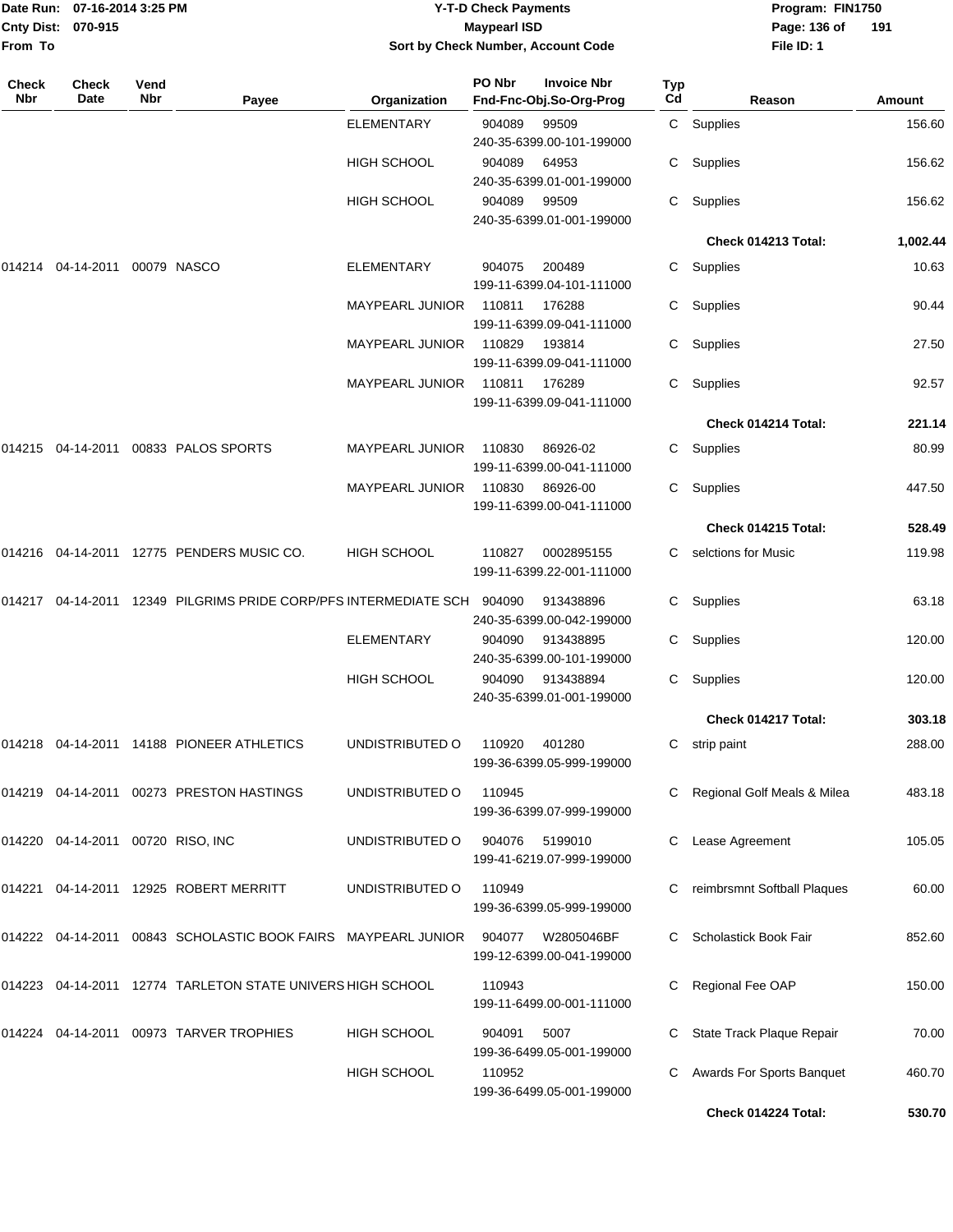| From To             | Date Run: 07-16-2014 3:25 PM<br>Cnty Dist: 070-915 |             |                                                                 |                    | <b>Y-T-D Check Payments</b><br><b>Maypearl ISD</b> | Sort by Check Number, Account Code            |                  | Program: FIN1750<br>Page: 137 of<br>File ID: 1 | 191      |
|---------------------|----------------------------------------------------|-------------|-----------------------------------------------------------------|--------------------|----------------------------------------------------|-----------------------------------------------|------------------|------------------------------------------------|----------|
|                     |                                                    |             |                                                                 |                    |                                                    |                                               |                  |                                                |          |
| <b>Check</b><br>Nbr | Check<br>Date                                      | Vend<br>Nbr | Payee                                                           | Organization       | PO Nbr                                             | <b>Invoice Nbr</b><br>Fnd-Fnc-Obj.So-Org-Prog | <b>Typ</b><br>Cd | Reason                                         | Amount   |
| 014225              | 04-14-2011                                         |             | 12163 TCASE                                                     | HIGH SCHOOL        | 110955                                             | 199-23-6499.00-001-199000                     | C                | Wrkshop Registration                           | 204.95   |
|                     |                                                    |             |                                                                 | HIGH SCHOOL        | 110955                                             | 199-36-6499.05-001-199000                     | С                | <b>Wrkshop Registration</b>                    | 185.00   |
|                     |                                                    |             |                                                                 |                    |                                                    |                                               |                  | Check 014225 Total:                            | 389.95   |
|                     |                                                    |             | 014226 04-14-2011 14733 TH(i)NQ ED OR SCHOOL CE UNDISTRIBUTED O |                    | 110895                                             | 12926PN<br>199-53-6249.04-999-199000          | С                | web design/hosting                             | 3,995.00 |
| 014227              | 04-14-2011                                         |             | 14581 THE C.D. HARTNETT COMP INTERMEDIATE SCH                   |                    | 904092                                             | 510289<br>240-35-6399.00-042-199000           | С                | Supplies                                       | 1,061.14 |
|                     |                                                    |             |                                                                 | <b>ELEMENTARY</b>  | 904092                                             | 510305<br>240-35-6399.00-101-199000           | С                | Supplies                                       | 2,256.03 |
|                     |                                                    |             |                                                                 | <b>HIGH SCHOOL</b> | 904092                                             | 510271<br>240-35-6399.01-001-199000           | С                | Supplies                                       | 2,572.93 |
|                     |                                                    |             |                                                                 |                    |                                                    |                                               |                  | Check 014227 Total:                            | 5,890.10 |
| 014228              |                                                    |             | 04-14-2011 00050 THE LIBRARY STORE, INC. HIGH SCHOOL            |                    | 904078                                             | 830112<br>199-12-6399.04-001-199000           | C.               | <b>Books</b>                                   | 53.65    |
|                     |                                                    |             | 014229 04-14-2011 14739 TOLAR ATHLETICS (TRACK HIGH SCHOOL      |                    | 110953                                             | 199-36-6499.05-001-199000                     | С                | <b>Track Entry Fees</b>                        | 400.00   |
| 014230              | 04-14-2011                                         |             | 00781 TYSON FOOD, INC                                           | INTERMEDIATE SCH   | 904093                                             | 7922584<br>240-35-6399.00-042-199000          | C.               | Supplies                                       | 155.51   |
|                     |                                                    |             |                                                                 | <b>ELEMENTARY</b>  | 904093                                             | 7922584<br>240-35-6399.00-101-199000          | С                | Supplies                                       | 155.51   |
|                     |                                                    |             |                                                                 | HIGH SCHOOL        | 904093                                             | 7922584<br>240-35-6399.01-001-199000          | С                | Supplies                                       | 155.52   |
|                     |                                                    |             |                                                                 |                    |                                                    |                                               |                  | Check 014230 Total:                            | 466.54   |
| 014231              | 04-14-2011                                         |             | 00253 VERIZON SOUTHWEST                                         | UNDISTRIBUTED O    | 904079                                             | 416580372500039<br>199-51-6259.02-999-199000  | C.               | <b>Telephone Service</b>                       | 965.16   |
|                     | 014232  04-14-2011  14717  VOYAGER                 |             |                                                                 | <b>ELEMENTARY</b>  | 110872                                             | 765596<br>199-11-6399.25-101-111000           |                  | C Supplies                                     | 345.40   |
|                     |                                                    |             |                                                                 | <b>ELEMENTARY</b>  | 110871                                             | 765598<br>199-11-6399.26-101-111000           |                  | C Supplies                                     | 534.60   |
|                     |                                                    |             |                                                                 |                    |                                                    |                                               |                  | Check 014232 Total:                            | 880.00   |
|                     |                                                    |             | 014233 04-14-2011 13926 WAXAHACHIE FORD MERC UNDISTRIBUTED O    |                    | 904094                                             | 116282<br>199-34-6219.00-999-199000           | C.               | Repair to 2001 Bus                             | 210.00   |
|                     |                                                    |             |                                                                 | UNDISTRIBUTED O    |                                                    | 904094 116282<br>199-34-6311.00-999-199000    | C.               | Parts for 2001 Bus                             | 584.76   |
|                     |                                                    |             |                                                                 |                    |                                                    |                                               |                  | Check 014233 Total:                            | 794.76   |
|                     |                                                    |             | 014234 04-21-2011 13880 A.M. SOLUTIONS INC.                     | UNDISTRIBUTED O    | 904108                                             | 4284<br>199-51-6249.00-999-199000             |                  | C Repair to Steamer                            | 135.00   |
|                     |                                                    |             |                                                                 | UNDISTRIBUTED O    | 904108                                             | 4301<br>199-51-6249.00-999-199000             | C.               | Repair to Dishwasher                           | 135.00   |
|                     |                                                    |             |                                                                 | UNDISTRIBUTED O    | 904108                                             | 4311<br>199-51-6249.00-999-199000             | С                | Repair to LSK Elem Dishwas                     | 255.00   |
|                     |                                                    |             |                                                                 | UNDISTRIBUTED O    | 904108                                             | 4284<br>199-51-6319.02-999-199000             | С                | <b>Parts for Steamer</b>                       | 70.00    |
|                     |                                                    |             |                                                                 | UNDISTRIBUTED O    | 904108                                             | -4311<br>199-51-6319.02-999-199000            | С                | Parts for Dishwasher & Stea                    | 427.20   |
|                     |                                                    |             |                                                                 |                    |                                                    |                                               |                  | Check 014234 Total:                            | 1,022.20 |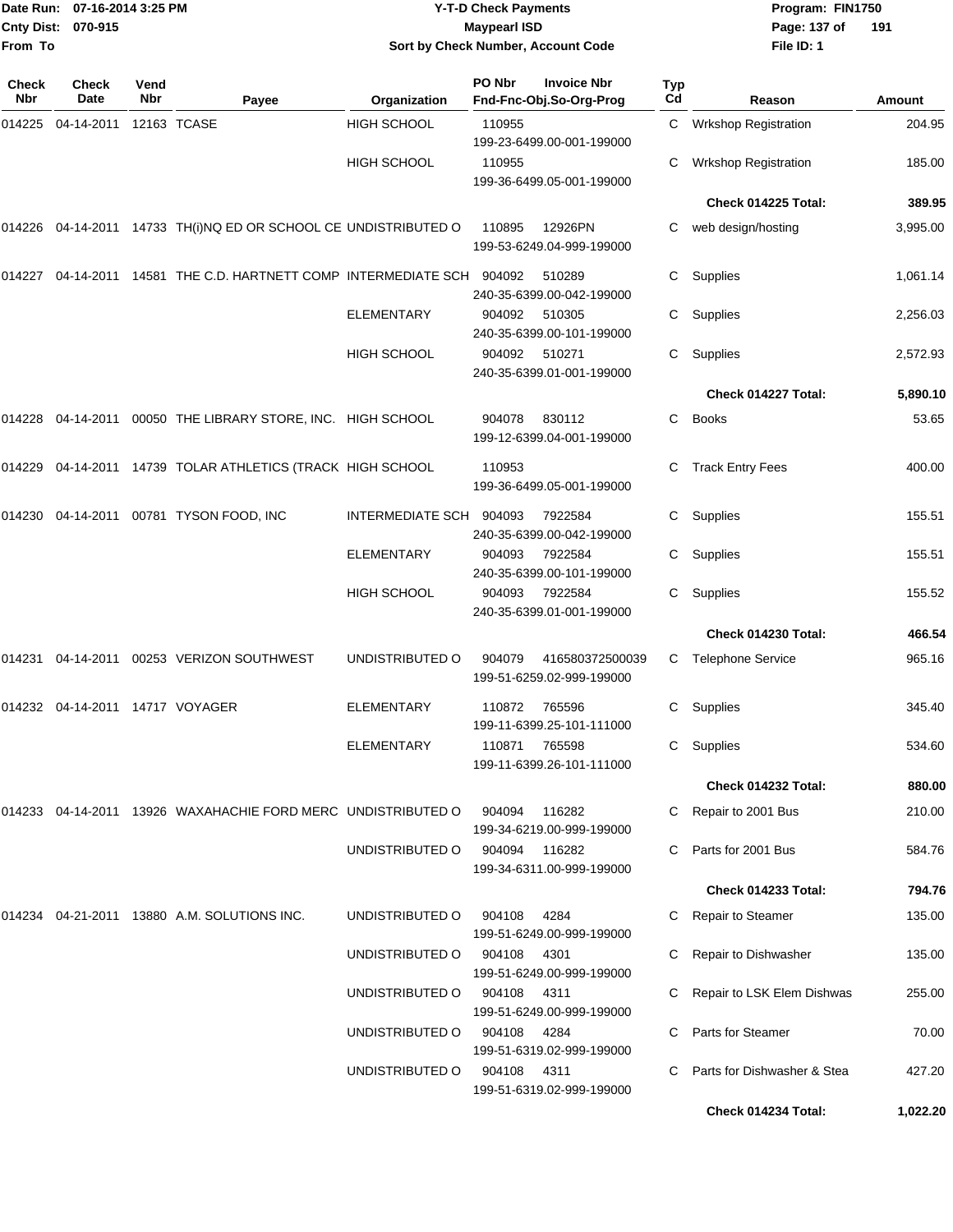|                    | Date Run: 07-16-2014 3:25 PM | <b>Y-T-D Check Payments</b>        | Program: FIN1750 |       |
|--------------------|------------------------------|------------------------------------|------------------|-------|
| Cnty Dist: 070-915 |                              | Maypearl ISD                       | Page: 138 of     | $-19$ |
| From To            |                              | Sort by Check Number, Account Code | File ID: 1       |       |

**191**

| <b>Check</b><br>Nbr | <b>Check</b><br>Date | Vend<br>Nbr | Payee                                                          | Organization                 | PO Nbr       | <b>Invoice Nbr</b><br>Fnd-Fnc-Obj.So-Org-Prog | Typ<br>Cd | Reason                            | Amount    |
|---------------------|----------------------|-------------|----------------------------------------------------------------|------------------------------|--------------|-----------------------------------------------|-----------|-----------------------------------|-----------|
| 014235              | 04-21-2011           |             | 00212 AMSTERDAM                                                | <b>ELEMENTARY</b>            | 110730       | 2744790<br>199-11-6399.11-101-111000          | C         | <b>Academic Planners</b>          | 169.53    |
| 014236              | 04-21-2011           |             | 01256 AT&T MOBILITY                                            | UNDISTRIBUTED O              | 904107       | 824711164X04102<br>199-52-6259.00-999-199000  | C         | <b>Cellular Service for Buses</b> | 124.65    |
| 014237              |                      |             | 04-21-2011 13576 CANNON FINANCIAL SERVI HIGH SCHOOL            |                              | 904110       | 10916660<br>199-11-6269.00-001-111000         | C         | Copier Lease Agreement            | 590.00    |
|                     |                      |             |                                                                | MAYPEARL JUNIOR              | 904110       | 10916660<br>199-11-6269.00-041-111000         | C         | Copier Lease Agreement            | 295.00    |
|                     |                      |             |                                                                | <b>ELEMENTARY</b>            | 904110       | 10916660<br>199-11-6269.00-101-111000         | C         | Copier Lease Agreement            | 295.00    |
|                     |                      |             |                                                                | <b>ELEMENTARY</b>            | 904110       | 10916660<br>199-11-6269.00-101-199000         |           | Copier Lease Agreement            | 295.00    |
|                     |                      |             |                                                                | HIGH SCHOOL                  | 904110       | 10916660<br>199-11-6269.01-001-111000         | С         | Copier Lease Agreement            | 295.00    |
|                     |                      |             |                                                                | <b>HIGH SCHOOL</b>           | 904110       | 10916660<br>199-11-6269.01-001-111000         | C         | Copier Lease Agreement            | 295.00    |
|                     |                      |             |                                                                | <b>HIGH SCHOOL</b>           | 904110       | 10916660<br>199-11-6269.01-001-111000         |           | Copier Lease Agreement            | 295.00    |
|                     |                      |             |                                                                | MAYPEARL JUNIOR              | 904110       | 10916660<br>199-11-6269.01-041-111000         | С         | Copier Lease Agreement            | 295.00    |
|                     |                      |             |                                                                | DIR COST-ADMINIS             | 904110       | 10916660<br>199-41-6249.00-720-199000         | C         | Copier Lease Agreement            | 295.00    |
|                     |                      |             |                                                                |                              |              |                                               |           | Check 014237 Total:               | 2,950.00  |
| 014238              | 04-21-2011           |             | 00871 CARD SERVICE CENTER                                      | <b>ADMINISTRATIVE</b>        | 110907       | 24897552SD5WEF<br>199-41-6411.01-701-199000   | C         | Lodging for TASB Legislativ       | 156.79    |
|                     |                      |             |                                                                | DIR COST- ADMINIS            | 904111       | 24088021Z1SYXY<br>199-41-6411.01-720-199000   | C         | <b>TASBO Meals</b>                | 20.80     |
|                     |                      |             |                                                                | UNDISTRIBUTED O              | 904111       | 24088021Z1SYXY<br>199-53-6411.02-999-199000   | C         | <b>TASBO Meals</b>                | 10.38     |
|                     |                      |             |                                                                |                              |              |                                               |           | Check 014238 Total:               | 187.97    |
| 014239              | 04-21-2011           |             | 01203 CINDY SHAW                                               | UNDISTRIBUTED O              | 110958       | 199-41-6411.00-999-199000                     | C         | Reg One Act Play Mileage          | 85.51     |
|                     |                      |             | 014240  04-21-2011  13740  CLASSROOM DIRECT                    | ELEMENTARY                   | 110931       | 208105827442<br>199-11-6399.23-101-125000     |           | C Supplies                        | 558.80    |
|                     |                      |             | 014241 04-21-2011 00981 COMMERCIAL BUILDING MA UNDISTRIBUTED O |                              | 904112       | DT6504<br>199-51-6290.00-999-199000           |           | C Custodial Services - April      | 24,129.50 |
|                     |                      |             | 014242 04-21-2011 13566 CONNIE D. HAGEN, INC.                  | UNDISTRIBUTED O              | 904113       | 66882T<br>199-34-6219.01-999-199000           |           | C Mileage for Visit Testing       | 34.34     |
|                     |                      |             |                                                                | UNDISTRIBUTED O              | 904113       | 66788<br>199-34-6219.01-999-199000            |           | C Tests                           | 92.50     |
|                     |                      |             |                                                                |                              |              |                                               |           | Check 014242 Total:               | 126.84    |
|                     |                      |             | 014243 04-21-2011 13017 CRAIG CARPENTER                        | UNDISTRIBUTED O              | 904114       | 199-36-6219.00-999-199000                     |           | C Offt'd V Axtell Baseball Gm     | 100.00    |
|                     |                      |             | 014244 04-21-2011 13487 EAGLE MOUNTAIN-SAGINA HIGH SCHOOL      |                              | 110960       | 199-36-6499.05-001-199000                     | C.        | Track meet                        | 105.00    |
|                     |                      |             | 014245 04-21-2011 13639 EAST TEXAS COPY SYSTE HIGH SCHOOL      |                              | 904115 74939 | 199-11-6269.00-001-111000                     |           | C Copy Charges                    | 29.47     |
|                     |                      |             |                                                                | <b>HIGH SCHOOL</b>           | 904115 74939 | 199-11-6269.00-001-111000                     |           | Copy Charges                      | 27.92     |
|                     |                      |             |                                                                | MAYPEARL JUNIOR 904115 74939 |              | 199-11-6269.00-041-111000                     |           | Copy Charges                      | 9.31      |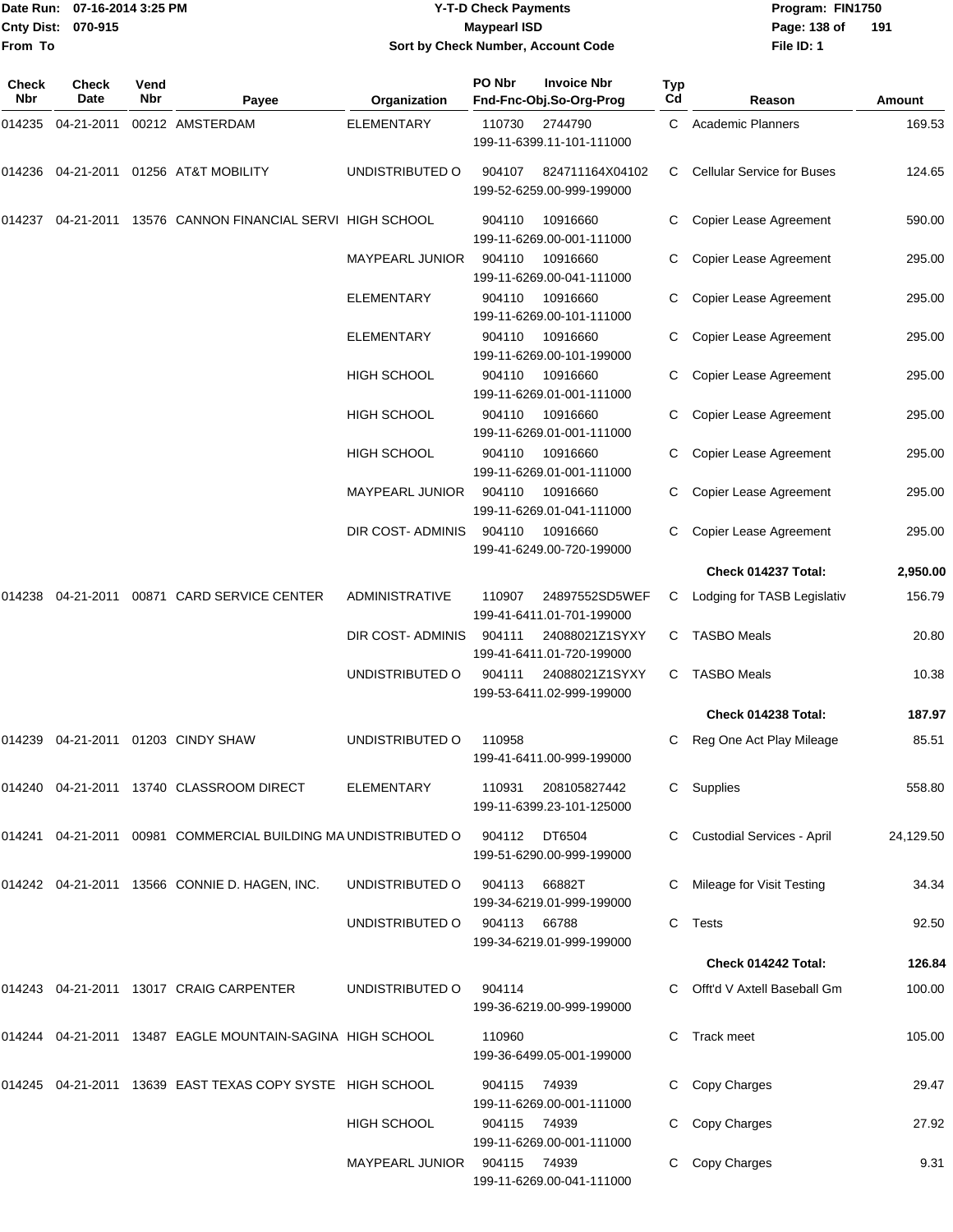|                    | Date Run: 07-16-2014 3:25 PM |
|--------------------|------------------------------|
| Cnty Dist: 070-915 |                              |
| From To            |                              |

# **Date Run: Program: FIN1750 07-16-2014 3:25 PM Y-T-D Check Payments Cnty Dist: Page: 139 of 070-915 Maypearl ISD Sort by Check Number, Account Code**

**File ID: 1 191**

| <b>Check</b><br>Nbr | <b>Check</b><br>Date    | Vend<br>Nbr | Payee                                     | Organization         | PO Nbr | <b>Invoice Nbr</b><br>Fnd-Fnc-Obj.So-Org-Prog | Typ<br>Cd | Reason                         | Amount    |
|---------------------|-------------------------|-------------|-------------------------------------------|----------------------|--------|-----------------------------------------------|-----------|--------------------------------|-----------|
|                     |                         |             |                                           | <b>ELEMENTARY</b>    | 904115 | 74939<br>199-11-6269.00-101-111000            | C.        | Copy Charges                   | 680.60    |
|                     |                         |             |                                           | <b>ELEMENTARY</b>    | 904115 | 74939<br>199-11-6269.00-101-199000            | С         | Copy Charges                   | 63.74     |
|                     |                         |             |                                           | <b>HIGH SCHOOL</b>   | 904115 | 74939<br>199-11-6269.01-001-111000            | С         | Copy Charges                   | 16.69     |
|                     |                         |             |                                           | <b>HIGH SCHOOL</b>   | 904115 | 74939<br>199-11-6269.01-001-111000            | С         | Copy Charges                   | 188.11    |
|                     |                         |             |                                           | <b>HIGH SCHOOL</b>   | 904115 | 74939<br>199-11-6269.01-001-111000            | С         | Copy Charges                   | 446.58    |
|                     |                         |             |                                           | MAYPEARL JUNIOR      | 904115 | 74939<br>199-11-6269.01-041-111000            | С         | Copy Charges                   | 144.94    |
|                     |                         |             |                                           | DIR COST- ADMINIS    | 904115 | 74939<br>199-41-6249.00-720-199000            | C.        | Copy Charges                   | 36.92     |
|                     |                         |             |                                           | DIR COST- ADMINIS    | 904115 | 74939<br>199-41-6249.00-720-199000            | С         | <b>Color Copy Charges</b>      | 151.58    |
|                     |                         |             |                                           |                      |        |                                               |           | Check 014245 Total:            | 1,795.86  |
| 014246              |                         |             | 04-21-2011    00537    ELETE TIRE SERVICE | UNDISTRIBUTED O      | 904124 | 0154626<br>199-34-6219.00-999-199000          | С         | Repair to Bus #18              | 96.00     |
|                     |                         |             |                                           | UNDISTRIBUTED O      | 904124 | 0154626<br>199-34-6311.00-999-199000          | С         | Valve                          | 5.75      |
|                     |                         |             |                                           |                      |        |                                               |           | Check 014246 Total:            | 101.75    |
| 014247              |                         |             | 04-21-2011  00040  FLATT STATIONERS, INC. | <b>ELEMENTARY</b>    | 110924 | 260153-00<br>199-11-6399.11-101-111000        | С         | Supplies, Cartridges and Pa    | 2,352.89  |
|                     |                         |             |                                           | <b>ELEMENTARY</b>    | 110902 | 259764-00<br>199-11-6399.40-101-111000        | C.        | Supplies                       | 676.00    |
|                     |                         |             |                                           |                      |        |                                               |           | Check 014247 Total:            | 3,028.89  |
| 014248              |                         |             | 04-21-2011 13933 GLEN HARRIS              | UNDISTRIBUTED O      | 904116 | 199-36-6219.00-999-199000                     |           | Offt'd JV Clifton Baseball G   | 55.00     |
| 014249              | 04-21-2011 14150 HARRIS |             |                                           | <b>DISTRICT WIDE</b> | 904117 | 240-00-5749.00-000-100000                     | С         | <b>EZ School Pay Fees</b>      | 73.75     |
| 014250              |                         |             | 04-21-2011 14719 JAIR KLARFELD MUSIC      | <b>HIGH SCHOOL</b>   | 110825 | 9<br>199-11-6399.29-001-111000                | С         | <b>Show Music</b>              | 500.00    |
|                     |                         |             | 014251 04-21-2011 12164 JRP BUILD, INC.   | UNDISTRIBUTED O      | 904118 | 3833<br>199-51-6629.00-999-199000             |           | C Final Draw for Completion A  | 21,570.00 |
|                     |                         |             | 014252 04-21-2011 14725 BOOSTERVISION.COM | HIGH SCHOOL          |        | 904109 VRC-6001<br>199-11-6399.12-001-111000  |           | C Supplies                     | 10.00     |
|                     |                         |             |                                           | <b>HIGH SCHOOL</b>   |        | 110859 VRC-6001<br>199-11-6399.13-001-111000  | С         | Supplies                       | 87.90     |
|                     |                         |             |                                           |                      |        |                                               |           | Check 014252 Total:            | 97.90     |
|                     |                         |             | 014253 04-21-2011 13990 KARL QUEBE        | UNDISTRIBUTED O      | 904119 | 199-36-6219.00-999-199000                     |           | C Offt'd V Clifton Baseball Gm | 115.50    |
|                     |                         |             | 014254 04-21-2011 14706 KEVIN KRUSE       | UNDISTRIBUTED O      | 904120 | 199-36-6219.00-999-199000                     |           | Offt'd V Clifton Softball Gm   | 60.50     |
|                     |                         |             | 014255 04-21-2011 01504 LYNN CARD COMPANY | HIGH SCHOOL          | 110798 | 2110324-007<br>199-11-6399.26-001-111000      |           | C Supplies                     | 305.20    |
|                     |                         |             | 014256 04-21-2011 13941 MICKEY COCHRAN    | UNDISTRIBUTED O      | 904121 | 199-36-6219.00-999-199000                     |           | Offt'd V Axtell Baseball Gm    | 75.00     |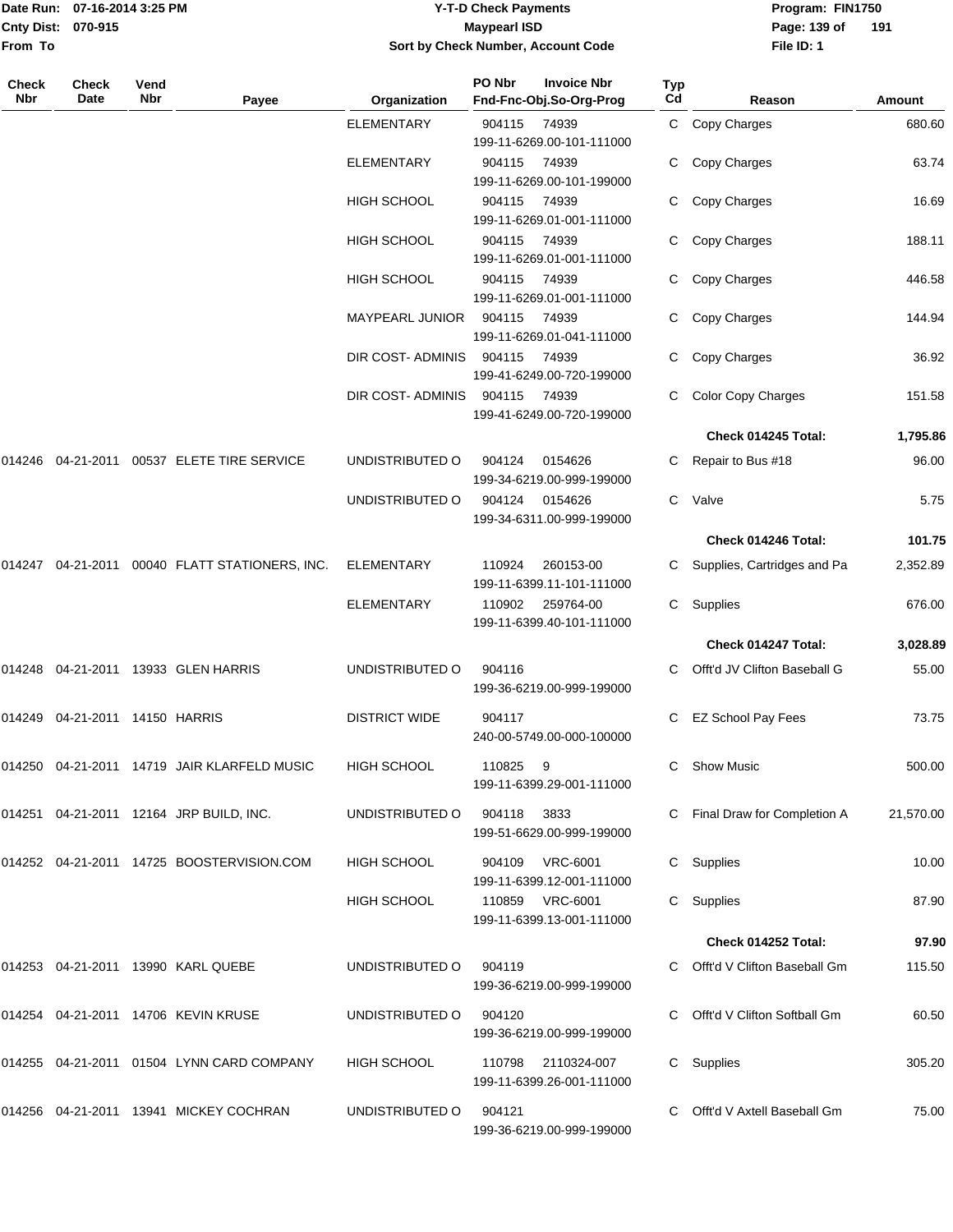| Date Run: 07-16-2014 3:25 PM<br>Cnty Dist: 070-915<br>From To |                   |             |                                                          | <b>Y-T-D Check Payments</b><br><b>Maypearl ISD</b><br>Sort by Check Number, Account Code |        |                                               |           |                                     |               |
|---------------------------------------------------------------|-------------------|-------------|----------------------------------------------------------|------------------------------------------------------------------------------------------|--------|-----------------------------------------------|-----------|-------------------------------------|---------------|
|                                                               |                   |             |                                                          |                                                                                          |        |                                               |           | File ID: 1                          |               |
| <b>Check</b><br>Nbr                                           | Check<br>Date     | Vend<br>Nbr | Payee                                                    | Organization                                                                             | PO Nbr | <b>Invoice Nbr</b><br>Fnd-Fnc-Obj.So-Org-Prog | Typ<br>Cd | Reason                              | <b>Amount</b> |
| 014257                                                        | 04-21-2011        |             | 14744 NATIONAL GUARANTEED VI UNDISTRIBUTED O             |                                                                                          | 904136 | 17270<br>199-34-6219.00-999-199000            | C.        | Repair to Bus Seat Cushions         | 1,754.00      |
|                                                               |                   |             |                                                          | UNDISTRIBUTED O                                                                          | 904136 | 17270<br>199-34-6311.00-999-199000            | С         | <b>Materials for Bus Seat Cusio</b> | 4,296.00      |
|                                                               |                   |             |                                                          |                                                                                          |        |                                               |           | Check 014257 Total:                 | 6,050.00      |
| 014258                                                        |                   |             | 04-21-2011 14075 NATIONAL TELESYSTEMS, I UNDISTRIBUTED O |                                                                                          | 904135 | 250447<br>199-51-6249.02-999-199000           | С         | Repair to Ag Classroom Pho          | 59.50         |
|                                                               |                   |             |                                                          | UNDISTRIBUTED O                                                                          | 904135 | 250495<br>199-51-6249.02-999-199000           | С         | Repair to Telephone System          | 298.95        |
|                                                               |                   |             |                                                          |                                                                                          |        |                                               |           | Check 014258 Total:                 | 358.45        |
|                                                               | 014259 04-21-2011 |             | 12087 OAK CLIFF OFFICE SUPPLY MAYPEARL JUNIOR            |                                                                                          | 110930 | 290319-0<br>199-11-6399.07-041-111000         | С         | Supplies                            | 518.55        |
|                                                               | 014260 04-21-2011 |             | 00287 OFFICE DEPOT                                       | UNDISTRIBUTED O                                                                          | 110925 | 558205829001<br>199-36-6399.05-999-199000     | С         | Supplies                            | 215.34        |
|                                                               |                   |             | 014261 04-21-2011 14093 PC & MACEXCHANGE                 | <b>ELEMENTARY</b>                                                                        | 110940 | 55967<br>199-53-6249.00-101-199000            | С         | Heat Fans & Power Supply            | 510.00        |
|                                                               |                   |             | 014262  04-21-2011  12329  PEARSON ASSESSMENTS           | ELEMENTARY                                                                               | 110921 | 73097229<br>199-11-6399.24-101-124000         | C         | Supplies                            | 59.75         |
| 014263                                                        |                   |             | 04-21-2011  14741  PHILIP TRIPP                          | UNDISTRIBUTED O                                                                          | 904122 | 199-36-6219.00-999-199000                     | С         | Offt'd Clifton Sftball Gm           | 60.50         |
| 014264                                                        | 04-21-2011        |             | 00854 PITNEY BOWES INC                                   | UNDISTRIBUTED O                                                                          | 110867 | 17701053<br>199-41-6399.02-999-199000         | С         | Postage                             | 1,000.00      |
| 014265                                                        | 04-21-2011        |             | 00854 PITNEY BOWES INC                                   | DIR COST- ADMINIS                                                                        | 904123 | 1978139AP11<br>199-41-6269.00-720-199000      | С         | Lease Agreement                     | 176.00        |
| 014266                                                        | 04-21-2011        |             | 00824 PRO-ED                                             | <b>ELEMENTARY</b>                                                                        | 110917 | 1991862<br>199-11-6399.06-101-124000          | С         | Supplies                            | 166.10        |
|                                                               |                   |             | 014267  04-21-2011  13685  QUIZDOM INC                   | HIGH SCHOOL                                                                              | 110903 | 28626<br>199-11-6639.48-001-111000            |           | C updated software and tablet       | 150.00        |
|                                                               |                   |             |                                                          | ELEMENTARY                                                                               | 110903 | 28626<br>199-53-6249.00-101-199000            |           | C updated software and tablet       | 155.90        |
|                                                               |                   |             |                                                          | HIGH SCHOOL                                                                              | 110903 | 28626<br>411-11-6399.00-001-111000            | C.        | updated software and tablet         | 280.00        |
|                                                               |                   |             |                                                          |                                                                                          |        |                                               |           | Check 014267 Total:                 | 585.90        |
|                                                               |                   |             | 014268 04-21-2011 12836 R B SPORTING GOODS               | UNDISTRIBUTED O                                                                          | 110899 | 0319090<br>199-36-6399.03-999-199BHS          |           | C Shotput, Run Shoes (4Pr)          | 50.00         |
|                                                               |                   |             |                                                          | UNDISTRIBUTED O                                                                          | 110899 | 0319090<br>199-36-6399.03-999-199GHS          |           | Shotput, Run Shoes (4 Pr)           | 311.92        |
|                                                               |                   |             |                                                          |                                                                                          |        |                                               |           | Check 014268 Total:                 | 361.92        |
|                                                               |                   |             | 014269  04-21-2011  14675  RACHEL'S CHALLENGE            | <b>ELEMENTARY</b>                                                                        | 110966 | 199-11-6411.00-101-121000                     | C         | Conference                          | 312.00        |
|                                                               |                   |             |                                                          | <b>ELEMENTARY</b>                                                                        | 110966 | 199-11-6411.00-101-124000                     | С         | Conference                          | 1,713.00      |
|                                                               |                   |             |                                                          | <b>ELEMENTARY</b>                                                                        | 110966 | 199-11-6411.01-101-125000                     | C.        | Conference                          | 360.00        |
|                                                               |                   |             |                                                          |                                                                                          |        |                                               |           | Check 014269 Total:                 | 2,385.00      |
|                                                               |                   |             | 014270 04-21-2011 14695 RAY MCKINNEY                     | UNDISTRIBUTED O                                                                          | 904137 | 199-36-6219.00-999-199000                     | C.        | Offt'd V Clifton Gms                | 85.00         |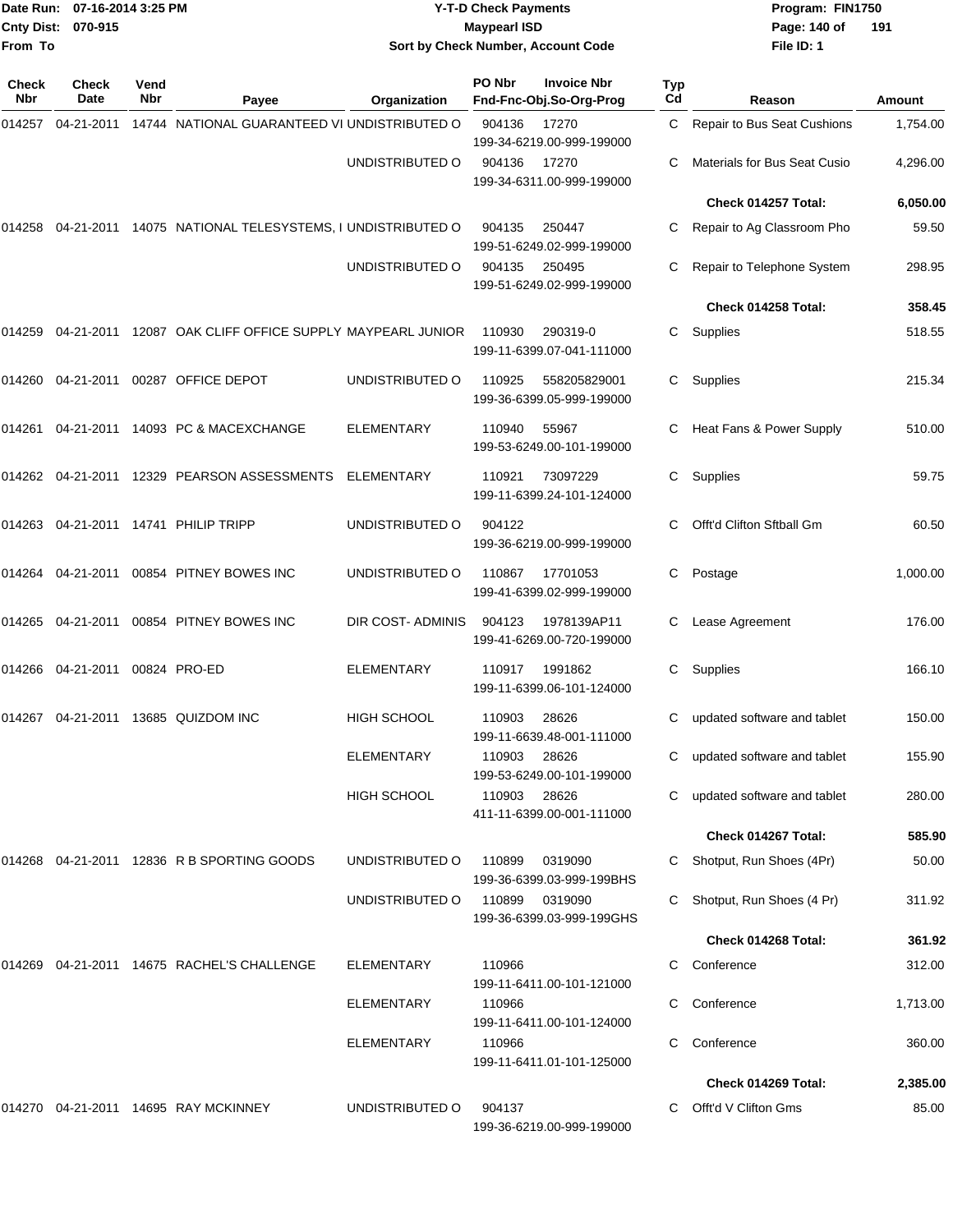### Date Run: 07-16-2014 3:25 PM **Program:** FIN1750 **Y-T-D Check Payments 070-915 Maypearl ISD Sort by Check Number, Account Code**

**File ID: 1** Page: 141 of 191

| Check<br><b>Nbr</b> | <b>Check</b><br>Date            | Vend<br>Nbr | Payee                                                             | Organization       | PO Nbr | <b>Invoice Nbr</b><br>Fnd-Fnc-Obj.So-Org-Prog | <b>Typ</b><br>Cd | Reason                       | Amount   |
|---------------------|---------------------------------|-------------|-------------------------------------------------------------------|--------------------|--------|-----------------------------------------------|------------------|------------------------------|----------|
| 014271              | 04-21-2011                      |             | 14742 REGINALD LEVINGSTON                                         | UNDISTRIBUTED O    | 904125 | 199-36-6219.00-999-199000                     | $\mathbf{C}$     | Offt'd V Axtell Sftball Gms  | 52.60    |
|                     |                                 |             | 014272 04-21-2011 14470 RM EDUCATION                              | <b>HIGH SCHOOL</b> | 110928 | 0014035<br>283-11-6399.00-001-123000          | C                | Cameras                      | 1,341.00 |
| 014273              |                                 |             | 04-21-2011  14743  ROBERT E. BROOKS                               | UNDISTRIBUTED O    | 904126 | 199-36-6219.00-999-199000                     | C                | Offt'd V Softball Gm         | 40.00    |
|                     |                                 |             | 014274 04-21-2011 00252 SCHOOL SPECIALTY                          | <b>ELEMENTARY</b>  | 110927 | 208105827438<br>199-11-6399.01-101-121000     | C                | Supplies                     | 131.22   |
|                     |                                 |             | 014275 04-21-2011 01547 SCHWARTZ & EICHELBAUM ADMINISTRATIVE      |                    | 110936 | 38059<br>199-41-6499.00-701-199000            |                  | Legislative Conference       | 640.00   |
|                     |                                 |             | 014276 04-21-2011 14013 SYSTEMS GO                                | <b>HIGH SCHOOL</b> | 904129 | 1268<br>199-11-6399.14-001-111000             | C.               | Hammerhead L1685 IncrPO      | 98.24    |
|                     | 014277  04-21-2011  00552  TASB |             |                                                                   | DIR COST-ADMINIS   | 904127 | 405085<br>199-41-6219.02-720-199000           | C                | Policy OnLine Annual Suppo   | 850.00   |
| 014278              |                                 |             | 04-21-2011 13973 TERRY FAUBLE                                     | UNDISTRIBUTED O    | 904128 | 199-36-6219.00-999-199000                     | C                | Offt'd JV Clifton Baseball G | 10.00    |
|                     |                                 |             |                                                                   | UNDISTRIBUTED O    | 904128 | 199-36-6219.00-999-199000                     | С                | Offt'd V Clifton Baseball Gm | 50.00    |
|                     |                                 |             |                                                                   | UNDISTRIBUTED O    | 904128 | 199-36-6219.00-999-199000                     | C.               | Offt'd JV Clifton Baseball G | 85.00    |
|                     |                                 |             |                                                                   |                    |        |                                               |                  | Check 014278 Total:          | 145.00   |
| 014279              |                                 |             | 04-21-2011  00672  TEXAS SCHOOL ADMINISTR ELEMENTARY              |                    | 110759 | 4240<br>199-23-6499.00-101-199000             | С                | <b>Legal Digest</b>          | 135.00   |
| 014280              |                                 |             | 04-21-2011 13497 THE LINCOLN NAT. LIFE INS UNDISTRIBUTED O        |                    | 904130 | 595575<br>199-41-6429.01-999-199000           |                  | Life Insurance Premiums      | 431.55   |
| 014281              |                                 |             | 04-21-2011  00134  TXU ENERGY                                     | UNDISTRIBUTED O    | 904131 | 056200481748<br>199-51-6259.04-999-199000     | C                | Electric Service @ Sec Light | 344.37   |
|                     |                                 |             | 014282  04-21-2011  01058  UNIVERSITY INTERSCHOLA MAYPEARL JUNIOR |                    | 904132 | 199-36-6499.00-041-199000                     | C                | Conference 2A 2011-2012      | 325.00   |
|                     |                                 |             |                                                                   | <b>HIGH SCHOOL</b> | 904132 | 199-36-6499.01-001-199000                     |                  | Conference 2A 2011-2012      | 800.00   |
|                     |                                 |             |                                                                   |                    |        |                                               |                  | Check 014282 Total:          | 1,125.00 |
|                     |                                 |             | 014283 04-21-2011 01616 VONA HOPKINS                              | HIGH SCHOOL        | 110959 | 199-11-6411.00-001-124000                     |                  | Mileage to Reg 10            | 60.00    |
|                     |                                 |             | 014284 04-21-2011 00144 WAXAHACHIE DAILY LIGHT UNDISTRIBUTED O    |                    | 904133 | c1503240<br>199-41-6219.02-999-199000         |                  | Vendor Proposals             | 157.04   |
|                     |                                 |             |                                                                   | UNDISTRIBUTED O    | 904134 | 199-41-6499.00-999-199000                     |                  | Newspaper Subscription       | 123.00   |
|                     |                                 |             |                                                                   |                    |        |                                               |                  | Check 014284 Total:          | 280.04   |
|                     |                                 |             | 014285  04-28-2011  00901  AVENUE FUEL DISTRIBUTO UNDISTRIBUTED O |                    | 904143 | 46052<br>199-34-6311.00-999-199000            | C.               | Fuel for Buses               | 4,289.88 |
| 014286              |                                 |             | 04-28-2011    00466    BARBARA PINSON                             | <b>HIGH SCHOOL</b> | 110965 | 199-12-6411.00-001-199000                     |                  | Conference Meals &           | 113.58   |
| 014287              |                                 |             | 04-28-2011  00021  BARBARA TRUBY                                  | <b>ELEMENTARY</b>  | 110969 | 199-23-6499.00-101-199000                     |                  | Admission & Meals Wrkshop    | 49.92    |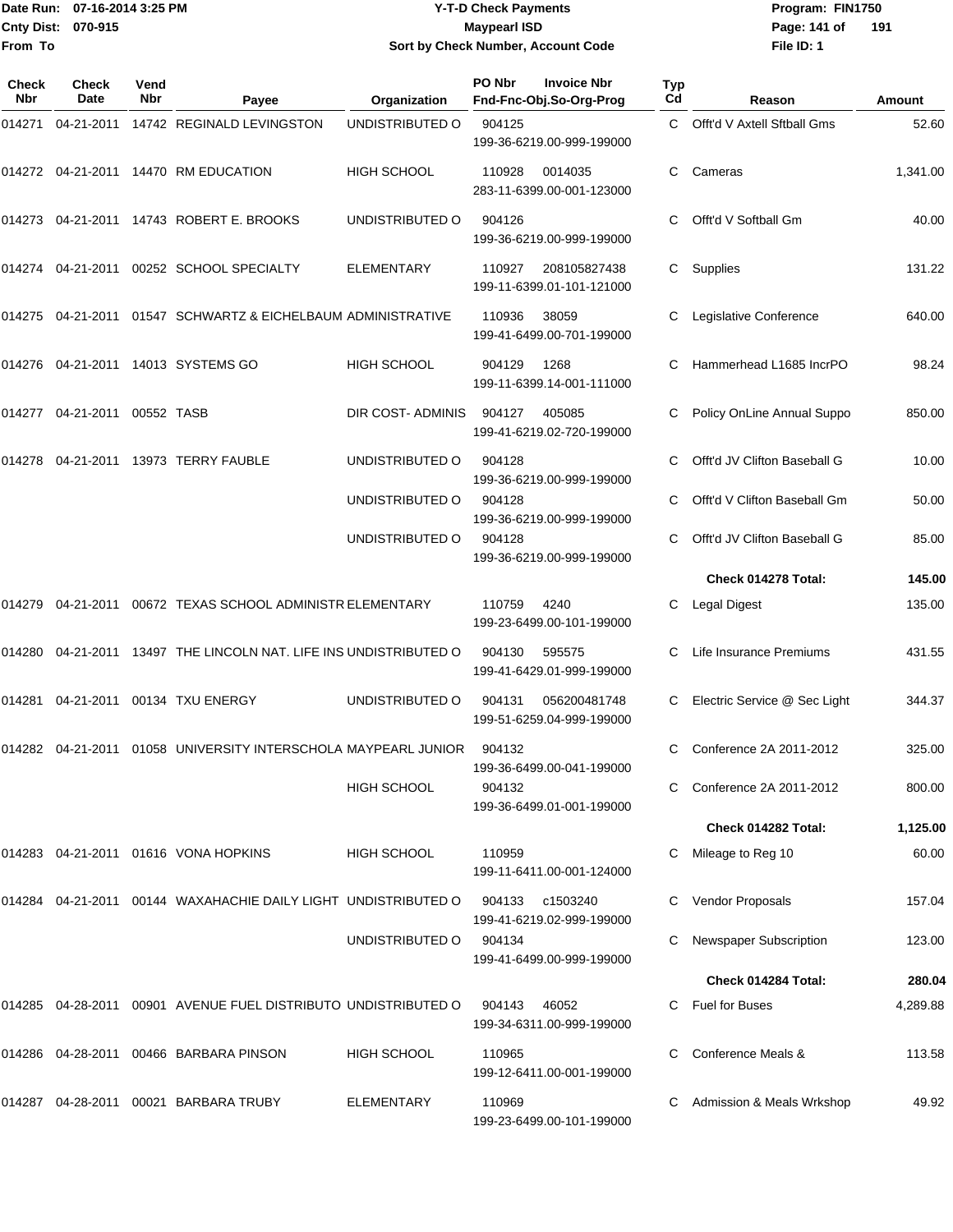|              | Date Run: 07-16-2014 3:25 PM |             |                                                                            |                                    | <b>Y-T-D Check Payments</b> |                                                                   |           | Program: FIN1750                     |           |
|--------------|------------------------------|-------------|----------------------------------------------------------------------------|------------------------------------|-----------------------------|-------------------------------------------------------------------|-----------|--------------------------------------|-----------|
| From To      | Cnty Dist: 070-915           |             |                                                                            | Sort by Check Number, Account Code | <b>Maypearl ISD</b>         |                                                                   |           | Page: 142 of<br>File ID: 1           | 191       |
| Check<br>Nbr | Check<br><b>Date</b>         | Vend<br>Nbr | Payee                                                                      | Organization                       | PO Nbr                      | <b>Invoice Nbr</b><br>Fnd-Fnc-Obj.So-Org-Prog                     | Typ<br>Cd | Reason                               | Amount    |
| 014288       | 04-28-2011                   |             | 14713 BILLY A. REA II                                                      | UNDISTRIBUTED O                    | 904144                      |                                                                   | C         | Offt'd V Grndvw Baseball G           | 50.00     |
|              |                              |             |                                                                            | UNDISTRIBUTED O                    | 904144                      | 199-36-6219.00-999-199000<br>199-36-6219.00-999-199000            |           | Offt'd JV Grndvw Baseball G          | 113.00    |
|              |                              |             |                                                                            |                                    |                             |                                                                   |           | Check 014288 Total:                  | 163.00    |
| 014289       | 04-28-2011                   |             | 12513 CAMT                                                                 | HIGH SCHOOL                        | 110978                      | 283-11-6411.00-001-123000                                         |           | Math Conference Registratio          | 650.00    |
| 014290       | 04-28-2011                   |             | 00527 CDWG INC.                                                            | <b>HIGH SCHOOL</b>                 | 110933                      | <b>XCN6405</b><br>199-11-6399.09-001-122000                       | С         | Rapid Run Runner UXGA                | 56.40     |
|              |                              |             |                                                                            | HIGH SCHOOL                        | 110933                      | <b>XCN6405</b><br>199-11-6399.09-001-122000                       | С         | Rapid HD                             | 34.70     |
|              |                              |             |                                                                            | <b>MAYPEARL JUNIOR</b>             | 904182                      | WWN4137<br>199-53-6249.00-041-199000                              | C         | Supplies                             | 158.68    |
|              |                              |             |                                                                            | HIGH SCHOOL                        | 110933                      | <b>XCN6405</b><br>244-11-6399.00-001-122000                       | C         | Epson Brightlink 455WI W/R           | 1,799.00  |
|              |                              |             |                                                                            | HIGH SCHOOL                        | 110929                      | XBM1898<br>283-11-6399.00-001-123000                              |           | <b>Brighter Furture Bid Powerlit</b> | 839.00    |
|              |                              |             |                                                                            |                                    |                             |                                                                   |           | Check 014290 Total:                  | 2,887.78  |
|              |                              |             | 014291 04-28-2011 13566 CONNIE D. HAGEN, INC.                              | UNDISTRIBUTED O                    | 904145                      | 67538<br>199-34-6219.01-999-199000                                |           | <b>Bus Driving Tests</b>             | 57.50     |
|              |                              |             | 13571 COOK CHILDREN'S MEDICA HIGH SCHOOL                                   |                                    | 110976                      | 199-33-6411.00-001-199000                                         |           | Symposium 06/29/2011                 | 85.00     |
|              |                              |             | 014293  04-28-2011  14748  DELUX INN                                       | HIGH SCHOOL                        | 110988                      | 199-36-6499.05-001-199000                                         | C         | <b>Track Tournament</b>              | 557.60    |
| 014294       |                              |             | 04-28-2011  00242  DEMCO, INC.                                             | <b>HIGH SCHOOL</b>                 | 110934                      | 4165409<br>199-31-6399.00-001-199000                              | C         | Supplies                             | 71.20     |
| 014295       | 04-28-2011                   |             | 00099 EDUCATION SERVICE CENT UNDISTRIBUTED O                               |                                    | 904146                      | 199-34-6219.01-999-199000                                         | C         | PreRegistration                      | 55.00     |
|              |                              |             | 014296  04-28-2011  14747  EDUCATION WEEK                                  | MAYPEARL JUNIOR                    | 110989                      | 199-23-6499.00-041-199000                                         |           | Subscription                         | 49.00     |
|              |                              |             | 014297  04-28-2011  00192  ELLIS COUNTY SPECIAL ED SHARED SER ARRA  904158 |                                    |                             | 915<br>266-93-6492.00-751-123000                                  |           | Special Coop Agreement               | 34,980.50 |
|              |                              |             | 014298 04-28-2011 14393 ES&S AUTO MARK                                     | <b>SCHOOL BOARD</b>                | 110964                      | 775184<br>199-41-6439.00-702-199000                               |           | C Layout Charge for Ballot/Set       | 637.45    |
|              |                              |             | 014299 04-28-2011 14740 FLAIR DATA SYSTEMS, INC. UNDISTRIBUTED O           |                                    | 110954                      | 48279<br>199-53-6249.04-999-199000                                |           | Cisco Onsite Renewal Smart           | 1,612.80  |
|              |                              |             | 014300 04-28-2011 13933 GLEN HARRIS                                        | UNDISTRIBUTED O                    | 904147                      | 199-36-6219.00-999-199000                                         |           | Offt'd JV Grandvw Gm                 | 55.00     |
|              |                              |             | 014301 04-28-2011 01782 GRANDVIEW ISD                                      | <b>MAYPEARL JUNIOR</b>             | 110974                      | 199-36-6499.00-041-199000                                         |           | Entry Fee 03/21,28/2011              | 400.00    |
|              |                              |             | 014302 04-28-2011 14405 HOLIDAY INN EXPRESS                                | <b>HIGH SCHOOL</b>                 | 110985                      | 199-36-6499.05-001-199000                                         |           | <b>Track tournament</b>              | 510.00    |
|              |                              |             | 014303 04-28-2011 00612 HOME DEPOT/GECF                                    | UNDISTRIBUTED O                    | 110893                      | 2401070                                                           |           | C Supplies                           | 287.52    |
|              |                              |             |                                                                            | UNDISTRIBUTED O                    | 110916                      | 199-51-6319.02-999-199000<br>4023387<br>199-51-6319.02-999-199000 |           | C Supplies                           | 315.79    |

**Check 014303 Total: 603.31**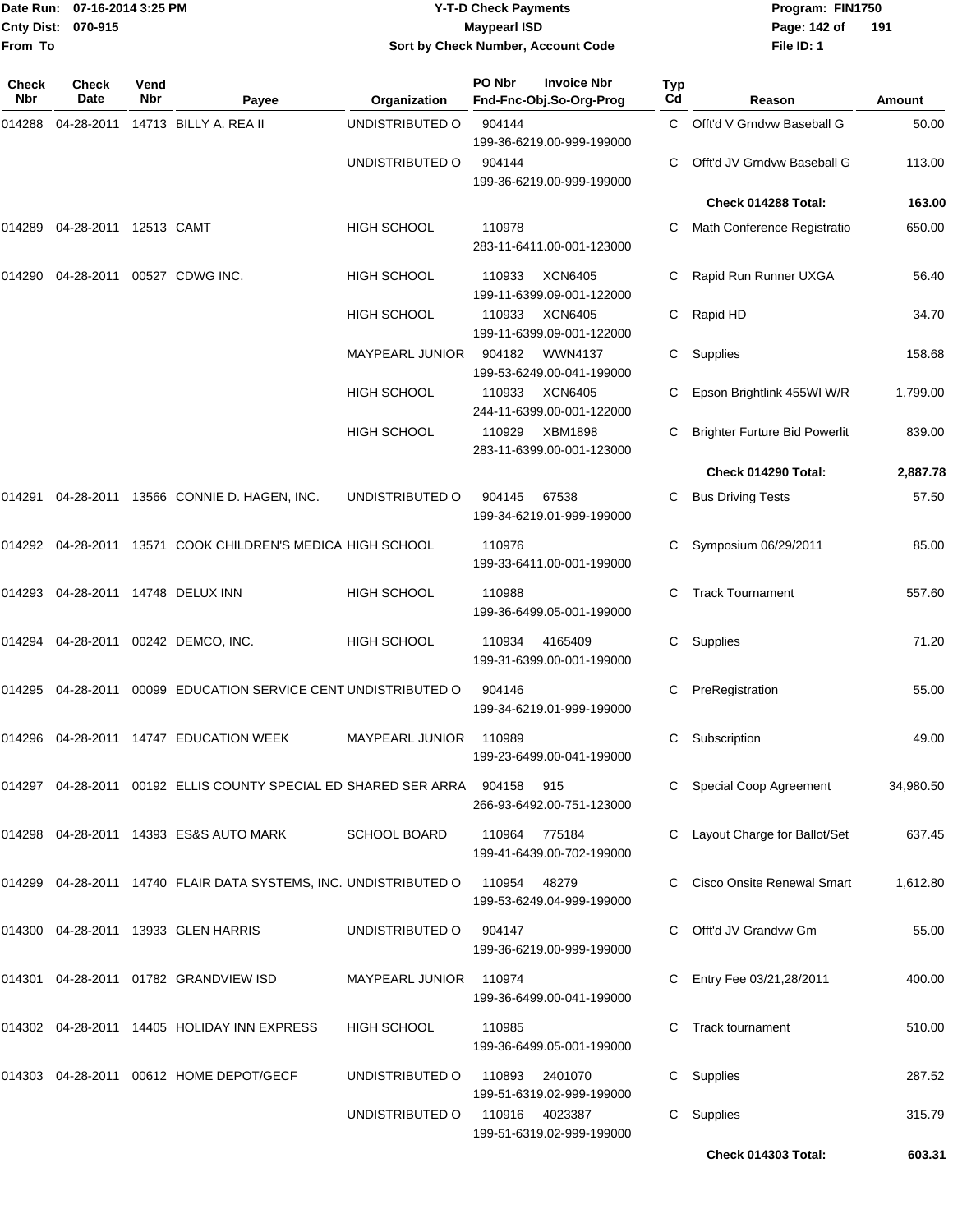|                    | Date Run: 07-16-2014 3:25 PM |
|--------------------|------------------------------|
| Cnty Dist: 070-915 |                              |
| From To            |                              |

# **Date Run: Program: FIN1750 07-16-2014 3:25 PM Y-T-D Check Payments Cnty Dist: Page: 143 of 070-915 Maypearl ISD Sort by Check Number, Account Code**

**File ID: 1** Page: 143 of 191

| Check<br><b>Nbr</b> | <b>Check</b><br>Date                 | Vend<br><b>Nbr</b> | Payee                                           | Organization           | PO Nbr      | <b>Invoice Nbr</b><br>Fnd-Fnc-Obj.So-Org-Prog | <b>Typ</b><br>Cd | Reason                           | <b>Amount</b> |
|---------------------|--------------------------------------|--------------------|-------------------------------------------------|------------------------|-------------|-----------------------------------------------|------------------|----------------------------------|---------------|
| 014304              | 04-28-2011                           |                    | 14746 HYATT SUMMERFIELD SUIT HIGH SCHOOL        |                        | 110970      | 199-11-6499.02-001-111000                     | C                | <b>OAP State Competition</b>     | 1,648.08      |
|                     |                                      |                    | 014305  04-28-2011  14416  INN ON BARON'S CREEK | <b>HIGH SCHOOL</b>     | 110755      | 199-11-6411.04-001-122000                     |                  | Rocket launch05/05-06/11         | 109.00        |
|                     |                                      |                    |                                                 | HIGH SCHOOL            | 110755      | 199-11-6412.00-001-122000                     | C                | Rocket launch05/05-06/11         | 506.85        |
|                     |                                      |                    |                                                 |                        |             |                                               |                  | Check 014305 Total:              | 615.85        |
| 014306              |                                      |                    | 04-28-2011  01371  JAMES HAWKINS                | UNDISTRIBUTED O        | 904148      | 199-36-6219.00-999-199000                     | C                | Offt'd V Sftball Gm              | 47.70         |
|                     |                                      |                    | 014307  04-28-2011  01099  MACKIN LIBRARY MEDIA | <b>MAYPEARL JUNIOR</b> | 110821      | 290260<br>199-12-6399.05-041-199000           | С                | <b>Library Books</b>             | 275.32        |
| 014308              |                                      |                    | 04-28-2011  14081  MARION SAND & GRAVEL         | UNDISTRIBUTED O        | 904159      | 001104<br>199-51-6319.03-999-199000           | C.               | Supplies                         | 60.00         |
| 014309              |                                      |                    | 04-28-2011 13157 MARTIN TOWING INC.             | UNDISTRIBUTED O        | 904160      | 15041<br>199-34-6219.00-999-199000            | С                | Bus #20 Towing                   | 250.00        |
|                     |                                      |                    |                                                 | UNDISTRIBUTED O        | 904180      | 16113<br>199-34-6219.00-999-199000            | С                | Bus #19 Towing frm               | 250.00        |
|                     |                                      |                    |                                                 |                        |             |                                               |                  | Check 014309 Total:              | 500.00        |
|                     |                                      |                    | 014310  04-28-2011  13184  MICHAEL FARDA        | HIGH SCHOOL            | 110984      | 199-36-6499.05-001-199000                     | C                | Regional track                   | 342.00        |
| 014311              |                                      |                    | 04-28-2011 14679 OSCAR DAVILA                   | UNDISTRIBUTED O        | 904149      | 199-36-6219.00-999-199000                     | C                | Offt'd V Sftball Gm              | 51.20         |
|                     |                                      |                    |                                                 | UNDISTRIBUTED O        | 904149      | 199-36-6219.00-999-199000                     | C                | Offt'd V Grndvw Sftball Gm       | 90.50         |
|                     |                                      |                    |                                                 |                        |             |                                               |                  | Check 014311 Total:              | 141.70        |
|                     | 014312  04-28-2011  00763  PHIL SIMS |                    |                                                 | UNDISTRIBUTED O        | 904150      | 199-36-6219.00-999-199000                     |                  | Offt'd V Grndvw Baseball G       | 98.00         |
| 014313              |                                      |                    | 04-28-2011  14741  PHILIP TRIPP                 | UNDISTRIBUTED O        | 904151      | 199-36-6219.00-999-199000                     | C                | Offt'd V Grandyw Sftball Gm      | 90.50         |
|                     |                                      |                    | 014314 04-28-2011 12704 REBEKAH HYATT           | <b>HIGH SCHOOL</b>     | 110756      | 199-11-6411.04-001-122000                     |                  | C Rocket Launch Meals            | 64.00         |
|                     |                                      |                    |                                                 | <b>HIGH SCHOOL</b>     | 110756      | 199-11-6412.00-001-122000                     |                  | Rocket Launch Meals              | 384.00        |
|                     |                                      |                    |                                                 |                        |             |                                               |                  | Check 014314 Total:              | 448.00        |
|                     |                                      |                    | 014315 04-28-2011 12925 ROBERT MERRITT          | UNDISTRIBUTED O        | 110972      | 199-36-6399.05-999-199000                     |                  | Scouting                         | 10.26         |
|                     |                                      |                    |                                                 | UNDISTRIBUTED O        | 110971      | 801603<br>199-36-6399.05-999-199000           |                  | C Fertilizer & Weed Killer for F | 264.00        |
|                     |                                      |                    |                                                 | <b>HIGH SCHOOL</b>     | 110972      | 199-36-6499.01-001-199000                     |                  | C Scouting                       | 81.80         |
|                     |                                      |                    |                                                 | HIGH SCHOOL            | 110983      | 199-36-6499.01-001-199000                     | C                | Scouting                         | 124.31        |
|                     |                                      |                    |                                                 |                        |             |                                               |                  | <b>Check 014315 Total:</b>       | 480.37        |
|                     |                                      |                    | 014316  04-28-2011  12925  ROBERT MERRITT       | <b>HIGH SCHOOL</b>     | 110982      | 199-36-6499.05-001-199000                     |                  | Softball Gms Bruceville Edd      | 163.00        |
|                     |                                      |                    | 014317 04-28-2011 14242 SNAP BROADBAND          | UNDISTRIBUTED O        | 110993 2706 | 199-53-6249.02-999-199000                     |                  | Network Repair                   | 300.00        |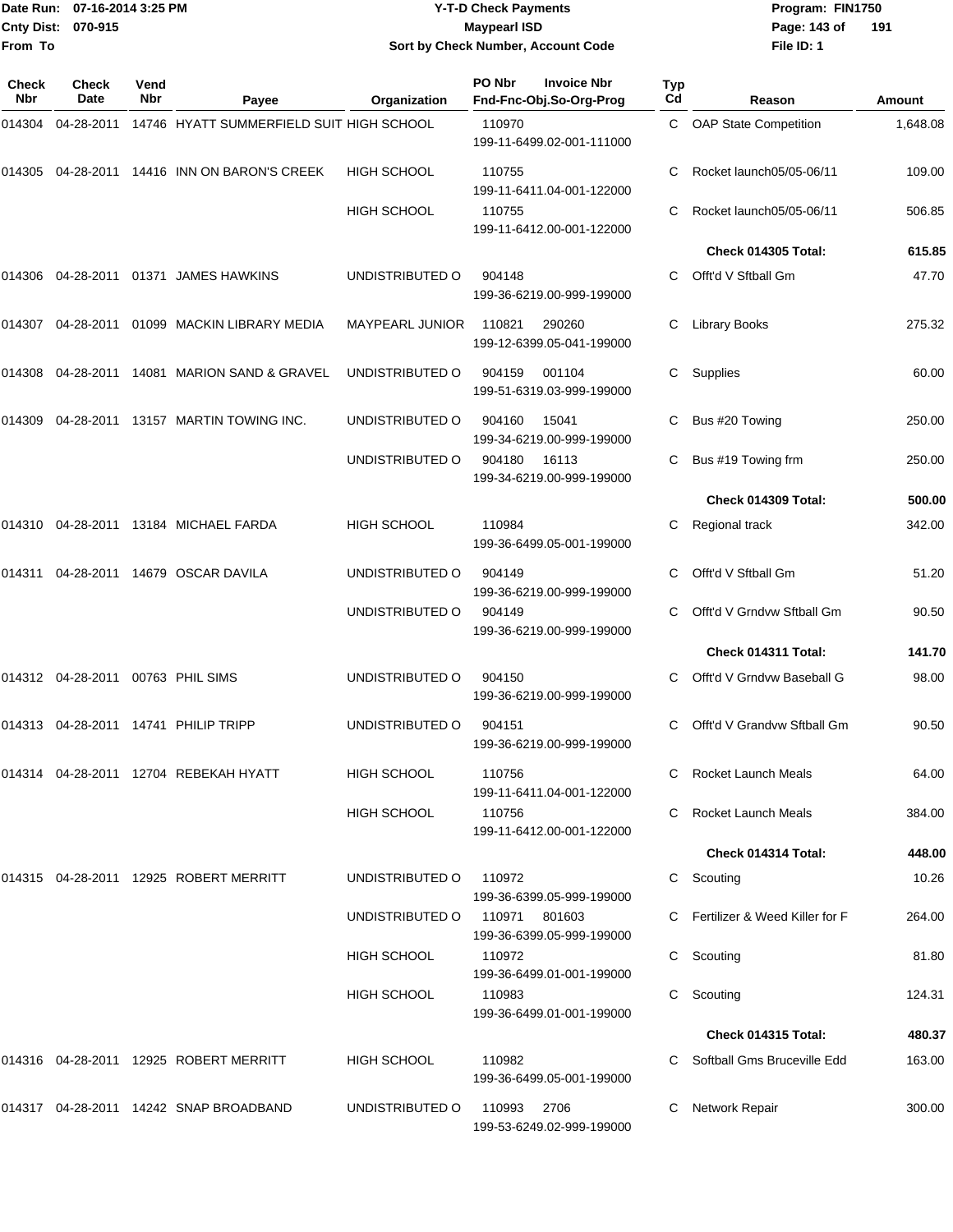| From To             | Date Run: 07-16-2014 3:25 PM<br>Cnty Dist: 070-915<br><b>Check</b><br>Vend |            |                                                                |                       | <b>Y-T-D Check Payments</b><br><b>Maypearl ISD</b> | Sort by Check Number, Account Code                                 |           | Program: FIN1750<br>Page: 144 of<br>File ID: 1 | 191    |
|---------------------|----------------------------------------------------------------------------|------------|----------------------------------------------------------------|-----------------------|----------------------------------------------------|--------------------------------------------------------------------|-----------|------------------------------------------------|--------|
| <b>Check</b><br>Nbr | Date                                                                       | <b>Nbr</b> | Payee                                                          | Organization          | PO Nbr                                             | <b>Invoice Nbr</b><br>Fnd-Fnc-Obj.So-Org-Prog                      | Typ<br>Cd | Reason                                         | Amount |
| 014318              | 04-28-2011                                                                 |            | 00234 SOUTHWEST INTERNATION UNDISTRIBUTED O                    |                       | 904152                                             | 165520*2                                                           | C.        | Repair to Bus #19                              | 348.00 |
|                     |                                                                            |            |                                                                | UNDISTRIBUTED O       | 904152                                             | 199-34-6219.00-999-199000<br>165520*2<br>199-34-6311.00-999-199000 |           | Parts for Bus #19                              | 47.73  |
|                     |                                                                            |            |                                                                |                       |                                                    |                                                                    |           | Check 014318 Total:                            | 395.73 |
| 014319              |                                                                            |            | 04-28-2011  00973  TARVER TROPHIES                             | UNDISTRIBUTED O       | 110909                                             | 5129<br>199-13-6299.00-999-199000                                  | C         | Plaques                                        | 168.00 |
| 014320              |                                                                            |            | 04-28-2011 00043 TASB, RISK MANAGEMENT UNDISTRIBUTED O         |                       | 904181                                             | 405361<br>199-34-6429.00-999-199000                                |           | <b>Bus Accident Deductible</b>                 | 250.00 |
| 014321              | 04-28-2011 00784 TASBO                                                     |            |                                                                | <b>SCHOOL BOARD</b>   | 904153                                             | 16271<br>199-41-6419.00-702-199000                                 |           | <b>TASBO Membership</b>                        | 85.00  |
|                     |                                                                            |            |                                                                | UNDISTRIBUTED O       | 904153                                             | 16312<br>199-53-6411.02-999-199000                                 |           | <b>TASBO Membership</b>                        | 125.00 |
|                     |                                                                            |            |                                                                |                       |                                                    |                                                                    |           | Check 014321 Total:                            | 210.00 |
|                     |                                                                            |            | 014322 04-28-2011 12471 TEXAS DEPARTMENT OF P ADMINISTRATIVE   |                       | 904154                                             | CR111020809<br>199-41-6219.10-701-199000                           |           | Fingerprinting/criminal histor                 | 1.00   |
|                     |                                                                            |            |                                                                | <b>ADMINISTRATIVE</b> | 904154                                             | CR111030831<br>199-41-6219.10-701-199000                           |           | Fingerprinting/criminal histor                 | 4.00   |
|                     |                                                                            |            |                                                                |                       |                                                    |                                                                    |           | Check 014322 Total:                            | 5.00   |
| 014323              |                                                                            |            | 04-28-2011  14389 THE WARM PLACE                               | <b>ELEMENTARY</b>     | 110973                                             | 199-23-6499.00-101-199000                                          | C         | <b>Wrkshop Registration</b>                    | 130.00 |
| 014324              | 04-28-2011    00141    WAL MART                                            |            |                                                                | <b>HIGH SCHOOL</b>    | 110777                                             | V01M0Z37X<br>199-11-6399.10-001-122000                             |           | <b>Nutrition Supplies</b>                      | 48.35  |
|                     |                                                                            |            |                                                                | HIGH SCHOOL           | 110779                                             | 3001RK82RW<br>199-11-6399.10-001-122000                            | C         | Culinary Supplies March Lun                    | 79.38  |
|                     |                                                                            |            |                                                                | <b>HIGH SCHOOL</b>    | 110775                                             | P9273002N01GV6<br>199-11-6399.10-001-122000                        | C         | <b>Nutrition Supplies</b>                      | 41.39  |
|                     |                                                                            |            |                                                                | <b>HIGH SCHOOL</b>    | 110782                                             | 3401SJ4VG6<br>199-11-6399.10-001-122000                            | C         | <b>Nutrition Supplies</b>                      | 42.49  |
|                     |                                                                            |            |                                                                | HIGH SCHOOL           | 110776                                             | P927300390113V8<br>199-11-6399.10-001-122000                       |           | C Nutrition Supplies                           | 30.56  |
|                     |                                                                            |            |                                                                | <b>HIGH SCHOOL</b>    | 110787                                             | P9273003201TYLN<br>199-11-6399.42-001-111000                       | C         | <b>Batteries</b>                               | 27.44  |
|                     |                                                                            |            |                                                                | <b>HIGH SCHOOL</b>    |                                                    | 199-11-6399.42-001-111000                                          |           | C Batteries                                    | 259.22 |
|                     |                                                                            |            |                                                                | HIGH SCHOOL           |                                                    | 110922   401SJ6B7F<br>199-11-6499.04-001-111000                    |           | C Supplies                                     | 89.22  |
|                     |                                                                            |            |                                                                | UNDISTRIBUTED O       | 110926                                             | 3201TWPFJY<br>199-36-6399.16-999-199000                            |           | C Tennis Supplies                              | 14.16  |
|                     |                                                                            |            |                                                                |                       |                                                    |                                                                    |           | Check 014324 Total:                            | 632.21 |
|                     |                                                                            |            | 014325 04-28-2011 00144 WAXAHACHIE DAILY LIGHT UNDISTRIBUTED O |                       | 904155                                             | c1504080<br>199-41-6219.02-999-199000                              |           | C Trustee Election Ad                          | 164.59 |
|                     |                                                                            |            | 014326 04-28-2011 13926 WAXAHACHIE FORD MERC UNDISTRIBUTED O   |                       | 904156                                             | 122440<br>199-34-6219.00-999-199000                                |           | C Repair to 2004 F 350 Van                     | 495.00 |
|                     |                                                                            |            |                                                                | UNDISTRIBUTED O       | 904156                                             | 122440<br>199-34-6311.00-999-199000                                |           | C Parts for 2004 F 350 Van                     | 279.55 |
|                     |                                                                            |            |                                                                |                       |                                                    |                                                                    |           | Check 014326 Total:                            | 774.55 |
|                     |                                                                            |            | 014327 04-28-2011 01145 WELDERS WAREHOUSE CO HIGH SCHOOL       |                       | 904157                                             | 13898<br>199-11-6399.09-001-122000                                 |           | C Tank Rentals                                 | 56.00  |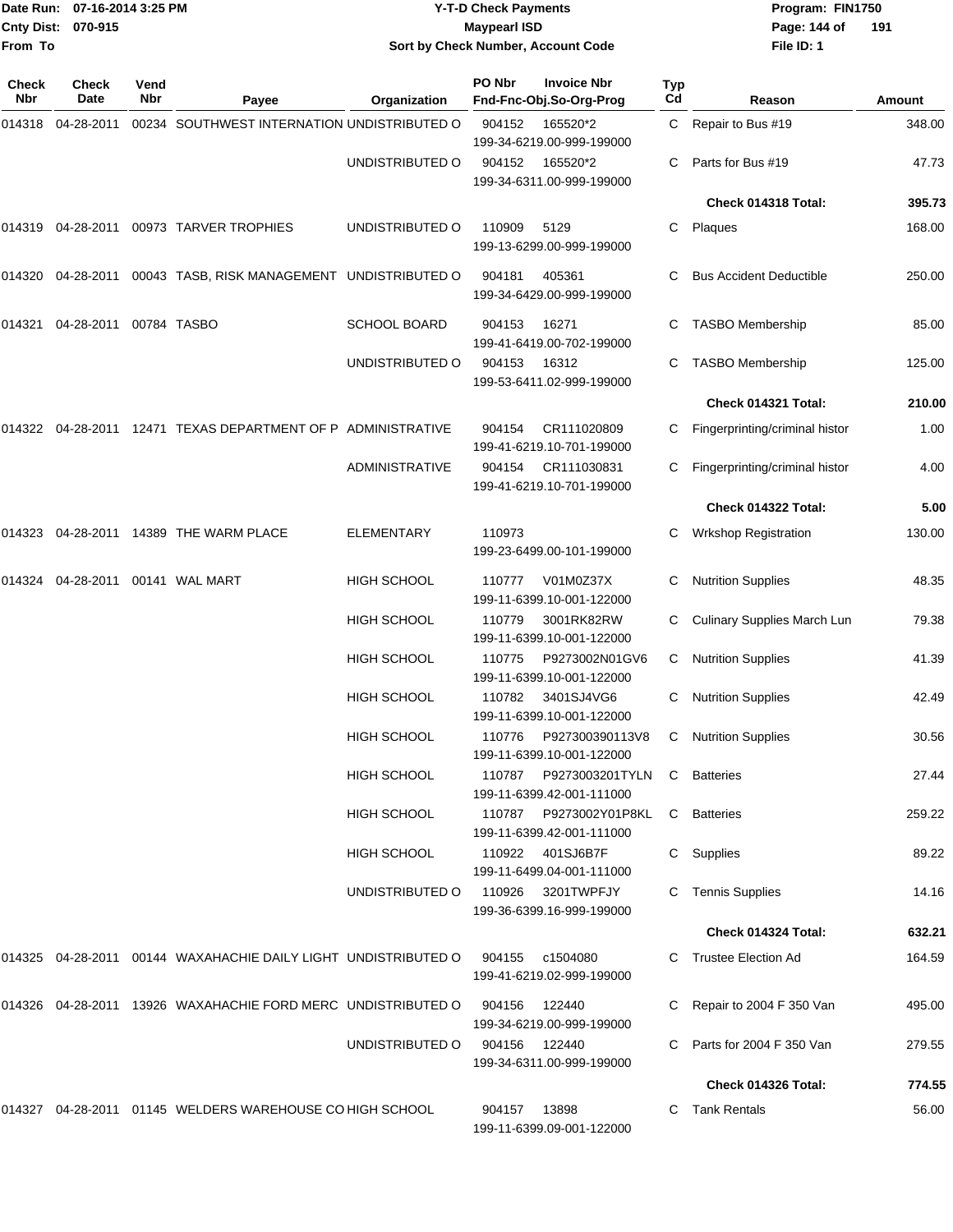### Date Run: 07-16-2014 3:25 PM **Program:** FIN1750 **Y-T-D Check Payments 070-915 Maypearl ISD Sort by Check Number, Account Code**

**File ID: 1** Page: 145 of 191

| Check<br>Nbr | <b>Check</b><br>Date             | Vend<br>Nbr | Payee                                                         | Organization       | PO Nbr | <b>Invoice Nbr</b><br>Fnd-Fnc-Obj.So-Org-Prog | Typ<br>Cd | Reason                          | Amount   |
|--------------|----------------------------------|-------------|---------------------------------------------------------------|--------------------|--------|-----------------------------------------------|-----------|---------------------------------|----------|
| 014328       | 05-05-2011                       |             | 12440 AV PRO, INC.                                            | UNDISTRIBUTED O    | 110963 | 10134<br>199-51-6319.04-999-199000            | C         | <b>Electronic Console</b>       | 3,350.00 |
| 014329       | 05-05-2011                       |             | 00217 CITY OF MAYPEARL                                        | UNDISTRIBUTED O    | 904190 | 1081<br>199-51-6259.01-999-199000             |           | Water/Sew/Grbg Serv @ LS        | 15.52    |
|              |                                  |             |                                                               | UNDISTRIBUTED O    | 904190 | 80<br>199-51-6259.01-999-199000               |           | Water Serv @ Ballfield          | 20.52    |
|              |                                  |             |                                                               | UNDISTRIBUTED O    | 904190 | 1394<br>199-51-6259.01-999-199000             |           | Water Serv @ Concession S       | 40.52    |
|              |                                  |             |                                                               | UNDISTRIBUTED O    | 904190 | 595<br>199-51-6259.01-999-199000              |           | Water/Sew/Grbg Serv @ MS        | 596.09   |
|              |                                  |             |                                                               | UNDISTRIBUTED O    | 904190 | 574<br>199-51-6259.01-999-199000              |           | Water/Sew/Grbg @ HS/JH S        | 234.11   |
|              |                                  |             |                                                               | UNDISTRIBUTED O    | 904190 | 82<br>199-51-6259.01-999-199000               |           | Water/Sew/Grbg Serv @           | 531.17   |
|              |                                  |             |                                                               | UNDISTRIBUTED O    | 904190 | 1080<br>199-51-6259.01-999-199000             |           | Water/Sew/Grbg Serv @ LS        | 632.30   |
|              |                                  |             |                                                               | UNDISTRIBUTED O    | 904190 | 383<br>199-51-6259.01-999-199000              |           | Water/Sew/Cmpctr Fee HS         | 357.78   |
|              |                                  |             |                                                               |                    |        |                                               |           | Check 014329 Total:             | 2,428.01 |
| 014330       | 05-05-2011                       |             | 00099 EDUCATION SERVICE CENT UNDISTRIBUTED O                  |                    | 110074 | 12060<br>199-13-6230.00-999-111000            |           | Cooperative Membership          | 526.25   |
| 014331       |                                  |             | 05-05-2011 12817 ELECTION SYSTEMS & SOF SCHOOL BOARD          |                    | 904191 | 773921<br>199-41-6439.00-702-199000           | C         | Layout Charge for Ballots       | 17.00    |
|              |                                  |             | 014332 05-05-2011 00869 GAIL TAYLOR                           | UNDISTRIBUTED O    | 110995 | 199-36-6399.05-999-199000                     |           | <b>Reimbrsmnt Tennis</b>        | 130.55   |
|              |                                  |             | 014333 05-05-2011 13535 GLEN TENNISON                         | UNDISTRIBUTED O    | 111045 | 199-36-6399.05-999-199000                     |           | <b>Baseball Meeting</b>         | 31.57    |
| 014334       |                                  |             | 05-05-2011 12551 INTERQUEST DETECTION C UNDISTRIBUTED O       |                    | 904192 | 106808<br>204-11-6219.00-999-124000           | С         | <b>Half Day Service</b>         | 220.00   |
| 014335       |                                  |             | 05-05-2011  01229  JENIFER ZIPP                               | <b>HIGH SCHOOL</b> | 111050 | 199-11-6411.04-001-111000                     | С         | Diabetes Wrkshop Mileage        | 54.00    |
|              |                                  |             | 014336  05-05-2011  14078 LRP PUBLICATIONS                    | <b>HIGH SCHOOL</b> | 110979 | MU204860<br>199-31-6399.01-001-199000         |           | <b>Staff Training</b>           | 145.85   |
|              |                                  |             | 014337 05-05-2011 12036 MAYPEARL VOLUNTEER FI UNDISTRIBUTED O |                    | 904193 | 199-52-6259.01-999-199000                     |           | <b>EMS Services for Home Gm</b> | 500.00   |
|              | 014338  05-05-2011  00631  MCI   |             |                                                               | UNDISTRIBUTED O    | 904194 | 08638700105<br>199-51-6259.02-999-199000      |           | C Long Distance Service         | 306.34   |
|              |                                  |             | 014339 05-05-2011 13306 MOUNTAIN PEAK SPECIAL UNDISTRIBUTED O |                    | 904195 | 11078800<br>199-51-6259.79-999-122000         |           | C Water Serv @ Ag Facility      | 26.44    |
|              | 014340  05-05-2011  00079  NASCO |             |                                                               | ELEMENTARY         | 110941 | 242463<br>199-11-6399.01-101-121000           | C         | Supplies                        | 18.66    |
|              |                                  |             |                                                               | <b>ELEMENTARY</b>  | 110941 | 234252<br>199-11-6399.01-101-121000           | C         | Supplies                        | 148.75   |
|              |                                  |             |                                                               |                    |        |                                               |           | Check 014340 Total:             | 167.41   |
|              | 014341 05-05-2011 01037 NASSP    |             |                                                               | <b>HIGH SCHOOL</b> | 111051 | 199-11-6399.27-001-111000                     |           | Membership Fees                 | 1.00     |
|              |                                  |             |                                                               | HIGH SCHOOL        | 111051 | 199-11-6499.00-001-111000                     |           | Membership Fees                 | 86.00    |
|              |                                  |             |                                                               | <b>HIGH SCHOOL</b> | 111051 | 199-36-6399.10-001-199000                     |           | Membership Fees                 | 8.00     |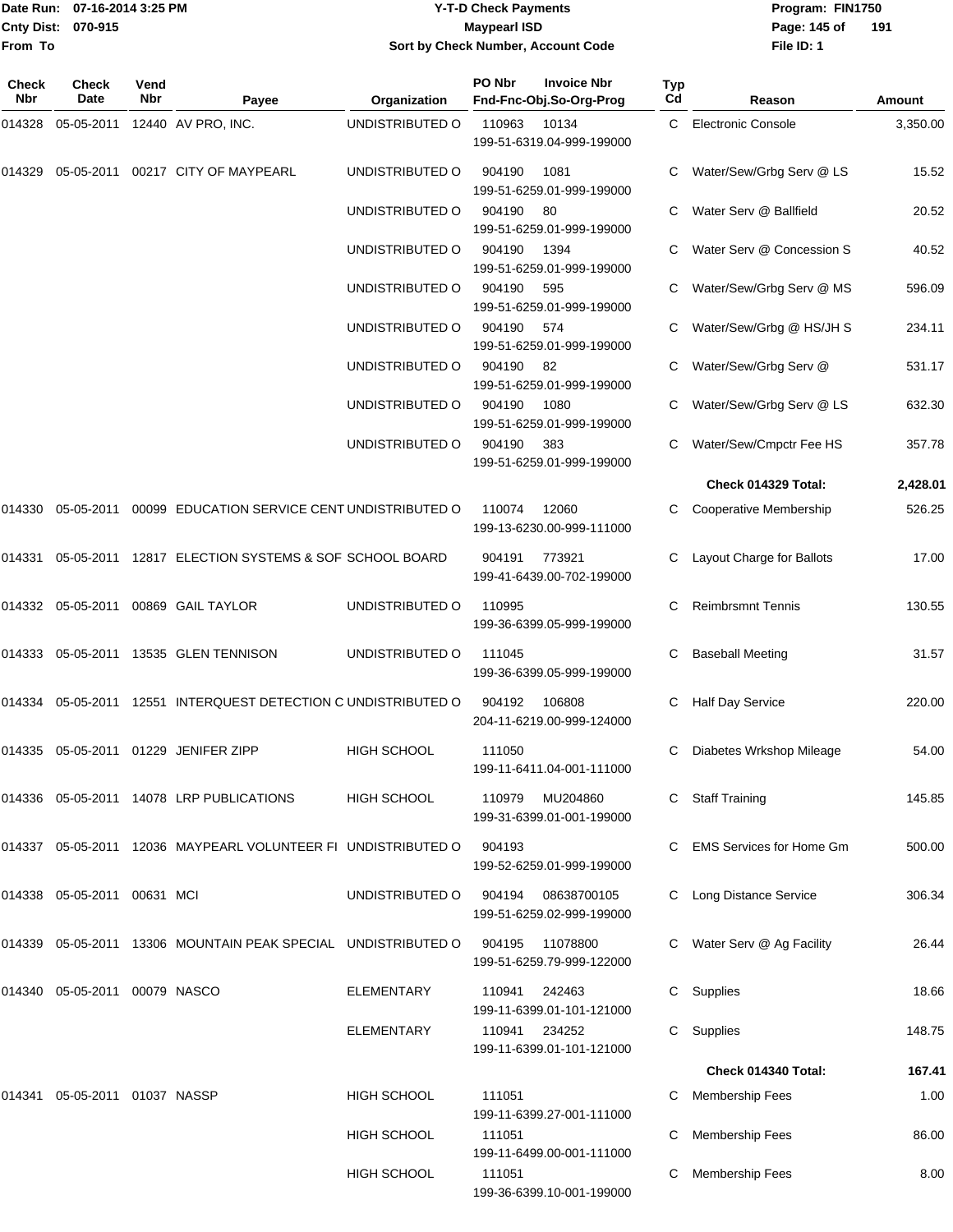|                     | Date Run: 07-16-2014 3:25 PM<br>Cnty Dist: 070-915 |                    |                                                               |                    | <b>Y-T-D Check Payments</b><br><b>Maypearl ISD</b> |                                               |                  | Program: FIN1750<br>Page: 146 of<br>191 |                |  |
|---------------------|----------------------------------------------------|--------------------|---------------------------------------------------------------|--------------------|----------------------------------------------------|-----------------------------------------------|------------------|-----------------------------------------|----------------|--|
| From To             |                                                    |                    |                                                               |                    |                                                    | Sort by Check Number, Account Code            |                  | File ID: 1                              |                |  |
| <b>Check</b><br>Nbr | Check<br>Date                                      | Vend<br><b>Nbr</b> | Payee                                                         | Organization       | PO Nbr                                             | <b>Invoice Nbr</b><br>Fnd-Fnc-Obj.So-Org-Prog | <b>Typ</b><br>Cd | Reason                                  | <b>Amount</b>  |  |
|                     |                                                    |                    |                                                               |                    |                                                    |                                               |                  | Check 014341 Total:                     | 95.00          |  |
| 014342              | 05-05-2011                                         |                    | 00386 NATIONAL HONOR SOCIET HIGH SCHOOL                       |                    | 111016                                             | 199-11-6499.00-001-111000                     | С                | <b>Membership Fees</b>                  | 115.00         |  |
| 014343              |                                                    |                    | 05-05-2011  12925  ROBERT MERRITT                             | UNDISTRIBUTED O    | 111032                                             | 199-36-6399.05-999-199000                     | С                | Sftball meeting                         | 10.89          |  |
|                     |                                                    |                    |                                                               | <b>HIGH SCHOOL</b> | 111032                                             | 199-36-6499.05-001-199000                     | С                | <b>Sftball Meeting</b>                  | 45.10          |  |
|                     |                                                    |                    |                                                               |                    |                                                    |                                               |                  | Check 014343 Total:                     | 55.99          |  |
| 014344              |                                                    |                    | 05-05-2011  12760  SHERRY WAKELAND                            | <b>ELEMENTARY</b>  | 904196                                             | 199-11-6411.03-101-123000                     | C                | Coop Travel Reimbrsmnt                  | 289.19         |  |
| 014345              |                                                    |                    | 05-05-2011 14505 STEPHANIE WASHBURN                           | <b>HIGH SCHOOL</b> | 111013                                             | 199-31-6339.00-001-199000                     | С                | <b>TAKS lunches</b>                     | 268.81         |  |
| 014346              |                                                    |                    |                                                               | <b>HIGH SCHOOL</b> | 111026                                             | 199-23-6499.00-001-199000                     | С                | TASSP membership                        | 185.00         |  |
| 014347              | 05-05-2011 12163 TCASE                             |                    |                                                               | <b>ELEMENTARY</b>  | 111018                                             | 199-11-6399.11-101-111000                     | C                | Pre/Main Conference                     | 228.92         |  |
|                     |                                                    |                    |                                                               | <b>ELEMENTARY</b>  | 111018                                             | 199-23-6499.00-101-199000                     | C                | Pre/Main Conference                     | 121.08         |  |
|                     |                                                    |                    |                                                               |                    |                                                    |                                               |                  | Check 014347 Total:                     | 350.00         |  |
| 014348              |                                                    |                    | 05-05-2011  00132  TEXAS EDUCATIONAL CON ELEMENTARY           |                    | 904197                                             | 2258<br>211-21-6219.00-101-124000             | C                | <b>Consulting Services</b>              | 32.00          |  |
|                     |                                                    |                    |                                                               | <b>ELEMENTARY</b>  | 904197                                             | 2258<br>255-21-6219.00-101-124000             | С                | <b>Consulting Services</b>              | 13.00          |  |
|                     |                                                    |                    |                                                               |                    |                                                    |                                               |                  | Check 014348 Total:                     | 45.00          |  |
| 014349              | 05-05-2011                                         |                    | 00218 THE COWBOY BANK OF TE HIGH SCHOOL                       |                    | 111047                                             | 199-36-6499.01-001-199000                     | С                | <b>OAP State Competition</b>            | 1,200.00       |  |
|                     |                                                    |                    | 014350 05-05-2011 13677 BARBARA ELLISON                       | <b>ELEMENTARY</b>  | 904198                                             | 199-11-6219.00-101-123000                     |                  | Diagnostician Services                  | 5,425.00       |  |
|                     |                                                    |                    | 014351  05-05-2011  14506  WALTER MILLER                      | UNDISTRIBUTED O    | 111048                                             | 199-36-6399.03-999-199GHS                     |                  | Reimbrsmnt for Regional Tra             | 154.95         |  |
|                     |                                                    |                    |                                                               | HIGH SCHOOL        | 111048                                             | 199-36-6499.01-001-199000                     |                  | C Reimbrsmnt for Regional Tra           | 1,008.77       |  |
|                     |                                                    |                    |                                                               |                    |                                                    |                                               |                  | Check 014351 Total:                     | 1,163.72       |  |
|                     |                                                    |                    | 014352 05-05-2011 01443 WAXAHACHIE COUNTRY CL UNDISTRIBUTED O |                    | 111049                                             | 199-36-6399.07-999-199000                     |                  | C Green Fees & Clinic Fees              | 259.00         |  |
|                     |                                                    |                    | 014353  05-12-2011  00642  AIRGAS-SOUTHWEST                   | UNDISTRIBUTED O    | 904205                                             | 107258867<br>199-51-6319.02-999-199000        |                  | C Tank Rentals                          | 29.00          |  |
|                     |                                                    |                    |                                                               | UNDISTRIBUTED O    | 904205                                             | 107258868<br>199-51-6319.02-999-199000        |                  | C Tank Rentals<br>Check 014353 Total:   | 28.70<br>57.70 |  |
|                     |                                                    |                    | 014354 05-12-2011 01256 AT&T MOBILITY                         | UNDISTRIBUTED O    | 904245                                             | 824711164X05102                               |                  | C Cellular Service for Buses            | 124.05         |  |
|                     |                                                    |                    |                                                               |                    |                                                    | 199-52-6259.00-999-199000                     |                  |                                         |                |  |
|                     |                                                    |                    | 014355 05-12-2011 00069 ATMOS ENERGY                          | UNDISTRIBUTED O    | 904206                                             | 000145352<br>199-51-6259.00-999-199000        |                  | C Gas Service @ MS Bldg                 | 88.13          |  |
|                     |                                                    |                    |                                                               | UNDISTRIBUTED O    | 904206                                             | 006205453<br>199-51-6259.00-999-199000        |                  | C Gas Service @ WPA Bldg                | 36.82          |  |
|                     |                                                    |                    |                                                               | UNDISTRIBUTED O    | 904206                                             | 000925333<br>199-51-6259.00-999-199000        |                  | C Gas Service @ HS Bldg                 | 286.15         |  |
|                     |                                                    |                    |                                                               | UNDISTRIBUTED O    | 904206                                             | 000622831<br>199-51-6259.00-999-199000        |                  | C Gas Service @ LSK Elem                | 130.23         |  |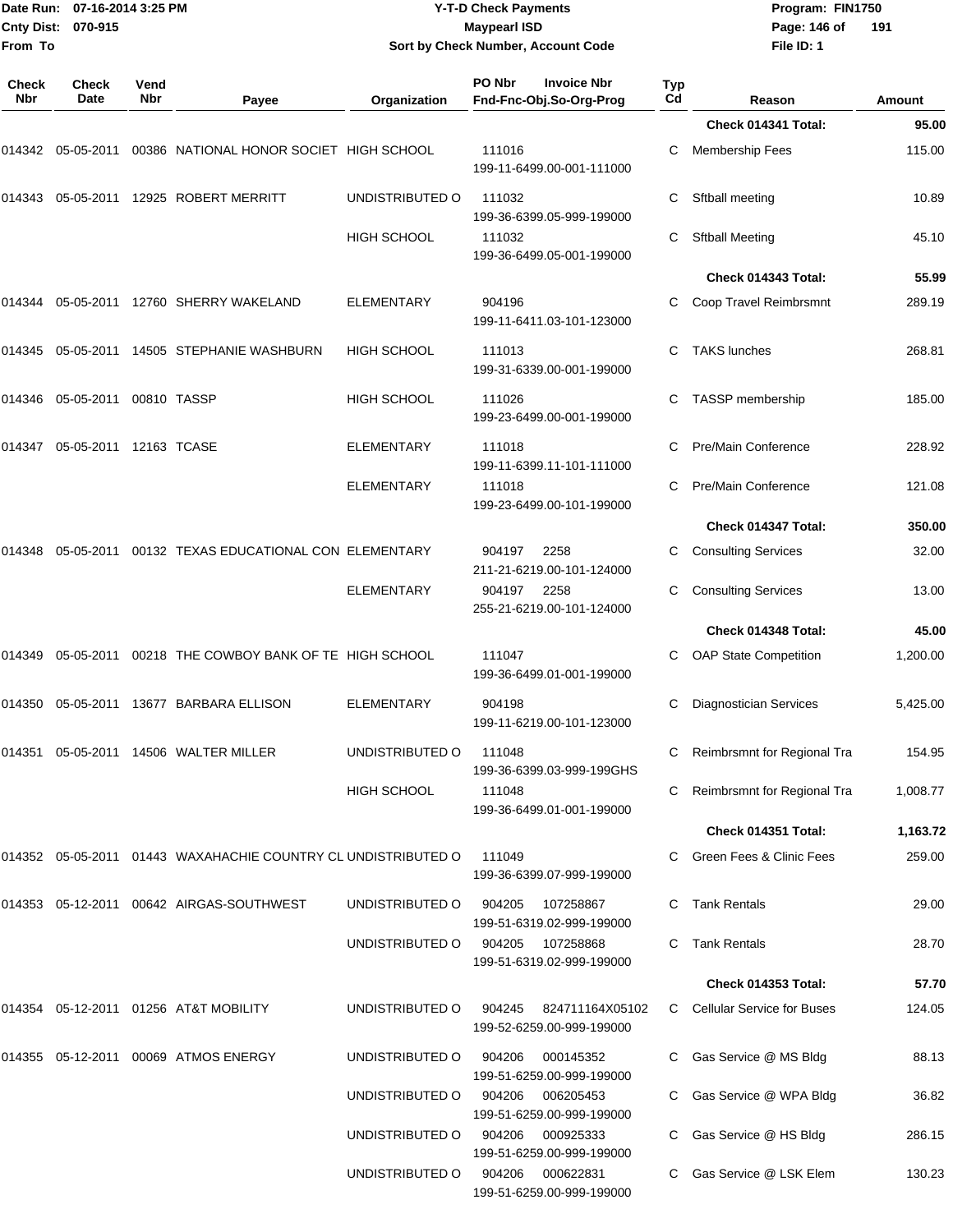| <b>Cnty Dist:</b><br>From To | Date Run: 07-16-2014 3:25 PM<br>070-915 |             |                                                                           |                         | <b>Y-T-D Check Payments</b><br><b>Maypearl ISD</b> | Sort by Check Number, Account Code            |           | Program: FIN1750<br>Page: 147 of<br>File ID: 1 | 191           |
|------------------------------|-----------------------------------------|-------------|---------------------------------------------------------------------------|-------------------------|----------------------------------------------------|-----------------------------------------------|-----------|------------------------------------------------|---------------|
| <b>Check</b><br>Nbr          | <b>Check</b><br>Date                    | Vend<br>Nbr | Payee                                                                     | Organization            | PO Nbr                                             | <b>Invoice Nbr</b><br>Fnd-Fnc-Obj.So-Org-Prog | Typ<br>Cd | Reason                                         | <b>Amount</b> |
|                              |                                         |             |                                                                           |                         |                                                    |                                               |           | Check 014355 Total:                            | 541.33        |
|                              |                                         |             | 014356  05-12-2011  00593  BLUE  BELL CREAMERIES                          | INTERMEDIATE SCH 904207 |                                                    | 043081191096<br>240-35-6399.00-042-199000     | С         | Supplies                                       | 136.08        |
| 014357                       |                                         |             | 05-12-2011  00956  BORDENS, INC.                                          | INTERMEDIATE SCH 904208 |                                                    | 139981<br>240-35-6399.00-042-199000           | С         | Supplies                                       | 739.50        |
|                              |                                         |             |                                                                           | ELEMENTARY              | 904208                                             | 139981<br>240-35-6399.00-101-199000           | С         | Supplies                                       | 1,928.50      |
|                              |                                         |             |                                                                           | <b>HIGH SCHOOL</b>      | 904208                                             | 139981<br>240-35-6399.01-001-199000           | С         | Supplies                                       | 1,087.50      |
|                              |                                         |             |                                                                           |                         |                                                    |                                               |           | Check 014357 Total:                            | 3,755.50      |
|                              |                                         |             | 014358   05-12-2011   14561   C & C REFRIGERATION INC   UNDISTRIBUTED   O |                         | 904210                                             | 18060<br>199-51-6249.01-999-199000            | С         | Repair to MS Front Office Air                  | 97.00         |
| 014359                       |                                         |             | 05-12-2011  00871  CARD SERVICE CENTER                                    | <b>HIGH SCHOOL</b>      | 904209                                             | 24323013G40H9B<br>199-36-6499.01-001-199000   | С         | <b>Regional Tennis</b>                         | 203.30        |
|                              |                                         |             |                                                                           | <b>HIGH SCHOOL</b>      | 904209                                             | 24323013G40H9B<br>199-36-6499.01-001-199000   | С         | <b>Regional Tennis</b>                         | 181.90        |
|                              |                                         |             |                                                                           |                         |                                                    |                                               |           | Check 014359 Total:                            | 385.20        |
| 014360                       | 05-12-2011  00527  CDWG INC.            |             |                                                                           | <b>HIGH SCHOOL</b>      | 110933                                             | <b>XCS7988</b><br>199-11-6399.09-001-122000   | С         | Stereo Cable                                   | 52.74         |
|                              |                                         |             |                                                                           | UNDISTRIBUTED O         | 110939                                             | <b>XCP5459</b><br>199-11-6399.45-999-199000   | С         | <b>DAMEWARE</b>                                | 203.86        |
|                              |                                         |             |                                                                           | <b>HIGH SCHOOL</b>      | 110933                                             | <b>XCS7988</b><br>244-11-6399.00-001-122000   | С         | Stereo Cable                                   | 10.60         |
|                              |                                         |             |                                                                           |                         |                                                    |                                               |           | Check 014360 Total:                            | 267.20        |
| 014361                       |                                         |             | 05-12-2011  00510  CEE DEE'S LOCKS AND                                    | UNDISTRIBUTED O         | 904241                                             | 15361<br>199-51-6319.02-999-199000            |           | Keys for HS & CN                               | 352.50        |
|                              |                                         |             | 014362 05-12-2011 13740  CLASSROOM DIRECT                                 | UNDISTRIBUTED O         | 110968                                             | 208105903620<br>199-36-6399.05-999-199000     | C.        | Supplies                                       | 31.82         |
|                              |                                         |             | 014363   05-12-2011   14359   DEMOULIN BROS. AND CO. HIGH SCHOOL          |                         |                                                    | 110714 201101427<br>199-11-6399.29-001-111BUN |           | C Uniforms                                     | 2,740.80      |
|                              |                                         |             |                                                                           | <b>HIGH SCHOOL</b>      |                                                    | 110713 201101427<br>199-11-6399.29-001-111BUN | C.        | <b>Band uniforms</b>                           | 2,740.80      |
|                              |                                         |             |                                                                           |                         |                                                    |                                               |           | Check 014363 Total:                            | 5,481.60      |
|                              |                                         |             | 014364 05-12-2011 12536  DESOTO JANITORIAL                                | INTERMEDIATE SCH 904211 |                                                    | 109504-00<br>240-35-6399.00-042-199000        |           | C Supplies                                     | 59.33         |
|                              |                                         |             |                                                                           | <b>HIGH SCHOOL</b>      | 904211                                             | 109504-00<br>240-35-6399.01-001-199000        |           | C Supplies                                     | 170.47        |
|                              |                                         |             |                                                                           |                         |                                                    |                                               |           | Check 014364 Total:                            | 229.80        |
|                              |                                         |             | 014365 05-12-2011 14767 DIGITAL TRAINING                                  | HIGH SCHOOL             | 111064                                             | 19677<br>199-11-6411.04-001-122000            |           | C Teacher Training CSS Lev 1                   | 1,145.00      |
|                              |                                         |             | 014366   05-12-2011   12885   DIRECT ENERGY                               | UNDISTRIBUTED O         | 904213                                             | 4178180<br>199-51-6259.04-999-199000          |           | C Electric Service @ Old Elem                  | 30.58         |
|                              |                                         |             |                                                                           | UNDISTRIBUTED O         |                                                    | 904213 4178149<br>199-51-6259.04-999-199000   |           | C Electric Service @ Ballfield                 | 8.59          |
|                              |                                         |             |                                                                           | UNDISTRIBUTED O         | 904213                                             | 4178242<br>199-51-6259.04-999-199000          |           | C Electric Service @ CN Stora                  | 11.74         |
|                              |                                         |             |                                                                           | UNDISTRIBUTED O         | 904213                                             | 4178273<br>199-51-6259.04-999-199000          |           | C Electric Service @ DAEP/SA                   | 337.19        |
|                              |                                         |             |                                                                           | UNDISTRIBUTED O         | 904213                                             | 6613013<br>199-51-6259.04-999-199000          |           | C Electric Service @ HS Porta                  | 375.29        |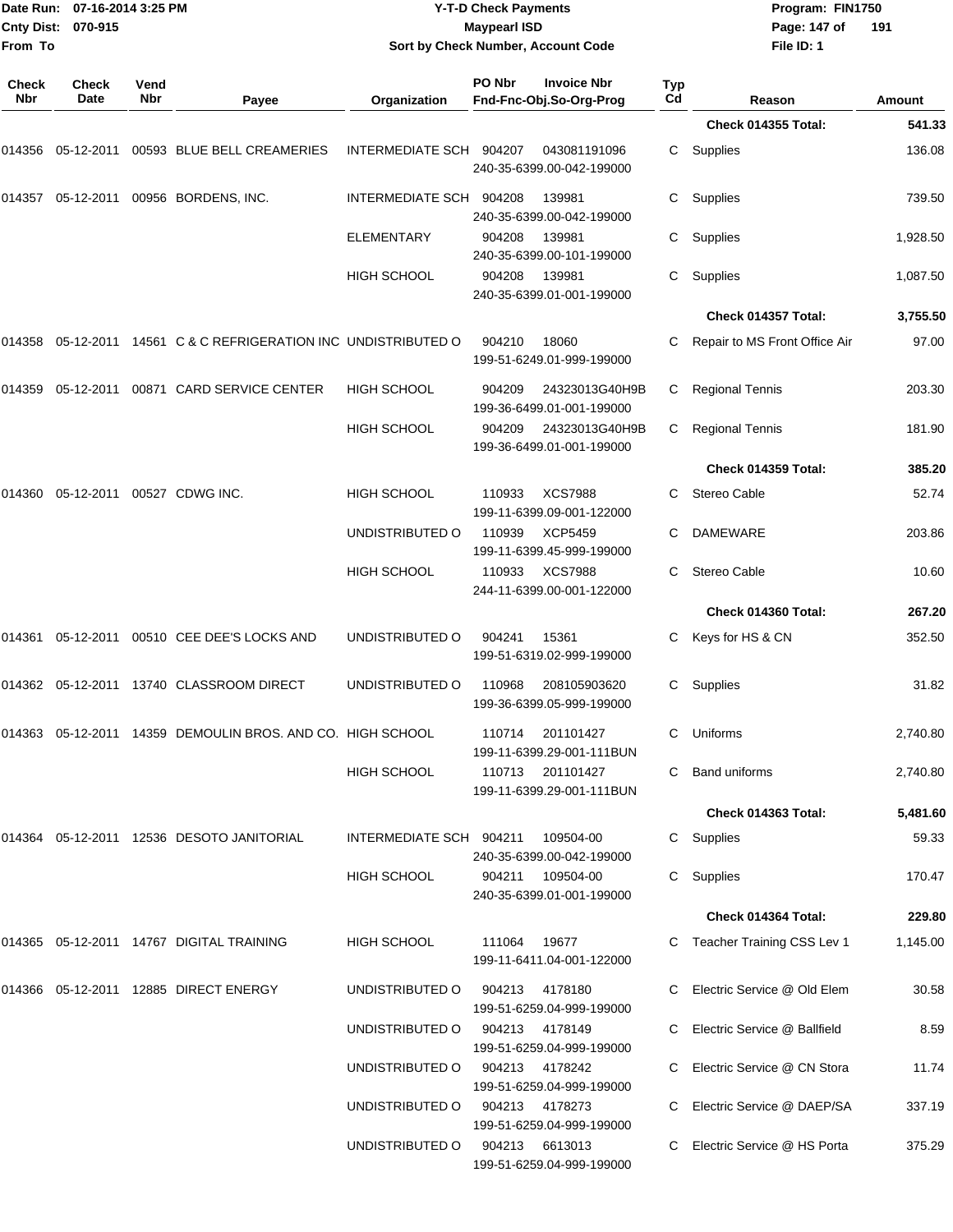| From To             | Date Run: 07-16-2014 3:25 PM<br>Cnty Dist: 070-915 |             |                                             | <b>Y-T-D Check Payments</b><br><b>Maypearl ISD</b><br>Sort by Check Number, Account Code |        |                                               |           | Program: FIN1750<br>Page: 148 of<br>File ID: 1 | 191      |
|---------------------|----------------------------------------------------|-------------|---------------------------------------------|------------------------------------------------------------------------------------------|--------|-----------------------------------------------|-----------|------------------------------------------------|----------|
| <b>Check</b><br>Nbr | Check<br>Date                                      | Vend<br>Nbr | Payee                                       | Organization                                                                             | PO Nbr | <b>Invoice Nbr</b><br>Fnd-Fnc-Obj.So-Org-Prog | Typ<br>Cd | Reason                                         | Amount   |
|                     |                                                    |             |                                             | UNDISTRIBUTED O                                                                          | 904213 | 4183419<br>199-51-6259.04-999-199000          | C         | Electric Service @ WPA Bld                     | 1,238.44 |
|                     |                                                    |             |                                             | UNDISTRIBUTED O                                                                          | 904213 | 4178118<br>199-51-6259.04-999-199000          | С         | Electric Service @ Old HS BI                   | 4,286.60 |
|                     |                                                    |             |                                             | UNDISTRIBUTED O                                                                          | 904213 | 4178304<br>199-51-6259.04-999-199000          | С         | Electric Service @ Bus Barn                    | 115.98   |
|                     |                                                    |             |                                             |                                                                                          |        |                                               |           | Check 014366 Total:                            | 6,404.41 |
| 014367              |                                                    |             | 05-12-2011  12885  DIRECT ENERGY            | UNDISTRIBUTED O                                                                          | 904212 | 111110012298847<br>199-51-6259.04-999-199000  | C.        | <b>Electric Service Downtown</b>               | 373.53   |
| 014368              |                                                    |             | 05-12-2011  13147  FLOWERSFOOD              | INTERMEDIATE SCH 904214                                                                  |        | FB40247776<br>240-35-6399.00-042-199000       | C.        | Supplies                                       | 59.30    |
|                     |                                                    |             |                                             | <b>ELEMENTARY</b>                                                                        | 904214 | FB40247778<br>240-35-6399.00-101-199000       | С         | Supplies                                       | 221.95   |
|                     |                                                    |             |                                             | HIGH SCHOOL                                                                              | 904214 | FB40247775<br>240-35-6399.01-001-199000       | C         | Supplies                                       | 353.15   |
|                     |                                                    |             |                                             |                                                                                          |        |                                               |           | Check 014368 Total:                            | 634.40   |
|                     |                                                    |             | 014369 05-12-2011 13851 FRED PRYOR SEMINARS | <b>HIGH SCHOOL</b>                                                                       | 111065 | 12612438<br>199-36-6499.01-001-199000         | C.        | <b>Excel Basic Seminar</b>                     | 79.00    |
|                     |                                                    |             | 014370 05-12-2011 13020 G&K SERVICES        | UNDISTRIBUTED O                                                                          | 904215 | 1159182334-338<br>199-51-6319.02-999-199000   | С         | <b>Mat Services</b>                            | 217.06   |
| 014371              | 05-12-2011                                         |             | 01782 GRANDVIEW ISD                         | <b>ELEMENTARY</b>                                                                        | 904216 | District15AAFee<br>199-11-6499.00-101-111000  | С         | <b>District Judges</b>                         | 75.00    |
|                     |                                                    |             |                                             | ELEMENTARY                                                                               | 904216 | District15AAFee<br>199-11-6499.00-101-111000  | C.        | <b>Awards District</b>                         | 170.00   |
|                     |                                                    |             |                                             | HIGH SCHOOL                                                                              | 904216 | District15AAFee<br>199-11-6499.01-001-111000  | С         | Cross-X Debate                                 | 56.35    |
|                     |                                                    |             |                                             | <b>MAYPEARL JUNIOR</b>                                                                   | 904216 | District15AAFee<br>199-11-6499.03-041-111000  | С         | <b>District Judges</b>                         | 75.00    |
|                     |                                                    |             |                                             | MAYPEARL JUNIOR                                                                          | 904216 | District15AAFee<br>199-11-6499.03-041-111000  | С         | JH Hospitality Fees                            | 97.70    |
|                     |                                                    |             |                                             | MAYPEARL JUNIOR                                                                          | 904216 | District15AAFee<br>199-11-6499.03-041-111000  | C.        | JH District Judge                              | 250.00   |
|                     |                                                    |             |                                             | <b>MAYPEARL JUNIOR</b>                                                                   | 904216 | District15AAFee<br>199-11-6499.03-041-111000  | C.        | <b>Awards District</b>                         | 289.88   |
|                     |                                                    |             |                                             | <b>HIGH SCHOOL</b>                                                                       | 904216 | District15AAFee<br>199-11-6499.04-001-111000  | C.        | <b>District Judges</b>                         | 100.00   |
|                     |                                                    |             |                                             | HIGH SCHOOL                                                                              | 904216 | District15AAFee<br>199-11-6499.04-001-111000  | C.        | <b>HS Hospitality Fees</b>                     | 93.95    |
|                     |                                                    |             |                                             | HIGH SCHOOL                                                                              | 904216 | District15AAFee<br>199-11-6499.04-001-111000  | С         | <b>Awards District</b>                         | 579.77   |
|                     |                                                    |             |                                             | HIGH SCHOOL                                                                              | 904216 | District15AAFee<br>199-36-6499.01-001-199000  | C         | <b>Track Expense District Fees</b>             | 84.38    |
|                     |                                                    |             |                                             | HIGH SCHOOL                                                                              | 904216 | District15AAFee<br>199-36-6499.01-001-199000  | C.        | All District Meeting Fees                      | 3.45     |
|                     |                                                    |             |                                             | HIGH SCHOOL                                                                              | 904216 | District15AAFee<br>199-36-6499.01-001-199000  | C.        | CC Awards & Expense Distri                     | 18.75    |
|                     |                                                    |             |                                             | HIGH SCHOOL                                                                              | 904216 | District15AAFee<br>199-36-6499.01-001-199000  | C         | Regional Fees Track/Golf/Te                    | 322.00   |
|                     |                                                    |             |                                             | HIGH SCHOOL                                                                              | 904216 | District15AAFee<br>199-36-6499.01-001-199000  | C         | OAP HS District Fees                           | 256.19   |
|                     |                                                    |             |                                             |                                                                                          |        |                                               |           | Check 014371 Total:                            | 2,472.42 |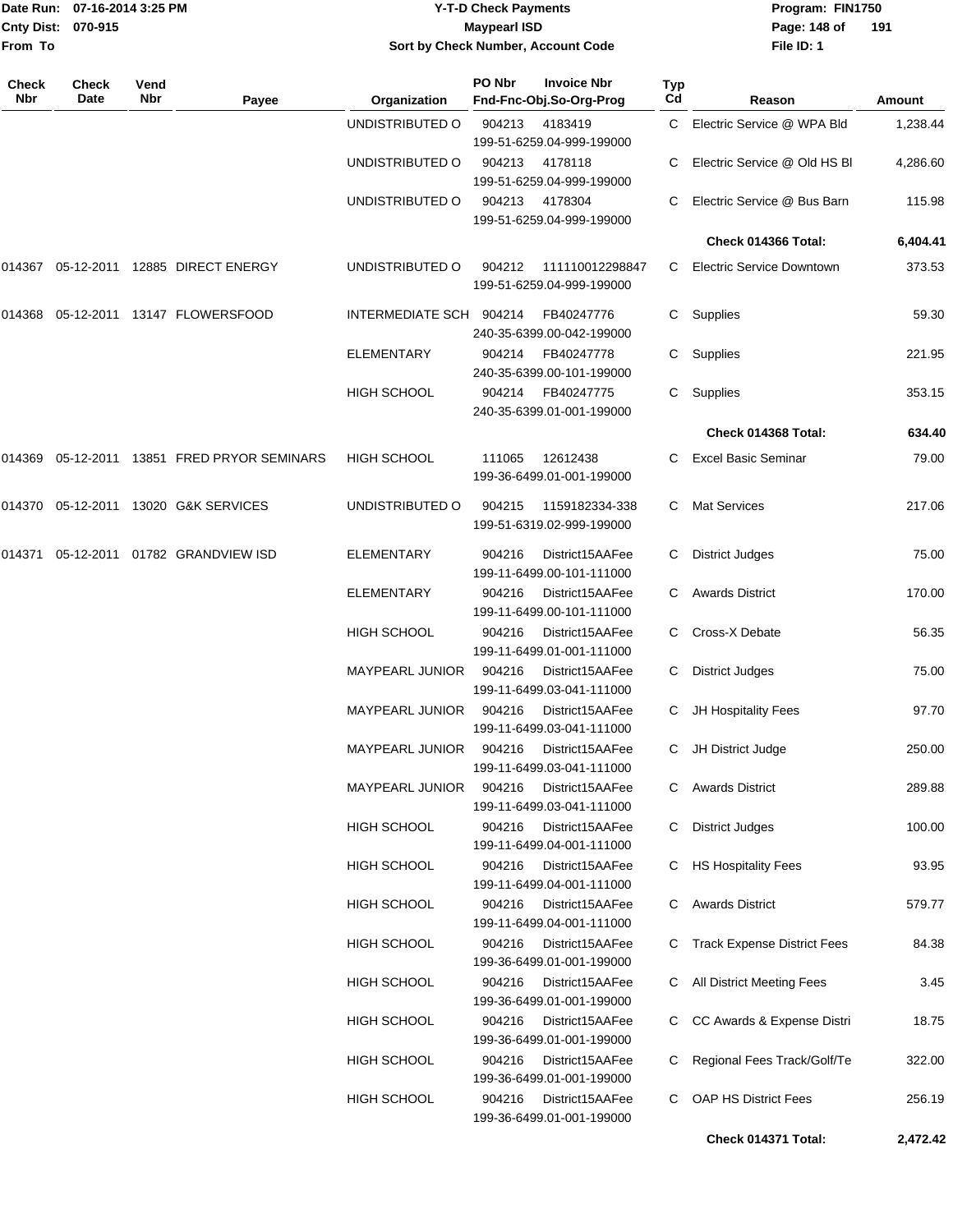**From To**

#### Date Run: 07-16-2014 3:25 PM **Program:** FIN1750 **Cnty Dist:** 070-915 **Page: 149 of** Maypearl ISD **CONTEX IS A RESERVE A Page: 149 of Y-T-D Check Payments 070-915 Maypearl ISD Sort by Check Number, Account Code**

**File ID: 1 191**

| Check<br><b>Nbr</b> | Check<br>Date          | Vend<br>Nbr | Payee                                                              | Organization          | PO Nbr | <b>Invoice Nbr</b><br>Fnd-Fnc-Obj.So-Org-Prog | Typ<br>Cd | Reason                           | Amount    |
|---------------------|------------------------|-------------|--------------------------------------------------------------------|-----------------------|--------|-----------------------------------------------|-----------|----------------------------------|-----------|
|                     |                        |             | 00255 HARRIS RATINGS WEEKLY UNDISTRIBUTED O                        |                       | 111038 | 0349<br>199-36-6399.05-999-199000             |           | C Subscription                   | 99.00     |
| 014373              | 05-12-2011             |             | 14120 HARRIS SCHOOL SOLUTIO DISTRICT WIDE                          |                       | 904217 | XT00056089<br>240-00-5749.00-000-100000       | C.        | <b>EZ School Pay Transaction</b> | 73.75     |
| 014374              | 05-12-2011 00243 HILCO |             |                                                                    | UNDISTRIBUTED O       | 904246 | 4706839800<br>199-51-6259.04-999-199000       | C         | Electric Service @ Marquee       | 67.01     |
|                     |                        |             |                                                                    | UNDISTRIBUTED O       | 904246 | 4705171500<br>199-51-6259.04-999-199000       | C.        | Electric Service - Security Li   | 11.34     |
|                     |                        |             |                                                                    | UNDISTRIBUTED O       | 904246 | 4705273700<br>199-51-6259.04-999-199000       | C         | Electric Service - Fuel Tanks    | 28.52     |
|                     |                        |             |                                                                    | UNDISTRIBUTED O       | 904246 | 4706312901<br>199-51-6259.04-999-199000       | C         | Electric Service @ LSK Ele       | 4,233.16  |
|                     |                        |             |                                                                    | UNDISTRIBUTED O       | 904246 | 4602266500<br>199-51-6259.04-999-199000       | C.        | Electric Service @ Ag Facilit    | 796.19    |
|                     |                        |             |                                                                    | UNDISTRIBUTED O       | 904246 | 4602563301<br>199-51-6259.04-999-199000       | C.        | Electric Service @ HS Bldg       | 3,061.78  |
|                     |                        |             |                                                                    | UNDISTRIBUTED O       | 904246 | 4705335301<br>199-51-6259.04-999-199000       | C         | Electric Service @ MS Bldg       | 4,025.86  |
|                     |                        |             |                                                                    | UNDISTRIBUTED O       | 904246 | 4706783900<br>199-51-6259.78-999-122000       | C         | Electric Service @ Ag Facilit    | 591.32    |
|                     |                        |             |                                                                    |                       |        |                                               |           | Check 014374 Total:              | 12,815.18 |
|                     |                        |             | 014375 05-12-2011 14135 HOUGHTON MIFFLIN HARC ELEMENTARY           |                       | 110910 | 947015198<br>199-11-6399.20-101-111000        | C.        | <b>Phonics Kits</b>              | 5,861.40  |
|                     |                        |             | 014376 05-12-2011 01857 KAY LYNN DAY                               | <b>HIGH SCHOOL</b>    | 111073 | 199-11-6399.12-001-111000                     | C         | Supplies                         | 487.55    |
|                     |                        |             | 00060 LUCKIES AUTO AND TRUCK UNDISTRIBUTED O                       |                       | 904218 | 000074547<br>199-34-6219.00-999-199000        | C         | Repair to 89 Ford F-150          | 150.00    |
|                     |                        |             |                                                                    | UNDISTRIBUTED O       | 904218 | 000074547<br>199-34-6311.00-999-199000        | C         | Parts for 89 Ford F-150          | 16.93     |
|                     |                        |             |                                                                    |                       |        |                                               |           | Check 014377 Total:              | 166.93    |
|                     |                        |             | 014378    05-12-2011    12505    MAYPEARL FEED STORE               | UNDISTRIBUTED O       | 904219 | 408<br>199-51-6319.02-999-199000              | C.        | Supplies                         | 60.52     |
|                     |                        |             | 014379  05-12-2011  00297  NARDONE BROS. BAKING C ELEMENTARY       |                       | 904220 | 65414<br>240-35-6399.00-101-199000            |           | C Supplies                       | 62.80     |
|                     |                        |             | 014380  05-12-2011  14075  NATIONAL TELESYSTEMS, I UNDISTRIBUTED O |                       | 904244 | 250940<br>199-51-6249.02-999-199000           |           | Repair to Telephone System       | 184.00    |
| 014381              |                        |             | 05-12-2011 12087 OAK CLIFF OFFICE SUPPLY HIGH SCHOOL               |                       | 111020 | 291507-0<br>199-31-6339.00-001-199000         | C         | Shredder                         | 31.81     |
|                     |                        |             |                                                                    | <b>HIGH SCHOOL</b>    | 111020 | 291507-0<br>199-31-6399.00-001-199000         | C.        | Shredder                         | 420.31    |
|                     |                        |             |                                                                    |                       |        |                                               |           | Check 014381 Total:              | 452.12    |
|                     |                        |             | 014382   05-12-2011   00287   OFFICE DEPOT                         | UNDISTRIBUTED O       | 110967 | 562137698001<br>199-36-6399.05-999-199000     |           | C Supplies                       | 49.44     |
|                     |                        |             |                                                                    | <b>ADMINISTRATIVE</b> | 110991 | 562465546001<br>199-41-6399.01-701-199000     | C         | <b>Toner Cartridge</b>           | 155.50    |
|                     |                        |             |                                                                    |                       |        |                                               |           | Check 014382 Total:              | 204.94    |
|                     |                        |             | 014383 05-12-2011 14093 PC & MACEXCHANGE                           | MAYPEARL JUNIOR       | 110813 | 55327<br>199-12-6249.02-041-111000            |           | C Laptop Power Supply            | 77.00     |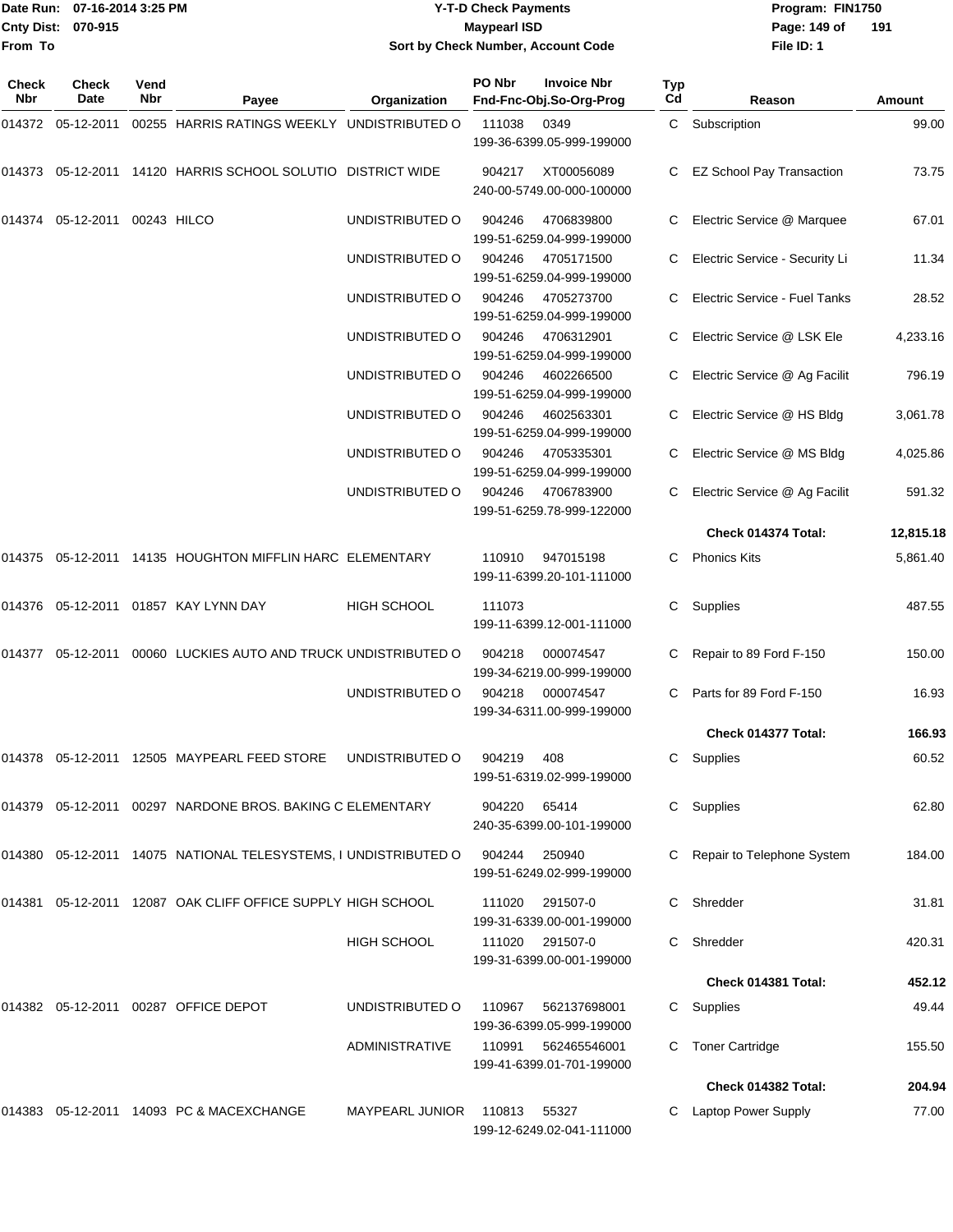### Date Run: 07-16-2014 3:25 PM **Program:** FIN1750 **2-T-D Check Payments 070-915 Maypearl ISD Sort by Check Number, Account Code**

**File ID: 1** Page: 150 of 191

| Check<br>Nbr | Check<br>Date              | Vend<br><b>Nbr</b> | Payee                                                                  | Organization            | PO Nbr        | <b>Invoice Nbr</b><br>Fnd-Fnc-Obj.So-Org-Prog | Typ<br>Cd | Reason                         | Amount    |
|--------------|----------------------------|--------------------|------------------------------------------------------------------------|-------------------------|---------------|-----------------------------------------------|-----------|--------------------------------|-----------|
| 014384       | 05-12-2011                 |                    | 14574 PERMA-BOUND BOOKS                                                | <b>ELEMENTARY</b>       | 110935        | 1424381-00<br>199-11-6399.01-101-121000       |           | C Supplies                     | 194.90    |
|              | 014385  05-12-2011         |                    | 12349 PILGRIMS PRIDE CORPORA ELEMENTARY                                |                         | 904221        | 913550802<br>240-35-6399.00-101-199000        | C         | Supplies                       | 141.12    |
| 014386       | 05-12-2011                 |                    | 00854 PITNEY BOWES INC                                                 | UNDISTRIBUTED O         | 904222        | 728128<br>199-41-6399.02-999-199000           | С         | <b>Equipment Maint Desktop</b> | 103.00    |
| 014387       |                            |                    | 05-12-2011  01071  RICK'S WORLD OF SPORTS UNDISTRIBUTED O              |                         | 111037        | 2447<br>199-36-6399.05-999-199000             | С         | Caps                           | 240.00    |
| 014388       | 05-12-2011 00720 RISO, INC |                    |                                                                        | UNDISTRIBUTED O         | 904223        | 5204818<br>199-41-6219.07-999-199000          |           | Riso Lease Agreement           | 21.64     |
| 014389       |                            |                    | 05-12-2011  14470 RM EDUCATION                                         | <b>ELEMENTARY</b>       | 111078        | 0014650<br>199-53-6249.00-101-199000          | C         | doc camera for admin conf. r   | 400.00    |
|              |                            |                    |                                                                        | <b>IND COST-ADM</b>     | 111078        | 0014650<br>199-53-6399.00-750-199000          | C         | doc camera for admin conf. r   | 47.00     |
|              |                            |                    |                                                                        |                         |               |                                               |           | Check 014389 Total:            | 447.00    |
| 014390       |                            |                    | 05-12-2011  00252  SCHOOL SPECIALTY                                    | UNDISTRIBUTED O         | 110992        | 2081059325870<br>199-36-6399.05-999-199000    | C         | Audio Visual Carts             | 368.12    |
| 014391       | 05-12-2011                 |                    | 13383 SKYBEAM TEXAS                                                    | UNDISTRIBUTED O         | 904224        | 813710001004619<br>199-53-6249.04-999-199000  | C         | Web Hosting                    | 800.00    |
| 014392       | 05-12-2011                 |                    | 12495 TARLETON STATE UNIVERS HIGH SCHOOL                               |                         | 111071        | 199-36-6399.08-001-199000                     | С         | Cheer Camp June 27-30          | 250.00    |
|              |                            |                    |                                                                        | <b>HIGH SCHOOL</b>      | 111071        | 199-36-6499.01-001-199000                     | С         | Cheer Camp June 27-30          | 260.00    |
|              |                            |                    |                                                                        |                         |               |                                               |           | Check 014392 Total:            | 510.00    |
| 014393       | 05-12-2011 00552 TASB      |                    |                                                                        | <b>DIR COST-ADMINIS</b> | 904225        | 405482<br>199-41-6219.02-720-199000           | C         | <b>Local District Update</b>   | 14.48     |
| 014394       |                            |                    | 05-12-2011 14760 TEXAS BANDMASTERS ASS HIGH SCHOOL                     |                         | 111034        | 199-11-6499.01-001-111000                     |           | pre-registration 07/07/2011    | 130.00    |
|              |                            |                    | 014395 05-12-2011 14581 THE C.D. HARTNETT COMP INTERMEDIATE SCH 904226 |                         |               | 510289<br>240-35-6399.00-042-199000           |           | C Supplies                     | 3,242.15  |
|              |                            |                    |                                                                        | <b>ELEMENTARY</b>       | 904226        | 510305<br>240-35-6399.00-101-199000           |           | C Supplies                     | 3,135.01  |
|              |                            |                    |                                                                        | HIGH SCHOOL             | 904226        | 510271<br>240-35-6399.01-001-199000           |           | C Supplies                     | 5,652.23  |
|              |                            |                    |                                                                        |                         |               |                                               |           | Check 014395 Total:            | 12,029.39 |
|              |                            |                    | 014396 05-12-2011 01049 THYSSENKRUPP ELEVATO UNDISTRIBUTED O           |                         | 904227        | 862202<br>199-51-6319.02-999-199000           |           | Elevator Maintenance - HS      | 250.52    |
|              |                            |                    |                                                                        | UNDISTRIBUTED O         | 904227 862203 | 199-51-6319.02-999-199000                     |           | Elevator Maintenance - LSK     | 250.52    |
|              |                            |                    |                                                                        |                         |               |                                               |           | Check 014396 Total:            | 501.04    |
| 014397       | 05-12-2011 00421 VATAT     |                    |                                                                        | HIGH SCHOOL             | 111035        | 199-11-6411.01-001-122000                     |           | C Summer Conference            | 464.00    |
|              |                            |                    | 014398  05-12-2011  00253  VERIZON SOUTHWEST                           | UNDISTRIBUTED O         | 904228        | 416580372500039<br>199-51-6259.02-999-199000  | C         | <b>Telephone Service</b>       | 47.12     |
|              |                            |                    |                                                                        | UNDISTRIBUTED O         | 904228        | 416580372500039<br>199-51-6259.02-999-199000  |           | C Telephone Service            | 972.05    |
|              |                            |                    |                                                                        |                         |               |                                               |           | Check 014398 Total:            | 1,019.17  |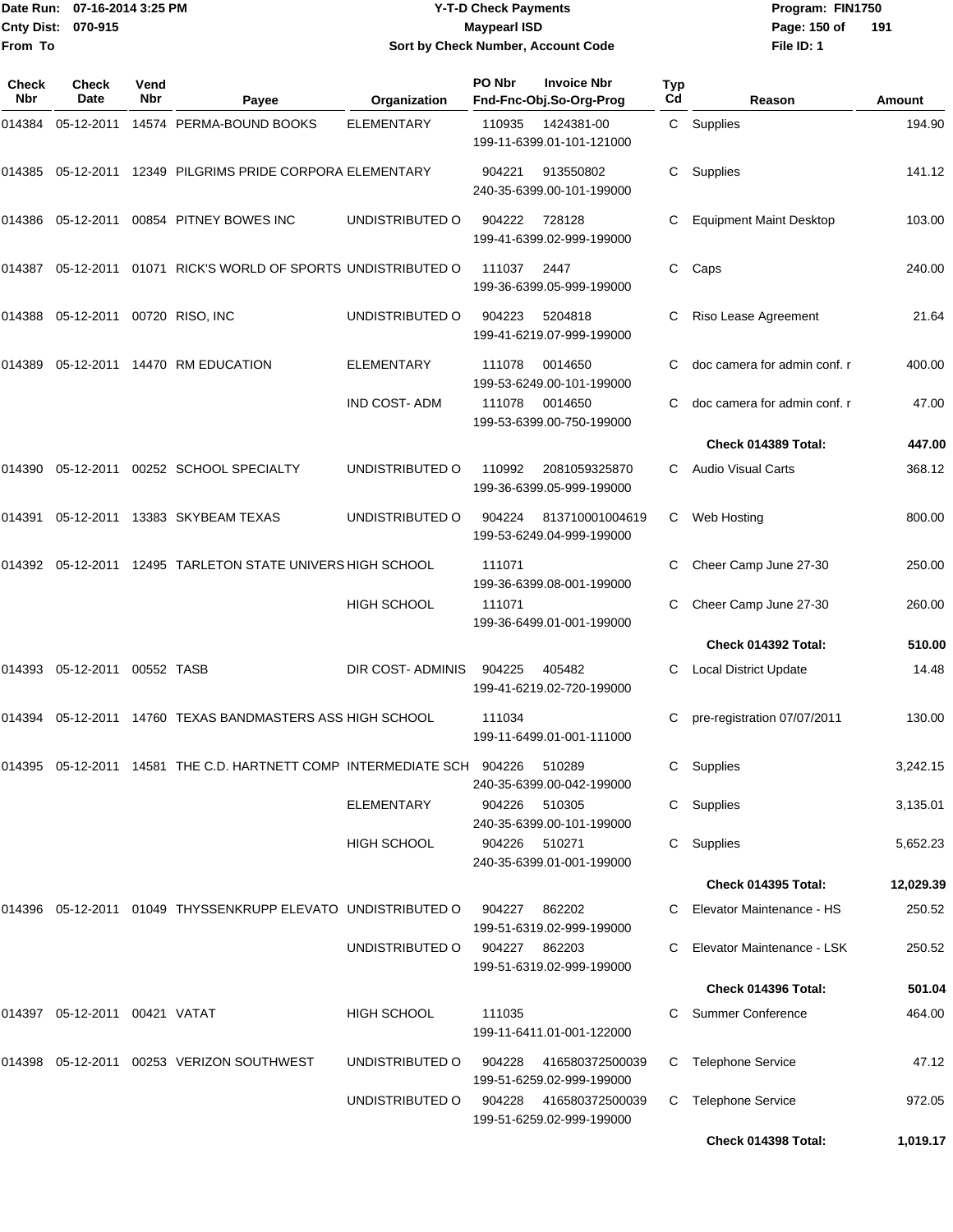| From To      | Date Run: 07-16-2014 3:25 PM<br>Cnty Dist: 070-915 |      |                                                           |                     | <b>Y-T-D Check Payments</b><br><b>Maypearl ISD</b><br>Sort by Check Number, Account Code |                                   |     | Program: FIN1750<br>Page: 151 of<br>File ID: 1 | 191      |
|--------------|----------------------------------------------------|------|-----------------------------------------------------------|---------------------|------------------------------------------------------------------------------------------|-----------------------------------|-----|------------------------------------------------|----------|
| <b>Check</b> | <b>Check</b>                                       | Vend |                                                           |                     | PO Nbr                                                                                   | <b>Invoice Nbr</b>                | Typ |                                                |          |
| Nbr          | Date                                               | Nbr  | Payee                                                     | Organization        | Fnd-Fnc-Obj.So-Org-Prog                                                                  |                                   | Cd  | Reason                                         | Amount   |
| 014399       | 05-12-2011                                         |      | 00460 VINEYARD'S AUTO SUPPLY UNDISTRIBUTED O              |                     | 110957<br>199-34-6219.00-999-199000                                                      | 317118                            | C   | Parts                                          | 188.72   |
|              |                                                    |      |                                                           | UNDISTRIBUTED O     | 111005                                                                                   | 318051                            | C   | Parts                                          | 36.89    |
|              |                                                    |      |                                                           |                     | 199-51-6319.03-999-199000                                                                |                                   |     |                                                |          |
|              |                                                    |      |                                                           | UNDISTRIBUTED O     | 110961                                                                                   | 317387                            | C   | Supplies                                       | 146.91   |
|              |                                                    |      |                                                           |                     | 199-51-6319.03-999-199000                                                                |                                   |     | Check 014399 Total:                            | 372.52   |
|              |                                                    |      |                                                           |                     |                                                                                          |                                   |     |                                                |          |
| 014400       |                                                    |      | 05-12-2011  14772  WHATABURGER                            | <b>HIGH SCHOOL</b>  | 111077<br>199-36-6499.01-001-199000                                                      |                                   | C   | <b>Baseball Meals - Playoffs</b>               | 119.34   |
| 014401       | 05-19-2011                                         |      | 01869 ALL SPORTS TROPHIES                                 | <b>HIGH SCHOOL</b>  | 111093                                                                                   | 4993                              | C   | Awards                                         | 25.00    |
|              |                                                    |      |                                                           |                     | 199-11-6399.09-001-122000                                                                |                                   |     |                                                |          |
|              |                                                    |      |                                                           | <b>ELEMENTARY</b>   | 111011                                                                                   | 4938                              | C.  | Teacher of the Yr Award                        | 55.00    |
|              |                                                    |      |                                                           |                     | 199-11-6399.11-101-111000                                                                |                                   |     |                                                |          |
|              |                                                    |      |                                                           | HIGH SCHOOL         | 111093<br>199-11-6399.12-001-111000                                                      | 4993                              | C   | Awards                                         | 6.00     |
|              |                                                    |      |                                                           | HIGH SCHOOL         | 111093                                                                                   | 4993                              | C   | Awards                                         | 29.00    |
|              |                                                    |      |                                                           |                     | 199-11-6399.26-001-111000                                                                |                                   |     |                                                |          |
|              |                                                    |      |                                                           | <b>HIGH SCHOOL</b>  | 110596                                                                                   | 4894                              | C   | Awards                                         | 148.55   |
|              |                                                    |      |                                                           | <b>HIGH SCHOOL</b>  | 111093                                                                                   | 199-11-6399.29-001-111B00<br>4993 | C   | Awards                                         | 20.00    |
|              |                                                    |      |                                                           |                     | 199-31-6399.01-001-121000                                                                |                                   |     |                                                |          |
|              |                                                    |      |                                                           | HIGH SCHOOL         | 111093                                                                                   | 4993                              | C   | Awards                                         | 10.00    |
|              |                                                    |      |                                                           |                     | 199-31-6399.01-001-199000                                                                |                                   |     | Check 014401 Total:                            | 293.55   |
| 014402       | 05-19-2011                                         |      | 12797 ANDERSON EVENTS                                     | <b>HIGH SCHOOL</b>  | 111015                                                                                   | 041594784                         |     | <b>Event Supplies</b>                          | 108.86   |
|              |                                                    |      |                                                           |                     | 199-11-6399.26-001-111000                                                                |                                   | C   |                                                |          |
|              |                                                    |      |                                                           | <b>HIGH SCHOOL</b>  | 111015                                                                                   | 041594784                         | C   | <b>Event Supplies</b>                          | 106.00   |
|              |                                                    |      |                                                           |                     | 199-36-6399.12-001-199000                                                                |                                   |     |                                                |          |
|              |                                                    |      |                                                           |                     |                                                                                          |                                   |     | Check 014402 Total:                            | 214.86   |
|              |                                                    |      | 014403  05-19-2011  14657  APPLE, INC.                    | <b>ELEMENTARY</b>   | 111053                                                                                   | 9873003809                        | C   | IPad Smart Covers (20)                         | 780.00   |
|              |                                                    |      |                                                           | UNDISTRIBUTED O     | 199-11-6399.01-101-121000<br>111022                                                      | 9872742330                        |     | IPad Smart Covers (40)                         | 1,560.00 |
|              |                                                    |      |                                                           |                     | 199-11-6639.47-999-111000                                                                |                                   |     |                                                |          |
|              |                                                    |      |                                                           |                     |                                                                                          |                                   |     | Check 014403 Total:                            | 2,340.00 |
|              |                                                    |      | 014404 05-19-2011 00250 BENNETT OFFICE SUPPLY HIGH SCHOOL |                     | 111025                                                                                   | 366554-0                          | C   | Supplies                                       | 143.80   |
|              |                                                    |      |                                                           |                     | 199-31-6339.00-001-199000                                                                |                                   |     |                                                |          |
|              |                                                    |      | 014405 05-19-2011 00962 BILLIE WIGGINS                    | <b>SCHOOL BOARD</b> | 111111                                                                                   |                                   |     | <b>Trustee Election</b>                        | 465.47   |
|              |                                                    |      |                                                           |                     | 199-41-6439.00-702-199000                                                                |                                   |     |                                                |          |
|              |                                                    |      | 014406 05-19-2011 14287 BOWMAN H2O L.L.C.                 | UNDISTRIBUTED O     | 904255<br>933                                                                            |                                   |     | Commercial inspection of ae                    | 255.00   |
|              |                                                    |      |                                                           |                     | 199-51-6259.79-999-122000                                                                |                                   |     |                                                |          |
|              |                                                    |      | 014407 05-19-2011 00017 C A WILSON COMPANY                | UNDISTRIBUTED O     | 111081                                                                                   | 37678                             |     | Faucet Repair & Boiler Drain                   | 25.90    |
|              |                                                    |      |                                                           |                     | 199-51-6319.02-999-199000                                                                |                                   |     |                                                |          |
|              |                                                    |      | 014408  05-19-2011  00015  C  AND C  REFRIGERATION        | UNDISTRIBUTED O     | 904256                                                                                   | 18159                             |     | Repair to Ice Maker @ HS                       | 52.50    |
|              |                                                    |      |                                                           |                     | 199-51-6249.01-999-199000                                                                |                                   |     |                                                |          |
|              |                                                    |      |                                                           | UNDISTRIBUTED O     | 904256<br>199-51-6249.01-999-199000                                                      | 18160                             |     | Repair to Walk in Freezer                      | 105.00   |
|              |                                                    |      |                                                           | UNDISTRIBUTED O     | 904256                                                                                   | 18158                             |     | Repair to Girls Locker Room                    | 123.00   |
|              |                                                    |      |                                                           |                     | 199-51-6249.01-999-199000                                                                |                                   |     |                                                |          |
|              |                                                    |      |                                                           | UNDISTRIBUTED O     | 904256 18113                                                                             |                                   |     | C Repair to Walk-in Cooler                     | 245.00   |

199-51-6249.01-999-199000

199-51-6249.01-999-199000

UNDISTRIBUTED O 904256 18132 C Repair to Reach in Cooler L 157.50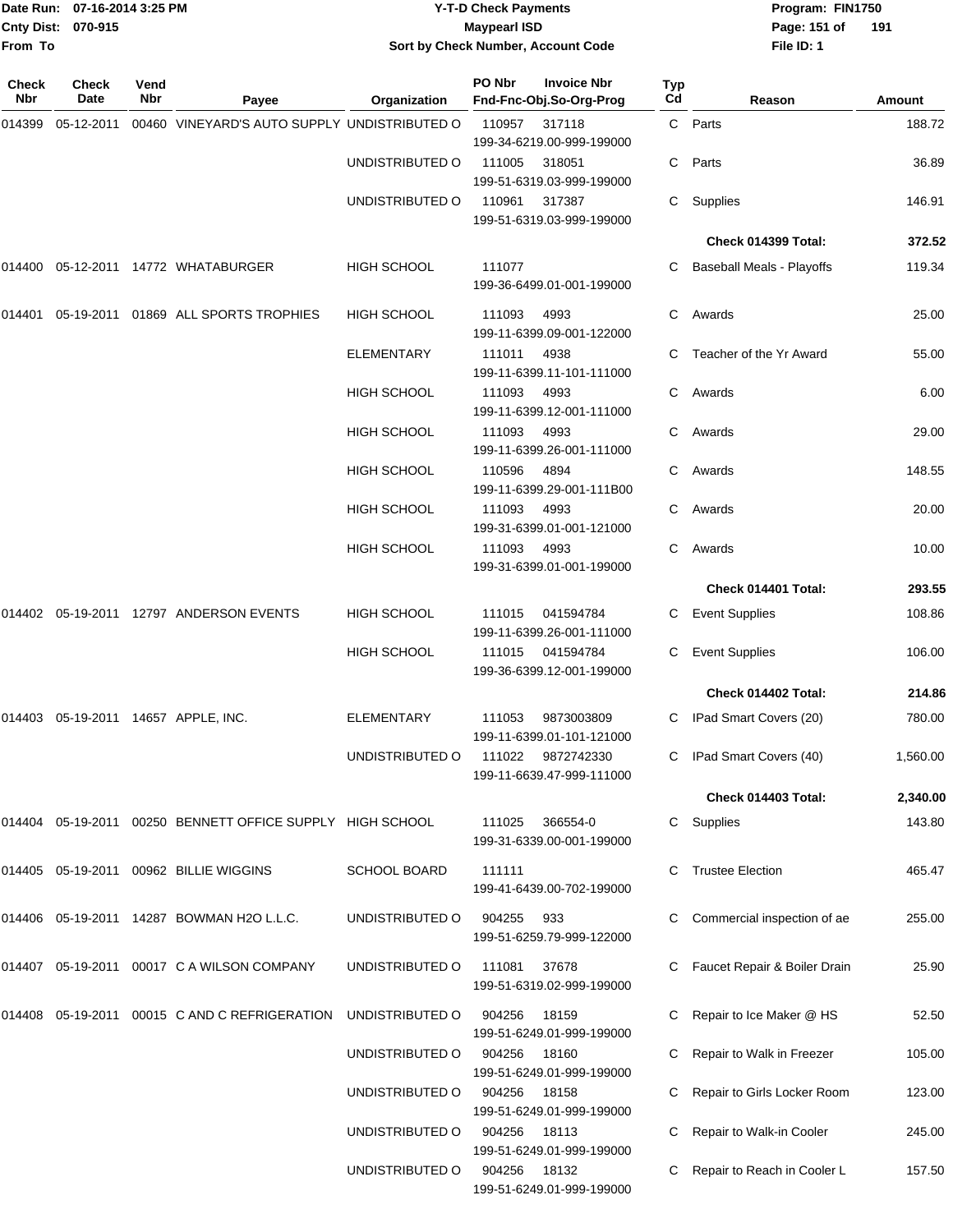| Cnty Dist:   | Date Run: 07-16-2014 3:25 PM<br>070-915 |             |                                                              |                                    | <b>Y-T-D Check Payments</b><br><b>Maypearl ISD</b> |                                               |                  | Program: FIN1750<br>Page: 152 of | 191      |
|--------------|-----------------------------------------|-------------|--------------------------------------------------------------|------------------------------------|----------------------------------------------------|-----------------------------------------------|------------------|----------------------------------|----------|
| From To      |                                         |             |                                                              | Sort by Check Number, Account Code |                                                    |                                               |                  | File ID: 1                       |          |
| Check<br>Nbr | <b>Check</b><br>Date                    | Vend<br>Nbr | Payee                                                        | Organization                       | PO Nbr                                             | <b>Invoice Nbr</b><br>Fnd-Fnc-Obj.So-Org-Prog | <b>Typ</b><br>Cd | Reason                           | Amount   |
|              |                                         |             |                                                              | UNDISTRIBUTED O                    | 904256                                             | 18160<br>199-51-6399.05-999-199000            | C.               | Defrost Clock for Walk In Frz    | 48.75    |
|              |                                         |             |                                                              | UNDISTRIBUTED O                    | 904256                                             | 18132<br>199-51-6399.05-999-199000            |                  | Coil Sensor for Cooler @ LS      | 50.83    |
|              |                                         |             |                                                              | UNDISTRIBUTED O                    | 904256                                             | 18158<br>199-51-6399.05-999-199000            |                  | Belt for Girls Locker Room U     | 24.95    |
|              |                                         |             |                                                              | UNDISTRIBUTED O                    | 904256                                             | 18113<br>199-51-6399.05-999-199000            | C                | Motor for Walk-in Cooler         | 148.00   |
|              |                                         |             |                                                              |                                    |                                                    |                                               |                  | Check 014408 Total:              | 955.53   |
| 014409       |                                         |             | 05-19-2011 13576 CANNON FINANCIAL SERVI HIGH SCHOOL          |                                    | 904257                                             | 10989105<br>199-11-6269.00-001-111000         |                  | C Copy Lease Agreement           | 295.00   |
|              |                                         |             |                                                              | <b>HIGH SCHOOL</b>                 | 904257                                             | 10989105<br>199-11-6269.00-001-111000         |                  | Copy Lease Agreement             | 295.00   |
|              |                                         |             |                                                              | <b>MAYPEARL JUNIOR</b>             | 904257                                             | 10989105<br>199-11-6269.00-041-111000         |                  | Copy Lease Agreement             | 295.00   |
|              |                                         |             |                                                              | <b>ELEMENTARY</b>                  | 904257                                             | 10989105<br>199-11-6269.00-101-111000         |                  | Copy Lease Agreement             | 295.00   |
|              |                                         |             |                                                              | ELEMENTARY                         | 904257                                             | 10989105<br>199-11-6269.00-101-199000         |                  | Copy Lease Agreement             | 295.00   |
|              |                                         |             |                                                              | <b>HIGH SCHOOL</b>                 | 904257                                             | 10989105<br>199-11-6269.01-001-111000         |                  | Copy Lease Agreement             | 295.00   |
|              |                                         |             |                                                              | HIGH SCHOOL                        | 904257                                             | 10989105<br>199-11-6269.01-001-111000         |                  | Copy Lease Agreement             | 295.00   |
|              |                                         |             |                                                              | HIGH SCHOOL                        | 904257                                             | 10989105<br>199-11-6269.01-001-111000         | C                | Copy Lease Agreement             | 295.00   |
|              |                                         |             |                                                              | <b>MAYPEARL JUNIOR</b>             | 904257                                             | 10989105<br>199-11-6269.01-041-111000         |                  | Copy Lease Agreement             | 295.00   |
|              |                                         |             |                                                              | DIR COST-ADMINIS                   | 904257                                             | 10989105<br>199-41-6249.00-720-199000         | С                | Copy Lease Agreement             | 295.00   |
|              |                                         |             |                                                              |                                    |                                                    |                                               |                  | Check 014409 Total:              | 2,950.00 |
|              |                                         |             | 014410  05-19-2011  00527  CDWG INC.                         | HIGH SCHOOL                        | 111031                                             | XHQ8250<br>199-11-6399.06-001-124000          |                  | C Epson PL 450W (4)              | 1,096.81 |
|              |                                         |             |                                                              | <b>ELEMENTARY</b>                  | 110711                                             | <b>WPT9361</b><br>199-11-6639.48-101-111000   | C                | <b>Memory Upgrades</b>           | 80.00    |
|              |                                         |             |                                                              | HIGH SCHOOL                        | 110711                                             | <b>WPT9361</b><br>199-12-6399.10-001-111000   | C                | <b>Memory Upgrades</b>           | 160.00   |
|              |                                         |             |                                                              | <b>MAYPEARL JUNIOR</b>             | 110711                                             | <b>WPT9361</b><br>199-53-6249.00-041-199000   | С                | memory upgrade                   | 2.41     |
|              |                                         |             |                                                              | <b>HIGH SCHOOL</b>                 | 111031                                             | XHQ8250<br>283-11-6399.00-001-123000          |                  | Epson PL 450W (4)                | 3,299.19 |
|              |                                         |             |                                                              |                                    |                                                    |                                               |                  | Check 014410 Total:              | 4,638.41 |
|              |                                         |             | 014411  05-19-2011  00501  CHANNING BETE COMPANY HIGH SCHOOL |                                    | 110990                                             | 52285019<br>199-33-6399.00-001-199000         | C.               | CPR supplies                     | 262.69   |
|              |                                         |             | 014412 05-19-2011 01203 CINDY SHAW                           | <b>SCHOOL BOARD</b>                | 111116                                             | 199-41-6439.00-702-199000                     |                  | Meals for Election Day Milea     | 25.66    |
|              |                                         |             |                                                              | <b>SCHOOL BOARD</b>                | 111110                                             | 199-41-6439.00-702-199000                     | С                | <b>Trustee Election</b>          | 415.01   |
|              |                                         |             |                                                              |                                    |                                                    |                                               |                  | Check 014412 Total:              | 440.67   |
|              |                                         |             | 014413 05-19-2011 00200  CLAIMS ADMINISTRATIVE S HIGH SCHOOL |                                    | 904258                                             | 88413<br>199-11-6143.00-001-111000            |                  | C Workers Comp Fixed Cost 4t     | 1,100.00 |
|              |                                         |             |                                                              | <b>MAYPEARL JUNIOR</b>             | 904258                                             | 88413<br>199-11-6143.00-041-111000            | C                | Workers Comp Fixed Cost 4t       | 1,100.00 |
|              |                                         |             |                                                              | INTERMEDIATE SCH 904258 88413      |                                                    |                                               |                  | C Workers Comp Fixed Cost 4t     | 1,100.00 |

199-11-6143.00-042-111000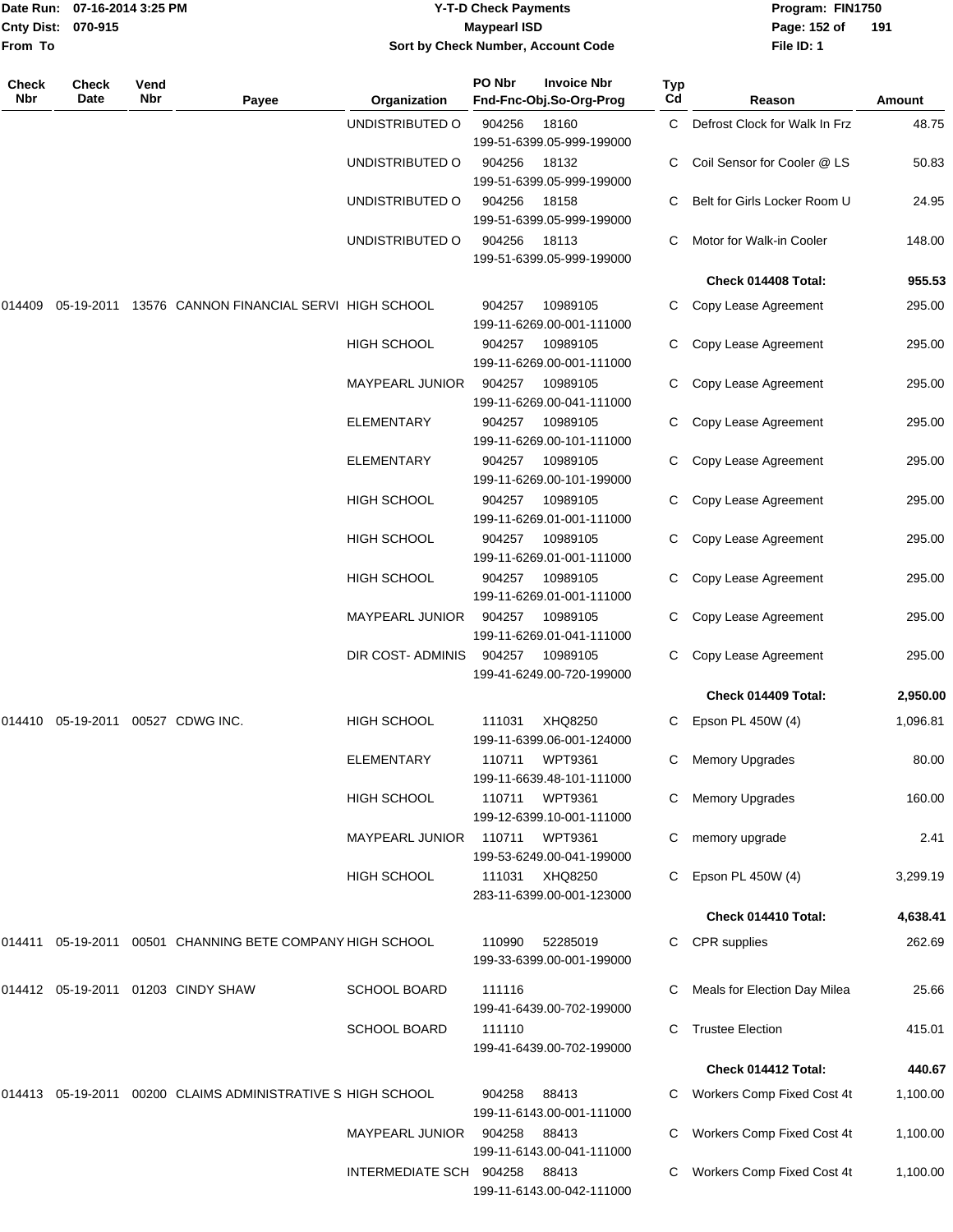| Date Run:             | 07-16-2014 3:25 PM   |             |                                                                                       |                                    | <b>Y-T-D Check Payments</b> |                                               |           | Program: FIN1750             |           |
|-----------------------|----------------------|-------------|---------------------------------------------------------------------------------------|------------------------------------|-----------------------------|-----------------------------------------------|-----------|------------------------------|-----------|
| Cnty Dist:<br>From To | 070-915              |             |                                                                                       | Sort by Check Number, Account Code | <b>Maypearl ISD</b>         |                                               |           | Page: 153 of<br>File ID: 1   | 191       |
|                       |                      |             |                                                                                       |                                    |                             |                                               |           |                              |           |
| Check<br>Nbr          | <b>Check</b><br>Date | Vend<br>Nbr | Payee                                                                                 | Organization                       | PO Nbr                      | <b>Invoice Nbr</b><br>Fnd-Fnc-Obj.So-Org-Prog | Typ<br>Cd | Reason                       | Amount    |
|                       |                      |             |                                                                                       | <b>ELEMENTARY</b>                  | 904258                      | 88413<br>199-11-6143.00-101-111000            |           | C Workers Comp Fixed Cost 4t | 1,100.00  |
|                       |                      |             |                                                                                       |                                    |                             |                                               |           | Check 014413 Total:          | 4,400.00  |
|                       |                      |             | 014414    05-19-2011    13740        CLASSROOM                                 DIRECT | HIGH SCHOOL                        | 111012                      | 208105949595                                  | C.        | Supplies                     | 1,124.70  |
|                       |                      |             |                                                                                       |                                    |                             | 199-11-6399.00-001-111SUP                     |           |                              |           |
|                       |                      |             |                                                                                       | HIGH SCHOOL                        | 111004                      | 208105949590                                  | C         | Supplies                     | 124.59    |
|                       |                      |             |                                                                                       |                                    |                             | 199-31-6339.00-001-199000                     |           |                              |           |
|                       |                      |             |                                                                                       | <b>HIGH SCHOOL</b>                 | 111001                      | 208105949598<br>199-31-6339.00-001-199000     | С         | Supplies                     | 397.65    |
|                       |                      |             |                                                                                       | <b>HIGH SCHOOL</b>                 | 111001                      | 208105949598<br>199-36-6399.08-001-199000     | C.        | Supplies                     | 200.00    |
|                       |                      |             |                                                                                       | HIGH SCHOOL                        | 111004                      | 208105949590<br>199-36-6399.08-001-199000     | C.        | Supplies                     | 178.00    |
|                       |                      |             |                                                                                       | <b>HIGH SCHOOL</b>                 | 111001                      | 208105949598<br>199-36-6399.10-001-199000     | C.        | Supplies                     | 74.00     |
|                       |                      |             |                                                                                       |                                    |                             |                                               |           | Check 014414 Total:          | 2,098.94  |
| 014415                |                      |             | 05-19-2011  00981  COMMERCIAL BUILDING MA UNDISTRIBUTED O                             |                                    | 904259                      | DT6535<br>199-51-6290.00-999-199000           | С         | <b>Custodial Services</b>    | 24,129.50 |
|                       |                      |             | 014416  05-19-2011  13594  CURTIS ADAMS                                               | UNDISTRIBUTED O                    | 904260                      | 199-36-6219.00-999-199000                     | С         | Offt'd V Whitney Gms         | 85.00     |
|                       |                      |             |                                                                                       |                                    | 904261                      | 78687<br>199-11-6269.00-001-111000            | С         | Copy Charges                 | 37.44     |
|                       |                      |             |                                                                                       | HIGH SCHOOL                        | 904261                      | 78687<br>199-11-6269.00-001-111000            | С         | Copy Charges                 | 31.55     |
|                       |                      |             |                                                                                       | <b>MAYPEARL JUNIOR</b>             | 904261                      | 78687<br>199-11-6269.00-041-111000            | С         | Copy Charges                 | 20.13     |
|                       |                      |             |                                                                                       | <b>ELEMENTARY</b>                  | 904261                      | 78687<br>199-11-6269.00-101-111000            | С         | Copy Charges                 | 532.27    |
|                       |                      |             |                                                                                       | <b>ELEMENTARY</b>                  | 904261                      | 78687<br>199-11-6269.00-101-199000            |           | C Copy Charges               | 63.81     |
|                       |                      |             |                                                                                       | HIGH SCHOOL                        | 904261                      | 78687<br>199-11-6269.01-001-111000            |           | Copy Charges                 | 7.07      |
|                       |                      |             |                                                                                       | HIGH SCHOOL                        | 904261                      | 78687<br>199-11-6269.01-001-111000            |           | Copy Charges                 | 164.02    |
|                       |                      |             |                                                                                       | MAYPEARL JUNIOR                    | 904261                      | 78687<br>199-11-6269.01-041-111000            |           | Copy Charges                 | 400.15    |
|                       |                      |             |                                                                                       | MAYPEARL JUNIOR                    | 904261                      | 78687<br>199-11-6269.01-041-111000            |           | Copy Charges                 | 196.21    |
|                       |                      |             |                                                                                       | DIR COST-ADMINIS                   | 904261                      | 78687<br>199-41-6249.00-720-199000            |           | Copy Charges                 | 31.49     |
|                       |                      |             |                                                                                       | DIR COST- ADMINIS                  | 904261                      | 78687<br>199-41-6249.00-720-199000            | С         | <b>Color Copy Charges</b>    | 44.85     |
|                       |                      |             |                                                                                       |                                    |                             |                                               |           | Check 014417 Total:          | 1,528.99  |
|                       |                      |             | 014418  05-19-2011  00099  EDUCATION SERVICE CENT UNDISTRIBUTED O                     |                                    | 904262                      | 16032<br>199-34-6219.01-999-199000            | C.        | <b>Safety Training</b>       | 55.00     |
|                       |                      |             |                                                                                       | <b>ELEMENTARY</b>                  | 110073 13904                | 255-11-6219.00-101-124000                     |           | Reading Recovery Cooperati   | 1,500.00  |
|                       |                      |             |                                                                                       |                                    |                             |                                               |           | Check 014418 Total:          | 1,555.00  |
|                       |                      |             | 014419  05-19-2011  12817  ELECTION SYSTEMS & SOF SCHOOL BOARD                        |                                    | 904263                      | 776610<br>199-41-6439.00-702-199000           | C.        | <b>Ballots</b>               | 19.68     |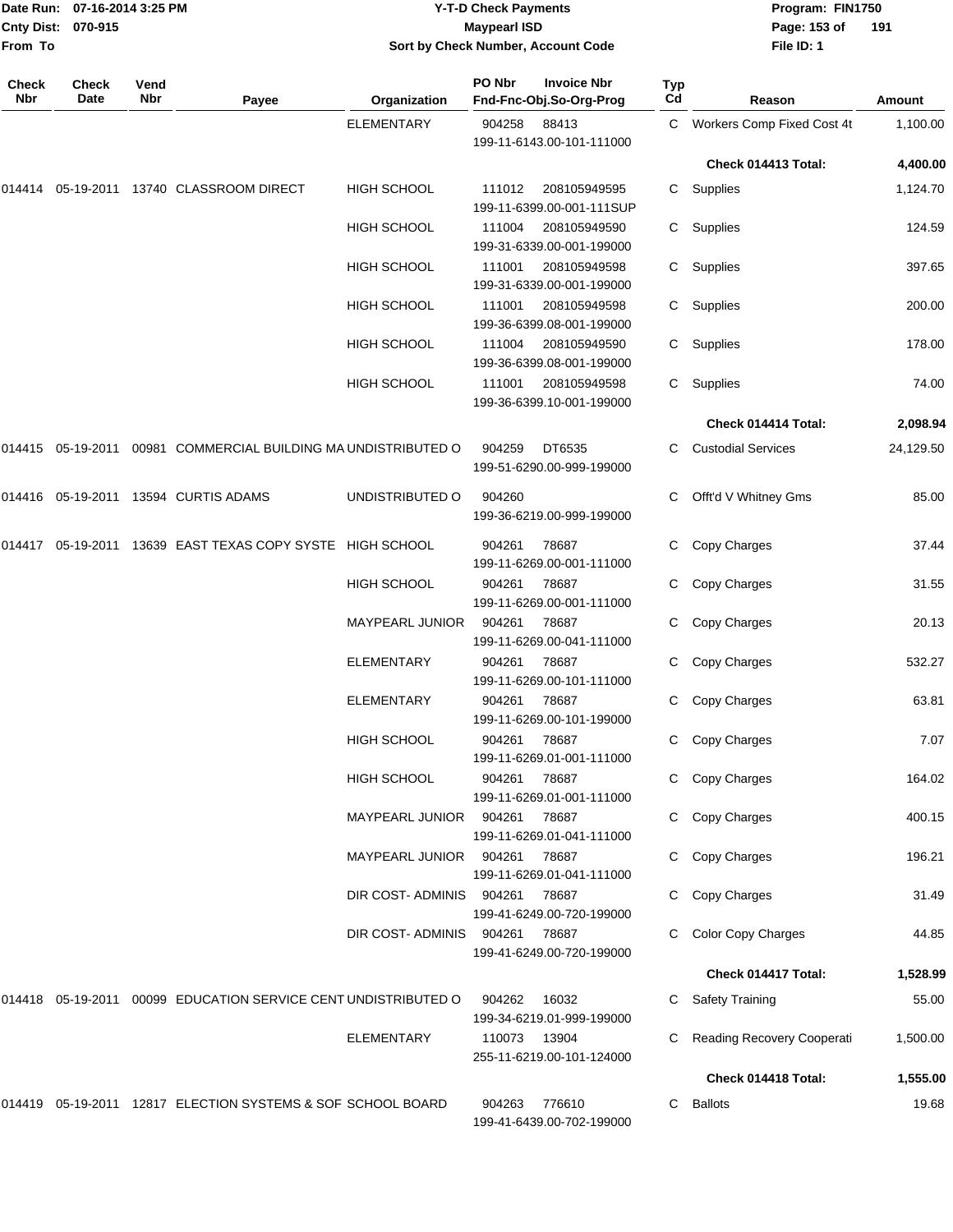### Date Run: 07-16-2014 3:25 PM **Program:** FIN1750 **Y-T-D Check Payments 070-915 Maypearl ISD Sort by Check Number, Account Code**

**File ID: 1** Page: 154 of 191

| <b>Check</b><br>Nbr | Check<br>Date | Vend<br>Nbr | Payee                                                             | Organization         | PO Nbr | <b>Invoice Nbr</b><br>Fnd-Fnc-Obj.So-Org-Prog | <b>Typ</b><br>Cd | Reason                          | Amount    |
|---------------------|---------------|-------------|-------------------------------------------------------------------|----------------------|--------|-----------------------------------------------|------------------|---------------------------------|-----------|
| 014420              | 05-19-2011    |             | 00192 ELLIS COUNTY SPECIAL ED SHARED SER ARRA                     |                      | 904264 | 266-93-6492.00-751-123000                     | C                | <b>Shared Service Agreement</b> | 34,980.50 |
| 014421              |               |             | 05-19-2011  14070  FAYE WHITLOW                                   | <b>HIGH SCHOOL</b>   | 111101 | 283-11-6219.00-001-123000                     | C                | Math Training                   | 1,950.00  |
|                     |               |             | 014422  05-19-2011  00040  FLATT STATIONERS, INC.                 | <b>HIGH SCHOOL</b>   | 111046 | 263087-00<br>199-11-6399.00-001-111SUP        | C                | Supplies                        | 31.90     |
|                     |               |             |                                                                   | <b>HIGH SCHOOL</b>   | 111046 | 263087-00<br>199-11-6399.12-001-111000        | C                | Supplies                        | 112.06    |
|                     |               |             |                                                                   | <b>HIGH SCHOOL</b>   | 111046 | 263087-00<br>199-11-6399.27-001-111000        | C                | Supplies                        | 30.00     |
|                     |               |             |                                                                   |                      |        |                                               |                  | Check 014422 Total:             | 173.96    |
|                     |               |             | 014423  05-19-2011  00376  FLINN SCIENTIFIC                       | <b>HIGH SCHOOL</b>   | 111006 | 1463744<br>199-11-6399.06-001-124000          | C                | Supplies                        | 103.64    |
|                     |               |             | 014424    05-19-2011    13933    GLEN HARRIS                      | UNDISTRIBUTED O      | 904265 | 199-36-6219.00-999-199000                     | C                | Offt'd JV Baseball Game         | 55.00     |
|                     |               |             | 014425  05-19-2011  12468  HERMITAGE ART COMPANY HIGH SCHOOL      |                      | 111087 | 836484<br>199-31-6399.01-001-121000           | C                | Paper                           | 41.52     |
|                     |               |             | 014426   05-19-2011   14424   JACKIE CURETON                      | UNDISTRIBUTED O      | 904266 | 199-36-6219.00-999-199000                     | C                | Offt'd Bruceville Eddy Playoff  | 77.50     |
|                     |               |             |                                                                   | UNDISTRIBUTED O      | 904266 | 199-36-6219.00-999-199000                     | C                | Offt'd Bruceville Eddy Playoff  | 77.50     |
|                     |               |             |                                                                   |                      |        |                                               |                  | Check 014426 Total:             | 155.00    |
|                     |               |             | 014427  05-19-2011  14763  JEFFREY T. GOODMAN                     | UNDISTRIBUTED O      | 904267 | 199-36-6219.00-999-199000                     | C                | Offt'd V Whitney Baseball G     | 85.00     |
|                     |               |             | 014428   05-19-2011   14762   JOHN ALLAN SHERRILL                 | UNDISTRIBUTED O      | 904268 | 199-36-6219.00-999-199000                     | C                | Offt'd JV Whitney Bsbll gm      | 113.00    |
| 014429              |               |             | 05-19-2011 14787 KEITH WAMSLEY                                    | <b>DISTRICT WIDE</b> | 904269 | 240-00-5751.00-000-100000                     | C                | Lunch Refund                    | 5.45      |
|                     |               |             | 014430  05-19-2011  14764  KENNETH ALLEN                          | <b>DISTRICT WIDE</b> | 904270 | 199-00-5749.00-000-100000                     | C                | Gym Key Deposit Refund          | 50.00     |
|                     |               |             | 014431  05-19-2011  14468  LEGO EDUCATION                         | <b>HIGH SCHOOL</b>   | 110999 | 328743<br>199-11-6399.09-001-122000           |                  | C Supplies                      | 158.00    |
|                     |               |             |                                                                   | <b>HIGH SCHOOL</b>   | 110999 | 328743<br>199-11-6399.12-001-111000           |                  | C Supplies                      | 158.61    |
|                     |               |             |                                                                   |                      |        |                                               |                  | Check 014431 Total:             | 316.61    |
|                     |               |             | 014432   05-19-2011   00067   LEIGHANNE   MCALISTER               | DIR COST-ADMINIS     | 111084 | 199-41-6411.01-720-199000                     |                  | C Reimbursement                 | 207.18    |
|                     |               |             | 014433  05-19-2011  01376  LORRIE GONZALES                        | ELEMENTARY           | 111080 | 199-11-6411.03-101-111000                     | C.               | Technology Wrkshop Region       | 61.40     |
|                     |               |             | 014434 05-19-2011 14078 LRP PUBLICATIONS                          | HIGH SCHOOL          | 111027 | MU205148<br>199-11-6399.06-001-124000         | C.               | Curriculum                      | 301.35    |
|                     |               |             |                                                                   | <b>HIGH SCHOOL</b>   | 111027 | MU205148<br>199-31-6399.01-001-199000         | C.               | Curriculum                      | 20.00     |
|                     |               |             |                                                                   |                      |        |                                               |                  | Check 014434 Total:             | 321.35    |
|                     |               |             | 014435  05-19-2011  00060  LUCKIES AUTO AND TRUCK UNDISTRIBUTED O |                      | 904271 | 74563<br>199-34-6219.00-999-199000            | C                | Repair to Bus #20               | 150.00    |
|                     |               |             |                                                                   | UNDISTRIBUTED O      | 904271 | 74563<br>199-34-6311.00-999-199000            | C                | Supplies for Bus #20            | 1.50      |
|                     |               |             |                                                                   |                      |        |                                               |                  | Check 014435 Total:             | 151.50    |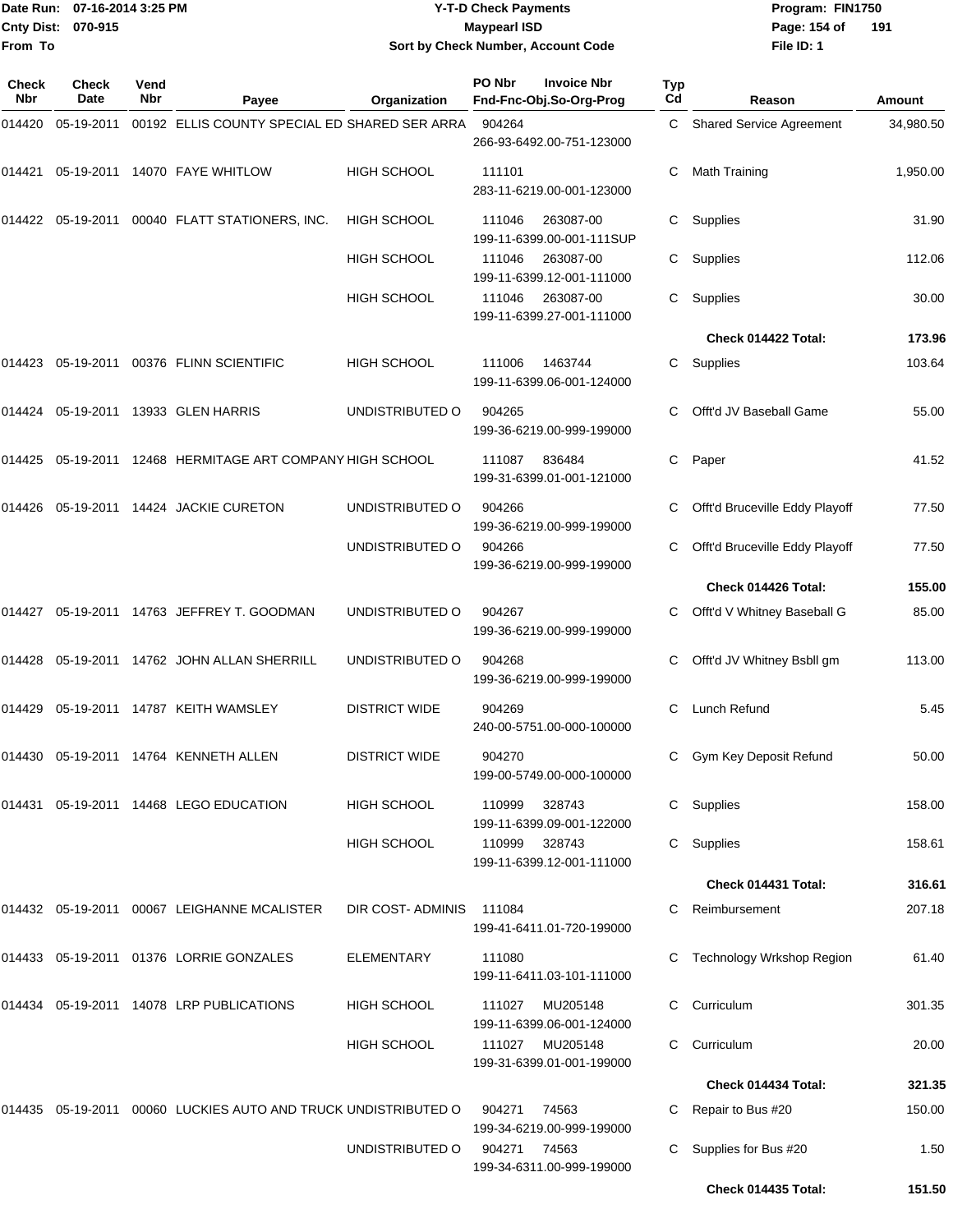### Date Run: 07-16-2014 3:25 PM **Program:** FIN1750 **Y-T-D Check Payments 070-915 Maypearl ISD Sort by Check Number, Account Code**

**File ID: 1** Page: 155 of 191

| Check<br><b>Nbr</b> | <b>Check</b><br>Date       | Vend<br>Nbr | Payee                                                          | Organization                        | PO Nbr | <b>Invoice Nbr</b><br>Fnd-Fnc-Obj.So-Org-Prog | Typ<br>Cd | Reason                          | Amount |
|---------------------|----------------------------|-------------|----------------------------------------------------------------|-------------------------------------|--------|-----------------------------------------------|-----------|---------------------------------|--------|
| 014436              | 05-19-2011                 |             | 01099 MACKIN LIBRARY MEDIA                                     | MAYPEARL JUNIOR                     | 110821 | 292673<br>199-12-6399.05-041-199000           | C.        | <b>Library Books</b>            | 336.40 |
|                     |                            |             |                                                                | <b>MAYPEARL JUNIOR</b>              | 110821 | 292673<br>199-12-6399.08-041-199000           | C         | <b>Library Books</b>            | 1.00   |
|                     |                            |             |                                                                |                                     |        |                                               |           | Check 014436 Total:             | 337.40 |
| 014437              |                            |             | 05-19-2011 12439 MAYPEARL GENERAL MER HIGH SCHOOL              |                                     | 111085 | 199-21-6219.00-001-111000                     | C         | Meals for Eduforia Training     | 90.00  |
| 014438              | 05-19-2011 14745 N2Y, INC. |             |                                                                | <b>ELEMENTARY</b>                   | 110980 | 052301<br>199-11-6399.06-101-124000           | C         | Unique Learning System          | 399.00 |
| 014439              |                            |             | 05-19-2011 00796 NORMAN ELLIS                                  | <b>SCHOOL BOARD</b>                 | 111113 | 199-41-6439.00-702-199000                     |           | <b>Trustee Election Clerk</b>   | 310.00 |
| 014440              |                            |             | 05-19-2011 12087 OAK CLIFF OFFICE SUPPLY ADMINISTRATIVE        |                                     | 111075 | 292015-0<br>199-41-6399.01-701-199000         | C         | Supplies                        | 55.68  |
| 014441              |                            |             | 05-19-2011 00287 OFFICE DEPOT                                  | <b>HIGH SCHOOL</b>                  | 111019 | 563435493001<br>199-11-6399.26-001-111000     | C         | Supplies                        | 175.03 |
|                     |                            |             |                                                                | <b>HIGH SCHOOL</b>                  | 111019 | 563435745001<br>199-11-6399.30-001-111000     | C         | Supplies                        | 2.00   |
|                     |                            |             |                                                                | <b>HIGH SCHOOL</b>                  | 111019 | 563435745001<br>199-11-6399.42-001-111000     | C         | Supplies                        | 2.00   |
|                     |                            |             |                                                                | <b>HIGH SCHOOL</b>                  | 111003 | 1342129802<br>199-12-6639.00-001-111000       | C         | Chair                           | 66.00  |
|                     |                            |             |                                                                | <b>HIGH SCHOOL</b>                  | 111003 | 1342129803<br>199-12-6639.00-001-111000       | C         | Chair                           | 66.00  |
|                     |                            |             |                                                                | HIGH SCHOOL                         | 111019 | 563435745001<br>199-23-6399.04-001-199000     |           | C supplies                      | 3.00   |
|                     |                            |             |                                                                |                                     |        |                                               |           | Check 014441 Total:             | 314.03 |
|                     |                            |             | 014442    05-19-2011    00833    PALOS    SPORTS               | MAYPEARL JUNIOR                     | 110830 | 86926-01<br>199-11-6399.00-041-111000         | C         | Supplies                        | 62.99  |
| 014443              |                            |             | 05-19-2011 12917 PATTY DROLLINGER                              | <b>ELEMENTARY</b>                   | 111083 | 199-11-6411.03-101-111000                     | C         | <b>Reimbursment Techn Wrksh</b> | 8.00   |
|                     |                            |             | 014444 05-19-2011 14770 PAUL MICHAEL WILLIAMS                  | UNDISTRIBUTED O                     | 904272 | 199-36-6219.00-999-199000                     |           | Offt'd V Bruceville Ed Bsbll    | 77.50  |
|                     |                            |             |                                                                | UNDISTRIBUTED O                     | 904272 | 199-36-6219.00-999-199000                     |           | Offt'd V Bruceville Ed Bsbll    | 125.00 |
|                     |                            |             |                                                                |                                     |        |                                               |           | Check 014444 Total:             | 202.50 |
|                     |                            |             | 014445   05-19-2011   12775   PENDERS MUSIC CO.                | <b>HIGH SCHOOL</b>                  | 110568 | 0002884086<br>199-11-6399.29-001-111BAN       | C         | Music                           | 9.48   |
|                     |                            |             | 014446 05-19-2011 12059 PEOPLES PUBLISHING GRO HIGH SCHOOL     |                                     |        | 111029 0414423<br>199-11-6399.06-001-124000   | C         | Curriculum                      | 831.00 |
|                     |                            |             | 014447  05-19-2011  00854  PITNEY BOWES INC                    | DIR COST-ADMINIS 904273 1978139MY11 |        | 199-41-6269.00-720-199000                     |           | Postage Machine Lease           | 176.00 |
|                     |                            |             | 014448 05-19-2011 01071 RICK'S WORLD OF SPORTS UNDISTRIBUTED O |                                     | 111036 | 2449<br>199-36-6399.05-999-199000             |           | 500 Business Cards              | 34.00  |
| 014449              |                            |             | 05-19-2011  14399  ROBERT HODGE JR.                            | UNDISTRIBUTED O                     | 904274 | 199-36-6219.00-999-199000                     |           | Offt'd Bruceville Eddy Plyoff   | 55.58  |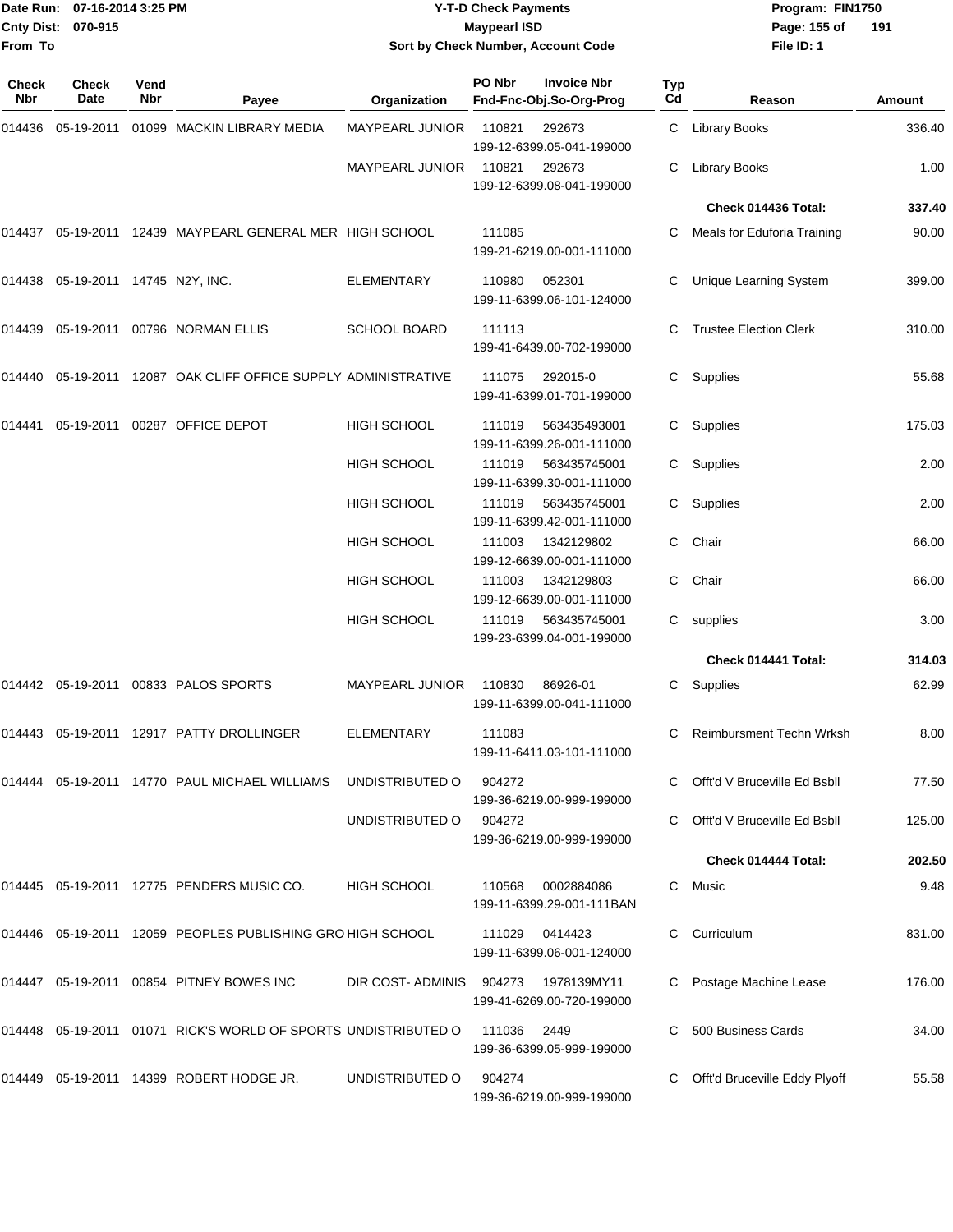|              | Date Run: 07-16-2014 3:25 PM  |             |                                                                      |                      | <b>Y-T-D Check Payments</b>                             |           | Program: FIN1750                   |          |
|--------------|-------------------------------|-------------|----------------------------------------------------------------------|----------------------|---------------------------------------------------------|-----------|------------------------------------|----------|
|              | Cnty Dist: 070-915            |             |                                                                      |                      | <b>Maypearl ISD</b>                                     |           | Page: 156 of                       | 191      |
| From To      |                               |             |                                                                      |                      | Sort by Check Number, Account Code                      |           | File ID: 1                         |          |
| Check<br>Nbr | <b>Check</b><br>Date          | Vend<br>Nbr | Payee                                                                | Organization         | PO Nbr<br><b>Invoice Nbr</b><br>Fnd-Fnc-Obj.So-Org-Prog | Typ<br>Cd | Reason                             | Amount   |
| 014450       |                               |             | 05-19-2011 13974 ROBERT LANE                                         | UNDISTRIBUTED O      | 904275                                                  | C         | Offt'd Bruceville Eddy Baseb       | 77.50    |
|              |                               |             |                                                                      |                      | 199-36-6219.00-999-199000                               |           |                                    |          |
|              |                               |             |                                                                      | UNDISTRIBUTED O      | 904275                                                  | С         | Offt'd Bruceville Eddy Baseb       | 125.00   |
|              |                               |             |                                                                      |                      | 199-36-6219.00-999-199000                               |           |                                    |          |
|              |                               |             |                                                                      |                      |                                                         |           | Check 014450 Total:                | 202.50   |
| 014451       |                               |             | 05-19-2011 14784 SANDRA MERENDA                                      | <b>SCHOOL BOARD</b>  | 111114                                                  | C.        | <b>Trustee Election Translator</b> | 146.88   |
|              |                               |             |                                                                      |                      | 199-41-6439.00-702-199000                               |           |                                    |          |
|              |                               |             | 014452 05-19-2011 14382 SARAH AUSTIN                                 | <b>DISTRICT WIDE</b> | 904276                                                  | С         | Gym Key Deposit Refund             | 50.00    |
|              |                               |             |                                                                      |                      | 199-00-5749.00-000-100000                               |           |                                    |          |
|              |                               |             | 014453 05-19-2011 14786 SARAH GRACE LAWSON                           | <b>DISTRICT WIDE</b> | 904277                                                  |           | Gym Key Deposit Refund             | 50.00    |
|              |                               |             |                                                                      |                      | 199-00-5749.00-000-100000                               |           |                                    |          |
| 014454       | 05-19-2011                    |             | 00252 SCHOOL SPECIALTY                                               | <b>HIGH SCHOOL</b>   | 111058<br>208105979940                                  | C.        | Supplies                           | 280.00   |
|              |                               |             |                                                                      |                      | 199-11-6399.26-001-111000                               |           |                                    |          |
|              |                               |             |                                                                      | <b>HIGH SCHOOL</b>   | 208105991254<br>111002<br>199-31-6339.00-001-199000     | С         | Supplies                           | 108.30   |
|              |                               |             |                                                                      | <b>HIGH SCHOOL</b>   | 111058<br>208105979940                                  | С         | Supplies                           | 67.00    |
|              |                               |             |                                                                      |                      | 199-31-6399.03-001-199000                               |           |                                    |          |
|              |                               |             |                                                                      | <b>HIGH SCHOOL</b>   | 111002<br>208105991254                                  | C.        | Supplies                           | 100.00   |
|              |                               |             |                                                                      |                      | 199-33-6399.00-001-199000                               |           |                                    |          |
|              |                               |             |                                                                      | UNDISTRIBUTED O      | 111058<br>208105979940<br>199-36-6399.05-999-199000     | С         | Supplies                           | 347.42   |
|              |                               |             |                                                                      | <b>HIGH SCHOOL</b>   | 111002<br>208105991254                                  | С         | Supplies                           | 70.00    |
|              |                               |             |                                                                      |                      | 199-36-6399.10-001-199000                               |           |                                    |          |
|              |                               |             |                                                                      | <b>HIGH SCHOOL</b>   | 111002<br>208105991254                                  | C.        | Supplies                           | 30.00    |
|              |                               |             |                                                                      |                      | 199-36-6399.12-001-199000                               |           |                                    |          |
|              |                               |             |                                                                      |                      |                                                         |           | Check 014454 Total:                | 1,002.72 |
| 014455       |                               |             | 05-19-2011  13645  SHARI EASTWOOD                                    | <b>DISTRICT WIDE</b> | 904297                                                  | C.        | <b>Calculator Deposit Refund</b>   | 25.00    |
|              |                               |             |                                                                      |                      | 199-00-5749.00-000-100000                               |           |                                    |          |
|              |                               |             | 014456  05-19-2011  12892  SUPREME SCHOOL SUPPL  ELEMENTARY          |                      | 111044<br>00520058                                      |           | C Supplies                         | 99.64    |
|              |                               |             |                                                                      |                      | 199-11-6399.11-101-111000                               |           |                                    |          |
|              | 014457 05-19-2011 00784 TASBO |             |                                                                      | UNDISTRIBUTED O      | 110667<br>218749                                        |           | C Certification Class              | 140.00   |
|              |                               |             |                                                                      |                      | 199-53-6411.02-999-199000                               |           |                                    |          |
|              |                               |             |                                                                      | UNDISTRIBUTED O      | 110667<br>217572<br>199-53-6411.02-999-199000           |           | Conference Fee                     | 290.00   |
|              |                               |             |                                                                      |                      |                                                         |           | Check 014457 Total:                | 430.00   |
|              |                               |             | 014458 05-19-2011 13202 TESTPREP VIDEOS                              | HIGH SCHOOL          | 111042<br>3808                                          |           | C Testing Supplies                 | 758.00   |
|              |                               |             |                                                                      |                      | 199-11-6399.00-001-121000                               |           |                                    |          |
|              |                               |             | 014459  05-19-2011  12243  TEXAS SCOTTISH RITE HOS ELEMENTARY        |                      | 111079                                                  | С         | Dyslexia Wrkshop                   | 50.00    |
|              |                               |             |                                                                      |                      | 199-11-6499.00-101-111000                               |           |                                    |          |
|              |                               |             | 014460 05-19-2011 12470 THE EDUCATION PEOPLE, I HIGH SCHOOL          |                      | 111028<br>5466848                                       |           | Recognition                        | 430.11   |
|              |                               |             |                                                                      |                      | 199-11-6399.12-001-111000                               |           |                                    |          |
|              |                               |             | 014461  05-19-2011  13497  THE LINCOLN NAT. LIFE INS UNDISTRIBUTED O |                      | 904278<br>595575                                        |           | Life Insurance Premiums            | 424.55   |
|              |                               |             |                                                                      |                      | 199-41-6429.01-999-199000                               |           |                                    |          |
|              |                               |             |                                                                      | UNDISTRIBUTED O      | 904279                                                  |           | C Offt'd Bruce-Eddy Bsbll gm       |          |
|              |                               |             | 014462  05-19-2011  12322  TREVOR MCDONALD                           |                      |                                                         |           |                                    | 54.76    |

199-36-6219.00-999-199000 014463 05-19-2011 13926 WAXAHACHIE FORD MERC UNDISTRIBUTED O 904280 406273 C Inspection Ford 250 14.50 199-34-6219.00-999-199000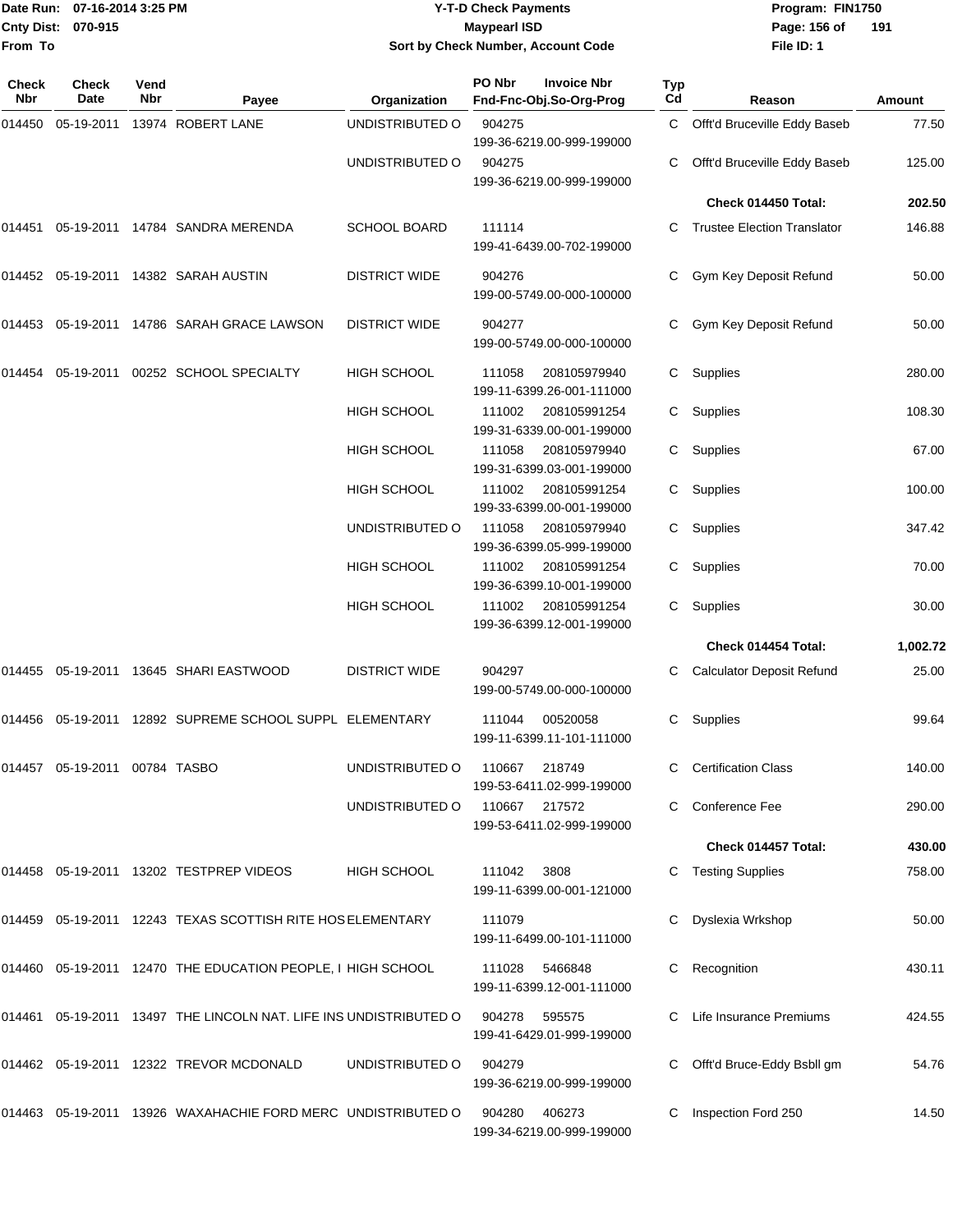**From To**

#### Date Run: 07-16-2014 3:25 PM **Program:** FIN1750 **Cnty Dist:** 070-915 **Page: 157 of** Maypearl ISD **CONTEX 157 of** Maypearl ISD **Y-T-D Check Payments 070-915 Maypearl ISD Sort by Check Number, Account Code**

**File ID: 1 191**

| Check<br><b>Nbr</b> | Check<br>Date | Vend<br>Nbr | Payee                                                            | Organization        | PO Nbr | <b>Invoice Nbr</b><br>Fnd-Fnc-Obj.So-Org-Prog | <b>Typ</b><br>Cd | Reason                             | Amount    |
|---------------------|---------------|-------------|------------------------------------------------------------------|---------------------|--------|-----------------------------------------------|------------------|------------------------------------|-----------|
| 014464              | 05-19-2011    |             | 01145 WELDERS WAREHOUSE CO HIGH SCHOOL                           |                     | 111119 | 199-11-6649.02-001-122000                     |                  | C Welder                           | 2,192.04  |
| 014465              | 05-19-2011    |             | 00902 WHALEY GRADEBOOK CO                                        | <b>HIGH SCHOOL</b>  | 111017 | 42832A<br>199-11-6399.00-001-111SUP           | C.               | Gradebooks                         | 158.40    |
|                     |               |             |                                                                  | <b>ELEMENTARY</b>   | 111039 | 42839A<br>199-11-6399.11-101-111000           |                  | Grade Books                        | 115.50    |
|                     |               |             |                                                                  |                     |        |                                               |                  | Check 014465 Total:                | 273.90    |
| 014466              |               |             | 05-26-2011 00962 BILLIE WIGGINS                                  | <b>SCHOOL BOARD</b> | 111121 | 199-41-6439.00-702-199000                     | C.               | <b>Padlocks for Ballot Boxes</b>   | 12.40     |
| 014467              | 05-26-2011    |             | 00527 CDWG INC.                                                  | MAYPEARL JUNIOR     | 111021 | XJB6350<br>199-11-6639.45-041-111000          | C.               | Hardware                           | 96.08     |
|                     |               |             |                                                                  | MAYPEARL JUNIOR     | 111021 | XHS6886<br>199-11-6639.45-041-111000          | C                | Epson PL 410W (5)                  | 5,180.00  |
|                     |               |             |                                                                  | MAYPEARL JUNIOR     | 111021 | XHM3142<br>199-11-6639.45-041-111000          |                  | Rapid AL Plates                    | 279.44    |
|                     |               |             |                                                                  | UNDISTRIBUTED O     | 111021 | XHF7075<br>199-11-6639.47-999-111000          | C.               | Epson Brightlink/HDs/Equip         | 10,837.76 |
|                     |               |             |                                                                  | HIGH SCHOOL         | 111055 | XHS7800<br>199-12-6399.02-001-199000          | C                | Cables                             | 82.40     |
|                     |               |             |                                                                  | HIGH SCHOOL         | 111055 | XJT5719<br>199-12-6399.02-001-199000          | C                | Cables                             | 234.30    |
|                     |               |             |                                                                  | <b>HIGH SCHOOL</b>  | 111055 | XHM4661<br>199-12-6399.02-001-199000          | C.               | Cables                             | 455.50    |
|                     |               |             |                                                                  |                     |        |                                               |                  | Check 014467 Total:                | 17,165.48 |
| 014468              |               |             | 05-26-2011 01615 CICI'S PIZZA                                    | UNDISTRIBUTED O     | 111127 | 199-13-6299.00-999-199000                     | C.               | <b>Staff Appreciation Luncheon</b> | 975.00    |
| 014469              | 05-26-2011    |             | 01203 CINDY SHAW                                                 | <b>SCHOOL BOARD</b> | 111123 | 199-41-6439.00-702-199000                     | C                | <b>Reimbursement for Services</b>  | 48.32     |
| 014470              |               |             | 05-26-2011 00612 HOME DEPOT/GECF                                 | UNDISTRIBUTED O     | 111082 | 2401653<br>199-51-6319.02-999-199000          | C                | Supplies                           | 17.86     |
|                     |               |             |                                                                  | UNDISTRIBUTED O     | 110962 | 7401476<br>199-51-6319.02-999-199000          | C                | Supplies                           | 42.90     |
|                     |               |             |                                                                  |                     |        |                                               |                  | Check 014470 Total:                | 60.76     |
|                     |               |             | 014471 05-26-2011 12164 JRP BUILD, INC.                          | UNDISTRIBUTED O     | 904315 | 3845<br>199-51-6249.00-999-199000             |                  | C Repair to RR toilet              | 95.00     |
|                     |               |             |                                                                  | UNDISTRIBUTED O     | 904314 | 3844<br>199-51-6629.00-999-199000             | C.               | Demolition of Old Lower Ele        | 19,850.00 |
|                     |               |             |                                                                  |                     |        |                                               |                  | Check 014471 Total:                | 19,945.00 |
|                     |               |             | 014472 05-26-2011 01071 RICK'S WORLD OF SPORTS UNDISTRIBUTED O   |                     | 111088 | 2478<br>199-36-6399.02-999-199000             | C.               | Shirts                             | 278.00    |
|                     |               |             | 014473  05-26-2011  14793  SMASHLEY STOP                         | UNDISTRIBUTED O     | 904309 | 199-21-6399.00-999-199000                     | C                | Euphoria Training                  | 64.54     |
|                     |               |             |                                                                  | UNDISTRIBUTED O     | 904309 | 199-21-6399.02-999-199000                     | C                | Euphoria Training                  | 50.00     |
|                     |               |             |                                                                  |                     |        |                                               |                  | Check 014473 Total:                | 114.54    |
|                     |               |             | 014474  05-26-2011  00218  THE COWBOY BANK OF TE UNDISTRIBUTED O |                     | 111125 | 199-34-6311.01-999-199000                     |                  | C Fuel for Band San Antonio tri    | 240.00    |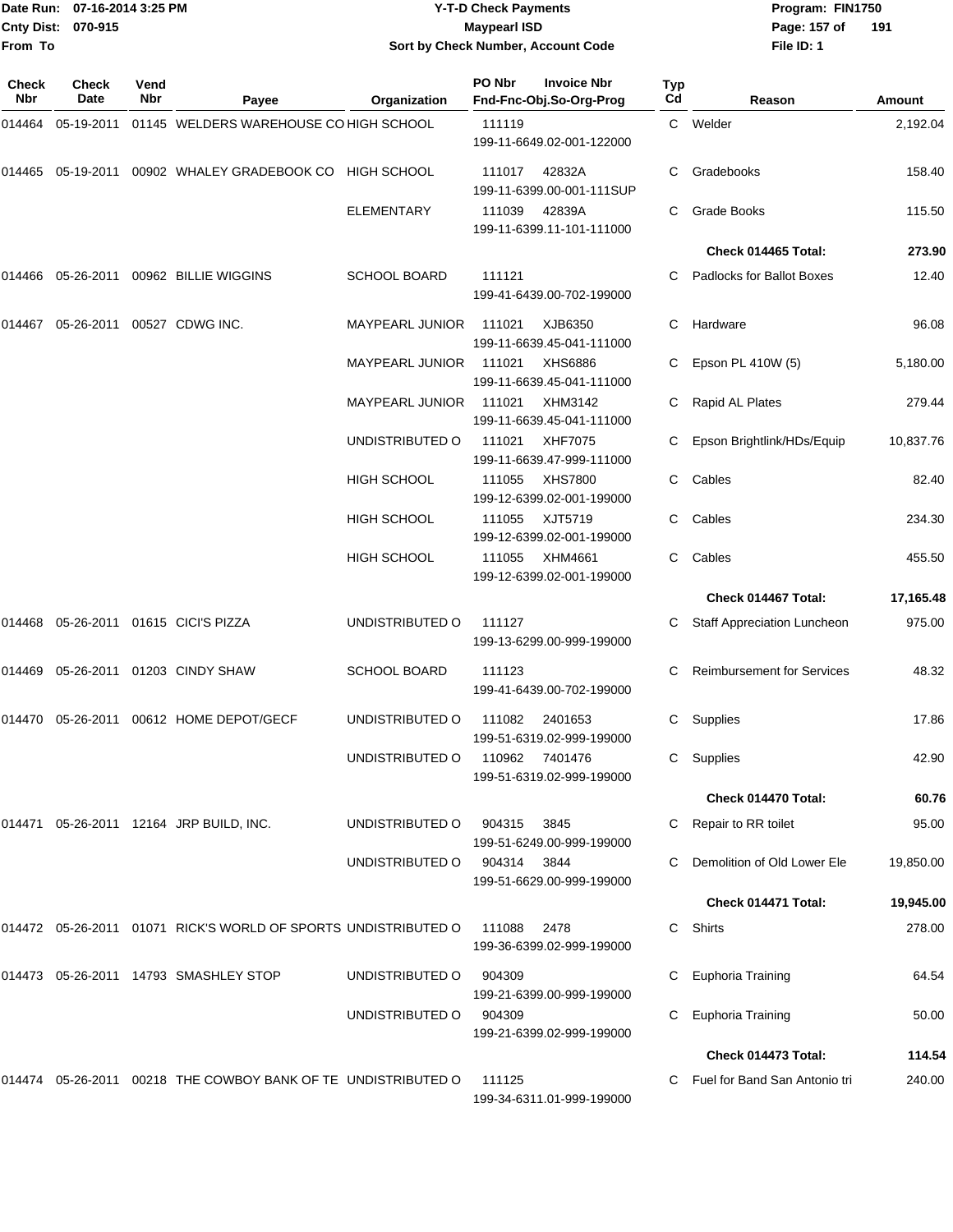### Date Run: 07-16-2014 3:25 PM **Program:** FIN1750 **Y-T-D Check Payments 070-915 Maypearl ISD Sort by Check Number, Account Code**

**File ID: 1** Page: 158 of 191

| Check<br><b>Nbr</b> | Check<br>Date | Vend<br><b>Nbr</b> | Payee                                        | Organization           | PO Nbr | <b>Invoice Nbr</b><br>Fnd-Fnc-Obj.So-Org-Prog | <b>Typ</b><br>Cd | Reason                         | Amount   |
|---------------------|---------------|--------------------|----------------------------------------------|------------------------|--------|-----------------------------------------------|------------------|--------------------------------|----------|
|                     |               |                    | 014475 06-03-2011 13677 BARBARA ELLISON      | <b>ELEMENTARY</b>      | 904322 | 199-11-6219.00-101-123000                     | C.               | <b>Diagnostician Services</b>  | 5,556.25 |
|                     |               |                    | 014476 06-08-2011 13654 ALLANA FINLAY        | <b>HIGH SCHOOL</b>     | 904332 | 199-11-6129.01-001-124000                     |                  | <b>Detention Duty</b>          | 1,000.00 |
| 014477              | 06-08-2011    |                    | 00901 AVENUE FUEL DISTRIBUTO UNDISTRIBUTED O |                        | 904323 | 46355<br>199-34-6219.00-999-199000            |                  | Fuel for Buses                 | 2,811.34 |
|                     |               |                    |                                              | UNDISTRIBUTED O        | 904323 | 46207<br>199-34-6219.00-999-199000            | C.               | Fuel for Buses                 | 3,293.47 |
|                     |               |                    |                                              |                        |        |                                               |                  | Check 014477 Total:            | 6,104.81 |
| 014478              |               |                    | 06-08-2011  01604  BILL'S LAWN MOWERS        | UNDISTRIBUTED O        | 111143 | 7714<br>199-51-6319.03-999-199000             |                  | C Parts                        | 62.99    |
|                     |               |                    |                                              | UNDISTRIBUTED O        | 111142 | 5596<br>199-51-6319.03-999-199000             |                  | <b>Mower Parts</b>             | 318.44   |
|                     |               |                    |                                              |                        |        |                                               |                  | Check 014478 Total:            | 381.43   |
| 014479              |               |                    | 06-08-2011 00527 CDWG INC.                   | UNDISTRIBUTED O        | 111117 | XKZ3811<br>199-53-6249.05-999-199000          |                  | C APC BackUPS ES               | 483.00   |
| 014480              |               |                    | 06-08-2011  00217  CITY OF MAYPEARL          | UNDISTRIBUTED O        | 904324 | 1081<br>199-51-6259.01-999-199000             |                  | Water Service @ LSK Yrd M      | 15.52    |
|                     |               |                    |                                              | UNDISTRIBUTED O        | 904324 | 80<br>199-51-6259.01-999-199000               |                  | Water Service @ Ballfield      | 20.52    |
|                     |               |                    |                                              | UNDISTRIBUTED O        | 904324 | 1394<br>199-51-6259.01-999-199000             |                  | C Water Service @ HS Conc/R    | 40.52    |
|                     |               |                    |                                              | UNDISTRIBUTED O        | 904324 | 383<br>199-51-6259.01-999-199000              |                  | Water Service @ HS             | 429.03   |
|                     |               |                    |                                              | UNDISTRIBUTED O        | 904324 | 595<br>199-51-6259.01-999-199000              | $\mathbf{C}$     | Water Service @ MS             | 590.25   |
|                     |               |                    |                                              | UNDISTRIBUTED O        | 904324 | 1080<br>199-51-6259.01-999-199000             |                  | Water Service @ LSK Elem       | 640.47   |
|                     |               |                    |                                              | UNDISTRIBUTED O        | 904324 | 574<br>199-51-6259.01-999-199000              | C.               | Water Service @ JH             | 230.61   |
|                     |               |                    |                                              | UNDISTRIBUTED O        | 904324 | - 82<br>199-51-6259.01-999-199000             |                  | C Water Service @ WPA Bldg     | 551.61   |
|                     |               |                    |                                              |                        |        |                                               |                  | Check 014480 Total:            | 2,518.53 |
| 014481              |               |                    | 06-08-2011 12885 DIRECT ENERGY               | UNDISTRIBUTED O        | 904325 | 111390012503864<br>199-51-6259.04-999-199000  |                  | C Electric Service @ old elem  | .58      |
|                     |               |                    |                                              | UNDISTRIBUTED O 904325 |        | 111390012503864<br>199-51-6259.04-999-199000  |                  | C Electric Service @ Ballfield | 8.59     |
|                     |               |                    |                                              | UNDISTRIBUTED O        | 904325 | 111390012503864<br>199-51-6259.04-999-199000  | C.               | Electric Service @ CN Stora    | 16.99    |
|                     |               |                    |                                              | UNDISTRIBUTED O        | 904325 | 111390012503864<br>199-51-6259.04-999-199000  | C.               | Electric Service @ HS Porta    | 446.08   |
|                     |               |                    |                                              | UNDISTRIBUTED O        | 904325 | 111390012503864<br>199-51-6259.04-999-199000  | C.               | Electric Service @ Old HS BI   | 5,205.13 |
|                     |               |                    |                                              | UNDISTRIBUTED O        | 904325 | 111390012503864<br>199-51-6259.04-999-199000  | C.               | Electric Service @ DAEP/SA     | 346.37   |
|                     |               |                    |                                              | UNDISTRIBUTED O        | 904325 | 111390012503864<br>199-51-6259.04-999-199000  |                  | C Electric Service @ WPA Bld   | 1,503.58 |
|                     |               |                    |                                              | UNDISTRIBUTED O        | 904325 | 111390012503864<br>199-51-6259.04-999-199000  |                  | C Electric Service @ Lower El  | 272.59   |
|                     |               |                    |                                              | UNDISTRIBUTED O        | 904325 | 111390012503864<br>199-51-6259.04-999-199000  | C.               | Electric Service @ Bus Barn    | 118.82   |
|                     |               |                    |                                              |                        |        |                                               |                  | Check 014481 Total:            | 7,918.73 |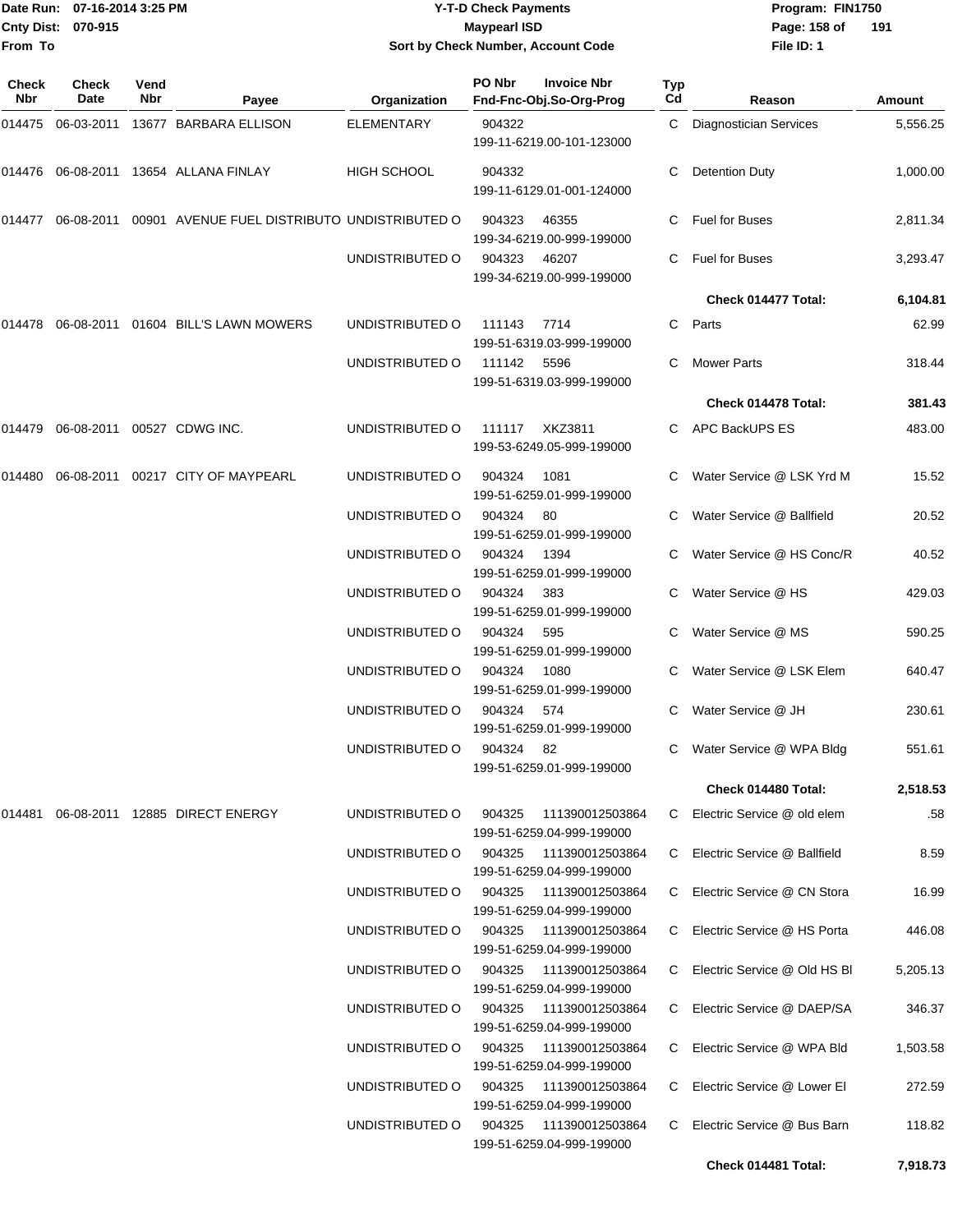### Date Run: 07-16-2014 3:25 PM **Program:** FIN1750 **Y-T-D Check Payments 070-915 Maypearl ISD Sort by Check Number, Account Code**

**File ID: 1** Page: 159 of 191

| Check<br><b>Nbr</b> | Check<br><b>Date</b> | Vend<br><b>Nbr</b> | Payee                                                  | Organization          | PO Nbr | <b>Invoice Nbr</b><br>Fnd-Fnc-Obj.So-Org-Prog | Typ<br>Cd | Reason                          | Amount    |
|---------------------|----------------------|--------------------|--------------------------------------------------------|-----------------------|--------|-----------------------------------------------|-----------|---------------------------------|-----------|
| 014482              | 06-08-2011           |                    | 12885 DIRECT ENERGY                                    | UNDISTRIBUTED O       | 904326 | 111390014250454<br>199-51-6259.04-999-199000  |           | C Electric Service @ Dwntwn     | 408.66    |
| 014483              |                      |                    | 06-08-2011 13639 EAST TEXAS COPY SYSTE ELEMENTARY      |                       | 111130 | 80662<br>199-11-6399.00-101-111SUP            | C         | <b>Staples</b>                  | 63.50     |
| 014484              | 06-08-2011           |                    | 00341 EAST TEXAS SPORTS CENT HIGH SCHOOL               |                       | 111040 | 0193789<br>199-36-6399.13-001-199000          |           | <b>Softball Supplies</b>        | 451.83    |
| 014485              | 06-08-2011           |                    | 00099 EDUCATION SERVICE CENT ADMINISTRATIVE            |                       | 904327 | 17583<br>199-41-6219.10-701-199000            | C         | <b>Quick Searches</b>           | 86.15     |
| 014486              | 06-08-2011           |                    | 00537 ELETE TIRE SERVICE                               | UNDISTRIBUTED O       | 904328 | 01-54908<br>199-34-6219.00-999-199000         | C         | Repair to Bus #24               | 103.00    |
|                     |                      |                    |                                                        | UNDISTRIBUTED O       | 904328 | 01-54994<br>199-34-6219.00-999-199000         |           | Repair to Bus #17               | 114.00    |
|                     |                      |                    |                                                        |                       |        |                                               |           | Check 014486 Total:             | 217.00    |
| 014487              |                      |                    | 06-08-2011 12186 ELLIOTT ELECTRIC                      | UNDISTRIBUTED O       | 111145 | 091307901<br>199-51-6319.02-999-199000        | C         | Parts                           | 110.30    |
| 014488              |                      |                    | 06-08-2011 01116 EQUITY CENTER                         | <b>ADMINISTRATIVE</b> | 904329 | 199-41-6499.00-701-199000                     | C         | Membership Fee 11/12            | 1,182.00  |
| 014489              |                      |                    | 06-08-2011  01586  ESTES ELECTRIC                      | UNDISTRIBUTED O       | 904330 | 7243<br>199-51-6249.00-999-199000             | C         | Repair to MS outlets            | 346.05    |
| 014490              |                      |                    | 06-08-2011  13626  FEDERAL RESERVE BANK                | UNDISTRIBUTED O       | 111133 | 199-21-6411.01-999-199000                     | C         | Wrkshop                         | 70.00     |
| 014491              | 06-08-2011           |                    | 00040 FLATT STATIONERS, INC.                           | <b>ELEMENTARY</b>     | 111129 | 265278-00<br>199-11-6399.00-101-111SUP        | C         | Supplies                        | 1,637.69  |
| 014492              |                      |                    | 06-08-2011  14219  GARY PINKERTON                      | <b>HIGH SCHOOL</b>    | 904331 | 199-11-6219.02-001-111000                     | С         | <b>Consultant Services</b>      | 1,000.00  |
| 014493              |                      |                    | 06-08-2011 14765 GAYLORD TEXAN                         | <b>HIGH SCHOOL</b>    | 111052 | 283-11-6411.00-001-123000                     |           | Math Conference                 | 792.00    |
| 014494              |                      |                    | 06-08-2011 14797 HUCKABEE & ASSOCIATES UNDISTRIBUTED O |                       | 904333 | 1644-01-M1<br>199-51-6629.00-999-199MTN       | C         | MS Band Hall Addition           | 26,737.63 |
| 014495              |                      |                    | 06-08-2011 14782 INSTANT ASSESSMENT LEA HIGH SCHOOL    |                       | 111099 | 184269<br>199-11-6399.12-001-111000           |           | <b>Professional Development</b> | 928.00    |
|                     |                      |                    |                                                        | <b>HIGH SCHOOL</b>    | 111099 | 184269<br>199-11-6411.02-001-122000           |           | <b>Professional Development</b> | 180.20    |
|                     |                      |                    |                                                        | <b>HIGH SCHOOL</b>    | 111099 | 184269<br>199-11-6411.03-001-122000           |           | <b>Professional Development</b> | 419.80    |
|                     |                      |                    |                                                        |                       |        |                                               |           | Check 014495 Total:             | 1,528.00  |
| 014496              |                      |                    | 06-08-2011  01857  KAY LYNN DAY                        | <b>HIGH SCHOOL</b>    | 111109 | 199-11-6399.09-001-122000                     |           | books-ISTE                      | 91.00     |
|                     |                      |                    |                                                        | <b>HIGH SCHOOL</b>    | 111109 | 199-11-6399.12-001-111000                     | C         | books-ISTE                      | 137.10    |
|                     |                      |                    |                                                        |                       |        |                                               |           | Check 014496 Total:             | 228.10    |
| 014497              |                      |                    | 06-08-2011 14759 KNOWLEDGE MATTERS, IN HIGH SCHOOL     |                       | 111033 | 9009<br>199-11-6399.10-001-122000             |           | online curriculum               | 995.00    |
| 014498              |                      |                    | 06-08-2011 14792 LA QUINTA INN CONVENTIO SCHOOL BOARD  |                       | 111128 | 199-41-6419.00-702-199000                     |           | <b>SLI Room Balance</b>         | 2,569.44  |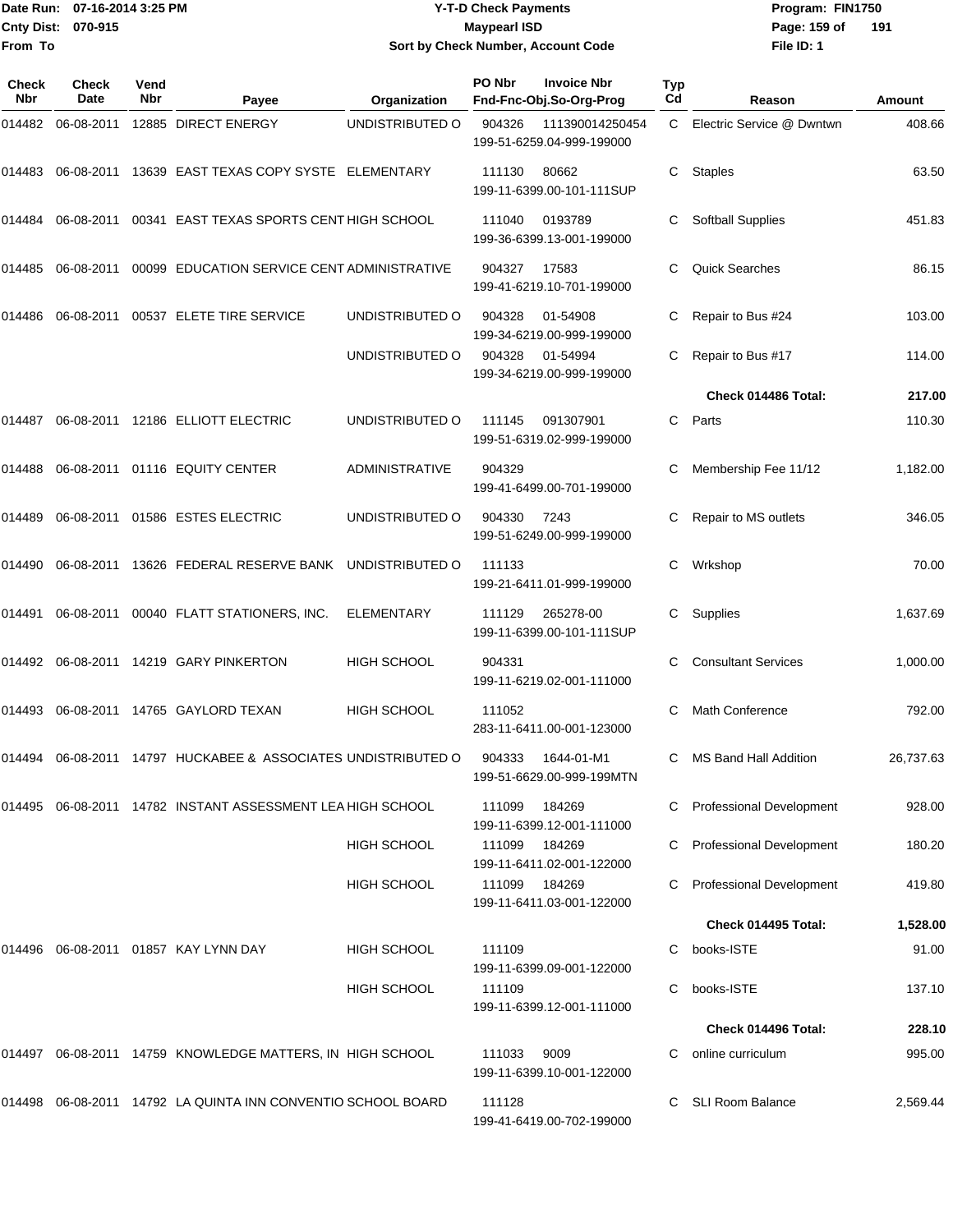| Date Run: 07-16-2014 3:25 PM |                      |                    |                                                                   |                        | <b>Y-T-D Check Payments</b>                                      | Program: FIN1750 |                        |          |
|------------------------------|----------------------|--------------------|-------------------------------------------------------------------|------------------------|------------------------------------------------------------------|------------------|------------------------|----------|
| <b>Cnty Dist:</b>            | 070-915              |                    |                                                                   |                        | <b>Maypearl ISD</b>                                              |                  | Page: 160 of           | 191      |
| From To                      |                      |                    |                                                                   |                        | Sort by Check Number, Account Code                               |                  | File ID: 1             |          |
| Check<br><b>Nbr</b>          | <b>Check</b><br>Date | Vend<br><b>Nbr</b> | Payee                                                             | Organization           | PO Nbr<br><b>Invoice Nbr</b><br>Fnd-Fnc-Obj.So-Org-Prog          | Typ<br>Cd        | Reason                 | Amount   |
| 014499                       | 06-08-2011           |                    | 14218 LYNELL PINKERTON                                            | <b>HIGH SCHOOL</b>     | 111157                                                           | C                | One Act Play Supplies  | 249.98   |
|                              |                      |                    |                                                                   | <b>HIGH SCHOOL</b>     | 199-11-6399.06-001-111000<br>111157<br>199-11-6399.07-001-111000 | C                | One Act Play Supplies  | 595.41   |
|                              |                      |                    |                                                                   |                        |                                                                  |                  | Check 014499 Total:    | 845.39   |
| 014500                       |                      |                    | 06-08-2011 13157 MARTIN TOWING INC.                               | UNDISTRIBUTED O        | 904334<br>15082<br>199-34-6219.00-999-199000                     | C                | Towing of Bus #18      | 95.00    |
|                              |                      |                    |                                                                   | UNDISTRIBUTED O        | 904334<br>16426<br>199-34-6219.00-999-199000                     |                  | Towing of Bus #18      | 95.00    |
|                              |                      |                    |                                                                   |                        |                                                                  |                  | Check 014500 Total:    | 190.00   |
| 014501                       |                      |                    | 06-08-2011 12505 MAYPEARL FEED STORE                              | UNDISTRIBUTED O        | 904335<br>416<br>199-51-6319.02-999-199000                       | C                | Filters                | 73.10    |
| 014502                       | 06-08-2011           | 00631 MCI          |                                                                   | UNDISTRIBUTED O        | 904336<br>06638700105<br>199-51-6259.02-999-199000               |                  | Long Distance Service  | 278.54   |
| 014503                       |                      |                    | 06-08-2011 12559 MENTORING MINDS                                  | <b>HIGH SCHOOL</b>     | 111063<br>105304<br>199-21-6239.04-001-111000                    | C                | Supplies               | 300.00   |
|                              |                      |                    |                                                                   | <b>MAYPEARL JUNIOR</b> | 111063<br>105304<br>199-21-6239.04-041-111000                    | C                | Supplies               | 250.00   |
|                              |                      |                    |                                                                   | ELEMENTARY             | 111063<br>105304<br>199-21-6239.04-101-111000                    | C                | Supplies               | 349.75   |
|                              |                      |                    |                                                                   |                        |                                                                  |                  | Check 014503 Total:    | 899.75   |
| 014504                       |                      |                    | 06-08-2011  00457  MF ATHLETIC CO., INC.                          | UNDISTRIBUTED O        | 111094<br>1299955-00<br>199-36-6399.15-999-199000                | C                | Equipment              | 5,600.00 |
|                              |                      |                    |                                                                   | UNDISTRIBUTED O        | 111094<br>1299955-02<br>199-36-6399.15-999-199000                | C                | Equipment              | 120.00   |
|                              |                      |                    |                                                                   | UNDISTRIBUTED O        | 111094<br>1299955-01<br>199-36-6399.15-999-199000                | C                | Equipment              | 360.00   |
|                              |                      |                    |                                                                   |                        |                                                                  |                  | Check 014504 Total:    | 6,080.00 |
|                              |                      |                    | 014505 06-08-2011 13306 MOUNTAIN PEAK SPECIAL UNDISTRIBUTED O     |                        | 904337<br>11078800<br>199-51-6259.79-999-122000                  |                  | C Water At Ag Facility | 19.93    |
|                              |                      |                    | 014506  06-08-2011  12087  OAK CLIFF OFFICE SUPPLY ADMINISTRATIVE |                        | 111150<br>292873-0<br>199-41-6399.01-701-199000                  |                  | C Supplies             | 93.96    |
|                              |                      |                    | 014507 06-08-2011 00287 OFFICE DEPOT                              | HIGH SCHOOL            | 111112<br>565076470001<br>199-11-6399.09-001-122000              |                  | C Supplies             | 80.91    |
|                              |                      |                    |                                                                   | HIGH SCHOOL            | 111112 565076354001<br>199-11-6399.09-001-122000                 |                  | C Supplies             | 169.09   |
|                              |                      |                    |                                                                   | <b>HIGH SCHOOL</b>     | 111091<br>1343693910<br>199-11-6399.12-001-111000                |                  | C Chair                | 50.00    |
|                              |                      |                    |                                                                   | HIGH SCHOOL            | 111112 565076354001<br>199-11-6399.12-001-111000                 |                  | C Supplies             | 457.23   |
|                              |                      |                    |                                                                   | HIGH SCHOOL            | 111091<br>1343693910<br>199-11-6399.41-001-111000                |                  | C Chair                | 16.00    |
|                              |                      |                    |                                                                   | ADMINISTRATIVE         | 111074 564347184001<br>199-41-6399.01-701-199000                 |                  | C Supplies             | 56.04    |
|                              |                      |                    |                                                                   | ADMINISTRATIVE         | 111076    564357184001-<br>199-41-6399.01-701-199000             |                  | C Binders & Pencils    | 81.96    |

**Check 014507 Total: 2,340.13**

ADMINISTRATIVE 111120 565564540001 C Fire Proof File Cabinet 1,428.90

199-41-6399.01-701-199000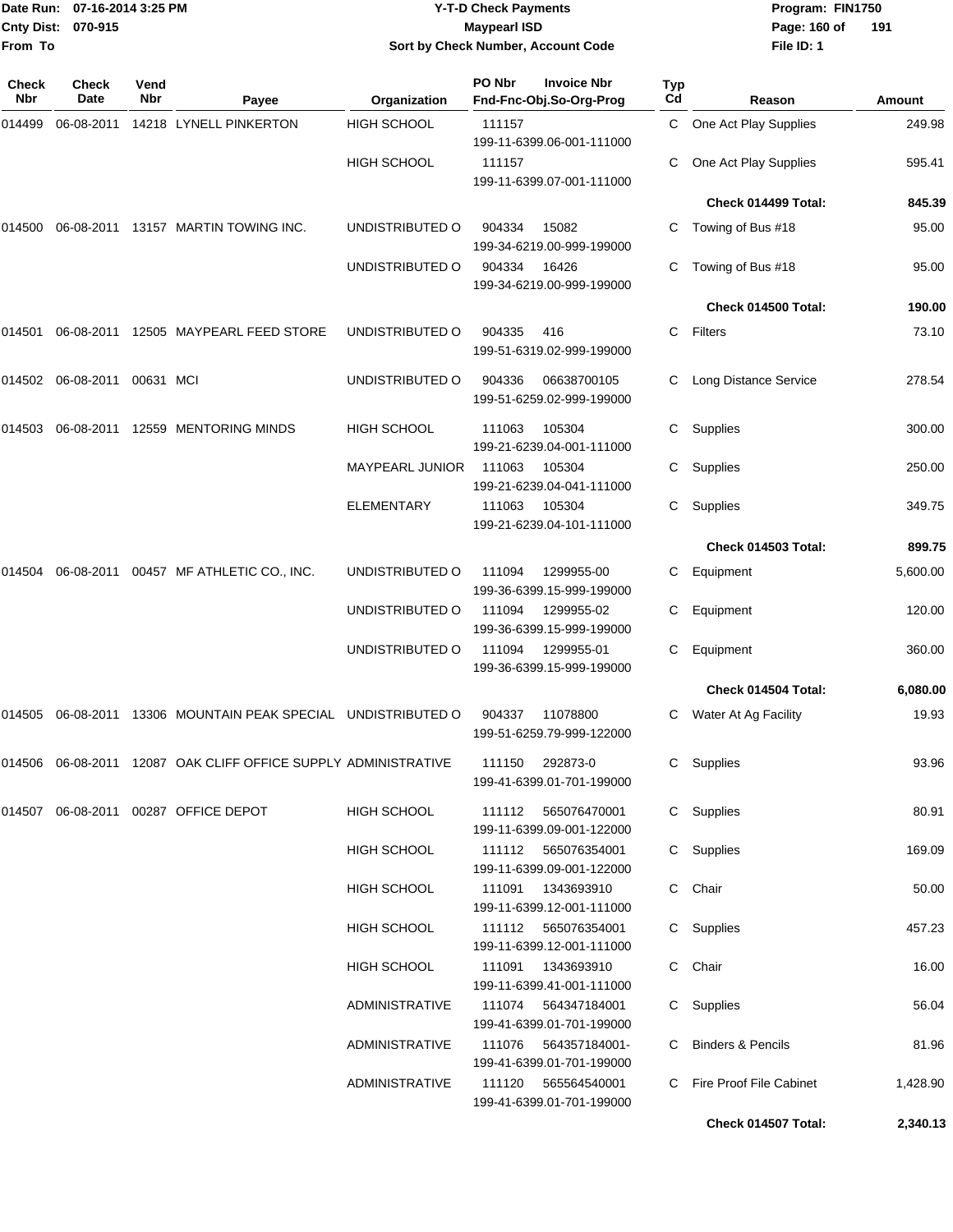### Date Run: 07-16-2014 3:25 PM **Program:** FIN1750 **Y-T-D Check Payments 070-915 Maypearl ISD Sort by Check Number, Account Code**

**File ID: 1** Page: 161 of 191

| Check<br>Nbr | Check<br>Date                 | Vend<br>Nbr | Payee                                                             | Organization       | PO Nbr        | <b>Invoice Nbr</b><br>Fnd-Fnc-Obj.So-Org-Prog | <b>Typ</b><br>Cd | Reason                         | Amount   |
|--------------|-------------------------------|-------------|-------------------------------------------------------------------|--------------------|---------------|-----------------------------------------------|------------------|--------------------------------|----------|
| 014508       | 06-08-2011                    |             | 14798 OMNI CORPUS CHRISTI -                                       | DIR COST- ADMINIS  | 111162        | 199-41-6411.01-720-199000                     |                  | C TASBO Conference             | 237.62   |
| 014509       | 06-08-2011                    |             | 12329 PEARSON ASSESSMENTS                                         | ELEMENTARY         | 111103        | 73138081<br>199-11-6399.06-101-124000         | C                | <b>Test Records</b>            | 109.50   |
|              | 014510 06-08-2011             |             | 00401 POSITIVE PROMOTIONS                                         | MAYPEARL JUNIOR    | 111000        | 04136934<br>199-11-6399.25-041-111000         |                  | Supplies                       | 198.70   |
| 014511       | 06-08-2011                    |             | 00148 PRECISION BUSINESS MAC HIGH SCHOOL                          |                    | 111096        | 63562<br>199-11-6399.12-001-111000            |                  | Poster Machine                 | 4,005.00 |
| 014512       |                               |             | 06-08-2011 12836 R B SPORTING GOODS                               | UNDISTRIBUTED O    | 111066        | 0322984<br>199-36-6399.04-999-199000          | C                | Supplies                       | 231.75   |
|              |                               |             | 014513 06-08-2011 14351 REENA HARMAN                              | <b>HIGH SCHOOL</b> | 111151        | 199-36-6499.01-001-199000                     |                  | Mileage for Tennis Meet        | 44.50    |
| 014514       |                               |             | 06-08-2011 12125 REGION IV ESC                                    | <b>HIGH SCHOOL</b> | 111107        | 4073001587<br>199-11-6399.06-001-124000       | С                | Supplies                       | 850.00   |
|              |                               |             |                                                                   | <b>HIGH SCHOOL</b> | 111107        | 4073001587<br>199-11-6399.12-001-111000       | C.               | Supplies                       | 404.60   |
|              |                               |             |                                                                   |                    |               |                                               |                  | Check 014514 Total:            | 1,254.60 |
|              |                               |             | 014515 06-08-2011 00778 RICHARD INGRAM                            | UNDISTRIBUTED O    | 111140        | 199-51-6319.02-999-199000                     | C                | Fans                           | 34.56    |
|              | 014516 06-08-2011             |             | 01071 RICK'S WORLD OF SPORTS UNDISTRIBUTED O                      |                    | 111156        | 2498<br>199-36-6399.04-999-199000             |                  | <b>Coaches Hats</b>            | 135.00   |
| 014517       | 06-08-2011                    |             | 00720 RISO, INC                                                   | UNDISTRIBUTED O    | 904338        | 5208267<br>199-41-6219.07-999-199000          |                  | Riso Lease Agreement           | 128.63   |
| 014518       |                               |             | 06-08-2011  00331  RONNIE NEILL                                   | UNDISTRIBUTED O    | 904341        | 199-21-6411.00-999-199000                     | C                | Travel                         | 286.56   |
| 014519       | 06-08-2011                    |             | 01547 SCHWARTZ & EICHELBAUM DIR COST- ADMINIS                     |                    | 904339        | 38417<br>199-41-6211.00-720-199000            |                  | <b>Legal Services</b>          | 2,034.43 |
| 014520       | 06-08-2011                    |             | 00119 STROOPE PEST CONTROL UNDISTRIBUTED O                        |                    | 904340        | 113827<br>199-51-6319.02-999-199000           | C                | Pest Control Serv - Fire Ant   | 300.00   |
|              |                               |             |                                                                   | UNDISTRIBUTED O    | 904340        | 113633<br>199-51-6319.02-999-199000           |                  | C Pest Control Services        | 400.00   |
|              |                               |             |                                                                   | UNDISTRIBUTED O    | 904340 113948 | 199-51-6319.02-999-199000                     |                  | C Pest Control Serv. - Mo.     | 400.00   |
|              |                               |             |                                                                   | UNDISTRIBUTED O    | 904340        | 113633<br>199-51-6319.02-999-199000           |                  | C Pest Control Serv - Mo.      | 120.00   |
|              |                               |             |                                                                   | UNDISTRIBUTED O    | 904340        | 113947<br>199-51-6319.02-999-199000           |                  | C Pest Control Serv - Mo.      | 120.00   |
|              |                               |             |                                                                   | UNDISTRIBUTED O    | 904340 113664 | 199-51-6319.02-999-199000                     |                  | C Pest Control Services - Clea | 150.00   |
|              |                               |             |                                                                   |                    |               |                                               |                  | Check 014520 Total:            | 1,490.00 |
|              |                               |             | 014521  06-08-2011  12495  TARLETON STATE UNIVERS MAYPEARL JUNIOR |                    | 111138        | 199-36-6399.09-041-199000                     |                  | C MS Coach Camp Fee            | 255.00   |
|              |                               |             | 014522 06-08-2011 00973 TARVER TROPHIES                           | <b>HIGH SCHOOL</b> | 111155        | 5171<br>199-36-6499.05-001-199000             |                  | C Awards                       | 647.60   |
|              | 014523 06-08-2011 00784 TASBO |             |                                                                   | DIR COST-ADMINIS   | 111148        | 221410<br>199-41-6411.01-720-199000           |                  | C Conference & classes         | 355.00   |
|              |                               |             |                                                                   | IND COST-ADM       | 904342 17990  | 199-41-6499.00-750-199000                     |                  | <b>Membership Dues</b>         | 105.00   |
|              |                               |             |                                                                   |                    |               |                                               |                  | Check 014523 Total:            | 460.00   |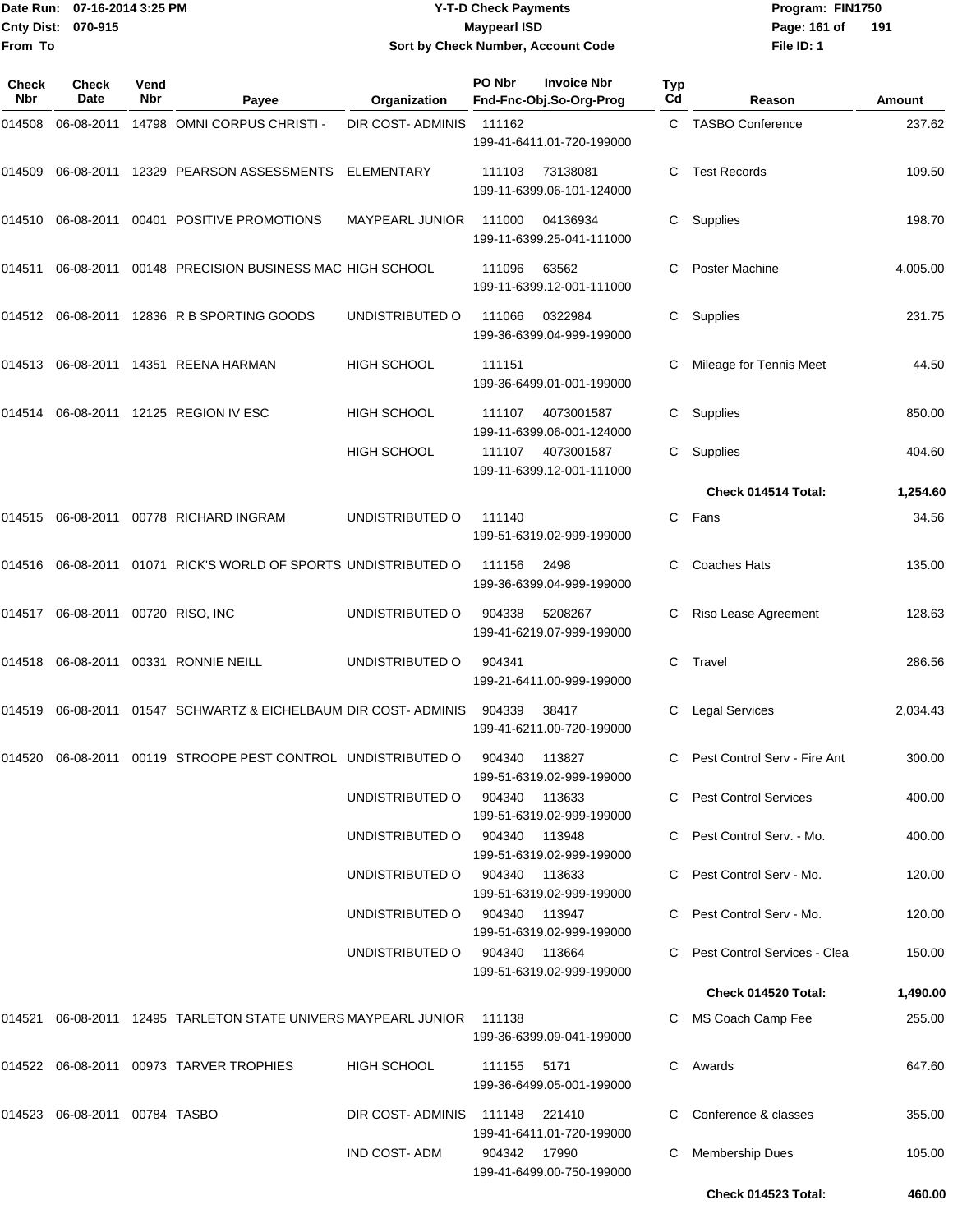| From To      | Date Run: 07-16-2014 3:25 PM<br><b>Cnty Dist:</b><br>070-915 |             |                                                   | <b>Y-T-D Check Payments</b><br><b>Maypearl ISD</b> | Sort by Check Number, Account Code |                                                | Program: FIN1750<br>Page: 162 of<br>File ID: 1 | 191                            |               |
|--------------|--------------------------------------------------------------|-------------|---------------------------------------------------|----------------------------------------------------|------------------------------------|------------------------------------------------|------------------------------------------------|--------------------------------|---------------|
| Check<br>Nbr | Check<br>Date                                                | Vend<br>Nbr | Payee                                             | Organization                                       | PO Nbr                             | <b>Invoice Nbr</b><br>Fnd-Fnc-Obj.So-Org-Prog  | Typ<br>Cd                                      | Reason                         | <b>Amount</b> |
| 014524       | 06-08-2011                                                   |             | 14799 TEXAS TOLLWAYS                              | UNDISTRIBUTED O                                    | 904343                             | 25157886<br>199-34-6311.00-999-199000          | C                                              | <b>Tollway for Bus</b>         | 2.80          |
| 014525       | 06-08-2011                                                   |             | 00134 TXU ENERGY                                  | UNDISTRIBUTED O                                    | 904344                             | 056250489832<br>199-51-6259.04-999-199000      | С                                              | <b>Security Lights</b>         | 284.77        |
| 014526       | 06-08-2011                                                   |             | 00253 VERIZON SOUTHWEST                           | UNDISTRIBUTED O                                    | 904345                             | 416580372500039<br>199-51-6259.02-999-199000   | С                                              | Telephone service              | 804.25        |
| 014527       | 06-08-2011                                                   |             | 00460 VINEYARD'S AUTO SUPPLY UNDISTRIBUTED O      |                                                    | 111086                             | 318862<br>199-34-6219.00-999-199000            | С                                              | Supplies                       | 135.27        |
| 014528       | 06-08-2011                                                   |             | 00141 WAL MART                                    | <b>HIGH SCHOOL</b>                                 | 110784                             | P9273004401LTK2<br>199-11-6399.10-001-122000   | С                                              | nutrition supplies             | 100.00        |
|              |                                                              |             |                                                   | <b>HIGH SCHOOL</b>                                 | 110783                             | P9273004001HRX<br>199-11-6399.10-001-122000    | С                                              | nutrition supplies             | 95.63         |
|              |                                                              |             |                                                   | HIGH SCHOOL                                        | 110780                             | P9273004001HYR<br>199-11-6399.10-001-122000    | С                                              | <b>Culinary Supplies</b>       | 159.81        |
|              |                                                              |             |                                                   | <b>ELEMENTARY</b>                                  | 110938                             | P9273003J017W2L<br>199-11-6399.11-101-111000   | С                                              | Supplies                       | 252.09        |
|              |                                                              |             |                                                   | HIGH SCHOOL                                        | 110998                             | P273004701NTF1X<br>199-36-6399.10-001-199000   | С                                              | food                           | 36.72         |
|              |                                                              |             |                                                   | HIGH SCHOOL                                        | 110998                             | P9273004301L3PL<br>199-36-6399.10-001-199000   | C                                              | Food                           | 220.48        |
|              |                                                              |             |                                                   |                                                    |                                    |                                                |                                                | Check 014528 Total:            | 864.73        |
| 014529       | 06-08-2011                                                   |             | 00144 WAXAHACHIE DAILY LIGHT UNDISTRIBUTED O      |                                                    | 904349                             | c1506250<br>199-41-6219.02-999-199000          | С                                              | <b>Bus Driver Ad</b>           | 247.96        |
| 014530       | 06-08-2011                                                   |             | 00385 WAXAHACHIE ISD                              | <b>HIGH SCHOOL</b>                                 | 904348                             | 199-11-6219.00-001-124000                      | С                                              | <b>Teen Parenting Services</b> | 197.19        |
| 014531       | 06-08-2011                                                   |             | 13373 WAXAHACHIE OVERHEAD DUNDISTRIBUTED O        |                                                    | 904347                             | 1914<br>199-51-6249.00-999-199000              | С                                              | Resquared door @ Weight R      | 185.00        |
|              |                                                              |             | 014532    06-20-2011    00642    AIRGAS-SOUTHWEST | UNDISTRIBUTED O                                    | 904364                             | 107392799<br>199-51-6319.02-999-199000         |                                                | C Tank Rentals                 | 29.59         |
|              |                                                              |             |                                                   | UNDISTRIBUTED O                                    | 904364                             | 107392798<br>199-51-6319.02-999-199000         |                                                | C Tank Rentals                 | 29.91         |
|              |                                                              |             |                                                   |                                                    |                                    |                                                |                                                | <b>Check 014532 Total:</b>     | 59.50         |
|              |                                                              |             | 014533 06-20-2011 14657 APPLE, INC.               | <b>HIGH SCHOOL</b>                                 | 111100                             | 9874717565<br>199-11-6399.06-001-124000        |                                                | C Awards                       | 627.13        |
|              |                                                              |             |                                                   | <b>HIGH SCHOOL</b>                                 | 111100                             | 9874717565<br>199-11-6399.12-001-111000        |                                                | C Awards                       | 1,013.00      |
|              |                                                              |             |                                                   | HIGH SCHOOL                                        |                                    | 111100 9874717565<br>199-12-6399.02-001-199000 |                                                | C Awards                       | 295.87        |
|              |                                                              |             |                                                   |                                                    |                                    |                                                |                                                | <b>Check 014533 Total:</b>     | 1,936.00      |
|              |                                                              |             | 014534 06-20-2011 01256 AT&T MOBILITY             | UNDISTRIBUTED O                                    | 904363                             | 824711164X06102<br>199-52-6259.00-999-199000   |                                                | C Cellular Bus Service         | 123.25        |
|              |                                                              |             | 014535 06-20-2011 00069 ATMOS ENERGY              | UNDISTRIBUTED O                                    | 904365                             | 001760358<br>199-51-6259.00-999-199000         |                                                | C Gas Service @ WPA bldg       | 35.46         |
|              |                                                              |             |                                                   | UNDISTRIBUTED O                                    |                                    | 904365 001441805<br>199-51-6259.00-999-199000  |                                                | C Gas Service @ LSK Elem       | 78.84         |

UNDISTRIBUTED O 904365 001441805 C Gas Service @ MS 44.96

UNDISTRIBUTED O 904365 001760358 C Gas Service @ HS 219.77

**Check 014535 Total: 379.03**

199-51-6259.00-999-199000

199-51-6259.00-999-199000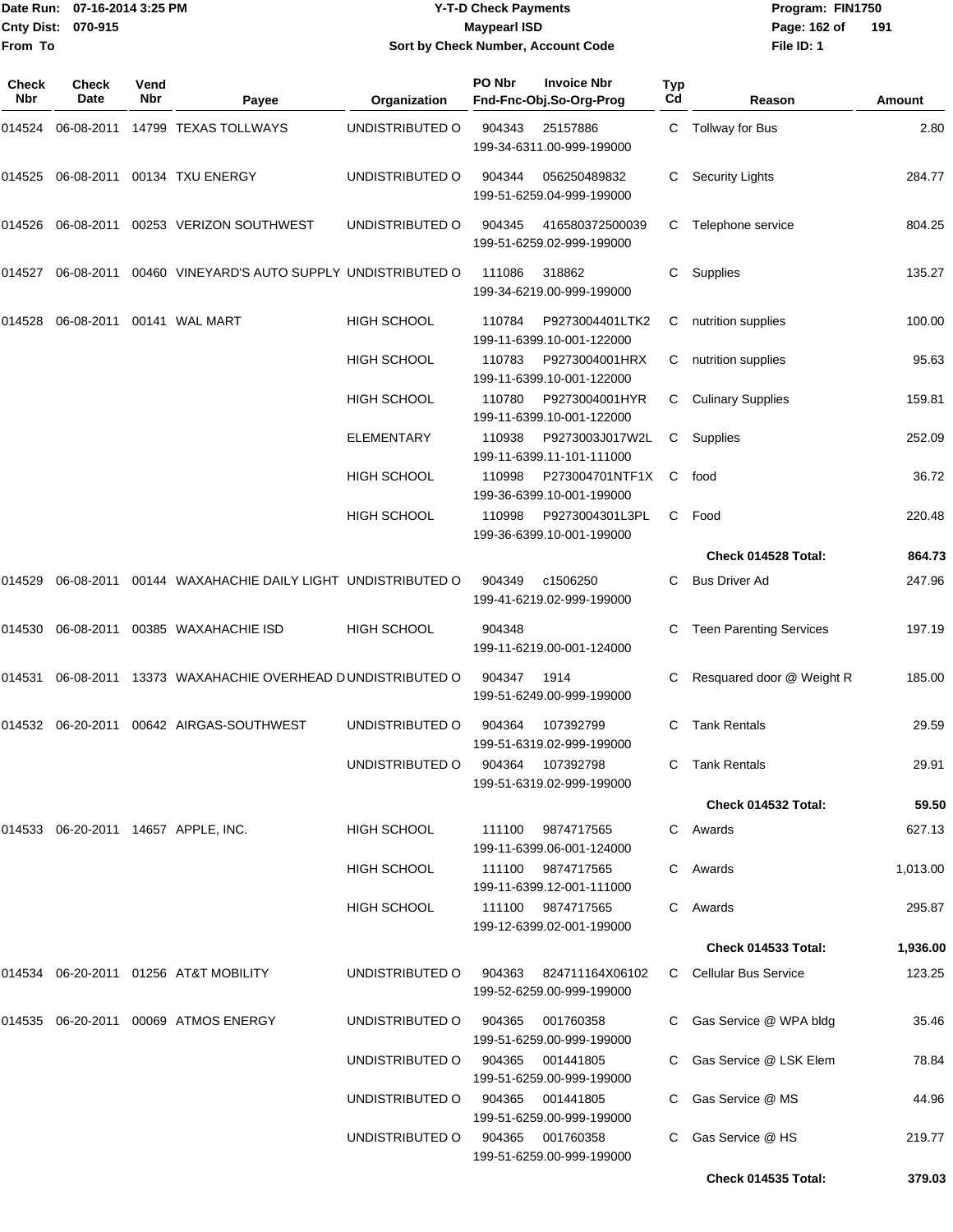| From To      | Date Run: 07-16-2014 3:25 PM<br>Cnty Dist: 070-915 |                    | <b>Y-T-D Check Payments</b><br><b>Maypearl ISD</b><br>Sort by Check Number, Account Code |                         |        |                                               | Program: FIN1750<br>Page: 163 of<br>File ID: 1 | 191                             |           |
|--------------|----------------------------------------------------|--------------------|------------------------------------------------------------------------------------------|-------------------------|--------|-----------------------------------------------|------------------------------------------------|---------------------------------|-----------|
| Check<br>Nbr | Check<br>Date                                      | Vend<br><b>Nbr</b> | Payee                                                                                    | Organization            | PO Nbr | <b>Invoice Nbr</b><br>Fnd-Fnc-Obj.So-Org-Prog | Typ<br>Cd                                      | Reason                          | Amount    |
| 014536       | 06-20-2011                                         |                    | 00956 BORDENS, INC.                                                                      | <b>INTERMEDIATE SCH</b> | 904366 | 147647<br>240-35-6399.00-042-199000           | C                                              | Supplies                        | 551.00    |
|              |                                                    |                    |                                                                                          | <b>ELEMENTARY</b>       | 904366 | 147647<br>240-35-6399.00-101-199000           | С                                              | Supplies                        | 1,682.00  |
|              |                                                    |                    |                                                                                          | <b>HIGH SCHOOL</b>      | 904366 | 147647<br>240-35-6399.01-001-199000           | С                                              | Supplies                        | 841.00    |
|              |                                                    |                    |                                                                                          |                         |        |                                               |                                                | Check 014536 Total:             | 3,074.00  |
| 014537       |                                                    |                    | 06-20-2011 14561 C & C REFRIGERATION INC UNDISTRIBUTED O                                 |                         | 111144 | 18361<br>199-51-6319.02-999-199000            | C                                              | Filters                         | 56.40     |
| 014538       | 06-20-2011                                         |                    | 00871 CARD SERVICE CENTER                                                                | UNDISTRIBUTED O         | 904367 | 240460342006VBR<br>199-34-6311.01-999-199000  | С                                              | <b>OAP Competition</b>          | 100.00    |
|              |                                                    |                    |                                                                                          | UNDISTRIBUTED O         | 904367 | 241604544B019YH<br>199-34-6311.01-999-199000  | С                                              | <b>OAP Competition</b>          | 100.00    |
|              |                                                    |                    |                                                                                          |                         |        |                                               |                                                | Check 014538 Total:             | 200.00    |
| 014539       |                                                    |                    | 06-20-2011 00981 COMMERCIAL BUILDING MA UNDISTRIBUTED O                                  |                         | 904368 | DT6566<br>199-51-6290.00-999-199000           |                                                | Custodial Services 6/01-6/30    | 10,564.00 |
| 014540       | 06-20-2011                                         |                    | 00038 ELLIS CENTRAL APPRAISAL TAX COLLECTION                                             |                         | 904370 | 39<br>199-41-6213.00-703-199000               | С                                              | 3rd Qtr Payment 2011 EAD        | 8,447.95  |
| 014541       | 06-20-2011                                         |                    | 00192 ELLIS COUNTY SPECIAL ED SHARED SER ARRA                                            |                         | 904369 | 915<br>266-93-6492.00-751-123000              | С                                              | <b>Shared Service Agreement</b> | 34,980.50 |
|              |                                                    |                    | 014542 06-20-2011 00337 ELLIS COUNTY TAX A/C                                             | <b>TAX COLLECTION</b>   | 904371 | 199-41-6219.04-703-199000                     | C                                              | AD Valorem Tax 2010             | 2,913.00  |
| 014543       |                                                    |                    | 06-20-2011 13147 FLOWERSFOOD                                                             | <b>INTERMEDIATE SCH</b> | 904372 | 40247769<br>240-35-6399.00-042-199000         | С                                              | Supplies                        | 92.35     |
|              |                                                    |                    |                                                                                          | ELEMENTARY              | 904372 | 40247769<br>240-35-6399.00-101-199000         | С                                              | Supplies                        | 123.90    |
|              |                                                    |                    |                                                                                          | <b>HIGH SCHOOL</b>      | 904372 | 40247769<br>240-35-6399.01-001-199000         | С                                              | Supplies                        | 237.30    |
|              |                                                    |                    |                                                                                          |                         |        |                                               |                                                | Check 014543 Total:             | 453.55    |
|              |                                                    |                    | 014544 06-20-2011 12959 MAVERICK METAL TRADING HIGH SCHOOL                               |                         | 111098 | 68658<br>199-11-6399.09-001-122000            | C                                              | Pipe                            | 212.20    |
|              |                                                    |                    | 014545 06-20-2011 12349 PILGRIMS PRIDE CORPORA HIGH SCHOOL                               |                         | 904373 | 913697620<br>240-35-6399.01-001-199000        |                                                | C Supplies                      | 11.88     |
|              | 014546 06-20-2011 14796 TGCA                       |                    |                                                                                          | HIGH SCHOOL             | 111161 | 199-36-6499.05-001-199000                     | С                                              | membership/training             | 300.00    |
|              |                                                    |                    | 014547 06-20-2011 14581 THE C.D. HARTNETT COMP INTERMEDIATE SCH 904374                   |                         |        | 240-35-6399.00-042-199000                     | C.                                             | Supplies                        | 1,667.36  |
|              |                                                    |                    |                                                                                          | ELEMENTARY              | 904374 | 240-35-6399.00-101-199000                     |                                                | C Supplies                      | 2,540.42  |
|              |                                                    |                    |                                                                                          | <b>HIGH SCHOOL</b>      | 904374 | 240-35-6399.01-001-199000                     |                                                | C Supplies                      | 2,174.54  |
|              |                                                    |                    |                                                                                          |                         |        |                                               |                                                | Check 014547 Total:             | 6,382.32  |
|              | 014548   06-20-2011   14795   THSCA                |                    |                                                                                          | <b>HIGH SCHOOL</b>      | 111160 | 199-36-6499.01-001-199000                     |                                                | membership/workshop             | 560.00    |
|              |                                                    |                    | 014549   06-20-2011   00253   VERIZON SOUTHWEST                                          | UNDISTRIBUTED O         | 904375 | 416580379500217<br>199-51-6259.02-999-199000  |                                                | C Telephone Service             | 47.12     |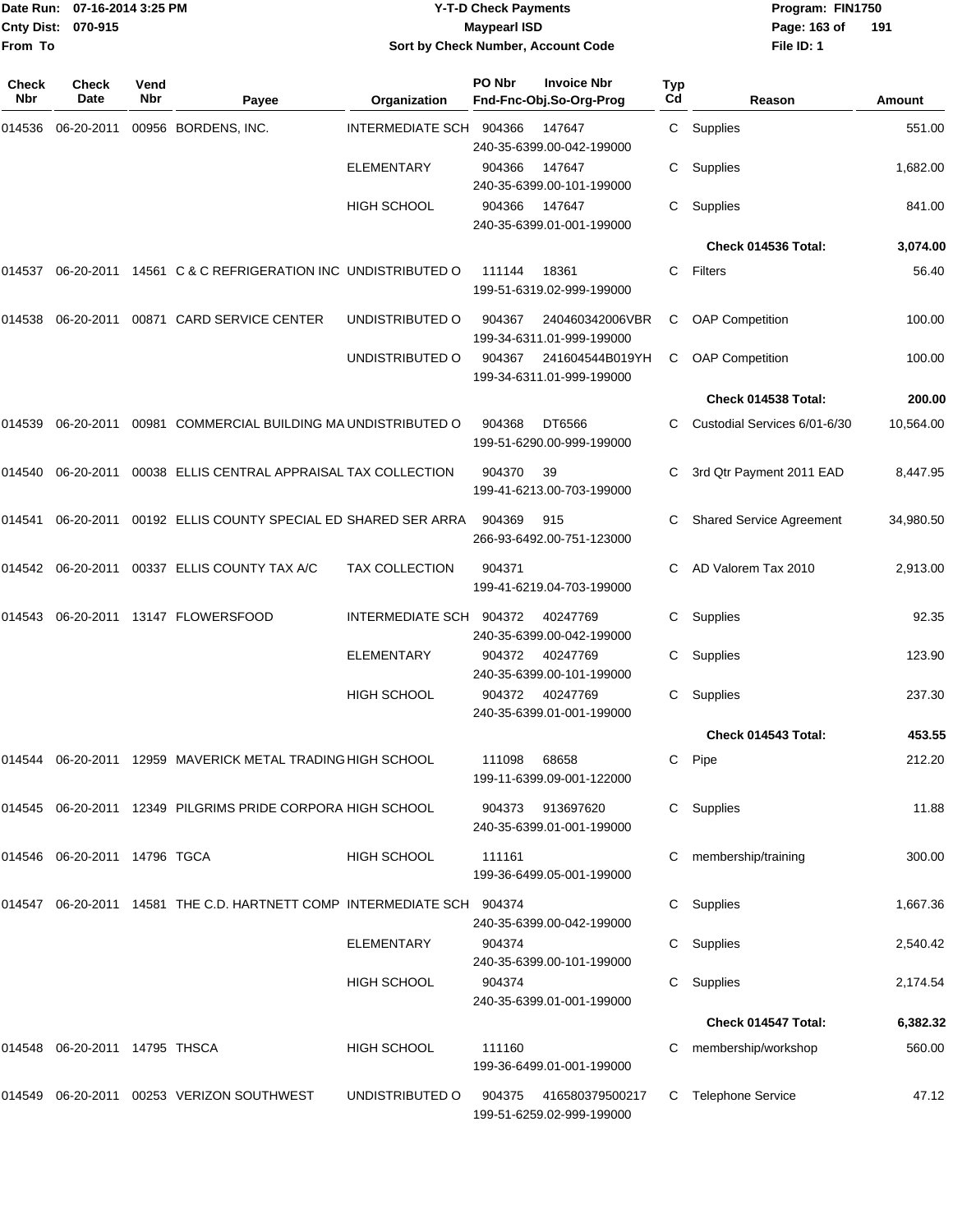### Date Run: 07-16-2014 3:25 PM **Program:** FIN1750 **Y-T-D Check Payments 070-915 Maypearl ISD Sort by Check Number, Account Code**

**File ID: 1** Page: 164 of 191

| Check<br>Nbr | Check<br>Date                | Vend<br>Nbr | Payee                                                      | Organization           | PO Nbr | <b>Invoice Nbr</b><br>Fnd-Fnc-Obj.So-Org-Prog  | Typ<br>Cd | Reason                      | Amount    |
|--------------|------------------------------|-------------|------------------------------------------------------------|------------------------|--------|------------------------------------------------|-----------|-----------------------------|-----------|
|              |                              |             | 00004 ALERT SERVICES                                       | UNDISTRIBUTED O        | 111153 |                                                |           |                             | 82.51     |
| 014598       | 06-23-2011                   |             |                                                            |                        |        | 45093800<br>199-36-6399.01-999-199BHS          |           | C Supplies                  |           |
|              |                              |             |                                                            | UNDISTRIBUTED O        | 111153 | 45093800<br>199-36-6399.02-999-199000          | C.        | Supplies                    | 300.00    |
|              |                              |             |                                                            | UNDISTRIBUTED O        | 111153 | 450938800<br>199-36-6399.03-999-199BHS         | C.        | Supplies                    | 186.80    |
|              |                              |             |                                                            | UNDISTRIBUTED O        | 111153 | 450938800<br>199-36-6399.03-999-199GHS         |           | C Supplies                  | 186.80    |
|              |                              |             |                                                            | UNDISTRIBUTED O        | 111153 | 450938800<br>199-36-6399.03-999-199GMS         |           | C Supplies                  | 85.00     |
|              |                              |             |                                                            | UNDISTRIBUTED O        | 111153 | 450938800<br>199-36-6399.04-999-199000         |           | C Supplies                  | 186.80    |
|              |                              |             |                                                            | UNDISTRIBUTED O        | 111153 | 450938800<br>199-36-6399.06-999-199HS0         |           | C Supplies                  | 20.79     |
|              |                              |             |                                                            | HIGH SCHOOL            | 111153 | 450938800<br>199-36-6399.11-001-199000         | C.        | Supplies                    | 10.60     |
|              |                              |             |                                                            | <b>HIGH SCHOOL</b>     | 111153 | 450938800<br>199-36-6399.14-001-199000         | C.        | Supplies                    | 186.80    |
|              |                              |             |                                                            | UNDISTRIBUTED O        | 111153 | 450938800<br>199-36-6399.16-999-199000         |           | C supplies                  | 140.68    |
|              |                              |             |                                                            |                        |        |                                                |           | Check 014598 Total:         | 1,386.78  |
| 014599       |                              |             | 06-23-2011 01061 ALLAN WILSON                              | <b>SCHOOL BOARD</b>    | 904380 | 199-41-6419.00-702-199000                      |           | Summer Leadership Conf Mi   | 238.45    |
| 014600       |                              |             | 06-23-2011 14594 ANN KIEFER                                | MAYPEARL JUNIOR        | 904405 | 199-11-6411.05-041-111000                      |           | November Learning Conf Mil  | 119.50    |
| 014601       | 06-23-2011 14657 APPLE, INC. |             |                                                            | <b>ELEMENTARY</b>      | 111053 | 9875788997<br>199-11-6399.01-101-121000        | C.        | <b>IPAD APP Bundle</b>      | 1,916.00  |
|              |                              |             |                                                            | <b>ELEMENTARY</b>      | 111053 | 9875788997<br>199-11-6399.11-101-111000        |           | IPAD APP Bundle             | 1,349.00  |
|              |                              |             |                                                            | <b>ELEMENTARY</b>      | 111053 | 9875788997<br>199-11-6399.23-101-125000        |           | IPAD APP Bundle             | 7,495.00  |
|              |                              |             |                                                            | UNDISTRIBUTED O        | 111022 | 9875693463<br>199-11-6639.47-999-111000        | C.        | IPADs/IPAD WiFi (40)        | 2,404.00  |
|              |                              |             |                                                            | ELEMENTARY             |        | 111022 9875693463<br>283-11-6399.00-101-123000 |           | C IPADS/IPAD WiFis(40)      | 19,116.00 |
|              |                              |             |                                                            |                        |        |                                                |           | Check 014601 Total:         | 32,280.00 |
|              |                              |             | 014602 06-23-2011 13258 ATHLETIC SUPPLY INC.               | UNDISTRIBUTED O        | 110994 | 23816<br>199-36-6399.02-999-199000             |           | C Football Helmets          | 1,764.00  |
|              |                              |             |                                                            | UNDISTRIBUTED O        | 110997 | 23815<br>199-36-6399.02-999-199000             |           | C Reconditioning of Helmets | 2,085.00  |
|              |                              |             |                                                            |                        |        |                                                |           | Check 014602 Total:         | 3,849.00  |
|              |                              |             | 014603 06-23-2011 12440 AV PRO, INC.                       | UNDISTRIBUTED O        | 111146 | 10204<br>199-51-6319.04-999-199000             |           | C Road Case for ETC Express | 175.00    |
|              |                              |             | 014604 06-23-2011 13576 CANNON FINANCIAL SERVI HIGH SCHOOL |                        | 904381 | 11061247<br>199-11-6269.00-001-111000          | C         | Copier Lease                | 295.00    |
|              |                              |             |                                                            | HIGH SCHOOL            | 904381 | 11061247<br>199-11-6269.00-001-111000          |           | Copier Lease                | 295.00    |
|              |                              |             |                                                            | <b>MAYPEARL JUNIOR</b> | 904381 | 11061247<br>199-11-6269.00-041-111000          |           | Copier Lease                | 295.00    |
|              |                              |             |                                                            | <b>ELEMENTARY</b>      | 904381 | 11061247<br>199-11-6269.00-101-111000          |           | Copier Lease                | 295.00    |
|              |                              |             |                                                            | <b>ELEMENTARY</b>      | 904381 | 11061247<br>199-11-6269.00-101-199000          | C.        | Copier Lease                | 295.00    |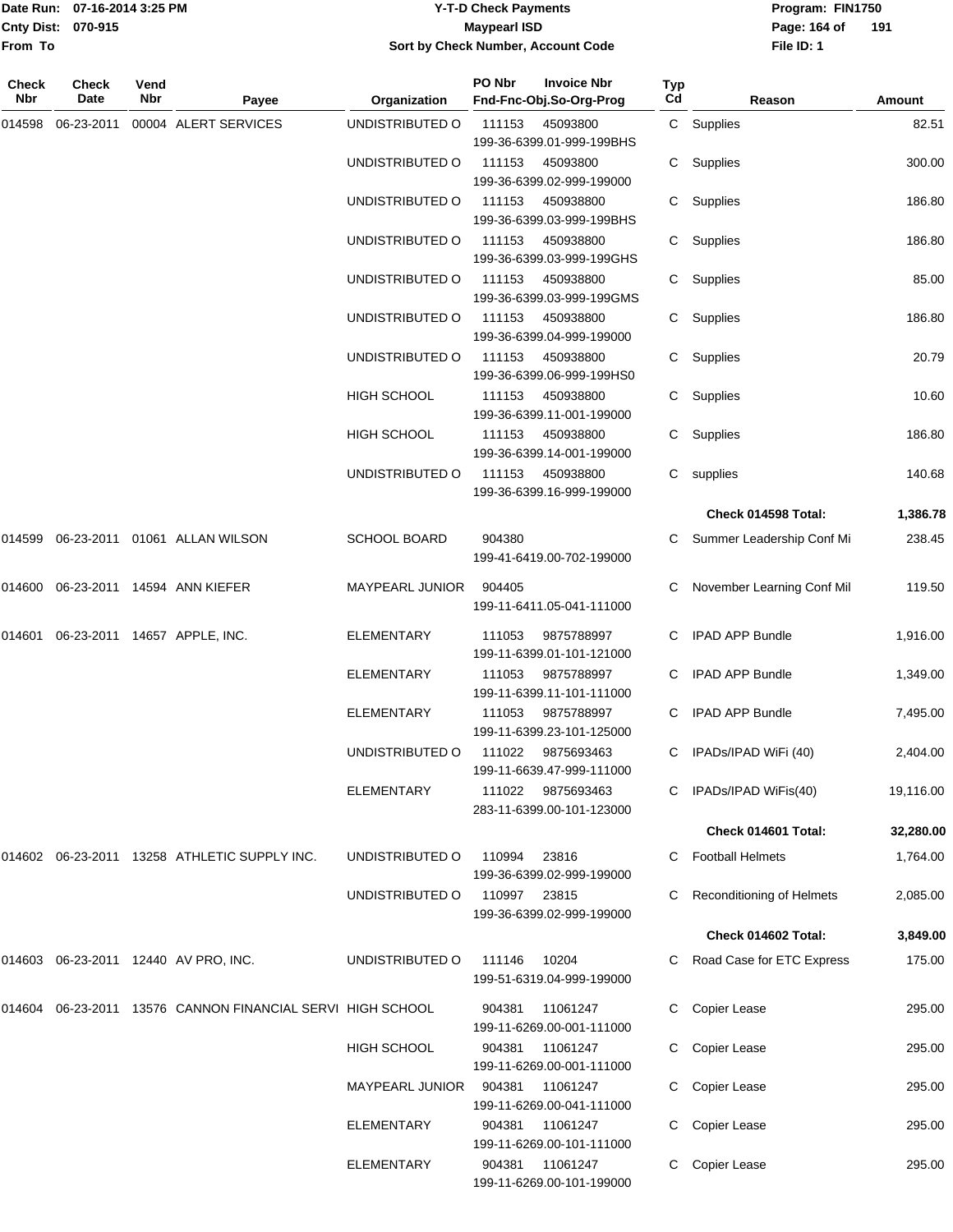|                    | Date Run: 07-16-2014 3:25 PM |
|--------------------|------------------------------|
| Cnty Dist: 070-915 |                              |
| <b>From To</b>     |                              |

# **Date Run: Program: FIN1750 07-16-2014 3:25 PM Y-T-D Check Payments Cnty Dist: Page: 165 of 070-915 Maypearl ISD Sort by Check Number, Account Code**

**File ID: 1** Page: 165 of 191

| Check<br>Nbr | Check<br>Date                 | Vend<br>Nbr | Payee                                                          | Organization           | PO Nbr | <b>Invoice Nbr</b><br>Fnd-Fnc-Obj.So-Org-Prog  | Typ<br>Cd | Reason                         | Amount   |
|--------------|-------------------------------|-------------|----------------------------------------------------------------|------------------------|--------|------------------------------------------------|-----------|--------------------------------|----------|
|              |                               |             |                                                                | <b>HIGH SCHOOL</b>     | 904381 | 11061247<br>199-11-6269.01-001-111000          |           | C Copier Lease                 | 295.00   |
|              |                               |             |                                                                | <b>HIGH SCHOOL</b>     | 904381 | 11061247<br>199-11-6269.01-001-111000          | С         | Copier Lease                   | 295.00   |
|              |                               |             |                                                                | <b>HIGH SCHOOL</b>     | 904381 | 11061247<br>199-11-6269.01-001-111000          | С         | Copier Lease                   | 295.00   |
|              |                               |             |                                                                | <b>MAYPEARL JUNIOR</b> | 904381 | 11061247<br>199-11-6269.01-041-111000          | C.        | Copier Lease                   | 295.00   |
|              |                               |             |                                                                | DIR COST- ADMINIS      | 904381 | 11061247<br>199-41-6249.00-720-199000          | C         | Copier Lease                   | 295.00   |
|              |                               |             |                                                                |                        |        |                                                |           | Check 014604 Total:            | 2,950.00 |
|              |                               |             | 014605 06-23-2011 13566 CONNIE D. HAGEN, INC.                  | UNDISTRIBUTED O        | 904382 | 69265T<br>199-34-6219.01-999-199000            | C         | Screening                      | 70.02    |
| 014606       | 06-23-2011                    |             | 13639 EAST TEXAS COPY SYSTE HIGH SCHOOL                        |                        | 904383 | 82878<br>199-11-6269.00-001-111000             |           | C Copy Charges                 | 38.17    |
|              |                               |             |                                                                | <b>HIGH SCHOOL</b>     | 904383 | 82878<br>199-11-6269.00-001-111000             | C         | Copy Charges                   | 26.25    |
|              |                               |             |                                                                | <b>HIGH SCHOOL</b>     | 904383 | 82878<br>199-11-6269.00-001-111000             | C         | Copy Charges                   | 58.64    |
|              |                               |             |                                                                | <b>MAYPEARL JUNIOR</b> | 904383 | 82878<br>199-11-6269.00-041-111000             | С         | Copy Charges                   | 29.35    |
|              |                               |             |                                                                | <b>ELEMENTARY</b>      | 904383 | 82878<br>199-11-6269.00-101-111000             | С         | Copy Charges                   | 59.07    |
|              |                               |             |                                                                | <b>ELEMENTARY</b>      | 904383 | 82878<br>199-11-6269.00-101-111000             | C.        | Copy Charges                   | 341.61   |
|              |                               |             |                                                                | <b>HIGH SCHOOL</b>     | 904383 | 82878<br>199-11-6269.01-001-111000             | C         | Copy Charges                   | 240.10   |
|              |                               |             |                                                                | <b>HIGH SCHOOL</b>     | 904383 | 82878<br>199-11-6269.01-001-111000             | C         | Copy Charges                   | 124.62   |
|              |                               |             |                                                                | MAYPEARL JUNIOR        | 904383 | 82878<br>199-11-6269.01-041-111000             | C         | Copy Charges                   | 141.13   |
|              |                               |             |                                                                | DIR COST- ADMINIS      | 904383 | 82878<br>199-41-6249.00-720-199000             | C         | Copy Charges                   | 42.45    |
|              |                               |             |                                                                | DIR COST- ADMINIS      | 904383 | 82878<br>199-41-6249.00-720-199000             |           | <b>Color Copy Charges</b>      | 119.55   |
|              |                               |             |                                                                |                        |        |                                                |           | Check 014606 Total:            | 1,220.94 |
|              |                               |             | 014607 06-23-2011 14295 FRONTLINE PLACEMENT TE UNDISTRIBUTED O |                        | 904406 | <b>INVUS8924</b><br>199-11-6399.45-999-199000  | C         | <b>Aesop Services</b>          | 3,840.00 |
|              |                               |             | 014608 06-23-2011 13020 G&K SERVICES                           | UNDISTRIBUTED O        | 904384 | 1159207077-81<br>199-51-6319.02-999-199000     |           | <b>Mat Services</b>            | 217.06   |
|              |                               |             | 014609 06-23-2011 14120 HARRIS COMPUTER SYSTE DISTRICT WIDE    |                        | 904385 | XT00056929<br>240-00-5749.00-000-100000        |           | <b>EZ School Pay Fees</b>      | 76.25    |
|              | 014610 06-23-2011 00243 HILCO |             |                                                                | UNDISTRIBUTED O        | 904386 | 4705171500<br>199-51-6259.04-999-199000        |           | Electric Service - Security Li | 11.40    |
|              |                               |             |                                                                | UNDISTRIBUTED O        |        | 904386 4705273700<br>199-51-6259.04-999-199000 |           | Electric Service - Fuel Tanks  | 29.56    |
|              |                               |             |                                                                | UNDISTRIBUTED O        | 904386 | 4706839800<br>199-51-6259.04-999-199000        |           | Electric Service - Marquee     | 67.81    |
|              |                               |             |                                                                | UNDISTRIBUTED O        | 904386 | 4705335301<br>199-51-6259.04-999-199000        |           | Electric Service @ MS Bldg     | 4,553.38 |
|              |                               |             |                                                                | UNDISTRIBUTED O        | 904386 | 4602563301<br>199-51-6259.04-999-199000        |           | Electric Service @ HS Bldg     | 3,737.68 |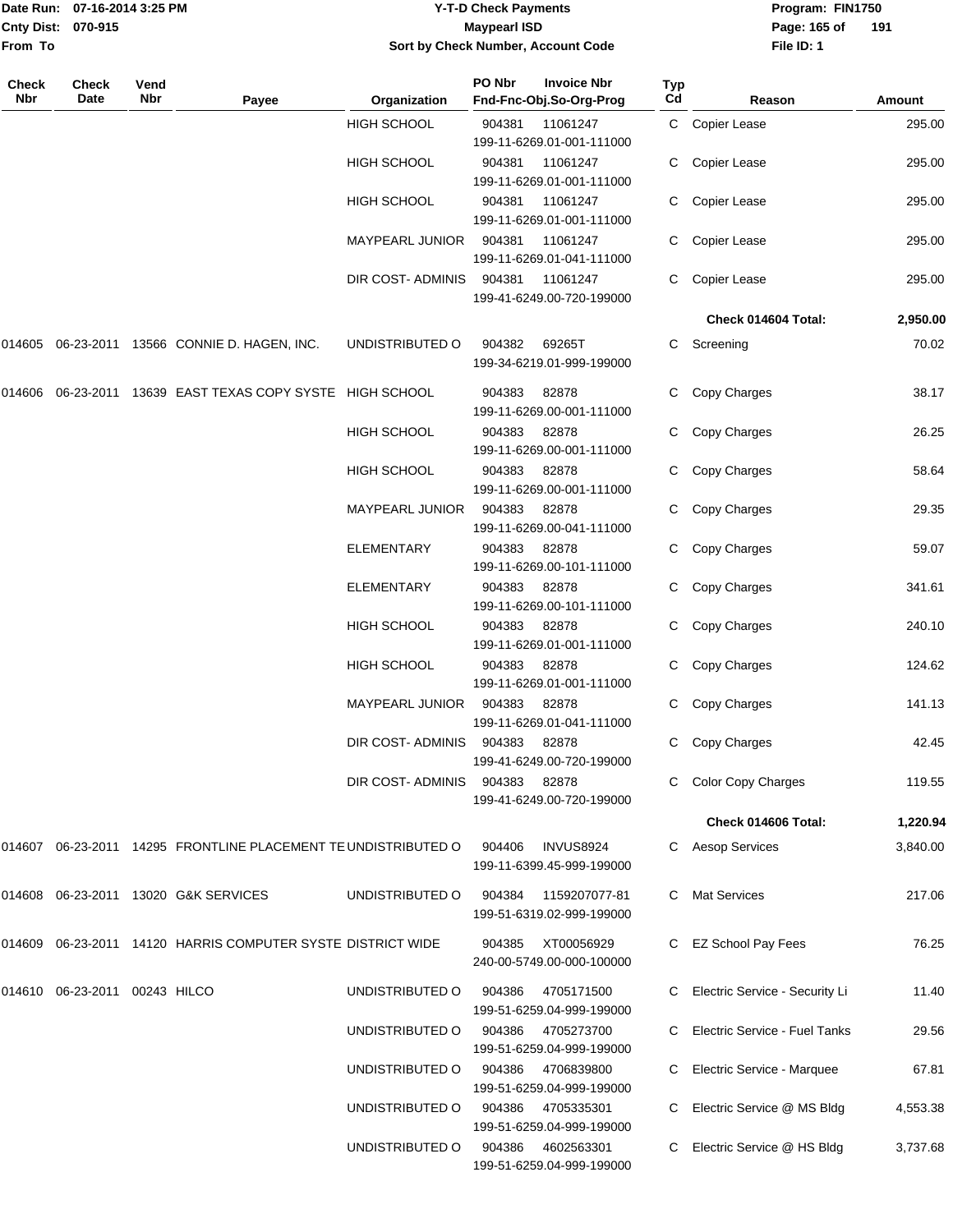|                            | Date Run: 07-16-2014 3:25 PM      |             |                                                                |                                    | <b>Y-T-D Check Payments</b> |                                               |                  | Program: FIN1750                 |               |  |
|----------------------------|-----------------------------------|-------------|----------------------------------------------------------------|------------------------------------|-----------------------------|-----------------------------------------------|------------------|----------------------------------|---------------|--|
|                            | Cnty Dist: 070-915                |             |                                                                |                                    | <b>Maypearl ISD</b>         |                                               |                  | Page: 166 of                     | 191           |  |
| From To                    |                                   |             |                                                                | Sort by Check Number, Account Code |                             |                                               |                  | File ID: 1                       |               |  |
| <b>Check</b><br><b>Nbr</b> | Check<br>Date                     | Vend<br>Nbr | Payee                                                          | Organization                       | PO Nbr                      | <b>Invoice Nbr</b><br>Fnd-Fnc-Obj.So-Org-Prog | <b>Typ</b><br>Cd | Reason                           | <b>Amount</b> |  |
|                            |                                   |             |                                                                | UNDISTRIBUTED O                    | 904386                      | 4602266500<br>199-51-6259.04-999-199000       |                  | C Electric Service @ Athl Facili | 949.70        |  |
|                            |                                   |             |                                                                | UNDISTRIBUTED O                    | 904386                      | 4706312901<br>199-51-6259.04-999-199000       |                  | Electric Service @ LSK Ele       | 5,092.99      |  |
|                            |                                   |             |                                                                | UNDISTRIBUTED O                    | 904386                      | 4706783900<br>199-51-6259.78-999-122000       | C.               | Electric Service @ Ag Facilit    | 572.29        |  |
|                            |                                   |             |                                                                |                                    |                             |                                               |                  | Check 014610 Total:              | 15,014.81     |  |
| 014611                     |                                   |             | 06-23-2011 00612 HOME DEPOT/GECF                               | UNDISTRIBUTED O                    | 111141                      | 5401854<br>199-51-6319.02-999-199000          | C                | <b>Ceiling Tiles</b>             | 87.05         |  |
|                            |                                   |             |                                                                | UNDISTRIBUTED O                    | 111147                      | 6402071<br>199-51-6319.02-999-199000          | C                | <b>Quick Crete</b>               | 520.60        |  |
|                            |                                   |             |                                                                |                                    |                             |                                               |                  | Check 014611 Total:              | 607.65        |  |
|                            |                                   |             | 014612 06-23-2011 13651 JAMES EUBANK                           | <b>SCHOOL BOARD</b>                | 904387                      | 199-41-6419.00-702-199000                     | C                | Leadership Conference Mile       | 238.45        |  |
|                            |                                   |             | 014613 06-23-2011 01229 JENIFER ZIPP                           | <b>HIGH SCHOOL</b>                 | 111131                      | 199-33-6411.00-001-199000                     |                  | Scott & White Wrkshop Mile       | 95.53         |  |
|                            |                                   |             |                                                                | <b>ELEMENTARY</b>                  | 904388                      | 199-33-6411.00-101-199000                     | C                | Lodging for Wrkshop              | 121.98        |  |
|                            |                                   |             |                                                                |                                    |                             |                                               |                  | Check 014613 Total:              | 217.51        |  |
|                            |                                   |             | 014614 06-23-2011 14804 JOHN CAPPS                             | UNDISTRIBUTED O                    | 904389                      | 199-34-6311.01-999-199000                     |                  | C Fuel purchased for Band Tri    | 157.45        |  |
|                            |                                   |             | 014615 06-23-2011 14758 K12 SOLUTIONS                          | UNDISTRIBUTED O                    | 111030                      | 12677<br>199-21-6399.00-999-199000            | С                | Dell Inspirion Intel (10)        | 6,150.00      |  |
|                            |                                   |             | 014616  06-23-2011  14766  KUDER, INC.                         | MAYPEARL JUNIOR                    | 111068                      | IV11-00233<br>199-11-6399.07-041-111000       |                  | Curriculum                       | 300.00        |  |
|                            |                                   |             |                                                                | <b>HIGH SCHOOL</b>                 | 111068                      | IV11-00233<br>199-11-6399.12-001-111000       | C                | Curriculum                       | 49.95         |  |
|                            |                                   |             |                                                                | <b>HIGH SCHOOL</b>                 | 111068                      | IV11-00233<br>199-31-6339.00-001-199000       |                  | C Curriculum                     | 470.00        |  |
|                            |                                   |             |                                                                |                                    |                             |                                               |                  | Check 014616 Total:              | 819.95        |  |
|                            |                                   |             | 014617 06-23-2011 00929 L & D GREASE TRAP                      | UNDISTRIBUTED O                    | 904407                      | 5723<br>199-51-6249.00-999-199000             |                  | C Grease Traps Cleaned-Kitch     | 1,500.00      |  |
|                            |                                   |             | 014618 06-23-2011 00067 LEIGHANNE MCALISTER                    | DIR COST- ADMINIS                  | 904390                      | 199-41-6411.01-720-199000                     |                  | Summer Leadership/Finance        | 289.36        |  |
|                            |                                   |             | 014619 06-23-2011 00511 SAFARI MONTAGE; SCHLES HIGH SCHOOL     |                                    | 110981                      | B30309410101<br>199-11-6399.01-001-121000     |                  | C Video                          | 10.00         |  |
|                            |                                   |             |                                                                | HIGH SCHOOL                        | 110981                      | B30309410101<br>199-12-6399.00-001-199000     | C                | Video                            | 6.90          |  |
|                            |                                   |             |                                                                |                                    |                             |                                               |                  | Check 014619 Total:              | 16.90         |  |
|                            | 014620 06-23-2011 14805 LIZ SCOTT |             |                                                                | MAYPEARL JUNIOR                    | 904408                      | 199-11-6411.05-041-111000                     | C.               | <b>Learning Conference</b>       | 119.50        |  |
|                            |                                   |             | 014621 06-23-2011 00060 LUCKIES AUTO AND TRUCK UNDISTRIBUTED O |                                    | 904391                      | 000074787<br>199-34-6219.00-999-199000        |                  | Repair to Bus #1                 | 400.00        |  |
|                            |                                   |             |                                                                | UNDISTRIBUTED O                    | 904391                      | 000074820<br>199-34-6219.00-999-199000        |                  | C Repair to Chev Suburban        | 225.00        |  |
|                            |                                   |             |                                                                | UNDISTRIBUTED O                    | 904391                      | 000074820<br>199-34-6311.00-999-199000        |                  | C Parts for Chev Suburban        | 425.15        |  |
|                            |                                   |             |                                                                | UNDISTRIBUTED O                    | 904391                      | 000074787<br>199-34-6311.00-999-199000        | C.               | Parts for Bus #1                 | 898.64        |  |

**Check 014621 Total: 1,948.79**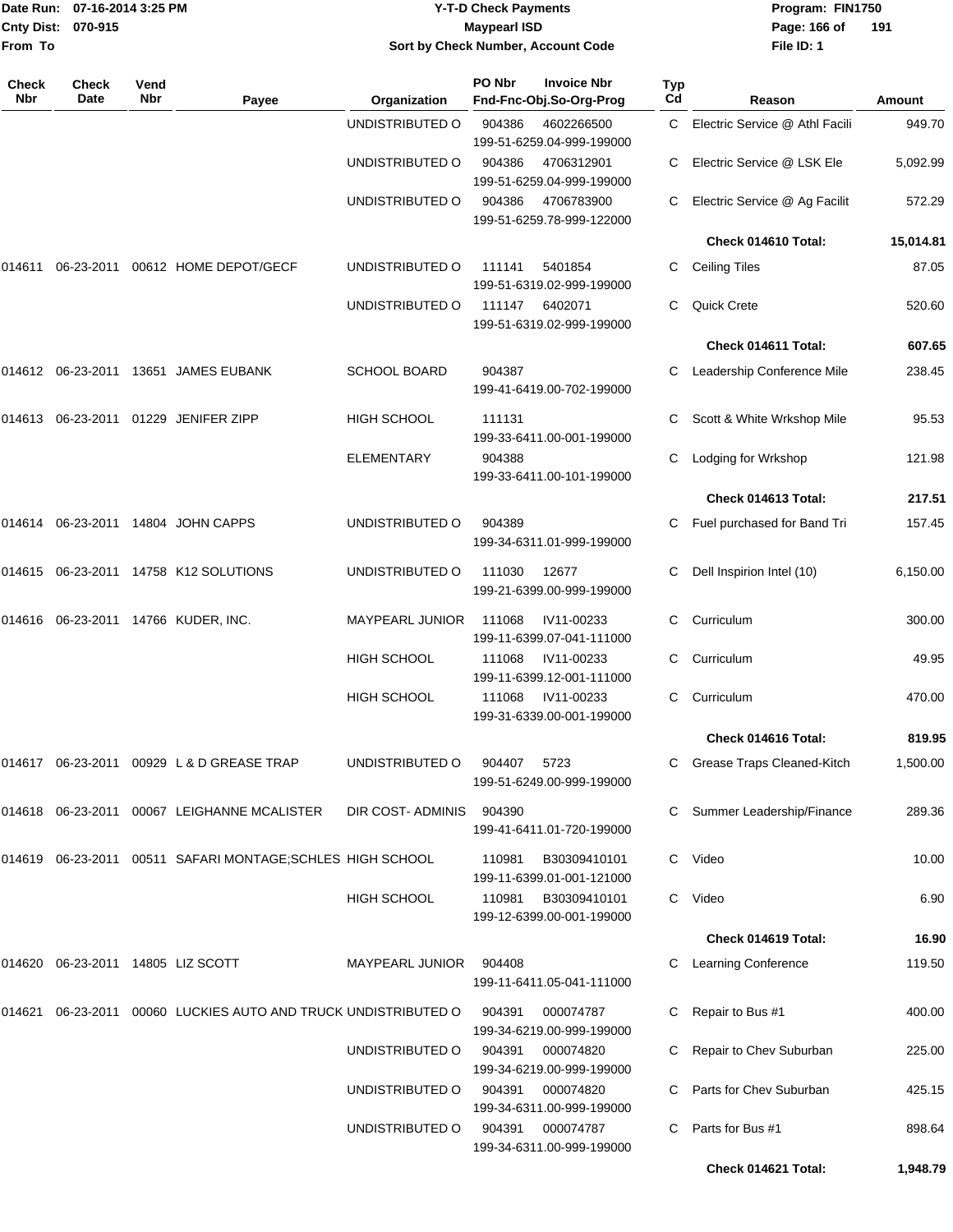| <b>Cnty Dist:</b><br>From To | Date Run: 07-16-2014 3:25 PM<br>070-915 |             |                                                                                | <b>Y-T-D Check Payments</b><br><b>Maypearl ISD</b><br>Sort by Check Number, Account Code |            |                                                  |           | Program: FIN1750<br>Page: 167 of<br>File ID: 1 | 191      |
|------------------------------|-----------------------------------------|-------------|--------------------------------------------------------------------------------|------------------------------------------------------------------------------------------|------------|--------------------------------------------------|-----------|------------------------------------------------|----------|
| <b>Check</b><br>Nbr          | <b>Check</b><br>Date                    | Vend<br>Nbr | Payee                                                                          | Organization                                                                             | PO Nbr     | <b>Invoice Nbr</b><br>Fnd-Fnc-Obj.So-Org-Prog    | Typ<br>Cd | Reason                                         | Amount   |
|                              |                                         |             | 014622 06-23-2011 12439   MAYPEARL GENERAL MER   HIGH SCHOOL                   |                                                                                          | 904422     | 13854<br>199-13-6299.02-001-111000               |           | C Lunches for Training                         | 40.75    |
|                              |                                         |             |                                                                                | <b>MAYPEARL JUNIOR</b>                                                                   | 904422     | 13854<br>199-13-6299.03-041-111000               |           | <b>Lunches for Training</b>                    | 40.75    |
|                              |                                         |             |                                                                                | ELEMENTARY                                                                               | 904422     | 13854<br>199-13-6299.04-101-111000               | С         | <b>Lunches for Training</b>                    | 40.75    |
|                              |                                         |             |                                                                                |                                                                                          |            |                                                  |           | Check 014622 Total:                            | 122.25   |
|                              |                                         |             |                                                                                |                                                                                          | 904392     | 251199<br>199-51-6249.02-999-199000              | С         | Repair to Telephone System                     | 629.00   |
| 014624                       |                                         |             | 06-23-2011 12087 OAK CLIFF OFFICE SUPPLY MAYPEARL JUNIOR                       |                                                                                          | 111164     | 293244-2<br>199-11-6399.00-041-111SUP            | С         | Supplies                                       | 15.19    |
|                              |                                         |             |                                                                                | <b>MAYPEARL JUNIOR</b>                                                                   | 111164     | 293244-3<br>199-11-6399.00-041-111SUP            | С         | Supplies                                       | 46.66    |
|                              |                                         |             |                                                                                | <b>MAYPEARL JUNIOR</b>                                                                   | 111164     | 293244-0<br>199-11-6399.00-041-111SUP            | С         | Supplies                                       | 786.67   |
|                              |                                         |             |                                                                                | <b>MAYPEARL JUNIOR</b>                                                                   | 111164     | 296244-1<br>199-11-6399.00-041-111SUP            | С         | Supplies                                       | 145.70   |
|                              |                                         |             |                                                                                |                                                                                          |            |                                                  |           | Check 014624 Total:                            | 994.22   |
| 014625                       |                                         |             | 06-23-2011 00287 OFFICE DEPOT                                                  | <b>ELEMENTARY</b>                                                                        | 111134     | 566456528001<br>199-11-6399.00-101-111SUP        | C         | <b>File Cabinet</b>                            | 714.45   |
|                              |                                         |             |                                                                                | ADMINISTRATIVE                                                                           | 111149     | 566960462001<br>199-41-6399.01-701-199000        | C.        | Supplies                                       | 5.29     |
|                              |                                         |             |                                                                                | <b>ADMINISTRATIVE</b>                                                                    | 111149     | 566960543001<br>199-41-6399.01-701-199000        | C.        | Supplies                                       | 345.94   |
|                              |                                         |             |                                                                                |                                                                                          |            |                                                  |           | Check 014625 Total:                            | 1,065.68 |
|                              |                                         |             | 014626 06-23-2011 12436 PAM WILSON                                             | <b>DIR COST-ADMINIS</b>                                                                  | 904393     | 199-41-6411.01-720-199000                        | С         | <b>TASBO Summer</b>                            | 412.45   |
|                              |                                         |             | 014627 06-23-2011 14785 PCMALLGOV                                              | <b>HIGH SCHOOL</b>                                                                       | 111115     | S66162650102<br>199-11-6399.09-001-122000        | С         | Training                                       | 80.00    |
|                              |                                         |             |                                                                                | <b>HIGH SCHOOL</b>                                                                       | 111115     | S66162650102<br>199-11-6399.12-001-111000        |           | C Training                                     | 15.00    |
|                              |                                         |             |                                                                                | <b>HIGH SCHOOL</b>                                                                       |            | 111115 S66162650101<br>199-11-6399.12-001-111000 |           | C Training                                     | 120.00   |
|                              |                                         |             |                                                                                |                                                                                          |            |                                                  |           | Check 014627 Total:                            | 215.00   |
|                              |                                         |             | 014628  06-23-2011  00854  PITNEY BOWES INC                                    | UNDISTRIBUTED O                                                                          |            | 111136 17701053<br>199-41-6399.02-999-199000     |           | C Postage                                      | 1,000.00 |
|                              |                                         |             | 014629   06-23-2011   00854   PITNEY BOWES INC                                 | DIR COST-ADMINIS 904395                                                                  |            | 1978139-JN11<br>199-41-6269.00-720-199000        |           | C Lease Agreement                              | 176.00   |
|                              |                                         |             | 014630  06-23-2011  14803  MY SUPPORT PAD                                      | UNDISTRIBUTED O                                                                          | 904394 103 | 199-53-6249.05-999-199000                        |           | C Moved Harddriveds frm Serv                   | 250.00   |
|                              |                                         |             | 014631    06-23-2011    00367    PROMAXIMA    MANUFACTUR    UNDISTRIBUTED    O |                                                                                          | 111092     | 0048897<br>199-36-6399.15-999-199000             |           | C Weights                                      | 2,600.00 |
|                              |                                         |             | 014632    06-23-2011    12925    ROBERT MERRITT                                | UNDISTRIBUTED O                                                                          | 111137     | 199-21-6411.01-999-199000                        |           | Workshop - Lodging                             | 200.00   |
|                              |                                         |             |                                                                                | <b>HIGH SCHOOL</b>                                                                       | 111009     | 199-11-6411.01-001-122000                        |           | Meals for FFA State Conv.                      | 200.00   |
|                              |                                         |             |                                                                                | <b>HIGH SCHOOL</b>                                                                       | 111010     | 199-11-6411.01-001-122000                        |           | C FFA State Conv - Lodging                     | 1,360.00 |

**Check 014633 Total: 1,560.00**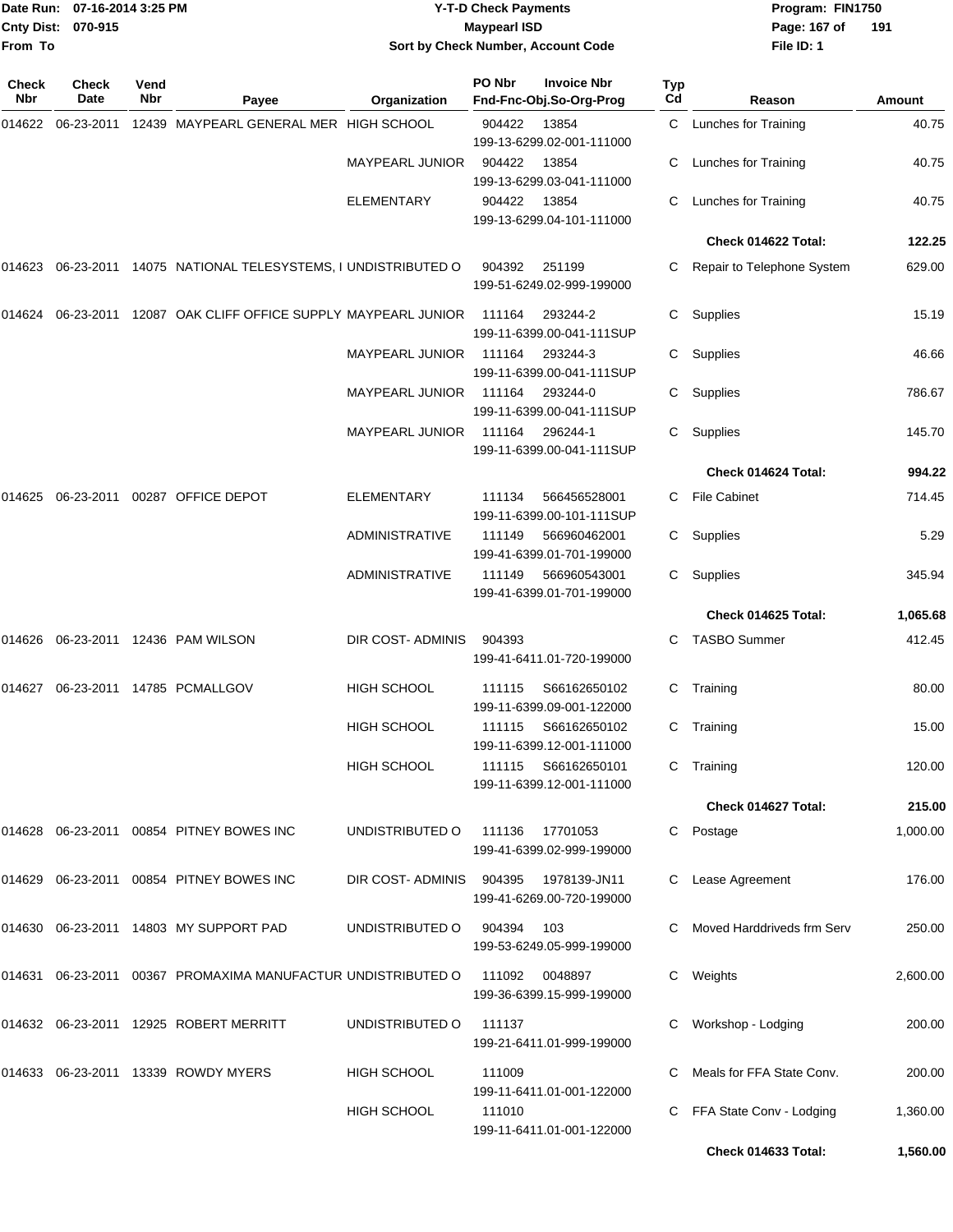|                    | Date Run: 07-16-2014 3:25 PM |
|--------------------|------------------------------|
| Cnty Dist: 070-915 |                              |
| From To            |                              |

## **Date Run: Program: FIN1750 07-16-2014 3:25 PM Y-T-D Check Payments Cnty Dist: Page: 168 of 070-915 Maypearl ISD Sort by Check Number, Account Code**

**File ID: 1 191**

| <b>Check</b><br>Nbr | Check<br>Date          | Vend<br>Nbr | Payee                                                      | Organization           | PO Nbr | <b>Invoice Nbr</b><br>Fnd-Fnc-Obj.So-Org-Prog | Typ<br>Cd | Reason                        | Amount   |
|---------------------|------------------------|-------------|------------------------------------------------------------|------------------------|--------|-----------------------------------------------|-----------|-------------------------------|----------|
| 014634              | 06-23-2011             |             | 00252 SCHOOL SPECIALTY                                     | <b>HIGH SCHOOL</b>     | 111024 | 208106139178<br>199-12-6639.00-001-111000     |           | C Chairs                      | 620.00   |
|                     |                        |             |                                                            | UNDISTRIBUTED O        | 111043 | 308100934999<br>199-36-6399.05-999-199000     |           | Chairs & Message Boards       | 1,330.56 |
|                     |                        |             |                                                            |                        |        |                                               |           | Check 014634 Total:           | 1,950.56 |
| 014635              | 06-23-2011             |             | 00369 SHERWIN WILLIAMS CO.                                 | UNDISTRIBUTED O        | 904409 | 6793-8<br>199-51-6319.02-999-199000           |           | C Paint                       | 66.89    |
| 014636              | 06-23-2011 00784 TASBO |             |                                                            | IND COST-ADM           | 111173 | 221673<br>199-41-6499.00-750-199000           | C         | Legislative Update            | 70.00    |
| 014637              |                        |             | 06-23-2011 13647 TEXAS COMPTROLLER OF ADMINISTRATIVE       |                        | 904397 | S0704<br>199-41-6499.00-701-199000            |           | <b>Membership Dues</b>        | 100.00   |
| 014638              |                        |             | 06-23-2011 00546 TEXAS EDUCATION AGENC MAYPEARL JUNIOR     |                        | 111152 | 09-0560<br>199-31-6499.00-041-199000          |           | <b>Graduation Brochures</b>   | 16.00    |
| 014639              |                        |             | 06-23-2011 12123 TEXAS FFA ASSOCIATION HIGH SCHOOL         |                        | 111175 | 199-11-6411.01-001-122000                     | С         | <b>State Convention</b>       | 259.00   |
| 014640              |                        |             | 06-23-2011 13497 THE LINCOLN NAT. LIFE INS UNDISTRIBUTED O |                        | 904396 | 595575<br>199-41-6429.01-999-199000           | C.        | Life Insurance Premiums       | 428.55   |
| 014641              |                        |             | 06-23-2011 00134 TXU ENERGY                                | UNDISTRIBUTED O        | 904398 | 054575648259<br>199-51-6259.04-999-199000     | C.        | <b>Security Lights</b>        | 463.52   |
| 014642              |                        |             | 06-23-2011 13677 BARBARA ELLISON                           | <b>ELEMENTARY</b>      | 904423 | 199-11-6219.00-101-123000                     |           | Diagnostician Services        | 4,593.75 |
| 014643              |                        |             | 06-23-2011 00141 WAL MART                                  | HIGH SCHOOL            | 110781 | P9273004N013H5<br>199-11-6399.10-001-122000   | C         | <b>Culinary Supplies</b>      | 21.00    |
|                     |                        |             |                                                            | HIGH SCHOOL            | 110778 | 199-11-6399.10-001-122000                     | C         | Lab Pastry                    | 99.10    |
|                     |                        |             |                                                            | <b>HIGH SCHOOL</b>     | 110781 | P9273004J010JAS<br>199-11-6399.10-001-122000  | С         | <b>Culinary Supplies</b>      | 6.54     |
|                     |                        |             |                                                            | <b>HIGH SCHOOL</b>     | 110781 | P9273004E01VJD5<br>199-11-6399.10-001-122000  | C         | <b>Culinary Supplies</b>      | 171.99   |
|                     |                        |             |                                                            | HIGH SCHOOL            | 111097 | 199-11-6399.12-001-111000                     |           | C plants                      | 78.45    |
|                     |                        |             |                                                            | <b>HIGH SCHOOL</b>     | 111097 | 199-11-6399.12-001-111000                     | C.        | plants                        | 14.79    |
|                     |                        |             |                                                            | <b>MAYPEARL JUNIOR</b> | 111126 | P9273004W016XW<br>199-12-6399.05-041-199000   | C.        | Kindel Reader                 | 114.00   |
|                     |                        |             |                                                            | UNDISTRIBUTED O        | 111122 | 199-13-6299.00-999-199000                     | С         | <b>Retirement Reception</b>   | 47.45    |
|                     |                        |             |                                                            |                        |        |                                               |           | Check 014643 Total:           | 553.32   |
| 014644              |                        |             | 06-23-2011  00144  WAXAHACHIE DAILY LIGHT UNDISTRIBUTED O  |                        | 904404 | c1510790<br>199-41-6219.02-999-199000         |           | C Ad for Maintenance Position | 122.00   |
|                     |                        |             |                                                            | UNDISTRIBUTED O        | 904403 | c1509280<br>199-41-6219.02-999-199000         |           | Ad for Proposals to MS Addit  | 948.28   |
|                     |                        |             |                                                            |                        |        |                                               |           | Check 014644 Total:           | 1,070.28 |
| 014645              |                        |             | 06-23-2011 01145 WELDERS WAREHOUSE CO HIGH SCHOOL          |                        | 904425 | 14589<br>199-11-6399.09-001-122000            | C.        | <b>Tank Rentals</b>           | 72.00    |
|                     |                        |             |                                                            | <b>HIGH SCHOOL</b>     | 111089 | 538059<br>199-11-6399.09-001-122000           | C         | Tank Exchanges                | 289.00   |
|                     |                        |             |                                                            |                        |        |                                               |           | Check 014645 Total:           | 361.00   |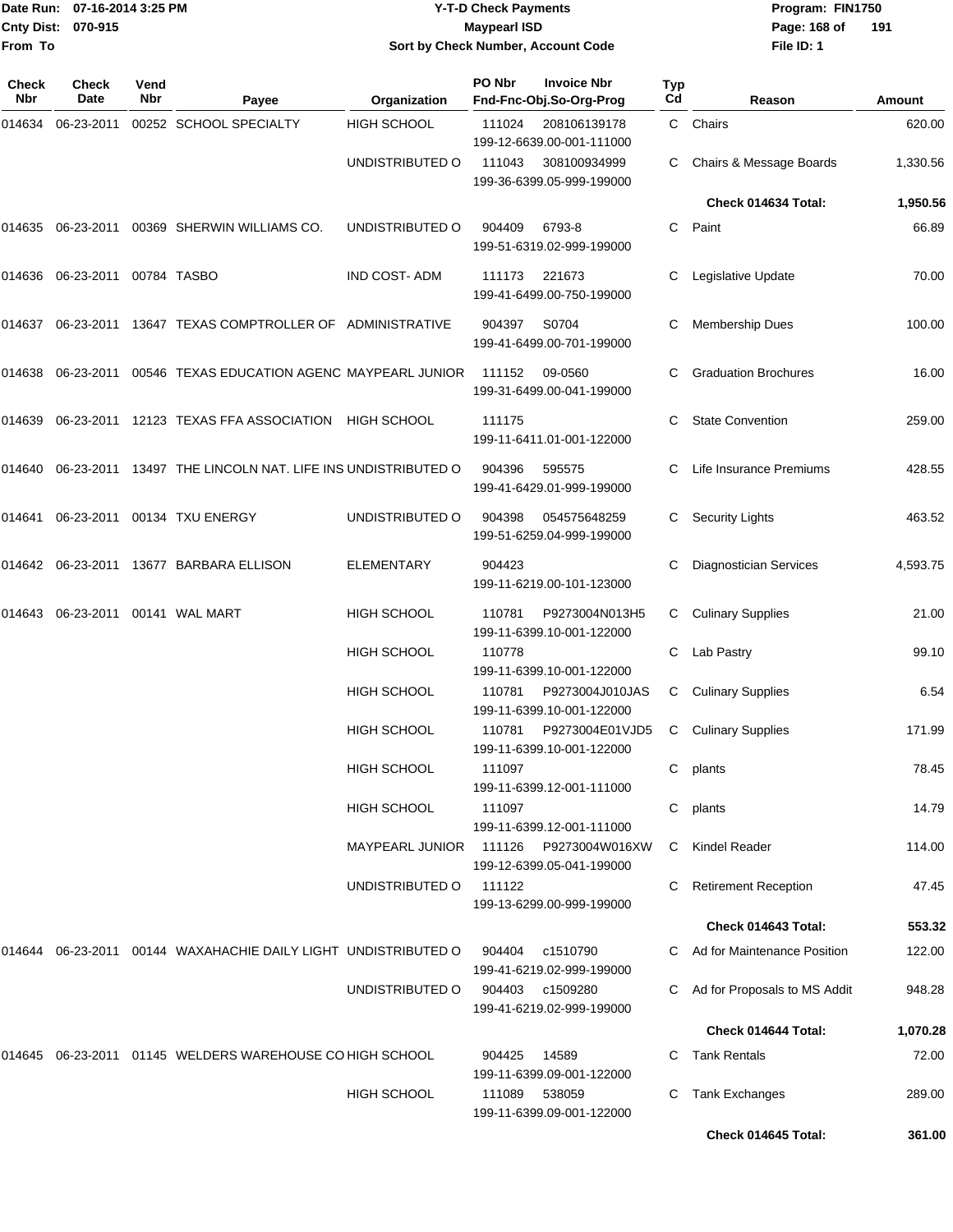| From To      | Date Run: 07-16-2014 3:25 PM<br>Cnty Dist: 070-915 |             |                                                                        |                       | <b>Y-T-D Check Payments</b><br><b>Maypearl ISD</b> | Sort by Check Number, Account Code            |                        | Program: FIN1750<br>Page: 169 of<br>191<br>File ID: 1 |          |  |
|--------------|----------------------------------------------------|-------------|------------------------------------------------------------------------|-----------------------|----------------------------------------------------|-----------------------------------------------|------------------------|-------------------------------------------------------|----------|--|
| Check<br>Nbr | <b>Check</b><br>Date                               | Vend<br>Nbr | Payee                                                                  | Organization          | PO Nbr                                             | <b>Invoice Nbr</b><br>Fnd-Fnc-Obj.So-Org-Prog | Typ<br>Cd              | Reason                                                | Amount   |  |
| 014646       | 07-14-2011                                         |             | 00642 AIRGAS-SOUTHWEST                                                 | UNDISTRIBUTED O       | 904438                                             | 107531218<br>199-51-6319.02-999-199000        |                        | C Tank Rentals                                        | 29.00    |  |
|              |                                                    |             |                                                                        | UNDISTRIBUTED O       | 904438                                             | 107531219<br>199-51-6319.02-999-199000        | С                      | <b>Tank Rentals</b>                                   | 28.70    |  |
|              |                                                    |             |                                                                        |                       |                                                    |                                               |                        | Check 014646 Total:                                   | 57.70    |  |
|              |                                                    |             |                                                                        | UNDISTRIBUTED O       | 111153                                             | 45103800<br>199-36-6399.02-999-199000         | С                      | supplies                                              | 101.80   |  |
|              |                                                    |             |                                                                        | UNDISTRIBUTED O       | 111153                                             | 45103800<br>199-36-6399.16-999-199000         | С                      | supplies                                              | 113.20   |  |
|              |                                                    |             |                                                                        |                       |                                                    |                                               |                        | Check 014647 Total:                                   | 215.00   |  |
|              |                                                    |             |                                                                        | UNDISTRIBUTED O       | 904439                                             | 24094<br>199-51-6249.00-999-199000            |                        | Gas Piping Inspection MS                              | 965.00   |  |
|              |                                                    |             |                                                                        | UNDISTRIBUTED O       | 904439                                             | 24096<br>199-51-6249.00-999-199000            |                        | Gas Piping Inspection JH/H                            | 772.00   |  |
|              |                                                    |             |                                                                        | UNDISTRIBUTED O       | 904439                                             | 24097<br>199-51-6249.00-999-199000            | С                      | Gas Piping Inspection Adm                             | 482.50   |  |
|              |                                                    |             |                                                                        |                       |                                                    |                                               |                        | Check 014648 Total:                                   | 2,219.50 |  |
| 014649       |                                                    |             | 07-14-2011  01256  AT&T MOBILITY                                       | UNDISTRIBUTED O       | 904437                                             | 824711164<br>199-52-6259.00-999-199000        | C.                     | <b>Cellular Service for Buses</b>                     | 123.17   |  |
| 014650       | 07-14-2011 00069 ATMOS ENERGY                      |             |                                                                        | UNDISTRIBUTED O       | 904441                                             | 29238<br>199-51-6259.00-999-199000            |                        | Gas Service @ MS                                      | 29.23    |  |
|              |                                                    |             | UNDISTRIBUTED O                                                        | 904441                | 24536<br>199-51-6259.00-999-199000                 | С                                             | Gas Service @ WPA      | 24.53                                                 |          |  |
|              |                                                    |             | UNDISTRIBUTED O                                                        | 904441                | 30580<br>199-51-6259.00-999-199000                 | C.                                            | Gas Service @ LSK Elem | 30.58                                                 |          |  |
|              |                                                    |             |                                                                        | UNDISTRIBUTED O       | 904441                                             | 66832<br>199-51-6259.00-999-199000            | С                      | Gas Service @ HS                                      | 66.83    |  |
|              |                                                    |             |                                                                        |                       |                                                    |                                               |                        | Check 014650 Total:                                   | 151.17   |  |
|              |                                                    |             | 014651 07-14-2011 00250 BENNETT OFFICE SUPPLY IND COST-ADM             |                       | 904472                                             | 56853<br>199-53-6399.00-750-199000            |                        | C Supplies                                            | 11.99    |  |
|              |                                                    |             | 014652 07-14-2011 01604 BILL'S LAWN MOWERS                             | UNDISTRIBUTED O       | 111176                                             | 5983<br>199-51-6319.03-999-199000             |                        | <b>Power Washer</b>                                   | 599.99   |  |
|              |                                                    |             | 014653 07-14-2011 00017 C A WILSON COMPANY                             | UNDISTRIBUTED O       | 904440                                             | 184672<br>199-51-6249.00-999-199000           | C.                     | Gas Pipeline Inspection                               | 931.45   |  |
|              |                                                    |             |                                                                        | UNDISTRIBUTED O       | 904440                                             | 184672<br>199-51-6319.02-999-199000           |                        | Gas Pipeline Insp Materials                           | 28.80    |  |
|              |                                                    |             |                                                                        |                       |                                                    |                                               |                        | Check 014653 Total:                                   | 960.25   |  |
|              |                                                    |             | 014654   07-14-2011   01266        CAMBRIDGE   EDUCATIONAL HIGH SCHOOL |                       | 111072                                             | 168321<br>199-11-6399.00-001-121000           |                        | C Testing Materials                                   | 370.00   |  |
|              |                                                    |             |                                                                        | <b>HIGH SCHOOL</b>    | 111072                                             | 168321<br>199-11-6399.06-001-124000           |                        | C Testing Materials                                   | 770.00   |  |
|              |                                                    |             |                                                                        | <b>HIGH SCHOOL</b>    | 111072                                             | 168321<br>199-11-6399.12-001-111000           |                        | C Testing Materials                                   | 424.15   |  |
|              |                                                    |             |                                                                        |                       |                                                    |                                               |                        | Check 014654 Total:                                   | 1,564.15 |  |
|              |                                                    |             | 014655  07-14-2011  00871  CARD SERVICE CENTER                         | UNDISTRIBUTED O       | 111159                                             | 24351785MWAHV<br>199-11-6399.45-999-199000    |                        | C SSL 3 years                                         | 7.67     |  |
|              |                                                    |             |                                                                        | UNDISTRIBUTED O       | 111159                                             | 24351784XP7Z42<br>199-11-6399.45-999-199000   |                        | C SSL 3 years                                         | 127.47   |  |
|              |                                                    |             |                                                                        | UNDISTRIBUTED O       | 904443                                             | 24164074Z7DK1Q<br>199-21-6399.00-999-199000   | C.                     | <b>Curriculum Training</b>                            | 89.94    |  |
|              |                                                    |             |                                                                        | <b>ADMINISTRATIVE</b> | 904443                                             | 24224435G2Y3Z3A<br>199-41-6399.01-701-199000  | C                      | Supplies                                              | 72.00    |  |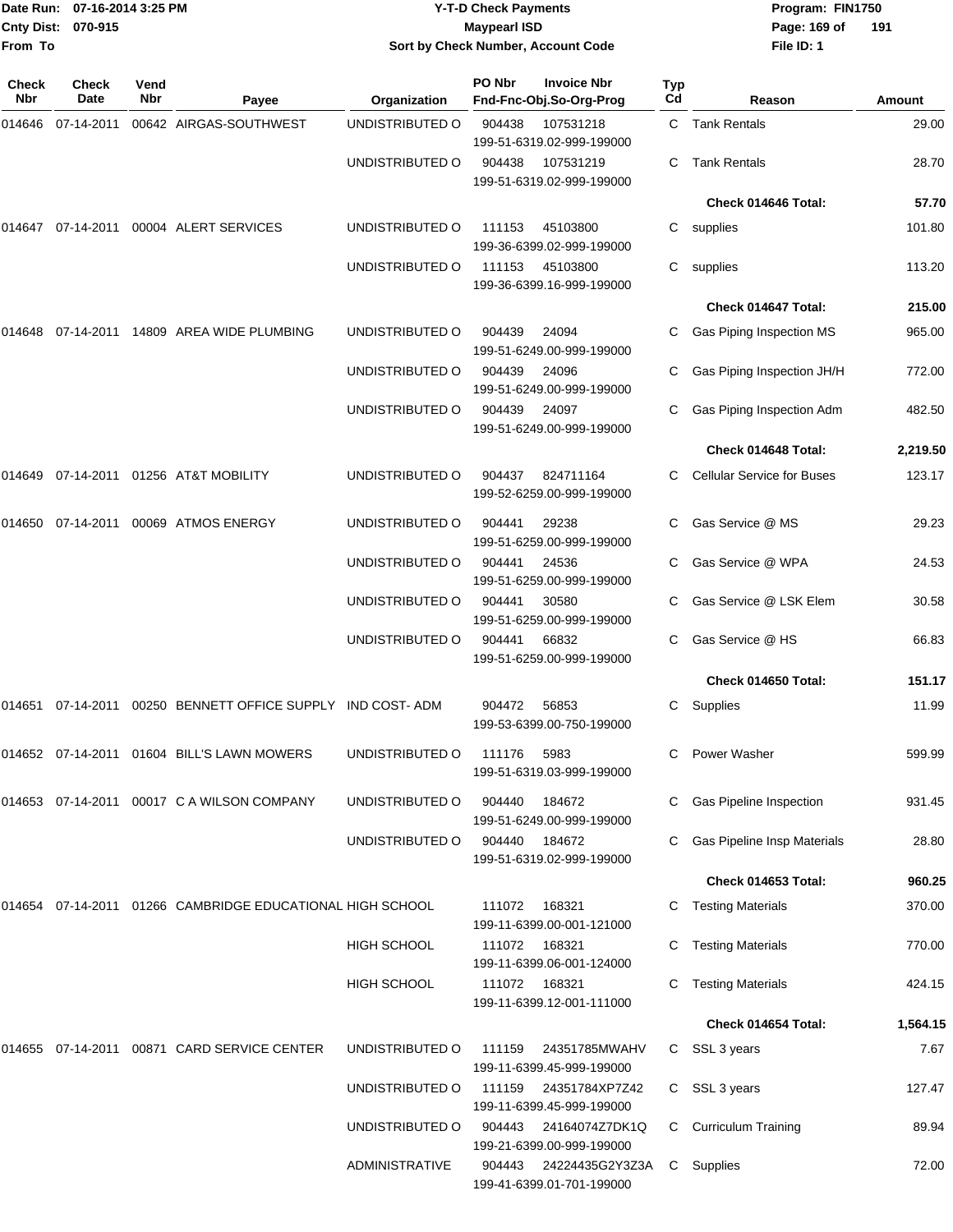|              | Date Run: 07-16-2014 3:25 PM |             |                                                                   | <b>Y-T-D Check Payments</b> |                     |                                                                   |           | Program: FIN1750                |               |  |
|--------------|------------------------------|-------------|-------------------------------------------------------------------|-----------------------------|---------------------|-------------------------------------------------------------------|-----------|---------------------------------|---------------|--|
|              | Cnty Dist: 070-915           |             |                                                                   |                             | <b>Maypearl ISD</b> |                                                                   |           | Page: 170 of                    | 191           |  |
| From To      |                              |             |                                                                   |                             |                     | Sort by Check Number, Account Code                                |           | File ID: 1                      |               |  |
|              |                              |             |                                                                   |                             | PO Nbr              |                                                                   |           |                                 |               |  |
| Check<br>Nbr | Check<br>Date                | Vend<br>Nbr | Payee                                                             | Organization                |                     | <b>Invoice Nbr</b><br>Fnd-Fnc-Obj.So-Org-Prog                     | Typ<br>Cd | Reason                          | <b>Amount</b> |  |
|              |                              |             |                                                                   | <b>ADMINISTRATIVE</b>       | 904442              | 244356552R8PBL                                                    | C.        | Supplies for Office             | 21.64         |  |
|              |                              |             |                                                                   | <b>ADMINISTRATIVE</b>       | 904442              | 199-41-6399.01-701-199000<br>24445005F5SBKB                       | C.        | Supplies for Office             | 185.67        |  |
|              |                              |             |                                                                   | <b>ADMINISTRATIVE</b>       | 904442              | 199-41-6399.01-701-199000<br>24351784VNX4HA                       | C.        | Supplies for Office             | 413.92        |  |
|              |                              |             |                                                                   | <b>ADMINISTRATIVE</b>       | 904442              | 199-41-6399.01-701-199000<br>24351784WNXBBV                       | C.        | Supplies for Office             | 481.92        |  |
|              |                              |             |                                                                   | <b>ADMINISTRATIVE</b>       | 904442              | 199-41-6399.01-701-199000<br>244450053HEZWN                       | C         | Leadership Conference           | 21.73         |  |
|              |                              |             |                                                                   | SCHOOL BOARD                | 904442              | 199-41-6411.01-701-199000<br>244251353EXDKZ                       | C.        | Leadership Conference Prki      | 279.00        |  |
|              |                              |             |                                                                   |                             |                     | 199-41-6499.02-702-199000                                         |           | Check 014655 Total:             | 1,700.96      |  |
|              | 014656 07-14-2011            |             | 00527 CDWG INC.                                                   | UNDISTRIBUTED O             | 111167              | XVD9270                                                           | С         | Hardware                        | 279.00        |  |
|              |                              |             |                                                                   | UNDISTRIBUTED O             | 111167              | 199-53-6249.02-999-199000<br>XVD9270                              | С         | Hardware                        | 1.00          |  |
|              |                              |             |                                                                   |                             |                     | 199-53-6249.04-999-199000                                         |           | Check 014656 Total:             | 280.00        |  |
| 014657       |                              |             | 07-14-2011  00217  CITY OF MAYPEARL                               | UNDISTRIBUTED O             | 904444              | 1081                                                              |           | Water Service @ LSK Yrd M       | 15.52         |  |
|              |                              |             |                                                                   |                             |                     | 199-51-6259.01-999-199000                                         |           |                                 |               |  |
|              |                              |             |                                                                   | UNDISTRIBUTED O             | 904444              | 1394<br>199-51-6259.01-999-199000                                 | С         | Water Service @ HS              | 40.52         |  |
|              |                              |             |                                                                   | UNDISTRIBUTED O             | 904444              | 80<br>199-51-6259.01-999-199000                                   |           | Water Service @ Ballfield       | 846.08        |  |
|              |                              |             |                                                                   | UNDISTRIBUTED O             | 904444              | 82<br>199-51-6259.01-999-199000                                   | С         | Water Service @ WPA Bldg        | 590.15        |  |
|              |                              |             |                                                                   | UNDISTRIBUTED O             | 904444              | 595<br>199-51-6259.01-999-199000                                  | С         | Water Service @ MS              | 549.37        |  |
|              |                              |             |                                                                   | UNDISTRIBUTED O             | 904444              | 1080<br>199-51-6259.01-999-199000                                 | C.        | Water Service @ LSK Elem        | 610.69        |  |
|              |                              |             |                                                                   | UNDISTRIBUTED O             | 904444              | 574<br>199-51-6259.01-999-199000                                  |           | C Water Service @ JH            | 255.72        |  |
|              |                              |             |                                                                   | UNDISTRIBUTED O             | 904444              | 383<br>199-51-6259.01-999-199000                                  |           | Water Service @ HS              | 747.79        |  |
|              |                              |             |                                                                   |                             |                     |                                                                   |           | Check 014657 Total:             | 3,655.84      |  |
|              |                              |             | 014658  07-14-2011  00981  COMMERCIAL BUILDING MA UNDISTRIBUTED O |                             | 904445              | DT6594<br>199-51-6290.00-999-199000                               |           | C Custodial Services (July)     | 12,359.00     |  |
|              |                              |             | 014659 07-14-2011 12007 COMMUNICATION CONCEP UNDISTRIBUTED O      |                             | 904446              | W11040<br>199-51-6249.00-999-199000                               |           | Reprogrammed Bell Schedul       | 190.00        |  |
|              |                              |             | 014660 07-14-2011 14671 DAVID TERRY                               | UNDISTRIBUTED O             | 111179              | 199-51-6399.04-999-199000                                         |           | <b>Furniture Reupholstering</b> | 845.00        |  |
|              |                              |             | 014661 07-14-2011 00031 DE SOTO JANITORIAL SUPP UNDISTRIBUTED O   |                             | 904447              | 110508-00<br>199-34-6311.00-999-199000                            |           | C Gum Remover Cleaner           | 75.50         |  |
|              |                              |             |                                                                   | UNDISTRIBUTED O             | 904449              | 4178149                                                           |           | Electric Service @ Ballfield    | 8.59          |  |
|              |                              |             |                                                                   | UNDISTRIBUTED O             | 904449              | 199-51-6259.04-999-199000<br>4178242                              |           | Electric Service @ CN Stora     | 11.73         |  |
|              |                              |             |                                                                   | UNDISTRIBUTED O             | 904449              | 199-51-6259.04-999-199000<br>4178180                              |           | C Electric Service @ Old Elem   | 30.96         |  |
|              |                              |             |                                                                   | UNDISTRIBUTED O             | 904449              | 199-51-6259.04-999-199000<br>4183419<br>199-51-6259.04-999-199000 | C.        | Electric Service @ WPA Bld      | 1,788.18      |  |

UNDISTRIBUTED O 904449 6613013 C Electric Service @ HS Porta 627.23

199-51-6259.04-999-199000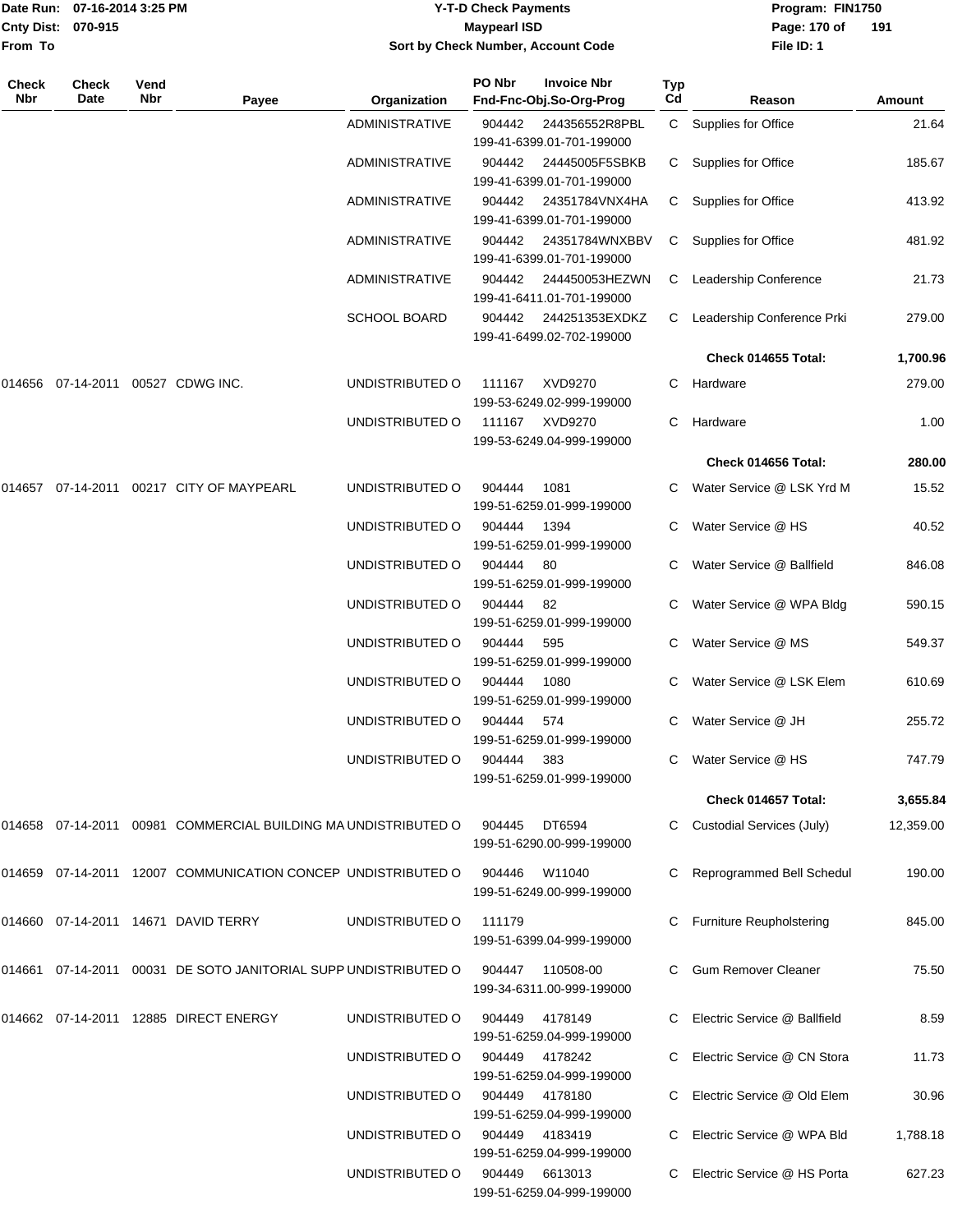|                    | Date Run: 07-16-2014 3:25 PM |
|--------------------|------------------------------|
| Cnty Dist: 070-915 |                              |
| <b>From To</b>     |                              |

# **Date Run: Program: FIN1750 07-16-2014 3:25 PM Y-T-D Check Payments Cnty Dist: Page: 171 of 070-915 Maypearl ISD Sort by Check Number, Account Code**

**File ID: 1** Page: 171 of 191

| Check<br>Nbr | Check<br>Date                   | Vend<br><b>Nbr</b> | Payee                                                          | Organization           | PO Nbr | <b>Invoice Nbr</b><br>Fnd-Fnc-Obj.So-Org-Prog | Typ<br>Cd | Reason                           | Amount    |
|--------------|---------------------------------|--------------------|----------------------------------------------------------------|------------------------|--------|-----------------------------------------------|-----------|----------------------------------|-----------|
|              |                                 |                    |                                                                | UNDISTRIBUTED O        | 904449 | 4178118<br>199-51-6259.04-999-199000          | C         | Electric Service @ JH/HS BI      | 4,859.56  |
|              |                                 |                    |                                                                | UNDISTRIBUTED O        | 904449 | 4178304<br>199-51-6259.04-999-199000          | C         | Electric Service @ Bus Barn      | 150.63    |
|              |                                 |                    |                                                                | UNDISTRIBUTED O        | 904449 | 4178273<br>199-51-6259.04-999-199000          |           | Electric Service @ DAEP/SA       | 300.64    |
|              |                                 |                    |                                                                | UNDISTRIBUTED O        | 904449 | 4178211<br>199-51-6259.04-999-199000          |           | Electric Service @ Old Elem      | 222.66    |
|              |                                 |                    |                                                                |                        |        |                                               |           | Check 014662 Total:              | 8,000.18  |
| 014663       |                                 |                    | 07-14-2011  12885  DIRECT ENERGY                               | UNDISTRIBUTED O        | 904448 | 111730012737606<br>199-51-6259.04-999-199000  | C         | Electric Service @ Downtow       | 543.50    |
| 014664       |                                 |                    | 07-14-2011  00099  EDUCATION SERVICE CENT ADMINISTRATIVE       |                        | 904450 | 17679<br>199-41-6219.10-701-199000            | C.        | <b>DCS Quick Searches</b>        | 80.00     |
|              |                                 |                    | 014665 07-14-2011 12186 ELLIOTT ELECTRIC                       | UNDISTRIBUTED O        | 110891 | 091407401<br>199-51-6319.02-999-199000        | C.        | Lenses                           | 73.00     |
| 014666       |                                 |                    | 07-14-2011  00192  ELLIS COUNTY SPECIAL ED SHARED SER ARRA     |                        | 904451 | 06302011<br>199-93-6492.00-751-123000         | C         | <b>Shared Services Agreement</b> | 23,019.00 |
|              |                                 |                    |                                                                | SHARED SER ARRA        | 904451 | 06302011<br>266-93-6492.00-751-123000         |           | <b>Shared Services Agreement</b> | 11,961.50 |
|              |                                 |                    |                                                                |                        |        |                                               |           | Check 014666 Total:              | 34,980.50 |
| 014667       |                                 |                    | 07-14-2011 00040 FLATT STATIONERS, INC.                        | <b>HIGH SCHOOL</b>     | 111135 | 265630-00<br>199-11-6399.15-001-111000        | С         | Paper                            | 2,975.00  |
|              |                                 |                    |                                                                | <b>MAYPEARL JUNIOR</b> | 111135 | 256630-00<br>199-11-6399.15-041-111000        | С         | Paper                            | 2,340.00  |
|              |                                 |                    |                                                                | <b>ELEMENTARY</b>      | 111135 | 256630-00<br>199-11-6399.15-101-111000        | C         | Paper                            | 4,490.00  |
|              |                                 |                    |                                                                |                        |        |                                               |           | Check 014667 Total:              | 9,805.00  |
| 014668       |                                 |                    | 07-14-2011 13020 G&K SERVICES                                  | UNDISTRIBUTED O        | 904452 | 1159231873-77<br>199-51-6319.02-999-199000    | C         | <b>Mat Services</b>              | 217.06    |
|              |                                 |                    | 014669 07-14-2011 14120 HARRIS COMPUTER SYSTE UNDISTRIBUTED O  |                        | 111106 | MN00048025<br>199-11-6639.47-999-111000       | C         | Software License Agreement       | 354.70    |
|              |                                 |                    |                                                                | UNDISTRIBUTED O        | 111106 | XT00057322<br>199-11-6639.47-999-111000       |           | Software License Agreement       | 4,445.94  |
|              |                                 |                    |                                                                |                        |        |                                               |           | Check 014669 Total:              | 4,800.64  |
|              |                                 |                    | 014670 07-14-2011 14797 HUCKABEE & ASSOCIATES UNDISTRIBUTED O  |                        | 904453 | 1644-01<br>199-51-6629.00-999-199MTN          |           | MS Band Hall Addition            | 9,985.58  |
|              |                                 |                    | 014671 07-14-2011 01229 JENIFER ZIPP                           | <b>HIGH SCHOOL</b>     | 110977 | 199-33-6411.00-001-199000                     |           | travel to workshop 06/29/201     | 31.27     |
|              | 014672 07-14-2011 14664 JOSTENS |                    |                                                                | <b>HIGH SCHOOL</b>     | 904454 | 14638356<br>199-11-6399.12-001-111000         | С         | <b>Graduation Supplies</b>       | 1,032.06  |
|              |                                 |                    | 014673 07-14-2011 00060 LUCKIES AUTO AND TRUCK UNDISTRIBUTED O |                        | 904455 | 74908<br>199-34-6219.00-999-199000            |           | Inspection of Bus #21            | 312.00    |
|              |                                 |                    |                                                                | UNDISTRIBUTED O        | 904455 | 74962<br>199-34-6219.00-999-199000            |           | Inspection of Bus #24            | 137.00    |
|              |                                 |                    |                                                                | UNDISTRIBUTED O        | 904455 | 74935<br>199-34-6219.00-999-199000            |           | Inspection of Bus #25            | 137.00    |
|              |                                 |                    |                                                                | UNDISTRIBUTED O        | 904455 | 74847<br>199-34-6219.00-999-199000            | С         | Inspection of Bus #26            | 137.00    |
|              |                                 |                    |                                                                | UNDISTRIBUTED O        | 904455 | 74964<br>199-34-6219.00-999-199000            |           | Inspection of Bus #11            | 164.50    |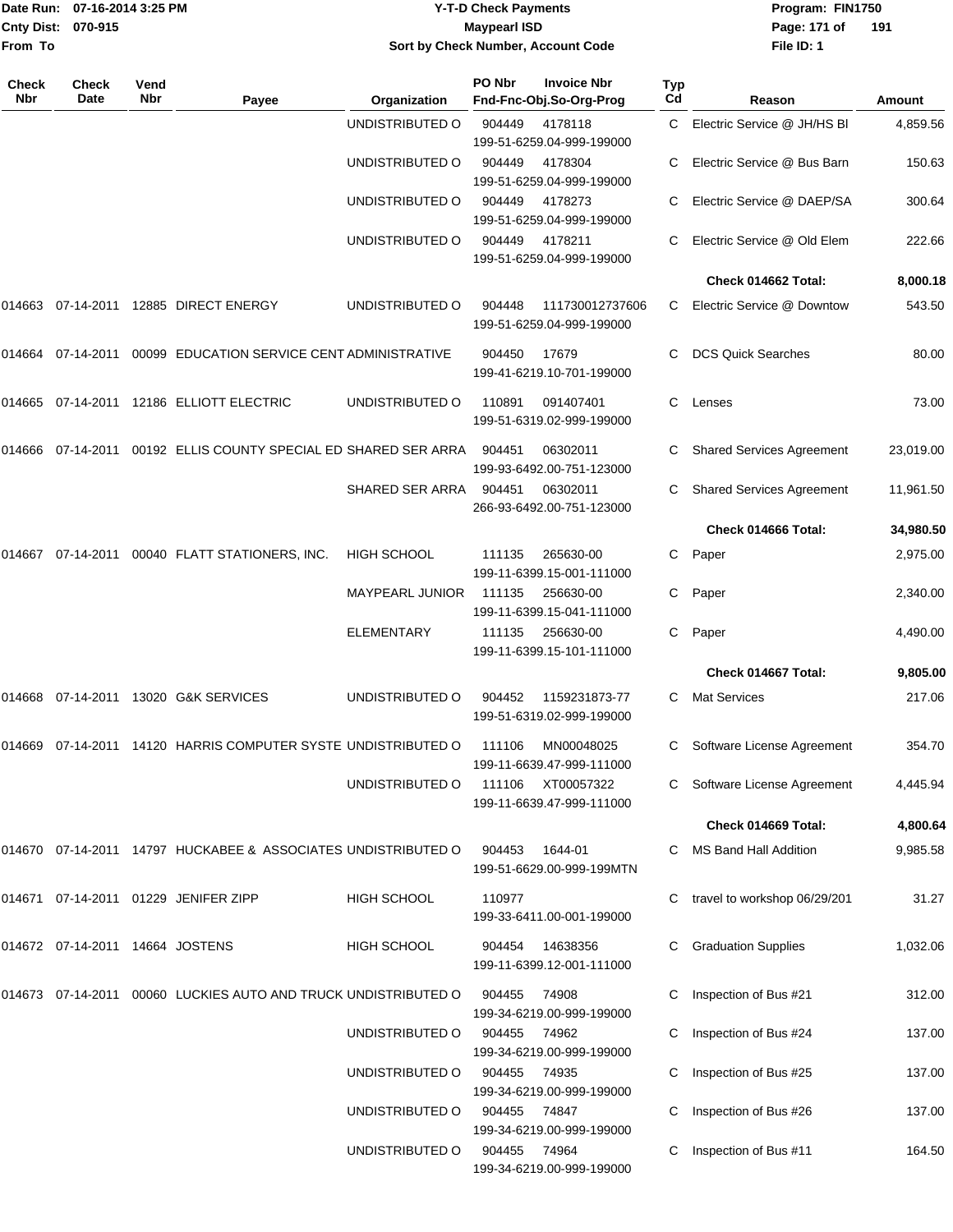|                    | Date Run: 07-16-2014 3:25 PM |
|--------------------|------------------------------|
| Cnty Dist: 070-915 |                              |
| From To            |                              |

### **Date Run: Program: FIN1750 07-16-2014 3:25 PM Y-T-D Check Payments Cnty Dist: Page: 172 of 070-915 Maypearl ISD Sort by Check Number, Account Code**

**File ID: 1** Page: 172 of 191

| <b>Check</b><br><b>Nbr</b> | Check<br>Date               | Vend<br>Nbr | Payee                                                                        | Organization    | PO Nbr        | <b>Invoice Nbr</b><br>Fnd-Fnc-Obj.So-Org-Prog | <b>Typ</b><br>Cd | Reason                        | Amount   |
|----------------------------|-----------------------------|-------------|------------------------------------------------------------------------------|-----------------|---------------|-----------------------------------------------|------------------|-------------------------------|----------|
|                            |                             |             |                                                                              | UNDISTRIBUTED O | 904455        | 74945<br>199-34-6219.00-999-199000            | $\mathbf{C}$     | Inspection of Bus #3          | 389.50   |
|                            |                             |             |                                                                              | UNDISTRIBUTED O | 904455        | 74847<br>199-34-6311.00-999-199000            |                  | Parts for Bus #26             | 336.18   |
|                            |                             |             |                                                                              | UNDISTRIBUTED O | 904455        | 74962<br>199-34-6311.00-999-199000            |                  | C Parts needed for Bus #24    | 377.21   |
|                            |                             |             |                                                                              | UNDISTRIBUTED O | 904455        | 74945<br>199-34-6311.00-999-199000            |                  | C Parts needed for Bus #3     | 697.32   |
|                            |                             |             |                                                                              | UNDISTRIBUTED O | 904455        | 74964<br>199-34-6311.00-999-199000            | C.               | Parts needed for Bus #11      | 471.33   |
|                            |                             |             |                                                                              | UNDISTRIBUTED O | 904455        | 74935<br>199-34-6311.00-999-199000            | C.               | Parts for Bus #25             | 511.62   |
|                            |                             |             |                                                                              | UNDISTRIBUTED O | 904455        | 74908<br>199-34-6311.00-999-199000            | C.               | Parts needed for Bus #21      | 718.63   |
|                            |                             |             |                                                                              |                 |               |                                               |                  | Check 014673 Total:           | 4,389.29 |
|                            |                             |             | 014674 07-14-2011 13157 MARTIN TOWING INC.                                   | UNDISTRIBUTED O | 904456        | 15226<br>199-34-6219.00-999-199000            |                  | C Bus #19 Towed               | 250.00   |
|                            |                             |             | 014675 07-14-2011 12505 MAYPEARL FEED STORE                                  | UNDISTRIBUTED O | 904457        | - 511<br>199-51-6319.02-999-199000            | C                | Supplies                      | 156.52   |
|                            | 014676 07-14-2011 00631 MCI |             |                                                                              | UNDISTRIBUTED O | 904458        | 08638700105<br>199-51-6259.02-999-199000      |                  | C Long Distance Service       | 179.21   |
|                            |                             |             | 014677 07-14-2011 13306 MOUNTAIN PEAK SPECIAL UNDISTRIBUTED O                |                 | 904460        | 11078800<br>199-51-6259.79-999-122000         |                  | C Water Services @ Ag Facilit | 21.57    |
|                            |                             |             | 014678 07-14-2011 14807 NANCY NOLEN                                          | UNDISTRIBUTED O | 904461        | 199-11-6112.00-999-111000                     | C.               | Substitute 5/23/2011          | 70.00    |
|                            |                             |             | 014679  07-14-2011  14811  NATIONAL FLEET                                    | UNDISTRIBUTED O | 904467        | 53825<br>199-34-6219.00-999-199000            | C.               | Repair to Bus #1              | 930.00   |
|                            |                             |             |                                                                              | UNDISTRIBUTED O | 904467        | 53825<br>199-34-6311.00-999-199000            | C                | Parts for Bus #1              | 2,022.93 |
|                            |                             |             |                                                                              |                 |               |                                               |                  | Check 014679 Total:           | 2,952.93 |
|                            |                             |             | 014680 07-14-2011 01547 SCHWARTZ & EICHELBAUM DIR COST- ADMINIS 904463 38614 |                 |               | 199-41-6211.00-720-199000                     |                  | C Legal Services              | 1,261.03 |
|                            |                             |             |                                                                              | UNDISTRIBUTED O | 904462 38635  | 199-41-6499.01-999-199000                     |                  | C School Board Trustees Man   | 570.00   |
|                            |                             |             |                                                                              |                 |               |                                               |                  | Check 014680 Total:           | 1,831.03 |
| 014681                     |                             |             | 07-14-2011  00369  SHERWIN WILLIAMS CO.                                      | UNDISTRIBUTED O | 111171        | 3395-1<br>199-51-6319.02-999-199000           | C                | Paint                         | 405.17   |
|                            |                             |             |                                                                              | UNDISTRIBUTED O | 111171 34652  | 199-51-6319.02-999-199000                     |                  | C Paint                       | 199.30   |
|                            |                             |             |                                                                              |                 |               |                                               |                  | Check 014681 Total:           | 604.47   |
|                            |                             |             | 014682 07-14-2011 13383 SKYBEAM TEXAS                                        | UNDISTRIBUTED O | 904464        | 813710001004619<br>199-53-6249.04-999-199000  |                  | C Custom Business Web         | 1,691.67 |
|                            |                             |             | 014683 07-14-2011 00119 STROOPE PEST CONTROL UNDISTRIBUTED O                 |                 | 904465        | 114247<br>199-51-6319.02-999-199000           |                  | Pest Control Scorpions @ M    | 300.00   |
|                            |                             |             |                                                                              | UNDISTRIBUTED O | 904465        | 114233<br>199-51-6319.02-999-199000           |                  | Monthly Pest Control          | 400.00   |
|                            |                             |             |                                                                              | UNDISTRIBUTED O | 904465        | 114232<br>199-51-6319.02-999-199000           |                  | Pest Control at Kitchens      | 120.00   |
|                            |                             |             |                                                                              | UNDISTRIBUTED O | 904465 114175 | 199-51-6319.02-999-199000                     | C                | Pest Control Scorpions @LS    | 450.00   |
|                            |                             |             |                                                                              |                 |               |                                               |                  | Check 014683 Total:           | 1,270.00 |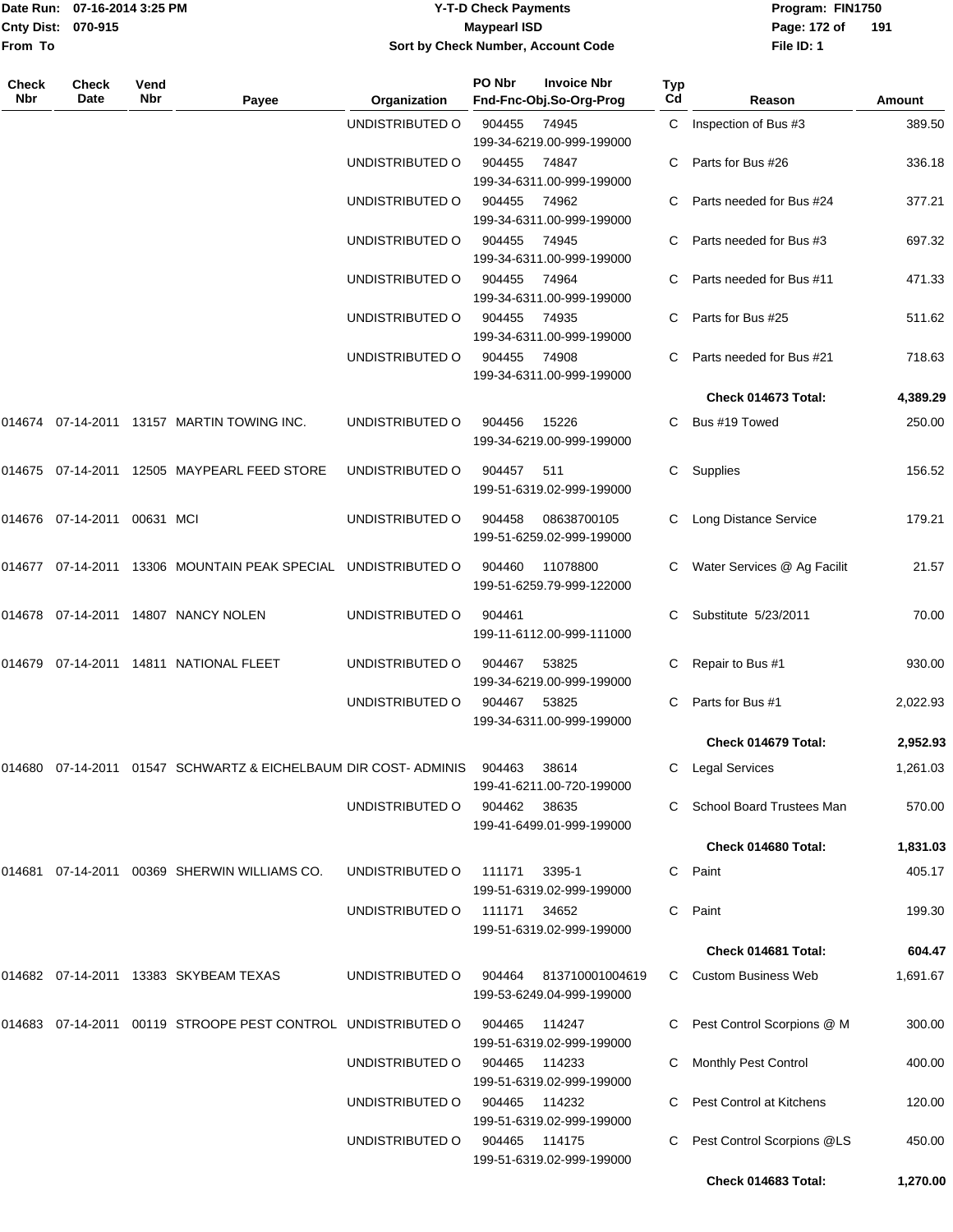| From To             | Date Run: 07-16-2014 3:25 PM<br>Cnty Dist: 070-915 |                    |                                              | <b>Y-T-D Check Payments</b><br><b>Maypearl ISD</b><br>Sort by Check Number, Account Code |        |                                               |           | Program: FIN1750<br>Page: 173 of<br>191<br>File ID: 1 |          |  |
|---------------------|----------------------------------------------------|--------------------|----------------------------------------------|------------------------------------------------------------------------------------------|--------|-----------------------------------------------|-----------|-------------------------------------------------------|----------|--|
| <b>Check</b><br>Nbr | <b>Check</b><br>Date                               | Vend<br><b>Nbr</b> | Payee                                        | Organization                                                                             | PO Nbr | <b>Invoice Nbr</b><br>Fnd-Fnc-Obj.So-Org-Prog | Typ<br>Cd | Reason                                                | Amount   |  |
| 014684              |                                                    |                    | 07-14-2011 13103 SUNBELT RENTALS, INC.       | UNDISTRIBUTED O                                                                          | 904466 | 30346898-001<br>199-51-6249.00-999-199000     | С         | Scissor Lift - 1 Day Rental                           | 369.25   |  |
| 014685              | 07-14-2011 00552 TASB                              |                    |                                              | DIR COST-ADMINIS                                                                         | 904468 | 407519<br>199-41-6219.02-720-199000           | С         | <b>TASB School Law Update</b>                         | 110.00   |  |
|                     |                                                    |                    |                                              | DIR COST-ADMINIS                                                                         | 904468 | 407733<br>199-41-6219.02-720-199000           | С         | Localized Update 90                                   | 400.80   |  |
|                     |                                                    |                    |                                              |                                                                                          |        |                                               |           | Check 014685 Total:                                   | 510.80   |  |
| 014686              | 07-14-2011                                         |                    | 00253 VERIZON SOUTHWEST                      | UNDISTRIBUTED O                                                                          | 904469 | 062211<br>199-51-6259.02-999-199000           | С         | <b>Telephone Service</b>                              | 53.93    |  |
|                     |                                                    |                    |                                              | UNDISTRIBUTED O                                                                          | 904469 | 062811<br>199-51-6259.02-999-199000           | С         | <b>Telephone Service</b>                              | 818.01   |  |
|                     |                                                    |                    |                                              |                                                                                          |        |                                               |           | Check 014686 Total:                                   | 871.94   |  |
| 014687              | 07-14-2011                                         |                    | 00460 VINEYARD'S AUTO SUPPLY UNDISTRIBUTED O |                                                                                          | 904470 | D321396<br>199-34-6311.00-999-199000          | С         | Supplies                                              | 140.21   |  |
| 014688              | 07-14-2011                                         |                    | 00144 WAXAHACHIE DAILY LIGHT UNDISTRIBUTED O |                                                                                          | 904471 | c1511290<br>199-41-6219.02-999-199000         | C         | Ad for Maintenance                                    | 155.60   |  |
| 014689              |                                                    |                    | 07-21-2011  14815  ALAN SEALE                | <b>HIGH SCHOOL</b>                                                                       | 904574 | 199-11-6119.00-001-111000                     | C         | MISD Loan                                             | 3,700.00 |  |
| 014690              |                                                    |                    | 07-21-2011  14865  ALYSSA DANIEL             | <b>DISTRICT WIDE</b>                                                                     | 904560 | 199-00-5749.00-000-100000                     | С         | <b>Calculator Deposit Refund</b>                      | 25.00    |  |
| 014691              |                                                    |                    | 07-21-2011  14850  ANDREA SCHNEIDER          | <b>DISTRICT WIDE</b>                                                                     | 904543 | 199-00-5749.00-000-100000                     | С         | <b>Calculator Deposit Refund</b>                      | 25.00    |  |
|                     |                                                    |                    | 014692 07-21-2011 14753 ANGELA SMITH         | <b>DISTRICT WIDE</b>                                                                     | 904519 | 199-00-5749.00-000-100000                     | С         | <b>Calculator Deposit Refund</b>                      | 25.00    |  |
|                     |                                                    |                    | 014693 07-21-2011 14841 ANGIE POTTER         | <b>DISTRICT WIDE</b>                                                                     | 904533 | 199-00-5749.00-000-100000                     | С         | <b>Calculator Deposit Refund</b>                      | 25.00    |  |
|                     |                                                    |                    | 014694 07-21-2011 14835 ANNA CRAVEN          | <b>DISTRICT WIDE</b>                                                                     | 904522 | 199-00-5749.00-000-100000                     | С         | <b>Calculator Deposit Refund</b>                      | 25.00    |  |
|                     |                                                    |                    | 014695 07-21-2011 14846 ANNA HOARD           | <b>DISTRICT WIDE</b>                                                                     | 904539 | 199-00-5749.00-000-100000                     | С         | <b>Calculator Deposit Refund</b>                      | 25.00    |  |
|                     |                                                    |                    | 014696  07-21-2011  01197  AUSTIN MARRIOTT   | ADMINISTRATIVE                                                                           | 110937 | 07212011<br>199-41-6411.01-701-199000         |           | Schwartz & Eichelbaum Con                             | 254.66   |  |
|                     |                                                    |                    | 014697 07-21-2011 14866 BARBARA MEDINA       | <b>DISTRICT WIDE</b>                                                                     | 904562 | 199-00-5749.00-000-100000                     | С         | <b>Calculator Deposit Refund</b>                      | 25.00    |  |

199-51-6249.00-999-199000

199-00-5749.00-000-100000

199-51-6249.00-999-199000

199-51-6249.00-999-199000

199-00-5749.00-000-100000

014698 07-21-2011 14869 BILLY SWINDELL DISTRICT WIDE 904567 C Calculator Deposit Refund 25.00

014699 07-21-2011 14109 BLAST MASTERS UNDISTRIBUTED O 904481 5202 C Vent Hood Cleaned @ MS 300.00 UNDISTRIBUTED O 904481 5202 C Vent Hood Cleaned @ LSK 250.00 UNDISTRIBUTED O 904481 5202 C Vent Hood Cleaned @ HS 350.00

**Check 014699 Total: 900.00** 014700 07-21-2011 14837 BOBBIE MATHERS DISTRICT WIDE 904524 C Calculator Deposit Refund 25.00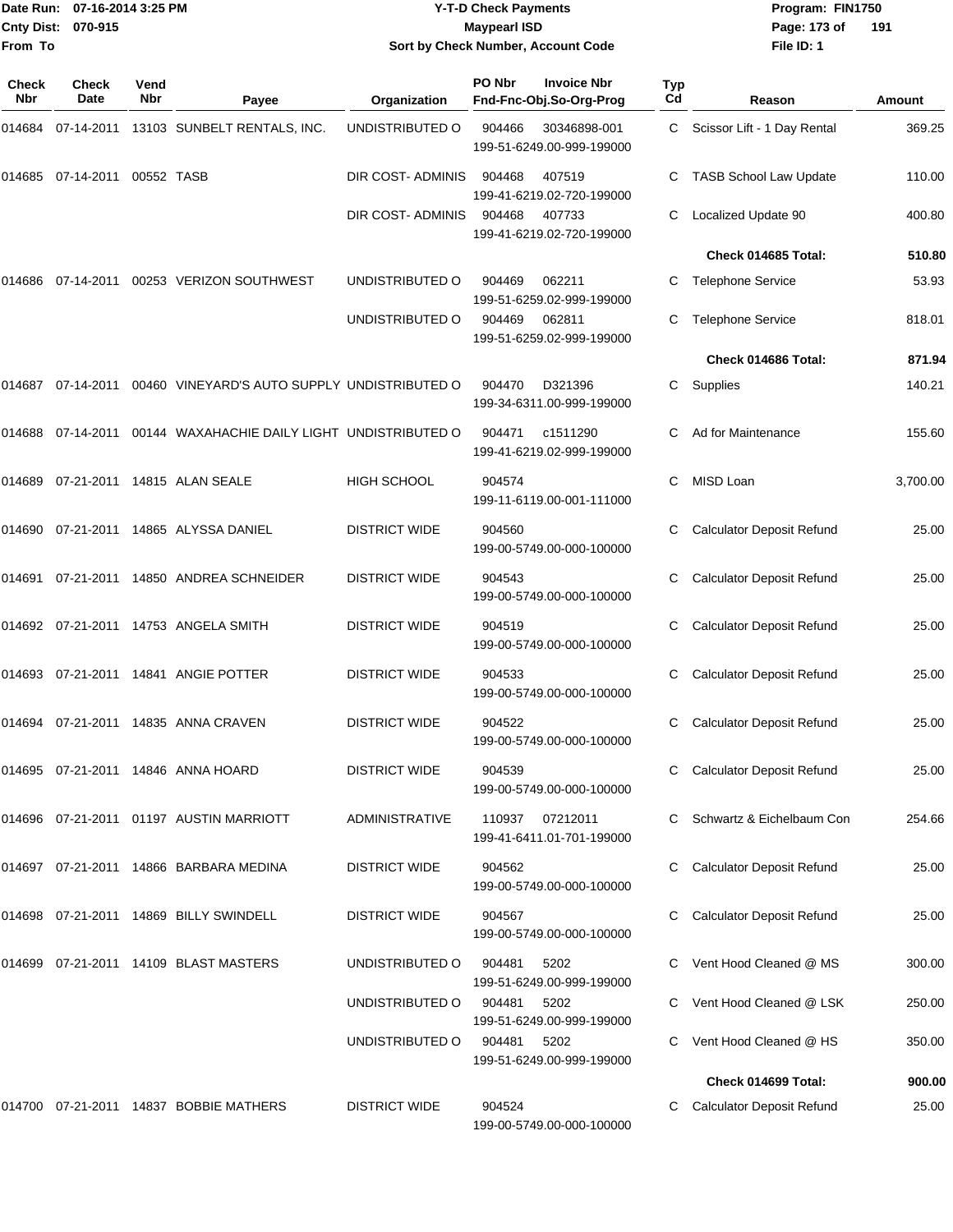|                    | Date Run: 07-16-2014 3:25 PM |
|--------------------|------------------------------|
| Cnty Dist: 070-915 |                              |
| From To            |                              |

## **Date Run: Program: FIN1750 07-16-2014 3:25 PM Y-T-D Check Payments Cnty Dist: Page: 174 of 070-915 Maypearl ISD Sort by Check Number, Account Code**

**File ID: 1 191**

| <b>Check</b><br>Nbr | Check<br>Date | Vend<br><b>Nbr</b> | Payee                                                      | Organization           | PO Nbr        | <b>Invoice Nbr</b><br>Fnd-Fnc-Obj.So-Org-Prog  | Typ<br>Cd | Reason                           | <b>Amount</b> |
|---------------------|---------------|--------------------|------------------------------------------------------------|------------------------|---------------|------------------------------------------------|-----------|----------------------------------|---------------|
| 014701              | 07-21-2011    |                    | 14867 BRENDA LYONS                                         | <b>DISTRICT WIDE</b>   | 904563        | 199-00-5749.00-000-100000                      | C         | <b>Calculator Deposit Refund</b> | 25.00         |
|                     |               |                    |                                                            | <b>DISTRICT WIDE</b>   | 904563        | 199-00-5749.00-000-100000                      | С         | <b>Calculator Deposit Refund</b> | 25.00         |
|                     |               |                    |                                                            |                        |               |                                                |           | Check 014701 Total:              | 50.00         |
|                     |               |                    | 014702 07-21-2011 14826 BRIAN HYLES                        | <b>DISTRICT WIDE</b>   | 904509        | 199-00-5749.00-000-100000                      | С         | <b>Calculator Deposit Refund</b> | 25.00         |
|                     |               |                    | 014703 07-21-2011 13576 CANNON FINANCIAL SERVI HIGH SCHOOL |                        | 904484        | 11133141<br>199-11-6269.00-001-111000          |           | Copier Lease - HS Princi (3)     | 885.00        |
|                     |               |                    |                                                            | <b>MAYPEARL JUNIOR</b> | 904484        | 11133141<br>199-11-6269.00-041-111000          | С         | Copier Lease - MS Princi         | 295.00        |
|                     |               |                    |                                                            | <b>ELEMENTARY</b>      | 904484        | 11133141<br>199-11-6269.00-101-111000          | С         | Copier Lease - LSK Teacher       | 295.00        |
|                     |               |                    |                                                            | <b>ELEMENTARY</b>      | 904484        | 11133141<br>199-11-6269.00-101-199000          |           | Copier Lease - LSK Princip       | 295.00        |
|                     |               |                    |                                                            | HIGH SCHOOL            | 904484        | 11133141<br>199-11-6269.01-001-111000          | С         | Copier Lease - HS Teacher        | 590.00        |
|                     |               |                    |                                                            | <b>MAYPEARL JUNIOR</b> | 904484        | 11133141<br>199-11-6269.01-041-111000          | С         | Copier Lease - MS Teacher        | 295.00        |
|                     |               |                    |                                                            | DIR COST- ADMINIS      | 904484        | 11133141<br>199-41-6249.00-720-199000          |           | Copier Lease - Admin             | 295.00        |
|                     |               |                    |                                                            |                        |               |                                                |           | Check 014703 Total:              | 2,950.00      |
|                     |               |                    | 014704 07-21-2011 14875 CARLISLE CHEVROLET                 | UNDISTRIBUTED O        | 111184        | 199-51-6639.00-999-199000                      |           | 2001 CHEVY SUBURBAN              | 7,872.60      |
|                     |               |                    | 014705 07-21-2011 14829 CHARINA HAMILTON                   | <b>DISTRICT WIDE</b>   | 904512        | 199-00-5749.00-000-100000                      |           | <b>Calculator Deposit Refund</b> | 25.00         |
|                     |               |                    | 014706 07-21-2011 14854 CHERI BEARD                        | <b>DISTRICT WIDE</b>   | 904548        | 199-00-5749.00-000-100000                      | С         | <b>Calculator Deposit Refund</b> | 25.00         |
|                     |               |                    | 014707 07-21-2011 13992 CHERIE STANDRIDGE                  | <b>DISTRICT WIDE</b>   | 904529        | 199-00-5749.00-000-100000                      | С         | <b>Calculator Deposit Refund</b> | 25.00         |
|                     |               |                    | 014708 07-21-2011 14095 CINDY GARRIS                       | <b>DISTRICT WIDE</b>   | 904520        | 199-00-5749.00-000-100000                      |           | C Calculator Deposit Refund      | 25.00         |
| 014709              |               |                    | 07-21-2011  00217  CITY OF MAYPEARL                        | UNDISTRIBUTED O        | 904482        | 199-51-6259.01-999-199000                      |           | Water Serv @ Sports Compl        | 926.58        |
|                     |               |                    |                                                            | UNDISTRIBUTED O        |               | 904485 4602105300<br>199-51-6259.04-999-199000 |           | Reimb Elect Serv Sport Com       | 646.24        |
|                     |               |                    |                                                            | UNDISTRIBUTED O        | 904485        | 4602105300<br>199-51-6259.04-999-199000        |           | Reimb Elect Serv Sport Com       | 612.61        |
|                     |               |                    |                                                            |                        |               |                                                |           | Check 014709 Total:              | 2,185.43      |
|                     |               |                    | 014710 07-21-2011 14852 CONNIE BREEDON                     | <b>DISTRICT WIDE</b>   | 904546        | 199-00-5749.00-000-100000                      |           | <b>Calculator Deposit Refund</b> | 25.00         |
|                     |               |                    | 014711 07-21-2011 14872 CREATIVE GLASS                     | UNDISTRIBUTED O        | 904573        | 036596<br>199-51-6249.00-999-199000            | C.        | Labor                            | 95.00         |
|                     |               |                    |                                                            | UNDISTRIBUTED O        | 904573 036596 | 199-51-6319.02-999-199000                      |           | Glass for Admin window           | 192.09        |
|                     |               |                    |                                                            |                        |               |                                                |           | Check 014711 Total:              | 287.09        |
|                     |               |                    | 014712 07-21-2011 14413 DANA BRANNAN                       | <b>DISTRICT WIDE</b>   | 904513        | 199-00-5749.00-000-100000                      |           | <b>Calculator Deposit Refund</b> | 25.00         |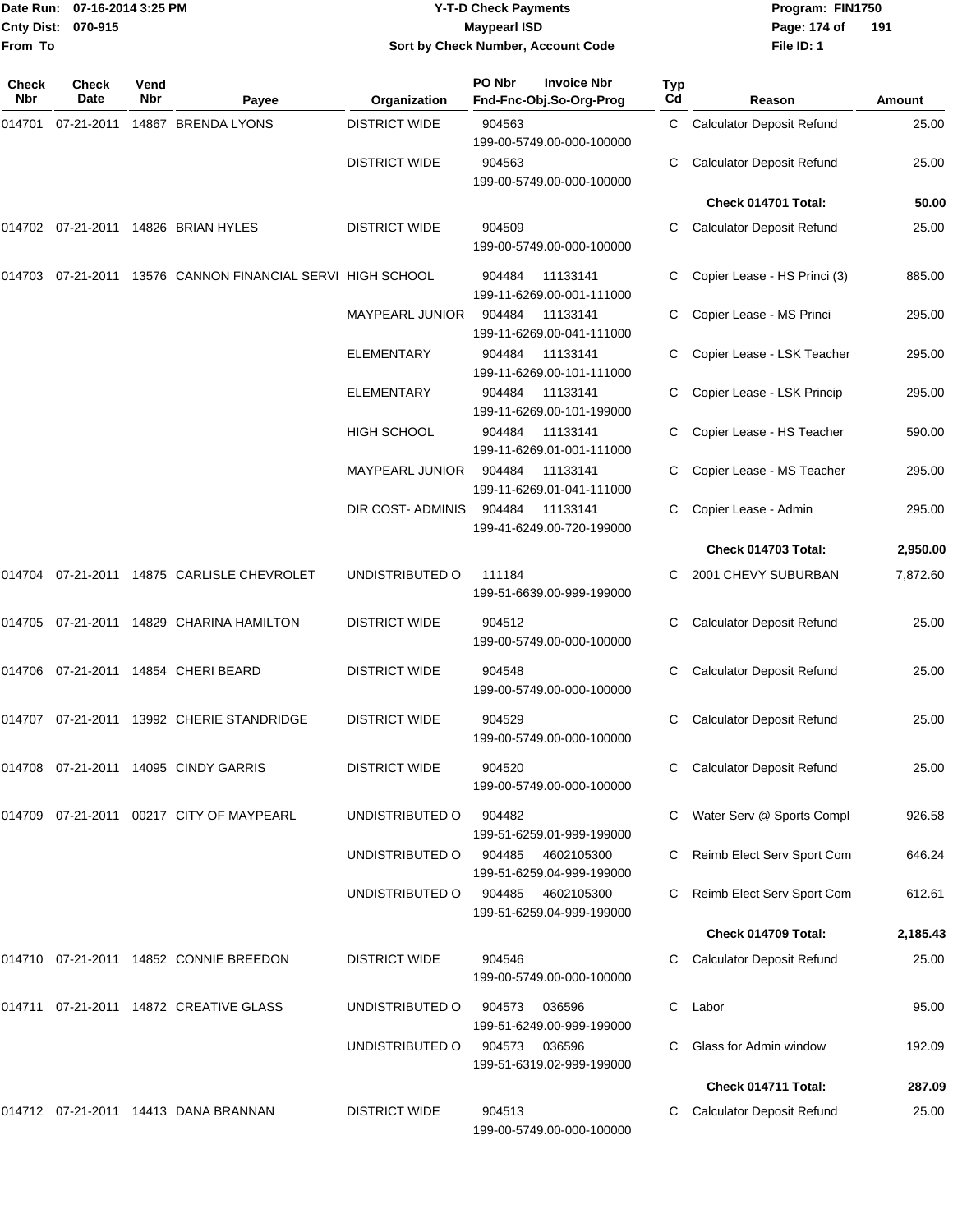### Date Run: 07-16-2014 3:25 PM **Program:** FIN1750 **Y-T-D Check Payments 070-915 Maypearl ISD Sort by Check Number, Account Code**

**File ID: 1** Page: 175 of 191

| Check<br><b>Nbr</b> | <b>Check</b><br>Date   | Vend<br>Nbr | Payee                                     | Organization          | PO Nbr<br><b>Invoice Nbr</b><br>Fnd-Fnc-Obj.So-Org-Prog | <b>Typ</b><br>Cd | Reason                           | Amount    |
|---------------------|------------------------|-------------|-------------------------------------------|-----------------------|---------------------------------------------------------|------------------|----------------------------------|-----------|
|                     |                        |             | 014713 07-21-2011 13214 DANETTE DEARING   | <b>DISTRICT WIDE</b>  | 904571<br>199-00-5749.00-000-100000                     | C                | <b>Calculator Deposit Refund</b> | 25.00     |
|                     |                        |             | 014714 07-21-2011 13531 DEBBIE GRIFFIN    | <b>DISTRICT WIDE</b>  | 904491<br>199-00-5749.00-000-100000                     | С                | <b>Calculator Deposit Refund</b> | 25.00     |
|                     |                        |             | 014715 07-21-2011 14819 DENISE GRAUBERGER | <b>DISTRICT WIDE</b>  | 904493<br>199-00-5749.00-000-100000                     | С                | <b>Calculator Deposit Refund</b> | 25.00     |
|                     |                        |             | 014716 07-21-2011 14849 DIANA MCFARLIN    | <b>DISTRICT WIDE</b>  | 904542<br>199-00-5749.00-000-100000                     | С                | <b>Calculator Deposit Refund</b> | 25.00     |
|                     |                        |             | 014717 07-21-2011 14847 DOMINIKUS HINDA   | <b>DISTRICT WIDE</b>  | 904540<br>199-00-5749.00-000-100000                     | С                | <b>Calculator Deposit Refund</b> | 25.00     |
|                     |                        |             | 014718 07-21-2011 14833 DONNA BURNETTE    | <b>DISTRICT WIDE</b>  | 904517<br>199-00-5749.00-000-100000                     | С                | <b>Calculator Deposit Refund</b> | 25.00     |
|                     |                        |             | 014719 07-21-2011 00014 DORIS REED        | <b>DISTRICT WIDE</b>  | 904500<br>199-00-5749.00-000-100000                     | С                | <b>Calculator Deposit Refund</b> | 25.00     |
|                     |                        |             | 014720 07-21-2011 12756 EUGENIA WISHART   | <b>DISTRICT WIDE</b>  | 904504<br>199-00-5749.00-000-100000                     | С                | <b>Calculator Deposit Refund</b> | 25.00     |
| 014721              |                        |             | 07-21-2011  14818  GINA GLASSCOCK         | <b>DISTRICT WIDE</b>  | 904492<br>199-00-5749.00-000-100000                     |                  | <b>Calculator Deposit Refund</b> | 25.00     |
|                     |                        |             | 014722 07-21-2011 01343 GINGERBREAD PRESS | <b>ADMINISTRATIVE</b> | 280913<br>111163<br>199-41-6399.01-701-199000           | С                | <b>Security Envelopes</b>        | 1,418.23  |
|                     |                        |             | 014723 07-21-2011 14043 GLORIA NAJERA     | <b>DISTRICT WIDE</b>  | 904488<br>199-00-5749.00-000-100000                     | С                | <b>Calculator Refund</b>         | 25.00     |
|                     |                        |             | 014724 07-21-2011 14831 HAL STANFORD      | <b>DISTRICT WIDE</b>  | 904515<br>199-00-5749.00-000-100000                     | С                | calculator deposit refund        | 25.00     |
| 014725              | 07-21-2011 00243 HILCO |             |                                           | UNDISTRIBUTED O       | 904483<br>4705273700<br>199-51-6259.04-999-199000       |                  | Electric Service - Fuel Tanks    | 28.33     |
|                     |                        |             |                                           | UNDISTRIBUTED O       | 904483<br>4706839800<br>199-51-6259.04-999-199000       |                  | Electric Service - Marquee       | 64.34     |
|                     |                        |             |                                           | UNDISTRIBUTED O       | 904483<br>4705171500<br>199-51-6259.04-999-199000       |                  | C Electric Service - Security Li | 11.48     |
|                     |                        |             |                                           | UNDISTRIBUTED O       | 904483<br>4705335301<br>199-51-6259.04-999-199000       |                  | Electric Service @ MS            | 3,818.21  |
|                     |                        |             |                                           | UNDISTRIBUTED O       | 904483<br>4602266500<br>199-51-6259.04-999-199000       |                  | Electric Service @ Athletic F    | 1,049.57  |
|                     |                        |             |                                           | UNDISTRIBUTED O       | 904483<br>4602563301<br>199-51-6259.04-999-199000       |                  | Electric Service @ HS            | 3,051.89  |
|                     |                        |             |                                           | UNDISTRIBUTED O       | 904483 4706312901<br>199-51-6259.04-999-199000          |                  | Electric Service @ LSK Ele       | 4,364.93  |
|                     |                        |             |                                           | UNDISTRIBUTED O       | 904483 4706783900<br>199-51-6259.78-999-122000          |                  | Electric Service @ Ag Facilit    | 485.13    |
|                     |                        |             |                                           |                       |                                                         |                  | Check 014725 Total:              | 12,873.88 |
|                     |                        |             | 014726 07-21-2011 14845 IMELDA SANCHEZ    | <b>DISTRICT WIDE</b>  | 904538<br>199-00-5749.00-000-100000                     |                  | <b>Calculator Deposit Refund</b> | 25.00     |
|                     |                        |             | 014727 07-21-2011 14853 JAMES BEAM        | <b>DISTRICT WIDE</b>  | 904547<br>199-00-5749.00-000-100000                     |                  | <b>Calculator Deposit Refund</b> | 25.00     |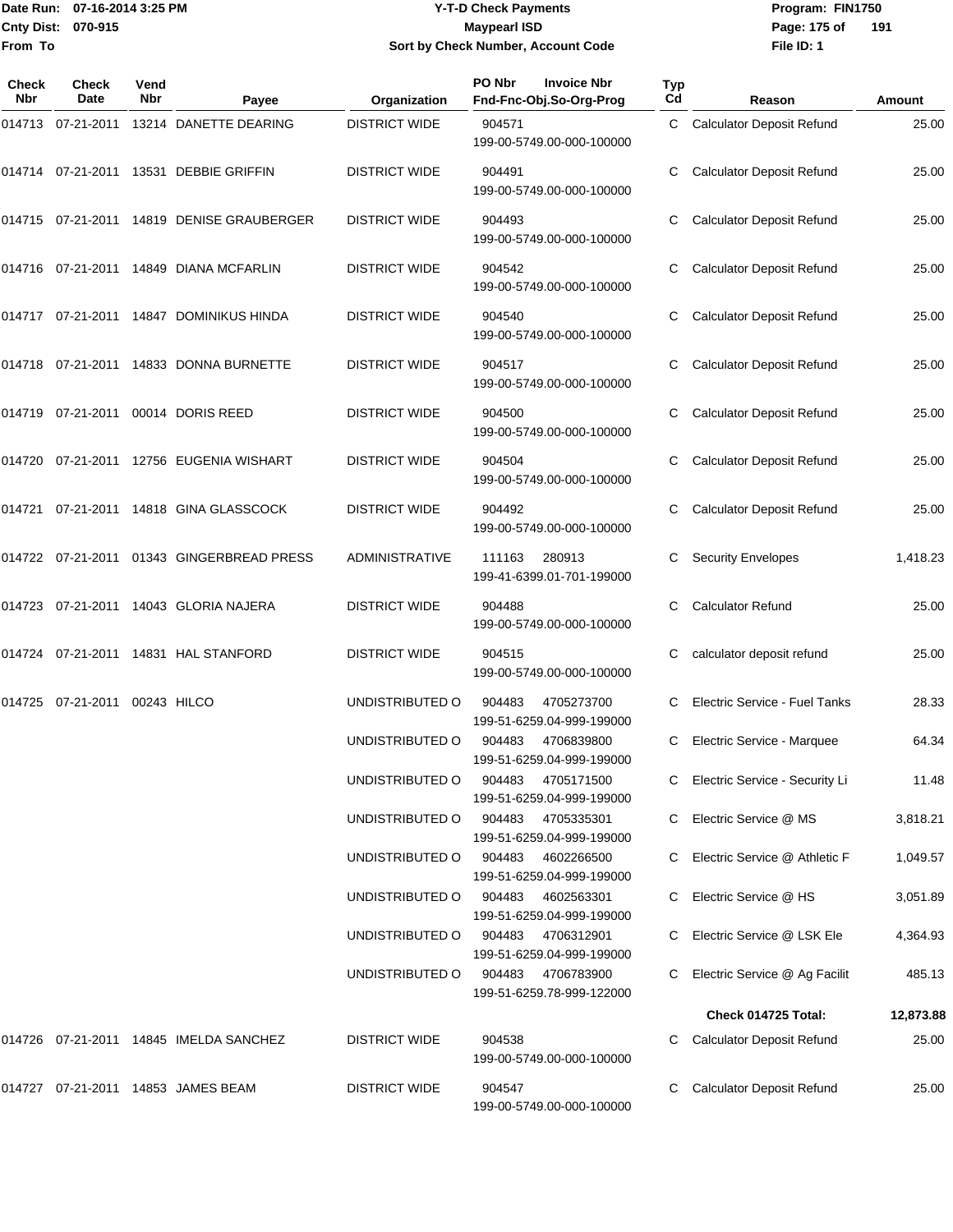### Date Run: 07-16-2014 3:25 PM **Program:** FIN1750 **Y-T-D Check Payments 070-915 Maypearl ISD Sort by Check Number, Account Code**

**File ID: 1** Page: 176 of 191

| Check<br><b>Nbr</b> | <b>Check</b><br>Date               | Vend<br><b>Nbr</b> | Payee                                   | Organization         | PO Nbr<br><b>Invoice Nbr</b><br>Fnd-Fnc-Obj.So-Org-Prog | <b>Typ</b><br>Cd | Reason                           | Amount |
|---------------------|------------------------------------|--------------------|-----------------------------------------|----------------------|---------------------------------------------------------|------------------|----------------------------------|--------|
| 014728              |                                    |                    | 07-21-2011  14827  JAMIE MCLEMORE       | <b>DISTRICT WIDE</b> | 904510<br>199-00-5749.00-000-100000                     | C                | <b>Calculator Deposit Refund</b> | 25.00  |
| 014729              |                                    |                    | 07-21-2011  14820  JANA MCALLISTER      | <b>DISTRICT WIDE</b> | 904495<br>199-00-5749.00-000-100000                     |                  | <b>Calculator Deposit Refund</b> | 25.00  |
| 014730              |                                    |                    | 07-21-2011  14857  JESSIE BARBER        | <b>DISTRICT WIDE</b> | 904551<br>199-00-5749.00-000-100000                     | C                | <b>Calculator Deposit Refund</b> | 25.00  |
|                     |                                    |                    | 014731 07-21-2011 14842 JOANN RILEY     | <b>DISTRICT WIDE</b> | 904534<br>199-00-5749.00-000-100000                     | C                | <b>Calculator Deposit Refund</b> | 25.00  |
|                     |                                    |                    | 014732 07-21-2011 14824 JODI FLETCHER   | <b>DISTRICT WIDE</b> | 904505<br>199-00-5749.00-000-100000                     |                  | <b>Calculator Deposit Refund</b> | 25.00  |
|                     | 014733  07-21-2011  14836  JOE LEE |                    |                                         | <b>DISTRICT WIDE</b> | 904523<br>199-00-5749.00-000-100000                     | С                | <b>Calculator Deposit Refund</b> | 25.00  |
|                     |                                    |                    | 014734  07-21-2011  14804  JOHN CAPPS   | <b>DISTRICT WIDE</b> | 904501<br>199-00-5749.00-000-100000                     | C                | <b>Calculator Deposit Refund</b> | 25.00  |
|                     |                                    |                    | 014735 07-21-2011 14631 JOHN LOFTIS     | <b>DISTRICT WIDE</b> | 904525<br>199-00-5749.00-000-100000                     |                  | <b>Calculator Deposit Refund</b> | 25.00  |
| 014736              |                                    |                    | 07-21-2011  14864  JONI TROJACEK        | <b>DISTRICT WIDE</b> | 904559<br>199-00-5749.00-000-100000                     | С                | <b>Calculator Deposit Refund</b> | 25.00  |
|                     |                                    |                    | 014737 07-21-2011 14062 JULIE PREWITT   | <b>DISTRICT WIDE</b> | 904561<br>199-00-5749.00-000-100000                     | С                | <b>Calculator Deposit Refund</b> | 25.00  |
|                     |                                    |                    | 014738 07-21-2011 14832 KATHY RODRIGUE  | <b>DISTRICT WIDE</b> | 904516<br>199-00-5749.00-000-100000                     |                  | <b>Calculator Deposit Refund</b> | 25.00  |
| 014739              |                                    |                    | 07-21-2011 14856 KELLI SURATT           | <b>DISTRICT WIDE</b> | 904550<br>199-00-5749.00-000-100000                     | С                | <b>Calculator Deposit Refund</b> | 25.00  |
| 014740              |                                    |                    | 07-21-2011 00913 KELLY PIETERSE         | <b>DISTRICT WIDE</b> | 904498<br>199-00-5749.00-000-100000                     | С                | <b>Calculator Deposit Refund</b> | 25.00  |
| 014741              |                                    |                    | 07-21-2011  14863  KEVIN WADE           | <b>DISTRICT WIDE</b> | 904558<br>199-00-5749.00-000-100000                     |                  | <b>Calculator Deposit Refund</b> | 25.00  |
|                     |                                    |                    | 014742 07-21-2011 14234 KIM BUCKNER     | <b>DISTRICT WIDE</b> | 904496<br>199-00-5749.00-000-100000                     |                  | <b>Calculator Deposit Refund</b> | 25.00  |
|                     |                                    |                    | 014743 07-21-2011 14817 KRISTI LOVETT   | <b>DISTRICT WIDE</b> | 904490<br>199-00-5749.00-000-100000                     | C                | <b>Calculator Deposit Refund</b> | 25.00  |
|                     |                                    |                    |                                         | <b>DISTRICT WIDE</b> | 904502<br>199-00-5749.00-000-100000                     |                  | <b>Calculator Deposit Refund</b> | 25.00  |
|                     |                                    |                    | 014745 07-21-2011 14816 LEIGH ANN LEWIS | <b>DISTRICT WIDE</b> | 904489<br>199-00-5749.00-000-100000                     | С                | <b>Calculator Deposit Refund</b> | 25.00  |
|                     |                                    |                    | 014746 07-21-2011 14860 LISA HODO       | <b>DISTRICT WIDE</b> | 904555<br>199-00-5749.00-000-100000                     |                  | <b>Calculator Deposit Refund</b> | 25.00  |
|                     |                                    |                    | 014747 07-21-2011 14825 LISA RIVAS      | <b>DISTRICT WIDE</b> | 904508<br>199-00-5749.00-000-100000                     |                  | <b>Calculator Deposit Refund</b> | 25.00  |
|                     |                                    |                    | 014748 07-21-2011 14681 LUVANDA SAENZ   | <b>DISTRICT WIDE</b> | 904537<br>199-00-5749.00-000-100000                     |                  | <b>Calculator Deposit Refund</b> | 25.00  |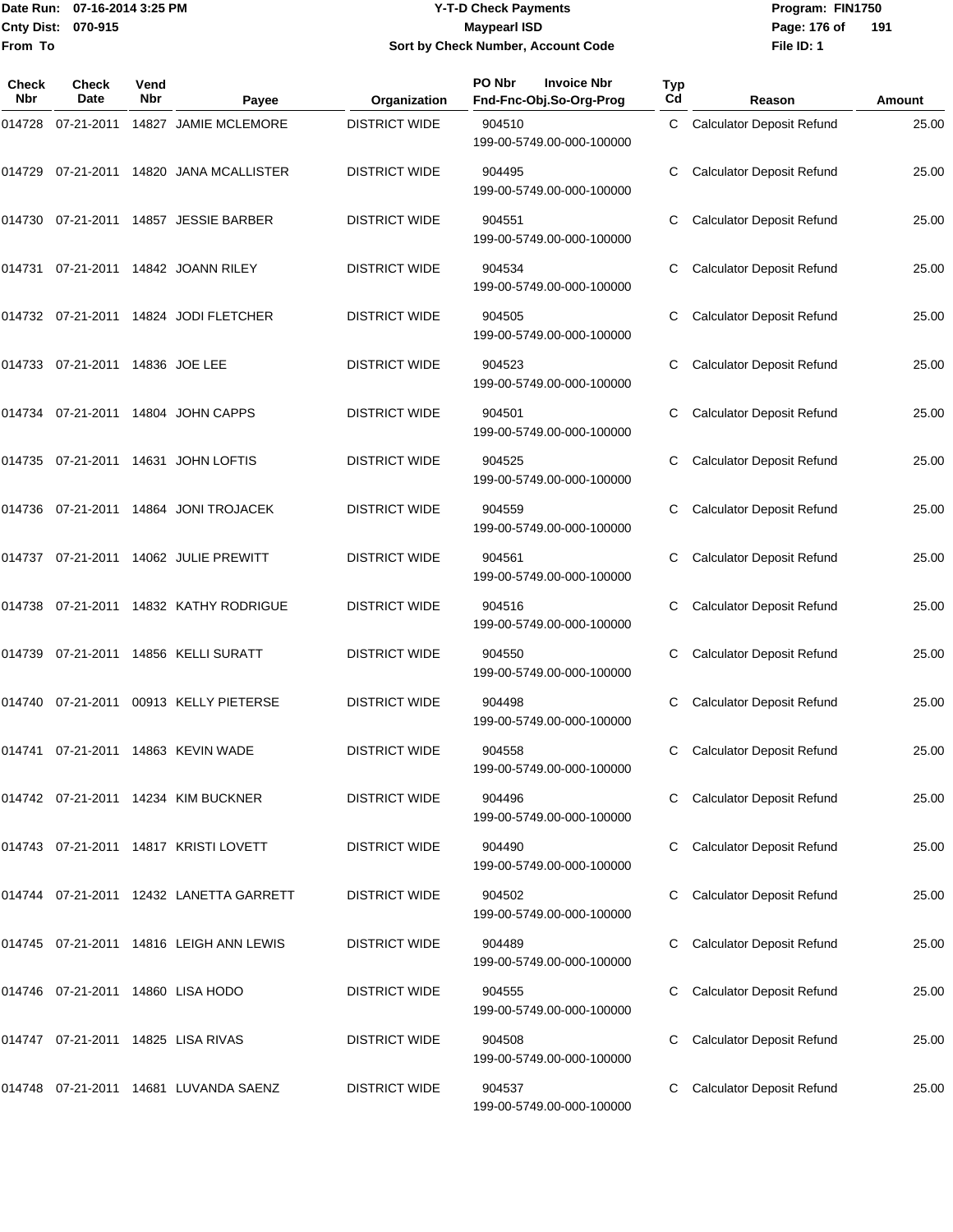### Date Run: 07-16-2014 3:25 PM **Program:** FIN1750 **Y-T-D Check Payments 070-915 Maypearl ISD Sort by Check Number, Account Code**

**File ID: 1** Page: 177 of 191

| Check<br>Nbr | <b>Check</b><br>Date           | Vend<br>Nbr | Payee                                    | Organization         | PO Nbr<br><b>Invoice Nbr</b><br>Fnd-Fnc-Obj.So-Org-Prog | Typ<br>Cd                                            | Reason                           | Amount   |
|--------------|--------------------------------|-------------|------------------------------------------|----------------------|---------------------------------------------------------|------------------------------------------------------|----------------------------------|----------|
| 014749       | 07-21-2011                     |             | 14821 LYNN MCCULLOUGH                    | <b>DISTRICT WIDE</b> | 904497<br>199-00-5749.00-000-100000                     | C.                                                   | <b>Calculator Deposit Refund</b> | 25.00    |
|              |                                |             |                                          | <b>DISTRICT WIDE</b> | 904521<br>199-00-5749.00-000-100000                     | С                                                    | <b>Calculator Deposit Refund</b> | 25.00    |
|              |                                |             |                                          |                      |                                                         |                                                      | Check 014749 Total:              | 50.00    |
| 014750       |                                |             | 07-21-2011 12765 MARI BOUDREAU           | <b>DISTRICT WIDE</b> | 904527<br>199-00-5749.00-000-100000                     | С                                                    | <b>Calculator Deposit Refund</b> | 25.00    |
|              |                                |             |                                          | <b>DISTRICT WIDE</b> | 904530<br>199-00-5749.00-000-100000                     | С                                                    | <b>Calculator Deposit Refund</b> | 25.00    |
|              |                                |             |                                          |                      |                                                         |                                                      | Check 014750 Total:              | 50.00    |
| 014751       |                                |             | 07-21-2011  14838  MARIA MANCILLA        | <b>DISTRICT WIDE</b> | 904526<br>199-00-5749.00-000-100000                     | С                                                    | <b>Calculator Deposit Refund</b> | 25.00    |
|              |                                |             | 014752 07-21-2011 14861 MARIA RODRIGUEZ  | <b>DISTRICT WIDE</b> | 904556<br>199-00-5749.00-000-100000                     | <b>Calculator Deposit Refund</b><br>С<br>С<br>С<br>С |                                  | 25.00    |
|              |                                |             | 014753 07-21-2011 01484 MICHELLE FOWLER  | <b>DISTRICT WIDE</b> | 904507<br>199-00-5749.00-000-100000                     |                                                      | <b>Calculator Deposit Refund</b> | 25.00    |
|              |                                |             | 014754 07-21-2011 14855 MISTY EDWARDS    | <b>DISTRICT WIDE</b> | 904549<br>199-00-5749.00-000-100000                     |                                                      | <b>Calculator Deposit Refund</b> | 25.00    |
|              | 014755 07-21-2011 14844 N. LEE |             |                                          | <b>DISTRICT WIDE</b> | 904536<br>199-00-5749.00-000-100000                     |                                                      | <b>Calculator Deposit Refund</b> | 25.00    |
|              |                                |             | 014756 07-21-2011 14822 NICHOLAS TAYLOR  | <b>DISTRICT WIDE</b> | 904499<br>199-00-5749.00-000-100000                     |                                                      | <b>Calculator Deposit Refund</b> | 25.00    |
|              |                                |             | 014757 07-21-2011 14868 NICOLE SHELLEY   | <b>DISTRICT WIDE</b> | 904564<br>199-00-5749.00-000-100000                     |                                                      | <b>Calculator Deposit Refund</b> | 25.00    |
|              |                                |             | 014758 07-21-2011 12111 PATRICE GILSDORF | <b>DISTRICT WIDE</b> | 904531<br>199-00-5749.00-000-100000                     | С                                                    | <b>Calculator Deposit Refund</b> | 25.00    |
|              |                                |             | 014759 07-21-2011 14851 PAUL BOWMAN      | <b>DISTRICT WIDE</b> | 904545<br>199-00-5749.00-000-100000                     | С                                                    | <b>Calculator Deposit Refund</b> | 25.00    |
|              |                                |             | 014760 07-21-2011 00854 PITNEY BOWES INC | DIR COST-ADMINIS     | 904486 1978139-JY11<br>199-41-6269.00-720-199000        |                                                      | C Lease Agreement                | 176.00   |
|              |                                |             | 014761 07-21-2011 14848 RENE GONZALEZ    | <b>DISTRICT WIDE</b> | 904541<br>199-00-5749.00-000-100000                     |                                                      | <b>Calculator Deposit Refund</b> | 25.00    |
|              |                                |             | 014762 07-21-2011 14873 RENEE GARCIA     | <b>DISTRICT WIDE</b> | 904506<br>199-00-5749.00-000-100000                     |                                                      | <b>Calculator Deposit Refund</b> | 25.00    |
|              |                                |             | 014763 07-21-2011 14053 RHONDA BRADFORD  | <b>DISTRICT WIDE</b> | 904553<br>199-00-5749.00-000-100000                     |                                                      | <b>Calculator Deposit Refund</b> | 25.00    |
|              |                                |             | 014764 07-21-2011 14870 RUSSELL BROWN    | <b>DISTRICT WIDE</b> | 904568<br>199-00-5749.00-000-100000                     |                                                      | <b>Calculator Deposit Refund</b> | 25.00    |
|              |                                |             | 014765 07-21-2011 14871 SAMANTHA DOUGLAS | <b>DISTRICT WIDE</b> | 904572<br>199-00-5749.00-000-100000                     |                                                      | <b>Calculator Deposit Refund</b> | 25.00    |
|              |                                |             |                                          | <b>DISTRICT WIDE</b> | 904572<br>199-00-5749.00-000-100000                     | D                                                    | <b>WRONG AMOUNT</b>              | $-25.00$ |
|              |                                |             |                                          |                      |                                                         |                                                      | Check 014765 Total:              | .00      |
|              |                                |             | 014766 07-21-2011 14858 SHERI EASTWOOD   | <b>DISTRICT WIDE</b> | 904552<br>199-00-5749.00-000-100000                     | С                                                    | <b>Calculator Deposit Refund</b> | 25.00    |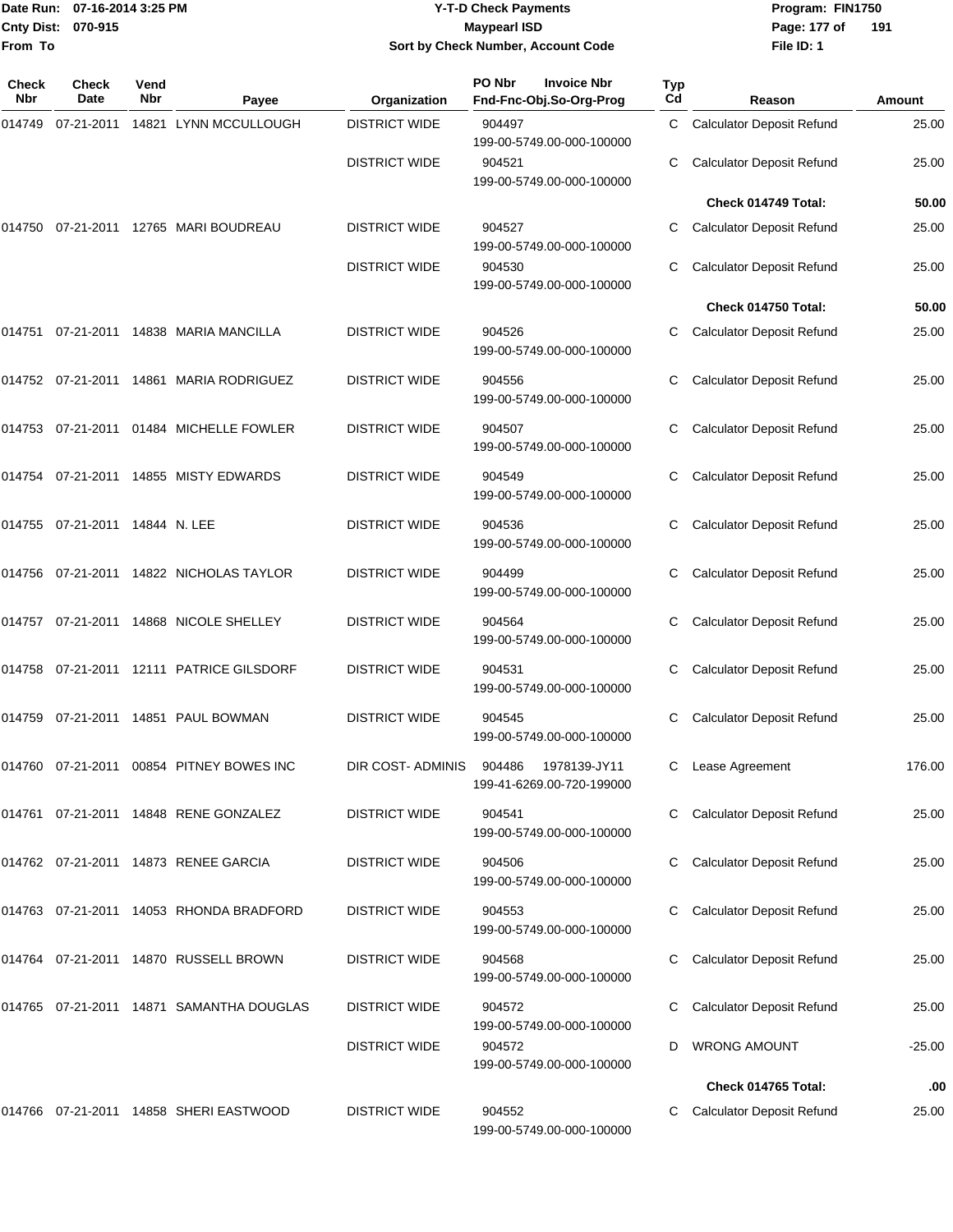### Date Run: 07-16-2014 3:25 PM **Program:** FIN1750 **Y-T-D Check Payments 070-915 Maypearl ISD Sort by Check Number, Account Code**

**File ID: 1** Page: 178 of 191

| Check<br><b>Nbr</b> | <b>Check</b><br>Date              | Vend<br><b>Nbr</b> | Payee                                                             | Organization         | PO Nbr<br><b>Invoice Nbr</b><br>Fnd-Fnc-Obj.So-Org-Prog | Typ<br>Cd | Reason                           | Amount   |
|---------------------|-----------------------------------|--------------------|-------------------------------------------------------------------|----------------------|---------------------------------------------------------|-----------|----------------------------------|----------|
| 014767              | 07-21-2011                        |                    | 14859 SHERRI RHEA                                                 | <b>DISTRICT WIDE</b> | 904554<br>199-00-5749.00-000-100000                     | C         | Calculator Deposit Refund (2     | 50.00    |
| 014768              |                                   |                    | 07-21-2011  14823  SONJA FREYMAN                                  | <b>DISTRICT WIDE</b> | 904503<br>199-00-5749.00-000-100000                     | С         | <b>Calculator Deposit Refund</b> | 25.00    |
|                     |                                   |                    | 014769 07-21-2011 14828 STACEY STEED                              | <b>DISTRICT WIDE</b> | 904511<br>199-00-5749.00-000-100000                     |           | <b>Calculator Deposit Refund</b> | 25.00    |
| 014770              |                                   |                    | 07-21-2011  14052  STACY PEYTON                                   | <b>DISTRICT WIDE</b> | 904569<br>199-00-5749.00-000-100000                     | С         | <b>Calculator Deposit Refund</b> | 25.00    |
| 014771              |                                   |                    | 07-21-2011  14874  TAMI HERRIN                                    | <b>DISTRICT WIDE</b> | 904565<br>199-00-5749.00-000-100000                     | С         | <b>Calculator Deposit Refund</b> | 25.00    |
|                     |                                   |                    |                                                                   | <b>DISTRICT WIDE</b> | 904494<br>199-00-5749.00-000-100000                     |           | <b>Calculator Deposit Refund</b> | 25.00    |
| 014773              | 07-21-2011 00784 TASBO            |                    |                                                                   | DIR COST- ADMINIS    | 111177<br>199-41-6411.01-720-199000                     | С         | Legislative Update               | 90.00    |
|                     |                                   |                    |                                                                   | <b>DISTRICT WIDE</b> | 904535<br>199-00-5749.00-000-100000                     | С         | <b>Calculator Deposit Refund</b> | 25.00    |
|                     |                                   |                    | 014775 07-21-2011 13497 THE LINCOLN NAT. LIFE INS UNDISTRIBUTED O |                      | 904487<br>595575<br>199-41-6429.01-999-199000           |           | Life insurance                   | 428.55   |
| 014776              |                                   |                    | 07-21-2011 14027 THELMA RICHARDSON                                | <b>DISTRICT WIDE</b> | 904566<br>199-00-5749.00-000-100000                     | С         | <b>Calculator Deposit Refund</b> | 25.00    |
|                     |                                   |                    | 014777  07-21-2011  14839  TIM THOMISON                           | <b>DISTRICT WIDE</b> | 904528<br>199-00-5749.00-000-100000                     | С         | <b>Calculator Deposit Refund</b> | 25.00    |
|                     |                                   |                    | 014778 07-21-2011 12843 TINA MCCANN                               | <b>DISTRICT WIDE</b> | 904514<br>199-00-5749.00-000-100000                     |           | <b>Calculator Deposit Refund</b> | 25.00    |
| 014779              |                                   |                    | 07-21-2011  14862  TOBY STOVALL                                   | <b>DISTRICT WIDE</b> | 904557<br>199-00-5749.00-000-100000                     | С         | <b>Calculator Deposit Refund</b> | 25.00    |
| 014780              |                                   |                    | 07-21-2011 14840 TONYA DETAVERNIER                                | <b>DISTRICT WIDE</b> | 904532<br>199-00-5749.00-000-100000                     | C         | <b>Calculator Deposit Refund</b> | 25.00    |
|                     |                                   |                    |                                                                   | <b>DISTRICT WIDE</b> | 904518<br>199-00-5749.00-000-100000                     |           | <b>Calculator Deposit Refund</b> | 25.00    |
|                     |                                   |                    | 014782 07-21-2011 13035 TRACY SHEFFER                             | <b>DISTRICT WIDE</b> | 904544<br>199-00-5749.00-000-100000                     |           | <b>Calculator Deposit Refund</b> | 25.00    |
|                     |                                   |                    |                                                                   | <b>DISTRICT WIDE</b> | 904570<br>199-00-5749.00-000-100000                     | C         | <b>Calculator Deposit Refund</b> | 25.00    |
|                     |                                   |                    |                                                                   |                      |                                                         |           | Check 014782 Total:              | 50.00    |
|                     |                                   |                    | 014783 07-21-2011 13677 BARBARA ELLISON                           | <b>ELEMENTARY</b>    | 904581<br>199-11-6219.00-101-123000                     |           | <b>Diagnostician Services</b>    | 4,692.18 |
|                     | 014784 07-27-2011 00527 CDWG INC. |                    |                                                                   | <b>HIGH SCHOOL</b>   | XWG9894<br>111174<br>199-11-6639.45-001-111000          |           | Black Box HDMI Splitter W/A      | 286.38   |
|                     |                                   |                    |                                                                   | <b>ELEMENTARY</b>    | ZBR2657<br>111174<br>199-11-6639.45-101-111000          | C         | Hardware                         | 2,717.99 |
|                     |                                   |                    |                                                                   |                      |                                                         |           | Check 014784 Total:              | 3,004.37 |
|                     |                                   |                    | 014785 07-27-2011 13639 EAST TEXAS COPY SYSTE DIR COST- ADMINIS   |                      | 87180<br>904586<br>199-41-6249.00-720-199000            |           | Copy Charges                     | 30.55    |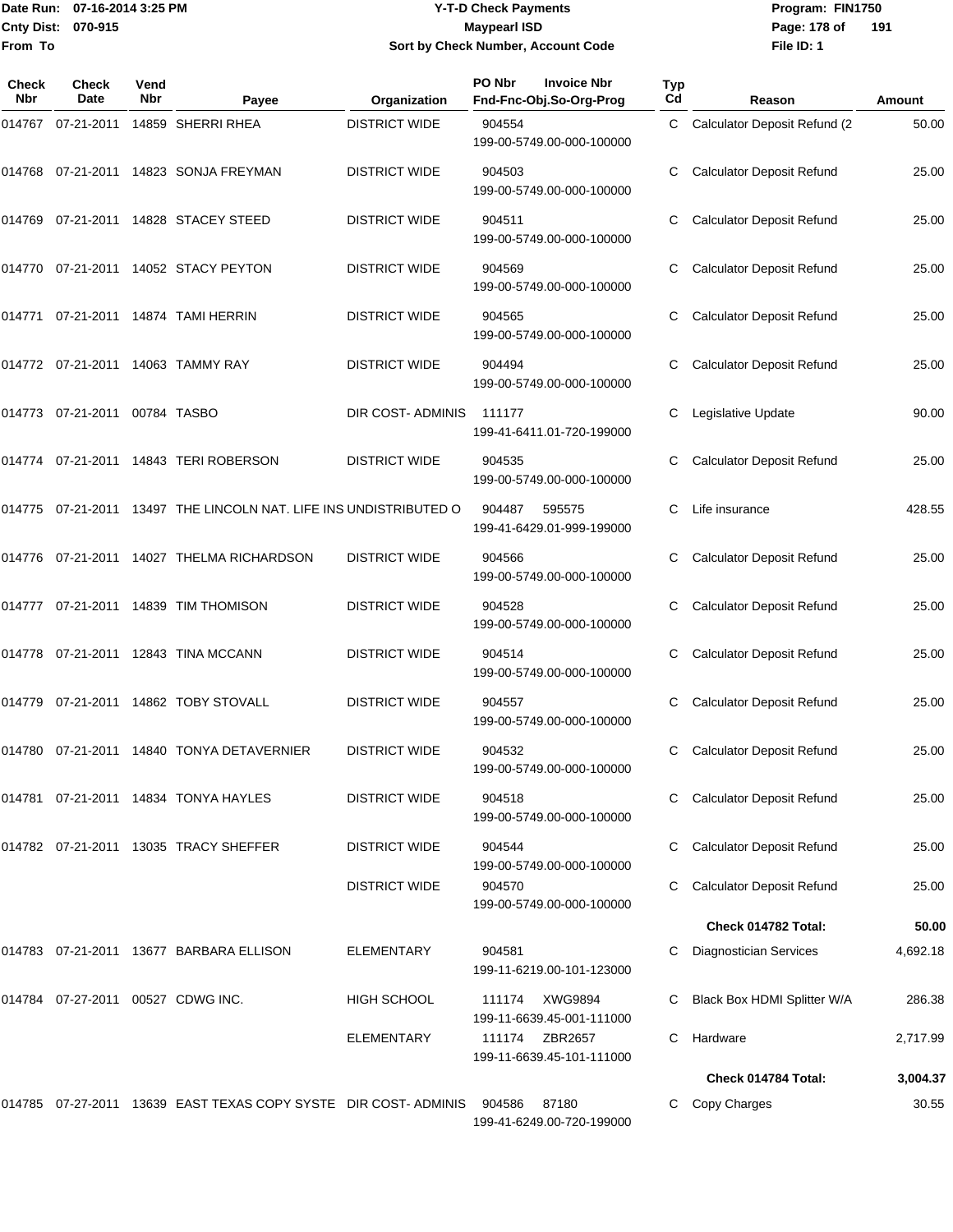| Cnty Dist:<br>From To | Date Run: 07-16-2014 3:25 PM<br>070-915 |             |                                                                   | <b>Y-T-D Check Payments</b><br><b>Maypearl ISD</b><br>Sort by Check Number, Account Code |        |                                               |           | Program: FIN1750<br>Page: 179 of<br>File ID: 1 | 191      |
|-----------------------|-----------------------------------------|-------------|-------------------------------------------------------------------|------------------------------------------------------------------------------------------|--------|-----------------------------------------------|-----------|------------------------------------------------|----------|
| Check<br>Nbr          | <b>Check</b><br>Date                    | Vend<br>Nbr | Payee                                                             | Organization                                                                             | PO Nbr | <b>Invoice Nbr</b><br>Fnd-Fnc-Obj.So-Org-Prog | Typ<br>Cd | Reason                                         | Amount   |
|                       |                                         |             | 014786  07-27-2011  00099  EDUCATION SERVICE CENT UNDISTRIBUTED O |                                                                                          | 904587 | 16215<br>199-34-6219.01-999-199000            |           | C Recertification                              | 55.00    |
|                       | 014787  07-27-2011  12474  ENVIVA       |             |                                                                   | UNDISTRIBUTED O                                                                          | 904588 | 20184<br>199-34-6219.01-999-199000            | С         | <b>DOT Test</b>                                | 63.00    |
|                       |                                         |             | 014788   07-27-2011   14120   HARRIS COMPUTER SYSTE DISTRICT WIDE |                                                                                          | 904583 | XT00057650<br>240-00-5749.00-000-100000       |           | C Services                                     | 675.67   |
|                       |                                         |             | 014789  07-27-2011  00612  HOME DEPOT/GECF                        | UNDISTRIBUTED O                                                                          | 111169 | 9054963<br>199-51-6319.02-999-199000          | C.        | Supplies                                       | 184.15   |
|                       |                                         |             |                                                                   | UNDISTRIBUTED O                                                                          | 111169 | 7411719<br>199-51-6319.02-999-199000          | C.        | Supplies                                       | 367.17   |
|                       |                                         |             |                                                                   | UNDISTRIBUTED O                                                                          | 111169 | 2971210<br>199-51-6319.02-999-199000          | C.        | Supplies                                       | 1,441.48 |
|                       |                                         |             |                                                                   | UNDISTRIBUTED O                                                                          | 111169 | 402208<br>199-51-6319.02-999-199000           | C.        | Supplies                                       | 110.71   |
|                       |                                         |             |                                                                   |                                                                                          |        |                                               |           | Check 014789 Total:                            | 2,103.51 |
|                       | 014790 07-27-2011 12730 NAEIR           |             |                                                                   | <b>HIGH SCHOOL</b>                                                                       | 110975 | H421258<br>199-11-6399.09-001-122000          | C.        | Supplies                                       | 100.00   |
|                       |                                         |             |                                                                   | HIGH SCHOOL                                                                              | 110975 | H420784<br>199-11-6399.26-001-111000          | C.        | Supplies                                       | 35.06    |
|                       |                                         |             |                                                                   | HIGH SCHOOL                                                                              | 110975 | H421258<br>199-11-6399.26-001-111000          | C.        | Supplies                                       | 8.12     |
|                       |                                         |             |                                                                   | HIGH SCHOOL                                                                              | 110975 | H420597<br>199-11-6399.26-001-111000          | C.        | Supplies                                       | 428.28   |
|                       |                                         |             |                                                                   | HIGH SCHOOL                                                                              | 110975 | H420784<br>199-23-6399.04-001-199000          | C.        | Supplies                                       | 100.00   |
|                       |                                         |             |                                                                   | <b>HIGH SCHOOL</b>                                                                       | 110975 | H420784<br>199-31-6399.00-001-199000          | С         | Supplies                                       | 30.00    |
|                       |                                         |             |                                                                   |                                                                                          |        |                                               |           | Check 014790 Total:                            | 701.46   |
|                       |                                         |             | 014791  07-27-2011  12836  R B SPORTING GOODS                     | UNDISTRIBUTED O                                                                          | 111154 | 0326936<br>199-36-6399.02-999-199000          | C.        | <b>Helment Decal Set</b>                       | 30.85    |
|                       |                                         |             |                                                                   | UNDISTRIBUTED O                                                                          | 111154 | 0329140<br>199-36-6399.02-999-199000          |           | <b>Football Supplies</b>                       | 792.00   |
|                       |                                         |             |                                                                   | UNDISTRIBUTED O                                                                          | 111154 | 0329139<br>199-36-6399.02-999-199FOO          |           | <b>Football Supplies</b>                       | 2,954.00 |
|                       |                                         |             |                                                                   |                                                                                          |        |                                               |           | Check 014791 Total:                            | 3,776.85 |
|                       |                                         |             | 014792 07-27-2011 00252 SCHOOL SPECIALTY                          | <b>HIGH SCHOOL</b>                                                                       | 904589 | 208106107630<br>199-11-6399.00-001-111SUP     |           | C Teachers Desk Stater Kit                     | 29.85    |
|                       | 014793 07-27-2011 00141 WAL MART        |             |                                                                   | UNDISTRIBUTED O                                                                          | 111172 | P9273005F01M2S<br>199-51-6319.02-999-199000   |           | C Supplies                                     | 496.95   |
|                       |                                         |             | 014794  07-27-2011  11000  WENGER CORPORATION                     | <b>HIGH SCHOOL</b>                                                                       | 111070 | 612989<br>199-11-6399.29-001-111000           | C.        | Music                                          | 1,380.00 |
|                       |                                         |             | 020111  02-01-2011  13912  COMMERCE BANK                          | <b>DISTRICT WIDE</b>                                                                     | 903866 | 02012011<br>240-00-5749.00-000-100000         | D         | Monthly Fee and Serv Charg                     | 89.18    |
|                       |                                         |             | 020211  02-02-2011  00200  CLAIMS  ADMINISTRATIVE S  HIGH SCHOOL  |                                                                                          | 903868 | 01282011b<br>199-11-6143.00-001-111000        | D         | <b>Workers Compensation</b>                    | 320.44   |
|                       |                                         |             |                                                                   | <b>MAYPEARL JUNIOR</b>                                                                   | 903868 | 01282011b<br>199-11-6143.00-041-111000        |           | <b>Workers Compensation</b>                    | 320.44   |
|                       |                                         |             |                                                                   | INTERMEDIATE SCH 903868                                                                  |        | 01282011b<br>199-11-6143.00-042-111000        | D         | <b>Workers Compensation</b>                    | 320.43   |
|                       |                                         |             |                                                                   | ELEMENTARY                                                                               | 903868 | 01282011b<br>199-11-6143.00-101-111000        |           | D Workers Compensation                         | 320.43   |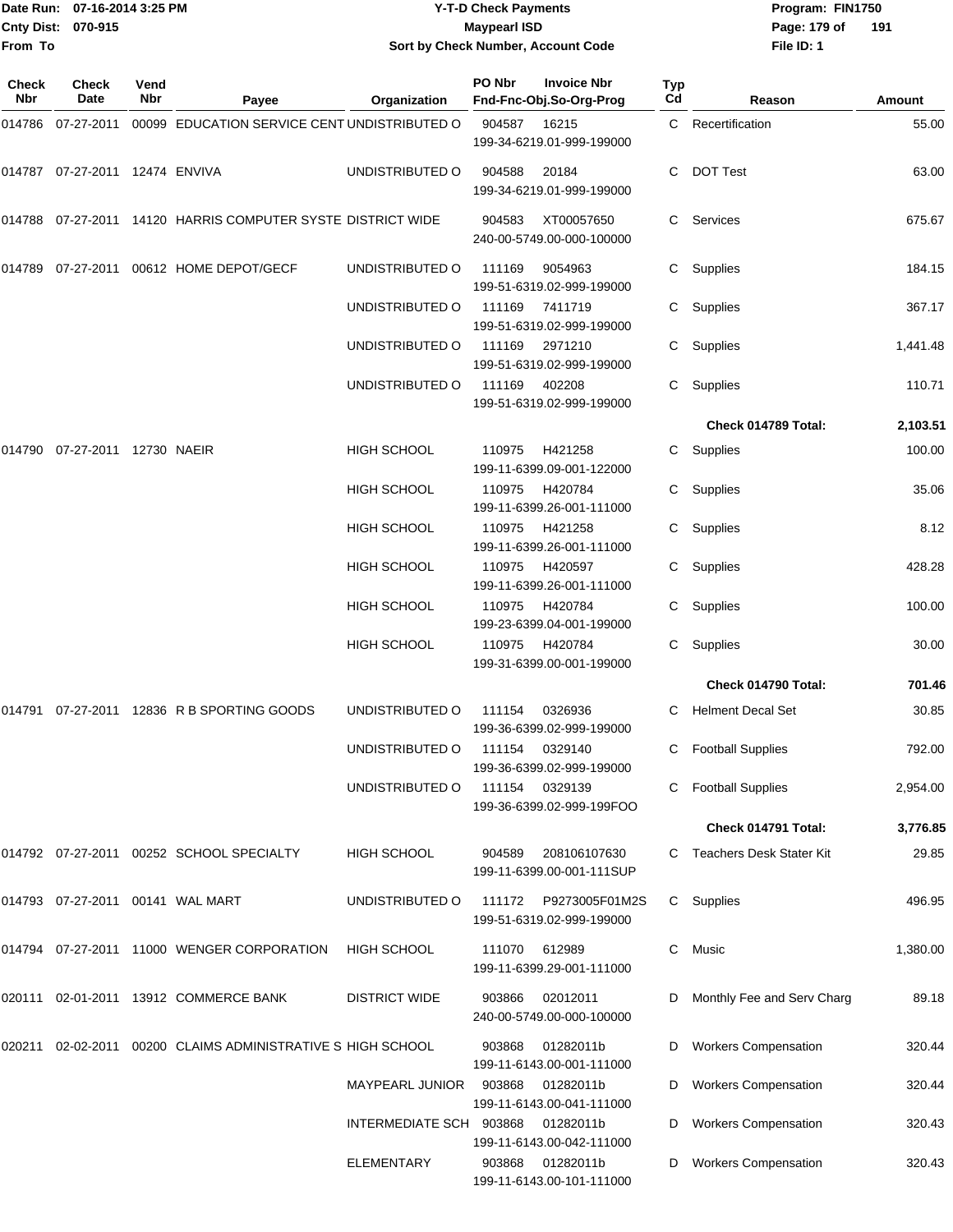|              | Date Run: 07-16-2014 3:25 PM<br>Cnty Dist: 070-915 |             |                                                             | <b>Y-T-D Check Payments</b><br><b>Maypearl ISD</b> |        |                                               |                  | Program: FIN1750<br>Page: 180 of | 191           |
|--------------|----------------------------------------------------|-------------|-------------------------------------------------------------|----------------------------------------------------|--------|-----------------------------------------------|------------------|----------------------------------|---------------|
| From To      |                                                    |             |                                                             |                                                    |        | Sort by Check Number, Account Code            |                  | File ID: 1                       |               |
| Check<br>Nbr | Check<br>Date                                      | Vend<br>Nbr | Payee                                                       | Organization                                       | PO Nbr | <b>Invoice Nbr</b><br>Fnd-Fnc-Obj.So-Org-Prog | <b>Typ</b><br>Cd | Reason                           | Amount        |
|              |                                                    |             |                                                             |                                                    |        |                                               |                  | Check 020211 Total:              | 1,281.74      |
| 020411       | 02-04-2011                                         |             | 00200 CLAIMS ADMINISTRATIVE S HIGH SCHOOL                   |                                                    | 903867 | 02032011<br>199-11-6143.00-001-111000         | D                | <b>Workers Compensation</b>      | 60.04         |
|              |                                                    |             |                                                             | <b>MAYPEARL JUNIOR</b>                             | 903867 | 02032011<br>199-11-6143.00-041-111000         | D                | <b>Workers Compensation</b>      | 60.04         |
|              |                                                    |             |                                                             | <b>INTERMEDIATE SCH</b>                            | 903867 | 02032011<br>199-11-6143.00-042-111000         | D                | <b>Workers Compensation</b>      | 60.04         |
|              |                                                    |             |                                                             | ELEMENTARY                                         | 903867 | 02032011<br>199-11-6143.00-101-111000         | D                | <b>Workers Compensation</b>      | 60.04         |
|              |                                                    |             |                                                             |                                                    |        |                                               |                  | Check 020411 Total:              | 240.16        |
| 020811       | 02-08-2011                                         |             | 00200 CLAIMS ADMINISTRATIVE S HIGH SCHOOL                   |                                                    | 903870 | 02032011b<br>199-11-6143.00-001-111000        | D                | <b>Workers Compensation</b>      | 107.00        |
|              |                                                    |             |                                                             | MAYPEARL JUNIOR                                    | 903870 | 02032011b<br>199-11-6143.00-041-111000        | D                | <b>Workers Compensation</b>      | 107.00        |
|              |                                                    |             |                                                             | INTERMEDIATE SCH                                   | 903870 | 02032011b<br>199-11-6143.00-042-111000        | D                | <b>Workers Compensation</b>      | 107.00        |
|              |                                                    |             |                                                             | <b>ELEMENTARY</b>                                  | 903870 | 02032011b<br>199-11-6143.00-101-111000        | D                | <b>Workers Compensation</b>      | 107.00        |
|              |                                                    |             |                                                             |                                                    |        |                                               |                  | Check 020811 Total:              | 428.00        |
| 021011       | 02-10-2011                                         |             | 00200 CLAIMS ADMINISTRATIVE S HIGH SCHOOL                   |                                                    | 903869 | 02072011<br>199-11-6143.00-001-111000         | D                | <b>Workers Compensation</b>      | 86.42         |
|              |                                                    |             |                                                             | <b>MAYPEARL JUNIOR</b>                             | 903869 | 02072011<br>199-11-6143.00-041-111000         | D                | <b>Workers Compensation</b>      | 86.42         |
|              |                                                    |             |                                                             | INTERMEDIATE SCH                                   | 903869 | 02072011<br>199-11-6143.00-042-111000         | D                | <b>Workers Compensation</b>      | 86.42         |
|              |                                                    |             |                                                             | ELEMENTARY                                         | 903869 | 02072011<br>199-11-6143.00-101-111000         | D                | <b>Workers Compensation</b>      | 86.42         |
|              |                                                    |             |                                                             |                                                    |        |                                               |                  | Check 021011 Total:              | 345.68        |
| 021511       | 02-09-2011 13063 US BANK                           |             |                                                             | UNDISTRIBUTED O                                    | 903892 | 599-71-6511.02-999-199000                     |                  | D Debt Service                   | 25,000.00     |
|              |                                                    |             |                                                             | UNDISTRIBUTED O                                    | 903892 | 599-71-6511.04-999-199000                     |                  | D Debt Service                   | 114,791.25    |
|              |                                                    |             |                                                             | UNDISTRIBUTED O                                    | 903892 | 599-71-6511.05-999-199000                     | D                | <b>Debt Service</b>              | 153,370.00    |
|              |                                                    |             |                                                             | UNDISTRIBUTED O                                    | 903892 | 599-71-6521.00-999-199000                     | D                | <b>Debt Service</b>              | 140,000.00    |
|              |                                                    |             |                                                             | UNDISTRIBUTED O                                    | 903892 | 599-71-6521.01-999-199000                     | D                | <b>Debt Service</b>              | $-380,000.00$ |
|              |                                                    |             |                                                             | UNDISTRIBUTED O                                    | 903892 | 599-71-6521.01-999-199000                     | D                | <b>Debt Service</b>              | 380,000.00    |
|              |                                                    |             |                                                             | UNDISTRIBUTED O                                    | 903892 | 599-71-6521.01-999-199000                     |                  | D Debt Service                   | 24,571.25     |
|              |                                                    |             |                                                             | UNDISTRIBUTED O                                    | 903892 | 599-71-6521.01-999-199000                     | D                | <b>Debt Service</b>              | 355,428.75    |
|              |                                                    |             |                                                             | UNDISTRIBUTED O                                    | 903892 | 599-71-6521.06-999-199000                     |                  | D Debt Service                   | 21,821.26     |
|              |                                                    |             |                                                             |                                                    |        |                                               |                  | Check 021511 Total:              | 834,982.51    |
|              |                                                    |             | 021811 02-18-2011 00200 CLAIMS ADMINISTRATIVE S HIGH SCHOOL |                                                    | 903871 | 02152011<br>199-11-6143.00-001-111000         | D                | <b>Workers Compensation</b>      | 218.04        |
|              |                                                    |             |                                                             | MAYPEARL JUNIOR 903871 02152011                    |        | 199-11-6143.00-041-111000                     | D                | <b>Workers Compensation</b>      | 218.04        |
|              |                                                    |             |                                                             | INTERMEDIATE SCH 903871 02152011                   |        | 199-11-6143.00-042-111000                     | D                | <b>Workers Compensation</b>      | 218.04        |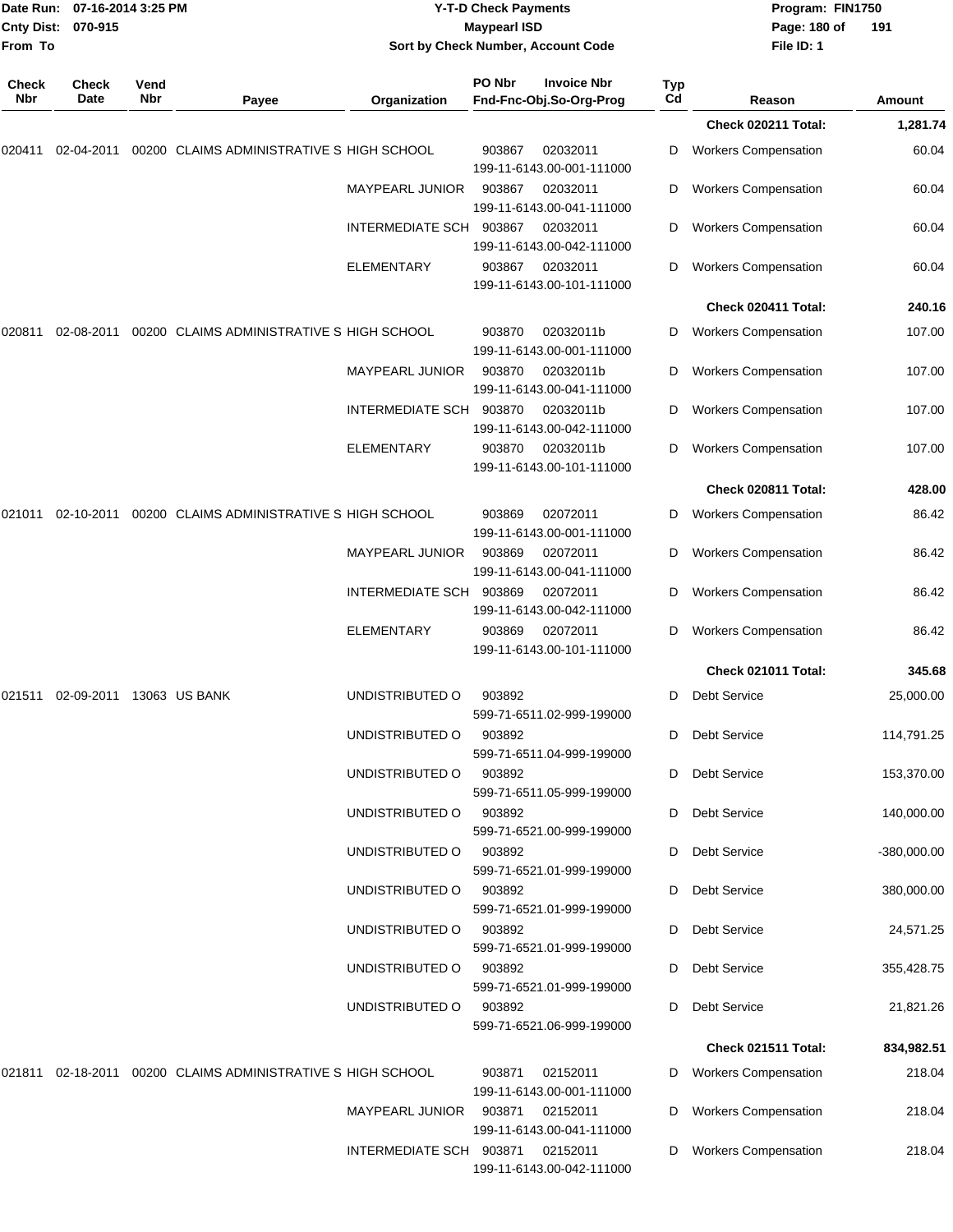|                     | Date Run: 07-16-2014 3:25 PM<br>Cnty Dist: 070-915 |             |                                                                  |                         | <b>Y-T-D Check Payments</b><br><b>Maypearl ISD</b> |                                               |                  | Program: FIN1750<br>Page: 181 of<br>File ID: 1 | 191    |
|---------------------|----------------------------------------------------|-------------|------------------------------------------------------------------|-------------------------|----------------------------------------------------|-----------------------------------------------|------------------|------------------------------------------------|--------|
| From To             |                                                    |             |                                                                  |                         |                                                    | Sort by Check Number, Account Code            |                  |                                                |        |
| <b>Check</b><br>Nbr | Check<br>Date                                      | Vend<br>Nbr | Payee                                                            | Organization            | PO Nbr                                             | <b>Invoice Nbr</b><br>Fnd-Fnc-Obj.So-Org-Prog | <b>Typ</b><br>Cd | Reason                                         | Amount |
|                     |                                                    |             |                                                                  | <b>ELEMENTARY</b>       | 903871                                             | 02152011<br>199-11-6143.00-101-111000         | D                | <b>Workers Compensation</b>                    | 218.04 |
|                     |                                                    |             |                                                                  |                         |                                                    |                                               |                  | Check 021811 Total:                            | 872.16 |
| 022211              | 02-22-2011                                         |             | 00200 CLAIMS ADMINISTRATIVE S HIGH SCHOOL                        |                         | 904012                                             | 02252011<br>199-11-6143.00-001-111000         | D                | <b>Workers Compensation</b>                    | 6.37   |
|                     |                                                    |             |                                                                  | <b>MAYPEARL JUNIOR</b>  | 904012                                             | 02252011<br>199-11-6143.00-041-111000         | D                | <b>Workers Compensation</b>                    | 6.37   |
|                     |                                                    |             |                                                                  | <b>INTERMEDIATE SCH</b> | 904012                                             | 02252011<br>199-11-6143.00-042-111000         | D                | <b>Workers Compensation</b>                    | 6.37   |
|                     |                                                    |             |                                                                  | <b>ELEMENTARY</b>       | 904012                                             | 02252011<br>199-11-6143.00-101-111000         | D                | <b>Workers Compensation</b>                    | 6.37   |
|                     |                                                    |             |                                                                  |                         |                                                    |                                               |                  | Check 022211 Total:                            | 25.48  |
| 022311              | 02-23-2011                                         |             | 00200 CLAIMS ADMINISTRATIVE S HIGH SCHOOL                        |                         | 903872                                             | 02182011<br>199-11-6143.00-001-111000         | D                | <b>Workers Compensation</b>                    | 162.50 |
|                     |                                                    |             |                                                                  | MAYPEARL JUNIOR         | 903872                                             | 02182011<br>199-11-6143.00-041-111000         | D                | <b>Workers Compensation</b>                    | 162.50 |
|                     |                                                    |             |                                                                  | INTERMEDIATE SCH        | 903872                                             | 02182011<br>199-11-6143.00-042-111000         | D                | <b>Workers Compensation</b>                    | 162.50 |
|                     |                                                    |             |                                                                  | <b>ELEMENTARY</b>       | 903872                                             | 02182011<br>199-11-6143.00-101-111000         | D                | <b>Workers Compensation</b>                    | 162.50 |
|                     |                                                    |             |                                                                  |                         |                                                    |                                               |                  | Check 022311 Total:                            | 650.00 |
| 022511              | 02-25-2011                                         |             | 00200 CLAIMS ADMINISTRATIVE S HIGH SCHOOL                        |                         | 904013                                             | 03022011<br>199-11-6143.00-001-111000         | D                | <b>Workers Compensation</b>                    | 10.66  |
|                     |                                                    |             |                                                                  | <b>MAYPEARL JUNIOR</b>  | 904013                                             | 03022011<br>199-11-6143.00-041-111000         | D                | <b>Workers Compensation</b>                    | 10.66  |
|                     |                                                    |             |                                                                  | <b>INTERMEDIATE SCH</b> | 904013                                             | 03022011<br>199-11-6143.00-042-111000         | D                | <b>Workers Compensation</b>                    | 10.66  |
|                     |                                                    |             |                                                                  | <b>ELEMENTARY</b>       | 904013                                             | 03022011<br>199-11-6143.00-101-111000         | D                | <b>Workers Compensation</b>                    | 10.66  |
|                     |                                                    |             |                                                                  |                         |                                                    |                                               |                  | Check 022511 Total:                            | 42.64  |
|                     |                                                    |             | 030111  03-01-2011  00200  CLAIMS ADMINISTRATIVE S DISTRICT WIDE |                         | 904015                                             | 03012011<br>240-00-5749.00-000-100000         | D                | Commerce Bank Monthly Ch                       | 74.83  |
| 030211              | 03-02-2011                                         |             | 00200 CLAIMS ADMINISTRATIVE S HIGH SCHOOL                        |                         | 904011                                             | 03072011<br>199-11-6143.00-001-111000         | D                | <b>Workers Compensation</b>                    | 96.00  |
|                     |                                                    |             |                                                                  | <b>MAYPEARL JUNIOR</b>  | 904011                                             | 03072011<br>199-11-6143.00-041-111000         | D                | <b>Workers Compensation</b>                    | 96.00  |
|                     |                                                    |             |                                                                  | INTERMEDIATE SCH 904011 |                                                    | 03072011<br>199-11-6143.00-042-111000         | D                | <b>Workers Compensation</b>                    | 96.00  |
|                     |                                                    |             |                                                                  | ELEMENTARY              | 904011                                             | 03072011<br>199-11-6143.00-101-111000         | D                | <b>Workers Compensation</b>                    | 96.00  |
|                     |                                                    |             |                                                                  |                         |                                                    |                                               |                  | Check 030211 Total:                            | 384.00 |
| 031811              |                                                    |             | 03-18-2011 00200 CLAIMS ADMINISTRATIVE S HIGH SCHOOL             |                         | 904010                                             | 032311<br>199-11-6143.00-001-111000           | D                | <b>Workers Compensation</b>                    | 153.49 |
|                     |                                                    |             |                                                                  | <b>MAYPEARL JUNIOR</b>  | 904010                                             | 032311<br>199-11-6143.00-041-111000           | D                | <b>Workers Compensation</b>                    | 153.49 |
|                     |                                                    |             |                                                                  | INTERMEDIATE SCH 904010 |                                                    | 032311<br>199-11-6143.00-042-111000           | D                | <b>Workers Compensation</b>                    | 153.49 |
|                     |                                                    |             |                                                                  | <b>ELEMENTARY</b>       | 904010                                             | 032311<br>199-11-6143.00-101-111000           | D                | <b>Workers Compensation</b>                    | 153.49 |
|                     |                                                    |             |                                                                  |                         |                                                    |                                               |                  | Check 031811 Total:                            | 613.96 |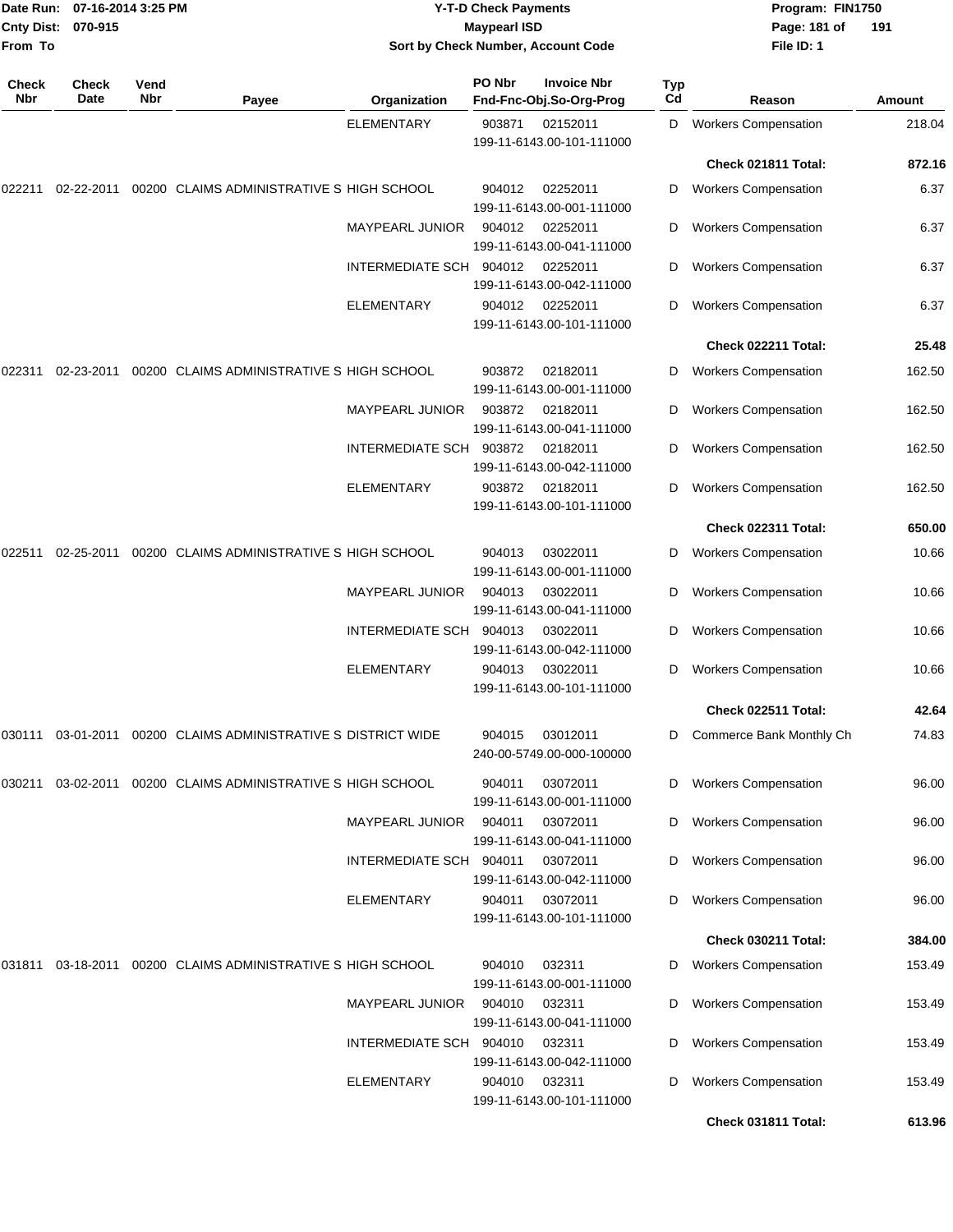| <b>Cnty Dist:</b><br>From To | Date Run: 07-16-2014 3:25 PM<br>070-915 |             |                                                                     |                         | <b>Y-T-D Check Payments</b><br><b>Maypearl ISD</b> | Sort by Check Number, Account Code            |                       | Program: FIN1750<br>Page: 182 of<br>File ID: 1 | 191           |
|------------------------------|-----------------------------------------|-------------|---------------------------------------------------------------------|-------------------------|----------------------------------------------------|-----------------------------------------------|-----------------------|------------------------------------------------|---------------|
| Check<br>Nbr                 | <b>Check</b><br>Date                    | Vend<br>Nbr | Payee                                                               | Organization            | PO Nbr                                             | <b>Invoice Nbr</b><br>Fnd-Fnc-Obj.So-Org-Prog | Typ<br>C <sub>d</sub> | Reason                                         | <b>Amount</b> |
| 032511                       | 03-25-2011                              |             | 00200 CLAIMS ADMINISTRATIVE S HIGH SCHOOL                           |                         | 904014                                             | 03302011                                      | D                     | <b>Workers Compensation</b>                    | 37.50         |
|                              |                                         |             |                                                                     | MAYPEARL JUNIOR         | 904014                                             | 199-11-6143.00-001-111000<br>03302011         | D                     | <b>Workers Compensation</b>                    | 37.50         |
|                              |                                         |             |                                                                     |                         |                                                    | 199-11-6143.00-041-111000                     |                       |                                                |               |
|                              |                                         |             |                                                                     | INTERMEDIATE SCH        | 904014                                             | 03302011<br>199-11-6143.00-042-111000         | D                     | <b>Workers Compensation</b>                    | 37.50         |
|                              |                                         |             |                                                                     | <b>ELEMENTARY</b>       | 904014                                             | 03302011<br>199-11-6143.00-101-111000         | D                     | <b>Workers Compensation</b>                    | 37.50         |
|                              |                                         |             |                                                                     |                         |                                                    |                                               |                       | Check 032511 Total:                            | 150.00        |
| 040111                       | 04-01-2011                              |             | 13912 COMMERCE BANK                                                 | <b>DISTRICT WIDE</b>    | 904183                                             | 04012011<br>240-00-5749.00-000-100000         | D                     | Monthly Fee - April                            | 104.38        |
| 040211                       | 04-02-2011                              |             | 00200 CLAIMS ADMINISTRATIVE S HIGH SCHOOL                           |                         | 904184                                             | 04062011<br>199-11-6143.00-001-111000         | D                     | <b>Workmens Compensation</b>                   | 58.29         |
|                              |                                         |             |                                                                     | MAYPEARL JUNIOR         | 904184                                             | 04062011<br>199-11-6143.00-041-111000         | D                     | <b>Workmens Compensation</b>                   | 58.29         |
|                              |                                         |             |                                                                     | INTERMEDIATE SCH 904184 |                                                    | 04062011<br>199-11-6143.00-042-111000         | D                     | <b>Workmens Compensation</b>                   | 58.29         |
|                              |                                         |             |                                                                     | <b>ELEMENTARY</b>       | 904184                                             | 04062011<br>199-11-6143.00-101-111000         | D                     | <b>Workmens Compensation</b>                   | 58.29         |
|                              |                                         |             |                                                                     |                         |                                                    |                                               |                       | Check 040211 Total:                            | 233.16        |
| 040411                       | 04-04-2011                              |             | 00200 CLAIMS ADMINISTRATIVE S HIGH SCHOOL                           |                         | 904185                                             | 04042011<br>199-11-6143.00-001-111000         | D                     | <b>Workmens Compensation</b>                   | 77.24         |
|                              |                                         |             |                                                                     | <b>MAYPEARL JUNIOR</b>  | 904185                                             | 04042011<br>199-11-6143.00-041-111000         | D                     | <b>Workmens Compensation</b>                   | 77.24         |
|                              |                                         |             |                                                                     | INTERMEDIATE SCH        | 904185                                             | 04042011<br>199-11-6143.00-042-111000         | D                     | <b>Workmens Compensation</b>                   | 77.24         |
|                              |                                         |             |                                                                     | <b>ELEMENTARY</b>       | 904185                                             | 04042011<br>199-11-6143.00-101-111000         | D                     | <b>Workmens Compensation</b>                   | 77.24         |
|                              |                                         |             |                                                                     |                         |                                                    |                                               |                       | Check 040411 Total:                            | 308.96        |
|                              |                                         |             | 040511    04-05-2011    00200   CLAIMS ADMINISTRATIVE S HIGH SCHOOL |                         | 904187                                             | 04082011a<br>199-11-6143.00-001-111000        | D                     | <b>Workmens Compensation</b>                   | 10.66         |
|                              |                                         |             |                                                                     | MAYPEARL JUNIOR         | 904187                                             | 04082011a<br>199-11-6143.00-041-111000        | D                     | <b>Workmens Compensation</b>                   | 10.66         |
|                              |                                         |             |                                                                     | INTERMEDIATE SCH 904187 |                                                    | 04082011a<br>199-11-6143.00-042-111000        | D                     | <b>Workmens Compensation</b>                   | 10.66         |
|                              |                                         |             |                                                                     | ELEMENTARY              | 904187                                             | 04082011a<br>199-11-6143.00-101-111000        | D                     | <b>Workmens Compensation</b>                   | 10.66         |
|                              |                                         |             |                                                                     |                         |                                                    |                                               |                       | Check 040511 Total:                            | 42.64         |
| 040811                       | 04-08-2011                              |             | 00200 CLAIMS ADMINISTRATIVE S HIGH SCHOOL                           |                         | 904186                                             | 04082011<br>199-11-6143.00-001-111000         | D                     | <b>Workmens Compensation</b>                   | 221.50        |
|                              |                                         |             |                                                                     | <b>MAYPEARL JUNIOR</b>  | 904186                                             | 04082011<br>199-11-6143.00-041-111000         | D                     | <b>Workmens Compensation</b>                   | 221.50        |
|                              |                                         |             |                                                                     | INTERMEDIATE SCH 904186 |                                                    | 04082011<br>199-11-6143.00-042-111000         | D                     | <b>Workmens Compensation</b>                   | 221.50        |
|                              |                                         |             |                                                                     | ELEMENTARY              | 904186                                             | 04082011<br>199-11-6143.00-101-111000         | D                     | <b>Workmens Compensation</b>                   | 221.50        |
|                              |                                         |             |                                                                     |                         |                                                    |                                               |                       | Check 040811 Total:                            | 886.00        |
| 041511                       |                                         |             | 04-15-2011  00200  CLAIMS ADMINISTRATIVE S HIGH SCHOOL              |                         | 904188                                             | 04202011<br>199-11-6143.00-001-111000         | D                     | <b>Workmens Compensation</b>                   | 10.66         |
|                              |                                         |             |                                                                     | MAYPEARL JUNIOR         | 904188                                             | 04202011<br>199-11-6143.00-041-111000         | D                     | <b>Workmens Compensation</b>                   | 10.66         |
|                              |                                         |             |                                                                     | INTERMEDIATE SCH 904188 |                                                    | 04202011<br>199-11-6143.00-042-111000         | D                     | <b>Workmens Compensation</b>                   | 10.66         |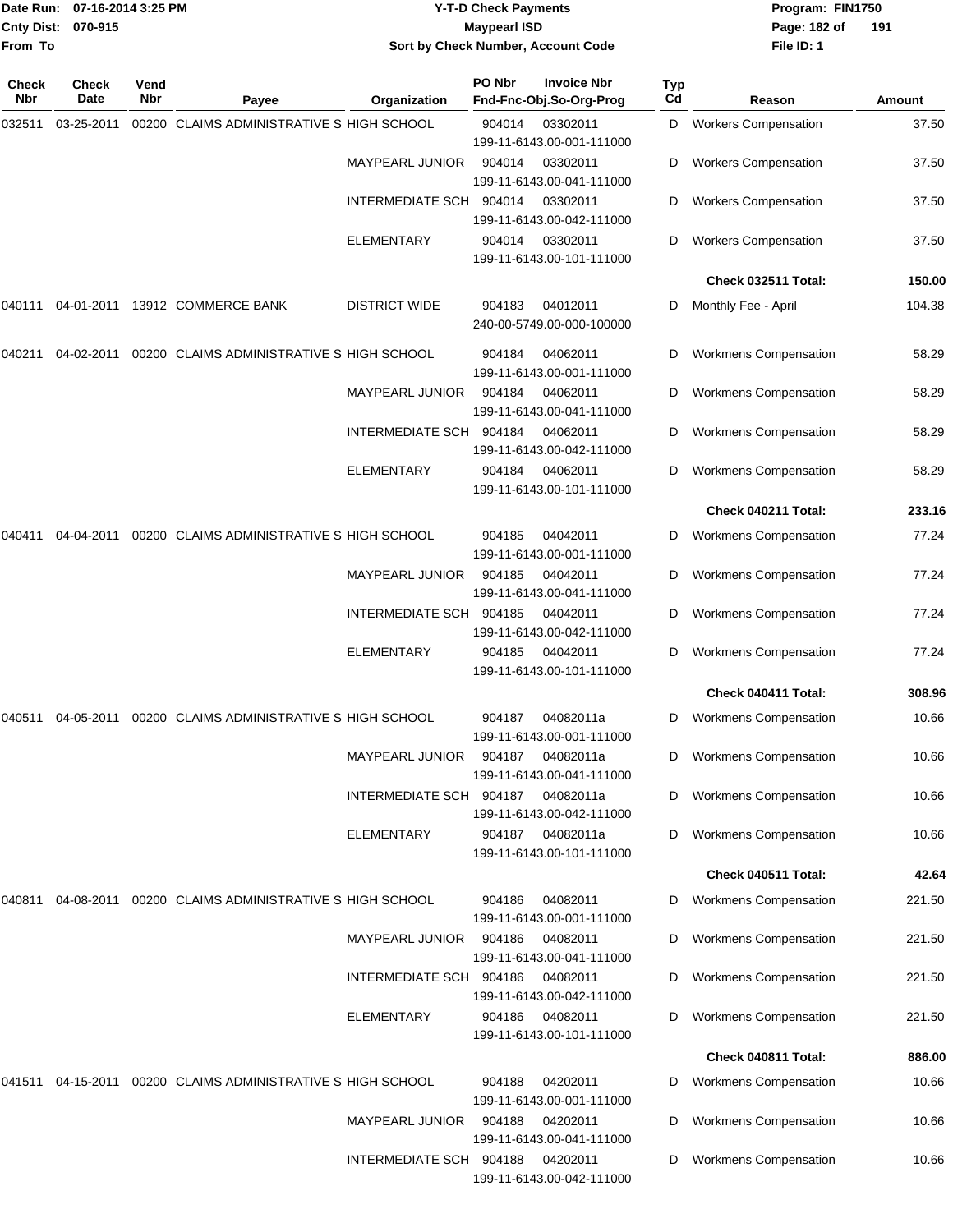| <b>Cnty Dist:</b><br>From To | Date Run: 07-16-2014 3:25 PM<br>070-915 |             |                                                                |                                              | <b>Y-T-D Check Payments</b><br><b>Maypearl ISD</b> | Sort by Check Number, Account Code                |           | Program: FIN1750<br>Page: 183 of<br>File ID: 1             | 191            |
|------------------------------|-----------------------------------------|-------------|----------------------------------------------------------------|----------------------------------------------|----------------------------------------------------|---------------------------------------------------|-----------|------------------------------------------------------------|----------------|
| Check<br>Nbr                 | Check<br>Date                           | Vend<br>Nbr | Payee                                                          | Organization                                 | PO Nbr                                             | <b>Invoice Nbr</b><br>Fnd-Fnc-Obj.So-Org-Prog     | Typ<br>Cd | Reason                                                     | <b>Amount</b>  |
|                              |                                         |             |                                                                | <b>ELEMENTARY</b>                            | 904188                                             | 04202011<br>199-11-6143.00-101-111000             | D         | <b>Workmens Compensation</b>                               | 10.66          |
|                              |                                         |             |                                                                |                                              |                                                    |                                                   |           | Check 041511 Total:                                        | 42.64          |
| 041911                       | 04-19-2011                              |             | 00200 CLAIMS ADMINISTRATIVE S HIGH SCHOOL                      |                                              | 904189                                             | 199-11-6143.00-001-111000                         | D         | <b>Workmens Compensation</b>                               | 166.88         |
|                              |                                         |             |                                                                | <b>MAYPEARL JUNIOR</b>                       | 904189                                             | 199-11-6143.00-041-111000                         | D         | <b>Workmens Compensation</b>                               | 166.88         |
|                              |                                         |             |                                                                | INTERMEDIATE SCH                             | 904189                                             | 199-11-6143.00-042-111000                         | D         | <b>Workmens Compensation</b>                               | 166.88         |
|                              |                                         |             |                                                                | <b>ELEMENTARY</b>                            | 904189                                             | 199-11-6143.00-101-111000                         | D         | <b>Workmens Compensation</b>                               | 166.88         |
|                              |                                         |             |                                                                |                                              |                                                    |                                                   |           | Check 041911 Total:                                        | 667.52         |
| 050111                       |                                         |             | 05-01-2011 13912 COMMERCE BANK                                 | <b>DISTRICT WIDE</b>                         | 904317                                             | 05012011<br>240-00-5749.00-000-100000             | D         | <b>Convenience Fees</b>                                    | 91.01          |
| 050311                       | 05-03-2011                              |             | 13912 COMMERCE BANK                                            | <b>DISTRICT WIDE</b>                         | 904318                                             | 05032011<br>240-00-5749.00-000-100000             | D         | <b>Convenience Fees</b>                                    | 19.95          |
| 050411                       | 05-04-2011                              |             | 00200 CLAIMS ADMINISTRATIVE S HIGH SCHOOL                      |                                              | 904301                                             | 05092011<br>199-11-6143.00-001-111000             | D         | <b>Workers Compensation</b>                                | 101.00         |
|                              |                                         |             |                                                                | MAYPEARL JUNIOR                              | 904301                                             | 05092011<br>199-11-6143.00-041-111000             | D         | <b>Workers Compensation</b>                                | 101.00         |
|                              |                                         |             |                                                                | INTERMEDIATE SCH                             | 904301                                             | 05092011<br>199-11-6143.00-042-111000             | D         | <b>Workers Compensation</b>                                | 101.00         |
|                              |                                         |             |                                                                | ELEMENTARY                                   | 904301                                             | 05092011<br>199-11-6143.00-101-111000             | D         | <b>Workers Compensation</b>                                | 101.00         |
|                              |                                         |             |                                                                |                                              |                                                    |                                                   |           | Check 050411 Total:                                        | 404.00         |
| 050611                       | 05-06-2011                              |             | 00200 CLAIMS ADMINISTRATIVE S HIGH SCHOOL                      |                                              | 904298                                             | 05112011<br>199-11-6143.00-001-111000             | D         | <b>Workers Compensation</b>                                | 26.84          |
|                              |                                         |             |                                                                | <b>MAYPEARL JUNIOR</b>                       | 904298                                             | 05112011<br>199-11-6143.00-041-111000             | D         | <b>Workers Compensation</b>                                | 26.85          |
|                              |                                         |             |                                                                | INTERMEDIATE SCH                             | 904298                                             | 05112011<br>199-11-6143.00-042-111000             | D         | <b>Workers Compensation</b>                                | 26.85          |
|                              |                                         |             |                                                                | ELEMENTARY                                   | 904298                                             | 05112011<br>199-11-6143.00-101-111000             | D         | <b>Workers Compensation</b>                                | 26.85          |
|                              |                                         |             |                                                                |                                              |                                                    |                                                   |           | Check 050611 Total:                                        | 107.39         |
|                              |                                         |             | 051011  05-10-2011  00200  CLAIMS ADMINISTRATIVE S HIGH SCHOOL |                                              | 904299                                             | 05132011<br>199-11-6143.00-001-111000             | D         | <b>Workers Compensation</b>                                | 10.66          |
|                              |                                         |             |                                                                | <b>MAYPEARL JUNIOR</b>                       | 904299                                             | 05132011<br>199-11-6143.00-041-111000             | D         | <b>Workers Compensation</b>                                | 10.66          |
|                              |                                         |             |                                                                | INTERMEDIATE SCH 904299                      |                                                    | 05132011<br>199-11-6143.00-042-111000             | D         | <b>Workers Compensation</b>                                | 10.66          |
|                              |                                         |             |                                                                | ELEMENTARY                                   | 904299                                             | 05132011<br>199-11-6143.00-101-111000             | D         | <b>Workers Compensation</b>                                | 10.66          |
|                              |                                         |             |                                                                |                                              |                                                    |                                                   |           | Check 051011 Total:                                        | 42.64          |
| 051311                       | 05-13-2011                              |             | 00200 CLAIMS ADMINISTRATIVE S HIGH SCHOOL                      |                                              | 904300                                             | 05182011<br>199-11-6143.00-001-111000             | D         | <b>Workers Compensation</b>                                | 67.00          |
|                              |                                         |             |                                                                | <b>MAYPEARL JUNIOR</b>                       | 904300                                             | 05182011<br>199-11-6143.00-041-111000             | D         | <b>Workers Compensation</b>                                | 67.01          |
|                              |                                         |             |                                                                | INTERMEDIATE SCH 904300<br><b>ELEMENTARY</b> | 904300                                             | 05182011<br>199-11-6143.00-042-111000<br>05182011 | D<br>D    | <b>Workers Compensation</b><br><b>Workers Compensation</b> | 67.01<br>67.01 |
|                              |                                         |             |                                                                |                                              |                                                    | 199-11-6143.00-101-111000                         |           | Check 051311 Total:                                        | 268.03         |
|                              |                                         |             |                                                                |                                              |                                                    |                                                   |           |                                                            |                |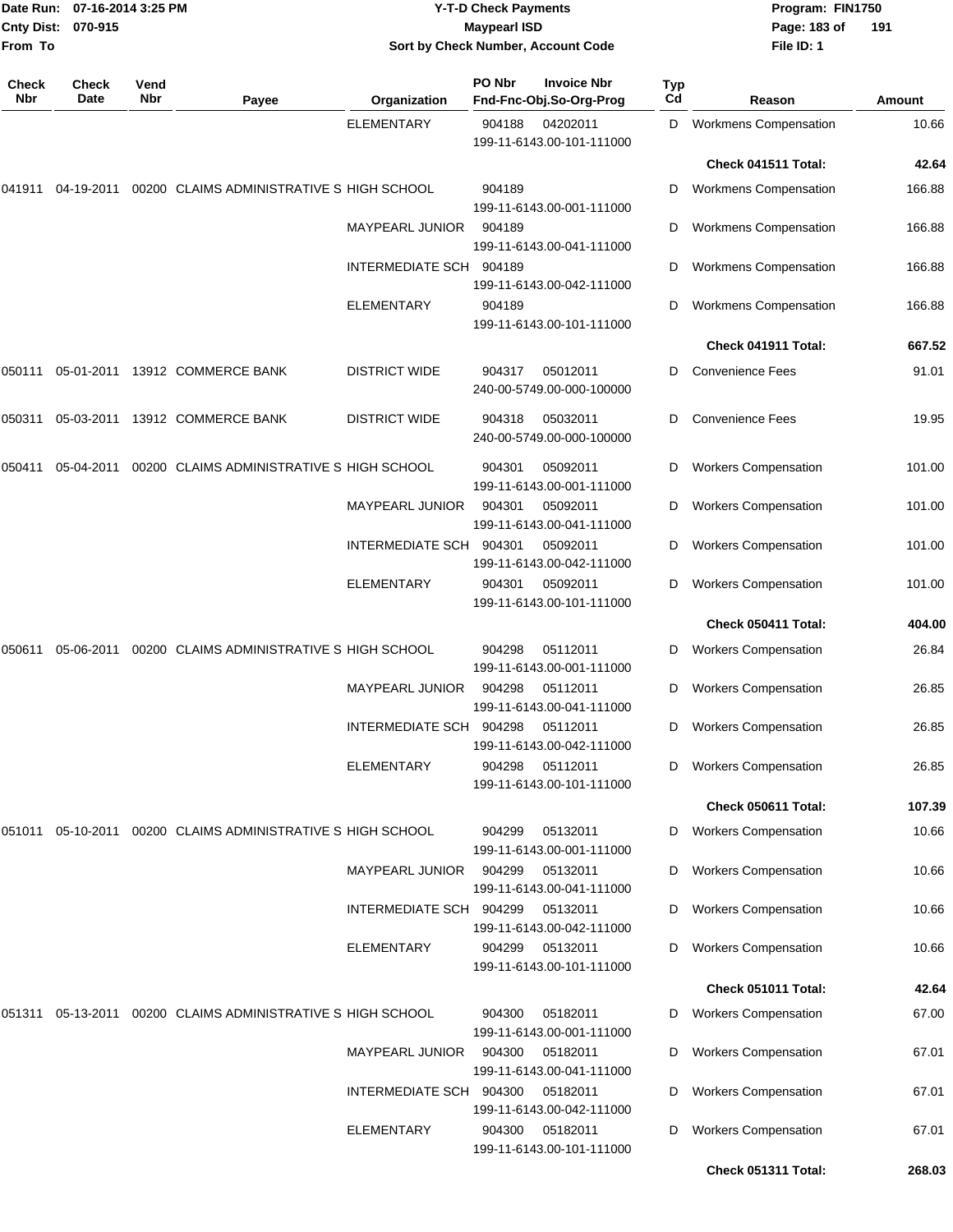| From To      | Date Run: 07-16-2014 3:25 PM<br>Cnty Dist: 070-915 |             |                                           |                                              | <b>Y-T-D Check Payments</b><br><b>Maypearl ISD</b> | Sort by Check Number, Account Code            |           | Program: FIN1750<br>Page: 184 of<br>File ID: 1     | 191            |
|--------------|----------------------------------------------------|-------------|-------------------------------------------|----------------------------------------------|----------------------------------------------------|-----------------------------------------------|-----------|----------------------------------------------------|----------------|
| Check<br>Nbr | Check<br>Date                                      | Vend<br>Nbr | Payee                                     | Organization                                 | PO Nbr                                             | <b>Invoice Nbr</b><br>Fnd-Fnc-Obj.So-Org-Prog | Typ<br>Cd | Reason                                             | <b>Amount</b>  |
| 051711       | 05-17-2011                                         |             | 00200 CLAIMS ADMINISTRATIVE S HIGH SCHOOL |                                              | 904302                                             | 199-11-6143.00-001-111000                     | D         | <b>Workers Compensation</b>                        | 48.16          |
|              |                                                    |             |                                           | <b>MAYPEARL JUNIOR</b>                       | 904302                                             | 199-11-6143.00-041-111000                     | D         | <b>Workers Compensation</b>                        | 48.16          |
|              |                                                    |             |                                           | <b>INTERMEDIATE SCH</b>                      | 904302                                             | 199-11-6143.00-042-111000                     | D         | <b>Workers Compensation</b>                        | 48.16          |
|              |                                                    |             |                                           | <b>ELEMENTARY</b>                            | 904302                                             | 199-11-6143.00-101-111000                     | D         | <b>Workers Compensation</b>                        | 48.16          |
|              |                                                    |             |                                           |                                              |                                                    |                                               |           | Check 051711 Total:                                | 192.64         |
| 052011       | 05-20-2011                                         |             | 00200 CLAIMS ADMINISTRATIVE S HIGH SCHOOL |                                              | 904303                                             | 05252011<br>199-11-6143.00-001-111000         | D         | <b>Workers Compensation</b>                        | 86.24          |
|              |                                                    |             |                                           | MAYPEARL JUNIOR                              | 904303                                             | 05252011<br>199-11-6143.00-041-111000         | D         | <b>Workers Compensation</b>                        | 86.23          |
|              |                                                    |             |                                           | INTERMEDIATE SCH 904303                      |                                                    | 05252011<br>199-11-6143.00-042-111000         | D         | <b>Workers Compensation</b>                        | 86.23          |
|              |                                                    |             |                                           | ELEMENTARY                                   | 904303                                             | 05252011<br>199-11-6143.00-101-111000         | D         | <b>Workers Compensation</b>                        | 86.24          |
|              |                                                    |             |                                           |                                              |                                                    |                                               |           | Check 052011 Total:                                | 344.94         |
| 052411       | 05-24-2011                                         |             | 00200 CLAIMS ADMINISTRATIVE S HIGH SCHOOL |                                              | 904321                                             | 199-11-6143.00-001-111000                     | D         | <b>Workmens Compensation</b>                       | 138.39         |
|              |                                                    |             |                                           | <b>MAYPEARL JUNIOR</b>                       | 904321                                             | 199-11-6143.00-041-111000                     | D         | <b>Workmens Compensation</b>                       | 138.39         |
|              |                                                    |             |                                           | <b>INTERMEDIATE SCH</b>                      | 904321                                             | 199-11-6143.00-042-111000                     | D         | <b>Workmens Compensation</b>                       | 138.39         |
|              |                                                    |             |                                           | <b>ELEMENTARY</b>                            | 904321                                             | 199-11-6143.00-101-111000                     | D         | <b>Workmens Compensation</b>                       | 138.39         |
|              |                                                    |             |                                           |                                              |                                                    |                                               |           | Check 052411 Total:                                | 553.56         |
| 060111       | 06-01-2011                                         |             | 00200 CLAIMS ADMINISTRATIVE S HIGH SCHOOL |                                              | 904429                                             | 06062011<br>199-11-6143.00-001-111000         | D         | <b>Workers Compensation</b>                        | 26.84          |
|              |                                                    |             |                                           | HIGH SCHOOL                                  | 904436                                             | 07122011<br>199-11-6143.00-001-111000         | D         | <b>Workers Compensation</b>                        | 732.61         |
|              |                                                    |             |                                           | <b>MAYPEARL JUNIOR</b>                       | 904429                                             | 06062011<br>199-11-6143.00-041-111000         | D         | <b>Workers Compensation</b>                        | 26.85          |
|              |                                                    |             |                                           | MAYPEARL JUNIOR                              | 904436                                             | 07122011<br>199-11-6143.00-041-111000         | D         | <b>Workers Compensation</b>                        | 732.62         |
|              |                                                    |             |                                           | INTERMEDIATE SCH 904429                      |                                                    | 06062011<br>199-11-6143.00-042-111000         | D         | <b>Workers Compensation</b>                        | 26.85          |
|              |                                                    |             |                                           | INTERMEDIATE SCH 904436                      |                                                    | 07122011<br>199-11-6143.00-042-111000         | D         | <b>Workers Compensation</b>                        | 732.62         |
|              |                                                    |             |                                           | <b>ELEMENTARY</b>                            | 904429                                             | 06062011<br>199-11-6143.00-101-111000         | D         | <b>Workers Compensation</b>                        | 26.85          |
|              |                                                    |             |                                           | ELEMENTARY                                   | 904436                                             | 07122011<br>199-11-6143.00-101-111000         | D         | <b>Wrong Amount</b>                                | -732.62        |
|              |                                                    |             |                                           | <b>ELEMENTARY</b>                            | 904436                                             | 07122011<br>199-11-6143.00-101-111000         | D         | <b>Workers Compensation</b>                        | 732.57         |
|              |                                                    |             |                                           | ELEMENTARY                                   | 904436                                             | 07122011<br>199-11-6143.00-101-111000         | D         | <b>Workers Compensation</b><br>Check 060111 Total: | 732.62         |
|              |                                                    |             |                                           |                                              |                                                    |                                               |           |                                                    | 3,037.81       |
| 060311       |                                                    |             | 06-03-2011 13912 COMMERCE BANK            | <b>DISTRICT WIDE</b><br><b>DISTRICT WIDE</b> | 904432<br>904432                                   | 240-00-5749.00-000-100000                     | D<br>D    | <b>Commerce Fees</b><br><b>Commerce Fees</b>       | 75.71<br>39.90 |
|              |                                                    |             |                                           |                                              |                                                    | 240-00-5749.00-000-100000                     |           | Check 060311 Total:                                | 115.61         |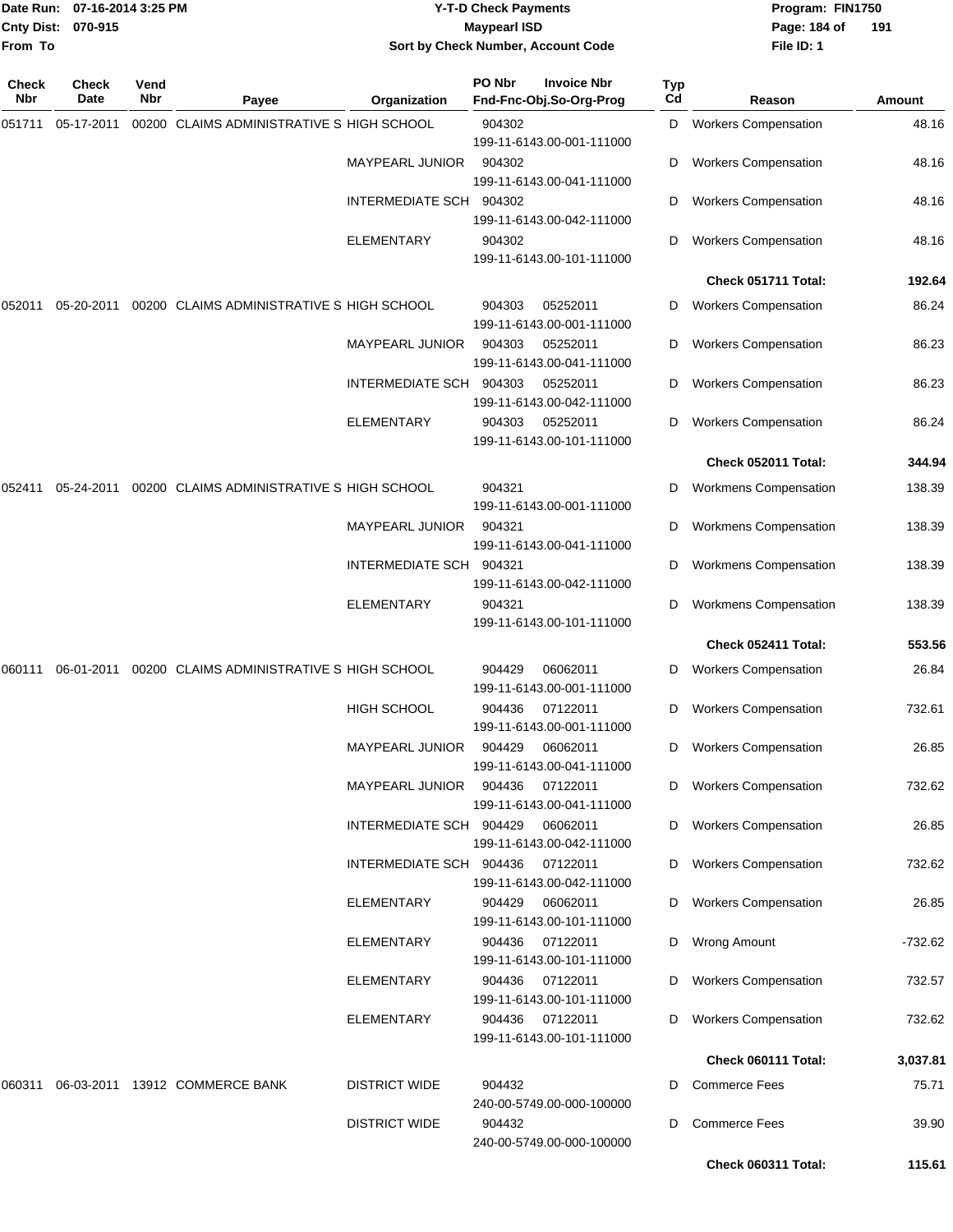|              | Date Run: 07-16-2014 3:25 PM<br>Cnty Dist: 070-915 |             |                                                      | <b>Y-T-D Check Payments</b><br><b>Maypearl ISD</b> |        |                                               |           | Program: FIN1750<br>Page: 185 of<br>191 |        |  |  |
|--------------|----------------------------------------------------|-------------|------------------------------------------------------|----------------------------------------------------|--------|-----------------------------------------------|-----------|-----------------------------------------|--------|--|--|
| From To      |                                                    |             |                                                      |                                                    |        | Sort by Check Number, Account Code            |           | File ID: 1                              |        |  |  |
| Check<br>Nbr | <b>Check</b><br>Date                               | Vend<br>Nbr | Payee                                                | Organization                                       | PO Nbr | <b>Invoice Nbr</b><br>Fnd-Fnc-Obj.So-Org-Prog | Typ<br>Cd | Reason                                  | Amount |  |  |
| 060711       | 06-07-2011                                         |             | 00200 CLAIMS ADMINISTRATIVE S HIGH SCHOOL            |                                                    | 904430 | 06102011<br>199-11-6143.00-001-111000         | D         | <b>Workers Compensation</b>             | 10.66  |  |  |
|              |                                                    |             |                                                      | <b>MAYPEARL JUNIOR</b>                             | 904430 | 06102011<br>199-11-6143.00-041-111000         | D         | <b>Workers Compensation</b>             | 10.66  |  |  |
|              |                                                    |             |                                                      | INTERMEDIATE SCH                                   | 904430 | 06102011<br>199-11-6143.00-042-111000         | D         | <b>Workers Compensation</b>             | 10.66  |  |  |
|              |                                                    |             |                                                      | ELEMENTARY                                         | 904430 | 06102011<br>199-11-6143.00-101-111000         | D         | <b>Workers Compensation</b>             | 10.66  |  |  |
|              |                                                    |             |                                                      |                                                    |        |                                               |           | Check 060711 Total:                     | 42.64  |  |  |
| 060911       | 06-09-2011                                         |             | 00200 CLAIMS ADMINISTRATIVE S HIGH SCHOOL            |                                                    | 904431 | 06142011<br>199-11-6143.00-001-111000         | D         | <b>Workers Compensation</b>             | 95.75  |  |  |
|              |                                                    |             |                                                      | <b>MAYPEARL JUNIOR</b>                             | 904431 | 06142011<br>199-11-6143.00-041-111000         | D         | <b>Workers Compensation</b>             | 95.75  |  |  |
|              |                                                    |             |                                                      | INTERMEDIATE SCH                                   | 904431 | 06142011<br>199-11-6143.00-042-111000         | D         | <b>Workers Compensation</b>             | 95.75  |  |  |
|              |                                                    |             |                                                      | ELEMENTARY                                         | 904431 | 06142011<br>199-11-6143.00-101-111000         | D         | <b>Workers Compensation</b>             | 95.75  |  |  |
|              |                                                    |             |                                                      |                                                    |        |                                               |           | Check 060911 Total:                     | 383.00 |  |  |
| 061511       | 06-15-2011                                         |             | 00200 CLAIMS ADMINISTRATIVE S HIGH SCHOOL            |                                                    | 904428 | 06152011<br>199-11-6143.00-001-111000         | D         | <b>Workers Compensation</b>             | 21.32  |  |  |
|              |                                                    |             |                                                      | <b>MAYPEARL JUNIOR</b>                             | 904428 | 06152011<br>199-11-6143.00-041-111000         | D         | <b>Workers Compensation</b>             | 21.32  |  |  |
|              |                                                    |             |                                                      | <b>INTERMEDIATE SCH</b>                            | 904428 | 06152011<br>199-11-6143.00-042-111000         | D         | <b>Workers Compensation</b>             | 21.32  |  |  |
|              |                                                    |             |                                                      | <b>ELEMENTARY</b>                                  | 904428 | 06152011<br>199-11-6143.00-101-111000         | D         | <b>Workers Compensation</b>             | 21.32  |  |  |
|              |                                                    |             |                                                      |                                                    |        |                                               |           | Check 061511 Total:                     | 85.28  |  |  |
| 061711       | 06-17-2011                                         |             | 00200 CLAIMS ADMINISTRATIVE S HIGH SCHOOL            |                                                    | 904427 | 06222011<br>199-11-6143.00-001-111000         | D         | <b>Workers Compensation</b>             | 181.08 |  |  |
|              |                                                    |             |                                                      | <b>MAYPEARL JUNIOR</b>                             | 904427 | 06222011<br>199-11-6143.00-041-111000         | D         | <b>Workers Compensation</b>             | 181.07 |  |  |
|              |                                                    |             |                                                      | INTERMEDIATE SCH 904427                            |        | 06222011<br>199-11-6143.00-042-111000         | D         | <b>Workers Compensation</b>             | 181.07 |  |  |
|              |                                                    |             |                                                      | <b>ELEMENTARY</b>                                  | 904427 | 06222011<br>199-11-6143.00-101-111000         | D         | <b>Workers Compensation</b>             | 181.07 |  |  |
|              |                                                    |             |                                                      |                                                    |        |                                               |           | Check 061711 Total:                     | 724.29 |  |  |
| 070111       |                                                    |             | 07-01-2011 13912 COMMERCE BANK                       | <b>DISTRICT WIDE</b>                               | 904594 | 07312011<br>240-00-5749.00-000-100000         | D         | <b>Commerce Conv Fees</b>               | 51.49  |  |  |
| 070611       |                                                    |             | 07-06-2011 00200 CLAIMS ADMINISTRATIVE S HIGH SCHOOL |                                                    | 904435 | 07112011<br>199-11-6143.00-001-111000         | D         | <b>Workers Compensation</b>             | 21.32  |  |  |
|              |                                                    |             |                                                      | <b>MAYPEARL JUNIOR</b>                             | 904435 | 07112011<br>199-11-6143.00-041-111000         | D         | <b>Workers Compensation</b>             | 21.32  |  |  |
|              |                                                    |             |                                                      | INTERMEDIATE SCH 904435                            |        | 07112011<br>199-11-6143.00-042-111000         | D         | <b>Workers Compensation</b>             | 21.32  |  |  |
|              |                                                    |             |                                                      | ELEMENTARY                                         | 904435 | 07112011<br>199-11-6143.00-101-111000         | D         | <b>Workers Compensation</b>             | 21.32  |  |  |
|              |                                                    |             |                                                      |                                                    |        |                                               |           | Check 070611 Total:                     | 85.28  |  |  |
| 071511       |                                                    |             | 07-15-2011 00200 CLAIMS ADMINISTRATIVE S HIGH SCHOOL |                                                    | 904434 | 07112011<br>199-11-6143.00-001-111000         | D         | <b>Workers Compensation</b>             | 74.00  |  |  |
|              |                                                    |             |                                                      | <b>HIGH SCHOOL</b>                                 | 904479 | 07142011<br>199-11-6143.00-001-111000         | D         | <b>Workers Compensation</b>             | 16.05  |  |  |
|              |                                                    |             |                                                      | MAYPEARL JUNIOR                                    | 904434 | 07112011<br>199-11-6143.00-041-111000         | D         | <b>Workers Compensation</b>             | 74.00  |  |  |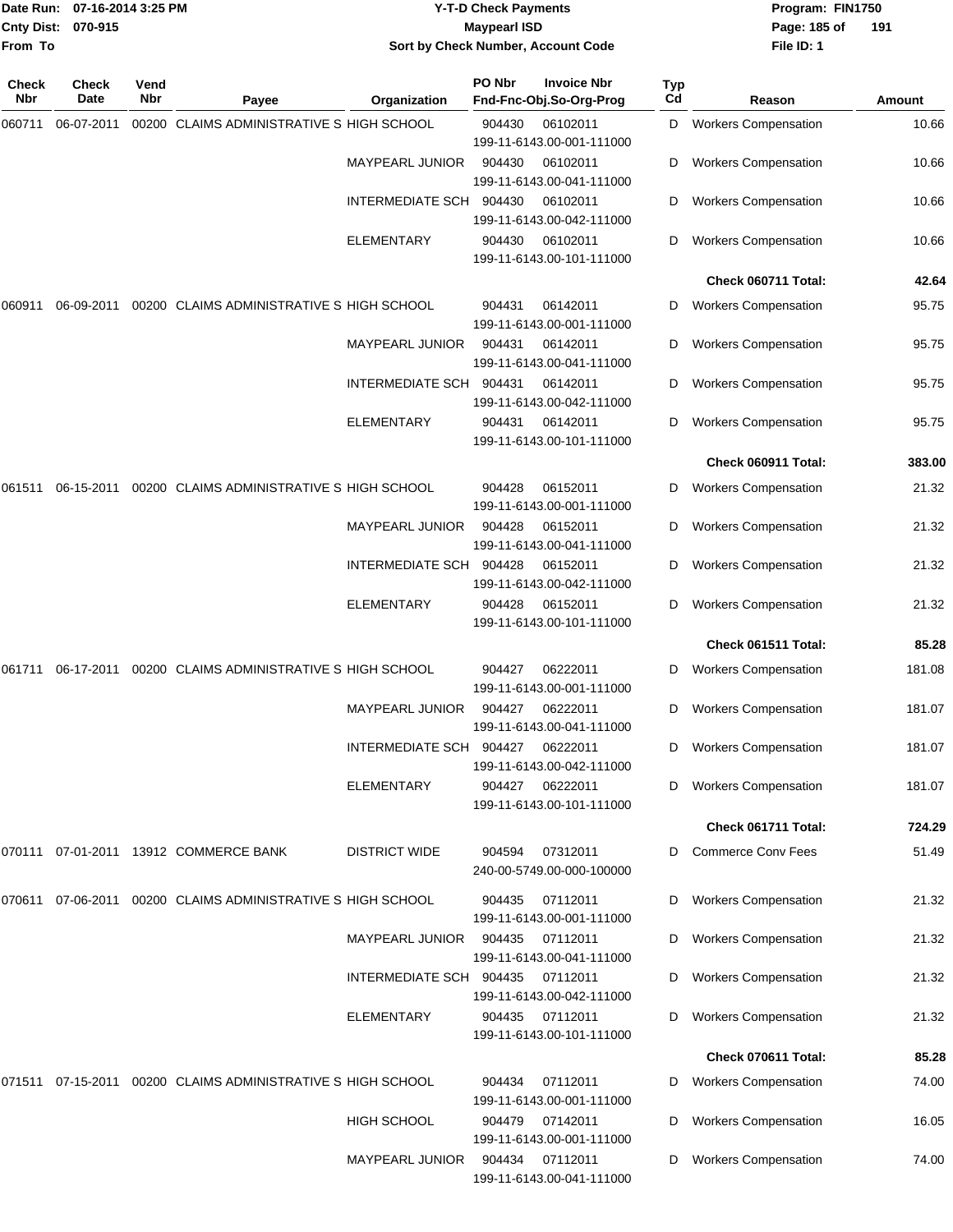| <b>Cnty Dist:</b>       | Date Run: 07-16-2014 3:25 PM<br>070-915 |      |                                                             |                         | <b>Y-T-D Check Payments</b><br><b>Maypearl ISD</b> |                                                          |        | Program: FIN1750<br>Page: 186 of                    | 191             |
|-------------------------|-----------------------------------------|------|-------------------------------------------------------------|-------------------------|----------------------------------------------------|----------------------------------------------------------|--------|-----------------------------------------------------|-----------------|
| From To<br><b>Check</b> | <b>Check</b>                            | Vend |                                                             |                         | PO Nbr                                             | Sort by Check Number, Account Code<br><b>Invoice Nbr</b> | Typ    | File ID: 1                                          |                 |
| Nbr                     | Date                                    | Nbr  | Payee                                                       | Organization            |                                                    | Fnd-Fnc-Obj.So-Org-Prog                                  | Cd     | Reason                                              | Amount          |
|                         |                                         |      |                                                             | <b>MAYPEARL JUNIOR</b>  | 904479                                             | 07142011<br>199-11-6143.00-041-111000                    | D      | <b>Workers Compensation</b>                         | 16.06           |
|                         |                                         |      |                                                             | INTERMEDIATE SCH 904434 |                                                    | 07112011<br>199-11-6143.00-042-111000                    | D      | <b>Workers Compensation</b>                         | 74.00           |
|                         |                                         |      |                                                             | INTERMEDIATE SCH 904479 |                                                    | 07142011<br>199-11-6143.00-042-111000                    | D      | <b>Workers Compensation</b>                         | 16.06           |
|                         |                                         |      |                                                             | ELEMENTARY              | 904434                                             | 07112011<br>199-11-6143.00-101-111000                    | D      | <b>Workers Compensation</b>                         | 74.00           |
|                         |                                         |      |                                                             | ELEMENTARY              | 904479                                             | 07142011<br>199-11-6143.00-101-111000                    | D      | <b>Workers Compensation</b>                         | 16.06           |
|                         |                                         |      |                                                             |                         |                                                    |                                                          |        | Check 071511 Total:                                 | 360.23          |
| 071911                  | 07-19-2011                              |      | 00200 CLAIMS ADMINISTRATIVE S HIGH SCHOOL                   |                         | 904582                                             | 07222011<br>199-11-6143.00-001-111000                    | D      | <b>Workers Compensation</b>                         | 101.85          |
|                         |                                         |      |                                                             | MAYPEARL JUNIOR         | 904582                                             | 07222011<br>199-11-6143.00-041-111000                    | D      | <b>Workers Compensation</b>                         | 101.85          |
|                         |                                         |      |                                                             | INTERMEDIATE SCH 904582 |                                                    | 07222011<br>199-11-6143.00-042-111000                    | D      | <b>Workers Compensation</b>                         | 101.85          |
|                         |                                         |      |                                                             | ELEMENTARY              | 904582                                             | 07222011<br>199-11-6143.00-101-111000                    | D      | <b>Workers Compensation</b>                         | 101.84          |
|                         |                                         |      |                                                             |                         |                                                    |                                                          |        | Check 071911 Total:                                 | 407.39          |
| 072011                  | 07-20-2011                              |      | 00200 CLAIMS ADMINISTRATIVE S HIGH SCHOOL                   |                         | 904480                                             | 07182011<br>199-11-6143.00-001-111000                    | D      | <b>Workers Compensation</b>                         | 125.55          |
|                         |                                         |      |                                                             | MAYPEARL JUNIOR         | 904480                                             | 07182011<br>199-11-6143.00-041-111000                    | D      | <b>Workers Compensation</b>                         | 125.54          |
|                         |                                         |      |                                                             | INTERMEDIATE SCH        | 904480                                             | 07182011<br>199-11-6143.00-042-111000                    | D      | <b>Workers Compensation</b>                         | 125.54          |
|                         |                                         |      |                                                             | <b>ELEMENTARY</b>       | 904480                                             | 07182011<br>199-11-6143.00-101-111000                    | D      | <b>Workers Compensation</b>                         | 125.54          |
|                         |                                         |      |                                                             |                         |                                                    |                                                          |        | Check 072011 Total:                                 | 502.17          |
|                         |                                         |      | 090110 09-01-2010 13912 COMMERCE BANK                       | <b>DISTRICT WIDE</b>    | 903247                                             | 09012010<br>240-00-5749.00-000-100000                    | D      | <b>Convenience Fees</b>                             | 66.43           |
|                         |                                         |      | 091010 09-10-2010 00200 CLAIMS ADMINISTRATIVE S HIGH SCHOOL |                         | 903249                                             | 09152010<br>199-11-6143.00-001-111000                    | D      | <b>Workmens Compensation</b>                        | 114.75          |
|                         |                                         |      |                                                             | MAYPEARL JUNIOR         | 903249                                             | 09152010<br>199-11-6143.00-041-111000                    | D      | <b>Workmens Compensation</b>                        | 114.75          |
|                         |                                         |      |                                                             | INTERMEDIATE SCH 903249 |                                                    | 09152010<br>199-11-6143.00-042-111000                    | D      | <b>Workmens Compensation</b>                        | 114.75          |
|                         |                                         |      |                                                             | ELEMENTARY              | 903249                                             | 09152010<br>199-11-6143.00-101-111000                    | D      | <b>Workmens Compensation</b>                        | 114.75          |
|                         |                                         |      |                                                             |                         |                                                    |                                                          |        | Check 091010 Total:                                 | 459.00          |
| 091510                  |                                         |      | 09-15-2010 00200 CLAIMS ADMINISTRATIVE S HIGH SCHOOL        |                         | 903248                                             | 09132010<br>199-11-6143.00-001-111000                    | D      | <b>Workmens Compensation</b>                        | 48.39           |
|                         |                                         |      |                                                             | <b>MAYPEARL JUNIOR</b>  | 903248                                             | 09132010<br>199-11-6143.00-041-111000                    | D      | <b>Workmens Compensation</b>                        | 48.37           |
|                         |                                         |      |                                                             | INTERMEDIATE SCH 903248 |                                                    | 09132010<br>199-11-6143.00-042-111000                    | D      | <b>Workmens Compensation</b>                        | 48.37           |
|                         |                                         |      |                                                             | ELEMENTARY              | 903248                                             | 09132010<br>199-11-6143.00-101-111000                    | D      | <b>Workmens Compensation</b><br>Check 091510 Total: | 48.37<br>193.50 |
|                         |                                         |      |                                                             |                         |                                                    |                                                          |        |                                                     |                 |
| 092210                  |                                         |      | 09-22-2010 00200 CLAIMS ADMINISTRATIVE S HIGH SCHOOL        | MAYPEARL JUNIOR         | 903250<br>903250                                   | 09172010<br>199-11-6143.00-001-111000<br>09172010        | D<br>D | <b>Workmens Compensation</b>                        | 48.26<br>48.26  |
|                         |                                         |      |                                                             |                         |                                                    | 199-11-6143.00-041-111000                                |        | <b>Workmens Compensation</b>                        |                 |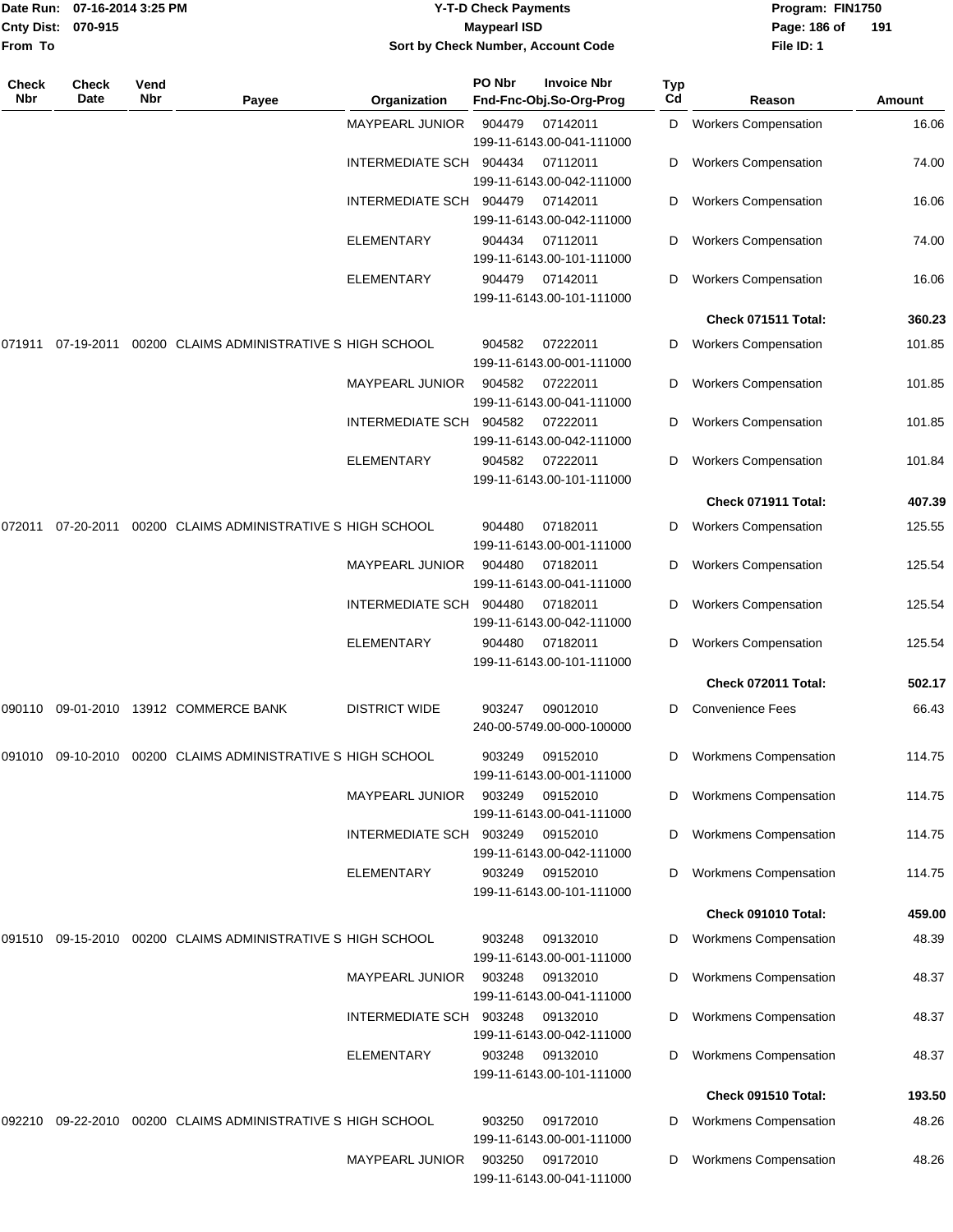| From To             | Date Run: 07-16-2014 3:25 PM<br>Cnty Dist: 070-915 |             |                                                      | <b>Y-T-D Check Payments</b><br><b>Maypearl ISD</b><br>Sort by Check Number, Account Code |        |                                               |           | Program: FIN1750<br>Page: 187 of<br>File ID: 1 | 191    |  |
|---------------------|----------------------------------------------------|-------------|------------------------------------------------------|------------------------------------------------------------------------------------------|--------|-----------------------------------------------|-----------|------------------------------------------------|--------|--|
| <b>Check</b><br>Nbr | <b>Check</b><br>Date                               | Vend<br>Nbr | Payee                                                | Organization                                                                             | PO Nbr | <b>Invoice Nbr</b><br>Fnd-Fnc-Obj.So-Org-Prog | Typ<br>Cd | Reason                                         | Amount |  |
|                     |                                                    |             |                                                      | INTERMEDIATE SCH 903250                                                                  |        | 09172010<br>199-11-6143.00-042-111000         | D         | <b>Workmens Compensation</b>                   | 48.26  |  |
|                     |                                                    |             |                                                      | ELEMENTARY                                                                               | 903250 | 09172010<br>199-11-6143.00-101-111000         | D         | <b>Workmens Compensation</b>                   | 48.26  |  |
|                     |                                                    |             |                                                      |                                                                                          |        |                                               |           | Check 092210 Total:                            | 193.04 |  |
| 092410              | 09-24-2010                                         |             | 00200 CLAIMS ADMINISTRATIVE S HIGH SCHOOL            |                                                                                          | 903251 | 09212010<br>199-11-6143.00-001-111000         | D         | <b>Workmens Compensation</b>                   | 160.12 |  |
|                     |                                                    |             |                                                      | <b>MAYPEARL JUNIOR</b>                                                                   | 903251 | 09212010<br>199-11-6143.00-041-111000         | D         | <b>Workmens Compensation</b>                   | 160.11 |  |
|                     |                                                    |             |                                                      | INTERMEDIATE SCH                                                                         | 903251 | 09212010<br>199-11-6143.00-042-111000         | D         | <b>Workmens Compensation</b>                   | 160.11 |  |
|                     |                                                    |             |                                                      | ELEMENTARY                                                                               | 903251 | 09212010<br>199-11-6143.00-101-111000         | D         | <b>Workmens Compensation</b>                   | 160.11 |  |
|                     |                                                    |             |                                                      |                                                                                          |        |                                               |           | Check 092410 Total:                            | 640.45 |  |
| 092910              |                                                    |             | 09-29-2010 00200 CLAIMS ADMINISTRATIVE S HIGH SCHOOL |                                                                                          | 903252 | 09242010<br>199-11-6143.00-001-111000         | D         | <b>Workmens Compensation</b>                   | 158.23 |  |
|                     |                                                    |             |                                                      | <b>MAYPEARL JUNIOR</b>                                                                   | 903252 | 09242010<br>199-11-6143.00-041-111000         | D         | <b>Workmens Compensation</b>                   | 158.28 |  |
|                     |                                                    |             |                                                      | INTERMEDIATE SCH                                                                         | 903252 | 09242010<br>199-11-6143.00-042-111000         | D         | <b>Workmens Compensation</b>                   | 158.28 |  |
|                     |                                                    |             |                                                      | ELEMENTARY                                                                               | 903252 | 09242010<br>199-11-6143.00-101-111000         | D         | <b>Workmens Compensation</b>                   | 158.28 |  |
|                     |                                                    |             |                                                      |                                                                                          |        |                                               |           | Check 092910 Total:                            | 633.07 |  |
| 100110              |                                                    |             | 10-01-2010 00200 CLAIMS ADMINISTRATIVE S HIGH SCHOOL |                                                                                          | 903329 | 10062010<br>199-11-6143.00-001-111000         | D         | <b>Workers Compensation</b>                    | 43.47  |  |
|                     |                                                    |             |                                                      | <b>MAYPEARL JUNIOR</b>                                                                   | 903329 | 10062010<br>199-11-6143.00-041-111000         | D         | <b>Workers Compensation</b>                    | 43.46  |  |
|                     |                                                    |             |                                                      | INTERMEDIATE SCH                                                                         | 903329 | 10062010<br>199-11-6143.00-042-111000         | D         | <b>Workers Compensation</b>                    | 43.46  |  |
|                     |                                                    |             |                                                      | <b>ELEMENTARY</b>                                                                        | 903329 | 10062010<br>199-11-6143.00-101-111000         | D         | <b>Workers Compensation</b>                    | 43.46  |  |
|                     |                                                    |             |                                                      |                                                                                          |        |                                               |           | Check 100110 Total:                            | 173.85 |  |
|                     |                                                    |             | 100210 10-02-2010 13912 COMMERCE BANK                | <b>DISTRICT WIDE</b>                                                                     | 903424 | 10012010<br>240-00-5749.00-000-100000         | D         | Monthly Serv Charge                            | 91.65  |  |
| 100510              |                                                    |             | 10-05-2010 00200 CLAIMS ADMINISTRATIVE S HIGH SCHOOL |                                                                                          | 903331 | 10082010<br>199-11-6143.00-001-111000         | D         | <b>Workers Compensation</b>                    | 28.31  |  |
|                     |                                                    |             |                                                      | <b>MAYPEARL JUNIOR</b>                                                                   | 903331 | 10082010<br>199-11-6143.00-041-111000         | D         | <b>Workers Compensation</b>                    | 28.31  |  |
|                     |                                                    |             |                                                      | INTERMEDIATE SCH 903331                                                                  |        | 10082010<br>199-11-6143.00-042-111000         | D         | <b>Workers Compensation</b>                    | 28.30  |  |
|                     |                                                    |             |                                                      | ELEMENTARY                                                                               | 903331 | 10082010<br>199-11-6143.00-101-111000         | D         | <b>Workers Compensation</b>                    | 28.30  |  |
|                     |                                                    |             |                                                      |                                                                                          |        |                                               |           | <b>Check 100510 Total:</b>                     | 113.22 |  |
| 100810              |                                                    |             | 10-08-2010 00200 CLAIMS ADMINISTRATIVE S HIGH SCHOOL |                                                                                          | 903330 | 10142010<br>199-11-6143.00-001-111000         | D         | <b>Workers Compensation</b>                    | 41.55  |  |
|                     |                                                    |             |                                                      | <b>MAYPEARL JUNIOR</b>                                                                   | 903330 | 10142010<br>199-11-6143.00-041-111000         | D         | <b>Workers Compensation</b>                    | 41.54  |  |
|                     |                                                    |             |                                                      | INTERMEDIATE SCH 903330                                                                  |        | 10142010<br>199-11-6143.00-042-111000         | D         | <b>Workers Compensation</b>                    | 41.55  |  |
|                     |                                                    |             |                                                      | ELEMENTARY                                                                               | 903330 | 10142010<br>199-11-6143.00-101-111000         | D         | <b>Workers Compensation</b>                    | 41.55  |  |
|                     |                                                    |             |                                                      |                                                                                          |        |                                               |           | Check 100810 Total:                            | 166.19 |  |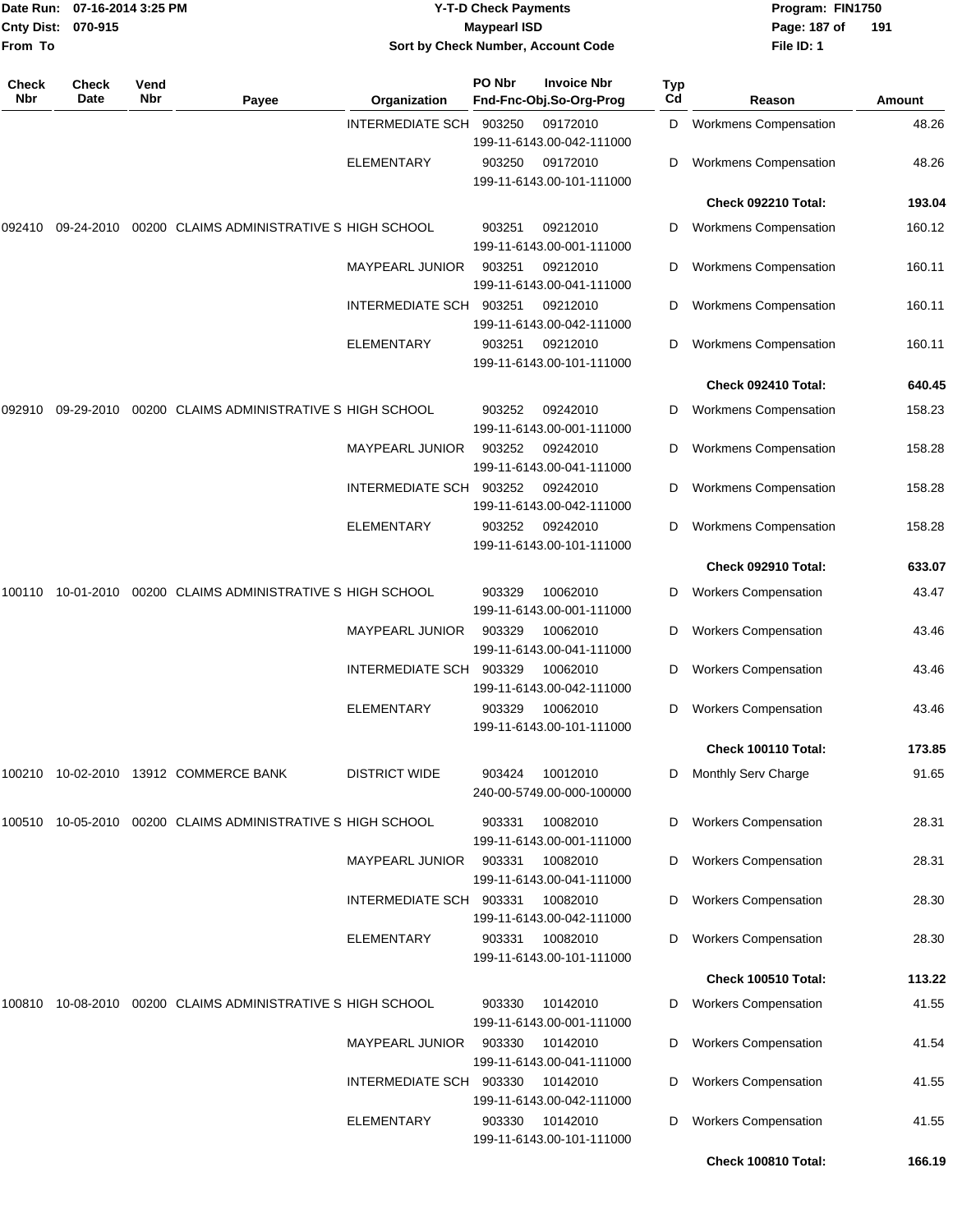| From To      | Date Run: 07-16-2014 3:25 PM<br><b>Cnty Dist:</b><br>070-915 |             |                                                             | <b>Y-T-D Check Payments</b><br><b>Maypearl ISD</b><br>Sort by Check Number, Account Code |        |                                               |                  | Program: FIN1750<br>Page: 188 of<br>File ID: 1 | 191      |
|--------------|--------------------------------------------------------------|-------------|-------------------------------------------------------------|------------------------------------------------------------------------------------------|--------|-----------------------------------------------|------------------|------------------------------------------------|----------|
| Check<br>Nbr | Check<br>Date                                                | Vend<br>Nbr | Payee                                                       | Organization                                                                             | PO Nbr | <b>Invoice Nbr</b><br>Fnd-Fnc-Obj.So-Org-Prog | <b>Typ</b><br>Cd | Reason                                         | Amount   |
| 101210       | 10-12-2010                                                   |             | 00200 CLAIMS ADMINISTRATIVE S HIGH SCHOOL                   |                                                                                          | 903332 | 10152010<br>199-11-6143.00-001-111000         | D                | <b>Workers Compensation</b>                    | 274.00   |
|              |                                                              |             |                                                             | MAYPEARL JUNIOR                                                                          | 903332 | 10152010<br>199-11-6143.00-041-111000         | D                | <b>Workers Compensation</b>                    | 274.00   |
|              |                                                              |             |                                                             | INTERMEDIATE SCH 903332                                                                  |        | 10152010<br>199-11-6143.00-042-111000         | D                | <b>Workers Compensation</b>                    | 274.00   |
|              |                                                              |             |                                                             | <b>ELEMENTARY</b>                                                                        | 903332 | 10152010<br>199-11-6143.00-101-111000         | D                | <b>Workers Compensation</b>                    | 274.00   |
|              |                                                              |             |                                                             |                                                                                          |        |                                               |                  | Check 101210 Total:                            | 1,096.00 |
| 101910       |                                                              |             | 10-19-2010 00200 CLAIMS ADMINISTRATIVE S HIGH SCHOOL        |                                                                                          | 903422 | 10222010<br>199-11-6143.00-001-111000         | D                | <b>Workers Compensation</b>                    | 20.66    |
|              |                                                              |             |                                                             | <b>MAYPEARL JUNIOR</b>                                                                   | 903422 | 10222010<br>199-11-6143.00-041-111000         | D                | <b>Workers Compensation</b>                    | 20.67    |
|              |                                                              |             |                                                             | <b>INTERMEDIATE SCH</b>                                                                  | 903422 | 10222010<br>199-11-6143.00-042-111000         | D                | <b>Workers Compensation</b>                    | 20.67    |
|              |                                                              |             |                                                             | <b>ELEMENTARY</b>                                                                        | 903422 | 10222010<br>199-11-6143.00-101-111000         | D                | <b>Workers Compensation</b>                    | 20.67    |
|              |                                                              |             |                                                             |                                                                                          |        |                                               |                  | Check 101910 Total:                            | 82.67    |
| 102210       |                                                              |             | 10-22-2010 00200 CLAIMS ADMINISTRATIVE S HIGH SCHOOL        |                                                                                          | 903423 | 10272010<br>199-11-6143.00-001-111000         | D                | <b>Workers Compensation</b>                    | 120.83   |
|              |                                                              |             |                                                             | MAYPEARL JUNIOR                                                                          | 903423 | 10272010<br>199-11-6143.00-041-111000         | D                | <b>Workers Compensation</b>                    | 120.83   |
|              |                                                              |             |                                                             | <b>INTERMEDIATE SCH</b>                                                                  | 903423 | 10272010<br>199-11-6143.00-042-111000         | D                | <b>Workers Compensation</b>                    | 120.83   |
|              |                                                              |             |                                                             | <b>ELEMENTARY</b>                                                                        | 903423 | 10272010<br>199-11-6143.00-101-111000         | D                | <b>Workers Compensation</b>                    | 120.83   |
|              |                                                              |             |                                                             |                                                                                          |        |                                               |                  | <b>Check 102210 Total:</b>                     | 483.32   |
|              |                                                              |             | 110110 11-01-2010 00200 CLAIMS ADMINISTRATIVE S HIGH SCHOOL |                                                                                          | 903526 | 11042010<br>199-11-6143.00-001-111000         | D                | <b>Workers Compensation</b>                    | 116.52   |
|              |                                                              |             |                                                             | MAYPEARL JUNIOR                                                                          | 903526 | 11042010<br>199-11-6143.00-041-111000         | D                | <b>Workers Compensation</b>                    | 116.52   |
|              |                                                              |             |                                                             | INTERMEDIATE SCH 903526                                                                  |        | 11042010<br>199-11-6143.00-042-111000         | D                | <b>Workers Compensation</b>                    | 116.51   |
|              |                                                              |             |                                                             | <b>ELEMENTARY</b>                                                                        | 903526 | 11042010<br>199-11-6143.00-101-111000         |                  | <b>Workers Compensation</b>                    | 116.51   |
|              |                                                              |             |                                                             |                                                                                          |        |                                               |                  | Check 110110 Total:                            | 466.06   |
|              |                                                              |             | 110210 11-02-2010 13912 COMMERCE BANK                       | <b>DISTRICT WIDE</b>                                                                     | 903536 | 11012010<br>240-00-5749.00-000-100000         | D                | <b>Convenience Fees</b>                        | 112.27   |
|              |                                                              |             | 110310 11-03-2010 13912 COMMERCE BANK                       | <b>DISTRICT WIDE</b>                                                                     | 903537 | 11032010<br>240-00-5749.00-000-100000         | D                | <b>Commerce Adjustment</b>                     | 89.00    |
|              |                                                              |             | 110320 11-03-2010 00200 CLAIMS ADMINISTRATIVE S HIGH SCHOOL |                                                                                          | 903604 | 12012010<br>199-11-6143.00-001-111000         | D                | <b>Workers Compensation</b>                    | 48.18    |
|              |                                                              |             |                                                             | <b>MAYPEARL JUNIOR</b>                                                                   | 903604 | 12012010<br>199-11-6143.00-041-111000         | D                | <b>Workers Compensation</b>                    | 48.19    |
|              |                                                              |             |                                                             | INTERMEDIATE SCH 903604                                                                  |        | 12012010<br>199-11-6143.00-042-111000         | D                | <b>Workers Compensation</b>                    | 48.18    |
|              |                                                              |             |                                                             | <b>ELEMENTARY</b>                                                                        | 903604 | 12012010<br>199-11-6143.00-101-111000         | D                | <b>Workers Compensation</b>                    | 48.19    |
|              |                                                              |             |                                                             |                                                                                          |        |                                               |                  | <b>Check 110320 Total:</b>                     | 192.74   |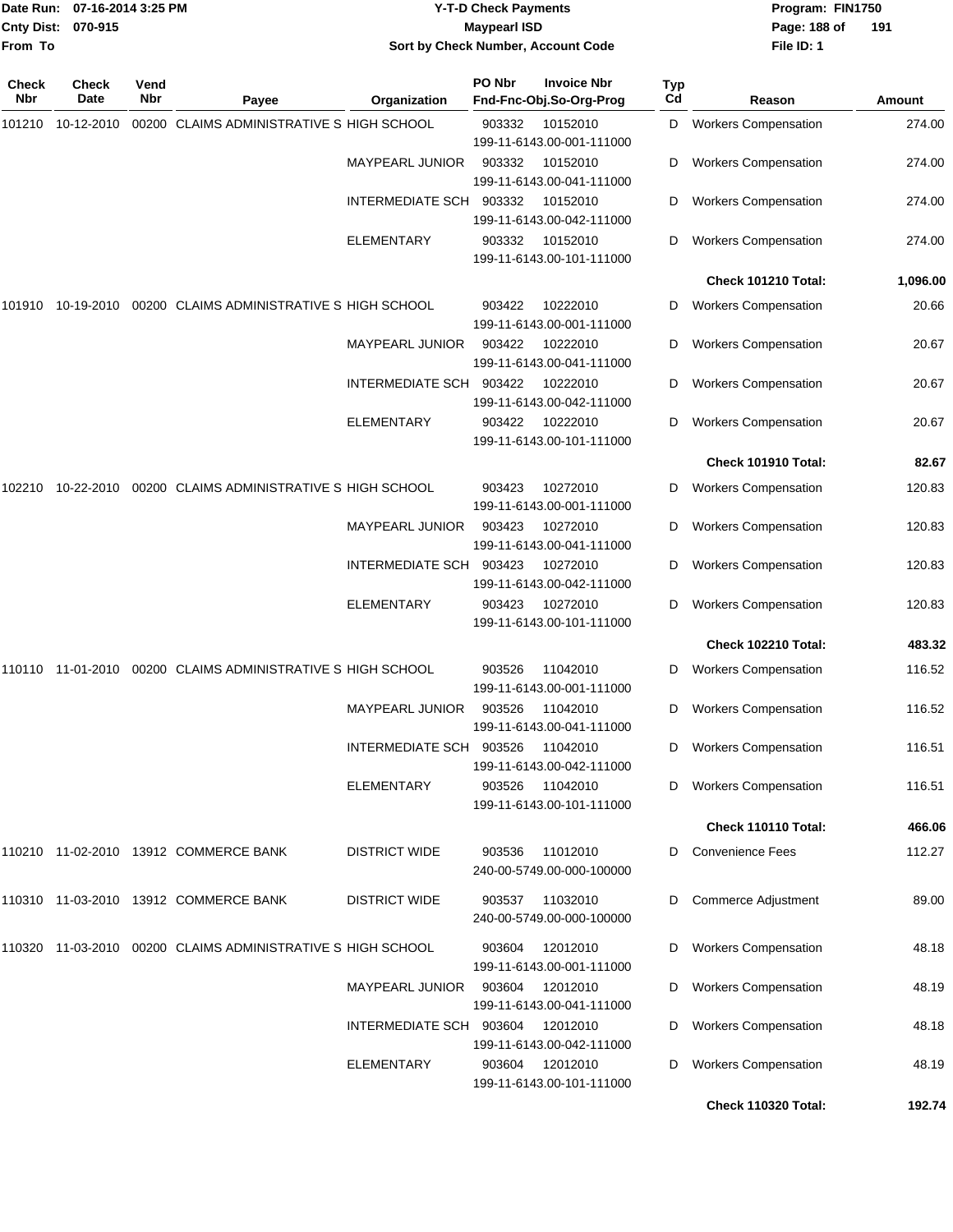| Date Run:<br><b>Cnty Dist:</b><br>From To | 07-16-2014 3:25 PM<br>070-915 |             |                                                                  |                                    | <b>Y-T-D Check Payments</b><br><b>Maypearl ISD</b> | Sort by Check Number, Account Code            |           | Program: FIN1750<br>Page: 189 of<br>File ID: 1            | 191                     |
|-------------------------------------------|-------------------------------|-------------|------------------------------------------------------------------|------------------------------------|----------------------------------------------------|-----------------------------------------------|-----------|-----------------------------------------------------------|-------------------------|
| <b>Check</b><br>Nbr                       | <b>Check</b><br>Date          | Vend<br>Nbr | Payee                                                            | Organization                       | PO Nbr                                             | <b>Invoice Nbr</b><br>Fnd-Fnc-Obj.So-Org-Prog | Typ<br>Cd | Reason                                                    | Amount                  |
|                                           | 110910 11-09-2010             |             | 00200 CLAIMS ADMINISTRATIVE S HIGH SCHOOL                        |                                    | 903525                                             | 11122010<br>199-11-6143.00-001-111000         | D         | <b>Workers Compensation</b>                               | 73.45                   |
|                                           |                               |             |                                                                  | <b>MAYPEARL JUNIOR</b>             | 903525                                             | 11122010<br>199-11-6143.00-041-111000         | D         | <b>Workers Compensation</b>                               | 73.44                   |
|                                           |                               |             |                                                                  | INTERMEDIATE SCH 903525            |                                                    | 11122010<br>199-11-6143.00-042-111000         | D         | <b>Workers Compensation</b>                               | 73.44                   |
|                                           |                               |             |                                                                  | ELEMENTARY                         | 903525                                             | 11122010<br>199-11-6143.00-101-111000         | D         | <b>Workers Compensation</b>                               | 73.45                   |
|                                           |                               |             |                                                                  |                                    |                                                    |                                               |           | Check 110910 Total:                                       | 293.78                  |
|                                           |                               |             | 111010 11-10-2010 00200 CLAIMS ADMINISTRATIVE S HIGH SCHOOL      |                                    | 903524                                             | 11152010<br>199-11-6143.00-001-111000         | D         | <b>Workers Compensation</b>                               | 164.00                  |
|                                           |                               |             |                                                                  | <b>MAYPEARL JUNIOR</b>             | 903524                                             | 11152010<br>199-11-6143.00-041-111000         | D         | <b>Workers Compensation</b>                               | 164.00                  |
|                                           |                               |             |                                                                  | INTERMEDIATE SCH                   | 903524                                             | 11152010<br>199-11-6143.00-042-111000         | D         | <b>Workers Compensation</b>                               | 164.00                  |
|                                           |                               |             |                                                                  | <b>ELEMENTARY</b>                  | 903524                                             | 11152010<br>199-11-6143.00-101-111000         | D         | <b>Workers Compensation</b>                               | 164.00                  |
|                                           |                               |             |                                                                  |                                    |                                                    |                                               |           | <b>Check 111010 Total:</b>                                | 656.00                  |
|                                           |                               |             | 111610  11-16-2010  00200  CLAIMS  ADMINISTRATIVE S  HIGH SCHOOL |                                    | 903527                                             | 11192010<br>199-11-6143.00-001-111000         | D         | <b>Workers Compensation</b>                               | 51.57                   |
|                                           |                               |             |                                                                  | <b>MAYPEARL JUNIOR</b>             | 903527                                             | 11192010<br>199-11-6143.00-041-111000         | D         | <b>Workers Compensation</b>                               | 51.56                   |
|                                           |                               |             |                                                                  | INTERMEDIATE SCH                   | 903527                                             | 11192010<br>199-11-6143.00-042-111000         | D         | <b>Workers Compensation</b>                               | 51.57                   |
|                                           |                               |             |                                                                  | <b>ELEMENTARY</b>                  | 903527                                             | 11192010<br>199-11-6143.00-101-111000         | D         | <b>Workers Compensation</b>                               | 51.56                   |
|                                           |                               |             |                                                                  |                                    |                                                    |                                               |           | Check 111610 Total:                                       | 206.26                  |
|                                           |                               |             | 111710  11-17-2010  00200  CLAIMS ADMINISTRATIVE S HIGH SCHOOL   |                                    | 903528                                             | 11122010<br>199-11-6143.00-001-111000         | D         | <b>Workers Compensation</b>                               | 219.47                  |
|                                           |                               |             |                                                                  | MAYPEARL JUNIOR                    | 903528                                             | 11122010<br>199-11-6143.00-041-111000         | D         | <b>Workers Compensation</b>                               | 219.47                  |
|                                           |                               |             |                                                                  | INTERMEDIATE SCH 903528            |                                                    | 11122010<br>199-11-6143.00-042-111000         | D         | <b>Workers Compensation</b>                               | 219.48                  |
|                                           |                               |             |                                                                  | ELEMENTARY                         | 903528                                             | 11122010<br>199-11-6143.00-101-111000         | D         | <b>Workers Compensation</b>                               | 219.48                  |
|                                           |                               |             |                                                                  |                                    |                                                    |                                               |           | Check 111710 Total:                                       | 877.90                  |
|                                           |                               |             | 112310 11-23-2010 00200 CLAIMS ADMINISTRATIVE S HIGH SCHOOL      |                                    | 903535                                             | 11232010<br>199-11-6143.00-001-111000         | D         | <b>Workers Compensation</b>                               | 323.97                  |
|                                           |                               |             |                                                                  | <b>MAYPEARL JUNIOR</b>             | 903535                                             | 11232010<br>199-11-6143.00-041-111000         | D         | <b>Workers Compensation</b>                               | 323.97                  |
|                                           |                               |             |                                                                  | INTERMEDIATE SCH 903535            |                                                    | 11232010<br>199-11-6143.00-042-111000         | D         | <b>Workers Compensation</b>                               | 323.97                  |
|                                           |                               |             |                                                                  | ELEMENTARY                         | 903535                                             | 11232010<br>199-11-6143.00-101-111000         | D         | <b>Workers Compensation</b><br><b>Check 112310 Total:</b> | 323.97                  |
|                                           |                               |             |                                                                  |                                    |                                                    |                                               |           |                                                           | 1,295.88                |
|                                           |                               |             | 120110  12-01-2010  00200  CLAIMS ADMINISTRATIVE S HIGH SCHOOL   |                                    | 903492                                             | 83491<br>199-11-6143.00-001-111000            | D         | Not a district Check                                      | $-1,100.00$             |
|                                           |                               |             |                                                                  | HIGH SCHOOL                        | 903492<br>903492                                   | 83491<br>199-11-6143.00-001-111000<br>83491   | D         | Workers Comp Fixed Cost 2<br>Not a district check         | 1,100.00<br>$-1,100.00$ |
|                                           |                               |             |                                                                  | MAYPEARL JUNIOR<br>MAYPEARL JUNIOR | 903492 83491                                       | 199-11-6143.00-041-111000                     | D         | <b>Workers Comp Fixed Cost 2</b>                          | 1,100.00                |
|                                           |                               |             |                                                                  |                                    |                                                    | 199-11-6143.00-041-111000                     |           |                                                           |                         |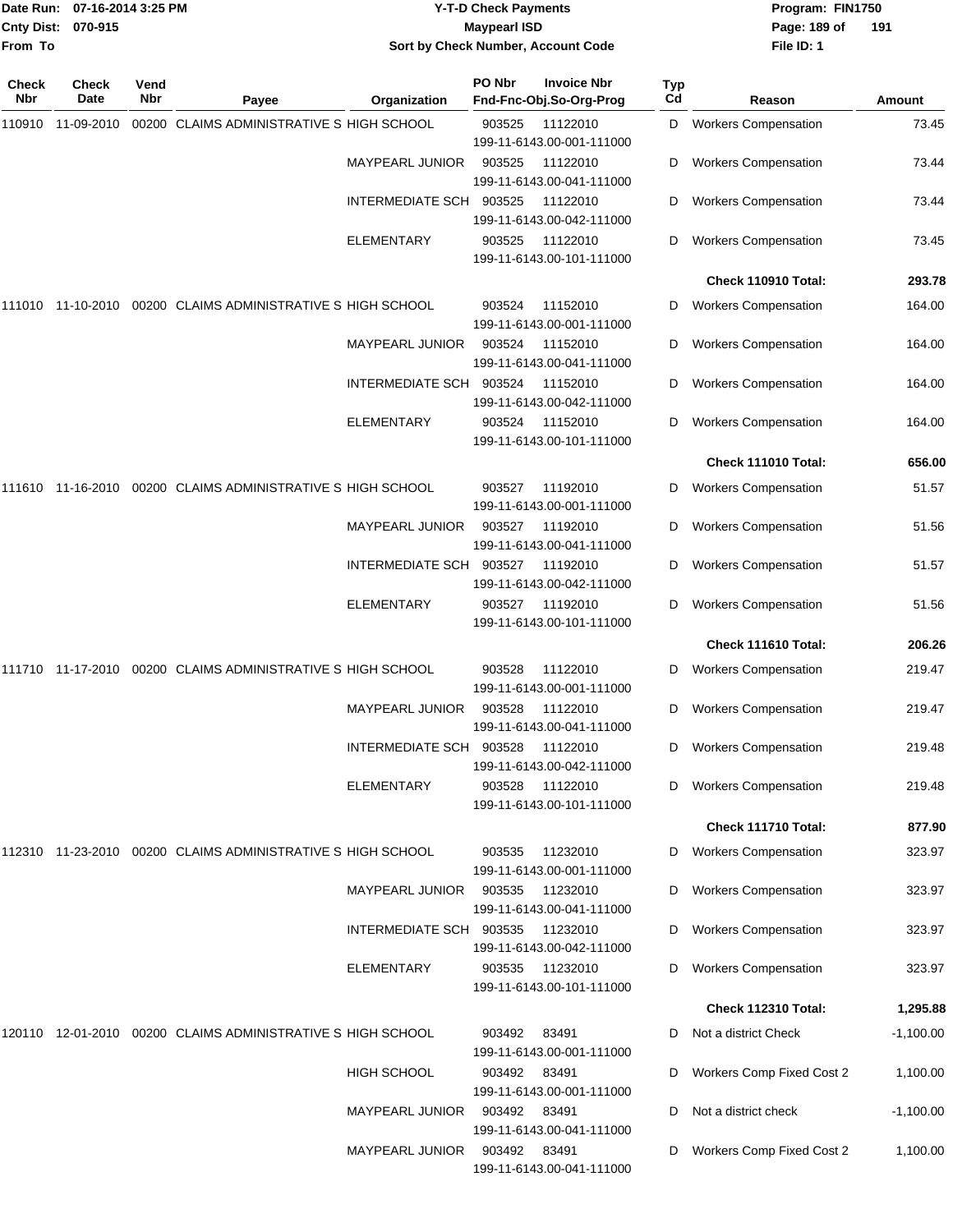| From To      | Date Run: 07-16-2014 3:25 PM<br>Cnty Dist: 070-915 |             |                                                                  |                         | <b>Y-T-D Check Payments</b><br><b>Maypearl ISD</b> | Sort by Check Number, Account Code            |           | Program: FIN1750<br>Page: 190 of<br>File ID: 1 | 191         |
|--------------|----------------------------------------------------|-------------|------------------------------------------------------------------|-------------------------|----------------------------------------------------|-----------------------------------------------|-----------|------------------------------------------------|-------------|
| Check<br>Nbr | Check<br>Date                                      | Vend<br>Nbr | Payee                                                            | Organization            | PO Nbr                                             | <b>Invoice Nbr</b><br>Fnd-Fnc-Obj.So-Org-Prog | Typ<br>Cd | Reason                                         | Amount      |
|              |                                                    |             |                                                                  | INTERMEDIATE SCH 903492 |                                                    | 83491<br>199-11-6143.00-042-111000            | D         | Not a district Check                           | $-1,100.00$ |
|              |                                                    |             |                                                                  | INTERMEDIATE SCH        | 903492                                             | 83491<br>199-11-6143.00-042-111000            | D         | Workers Comp Fixed Cost 2                      | 1,100.00    |
|              |                                                    |             |                                                                  | <b>ELEMENTARY</b>       | 903492                                             | 83491<br>199-11-6143.00-101-111000            | D         | Not a District Check                           | $-1,100.00$ |
|              |                                                    |             |                                                                  | ELEMENTARY              | 903492                                             | 83491<br>199-11-6143.00-101-111000            | D         | Workers Comp Fixed Cost 2                      | 1,100.00    |
|              |                                                    |             |                                                                  |                         |                                                    |                                               |           | Check 120110 Total:                            | .00         |
| 120210       |                                                    |             | 12-02-2010 00200 CLAIMS ADMINISTRATIVE S HIGH SCHOOL             |                         | 903605                                             | 12062010<br>199-11-6143.00-001-111000         | D         | <b>Workers Compensation</b>                    | 37.23       |
|              |                                                    |             |                                                                  | MAYPEARL JUNIOR         | 903605                                             | 12062010<br>199-11-6143.00-041-111000         | D         | <b>Workers Compensation</b>                    | 37.23       |
|              |                                                    |             |                                                                  | INTERMEDIATE SCH 903605 |                                                    | 12062010<br>199-11-6143.00-042-111000         | D         | <b>Workers Compensation</b>                    | 37.23       |
|              |                                                    |             |                                                                  | <b>ELEMENTARY</b>       | 903605                                             | 12062010<br>199-11-6143.00-101-111000         | D         | <b>Workers Compensation</b>                    | 37.22       |
|              |                                                    |             |                                                                  |                         |                                                    |                                               |           | <b>Check 120210 Total:</b>                     | 148.91      |
| 120310       |                                                    |             | 12-03-2010 13912 COMMERCE BANK                                   | <b>DISTRICT WIDE</b>    | 903609                                             | 12032010<br>240-00-5749.00-000-100000         | D         | Convenience Fees Mo. Char                      | 78.63       |
|              |                                                    |             | 120810  12-08-2010  00200  CLAIMS  ADMINISTRATIVE S  HIGH SCHOOL |                         | 903606                                             | 12032010<br>199-11-6143.00-001-111000         | D         | <b>Workers Compensation</b>                    | 204.47      |
|              |                                                    |             |                                                                  | <b>MAYPEARL JUNIOR</b>  | 903606                                             | 12032010<br>199-11-6143.00-041-111000         | D         | <b>Workers Compensation</b>                    | 204.46      |
|              |                                                    |             |                                                                  | INTERMEDIATE SCH        | 903606                                             | 12032010<br>199-11-6143.00-042-111000         | D         | <b>Workers Compensation</b>                    | 204.46      |
|              |                                                    |             |                                                                  | <b>ELEMENTARY</b>       | 903606                                             | 12032010<br>199-11-6143.00-101-111000         | D         | <b>Workers Compensation</b>                    | 204.47      |
|              |                                                    |             |                                                                  |                         |                                                    |                                               |           | <b>Check 120810 Total:</b>                     | 817.86      |
|              |                                                    |             | 121010 12-10-2010 00200 CLAIMS ADMINISTRATIVE S HIGH SCHOOL      |                         | 903608                                             | 12152010<br>199-11-6143.00-001-111000         | D         | <b>Workers Compensation</b>                    | 116.25      |
|              |                                                    |             |                                                                  | <b>MAYPEARL JUNIOR</b>  | 903608                                             | 12152010<br>199-11-6143.00-041-111000         | D         | <b>Workers Compensation</b>                    | 116.25      |
|              |                                                    |             |                                                                  | INTERMEDIATE SCH 903608 |                                                    | 12152010<br>199-11-6143.00-042-111000         | D         | <b>Workers Compensation</b>                    | 116.25      |
|              |                                                    |             |                                                                  | ELEMENTARY              | 903608                                             | 12152010<br>199-11-6143.00-101-111000         | D         | <b>Workers Compensation</b>                    | 116.25      |
|              |                                                    |             |                                                                  |                         |                                                    |                                               |           | Check 121010 Total:                            | 465.00      |
|              |                                                    |             | 121020 12-10-2010 00200 CLAIMS ADMINISTRATIVE S HIGH SCHOOL      |                         | 903608                                             | 12152010<br>199-11-6143.00-001-111000         | D         | Wrong Check No.                                | $-116.25$   |
|              |                                                    |             |                                                                  | HIGH SCHOOL             | 903608                                             | 12152010<br>199-11-6143.00-001-111000         | D         | <b>Workers Compensation</b>                    | 116.25      |
|              |                                                    |             |                                                                  |                         |                                                    |                                               |           | <b>Check 121020 Total:</b>                     | .00         |
|              |                                                    |             | 121410  12-14-2010  00200  CLAIMS ADMINISTRATIVE S HIGH SCHOOL   |                         | 903653                                             | 12152010a<br>199-11-6143.00-001-111000        | D         | <b>Workmens Compensation</b>                   | 108.24      |
|              |                                                    |             |                                                                  | MAYPEARL JUNIOR         | 903653                                             | 12152010a<br>199-11-6143.00-041-111000        | D         | <b>Workmens Compensation</b>                   | 108.25      |
|              |                                                    |             |                                                                  | INTERMEDIATE SCH 903653 |                                                    | 12152010a<br>199-11-6143.00-042-111000        | D         | <b>Workmens Compensation</b>                   | 108.25      |
|              |                                                    |             |                                                                  | ELEMENTARY              | 903653                                             | 12152010a<br>199-11-6143.00-101-111000        | D         | <b>Workmens Compensation</b>                   | 108.24      |
|              |                                                    |             |                                                                  |                         |                                                    |                                               |           | Check 121410 Total:                            | 432.98      |